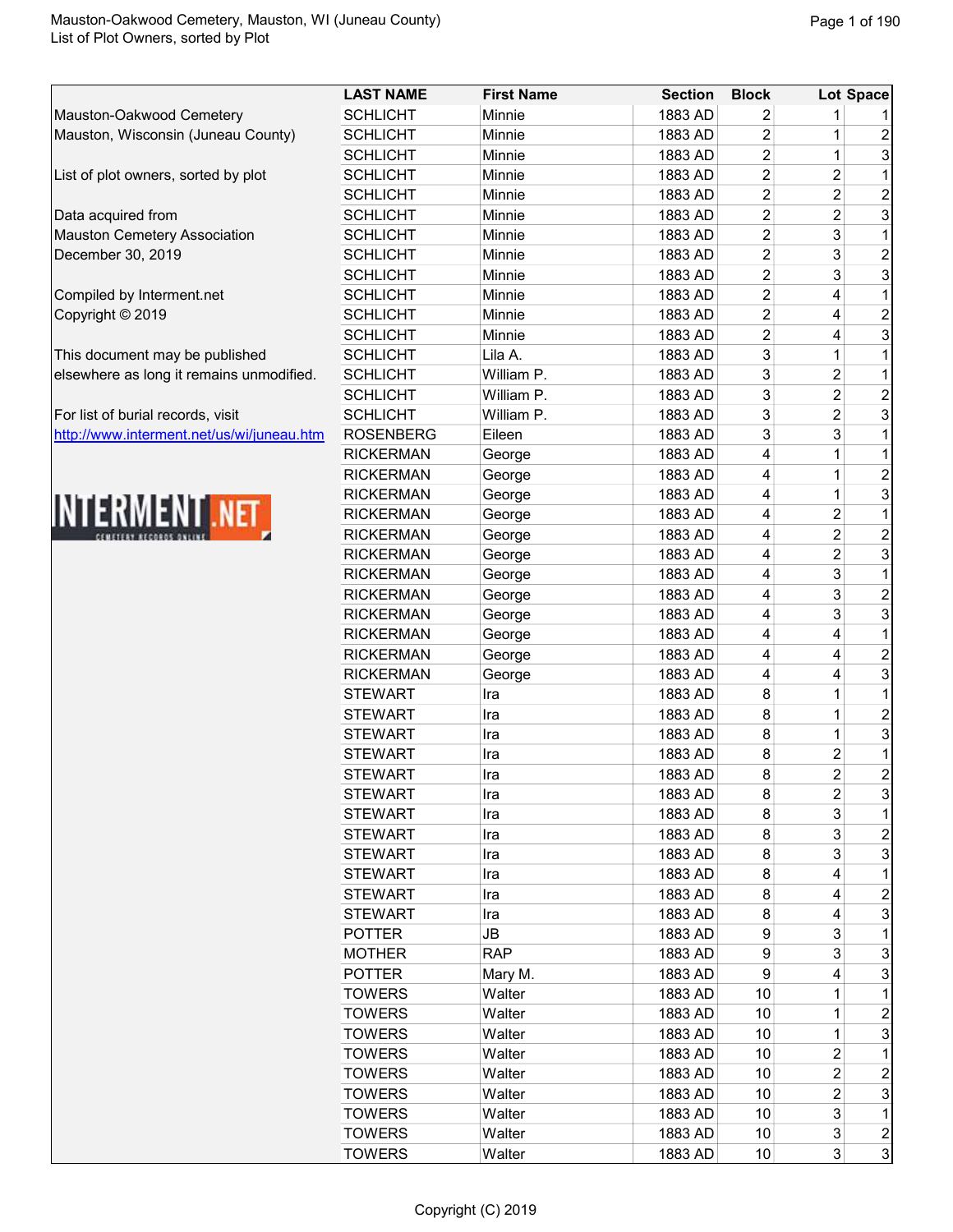| <b>LAST NAME</b> | <b>First Name</b> | <b>Section</b> | <b>Block</b> |                | Lot Space      |
|------------------|-------------------|----------------|--------------|----------------|----------------|
| <b>TOWERS</b>    | Walter            | 1883 AD        | 10           | 4              |                |
| <b>TOWERS</b>    | Walter            | 1883 AD        | 10           | 4              | $\overline{c}$ |
| <b>TOWERS</b>    | Walter            | 1883 AD        | 10           | 4              | 3              |
| <b>ANDERSON</b>  | Verne Eugene      | 1883 AD        | 11           | 1              | 3              |
| <b>ANDERSON</b>  | Eugene Loyal      | 1883 AD        | 11           | $\overline{c}$ | 1              |
| <b>ANDERSON</b>  | Eugene Loyal      | 1883 AD        | 11           | $\overline{2}$ | $\overline{c}$ |
| <b>LATOUR</b>    | Hannah Parker     | 1883 AD        | 11           | 4              | $\mathbf 1$    |
| <b>STONE</b>     | Allison           | 1883 AD        | 12           | $\mathbf{1}$   | 3              |
| <b>FRIETAG</b>   | A. Amelia         | 1883 AD        | 12           | $\overline{2}$ | $\mathbf 1$    |
| <b>FRIETAG</b>   | A. Amelia         | 1883 AD        | 12           | $\overline{c}$ | $\overline{c}$ |
| <b>FRIETAG</b>   | A. Amelia         | 1883 AD        | 12           | $\overline{c}$ | 3              |
| <b>TUCKER</b>    | Ada C.            | 1883 AD        | 12           | 3              | $\overline{c}$ |
| <b>TUCKER</b>    | Ada C.            | 1883 AD        | 12           | 3              | 3              |
| <b>ALLISON</b>   | Cora              | 1883 AD        | 12           | 4              | $\mathbf 1$    |
| <b>ALLISON</b>   | Cora              | 1883 AD        | 12           | 4              | $\overline{c}$ |
| <b>ALLISON</b>   | Cora              | 1883 AD        | 12           | 4              | 3              |
| <b>LINDLEY</b>   | D.I.              | 1883 AD        | 13           | $\mathbf 1$    | 1              |
| <b>LINDLEY</b>   | D.I.              | 1883 AD        | 13           | $\mathbf 1$    | $\overline{2}$ |
| <b>LINDLEY</b>   | D.I.              | 1883 AD        | 13           | $\mathbf 1$    | 3              |
| <b>LINDLEY</b>   | D.I.              | 1883 AD        | 13           | 2              | 1              |
| <b>LINDLEY</b>   | D.I.              | 1883 AD        | 13           | $\overline{c}$ | $\overline{c}$ |
| <b>LINDLEY</b>   | D.I.              | 1883 AD        | 13           | $\overline{c}$ | 3              |
| <b>LINDLEY</b>   | D.I.              | 1883 AD        | 13           | 3              | $\mathbf 1$    |
| <b>LINDLEY</b>   | D.I.              | 1883 AD        | 13           | 3              | $\overline{c}$ |
|                  |                   |                |              | 3              | 3              |
| <b>LINDLEY</b>   | D.I.              | 1883 AD        | 13           |                |                |
| <b>LINDLEY</b>   | D.I.              | 1883 AD        | 13           | 4              | 1              |
| <b>LINDLEY</b>   | D.I.              | 1883 AD        | 13           | 4              | $\overline{c}$ |
| <b>LINDLEY</b>   | D.I.              | 1883 AD        | 13           | 4              | 3              |
| <b>SEVERANCE</b> | R.C.              | 1883 AD        | A            | 1              | 1              |
| <b>SEVERANCE</b> | R.C.              | 1883 AD        | A            | 1              | $\overline{c}$ |
| <b>SEVERANCE</b> | R.C.              | 1883 AD        | A            | $\overline{1}$ | 3              |
| <b>SEVERANCE</b> | R.C.              | 1883 AD        | A            | 2              | 1              |
| <b>SEVERANCE</b> | R.C.              | 1883 AD        | Α            | $\overline{c}$ | $\overline{c}$ |
| <b>SEVERANCE</b> | R.C.              | 1883 AD        | А            | $\overline{2}$ | 3              |
| <b>SEVERANCE</b> | R.C.              | 1883 AD        | A            | 3              | 1              |
| <b>SEVERANCE</b> | R.C.              | 1883 AD        | A            | 3              | 2              |
| <b>SEVERANCE</b> | R.C.              | 1883 AD        | A            | 3              | 3              |
| <b>SEVERANCE</b> | R.C.              | 1883 AD        | A            | 4              | 1              |
| <b>SEVERANCE</b> | R.C.              | 1883 AD        | A            | 4              | 2              |
| <b>SEVERANCE</b> | R.C.              | 1883 AD        | A            | 4              | 3              |
| <b>PRICE</b>     | Ed                | 1883 AD        | A            | 5              | 1              |
| <b>PRICE</b>     | Ed                | 1883 AD        | A            | 5              | 2              |
| <b>PRICE</b>     | Ed                | 1883 AD        | A            | 5              | 3              |
| <b>PRICE</b>     | Ed                | 1883 AD        | A            | 6              | 1              |
| <b>PRICE</b>     | Ed                | 1883 AD        | A            | 6              | $\overline{c}$ |
| <b>PRICE</b>     | Ed                | 1883 AD        | Α            | 6              | 3              |
| <b>CARTER</b>    | Nelson            | 1883 AD        | A            | 7              | 1              |
| <b>CARTER</b>    | Nelson            | 1883 AD        | A            | 7              | 2              |
| <b>CARTER</b>    | Nelson            | 1883 AD        | A            | 7              | 3              |
| <b>CARTER</b>    | Nelson            | 1883 AD        | A            | 8              | 1              |
| <b>CARTER</b>    | Nelson            | 1883 AD        | A            | 8              | $\overline{c}$ |
| <b>CARTER</b>    | Nelson            | 1883 AD        | A            | 8              | 3              |
| <b>CHRISTMAN</b> | <b>Brayton</b>    | 1883 AD        | В            | $\mathbf 1$    | $\mathbf 1$    |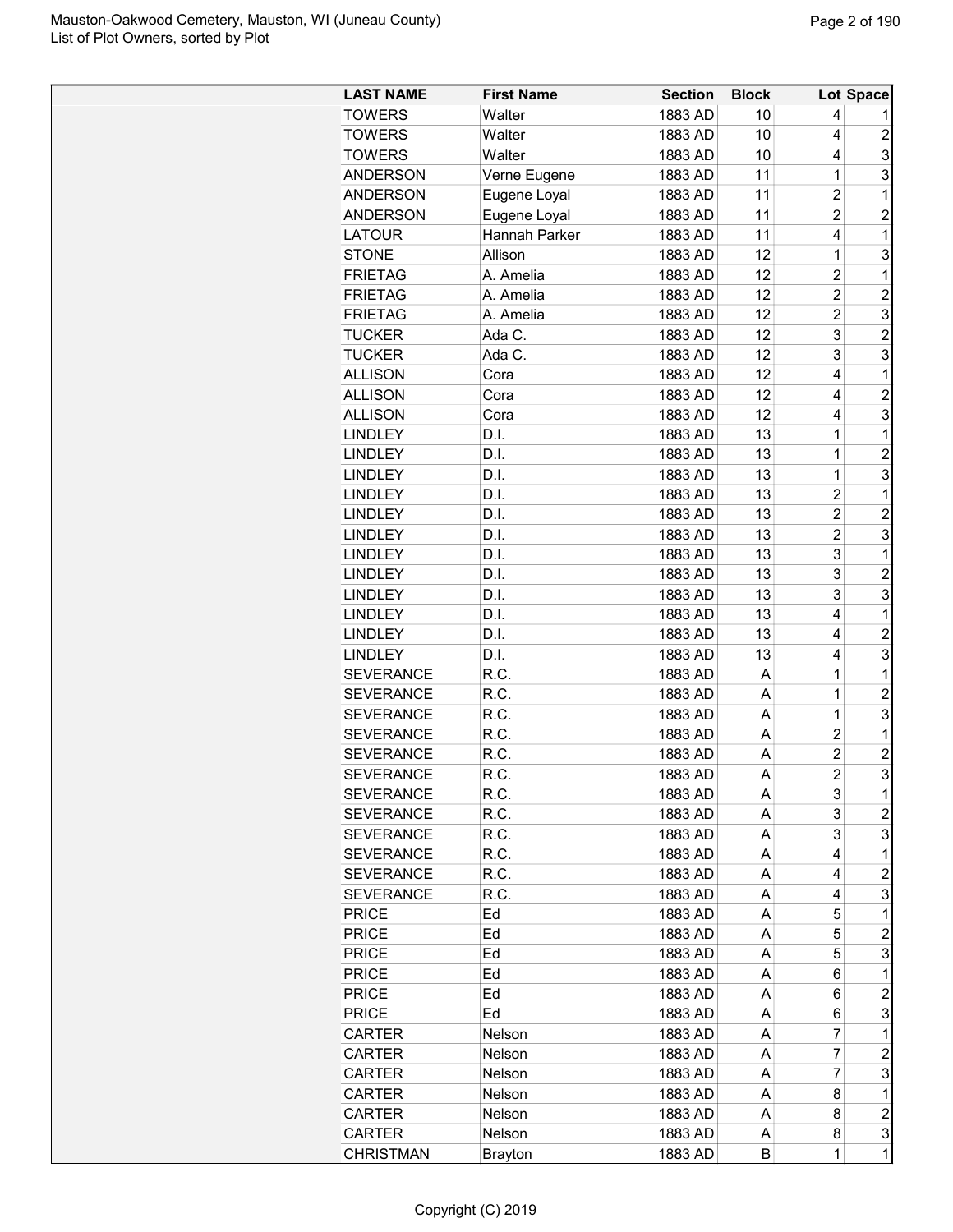| <b>LAST NAME</b>  | <b>First Name</b> | <b>Section</b>     | <b>Block</b> |                | Lot Space      |
|-------------------|-------------------|--------------------|--------------|----------------|----------------|
| <b>CHRISTMAN</b>  | <b>Brayton</b>    | 1883 AD            | В            | 1              | 2              |
| <b>CHRISTMAN</b>  | <b>Brayton</b>    | 1883 AD            | B            | 1              | 3              |
| <b>CHRISTMAN</b>  | <b>Brayton</b>    | 1883 AD            | B            | $\overline{c}$ | 1              |
| <b>CHRISTMAN</b>  | <b>Brayton</b>    | 1883 AD            | B            | 2              | $\overline{2}$ |
| <b>CHRISTMAN</b>  | <b>Brayton</b>    | 1883 AD            | в            | $\overline{c}$ | 3              |
| <b>PRATT</b>      | Mother            | 1883 AD            | B            | 3              | 3              |
| <b>PRATT</b>      | Mother            | 1883 AD            | B            | 4              | 3              |
| <b>PRATT</b>      | Mother            | 1883 AD            | B            | 5              | 1              |
| <b>PRATT</b>      | Mother            | 1883 AD            | B            | 5              | $\overline{2}$ |
| <b>PRATT</b>      | Mother            | 1883 AD            | B            | 5              | 3              |
| <b>PRATT</b>      | Mother            | 1883 AD            | B            | 6              | 1              |
| <b>PRATT</b>      | Mother            | 1883 AD            | B            | 6              | $\overline{2}$ |
| <b>PRATT</b>      | Mother            | 1883 AD            | B            | 6              | 3              |
| <b>CHRISTMAN</b>  |                   | 1883 AD            | B            | 7              | 1              |
| <b>CHRISTMAN</b>  | <b>Brayton</b>    |                    | B            | 7              | $\overline{2}$ |
|                   | <b>Brayton</b>    | 1883 AD<br>1883 AD |              | 7              | 3              |
| <b>CHRISTMAN</b>  | <b>Brayton</b>    |                    | B            |                |                |
| <b>CHRISTMAN</b>  | <b>Brayton</b>    | 1883 AD            | B            | 8              | 1              |
| <b>CHRISTMAN</b>  | <b>Brayton</b>    | 1883 AD            | B            | 8              | $\overline{c}$ |
| <b>CHRISTMAN</b>  | <b>Brayton</b>    | 1883 AD            | B            | 8              | 3              |
| <b>BALLENTINE</b> | J.                | 1883 AD            | B            | 9              | 1              |
| <b>BALLENTINE</b> | J.                | 1883 AD            | B            | 9              | $\overline{c}$ |
| <b>BALLENTINE</b> | J.                | 1883 AD            | B            | 9              | 3              |
| <b>BALLENTINE</b> | J.                | 1883 AD            | B            | 10             | 1              |
| <b>BALLENTINE</b> | J.                | 1883 AD            | B            | 10             | $\overline{2}$ |
| <b>BALLENTINE</b> | J.                | 1883 AD            | B            | 10             | 3              |
| <b>ROBERTSON</b>  | John H.           | 1883 AD            | в            | 11             | 1              |
| <b>ROBERTSON</b>  | John H.           | 1883 AD            | B            | 11             | $\overline{2}$ |
| <b>ROBERTSON</b>  | John H.           | 1883 AD            | B            | 11             | 3              |
| <b>ROBERTSON</b>  | John H.           | 1883 AD            | B            | 12             | 1              |
| <b>ROBERTSON</b>  | John H.           | 1883 AD            | В            | 12             | $\overline{c}$ |
| <b>ROBERTSON</b>  | John H.           | 1883 AD            | B            | 12             | 3              |
| <b>ROBERTSON</b>  | John H.           | 1883 AD            | B            | 13             | 1              |
| <b>ROBERTSON</b>  | John H.           | 1883 AD            | B            | 13             | $\overline{2}$ |
| <b>ROBERTSON</b>  | John H.           | 1883 AD            | B            | 13             | 3              |
| <b>ROBERTSON</b>  | John H.           | 1883 AD            | В            | 14             | 1              |
| <b>ROBERTSON</b>  | John H.           | 1883 AD            | В            | 14             | 2              |
| <b>ROBERTSON</b>  | John H.           | 1883 AD            | В            | 14             | 3              |
| CASS              | Lewis             | 1883 AD            | С            | 1              | 1              |
| CASS              | Lewis             | 1883 AD            | С            | 1              | 2              |
| CASS              | Lewis             | 1883 AD            | С            | 1              | 3              |
| CASS              | Lewis             | 1883 AD            | С            | 2              | 1              |
| CASS              | Lewis             | 1883 AD            | C            | 2              | 2              |
| CASS              | Lewis             | 1883 AD            | C            | 2              | 3              |
| <b>FOSBINDER</b>  | William J.        | 1883 AD            | C            | 3              | 1              |
| <b>FOSBINDER</b>  | William J.        | 1883 AD            | С            | 3              | $\overline{c}$ |
| <b>FOSBINDER</b>  | William J.        | 1883 AD            | С            | 3              | 3              |
| <b>FOSBINDER</b>  | William J.        | 1883 AD            | С            | 4              | 1              |
| <b>FOSBINDER</b>  | William J.        | 1883 AD            | С            | 4              | 2              |
| <b>FOSBINDER</b>  | William J.        | 1883 AD            | С            | 4              | 3              |
| <b>FOSBINDER</b>  | William J.        | 1883 AD            | C            | 5              | 1              |
| <b>FOSBINDER</b>  | William J.        | 1883 AD            | С            | 5              | $\overline{c}$ |
| <b>FOSBINDER</b>  | William J.        | 1883 AD            | С            | 5              | 3              |
| <b>FOSBINDER</b>  | William J.        | 1883 AD            | С            | 6              | 1              |
|                   |                   |                    |              |                |                |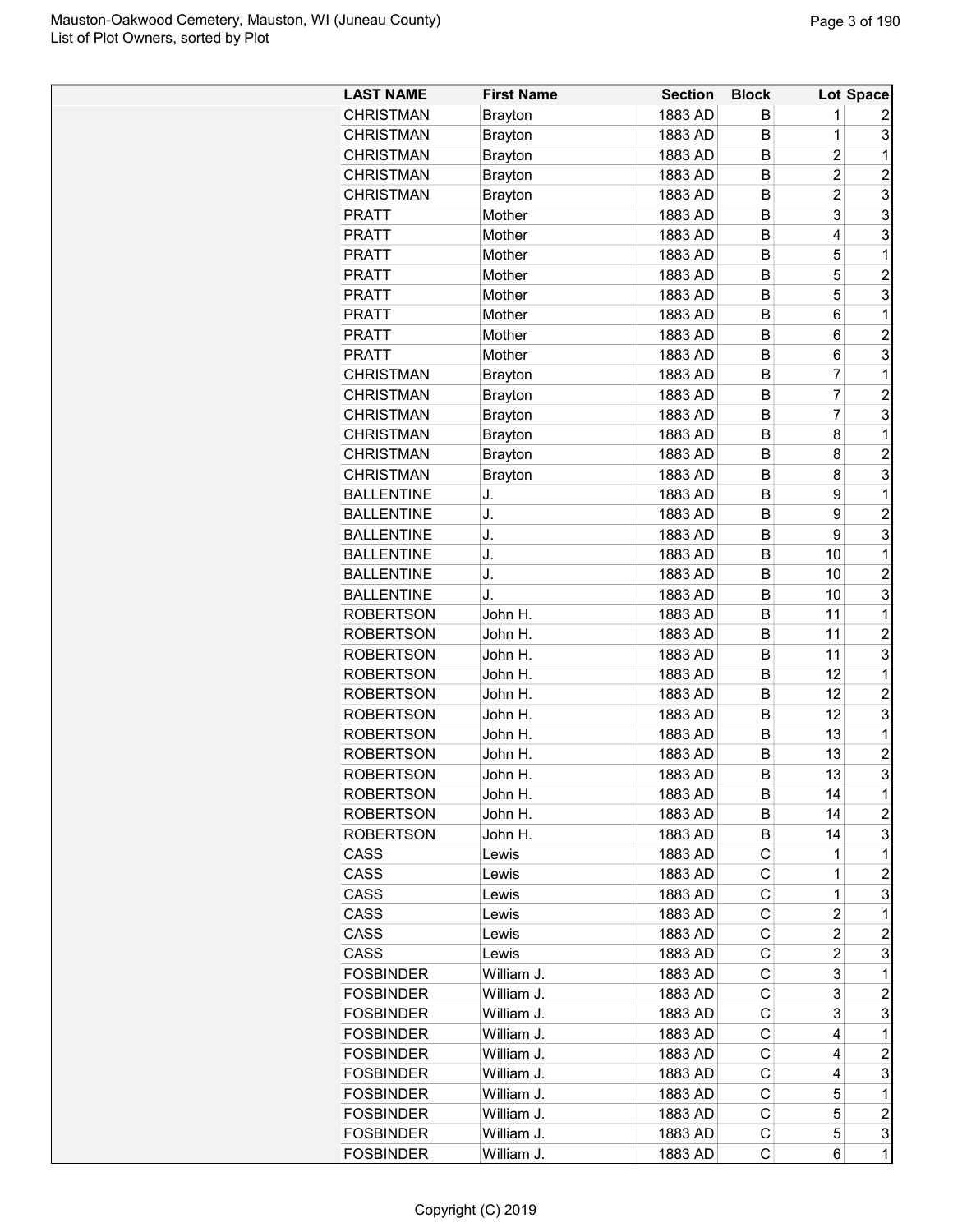| <b>LAST NAME</b>             | <b>First Name</b> | <b>Section</b> | <b>Block</b> |                | Lot Space               |
|------------------------------|-------------------|----------------|--------------|----------------|-------------------------|
| <b>FOSBINDER</b>             | William J.        | 1883 AD        | С            | 6              | 2                       |
| <b>FOSBINDER</b>             | William J.        | 1883 AD        | C            | 6              | 3                       |
| CASS                         | Lewis             | 1883 AD        | C            | $\overline{7}$ | 1                       |
| <b>CASS</b>                  | Lewis             | 1883 AD        | C            | 7              | 2                       |
| <b>HARLAND</b>               | Mrs. Jr. SR.      | 1883 AD        | D            | $\mathbf 1$    | 1                       |
| <b>HARLAND</b>               | Mrs. Jr. SR.      | 1883 AD        | D            | 1              | $\overline{c}$          |
| <b>HARLAND</b>               | Mrs. Jr. SR.      | 1883 AD        | D            | 1              | 3                       |
| <b>HARLAND</b>               | Mrs. Jr. SR.      | 1883 AD        | D            | $\overline{c}$ | 1                       |
| <b>HARLAND</b>               | Mrs. Jr. SR.      | 1883 AD        | D            | $\overline{2}$ | $\overline{c}$          |
| <b>HARLAND</b>               | Mrs. Jr. SR.      | 1883 AD        | D            | $\overline{c}$ | 3                       |
| <b>BASFORD</b>               | Seymore           | 1883 AD        | D            | 3              | 1                       |
| <b>BASFORD</b>               | Seymore           | 1883 AD        | D            | 3              | $\overline{c}$          |
| <b>BASFORD</b>               | Seymore           | 1883 AD        | D            | 3              | 3                       |
| <b>BASFORD</b>               | Seymore           | 1883 AD        | D            | 4              | 1                       |
| <b>BASFORD</b>               | Seymore           | 1883 AD        | D            | 4              | $\overline{c}$          |
| <b>BASFORD</b>               | Seymore           | 1883 AD        | D            | 4              | 3                       |
| <b>BASFORD</b>               | Seymore           | 1883 AD        | D            | 5              | 1                       |
| <b>BASFORD</b>               | Seymore           | 1883 AD        | D            | 5              | $\overline{c}$          |
| <b>BASFORD</b>               | Seymore           | 1883 AD        | D            | 5              | 3                       |
| <b>BASFORD</b>               | Seymore           | 1883 AD        | D            | 6              | 1                       |
| <b>BASFORD</b>               | Seymore           | 1883 AD        | D            | 6              | $\overline{c}$          |
| <b>BASFORD</b>               | Seymore           | 1883 AD        | D            | 6              | 3                       |
| <b>HARLAND</b>               | Mrs. Jr. SR.      | 1883 AD        | D            | 7              | 1                       |
| <b>HARLAND</b>               | Mrs. Jr. SR.      | 1883 AD        | D            | 7              | $\overline{c}$          |
| <b>HARLAND</b>               | Mrs. Jr. SR.      | 1883 AD        | D            | 7              | 3                       |
| <b>HARLAND</b>               | Mrs. Jr. SR.      | 1883 AD        | D            | 8              | 1                       |
| <b>HARLAND</b>               | Mrs. Jr. SR.      | 1883 AD        | D            | 8              | $\overline{c}$          |
| <b>HARLAND</b>               | Mrs. Jr. SR.      | 1883 AD        | D            | 8              | 3                       |
| <b>BROWN</b>                 | Thaukful          | 1883 AD        | D            | 9              | 1                       |
| <b>BROWN</b>                 | Thaukful          | 1883 AD        | D            | 9              | $\overline{c}$          |
| <b>BROWN</b>                 | Thaukful          | 1883 AD        | D            | 9              | 3                       |
| <b>ROHDE</b>                 | Ferdinand         | 1883 AD        | D            | 10             | 1                       |
| <b>ROHDE</b>                 | Ferdinand         | 1883 AD        | D            | 10             | $\overline{c}$          |
| ROHDE                        | Ferdinand         | 1883 AD        | D            | 10             | 3                       |
|                              | Fred              | 1883 AD        | D            | 11             | 1                       |
| <b>BUSCH</b><br><b>BUSCH</b> | Fred              | 1883 AD        | D            | 11             | 2                       |
| <b>BUSCH</b>                 | Fred              | 1883 AD        | D            | 11             | 3                       |
| <b>BUSCH</b>                 | Fred              | 1883 AD        | D            | 12             | 1                       |
| <b>BUSCH</b>                 | Fred              | 1883 AD        | D            | 12             | 2                       |
| <b>BUSCH</b>                 | Fred              | 1883 AD        | D            | 12             | 3                       |
| <b>BUSCH</b>                 | Fred              | 1883 AD        | D            | 13             | 1                       |
| <b>BUSCH</b>                 | Fred              | 1883 AD        | D            | 13             | $\overline{c}$          |
| <b>BUSCH</b>                 | Fred              | 1883 AD        | D            | 13             | 3                       |
| <b>BUSCH</b>                 |                   |                |              | 14             | 1                       |
|                              | Fred              | 1883 AD        | D            | 14             | $\overline{c}$          |
| <b>BUSCH</b>                 | Fred              | 1883 AD        | D            | 14             |                         |
| <b>BUSCH</b>                 | Fred              | 1883 AD        | D            |                | 3<br>1                  |
| DANA                         | Ova G.            | 1883 AD        | D            | 15             |                         |
| DANA                         | Ova G.            | 1883 AD        | D            | 15             | $\overline{c}$          |
| <b>DANA</b>                  | Ova G.            | 1883 AD        | D            | 15             | 3                       |
| <b>BROWN</b>                 | Thaukful          | 1883 AD        | D            | 16             | 1                       |
| <b>BROWN</b>                 | Thaukful          | 1883 AD        | D            | 16             | $\overline{\mathbf{c}}$ |
| <b>BROWN</b>                 | Thaukful          | 1883 AD        | D            | 16             | 3                       |
| <b>BROWNELL</b>              | A.A.              | 1883 AD        | E.           | $\mathbf 1$    | $\overline{1}$          |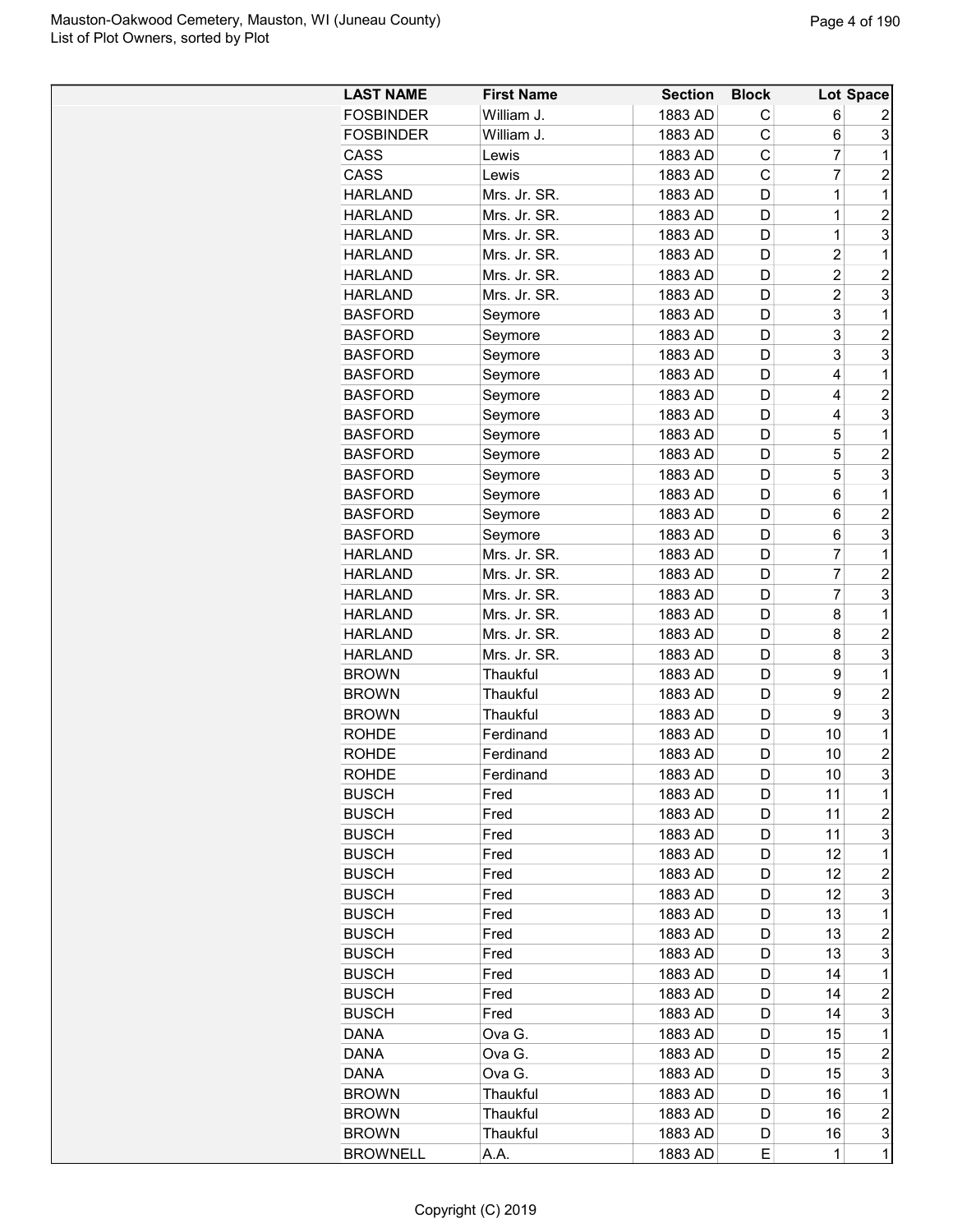| <b>LAST NAME</b> | <b>First Name</b> | <b>Section</b> | <b>Block</b> |                | Lot Space               |
|------------------|-------------------|----------------|--------------|----------------|-------------------------|
| <b>BROWNELL</b>  | A.A.              | 1883 AD        | Е            | 1              | 2                       |
| <b>BROWNELL</b>  | A.A.              | 1883 AD        | Е            | $\mathbf 1$    | 3                       |
| <b>BROWNELL</b>  | A.A.              | 1883 AD        | Е            | 2              | 1                       |
| <b>BROWNELL</b>  | A.A.              | 1883 AD        | Е            | $\overline{2}$ | $\overline{2}$          |
| <b>BROWNELL</b>  | A.A.              | 1883 AD        | Е            | 2              | 3                       |
| <b>ANDERSON</b>  | H.G.              | 1883 AD        | Е            | 3              | 1                       |
| <b>ANDERSON</b>  | H.G.              | 1883 AD        | E            | 3              | $\overline{c}$          |
| <b>ANDERSON</b>  | H.G.              | 1883 AD        | Е            | 3              | 3                       |
| <b>ANDERSON</b>  | H.G.              | 1883 AD        | Е            | 4              | 1                       |
| <b>ANDERSON</b>  | H.G.              | 1883 AD        | Е            | 4              | $\overline{2}$          |
| <b>ANDERSON</b>  | H.G.              | 1883 AD        | Е            | 4              | 3                       |
| <b>ANDERSON</b>  | H.G.              | 1883 AD        | Е            | 5              | 1                       |
| <b>ANDERSON</b>  | H.G.              | 1883 AD        | Е            | 5              | $\overline{2}$          |
| <b>ANDERSON</b>  | H.G.              | 1883 AD        | E            | 5              | 3                       |
| <b>ANDERSON</b>  |                   |                | Е            |                | 1                       |
|                  | H.G.<br>H.G.      | 1883 AD        | Е            | 6<br>6         | $\overline{c}$          |
| <b>ANDERSON</b>  |                   | 1883 AD        |              |                |                         |
| <b>ANDERSON</b>  | H.G.              | 1883 AD        | Е            | 6<br>7         | 3                       |
| <b>BROWNELL</b>  | A.A.              | 1883 AD        | Е            |                | 1                       |
| <b>BROWNELL</b>  | A.A.              | 1883 AD        | Е            | 7              | $\overline{c}$          |
| <b>BROWNELL</b>  | A.A.              | 1883 AD        | Е            | 7              | 3                       |
| <b>BROWNELL</b>  | A.A.              | 1883 AD        | E            | 8              | 1                       |
| <b>BROWNELL</b>  | A.A.              | 1883 AD        | E            | 8              | $\overline{2}$          |
| <b>BROWNELL</b>  | A.A.              | 1883 AD        | Е            | 8              | 3                       |
| <b>VAN WIE</b>   | William H.        | 1883 AD        | Е            | 9              | 1                       |
| VAN WIE          | William H.        | 1883 AD        | Е            | 9              | 2                       |
| VAN WIE          | William H.        | 1883 AD        | Е            | 9              | 3                       |
| <b>VAN WIE</b>   | William H.        | 1883 AD        | Е            | 10             | 1                       |
| VAN WIE          | William H.        | 1883 AD        | Е            | 10             | $\overline{2}$          |
| VAN WIE          | William H.        | 1883 AD        | Е            | 10             | 3                       |
| <b>LOOMIS</b>    | 0.G.              | 1883 AD        | Е            | 11             | 1                       |
| <b>LOOMIS</b>    | 0.G.              | 1883 AD        | Е            | 11             | $\overline{c}$          |
| <b>LOOMIS</b>    | O.G.              | 1883 AD        | Е            | 11             | 3                       |
| <b>LOOMIS</b>    | O.G.              | 1883 AD        | E            | 12             | 1                       |
| <b>LOOMIS</b>    | O.G.              | 1883 AD        | Е            | 12             | $\overline{2}$          |
| <b>LOOMIS</b>    | O.G.              | 1883 AD        | Е            | 12             | 3                       |
| <b>LOOMIS</b>    | O.G.              | 1883 AD        | Е            | 13             | 1                       |
| <b>LOOMIS</b>    | O.G.              | 1883 AD        | Е            | 13             | $\overline{c}$          |
| <b>LOOMIS</b>    | O.G.              | 1883 AD        | Е            | 13             | 3                       |
| <b>LOOMIS</b>    | O.G.              | 1883 AD        | Е            | 14             | 1                       |
| <b>LOOMIS</b>    | O.G.              | 1883 AD        | Е            | 14             | $\overline{c}$          |
| <b>LOOMIS</b>    | O.G.              | 1883 AD        | E.           | 14             | 3                       |
| VAN WIE          | William H.        | 1883 AD        | Е            | 15             | 1                       |
| VAN WIE          | William H.        | 1883 AD        | Е            | 15             | $\overline{c}$          |
| VAN WIE          | William H.        | 1883 AD        | Е            | 15             | 3                       |
| VAN WIE          | William H.        | 1883 AD        | Е            | 16             | 1                       |
| VAN WIE          | William H.        | 1883 AD        | Е            | 16             | 2                       |
| VAN WIE          | William H.        | 1883 AD        | Е            | 16             | 3                       |
| <b>HEAL</b>      | John N.           | 1883 AD        | F            | 1              | 1                       |
| <b>HEAL</b>      | John N.           | 1883 AD        | F            | 1              | $\overline{\mathbf{c}}$ |
| <b>HEAL</b>      | John N.           | 1883 AD        | F            | 1              | 3                       |
| HEAL             | John N.           | 1883 AD        | F            | $\overline{c}$ | 1                       |
| <b>HEAL</b>      | John N.           | 1883 AD        | F            | 2              | $\overline{c}$          |
| <b>HEAL</b>      | John N.           | 1883 AD        | F            | 2              | 3                       |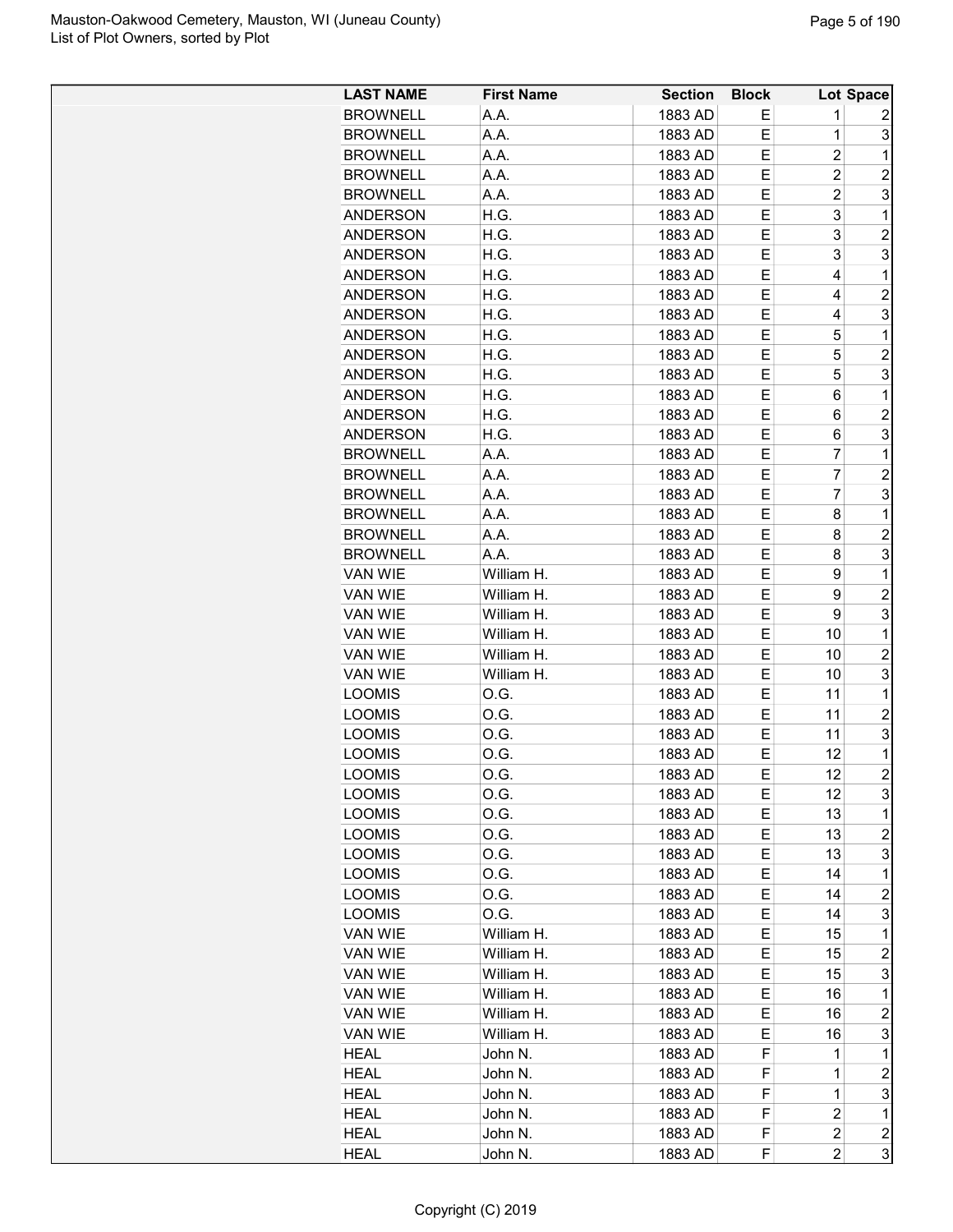| <b>LAST NAME</b> | <b>First Name</b> | <b>Section</b> | <b>Block</b> |                | Lot Space      |
|------------------|-------------------|----------------|--------------|----------------|----------------|
| <b>HEAL</b>      | John N.           | 1883 AD        | F            | 7              |                |
| HEAL             | John N.           | 1883 AD        | F            | 7              | $\overline{c}$ |
| <b>HEAL</b>      | John N.           | 1883 AD        | F            | $\overline{7}$ | 3              |
| <b>HEAL</b>      | John N.           | 1883 AD        | F            | 8              | 1              |
| <b>HEAL</b>      | John N.           | 1883 AD        | F            | 8              | $\overline{2}$ |
| <b>HEAL</b>      | John N.           | 1883 AD        | F            | 8              | 3              |
| <b>MICHEL</b>    | August M.         | 1883 AD        | F            | 13             | 1              |
| <b>MICHEL</b>    | August M.         | 1883 AD        | F            | 13             | $\overline{c}$ |
| <b>MICHEL</b>    | August M.         | 1883 AD        | F            | 13             | 3              |
| <b>MICHEL</b>    | August M.         | 1883 AD        | F            | 19             | 1              |
| <b>MICHEL</b>    | August M.         | 1883 AD        | F            | 19             | $\overline{2}$ |
| <b>MICHEL</b>    | August M.         | 1883 AD        | F            | 19             | 3              |
| <b>MICHEL</b>    | August M.         | 1883 AD        | F            | 20             | 1              |
| <b>MICHEL</b>    | August M.         | 1883 AD        | F            | 20             | $\overline{c}$ |
| <b>MICHEL</b>    | August M.         | 1883 AD        | F            | 20             | 3              |
| <b>WETHERBY</b>  | A.S.              | 1883 AD        | G            | 1              | 1              |
| <b>WETHERBY</b>  | A.S.              | 1883 AD        | G            | 1              | $\overline{c}$ |
| WETHERBY         | A.S.              | 1883 AD        | G            | $\overline{1}$ | 3              |
| <b>WETHERBY</b>  | A.S.              | 1883 AD        | G            | $\overline{c}$ | 1              |
| <b>WETHERBY</b>  | A.S.              | 1883 AD        | G            | $\overline{2}$ | $\overline{c}$ |
| <b>WETHERBY</b>  | A.S.              | 1883 AD        | G            | $\overline{2}$ | 3              |
|                  | William           |                |              |                |                |
| CASE             |                   | 1883 AD        | G            | 3              | 1              |
| CASE             | William           | 1883 AD        | G            | 3              | $\overline{c}$ |
| CASE             | William           | 1883 AD        | G            | 3              | 3              |
| CASE             | William           | 1883 AD        | G            | 4              | 1              |
| CASE             | William           | 1883 AD        | G            | 4              | $\overline{c}$ |
| CASE             | William           | 1883 AD        | G            | 4              | 3              |
| CASE             | William           | 1883 AD        | G            | 5              | 1              |
| CASE             | William           | 1883 AD        | G            | 5              | $\overline{c}$ |
| CASE             | William           | 1883 AD        | G            | 5              | 3              |
| CASE             | William           | 1883 AD        | G            | 6              | 1              |
| CASE             | William           | 1883 AD        | G            | 6              | $\overline{c}$ |
| CASE             | William           | 1883 AD        | G            | 6              | 3              |
| <b>WETHERBY</b>  | A.S.              | 1883 AD        | G            | 7              | $\mathbf{1}$   |
| <b>WETHERBY</b>  | A.S.              | 1883 AD        | G            | 7              | $\overline{c}$ |
| <b>WETHERBY</b>  | A.S.              | 1883 AD        | G            | 7              | 3              |
| <b>WETHERBY</b>  | A.S.              | 1883 AD        | G            | 8              | 1              |
| <b>WETHERBY</b>  | A.S.              | 1883 AD        | G            | 8              | $\overline{c}$ |
| <b>WETHERBY</b>  | A.S.              | 1883 AD        | G            | 8              | 3              |
| <b>TREMAIN</b>   | John F.           | 1883 AD        | G            | 9              | 1              |
| <b>TREMAIN</b>   | John F.           | 1883 AD        | G            | 9              | $\overline{c}$ |
| <b>TREMAIN</b>   | John F.           | 1883 AD        | G            | 9              | 3              |
| <b>TREMAIN</b>   | John F.           | 1883 AD        | G            | 10             | 1              |
| <b>TREMAIN</b>   | John F.           | 1883 AD        | G            | 10             | $\overline{c}$ |
| <b>TREMAIN</b>   | John F.           | 1883 AD        | G            | 10             | 3              |
| <b>MOORE</b>     | William           | 1883 AD        | G            | 11             | 1              |
| <b>MOORE</b>     | William           | 1883 AD        | G            | 11             | 2              |
| <b>MOORE</b>     | William           | 1883 AD        | G            | 11             | 3              |
| <b>MOORE</b>     | William           | 1883 AD        | G            | 12             | 1              |
| <b>MOORE</b>     | William           | 1883 AD        | G            | 12             | $\overline{c}$ |
| <b>MOORE</b>     | William           | 1883 AD        | G            | 12             | 3              |
| <b>MOORE</b>     | William           | 1883 AD        | G            | 13             | 1              |
| <b>MOORE</b>     | William           | 1883 AD        | G            | 13             | $\overline{c}$ |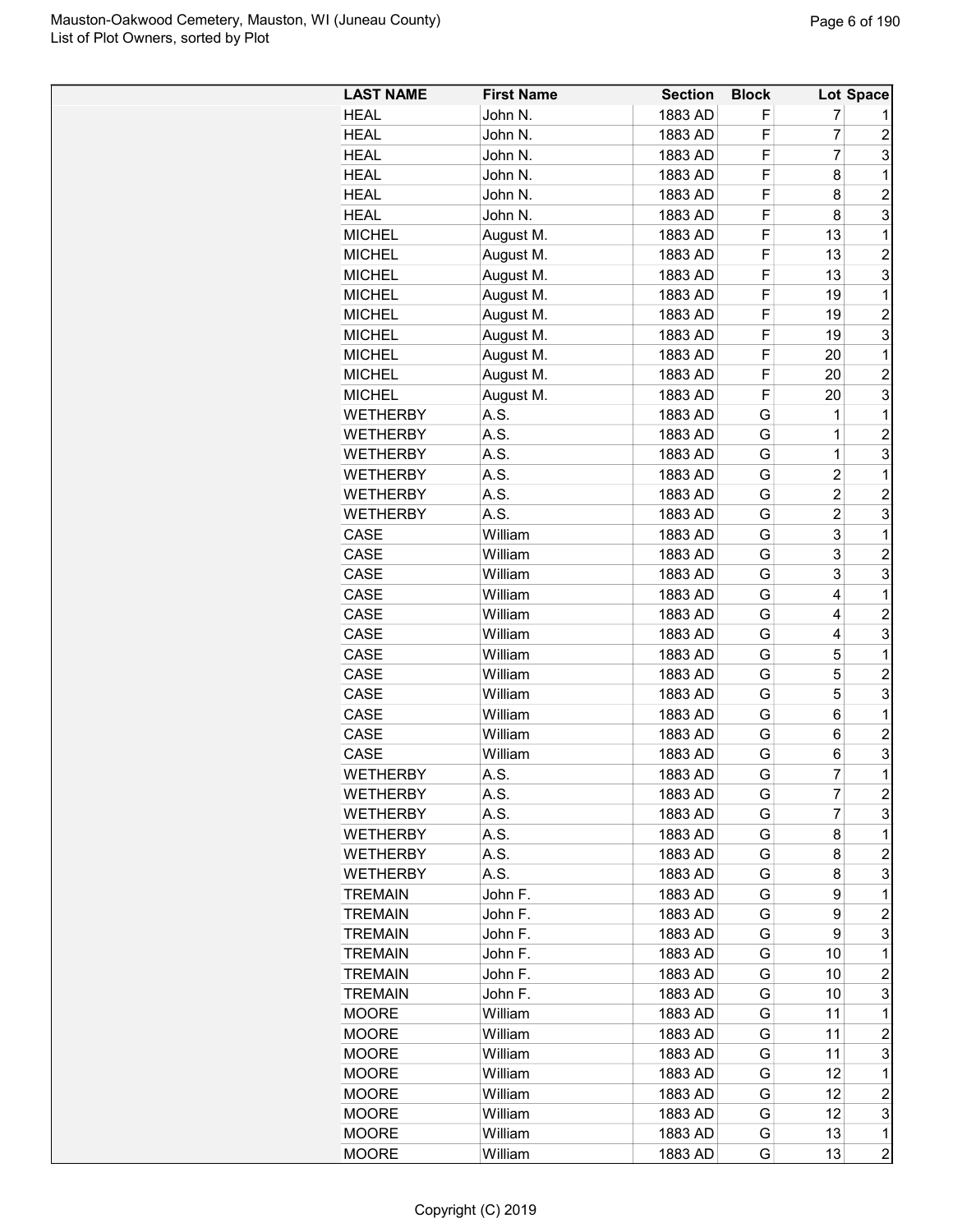| <b>LAST NAME</b>  | <b>First Name</b>    | <b>Section</b> | <b>Block</b> |                | Lot Space      |
|-------------------|----------------------|----------------|--------------|----------------|----------------|
| <b>MOORE</b>      | William              | 1883 AD        | G            | 13             | 3              |
| <b>MOORE</b>      | William              | 1883 AD        | G            | 14             | 1              |
| <b>MOORE</b>      | William              | 1883 AD        | G            | 14             | $\overline{c}$ |
| <b>MOORE</b>      | William              | 1883 AD        | G            | 14             | 3              |
| <b>TREMAIN</b>    | John F.              | 1883 AD        | G            | 15             | 1              |
| <b>TREMAIN</b>    | John F.              | 1883 AD        | G            | 15             | $\overline{2}$ |
| <b>TREMAIN</b>    | John F.              | 1883 AD        | G            | 15             | 3              |
| <b>TREMAIN</b>    | John F.              | 1883 AD        | G            | 16             | $\mathbf{1}$   |
| <b>TREMAIN</b>    | John F.              | 1883 AD        | G            | 16             | $\overline{2}$ |
| <b>TREMAIN</b>    | John F.              | 1883 AD        | G            | 16             | 3              |
| <b>BALLENTINE</b> | Mrs.                 | 1883 AD        | н            | 1              | 1              |
| <b>BALLENTINE</b> | Mrs.                 | 1883 AD        | н            | 1              | $\overline{c}$ |
| <b>BALLENTINE</b> | Mrs.                 | 1883 AD        | н            | 1              | 3              |
| <b>BALLENTINE</b> | Mrs.                 | 1883 AD        | н            | $\overline{2}$ | 1              |
| <b>BALLENTINE</b> | Mrs.                 | 1883 AD        | н            | $\overline{2}$ | $\overline{2}$ |
| <b>BALLENTINE</b> | Mrs.                 | 1883 AD        | н            | $\overline{2}$ | 3              |
| <b>WRIGHT</b>     | D.A.                 | 1883 AD        | н            | 3              | 1              |
| <b>WRIGHT</b>     | D.A.                 | 1883 AD        | н            | 3              | $\overline{2}$ |
| <b>WRIGHT</b>     | D.A.                 | 1883 AD        | н            | 3              | 3              |
| <b>WRIGHT</b>     | D.A.                 | 1883 AD        | н            | 4              | 1              |
| <b>WRIGHT</b>     | D.A.                 | 1883 AD        | н            | 4              | $\overline{c}$ |
| <b>WRIGHT</b>     | D.A.                 | 1883 AD        | Н            | 4              | 3              |
| <b>WRIGHT</b>     | D.A.                 | 1883 AD        | Н            | 5              | 1              |
| <b>WRIGHT</b>     | D.A.                 | 1883 AD        | Н            | 5              | $\overline{c}$ |
| <b>WRIGHT</b>     | D.A.                 | 1883 AD        | н            | 5              | 3              |
| <b>WRIGHT</b>     | D.A.                 | 1883 AD        | н            | 6              | 1              |
| <b>WRIGHT</b>     | D.A.                 | 1883 AD        | н            | 6              | $\overline{c}$ |
| <b>WRIGHT</b>     | D.A.                 | 1883 AD        | н            | 6              | 3              |
| <b>BALLENTINE</b> | Mrs.                 | 1883 AD        | н            | 7              | 1              |
| <b>BALLENTINE</b> | Mrs.                 | 1883 AD        | н            | 7              | $\overline{2}$ |
| <b>BALLENTINE</b> | Mrs.                 | 1883 AD        | н            | 7              | 3              |
| <b>BALLENTINE</b> | Mrs.                 | 1883 AD        | н            | 8              | 1              |
| <b>BALLENTINE</b> | Mrs.                 | 1883 AD        | Н            | 8              | 2              |
| <b>BALLENTINE</b> | Mrs.                 | 1883 AD        | н            | 8              | 3              |
| <b>FREITAG</b>    | E.E.                 | 1883 AD        | н            | 9              | 1              |
| <b>FREITAG</b>    | E.E.                 | 1883 AD        | н            | 9              | $\overline{c}$ |
| <b>FREITAG</b>    | E.E.                 | 1883 AD        | н            | 9              | 3              |
| <b>FREITAG</b>    | E.E.                 | 1883 AD        | н            | 10             | 1              |
| <b>FREITAG</b>    | E.E.                 | 1883 AD        | н            | 10             | 2              |
| <b>FREITAG</b>    | E.E.                 | 1883 AD        | н            | 10             | 3              |
| <b>ALLEN</b>      | Father               | 1883 AD        | н            | 11             | 1              |
| <b>ALLEN</b>      | Father               | 1883 AD        | н            | 11             | $\overline{c}$ |
| <b>ALLEN</b>      | Father               | 1883 AD        | н            | 11             | 3              |
| <b>ALLEN</b>      | <b>Edward Gordon</b> | 1883 AD        | н            | 12             | 3              |
| <b>ALLEN</b>      | Delsie May           | 1883 AD        | н            | 13             | 1              |
| <b>ALLEN</b>      | Delsie May           | 1883 AD        | н            | 13             | $\overline{c}$ |
| <b>FREITAG</b>    | E.E.                 | 1883 AD        | н            | 15             | 1              |
| <b>FREITAG</b>    | E.E.                 | 1883 AD        | н            | 15             | $\overline{c}$ |
| <b>FREITAG</b>    | E.E.                 | 1883 AD        | н            | 15             | 3              |
| <b>FREITAG</b>    | E.E.                 | 1883 AD        | н            | 16             | 1              |
| <b>FREITAG</b>    | E.E.                 | 1883 AD        | н            | 16             | $\overline{c}$ |
| <b>FREITAG</b>    | E.E.                 | 1883 AD        | н            | 16             | 3              |
| <b>KYLE</b>       | Robert E.            | 1883 AD        | Κ            | $\mathbf{1}$   | $\mathbf 1$    |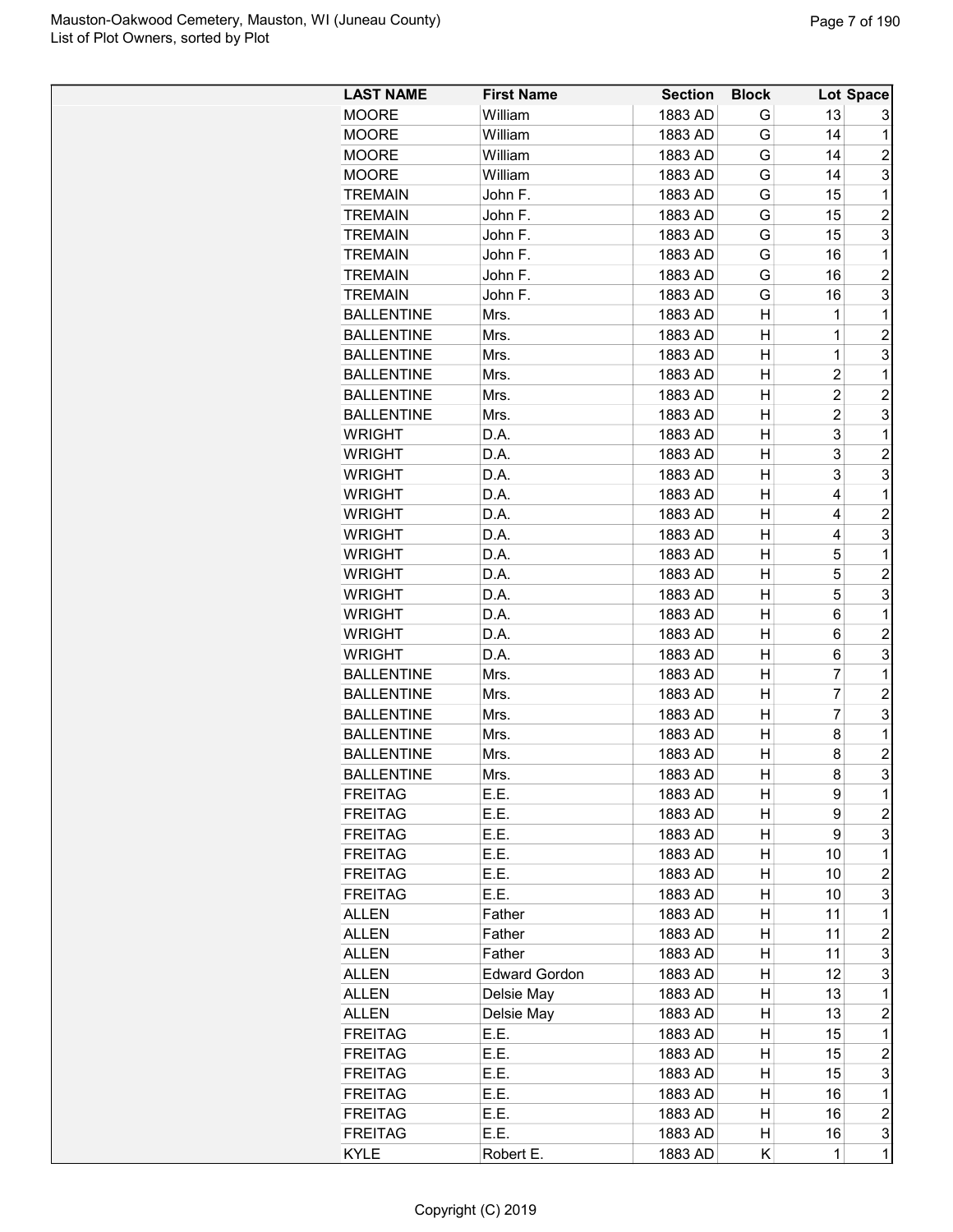| <b>LAST NAME</b> | <b>First Name</b>    | <b>Section</b> | <b>Block</b> |                         | Lot Space      |
|------------------|----------------------|----------------|--------------|-------------------------|----------------|
| <b>KYLE</b>      | Robert E.            | 1883 AD        | Κ            | 1                       | 2              |
| <b>KYLE</b>      | Robert E.            | 1883 AD        | Κ            | 1                       | 3              |
| <b>UNDERWOOD</b> | Walter Kyle          | 1883 AD        | Κ            | $\overline{\mathbf{c}}$ | 1              |
| <b>UNDERWOOD</b> | Walter Kyle          | 1883 AD        | Κ            | $\overline{\mathbf{c}}$ | $\overline{c}$ |
| <b>UNDERWOOD</b> | Walter Kyle          | 1883 AD        | Κ            | $\overline{2}$          | 3              |
| <b>BALL</b>      | Charles              | 1883 AD        | Κ            | 3                       | 1              |
| <b>BALL</b>      | Charles              | 1883 AD        | Κ            | 3                       | $\overline{2}$ |
| <b>BALL</b>      | Charles              | 1883 AD        | Κ            | 3                       | 3              |
| <b>BALL</b>      | Charles              | 1883 AD        | Κ            | 4                       | $\mathbf 1$    |
| <b>BALL</b>      | Charles              | 1883 AD        | Κ            | 4                       | 2              |
| <b>BALL</b>      | Charles              | 1883 AD        | Κ            | 4                       | 3              |
| <b>BALL</b>      | Charles              | 1883 AD        | Κ            | 5                       | $\mathbf 1$    |
| <b>BALL</b>      | Charles              | 1883 AD        | Κ            | 5                       | $\overline{c}$ |
| <b>BALL</b>      | Charles              | 1883 AD        | Κ            | 5                       | 3              |
| <b>BALL</b>      | Charles              | 1883 AD        | Κ            | 6                       | $\mathbf 1$    |
| <b>BALL</b>      | Charles              | 1883 AD        | Κ            | 6                       | $\overline{c}$ |
| <b>BALL</b>      | Charles              | 1883 AD        | Κ            | 6                       | 3              |
| <b>PELTON</b>    | Chloe J.             | 1883 AD        | Κ            | $\overline{7}$          | $\mathbf{1}$   |
| <b>PELTON</b>    |                      | 1883 AD        | Κ            | $\overline{7}$          | $\overline{c}$ |
| <b>PELTON</b>    | Chloe J.<br>Chloe J. |                | Κ            | $\overline{7}$          | 3              |
|                  |                      | 1883 AD        | Κ            |                         |                |
| <b>KYLE</b>      | Robert E.            | 1883 AD        |              | 8                       | 1              |
| <b>KYLE</b>      | Robert E.            | 1883 AD        | Κ            | 8                       | $\overline{c}$ |
| KYLE             | Robert E.            | 1883 AD        | Κ            | 8                       | 3              |
| <b>PELTON</b>    | Jason M.             | 1883 AD        | Κ            | 9                       | 1              |
| <b>PELTON</b>    | Jason M.             | 1883 AD        | Κ            | 9                       | 2              |
| <b>PELTON</b>    | Jason M.             | 1883 AD        | Κ            | 9                       | 3              |
| <b>PELTON</b>    | Jason M.             | 1883 AD        | Κ            | 10                      | $\mathbf 1$    |
| <b>PELTON</b>    | Jason M.             | 1883 AD        | Κ            | 10                      | $\overline{c}$ |
| <b>PELTON</b>    | Jason M.             | 1883 AD        | Κ            | 10                      | 3              |
| <b>TRUMBLE</b>   | H.E.                 | 1883 AD        | Κ            | 12                      | 1              |
| <b>TRUMBLE</b>   | H.E.                 | 1883 AD        | Κ            | 12                      | 2              |
| <b>TRUMBLE</b>   | H.E.                 | 1883 AD        | Κ            | 12                      | 3              |
| <b>TRUMBLE</b>   | H.E.                 | 1883 AD        | Κ            | 13                      | $\mathbf 1$    |
| <b>TRUMBLE</b>   | H.E.                 | 1883 AD        | Κ            | 13                      | $\overline{2}$ |
| <b>TRUMBLE</b>   | H.E.                 | 1883 AD        | Κ            | 13                      | 3              |
| <b>WOOD</b>      | Cornelius            | 1883 AD        | Κ            | 14                      | 2              |
| <b>HAMILTON</b>  | Herman S.            | 1883 AD        | Κ            | 14                      | 3              |
| <b>PELTON</b>    | Jason M.             | 1883 AD        | Κ            | 15                      | 1              |
| <b>PELTON</b>    | Jason M.             | 1883 AD        | Κ            | 15                      | 2              |
| <b>PELTON</b>    | Jason M.             | 1883 AD        | Κ            | 15                      | 3              |
| <b>PELTON</b>    | Jason M.             | 1883 AD        | Κ            | 16                      | $\mathbf 1$    |
| <b>PELTON</b>    | Jason M.             | 1883 AD        | Κ            | 16                      | 2              |
| <b>PELTON</b>    | Jason M.             | 1883 AD        | Κ            | 16                      | 3              |
| <b>ROGERS</b>    | Charles F.           | 1883 AD        | L            | 3                       | $\mathbf 1$    |
| <b>ROGERS</b>    | Charles F.           | 1883 AD        | L            | 3                       | 2              |
| <b>ROGERS</b>    | Charles F.           | 1883 AD        | L            | 3                       | 3              |
| <b>ROGERS</b>    | Charles F.           | 1883 AD        | L            | 4                       | 1              |
| <b>ROGERS</b>    | Charles F.           | 1883 AD        | L            | 4                       | 2              |
| <b>ROGERS</b>    | Charles F.           | 1883 AD        | L            | 4                       | 3              |
| <b>LUCK</b>      | Ernest V.            | 1921 AD        | 81           | 1                       | $\mathbf 1$    |
| <b>LUCK</b>      | Ernest V.            | 1921 AD        | 81           | 1                       | $\overline{c}$ |
| <b>LUCK</b>      | Ernest V.            | 1921 AD        | 81           | $\mathbf 1$             | 3              |
| <b>MECHENES</b>  | Martha               | 1921 AD        | 81           | $\overline{c}$          | $\mathbf 1$    |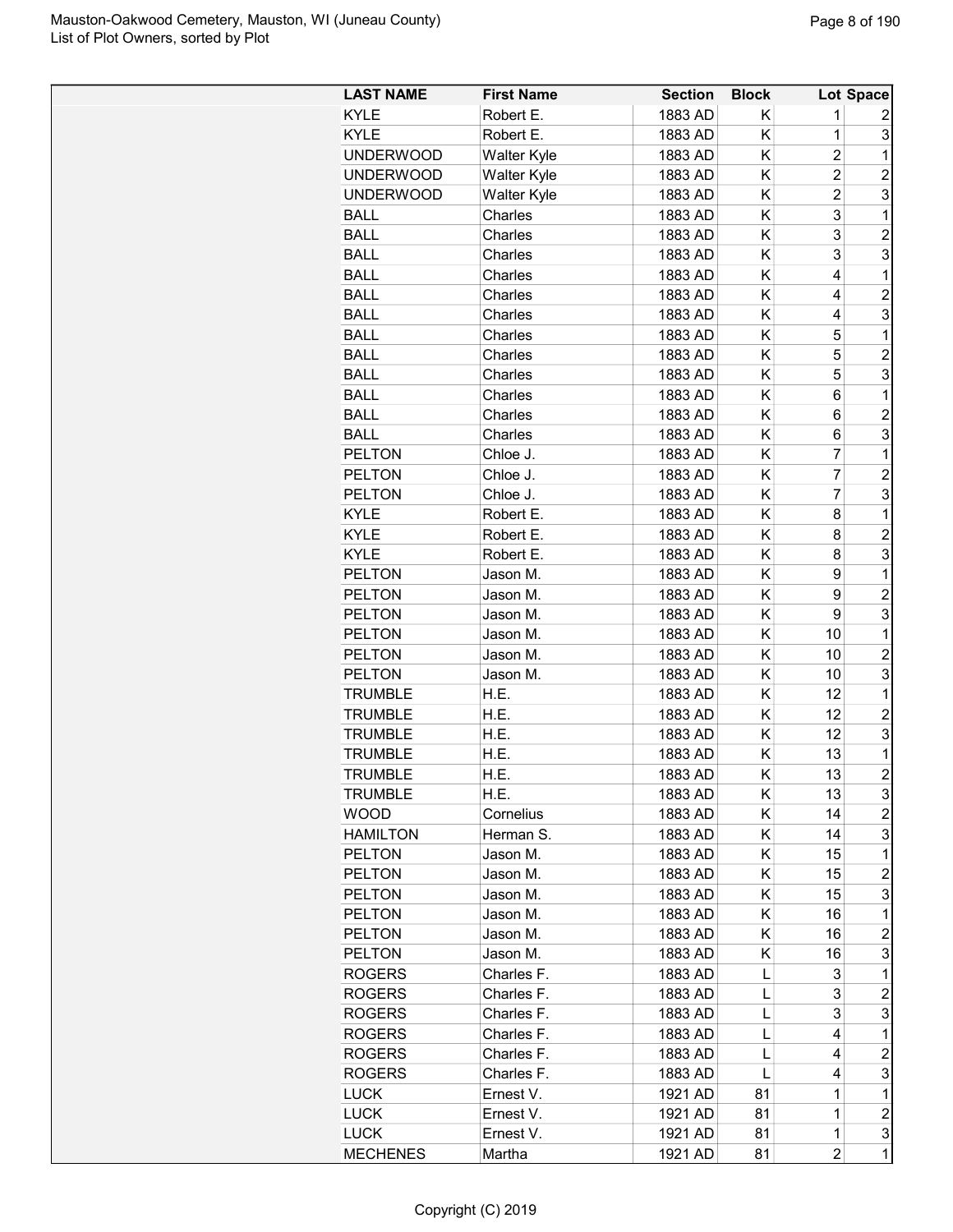| <b>LAST NAME</b>               | <b>First Name</b> | <b>Section</b>     | <b>Block</b> |                         | Lot Space               |
|--------------------------------|-------------------|--------------------|--------------|-------------------------|-------------------------|
| <b>MECHENES</b>                | Martha            | 1921 AD            | 81           | 2                       | 2                       |
| <b>MECHENES</b>                | Martha            | 1921 AD            | 81           | $\overline{2}$          | 3                       |
| <b>KUCERA</b>                  | James             | 1921 AD            | 81           | 3                       | 1                       |
| <b>KUCERA</b>                  | James             | 1921 AD            | 81           | 3                       | $\overline{2}$          |
| <b>KUCERA</b>                  | James             | 1921 AD            | 81           | 3                       | 3                       |
| <b>HODIK</b>                   | Ludwik Sr.        | 1921 AD            | 81           | 4                       | 1                       |
| <b>HODIK</b>                   | Ludwik Sr.        | 1921 AD            | 81           | 4                       | $\overline{c}$          |
| <b>HODIK</b>                   | Ludwik Sr.        | 1921 AD            | 81           | 4                       | 3                       |
| <b>JOHNSON</b>                 | John C            | 1921 AD            | 81           | 5                       | 1                       |
| <b>JOHNSON</b>                 | John C            | 1921 AD            | 81           | 5                       | $\overline{c}$          |
| <b>JOHNSON</b>                 | John C            | 1921 AD            | 81           | 5                       | 3                       |
| <b>PHARO</b>                   | Harold            | 1921 AD            | 82           | 1                       | 1                       |
| <b>PHARO</b>                   | Harold            | 1921 AD            | 82           | 1                       | $\overline{2}$          |
| <b>PHARO</b>                   | Harold            | 1921 AD            | 82           | 1                       | 3                       |
| <b>TRACY</b>                   | John H            | 1921 AD            | 82           | $\overline{2}$          | 1                       |
| <b>TRACY</b>                   | John H            | 1921 AD            | 82           | $\overline{2}$          | $\overline{2}$          |
| <b>TRACY</b>                   | John H            | 1921 AD            | 82           | $\overline{2}$          | 3                       |
| <b>CLICKNER</b>                | Anna M.           | 1921 AD            | 82           | 3                       | 1                       |
| <b>CLICKNER</b>                | Anna M.           | 1921 AD            | 82           | 3                       | $\overline{2}$          |
| <b>CLICKNER</b>                | Anna M.           | 1921 AD            | 82           | 3                       | 3                       |
| <b>RAESE</b>                   | Henry             | 1921 AD            | 82           | 4                       | 1                       |
| <b>RAESE</b>                   | Henry             | 1921 AD            | 82           | 4                       | $\overline{c}$          |
| <b>RAESE</b>                   | Henry             | 1921 AD            | 82           | 4                       | 3                       |
| <b>HOILE</b>                   |                   | 1921 AD            | 82           | 5                       | 1                       |
|                                | George H.         |                    | 82           | 5                       | $\overline{c}$          |
| <b>HOILE</b>                   | George H.         | 1921 AD            |              | 5                       | 3                       |
| <b>HOILE</b>                   | George H.         | 1921 AD            | 82           |                         |                         |
| <b>GEORGE</b><br><b>GEORGE</b> | George H          | 1921 AD<br>1921 AD | 82<br>82     | 6<br>6                  | 1<br>$\overline{c}$     |
| <b>GEORGE</b>                  | George H          | 1921 AD            | 82           |                         | 3                       |
|                                | George H          |                    |              | 6<br>7                  |                         |
| <b>POST</b>                    | <b>Nick</b>       | 1921 AD            | 82           |                         | 1                       |
| POST                           | <b>Nick</b>       | 1921 AD            | 82           | 7<br>$\overline{7}$     | $\overline{c}$          |
| <b>POST</b>                    | <b>Nick</b>       | 1921 AD            | 82           |                         | 3                       |
| <b>BRUDER</b>                  | John              | 1921 AD            | 82           | 8                       | 1<br>$\overline{2}$     |
| <b>BRUDER</b>                  | John              | 1921 AD            | 82           | 8                       |                         |
| <b>BRUDER</b>                  | John              | 1921 AD            | 82           | 8                       | 3                       |
| <b>LOESCHER</b>                | John A.           | 1921 AD            | 82           | 9                       | 1                       |
| <b>LOESCHER</b>                | John A.           | 1921 AD            | 82           | 9                       | $\overline{c}$          |
| <b>LOESCHER</b>                | John A.           | 1921 AD            | 82           | 9                       | 3                       |
| <b>DYER</b>                    | Claude E          | 1921 AD            | 82           | 10                      | 1                       |
| <b>DYER</b>                    | Claude E          | 1921 AD            | 82           | 10                      | 2                       |
| DYER                           | Claude E          | 1921 AD            | 82           | 10                      | 3                       |
| <b>HANSON</b>                  | John B.           | 1921 AD            | 83           | 1                       | 1                       |
| <b>HANSON</b>                  | John B.           | 1921 AD            | 83           | 1                       | $\overline{c}$          |
| <b>HANSON</b>                  | John B.           | 1921 AD            | 83           | 1                       | 3                       |
| <b>SCHROEDER</b>               | Herman W          | 1921 AD            | 83           | $\overline{c}$          | 1                       |
| <b>SCHROEDER</b>               | Herman W          | 1921 AD            | 83           | 2                       | $\overline{c}$          |
| <b>SCHROEDER</b>               | Herman W          | 1921 AD            | 83           | $\overline{\mathbf{c}}$ | 3                       |
| <b>SHARP</b>                   | Karl L.           | 1921 AD            | 83           | 3                       | 1                       |
| <b>SHARP</b>                   | Karl L.           | 1921 AD            | 83           | 3                       | $\overline{c}$          |
| <b>SHARP</b>                   | Karl L.           | 1921 AD            | 83           | 3                       | 3                       |
| <b>HOILE</b>                   | John              | 1921 AD            | 83           | 4                       | 1                       |
| <b>HOILE</b>                   | John              | 1921 AD            | 83           | 4                       | $\overline{\mathbf{c}}$ |
| <b>HOILE</b>                   | John              | 1921 AD            | 83           | 4                       | 3                       |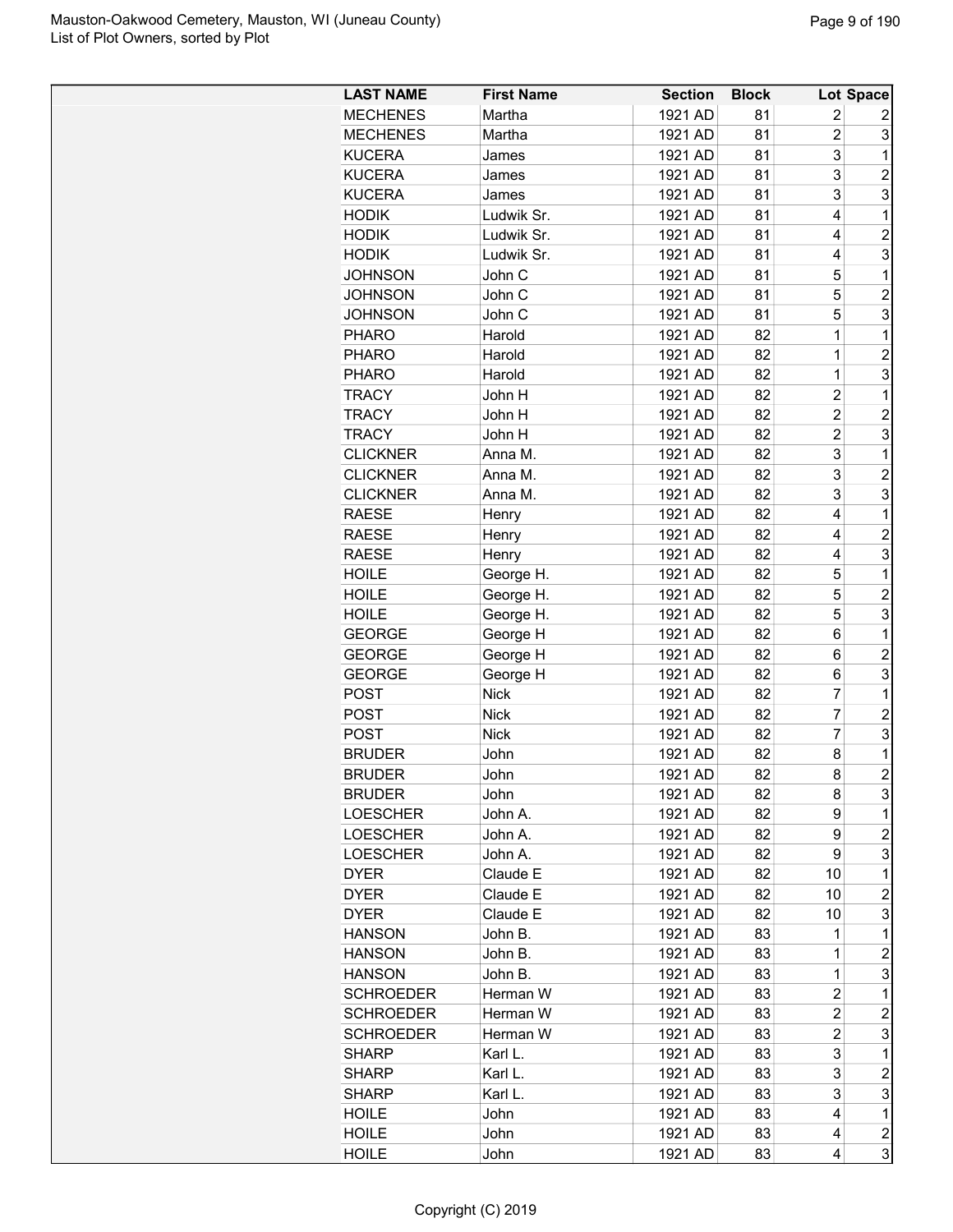| <b>HOILE</b><br>1921 AD<br>5<br>John<br>83<br>5<br>1921 AD<br>83<br>$\overline{c}$<br><b>HOILE</b><br>John<br>5<br>3<br>1921 AD<br><b>HOILE</b><br>John<br>83<br>$\mathbf 1$<br>1<br><b>SCHULTZ</b><br>Charles M.<br>1921 AD<br>84<br>$\overline{2}$<br>1<br><b>SCHULTZ</b><br>Charles M.<br>1921 AD<br>84<br>3<br><b>SCHULTZ</b><br>Charles M.<br>1<br>1921 AD<br>84<br>$\overline{c}$<br><b>LEIST</b><br>William F.<br>1921 AD<br>84<br>1<br>$\overline{c}$<br>$\overline{2}$<br>1921 AD<br><b>LEIST</b><br>William F.<br>84<br>3<br>$\overline{2}$<br>1921 AD<br>84<br><b>LEIST</b><br>William F.<br>3<br>84<br>1<br><b>SCHUETT</b><br>Paul<br>1921 AD<br>3<br><b>SCHUETT</b><br>84<br>$\overline{c}$<br>Paul<br>1921 AD<br>3<br>3<br><b>SCHUETT</b><br>Paul<br>1921 AD<br>84<br><b>WELLS</b><br>1<br>Jeffery<br>1921 AD<br>84<br>4<br><b>WELLS</b><br>Jeffery<br>1921 AD<br>84<br>$\overline{c}$<br>4<br>3<br><b>WELLS</b><br>1921 AD<br>Jeffery<br>84<br>4<br>5<br>$\mathbf 1$<br><b>WELLS</b><br>Lewis A.<br>1921 AD<br>84<br>5<br>$\overline{c}$<br><b>WELLS</b><br>Lewis A.<br>1921 AD<br>84<br>5<br>3<br><b>WELLS</b><br>Lewis A.<br>1921 AD<br>84<br>WELLS<br>Lewis A.<br>1921 AD<br>84<br>6<br>1<br><b>WELLS</b><br>1921 AD<br>$\overline{c}$<br>84<br>6<br>Lewis A.<br>3<br><b>WELLS</b><br>Lewis A.<br>1921 AD<br>84<br>6<br>$\overline{7}$<br>$\mathbf 1$<br><b>WELLS</b><br>1921 AD<br>84<br>Chester<br>$\overline{7}$<br>$\overline{c}$<br><b>WELLS</b><br>1921 AD<br>84<br>Chester<br>$\overline{7}$<br>3<br>84<br><b>WELLS</b><br>Chester<br>1921 AD<br>8<br><b>SCHROEDER</b><br>84<br>1<br>Elizabeth<br>1921 AD<br>2<br><b>SCHROEDER</b><br>Elizabeth<br>1921 AD<br>84<br>8<br>3<br><b>SCHROEDER</b><br>Elizabeth<br>1921 AD<br>84<br>8<br>9<br><b>CARVER</b><br>Frank L.<br>1921 AD<br>84<br>1<br>Frank L.<br>1921 AD<br>9<br>$\overline{c}$<br><b>CARVER</b><br>84<br>3<br>9<br><b>CARVER</b><br>Frank L.<br>1921 AD<br>84<br>10<br>$\mathbf 1$<br><b>SCHROEDER</b><br>Herman F<br>1921 AD<br>84<br>10<br>2<br><b>SCHROEDER</b><br>Herman F<br>1921 AD<br>84<br>3<br>84<br><b>SCHROEDER</b><br>Herman F<br>1921 AD<br>10<br>85<br>$\mathbf{1}$<br>1<br><b>KRAEGER</b><br>1921 AD<br>Herman,<br>$\overline{\mathbf{c}}$<br>KRAEGER<br>1921 AD<br>85<br>1<br>Herman,<br>3<br><b>KRAEGER</b><br>1921 AD<br>85<br>1<br>Herman,<br>2<br>85<br>1<br>HAHN<br>John<br>1921 AD<br>$\overline{c}$<br>$\overline{c}$<br>1921 AD<br>85<br><b>HAHN</b><br>John<br>$\overline{c}$<br>3<br><b>HAHN</b><br>1921 AD<br>85<br>John<br>3<br>85<br>1<br><b>MICHELL</b><br>Howard E.<br>1921 AD<br>3<br>2<br><b>MICHELL</b><br>Howard E.<br>1921 AD<br>85<br>3<br><b>MICHELL</b><br>Howard E.<br>1921 AD<br>3<br>85<br>1<br>WELLS<br>1921 AD<br>85<br>4<br>Jim<br>$\overline{c}$<br><b>WELLS</b><br>1921 AD<br>85<br>4<br>Jim<br>3<br><b>WELLS</b><br>1921 AD<br>85<br>4<br>Jim<br>1<br><b>WELLS</b><br>Jim<br>1921 AD<br>85<br>5<br>5<br>85<br>2<br>WELLS<br>Jim<br>1921 AD<br>5<br>3<br>WELLS<br>1921 AD<br>85<br>Jim<br>WELLS<br>1921 AD<br>85<br>1<br>Jim<br>6<br>$\overline{c}$<br><b>WELLS</b><br>1921 AD<br>85<br>6<br>Jim<br>3<br><b>WELLS</b><br>1921 AD<br>85<br>6<br>Jim<br>$\overline{7}$<br>Ferdinand<br>1921 AD<br>85<br>1<br><b>BABCOCK</b> | <b>LAST NAME</b> | <b>First Name</b> | <b>Section</b> | <b>Block</b> | Lot Space      |
|------------------------------------------------------------------------------------------------------------------------------------------------------------------------------------------------------------------------------------------------------------------------------------------------------------------------------------------------------------------------------------------------------------------------------------------------------------------------------------------------------------------------------------------------------------------------------------------------------------------------------------------------------------------------------------------------------------------------------------------------------------------------------------------------------------------------------------------------------------------------------------------------------------------------------------------------------------------------------------------------------------------------------------------------------------------------------------------------------------------------------------------------------------------------------------------------------------------------------------------------------------------------------------------------------------------------------------------------------------------------------------------------------------------------------------------------------------------------------------------------------------------------------------------------------------------------------------------------------------------------------------------------------------------------------------------------------------------------------------------------------------------------------------------------------------------------------------------------------------------------------------------------------------------------------------------------------------------------------------------------------------------------------------------------------------------------------------------------------------------------------------------------------------------------------------------------------------------------------------------------------------------------------------------------------------------------------------------------------------------------------------------------------------------------------------------------------------------------------------------------------------------------------------------------------------------------------------------------------------------------------------------------------------------------------------------------------------------------------------------------------------------------------------------------------------------------------------------------------------------------------------------------------------------------------------------------------------------------------------------------------------------------------------------------------------------------------------------------------------------------------------------------------------------------------------------------------------------------------------------------------------|------------------|-------------------|----------------|--------------|----------------|
|                                                                                                                                                                                                                                                                                                                                                                                                                                                                                                                                                                                                                                                                                                                                                                                                                                                                                                                                                                                                                                                                                                                                                                                                                                                                                                                                                                                                                                                                                                                                                                                                                                                                                                                                                                                                                                                                                                                                                                                                                                                                                                                                                                                                                                                                                                                                                                                                                                                                                                                                                                                                                                                                                                                                                                                                                                                                                                                                                                                                                                                                                                                                                                                                                                                            |                  |                   |                |              |                |
|                                                                                                                                                                                                                                                                                                                                                                                                                                                                                                                                                                                                                                                                                                                                                                                                                                                                                                                                                                                                                                                                                                                                                                                                                                                                                                                                                                                                                                                                                                                                                                                                                                                                                                                                                                                                                                                                                                                                                                                                                                                                                                                                                                                                                                                                                                                                                                                                                                                                                                                                                                                                                                                                                                                                                                                                                                                                                                                                                                                                                                                                                                                                                                                                                                                            |                  |                   |                |              |                |
|                                                                                                                                                                                                                                                                                                                                                                                                                                                                                                                                                                                                                                                                                                                                                                                                                                                                                                                                                                                                                                                                                                                                                                                                                                                                                                                                                                                                                                                                                                                                                                                                                                                                                                                                                                                                                                                                                                                                                                                                                                                                                                                                                                                                                                                                                                                                                                                                                                                                                                                                                                                                                                                                                                                                                                                                                                                                                                                                                                                                                                                                                                                                                                                                                                                            |                  |                   |                |              |                |
|                                                                                                                                                                                                                                                                                                                                                                                                                                                                                                                                                                                                                                                                                                                                                                                                                                                                                                                                                                                                                                                                                                                                                                                                                                                                                                                                                                                                                                                                                                                                                                                                                                                                                                                                                                                                                                                                                                                                                                                                                                                                                                                                                                                                                                                                                                                                                                                                                                                                                                                                                                                                                                                                                                                                                                                                                                                                                                                                                                                                                                                                                                                                                                                                                                                            |                  |                   |                |              |                |
|                                                                                                                                                                                                                                                                                                                                                                                                                                                                                                                                                                                                                                                                                                                                                                                                                                                                                                                                                                                                                                                                                                                                                                                                                                                                                                                                                                                                                                                                                                                                                                                                                                                                                                                                                                                                                                                                                                                                                                                                                                                                                                                                                                                                                                                                                                                                                                                                                                                                                                                                                                                                                                                                                                                                                                                                                                                                                                                                                                                                                                                                                                                                                                                                                                                            |                  |                   |                |              |                |
|                                                                                                                                                                                                                                                                                                                                                                                                                                                                                                                                                                                                                                                                                                                                                                                                                                                                                                                                                                                                                                                                                                                                                                                                                                                                                                                                                                                                                                                                                                                                                                                                                                                                                                                                                                                                                                                                                                                                                                                                                                                                                                                                                                                                                                                                                                                                                                                                                                                                                                                                                                                                                                                                                                                                                                                                                                                                                                                                                                                                                                                                                                                                                                                                                                                            |                  |                   |                |              |                |
|                                                                                                                                                                                                                                                                                                                                                                                                                                                                                                                                                                                                                                                                                                                                                                                                                                                                                                                                                                                                                                                                                                                                                                                                                                                                                                                                                                                                                                                                                                                                                                                                                                                                                                                                                                                                                                                                                                                                                                                                                                                                                                                                                                                                                                                                                                                                                                                                                                                                                                                                                                                                                                                                                                                                                                                                                                                                                                                                                                                                                                                                                                                                                                                                                                                            |                  |                   |                |              |                |
|                                                                                                                                                                                                                                                                                                                                                                                                                                                                                                                                                                                                                                                                                                                                                                                                                                                                                                                                                                                                                                                                                                                                                                                                                                                                                                                                                                                                                                                                                                                                                                                                                                                                                                                                                                                                                                                                                                                                                                                                                                                                                                                                                                                                                                                                                                                                                                                                                                                                                                                                                                                                                                                                                                                                                                                                                                                                                                                                                                                                                                                                                                                                                                                                                                                            |                  |                   |                |              |                |
|                                                                                                                                                                                                                                                                                                                                                                                                                                                                                                                                                                                                                                                                                                                                                                                                                                                                                                                                                                                                                                                                                                                                                                                                                                                                                                                                                                                                                                                                                                                                                                                                                                                                                                                                                                                                                                                                                                                                                                                                                                                                                                                                                                                                                                                                                                                                                                                                                                                                                                                                                                                                                                                                                                                                                                                                                                                                                                                                                                                                                                                                                                                                                                                                                                                            |                  |                   |                |              |                |
|                                                                                                                                                                                                                                                                                                                                                                                                                                                                                                                                                                                                                                                                                                                                                                                                                                                                                                                                                                                                                                                                                                                                                                                                                                                                                                                                                                                                                                                                                                                                                                                                                                                                                                                                                                                                                                                                                                                                                                                                                                                                                                                                                                                                                                                                                                                                                                                                                                                                                                                                                                                                                                                                                                                                                                                                                                                                                                                                                                                                                                                                                                                                                                                                                                                            |                  |                   |                |              |                |
|                                                                                                                                                                                                                                                                                                                                                                                                                                                                                                                                                                                                                                                                                                                                                                                                                                                                                                                                                                                                                                                                                                                                                                                                                                                                                                                                                                                                                                                                                                                                                                                                                                                                                                                                                                                                                                                                                                                                                                                                                                                                                                                                                                                                                                                                                                                                                                                                                                                                                                                                                                                                                                                                                                                                                                                                                                                                                                                                                                                                                                                                                                                                                                                                                                                            |                  |                   |                |              |                |
|                                                                                                                                                                                                                                                                                                                                                                                                                                                                                                                                                                                                                                                                                                                                                                                                                                                                                                                                                                                                                                                                                                                                                                                                                                                                                                                                                                                                                                                                                                                                                                                                                                                                                                                                                                                                                                                                                                                                                                                                                                                                                                                                                                                                                                                                                                                                                                                                                                                                                                                                                                                                                                                                                                                                                                                                                                                                                                                                                                                                                                                                                                                                                                                                                                                            |                  |                   |                |              |                |
|                                                                                                                                                                                                                                                                                                                                                                                                                                                                                                                                                                                                                                                                                                                                                                                                                                                                                                                                                                                                                                                                                                                                                                                                                                                                                                                                                                                                                                                                                                                                                                                                                                                                                                                                                                                                                                                                                                                                                                                                                                                                                                                                                                                                                                                                                                                                                                                                                                                                                                                                                                                                                                                                                                                                                                                                                                                                                                                                                                                                                                                                                                                                                                                                                                                            |                  |                   |                |              |                |
|                                                                                                                                                                                                                                                                                                                                                                                                                                                                                                                                                                                                                                                                                                                                                                                                                                                                                                                                                                                                                                                                                                                                                                                                                                                                                                                                                                                                                                                                                                                                                                                                                                                                                                                                                                                                                                                                                                                                                                                                                                                                                                                                                                                                                                                                                                                                                                                                                                                                                                                                                                                                                                                                                                                                                                                                                                                                                                                                                                                                                                                                                                                                                                                                                                                            |                  |                   |                |              |                |
|                                                                                                                                                                                                                                                                                                                                                                                                                                                                                                                                                                                                                                                                                                                                                                                                                                                                                                                                                                                                                                                                                                                                                                                                                                                                                                                                                                                                                                                                                                                                                                                                                                                                                                                                                                                                                                                                                                                                                                                                                                                                                                                                                                                                                                                                                                                                                                                                                                                                                                                                                                                                                                                                                                                                                                                                                                                                                                                                                                                                                                                                                                                                                                                                                                                            |                  |                   |                |              |                |
|                                                                                                                                                                                                                                                                                                                                                                                                                                                                                                                                                                                                                                                                                                                                                                                                                                                                                                                                                                                                                                                                                                                                                                                                                                                                                                                                                                                                                                                                                                                                                                                                                                                                                                                                                                                                                                                                                                                                                                                                                                                                                                                                                                                                                                                                                                                                                                                                                                                                                                                                                                                                                                                                                                                                                                                                                                                                                                                                                                                                                                                                                                                                                                                                                                                            |                  |                   |                |              |                |
|                                                                                                                                                                                                                                                                                                                                                                                                                                                                                                                                                                                                                                                                                                                                                                                                                                                                                                                                                                                                                                                                                                                                                                                                                                                                                                                                                                                                                                                                                                                                                                                                                                                                                                                                                                                                                                                                                                                                                                                                                                                                                                                                                                                                                                                                                                                                                                                                                                                                                                                                                                                                                                                                                                                                                                                                                                                                                                                                                                                                                                                                                                                                                                                                                                                            |                  |                   |                |              |                |
|                                                                                                                                                                                                                                                                                                                                                                                                                                                                                                                                                                                                                                                                                                                                                                                                                                                                                                                                                                                                                                                                                                                                                                                                                                                                                                                                                                                                                                                                                                                                                                                                                                                                                                                                                                                                                                                                                                                                                                                                                                                                                                                                                                                                                                                                                                                                                                                                                                                                                                                                                                                                                                                                                                                                                                                                                                                                                                                                                                                                                                                                                                                                                                                                                                                            |                  |                   |                |              |                |
|                                                                                                                                                                                                                                                                                                                                                                                                                                                                                                                                                                                                                                                                                                                                                                                                                                                                                                                                                                                                                                                                                                                                                                                                                                                                                                                                                                                                                                                                                                                                                                                                                                                                                                                                                                                                                                                                                                                                                                                                                                                                                                                                                                                                                                                                                                                                                                                                                                                                                                                                                                                                                                                                                                                                                                                                                                                                                                                                                                                                                                                                                                                                                                                                                                                            |                  |                   |                |              |                |
|                                                                                                                                                                                                                                                                                                                                                                                                                                                                                                                                                                                                                                                                                                                                                                                                                                                                                                                                                                                                                                                                                                                                                                                                                                                                                                                                                                                                                                                                                                                                                                                                                                                                                                                                                                                                                                                                                                                                                                                                                                                                                                                                                                                                                                                                                                                                                                                                                                                                                                                                                                                                                                                                                                                                                                                                                                                                                                                                                                                                                                                                                                                                                                                                                                                            |                  |                   |                |              |                |
|                                                                                                                                                                                                                                                                                                                                                                                                                                                                                                                                                                                                                                                                                                                                                                                                                                                                                                                                                                                                                                                                                                                                                                                                                                                                                                                                                                                                                                                                                                                                                                                                                                                                                                                                                                                                                                                                                                                                                                                                                                                                                                                                                                                                                                                                                                                                                                                                                                                                                                                                                                                                                                                                                                                                                                                                                                                                                                                                                                                                                                                                                                                                                                                                                                                            |                  |                   |                |              |                |
|                                                                                                                                                                                                                                                                                                                                                                                                                                                                                                                                                                                                                                                                                                                                                                                                                                                                                                                                                                                                                                                                                                                                                                                                                                                                                                                                                                                                                                                                                                                                                                                                                                                                                                                                                                                                                                                                                                                                                                                                                                                                                                                                                                                                                                                                                                                                                                                                                                                                                                                                                                                                                                                                                                                                                                                                                                                                                                                                                                                                                                                                                                                                                                                                                                                            |                  |                   |                |              |                |
|                                                                                                                                                                                                                                                                                                                                                                                                                                                                                                                                                                                                                                                                                                                                                                                                                                                                                                                                                                                                                                                                                                                                                                                                                                                                                                                                                                                                                                                                                                                                                                                                                                                                                                                                                                                                                                                                                                                                                                                                                                                                                                                                                                                                                                                                                                                                                                                                                                                                                                                                                                                                                                                                                                                                                                                                                                                                                                                                                                                                                                                                                                                                                                                                                                                            |                  |                   |                |              |                |
|                                                                                                                                                                                                                                                                                                                                                                                                                                                                                                                                                                                                                                                                                                                                                                                                                                                                                                                                                                                                                                                                                                                                                                                                                                                                                                                                                                                                                                                                                                                                                                                                                                                                                                                                                                                                                                                                                                                                                                                                                                                                                                                                                                                                                                                                                                                                                                                                                                                                                                                                                                                                                                                                                                                                                                                                                                                                                                                                                                                                                                                                                                                                                                                                                                                            |                  |                   |                |              |                |
|                                                                                                                                                                                                                                                                                                                                                                                                                                                                                                                                                                                                                                                                                                                                                                                                                                                                                                                                                                                                                                                                                                                                                                                                                                                                                                                                                                                                                                                                                                                                                                                                                                                                                                                                                                                                                                                                                                                                                                                                                                                                                                                                                                                                                                                                                                                                                                                                                                                                                                                                                                                                                                                                                                                                                                                                                                                                                                                                                                                                                                                                                                                                                                                                                                                            |                  |                   |                |              |                |
|                                                                                                                                                                                                                                                                                                                                                                                                                                                                                                                                                                                                                                                                                                                                                                                                                                                                                                                                                                                                                                                                                                                                                                                                                                                                                                                                                                                                                                                                                                                                                                                                                                                                                                                                                                                                                                                                                                                                                                                                                                                                                                                                                                                                                                                                                                                                                                                                                                                                                                                                                                                                                                                                                                                                                                                                                                                                                                                                                                                                                                                                                                                                                                                                                                                            |                  |                   |                |              |                |
|                                                                                                                                                                                                                                                                                                                                                                                                                                                                                                                                                                                                                                                                                                                                                                                                                                                                                                                                                                                                                                                                                                                                                                                                                                                                                                                                                                                                                                                                                                                                                                                                                                                                                                                                                                                                                                                                                                                                                                                                                                                                                                                                                                                                                                                                                                                                                                                                                                                                                                                                                                                                                                                                                                                                                                                                                                                                                                                                                                                                                                                                                                                                                                                                                                                            |                  |                   |                |              |                |
|                                                                                                                                                                                                                                                                                                                                                                                                                                                                                                                                                                                                                                                                                                                                                                                                                                                                                                                                                                                                                                                                                                                                                                                                                                                                                                                                                                                                                                                                                                                                                                                                                                                                                                                                                                                                                                                                                                                                                                                                                                                                                                                                                                                                                                                                                                                                                                                                                                                                                                                                                                                                                                                                                                                                                                                                                                                                                                                                                                                                                                                                                                                                                                                                                                                            |                  |                   |                |              |                |
|                                                                                                                                                                                                                                                                                                                                                                                                                                                                                                                                                                                                                                                                                                                                                                                                                                                                                                                                                                                                                                                                                                                                                                                                                                                                                                                                                                                                                                                                                                                                                                                                                                                                                                                                                                                                                                                                                                                                                                                                                                                                                                                                                                                                                                                                                                                                                                                                                                                                                                                                                                                                                                                                                                                                                                                                                                                                                                                                                                                                                                                                                                                                                                                                                                                            |                  |                   |                |              |                |
|                                                                                                                                                                                                                                                                                                                                                                                                                                                                                                                                                                                                                                                                                                                                                                                                                                                                                                                                                                                                                                                                                                                                                                                                                                                                                                                                                                                                                                                                                                                                                                                                                                                                                                                                                                                                                                                                                                                                                                                                                                                                                                                                                                                                                                                                                                                                                                                                                                                                                                                                                                                                                                                                                                                                                                                                                                                                                                                                                                                                                                                                                                                                                                                                                                                            |                  |                   |                |              |                |
|                                                                                                                                                                                                                                                                                                                                                                                                                                                                                                                                                                                                                                                                                                                                                                                                                                                                                                                                                                                                                                                                                                                                                                                                                                                                                                                                                                                                                                                                                                                                                                                                                                                                                                                                                                                                                                                                                                                                                                                                                                                                                                                                                                                                                                                                                                                                                                                                                                                                                                                                                                                                                                                                                                                                                                                                                                                                                                                                                                                                                                                                                                                                                                                                                                                            |                  |                   |                |              |                |
|                                                                                                                                                                                                                                                                                                                                                                                                                                                                                                                                                                                                                                                                                                                                                                                                                                                                                                                                                                                                                                                                                                                                                                                                                                                                                                                                                                                                                                                                                                                                                                                                                                                                                                                                                                                                                                                                                                                                                                                                                                                                                                                                                                                                                                                                                                                                                                                                                                                                                                                                                                                                                                                                                                                                                                                                                                                                                                                                                                                                                                                                                                                                                                                                                                                            |                  |                   |                |              |                |
|                                                                                                                                                                                                                                                                                                                                                                                                                                                                                                                                                                                                                                                                                                                                                                                                                                                                                                                                                                                                                                                                                                                                                                                                                                                                                                                                                                                                                                                                                                                                                                                                                                                                                                                                                                                                                                                                                                                                                                                                                                                                                                                                                                                                                                                                                                                                                                                                                                                                                                                                                                                                                                                                                                                                                                                                                                                                                                                                                                                                                                                                                                                                                                                                                                                            |                  |                   |                |              |                |
|                                                                                                                                                                                                                                                                                                                                                                                                                                                                                                                                                                                                                                                                                                                                                                                                                                                                                                                                                                                                                                                                                                                                                                                                                                                                                                                                                                                                                                                                                                                                                                                                                                                                                                                                                                                                                                                                                                                                                                                                                                                                                                                                                                                                                                                                                                                                                                                                                                                                                                                                                                                                                                                                                                                                                                                                                                                                                                                                                                                                                                                                                                                                                                                                                                                            |                  |                   |                |              |                |
|                                                                                                                                                                                                                                                                                                                                                                                                                                                                                                                                                                                                                                                                                                                                                                                                                                                                                                                                                                                                                                                                                                                                                                                                                                                                                                                                                                                                                                                                                                                                                                                                                                                                                                                                                                                                                                                                                                                                                                                                                                                                                                                                                                                                                                                                                                                                                                                                                                                                                                                                                                                                                                                                                                                                                                                                                                                                                                                                                                                                                                                                                                                                                                                                                                                            |                  |                   |                |              |                |
|                                                                                                                                                                                                                                                                                                                                                                                                                                                                                                                                                                                                                                                                                                                                                                                                                                                                                                                                                                                                                                                                                                                                                                                                                                                                                                                                                                                                                                                                                                                                                                                                                                                                                                                                                                                                                                                                                                                                                                                                                                                                                                                                                                                                                                                                                                                                                                                                                                                                                                                                                                                                                                                                                                                                                                                                                                                                                                                                                                                                                                                                                                                                                                                                                                                            |                  |                   |                |              |                |
|                                                                                                                                                                                                                                                                                                                                                                                                                                                                                                                                                                                                                                                                                                                                                                                                                                                                                                                                                                                                                                                                                                                                                                                                                                                                                                                                                                                                                                                                                                                                                                                                                                                                                                                                                                                                                                                                                                                                                                                                                                                                                                                                                                                                                                                                                                                                                                                                                                                                                                                                                                                                                                                                                                                                                                                                                                                                                                                                                                                                                                                                                                                                                                                                                                                            |                  |                   |                |              |                |
|                                                                                                                                                                                                                                                                                                                                                                                                                                                                                                                                                                                                                                                                                                                                                                                                                                                                                                                                                                                                                                                                                                                                                                                                                                                                                                                                                                                                                                                                                                                                                                                                                                                                                                                                                                                                                                                                                                                                                                                                                                                                                                                                                                                                                                                                                                                                                                                                                                                                                                                                                                                                                                                                                                                                                                                                                                                                                                                                                                                                                                                                                                                                                                                                                                                            |                  |                   |                |              |                |
|                                                                                                                                                                                                                                                                                                                                                                                                                                                                                                                                                                                                                                                                                                                                                                                                                                                                                                                                                                                                                                                                                                                                                                                                                                                                                                                                                                                                                                                                                                                                                                                                                                                                                                                                                                                                                                                                                                                                                                                                                                                                                                                                                                                                                                                                                                                                                                                                                                                                                                                                                                                                                                                                                                                                                                                                                                                                                                                                                                                                                                                                                                                                                                                                                                                            |                  |                   |                |              |                |
|                                                                                                                                                                                                                                                                                                                                                                                                                                                                                                                                                                                                                                                                                                                                                                                                                                                                                                                                                                                                                                                                                                                                                                                                                                                                                                                                                                                                                                                                                                                                                                                                                                                                                                                                                                                                                                                                                                                                                                                                                                                                                                                                                                                                                                                                                                                                                                                                                                                                                                                                                                                                                                                                                                                                                                                                                                                                                                                                                                                                                                                                                                                                                                                                                                                            |                  |                   |                |              |                |
|                                                                                                                                                                                                                                                                                                                                                                                                                                                                                                                                                                                                                                                                                                                                                                                                                                                                                                                                                                                                                                                                                                                                                                                                                                                                                                                                                                                                                                                                                                                                                                                                                                                                                                                                                                                                                                                                                                                                                                                                                                                                                                                                                                                                                                                                                                                                                                                                                                                                                                                                                                                                                                                                                                                                                                                                                                                                                                                                                                                                                                                                                                                                                                                                                                                            |                  |                   |                |              |                |
|                                                                                                                                                                                                                                                                                                                                                                                                                                                                                                                                                                                                                                                                                                                                                                                                                                                                                                                                                                                                                                                                                                                                                                                                                                                                                                                                                                                                                                                                                                                                                                                                                                                                                                                                                                                                                                                                                                                                                                                                                                                                                                                                                                                                                                                                                                                                                                                                                                                                                                                                                                                                                                                                                                                                                                                                                                                                                                                                                                                                                                                                                                                                                                                                                                                            |                  |                   |                |              |                |
|                                                                                                                                                                                                                                                                                                                                                                                                                                                                                                                                                                                                                                                                                                                                                                                                                                                                                                                                                                                                                                                                                                                                                                                                                                                                                                                                                                                                                                                                                                                                                                                                                                                                                                                                                                                                                                                                                                                                                                                                                                                                                                                                                                                                                                                                                                                                                                                                                                                                                                                                                                                                                                                                                                                                                                                                                                                                                                                                                                                                                                                                                                                                                                                                                                                            |                  |                   |                |              |                |
|                                                                                                                                                                                                                                                                                                                                                                                                                                                                                                                                                                                                                                                                                                                                                                                                                                                                                                                                                                                                                                                                                                                                                                                                                                                                                                                                                                                                                                                                                                                                                                                                                                                                                                                                                                                                                                                                                                                                                                                                                                                                                                                                                                                                                                                                                                                                                                                                                                                                                                                                                                                                                                                                                                                                                                                                                                                                                                                                                                                                                                                                                                                                                                                                                                                            |                  |                   |                |              |                |
|                                                                                                                                                                                                                                                                                                                                                                                                                                                                                                                                                                                                                                                                                                                                                                                                                                                                                                                                                                                                                                                                                                                                                                                                                                                                                                                                                                                                                                                                                                                                                                                                                                                                                                                                                                                                                                                                                                                                                                                                                                                                                                                                                                                                                                                                                                                                                                                                                                                                                                                                                                                                                                                                                                                                                                                                                                                                                                                                                                                                                                                                                                                                                                                                                                                            |                  |                   |                |              |                |
|                                                                                                                                                                                                                                                                                                                                                                                                                                                                                                                                                                                                                                                                                                                                                                                                                                                                                                                                                                                                                                                                                                                                                                                                                                                                                                                                                                                                                                                                                                                                                                                                                                                                                                                                                                                                                                                                                                                                                                                                                                                                                                                                                                                                                                                                                                                                                                                                                                                                                                                                                                                                                                                                                                                                                                                                                                                                                                                                                                                                                                                                                                                                                                                                                                                            |                  |                   |                |              |                |
|                                                                                                                                                                                                                                                                                                                                                                                                                                                                                                                                                                                                                                                                                                                                                                                                                                                                                                                                                                                                                                                                                                                                                                                                                                                                                                                                                                                                                                                                                                                                                                                                                                                                                                                                                                                                                                                                                                                                                                                                                                                                                                                                                                                                                                                                                                                                                                                                                                                                                                                                                                                                                                                                                                                                                                                                                                                                                                                                                                                                                                                                                                                                                                                                                                                            |                  |                   |                |              |                |
|                                                                                                                                                                                                                                                                                                                                                                                                                                                                                                                                                                                                                                                                                                                                                                                                                                                                                                                                                                                                                                                                                                                                                                                                                                                                                                                                                                                                                                                                                                                                                                                                                                                                                                                                                                                                                                                                                                                                                                                                                                                                                                                                                                                                                                                                                                                                                                                                                                                                                                                                                                                                                                                                                                                                                                                                                                                                                                                                                                                                                                                                                                                                                                                                                                                            |                  |                   |                |              |                |
|                                                                                                                                                                                                                                                                                                                                                                                                                                                                                                                                                                                                                                                                                                                                                                                                                                                                                                                                                                                                                                                                                                                                                                                                                                                                                                                                                                                                                                                                                                                                                                                                                                                                                                                                                                                                                                                                                                                                                                                                                                                                                                                                                                                                                                                                                                                                                                                                                                                                                                                                                                                                                                                                                                                                                                                                                                                                                                                                                                                                                                                                                                                                                                                                                                                            |                  |                   |                |              |                |
|                                                                                                                                                                                                                                                                                                                                                                                                                                                                                                                                                                                                                                                                                                                                                                                                                                                                                                                                                                                                                                                                                                                                                                                                                                                                                                                                                                                                                                                                                                                                                                                                                                                                                                                                                                                                                                                                                                                                                                                                                                                                                                                                                                                                                                                                                                                                                                                                                                                                                                                                                                                                                                                                                                                                                                                                                                                                                                                                                                                                                                                                                                                                                                                                                                                            |                  |                   |                |              |                |
|                                                                                                                                                                                                                                                                                                                                                                                                                                                                                                                                                                                                                                                                                                                                                                                                                                                                                                                                                                                                                                                                                                                                                                                                                                                                                                                                                                                                                                                                                                                                                                                                                                                                                                                                                                                                                                                                                                                                                                                                                                                                                                                                                                                                                                                                                                                                                                                                                                                                                                                                                                                                                                                                                                                                                                                                                                                                                                                                                                                                                                                                                                                                                                                                                                                            |                  |                   |                |              |                |
|                                                                                                                                                                                                                                                                                                                                                                                                                                                                                                                                                                                                                                                                                                                                                                                                                                                                                                                                                                                                                                                                                                                                                                                                                                                                                                                                                                                                                                                                                                                                                                                                                                                                                                                                                                                                                                                                                                                                                                                                                                                                                                                                                                                                                                                                                                                                                                                                                                                                                                                                                                                                                                                                                                                                                                                                                                                                                                                                                                                                                                                                                                                                                                                                                                                            |                  |                   |                |              |                |
|                                                                                                                                                                                                                                                                                                                                                                                                                                                                                                                                                                                                                                                                                                                                                                                                                                                                                                                                                                                                                                                                                                                                                                                                                                                                                                                                                                                                                                                                                                                                                                                                                                                                                                                                                                                                                                                                                                                                                                                                                                                                                                                                                                                                                                                                                                                                                                                                                                                                                                                                                                                                                                                                                                                                                                                                                                                                                                                                                                                                                                                                                                                                                                                                                                                            |                  |                   |                |              |                |
| $\overline{7}$<br><b>BABCOCK</b><br>Ferdinand<br>1921 AD<br>85                                                                                                                                                                                                                                                                                                                                                                                                                                                                                                                                                                                                                                                                                                                                                                                                                                                                                                                                                                                                                                                                                                                                                                                                                                                                                                                                                                                                                                                                                                                                                                                                                                                                                                                                                                                                                                                                                                                                                                                                                                                                                                                                                                                                                                                                                                                                                                                                                                                                                                                                                                                                                                                                                                                                                                                                                                                                                                                                                                                                                                                                                                                                                                                             |                  |                   |                |              | $\overline{2}$ |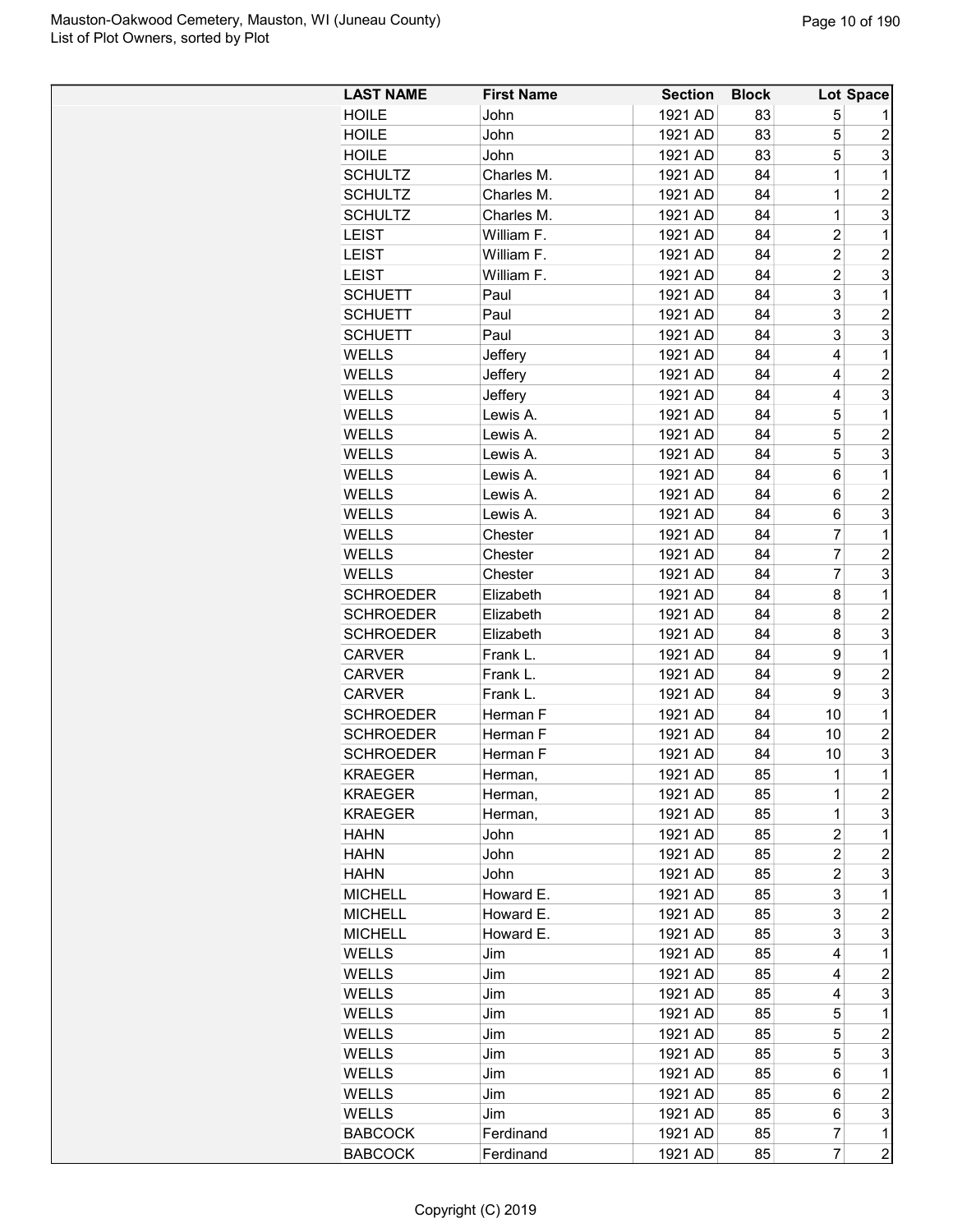| <b>LAST NAME</b> | <b>First Name</b> | <b>Section</b> | <b>Block</b> |                | Lot Space      |
|------------------|-------------------|----------------|--------------|----------------|----------------|
| <b>BABCOCK</b>   | Ferdinand         | 1921 AD        | 85           | 7              | 3              |
| YOUNG            | Harvy/wife        | 1921 AD        | 85           | 8              | 1              |
| <b>YOUNG</b>     | Harvy/wife        | 1921 AD        | 85           | 8              | $\overline{c}$ |
| <b>YOUNG</b>     | Harvy/wife        | 1921 AD        | 85           | 8              | 3              |
| <b>ENDERLE</b>   | Frank             | 1921 AD        | 85           | 9              | 1              |
| <b>ENDERLE</b>   | Frank             | 1921 AD        | 85           | 9              | $\overline{c}$ |
| <b>ENDERLE</b>   | Frank             | 1921 AD        | 85           | 9              | 3              |
| <b>TAZEL</b>     | Lewis             | 1921 AD        | 86           | $\overline{1}$ | 1              |
| <b>TAZEL</b>     | Lewis             | 1921 AD        | 86           | 1              | $\overline{2}$ |
| <b>TAZEL</b>     | Lewis             | 1921 AD        | 86           | $\overline{1}$ | 3              |
| <b>POCEVICZ</b>  | Antone            | 1921 AD        | 86           | $\overline{c}$ | 1              |
| <b>POCEVICZ</b>  | Antone            | 1921 AD        | 86           | $\overline{c}$ | $\overline{2}$ |
| <b>POCEVICZ</b>  | Antone            | 1921 AD        | 86           | $\overline{c}$ | 3              |
| <b>KRANZ</b>     | Arthur            | 1921 AD        | 86           | 3              | 1              |
| <b>KRANZ</b>     | Arthur            | 1921 AD        | 86           | 3              | $\overline{c}$ |
| <b>KRANZ</b>     | Arthur            | 1921 AD        | 86           | 3              | 3              |
| <b>LUBINSKY</b>  | Frances           | 1921 AD        | 86           | 4              | 1              |
| <b>LUBINSKY</b>  | Frances           | 1921 AD        | 86           | 4              | $\overline{2}$ |
| <b>LUBINSKY</b>  | Frances           | 1921 AD        | 86           | 4              | 3              |
| <b>CLAUSEN</b>   | Vern              | 1921 AD        | 86           | 5              | 1              |
| <b>CLAUSEN</b>   | Vern              | 1921 AD        | 86           | 5              | $\overline{c}$ |
| <b>CLAUSEN</b>   | Vern              | 1921 AD        | 86           | 5              | 3              |
| ONSAGER          | John O.           | 1921 AD        | 86           | 6              | 1              |
| <b>ONSAGER</b>   | John O.           | 1921 AD        | 86           | 6              | $\overline{c}$ |
| <b>ONSAGER</b>   | John O.           | 1921 AD        | 86           | 6              | 3              |
| <b>BROKOPP</b>   | Kenneth A.        | 1921 AD        | 86           | $\overline{7}$ | 1              |
| <b>BROKOPP</b>   | Kenneth A.        | 1921 AD        | 86           | 7              | $\overline{2}$ |
| <b>BROKOPP</b>   | Kenneth A.        | 1921 AD        | 86           | $\overline{7}$ | 3              |
| <b>BROKOPP</b>   | Kenneth A.        | 1921 AD        | 86           | 8              | 1              |
| <b>BROKOPP</b>   | Kenneth A.        | 1921 AD        | 86           | 8              | $\overline{c}$ |
| <b>BROKOPP</b>   | Kenneth A.        | 1921 AD        | 86           | 8              | 3              |
| <b>TAZEL</b>     | Lewis             | 1921 AD        | 86           | 9              | 1              |
| <b>TAZEL</b>     | Lewis             | 1921 AD        | 86           | 9              | $\overline{2}$ |
| <b>TAZEL</b>     | Lewis             | 1921 AD        | 86           | 9              | 3              |
| WELLS            | Arthur H.         | 1921 AD        | 87           | 1              | 1              |
| <b>WELLS</b>     | Arthur H.         | 1921 AD        | 87           | 1              | $\overline{c}$ |
| <b>WELLS</b>     | Arthur H.         | 1921 AD        | 87           | 1              | 3              |
| WELLS            | Phil              | 1921 AD        | 87           | $\overline{c}$ | 1              |
| WELLS            | Phil              | 1921 AD        | 87           | $\overline{c}$ | 2              |
| WELLS            | Phil              | 1921 AD        | 87           | 2              | 3              |
| WELLS            | Arthur H.         | 1921 AD        | 87           | 3              | 1              |
| <b>WELLS</b>     | Arthur H.         | 1921 AD        | 87           | 3              | $\overline{c}$ |
| WELLS            | Arthur H.         | 1921 AD        | 87           | 3              | 3              |
| <b>BADER</b>     | Arthur            | 1921 AD        | 87           | 4              | 1              |
| <b>BADER</b>     | Arthur            | 1921 AD        | 87           | 4              | $\overline{c}$ |
| <b>BADER</b>     | Arthur            | 1921 AD        | 87           | 4              | 3              |
| <b>RICH</b>      | Alvin             | 1921 AD        | 87           | 5              | 1              |
| <b>RICH</b>      | Alvin             | 1921 AD        | 87           | 5              | $\overline{c}$ |
| <b>RICH</b>      | Alvin             | 1921 AD        | 87           | 5              | 3              |
| <b>MACK</b>      | Anton             | 1921 AD        | 87           | 6              | 1              |
| <b>MACK</b>      | Anton             | 1921 AD        | 87           | 6              | $\overline{c}$ |
| <b>MACK</b>      | Anton             | 1921 AD        | 87           | 6              |                |
|                  |                   | 1921 AD        |              | $\overline{7}$ | 3<br>1         |
| <b>DOBRAWA</b>   | William           |                | 87           |                |                |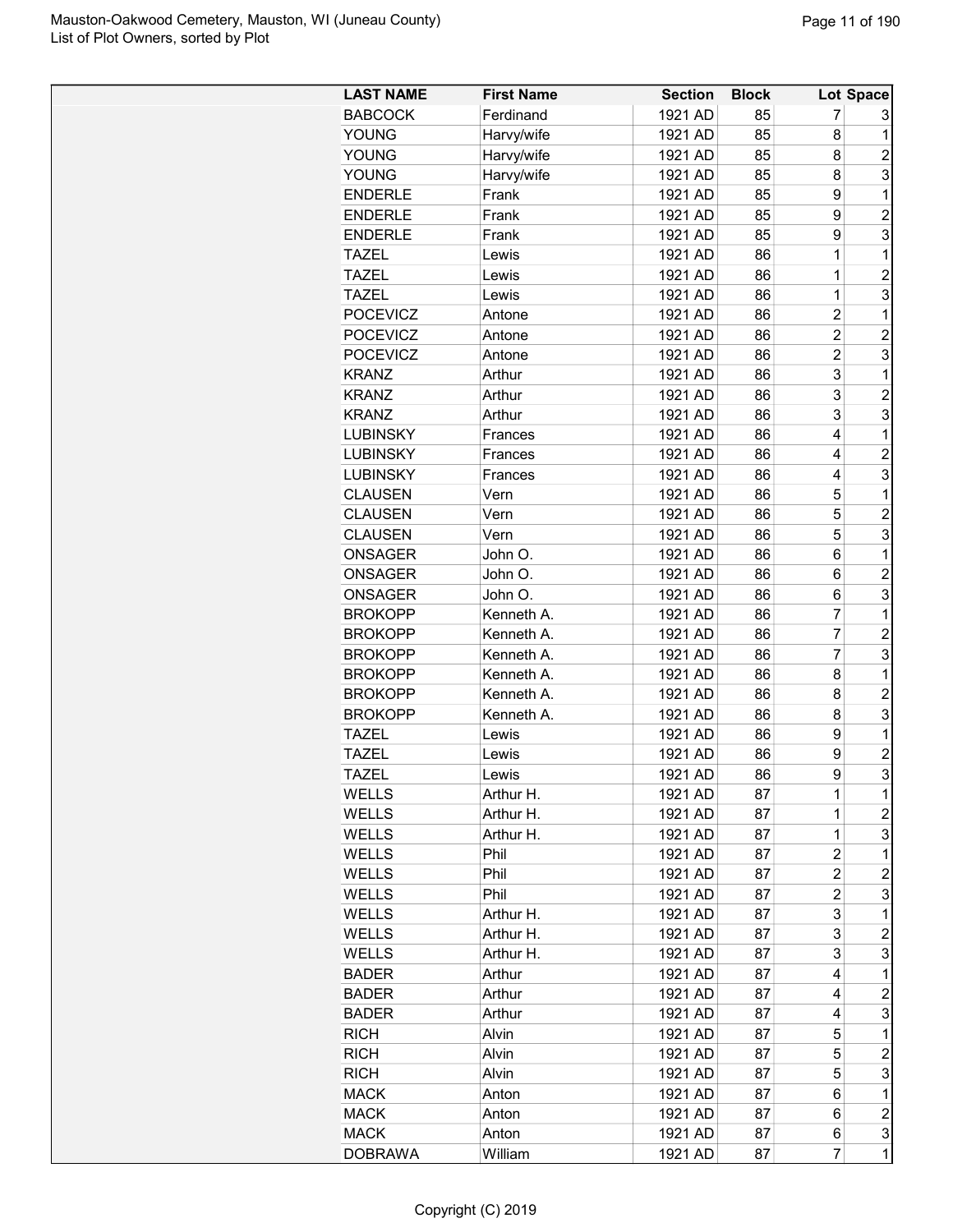| <b>LAST NAME</b>  | <b>First Name</b>          | <b>Section</b> | <b>Block</b> |                | Lot Space        |
|-------------------|----------------------------|----------------|--------------|----------------|------------------|
| <b>DOBRAWA</b>    | William                    | 1921 AD        | 87           | 7              | 2                |
| <b>DOBRAWA</b>    | William                    | 1921 AD        | 87           | 7              | 3                |
| <b>WELLS</b>      | Arthur H.                  | 1921 AD        | 87           | 8              | 1                |
| WELLS             | Arthur H.                  | 1921 AD        | 87           | 8              | $\overline{c}$   |
| WELLS             | Arthur H.                  | 1921 AD        | 87           | 8              | 3                |
| WELLS             | Phil                       | 1921 AD        | 87           | 9              | 1                |
| <b>WELLS</b>      | Phil                       | 1921 AD        | 87           | 9              | $\overline{c}$   |
| <b>WELLS</b>      | Phil                       | 1921 AD        | 87           | 9              | 3                |
| <b>WELLS</b>      | Arthur H.                  | 1921 AD        | 87           | 10             | 1                |
| <b>WELLS</b>      | Arthur H.                  | 1921 AD        | 87           | 10             | $\overline{c}$   |
| <b>WELLS</b>      | Arthur H.                  | 1921 AD        | 87           | 10             | 3                |
| <b>MARTIN</b>     | Carl/Jennie                | 1921 AD        | 88           | 1              | 1                |
| <b>MARTIN</b>     | Carl/Jennie                | 1921 AD        | 88           | 1              | $\overline{2}$   |
| <b>MARTIN</b>     | Carl/Jennie                | 1921 AD        | 88           | 1              | 3                |
| <b>EMERSON</b>    | Ray                        | 1921 AD        | 88           | 2              | 1                |
| <b>EMERSON</b>    | Ray                        | 1921 AD        | 88           | $\overline{2}$ | $\overline{c}$   |
| <b>EMERSON</b>    | Ray                        | 1921 AD        | 88           | $\overline{2}$ | 3                |
| <b>MARIE</b>      | Hall                       | 1921 AD        | 88           | 3              | 1                |
| <b>MARIE</b>      | Hall                       | 1921 AD        | 88           | 3              | $\overline{c}$   |
| <b>MARIE</b>      | Hall                       | 1921 AD        | 88           | 3              | 3                |
| <b>HALL</b>       | C                          | 1921 AD        | 88           | 4              | 1                |
| <b>HALL</b>       | C                          | 1921 AD        | 88           | 4              | $\overline{c}$   |
| <b>HALL</b>       | C                          | 1921 AD        | 88           | 4              | 3                |
| <b>PHILLIPS</b>   |                            | 1921 AD        |              | 5              | 1                |
|                   | Owen Arnold<br>Owen Arnold |                | 88<br>88     | 5              | $\overline{2}$   |
| <b>PHILLIPS</b>   |                            | 1921 AD        | 88           | 5              | 3                |
| <b>PHILLIPS</b>   | Owen Arnold                | 1921 AD        |              |                |                  |
| <b>PALMER</b>     | Ray H                      | 1921 AD        | 89           | 1              | 1                |
| <b>PALMER</b>     | Ray H                      | 1921 AD        | 89           | 1              | $\overline{2}$   |
| <b>PALMER</b>     | Ray H                      | 1921 AD        | 89           | 1              | 3                |
| <b>HENNINGSEN</b> | Helene A.                  | 1921 AD        | 89           | $\overline{c}$ | 1                |
| <b>HENNINGSEN</b> | Helene A.                  | 1921 AD        | 89           | $\overline{2}$ | $\overline{2}$   |
| <b>HENNINGSEN</b> | Helene A.                  | 1921 AD        | 89           | $\overline{2}$ | 3                |
| <b>WELCH</b>      | Earl sr                    | 1921 AD        | 89           | 3              | 1                |
| WELCH             | Earl sr                    | 1921 AD        | 89           | 3              | $\overline{c}$   |
| WELCH             | Earl sr                    | 1921 AD        | 89           | 3              | 3                |
| WELCH             | Earl jr                    | 1921 AD        | 89           | 4              | 1                |
| <b>WELCH</b>      | Earl jr                    | 1921 AD        | 89           | 4              | $\overline{c}$   |
| <b>WELCH</b>      | Earl jr                    | 1921 AD        | 89           | 4              | 3                |
| WELCH             | Earl sr                    | 1921 AD        | 89           | 5              | 1                |
| <b>WELCH</b>      | Earl sr                    | 1921 AD        | 89           | 5              | $\overline{2}$   |
| WELCH             | Earl sr                    | 1921 AD        | 89           | 5              | 3                |
| <b>BIGALKE</b>    | William C.                 | 1921 AD        | 89           | 6              | 1                |
| <b>BIGALKE</b>    | William C.                 | 1921 AD        | 89           | 6              | $\overline{c}$   |
| <b>BIGALKE</b>    | William C.                 | 1921 AD        | 89           | 6              | 3                |
| <b>BOLLIG</b>     | Leo                        | 1921 AD        | 89           | 7              | 1                |
| <b>BOLLIG</b>     | Leo                        | 1921 AD        | 89           | 7              | $\overline{c}$   |
| <b>BOLLIG</b>     | Leo                        | 1921 AD        | 89           | $\overline{7}$ | 3                |
| <b>POULDA</b>     | George                     | 1921 AD        | 89           | 8              | 1                |
| <b>POULDA</b>     | George                     | 1921 AD        | 89           | 8              | $\overline{c}$   |
| <b>POULDA</b>     | George                     | 1921 AD        | 89           | 8              | 3                |
| <b>POULDA</b>     | George                     | 1921 AD        | 89           | 9              | 1                |
| <b>POULDA</b>     | George                     | 1921 AD        | 89           | 9              | $\boldsymbol{2}$ |
| <b>POULDA</b>     | George                     | 1921 AD        | 89           | 9              | 3                |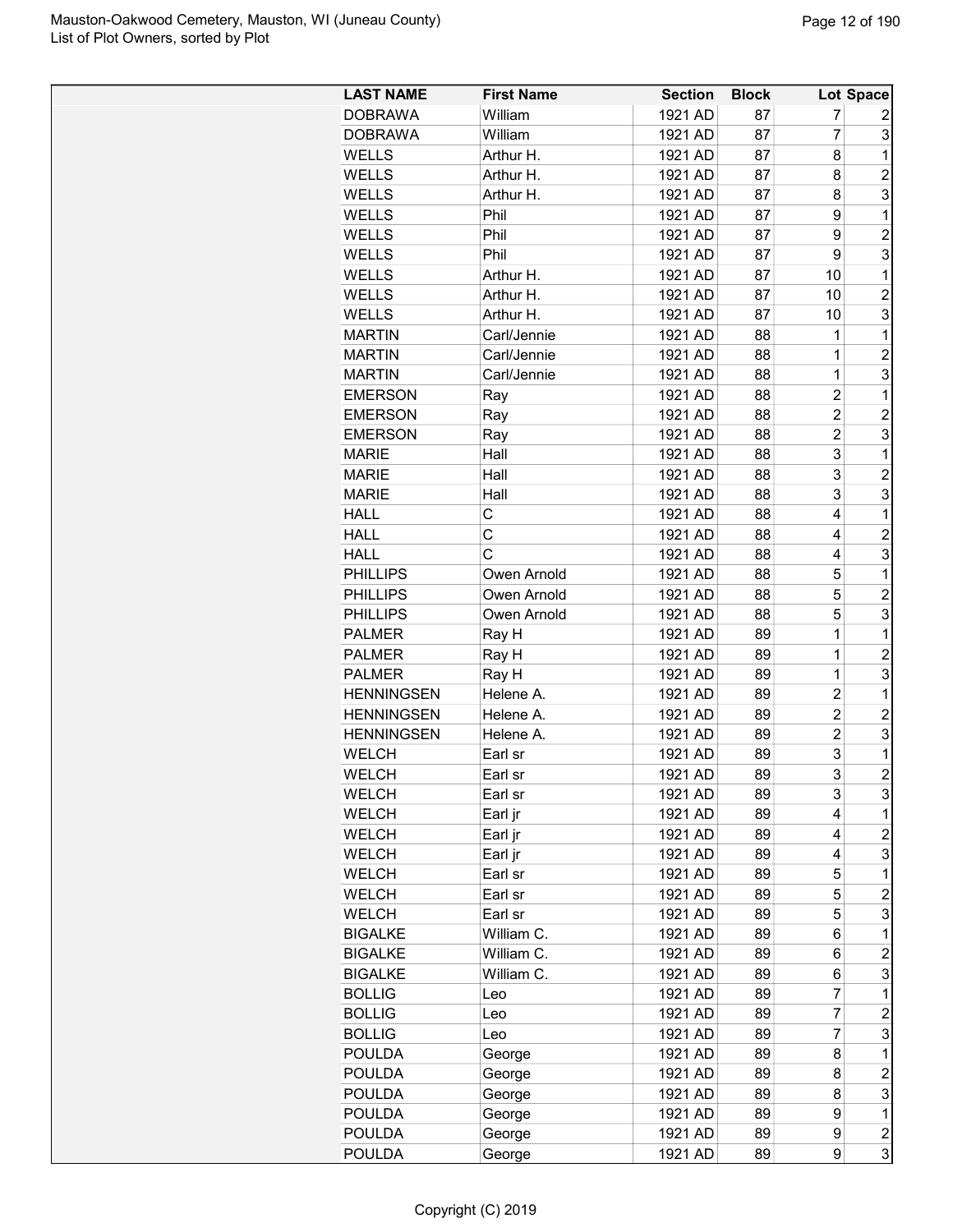| <b>LAST NAME</b>  | <b>First Name</b> | <b>Section</b> | <b>Block</b> |                | Lot Space      |
|-------------------|-------------------|----------------|--------------|----------------|----------------|
| <b>SMITH</b>      | Mamie             | 1921 AD        | 89           | 10             |                |
| <b>SMITH</b>      | Mamie             | 1921 AD        | 89           | 10             | $\overline{c}$ |
| <b>SMITH</b>      | Mamie             | 1921 AD        | 89           | 10             | 3              |
| <b>BARR</b>       | Clifford W. Sr    | 1921 AD        | 90           | 1              | 1              |
| <b>BARR</b>       | Clifford W. Sr    | 1921 AD        | 90           | 1              | $\overline{c}$ |
| <b>BARR</b>       | Clifford W. Sr    | 1921 AD        | 90           | 1              | 3              |
| <b>WHITTLETON</b> | Robert L.         | 1921 AD        | 90           | $\overline{c}$ | 1              |
| <b>WHITTLETON</b> | Robert L.         | 1921 AD        | 90           | $\overline{c}$ | $\overline{c}$ |
| <b>WHITTLETON</b> | Robert L.         | 1921 AD        | 90           | $\overline{2}$ | 3              |
| <b>DOMKE</b>      | Ted & Mrs         | 1921 AD        | 90           | 3              | 1              |
| <b>DOMKE</b>      | Ted & Mrs         | 1921 AD        | 90           | 3              | $\overline{2}$ |
| <b>DOMKE</b>      | Ted & Mrs         | 1921 AD        | 90           | 3              | 3              |
| <b>STANGE</b>     | Henry C.          | 1921 AD        | 90           | 4              | 1              |
| <b>STANGE</b>     | Henry C.          | 1921 AD        | 90           | 4              | $\overline{c}$ |
| <b>STANGE</b>     | Henry C.          | 1921 AD        | 90           | 4              | 3              |
| <b>BIGELOW</b>    | Gilbert           | 1921 AD        | 90           | 5              | 1              |
| <b>BIGELOW</b>    | Gilbert           | 1921 AD        | 90           | 5              | $\overline{c}$ |
| <b>BIGELOW</b>    | Gilbert           | 1921 AD        | 90           | 5              | 3              |
| WALLACE           | Dorothy           | 1921 AD        | 91           | $\overline{1}$ | 1              |
| WALLACE           | Dorothy           | 1921 AD        | 91           | 1              | $\overline{2}$ |
| <b>WALLACE</b>    | Dorothy           | 1921 AD        | 91           | $\overline{1}$ | 3              |
| ZIMMERMAN         | Dennet/Gladys     | 1921 AD        | 91           | $\overline{2}$ | 1              |
| <b>ZIMMERMAN</b>  | Dennet/Gladys     | 1921 AD        | 91           | $\overline{c}$ | $\overline{c}$ |
| ZIMMERMAN         | Dennet/Gladys     | 1921 AD        | 91           | $\overline{2}$ | 3              |
| <b>BESAW</b>      | John Norman       | 1921 AD        | 91           | 3              | 1              |
| <b>BESAW</b>      | John Norman       | 1921 AD        | 91           | 3              | $\overline{2}$ |
| <b>BESAW</b>      | John Norman       | 1921 AD        | 91           | 3              | 3              |
| <b>REYNOLDS</b>   | Janette           | 1921 AD        | 91           | 4              | 1              |
| <b>REYNOLDS</b>   | Janette           | 1921 AD        | 91           | 4              | $\overline{2}$ |
| <b>REYNOLDS</b>   | Janette           | 1921 AD        | 91           | 4              | 3              |
| <b>RUNKEL</b>     | Frederick W.      | 1921 AD        | 91           | 5              | 1              |
| <b>RUNKEL</b>     | Frederick W.      | 1921 AD        | 91           | 5              | $\overline{c}$ |
| <b>RUNKEL</b>     | Frederick W.      | 1921 AD        | 91           | 5              | 3              |
| <b>LOPSHIRE</b>   | Albert            | 1921 AD        | 91           | 6              | $\overline{1}$ |
| <b>LOPSHIRE</b>   | Albert            | 1921 AD        | 91           | 6              | $\overline{c}$ |
| <b>LOPSHIRE</b>   | Albert            | 1921 AD        | 91           | 6              | 3              |
| <b>GEORGE</b>     | Marion            | 1921 AD        | 91           | 7              | 1              |
| <b>GEORGE</b>     | Marion            | 1921 AD        | 91           | 7              | $\overline{c}$ |
| <b>GEORGE</b>     | Marion            | 1921 AD        | 91           | 7              | 3              |
| <b>HANSON</b>     | Ron               | 1921 AD        | 92           | 1              | 1              |
| <b>HANSON</b>     | Ron               | 1921 AD        | 92           | 1              | $\overline{c}$ |
| <b>HANSON</b>     | Ron               | 1921 AD        | 92           | 1              | 3              |
| <b>PEARL</b>      | Hanson            | 1921 AD        | 92           | $\overline{c}$ | 1              |
| <b>PEARL</b>      | Hanson            | 1921 AD        | 92           | $\overline{c}$ | $\overline{c}$ |
| <b>PEARL</b>      | Hanson            | 1921 AD        | 92           | $\overline{c}$ | 3              |
| <b>KABASINSKI</b> | Joe               | 1921 AD        | 92           | 3              | 1              |
| <b>KABASINSKI</b> | Joe               | 1921 AD        | 92           | 3              | 2              |
| <b>KABASINSKI</b> | Joe               | 1921 AD        | 92           | 3              | 3              |
| <b>DARROW</b>     | Frank C.          | 1921 AD        | 92           | 4              | 1              |
| <b>DARROW</b>     | Frank C.          | 1921 AD        | 92           | 4              | $\overline{c}$ |
| <b>DARROW</b>     | Frank C.          | 1921 AD        | 92           | 4              | 3              |
| <b>MORTENSEN</b>  | Ferne             | 1921 AD        | 92           | 5              | $\mathbf 1$    |
| <b>MORTENSEN</b>  | Ferne             | 1921 AD        | 92           | 5              | $\overline{c}$ |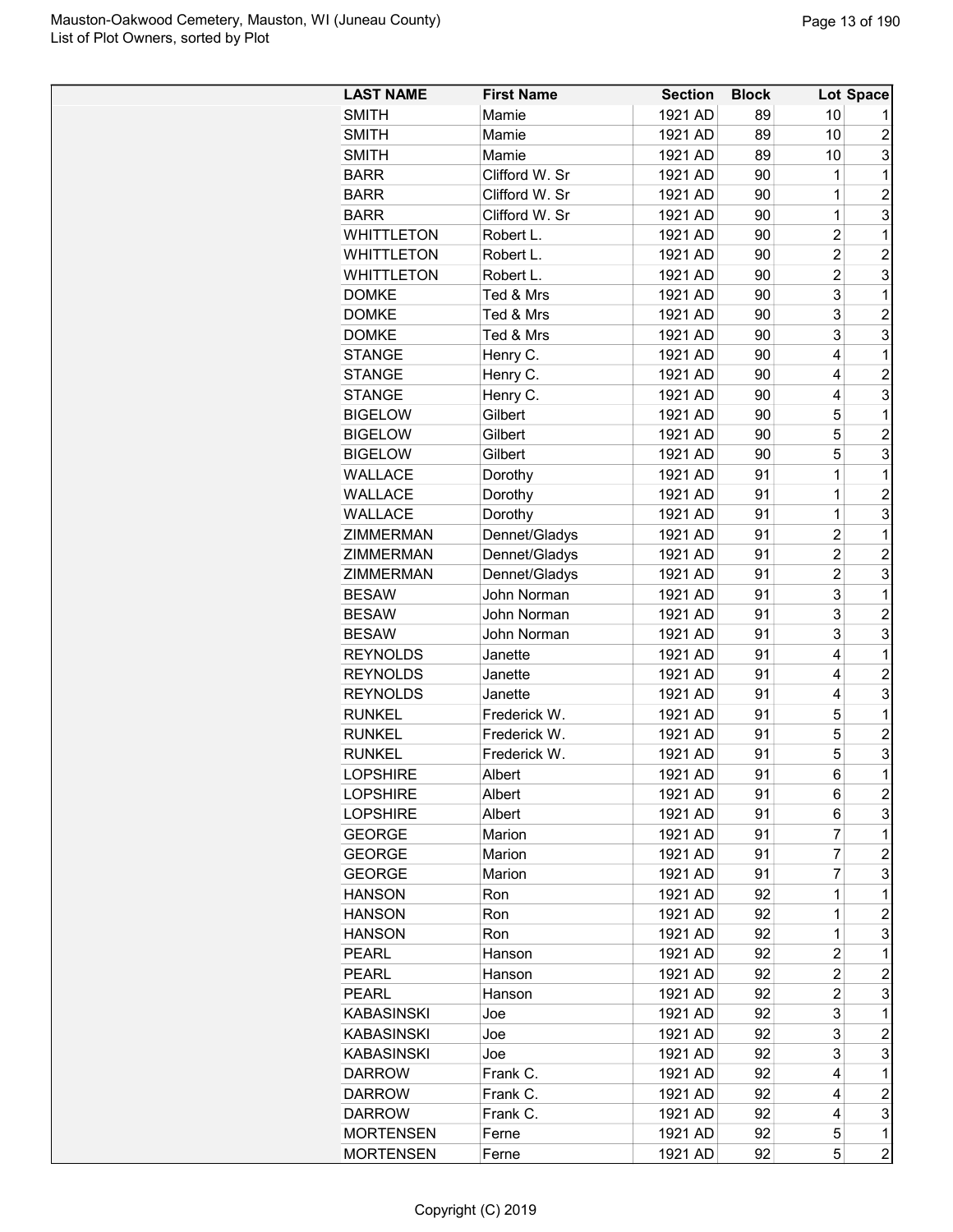| <b>LAST NAME</b>   | <b>First Name</b> | <b>Section</b> | <b>Block</b> |                | Lot Space               |
|--------------------|-------------------|----------------|--------------|----------------|-------------------------|
| <b>MORTENSEN</b>   | Ferne             | 1921 AD        | 92           | 5              | 3                       |
| <b>MEDEN</b>       | Anna              | 1921 AD        | 92           | 6              | 1                       |
| <b>MEDEN</b>       | Anna              | 1921 AD        | 92           | 6              | $\overline{2}$          |
| <b>MEDEN</b>       | Anna              | 1921 AD        | 92           | 6              | 3                       |
| <b>MURPHY</b>      | D.M               | 1921 AD        | 92           | 7              | 1                       |
| <b>MURPHY</b>      | D.M               | 1921 AD        | 92           | 7              | $\overline{c}$          |
| <b>MURPHY</b>      | D.M               | 1921 AD        | 92           | $\overline{7}$ | 3                       |
| <b>O'CONNER</b>    | Marguerite        | 1921 AD        | 92           | 8              | 1                       |
| <b>O'CONNER</b>    | Marguerite        | 1921 AD        | 92           | 8              | $\overline{2}$          |
| <b>O'CONNER</b>    | Marguerite        | 1921 AD        | 92           | 8              | 3                       |
| VANDERHOOF         | Veda              | 1921 AD        | 92           | 9              | 1                       |
| <b>VANDERHOOF</b>  | Veda              | 1921 AD        | 92           | 9              | $\overline{c}$          |
| <b>VANDERHOOF</b>  | Veda              | 1921 AD        | 92           | 9              | 3                       |
| <b>FIELDS</b>      | Morton H.         | 1921 AD        | 92           | 10             | 1                       |
| <b>FIELDS</b>      | Morton H.         | 1921 AD        | 92           | 10             | $\overline{c}$          |
| <b>FIELDS</b>      | Morton H.         | 1921 AD        | 92           | 10             | 3                       |
| <b>HAWKINS</b>     | Ermon C.          | 1921 AD        | 92           | 11             | 1                       |
| <b>HAWKINS</b>     | Ermon C.          | 1921 AD        |              | 11             | $\overline{2}$          |
|                    |                   |                | 92           |                |                         |
| <b>HAWKINS</b>     | Ermon C.          | 1921 AD        | 92           | 11             | 3                       |
| <b>GARDEHL</b>     | Emma Mrs          | 1921 AD        | 92           | 12             | 1                       |
| <b>GARDEHL</b>     | Emma Mrs          | 1921 AD        | 92           | 12             | $\overline{c}$          |
| <b>GARDEHL</b>     | Emma Mrs          | 1921 AD        | 92           | 12             | 3                       |
| <b>CARTER</b>      | Ronald            | 1921 AD        | 92           | 13             | 1                       |
| CARTER             | Ronald            | 1921 AD        | 92           | 13             | $\overline{c}$          |
| <b>CARTER</b>      | Ronald            | 1921 AD        | 92           | 13             | 3                       |
| CARTER             | Chester G.        | 1921 AD        | 92           | 14             | 1                       |
| <b>CARTER</b>      | Chester G.        | 1921 AD        | 92           | 14             | $\overline{2}$          |
| <b>CARTER</b>      | Chester G.        | 1921 AD        | 92           | 14             | 3                       |
| <b>HURBERT E</b>   | Halliay           | 1921 AD        | 93           | 1              | 1                       |
| <b>HURBERT E</b>   | Halliay           | 1921 AD        | 93           | $\overline{1}$ | $\overline{c}$          |
| <b>HURBERT E</b>   | Halliay           | 1921 AD        | 93           | $\overline{1}$ | 3                       |
| <b>KELLY</b>       | Alva              | 1921 AD        | 93           | $\overline{2}$ | 1                       |
| <b>KELLY</b>       | Alva              | 1921 AD        | 93           | $\overline{2}$ | $\overline{c}$          |
| KELLY              | Alva              | 1921 AD        | 93           | $\overline{2}$ | 3                       |
| GRANGER            | Amos Mrs          | 1921 AD        | 93           | 3              | 1                       |
| <b>GRANGER</b>     | Amos Mrs          | 1921 AD        | 93           | 3              | $\overline{c}$          |
| <b>GRANGER</b>     | Amos Mrs          | 1921 AD        | 93           | 3              | 3                       |
| <b>O'CONNER</b>    | Helen D.          | 1921 AD        | 93           | 4              | $\mathbf 1$             |
| <b>O'CONNER</b>    | Helen D.          | 1921 AD        | 93           | 4              | $\overline{c}$          |
| <b>O'CONNER</b>    | Helen D.          | 1921 AD        | 93           | 4              | 3                       |
| <b>HOUSEHOLDER</b> | Harry             | 1921 AD        | 93           | 5              | 1                       |
| <b>HOUSEHOLDER</b> | Harry             | 1921 AD        | 93           | 5              | $\overline{c}$          |
| <b>HOUSEHOLDER</b> | Harry             | 1921 AD        | 93           | 5              | 3                       |
| <b>RYNERSON</b>    | Harry             | 1921 AD        | 93           | 6              | 1                       |
| <b>RYNERSON</b>    | Harry             | 1921 AD        | 93           | 6              | $\overline{\mathbf{c}}$ |
| <b>RYNERSON</b>    | Harry             | 1921 AD        | 93           | 6              | 3                       |
| <b>MATTHEWS</b>    | Kieth             | 1921 AD        | 93           | 7              | 1                       |
| <b>MATTHEWS</b>    | Kieth             | 1921 AD        | 93           | 7              | $\overline{c}$          |
| <b>MATTHEWS</b>    | Kieth             | 1921 AD        | 93           | 7              | 3                       |
| <b>MENNEKE</b>     | Forrest S.        | 1921 AD        | 93           | 8              | 1                       |
| <b>MENNEKE</b>     | Forrest S.        | 1921 AD        | 93           | 8              | $\overline{c}$          |
| <b>MENNEKE</b>     | Forrest S.        | 1921 AD        | 93           | 8              | 3                       |
| <b>MENNEKE</b>     | Forrest S.        | 1921 AD        | 93           | 9              | 1                       |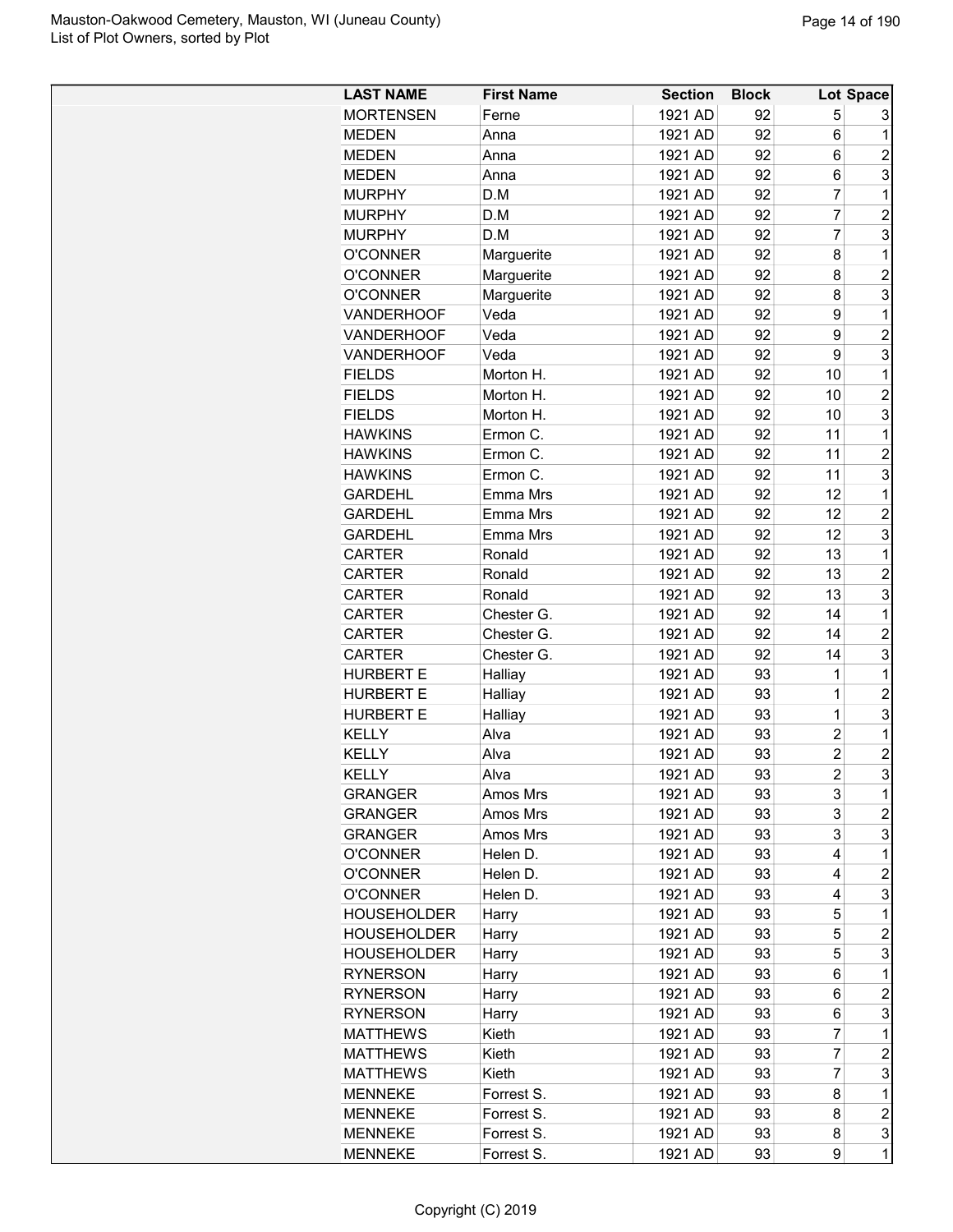| <b>LAST NAME</b> | <b>First Name</b> | <b>Section</b> | <b>Block</b> |                         | Lot Space               |
|------------------|-------------------|----------------|--------------|-------------------------|-------------------------|
| <b>MENNEKE</b>   | Forrest S.        | 1921 AD        | 93           | 9                       | 2                       |
| <b>MENNEKE</b>   | Forrest S.        | 1921 AD        | 93           | 9                       | 3                       |
| <b>HARRIS</b>    | A. & E.           | 1921 AD        | 94           | 1                       | 1                       |
| <b>HARRIS</b>    | A. & E.           | 1921 AD        | 94           | $\overline{1}$          | $\overline{2}$          |
| <b>HARRIS</b>    | A. & E.           | 1921 AD        | 94           | $\mathbf{1}$            | 3                       |
| <b>CRANS</b>     | Frank F.          | 1921 AD        | 94           | $\overline{2}$          | 1                       |
| <b>CRANS</b>     | Frank F.          | 1921 AD        | 94           | $\overline{2}$          | $\overline{c}$          |
| <b>CRANS</b>     | Frank F.          | 1921 AD        | 94           | $\overline{c}$          | 3                       |
| <b>MATHEWS</b>   | Ida E             | 1921 AD        | 94           | 3                       | 1                       |
| <b>MATHEWS</b>   | Ida E             | 1921 AD        | 94           | 3                       | $\overline{c}$          |
| <b>MATHEWS</b>   | Ida E             | 1921 AD        | 94           | 3                       | 3                       |
| <b>BACKEBERG</b> | Duane             | 1921 AD        | 94           | 4                       | 1                       |
| <b>BACKEBERG</b> | Duane             | 1921 AD        | 94           | 4                       | $\overline{c}$          |
| <b>BACKEBERG</b> | Duane             | 1921 AD        | 94           | 4                       | 3                       |
| <b>ROBINSON</b>  | Ralph M.          | 1921 AD        | 94           | 5                       | 1                       |
| <b>ROBINSON</b>  | Ralph M.          | 1921 AD        | 94           | 5                       | $\overline{c}$          |
| <b>ROBINSON</b>  | Ralph M.          | 1921 AD        | 94           | 5                       | 3                       |
| <b>TRACY</b>     | Ernest L.         | 1921 AD        | 94           | 6                       | 1                       |
| <b>TRACY</b>     | Ernest L.         | 1921 AD        | 94           | 6                       | $\overline{2}$          |
| <b>TRACY</b>     |                   | 1921 AD        | 94           |                         | 3                       |
|                  | Ernest L.<br>Fred |                |              | 6<br>7                  |                         |
| <b>HELTS</b>     |                   | 1921 AD        | 94           |                         | 1                       |
| <b>HELTS</b>     | Fred              | 1921 AD        | 94           | $\overline{7}$          | $\overline{c}$          |
| <b>HELTS</b>     | Fred              | 1921 AD        | 94           | 7                       | 3                       |
| WARDEN           | Gale, Mrs         | 1921 AD        | 94           | 8                       | 1                       |
| WARDEN           | Gale, Mrs         | 1921 AD        | 94           | 8                       | $\overline{c}$          |
| WARDEN           | Gale, Mrs         | 1921 AD        | 94           | 8                       | 3                       |
| <b>DUSELL</b>    | Fay W.            | 1921 AD        | 94           | 9                       | 1                       |
| <b>DUSELL</b>    | Fay W.            | 1921 AD        | 94           | 9                       | $\overline{c}$          |
| <b>DUSELL</b>    | Fay W.            | 1921 AD        | 94           | 9                       | 3                       |
| <b>HARRIS</b>    | Emanuel           | 1921 AD        | 94           | 10                      | 1                       |
| <b>HARRIS</b>    | Emanuel           | 1921 AD        | 94           | 10                      | $\overline{c}$          |
| <b>HARRIS</b>    | Emanuel           | 1921 AD        | 94           | 10                      | 3                       |
| <b>MENNEKE</b>   | Forrest S.        | 1921 AD        | 95           | $\mathbf{1}$            | 1                       |
| <b>MENNEKE</b>   | Forrest S         | 1921 AD        | 95           | $\mathbf 1$             | $\overline{2}$          |
| <b>MENNEKE</b>   | Forrest S.        | 1921 AD        | 95           | 1                       | 3                       |
| <b>MENNEKE</b>   | Frank             | 1921 AD        | 95           | 2                       | 1                       |
| <b>MENNEKE</b>   | Frank             | 1921 AD        | 95           | $\overline{c}$          | $\overline{c}$          |
| <b>MENNEKE</b>   | Frank             | 1921 AD        | 95           | $\overline{2}$          | 3                       |
| <b>LAACK</b>     | Ruth A            | 1921 AD        | 95           | 3                       | 1                       |
| <b>LAACK</b>     | Ruth A            | 1921 AD        | 95           | 3                       | $\overline{c}$          |
| <b>LAACK</b>     | Ruth A            | 1921 AD        | 95           | 3                       | 3                       |
| <b>STABENAW</b>  | Edyth             | 1921 AD        | 95           | 4                       | 1                       |
| <b>STABENAW</b>  | Edyth             | 1921 AD        | 95           | 4                       | $\overline{c}$          |
| <b>STABENAW</b>  | Edyth             | 1921 AD        | 95           | 4                       | 3                       |
| <b>CLARK</b>     | <b>Gudge Mrs</b>  | 1921 AD        | 95           | 5                       | 1                       |
| <b>CLARK</b>     | <b>Gudge Mrs</b>  | 1921 AD        | 95           | 5                       | $\overline{c}$          |
| <b>CLARK</b>     | <b>Gudge Mrs</b>  | 1921 AD        | 95           | 5                       | 3                       |
| CRANDALL         | C.A               | 1921 AD        | 96           | 1                       | 1                       |
| <b>CRANDALL</b>  | C.A               | 1921 AD        | 96           | 1                       | $\overline{c}$          |
| CRANDALL         | C.A               | 1921 AD        | 96           | 1                       | 3                       |
| CRANDALL         | C.A               | 1921 AD        | 96           | $\overline{c}$          | 1                       |
| CRANDALL         | C.A               | 1921 AD        | 96           | $\overline{c}$          | $\overline{\mathbf{c}}$ |
| CRANDALL         | C.A               | 1921 AD        | 96           | $\overline{\mathbf{c}}$ | 3                       |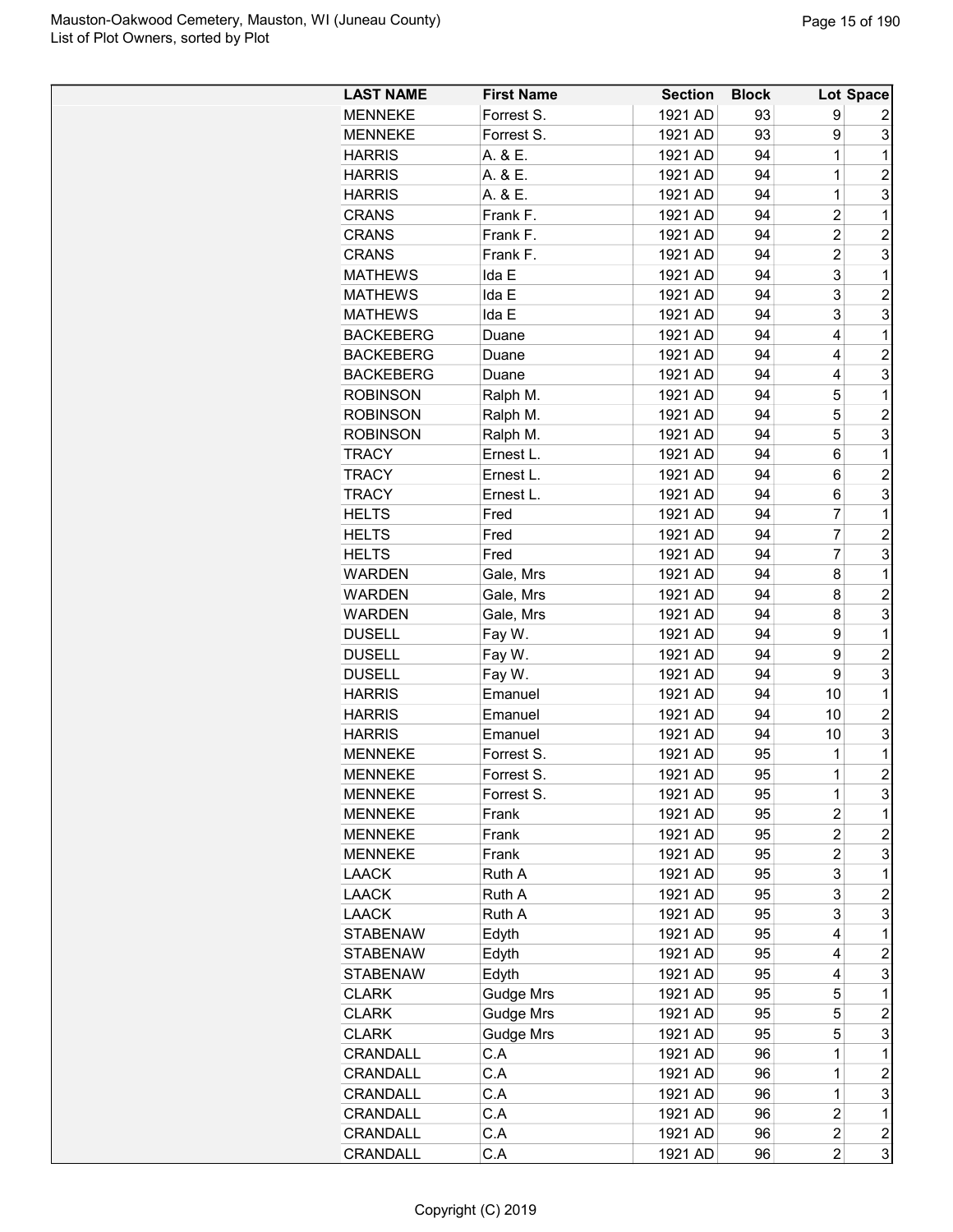| <b>LAST NAME</b>  | <b>First Name</b> | <b>Section</b> | <b>Block</b> |                | Lot Space               |
|-------------------|-------------------|----------------|--------------|----------------|-------------------------|
| <b>BUGLASS</b>    | Mabel R           | 1921 AD        | 96           | 3              |                         |
| <b>BUGLASS</b>    | Mabel R           | 1921 AD        | 96           | 3              | $\overline{c}$          |
| <b>BUGLASS</b>    | Mabel R           | 1921 AD        | 96           | 3              | 3                       |
| <b>NEWKIRK</b>    | Manning           | 1921 AD        | 96           | 4              | 1                       |
| <b>NEWKIRK</b>    | Manning           | 1921 AD        | 96           | 4              | $\overline{c}$          |
| <b>NEWKIRK</b>    | Manning           | 1921 AD        | 96           | 4              | 3                       |
| <b>O'BRIEN</b>    | Dr. Mrs           | 1921 AD        | 96           | 5              | 1                       |
| <b>O'BRIEN</b>    | Dr. Mrs           | 1921 AD        | 96           | 5              | $\overline{c}$          |
| <b>O'BRIEN</b>    | Dr. Mrs           | 1921 AD        | 96           | 5              | 3                       |
| <b>HAKE</b>       | T.H.              | 1921 AD        | 96           | 6              | 1                       |
| <b>HAKE</b>       | T.H.              | 1921 AD        | 96           | 6              | $\overline{c}$          |
| <b>HAKE</b>       | T.H.              | 1921 AD        | 96           | 6              | 3                       |
| VOGEL, JR         | Clarence          | 1921 AD        | 96           | 7              | 1                       |
| VOGEL, JR         | Clarence          | 1921 AD        | 96           | $\overline{7}$ | $\overline{c}$          |
| VOGEL, JR         | Clarence          | 1921 AD        | 96           | 7              | 3                       |
| <b>REYNOLDS</b>   | Sam               | 1921 AD        | 96           | 8              | 1                       |
| <b>REYNOLDS</b>   | Sam               | 1921 AD        | 96           | 8              | $\overline{c}$          |
| <b>REYNOLDS</b>   | Sam               | 1921 AD        | 96           | 8              | 3                       |
| CRANDALL          | C.A               | 1921 AD        | 96           | 9              | 1                       |
| CRANDALL          | C.A               | 1921 AD        | 96           | 9              | $\overline{2}$          |
| CRANDALL          | C.A               | 1921 AD        | 96           | 9              | 3                       |
| CRANDALL          | C.A               | 1921 AD        | 96           | 10             | 1                       |
|                   |                   |                |              |                | $\overline{2}$          |
| <b>CRANDALL</b>   | C.A<br>C.A        | 1921 AD        | 96           | 10             |                         |
| CRANDALL          |                   | 1921 AD        | 96           | 10             | 3                       |
| <b>MCNOWN</b>     | Chester W.        | 1921 AD        | 97           | 1              | 1                       |
| <b>MCNOWN</b>     | Chester W.        | 1921 AD        | 97           | $\mathbf 1$    | $\overline{2}$          |
| <b>MCNOWN</b>     | Chester W.        | 1921 AD        | 97           | 1              | 3                       |
| <b>MCNOWN</b>     | Chester W.        | 1921 AD        | 97           | $\overline{c}$ | 1                       |
| <b>MCNOWN</b>     | Chester W.        | 1921 AD        | 97           | $\overline{c}$ | $\overline{c}$          |
| <b>MCNOWN</b>     | Chester W.        | 1921 AD        | 97           | $\overline{c}$ | 3                       |
| <b>REYNOLDS</b>   | Ruth              | 1921 AD        | 97           | 3              | 1                       |
| <b>REYNOLDS</b>   | Ruth              | 1921 AD        | 97           | 3              | $\overline{2}$          |
| <b>REYNOLDS</b>   | Ruth              | 1921 AD        | 97           | 3              | 3                       |
| <b>KENNEDY</b>    | Sarah H.          | 1921 AD        | 97           | 4              | $\mathbf 1$             |
| <b>KENNEDY</b>    | Sarah H.          | 1921 AD        | 97           | 4              | $\overline{\mathbf{c}}$ |
| <b>KENNEDY</b>    | Sarah H.          | 1921 AD        | 97           | 4              | 3                       |
| <b>NIMETZ</b>     | John              | 1921 AD        | 97           | 5              | 1                       |
| <b>NIMETZ</b>     | John              | 1921 AD        | 97           | 5              | $\overline{c}$          |
| <b>NIMETZ</b>     | John              | 1921 AD        | 97           | 5              | 3                       |
| <b>VANDERHOOF</b> | Robert            | 1921 AD        | 97           | 6              | 1                       |
| <b>VANDERHOOF</b> | Robert            | 1921 AD        | 97           | 6              | $\overline{c}$          |
| <b>VANDERHOOF</b> | Robert            | 1921 AD        | 97           | 6              | 3                       |
| <b>DAVIS</b>      | <b>Merton Mrs</b> | 1921 AD        | 97           | 7              | 1                       |
| <b>DAVIS</b>      | <b>Merton Mrs</b> | 1921 AD        | 97           | 7              | $\boldsymbol{2}$        |
| <b>DAVIS</b>      | <b>Merton Mrs</b> | 1921 AD        | 97           | 7              | 3                       |
| <b>BELL</b>       | Harry, Mrs        | 1921 AD        | 97           | 8              | 1                       |
| <b>BELL</b>       | Harry, Mrs        | 1921 AD        | 97           | 8              | $\overline{c}$          |
| <b>BELL</b>       | Harry, Mrs        | 1921 AD        | 97           | 8              | 3                       |
| <b>MCNOWN</b>     | Chester W.        | 1921 AD        | 97           | 9              | 1                       |
| <b>MCNOWN</b>     | Chester W.        | 1921 AD        | 97           | 9              | $\overline{c}$          |
| <b>MCNOWN</b>     | Chester W.        | 1921 AD        | 97           | 9              | 3                       |
| <b>MCKINNEY</b>   | Bird L            | 1921 AD        | 98           | $\mathbf 1$    | $\mathbf{1}$            |
| <b>MCKINNEY</b>   | Bird L            | 1921 AD        | 98           | $\mathbf 1$    | $\overline{c}$          |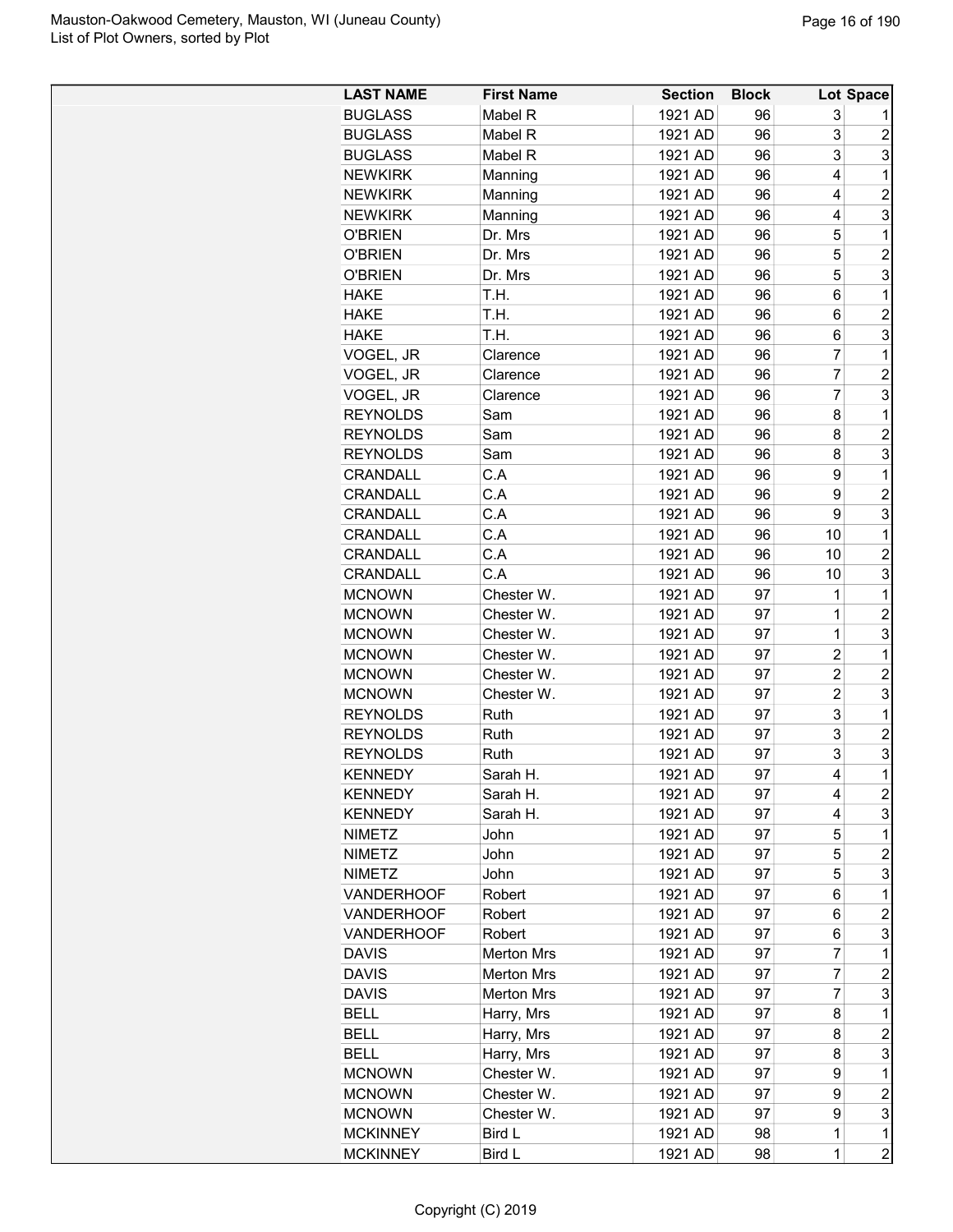| <b>LAST NAME</b>               | <b>First Name</b> | <b>Section</b>     | <b>Block</b> |                | Lot Space        |
|--------------------------------|-------------------|--------------------|--------------|----------------|------------------|
| <b>MCKINNEY</b>                | Bird L            | 1921 AD            | 98           | 1              | 3                |
| <b>HERRIOT</b>                 | Earl A            | 1921 AD            | 98           | $\overline{2}$ | 1                |
| <b>HERRIOT</b>                 | Earl A            | 1921 AD            | 98           | $\overline{2}$ | $\overline{2}$   |
| <b>HERRIOT</b>                 | Earl A            | 1921 AD            | 98           | $\overline{2}$ | 3                |
| <b>JACKSON</b>                 | Harvey            | 1921 AD            | 98           | 3              | 1                |
| <b>JACKSON</b>                 | Harvey            | 1921 AD            | 98           | 3              | $\overline{c}$   |
| <b>JACKSON</b>                 | Harvey            | 1921 AD            | 98           | 3              | 3                |
| <b>KIMBERLY</b>                | William A.        | 1921 AD            | 98           | 4              | 1                |
| <b>KIMBERLY</b>                | William A.        | 1921 AD            | 98           | 4              | $\overline{2}$   |
| <b>KIMBERLY</b>                | William A.        | 1921 AD            | 98           | 4              | 3                |
| <b>MUTCH</b>                   | Donald R.         | 1921 AD            | 98           | 5              | 1                |
| <b>MUTCH</b>                   | Donald R.         | 1921 AD            | 98           | 5              | $\overline{2}$   |
| <b>MUTCH</b>                   | Donald R.         | 1921 AD            | 98           | 5              | 3                |
| <b>MUTCH</b>                   | Donald R.         | 1921 AD            | 98           | 6              | 1                |
| <b>MUTCH</b>                   | Donald R.         | 1921 AD            | 98           | 6              | $\overline{2}$   |
|                                | Donald R.         |                    |              |                |                  |
| <b>MUTCH</b><br><b>WOLLMER</b> |                   | 1921 AD<br>1921 AD | 98           | 6<br>7         | 3<br>1           |
|                                | Jacob             | 1921 AD            | 98           | $\overline{7}$ | $\overline{2}$   |
| <b>WOLLMER</b>                 | Jacob             |                    | 98           | 7              |                  |
| <b>WOLLMER</b>                 | Jacob             | 1921 AD            | 98           |                | 3                |
| <b>RUNKEL</b>                  | William C.        | 1921 AD            | 98           | 8              | 1                |
| <b>RUNKEL</b>                  | William C.        | 1921 AD            | 98           | 8              | $\overline{c}$   |
| <b>RUNKEL</b>                  | William C.        | 1921 AD            | 98           | 8              | 3                |
| <b>BRANDT</b>                  | Herman            | 1921 AD            | 98           | 9              | 1                |
| <b>BRANDT</b>                  | Herman            | 1921 AD            | 98           | 9              | $\overline{c}$   |
| <b>BRANDT</b>                  | Herman            | 1921 AD            | 98           | 9              | 3                |
| <b>NILES</b>                   | Archie E.         | 1921 AD            | 98           | 10             | 1                |
| <b>NILES</b>                   | Archie E.         | 1921 AD            | 98           | 10             | $\overline{2}$   |
| <b>NILES</b>                   | Archie E.         | 1921 AD            | 98           | 10             | 3                |
| <b>GUNDERMAN</b>               | H                 | 1921 AD            | 98           | 11             | 1                |
| <b>GUNDERMAN</b>               | н                 | 1921 AD            | 98           | 11             | $\overline{c}$   |
| <b>GUNDERMAN</b>               | н                 | 1921 AD            | 98           | 11             | 3                |
| <b>DUSELL</b>                  | Rex J             | 1921 AD            | 98           | 12             | 1                |
| <b>DUSELL</b>                  | Rex J             | 1921 AD            | 98           | 12             | $\overline{2}$   |
| DUSELL                         | Rex J             | 1921 AD            | 98           | 12             | 3                |
| <b>DUSELL</b>                  | Rex J             | 1921 AD            | 98           | 13             | 1                |
| <b>DUSELL</b>                  | Rex J             | 1921 AD            | 98           | 13             | $\overline{c}$   |
| <b>DUSELL</b>                  | Rex J             | 1921 AD            | 98           | 13             | 3                |
| <b>DAVIS</b>                   | Jessie E.         | 1921 AD            | 98           | 14             | 1                |
| <b>DAVIS</b>                   | Jessie E.         | 1921 AD            | 98           | 14             | $\overline{c}$   |
| <b>DAVIS</b>                   | Jessie E.         | 1921 AD            | 98           | 14             | 3                |
| <b>ZUMSTEIN</b>                | Ida               | 1921 AD            | 99           | 1              | 1                |
| <b>ZUMSTEIN</b>                | Ida               | 1921 AD            | 99           | 1              | $\overline{c}$   |
| <b>ZUMSTEIN</b>                | Ida               | 1921 AD            | 99           | 1              | 3                |
| <b>HAGEN</b>                   | Della             | 1921 AD            | 99           | $\overline{c}$ | 1                |
| HAGEN                          | Della             | 1921 AD            | 99           | $\overline{2}$ | $\overline{c}$   |
| <b>HAGEN</b>                   | Della             | 1921 AD            | 99           | $\overline{c}$ | 3                |
| <b>SCHLICHT</b>                | Edna L            | 1921 AD            | 99           | 3              | 1                |
| <b>SCHLICHT</b>                | Edna L            | 1921 AD            | 99           | 3              | $\overline{c}$   |
| <b>SCHLICHT</b>                | Edna L            | 1921 AD            | 99           | 3              | 3                |
| <b>PAKORNEY</b>                | Frank             | 1921 AD            | 99           | 4              | 1                |
| <b>PAKORNEY</b>                | Frank             | 1921 AD            | 99           | 4              | $\boldsymbol{2}$ |
| <b>PAKORNEY</b>                | Frank             | 1921 AD            | 99           | 4              | 3                |
| <b>WEHR</b>                    | Ted Jr.           | 1921 AD            | 99           | 5              | $\mathbf 1$      |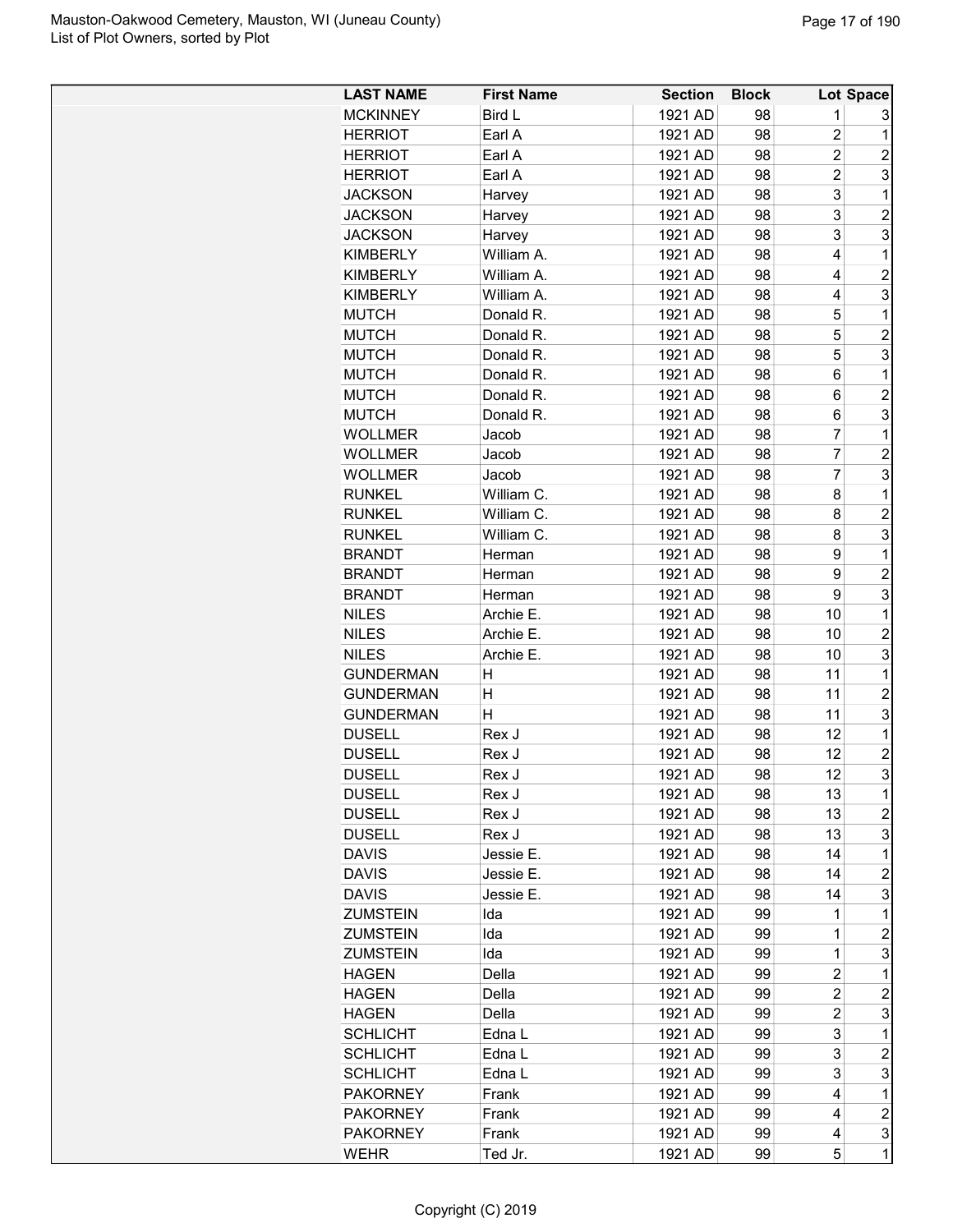| <b>LAST NAME</b>  | <b>First Name</b> | <b>Section</b> | <b>Block</b> |                | Lot Space               |
|-------------------|-------------------|----------------|--------------|----------------|-------------------------|
| <b>WEHR</b>       | Ted Jr.           | 1921 AD        | 99           | 5              | 2                       |
| <b>WEHR</b>       | Ted Jr.           | 1921 AD        | 99           | 5              | 3                       |
| <b>PRIDAT</b>     | Carl              | 1921 AD        | 99           | 6              | 1                       |
| <b>PRIDAT</b>     | Carl              | 1921 AD        | 99           | 6              | $\overline{2}$          |
| <b>PRIDAT</b>     | Carl              | 1921 AD        | 99           | 6              | 3                       |
| <b>GRAVES</b>     | Earland E.        | 1921 AD        | 99           | 7              | 1                       |
| <b>GRAVES</b>     | Earland E.        | 1921 AD        | 99           | $\overline{7}$ | $\overline{c}$          |
| <b>GRAVES</b>     | Earland E.        | 1921 AD        | 99           | 7              | 3                       |
| <b>HAIRE</b>      | John A.           | 1921 AD        | 100          | $\overline{1}$ | 1                       |
| <b>HAIRE</b>      | John A.           | 1921 AD        | 100          | $\overline{1}$ | $\overline{c}$          |
| <b>HAIRE</b>      | John A.           | 1921 AD        | 100          | $\overline{1}$ | 3                       |
| WARD              | Thomas/Rachel     | 1921 AD        | 100          | $\overline{c}$ | 1                       |
| <b>WARD</b>       | Thomas/Rachel     | 1921 AD        | 100          | $\overline{2}$ | $\overline{2}$          |
| <b>WARD</b>       | Thomas/Rachel     | 1921 AD        | 100          | $\overline{2}$ | 3                       |
| <b>GRAVES</b>     | Calvin            | 1921 AD        | 100          | 3              | 1                       |
| <b>GRAVES</b>     | Calvin            | 1921 AD        | 100          | 3              | $\overline{c}$          |
| <b>GRAVES</b>     | Calvin            | 1921 AD        | 100          | 3              | 3                       |
| <b>HILTS</b>      | Kendall           | 1921 AD        | 100          | 4              | 1                       |
|                   |                   |                |              |                |                         |
| <b>HILTS</b>      | Kendall           | 1921 AD        | 100          | 4              | $\overline{2}$          |
| <b>HILTS</b>      | Kendall           | 1921 AD        | 100          | 4              | 3                       |
| <b>VAN DUSEN</b>  | Frank             | 1921 AD        | 100          | 5              | 1                       |
| <b>VAN DUSEN</b>  | Frank             | 1921 AD        | 100          | 5              | $\overline{c}$          |
| <b>VAN DUSEN</b>  | Frank             | 1921 AD        | 100          | 5              | 3                       |
| <b>BRIGGS</b>     | Jessie M.         | 1921 AD        | 100          | 6              | 1                       |
| <b>BRIGGS</b>     | Jessie M.         | 1921 AD        | 100          | 6              | $\overline{c}$          |
| <b>BRIGGS</b>     | Jessie M.         | 1921 AD        | 100          | 6              | 3                       |
| <b>PFEIFER</b>    | Frank             | 1921 AD        | 100          | 7              | 1                       |
| <b>PFEIFER</b>    | Frank             | 1921 AD        | 100          | $\overline{7}$ | $\overline{c}$          |
| <b>PFEIFER</b>    | Frank             | 1921 AD        | 100          | 7              | 3                       |
| <b>CARTER</b>     | Guy E             | 1921 AD        | 101          | 1              | 1                       |
| <b>CARTER</b>     | Guy E             | 1921 AD        | 101          | $\overline{1}$ | $\overline{c}$          |
| <b>CARTER</b>     | Guy E             | 1921 AD        | 101          | $\overline{1}$ | 3                       |
| <b>ARENS</b>      | Cottlieb T.       | 1921 AD        | 101          | $\overline{2}$ | 1                       |
| <b>ARENS</b>      | Cottlieb T.       | 1921 AD        | 101          | $\overline{2}$ | $\overline{2}$          |
| <b>ARENS</b>      | Cottlieb T.       | 1921 AD        | 101          | 2              | 3                       |
| <b>KOSLOWSKY</b>  | <b>Bruno</b>      | 1921 AD        | 101          | 3              | 1                       |
| <b>KOSLOWSKY</b>  | <b>Bruno</b>      | 1921 AD        | 101          | 3              | $\boldsymbol{2}$        |
| <b>KOSLOWSKY</b>  | <b>Bruno</b>      | 1921 AD        | 101          | 3              | 3                       |
| <b>MILLER</b>     | Clarence, Mrs     | 1921 AD        | 101          | 4              | 1                       |
| <b>MILLER</b>     | Clarence, Mrs     | 1921 AD        | 101          | 4              | 2                       |
| <b>MILLER</b>     | Clarence, Mrs     | 1921 AD        | 101          | 4              | 3                       |
| <b>PHILLIPS</b>   | Nellie Lucretia   | 1921 AD        | 101          | 5              | 1                       |
| <b>PHILLIPS</b>   | Nellie Lucretia   | 1921 AD        | 101          | 5              | $\overline{c}$          |
| <b>PHILLIPS</b>   | Nellie Lucretia   | 1921 AD        | 101          | 5              | 3                       |
| <b>GREGORY</b>    | Velma M           | 1921 AD        | 101          | 6              | 1                       |
| <b>GREGORY</b>    | Velma M           | 1921 AD        | 101          | 6              | $\overline{\mathbf{c}}$ |
| <b>GREGORY</b>    | Velma M           | 1921 AD        | 101          | 6              | 3                       |
| <b>BROWN</b>      | Frank, Mrs        | 1921 AD        | 101          | $\overline{7}$ | 1                       |
| <b>BROWN</b>      | Frank, Mrs        | 1921 AD        | 101          | $\overline{7}$ | $\overline{c}$          |
| <b>BROWN</b>      | Frank, Mrs        | 1921 AD        | 101          | $\overline{7}$ | 3                       |
| <b>HAMSLINGEL</b> | Walter            | 1921 AD        | 101          | 8              | $\mathbf 1$             |
| <b>HAMSLINGEL</b> | Walter            | 1921 AD        | 101          | 8              | $\overline{\mathbf{c}}$ |
| <b>HAMSLINGEL</b> | Walter            | 1921 AD        | 101          | 8              | 3                       |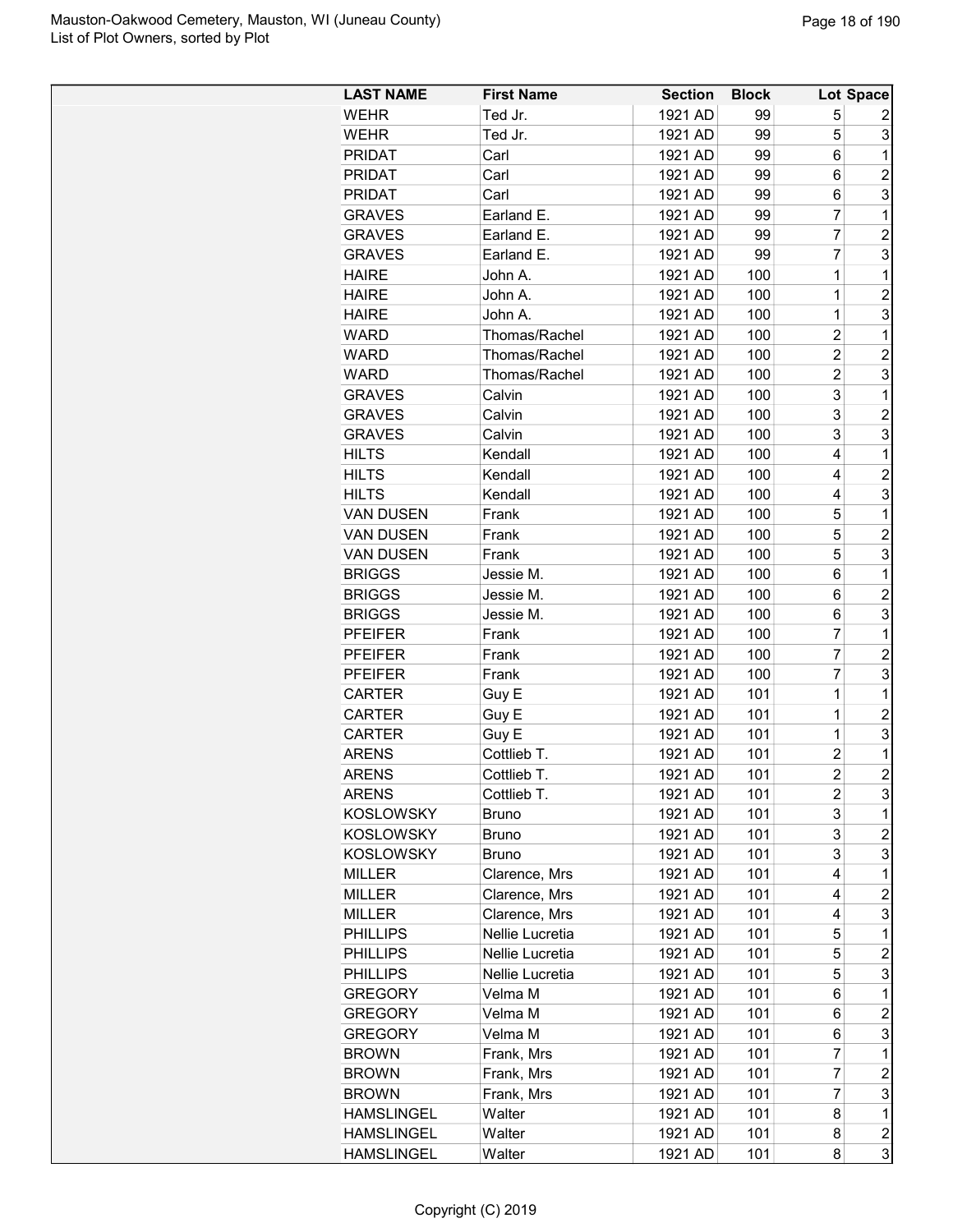| <b>LAST NAME</b> | <b>First Name</b> | <b>Section</b> | <b>Block</b> |                         | Lot Space               |
|------------------|-------------------|----------------|--------------|-------------------------|-------------------------|
| <b>NORTON</b>    | Sophia            | 1921 AD        | 101          | 9                       |                         |
| <b>NORTON</b>    | Sophia            | 1921 AD        | 101          | 9                       | $\overline{c}$          |
| <b>NORTON</b>    | Sophia            | 1921 AD        | 101          | 9                       | 3                       |
| <b>HALL</b>      | Horace            | 1921 AD        | 101          | 10                      | 1                       |
| <b>HALL</b>      | Horace            | 1921 AD        | 101          | 10                      | $\overline{c}$          |
| <b>HALL</b>      | Horace            | 1921 AD        | 101          | 10                      | 3                       |
| <b>BELKE</b>     | Julius            | 1921 AD        | 101          | 11                      | 1                       |
| <b>BELKE</b>     | Julius            | 1921 AD        | 101          | 11                      | $\overline{2}$          |
| <b>BELKE</b>     | Julius            | 1921 AD        | 101          | 11                      | 3                       |
| <b>ARENS</b>     | Cottlieb T.       | 1921 AD        | 101          | 12                      | 1                       |
| <b>ARENS</b>     | Cottlieb T.       | 1921 AD        | 101          | 12                      | $\overline{c}$          |
| <b>ARENS</b>     | Cottlieb T.       | 1921 AD        | 101          | 12                      | 3                       |
| <b>CARTER</b>    | Guy E             | 1921 AD        | 101          | 13                      | 1                       |
| <b>CARTER</b>    | Guy E             | 1921 AD        | 101          | 13                      | $\overline{c}$          |
| <b>CARTER</b>    | Guy E             | 1921 AD        | 101          | 13                      | 3                       |
| <b>NICHOLS</b>   | <b>Walter E</b>   | 1921 AD        | 102          | 1                       | 1                       |
| <b>NICHOLS</b>   | Walter E          | 1921 AD        | 102          | $\overline{1}$          | $\overline{2}$          |
| <b>NICHOLS</b>   | <b>Walter E</b>   | 1921 AD        | 102          | $\mathbf{1}$            | 3                       |
| <b>PETERSON</b>  | Louise S.         | 1921 AD        | 102          | $\overline{\mathbf{c}}$ | 1                       |
| <b>PETERSON</b>  | Louise S.         | 1921 AD        | 102          | $\overline{2}$          | $\overline{c}$          |
| <b>PETERSON</b>  | Louise S.         | 1921 AD        | 102          | $\overline{2}$          | 3                       |
| <b>JACOBSON</b>  | Kendall           | 1921 AD        | 102          | 3                       | 1                       |
| <b>JACOBSON</b>  | Kendall           | 1921 AD        | 102          | 3                       | $\overline{2}$          |
| <b>JACOBSON</b>  | Kendall           | 1921 AD        | 102          | 3                       | 3                       |
| <b>JAX</b>       | John (Bob)        | 1921 AD        | 102          | 4                       | 1                       |
| <b>JAX</b>       | John (Bob)        | 1921 AD        | 102          | 4                       | $\overline{2}$          |
| <b>JAX</b>       | John (Bob)        | 1921 AD        | 102          | 4                       | 3                       |
| <b>LOOMIS</b>    | Florence E.       | 1921 AD        | 102          | 5                       | 1                       |
| <b>LOOMIS</b>    | Florence E.       | 1921 AD        | 102          | 5                       | $\overline{c}$          |
| <b>LOOMIS</b>    | Florence E.       | 1921 AD        | 102          | 5                       | 3                       |
| <b>LOOMIS</b>    | Florence E.       | 1921 AD        | 102          | 6                       | 1                       |
| <b>LOOMIS</b>    | Florence E.       | 1921 AD        | 102          | 6                       | $\overline{2}$          |
| <b>LOOMIS</b>    | Florence E.       | 1921 AD        | 102          | 6                       | 3                       |
| <b>LOOMIS</b>    | Florence E        | 1921 AD        | 102          | 7                       | $\overline{1}$          |
| LOOMIS           | Florence E.       | 1921 AD        | 102          | 7                       | $\overline{\mathbf{c}}$ |
| <b>LOOMIS</b>    | Florence E.       | 1921 AD        | 102          | 7                       | 3                       |
| <b>LOOMIS</b>    | Florence E.       | 1921 AD        | 102          | 8                       | 1                       |
| <b>LOOMIS</b>    | Florence E.       | 1921 AD        | 102          | 8                       | $\overline{c}$          |
| <b>LOOMIS</b>    | Florence E.       | 1921 AD        | 102          | 8                       | 3                       |
| <b>LOOMIS</b>    | Florence E.       | 1921 AD        | 102          | 9                       | 1                       |
| <b>LOOMIS</b>    | Florence E.       | 1921 AD        | 102          | 9                       | $\overline{c}$          |
| <b>LOOMIS</b>    | Florence E.       | 1921 AD        | 102          | 9                       | 3                       |
| <b>JAX</b>       | John (Bob)        | 1921 AD        | 102          | 10                      | 1                       |
| <b>JAX</b>       | John (Bob)        | 1921 AD        | 102          | 10                      | $\boldsymbol{2}$        |
| <b>JAX</b>       | John (Bob)        | 1921 AD        | 102          | 10                      | 3                       |
| <b>SISSULAK</b>  | Katherine         | 1921 AD        | 102          | 11                      | 1                       |
| <b>SISSULAK</b>  | Katherine         | 1921 AD        | 102          | 11                      | $\overline{c}$          |
| <b>SISSULAK</b>  | Katherine         | 1921 AD        | 102          | 11                      | 3                       |
| <b>FELLAND</b>   | John E.           | 1921 AD        | 102          | 12                      | 1                       |
| <b>FELLAND</b>   | John E.           | 1921 AD        | 102          | 12                      | $\overline{c}$          |
| <b>FELLAND</b>   | John E.           | 1921 AD        | 102          | 12                      | 3                       |
| <b>PHARO</b>     | Raymond J.        | 1921 AD        | 102          | 13                      | 1                       |
| <b>PHARO</b>     | Raymond J.        | 1921 AD        | 102          | 13                      | $\overline{c}$          |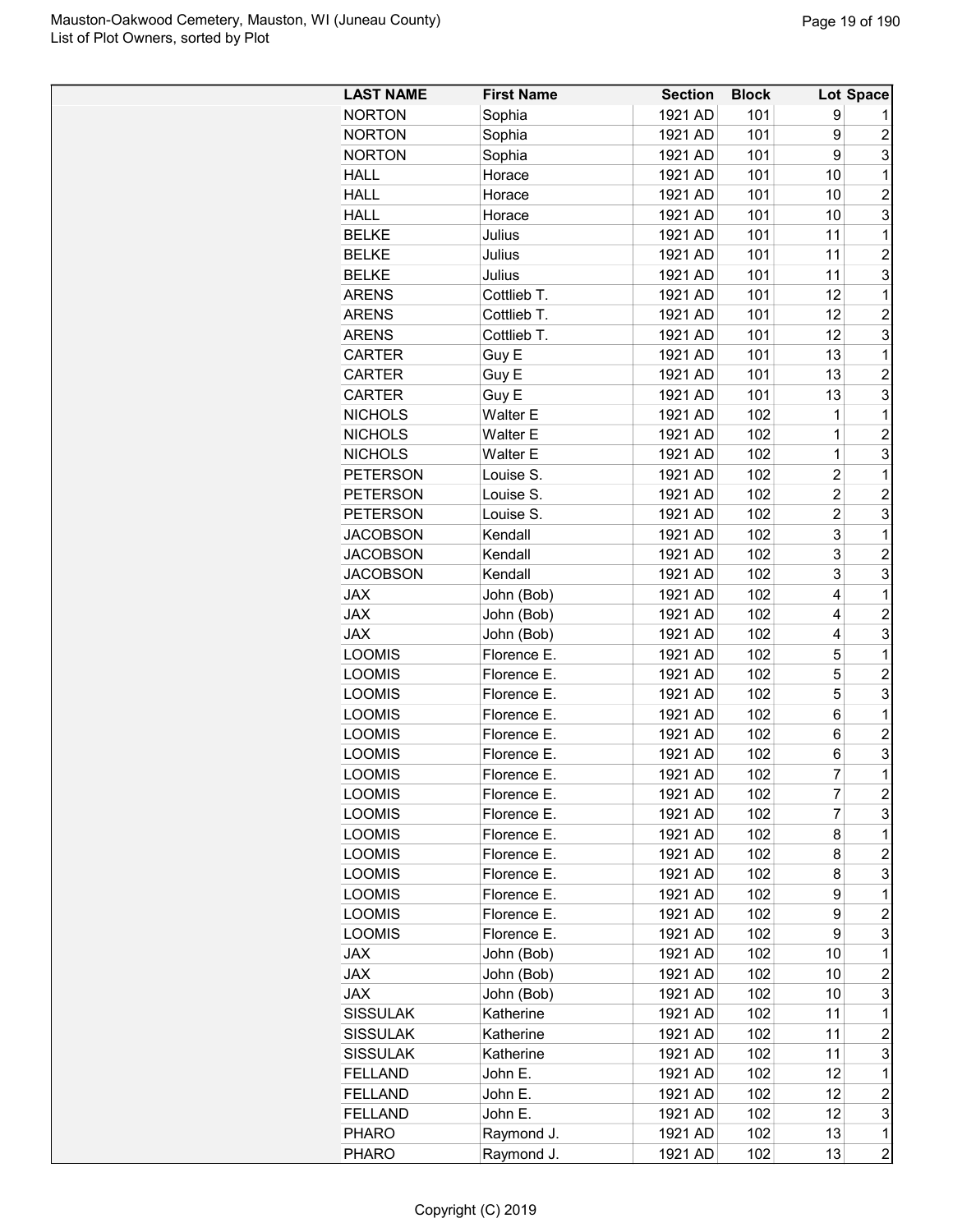| <b>LAST NAME</b>  | <b>First Name</b> | <b>Section</b> | <b>Block</b> |                         | Lot Space               |
|-------------------|-------------------|----------------|--------------|-------------------------|-------------------------|
| <b>PHARO</b>      | Raymond J.        | 1921 AD        | 102          | 13                      | 3                       |
| <b>PHARO</b>      | Jim               | 1921 AD        | 103          | 1                       | $\mathbf 1$             |
| <b>PHARO</b>      | Jim               | 1921 AD        | 103          | 1                       | $\overline{c}$          |
| <b>PHARO</b>      | Jim               | 1921 AD        | 103          | $\mathbf 1$             | 3                       |
| DODD              | Chester, Mrs      | 1921 AD        | 103          | $\overline{\mathbf{c}}$ | 1                       |
| <b>DODD</b>       | Chester, Mrs      | 1921 AD        | 103          | 2                       | $\overline{2}$          |
| <b>DODD</b>       | Chester, Mrs      | 1921 AD        | 103          | $\overline{c}$          | 3                       |
| <b>WELLS</b>      | H.W.              | 1921 AD        | 103          | 3                       | $\mathbf 1$             |
| <b>WELLS</b>      | H.W.              | 1921 AD        | 103          | 3                       | $\overline{2}$          |
| WELLS             | H.W.              | 1921 AD        | 103          | 3                       | 3                       |
| <b>WELLS</b>      | H.W.              | 1921 AD        | 103          | 4                       | 1                       |
| WELLS             | H.W.              | 1921 AD        | 103          | 4                       | $\overline{c}$          |
| WELLS             | H.W.              | 1921 AD        | 103          | 4                       | 3                       |
| <b>YOUNG</b>      | Jesse             | 1921 AD        | 103          | 5                       | 1                       |
| <b>YOUNG</b>      | Jesse             | 1921 AD        | 103          | 5                       | $\overline{2}$          |
| YOUNG             | Jesse             | 1921 AD        | 103          | 5                       | 3                       |
| <b>RUSKOSKY</b>   | Adolph W.         | 1921 AD        | 103          | 6                       | 1                       |
| <b>RUSKOSKY</b>   | Adolph W.         | 1921 AD        | 103          | 6                       | $\overline{c}$          |
| <b>RUSKOSKY</b>   | Adolph W.         | 1921 AD        | 103          | 6                       | 3                       |
| <b>LASKOWSKI</b>  | Frank             | 1921 AD        | 103          | $\overline{7}$          | $\mathbf{1}$            |
| <b>LASKOWSKI</b>  | Frank             | 1921 AD        | 103          | $\overline{7}$          | $\overline{c}$          |
| <b>LASKOWSKI</b>  | Frank             | 1921 AD        | 103          | $\overline{7}$          | 3                       |
| <b>OLSON</b>      | Louis G.          | 1921 AD        | 103          | 8                       | 1                       |
| <b>OLSON</b>      | Louis G.          | 1921 AD        | 103          | 8                       | $\overline{c}$          |
| <b>OLSON</b>      | Louis G.          | 1921 AD        | 103          | 8                       | 3                       |
| <b>RUSKOSKY</b>   | Adolph W.         | 1921 AD        | 103          | 9                       | $\mathbf{1}$            |
| <b>RUSKOSKY</b>   | Adolph W.         | 1921 AD        | 103          | 9                       | $\overline{c}$          |
| <b>RUSKOSKY</b>   | Adolph W.         | 1921 AD        | 103          | 9                       | 3                       |
| <b>BRUSS</b>      | Frank             | 1921 AD        | 103          | 10                      | 1                       |
| <b>BRUSS</b>      | Frank             | 1921 AD        | 103          | 10                      | $\overline{c}$          |
| <b>BRUSS</b>      | Frank             | 1921 AD        | 103          | 10                      | 3                       |
| WELLS             | H.W.              | 1921 AD        | 103          | 11                      | 1                       |
| <b>WELLS</b>      | H.W.              | 1921 AD        | 103          | 11                      | $\overline{2}$          |
| <b>WELLS</b>      | H.W.              | 1921 AD        | 103          | 11                      | 3                       |
| WELLS             | H.W.              | 1921 AD        | 103          | 12                      | $\mathbf 1$             |
| WELLS             | H.W.              | 1921 AD        | 103          | 12                      | $\overline{\mathbf{c}}$ |
| WELLS             | H.W.              | 1921 AD        | 103          | 12                      | 3                       |
| <b>DODD</b>       | Chester, Mrs      | 1921 AD        | 103          | 13                      | $\mathbf{1}$            |
| <b>DODD</b>       | Chester, Mrs      | 1921 AD        | 103          | 13                      | 2                       |
| <b>DODD</b>       | Chester, Mrs      | 1921 AD        | 103          | 13                      | 3                       |
| <b>PHARO</b>      | Jim               | 1921 AD        | 103          | 14                      | $\mathbf 1$             |
| <b>PHARO</b>      | Jim               | 1921 AD        | 103          | 14                      | $\overline{c}$          |
| <b>PHARO</b>      | Jim               | 1921 AD        | 103          | 14                      | 3                       |
| <b>GULAS</b>      | Martin/Frank      | 1921 AD        | 104          | 1                       | $\mathbf 1$             |
| <b>GULAS</b>      | Martin/Frank      | 1921 AD        | 104          | $\mathbf 1$             | $\overline{\mathbf{c}}$ |
| <b>GULAS</b>      | Martin/Frank      | 1921 AD        | 104          | 1                       | 3                       |
| <b>VANDERHOOF</b> | Andrew            | 1921 AD        | 104          | 2                       | 1                       |
| <b>VANDERHOOF</b> | Andrew            | 1921 AD        | 104          | $\overline{c}$          | $\overline{c}$          |
| <b>VANDERHOOF</b> | Andrew            | 1921 AD        | 104          | 2                       | 3                       |
| <b>FLETCHER</b>   | Richard B.        | 1921 AD        | 104          | 3                       | $\mathbf 1$             |
| <b>FLETCHER</b>   | Richard B.        | 1921 AD        | 104          | 3                       | $\overline{c}$          |
| <b>FLETCHER</b>   | Richard B.        | 1921 AD        | 104          | 3                       | 3                       |
| <b>PURVIS</b>     | Leslie Mrs        | 1921 AD        | 104          | 4                       | $\mathbf 1$             |
|                   |                   |                |              |                         |                         |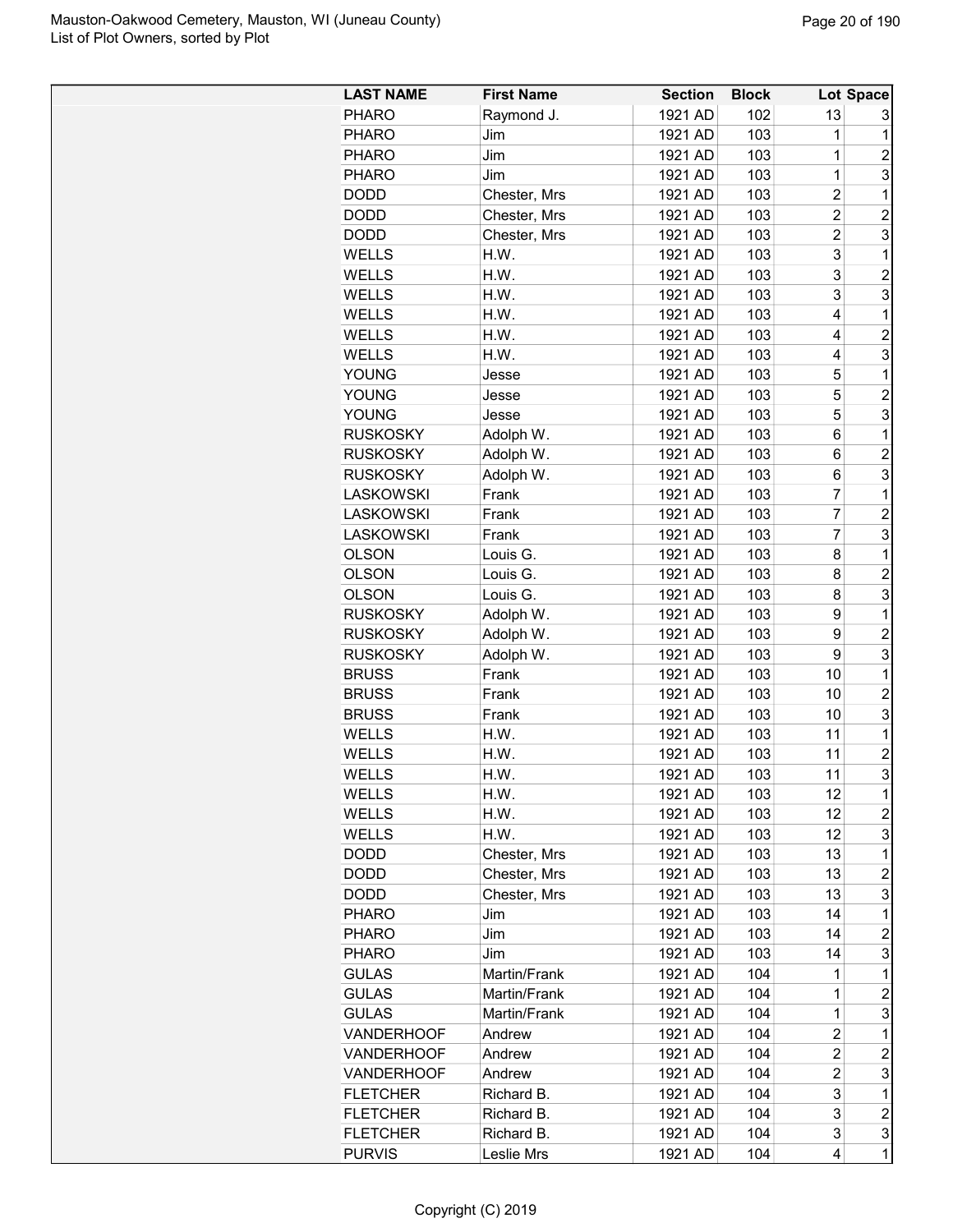| <b>LAST NAME</b>           | <b>First Name</b> | <b>Section</b> | <b>Block</b> |                | Lot Space               |
|----------------------------|-------------------|----------------|--------------|----------------|-------------------------|
| <b>PURVIS</b>              | Leslie Mrs        | 1921 AD        | 104          | 4              | 2                       |
| <b>PURVIS</b>              | Leslie Mrs        | 1921 AD        | 104          | 4              | 3                       |
| <b>BELK</b>                | Oscar M.          | 1921 AD        | 104          | 5              | 1                       |
| <b>BELK</b>                | Oscar M.          | 1921 AD        | 104          | 5              | $\overline{2}$          |
| <b>BELK</b>                | Oscar M.          | 1921 AD        | 104          | 5              | 3                       |
| <b>VANDERHOOF</b>          | George            | 1921 AD        | 104          | 6              | 1                       |
| <b>VANDERHOOF</b>          | George            | 1921 AD        | 104          | 6              | $\overline{c}$          |
| <b>VANDERHOOF</b>          | George            | 1921 AD        | 104          | 6              | 3                       |
| <b>ROTH</b>                | Herb Mrs          | 1921 AD        | 104          | 7              | 1                       |
| <b>ROTH</b>                | Herb Mrs          | 1921 AD        | 104          | $\overline{7}$ | $\overline{c}$          |
| <b>ROTH</b>                | <b>Herb Mrs</b>   | 1921 AD        | 104          | $\overline{7}$ | 3                       |
| <b>ROBINSON</b>            | <b>Howard Mrs</b> | 1921 AD        | 105          | 1              | 1                       |
| <b>ROBINSON</b>            | <b>Howard Mrs</b> | 1921 AD        | 105          | 1              | $\overline{c}$          |
| <b>ROBINSON</b>            | <b>Howard Mrs</b> | 1921 AD        | 105          | 1              | 3                       |
| <b>ROBERTSON</b>           | Frank E.          | 1921 AD        | 105          | $\overline{2}$ | 1                       |
| <b>ROBERTSON</b>           | Frank E.          | 1921 AD        | 105          | $\overline{2}$ | $\overline{2}$          |
| <b>ROBERTSON</b>           | Frank E.          | 1921 AD        | 105          | $\overline{2}$ | 3                       |
| <b>SARNOW</b>              | William           | 1921 AD        | 105          | 3              | 1                       |
| <b>SARNOW</b>              | William           | 1921 AD        | 105          | 3              | $\overline{c}$          |
| <b>SARNOW</b>              | William           | 1921 AD        | 105          | 3              | 3                       |
| <b>HERRIOT</b>             | John              | 1921 AD        | 105          | 4              | 1                       |
| <b>HERRIOT</b>             |                   | 1921 AD        | 105          | 4              | $\overline{c}$          |
|                            | John              |                |              |                |                         |
| <b>HERRIOT</b>             | John              | 1921 AD        | 105          | 4              | 3                       |
| <b>BABCOCK</b>             | Daisy V.          | 1921 AD        | 105          | 5              | 1                       |
| <b>BABCOCK</b>             | Daisy V.          | 1921 AD        | 105          | 5              | $\overline{c}$          |
| <b>BABCOCK</b>             | Daisy V.          | 1921 AD        | 105          | 5              | 3                       |
| <b>BURGDORFF</b>           | <b>M &amp; B</b>  | 1921 AD        | 105          | 6              | 1                       |
| <b>BURGDORFF</b>           | M & B             | 1921 AD        | 105          | 6              | $\overline{c}$          |
| <b>BURGDORFF</b>           | <b>M &amp; B</b>  | 1921 AD        | 105          | 6              | 3                       |
| <b>RUMSHAS</b>             | Joseph jr         | 1921 AD        | 105          | 7              | 1                       |
| <b>RUMSHAS</b>             | Joseph jr         | 1921 AD        | 105          | 7              | $\overline{c}$          |
| <b>RUMSHAS</b>             | Joseph jr         | 1921 AD        | 105          | $\overline{7}$ | 3                       |
| <b>STANGE JOHNSON Emma</b> |                   | 1921 AD        | 105          | 8              | 1                       |
| <b>STANGE JOHNSON Emma</b> |                   | 1921 AD        | 105          | 8              | $\overline{2}$          |
| <b>STANGE JOHNSON Emma</b> |                   | 1921 AD        | 105          | 8              | 3                       |
| <b>BURGDORFF</b>           | M & B             | 1921 AD        | 105          | 9              | 1                       |
| <b>BURGDORFF</b>           | M & B             | 1921 AD        | 105          | 9              | $\overline{c}$          |
| <b>BURGDORFF</b>           | M & B             | 1921 AD        | 105          | 9              | 3                       |
| <b>BLESKESTAD</b>          | Eryline (evalyn)  | 1921 AD        | 105          | 10             | 1                       |
| <b>BLESKESTAD</b>          | Eryline (evalyn)  | 1921 AD        | 105          | 10             | $\overline{c}$          |
| <b>BLESKESTAD</b>          | Eryline (evalyn)  | 1921 AD        | 105          | 10             | 3                       |
| <b>WALTERS</b>             | Herbert jr, Mrs   | 1921 AD        | 105          | 11             | 1                       |
| <b>WALTERS</b>             | Herbert jr, Mrs   | 1921 AD        | 105          | 11             | $\overline{c}$          |
| WALTERS                    | Herbert jr, Mrs   | 1921 AD        | 105          | 11             | 3                       |
| <b>FLETCHER</b>            | Herman, Mrs       | 1921 AD        | 105          | 12             | 1                       |
| <b>FLETCHER</b>            | Herman, Mrs       | 1921 AD        | 105          | 12             | $\overline{\mathbf{c}}$ |
| <b>FLETCHER</b>            | Herman, Mrs       | 1921 AD        | 105          | 12             | 3                       |
| <b>ROBERTSON</b>           | Frank E.          | 1921 AD        | 105          | 13             | 1                       |
| <b>ROBERTSON</b>           | Frank E.          | 1921 AD        | 105          | 13             | $\boldsymbol{2}$        |
| <b>ROBERTSON</b>           | Frank E.          | 1921 AD        | 105          | 13             | 3                       |
| <b>ROBINSON</b>            | Jean              | 1921 AD        | 105          | 14             | 1                       |
| <b>ROBINSON</b>            | Jean              | 1921 AD        | 105          | 14             | $\overline{\mathbf{c}}$ |
| <b>ROBINSON</b>            | Jean              | 1921 AD        | 105          | 14             | 3                       |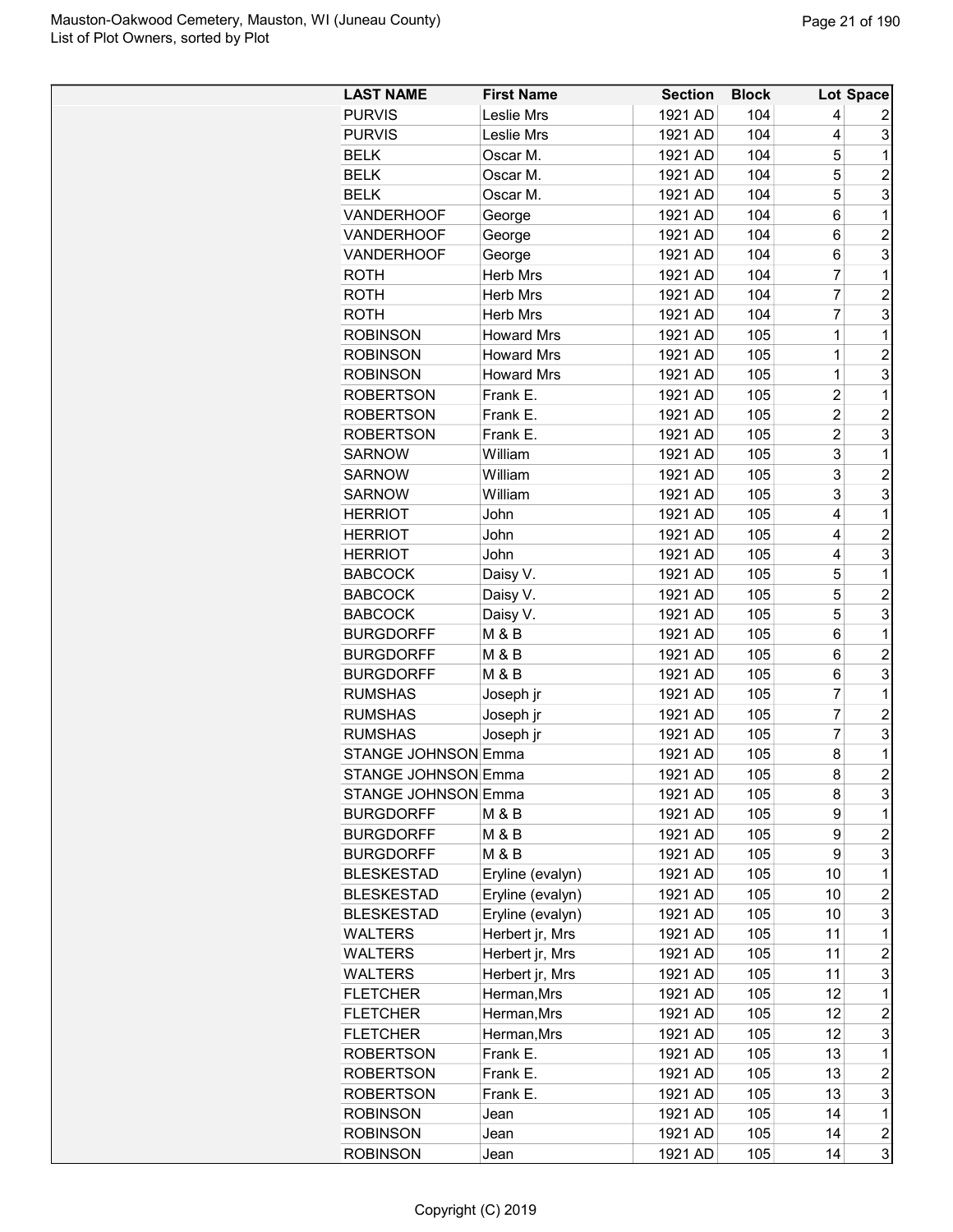| <b>LAST NAME</b> | <b>First Name</b> | <b>Section</b> | <b>Block</b> |                | Lot Space        |
|------------------|-------------------|----------------|--------------|----------------|------------------|
| <b>GREENE SR</b> | Orley             | 1921 AD        | 106          | 1              |                  |
| <b>GREENE SR</b> | Orley             | 1921 AD        | 106          | 1              | $\overline{c}$   |
| <b>GREENE SR</b> | Orley             | 1921 AD        | 106          | $\mathbf 1$    | 3                |
| <b>HOOVER</b>    | Donald S.         | 1921 AD        | 106          | $\overline{c}$ | 1                |
| <b>HOOVER</b>    | Donald S.         | 1921 AD        | 106          | $\overline{2}$ | $\overline{2}$   |
| <b>HOOVER</b>    | Donald S.         | 1921 AD        | 106          | $\overline{c}$ | 3                |
| <b>TRUDELL</b>   | James Mrs         | 1921 AD        | 106          | 3              | 1                |
| <b>TRUDELL</b>   | James Mrs         | 1921 AD        | 106          | 3              | $\overline{c}$   |
| <b>TRUDELL</b>   | James Mrs         | 1921 AD        | 106          | 3              | 3                |
| <b>STRAIGHT</b>  | <b>Richard S</b>  | 1921 AD        | 106          | 4              | 1                |
| <b>STRAIGHT</b>  | <b>Richard S</b>  | 1921 AD        | 106          | 4              | $\overline{c}$   |
| <b>STRAIGHT</b>  | Richard S         | 1921 AD        | 106          | 4              | 3                |
| <b>JONES</b>     | Clarence A        | 1921 AD        | 106          | 5              | 1                |
| <b>JONES</b>     | Clarence A        | 1921 AD        | 106          | 5              | $\overline{c}$   |
| <b>JONES</b>     | Clarence A        | 1921 AD        | 106          | 5              | 3                |
| SHAW             | Wilbur G          | 1921 AD        | 106          | 6              | 1                |
| SHAW             | Wilbur G          | 1921 AD        | 106          | 6              | $\overline{c}$   |
| SHAW             | Wilbur G          | 1921 AD        | 106          | 6              | 3                |
| SEELEY           |                   | 1921 AD        | 106          | 7              | 1                |
| <b>SEELEY</b>    | Harry             | 1921 AD        | 106          | 7              | $\overline{2}$   |
| <b>SEELEY</b>    | Harry             | 1921 AD        | 106          | 7              | 3                |
| <b>RUF</b>       | Harry             | 1921 AD        | 106          | 8              | 1                |
|                  | Henry/Nora        |                |              |                |                  |
| <b>RUF</b>       | Henry/Nora        | 1921 AD        | 106          | 8              | $\overline{c}$   |
| <b>RUF</b>       | Henry/Nora        | 1921 AD        | 106          | 8              | 3                |
| <b>JONES</b>     | Mrs Harold        | 1921 AD        | 106          | 9              | 1                |
| <b>JONES</b>     | Mrs Harold        | 1921 AD        | 106          | 9              | $\overline{c}$   |
| <b>JONES</b>     | Mrs Harold        | 1921 AD        | 106          | 9              | 3                |
| <b>JONES</b>     | Harold A          | 1921 AD        | 106          | 10             | 1                |
| <b>JONES</b>     | Harold A          | 1921 AD        | 106          | 10             | $\overline{c}$   |
| <b>JONES</b>     | Harold A          | 1921 AD        | 106          | 10             | 3                |
| <b>BRENEMAN</b>  | Marie, Mrs        | 1921 AD        | 106          | 11             | 1                |
| <b>BRENEMAN</b>  | Marie, Mrs        | 1921 AD        | 106          | 11             | $\overline{c}$   |
| <b>BRENEMAN</b>  | Marie, Mrs        | 1921 AD        | 106          | 11             | 3                |
| SOUTHERN         | <b>Ernest E</b>   | 1921 AD        | 106          | 12             | 1                |
| SOUTHERN         | Ernest E.         | 1921 AD        | 106          | 12             | $\boldsymbol{2}$ |
| <b>SOUTHERN</b>  | Ernest E.         | 1921 AD        | 106          | 12             | 3                |
| <b>ALLEN</b>     | Leonard G.        | 1921 AD        | 106          | 13             | 1                |
| <b>ALLEN</b>     | Leonard G.        | 1921 AD        | 106          | 13             | $\overline{c}$   |
| <b>ALLEN</b>     | Leonard G.        | 1921 AD        | 106          | 13             | 3                |
| <b>GOETZ</b>     | William           | 1921 AD        | 107          | 1              | 1                |
| <b>GOETZ</b>     | William           | 1921 AD        | 107          | 1              | $\overline{c}$   |
| GOETZ            | William           | 1921 AD        | 107          | 1              | 3                |
| <b>ALLEN</b>     | Harry L.          | 1921 AD        | 107          | 2              | 1                |
| ALLEN            | Harry L.          | 1921 AD        | 107          | $\overline{c}$ | $\overline{c}$   |
| ALLEN            | Harry L.          | 1921 AD        | 107          | $\overline{c}$ | 3                |
| <b>DALLMAN</b>   | Edward 'Slim'     | 1921 AD        | 107          | 3              | $\overline{1}$   |
| <b>DALLMAN</b>   | Edward 'Slim'     | 1921 AD        | 107          | 3              | $\overline{c}$   |
| <b>DALLMAN</b>   | Edward 'Slim'     | 1921 AD        | 107          | 3              | 3                |
| <b>GAEDTKE</b>   | Clarence/Etta     | 1921 AD        | 107          | 4              | 1                |
| <b>GAEDTKE</b>   | Clarence/Etta     | 1921 AD        | 107          | 4              | $\boldsymbol{2}$ |
| <b>GAEDTKE</b>   | Clarence/Etta     | 1921 AD        | 107          | 4              | 3                |
| <b>LOSECHER</b>  | John A            | 1921 AD        | 107          | 5              | 1                |
| LOSECHER         | John A            | 1921 AD        | 107          | 5              | $\overline{c}$   |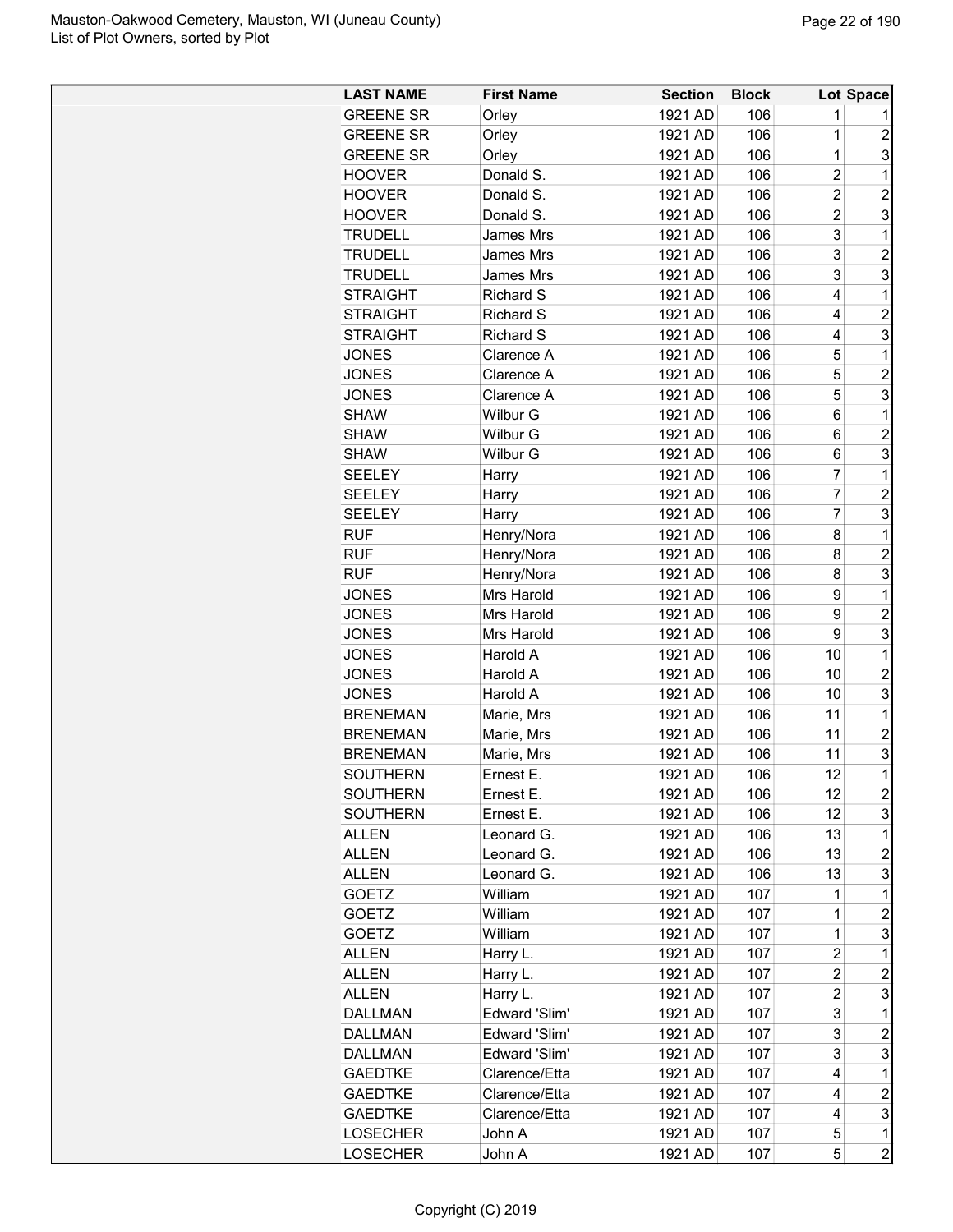| <b>LAST NAME</b> | <b>First Name</b> | <b>Section</b> | <b>Block</b> |                | Lot Space        |
|------------------|-------------------|----------------|--------------|----------------|------------------|
| <b>LOSECHER</b>  | John A            | 1921 AD        | 107          | 5              | 3                |
| <b>LOSECHER</b>  | M/M Arnold        | 1921 AD        | 107          | 6              | 1                |
| <b>LOSECHER</b>  | M/M Arnold        | 1921 AD        | 107          | 6              | $\overline{2}$   |
| <b>LOSECHER</b>  | M/M Arnold        | 1921 AD        | 107          | 6              | 3                |
| <b>MILLER</b>    | Herman R.         | 1921 AD        | 107          | 7              | 1                |
| <b>MILLER</b>    | Herman R.         | 1921 AD        | 107          | 7              | $\overline{c}$   |
| <b>MILLER</b>    | Herman R.         | 1921 AD        | 107          | $\overline{7}$ | 3                |
| <b>VINOPAL</b>   | Joseph E.         | 1921 AD        | 107          | 8              | 1                |
| <b>VINOPAL</b>   | Joseph E.         | 1921 AD        | 107          | 8              | $\overline{c}$   |
| <b>VINOPAL</b>   | Joseph E.         | 1921 AD        | 107          | 8              | 3                |
| <b>PLACHETKA</b> | Frank A.          | 1921 AD        | 107          | 9              | 1                |
| <b>PLACHETKA</b> | Frank A.          | 1921 AD        | 107          | 9              | $\overline{2}$   |
| <b>PLACHETKA</b> | Frank A.          | 1921 AD        | 107          | 9              | 3                |
| <b>KOPPANG</b>   | Agnes             | 1921 AD        | 107          | 10             | 1                |
| <b>KOPPANG</b>   | Agnes             | 1921 AD        | 107          | 10             | $\overline{2}$   |
| <b>KOPPANG</b>   | Agnes             | 1921 AD        | 107          | 10             | 3                |
| <b>NEWKIRK</b>   | Orval H.          | 1921 AD        | 107          | 11             | 1                |
| <b>NEWKIRK</b>   | Orval H.          | 1921 AD        | 107          | 11             | $\overline{2}$   |
| <b>NEWKIRK</b>   | Orval H.          | 1921 AD        | 107          | 11             | 3                |
| <b>SCHWANZ</b>   | Gladys U.         | 1921 AD        | 107          | 12             | 1                |
| <b>SCHWANZ</b>   | Gladys U.         | 1921 AD        | 107          | 12             | $\overline{2}$   |
| <b>SCHWANZ</b>   | Gladys U.         | 1921 AD        | 107          | 12             | 3                |
| <b>ROWE</b>      |                   | 1921 AD        | 107          | 13             | 1                |
| <b>ROWE</b>      | Harry E.          | 1921 AD        | 107          | 13             | $\overline{c}$   |
| <b>ROWE</b>      | Harry E.          | 1921 AD        | 107          | 13             | 3                |
|                  | Harry E.          |                |              |                |                  |
| <b>MAUER</b>     | Henry             | 1921 AD        | 108          | 1              | 1                |
| <b>MAUER</b>     | Henry             | 1921 AD        | 108          | 1              | $\overline{2}$   |
| <b>MAUER</b>     | Henry             | 1921 AD        | 108          | 1              | 3                |
| <b>MAUER</b>     | Henry             | 1921 AD        | 108          | $\overline{2}$ | 1                |
| <b>MAUER</b>     | Henry             | 1921 AD        | 108          | $\overline{2}$ | $\overline{2}$   |
| <b>MAUER</b>     | Henry             | 1921 AD        | 108          | $\overline{2}$ | 3                |
| <b>BROOKS</b>    | Joseph J.         | 1921 AD        | 108          | 3              | 1                |
| <b>BROOKS</b>    | Joseph J.         | 1921 AD        | 108          | 3              | $\overline{2}$   |
| <b>BROOKS</b>    | Joseph J.         | 1921 AD        | 108          | 3              | 3                |
| <b>SCHROEDER</b> | Charles F.        | 1921 AD        | 108          | 4              | 1                |
| <b>SCHROEDER</b> | Charles F.        | 1921 AD        | 108          | 4              | $\overline{c}$   |
| <b>SCHROEDER</b> | Charles F.        | 1921 AD        | 108          | 4              | 3                |
| <b>SCHROEDER</b> | Herman            | 1921 AD        | 108          | 5              | 1                |
| <b>SCHROEDER</b> | Herman            | 1921 AD        | 108          | 5              | $\overline{c}$   |
| <b>SCHROEDER</b> | Herman            | 1921 AD        | 108          | 5              | 3                |
| <b>KLETECKA</b>  | John              | 1921 AD        | 108          | 6              | 1                |
| <b>KLETECKA</b>  | John              | 1921 AD        | 108          | 6              | $\overline{c}$   |
| <b>KLETECKA</b>  | John              | 1921 AD        | 108          | 6              | 3                |
| CATTLE           | Lewis H.          | 1921 AD        | 108          | $\overline{7}$ | 1                |
| CATTLE           | Lewis H.          | 1921 AD        | 108          | $\overline{7}$ | $\overline{c}$   |
| CATTLE           | Lewis H.          | 1921 AD        | 108          | 7              | 3                |
| <b>EGGLER</b>    | Wilbur            | 1921 AD        | 109          | 1              | 1                |
| <b>EGGLER</b>    | Wilbur            | 1921 AD        | 109          | 1              | $\overline{c}$   |
| <b>EGGLER</b>    | Wilbur            | 1921 AD        | 109          | 1              | 3                |
| <b>YOUNG</b>     | Edward            | 1921 AD        | 109          | $\overline{c}$ | 1                |
| <b>YOUNG</b>     | Edward            | 1921 AD        | 109          | $\overline{c}$ | $\boldsymbol{2}$ |
| <b>YOUNG</b>     | Edward            | 1921 AD        | 109          | $\overline{c}$ | 3                |
| <b>FRY</b>       | Laurence          | 1921 AD        | 109          | 3              | 1                |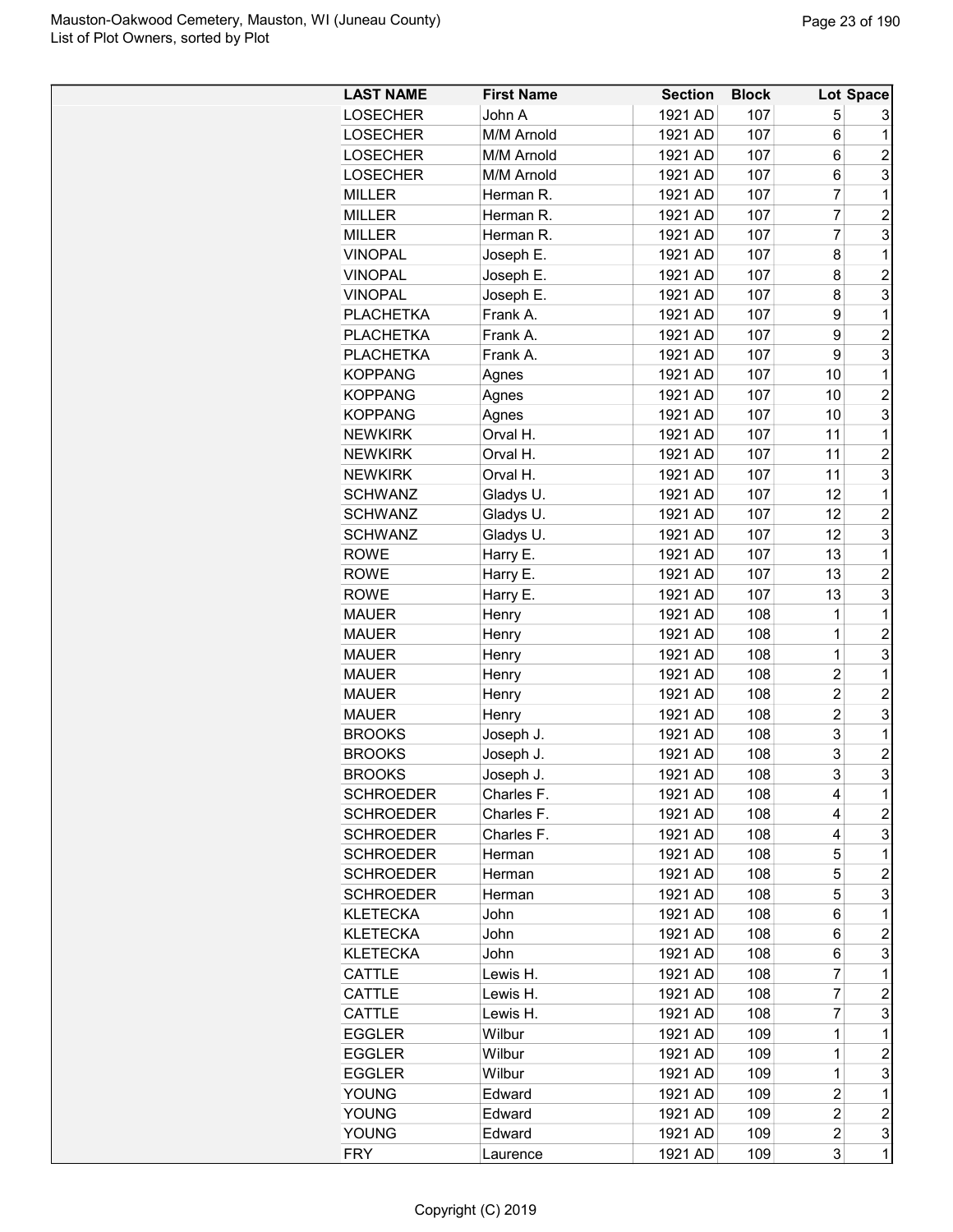| <b>LAST NAME</b> | <b>First Name</b> | <b>Section</b> | <b>Block</b> |                | Lot Space               |
|------------------|-------------------|----------------|--------------|----------------|-------------------------|
| <b>FRY</b>       | Laurence          | 1921 AD        | 109          | 3              | 2                       |
| <b>FRY</b>       | Laurence          | 1921 AD        | 109          | 3              | 3                       |
| <b>PELTON</b>    | Norman Mrs        | 1921 AD        | 109          | 4              | 1                       |
| <b>PELTON</b>    | Norman Mrs        | 1921 AD        | 109          | 4              | $\overline{c}$          |
| <b>PELTON</b>    | Norman Mrs        | 1921 AD        | 109          | 4              | 3                       |
| <b>DECORAH</b>   | Nate              | 1921 AD        | 109          | 5              | 1                       |
| <b>DECORAH</b>   | <b>Nate</b>       | 1921 AD        | 109          | 5              | $\overline{2}$          |
| <b>DECORAH</b>   | Nate              | 1921 AD        | 109          | 5              | 3                       |
| <b>HAIRE</b>     | Fred E.           | 1921 AD        | 110          | 1              | 1                       |
| <b>HAIRE</b>     | Fred E.           | 1921 AD        | 110          | 1              | 2                       |
| <b>HAIRE</b>     | Fred E.           | 1921 AD        | 110          | 1              | 3                       |
| <b>PORTER</b>    | Effie             | 1921 AD        | 110          | 2              | 1                       |
| <b>PORTER</b>    | Effie             | 1921 AD        | 110          | $\overline{c}$ | $\overline{c}$          |
| <b>PORTER</b>    | Effie             | 1921 AD        | 110          | 2              | 3                       |
| <b>SARNOW</b>    | Anton             | 1921 AD        | 110          | 3              | 1                       |
| <b>SARNOW</b>    | Anton             | 1921 AD        | 110          | 3              | $\overline{c}$          |
| <b>SARNOW</b>    |                   |                | 110          | 3              | 3                       |
|                  | Anton             | 1921 AD        |              | 4              | 1                       |
| <b>ROBINSON</b>  | Lyold             | 1921 AD        | 110          |                |                         |
| <b>ROBINSON</b>  | Lyold             | 1921 AD        | 110          | 4              | $\overline{c}$          |
| <b>ROBINSON</b>  | Lyold             | 1921 AD        | 110          | 4              | 3                       |
| <b>BALDWIN</b>   | Arthur            | 1921 AD        | 110          | 5              | 1                       |
| <b>BALDWIN</b>   | Arthur            | 1921 AD        | 110          | 5              | $\overline{c}$          |
| <b>BALDWIN</b>   | Arthur            | 1921 AD        | 110          | 5              | 3                       |
| SAND             | Stanley           | 1921 AD        | 110          | 6              | 1                       |
| SAND             | Stanley           | 1921 AD        | 110          | 6              | 2                       |
| SAND             | Stanley           | 1921 AD        | 110          | 6              | 3                       |
| <b>BARNWELL</b>  | Ray W.            | 1921 AD        | 110          | $\overline{7}$ | 1                       |
| <b>BARNWELL</b>  | Ray W.            | 1921 AD        | 110          | 7              | $\overline{c}$          |
| <b>BARNWELL</b>  | Ray W.            | 1921 AD        | 110          | $\overline{7}$ | 3                       |
| <b>LEWIS</b>     | Tom E             | 1921 AD        | 110          | 8              | 1                       |
| <b>LEWIS</b>     | Tom E             | 1921 AD        | 110          | 8              | 2                       |
| <b>LEWIS</b>     | Tom E             | 1921 AD        | 110          | 8              | 3                       |
| <b>LEWIS</b>     | Tom E             | 1921 AD        | 110          | 9              | 1                       |
| LEWIS            | Tom E             | 1921 AD        | 110          | 9              | $\overline{2}$          |
| <b>LEWIS</b>     | Tom E             | 1921 AD        | 110          | 9              | 3                       |
| <b>FOSTER</b>    | Leander W.        | 1921 AD        | 111          | 1              | 1                       |
| <b>FOSTER</b>    | Leander W.        | 1921 AD        | 111          | $\mathbf{1}$   | $\overline{c}$          |
| <b>FOSTER</b>    | Leander W.        | 1921 AD        | 111          | $\mathbf 1$    | 3                       |
| <b>FOSTER</b>    | Culver M.         | 1921 AD        | 111          | 2              | $\mathbf 1$             |
| <b>FOSTER</b>    | Culver M.         | 1921 AD        | 111          | $\overline{c}$ | $\overline{c}$          |
| <b>FOSTER</b>    | Culver M.         | 1921 AD        | 111          | 2              | 3                       |
| <b>HAYDOCK</b>   | D.L.              | 1921 AD        | 111          | 3              | $\mathbf 1$             |
| <b>HAYDOCK</b>   | D.L.              | 1921 AD        | 111          | 3              | $\overline{2}$          |
| <b>LARSON</b>    | Earl              | 1921 AD        | 111          | 3              | 3                       |
| <b>SCHULTZ</b>   | Esther            | 1921 AD        | 111          | 4              | $\mathbf 1$             |
| <b>SCHULTZ</b>   | Esther            | 1921 AD        | 111          | 4              | 2                       |
| <b>SCHULTZ</b>   | Esther            | 1921 AD        | 111          | 4              | 3                       |
| <b>SCHULTZ</b>   | Esther            | 1921 AD        | 111          | 5              | $\mathbf 1$             |
| <b>SCHULTZ</b>   | Esther            | 1921 AD        | 111          | 5              | $\overline{c}$          |
| <b>SCHULTZ</b>   | Esther            | 1921 AD        | 111          | 5              | 3                       |
| <b>LARSON</b>    | Earl              | 1921 AD        | 111          | 6              | $\mathbf 1$             |
| <b>VON HADEN</b> | William L         | 1921 AD        | 111          | 6              | $\overline{\mathbf{c}}$ |
| <b>VON HADEN</b> | William L         | 1921 AD        | 111          | 6              | 3                       |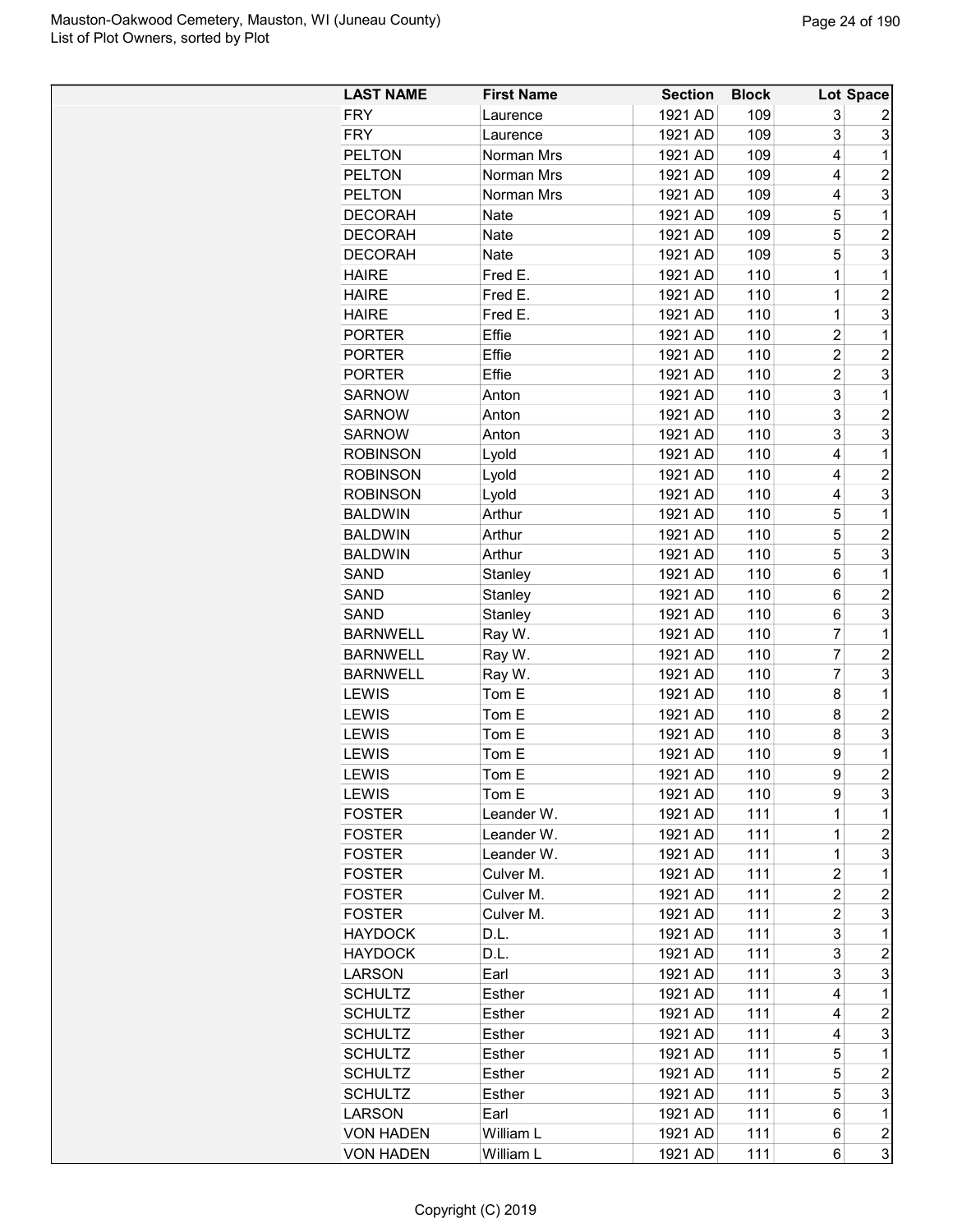| <b>LAST NAME</b> | <b>First Name</b> | <b>Section</b> | <b>Block</b> |                | <b>Lot Space</b> |
|------------------|-------------------|----------------|--------------|----------------|------------------|
| <b>PETERSON</b>  | Harley & Lyle     | 1921 AD        | 111          | 7              |                  |
| <b>PETERSON</b>  | Harley & Lyle     | 1921 AD        | 111          | $\overline{7}$ | $\overline{c}$   |
| <b>PETERSON</b>  | Harley & Lyle     | 1921 AD        | 111          | $\overline{7}$ | 3                |
| <b>FOSTER</b>    | Culver M.         | 1921 AD        | 111          | 8              | 1                |
| <b>FOSTER</b>    | Culver M.         | 1921 AD        | 111          | 8              | $\overline{2}$   |
| <b>FOSTER</b>    | Culver M.         | 1921 AD        | 111          | 8              | 3                |
| <b>MIKOWSKI</b>  | Stanley           | 1921 AD        | 111          | 9              | $\mathbf 1$      |
| <b>MIKOWSKI</b>  | Stanley           | 1921 AD        | 111          | 9              | $\overline{2}$   |
| <b>MIKOWSKI</b>  | Stanley           | 1921 AD        | 111          | 9              | 3                |
| <b>MEREDITH</b>  | Thomas            | 1921 AD        | 112          | 1              | 1                |
| <b>MEREDITH</b>  | Thomas            | 1921 AD        | 112          | 1              | $\overline{2}$   |
| <b>MEREDITH</b>  | Thomas            | 1921 AD        | 112          | 1              | 3                |
| <b>SMITH</b>     | James & Mrs       | 1921 AD        | 112          | $\overline{c}$ | 1                |
| <b>SMITH</b>     | James & Mrs       | 1921 AD        | 112          | 2              | $\overline{2}$   |
| <b>SMITH</b>     | James & Mrs       | 1921 AD        | 112          | $\overline{2}$ | 3                |
| <b>NILES</b>     | Edward            | 1921 AD        | 112          | 3              | 1                |
| <b>NILES</b>     | Edward            | 1921 AD        | 112          | 3              | $\overline{c}$   |
| <b>NILES</b>     | Edward            | 1921 AD        | 112          | 3              | 3                |
| <b>LAACK</b>     | Henry             | 1921 AD        | 112          | 4              | 1                |
| <b>LAACK</b>     | Henry             | 1921 AD        | 112          | 4              | $\overline{c}$   |
| <b>LAACK</b>     |                   | 1921 AD        | 112          | 4              | 3                |
| <b>FIRLUS</b>    | Henry             | 1921 AD        | 112          | 5              | 1                |
|                  | Harry             |                |              | 5              | $\overline{2}$   |
| <b>FIRLUS</b>    | Harry             | 1921 AD        | 112          | 5              | 3                |
| <b>FIRLUS</b>    | Harry             | 1921 AD        | 112          |                |                  |
| <b>FREEMAN</b>   | Irvin             | 1921 AD        | 112          | 6              | 1                |
| <b>FREEMAN</b>   | Irvin             | 1921 AD        | 112          | 6              | $\overline{c}$   |
| <b>FREEMAN</b>   | Irvin             | 1921 AD        | 112          | 6              | 3                |
| <b>LAACK</b>     | Henry             | 1921 AD        | 112          | 7              | 1                |
| <b>LAACK</b>     | Henry             | 1921 AD        | 112          | 7              | $\overline{c}$   |
| <b>LAACK</b>     | Henry             | 1921 AD        | 112          | $\overline{7}$ | 3                |
| <b>JONES</b>     | Reuben M.         | 1921 AD        | 112          | 8              | 1                |
| <b>JONES</b>     | Reuben M.         | 1921 AD        | 112          | 8              | $\overline{2}$   |
| <b>JONES</b>     | Reuben M.         | 1921 AD        | 112          | 8              | 3                |
| <b>SMITH</b>     | James & Mrs       | 1921 AD        | 112          | 9              | $\overline{1}$   |
| SMITH            | James & Mrs       | 1921 AD        | 112          | 9              | $\boldsymbol{2}$ |
| <b>SMITH</b>     | James & Mrs       | 1921 AD        | 112          | 9              | 3                |
| <b>BECK</b>      | Robert, Mrs       | 1921 AD        | 112          | 10             | 1                |
| <b>BECK</b>      | Robert, Mrs       | 1921 AD        | 112          | 10             | $\overline{c}$   |
| <b>BECK</b>      | Robert, Mrs       | 1921 AD        | 112          | 10             | 3                |
| <b>HESS</b>      | J. S.             | 1921 AD        | 113          | $\mathbf 1$    | 1                |
| <b>HESS</b>      | J. S.             | 1921 AD        | 113          | $\mathbf 1$    | $\overline{c}$   |
| <b>HESS</b>      | J. S.             | 1921 AD        | 113          | $\mathbf 1$    | 3                |
| <b>HESS</b>      | J. S.             | 1921 AD        | 113          | $\overline{2}$ | 1                |
| <b>HESS</b>      | J. S.             | 1921 AD        | 113          | $\overline{c}$ | $\overline{c}$   |
| <b>HESS</b>      | J. S.             | 1921 AD        | 113          | $\overline{c}$ | 3                |
| <b>HESS</b>      | J. S.             | 1921 AD        | 113          | 3              | 1                |
| <b>HESS</b>      | J. S.             | 1921 AD        | 113          | 3              | $\overline{c}$   |
| HESS             | J. S.             | 1921 AD        | 113          | 3              | 3                |
| <b>HESS</b>      | J. S.             | 1921 AD        | 113          | 4              | 1                |
| <b>HESS</b>      | J. S.             | 1921 AD        | 113          | 4              | $\overline{c}$   |
| <b>HESS</b>      | J. S.             | 1921 AD        | 113          | 4              | 3                |
| <b>HESS</b>      | J. S.             | 1921 AD        | 113          | 5              | $\mathbf 1$      |
| <b>HESS</b>      | J. S.             | 1921 AD        | 113          | 5              | $\overline{c}$   |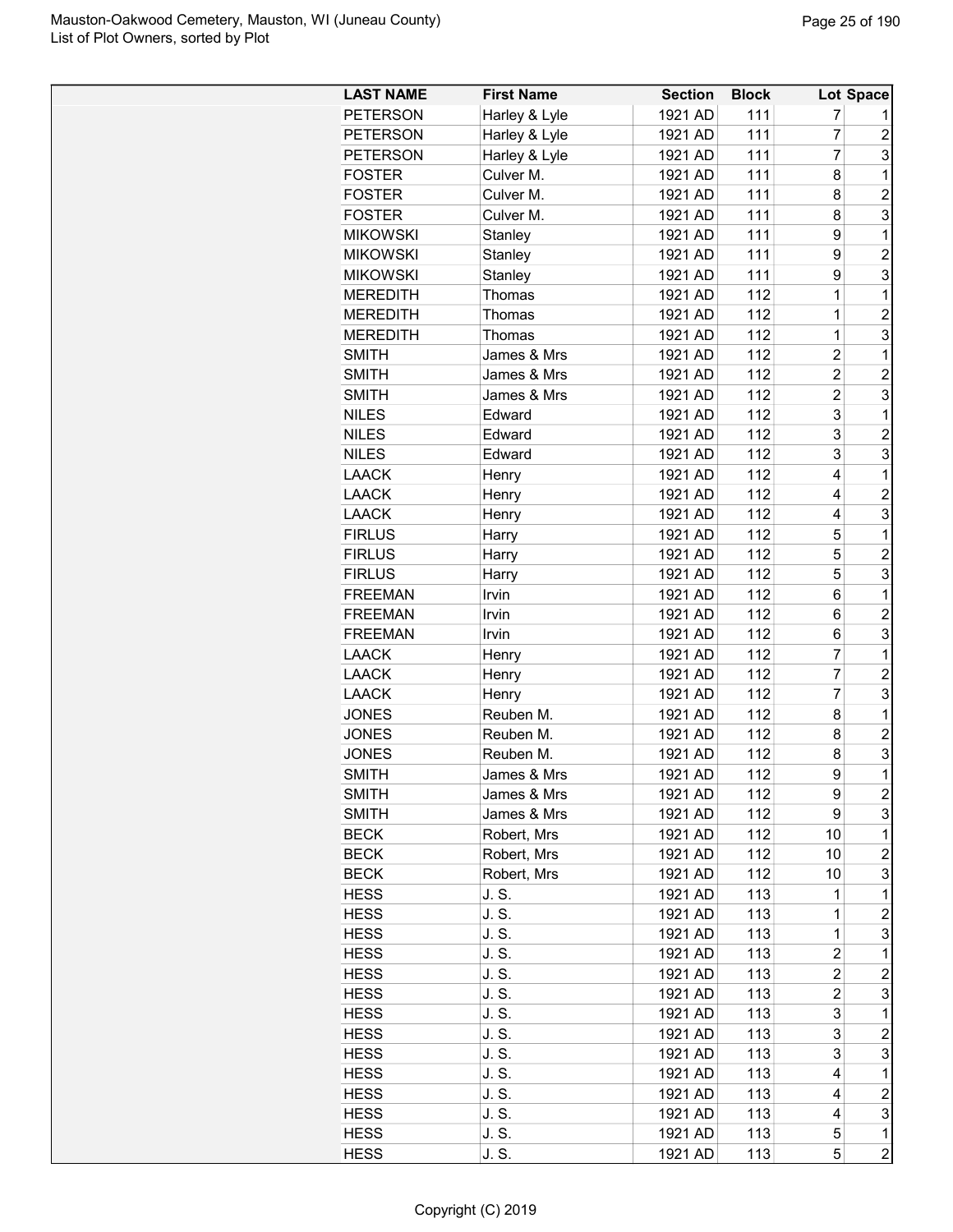| <b>LAST NAME</b> | <b>First Name</b> | <b>Section</b> | <b>Block</b> |                         | Lot Space               |
|------------------|-------------------|----------------|--------------|-------------------------|-------------------------|
| <b>HESS</b>      | J.S.              | 1921 AD        | 113          | 5                       | 3                       |
| <b>HESS</b>      | J.S.              | 1921 AD        | 114          | 1                       | $\mathbf 1$             |
| <b>HESS</b>      | J. S.             | 1921 AD        | 114          | 1                       | $\overline{c}$          |
| <b>HESS</b>      | J. S.             | 1921 AD        | 114          | 1                       | 3                       |
| <b>HESS</b>      | J. S.             | 1921 AD        | 114          | $\overline{\mathbf{c}}$ | 1                       |
| <b>HESS</b>      | J.S.              | 1921 AD        | 114          | $\overline{2}$          | $\overline{c}$          |
| <b>HESS</b>      | J. S.             | 1921 AD        | 114          | 2                       | 3                       |
| <b>HESS</b>      | J.S.              | 1921 AD        | 114          | 3                       | $\mathbf 1$             |
| <b>HESS</b>      | J. S.             | 1921 AD        | 114          | 3                       | $\overline{2}$          |
| <b>HESS</b>      | J. S.             | 1921 AD        | 114          | 3                       | 3                       |
| <b>HESS</b>      | J. S.             | 1921 AD        | 114          | 4                       | $\mathbf 1$             |
| <b>HESS</b>      | J. S.             | 1921 AD        | 114          | 4                       | $\overline{c}$          |
| <b>HESS</b>      | J. S.             | 1921 AD        | 114          | 4                       | 3                       |
| <b>HESS</b>      | J.S.              | 1921 AD        | 114          | 5                       | $\mathbf 1$             |
| <b>HESS</b>      | J.S.              | 1921 AD        | 114          | 5                       | $\overline{c}$          |
| <b>HESS</b>      | J. S.             | 1921 AD        | 114          | 5                       | 3                       |
| <b>HESS</b>      | J. S.             | 1921 AD        | 114          | 6                       | $\mathbf 1$             |
| <b>HESS</b>      | J. S.             | 1921 AD        | 114          | 6                       | $\overline{c}$          |
| <b>HESS</b>      | J. S.             | 1921 AD        | 114          | 6                       | 3                       |
| <b>HESS</b>      | J. S.             | 1921 AD        | 114          | 7                       | 1                       |
| <b>HESS</b>      | J. S.             | 1921 AD        | 114          | 7                       | $\overline{c}$          |
| <b>HESS</b>      | J.S.              | 1921 AD        | 114          | 7                       | 3                       |
| <b>HESS</b>      | J.S.              | 1921 AD        | 114          | 8                       | $\mathbf 1$             |
| <b>HESS</b>      | J. S.             | 1921 AD        | 114          | 8                       | $\overline{c}$          |
| <b>HESS</b>      | J. S.             | 1921 AD        | 114          | 8                       | 3                       |
| <b>HESS</b>      | J. S.             | 1921 AD        | 114          | 9                       | $\mathbf 1$             |
| <b>HESS</b>      | J. S.             | 1921 AD        | 114          | 9                       | $\overline{c}$          |
| <b>HESS</b>      | J.S.              | 1921 AD        | 114          | 9                       | 3                       |
| <b>HESS</b>      | J. S.             | 1921 AD        | 114          | 10                      | $\mathbf 1$             |
| <b>HESS</b>      | J. S.             | 1921 AD        | 114          | 10                      | $\overline{\mathbf{c}}$ |
| <b>HESS</b>      | J.S.              | 1921 AD        | 114          | 10                      | 3                       |
| <b>FELDMAN</b>   | William H.        | 1921 AD        | 115          | 1                       | $\mathbf 1$             |
| <b>FELDMAN</b>   | William H.        | 1921 AD        | 115          | 1                       | $\overline{c}$          |
| <b>FELDMAN</b>   | William H.        | 1921 AD        | 115          | $\mathbf 1$             | 3                       |
| <b>FELDMAN</b>   | William H.        | 1921 AD        | 115          | 2                       | $\mathbf 1$             |
| <b>FELDMAN</b>   | William H.        | 1921 AD        | 115          | 2                       | $\overline{\mathbf{c}}$ |
| <b>FELDMAN</b>   | William H.        | 1921 AD        | 115          | $\overline{c}$          | 3                       |
| <b>FELDMAN</b>   | William H.        | 1921 AD        | 115          | 3                       | $\mathbf 1$             |
| <b>FELDMAN</b>   | William H.        | 1921 AD        | 115          | 3                       | $\overline{c}$          |
| <b>FELDMAN</b>   | William H.        | 1921 AD        | 115          | 3                       | 3                       |
| <b>FELDMAN</b>   | William H.        | 1921 AD        | 115          | 4                       | $\mathbf 1$             |
| <b>FELDMAN</b>   | William H.        | 1921 AD        | 115          | 4                       | $\overline{c}$          |
| <b>FELDMAN</b>   | William H.        | 1921 AD        | 115          | 4                       | 3                       |
| OTTO             | Bernard           | 1921 AD        | 115          | 5                       | $\mathbf 1$             |
| OTTO             | Bernard           | 1921 AD        | 115          | 5                       | $\overline{c}$          |
| OTTO             | Bernard           | 1921 AD        | 115          | 5                       | 3                       |
| <b>PUDELKO</b>   | George            | 1921 AD        | 115          | 6                       | $\mathbf 1$             |
| <b>PUDELKO</b>   | George            | 1921 AD        | 115          | 6                       | 2                       |
| <b>PUDELKO</b>   | George            | 1921 AD        | 115          | 6                       | 3                       |
| <b>FELDMAN</b>   | William H.        | 1921 AD        | 115          | 7                       | $\mathbf 1$             |
| <b>FELDMAN</b>   | William H.        | 1921 AD        | 115          | 7                       | $\overline{\mathbf{c}}$ |
| <b>FELDMAN</b>   | William H.        | 1921 AD        | 115          | 7                       | 3                       |
| <b>FELDMAN</b>   | William H.        | 1921 AD        | 115          | 8                       | $\mathbf{1}$            |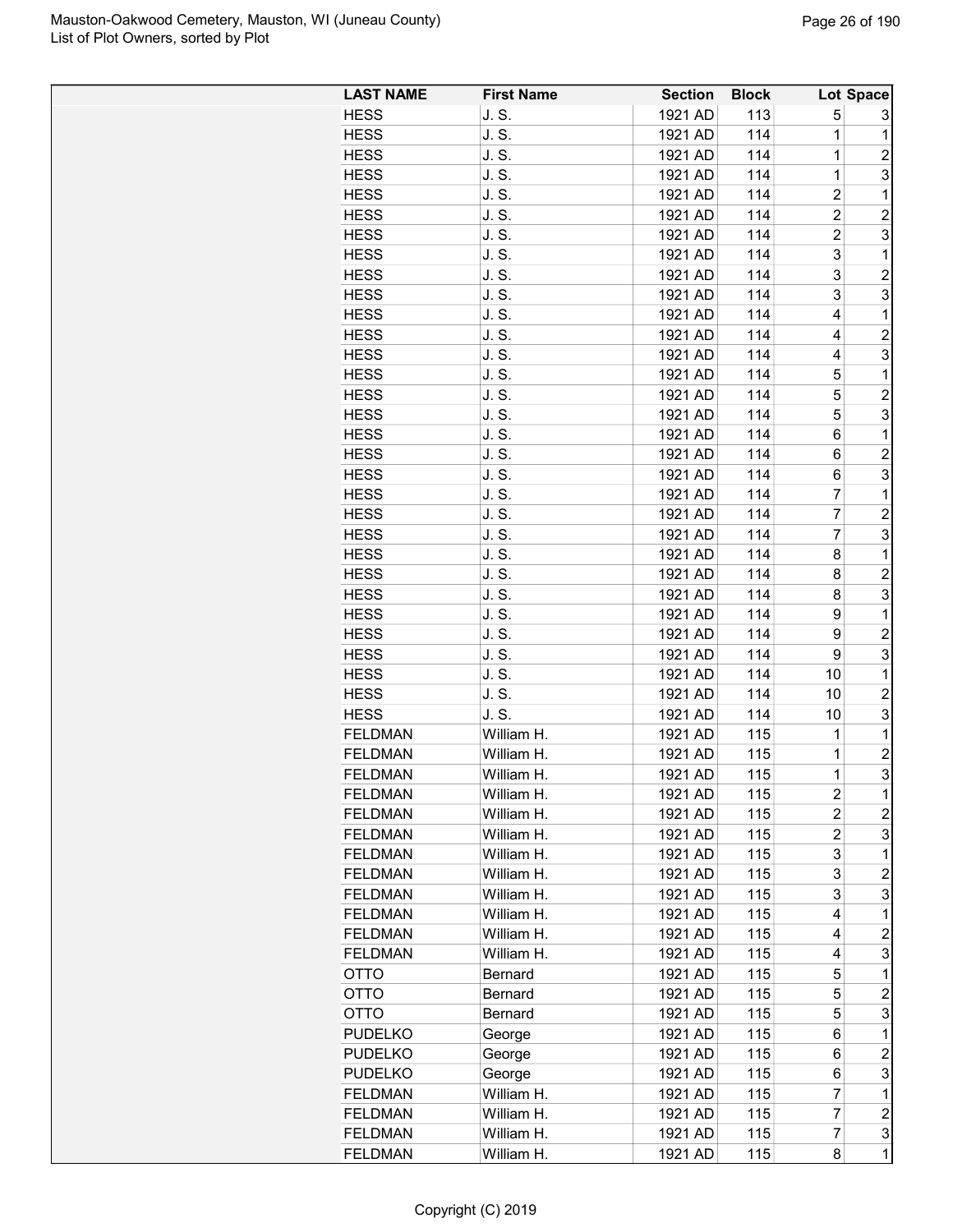| <b>FELDMAN</b><br>William H.<br>1921 AD<br>115<br>8<br>2<br>3<br><b>FELDMAN</b><br>1921 AD<br>115<br>8<br>William H.<br><b>FELDMAN</b><br>1921 AD<br>115<br>9<br>William H.<br>1<br>115<br>9<br>$\overline{2}$<br><b>FELDMAN</b><br>William H.<br>1921 AD<br>3<br>115<br><b>FELDMAN</b><br>William H.<br>1921 AD<br>9<br><b>ROTH</b><br>116<br>$\mathbf 1$<br>1<br>John J.<br>1921 AD<br>$\overline{c}$<br><b>ROTH</b><br>John J.<br>1921 AD<br>116<br>1<br>3<br>$\overline{1}$<br>1921 AD<br>116<br>ROTH<br>John J.<br>$\overline{2}$<br>1921 AD<br>116<br>1<br><b>GALVIN</b><br>Henry T.<br>$\overline{2}$<br>$\overline{c}$<br>Henry T.<br>116<br><b>GALVIN</b><br>1921 AD<br>3<br>Henry T.<br>116<br>$\overline{c}$<br><b>GALVIN</b><br>1921 AD<br>3<br>116<br><b>SOUTHERN</b><br>1921 AD<br>1<br>Mary<br>3<br>$\overline{2}$<br><b>SOUTHERN</b><br>1921 AD<br>116<br>Mary<br>3<br>3<br><b>SOUTHERN</b><br>Mary<br>1921 AD<br>116<br>$\mathbf 1$<br>1921 AD<br>116<br>4<br><b>UNDERWOOD</b><br>Homer<br>$\overline{2}$<br>116<br>4<br><b>UNDERWOOD</b><br>Homer<br>1921 AD<br>3<br>116<br>4<br><b>UNDERWOOD</b><br>1921 AD<br>Homer<br>116<br>5<br>1<br><b>UNDERWOOD</b><br>1921 AD<br>Homer<br>$\overline{c}$<br>116<br>5<br><b>UNDERWOOD</b><br>1921 AD<br>Homer<br>3<br><b>UNDERWOOD</b><br>1921 AD<br>116<br>5<br>Homer<br><b>HOILEN</b><br>116<br>6<br>1<br>Lewis<br>1921 AD<br>116<br>$\overline{c}$<br>1921 AD<br>6<br><b>HOILEN</b><br>Lewis<br>3<br>1921 AD<br>116<br>6<br><b>HOILEN</b><br>Lewis<br>7<br>$\mathbf 1$<br>M<br>116<br><b>ROTH</b><br>1921 AD<br>$\overline{7}$<br>M<br>116<br>$\overline{2}$<br><b>ROTH</b><br>1921 AD<br>$\overline{7}$<br>3<br>116<br><b>ROTH</b><br>М<br>1921 AD<br><b>ROTH</b><br>1921 AD<br>116<br>1<br>М<br>8<br>$\overline{c}$<br><b>ROTH</b><br>M<br>1921 AD<br>116<br>8<br>3<br>M<br>1921 AD<br>116<br>8<br><b>ROTH</b><br>116<br>9<br><b>SCHWAB</b><br>1921 AD<br>1<br>Constant<br>9<br>$\overline{2}$<br>116<br><b>SCHWAB</b><br>1921 AD<br>Constant<br>9<br>3<br><b>SCHWAB</b><br>116<br>Constant<br>1921 AD<br>$\mathbf{1}$<br><b>BUGLASS</b><br>David C.<br>1921 AD<br>117<br>1<br>$\overline{2}$<br>$\mathbf 1$<br>117<br><b>BUGLASS</b><br>David C.<br>1921 AD<br>3<br><b>BUGLASS</b><br>David C.<br>1921 AD<br>117<br>1<br>117<br><b>STEVENS</b><br>Ida<br>1921 AD<br>$\overline{c}$<br>1<br>$\overline{c}$<br>$\overline{c}$<br><b>STEVENS</b><br>Ida<br>1921 AD<br>117<br>$\overline{2}$<br>3<br>Ida<br>1921 AD<br>117<br><b>STEVENS</b><br>3<br><b>JOHNSON</b><br>Chas J<br>1921 AD<br>117<br>1<br>3<br>1921 AD<br><b>JOHNSON</b><br>Chas J<br>117<br>2<br>3<br><b>JOHNSON</b><br>Chas J<br>1921 AD<br>117<br>3<br><b>MYERS</b><br>Alvin<br>1921 AD<br>117<br>1<br>4<br><b>MYERS</b><br>Alvin<br>1921 AD<br>117<br>$\overline{c}$<br>4<br>3<br>1921 AD<br>117<br>4<br><b>MYERS</b><br>Alvin<br><b>LOOMIS</b><br>1921 AD<br>117<br>5<br>$\mathbf 1$<br>Otis G.<br><b>LOOMIS</b><br>Otis G.<br>1921 AD<br>117<br>5<br>$\overline{c}$<br>5<br>3<br><b>LOOMIS</b><br>Otis G.<br>1921 AD<br>117<br><b>CLAWSON</b><br>Hiram<br>1921 AD<br>118<br>$\mathbf 1$<br>1<br><b>CLAWSON</b><br>Hiram<br>1921 AD<br>118<br>$\overline{c}$<br>1<br><b>CLAWSON</b><br>Hiram<br>1921 AD<br>118<br>1<br>3<br>118<br><b>BETTS</b><br>Clayton Joseph<br>1921 AD<br>$\overline{2}$<br>1<br>Clayton Joseph<br>1921 AD<br>118<br>$\overline{c}$<br>$\overline{\mathbf{c}}$<br><b>BETTS</b><br>3<br>Clayton Joseph<br>1921 AD<br>118<br>$\overline{c}$<br><b>BETTS</b> | <b>LAST NAME</b> | <b>First Name</b> | <b>Section</b> | <b>Block</b> | <b>Lot Space</b> |
|---------------------------------------------------------------------------------------------------------------------------------------------------------------------------------------------------------------------------------------------------------------------------------------------------------------------------------------------------------------------------------------------------------------------------------------------------------------------------------------------------------------------------------------------------------------------------------------------------------------------------------------------------------------------------------------------------------------------------------------------------------------------------------------------------------------------------------------------------------------------------------------------------------------------------------------------------------------------------------------------------------------------------------------------------------------------------------------------------------------------------------------------------------------------------------------------------------------------------------------------------------------------------------------------------------------------------------------------------------------------------------------------------------------------------------------------------------------------------------------------------------------------------------------------------------------------------------------------------------------------------------------------------------------------------------------------------------------------------------------------------------------------------------------------------------------------------------------------------------------------------------------------------------------------------------------------------------------------------------------------------------------------------------------------------------------------------------------------------------------------------------------------------------------------------------------------------------------------------------------------------------------------------------------------------------------------------------------------------------------------------------------------------------------------------------------------------------------------------------------------------------------------------------------------------------------------------------------------------------------------------------------------------------------------------------------------------------------------------------------------------------------------------------------------------------------------------------------------------------------------------------------------------------------------------------------------------------------------------------------------------------------------------------------------------------------------------------------------------------------------------------------------------------------------------------------------------------------------------------------------------------------------------------------------------------------------------------------------------------------------------------------------------------------------------------------------------------------------------------------------------------------|------------------|-------------------|----------------|--------------|------------------|
|                                                                                                                                                                                                                                                                                                                                                                                                                                                                                                                                                                                                                                                                                                                                                                                                                                                                                                                                                                                                                                                                                                                                                                                                                                                                                                                                                                                                                                                                                                                                                                                                                                                                                                                                                                                                                                                                                                                                                                                                                                                                                                                                                                                                                                                                                                                                                                                                                                                                                                                                                                                                                                                                                                                                                                                                                                                                                                                                                                                                                                                                                                                                                                                                                                                                                                                                                                                                                                                                                                               |                  |                   |                |              |                  |
|                                                                                                                                                                                                                                                                                                                                                                                                                                                                                                                                                                                                                                                                                                                                                                                                                                                                                                                                                                                                                                                                                                                                                                                                                                                                                                                                                                                                                                                                                                                                                                                                                                                                                                                                                                                                                                                                                                                                                                                                                                                                                                                                                                                                                                                                                                                                                                                                                                                                                                                                                                                                                                                                                                                                                                                                                                                                                                                                                                                                                                                                                                                                                                                                                                                                                                                                                                                                                                                                                                               |                  |                   |                |              |                  |
|                                                                                                                                                                                                                                                                                                                                                                                                                                                                                                                                                                                                                                                                                                                                                                                                                                                                                                                                                                                                                                                                                                                                                                                                                                                                                                                                                                                                                                                                                                                                                                                                                                                                                                                                                                                                                                                                                                                                                                                                                                                                                                                                                                                                                                                                                                                                                                                                                                                                                                                                                                                                                                                                                                                                                                                                                                                                                                                                                                                                                                                                                                                                                                                                                                                                                                                                                                                                                                                                                                               |                  |                   |                |              |                  |
|                                                                                                                                                                                                                                                                                                                                                                                                                                                                                                                                                                                                                                                                                                                                                                                                                                                                                                                                                                                                                                                                                                                                                                                                                                                                                                                                                                                                                                                                                                                                                                                                                                                                                                                                                                                                                                                                                                                                                                                                                                                                                                                                                                                                                                                                                                                                                                                                                                                                                                                                                                                                                                                                                                                                                                                                                                                                                                                                                                                                                                                                                                                                                                                                                                                                                                                                                                                                                                                                                                               |                  |                   |                |              |                  |
|                                                                                                                                                                                                                                                                                                                                                                                                                                                                                                                                                                                                                                                                                                                                                                                                                                                                                                                                                                                                                                                                                                                                                                                                                                                                                                                                                                                                                                                                                                                                                                                                                                                                                                                                                                                                                                                                                                                                                                                                                                                                                                                                                                                                                                                                                                                                                                                                                                                                                                                                                                                                                                                                                                                                                                                                                                                                                                                                                                                                                                                                                                                                                                                                                                                                                                                                                                                                                                                                                                               |                  |                   |                |              |                  |
|                                                                                                                                                                                                                                                                                                                                                                                                                                                                                                                                                                                                                                                                                                                                                                                                                                                                                                                                                                                                                                                                                                                                                                                                                                                                                                                                                                                                                                                                                                                                                                                                                                                                                                                                                                                                                                                                                                                                                                                                                                                                                                                                                                                                                                                                                                                                                                                                                                                                                                                                                                                                                                                                                                                                                                                                                                                                                                                                                                                                                                                                                                                                                                                                                                                                                                                                                                                                                                                                                                               |                  |                   |                |              |                  |
|                                                                                                                                                                                                                                                                                                                                                                                                                                                                                                                                                                                                                                                                                                                                                                                                                                                                                                                                                                                                                                                                                                                                                                                                                                                                                                                                                                                                                                                                                                                                                                                                                                                                                                                                                                                                                                                                                                                                                                                                                                                                                                                                                                                                                                                                                                                                                                                                                                                                                                                                                                                                                                                                                                                                                                                                                                                                                                                                                                                                                                                                                                                                                                                                                                                                                                                                                                                                                                                                                                               |                  |                   |                |              |                  |
|                                                                                                                                                                                                                                                                                                                                                                                                                                                                                                                                                                                                                                                                                                                                                                                                                                                                                                                                                                                                                                                                                                                                                                                                                                                                                                                                                                                                                                                                                                                                                                                                                                                                                                                                                                                                                                                                                                                                                                                                                                                                                                                                                                                                                                                                                                                                                                                                                                                                                                                                                                                                                                                                                                                                                                                                                                                                                                                                                                                                                                                                                                                                                                                                                                                                                                                                                                                                                                                                                                               |                  |                   |                |              |                  |
|                                                                                                                                                                                                                                                                                                                                                                                                                                                                                                                                                                                                                                                                                                                                                                                                                                                                                                                                                                                                                                                                                                                                                                                                                                                                                                                                                                                                                                                                                                                                                                                                                                                                                                                                                                                                                                                                                                                                                                                                                                                                                                                                                                                                                                                                                                                                                                                                                                                                                                                                                                                                                                                                                                                                                                                                                                                                                                                                                                                                                                                                                                                                                                                                                                                                                                                                                                                                                                                                                                               |                  |                   |                |              |                  |
|                                                                                                                                                                                                                                                                                                                                                                                                                                                                                                                                                                                                                                                                                                                                                                                                                                                                                                                                                                                                                                                                                                                                                                                                                                                                                                                                                                                                                                                                                                                                                                                                                                                                                                                                                                                                                                                                                                                                                                                                                                                                                                                                                                                                                                                                                                                                                                                                                                                                                                                                                                                                                                                                                                                                                                                                                                                                                                                                                                                                                                                                                                                                                                                                                                                                                                                                                                                                                                                                                                               |                  |                   |                |              |                  |
|                                                                                                                                                                                                                                                                                                                                                                                                                                                                                                                                                                                                                                                                                                                                                                                                                                                                                                                                                                                                                                                                                                                                                                                                                                                                                                                                                                                                                                                                                                                                                                                                                                                                                                                                                                                                                                                                                                                                                                                                                                                                                                                                                                                                                                                                                                                                                                                                                                                                                                                                                                                                                                                                                                                                                                                                                                                                                                                                                                                                                                                                                                                                                                                                                                                                                                                                                                                                                                                                                                               |                  |                   |                |              |                  |
|                                                                                                                                                                                                                                                                                                                                                                                                                                                                                                                                                                                                                                                                                                                                                                                                                                                                                                                                                                                                                                                                                                                                                                                                                                                                                                                                                                                                                                                                                                                                                                                                                                                                                                                                                                                                                                                                                                                                                                                                                                                                                                                                                                                                                                                                                                                                                                                                                                                                                                                                                                                                                                                                                                                                                                                                                                                                                                                                                                                                                                                                                                                                                                                                                                                                                                                                                                                                                                                                                                               |                  |                   |                |              |                  |
|                                                                                                                                                                                                                                                                                                                                                                                                                                                                                                                                                                                                                                                                                                                                                                                                                                                                                                                                                                                                                                                                                                                                                                                                                                                                                                                                                                                                                                                                                                                                                                                                                                                                                                                                                                                                                                                                                                                                                                                                                                                                                                                                                                                                                                                                                                                                                                                                                                                                                                                                                                                                                                                                                                                                                                                                                                                                                                                                                                                                                                                                                                                                                                                                                                                                                                                                                                                                                                                                                                               |                  |                   |                |              |                  |
|                                                                                                                                                                                                                                                                                                                                                                                                                                                                                                                                                                                                                                                                                                                                                                                                                                                                                                                                                                                                                                                                                                                                                                                                                                                                                                                                                                                                                                                                                                                                                                                                                                                                                                                                                                                                                                                                                                                                                                                                                                                                                                                                                                                                                                                                                                                                                                                                                                                                                                                                                                                                                                                                                                                                                                                                                                                                                                                                                                                                                                                                                                                                                                                                                                                                                                                                                                                                                                                                                                               |                  |                   |                |              |                  |
|                                                                                                                                                                                                                                                                                                                                                                                                                                                                                                                                                                                                                                                                                                                                                                                                                                                                                                                                                                                                                                                                                                                                                                                                                                                                                                                                                                                                                                                                                                                                                                                                                                                                                                                                                                                                                                                                                                                                                                                                                                                                                                                                                                                                                                                                                                                                                                                                                                                                                                                                                                                                                                                                                                                                                                                                                                                                                                                                                                                                                                                                                                                                                                                                                                                                                                                                                                                                                                                                                                               |                  |                   |                |              |                  |
|                                                                                                                                                                                                                                                                                                                                                                                                                                                                                                                                                                                                                                                                                                                                                                                                                                                                                                                                                                                                                                                                                                                                                                                                                                                                                                                                                                                                                                                                                                                                                                                                                                                                                                                                                                                                                                                                                                                                                                                                                                                                                                                                                                                                                                                                                                                                                                                                                                                                                                                                                                                                                                                                                                                                                                                                                                                                                                                                                                                                                                                                                                                                                                                                                                                                                                                                                                                                                                                                                                               |                  |                   |                |              |                  |
|                                                                                                                                                                                                                                                                                                                                                                                                                                                                                                                                                                                                                                                                                                                                                                                                                                                                                                                                                                                                                                                                                                                                                                                                                                                                                                                                                                                                                                                                                                                                                                                                                                                                                                                                                                                                                                                                                                                                                                                                                                                                                                                                                                                                                                                                                                                                                                                                                                                                                                                                                                                                                                                                                                                                                                                                                                                                                                                                                                                                                                                                                                                                                                                                                                                                                                                                                                                                                                                                                                               |                  |                   |                |              |                  |
|                                                                                                                                                                                                                                                                                                                                                                                                                                                                                                                                                                                                                                                                                                                                                                                                                                                                                                                                                                                                                                                                                                                                                                                                                                                                                                                                                                                                                                                                                                                                                                                                                                                                                                                                                                                                                                                                                                                                                                                                                                                                                                                                                                                                                                                                                                                                                                                                                                                                                                                                                                                                                                                                                                                                                                                                                                                                                                                                                                                                                                                                                                                                                                                                                                                                                                                                                                                                                                                                                                               |                  |                   |                |              |                  |
|                                                                                                                                                                                                                                                                                                                                                                                                                                                                                                                                                                                                                                                                                                                                                                                                                                                                                                                                                                                                                                                                                                                                                                                                                                                                                                                                                                                                                                                                                                                                                                                                                                                                                                                                                                                                                                                                                                                                                                                                                                                                                                                                                                                                                                                                                                                                                                                                                                                                                                                                                                                                                                                                                                                                                                                                                                                                                                                                                                                                                                                                                                                                                                                                                                                                                                                                                                                                                                                                                                               |                  |                   |                |              |                  |
|                                                                                                                                                                                                                                                                                                                                                                                                                                                                                                                                                                                                                                                                                                                                                                                                                                                                                                                                                                                                                                                                                                                                                                                                                                                                                                                                                                                                                                                                                                                                                                                                                                                                                                                                                                                                                                                                                                                                                                                                                                                                                                                                                                                                                                                                                                                                                                                                                                                                                                                                                                                                                                                                                                                                                                                                                                                                                                                                                                                                                                                                                                                                                                                                                                                                                                                                                                                                                                                                                                               |                  |                   |                |              |                  |
|                                                                                                                                                                                                                                                                                                                                                                                                                                                                                                                                                                                                                                                                                                                                                                                                                                                                                                                                                                                                                                                                                                                                                                                                                                                                                                                                                                                                                                                                                                                                                                                                                                                                                                                                                                                                                                                                                                                                                                                                                                                                                                                                                                                                                                                                                                                                                                                                                                                                                                                                                                                                                                                                                                                                                                                                                                                                                                                                                                                                                                                                                                                                                                                                                                                                                                                                                                                                                                                                                                               |                  |                   |                |              |                  |
|                                                                                                                                                                                                                                                                                                                                                                                                                                                                                                                                                                                                                                                                                                                                                                                                                                                                                                                                                                                                                                                                                                                                                                                                                                                                                                                                                                                                                                                                                                                                                                                                                                                                                                                                                                                                                                                                                                                                                                                                                                                                                                                                                                                                                                                                                                                                                                                                                                                                                                                                                                                                                                                                                                                                                                                                                                                                                                                                                                                                                                                                                                                                                                                                                                                                                                                                                                                                                                                                                                               |                  |                   |                |              |                  |
|                                                                                                                                                                                                                                                                                                                                                                                                                                                                                                                                                                                                                                                                                                                                                                                                                                                                                                                                                                                                                                                                                                                                                                                                                                                                                                                                                                                                                                                                                                                                                                                                                                                                                                                                                                                                                                                                                                                                                                                                                                                                                                                                                                                                                                                                                                                                                                                                                                                                                                                                                                                                                                                                                                                                                                                                                                                                                                                                                                                                                                                                                                                                                                                                                                                                                                                                                                                                                                                                                                               |                  |                   |                |              |                  |
|                                                                                                                                                                                                                                                                                                                                                                                                                                                                                                                                                                                                                                                                                                                                                                                                                                                                                                                                                                                                                                                                                                                                                                                                                                                                                                                                                                                                                                                                                                                                                                                                                                                                                                                                                                                                                                                                                                                                                                                                                                                                                                                                                                                                                                                                                                                                                                                                                                                                                                                                                                                                                                                                                                                                                                                                                                                                                                                                                                                                                                                                                                                                                                                                                                                                                                                                                                                                                                                                                                               |                  |                   |                |              |                  |
|                                                                                                                                                                                                                                                                                                                                                                                                                                                                                                                                                                                                                                                                                                                                                                                                                                                                                                                                                                                                                                                                                                                                                                                                                                                                                                                                                                                                                                                                                                                                                                                                                                                                                                                                                                                                                                                                                                                                                                                                                                                                                                                                                                                                                                                                                                                                                                                                                                                                                                                                                                                                                                                                                                                                                                                                                                                                                                                                                                                                                                                                                                                                                                                                                                                                                                                                                                                                                                                                                                               |                  |                   |                |              |                  |
|                                                                                                                                                                                                                                                                                                                                                                                                                                                                                                                                                                                                                                                                                                                                                                                                                                                                                                                                                                                                                                                                                                                                                                                                                                                                                                                                                                                                                                                                                                                                                                                                                                                                                                                                                                                                                                                                                                                                                                                                                                                                                                                                                                                                                                                                                                                                                                                                                                                                                                                                                                                                                                                                                                                                                                                                                                                                                                                                                                                                                                                                                                                                                                                                                                                                                                                                                                                                                                                                                                               |                  |                   |                |              |                  |
|                                                                                                                                                                                                                                                                                                                                                                                                                                                                                                                                                                                                                                                                                                                                                                                                                                                                                                                                                                                                                                                                                                                                                                                                                                                                                                                                                                                                                                                                                                                                                                                                                                                                                                                                                                                                                                                                                                                                                                                                                                                                                                                                                                                                                                                                                                                                                                                                                                                                                                                                                                                                                                                                                                                                                                                                                                                                                                                                                                                                                                                                                                                                                                                                                                                                                                                                                                                                                                                                                                               |                  |                   |                |              |                  |
|                                                                                                                                                                                                                                                                                                                                                                                                                                                                                                                                                                                                                                                                                                                                                                                                                                                                                                                                                                                                                                                                                                                                                                                                                                                                                                                                                                                                                                                                                                                                                                                                                                                                                                                                                                                                                                                                                                                                                                                                                                                                                                                                                                                                                                                                                                                                                                                                                                                                                                                                                                                                                                                                                                                                                                                                                                                                                                                                                                                                                                                                                                                                                                                                                                                                                                                                                                                                                                                                                                               |                  |                   |                |              |                  |
|                                                                                                                                                                                                                                                                                                                                                                                                                                                                                                                                                                                                                                                                                                                                                                                                                                                                                                                                                                                                                                                                                                                                                                                                                                                                                                                                                                                                                                                                                                                                                                                                                                                                                                                                                                                                                                                                                                                                                                                                                                                                                                                                                                                                                                                                                                                                                                                                                                                                                                                                                                                                                                                                                                                                                                                                                                                                                                                                                                                                                                                                                                                                                                                                                                                                                                                                                                                                                                                                                                               |                  |                   |                |              |                  |
|                                                                                                                                                                                                                                                                                                                                                                                                                                                                                                                                                                                                                                                                                                                                                                                                                                                                                                                                                                                                                                                                                                                                                                                                                                                                                                                                                                                                                                                                                                                                                                                                                                                                                                                                                                                                                                                                                                                                                                                                                                                                                                                                                                                                                                                                                                                                                                                                                                                                                                                                                                                                                                                                                                                                                                                                                                                                                                                                                                                                                                                                                                                                                                                                                                                                                                                                                                                                                                                                                                               |                  |                   |                |              |                  |
|                                                                                                                                                                                                                                                                                                                                                                                                                                                                                                                                                                                                                                                                                                                                                                                                                                                                                                                                                                                                                                                                                                                                                                                                                                                                                                                                                                                                                                                                                                                                                                                                                                                                                                                                                                                                                                                                                                                                                                                                                                                                                                                                                                                                                                                                                                                                                                                                                                                                                                                                                                                                                                                                                                                                                                                                                                                                                                                                                                                                                                                                                                                                                                                                                                                                                                                                                                                                                                                                                                               |                  |                   |                |              |                  |
|                                                                                                                                                                                                                                                                                                                                                                                                                                                                                                                                                                                                                                                                                                                                                                                                                                                                                                                                                                                                                                                                                                                                                                                                                                                                                                                                                                                                                                                                                                                                                                                                                                                                                                                                                                                                                                                                                                                                                                                                                                                                                                                                                                                                                                                                                                                                                                                                                                                                                                                                                                                                                                                                                                                                                                                                                                                                                                                                                                                                                                                                                                                                                                                                                                                                                                                                                                                                                                                                                                               |                  |                   |                |              |                  |
|                                                                                                                                                                                                                                                                                                                                                                                                                                                                                                                                                                                                                                                                                                                                                                                                                                                                                                                                                                                                                                                                                                                                                                                                                                                                                                                                                                                                                                                                                                                                                                                                                                                                                                                                                                                                                                                                                                                                                                                                                                                                                                                                                                                                                                                                                                                                                                                                                                                                                                                                                                                                                                                                                                                                                                                                                                                                                                                                                                                                                                                                                                                                                                                                                                                                                                                                                                                                                                                                                                               |                  |                   |                |              |                  |
|                                                                                                                                                                                                                                                                                                                                                                                                                                                                                                                                                                                                                                                                                                                                                                                                                                                                                                                                                                                                                                                                                                                                                                                                                                                                                                                                                                                                                                                                                                                                                                                                                                                                                                                                                                                                                                                                                                                                                                                                                                                                                                                                                                                                                                                                                                                                                                                                                                                                                                                                                                                                                                                                                                                                                                                                                                                                                                                                                                                                                                                                                                                                                                                                                                                                                                                                                                                                                                                                                                               |                  |                   |                |              |                  |
|                                                                                                                                                                                                                                                                                                                                                                                                                                                                                                                                                                                                                                                                                                                                                                                                                                                                                                                                                                                                                                                                                                                                                                                                                                                                                                                                                                                                                                                                                                                                                                                                                                                                                                                                                                                                                                                                                                                                                                                                                                                                                                                                                                                                                                                                                                                                                                                                                                                                                                                                                                                                                                                                                                                                                                                                                                                                                                                                                                                                                                                                                                                                                                                                                                                                                                                                                                                                                                                                                                               |                  |                   |                |              |                  |
|                                                                                                                                                                                                                                                                                                                                                                                                                                                                                                                                                                                                                                                                                                                                                                                                                                                                                                                                                                                                                                                                                                                                                                                                                                                                                                                                                                                                                                                                                                                                                                                                                                                                                                                                                                                                                                                                                                                                                                                                                                                                                                                                                                                                                                                                                                                                                                                                                                                                                                                                                                                                                                                                                                                                                                                                                                                                                                                                                                                                                                                                                                                                                                                                                                                                                                                                                                                                                                                                                                               |                  |                   |                |              |                  |
|                                                                                                                                                                                                                                                                                                                                                                                                                                                                                                                                                                                                                                                                                                                                                                                                                                                                                                                                                                                                                                                                                                                                                                                                                                                                                                                                                                                                                                                                                                                                                                                                                                                                                                                                                                                                                                                                                                                                                                                                                                                                                                                                                                                                                                                                                                                                                                                                                                                                                                                                                                                                                                                                                                                                                                                                                                                                                                                                                                                                                                                                                                                                                                                                                                                                                                                                                                                                                                                                                                               |                  |                   |                |              |                  |
|                                                                                                                                                                                                                                                                                                                                                                                                                                                                                                                                                                                                                                                                                                                                                                                                                                                                                                                                                                                                                                                                                                                                                                                                                                                                                                                                                                                                                                                                                                                                                                                                                                                                                                                                                                                                                                                                                                                                                                                                                                                                                                                                                                                                                                                                                                                                                                                                                                                                                                                                                                                                                                                                                                                                                                                                                                                                                                                                                                                                                                                                                                                                                                                                                                                                                                                                                                                                                                                                                                               |                  |                   |                |              |                  |
|                                                                                                                                                                                                                                                                                                                                                                                                                                                                                                                                                                                                                                                                                                                                                                                                                                                                                                                                                                                                                                                                                                                                                                                                                                                                                                                                                                                                                                                                                                                                                                                                                                                                                                                                                                                                                                                                                                                                                                                                                                                                                                                                                                                                                                                                                                                                                                                                                                                                                                                                                                                                                                                                                                                                                                                                                                                                                                                                                                                                                                                                                                                                                                                                                                                                                                                                                                                                                                                                                                               |                  |                   |                |              |                  |
|                                                                                                                                                                                                                                                                                                                                                                                                                                                                                                                                                                                                                                                                                                                                                                                                                                                                                                                                                                                                                                                                                                                                                                                                                                                                                                                                                                                                                                                                                                                                                                                                                                                                                                                                                                                                                                                                                                                                                                                                                                                                                                                                                                                                                                                                                                                                                                                                                                                                                                                                                                                                                                                                                                                                                                                                                                                                                                                                                                                                                                                                                                                                                                                                                                                                                                                                                                                                                                                                                                               |                  |                   |                |              |                  |
|                                                                                                                                                                                                                                                                                                                                                                                                                                                                                                                                                                                                                                                                                                                                                                                                                                                                                                                                                                                                                                                                                                                                                                                                                                                                                                                                                                                                                                                                                                                                                                                                                                                                                                                                                                                                                                                                                                                                                                                                                                                                                                                                                                                                                                                                                                                                                                                                                                                                                                                                                                                                                                                                                                                                                                                                                                                                                                                                                                                                                                                                                                                                                                                                                                                                                                                                                                                                                                                                                                               |                  |                   |                |              |                  |
|                                                                                                                                                                                                                                                                                                                                                                                                                                                                                                                                                                                                                                                                                                                                                                                                                                                                                                                                                                                                                                                                                                                                                                                                                                                                                                                                                                                                                                                                                                                                                                                                                                                                                                                                                                                                                                                                                                                                                                                                                                                                                                                                                                                                                                                                                                                                                                                                                                                                                                                                                                                                                                                                                                                                                                                                                                                                                                                                                                                                                                                                                                                                                                                                                                                                                                                                                                                                                                                                                                               |                  |                   |                |              |                  |
|                                                                                                                                                                                                                                                                                                                                                                                                                                                                                                                                                                                                                                                                                                                                                                                                                                                                                                                                                                                                                                                                                                                                                                                                                                                                                                                                                                                                                                                                                                                                                                                                                                                                                                                                                                                                                                                                                                                                                                                                                                                                                                                                                                                                                                                                                                                                                                                                                                                                                                                                                                                                                                                                                                                                                                                                                                                                                                                                                                                                                                                                                                                                                                                                                                                                                                                                                                                                                                                                                                               |                  |                   |                |              |                  |
|                                                                                                                                                                                                                                                                                                                                                                                                                                                                                                                                                                                                                                                                                                                                                                                                                                                                                                                                                                                                                                                                                                                                                                                                                                                                                                                                                                                                                                                                                                                                                                                                                                                                                                                                                                                                                                                                                                                                                                                                                                                                                                                                                                                                                                                                                                                                                                                                                                                                                                                                                                                                                                                                                                                                                                                                                                                                                                                                                                                                                                                                                                                                                                                                                                                                                                                                                                                                                                                                                                               |                  |                   |                |              |                  |
|                                                                                                                                                                                                                                                                                                                                                                                                                                                                                                                                                                                                                                                                                                                                                                                                                                                                                                                                                                                                                                                                                                                                                                                                                                                                                                                                                                                                                                                                                                                                                                                                                                                                                                                                                                                                                                                                                                                                                                                                                                                                                                                                                                                                                                                                                                                                                                                                                                                                                                                                                                                                                                                                                                                                                                                                                                                                                                                                                                                                                                                                                                                                                                                                                                                                                                                                                                                                                                                                                                               |                  |                   |                |              |                  |
|                                                                                                                                                                                                                                                                                                                                                                                                                                                                                                                                                                                                                                                                                                                                                                                                                                                                                                                                                                                                                                                                                                                                                                                                                                                                                                                                                                                                                                                                                                                                                                                                                                                                                                                                                                                                                                                                                                                                                                                                                                                                                                                                                                                                                                                                                                                                                                                                                                                                                                                                                                                                                                                                                                                                                                                                                                                                                                                                                                                                                                                                                                                                                                                                                                                                                                                                                                                                                                                                                                               |                  |                   |                |              |                  |
|                                                                                                                                                                                                                                                                                                                                                                                                                                                                                                                                                                                                                                                                                                                                                                                                                                                                                                                                                                                                                                                                                                                                                                                                                                                                                                                                                                                                                                                                                                                                                                                                                                                                                                                                                                                                                                                                                                                                                                                                                                                                                                                                                                                                                                                                                                                                                                                                                                                                                                                                                                                                                                                                                                                                                                                                                                                                                                                                                                                                                                                                                                                                                                                                                                                                                                                                                                                                                                                                                                               |                  |                   |                |              |                  |
|                                                                                                                                                                                                                                                                                                                                                                                                                                                                                                                                                                                                                                                                                                                                                                                                                                                                                                                                                                                                                                                                                                                                                                                                                                                                                                                                                                                                                                                                                                                                                                                                                                                                                                                                                                                                                                                                                                                                                                                                                                                                                                                                                                                                                                                                                                                                                                                                                                                                                                                                                                                                                                                                                                                                                                                                                                                                                                                                                                                                                                                                                                                                                                                                                                                                                                                                                                                                                                                                                                               |                  |                   |                |              |                  |
|                                                                                                                                                                                                                                                                                                                                                                                                                                                                                                                                                                                                                                                                                                                                                                                                                                                                                                                                                                                                                                                                                                                                                                                                                                                                                                                                                                                                                                                                                                                                                                                                                                                                                                                                                                                                                                                                                                                                                                                                                                                                                                                                                                                                                                                                                                                                                                                                                                                                                                                                                                                                                                                                                                                                                                                                                                                                                                                                                                                                                                                                                                                                                                                                                                                                                                                                                                                                                                                                                                               |                  |                   |                |              |                  |
|                                                                                                                                                                                                                                                                                                                                                                                                                                                                                                                                                                                                                                                                                                                                                                                                                                                                                                                                                                                                                                                                                                                                                                                                                                                                                                                                                                                                                                                                                                                                                                                                                                                                                                                                                                                                                                                                                                                                                                                                                                                                                                                                                                                                                                                                                                                                                                                                                                                                                                                                                                                                                                                                                                                                                                                                                                                                                                                                                                                                                                                                                                                                                                                                                                                                                                                                                                                                                                                                                                               |                  |                   |                |              |                  |
|                                                                                                                                                                                                                                                                                                                                                                                                                                                                                                                                                                                                                                                                                                                                                                                                                                                                                                                                                                                                                                                                                                                                                                                                                                                                                                                                                                                                                                                                                                                                                                                                                                                                                                                                                                                                                                                                                                                                                                                                                                                                                                                                                                                                                                                                                                                                                                                                                                                                                                                                                                                                                                                                                                                                                                                                                                                                                                                                                                                                                                                                                                                                                                                                                                                                                                                                                                                                                                                                                                               |                  |                   |                |              |                  |
|                                                                                                                                                                                                                                                                                                                                                                                                                                                                                                                                                                                                                                                                                                                                                                                                                                                                                                                                                                                                                                                                                                                                                                                                                                                                                                                                                                                                                                                                                                                                                                                                                                                                                                                                                                                                                                                                                                                                                                                                                                                                                                                                                                                                                                                                                                                                                                                                                                                                                                                                                                                                                                                                                                                                                                                                                                                                                                                                                                                                                                                                                                                                                                                                                                                                                                                                                                                                                                                                                                               |                  |                   |                |              |                  |
|                                                                                                                                                                                                                                                                                                                                                                                                                                                                                                                                                                                                                                                                                                                                                                                                                                                                                                                                                                                                                                                                                                                                                                                                                                                                                                                                                                                                                                                                                                                                                                                                                                                                                                                                                                                                                                                                                                                                                                                                                                                                                                                                                                                                                                                                                                                                                                                                                                                                                                                                                                                                                                                                                                                                                                                                                                                                                                                                                                                                                                                                                                                                                                                                                                                                                                                                                                                                                                                                                                               |                  |                   |                |              |                  |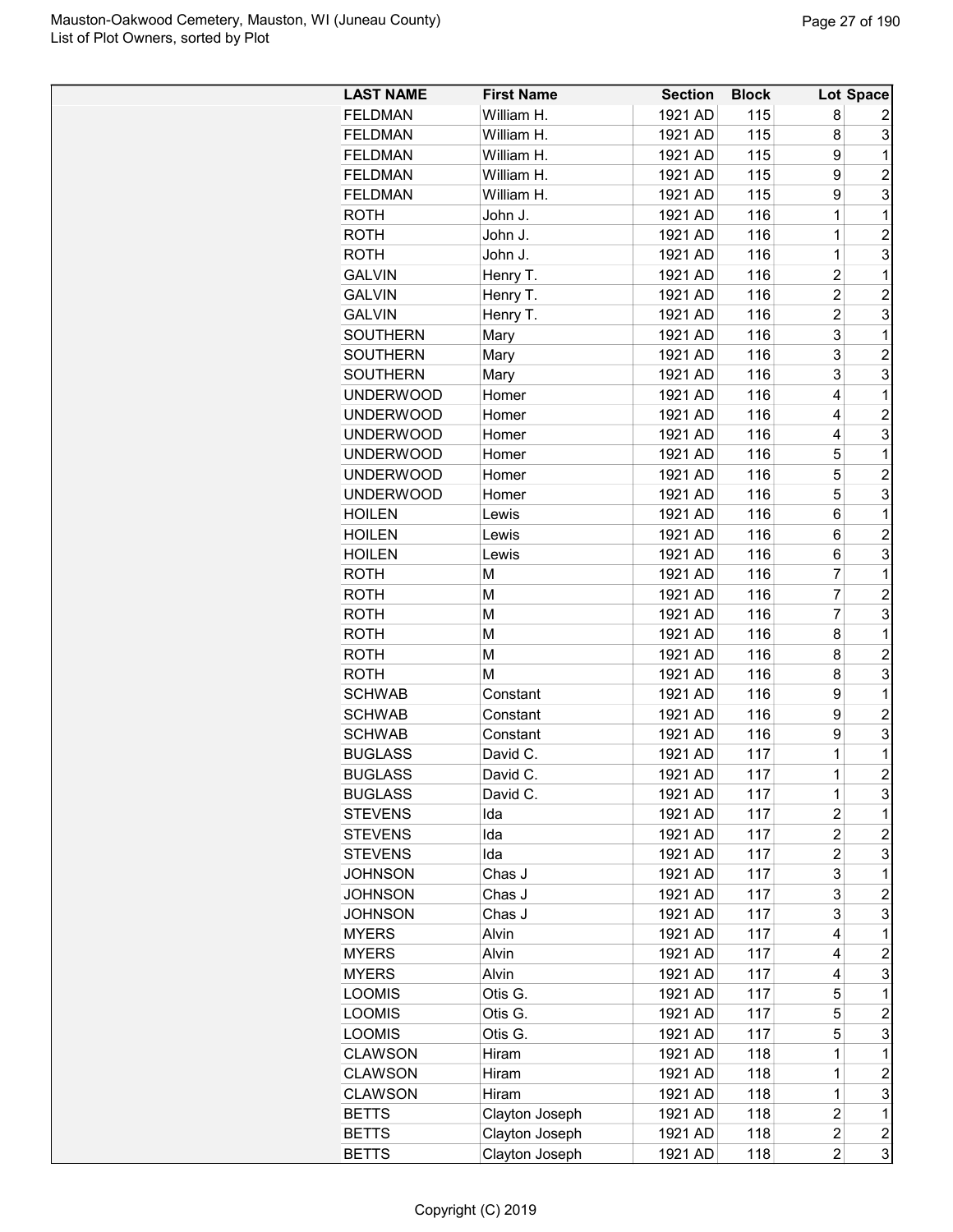| 1921 AD<br>118<br>3<br><b>MICHEL</b><br>Chester Benjamin<br>3<br><b>MICHEL</b><br>Chester Benjamin<br>1921 AD<br>118<br>2<br>3<br>3<br>118<br><b>MICHEL</b><br>Chester Benjamin<br>1921 AD<br><b>POLLACK</b><br>1921 AD<br>118<br>4<br>1<br>Manley<br>$\overline{c}$<br><b>POLLACK</b><br>Manley<br>1921 AD<br>118<br>4<br>3<br><b>POLLACK</b><br>1921 AD<br>118<br>4<br>Manley<br>118<br>5<br><b>CROSS</b><br>Milo R.<br>1921 AD<br>1<br>5<br>$\overline{c}$<br>1921 AD<br>118<br><b>CROSS</b><br>Milo R.<br>5<br>3<br><b>CROSS</b><br>118<br>Milo R.<br>1921 AD<br>119<br>1<br><b>PARKER</b><br>Wilbur<br>1921 AD<br>1<br>$\overline{c}$<br><b>PARKER</b><br>Wilbur<br>1921 AD<br>119<br>1<br>3<br>Wilbur<br>119<br><b>PARKER</b><br>1921 AD<br>1<br>119<br><b>FISKE</b><br>1921 AD<br>2<br>1<br>Frank<br>$\overline{2}$<br>$\overline{2}$<br>1921 AD<br>119<br><b>FISKE</b><br>Frank<br>$\overline{2}$<br>3<br>1921 AD<br>119<br><b>FISKE</b><br>Frank<br>3<br>George E<br>119<br>1<br><b>SMITH</b><br>1921 AD<br>3<br>George E<br>119<br>$\overline{2}$<br><b>SMITH</b><br>1921 AD<br>3<br>3<br><b>SMITH</b><br>119<br>George E<br>1921 AD<br><b>HOSIG</b><br>1921 AD<br>119<br>4<br>1<br>Anton<br>119<br>$\overline{c}$<br><b>HOSIG</b><br>1921 AD<br>4<br>Anton<br>3<br><b>HOSIG</b><br>1921 AD<br>119<br>4<br>Anton<br>5<br>$\mathbf 1$<br><b>HOSIG</b><br>1921 AD<br>119<br>Anton<br>5<br><b>HOSIG</b><br>1921 AD<br>119<br>$\overline{c}$<br>Anton<br>5<br>3<br>119<br><b>HOSIG</b><br>1921 AD<br>Anton<br>1921 AD<br>119<br>1<br><b>HOSIG</b><br>6<br>Anton<br>$\overline{c}$<br><b>HOSIG</b><br>1921 AD<br>119<br>Anton<br>6<br>119<br>3<br><b>HOSIG</b><br>1921 AD<br>6<br>Anton<br>7<br>1921 AD<br>119<br>1<br><b>HOSIG</b><br>Anton<br>7<br>$\overline{c}$<br><b>HOSIG</b><br>1921 AD<br>119<br>Anton<br>$\overline{7}$<br>3<br><b>HOSIG</b><br>1921 AD<br>119<br>Anton<br>1<br><b>ROTH</b><br>1921 AD<br>119<br>8<br>Norman J.<br>$\overline{c}$<br>119<br>8<br><b>ROTH</b><br>Norman J.<br>1921 AD<br>3<br><b>ROTH</b><br>1921 AD<br>119<br>8<br>Norman J.<br>9<br>1<br><b>ARZT</b><br>1921 AD<br>119<br>John<br>$\overline{c}$<br>119<br>ARZT<br>John<br>1921 AD<br>9<br>3<br>119<br>9<br>ARZT<br>1921 AD<br>John<br>119<br>10<br><b>PARKER</b><br>Wilbur<br>1921 AD<br>1<br>119<br>10<br><b>PARKER</b><br>Wilbur<br>1921 AD<br>2<br>3<br>1921 AD<br>119<br><b>PARKER</b><br>Wilbur<br>10<br><b>MCEVOY</b><br>1921 AD<br>120<br>1<br>1<br>Preston<br><b>MCEVOY</b><br>1921 AD<br>120<br>$\overline{c}$<br>Preston<br>1<br>3<br>1921 AD<br>120<br>$\mathbf 1$<br><b>MCEVOY</b><br>Preston<br>$\overline{c}$<br>1921 AD<br>120<br>1<br><b>BETTS</b><br>Joseph M.<br>Joseph M.<br>1921 AD<br>2<br>$\overline{c}$<br><b>BETTS</b><br>120<br>Joseph M.<br>2<br>3<br><b>BETTS</b><br>1921 AD<br>120<br>3<br><b>KLECKA</b><br>Frank<br>1921 AD<br>120<br>1<br>3<br><b>KLECKA</b><br>1921 AD<br>120<br>2<br>Frank<br>3<br><b>KLECKA</b><br>Frank<br>1921 AD<br>120<br>3<br>1921 AD<br>120<br>1<br><b>BRIGGS</b><br>Leland J<br>4<br>$\overline{c}$<br>Leland J<br>4<br><b>BRIGGS</b><br>1921 AD<br>120<br>3<br><b>BRIGGS</b><br>Leland J<br>1921 AD<br>120<br>4<br><b>COBBLEDICK</b><br>Margaret L.<br>1921 AD<br>5<br>1<br>120 | <b>LAST NAME</b>  | <b>First Name</b> | <b>Section</b> | <b>Block</b> |   | Lot Space      |
|------------------------------------------------------------------------------------------------------------------------------------------------------------------------------------------------------------------------------------------------------------------------------------------------------------------------------------------------------------------------------------------------------------------------------------------------------------------------------------------------------------------------------------------------------------------------------------------------------------------------------------------------------------------------------------------------------------------------------------------------------------------------------------------------------------------------------------------------------------------------------------------------------------------------------------------------------------------------------------------------------------------------------------------------------------------------------------------------------------------------------------------------------------------------------------------------------------------------------------------------------------------------------------------------------------------------------------------------------------------------------------------------------------------------------------------------------------------------------------------------------------------------------------------------------------------------------------------------------------------------------------------------------------------------------------------------------------------------------------------------------------------------------------------------------------------------------------------------------------------------------------------------------------------------------------------------------------------------------------------------------------------------------------------------------------------------------------------------------------------------------------------------------------------------------------------------------------------------------------------------------------------------------------------------------------------------------------------------------------------------------------------------------------------------------------------------------------------------------------------------------------------------------------------------------------------------------------------------------------------------------------------------------------------------------------------------------------------------------------------------------------------------------------------------------------------------------------------------------------------------------------------------------------------------------------------------------------------------------------------------------------------------------------------------------------------------------------------------------------------------------------------------------------------------------------------------------------------------------------------|-------------------|-------------------|----------------|--------------|---|----------------|
|                                                                                                                                                                                                                                                                                                                                                                                                                                                                                                                                                                                                                                                                                                                                                                                                                                                                                                                                                                                                                                                                                                                                                                                                                                                                                                                                                                                                                                                                                                                                                                                                                                                                                                                                                                                                                                                                                                                                                                                                                                                                                                                                                                                                                                                                                                                                                                                                                                                                                                                                                                                                                                                                                                                                                                                                                                                                                                                                                                                                                                                                                                                                                                                                                                          |                   |                   |                |              |   |                |
|                                                                                                                                                                                                                                                                                                                                                                                                                                                                                                                                                                                                                                                                                                                                                                                                                                                                                                                                                                                                                                                                                                                                                                                                                                                                                                                                                                                                                                                                                                                                                                                                                                                                                                                                                                                                                                                                                                                                                                                                                                                                                                                                                                                                                                                                                                                                                                                                                                                                                                                                                                                                                                                                                                                                                                                                                                                                                                                                                                                                                                                                                                                                                                                                                                          |                   |                   |                |              |   |                |
|                                                                                                                                                                                                                                                                                                                                                                                                                                                                                                                                                                                                                                                                                                                                                                                                                                                                                                                                                                                                                                                                                                                                                                                                                                                                                                                                                                                                                                                                                                                                                                                                                                                                                                                                                                                                                                                                                                                                                                                                                                                                                                                                                                                                                                                                                                                                                                                                                                                                                                                                                                                                                                                                                                                                                                                                                                                                                                                                                                                                                                                                                                                                                                                                                                          |                   |                   |                |              |   |                |
|                                                                                                                                                                                                                                                                                                                                                                                                                                                                                                                                                                                                                                                                                                                                                                                                                                                                                                                                                                                                                                                                                                                                                                                                                                                                                                                                                                                                                                                                                                                                                                                                                                                                                                                                                                                                                                                                                                                                                                                                                                                                                                                                                                                                                                                                                                                                                                                                                                                                                                                                                                                                                                                                                                                                                                                                                                                                                                                                                                                                                                                                                                                                                                                                                                          |                   |                   |                |              |   |                |
|                                                                                                                                                                                                                                                                                                                                                                                                                                                                                                                                                                                                                                                                                                                                                                                                                                                                                                                                                                                                                                                                                                                                                                                                                                                                                                                                                                                                                                                                                                                                                                                                                                                                                                                                                                                                                                                                                                                                                                                                                                                                                                                                                                                                                                                                                                                                                                                                                                                                                                                                                                                                                                                                                                                                                                                                                                                                                                                                                                                                                                                                                                                                                                                                                                          |                   |                   |                |              |   |                |
|                                                                                                                                                                                                                                                                                                                                                                                                                                                                                                                                                                                                                                                                                                                                                                                                                                                                                                                                                                                                                                                                                                                                                                                                                                                                                                                                                                                                                                                                                                                                                                                                                                                                                                                                                                                                                                                                                                                                                                                                                                                                                                                                                                                                                                                                                                                                                                                                                                                                                                                                                                                                                                                                                                                                                                                                                                                                                                                                                                                                                                                                                                                                                                                                                                          |                   |                   |                |              |   |                |
|                                                                                                                                                                                                                                                                                                                                                                                                                                                                                                                                                                                                                                                                                                                                                                                                                                                                                                                                                                                                                                                                                                                                                                                                                                                                                                                                                                                                                                                                                                                                                                                                                                                                                                                                                                                                                                                                                                                                                                                                                                                                                                                                                                                                                                                                                                                                                                                                                                                                                                                                                                                                                                                                                                                                                                                                                                                                                                                                                                                                                                                                                                                                                                                                                                          |                   |                   |                |              |   |                |
|                                                                                                                                                                                                                                                                                                                                                                                                                                                                                                                                                                                                                                                                                                                                                                                                                                                                                                                                                                                                                                                                                                                                                                                                                                                                                                                                                                                                                                                                                                                                                                                                                                                                                                                                                                                                                                                                                                                                                                                                                                                                                                                                                                                                                                                                                                                                                                                                                                                                                                                                                                                                                                                                                                                                                                                                                                                                                                                                                                                                                                                                                                                                                                                                                                          |                   |                   |                |              |   |                |
|                                                                                                                                                                                                                                                                                                                                                                                                                                                                                                                                                                                                                                                                                                                                                                                                                                                                                                                                                                                                                                                                                                                                                                                                                                                                                                                                                                                                                                                                                                                                                                                                                                                                                                                                                                                                                                                                                                                                                                                                                                                                                                                                                                                                                                                                                                                                                                                                                                                                                                                                                                                                                                                                                                                                                                                                                                                                                                                                                                                                                                                                                                                                                                                                                                          |                   |                   |                |              |   |                |
|                                                                                                                                                                                                                                                                                                                                                                                                                                                                                                                                                                                                                                                                                                                                                                                                                                                                                                                                                                                                                                                                                                                                                                                                                                                                                                                                                                                                                                                                                                                                                                                                                                                                                                                                                                                                                                                                                                                                                                                                                                                                                                                                                                                                                                                                                                                                                                                                                                                                                                                                                                                                                                                                                                                                                                                                                                                                                                                                                                                                                                                                                                                                                                                                                                          |                   |                   |                |              |   |                |
|                                                                                                                                                                                                                                                                                                                                                                                                                                                                                                                                                                                                                                                                                                                                                                                                                                                                                                                                                                                                                                                                                                                                                                                                                                                                                                                                                                                                                                                                                                                                                                                                                                                                                                                                                                                                                                                                                                                                                                                                                                                                                                                                                                                                                                                                                                                                                                                                                                                                                                                                                                                                                                                                                                                                                                                                                                                                                                                                                                                                                                                                                                                                                                                                                                          |                   |                   |                |              |   |                |
|                                                                                                                                                                                                                                                                                                                                                                                                                                                                                                                                                                                                                                                                                                                                                                                                                                                                                                                                                                                                                                                                                                                                                                                                                                                                                                                                                                                                                                                                                                                                                                                                                                                                                                                                                                                                                                                                                                                                                                                                                                                                                                                                                                                                                                                                                                                                                                                                                                                                                                                                                                                                                                                                                                                                                                                                                                                                                                                                                                                                                                                                                                                                                                                                                                          |                   |                   |                |              |   |                |
|                                                                                                                                                                                                                                                                                                                                                                                                                                                                                                                                                                                                                                                                                                                                                                                                                                                                                                                                                                                                                                                                                                                                                                                                                                                                                                                                                                                                                                                                                                                                                                                                                                                                                                                                                                                                                                                                                                                                                                                                                                                                                                                                                                                                                                                                                                                                                                                                                                                                                                                                                                                                                                                                                                                                                                                                                                                                                                                                                                                                                                                                                                                                                                                                                                          |                   |                   |                |              |   |                |
|                                                                                                                                                                                                                                                                                                                                                                                                                                                                                                                                                                                                                                                                                                                                                                                                                                                                                                                                                                                                                                                                                                                                                                                                                                                                                                                                                                                                                                                                                                                                                                                                                                                                                                                                                                                                                                                                                                                                                                                                                                                                                                                                                                                                                                                                                                                                                                                                                                                                                                                                                                                                                                                                                                                                                                                                                                                                                                                                                                                                                                                                                                                                                                                                                                          |                   |                   |                |              |   |                |
|                                                                                                                                                                                                                                                                                                                                                                                                                                                                                                                                                                                                                                                                                                                                                                                                                                                                                                                                                                                                                                                                                                                                                                                                                                                                                                                                                                                                                                                                                                                                                                                                                                                                                                                                                                                                                                                                                                                                                                                                                                                                                                                                                                                                                                                                                                                                                                                                                                                                                                                                                                                                                                                                                                                                                                                                                                                                                                                                                                                                                                                                                                                                                                                                                                          |                   |                   |                |              |   |                |
|                                                                                                                                                                                                                                                                                                                                                                                                                                                                                                                                                                                                                                                                                                                                                                                                                                                                                                                                                                                                                                                                                                                                                                                                                                                                                                                                                                                                                                                                                                                                                                                                                                                                                                                                                                                                                                                                                                                                                                                                                                                                                                                                                                                                                                                                                                                                                                                                                                                                                                                                                                                                                                                                                                                                                                                                                                                                                                                                                                                                                                                                                                                                                                                                                                          |                   |                   |                |              |   |                |
|                                                                                                                                                                                                                                                                                                                                                                                                                                                                                                                                                                                                                                                                                                                                                                                                                                                                                                                                                                                                                                                                                                                                                                                                                                                                                                                                                                                                                                                                                                                                                                                                                                                                                                                                                                                                                                                                                                                                                                                                                                                                                                                                                                                                                                                                                                                                                                                                                                                                                                                                                                                                                                                                                                                                                                                                                                                                                                                                                                                                                                                                                                                                                                                                                                          |                   |                   |                |              |   |                |
|                                                                                                                                                                                                                                                                                                                                                                                                                                                                                                                                                                                                                                                                                                                                                                                                                                                                                                                                                                                                                                                                                                                                                                                                                                                                                                                                                                                                                                                                                                                                                                                                                                                                                                                                                                                                                                                                                                                                                                                                                                                                                                                                                                                                                                                                                                                                                                                                                                                                                                                                                                                                                                                                                                                                                                                                                                                                                                                                                                                                                                                                                                                                                                                                                                          |                   |                   |                |              |   |                |
|                                                                                                                                                                                                                                                                                                                                                                                                                                                                                                                                                                                                                                                                                                                                                                                                                                                                                                                                                                                                                                                                                                                                                                                                                                                                                                                                                                                                                                                                                                                                                                                                                                                                                                                                                                                                                                                                                                                                                                                                                                                                                                                                                                                                                                                                                                                                                                                                                                                                                                                                                                                                                                                                                                                                                                                                                                                                                                                                                                                                                                                                                                                                                                                                                                          |                   |                   |                |              |   |                |
|                                                                                                                                                                                                                                                                                                                                                                                                                                                                                                                                                                                                                                                                                                                                                                                                                                                                                                                                                                                                                                                                                                                                                                                                                                                                                                                                                                                                                                                                                                                                                                                                                                                                                                                                                                                                                                                                                                                                                                                                                                                                                                                                                                                                                                                                                                                                                                                                                                                                                                                                                                                                                                                                                                                                                                                                                                                                                                                                                                                                                                                                                                                                                                                                                                          |                   |                   |                |              |   |                |
|                                                                                                                                                                                                                                                                                                                                                                                                                                                                                                                                                                                                                                                                                                                                                                                                                                                                                                                                                                                                                                                                                                                                                                                                                                                                                                                                                                                                                                                                                                                                                                                                                                                                                                                                                                                                                                                                                                                                                                                                                                                                                                                                                                                                                                                                                                                                                                                                                                                                                                                                                                                                                                                                                                                                                                                                                                                                                                                                                                                                                                                                                                                                                                                                                                          |                   |                   |                |              |   |                |
|                                                                                                                                                                                                                                                                                                                                                                                                                                                                                                                                                                                                                                                                                                                                                                                                                                                                                                                                                                                                                                                                                                                                                                                                                                                                                                                                                                                                                                                                                                                                                                                                                                                                                                                                                                                                                                                                                                                                                                                                                                                                                                                                                                                                                                                                                                                                                                                                                                                                                                                                                                                                                                                                                                                                                                                                                                                                                                                                                                                                                                                                                                                                                                                                                                          |                   |                   |                |              |   |                |
|                                                                                                                                                                                                                                                                                                                                                                                                                                                                                                                                                                                                                                                                                                                                                                                                                                                                                                                                                                                                                                                                                                                                                                                                                                                                                                                                                                                                                                                                                                                                                                                                                                                                                                                                                                                                                                                                                                                                                                                                                                                                                                                                                                                                                                                                                                                                                                                                                                                                                                                                                                                                                                                                                                                                                                                                                                                                                                                                                                                                                                                                                                                                                                                                                                          |                   |                   |                |              |   |                |
|                                                                                                                                                                                                                                                                                                                                                                                                                                                                                                                                                                                                                                                                                                                                                                                                                                                                                                                                                                                                                                                                                                                                                                                                                                                                                                                                                                                                                                                                                                                                                                                                                                                                                                                                                                                                                                                                                                                                                                                                                                                                                                                                                                                                                                                                                                                                                                                                                                                                                                                                                                                                                                                                                                                                                                                                                                                                                                                                                                                                                                                                                                                                                                                                                                          |                   |                   |                |              |   |                |
|                                                                                                                                                                                                                                                                                                                                                                                                                                                                                                                                                                                                                                                                                                                                                                                                                                                                                                                                                                                                                                                                                                                                                                                                                                                                                                                                                                                                                                                                                                                                                                                                                                                                                                                                                                                                                                                                                                                                                                                                                                                                                                                                                                                                                                                                                                                                                                                                                                                                                                                                                                                                                                                                                                                                                                                                                                                                                                                                                                                                                                                                                                                                                                                                                                          |                   |                   |                |              |   |                |
|                                                                                                                                                                                                                                                                                                                                                                                                                                                                                                                                                                                                                                                                                                                                                                                                                                                                                                                                                                                                                                                                                                                                                                                                                                                                                                                                                                                                                                                                                                                                                                                                                                                                                                                                                                                                                                                                                                                                                                                                                                                                                                                                                                                                                                                                                                                                                                                                                                                                                                                                                                                                                                                                                                                                                                                                                                                                                                                                                                                                                                                                                                                                                                                                                                          |                   |                   |                |              |   |                |
|                                                                                                                                                                                                                                                                                                                                                                                                                                                                                                                                                                                                                                                                                                                                                                                                                                                                                                                                                                                                                                                                                                                                                                                                                                                                                                                                                                                                                                                                                                                                                                                                                                                                                                                                                                                                                                                                                                                                                                                                                                                                                                                                                                                                                                                                                                                                                                                                                                                                                                                                                                                                                                                                                                                                                                                                                                                                                                                                                                                                                                                                                                                                                                                                                                          |                   |                   |                |              |   |                |
|                                                                                                                                                                                                                                                                                                                                                                                                                                                                                                                                                                                                                                                                                                                                                                                                                                                                                                                                                                                                                                                                                                                                                                                                                                                                                                                                                                                                                                                                                                                                                                                                                                                                                                                                                                                                                                                                                                                                                                                                                                                                                                                                                                                                                                                                                                                                                                                                                                                                                                                                                                                                                                                                                                                                                                                                                                                                                                                                                                                                                                                                                                                                                                                                                                          |                   |                   |                |              |   |                |
|                                                                                                                                                                                                                                                                                                                                                                                                                                                                                                                                                                                                                                                                                                                                                                                                                                                                                                                                                                                                                                                                                                                                                                                                                                                                                                                                                                                                                                                                                                                                                                                                                                                                                                                                                                                                                                                                                                                                                                                                                                                                                                                                                                                                                                                                                                                                                                                                                                                                                                                                                                                                                                                                                                                                                                                                                                                                                                                                                                                                                                                                                                                                                                                                                                          |                   |                   |                |              |   |                |
|                                                                                                                                                                                                                                                                                                                                                                                                                                                                                                                                                                                                                                                                                                                                                                                                                                                                                                                                                                                                                                                                                                                                                                                                                                                                                                                                                                                                                                                                                                                                                                                                                                                                                                                                                                                                                                                                                                                                                                                                                                                                                                                                                                                                                                                                                                                                                                                                                                                                                                                                                                                                                                                                                                                                                                                                                                                                                                                                                                                                                                                                                                                                                                                                                                          |                   |                   |                |              |   |                |
|                                                                                                                                                                                                                                                                                                                                                                                                                                                                                                                                                                                                                                                                                                                                                                                                                                                                                                                                                                                                                                                                                                                                                                                                                                                                                                                                                                                                                                                                                                                                                                                                                                                                                                                                                                                                                                                                                                                                                                                                                                                                                                                                                                                                                                                                                                                                                                                                                                                                                                                                                                                                                                                                                                                                                                                                                                                                                                                                                                                                                                                                                                                                                                                                                                          |                   |                   |                |              |   |                |
|                                                                                                                                                                                                                                                                                                                                                                                                                                                                                                                                                                                                                                                                                                                                                                                                                                                                                                                                                                                                                                                                                                                                                                                                                                                                                                                                                                                                                                                                                                                                                                                                                                                                                                                                                                                                                                                                                                                                                                                                                                                                                                                                                                                                                                                                                                                                                                                                                                                                                                                                                                                                                                                                                                                                                                                                                                                                                                                                                                                                                                                                                                                                                                                                                                          |                   |                   |                |              |   |                |
|                                                                                                                                                                                                                                                                                                                                                                                                                                                                                                                                                                                                                                                                                                                                                                                                                                                                                                                                                                                                                                                                                                                                                                                                                                                                                                                                                                                                                                                                                                                                                                                                                                                                                                                                                                                                                                                                                                                                                                                                                                                                                                                                                                                                                                                                                                                                                                                                                                                                                                                                                                                                                                                                                                                                                                                                                                                                                                                                                                                                                                                                                                                                                                                                                                          |                   |                   |                |              |   |                |
|                                                                                                                                                                                                                                                                                                                                                                                                                                                                                                                                                                                                                                                                                                                                                                                                                                                                                                                                                                                                                                                                                                                                                                                                                                                                                                                                                                                                                                                                                                                                                                                                                                                                                                                                                                                                                                                                                                                                                                                                                                                                                                                                                                                                                                                                                                                                                                                                                                                                                                                                                                                                                                                                                                                                                                                                                                                                                                                                                                                                                                                                                                                                                                                                                                          |                   |                   |                |              |   |                |
|                                                                                                                                                                                                                                                                                                                                                                                                                                                                                                                                                                                                                                                                                                                                                                                                                                                                                                                                                                                                                                                                                                                                                                                                                                                                                                                                                                                                                                                                                                                                                                                                                                                                                                                                                                                                                                                                                                                                                                                                                                                                                                                                                                                                                                                                                                                                                                                                                                                                                                                                                                                                                                                                                                                                                                                                                                                                                                                                                                                                                                                                                                                                                                                                                                          |                   |                   |                |              |   |                |
|                                                                                                                                                                                                                                                                                                                                                                                                                                                                                                                                                                                                                                                                                                                                                                                                                                                                                                                                                                                                                                                                                                                                                                                                                                                                                                                                                                                                                                                                                                                                                                                                                                                                                                                                                                                                                                                                                                                                                                                                                                                                                                                                                                                                                                                                                                                                                                                                                                                                                                                                                                                                                                                                                                                                                                                                                                                                                                                                                                                                                                                                                                                                                                                                                                          |                   |                   |                |              |   |                |
|                                                                                                                                                                                                                                                                                                                                                                                                                                                                                                                                                                                                                                                                                                                                                                                                                                                                                                                                                                                                                                                                                                                                                                                                                                                                                                                                                                                                                                                                                                                                                                                                                                                                                                                                                                                                                                                                                                                                                                                                                                                                                                                                                                                                                                                                                                                                                                                                                                                                                                                                                                                                                                                                                                                                                                                                                                                                                                                                                                                                                                                                                                                                                                                                                                          |                   |                   |                |              |   |                |
|                                                                                                                                                                                                                                                                                                                                                                                                                                                                                                                                                                                                                                                                                                                                                                                                                                                                                                                                                                                                                                                                                                                                                                                                                                                                                                                                                                                                                                                                                                                                                                                                                                                                                                                                                                                                                                                                                                                                                                                                                                                                                                                                                                                                                                                                                                                                                                                                                                                                                                                                                                                                                                                                                                                                                                                                                                                                                                                                                                                                                                                                                                                                                                                                                                          |                   |                   |                |              |   |                |
|                                                                                                                                                                                                                                                                                                                                                                                                                                                                                                                                                                                                                                                                                                                                                                                                                                                                                                                                                                                                                                                                                                                                                                                                                                                                                                                                                                                                                                                                                                                                                                                                                                                                                                                                                                                                                                                                                                                                                                                                                                                                                                                                                                                                                                                                                                                                                                                                                                                                                                                                                                                                                                                                                                                                                                                                                                                                                                                                                                                                                                                                                                                                                                                                                                          |                   |                   |                |              |   |                |
|                                                                                                                                                                                                                                                                                                                                                                                                                                                                                                                                                                                                                                                                                                                                                                                                                                                                                                                                                                                                                                                                                                                                                                                                                                                                                                                                                                                                                                                                                                                                                                                                                                                                                                                                                                                                                                                                                                                                                                                                                                                                                                                                                                                                                                                                                                                                                                                                                                                                                                                                                                                                                                                                                                                                                                                                                                                                                                                                                                                                                                                                                                                                                                                                                                          |                   |                   |                |              |   |                |
|                                                                                                                                                                                                                                                                                                                                                                                                                                                                                                                                                                                                                                                                                                                                                                                                                                                                                                                                                                                                                                                                                                                                                                                                                                                                                                                                                                                                                                                                                                                                                                                                                                                                                                                                                                                                                                                                                                                                                                                                                                                                                                                                                                                                                                                                                                                                                                                                                                                                                                                                                                                                                                                                                                                                                                                                                                                                                                                                                                                                                                                                                                                                                                                                                                          |                   |                   |                |              |   |                |
|                                                                                                                                                                                                                                                                                                                                                                                                                                                                                                                                                                                                                                                                                                                                                                                                                                                                                                                                                                                                                                                                                                                                                                                                                                                                                                                                                                                                                                                                                                                                                                                                                                                                                                                                                                                                                                                                                                                                                                                                                                                                                                                                                                                                                                                                                                                                                                                                                                                                                                                                                                                                                                                                                                                                                                                                                                                                                                                                                                                                                                                                                                                                                                                                                                          |                   |                   |                |              |   |                |
|                                                                                                                                                                                                                                                                                                                                                                                                                                                                                                                                                                                                                                                                                                                                                                                                                                                                                                                                                                                                                                                                                                                                                                                                                                                                                                                                                                                                                                                                                                                                                                                                                                                                                                                                                                                                                                                                                                                                                                                                                                                                                                                                                                                                                                                                                                                                                                                                                                                                                                                                                                                                                                                                                                                                                                                                                                                                                                                                                                                                                                                                                                                                                                                                                                          |                   |                   |                |              |   |                |
|                                                                                                                                                                                                                                                                                                                                                                                                                                                                                                                                                                                                                                                                                                                                                                                                                                                                                                                                                                                                                                                                                                                                                                                                                                                                                                                                                                                                                                                                                                                                                                                                                                                                                                                                                                                                                                                                                                                                                                                                                                                                                                                                                                                                                                                                                                                                                                                                                                                                                                                                                                                                                                                                                                                                                                                                                                                                                                                                                                                                                                                                                                                                                                                                                                          |                   |                   |                |              |   |                |
|                                                                                                                                                                                                                                                                                                                                                                                                                                                                                                                                                                                                                                                                                                                                                                                                                                                                                                                                                                                                                                                                                                                                                                                                                                                                                                                                                                                                                                                                                                                                                                                                                                                                                                                                                                                                                                                                                                                                                                                                                                                                                                                                                                                                                                                                                                                                                                                                                                                                                                                                                                                                                                                                                                                                                                                                                                                                                                                                                                                                                                                                                                                                                                                                                                          |                   |                   |                |              |   |                |
|                                                                                                                                                                                                                                                                                                                                                                                                                                                                                                                                                                                                                                                                                                                                                                                                                                                                                                                                                                                                                                                                                                                                                                                                                                                                                                                                                                                                                                                                                                                                                                                                                                                                                                                                                                                                                                                                                                                                                                                                                                                                                                                                                                                                                                                                                                                                                                                                                                                                                                                                                                                                                                                                                                                                                                                                                                                                                                                                                                                                                                                                                                                                                                                                                                          |                   |                   |                |              |   |                |
|                                                                                                                                                                                                                                                                                                                                                                                                                                                                                                                                                                                                                                                                                                                                                                                                                                                                                                                                                                                                                                                                                                                                                                                                                                                                                                                                                                                                                                                                                                                                                                                                                                                                                                                                                                                                                                                                                                                                                                                                                                                                                                                                                                                                                                                                                                                                                                                                                                                                                                                                                                                                                                                                                                                                                                                                                                                                                                                                                                                                                                                                                                                                                                                                                                          |                   |                   |                |              |   |                |
|                                                                                                                                                                                                                                                                                                                                                                                                                                                                                                                                                                                                                                                                                                                                                                                                                                                                                                                                                                                                                                                                                                                                                                                                                                                                                                                                                                                                                                                                                                                                                                                                                                                                                                                                                                                                                                                                                                                                                                                                                                                                                                                                                                                                                                                                                                                                                                                                                                                                                                                                                                                                                                                                                                                                                                                                                                                                                                                                                                                                                                                                                                                                                                                                                                          |                   |                   |                |              |   |                |
|                                                                                                                                                                                                                                                                                                                                                                                                                                                                                                                                                                                                                                                                                                                                                                                                                                                                                                                                                                                                                                                                                                                                                                                                                                                                                                                                                                                                                                                                                                                                                                                                                                                                                                                                                                                                                                                                                                                                                                                                                                                                                                                                                                                                                                                                                                                                                                                                                                                                                                                                                                                                                                                                                                                                                                                                                                                                                                                                                                                                                                                                                                                                                                                                                                          |                   |                   |                |              |   |                |
|                                                                                                                                                                                                                                                                                                                                                                                                                                                                                                                                                                                                                                                                                                                                                                                                                                                                                                                                                                                                                                                                                                                                                                                                                                                                                                                                                                                                                                                                                                                                                                                                                                                                                                                                                                                                                                                                                                                                                                                                                                                                                                                                                                                                                                                                                                                                                                                                                                                                                                                                                                                                                                                                                                                                                                                                                                                                                                                                                                                                                                                                                                                                                                                                                                          |                   |                   |                |              |   |                |
|                                                                                                                                                                                                                                                                                                                                                                                                                                                                                                                                                                                                                                                                                                                                                                                                                                                                                                                                                                                                                                                                                                                                                                                                                                                                                                                                                                                                                                                                                                                                                                                                                                                                                                                                                                                                                                                                                                                                                                                                                                                                                                                                                                                                                                                                                                                                                                                                                                                                                                                                                                                                                                                                                                                                                                                                                                                                                                                                                                                                                                                                                                                                                                                                                                          |                   |                   |                |              |   |                |
|                                                                                                                                                                                                                                                                                                                                                                                                                                                                                                                                                                                                                                                                                                                                                                                                                                                                                                                                                                                                                                                                                                                                                                                                                                                                                                                                                                                                                                                                                                                                                                                                                                                                                                                                                                                                                                                                                                                                                                                                                                                                                                                                                                                                                                                                                                                                                                                                                                                                                                                                                                                                                                                                                                                                                                                                                                                                                                                                                                                                                                                                                                                                                                                                                                          |                   |                   |                |              |   |                |
|                                                                                                                                                                                                                                                                                                                                                                                                                                                                                                                                                                                                                                                                                                                                                                                                                                                                                                                                                                                                                                                                                                                                                                                                                                                                                                                                                                                                                                                                                                                                                                                                                                                                                                                                                                                                                                                                                                                                                                                                                                                                                                                                                                                                                                                                                                                                                                                                                                                                                                                                                                                                                                                                                                                                                                                                                                                                                                                                                                                                                                                                                                                                                                                                                                          |                   |                   |                |              |   |                |
|                                                                                                                                                                                                                                                                                                                                                                                                                                                                                                                                                                                                                                                                                                                                                                                                                                                                                                                                                                                                                                                                                                                                                                                                                                                                                                                                                                                                                                                                                                                                                                                                                                                                                                                                                                                                                                                                                                                                                                                                                                                                                                                                                                                                                                                                                                                                                                                                                                                                                                                                                                                                                                                                                                                                                                                                                                                                                                                                                                                                                                                                                                                                                                                                                                          | <b>COBBLEDICK</b> | Margaret L.       | 1921 AD        | 120          | 5 | $\overline{2}$ |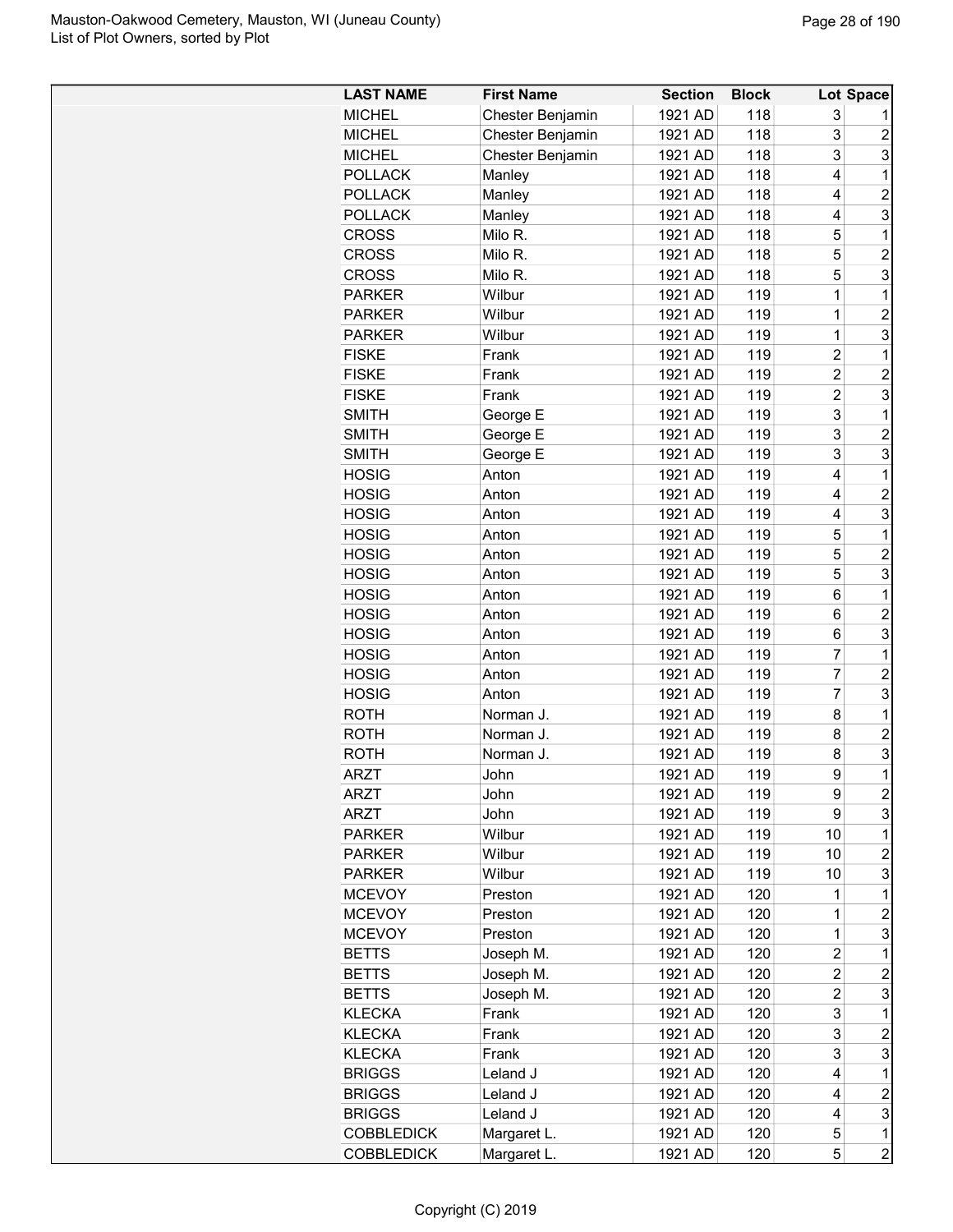| <b>LAST NAME</b>   | <b>First Name</b> | <b>Section</b> | <b>Block</b> |                | Lot Space        |
|--------------------|-------------------|----------------|--------------|----------------|------------------|
| <b>COBBLEDICK</b>  | Margaret L.       | 1921 AD        | 120          | 5              | 3                |
| <b>SMITH</b>       | John R.           | 1921 AD        | 120          | 6              | 1                |
| <b>SMITH</b>       | John R.           | 1921 AD        | 120          | 6              | $\overline{c}$   |
| <b>SMITH</b>       | John R.           | 1921 AD        | 120          | 6              | 3                |
| <b>BRIGGS</b>      | Leland J          | 1921 AD        | 120          | 7              | 1                |
| <b>BRIGGS</b>      | Leland J          | 1921 AD        | 120          | 7              | $\overline{2}$   |
| <b>BRIGGS</b>      | Leland J          | 1921 AD        | 120          | $\overline{7}$ | 3                |
| <b>STACKMAN</b>    | David             | 1921 AD        | 120          | 8              | 1                |
| <b>STACKMAN</b>    | David             | 1921 AD        | 120          | 8              | $\overline{2}$   |
| <b>STACKMAN</b>    | David             | 1921 AD        | 120          | 8              | 3                |
| <b>PELTON</b>      | Jason L.          | 1921 AD        | 120          | 9              | 1                |
| <b>PELTON</b>      | Jason L.          | 1921 AD        | 120          | 9              | $\overline{2}$   |
| <b>PELTON</b>      | Jason L.          | 1921 AD        | 120          | 9              | 3                |
| <b>MCEVOY</b>      | Preston           | 1921 AD        | 120          | 10             | 1                |
| <b>MCEVOY</b>      | Preston           | 1921 AD        | 120          | 10             | $\overline{2}$   |
| <b>MCEVOY</b>      | Preston           | 1921 AD        | 120          | 10             | 3                |
| WEBSTER            | Carrie M.         | 1921 AD        | 121          | 1              | 1                |
|                    | Carrie M.         | 1921 AD        | 121          | $\overline{1}$ | $\overline{2}$   |
| WEBSTER            |                   |                |              | $\overline{1}$ |                  |
| <b>WEBSTER</b>     | Carrie M.         | 1921 AD        | 121          |                | 3                |
| <b>EDGERTON</b>    | Frank             | 1921 AD        | 121          | $\overline{2}$ | 1                |
| <b>EDGERTON</b>    | Frank             | 1921 AD        | 121          | $\overline{2}$ | $\overline{c}$   |
| <b>EDGERTON</b>    | Frank             | 1921 AD        | 121          | $\overline{2}$ | 3                |
| <b>MOORE</b>       | John              | 1921 AD        | 121          | 3              | 1                |
| <b>MOORE</b>       | John              | 1921 AD        | 121          | 3              | $\overline{2}$   |
| <b>MOORE</b>       | John              | 1921 AD        | 121          | 3              | 3                |
| <b>GRAY</b>        | Rex               | 1921 AD        | 121          | 4              | 1                |
| <b>GRAY</b>        | Rex               | 1921 AD        | 121          | 4              | $\overline{2}$   |
| <b>GRAY</b>        | Rex               | 1921 AD        | 121          | 4              | 3                |
| <b>FURSTENHEIM</b> | Frank H, Mrs      | 1921 AD        | 121          | 5              | 1                |
| <b>FURSTENHEIM</b> | Frank H, Mrs      | 1921 AD        | 121          | 5              | $\overline{c}$   |
| <b>FURSTENHEIM</b> | Frank H, Mrs      | 1921 AD        | 121          | 5              | 3                |
| <b>SCHULTZ</b>     | Ernest A.         | 1921 AD        | 121          | 6              | 1                |
| <b>SCHULTZ</b>     | Ernest A.         | 1921 AD        | 121          | 6              | $\overline{2}$   |
| <b>SCHULTZ</b>     | Ernest A.         | 1921 AD        | 121          | 6              | 3                |
| <b>GRAY</b>        | Rex               | 1921 AD        | 121          | 7              | 1                |
| <b>GRAY</b>        | Rex               | 1921 AD        | 121          | 7              | $\overline{c}$   |
| <b>GRAY</b>        | Rex               | 1921 AD        | 121          | $\overline{7}$ | 3                |
| <b>MOORE</b>       | John              | 1921 AD        | 121          | 8              | $\mathbf 1$      |
| <b>MOORE</b>       | John              | 1921 AD        | 121          | 8              | $\overline{2}$   |
| <b>MOORE</b>       | John              | 1921 AD        | 121          | 8              | 3                |
| <b>NAGLUS</b>      | Howard            | 1921 AD        | 121          | 9              | 1                |
| <b>NAGLUS</b>      | Howard            | 1921 AD        | 121          | 9              | $\overline{2}$   |
| <b>NAGLUS</b>      | Howard            | 1921 AD        | 121          | 9              | 3                |
| <b>SKODAK</b>      | Joseph            | 1921 AD        | 121          | 10             | 1                |
| <b>SKODAK</b>      | Joseph            | 1921 AD        | 121          | 10             | $\boldsymbol{2}$ |
| <b>SKODAK</b>      | Joseph            | 1921 AD        | 121          | 10             | 3                |
| <b>VANDERHOOF</b>  | Clarence O.       | 1921 AD        | 122          | 1              | 1                |
| <b>VANDERHOOF</b>  | Clarence O.       | 1921 AD        | 122          | $\mathbf 1$    | $\overline{c}$   |
| VANDERHOOF         | Clarence O.       | 1921 AD        | 122          | 1              | 3                |
| <b>HARLAND</b>     | George R.         | 1921 AD        | 122          | $\overline{c}$ | 1                |
| <b>HARLAND</b>     | George R.         | 1921 AD        | 122          | $\overline{2}$ | $\overline{c}$   |
| <b>HARLAND</b>     | George R.         | 1921 AD        | 122          | $\overline{c}$ | 3                |
| <b>HERBST</b>      | Augusta           | 1921 AD        | 122          | 3              | $\mathbf 1$      |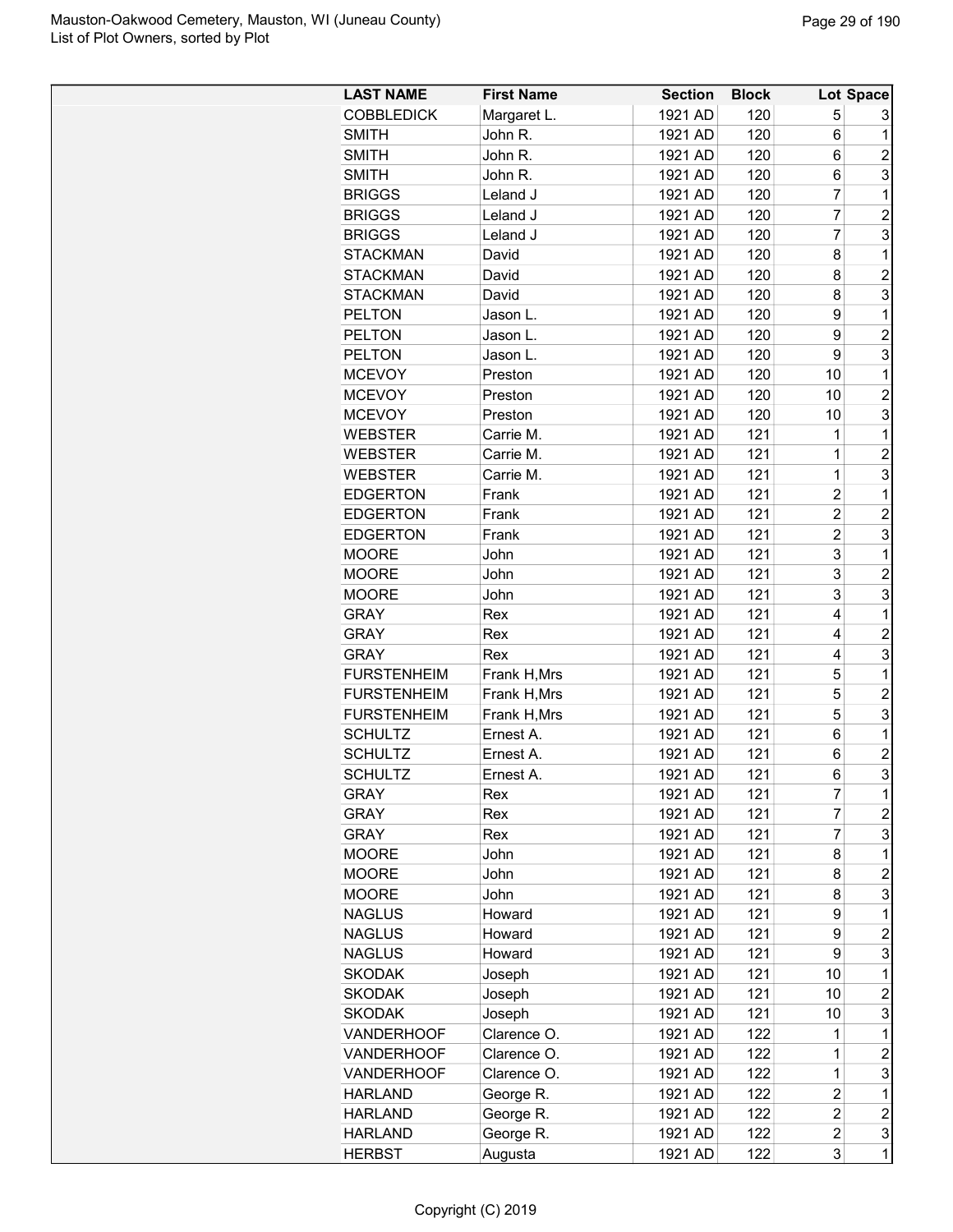| <b>LAST NAME</b> | <b>First Name</b> | <b>Section</b> | <b>Block</b> |                | Lot Space               |
|------------------|-------------------|----------------|--------------|----------------|-------------------------|
| <b>HERBST</b>    | Augusta           | 1921 AD        | 122          | 3              | 2                       |
| <b>HERBST</b>    | Augusta           | 1921 AD        | 122          | 3              | 3                       |
| <b>UNKE</b>      | Fred J.           | 1921 AD        | 122          | 4              | 1                       |
| <b>UNKE</b>      | Fred J.           | 1921 AD        | 122          | 4              | $\overline{2}$          |
| <b>UNKE</b>      | Fred J.           | 1921 AD        | 122          | 4              | 3                       |
| <b>LANGER</b>    | William           | 1921 AD        | 122          | 5              | 1                       |
| <b>LANGER</b>    | William           | 1921 AD        | 122          | 5              | $\overline{c}$          |
| <b>LANGER</b>    | William           | 1921 AD        | 122          | 5              | 3                       |
| <b>HARTFORD</b>  | Janice            | 1921 AD        | 123          | 1              | $\mathbf 1$             |
| <b>HARTFORD</b>  | Janice            | 1921 AD        | 123          | $\mathbf 1$    | $\overline{c}$          |
| HARTFORD         | Janice            | 1921 AD        | 123          | $\mathbf 1$    | 3                       |
| <b>WALTERS</b>   | Leonard, Mrs      | 1921 AD        | 123          | $\overline{2}$ | 1                       |
| <b>WALTERS</b>   | Leonard, Mrs      | 1921 AD        | 123          | 2              | $\overline{c}$          |
| <b>WALTERS</b>   | Leonard, Mrs      | 1921 AD        | 123          | $\overline{2}$ | 3                       |
| COLE             | <b>Arthur Mrs</b> | 1921 AD        | 123          | 3              | 1                       |
| COLE             | <b>Arthur Mrs</b> | 1921 AD        | 123          | 3              | $\overline{c}$          |
| COLE             | Arthur Mrs        | 1921 AD        | 123          | 3              | 3                       |
| <b>COLE</b>      | <b>Arthur Mrs</b> | 1921 AD        | 123          | 4              | 1                       |
| <b>COLE</b>      | <b>Arthur Mrs</b> | 1921 AD        | 123          | 4              | $\overline{2}$          |
| COLE             | <b>Arthur Mrs</b> | 1921 AD        | 123          | 4              | 3                       |
| <b>NOWACKI</b>   | Adam G            | 1921 AD        | 123          | 5              | 1                       |
| <b>NOWACKI</b>   | Adam G            | 1921 AD        | 123          | 5              | $\overline{c}$          |
| <b>NOWACKI</b>   |                   | 1921 AD        | 123          | 5              | 3                       |
|                  | Adam G            | 1921 AD        |              | 6              | 1                       |
| <b>MANTHEY</b>   | Augusta M.        |                | 123          | 6              | $\overline{2}$          |
| <b>MANTHEY</b>   | Augusta M.        | 1921 AD        | 123          |                | 3                       |
| <b>MANTHEY</b>   | Augusta M.        | 1921 AD        | 123          | 6              |                         |
| <b>WINTERS</b>   | Albert A, Rev     | 1921 AD        | 123          | 7              | 1                       |
| <b>WINTERS</b>   | Albert A, Rev     | 1921 AD        | 123          | 7              | $\overline{c}$          |
| <b>WINTERS</b>   | Albert A, Rev     | 1921 AD        | 123          | 7              | 3                       |
| <b>WINTERS</b>   | Albert A, Rev     | 1921 AD        | 123          | 8              | 1                       |
| <b>WINTERS</b>   | Albert A, Rev     | 1921 AD        | 123          | 8              | $\overline{c}$          |
| <b>WINTERS</b>   | Albert A, Rev     | 1921 AD        | 123          | 8              | 3                       |
| <b>STEHLIK</b>   | F & J             | 1921 AD        | 123          | 9              | 1<br>$\overline{2}$     |
| STEHLIK          | F&J               | 1921 AD        | 123          | 9              |                         |
| <b>STEHLIK</b>   | F&J               | 1921 AD        | 123          | 9              | 3                       |
| <b>HARTFORD</b>  | Janice            | 1921 AD        | 123          | 10             | 1                       |
| <b>HARTFORD</b>  | Janice            | 1921 AD        | 123          | 10             | $\overline{2}$          |
| <b>HARTFORD</b>  | Janice            | 1921 AD        | 123          | 10             | 3                       |
| <b>PEACH</b>     | Leroy L.          | 1921 AD        | 124          | 1              | 1                       |
| <b>PEACH</b>     | Leroy L.          | 1921 AD        | 124          | 1              | $\overline{c}$          |
| <b>PEACH</b>     | Leroy L.          | 1921 AD        | 124          | 1              | 3                       |
| PEACH            | Joe               | 1921 AD        | 124          | 2              | 1                       |
| <b>PEACH</b>     | Joe               | 1921 AD        | 124          | 2              | $\overline{c}$          |
| <b>PEACH</b>     | Joe               | 1921 AD        | 124          | $\overline{2}$ | 3                       |
| <b>MORRIS</b>    | Wayne             | 1921 AD        | 124          | 3              | 1                       |
| <b>MORRIS</b>    | Wayne             | 1921 AD        | 124          | 3              | 2                       |
| MORRIS           | Wayne             | 1921 AD        | 124          | 3              | 3                       |
| <b>GOITOWSKI</b> | W                 | 1921 AD        | 124          | 4              | 1                       |
| <b>GOITOWSKI</b> | W                 | 1921 AD        | 124          | 4              | $\overline{c}$          |
| <b>GOITOWSKI</b> | W                 | 1921 AD        | 124          | 4              | 3                       |
| <b>WILLIAMS</b>  | Bernice M.        | 1921 AD        | 124          | 5              | 1                       |
| <b>WILLIAMS</b>  | Bernice M.        | 1921 AD        | 124          | 5              | $\overline{\mathbf{c}}$ |
| <b>WILLIAMS</b>  | Bernice M.        | 1921 AD        | 124          | 5              | 3                       |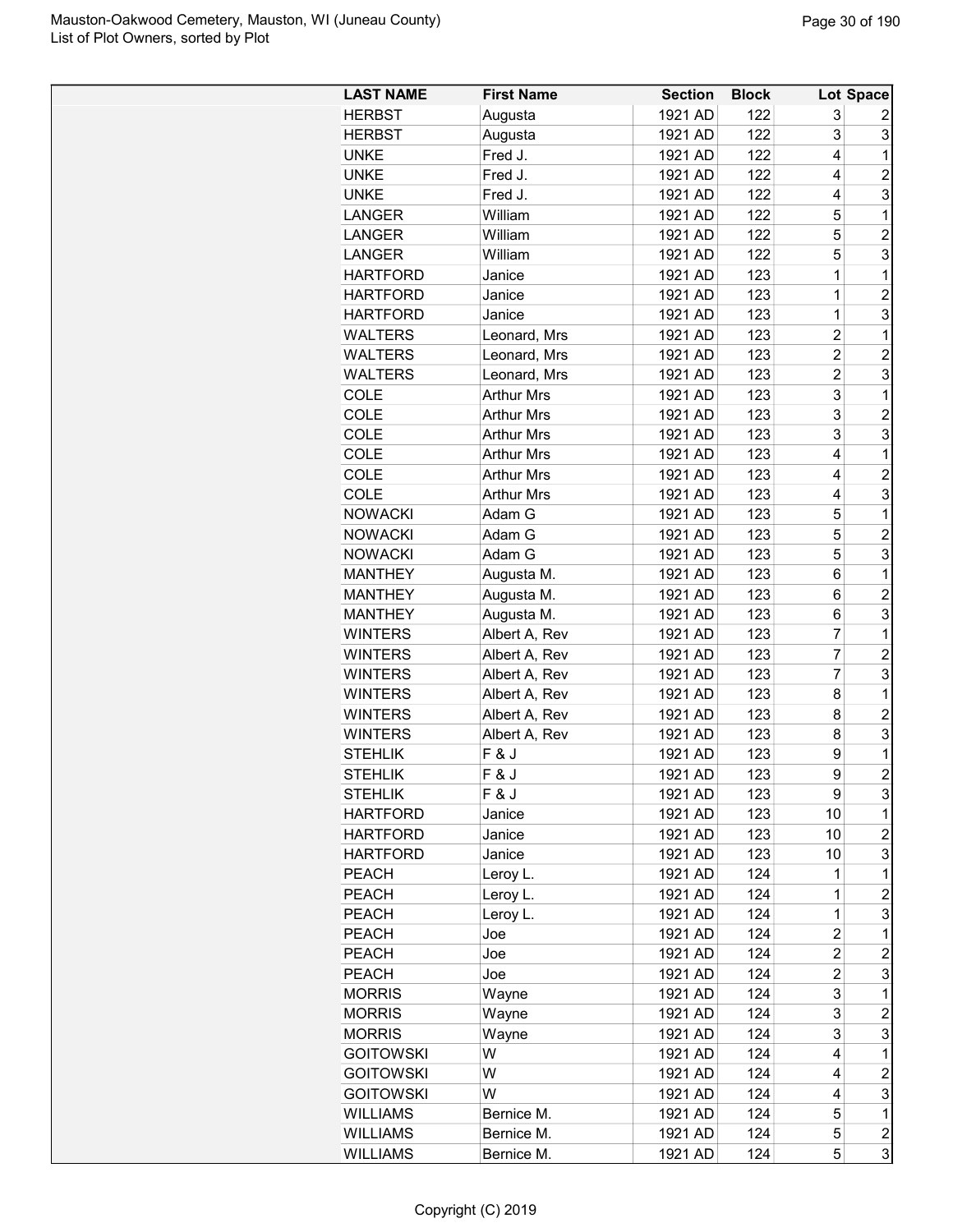| <b>LAST NAME</b> | <b>First Name</b> | <b>Section</b> | <b>Block</b> |                | Lot Space      |
|------------------|-------------------|----------------|--------------|----------------|----------------|
| <b>ROELING</b>   | Harold            | 1921 AD        | 124          | 6              |                |
| <b>ROELING</b>   | Harold            | 1921 AD        | 124          | 6              | $\overline{c}$ |
| <b>ROELING</b>   | Harold            | 1921 AD        | 124          | 6              | 3              |
| <b>BRUNNER</b>   | Paul              | 1921 AD        | 124          | $\overline{7}$ | 1              |
| <b>BRUNNER</b>   | Paul              | 1921 AD        | 124          | $\overline{7}$ | $\overline{c}$ |
| <b>BRUNNER</b>   | Paul              | 1921 AD        | 124          | 7              | 3              |
| LANGE            | Herbert           | 1921 AD        | 124          | 8              | 1              |
| LANGE            | Herbert           | 1921 AD        | 124          | 8              | $\overline{c}$ |
| LANGE            | Herbert           | 1921 AD        | 124          | 8              | 3              |
| <b>HAMLIN</b>    | Roland M          | 1921 AD        | 124          | 9              | 1              |
| <b>HAMLIN</b>    | Roland M          | 1921 AD        | 124          | 9              | $\overline{c}$ |
| <b>HAMLIN</b>    | Roland M          | 1921 AD        | 124          | 9              | 3              |
| <b>HAMLIN</b>    | Roland M          | 1921 AD        | 124          | 10             | 1              |
| <b>HAMLIN</b>    | Roland M          | 1921 AD        | 124          | 10             | $\overline{c}$ |
| <b>HAMLIN</b>    | Roland M          | 1921 AD        | 124          | 10             | 3              |
| <b>BROCKMAN</b>  | John/Janet        | 1921 AD        | 125          | 1              | 1              |
| <b>BROCKMAN</b>  | John/Janet        | 1921 AD        | 125          | $\overline{1}$ | $\overline{c}$ |
| <b>BROCKMAN</b>  | John/Janet        | 1921 AD        | 125          | $\mathbf{1}$   | 3              |
| <b>LARSEN</b>    | Jerry/Virginia    | 1921 AD        | 125          | $\overline{c}$ | 1              |
| <b>LARSEN</b>    | Jerry/Virginia    | 1921 AD        | 125          | $\overline{c}$ | $\overline{c}$ |
| <b>LARSEN</b>    | Jerry/Virginia    | 1921 AD        | 125          | $\overline{c}$ | 3              |
| <b>HOILE</b>     | J                 | 1921 AD        | 125          | 3              | 1              |
| <b>HOILE</b>     | J                 | 1921 AD        | 125          | 3              | $\overline{2}$ |
| <b>HOILE</b>     | J                 | 1921 AD        | 125          | 3              | 3              |
| <b>HAGEN</b>     | Frank Sr.         | 1921 AD        | 125          | 4              | 1              |
| <b>HAGEN</b>     | Frank Sr.         | 1921 AD        | 125          | 4              | $\overline{2}$ |
| <b>HAGEN</b>     | Frank Sr.         | 1921 AD        | 125          | 4              | 3              |
| <b>HAGEN</b>     | Frank Sr.         | 1921 AD        | 125          | 5              | 1              |
| <b>HAGEN</b>     | Frank Sr.         | 1921 AD        | 125          | 5              | $\overline{c}$ |
| <b>HAGEN</b>     | Frank Sr.         | 1921 AD        | 125          | 5              | 3              |
| <b>WAHNER</b>    | Alma (Fred)       | 1921 AD        | 125          | 6              | 1              |
| <b>WAHNER</b>    | Alma (Fred)       | 1921 AD        | 125          | 6              | $\overline{2}$ |
| <b>WAHNER</b>    | Alma (Fred)       | 1921 AD        | 125          | 6              | 3              |
| <b>BETTS</b>     | Claude A.         | 1921 AD        | 125          | $\overline{7}$ | $\mathbf 1$    |
| <b>BETTS</b>     | Claude A.         | 1921 AD        | 125          | 7              | $\overline{c}$ |
| <b>BETTS</b>     | Claude A.         | 1921 AD        | 125          | 7              | 3              |
| <b>ELMER</b>     | Krueger           | 1921 AD        | 125          | 8              | 1              |
| <b>ELMER</b>     | Krueger           | 1921 AD        | 125          | 8              | $\overline{c}$ |
| <b>ELMER</b>     | Krueger           | 1921 AD        | 125          | 8              | 3              |
| PHILLIPS         | Norma J           | 1921 AD        | 125          | 9              | 1              |
| PHILLIPS         | Owen              | 1921 AD        | 125          | 9              | $\overline{c}$ |
| <b>PHILLIPS</b>  | Owen              | 1921 AD        | 125          | 9              | 3              |
| <b>PHARO</b>     | Kenneth H.        | 1921 AD        | 125          | 10             | 1              |
| <b>PHARO</b>     | Kenneth H.        | 1921 AD        | 125          | 10             | $\overline{c}$ |
| <b>PHARO</b>     | Kenneth H.        | 1921 AD        | 125          | 10             | 3              |
| <b>MCDONOUGH</b> | Ella E            | 1921 AD        | 126          | 1              | 1              |
| <b>MCDONOUGH</b> | Ella E            | 1921 AD        | 126          | 1              | $\overline{c}$ |
| <b>MCDONOUGH</b> | Ella E            | 1921 AD        | 126          | $\mathbf 1$    | 3              |
| <b>TIEDEMANN</b> | Daniel            | 1921 AD        | 126          | 2              | 1              |
| TIEDEMANN        | Daniel            | 1921 AD        | 126          | $\overline{c}$ | $\overline{c}$ |
| TIEDEMANN        | Daniel            | 1921 AD        | 126          | $\overline{2}$ | 3              |
| ROBERT L         | Krueger           | 1921 AD        | 126          | 3              | 1              |
| ROBERT L         | Krueger           | 1921 AD        | 126          | 3              | $\overline{2}$ |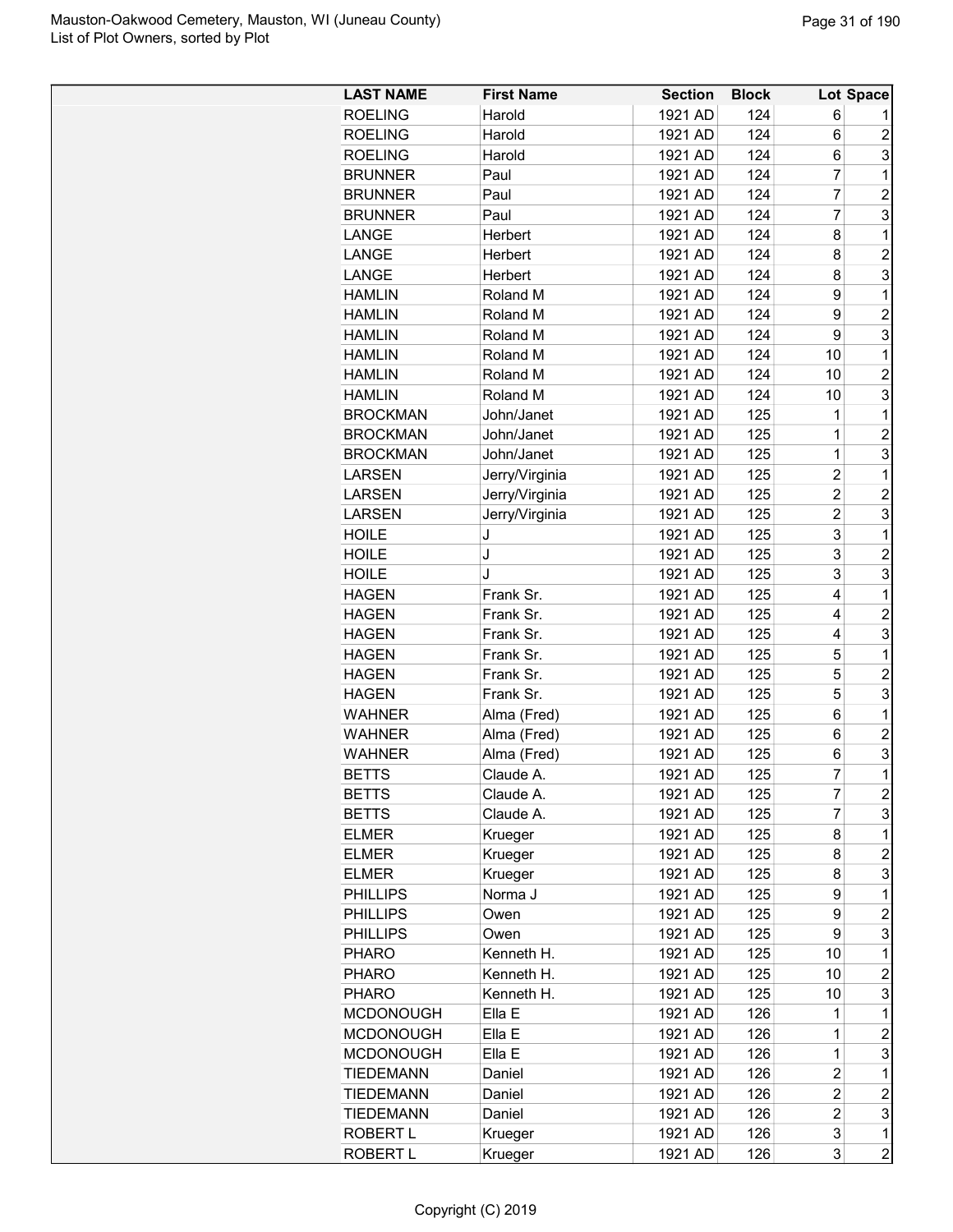| <b>LAST NAME</b>   | <b>First Name</b> | <b>Section</b> | <b>Block</b> |                         | Lot Space               |
|--------------------|-------------------|----------------|--------------|-------------------------|-------------------------|
| ROBERT L           | Krueger           | 1921 AD        | 126          | 3                       | 3                       |
| <b>COLES</b>       | Leon Albert       | 1921 AD        | 126          | 4                       | 1                       |
| <b>COLES</b>       | Leon Albert       | 1921 AD        | 126          | 4                       | 2                       |
| <b>COLES</b>       | Leon Albert       | 1921 AD        | 126          | 4                       | 3                       |
| <b>NIBECK</b>      | Charles & Hazel   | 1921 AD        | 126          | 5                       | 1                       |
| <b>NIBECK</b>      | Charles & Hazel   | 1921 AD        | 126          | 5                       | $\overline{c}$          |
| <b>NIBECK</b>      | Charles & Hazel   | 1921 AD        | 126          | 5                       | 3                       |
| <b>SEAGER</b>      | Ellis R.          | 1921 AD        | 127          | 1                       | 1                       |
| <b>SEAGER</b>      | Ellis R.          | 1921 AD        | 127          | 1                       | $\overline{c}$          |
| <b>SEAGER</b>      | Ellis R.          | 1921 AD        | 127          | $\overline{1}$          | 3                       |
| <b>BABCOCK</b>     | Mrs. Lenny        | 1921 AD        | 127          | $\overline{\mathbf{c}}$ | 1                       |
| <b>BABCOCK</b>     | Mrs. Lenny        | 1921 AD        | 127          | $\overline{c}$          | $\overline{\mathbf{c}}$ |
| <b>BABCOCK</b>     | Mrs. Lenny        | 1921 AD        | 127          | $\overline{c}$          | 3                       |
| <b>STRAIGHT</b>    | <b>Elmer Carl</b> | 1921 AD        | 127          | 3                       | 1                       |
| <b>STRAIGHT</b>    | <b>Elmer Carl</b> | 1921 AD        | 127          | 3                       | $\overline{2}$          |
|                    |                   | 1921 AD        |              | 3                       | 3                       |
| <b>STRAIGHT</b>    | <b>Elmer Carl</b> |                | 127          | 4                       |                         |
| <b>BABCOCK</b>     | Arnold            | 1921 AD        | 127          |                         | 1                       |
| <b>BABCOCK</b>     | Arnold            | 1921 AD        | 127          | 4                       | $\overline{2}$          |
| <b>BABCOCK</b>     | Arnold            | 1921 AD        | 127          | 4                       | 3                       |
| <b>ERDMAN</b>      | William           | 1921 AD        | 127          | 5                       | 1                       |
| <b>ERDMAN</b>      | William           | 1921 AD        | 127          | 5                       | $\overline{c}$          |
| <b>ERDMAN</b>      | William           | 1921 AD        | 127          | 5                       | 3                       |
| <b>MARTIN</b>      | George A.         | 1921 AD        | 128          | 1                       | 1                       |
| <b>MARTIN</b>      | George A.         | 1921 AD        | 128          | 1                       | 2                       |
| <b>MARTIN</b>      | George A.         | 1921 AD        | 128          | $\mathbf 1$             | 3                       |
| <b>POST</b>        | Robert            | 1921 AD        | 128          | $\overline{c}$          | $\mathbf 1$             |
| <b>POST</b>        | Robert            | 1921 AD        | 128          | $\overline{c}$          | $\overline{c}$          |
| <b>POST</b>        | Robert            | 1921 AD        | 128          | $\overline{c}$          | 3                       |
| <b>HOLAK</b>       | Walter            | 1921 AD        | 128          | 3                       | 1                       |
| <b>HOLAK</b>       | Walter            | 1921 AD        | 128          | 3                       | $\overline{c}$          |
| <b>HOLAK</b>       | Walter            | 1921 AD        | 128          | 3                       | 3                       |
| <b>SCHULTZ</b>     | Sally             | 1921 AD        | 128          | 4                       | 1                       |
| <b>SCHULTZ</b>     | Sally             | 1921 AD        | 128          | 4                       | $\overline{c}$          |
| <b>SCHULTZ</b>     | Sally             | 1921 AD        | 128          | 4                       | $\overline{\mathbf{3}}$ |
| <b>VOIGHTCHILD</b> | Willard           | 1921 AD        | 128          | 5                       | 1                       |
| <b>VOIGHTCHILD</b> | Willard           | 1921 AD        | 128          | 5                       | 2                       |
| <b>VOIGHTCHILD</b> | Willard           | 1921 AD        | 128          | 5                       | 3                       |
| <b>KLETECKA</b>    | George/Rosemary   | 1921 AD        | 128          | 6                       | 1                       |
| <b>KLETECKA</b>    | George/Rosemary   | 1921 AD        | 128          | 6                       | 2                       |
| <b>KLETECKA</b>    | George/Rosemary   | 1921 AD        | 128          | 6                       | 3                       |
| <b>BROWN</b>       | Paul B.           | 1921 AD        | 128          | 7                       | 1                       |
| <b>BROWN</b>       | Paul B.           | 1921 AD        | 128          | 7                       | 2                       |
| <b>BROWN</b>       | Paul B.           | 1921 AD        | 128          | 7                       | 3                       |
| <b>HOLAK</b>       | Joseph            | 1921 AD        | 128          | 8                       | 1                       |
| <b>HOLAK</b>       | Joseph            | 1921 AD        | 128          | 8                       | $\overline{c}$          |
| <b>HOLAK</b>       | Joseph            | 1921 AD        | 128          | 8                       | 3                       |
| <b>MERK</b>        | Albert            | 1921 AD        | 128          | 9                       | 1                       |
| <b>MERK</b>        | Albert            | 1921 AD        | 128          | 9                       | 2                       |
| <b>MERK</b>        | Albert            | 1921 AD        | 128          | 9                       | 3                       |
| <b>WILLIAMS</b>    | Myrtle            | 1921 AD        | 128          | 10                      | 1                       |
| <b>WILLIAMS</b>    | <b>Myrtle</b>     | 1921 AD        | 128          | 10                      | $\overline{c}$          |
| <b>WILLIAMS</b>    | <b>Myrtle</b>     | 1921 AD        | 128          | 10                      | 3                       |
| <b>SARNOW</b>      | Henry             | 1921 AD        | 129          | $\mathbf{1}$            | $\mathbf 1$             |
|                    |                   |                |              |                         |                         |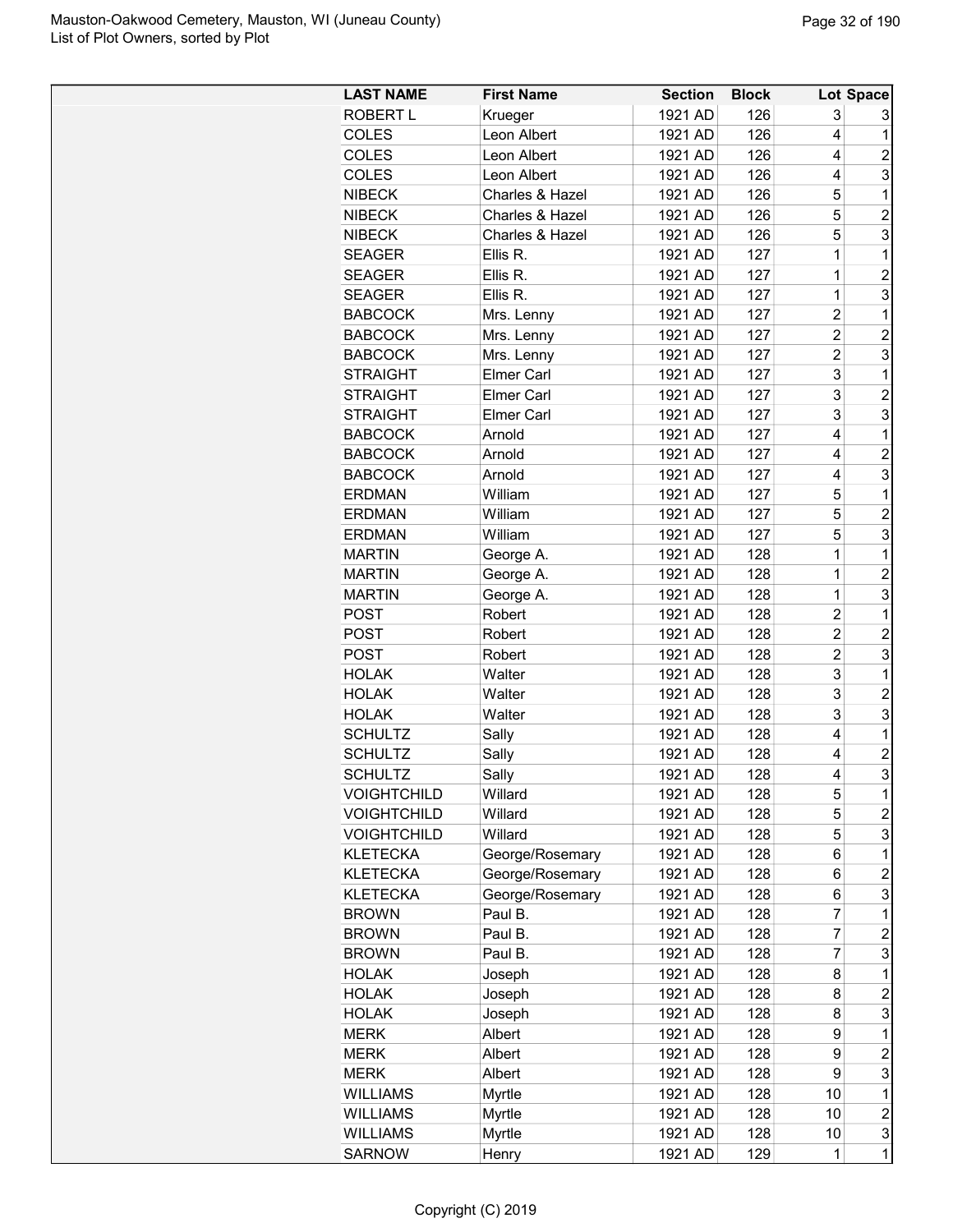| <b>LAST NAME</b> | <b>First Name</b> | <b>Section</b> | <b>Block</b> |                | Lot Space        |
|------------------|-------------------|----------------|--------------|----------------|------------------|
| <b>SARNOW</b>    | Henry             | 1921 AD        | 129          | 1              | 2                |
| <b>SARNOW</b>    | Henry             | 1921 AD        | 129          | $\overline{1}$ | 3                |
| <b>SARNOW</b>    | Henry             | 1921 AD        | 129          | $\overline{2}$ | 1                |
| <b>SARNOW</b>    | Henry             | 1921 AD        | 129          | $\overline{2}$ | $\overline{2}$   |
| <b>SARNOW</b>    | Henry             | 1921 AD        | 129          | $\overline{2}$ | 3                |
| <b>BABCOCK</b>   | Clifford          | 1921 AD        | 129          | 3              | 1                |
| <b>BABCOCK</b>   | Clifford          | 1921 AD        | 129          | 3              | $\overline{c}$   |
| <b>BABCOCK</b>   | Clifford          | 1921 AD        | 129          | 3              | 3                |
| <b>HOLMAN</b>    | Reuben            | 1921 AD        | 129          | 4              | 1                |
| <b>HOLMAN</b>    | Reuben            | 1921 AD        | 129          | 4              | $\overline{2}$   |
| <b>HOLMAN</b>    | Reuben            | 1921 AD        | 129          | 4              | 3                |
| <b>VANETTA</b>   | Charles           | 1921 AD        | 129          | 5              | 1                |
| <b>VANETTA</b>   | Charles           | 1921 AD        | 129          | 5              | $\overline{2}$   |
| <b>VANETTA</b>   | Charles           | 1921 AD        | 129          | 5              | 3                |
| <b>STETLER</b>   | Grover D.         | 1921 AD        | 129          | 6              | 1                |
| <b>STETLER</b>   | Grover D.         | 1921 AD        | 129          | 6              | $\overline{c}$   |
| <b>STETLER</b>   | Grover D.         | 1921 AD        | 129          | 6              | 3                |
| <b>SARNOW</b>    | Henry             | 1921 AD        | 129          | $\overline{7}$ | 1                |
| <b>SARNOW</b>    | Henry             | 1921 AD        | 129          | 7              | $\overline{2}$   |
| <b>SARNOW</b>    | Henry             | 1921 AD        | 129          | 7              | 3                |
| <b>NICHOLS</b>   | Ray               | 1921 AD        | 130          | $\overline{1}$ | 1                |
| <b>NICHOLS</b>   |                   | 1921 AD        | 130          | $\overline{1}$ | $\overline{c}$   |
|                  | Ray               |                |              | $\mathbf 1$    |                  |
| <b>NICHOLS</b>   | Ray               | 1921 AD        | 130          |                | 3                |
| <b>ELTAG</b>     | Fred O.           | 1921 AD        | 130          | $\overline{2}$ | 1                |
| <b>ELTAG</b>     | Fred O.           | 1921 AD        | 130          | $\overline{2}$ | $\overline{2}$   |
| <b>ELTAG</b>     | Fred O.           | 1921 AD        | 130          | $\overline{c}$ | 3                |
| <b>ELTAG</b>     | Fred O.           | 1921 AD        | 130          | 3              | 1                |
| <b>ELTAG</b>     | Fred O.           | 1921 AD        | 130          | 3              | $\overline{c}$   |
| <b>ELTAG</b>     | Fred O.           | 1921 AD        | 130          | 3              | 3                |
| <b>ELTAG</b>     | Fred O.           | 1921 AD        | 130          | 4              | 1                |
| <b>ELTAG</b>     | Fred O.           | 1921 AD        | 130          | 4              | $\overline{c}$   |
| <b>ELTAG</b>     | Fred O.           | 1921 AD        | 130          | 4              | 3                |
| <b>HOILE</b>     | Thomas            | 1921 AD        | 130          | 5              | 1                |
| <b>HOILE</b>     | Thomas            | 1921 AD        | 130          | 5              | $\overline{2}$   |
| <b>HOILE</b>     | Thomas            | 1921 AD        | 130          | 5              | 3                |
| <b>TREMAIN</b>   | Mabel             | 1921 AD        | 130          | 6              | 1                |
| <b>TREMAIN</b>   | Mabel             | 1921 AD        | 130          | 6              | $\overline{c}$   |
| <b>TREMAIN</b>   | Mabel             | 1921 AD        | 130          | 6              | 3                |
| <b>HEEREY</b>    | John              | 1921 AD        | 130          | $\overline{7}$ | 1                |
| <b>HEEREY</b>    | John              | 1921 AD        | 130          | 7              | $\overline{c}$   |
| <b>HEEREY</b>    | John              | 1921 AD        | 130          | $\overline{7}$ | 3                |
| <b>HEMENWAY</b>  | William           | 1921 AD        | 130          | 8              | 1                |
| <b>HEMENWAY</b>  | William           | 1921 AD        | 130          | 8              | $\overline{c}$   |
| <b>HEMENWAY</b>  | William           | 1921 AD        | 130          | 8              | 3                |
| <b>SCHNELL</b>   | Harland J         | 1921 AD        | 131          | 1              | 1                |
| <b>SCHNELL</b>   | Harland J         | 1921 AD        | 131          | $\mathbf{1}$   | $\overline{c}$   |
| <b>SCHNELL</b>   | Harland J         | 1921 AD        | 131          | $\mathbf 1$    | 3                |
| <b>ONSAGER</b>   | Ole A.            | 1921 AD        | 131          | $\overline{c}$ | 1                |
| ONSAGER          | Ole A.            | 1921 AD        | 131          | $\overline{c}$ | $\overline{c}$   |
| ONSAGER          | Ole A.            | 1921 AD        | 131          | $\overline{c}$ | 3                |
| ROSE             | George & Mrs      | 1921 AD        | 131          | 3              | 1                |
| ROSE             | George & Mrs      | 1921 AD        | 131          | 3              | $\boldsymbol{2}$ |
| <b>ROSE</b>      | George & Mrs      | 1921 AD        | 131          | 3              | 3                |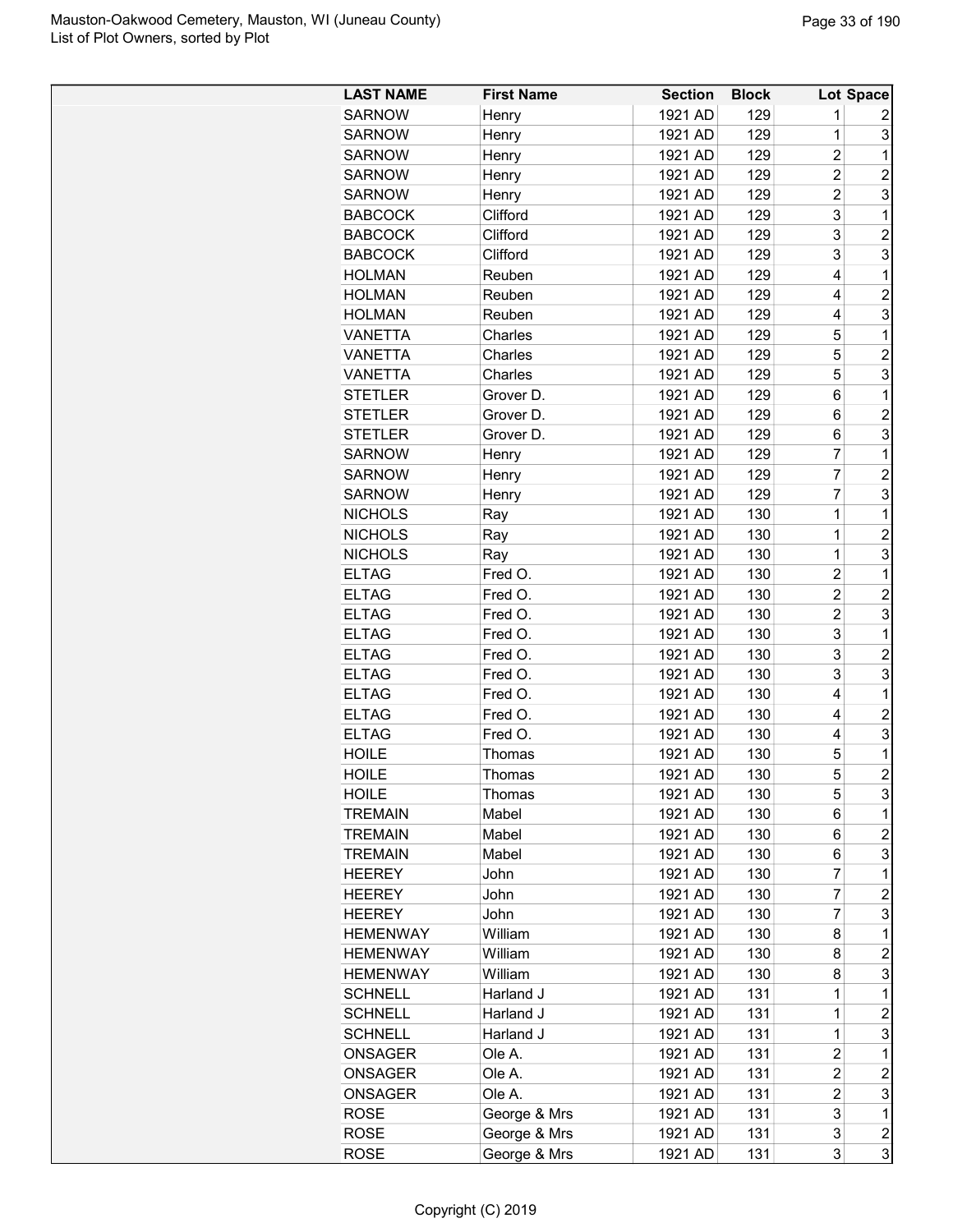| <b>LAST NAME</b>    | <b>First Name</b> | <b>Section</b> | <b>Block</b> |                | Lot Space      |
|---------------------|-------------------|----------------|--------------|----------------|----------------|
| <b>LEATHERBERRY</b> | Roy E.            | 1921 AD        | 131          | 4              |                |
| <b>LEATHERBERRY</b> | Roy E.            | 1921 AD        | 131          | 4              | 2              |
| <b>LEATHERBERRY</b> | Roy E.            | 1921 AD        | 131          | 4              | 3              |
| <b>MILLER</b>       | Charles W         | 1921 AD        | 132          | 1              | 1              |
| <b>MILLER</b>       | Charles W         | 1921 AD        | 132          | 1              | $\overline{c}$ |
| <b>MILLER</b>       | Charles W         | 1921 AD        | 132          | $\mathbf 1$    | 3              |
| <b>HESS</b>         | Gustav            | 1921 AD        | 132          | $\overline{c}$ | $\mathbf 1$    |
| <b>HESS</b>         | Gustav            | 1921 AD        | 132          | $\overline{2}$ | $\overline{c}$ |
| <b>HESS</b>         | Gustav            | 1921 AD        | 132          | $\overline{c}$ | 3              |
| <b>GOETZ</b>        | Irvin             | 1921 AD        | 132          | 3              | 1              |
| <b>GOETZ</b>        | Irvin             | 1921 AD        | 132          | 3              | 2              |
| <b>GOETZ</b>        | Irvin             | 1921 AD        | 132          | 3              | 3              |
| <b>HOILE</b>        | Gail              | 1921 AD        | 132          | 4              | 1              |
| <b>HOILE</b>        | Gail              | 1921 AD        | 132          | 4              | $\overline{c}$ |
| <b>HOILE</b>        | Gail              | 1921 AD        | 132          | 4              | 3              |
| <b>HOILE</b>        | Gail              | 1921 AD        | 132          | 5              | 1              |
| <b>HOILE</b>        | Gail              | 1921 AD        | 132          | 5              | $\overline{2}$ |
| <b>HOILE</b>        | Gail              | 1921 AD        | 132          | 5              | 3              |
| <b>GOETZ</b>        | Irvin             | 1921 AD        | 132          | 6              | $\mathbf 1$    |
| <b>GOETZ</b>        | Irvin             | 1921 AD        | 132          | 6              | $\overline{c}$ |
| <b>LOOMIS</b>       | Carl              | 1921 AD        | 132          | 6              | 3              |
| <b>BROCKMAN</b>     | Evan H. (Rusty)   | 1921 AD        | 132          | $\overline{7}$ | 1              |
| <b>BROCKMAN</b>     | Evan H. (Rusty)   | 1921 AD        | 132          | $\overline{7}$ | $\overline{c}$ |
| <b>BROCKMAN</b>     | Evan H. (Rusty)   | 1921 AD        | 132          | $\overline{7}$ | 3              |
| <b>ROSSIN</b>       | Helen             | 1921 AD        | 132          | 8              | 1              |
| <b>ROSSIN</b>       | Helen             | 1921 AD        | 132          | 8              | 2              |
| <b>ROSSIN</b>       | Helen             | 1921 AD        | 132          | 8              | 3              |
| <b>WELLS</b>        | Henry             | 1921 AD        | 133          | 1              | 1              |
| <b>WELLS</b>        | Henry             | 1921 AD        | 133          | 1              | $\overline{c}$ |
| WELLS               | Henry             | 1921 AD        | 133          | 1              | 3              |
| <b>WELLS</b>        | John H.           | 1921 AD        | 133          | $\overline{c}$ | 1              |
| <b>WELLS</b>        | John H.           | 1921 AD        | 133          | $\overline{c}$ | 2              |
| <b>WELLS</b>        | John H.           | 1921 AD        | 133          | 2              | 3              |
| WELLS               | John H.           | 1921 AD        | 133          | 3              | 1              |
| WELLS               | John H.           | 1921 AD        | 133          | 3              | $\overline{c}$ |
| WELLS               | John H.           | 1921 AD        | 133          | 3              | 3              |
| <b>TREMAIN</b>      | Cecil             | 1921 AD        | 133          | 4              | 1              |
| <b>TREMAIN</b>      | Cecil             | 1921 AD        | 133          | 4              | 2              |
| <b>TREMAIN</b>      | Cecil             | 1921 AD        | 133          | 4              | 3              |
| <b>WELLS</b>        | John H.           | 1921 AD        | 133          | 5              | 1              |
| <b>WELLS</b>        | John H.           | 1921 AD        | 133          | 5              | $\overline{c}$ |
| WELLS               | John H.           | 1921 AD        | 133          | 5              | 3              |
| WELLS               | John H.           | 1921 AD        | 133          | 6              | 1              |
| <b>WELLS</b>        | John H.           | 1921 AD        | 133          | 6              | $\overline{c}$ |
| WELLS               | John H.           | 1921 AD        | 133          | 6              | 3              |
| WELLS               | Henry             | 1921 AD        | 133          | 7              | 1              |
| WELLS               | Henry             | 1921 AD        | 133          | 7              | $\overline{c}$ |
| <b>WELLS</b>        | Henry             | 1921 AD        | 133          | 7              | 3              |
| <b>WOODRUFF</b>     | Joseph A.         | 1921 AD        | 134          | 1              | 1              |
| <b>WOODRUFF</b>     | Joseph A.         | 1921 AD        | 134          | 1              | $\overline{c}$ |
| <b>WOODRUFF</b>     | Joseph A.         | 1921 AD        | 134          | $\mathbf 1$    | 3              |
| <b>RAPP</b>         | Ephraim F.        | 1921 AD        | 134          | 2              | 1              |
| <b>RAPP</b>         | Ephraim F.        | 1921 AD        | 134          | $\overline{2}$ | $\overline{2}$ |
|                     |                   |                |              |                |                |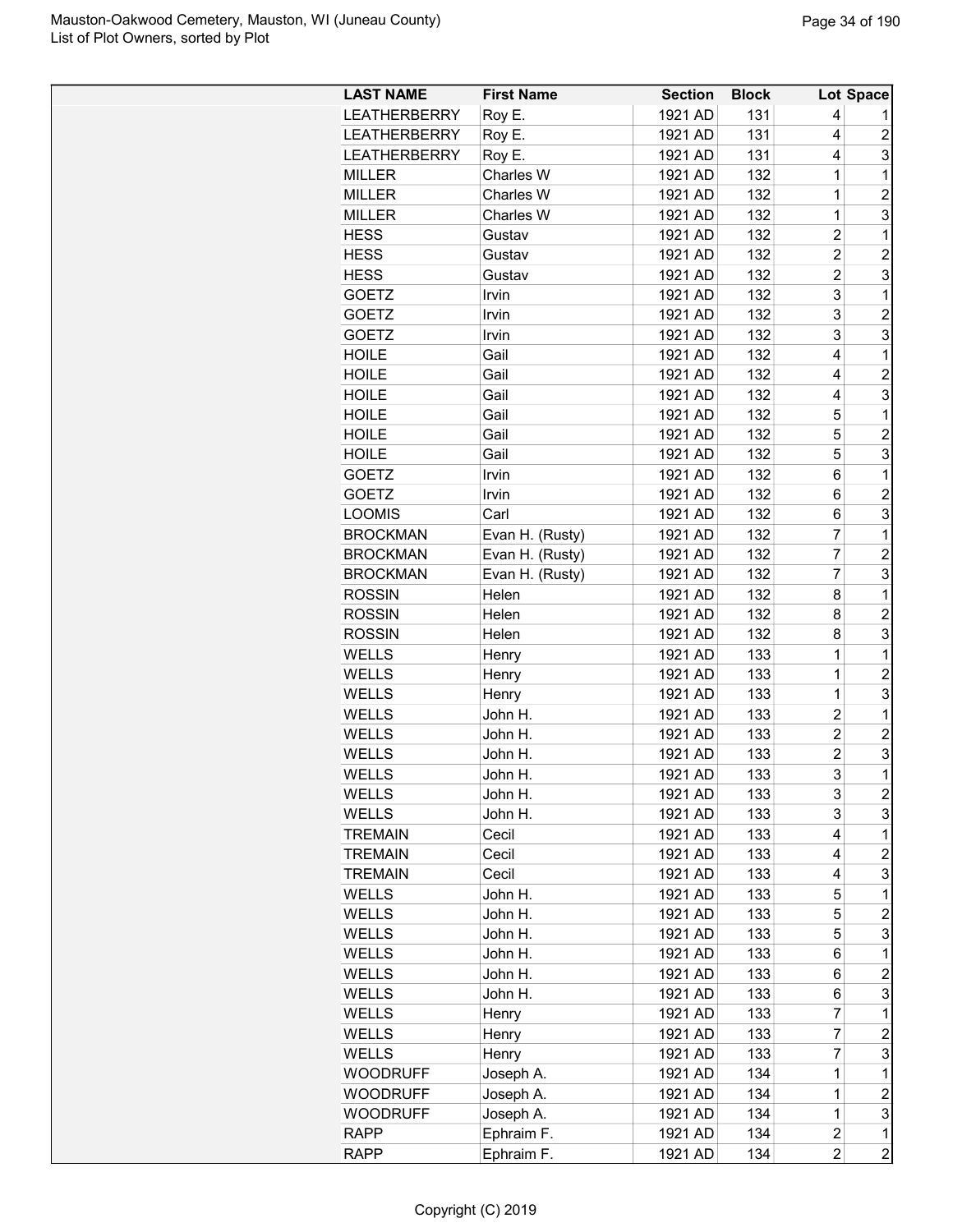| <b>LAST NAME</b> | <b>First Name</b> | <b>Section</b> | <b>Block</b> |                | Lot Space               |
|------------------|-------------------|----------------|--------------|----------------|-------------------------|
| <b>RAPP</b>      | Ephraim F.        | 1921 AD        | 134          | $\overline{c}$ | 3                       |
| <b>GRANGER</b>   | Boyd              | 1921 AD        | 134          | 3              | 1                       |
| <b>GRANGER</b>   | Boyd              | 1921 AD        | 134          | 3              | $\overline{2}$          |
| <b>GRANGER</b>   | Boyd              | 1921 AD        | 134          | 3              | 3                       |
| <b>EATON</b>     | Earl Mrs          | 1921 AD        | 134          | 5              | 1                       |
| <b>EATON</b>     | Earl Mrs          | 1921 AD        | 134          | 5              | $\overline{c}$          |
| <b>EATON</b>     | Earl Mrs          | 1921 AD        | 134          | 5              | 3                       |
| <b>EATON</b>     | William J.        | 1921 AD        | 134          | 6              | 1                       |
| <b>EATON</b>     | William J.        | 1921 AD        | 134          | 6              | $\overline{c}$          |
| <b>EATON</b>     | William J.        | 1921 AD        | 134          | 6              | 3                       |
| <b>WERMUTH</b>   | Oscar             | 1921 AD        | 134          | $\overline{7}$ | 1                       |
| <b>WERMUTH</b>   | Oscar             | 1921 AD        | 134          | $\overline{7}$ | $\overline{c}$          |
| <b>WERMUTH</b>   | Oscar             | 1921 AD        | 134          | $\overline{7}$ | 3                       |
| <b>WERMUTH</b>   | Oscar             | 1921 AD        | 134          | 8              | 1                       |
| <b>WERMUTH</b>   | Oscar             | 1921 AD        | 134          | 8              | $\overline{c}$          |
| <b>WERMUTH</b>   | Oscar             | 1921 AD        | 134          | 8              | 3                       |
| <b>PHILLIPS</b>  | Charles E         | 1921 AD        | 135          | 1              | 1                       |
| <b>PHILLIPS</b>  | Charles E         | 1921 AD        | 135          | $\mathbf 1$    | $\overline{c}$          |
| <b>PHILLIPS</b>  | Charles E         | 1921 AD        | 135          | $\mathbf 1$    | 3                       |
| <b>SCHULTTZ</b>  | M                 | 1921 AD        | 135          | $\overline{c}$ | 1                       |
| <b>SCHULTTZ</b>  | М                 | 1921 AD        | 135          | $\overline{2}$ | $\overline{c}$          |
| <b>SCHULTTZ</b>  | M                 | 1921 AD        | 135          | $\overline{c}$ | 3                       |
| <b>BLANCHARD</b> | Howard T.         | 1921 AD        | 135          | 3              | $\mathbf{1}$            |
| <b>BLANCHARD</b> | Howard T.         | 1921 AD        | 135          | 3              | $\overline{c}$          |
| <b>BLANCHARD</b> | Howard T.         | 1921 AD        | 135          | 3              | 3                       |
| <b>HANSON</b>    | Russell           | 1921 AD        | 135          | 4              | $\mathbf 1$             |
| <b>HANSON</b>    | Russell           | 1921 AD        | 135          | 4              | $\overline{c}$          |
| <b>HANSON</b>    | Russell           | 1921 AD        | 135          | 4              | 3                       |
| <b>WEBKING</b>   | Gustave L         | 1921 AD        | 136          | 1              | 1                       |
| <b>WEBKING</b>   | Gustave L         | 1921 AD        | 136          | 1              | $\overline{c}$          |
| <b>WEBKING</b>   | Gustave L         | 1921 AD        | 136          | 1              | 3                       |
| <b>MILLER</b>    | Joe, Mrs          | 1921 AD        | 136          | $\overline{c}$ | 1                       |
| <b>MILLER</b>    | Joe, Mrs          | 1921 AD        | 136          | $\overline{c}$ | $\overline{c}$          |
| <b>MILLER</b>    | Joe, Mrs          | 1921 AD        | 136          | $\overline{2}$ | 3                       |
| <b>TURGASEN</b>  | Harry             | 1921 AD        | 136          | 3              | 1                       |
| <b>TURGASEN</b>  | Harry             | 1921 AD        | 136          | 3              | 2                       |
| <b>TURGASEN</b>  | Harry             | 1921 AD        | 136          | 3              | 3                       |
| <b>JAMES</b>     | William F.        | 1921 AD        | 136          | 4              | 1                       |
| <b>JAMES</b>     | William F.        | 1921 AD        | 136          | 4              | $\overline{\mathbf{c}}$ |
| <b>JAMES</b>     | William F.        | 1921 AD        | 136          | 4              | 3                       |
| <b>BUGLASS</b>   | Earl P.           | 1921 AD        | 136          | 5              | 1                       |
| <b>ALLEN</b>     | Roy M.            | 1921 AD        | 136          | 5              | $\overline{c}$          |
| <b>KUERA</b>     | Joe               | 1921 AD        | 136          | 5              | 3                       |
| <b>STEFFEN</b>   | Arthur            | 1921 AD        | 137          | 1              | $\mathbf 1$             |
| <b>STEFFEN</b>   | Arthur            | 1921 AD        | 137          | $\mathbf 1$    | $\overline{c}$          |
| <b>STEFFEN</b>   | Arthur            | 1921 AD        | 137          | $\mathbf 1$    | 3                       |
| <b>WILSON</b>    | Clinton "Bud"     | 1921 AD        | 137          | $\overline{c}$ | 1                       |
| <b>WILSON</b>    | Clinton "Bud"     | 1921 AD        | 137          | $\overline{c}$ | $\overline{c}$          |
| <b>WILSON</b>    | Clinton "Bud"     | 1921 AD        | 137          | $\overline{c}$ | 3                       |
| <b>ALLEN</b>     | Roy M.            | 1921 AD        | 137          | 3              | 1                       |
| <b>ALLEN</b>     | Roy M.            | 1921 AD        | 137          | 3              | $\overline{\mathbf{c}}$ |
| <b>ALLEN</b>     | Roy M.            | 1921 AD        | 137          | 3              | 3                       |
| <b>FLASKA</b>    | John              | 1921 AD        | 137          | 4              | $\overline{1}$          |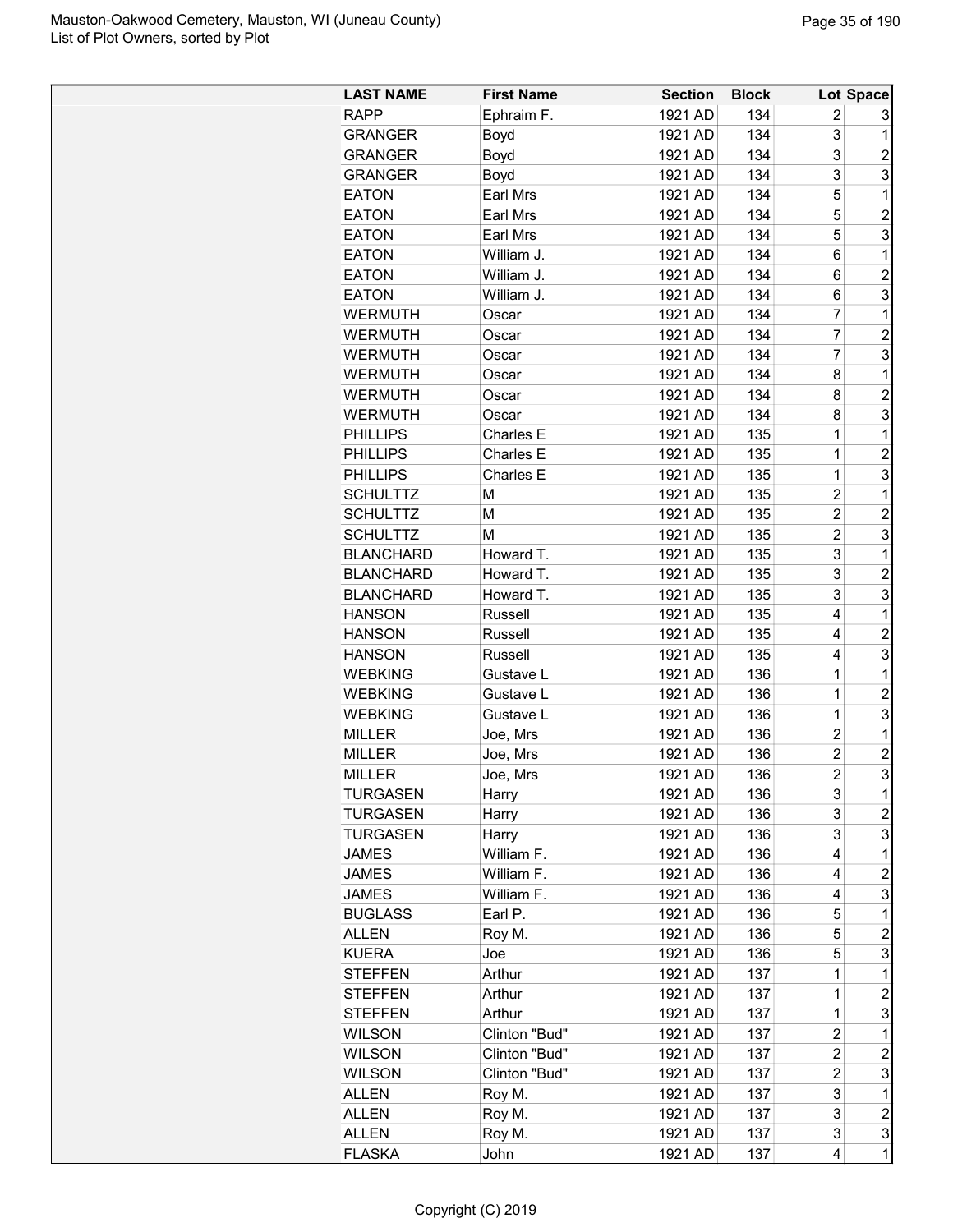| <b>LAST NAME</b>   | <b>First Name</b>  | <b>Section</b> | <b>Block</b> |                | Lot Space               |
|--------------------|--------------------|----------------|--------------|----------------|-------------------------|
| <b>FLASKA</b>      | John               | 1921 AD        | 137          | 4              | 2                       |
| <b>FLASKA</b>      | John               | 1921 AD        | 137          | 4              | 3                       |
| <b>JOHNSON</b>     | John H             | 1921 AD        | 137          | 5              | 1                       |
| <b>KING</b>        | Ira H.             | 1921 AD        | 137          | 5              | $\overline{c}$          |
| <b>LINDQUIST</b>   | Gust G.            | 1921 AD        | 137          | 5              | 3                       |
| <b>SKLEPOVITCH</b> | Rose               | 1921 AD        | 137          | 6              | 1                       |
| <b>SKLEPOVITCH</b> | Sam                | 1921 AD        | 137          | 6              | $\overline{c}$          |
| <b>WHITE EAGLE</b> | Mike               | 1921 AD        | 137          | 6              | 3                       |
| <b>CRANE</b>       | Ira T.             | 1921 AD        | 137          | 7              | 1                       |
| <b>CRANE</b>       | Ira T.             | 1921 AD        | 137          | 7              | $\overline{2}$          |
| <b>CRANE</b>       | Ira T.             | 1921 AD        | 137          | 7              | 3                       |
| <b>RHODE</b>       | <b>Merton Emil</b> | 1921 AD        | 137          | 8              | 1                       |
| <b>RHODE</b>       | <b>Merton Emil</b> | 1921 AD        | 137          | 8              | $\overline{c}$          |
| <b>RHODE</b>       | <b>Merton Emil</b> | 1921 AD        | 137          | 8              | 3                       |
| <b>BOARDMAN</b>    | William            | 1921 AD        | 137          | 9              | 1                       |
| <b>BOARDMAN</b>    | William            | 1921 AD        | 137          | 9              | $\overline{2}$          |
| <b>BOARDMAN</b>    | William            | 1921 AD        | 137          | 9              | 3                       |
| <b>STEFFEN</b>     | Arthur             | 1921 AD        | 137          | 10             | 1                       |
| <b>STEFFEN</b>     | Arthur             | 1921 AD        | 137          | 10             | $\overline{2}$          |
| <b>STEFFEN</b>     | Arthur             | 1921 AD        | 137          | 10             | 3                       |
| <b>CLAWSON</b>     | Michael            | 1921 AD        | 138          | 1              | 1                       |
| <b>CLAWSON</b>     |                    | 1921 AD        | 138          | $\mathbf{1}$   | $\overline{2}$          |
|                    | Michael            |                |              | $\mathbf{1}$   |                         |
| <b>CLAWSON</b>     | Michael            | 1921 AD        | 138          | $\overline{2}$ | 3                       |
| <b>FERCH</b>       | Millie M.          | 1921 AD        | 138          | $\overline{2}$ | 1                       |
| <b>FERCH</b>       | Millie M.          | 1921 AD        | 138          | $\overline{c}$ | $\overline{2}$<br>3     |
| <b>FERCH</b>       | Millie M.          | 1921 AD        | 138          |                |                         |
| <b>SCOTT</b>       | Myrtle             | 1921 AD        | 138          | 3              | 1                       |
| <b>SCOTT</b>       | <b>Myrtle</b>      | 1921 AD        | 138          | 3              | $\overline{c}$          |
| <b>SCOTT</b>       | <b>Myrtle</b>      | 1921 AD        | 138          | 3              | 3                       |
| <b>BETTS</b>       | Claude A.          | 1921 AD        | 138          | 4              | 1                       |
| <b>BETTS</b>       | Claude A.          | 1921 AD        | 138          | 4              | $\overline{2}$          |
| <b>BETTS</b>       | Claude A.          | 1921 AD        | 138          | 4              | 3                       |
| <b>KUNZA</b>       | Michel             | 1921 AD        | 138          | 5              | 1                       |
| <b>KNOX</b>        | Clarence B.        | 1921 AD        | 138          | 5              | $\overline{2}$          |
| <b>FALCON</b>      | Margaret D.        | 1921 AD        | 138          | 6              | 1                       |
| <b>HEINEMAN</b>    | Sophie             | 1921 AD        | 139          | 1              | 1                       |
| <b>HEINEMAN</b>    | Sophie             | 1921 AD        | 139          | $\mathbf 1$    | $\overline{c}$          |
| <b>HEINEMAN</b>    | Sophie             | 1921 AD        | 139          | 1              | 3                       |
| <b>WEBSTER</b>     | Lewis              | 1921 AD        | 139          | 2              | 1                       |
| <b>WEBSTER</b>     | Lewis              | 1921 AD        | 139          | 2              | $\overline{c}$          |
| <b>WEBSTER</b>     | Lewis              | 1921 AD        | 139          | 2              | 3                       |
| <b>RAYMOND</b>     | Robert B.          | 1921 AD        | 139          | 3              | 1                       |
| <b>RAYMOND</b>     | Robert B.          | 1921 AD        | 139          | 3              | $\overline{c}$          |
| <b>RAYMOND</b>     | Robert B.          | 1921 AD        | 139          | 3              | 3                       |
| <b>JARZYNSKI</b>   | Stanley P.         | 1921 AD        | 139          | 4              | 1                       |
| <b>JARZYNSKI</b>   | Stanley P.         | 1921 AD        | 139          | 4              | $\overline{c}$          |
| <b>JARZYNSKI</b>   | Stanley P.         | 1921 AD        | 139          | 4              | 3                       |
| <b>KUNZ</b>        | Joseph             | 1921 AD        | 139          | 5              | 1                       |
| <b>VAN DUSEN</b>   | Dusen              | 1921 AD        | 139          | 5              | $\overline{c}$          |
| <b>DARLING</b>     | Clarence           | 1921 AD        | 139          | 5              | 3                       |
| <b>BARNES</b>      | Edward             | 1921 AD        | 139          | 6              | 1                       |
| <b>BECKMAN</b>     | Ruth               | 1921 AD        | 139          | 6              | $\overline{\mathbf{c}}$ |
| <b>POST</b>        | Vernon Mrs         | 1921 AD        | 139          | 6              | 3                       |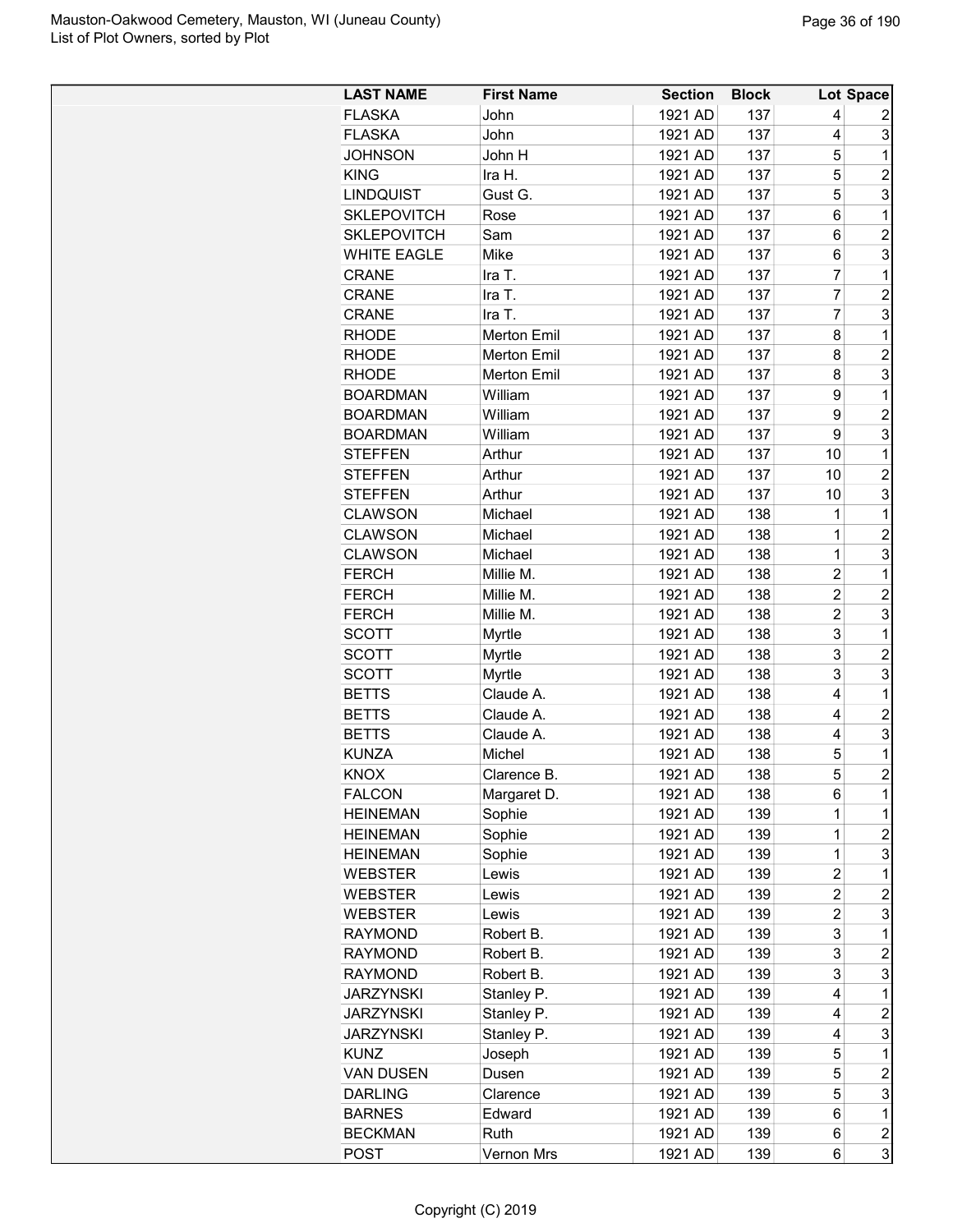| <b>WITKOWSKA</b><br>1921 AD<br>139<br>7<br>Helena<br>7<br><b>WITKOWSKA</b><br>1921 AD<br>139<br>Helena<br>$\overline{7}$<br><b>WITKOWSKA</b><br>1921 AD<br>139<br>Helena<br><b>WINTERMEYER</b><br>Robert C.<br>1921 AD<br>139<br>8<br><b>WINTERMEYER</b><br>Robert C.<br>139<br>8<br>1921 AD<br><b>WINTERMEYER</b><br>Robert C.<br>1921 AD<br>139<br>8<br>1921 AD<br><b>WEBSTER</b><br>139<br>9<br>Lewis<br><b>WEBSTER</b><br>1921 AD<br>139<br>9<br>Lewis<br>9<br>1921 AD<br>139<br><b>WEBSTER</b><br>Lewis<br>1921 AD<br>139<br>10<br><b>HEINEMAN</b><br>Sophie | $\overline{c}$<br>3<br>1<br>$\overline{2}$<br>3<br>1<br>$\overline{c}$<br>3<br>1<br>$\overline{2}$<br>3<br>1<br>$\overline{c}$<br>3<br>1<br>$\overline{c}$ |
|-------------------------------------------------------------------------------------------------------------------------------------------------------------------------------------------------------------------------------------------------------------------------------------------------------------------------------------------------------------------------------------------------------------------------------------------------------------------------------------------------------------------------------------------------------------------|------------------------------------------------------------------------------------------------------------------------------------------------------------|
|                                                                                                                                                                                                                                                                                                                                                                                                                                                                                                                                                                   |                                                                                                                                                            |
|                                                                                                                                                                                                                                                                                                                                                                                                                                                                                                                                                                   |                                                                                                                                                            |
|                                                                                                                                                                                                                                                                                                                                                                                                                                                                                                                                                                   |                                                                                                                                                            |
|                                                                                                                                                                                                                                                                                                                                                                                                                                                                                                                                                                   |                                                                                                                                                            |
|                                                                                                                                                                                                                                                                                                                                                                                                                                                                                                                                                                   |                                                                                                                                                            |
|                                                                                                                                                                                                                                                                                                                                                                                                                                                                                                                                                                   |                                                                                                                                                            |
|                                                                                                                                                                                                                                                                                                                                                                                                                                                                                                                                                                   |                                                                                                                                                            |
|                                                                                                                                                                                                                                                                                                                                                                                                                                                                                                                                                                   |                                                                                                                                                            |
|                                                                                                                                                                                                                                                                                                                                                                                                                                                                                                                                                                   |                                                                                                                                                            |
|                                                                                                                                                                                                                                                                                                                                                                                                                                                                                                                                                                   |                                                                                                                                                            |
| <b>HEINEMAN</b><br>Sophie<br>1921 AD<br>139<br>10                                                                                                                                                                                                                                                                                                                                                                                                                                                                                                                 |                                                                                                                                                            |
| 139<br><b>HEINEMAN</b><br>Sophie<br>1921 AD<br>10                                                                                                                                                                                                                                                                                                                                                                                                                                                                                                                 |                                                                                                                                                            |
| John J.<br>1921 AD<br>140<br>$\mathbf 1$<br>POMAZAL                                                                                                                                                                                                                                                                                                                                                                                                                                                                                                               |                                                                                                                                                            |
| 140<br><b>POMAZAL</b><br>John J.<br>1921 AD<br>1                                                                                                                                                                                                                                                                                                                                                                                                                                                                                                                  |                                                                                                                                                            |
| $\overline{1}$<br>1921 AD<br>140<br><b>POMAZAL</b><br>John J.                                                                                                                                                                                                                                                                                                                                                                                                                                                                                                     |                                                                                                                                                            |
| $\overline{2}$<br>Cephas H.<br>1921 AD<br>140<br><b>ROWE</b>                                                                                                                                                                                                                                                                                                                                                                                                                                                                                                      |                                                                                                                                                            |
| $\overline{2}$<br>Cephas H.<br>140<br><b>ROWE</b><br>1921 AD                                                                                                                                                                                                                                                                                                                                                                                                                                                                                                      |                                                                                                                                                            |
| $\overline{2}$<br><b>ROWE</b><br>Cephas H.<br>1921 AD<br>140                                                                                                                                                                                                                                                                                                                                                                                                                                                                                                      | 3                                                                                                                                                          |
| 3<br><b>ARENS</b><br>Mrs Wm<br>1921 AD<br>140                                                                                                                                                                                                                                                                                                                                                                                                                                                                                                                     | 1                                                                                                                                                          |
| 3<br><b>ARENS</b><br>1921 AD<br>140<br>Mrs Wm                                                                                                                                                                                                                                                                                                                                                                                                                                                                                                                     | $\overline{2}$                                                                                                                                             |
| 3<br><b>ARENS</b><br>Mrs Wm<br>1921 AD<br>140                                                                                                                                                                                                                                                                                                                                                                                                                                                                                                                     | 3                                                                                                                                                          |
| 140<br><b>BICKFORD</b><br>Lulu Elizabeth<br>1921 AD<br>4                                                                                                                                                                                                                                                                                                                                                                                                                                                                                                          | 1                                                                                                                                                          |
| <b>BICKFORD</b><br>Lulu Elizabeth<br>1921 AD<br>140<br>4                                                                                                                                                                                                                                                                                                                                                                                                                                                                                                          | $\overline{c}$                                                                                                                                             |
| <b>BICKFORD</b><br>Lulu Elizabeth<br>1921 AD<br>140<br>4                                                                                                                                                                                                                                                                                                                                                                                                                                                                                                          | 3                                                                                                                                                          |
| Mrs. John<br>140<br>5<br>JAY<br>1921 AD                                                                                                                                                                                                                                                                                                                                                                                                                                                                                                                           | 1                                                                                                                                                          |
| Kenneth<br>140<br>5<br>JAY<br>1921 AD                                                                                                                                                                                                                                                                                                                                                                                                                                                                                                                             | $\overline{2}$                                                                                                                                             |
| <b>GREEN</b><br>Louise E.<br>1921 AD<br>140<br>5                                                                                                                                                                                                                                                                                                                                                                                                                                                                                                                  | 3                                                                                                                                                          |
| <b>WENTZ</b><br>Elizabeth<br>1921 AD<br>140<br>6                                                                                                                                                                                                                                                                                                                                                                                                                                                                                                                  | 1                                                                                                                                                          |
| 1921 AD<br>140<br>6<br><b>DUDEK</b><br>Anthony                                                                                                                                                                                                                                                                                                                                                                                                                                                                                                                    | $\overline{2}$                                                                                                                                             |
| <b>ATTEWELL</b><br>William<br>1921 AD<br>140<br>6                                                                                                                                                                                                                                                                                                                                                                                                                                                                                                                 | 3                                                                                                                                                          |
| 7<br>1921 AD<br>140<br><b>BOLLIG</b><br>Mat, Mrs                                                                                                                                                                                                                                                                                                                                                                                                                                                                                                                  | 1                                                                                                                                                          |
| $\overline{7}$<br><b>BOLLIG</b><br>140<br>Mat, Mrs<br>1921 AD                                                                                                                                                                                                                                                                                                                                                                                                                                                                                                     | $\overline{c}$                                                                                                                                             |
| $\overline{7}$<br><b>BOLLIG</b><br>140<br>Mat, Mrs<br>1921 AD                                                                                                                                                                                                                                                                                                                                                                                                                                                                                                     | 3                                                                                                                                                          |
| 1921 AD<br>140<br>8<br>ARENS<br>Mrs Wm                                                                                                                                                                                                                                                                                                                                                                                                                                                                                                                            | $\overline{1}$                                                                                                                                             |
| Mrs Wm<br>1921 AD<br>140<br><b>ARENS</b><br>8                                                                                                                                                                                                                                                                                                                                                                                                                                                                                                                     | $\overline{c}$                                                                                                                                             |
| 140<br><b>ARENS</b><br>Mrs Wm<br>1921 AD<br>8                                                                                                                                                                                                                                                                                                                                                                                                                                                                                                                     | 3                                                                                                                                                          |
| 9<br><b>ROWE</b><br>Herbert J.<br>1921 AD<br>140                                                                                                                                                                                                                                                                                                                                                                                                                                                                                                                  | 1                                                                                                                                                          |
| <b>ROWE</b><br>Herbert J.<br>1921 AD<br>140<br>9                                                                                                                                                                                                                                                                                                                                                                                                                                                                                                                  | $\overline{c}$                                                                                                                                             |
| 140<br>ROWE<br>Herbert J.<br>1921 AD<br>9                                                                                                                                                                                                                                                                                                                                                                                                                                                                                                                         | 3                                                                                                                                                          |
| <b>BLOCK</b><br>James E.<br>1921 AD<br>140<br>10                                                                                                                                                                                                                                                                                                                                                                                                                                                                                                                  | 1                                                                                                                                                          |
| <b>BLOCK</b><br>James E.<br>1921 AD<br>140<br>10                                                                                                                                                                                                                                                                                                                                                                                                                                                                                                                  | $\overline{c}$                                                                                                                                             |
| <b>BLOCK</b><br>James E.<br>1921 AD<br>140<br>10                                                                                                                                                                                                                                                                                                                                                                                                                                                                                                                  | 3                                                                                                                                                          |
| Rev. William Frederick<br>1921 AD<br>141<br>$\overline{2}$<br><b>LUTZ</b>                                                                                                                                                                                                                                                                                                                                                                                                                                                                                         | 1                                                                                                                                                          |
| $\overline{c}$<br>Rev. William Frederick<br>LUTZ<br>1921 AD<br>141                                                                                                                                                                                                                                                                                                                                                                                                                                                                                                | $\overline{\mathbf{c}}$                                                                                                                                    |
| $\overline{2}$<br>141<br><b>LUTZ</b><br>Rev. William Frederick<br>1921 AD                                                                                                                                                                                                                                                                                                                                                                                                                                                                                         | 3                                                                                                                                                          |
| 3<br>141<br><b>WORKMAN</b><br>Christabelle<br>1921 AD                                                                                                                                                                                                                                                                                                                                                                                                                                                                                                             | 1                                                                                                                                                          |
| 3<br>1921 AD<br>141<br><b>HAUER</b><br>Herbert                                                                                                                                                                                                                                                                                                                                                                                                                                                                                                                    | 2                                                                                                                                                          |
| 1921 AD<br>3<br><b>HAUER</b><br>Herbert<br>141                                                                                                                                                                                                                                                                                                                                                                                                                                                                                                                    | 3                                                                                                                                                          |
| 141<br><b>EMERY</b><br>Doris<br>1921 AD<br>4                                                                                                                                                                                                                                                                                                                                                                                                                                                                                                                      | 1                                                                                                                                                          |
| 1921 AD<br>141<br><b>CUNNINGHAM</b><br>Arnold<br>4                                                                                                                                                                                                                                                                                                                                                                                                                                                                                                                | $\boldsymbol{2}$                                                                                                                                           |
| 141<br><b>CUNNINGHAM</b><br>Arnold<br>1921 AD<br>4                                                                                                                                                                                                                                                                                                                                                                                                                                                                                                                | 3                                                                                                                                                          |
| 1921 AD<br>141<br><b>VIGICAITES</b><br>5<br>Ralph                                                                                                                                                                                                                                                                                                                                                                                                                                                                                                                 | $\mathbf 1$                                                                                                                                                |
| 1921 AD<br>141<br>5<br><b>MURRAY</b><br>Marty                                                                                                                                                                                                                                                                                                                                                                                                                                                                                                                     | $\overline{c}$                                                                                                                                             |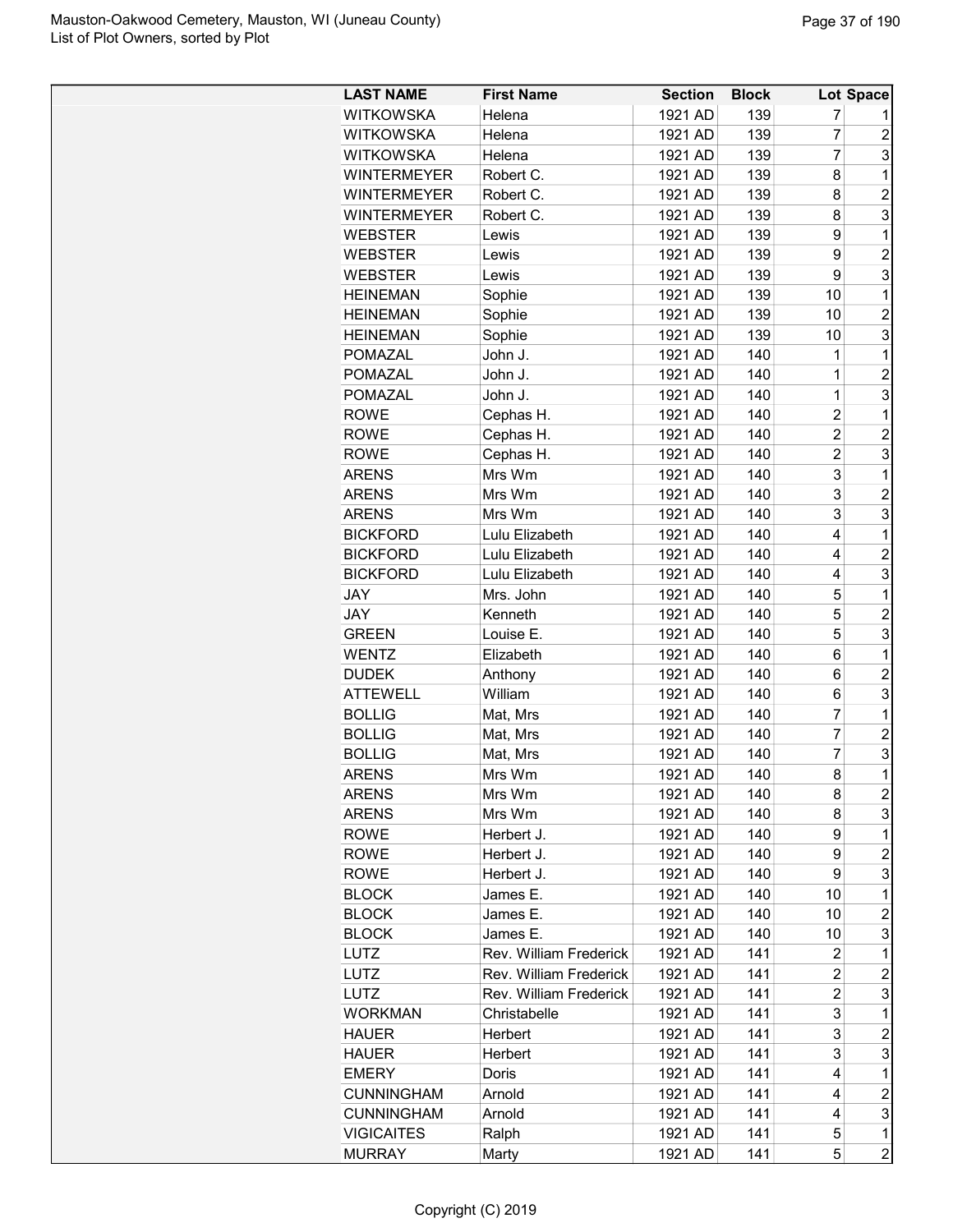| <b>LAST NAME</b>               | <b>First Name</b> | <b>Section</b>     | <b>Block</b> |                                  | Lot Space               |
|--------------------------------|-------------------|--------------------|--------------|----------------------------------|-------------------------|
| <b>ROELKE</b>                  | Ethel M.          | 1921 AD            | 141          | 5                                | 3                       |
| <b>HAMILTON</b>                | Marvin            | 1921 AD            | 143          | 1                                | 1                       |
| <b>HAMILTON</b>                | Marvin            | 1921 AD            | 143          | $\mathbf 1$                      | $\overline{c}$          |
| <b>HAMILTON</b>                | Marvin            | 1921 AD            | 143          | $\mathbf 1$                      | 3                       |
| <b>SOEHNLIEN</b>               | M.jr              | 1921 AD            | 143          | $\overline{c}$                   | 1                       |
| <b>SOEHNLIEN</b>               | M.jr              | 1921 AD            | 143          | $\overline{2}$                   | $\overline{2}$          |
| <b>SOEHNLIEN</b>               | M.jr              | 1921 AD            | 143          | $\overline{c}$                   | 3                       |
| <b>JAY</b>                     | Mrs. John         | 1921 AD            | 143          | 3                                | 1                       |
| <b>JAY</b>                     | Mrs. John         | 1921 AD            | 143          | 3                                | $\overline{2}$          |
| <b>JAY</b>                     | Mrs. John         | 1921 AD            | 143          | 3                                | 3                       |
| <b>FISHER</b>                  | Andrew            | 1921 AD            | 143          | 4                                | 1                       |
| <b>FISHER</b>                  | Andrew            | 1921 AD            | 143          | 4                                | $\overline{2}$          |
| <b>FISHER</b>                  | Andrew            | 1921 AD            | 143          | 4                                | 3                       |
| <b>CAMPBELL</b>                | Elizabeth         | 1921 AD            | 143          | 5                                | 1                       |
| <b>GARDNER</b>                 | Bessie E.         | 1921 AD            | 143          | 5                                | $\overline{2}$          |
| <b>WOLLMER</b>                 | Elmer             | 1921 AD            | 143          | 5                                | 3                       |
| <b>WOLLMER</b>                 | Elmer             | 1921 AD            | 143          | 6                                | 1                       |
| <b>FISH</b>                    | Laman (Gus)       | 1921 AD            | 143          | 6                                | $\overline{2}$          |
| <b>BALTHIS, JR</b>             | Lester            | 1921 AD            | 143          | 6                                | 3                       |
| <b>WOLLMER</b>                 | Hugo, Mrs         | 1921 AD            | 143          | 7                                | 1                       |
| <b>WOLLMER</b>                 | Hugo, Mrs         | 1921 AD            | 143          | $\overline{7}$                   | $\overline{c}$          |
| <b>WOLLMER</b>                 | Hugo, Mrs         | 1921 AD            | 143          | 7                                | 3                       |
| <b>OVERGAARD</b>               | Arthur            | 1921 AD            | 143          | 8                                | 1                       |
| <b>OVERGAARD</b>               | Arthur            | 1921 AD            | 143          | 8                                | $\overline{2}$          |
|                                |                   |                    | 143          | 8                                | 3                       |
| <b>OVERGAARD</b>               | Arthur            | 1921 AD            | 143          |                                  | 1                       |
| <b>OVERGAARD</b>               | Meyer             | 1921 AD            |              | 9                                | $\overline{2}$          |
| <b>OVERGAARD</b>               | Meyer             | 1921 AD            | 143          | 9                                |                         |
| <b>OVERGAARD</b>               | Meyer             | 1921 AD            | 143          | 9                                | 3                       |
| <b>GODFREY</b>                 | Chester H.        | 1921 AD            | 144          | 1<br>$\mathbf 1$                 | 1                       |
| <b>GODFREY</b>                 | Chester H.        | 1921 AD            | 144          |                                  | $\overline{c}$          |
| <b>GODFREY</b>                 | Chester H.        | 1921 AD            | 144          | $\mathbf 1$                      | 3                       |
| <b>ORMSON</b>                  | Glen Mrs          | 1921 AD            | 144<br>144   | $\overline{c}$<br>$\overline{c}$ | 1                       |
| <b>ORMSON</b><br><b>ORMSON</b> | <b>Glen Mrs</b>   | 1921 AD<br>1921 AD |              | $\overline{2}$                   | $\overline{c}$<br>3     |
|                                | <b>Glen Mrs</b>   |                    | 144          |                                  |                         |
| <b>STEIN</b>                   | Carlton & Mrs     | 1921 AD            | 144          | 3                                | 1                       |
| <b>STEIN</b>                   | Carlton & Mrs     | 1921 AD            | 144          | 3                                | $\overline{c}$          |
| <b>STEIN</b>                   | Carlton & Mrs     | 1921 AD            | 144          | 3                                | 3                       |
| <b>KASTNER</b>                 | William A         | 1921 AD            | 144          | 4                                | 1                       |
| <b>KASTNER</b>                 | William A         | 1921 AD            | 144          | 4                                | $\overline{c}$          |
| <b>KASTNER</b>                 | William A         | 1921 AD            | 144          | 4                                | 3                       |
| <b>HANSON</b>                  | Oscar             | 1921 AD            | 144          | 5                                | 1                       |
| <b>HANSON</b>                  | Oscar             | 1921 AD            | 144          | 5                                | $\overline{c}$          |
| <b>HANSON</b>                  | Oscar             | 1921 AD            | 144          | 5                                | 3                       |
| <b>KRUEGER</b>                 | Raymond           | 1921 AD            | 144          | 6                                | 1                       |
| <b>KRUEGER</b>                 | Raymond           | 1921 AD            | 144          | 6                                | $\overline{\mathbf{c}}$ |
| <b>KRUEGER</b>                 | Raymond           | 1921 AD            | 144          | 6                                | 3                       |
| KASTNER                        | William A         | 1921 AD            | 144          | 7                                | 1                       |
| <b>KASTNER</b>                 | William A         | 1921 AD            | 144          | 7                                | $\overline{c}$          |
| <b>KASTNER</b>                 | William A         | 1921 AD            | 144          | 7                                | 3                       |
| <b>WRIGHT</b>                  | Neil              | 1921 AD            | 144          | 8                                | 1                       |
| WRIGHT                         | Neil              | 1921 AD            | 144          | 8                                | $\overline{c}$          |
| <b>WRIGHT</b>                  | Neil              | 1921 AD            | 144          | 8                                | 3                       |
| <b>STEINER</b>                 | Leo R & Mrs       | 1921 AD            | 144          | 9                                | 1                       |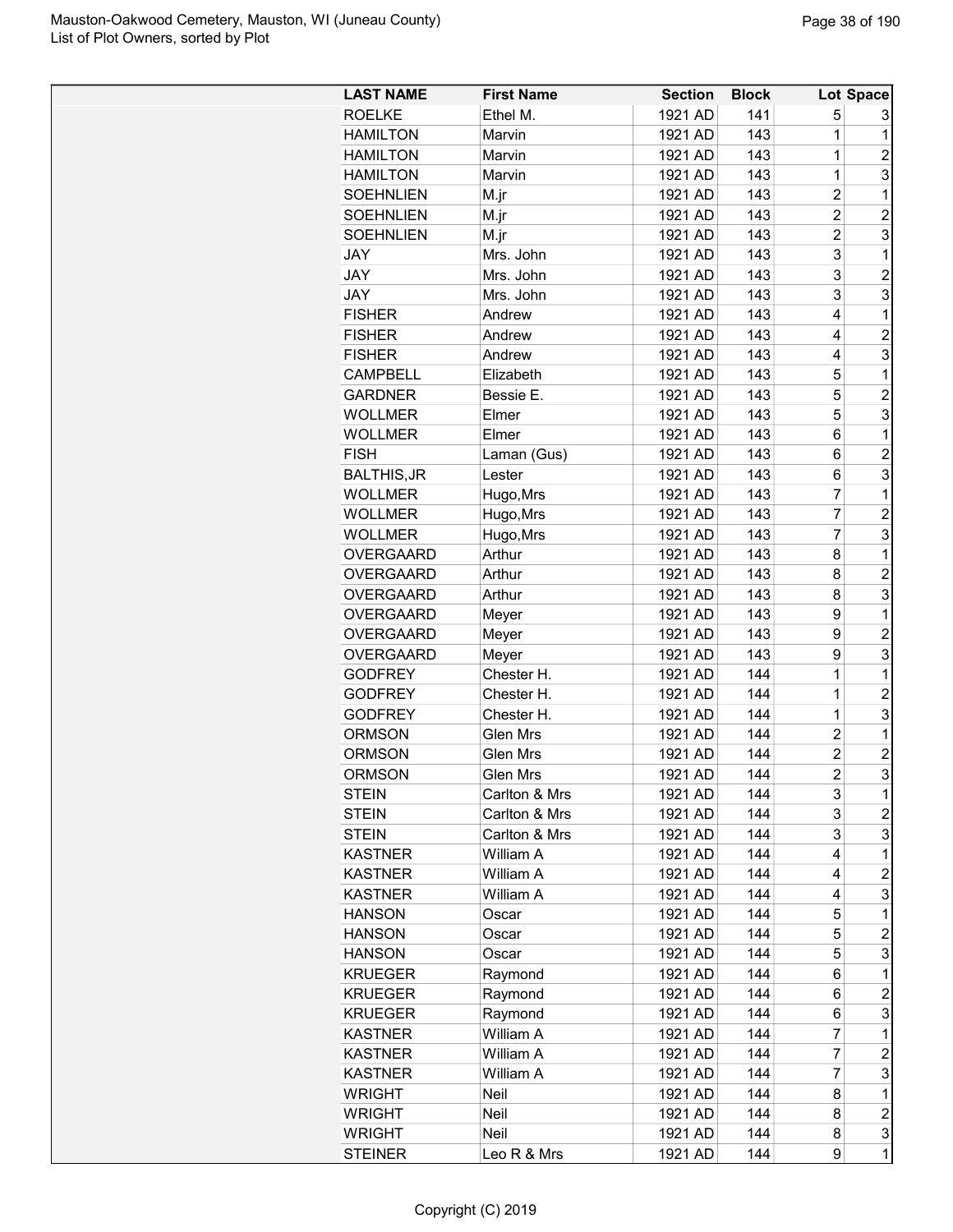| <b>LAST NAME</b> | <b>First Name</b> | <b>Section</b> | <b>Block</b> |                | Lot Space               |
|------------------|-------------------|----------------|--------------|----------------|-------------------------|
| <b>STEINER</b>   | Leo R & Mrs       | 1921 AD        | 144          | 9              | 2                       |
| <b>STEINER</b>   | Leo R & Mrs       | 1921 AD        | 144          | 9              | 3                       |
| <b>STEINER</b>   | John J & Mrs      | 1921 AD        | 144          | 10             | 1                       |
| <b>STEINER</b>   | John J & Mrs      | 1921 AD        | 144          | 10             | $\overline{2}$          |
| <b>STEINER</b>   | John J & Mrs      | 1921 AD        | 144          | 10             | 3                       |
| <b>KELLAHER</b>  | Charles A.        | 1921 AD        | 145          | 1              | 1                       |
| <b>KELLAHER</b>  | Charles A.        | 1921 AD        | 145          | 1              | $\overline{c}$          |
| <b>KELLAHER</b>  | Charles A.        | 1921 AD        | 145          | $\mathbf 1$    | 3                       |
| <b>KELLAHER</b>  | Charles A.        | 1921 AD        | 145          | $\overline{2}$ | 1                       |
| <b>KELLAHER</b>  | Charles A.        | 1921 AD        | 145          | $\overline{2}$ | $\overline{c}$          |
| <b>KELLAHER</b>  | Charles A.        | 1921 AD        | 145          | $\overline{c}$ | 3                       |
| <b>LARIDAEN</b>  | Inez              | 1921 AD        | 145          | 3              | 1                       |
| <b>LARIDAEN</b>  | Inez              | 1921 AD        | 145          | 3              | $\overline{2}$          |
| <b>LARIDAEN</b>  | Inez              | 1921 AD        | 145          | 3              | 3                       |
| <b>JAUNISCH</b>  | Bernadine         | 1921 AD        | 145          | 4              | 1                       |
| <b>JAUNISCH</b>  | <b>Bernadine</b>  | 1921 AD        | 145          | 4              | $\overline{c}$          |
| <b>JAUNISCH</b>  | <b>Bernadine</b>  | 1921 AD        | 145          | 4              | 3                       |
| <b>BUYE</b>      | Stanley           | 1921 AD        | 145          | 5              | 1                       |
| <b>BUYE</b>      |                   |                |              | 5              | $\overline{2}$          |
|                  | Stanley           | 1921 AD        | 145          |                |                         |
| <b>BUYE</b>      | Stanley           | 1921 AD        | 145          | 5              | 3                       |
| <b>BROWN</b>     | Lawrence          | 1921 AD        | 146          | 1              | 1                       |
| <b>BROWN</b>     | Lawrence          | 1921 AD        | 146          | $\overline{1}$ | $\overline{2}$          |
| <b>BROWN</b>     | Lawrence          | 1921 AD        | 146          | $\mathbf 1$    | 3                       |
| <b>SAEMISCH</b>  | Erich C.          | 1921 AD        | 146          | $\overline{2}$ | 1                       |
| <b>SAEMISCH</b>  | Erich C.          | 1921 AD        | 146          | $\overline{c}$ | $\overline{c}$          |
| <b>SAEMISCH</b>  | Erich C.          | 1921 AD        | 146          | $\overline{c}$ | 3                       |
| <b>SAEMISCH</b>  | Erich C.          | 1921 AD        | 146          | 3              | 1                       |
| <b>SAEMISCH</b>  | Erich C.          | 1921 AD        | 146          | 3              | $\overline{c}$          |
| <b>SAEMISCH</b>  | Erich C.          | 1921 AD        | 146          | 3              | 3                       |
| <b>SAEMISCH</b>  | Erich C.          | 1921 AD        | 146          | 4              | 1                       |
| <b>SAEMISCH</b>  | Erich C.          | 1921 AD        | 146          | 4              | $\overline{c}$          |
| <b>SAEMISCH</b>  | Erich C.          | 1921 AD        | 146          | 4              | 3                       |
| <b>MUSCH</b>     | Don L & Evelyn    | 1921 AD        | 146          | 5              | 1                       |
| <b>MUSCH</b>     | Don L & Evelyn    | 1921 AD        | 146          | 5              | $\overline{2}$          |
| <b>MUSCH</b>     | Don L & Evelyn    | 1921 AD        | 146          | 5              | 3                       |
| <b>MUSCH</b>     | Don L & Evelyn    | 1921 AD        | 146          | 6              | 1                       |
| <b>MUSCH</b>     | Don L & Evelyn    | 1921 AD        | 146          | 6              | $\overline{c}$          |
| <b>MUSCH</b>     | Don L & Evelyn    | 1921 AD        | 146          | 6              | 3                       |
| <b>SAEMISCH</b>  | Erich C.          | 1921 AD        | 146          | 7              | 1                       |
| <b>SAEMISCH</b>  | Erich C.          | 1921 AD        | 146          | 7              | $\boldsymbol{2}$        |
| <b>SAEMISCH</b>  | Erich C.          | 1921 AD        | 146          | 7              | 3                       |
| <b>SAEMISCH</b>  | Erich C.          | 1921 AD        | 146          | 8              | 1                       |
| <b>SAEMISCH</b>  | Erich C.          | 1921 AD        | 146          | 8              | $\overline{c}$          |
| <b>SAEMISCH</b>  | Erich C.          | 1921 AD        | 146          | 8              | 3                       |
| <b>SAEMISCH</b>  | Erich C.          | 1921 AD        | 146          | 9              | 1                       |
| <b>SAEMISCH</b>  | Erich C.          | 1921 AD        | 146          | 9              | $\overline{c}$          |
| <b>SAEMISCH</b>  | Erich C.          | 1921 AD        | 146          | 9              | 3                       |
| <b>BROWN</b>     | John R.           | 1921 AD        | 146          | 10             | 1                       |
| <b>BROWN</b>     | John R.           | 1921 AD        | 146          | 10             | $\overline{\mathbf{c}}$ |
| <b>BROWN</b>     | John R.           | 1921 AD        | 146          | 10             | 3                       |
| <b>MCDONALD</b>  | Dale              | 1921 AD        | 147          | 1              | 1                       |
| <b>MCDONALD</b>  | Dale              | 1921 AD        | 147          | $\mathbf 1$    | $\boldsymbol{2}$        |
| <b>MCDONALD</b>  | Dale              | 1921 AD        | 147          | $\mathbf 1$    | 3                       |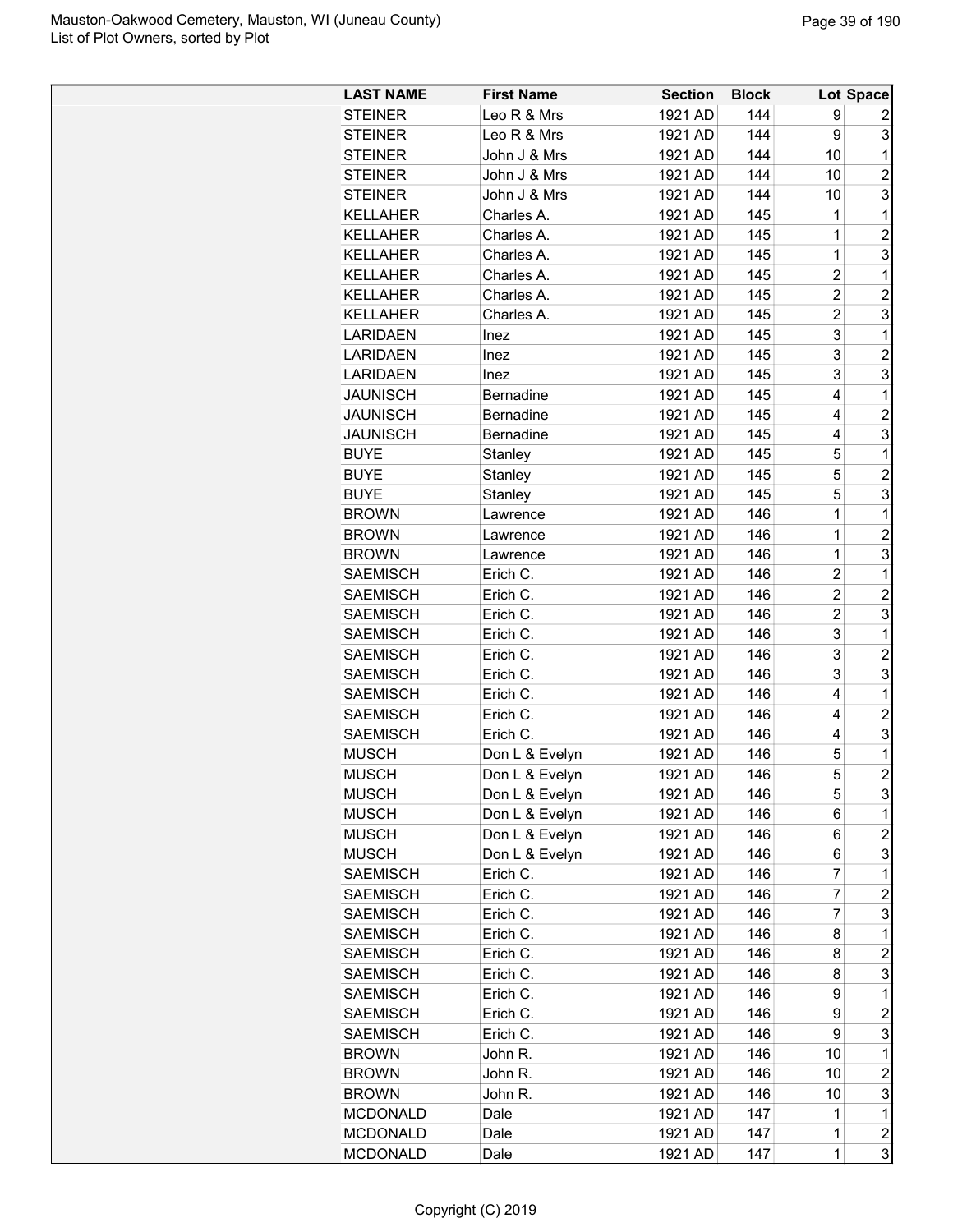| 1921 AD<br><b>BALTHIS, JR</b><br>147<br>2<br>Lester<br>1<br>$\overline{2}$<br><b>BALTHIS, JR</b><br>1921 AD<br>147<br>$\overline{c}$<br>Lester<br>3<br>$\overline{2}$<br>147<br><b>BALTHIS, JR</b><br>1921 AD<br>Lester<br>3<br>147<br>1<br><b>JENSEN</b><br>1921 AD<br>Hazel B.<br>3<br>$\overline{c}$<br><b>JENSEN</b><br>Hazel B.<br>1921 AD<br>147<br>3<br>3<br><b>JENSEN</b><br>Hazel B.<br>1921 AD<br>147<br><b>LANGER</b><br>Lloyd J.<br>1921 AD<br>147<br>4<br>1<br>$\overline{2}$<br><b>LANGER</b><br>Lloyd J.<br>1921 AD<br>147<br>4<br>3<br>Lloyd J.<br>1921 AD<br>147<br>4<br>LANGER<br>Edmund R.<br>147<br>1<br><b>DUCKETT</b><br>1921 AD<br>5<br>5<br>147<br>$\overline{c}$<br><b>DUCKETT</b><br>Edmund R.<br>1921 AD<br>3<br>5<br><b>DUCKETT</b><br>Edmund R.<br>1921 AD<br>147<br><b>BELK</b><br>1962 AD SECT 1 BLOCK A<br>4<br>Gladys M.<br>5<br><b>BELK</b><br>Gladys M.<br>1962 AD SECT 1 BLOCK A<br><b>BELK</b><br>Hugo A.<br>1962 AD SECT 1 BLOCK A<br>6<br>1962 AD SECT 1 BLOCK A<br>Charlene A.<br>$\overline{7}$<br><b>NORTON</b><br>Ivan David Sr.<br>1962 AD SECT 1 BLOCK A<br>8<br><b>NORTON</b><br>1962 AD SECT 1 BLOCK A<br>9<br><b>NORTON</b><br>Rose Mary<br>Walter A.<br>1962 AD SECT 1 BLOCK A<br><b>BRAUND</b><br>11<br><b>BRAUND</b><br>Anna M.<br>1962 AD SECT 1 BLOCK A<br>12<br>Chester<br>1962 AD SECT 1<br><b>BLOCK A</b><br>14<br><b>BRAUND</b><br>15<br>Wilma<br>1962 AD SECT 1 BLOCK A<br><b>BRAUND</b><br>1962 AD SECT 1 BLOCK A<br>Barbara A.<br>16<br><b>GUNTHER</b><br>1962 AD SECT 1 BLOCK A<br>17<br><b>GUNTHER</b><br>Otto G. Sr.<br>1962 AD SECT 1 BLOCK A<br>18<br><b>HERRMAN</b><br>June L.<br>1962 AD SECT 1 BLOCK A<br>19<br>Max N.<br><b>HERRMAN</b><br><b>HERRMAN</b><br>1962 AD SECT 1 BLOCK A<br>20<br>James B.<br><b>VANDRACEK</b><br>1962 AD SECT 1 BLOCK A<br>21<br>James J.<br>GATZ<br>N/A<br>1962 AD SECT 1 BLOCK A<br>22<br>1962 AD SECT 1 BLOCK A<br>GATZ<br>Raymond J.<br>23<br>Raymond J.<br>1962 AD SECT 1 BLOCK A<br>24<br>GATZ<br>GATZ<br>Louisa M.<br>1962 AD SECT 1 BLOCK A<br>25<br>1962 AD SECT 1 BLOCK A<br><b>MARTIN</b><br>26<br>James<br>27<br>1962 AD SECT 1 BLOCK A<br><b>MARTIN</b><br>Grace M.<br>28<br><b>OLSEN</b><br>1962 AD SECT 1 BLOCK A<br>Edgar<br>1962 AD SECT 1 BLOCK A<br><b>OLSEN</b><br>Frances<br>29<br>1962 AD SECT 1 BLOCK A<br><b>NUTTALL</b><br>30<br>Joyce Mae<br>1962 AD SECT 1 BLOCK A<br>31<br><b>NUTTALL</b><br>Norman R.<br><b>NUTTALL</b><br>Everett D.<br>1962 AD SECT 1 BLOCK A<br>32<br><b>NUTTALL</b><br>1962 AD SECT 1 BLOCK A<br>33<br>Gladys<br><b>STANDIFORD</b><br>1962 AD SECT 1 BLOCK A<br>Beaulah F.<br>36<br><b>STANDIFORD</b><br>Burlie M. Jr.<br>1962 AD SECT 1<br><b>BLOCK A</b><br>37<br><b>VOGLER</b><br>1962 AD SECT 1 BLOCK A<br>38<br>Joyce B.<br>1962 AD SECT 1 BLOCK A<br>39<br><b>VOGLER</b><br>Joyce B.<br>Jessie E.<br>1962 AD SECT 1 BLOCK A<br>40<br><b>NEUSTADTER</b><br>Matt M.<br>41<br><b>NEUSTADTER</b><br>1962 AD SECT 1 BLOCK A<br>Charles<br>42<br><b>GUEDESSE</b><br>1962 AD SECT 1 BLOCK A<br>Elizabeth<br>1962 AD SECT 1 BLOCK A<br>43<br><b>GUEDESSE</b><br>Dollie<br>1962 AD SECT 1 BLOCK A<br>44<br><b>PROUTY</b><br>Stanley<br>1962 AD SECT 1 BLOCK A<br>45<br><b>PROUTY</b><br>Ole<br>1962 AD SECT 1 BLOCK A<br>52<br><b>ENGEVOLD</b> | <b>LAST NAME</b> | <b>First Name</b> | <b>Section</b> | <b>Block</b> | Lot Space |
|-----------------------------------------------------------------------------------------------------------------------------------------------------------------------------------------------------------------------------------------------------------------------------------------------------------------------------------------------------------------------------------------------------------------------------------------------------------------------------------------------------------------------------------------------------------------------------------------------------------------------------------------------------------------------------------------------------------------------------------------------------------------------------------------------------------------------------------------------------------------------------------------------------------------------------------------------------------------------------------------------------------------------------------------------------------------------------------------------------------------------------------------------------------------------------------------------------------------------------------------------------------------------------------------------------------------------------------------------------------------------------------------------------------------------------------------------------------------------------------------------------------------------------------------------------------------------------------------------------------------------------------------------------------------------------------------------------------------------------------------------------------------------------------------------------------------------------------------------------------------------------------------------------------------------------------------------------------------------------------------------------------------------------------------------------------------------------------------------------------------------------------------------------------------------------------------------------------------------------------------------------------------------------------------------------------------------------------------------------------------------------------------------------------------------------------------------------------------------------------------------------------------------------------------------------------------------------------------------------------------------------------------------------------------------------------------------------------------------------------------------------------------------------------------------------------------------------------------------------------------------------------------------------------------------------------------------------------------------------------------------------------------------------------------------------------------------------------------------------------------------------------------------------------------------------------------------------------------------------------------------------------------------------------------------|------------------|-------------------|----------------|--------------|-----------|
|                                                                                                                                                                                                                                                                                                                                                                                                                                                                                                                                                                                                                                                                                                                                                                                                                                                                                                                                                                                                                                                                                                                                                                                                                                                                                                                                                                                                                                                                                                                                                                                                                                                                                                                                                                                                                                                                                                                                                                                                                                                                                                                                                                                                                                                                                                                                                                                                                                                                                                                                                                                                                                                                                                                                                                                                                                                                                                                                                                                                                                                                                                                                                                                                                                                                                               |                  |                   |                |              |           |
|                                                                                                                                                                                                                                                                                                                                                                                                                                                                                                                                                                                                                                                                                                                                                                                                                                                                                                                                                                                                                                                                                                                                                                                                                                                                                                                                                                                                                                                                                                                                                                                                                                                                                                                                                                                                                                                                                                                                                                                                                                                                                                                                                                                                                                                                                                                                                                                                                                                                                                                                                                                                                                                                                                                                                                                                                                                                                                                                                                                                                                                                                                                                                                                                                                                                                               |                  |                   |                |              |           |
|                                                                                                                                                                                                                                                                                                                                                                                                                                                                                                                                                                                                                                                                                                                                                                                                                                                                                                                                                                                                                                                                                                                                                                                                                                                                                                                                                                                                                                                                                                                                                                                                                                                                                                                                                                                                                                                                                                                                                                                                                                                                                                                                                                                                                                                                                                                                                                                                                                                                                                                                                                                                                                                                                                                                                                                                                                                                                                                                                                                                                                                                                                                                                                                                                                                                                               |                  |                   |                |              |           |
|                                                                                                                                                                                                                                                                                                                                                                                                                                                                                                                                                                                                                                                                                                                                                                                                                                                                                                                                                                                                                                                                                                                                                                                                                                                                                                                                                                                                                                                                                                                                                                                                                                                                                                                                                                                                                                                                                                                                                                                                                                                                                                                                                                                                                                                                                                                                                                                                                                                                                                                                                                                                                                                                                                                                                                                                                                                                                                                                                                                                                                                                                                                                                                                                                                                                                               |                  |                   |                |              |           |
|                                                                                                                                                                                                                                                                                                                                                                                                                                                                                                                                                                                                                                                                                                                                                                                                                                                                                                                                                                                                                                                                                                                                                                                                                                                                                                                                                                                                                                                                                                                                                                                                                                                                                                                                                                                                                                                                                                                                                                                                                                                                                                                                                                                                                                                                                                                                                                                                                                                                                                                                                                                                                                                                                                                                                                                                                                                                                                                                                                                                                                                                                                                                                                                                                                                                                               |                  |                   |                |              |           |
|                                                                                                                                                                                                                                                                                                                                                                                                                                                                                                                                                                                                                                                                                                                                                                                                                                                                                                                                                                                                                                                                                                                                                                                                                                                                                                                                                                                                                                                                                                                                                                                                                                                                                                                                                                                                                                                                                                                                                                                                                                                                                                                                                                                                                                                                                                                                                                                                                                                                                                                                                                                                                                                                                                                                                                                                                                                                                                                                                                                                                                                                                                                                                                                                                                                                                               |                  |                   |                |              |           |
|                                                                                                                                                                                                                                                                                                                                                                                                                                                                                                                                                                                                                                                                                                                                                                                                                                                                                                                                                                                                                                                                                                                                                                                                                                                                                                                                                                                                                                                                                                                                                                                                                                                                                                                                                                                                                                                                                                                                                                                                                                                                                                                                                                                                                                                                                                                                                                                                                                                                                                                                                                                                                                                                                                                                                                                                                                                                                                                                                                                                                                                                                                                                                                                                                                                                                               |                  |                   |                |              |           |
|                                                                                                                                                                                                                                                                                                                                                                                                                                                                                                                                                                                                                                                                                                                                                                                                                                                                                                                                                                                                                                                                                                                                                                                                                                                                                                                                                                                                                                                                                                                                                                                                                                                                                                                                                                                                                                                                                                                                                                                                                                                                                                                                                                                                                                                                                                                                                                                                                                                                                                                                                                                                                                                                                                                                                                                                                                                                                                                                                                                                                                                                                                                                                                                                                                                                                               |                  |                   |                |              |           |
|                                                                                                                                                                                                                                                                                                                                                                                                                                                                                                                                                                                                                                                                                                                                                                                                                                                                                                                                                                                                                                                                                                                                                                                                                                                                                                                                                                                                                                                                                                                                                                                                                                                                                                                                                                                                                                                                                                                                                                                                                                                                                                                                                                                                                                                                                                                                                                                                                                                                                                                                                                                                                                                                                                                                                                                                                                                                                                                                                                                                                                                                                                                                                                                                                                                                                               |                  |                   |                |              |           |
|                                                                                                                                                                                                                                                                                                                                                                                                                                                                                                                                                                                                                                                                                                                                                                                                                                                                                                                                                                                                                                                                                                                                                                                                                                                                                                                                                                                                                                                                                                                                                                                                                                                                                                                                                                                                                                                                                                                                                                                                                                                                                                                                                                                                                                                                                                                                                                                                                                                                                                                                                                                                                                                                                                                                                                                                                                                                                                                                                                                                                                                                                                                                                                                                                                                                                               |                  |                   |                |              |           |
|                                                                                                                                                                                                                                                                                                                                                                                                                                                                                                                                                                                                                                                                                                                                                                                                                                                                                                                                                                                                                                                                                                                                                                                                                                                                                                                                                                                                                                                                                                                                                                                                                                                                                                                                                                                                                                                                                                                                                                                                                                                                                                                                                                                                                                                                                                                                                                                                                                                                                                                                                                                                                                                                                                                                                                                                                                                                                                                                                                                                                                                                                                                                                                                                                                                                                               |                  |                   |                |              |           |
|                                                                                                                                                                                                                                                                                                                                                                                                                                                                                                                                                                                                                                                                                                                                                                                                                                                                                                                                                                                                                                                                                                                                                                                                                                                                                                                                                                                                                                                                                                                                                                                                                                                                                                                                                                                                                                                                                                                                                                                                                                                                                                                                                                                                                                                                                                                                                                                                                                                                                                                                                                                                                                                                                                                                                                                                                                                                                                                                                                                                                                                                                                                                                                                                                                                                                               |                  |                   |                |              |           |
|                                                                                                                                                                                                                                                                                                                                                                                                                                                                                                                                                                                                                                                                                                                                                                                                                                                                                                                                                                                                                                                                                                                                                                                                                                                                                                                                                                                                                                                                                                                                                                                                                                                                                                                                                                                                                                                                                                                                                                                                                                                                                                                                                                                                                                                                                                                                                                                                                                                                                                                                                                                                                                                                                                                                                                                                                                                                                                                                                                                                                                                                                                                                                                                                                                                                                               |                  |                   |                |              |           |
|                                                                                                                                                                                                                                                                                                                                                                                                                                                                                                                                                                                                                                                                                                                                                                                                                                                                                                                                                                                                                                                                                                                                                                                                                                                                                                                                                                                                                                                                                                                                                                                                                                                                                                                                                                                                                                                                                                                                                                                                                                                                                                                                                                                                                                                                                                                                                                                                                                                                                                                                                                                                                                                                                                                                                                                                                                                                                                                                                                                                                                                                                                                                                                                                                                                                                               |                  |                   |                |              |           |
|                                                                                                                                                                                                                                                                                                                                                                                                                                                                                                                                                                                                                                                                                                                                                                                                                                                                                                                                                                                                                                                                                                                                                                                                                                                                                                                                                                                                                                                                                                                                                                                                                                                                                                                                                                                                                                                                                                                                                                                                                                                                                                                                                                                                                                                                                                                                                                                                                                                                                                                                                                                                                                                                                                                                                                                                                                                                                                                                                                                                                                                                                                                                                                                                                                                                                               |                  |                   |                |              |           |
|                                                                                                                                                                                                                                                                                                                                                                                                                                                                                                                                                                                                                                                                                                                                                                                                                                                                                                                                                                                                                                                                                                                                                                                                                                                                                                                                                                                                                                                                                                                                                                                                                                                                                                                                                                                                                                                                                                                                                                                                                                                                                                                                                                                                                                                                                                                                                                                                                                                                                                                                                                                                                                                                                                                                                                                                                                                                                                                                                                                                                                                                                                                                                                                                                                                                                               |                  |                   |                |              |           |
|                                                                                                                                                                                                                                                                                                                                                                                                                                                                                                                                                                                                                                                                                                                                                                                                                                                                                                                                                                                                                                                                                                                                                                                                                                                                                                                                                                                                                                                                                                                                                                                                                                                                                                                                                                                                                                                                                                                                                                                                                                                                                                                                                                                                                                                                                                                                                                                                                                                                                                                                                                                                                                                                                                                                                                                                                                                                                                                                                                                                                                                                                                                                                                                                                                                                                               |                  |                   |                |              |           |
|                                                                                                                                                                                                                                                                                                                                                                                                                                                                                                                                                                                                                                                                                                                                                                                                                                                                                                                                                                                                                                                                                                                                                                                                                                                                                                                                                                                                                                                                                                                                                                                                                                                                                                                                                                                                                                                                                                                                                                                                                                                                                                                                                                                                                                                                                                                                                                                                                                                                                                                                                                                                                                                                                                                                                                                                                                                                                                                                                                                                                                                                                                                                                                                                                                                                                               |                  |                   |                |              |           |
|                                                                                                                                                                                                                                                                                                                                                                                                                                                                                                                                                                                                                                                                                                                                                                                                                                                                                                                                                                                                                                                                                                                                                                                                                                                                                                                                                                                                                                                                                                                                                                                                                                                                                                                                                                                                                                                                                                                                                                                                                                                                                                                                                                                                                                                                                                                                                                                                                                                                                                                                                                                                                                                                                                                                                                                                                                                                                                                                                                                                                                                                                                                                                                                                                                                                                               |                  |                   |                |              |           |
|                                                                                                                                                                                                                                                                                                                                                                                                                                                                                                                                                                                                                                                                                                                                                                                                                                                                                                                                                                                                                                                                                                                                                                                                                                                                                                                                                                                                                                                                                                                                                                                                                                                                                                                                                                                                                                                                                                                                                                                                                                                                                                                                                                                                                                                                                                                                                                                                                                                                                                                                                                                                                                                                                                                                                                                                                                                                                                                                                                                                                                                                                                                                                                                                                                                                                               |                  |                   |                |              |           |
|                                                                                                                                                                                                                                                                                                                                                                                                                                                                                                                                                                                                                                                                                                                                                                                                                                                                                                                                                                                                                                                                                                                                                                                                                                                                                                                                                                                                                                                                                                                                                                                                                                                                                                                                                                                                                                                                                                                                                                                                                                                                                                                                                                                                                                                                                                                                                                                                                                                                                                                                                                                                                                                                                                                                                                                                                                                                                                                                                                                                                                                                                                                                                                                                                                                                                               |                  |                   |                |              |           |
|                                                                                                                                                                                                                                                                                                                                                                                                                                                                                                                                                                                                                                                                                                                                                                                                                                                                                                                                                                                                                                                                                                                                                                                                                                                                                                                                                                                                                                                                                                                                                                                                                                                                                                                                                                                                                                                                                                                                                                                                                                                                                                                                                                                                                                                                                                                                                                                                                                                                                                                                                                                                                                                                                                                                                                                                                                                                                                                                                                                                                                                                                                                                                                                                                                                                                               |                  |                   |                |              |           |
|                                                                                                                                                                                                                                                                                                                                                                                                                                                                                                                                                                                                                                                                                                                                                                                                                                                                                                                                                                                                                                                                                                                                                                                                                                                                                                                                                                                                                                                                                                                                                                                                                                                                                                                                                                                                                                                                                                                                                                                                                                                                                                                                                                                                                                                                                                                                                                                                                                                                                                                                                                                                                                                                                                                                                                                                                                                                                                                                                                                                                                                                                                                                                                                                                                                                                               |                  |                   |                |              |           |
|                                                                                                                                                                                                                                                                                                                                                                                                                                                                                                                                                                                                                                                                                                                                                                                                                                                                                                                                                                                                                                                                                                                                                                                                                                                                                                                                                                                                                                                                                                                                                                                                                                                                                                                                                                                                                                                                                                                                                                                                                                                                                                                                                                                                                                                                                                                                                                                                                                                                                                                                                                                                                                                                                                                                                                                                                                                                                                                                                                                                                                                                                                                                                                                                                                                                                               |                  |                   |                |              |           |
|                                                                                                                                                                                                                                                                                                                                                                                                                                                                                                                                                                                                                                                                                                                                                                                                                                                                                                                                                                                                                                                                                                                                                                                                                                                                                                                                                                                                                                                                                                                                                                                                                                                                                                                                                                                                                                                                                                                                                                                                                                                                                                                                                                                                                                                                                                                                                                                                                                                                                                                                                                                                                                                                                                                                                                                                                                                                                                                                                                                                                                                                                                                                                                                                                                                                                               |                  |                   |                |              |           |
|                                                                                                                                                                                                                                                                                                                                                                                                                                                                                                                                                                                                                                                                                                                                                                                                                                                                                                                                                                                                                                                                                                                                                                                                                                                                                                                                                                                                                                                                                                                                                                                                                                                                                                                                                                                                                                                                                                                                                                                                                                                                                                                                                                                                                                                                                                                                                                                                                                                                                                                                                                                                                                                                                                                                                                                                                                                                                                                                                                                                                                                                                                                                                                                                                                                                                               |                  |                   |                |              |           |
|                                                                                                                                                                                                                                                                                                                                                                                                                                                                                                                                                                                                                                                                                                                                                                                                                                                                                                                                                                                                                                                                                                                                                                                                                                                                                                                                                                                                                                                                                                                                                                                                                                                                                                                                                                                                                                                                                                                                                                                                                                                                                                                                                                                                                                                                                                                                                                                                                                                                                                                                                                                                                                                                                                                                                                                                                                                                                                                                                                                                                                                                                                                                                                                                                                                                                               |                  |                   |                |              |           |
|                                                                                                                                                                                                                                                                                                                                                                                                                                                                                                                                                                                                                                                                                                                                                                                                                                                                                                                                                                                                                                                                                                                                                                                                                                                                                                                                                                                                                                                                                                                                                                                                                                                                                                                                                                                                                                                                                                                                                                                                                                                                                                                                                                                                                                                                                                                                                                                                                                                                                                                                                                                                                                                                                                                                                                                                                                                                                                                                                                                                                                                                                                                                                                                                                                                                                               |                  |                   |                |              |           |
|                                                                                                                                                                                                                                                                                                                                                                                                                                                                                                                                                                                                                                                                                                                                                                                                                                                                                                                                                                                                                                                                                                                                                                                                                                                                                                                                                                                                                                                                                                                                                                                                                                                                                                                                                                                                                                                                                                                                                                                                                                                                                                                                                                                                                                                                                                                                                                                                                                                                                                                                                                                                                                                                                                                                                                                                                                                                                                                                                                                                                                                                                                                                                                                                                                                                                               |                  |                   |                |              |           |
|                                                                                                                                                                                                                                                                                                                                                                                                                                                                                                                                                                                                                                                                                                                                                                                                                                                                                                                                                                                                                                                                                                                                                                                                                                                                                                                                                                                                                                                                                                                                                                                                                                                                                                                                                                                                                                                                                                                                                                                                                                                                                                                                                                                                                                                                                                                                                                                                                                                                                                                                                                                                                                                                                                                                                                                                                                                                                                                                                                                                                                                                                                                                                                                                                                                                                               |                  |                   |                |              |           |
|                                                                                                                                                                                                                                                                                                                                                                                                                                                                                                                                                                                                                                                                                                                                                                                                                                                                                                                                                                                                                                                                                                                                                                                                                                                                                                                                                                                                                                                                                                                                                                                                                                                                                                                                                                                                                                                                                                                                                                                                                                                                                                                                                                                                                                                                                                                                                                                                                                                                                                                                                                                                                                                                                                                                                                                                                                                                                                                                                                                                                                                                                                                                                                                                                                                                                               |                  |                   |                |              |           |
|                                                                                                                                                                                                                                                                                                                                                                                                                                                                                                                                                                                                                                                                                                                                                                                                                                                                                                                                                                                                                                                                                                                                                                                                                                                                                                                                                                                                                                                                                                                                                                                                                                                                                                                                                                                                                                                                                                                                                                                                                                                                                                                                                                                                                                                                                                                                                                                                                                                                                                                                                                                                                                                                                                                                                                                                                                                                                                                                                                                                                                                                                                                                                                                                                                                                                               |                  |                   |                |              |           |
|                                                                                                                                                                                                                                                                                                                                                                                                                                                                                                                                                                                                                                                                                                                                                                                                                                                                                                                                                                                                                                                                                                                                                                                                                                                                                                                                                                                                                                                                                                                                                                                                                                                                                                                                                                                                                                                                                                                                                                                                                                                                                                                                                                                                                                                                                                                                                                                                                                                                                                                                                                                                                                                                                                                                                                                                                                                                                                                                                                                                                                                                                                                                                                                                                                                                                               |                  |                   |                |              |           |
|                                                                                                                                                                                                                                                                                                                                                                                                                                                                                                                                                                                                                                                                                                                                                                                                                                                                                                                                                                                                                                                                                                                                                                                                                                                                                                                                                                                                                                                                                                                                                                                                                                                                                                                                                                                                                                                                                                                                                                                                                                                                                                                                                                                                                                                                                                                                                                                                                                                                                                                                                                                                                                                                                                                                                                                                                                                                                                                                                                                                                                                                                                                                                                                                                                                                                               |                  |                   |                |              |           |
|                                                                                                                                                                                                                                                                                                                                                                                                                                                                                                                                                                                                                                                                                                                                                                                                                                                                                                                                                                                                                                                                                                                                                                                                                                                                                                                                                                                                                                                                                                                                                                                                                                                                                                                                                                                                                                                                                                                                                                                                                                                                                                                                                                                                                                                                                                                                                                                                                                                                                                                                                                                                                                                                                                                                                                                                                                                                                                                                                                                                                                                                                                                                                                                                                                                                                               |                  |                   |                |              |           |
|                                                                                                                                                                                                                                                                                                                                                                                                                                                                                                                                                                                                                                                                                                                                                                                                                                                                                                                                                                                                                                                                                                                                                                                                                                                                                                                                                                                                                                                                                                                                                                                                                                                                                                                                                                                                                                                                                                                                                                                                                                                                                                                                                                                                                                                                                                                                                                                                                                                                                                                                                                                                                                                                                                                                                                                                                                                                                                                                                                                                                                                                                                                                                                                                                                                                                               |                  |                   |                |              |           |
|                                                                                                                                                                                                                                                                                                                                                                                                                                                                                                                                                                                                                                                                                                                                                                                                                                                                                                                                                                                                                                                                                                                                                                                                                                                                                                                                                                                                                                                                                                                                                                                                                                                                                                                                                                                                                                                                                                                                                                                                                                                                                                                                                                                                                                                                                                                                                                                                                                                                                                                                                                                                                                                                                                                                                                                                                                                                                                                                                                                                                                                                                                                                                                                                                                                                                               |                  |                   |                |              |           |
|                                                                                                                                                                                                                                                                                                                                                                                                                                                                                                                                                                                                                                                                                                                                                                                                                                                                                                                                                                                                                                                                                                                                                                                                                                                                                                                                                                                                                                                                                                                                                                                                                                                                                                                                                                                                                                                                                                                                                                                                                                                                                                                                                                                                                                                                                                                                                                                                                                                                                                                                                                                                                                                                                                                                                                                                                                                                                                                                                                                                                                                                                                                                                                                                                                                                                               |                  |                   |                |              |           |
|                                                                                                                                                                                                                                                                                                                                                                                                                                                                                                                                                                                                                                                                                                                                                                                                                                                                                                                                                                                                                                                                                                                                                                                                                                                                                                                                                                                                                                                                                                                                                                                                                                                                                                                                                                                                                                                                                                                                                                                                                                                                                                                                                                                                                                                                                                                                                                                                                                                                                                                                                                                                                                                                                                                                                                                                                                                                                                                                                                                                                                                                                                                                                                                                                                                                                               |                  |                   |                |              |           |
|                                                                                                                                                                                                                                                                                                                                                                                                                                                                                                                                                                                                                                                                                                                                                                                                                                                                                                                                                                                                                                                                                                                                                                                                                                                                                                                                                                                                                                                                                                                                                                                                                                                                                                                                                                                                                                                                                                                                                                                                                                                                                                                                                                                                                                                                                                                                                                                                                                                                                                                                                                                                                                                                                                                                                                                                                                                                                                                                                                                                                                                                                                                                                                                                                                                                                               |                  |                   |                |              |           |
|                                                                                                                                                                                                                                                                                                                                                                                                                                                                                                                                                                                                                                                                                                                                                                                                                                                                                                                                                                                                                                                                                                                                                                                                                                                                                                                                                                                                                                                                                                                                                                                                                                                                                                                                                                                                                                                                                                                                                                                                                                                                                                                                                                                                                                                                                                                                                                                                                                                                                                                                                                                                                                                                                                                                                                                                                                                                                                                                                                                                                                                                                                                                                                                                                                                                                               |                  |                   |                |              |           |
|                                                                                                                                                                                                                                                                                                                                                                                                                                                                                                                                                                                                                                                                                                                                                                                                                                                                                                                                                                                                                                                                                                                                                                                                                                                                                                                                                                                                                                                                                                                                                                                                                                                                                                                                                                                                                                                                                                                                                                                                                                                                                                                                                                                                                                                                                                                                                                                                                                                                                                                                                                                                                                                                                                                                                                                                                                                                                                                                                                                                                                                                                                                                                                                                                                                                                               |                  |                   |                |              |           |
|                                                                                                                                                                                                                                                                                                                                                                                                                                                                                                                                                                                                                                                                                                                                                                                                                                                                                                                                                                                                                                                                                                                                                                                                                                                                                                                                                                                                                                                                                                                                                                                                                                                                                                                                                                                                                                                                                                                                                                                                                                                                                                                                                                                                                                                                                                                                                                                                                                                                                                                                                                                                                                                                                                                                                                                                                                                                                                                                                                                                                                                                                                                                                                                                                                                                                               |                  |                   |                |              |           |
|                                                                                                                                                                                                                                                                                                                                                                                                                                                                                                                                                                                                                                                                                                                                                                                                                                                                                                                                                                                                                                                                                                                                                                                                                                                                                                                                                                                                                                                                                                                                                                                                                                                                                                                                                                                                                                                                                                                                                                                                                                                                                                                                                                                                                                                                                                                                                                                                                                                                                                                                                                                                                                                                                                                                                                                                                                                                                                                                                                                                                                                                                                                                                                                                                                                                                               |                  |                   |                |              |           |
|                                                                                                                                                                                                                                                                                                                                                                                                                                                                                                                                                                                                                                                                                                                                                                                                                                                                                                                                                                                                                                                                                                                                                                                                                                                                                                                                                                                                                                                                                                                                                                                                                                                                                                                                                                                                                                                                                                                                                                                                                                                                                                                                                                                                                                                                                                                                                                                                                                                                                                                                                                                                                                                                                                                                                                                                                                                                                                                                                                                                                                                                                                                                                                                                                                                                                               |                  |                   |                |              |           |
|                                                                                                                                                                                                                                                                                                                                                                                                                                                                                                                                                                                                                                                                                                                                                                                                                                                                                                                                                                                                                                                                                                                                                                                                                                                                                                                                                                                                                                                                                                                                                                                                                                                                                                                                                                                                                                                                                                                                                                                                                                                                                                                                                                                                                                                                                                                                                                                                                                                                                                                                                                                                                                                                                                                                                                                                                                                                                                                                                                                                                                                                                                                                                                                                                                                                                               |                  |                   |                |              |           |
|                                                                                                                                                                                                                                                                                                                                                                                                                                                                                                                                                                                                                                                                                                                                                                                                                                                                                                                                                                                                                                                                                                                                                                                                                                                                                                                                                                                                                                                                                                                                                                                                                                                                                                                                                                                                                                                                                                                                                                                                                                                                                                                                                                                                                                                                                                                                                                                                                                                                                                                                                                                                                                                                                                                                                                                                                                                                                                                                                                                                                                                                                                                                                                                                                                                                                               |                  |                   |                |              |           |
|                                                                                                                                                                                                                                                                                                                                                                                                                                                                                                                                                                                                                                                                                                                                                                                                                                                                                                                                                                                                                                                                                                                                                                                                                                                                                                                                                                                                                                                                                                                                                                                                                                                                                                                                                                                                                                                                                                                                                                                                                                                                                                                                                                                                                                                                                                                                                                                                                                                                                                                                                                                                                                                                                                                                                                                                                                                                                                                                                                                                                                                                                                                                                                                                                                                                                               |                  |                   |                |              |           |
|                                                                                                                                                                                                                                                                                                                                                                                                                                                                                                                                                                                                                                                                                                                                                                                                                                                                                                                                                                                                                                                                                                                                                                                                                                                                                                                                                                                                                                                                                                                                                                                                                                                                                                                                                                                                                                                                                                                                                                                                                                                                                                                                                                                                                                                                                                                                                                                                                                                                                                                                                                                                                                                                                                                                                                                                                                                                                                                                                                                                                                                                                                                                                                                                                                                                                               |                  |                   |                |              |           |
|                                                                                                                                                                                                                                                                                                                                                                                                                                                                                                                                                                                                                                                                                                                                                                                                                                                                                                                                                                                                                                                                                                                                                                                                                                                                                                                                                                                                                                                                                                                                                                                                                                                                                                                                                                                                                                                                                                                                                                                                                                                                                                                                                                                                                                                                                                                                                                                                                                                                                                                                                                                                                                                                                                                                                                                                                                                                                                                                                                                                                                                                                                                                                                                                                                                                                               |                  |                   |                |              |           |
|                                                                                                                                                                                                                                                                                                                                                                                                                                                                                                                                                                                                                                                                                                                                                                                                                                                                                                                                                                                                                                                                                                                                                                                                                                                                                                                                                                                                                                                                                                                                                                                                                                                                                                                                                                                                                                                                                                                                                                                                                                                                                                                                                                                                                                                                                                                                                                                                                                                                                                                                                                                                                                                                                                                                                                                                                                                                                                                                                                                                                                                                                                                                                                                                                                                                                               |                  |                   |                |              |           |
| Selma<br>1962 AD SECT 1 BLOCK A<br>53<br><b>ENGEVOLD</b>                                                                                                                                                                                                                                                                                                                                                                                                                                                                                                                                                                                                                                                                                                                                                                                                                                                                                                                                                                                                                                                                                                                                                                                                                                                                                                                                                                                                                                                                                                                                                                                                                                                                                                                                                                                                                                                                                                                                                                                                                                                                                                                                                                                                                                                                                                                                                                                                                                                                                                                                                                                                                                                                                                                                                                                                                                                                                                                                                                                                                                                                                                                                                                                                                                      |                  |                   |                |              |           |
| Bernice M.<br>1962 AD SECT 1 BLOCK A<br>54<br><b>HOILE</b>                                                                                                                                                                                                                                                                                                                                                                                                                                                                                                                                                                                                                                                                                                                                                                                                                                                                                                                                                                                                                                                                                                                                                                                                                                                                                                                                                                                                                                                                                                                                                                                                                                                                                                                                                                                                                                                                                                                                                                                                                                                                                                                                                                                                                                                                                                                                                                                                                                                                                                                                                                                                                                                                                                                                                                                                                                                                                                                                                                                                                                                                                                                                                                                                                                    |                  |                   |                |              |           |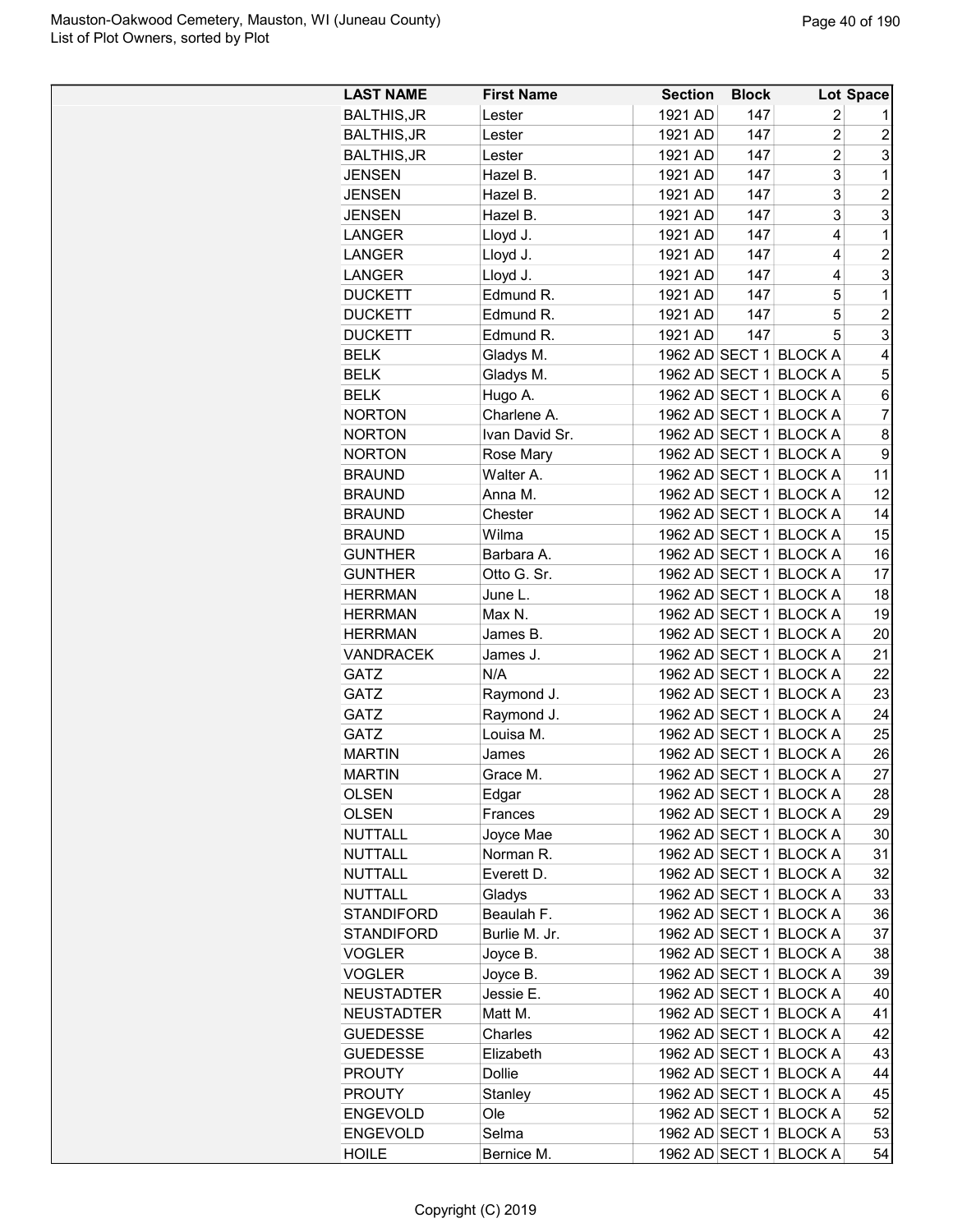| <b>LAST NAME</b>   | <b>First Name</b> | <b>Section Block</b> |                                                  | Lot Space      |
|--------------------|-------------------|----------------------|--------------------------------------------------|----------------|
| <b>HOILE</b>       | Bernice M.        |                      | 1962 AD SECT 1 BLOCK A                           | 55             |
| <b>HOILE</b>       | Bernice M.        |                      | 1962 AD SECT 1 BLOCK A                           | 56             |
| <b>HOILE</b>       | Bernice M.        | 1962 AD SECT 1       | <b>BLOCK A</b>                                   | 57             |
| HOILE              | Bernice M.        | 1962 AD SECT 1       | <b>BLOCK A</b>                                   | 58             |
| <b>HOILE</b>       | Bernice M.        | 1962 AD SECT 1       | <b>BLOCK A</b>                                   | 59             |
| <b>HOUSEHOLDER</b> | Arnold/Marlene    | 1962 AD SECT 1       | <b>BLOCK A</b>                                   | 60             |
| <b>HOUSEHOLDER</b> | Arnold/Marlene    | 1962 AD SECT 1       | <b>BLOCK A</b>                                   | 61             |
| <b>HOUSEHOLDER</b> | Arnold/Marlene    |                      | 1962 AD SECT 1 BLOCK A                           | 62             |
| <b>HOUSEHOLDER</b> | Arnold/Marlene    |                      | 1962 AD SECT 1 BLOCK A                           | 63             |
| <b>HOUSEHOLDER</b> | Arnold/Marlene    | 1962 AD SECT 1       | <b>BLOCK A</b>                                   | 64             |
| LANGER             | Katheryn/Gilbert  | 1962 AD SECT 1       | <b>BLOCK A</b>                                   | 65             |
| LANGER             | Katheryn/Gilbert  | 1962 AD SECT 1       | <b>BLOCK A</b>                                   | 66             |
| <b>SIEKERT</b>     | Otto              | 1962 AD SECT 1       | <b>BLOCK A</b>                                   | 68             |
| <b>SIEKERT</b>     | Otto              | 1962 AD SECT 1       | <b>BLOCK A</b>                                   | 69             |
| <b>SIEKERT</b>     | Irma              |                      | 1962 AD SECT 1 BLOCK A                           | 70             |
| <b>ORZECHOWSKI</b> | Ottilie           |                      | 1962 AD SECT 1 BLOCK A                           | 71             |
| <b>ORZECHOWSKI</b> | Otto              |                      | 1962 AD SECT 1 BLOCK A                           | 72             |
| RAETHER            | Pearl M.          | 1962 AD SECT 1       | <b>BLOCK A</b>                                   | 74             |
| <b>RAETHER</b>     | Hugh B.           |                      | 1962 AD SECT 1 BLOCK A                           | 75             |
| <b>SALTER</b>      | Bess J.           | 1962 AD SECT 1       | <b>BLOCK A</b>                                   | 76             |
| <b>SALTER</b>      | Robert C.         | 1962 AD SECT 1       | <b>BLOCK A</b>                                   | 77             |
| <b>MEEKER</b>      | Beverly J.        |                      | 1962 AD SECT 1 BLOCK A                           | 78             |
| <b>MEEKER</b>      | Beverly J.        |                      | 1962 AD SECT 1 BLOCK A                           | 79             |
| <b>PETRAS</b>      | Michael           |                      | 1962 AD SECT 1 BLOCK A                           | 80             |
| <b>PETRAS</b>      | Michael           | 1962 AD SECT 1       | <b>BLOCK A</b>                                   | 81             |
| <b>PETRAS</b>      | Katherine         | 1962 AD SECT 1       | <b>BLOCK A</b>                                   | 82             |
| <b>PHARO</b>       |                   | 1962 AD SECT 1       | <b>BLOCK A</b>                                   |                |
| <b>PHARO</b>       | Gaylord H.        | 1962 AD SECT 1       |                                                  | 83             |
|                    | Irma D.           |                      | <b>BLOCK A</b>                                   | 84             |
| <b>DERR</b>        | Ella B.           |                      | 1962 AD SECT 1 BLOCK A<br>1962 AD SECT 1 BLOCK A | 85             |
| <b>DERR</b>        | Ella B.           |                      |                                                  | 86             |
| <b>DERR</b>        | Douglas           | 1962 AD SECT 1       | <b>BLOCK A</b>                                   | 87             |
| <b>PFAFF</b>       | Howard            | 1962 AD SECT 1       | <b>BLOCK A</b>                                   | 88             |
| <b>PFAFF</b>       | Howard            |                      | 1962 AD SECT 1 BLOCK A                           | 89             |
| <b>PFAFF</b>       | Dorothy           |                      | 1962 AD SECT 1 BLOCK A                           | 90             |
| <b>PFAFF</b>       | Vicki Lynn        |                      | 1962 AD SECT 1 BLOCK A                           | 91             |
| <b>HELFRICH</b>    | William           |                      | 1962 AD SECT 1 BLOCK A                           | 92             |
| <b>HEINRICH</b>    | Irene             |                      | 1962 AD SECT 1 BLOCK A                           | 93             |
| <b>NELSEN</b>      | Nels C.           |                      | 1962 AD SECT 1 BLOCK B                           | 4              |
| <b>NELSEN</b>      | Tekla             |                      | 1962 AD SECT 1 BLOCK B                           | 5              |
| <b>BROWN</b>       | Edward R.         |                      | 1962 AD SECT 1 BLOCK B                           | $\overline{7}$ |
| <b>BROWN</b>       | Mary J.           |                      | 1962 AD SECT 1 BLOCK B                           | 8              |
| <b>VANCE</b>       | Harlan O.         |                      | 1962 AD SECT 1 BLOCK B                           | 9              |
| VANCE              | Harlan O.         |                      | 1962 AD SECT 1 BLOCK B                           | 10             |
| <b>BROWN</b>       | Francis R.        |                      | 1962 AD SECT 1 BLOCK B                           | 11             |
| <b>BROWN</b>       | Genevieve B.      |                      | 1962 AD SECT 1 BLOCK B                           | 12             |
| <b>REMINGTON</b>   | Merton A.         |                      | 1962 AD SECT 1 BLOCK B                           | 13             |
| <b>REMINGTON</b>   | N/A               |                      | 1962 AD SECT 1 BLOCK B                           | 14             |
| <b>REMINGTON</b>   | N/A               |                      | 1962 AD SECT 1 BLOCK B                           | 15             |
| <b>REMINGTON</b>   | N/A               |                      | 1962 AD SECT 1 BLOCK B                           | 16             |
| <b>MEYER</b>       | Barbara Ann       |                      | 1962 AD SECT 1 BLOCK B                           | 17             |
| <b>MEYER</b>       | Barbara Ann       |                      | 1962 AD SECT 1 BLOCK B                           | 18             |
| <b>MEYER</b>       | Ottilia A.        |                      | 1962 AD SECT 1 BLOCK B                           | 19             |
| <b>MEYER</b>       | Elmer             |                      | 1962 AD SECT 1 BLOCK B                           | 20             |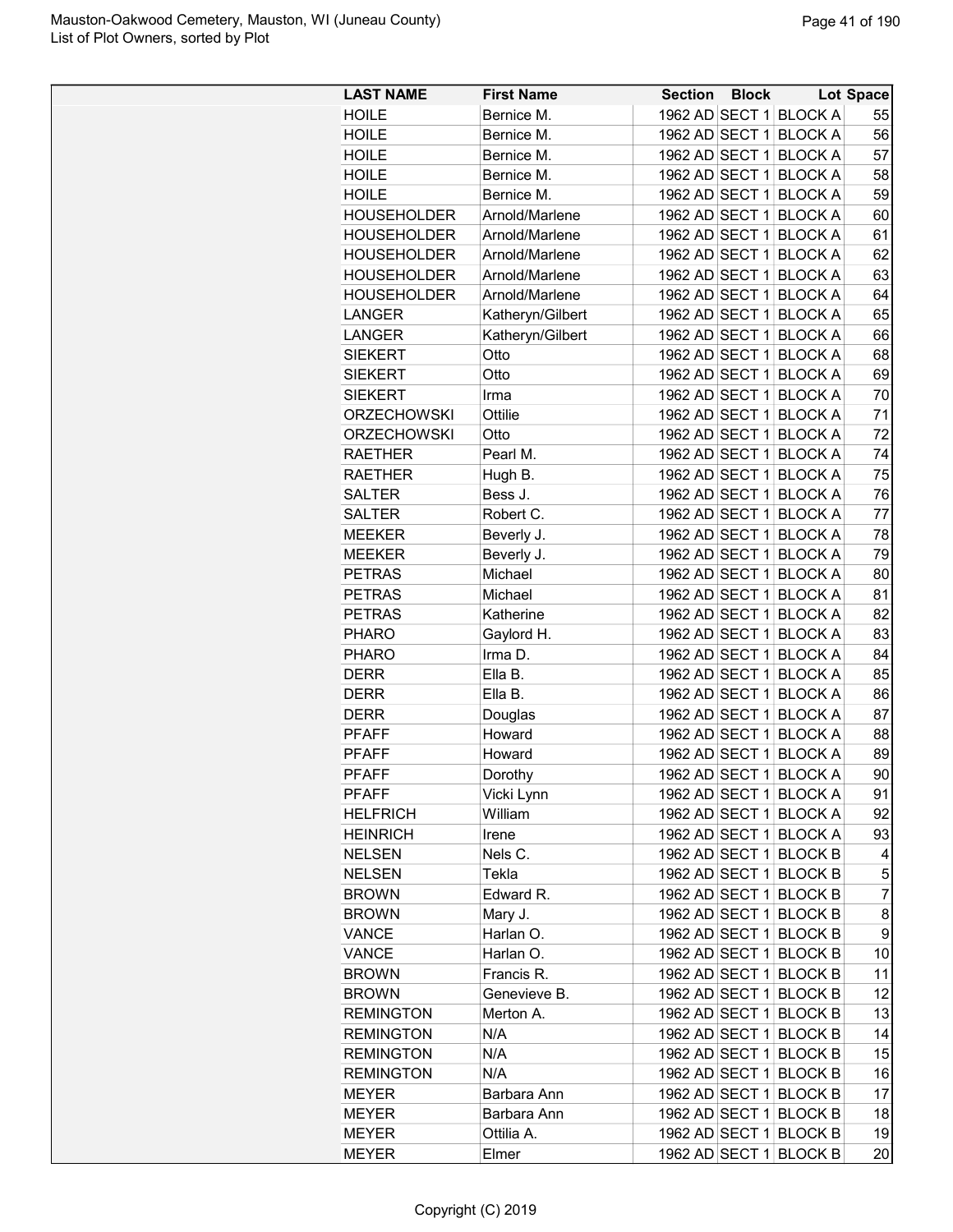| <b>LAST NAME</b> | <b>First Name</b>  | Section        | <b>Block</b> |                        | <b>Lot Space</b> |
|------------------|--------------------|----------------|--------------|------------------------|------------------|
| <b>JOHNSON</b>   | Lottie M.          |                |              | 1962 AD SECT 1 BLOCK B | 21               |
| <b>JOHNSON</b>   | William            |                |              | 1962 AD SECT 1 BLOCK B | 22               |
| <b>POULDA</b>    | Thelma M.          |                |              | 1962 AD SECT 1 BLOCK B | 23               |
| <b>POULDA</b>    | Donald             |                |              | 1962 AD SECT 1 BLOCK B | 24               |
| <b>MOORE</b>     | Madelyn            |                |              | 1962 AD SECT 1 BLOCK B | 25               |
| <b>MOORE</b>     | John G.            | 1962 AD SECT 1 |              | <b>BLOCK B</b>         | 26               |
| <b>MOORE</b>     | John M.            | 1962 AD SECT 1 |              | <b>BLOCK B</b>         | 27               |
| <b>HABLE</b>     | Joseph Ernest      |                |              | 1962 AD SECT 1 BLOCK B | 28               |
| <b>HABLE</b>     | Eleanor            |                |              | 1962 AD SECT 1 BLOCK B | 29               |
| <b>KAVALES</b>   | Marshall J.        |                |              | 1962 AD SECT 1 BLOCK B | 30               |
| <b>BROKOPP</b>   | Francis            | 1962 AD SECT 1 |              | <b>BLOCK B</b>         | 31               |
| <b>BROKOPP</b>   | Blanche            |                |              | 1962 AD SECT 1 BLOCK B | 32               |
| <b>STENGEL</b>   | Mattie             |                |              | 1962 AD SECT 1 BLOCK B | 33               |
| <b>STENGEL</b>   | Albert             |                |              | 1962 AD SECT 1 BLOCK B | 34               |
| <b>EVANS</b>     | Wesley C.          |                |              | 1962 AD SECT 1 BLOCK B | 35               |
| <b>EVANS</b>     | Yvonne             |                |              | 1962 AD SECT 1 BLOCK B | 36               |
| <b>PIDGEON</b>   | Genevieve M.       |                |              | 1962 AD SECT 1 BLOCK B | 37               |
| <b>PIDGEON</b>   | David A.           |                |              | 1962 AD SECT 1 BLOCK B | 38               |
| <b>PIDGEON</b>   | Carol Kay          |                |              | 1962 AD SECT 1 BLOCK B | 39               |
| <b>YOST</b>      | Viola C.           | 1962 AD SECT 1 |              | <b>BLOCK B</b>         | 40               |
| <b>YOST</b>      | Morrell W.         |                |              | 1962 AD SECT 1 BLOCK B | 41               |
| <b>BELL</b>      | Francis E.         |                |              | 1962 AD SECT 1 BLOCK B | 42               |
| <b>BELL</b>      | Bernard A.         |                |              | 1962 AD SECT 1 BLOCK B | 43               |
| <b>BELL</b>      | Esther A.          |                |              | 1962 AD SECT 1 BLOCK B | 44               |
| <b>BELL</b>      | Amos W.            | 1962 AD SECT 1 |              | <b>BLOCK B</b>         | 45               |
| <b>SMITH</b>     | Wendall C.         |                |              | 1962 AD SECT 1 BLOCK B | 52               |
| <b>SMITH</b>     | Charles J. (Punky) |                |              | 1962 AD SECT 1 BLOCK B | 53               |
| <b>SMITH</b>     | Mae A.             |                |              | 1962 AD SECT 1 BLOCK B | 54               |
| <b>SMITH</b>     | Mae A.             |                |              | 1962 AD SECT 1 BLOCK B | 55               |
| <b>SMITH</b>     | Mae A.             |                |              | 1962 AD SECT 1 BLOCK B | 56               |
| <b>SMITH</b>     | Mae A.             |                |              | 1962 AD SECT 1 BLOCK B | 57               |
| <b>WALTER</b>    | Reinhard J.        |                |              | 1962 AD SECT 1 BLOCK B | 58               |
| <b>WALTER</b>    | Margaret A.        |                |              | 1962 AD SECT 1 BLOCK B | 59               |
| <b>CRAINE</b>    | George H.          |                |              | 1962 AD SECT 1 BLOCK B | 60               |
| <b>CRAINE</b>    | lda J.             |                |              | 1962 AD SECT 1 BLOCK B | 61               |
| <b>STOUT</b>     | Eleanor M.         |                |              | 1962 AD SECT 1 BLOCK B | 62               |
| <b>STOUT</b>     | Eleanor M.         |                |              | 1962 AD SECT 1 BLOCK B | 63               |
| <b>STOUT</b>     | Elmer W.           |                |              | 1962 AD SECT 1 BLOCK B | 64               |
| <b>BOARDMAN</b>  | Constance J.       |                |              | 1962 AD SECT 1 BLOCK B | 65               |
| <b>BOARDMAN</b>  | Hawley C.          |                |              | 1962 AD SECT 1 BLOCK B | 66               |
| <b>HANLEY</b>    | Ann B.             |                |              | 1962 AD SECT 1 BLOCK B | 67               |
| <b>HANLEY</b>    | Freddie            |                |              | 1962 AD SECT 1 BLOCK B | 68               |
| <b>FICKEN</b>    | Teresa M.          |                |              | 1962 AD SECT 1 BLOCK B | 69               |
| <b>FICKEN</b>    | William A.         |                |              | 1962 AD SECT 1 BLOCK B | 70               |
| <b>TREMAINE</b>  | Leo J.             |                |              | 1962 AD SECT 1 BLOCK B | 71               |
| <b>TREMAINE</b>  | Mildred F.         |                |              | 1962 AD SECT 1 BLOCK B | 72               |
| <b>MOODY</b>     | Jerry              |                |              | 1962 AD SECT 1 BLOCK B | 73               |
| <b>MOODY</b>     | Patricia           |                |              | 1962 AD SECT 1 BLOCK B | 74               |
| <b>HAWKINS</b>   | Ann K.             |                |              | 1962 AD SECT 1 BLOCK B | 76               |
| <b>HAWKINS</b>   | Ann K.             |                |              | 1962 AD SECT 1 BLOCK B | 77               |
| <b>HAWKINS</b>   | Robert J.          |                |              | 1962 AD SECT 1 BLOCK B | 78               |
| <b>NELSON</b>    | Henry Tremain      |                |              | 1962 AD SECT 1 BLOCK B | 79               |
| <b>NEWKIRK</b>   | Harold "Pat"       |                |              | 1962 AD SECT 1 BLOCK B | 80               |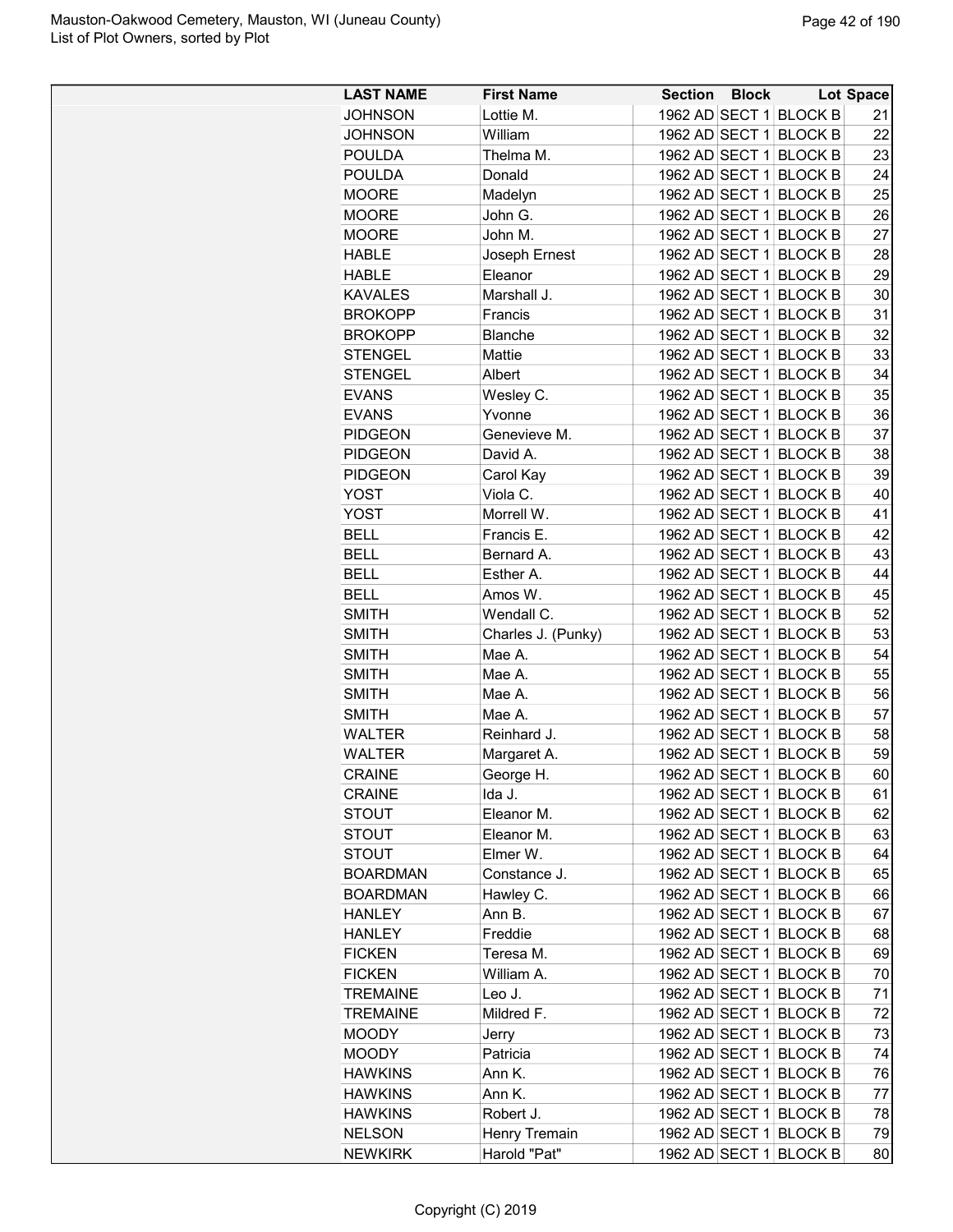| 1962 AD SECT 1 BLOCK B<br><b>KREUGER</b><br>Betty M.<br>81<br>Hazel L.<br>1962 AD SECT 1 BLOCK B<br>82<br><b>KREUGER</b><br>1962 AD SECT 1 BLOCK B<br>83<br><b>COMPTON</b><br>Evan Thomas Jr.<br>1962 AD SECT 1 BLOCK B<br><b>FENSKE</b><br>Verna<br>84<br>1962 AD SECT 1 BLOCK B<br>85<br><b>MILLARD</b><br>Howard E.<br><b>MILLARD</b><br>Erma L.<br>1962 AD SECT 1 BLOCK B<br>86<br>1962 AD SECT 1 BLOCK B<br>87<br><b>MILLARD</b><br>Irvin G.<br>Nellie J.<br>1962 AD SECT 1 BLOCK B<br>88<br><b>THOMPSON</b><br>89<br><b>THOMPSON</b><br>Grant W.<br>1962 AD SECT 1 BLOCK B<br>1962 AD SECT 1 BLOCK B<br>90<br><b>THOMPSON</b><br>Grant W.<br>1962 AD SECT 1 BLOCK B<br>92<br><b>KRAUSE</b><br>Irene C.<br><b>KRAUSE</b><br>1962 AD SECT 1 BLOCK B<br>93<br>Robert L.<br><b>FUNK</b><br>1962 AD SECT 1 BLOCK C<br>Amer A.<br>4<br>$\mathbf 5$<br><b>FUNK</b><br>1962 AD SECT 1 BLOCK C<br>Amer A.<br>1962 AD SECT 1 BLOCK C<br><b>FUNK</b><br>Lillian E.<br>6<br>$\overline{7}$<br>1962 AD SECT 1 BLOCK C<br><b>HOUSEHOLDER</b><br>Carl A. Sr.<br>John H.<br>8<br>HOUSEHOLDER<br>1962 AD SECT 1 BLOCK C<br>9<br><b>RIDDLE</b><br>Ann J.<br>1962 AD SECT 1 BLOCK C<br><b>RIDDLE</b><br>Foster V.<br>1962 AD SECT 1 BLOCK C<br>10<br><b>FIJALKOWSKI</b><br>Minnie C.<br>1962 AD SECT 1 BLOCK C<br>11<br><b>FIJALKOWSKI</b><br>Walter<br>1962 AD SECT 1 BLOCK C<br>12<br>13<br>Norman T.<br>1962 AD SECT 1 BLOCK C<br><b>KANNENBERG</b><br>14<br>Gertrude M.<br>1962 AD SECT 1 BLOCK C<br><b>KANNENBERG</b><br>Dennis K.<br>1962 AD SECT 1 BLOCK C<br>15<br><b>ALBRECHT</b><br>16<br>James Edward<br>1962 AD SECT 1 BLOCK C<br>LARSON<br>Ressie S.<br>1962 AD SECT 1 BLOCK C<br>17<br><b>LARSON</b><br><b>LARSON</b><br>Charles W.<br>1962 AD SECT 1 BLOCK C<br>18<br>Eric C.<br>1962 AD SECT 1 BLOCK C<br>19<br><b>LARSON</b><br>1962 AD SECT 1 BLOCK C<br><b>LARSON</b><br><b>Charles W</b><br>20<br>1962 AD SECT 1 BLOCK C<br>21<br><b>LARSON</b><br>Charles W<br>Esther M.<br>1962 AD SECT 1 BLOCK C<br>22<br><b>HANSON</b><br>1962 AD SECT 1 BLOCK C<br>23<br><b>HANSON</b><br>Henry B.<br>1962 AD SECT 1 BLOCK C<br><b>HANSON</b><br>24<br>Tony C.<br>25<br>1962 AD SECT 1 BLOCK C<br><b>SCHAMS</b><br>Hazel A<br>1962 AD SECT 1 BLOCK C<br>26<br><b>SCHAMS</b><br>William C.<br>1962 AD SECT 1 BLOCK C<br>WESLEY<br>Alice C.<br>27<br>Clifford M.<br>1962 AD SECT 1 BLOCK C<br>28<br>WESLEY<br>29<br><b>PIGG</b><br>George R.<br>1962 AD SECT 1 BLOCK C<br>Marie M.<br><b>PIGG</b><br>1962 AD SECT 1 BLOCK C<br>30<br>1962 AD SECT 1 BLOCK C<br>31<br><b>ALBRECHT</b><br>Lyle E.<br><b>VOLTZ</b><br>1962 AD SECT 1 BLOCK C<br>33<br>Donald F.<br><b>VOLTZ</b><br>Donald F.<br>1962 AD SECT 1 BLOCK C<br>34<br>1962 AD SECT 1 BLOCK C<br>35<br><b>MILLER</b><br>Donald E.<br>Donald E.<br>1962 AD SECT 1 BLOCK C<br>36<br><b>MILLER</b><br>1962 AD SECT 1 BLOCK C<br>37<br><b>JARZYNSKI</b><br>Roy R.<br>38<br><b>JARZYNSKI</b><br>1962 AD SECT 1 BLOCK C<br>Mary<br>Mary P.<br>1962 AD SECT 1 BLOCK C<br><b>CARPENTER</b><br>40<br>William T.<br>1962 AD SECT 1 BLOCK C<br>41<br><b>CARPENTER</b><br>1962 AD SECT 1 BLOCK C<br>42<br><b>STANLEY</b><br>Lester<br>1962 AD SECT 1 BLOCK C<br>43<br><b>STANLEY</b><br>Marian<br>1962 AD SECT 1 BLOCK C<br>44<br><b>HALBERG</b><br>John E.<br>1962 AD SECT 1 BLOCK C<br>45<br><b>HALBERG</b><br>Gustave | <b>LAST NAME</b> | <b>First Name</b> | <b>Section Block</b> |  | <b>Lot Space</b> |
|--------------------------------------------------------------------------------------------------------------------------------------------------------------------------------------------------------------------------------------------------------------------------------------------------------------------------------------------------------------------------------------------------------------------------------------------------------------------------------------------------------------------------------------------------------------------------------------------------------------------------------------------------------------------------------------------------------------------------------------------------------------------------------------------------------------------------------------------------------------------------------------------------------------------------------------------------------------------------------------------------------------------------------------------------------------------------------------------------------------------------------------------------------------------------------------------------------------------------------------------------------------------------------------------------------------------------------------------------------------------------------------------------------------------------------------------------------------------------------------------------------------------------------------------------------------------------------------------------------------------------------------------------------------------------------------------------------------------------------------------------------------------------------------------------------------------------------------------------------------------------------------------------------------------------------------------------------------------------------------------------------------------------------------------------------------------------------------------------------------------------------------------------------------------------------------------------------------------------------------------------------------------------------------------------------------------------------------------------------------------------------------------------------------------------------------------------------------------------------------------------------------------------------------------------------------------------------------------------------------------------------------------------------------------------------------------------------------------------------------------------------------------------------------------------------------------------------------------------------------------------------------------------------------------------------------------------------------------------------------------------------------------------------------------------------------------------------------------------------------------------------------------------------------------------------------------------------------------------------------------------------------------------------------------------------------------------------------------------------------|------------------|-------------------|----------------------|--|------------------|
|                                                                                                                                                                                                                                                                                                                                                                                                                                                                                                                                                                                                                                                                                                                                                                                                                                                                                                                                                                                                                                                                                                                                                                                                                                                                                                                                                                                                                                                                                                                                                                                                                                                                                                                                                                                                                                                                                                                                                                                                                                                                                                                                                                                                                                                                                                                                                                                                                                                                                                                                                                                                                                                                                                                                                                                                                                                                                                                                                                                                                                                                                                                                                                                                                                                                                                                                                              |                  |                   |                      |  |                  |
|                                                                                                                                                                                                                                                                                                                                                                                                                                                                                                                                                                                                                                                                                                                                                                                                                                                                                                                                                                                                                                                                                                                                                                                                                                                                                                                                                                                                                                                                                                                                                                                                                                                                                                                                                                                                                                                                                                                                                                                                                                                                                                                                                                                                                                                                                                                                                                                                                                                                                                                                                                                                                                                                                                                                                                                                                                                                                                                                                                                                                                                                                                                                                                                                                                                                                                                                                              |                  |                   |                      |  |                  |
|                                                                                                                                                                                                                                                                                                                                                                                                                                                                                                                                                                                                                                                                                                                                                                                                                                                                                                                                                                                                                                                                                                                                                                                                                                                                                                                                                                                                                                                                                                                                                                                                                                                                                                                                                                                                                                                                                                                                                                                                                                                                                                                                                                                                                                                                                                                                                                                                                                                                                                                                                                                                                                                                                                                                                                                                                                                                                                                                                                                                                                                                                                                                                                                                                                                                                                                                                              |                  |                   |                      |  |                  |
|                                                                                                                                                                                                                                                                                                                                                                                                                                                                                                                                                                                                                                                                                                                                                                                                                                                                                                                                                                                                                                                                                                                                                                                                                                                                                                                                                                                                                                                                                                                                                                                                                                                                                                                                                                                                                                                                                                                                                                                                                                                                                                                                                                                                                                                                                                                                                                                                                                                                                                                                                                                                                                                                                                                                                                                                                                                                                                                                                                                                                                                                                                                                                                                                                                                                                                                                                              |                  |                   |                      |  |                  |
|                                                                                                                                                                                                                                                                                                                                                                                                                                                                                                                                                                                                                                                                                                                                                                                                                                                                                                                                                                                                                                                                                                                                                                                                                                                                                                                                                                                                                                                                                                                                                                                                                                                                                                                                                                                                                                                                                                                                                                                                                                                                                                                                                                                                                                                                                                                                                                                                                                                                                                                                                                                                                                                                                                                                                                                                                                                                                                                                                                                                                                                                                                                                                                                                                                                                                                                                                              |                  |                   |                      |  |                  |
|                                                                                                                                                                                                                                                                                                                                                                                                                                                                                                                                                                                                                                                                                                                                                                                                                                                                                                                                                                                                                                                                                                                                                                                                                                                                                                                                                                                                                                                                                                                                                                                                                                                                                                                                                                                                                                                                                                                                                                                                                                                                                                                                                                                                                                                                                                                                                                                                                                                                                                                                                                                                                                                                                                                                                                                                                                                                                                                                                                                                                                                                                                                                                                                                                                                                                                                                                              |                  |                   |                      |  |                  |
|                                                                                                                                                                                                                                                                                                                                                                                                                                                                                                                                                                                                                                                                                                                                                                                                                                                                                                                                                                                                                                                                                                                                                                                                                                                                                                                                                                                                                                                                                                                                                                                                                                                                                                                                                                                                                                                                                                                                                                                                                                                                                                                                                                                                                                                                                                                                                                                                                                                                                                                                                                                                                                                                                                                                                                                                                                                                                                                                                                                                                                                                                                                                                                                                                                                                                                                                                              |                  |                   |                      |  |                  |
|                                                                                                                                                                                                                                                                                                                                                                                                                                                                                                                                                                                                                                                                                                                                                                                                                                                                                                                                                                                                                                                                                                                                                                                                                                                                                                                                                                                                                                                                                                                                                                                                                                                                                                                                                                                                                                                                                                                                                                                                                                                                                                                                                                                                                                                                                                                                                                                                                                                                                                                                                                                                                                                                                                                                                                                                                                                                                                                                                                                                                                                                                                                                                                                                                                                                                                                                                              |                  |                   |                      |  |                  |
|                                                                                                                                                                                                                                                                                                                                                                                                                                                                                                                                                                                                                                                                                                                                                                                                                                                                                                                                                                                                                                                                                                                                                                                                                                                                                                                                                                                                                                                                                                                                                                                                                                                                                                                                                                                                                                                                                                                                                                                                                                                                                                                                                                                                                                                                                                                                                                                                                                                                                                                                                                                                                                                                                                                                                                                                                                                                                                                                                                                                                                                                                                                                                                                                                                                                                                                                                              |                  |                   |                      |  |                  |
|                                                                                                                                                                                                                                                                                                                                                                                                                                                                                                                                                                                                                                                                                                                                                                                                                                                                                                                                                                                                                                                                                                                                                                                                                                                                                                                                                                                                                                                                                                                                                                                                                                                                                                                                                                                                                                                                                                                                                                                                                                                                                                                                                                                                                                                                                                                                                                                                                                                                                                                                                                                                                                                                                                                                                                                                                                                                                                                                                                                                                                                                                                                                                                                                                                                                                                                                                              |                  |                   |                      |  |                  |
|                                                                                                                                                                                                                                                                                                                                                                                                                                                                                                                                                                                                                                                                                                                                                                                                                                                                                                                                                                                                                                                                                                                                                                                                                                                                                                                                                                                                                                                                                                                                                                                                                                                                                                                                                                                                                                                                                                                                                                                                                                                                                                                                                                                                                                                                                                                                                                                                                                                                                                                                                                                                                                                                                                                                                                                                                                                                                                                                                                                                                                                                                                                                                                                                                                                                                                                                                              |                  |                   |                      |  |                  |
|                                                                                                                                                                                                                                                                                                                                                                                                                                                                                                                                                                                                                                                                                                                                                                                                                                                                                                                                                                                                                                                                                                                                                                                                                                                                                                                                                                                                                                                                                                                                                                                                                                                                                                                                                                                                                                                                                                                                                                                                                                                                                                                                                                                                                                                                                                                                                                                                                                                                                                                                                                                                                                                                                                                                                                                                                                                                                                                                                                                                                                                                                                                                                                                                                                                                                                                                                              |                  |                   |                      |  |                  |
|                                                                                                                                                                                                                                                                                                                                                                                                                                                                                                                                                                                                                                                                                                                                                                                                                                                                                                                                                                                                                                                                                                                                                                                                                                                                                                                                                                                                                                                                                                                                                                                                                                                                                                                                                                                                                                                                                                                                                                                                                                                                                                                                                                                                                                                                                                                                                                                                                                                                                                                                                                                                                                                                                                                                                                                                                                                                                                                                                                                                                                                                                                                                                                                                                                                                                                                                                              |                  |                   |                      |  |                  |
|                                                                                                                                                                                                                                                                                                                                                                                                                                                                                                                                                                                                                                                                                                                                                                                                                                                                                                                                                                                                                                                                                                                                                                                                                                                                                                                                                                                                                                                                                                                                                                                                                                                                                                                                                                                                                                                                                                                                                                                                                                                                                                                                                                                                                                                                                                                                                                                                                                                                                                                                                                                                                                                                                                                                                                                                                                                                                                                                                                                                                                                                                                                                                                                                                                                                                                                                                              |                  |                   |                      |  |                  |
|                                                                                                                                                                                                                                                                                                                                                                                                                                                                                                                                                                                                                                                                                                                                                                                                                                                                                                                                                                                                                                                                                                                                                                                                                                                                                                                                                                                                                                                                                                                                                                                                                                                                                                                                                                                                                                                                                                                                                                                                                                                                                                                                                                                                                                                                                                                                                                                                                                                                                                                                                                                                                                                                                                                                                                                                                                                                                                                                                                                                                                                                                                                                                                                                                                                                                                                                                              |                  |                   |                      |  |                  |
|                                                                                                                                                                                                                                                                                                                                                                                                                                                                                                                                                                                                                                                                                                                                                                                                                                                                                                                                                                                                                                                                                                                                                                                                                                                                                                                                                                                                                                                                                                                                                                                                                                                                                                                                                                                                                                                                                                                                                                                                                                                                                                                                                                                                                                                                                                                                                                                                                                                                                                                                                                                                                                                                                                                                                                                                                                                                                                                                                                                                                                                                                                                                                                                                                                                                                                                                                              |                  |                   |                      |  |                  |
|                                                                                                                                                                                                                                                                                                                                                                                                                                                                                                                                                                                                                                                                                                                                                                                                                                                                                                                                                                                                                                                                                                                                                                                                                                                                                                                                                                                                                                                                                                                                                                                                                                                                                                                                                                                                                                                                                                                                                                                                                                                                                                                                                                                                                                                                                                                                                                                                                                                                                                                                                                                                                                                                                                                                                                                                                                                                                                                                                                                                                                                                                                                                                                                                                                                                                                                                                              |                  |                   |                      |  |                  |
|                                                                                                                                                                                                                                                                                                                                                                                                                                                                                                                                                                                                                                                                                                                                                                                                                                                                                                                                                                                                                                                                                                                                                                                                                                                                                                                                                                                                                                                                                                                                                                                                                                                                                                                                                                                                                                                                                                                                                                                                                                                                                                                                                                                                                                                                                                                                                                                                                                                                                                                                                                                                                                                                                                                                                                                                                                                                                                                                                                                                                                                                                                                                                                                                                                                                                                                                                              |                  |                   |                      |  |                  |
|                                                                                                                                                                                                                                                                                                                                                                                                                                                                                                                                                                                                                                                                                                                                                                                                                                                                                                                                                                                                                                                                                                                                                                                                                                                                                                                                                                                                                                                                                                                                                                                                                                                                                                                                                                                                                                                                                                                                                                                                                                                                                                                                                                                                                                                                                                                                                                                                                                                                                                                                                                                                                                                                                                                                                                                                                                                                                                                                                                                                                                                                                                                                                                                                                                                                                                                                                              |                  |                   |                      |  |                  |
|                                                                                                                                                                                                                                                                                                                                                                                                                                                                                                                                                                                                                                                                                                                                                                                                                                                                                                                                                                                                                                                                                                                                                                                                                                                                                                                                                                                                                                                                                                                                                                                                                                                                                                                                                                                                                                                                                                                                                                                                                                                                                                                                                                                                                                                                                                                                                                                                                                                                                                                                                                                                                                                                                                                                                                                                                                                                                                                                                                                                                                                                                                                                                                                                                                                                                                                                                              |                  |                   |                      |  |                  |
|                                                                                                                                                                                                                                                                                                                                                                                                                                                                                                                                                                                                                                                                                                                                                                                                                                                                                                                                                                                                                                                                                                                                                                                                                                                                                                                                                                                                                                                                                                                                                                                                                                                                                                                                                                                                                                                                                                                                                                                                                                                                                                                                                                                                                                                                                                                                                                                                                                                                                                                                                                                                                                                                                                                                                                                                                                                                                                                                                                                                                                                                                                                                                                                                                                                                                                                                                              |                  |                   |                      |  |                  |
|                                                                                                                                                                                                                                                                                                                                                                                                                                                                                                                                                                                                                                                                                                                                                                                                                                                                                                                                                                                                                                                                                                                                                                                                                                                                                                                                                                                                                                                                                                                                                                                                                                                                                                                                                                                                                                                                                                                                                                                                                                                                                                                                                                                                                                                                                                                                                                                                                                                                                                                                                                                                                                                                                                                                                                                                                                                                                                                                                                                                                                                                                                                                                                                                                                                                                                                                                              |                  |                   |                      |  |                  |
|                                                                                                                                                                                                                                                                                                                                                                                                                                                                                                                                                                                                                                                                                                                                                                                                                                                                                                                                                                                                                                                                                                                                                                                                                                                                                                                                                                                                                                                                                                                                                                                                                                                                                                                                                                                                                                                                                                                                                                                                                                                                                                                                                                                                                                                                                                                                                                                                                                                                                                                                                                                                                                                                                                                                                                                                                                                                                                                                                                                                                                                                                                                                                                                                                                                                                                                                                              |                  |                   |                      |  |                  |
|                                                                                                                                                                                                                                                                                                                                                                                                                                                                                                                                                                                                                                                                                                                                                                                                                                                                                                                                                                                                                                                                                                                                                                                                                                                                                                                                                                                                                                                                                                                                                                                                                                                                                                                                                                                                                                                                                                                                                                                                                                                                                                                                                                                                                                                                                                                                                                                                                                                                                                                                                                                                                                                                                                                                                                                                                                                                                                                                                                                                                                                                                                                                                                                                                                                                                                                                                              |                  |                   |                      |  |                  |
|                                                                                                                                                                                                                                                                                                                                                                                                                                                                                                                                                                                                                                                                                                                                                                                                                                                                                                                                                                                                                                                                                                                                                                                                                                                                                                                                                                                                                                                                                                                                                                                                                                                                                                                                                                                                                                                                                                                                                                                                                                                                                                                                                                                                                                                                                                                                                                                                                                                                                                                                                                                                                                                                                                                                                                                                                                                                                                                                                                                                                                                                                                                                                                                                                                                                                                                                                              |                  |                   |                      |  |                  |
|                                                                                                                                                                                                                                                                                                                                                                                                                                                                                                                                                                                                                                                                                                                                                                                                                                                                                                                                                                                                                                                                                                                                                                                                                                                                                                                                                                                                                                                                                                                                                                                                                                                                                                                                                                                                                                                                                                                                                                                                                                                                                                                                                                                                                                                                                                                                                                                                                                                                                                                                                                                                                                                                                                                                                                                                                                                                                                                                                                                                                                                                                                                                                                                                                                                                                                                                                              |                  |                   |                      |  |                  |
|                                                                                                                                                                                                                                                                                                                                                                                                                                                                                                                                                                                                                                                                                                                                                                                                                                                                                                                                                                                                                                                                                                                                                                                                                                                                                                                                                                                                                                                                                                                                                                                                                                                                                                                                                                                                                                                                                                                                                                                                                                                                                                                                                                                                                                                                                                                                                                                                                                                                                                                                                                                                                                                                                                                                                                                                                                                                                                                                                                                                                                                                                                                                                                                                                                                                                                                                                              |                  |                   |                      |  |                  |
|                                                                                                                                                                                                                                                                                                                                                                                                                                                                                                                                                                                                                                                                                                                                                                                                                                                                                                                                                                                                                                                                                                                                                                                                                                                                                                                                                                                                                                                                                                                                                                                                                                                                                                                                                                                                                                                                                                                                                                                                                                                                                                                                                                                                                                                                                                                                                                                                                                                                                                                                                                                                                                                                                                                                                                                                                                                                                                                                                                                                                                                                                                                                                                                                                                                                                                                                                              |                  |                   |                      |  |                  |
|                                                                                                                                                                                                                                                                                                                                                                                                                                                                                                                                                                                                                                                                                                                                                                                                                                                                                                                                                                                                                                                                                                                                                                                                                                                                                                                                                                                                                                                                                                                                                                                                                                                                                                                                                                                                                                                                                                                                                                                                                                                                                                                                                                                                                                                                                                                                                                                                                                                                                                                                                                                                                                                                                                                                                                                                                                                                                                                                                                                                                                                                                                                                                                                                                                                                                                                                                              |                  |                   |                      |  |                  |
|                                                                                                                                                                                                                                                                                                                                                                                                                                                                                                                                                                                                                                                                                                                                                                                                                                                                                                                                                                                                                                                                                                                                                                                                                                                                                                                                                                                                                                                                                                                                                                                                                                                                                                                                                                                                                                                                                                                                                                                                                                                                                                                                                                                                                                                                                                                                                                                                                                                                                                                                                                                                                                                                                                                                                                                                                                                                                                                                                                                                                                                                                                                                                                                                                                                                                                                                                              |                  |                   |                      |  |                  |
|                                                                                                                                                                                                                                                                                                                                                                                                                                                                                                                                                                                                                                                                                                                                                                                                                                                                                                                                                                                                                                                                                                                                                                                                                                                                                                                                                                                                                                                                                                                                                                                                                                                                                                                                                                                                                                                                                                                                                                                                                                                                                                                                                                                                                                                                                                                                                                                                                                                                                                                                                                                                                                                                                                                                                                                                                                                                                                                                                                                                                                                                                                                                                                                                                                                                                                                                                              |                  |                   |                      |  |                  |
|                                                                                                                                                                                                                                                                                                                                                                                                                                                                                                                                                                                                                                                                                                                                                                                                                                                                                                                                                                                                                                                                                                                                                                                                                                                                                                                                                                                                                                                                                                                                                                                                                                                                                                                                                                                                                                                                                                                                                                                                                                                                                                                                                                                                                                                                                                                                                                                                                                                                                                                                                                                                                                                                                                                                                                                                                                                                                                                                                                                                                                                                                                                                                                                                                                                                                                                                                              |                  |                   |                      |  |                  |
|                                                                                                                                                                                                                                                                                                                                                                                                                                                                                                                                                                                                                                                                                                                                                                                                                                                                                                                                                                                                                                                                                                                                                                                                                                                                                                                                                                                                                                                                                                                                                                                                                                                                                                                                                                                                                                                                                                                                                                                                                                                                                                                                                                                                                                                                                                                                                                                                                                                                                                                                                                                                                                                                                                                                                                                                                                                                                                                                                                                                                                                                                                                                                                                                                                                                                                                                                              |                  |                   |                      |  |                  |
|                                                                                                                                                                                                                                                                                                                                                                                                                                                                                                                                                                                                                                                                                                                                                                                                                                                                                                                                                                                                                                                                                                                                                                                                                                                                                                                                                                                                                                                                                                                                                                                                                                                                                                                                                                                                                                                                                                                                                                                                                                                                                                                                                                                                                                                                                                                                                                                                                                                                                                                                                                                                                                                                                                                                                                                                                                                                                                                                                                                                                                                                                                                                                                                                                                                                                                                                                              |                  |                   |                      |  |                  |
|                                                                                                                                                                                                                                                                                                                                                                                                                                                                                                                                                                                                                                                                                                                                                                                                                                                                                                                                                                                                                                                                                                                                                                                                                                                                                                                                                                                                                                                                                                                                                                                                                                                                                                                                                                                                                                                                                                                                                                                                                                                                                                                                                                                                                                                                                                                                                                                                                                                                                                                                                                                                                                                                                                                                                                                                                                                                                                                                                                                                                                                                                                                                                                                                                                                                                                                                                              |                  |                   |                      |  |                  |
|                                                                                                                                                                                                                                                                                                                                                                                                                                                                                                                                                                                                                                                                                                                                                                                                                                                                                                                                                                                                                                                                                                                                                                                                                                                                                                                                                                                                                                                                                                                                                                                                                                                                                                                                                                                                                                                                                                                                                                                                                                                                                                                                                                                                                                                                                                                                                                                                                                                                                                                                                                                                                                                                                                                                                                                                                                                                                                                                                                                                                                                                                                                                                                                                                                                                                                                                                              |                  |                   |                      |  |                  |
|                                                                                                                                                                                                                                                                                                                                                                                                                                                                                                                                                                                                                                                                                                                                                                                                                                                                                                                                                                                                                                                                                                                                                                                                                                                                                                                                                                                                                                                                                                                                                                                                                                                                                                                                                                                                                                                                                                                                                                                                                                                                                                                                                                                                                                                                                                                                                                                                                                                                                                                                                                                                                                                                                                                                                                                                                                                                                                                                                                                                                                                                                                                                                                                                                                                                                                                                                              |                  |                   |                      |  |                  |
|                                                                                                                                                                                                                                                                                                                                                                                                                                                                                                                                                                                                                                                                                                                                                                                                                                                                                                                                                                                                                                                                                                                                                                                                                                                                                                                                                                                                                                                                                                                                                                                                                                                                                                                                                                                                                                                                                                                                                                                                                                                                                                                                                                                                                                                                                                                                                                                                                                                                                                                                                                                                                                                                                                                                                                                                                                                                                                                                                                                                                                                                                                                                                                                                                                                                                                                                                              |                  |                   |                      |  |                  |
|                                                                                                                                                                                                                                                                                                                                                                                                                                                                                                                                                                                                                                                                                                                                                                                                                                                                                                                                                                                                                                                                                                                                                                                                                                                                                                                                                                                                                                                                                                                                                                                                                                                                                                                                                                                                                                                                                                                                                                                                                                                                                                                                                                                                                                                                                                                                                                                                                                                                                                                                                                                                                                                                                                                                                                                                                                                                                                                                                                                                                                                                                                                                                                                                                                                                                                                                                              |                  |                   |                      |  |                  |
|                                                                                                                                                                                                                                                                                                                                                                                                                                                                                                                                                                                                                                                                                                                                                                                                                                                                                                                                                                                                                                                                                                                                                                                                                                                                                                                                                                                                                                                                                                                                                                                                                                                                                                                                                                                                                                                                                                                                                                                                                                                                                                                                                                                                                                                                                                                                                                                                                                                                                                                                                                                                                                                                                                                                                                                                                                                                                                                                                                                                                                                                                                                                                                                                                                                                                                                                                              |                  |                   |                      |  |                  |
|                                                                                                                                                                                                                                                                                                                                                                                                                                                                                                                                                                                                                                                                                                                                                                                                                                                                                                                                                                                                                                                                                                                                                                                                                                                                                                                                                                                                                                                                                                                                                                                                                                                                                                                                                                                                                                                                                                                                                                                                                                                                                                                                                                                                                                                                                                                                                                                                                                                                                                                                                                                                                                                                                                                                                                                                                                                                                                                                                                                                                                                                                                                                                                                                                                                                                                                                                              |                  |                   |                      |  |                  |
|                                                                                                                                                                                                                                                                                                                                                                                                                                                                                                                                                                                                                                                                                                                                                                                                                                                                                                                                                                                                                                                                                                                                                                                                                                                                                                                                                                                                                                                                                                                                                                                                                                                                                                                                                                                                                                                                                                                                                                                                                                                                                                                                                                                                                                                                                                                                                                                                                                                                                                                                                                                                                                                                                                                                                                                                                                                                                                                                                                                                                                                                                                                                                                                                                                                                                                                                                              |                  |                   |                      |  |                  |
|                                                                                                                                                                                                                                                                                                                                                                                                                                                                                                                                                                                                                                                                                                                                                                                                                                                                                                                                                                                                                                                                                                                                                                                                                                                                                                                                                                                                                                                                                                                                                                                                                                                                                                                                                                                                                                                                                                                                                                                                                                                                                                                                                                                                                                                                                                                                                                                                                                                                                                                                                                                                                                                                                                                                                                                                                                                                                                                                                                                                                                                                                                                                                                                                                                                                                                                                                              |                  |                   |                      |  |                  |
|                                                                                                                                                                                                                                                                                                                                                                                                                                                                                                                                                                                                                                                                                                                                                                                                                                                                                                                                                                                                                                                                                                                                                                                                                                                                                                                                                                                                                                                                                                                                                                                                                                                                                                                                                                                                                                                                                                                                                                                                                                                                                                                                                                                                                                                                                                                                                                                                                                                                                                                                                                                                                                                                                                                                                                                                                                                                                                                                                                                                                                                                                                                                                                                                                                                                                                                                                              |                  |                   |                      |  |                  |
|                                                                                                                                                                                                                                                                                                                                                                                                                                                                                                                                                                                                                                                                                                                                                                                                                                                                                                                                                                                                                                                                                                                                                                                                                                                                                                                                                                                                                                                                                                                                                                                                                                                                                                                                                                                                                                                                                                                                                                                                                                                                                                                                                                                                                                                                                                                                                                                                                                                                                                                                                                                                                                                                                                                                                                                                                                                                                                                                                                                                                                                                                                                                                                                                                                                                                                                                                              |                  |                   |                      |  |                  |
|                                                                                                                                                                                                                                                                                                                                                                                                                                                                                                                                                                                                                                                                                                                                                                                                                                                                                                                                                                                                                                                                                                                                                                                                                                                                                                                                                                                                                                                                                                                                                                                                                                                                                                                                                                                                                                                                                                                                                                                                                                                                                                                                                                                                                                                                                                                                                                                                                                                                                                                                                                                                                                                                                                                                                                                                                                                                                                                                                                                                                                                                                                                                                                                                                                                                                                                                                              |                  |                   |                      |  |                  |
|                                                                                                                                                                                                                                                                                                                                                                                                                                                                                                                                                                                                                                                                                                                                                                                                                                                                                                                                                                                                                                                                                                                                                                                                                                                                                                                                                                                                                                                                                                                                                                                                                                                                                                                                                                                                                                                                                                                                                                                                                                                                                                                                                                                                                                                                                                                                                                                                                                                                                                                                                                                                                                                                                                                                                                                                                                                                                                                                                                                                                                                                                                                                                                                                                                                                                                                                                              |                  |                   |                      |  |                  |
|                                                                                                                                                                                                                                                                                                                                                                                                                                                                                                                                                                                                                                                                                                                                                                                                                                                                                                                                                                                                                                                                                                                                                                                                                                                                                                                                                                                                                                                                                                                                                                                                                                                                                                                                                                                                                                                                                                                                                                                                                                                                                                                                                                                                                                                                                                                                                                                                                                                                                                                                                                                                                                                                                                                                                                                                                                                                                                                                                                                                                                                                                                                                                                                                                                                                                                                                                              |                  |                   |                      |  |                  |
|                                                                                                                                                                                                                                                                                                                                                                                                                                                                                                                                                                                                                                                                                                                                                                                                                                                                                                                                                                                                                                                                                                                                                                                                                                                                                                                                                                                                                                                                                                                                                                                                                                                                                                                                                                                                                                                                                                                                                                                                                                                                                                                                                                                                                                                                                                                                                                                                                                                                                                                                                                                                                                                                                                                                                                                                                                                                                                                                                                                                                                                                                                                                                                                                                                                                                                                                                              |                  |                   |                      |  |                  |
|                                                                                                                                                                                                                                                                                                                                                                                                                                                                                                                                                                                                                                                                                                                                                                                                                                                                                                                                                                                                                                                                                                                                                                                                                                                                                                                                                                                                                                                                                                                                                                                                                                                                                                                                                                                                                                                                                                                                                                                                                                                                                                                                                                                                                                                                                                                                                                                                                                                                                                                                                                                                                                                                                                                                                                                                                                                                                                                                                                                                                                                                                                                                                                                                                                                                                                                                                              |                  |                   |                      |  |                  |
|                                                                                                                                                                                                                                                                                                                                                                                                                                                                                                                                                                                                                                                                                                                                                                                                                                                                                                                                                                                                                                                                                                                                                                                                                                                                                                                                                                                                                                                                                                                                                                                                                                                                                                                                                                                                                                                                                                                                                                                                                                                                                                                                                                                                                                                                                                                                                                                                                                                                                                                                                                                                                                                                                                                                                                                                                                                                                                                                                                                                                                                                                                                                                                                                                                                                                                                                                              |                  |                   |                      |  |                  |
|                                                                                                                                                                                                                                                                                                                                                                                                                                                                                                                                                                                                                                                                                                                                                                                                                                                                                                                                                                                                                                                                                                                                                                                                                                                                                                                                                                                                                                                                                                                                                                                                                                                                                                                                                                                                                                                                                                                                                                                                                                                                                                                                                                                                                                                                                                                                                                                                                                                                                                                                                                                                                                                                                                                                                                                                                                                                                                                                                                                                                                                                                                                                                                                                                                                                                                                                                              |                  |                   |                      |  |                  |
|                                                                                                                                                                                                                                                                                                                                                                                                                                                                                                                                                                                                                                                                                                                                                                                                                                                                                                                                                                                                                                                                                                                                                                                                                                                                                                                                                                                                                                                                                                                                                                                                                                                                                                                                                                                                                                                                                                                                                                                                                                                                                                                                                                                                                                                                                                                                                                                                                                                                                                                                                                                                                                                                                                                                                                                                                                                                                                                                                                                                                                                                                                                                                                                                                                                                                                                                                              |                  |                   |                      |  |                  |
| 1962 AD SECT 1 BLOCK C                                                                                                                                                                                                                                                                                                                                                                                                                                                                                                                                                                                                                                                                                                                                                                                                                                                                                                                                                                                                                                                                                                                                                                                                                                                                                                                                                                                                                                                                                                                                                                                                                                                                                                                                                                                                                                                                                                                                                                                                                                                                                                                                                                                                                                                                                                                                                                                                                                                                                                                                                                                                                                                                                                                                                                                                                                                                                                                                                                                                                                                                                                                                                                                                                                                                                                                                       | <b>BRUX</b>      | Charlene K.       |                      |  | 52               |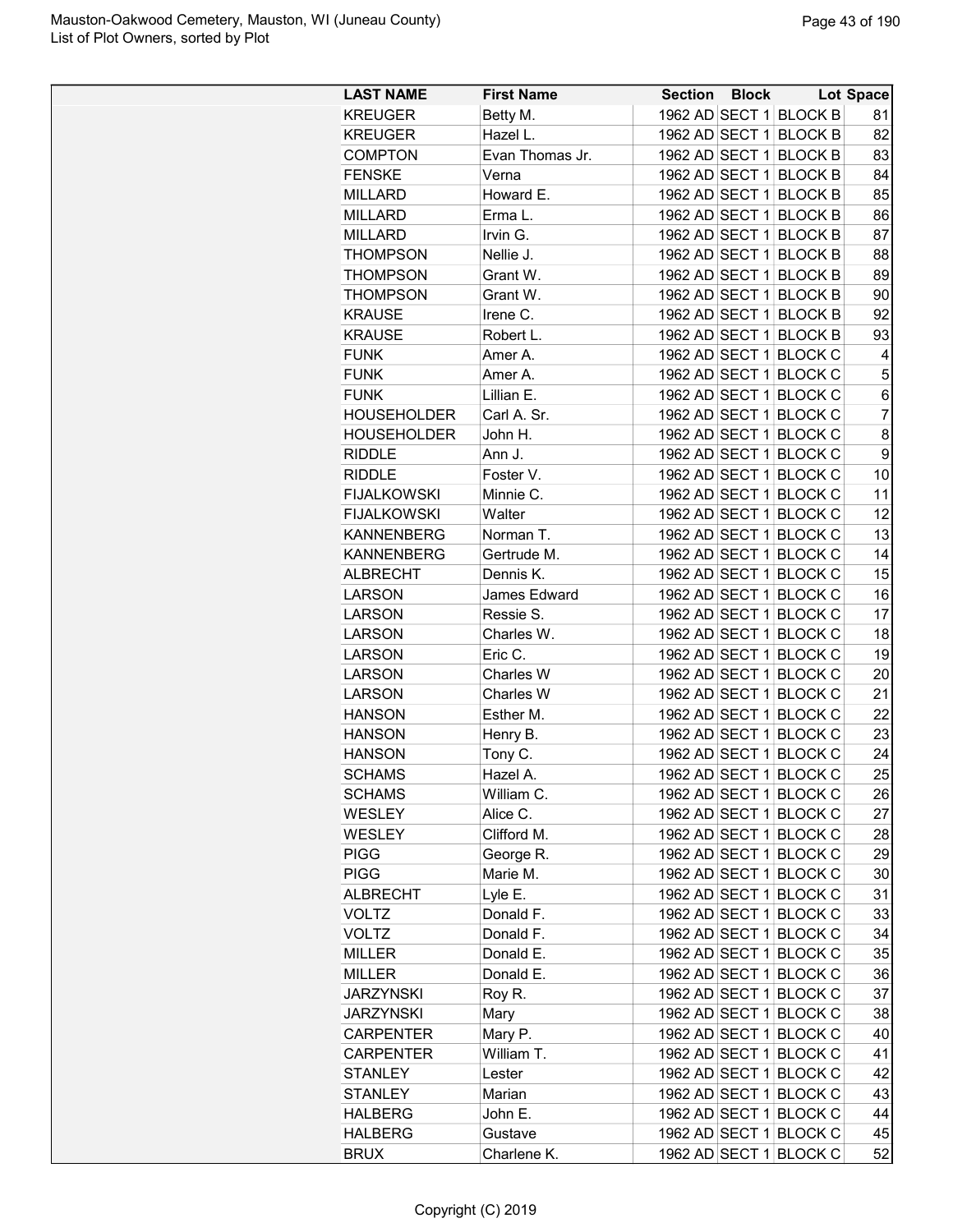| <b>LAST NAME</b>                | <b>First Name</b>       | <b>Section Block</b> |                        | Lot Space           |
|---------------------------------|-------------------------|----------------------|------------------------|---------------------|
| <b>BRUX</b>                     | Delmer E.               |                      | 1962 AD SECT 1 BLOCK C | 53                  |
| <b>SEITZ</b>                    | Robert J.               |                      | 1962 AD SECT 1 BLOCK C | 54                  |
| SEITZ                           | Bernadine M.            |                      | 1962 AD SECT 1 BLOCK C | 55                  |
| <b>MYERS</b>                    | Harry C.                |                      | 1962 AD SECT 1 BLOCK C | 56                  |
| <b>MYERS</b>                    | Helena E.               |                      | 1962 AD SECT 1 BLOCK C | 57                  |
| <b>KOSER</b>                    | Daniel W.               |                      | 1962 AD SECT 1 BLOCK C | 58                  |
| <b>WIECEK</b>                   | Frank                   |                      | 1962 AD SECT 1 BLOCK C | 59                  |
| <b>WIECEK</b>                   | Helen                   |                      | 1962 AD SECT 1 BLOCK C | 60                  |
| <b>FRUTIGER</b>                 | Ida A.                  |                      | 1962 AD SECT 1 BLOCK C | 61                  |
| <b>NORDALL</b>                  | Kenneth J.              |                      | 1962 AD SECT 1 BLOCK C | 62                  |
| <b>RIBBLETT</b>                 | Irvin C.                |                      | 1962 AD SECT 1 BLOCK C | 63                  |
| <b>POLLACK</b>                  | Robert Jr.              |                      | 1962 AD SECT 1 BLOCK C | 64                  |
| <b>POLLACK</b>                  | Shirley                 |                      | 1962 AD SECT 1 BLOCK C | 65                  |
| <b>ROSE</b>                     | Lorrie N.               |                      | 1962 AD SECT 1 BLOCK C | 66                  |
| <b>WOOD</b>                     | Evelyn M.               |                      | 1962 AD SECT 1 BLOCK C | 67                  |
| <b>WALTER</b>                   | Eva A.                  |                      | 1962 AD SECT 1 BLOCK C | 68                  |
| <b>RYAN</b>                     | Thomas P.               |                      | 1962 AD SECT 1 BLOCK C | 69                  |
| <b>KLINE</b>                    | <b>Astrid Elizabeth</b> |                      | 1962 AD SECT 1 BLOCK C | 70                  |
| <b>GILBERT</b>                  | Elisabeth K.            |                      | 1962 AD SECT 1 BLOCK C | 71                  |
| <b>GILBERT</b>                  | Edner A.                |                      | 1962 AD SECT 1 BLOCK C | 72                  |
| <b>GILBERT</b>                  | George W.               |                      | 1962 AD SECT 1 BLOCK C | 73                  |
| <b>GILBERT</b>                  | Louise A.               |                      | 1962 AD SECT 1 BLOCK C | 74                  |
| <b>LARSON</b>                   | Della M.                |                      | 1962 AD SECT 1 BLOCK C | 75                  |
| <b>LARSON</b>                   | Henry M.                |                      | 1962 AD SECT 1 BLOCK C | 76                  |
| <b>BONDESON</b>                 | Marion D.               |                      | 1962 AD SECT 1 BLOCK C | 77                  |
| <b>BONDESON</b>                 | Janice M.               |                      | 1962 AD SECT 1 BLOCK C | 78                  |
| <b>BONDESON</b>                 | Marion D.               |                      | 1962 AD SECT 1 BLOCK C | 79                  |
| <b>HANSON</b>                   | Mary Ann                |                      | 1962 AD SECT 1 BLOCK C | 80                  |
| <b>KROGH</b>                    | Marcia K.               |                      | 1962 AD SECT 1 BLOCK C | 81                  |
| <b>KROGH</b>                    | Don V.                  |                      | 1962 AD SECT 1 BLOCK C | 82                  |
| <b>PECK</b>                     | John E.                 |                      | 1962 AD SECT 1 BLOCK C | 83                  |
| <b>PECK</b>                     | Emogene V.              |                      | 1962 AD SECT 1 BLOCK C | 84                  |
| <b>WIERNASZ</b>                 | John                    |                      | 1962 AD SECT 1 BLOCK C | 85                  |
| <b>SVAREN</b>                   | Thor                    |                      | 1962 AD SECT 1 BLOCK C | 86                  |
| <b>WOZNIAK</b>                  | Walerya                 |                      | 1962 AD SECT 1 BLOCK C | 87                  |
| <b>FASSETT</b>                  | John S.                 |                      | 1962 AD SECT 1 BLOCK C | 88                  |
| <b>UNDERHILL</b>                | Helen K.                |                      | 1962 AD SECT 1 BLOCK C | 89                  |
| <b>UNDERHILL</b>                | Bennett N.              |                      | 1962 AD SECT 1 BLOCK C | 90                  |
| <b>BENNETT</b>                  | Helmi J.                |                      | 1962 AD SECT 1 BLOCK C | 91                  |
| <b>PHILLIPS</b>                 | Sarah E.                |                      | 1962 AD SECT 1 BLOCK C | 92                  |
| <b>PHILLIPS</b>                 | Leonard W.              |                      | 1962 AD SECT 1 BLOCK C | 93                  |
| <b>RATWIK</b>                   | Bjarne S.               |                      | 1962 AD SECT 1 BLOCK D | 4                   |
| <b>RATWIK</b>                   | Rosalind E.             |                      | 1962 AD SECT 1 BLOCK D | $\mathbf 5$         |
|                                 | Rosalind E.             |                      | 1962 AD SECT 1 BLOCK D |                     |
| <b>RATWIK</b><br><b>VEYERKA</b> | James                   |                      | 1962 AD SECT 1 BLOCK D | 6<br>$\overline{7}$ |
|                                 |                         |                      |                        |                     |
| <b>VEYERKA</b>                  | James                   |                      | 1962 AD SECT 1 BLOCK D | 8                   |
| <b>NEUBERG</b>                  | Raymond W.              |                      | 1962 AD SECT 1 BLOCK D | 9                   |
| <b>NEUBERG</b>                  | Meta                    |                      | 1962 AD SECT 1 BLOCK D | 10                  |
| <b>NEUBERG</b>                  | Jerry                   |                      | 1962 AD SECT 1 BLOCK D | 11                  |
| <b>MATHEWS</b>                  | Robert C.               |                      | 1962 AD SECT 1 BLOCK D | 12                  |
| <b>EDGERTON</b>                 | Martha                  |                      | 1962 AD SECT 1 BLOCK D | 13                  |
| <b>FRITZ</b>                    | Clara M.                |                      | 1962 AD SECT 1 BLOCK D | 14                  |
| <b>FRITZ</b>                    | Elmer W.                |                      | 1962 AD SECT 1 BLOCK D | 15                  |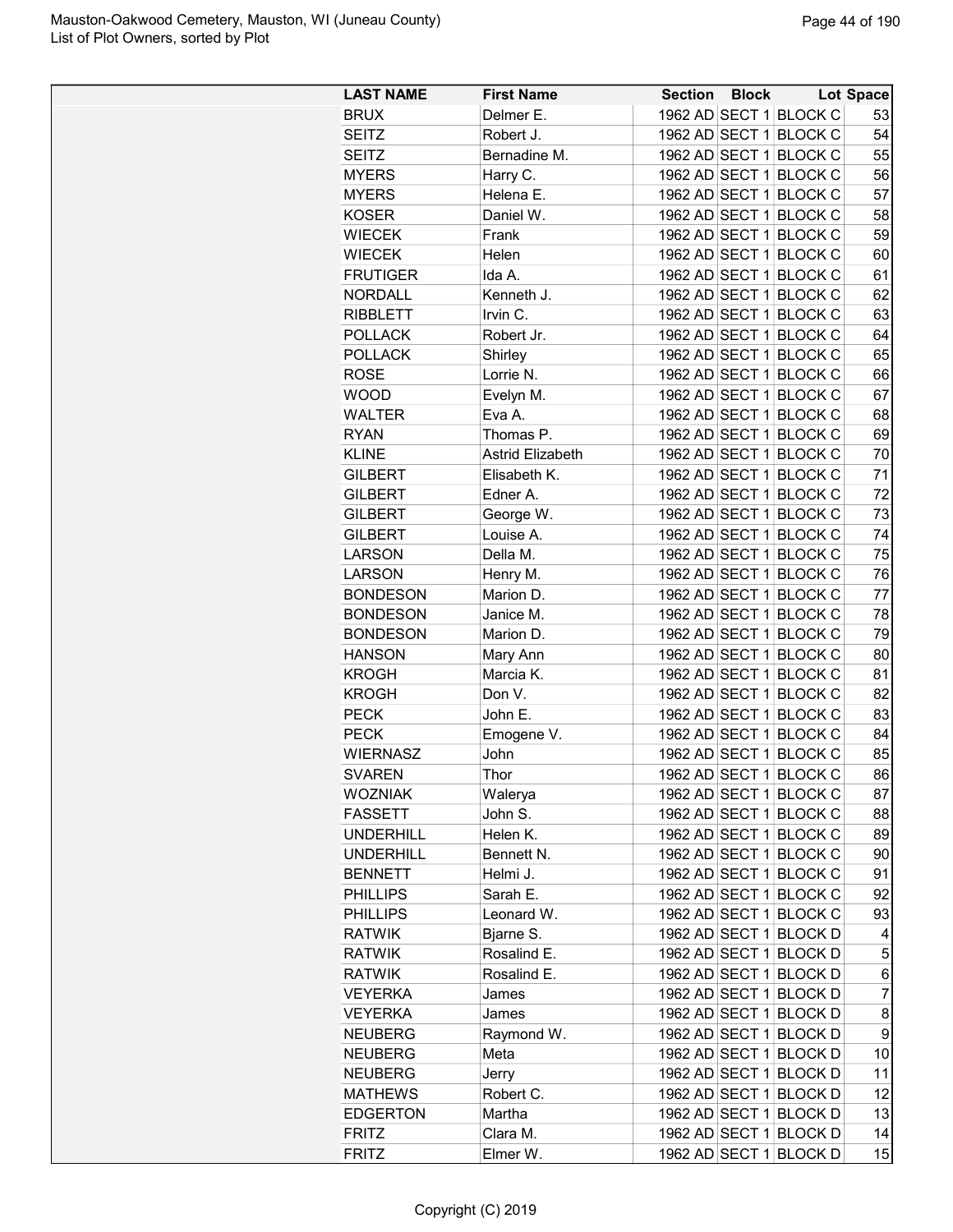| 1962 AD SECT 1 BLOCK D<br>Helen M.<br><b>LEE</b><br>16<br>1962 AD SECT 1 BLOCK D<br>17<br>LEE<br>David<br>1962 AD SECT 1 BLOCK D<br>18<br>LILLEHAMER<br>Jean M.<br>1962 AD SECT 1 BLOCK D<br><b>LILLEHAMER</b><br>19<br>Arne M.<br><b>BIRES</b><br>Frank S.<br>1962 AD SECT 1 BLOCK D<br>20<br><b>BIRES</b><br>Mary M.<br>1962 AD SECT 1 BLOCK D<br>21<br>1962 AD SECT 1 BLOCK D<br>22<br><b>SKAER</b><br>Joyce<br>1962 AD SECT 1 BLOCK D<br><b>SKAER</b><br>Dennis<br>23<br>1962 AD SECT 1 BLOCK D<br>24<br><b>SKAER</b><br>Donald D.<br>1962 AD SECT 1 BLOCK D<br>25<br><b>KRUEGER</b><br>N/A<br>1962 AD SECT 1 BLOCK D<br><b>GRANGER</b><br>Lila<br>26<br>Porky E.G.<br>1962 AD SECT 1 BLOCK D<br>27<br><b>GRANGER</b><br>Esther M.<br>1962 AD SECT 1 BLOCK D<br>28<br><b>MCNATT</b><br>1962 AD SECT 1 BLOCK D<br>29<br><b>MCNATT</b><br>Harry K.<br>1962 AD SECT 1 BLOCK D<br>30<br><b>SHARP</b><br>John L.<br>1962 AD SECT 1 BLOCK D<br>31<br>Nora V.<br><b>VANDERHOOF</b><br>32<br>1962 AD SECT 1 BLOCK D<br><b>VANDERHOOF</b><br>Stanley L.<br>1962 AD SECT 1 BLOCK D<br>33<br><b>STRAIGHT</b><br>Marguerette<br>1962 AD SECT 1 BLOCK D<br><b>STRAIGHT</b><br>William Sr.<br>34<br>35<br><b>ENDERLE</b><br>Ardis<br>1962 AD SECT 1 BLOCK D<br>1962 AD SECT 1 BLOCK D<br><b>SCHENKAT</b><br>Phyllis M.<br>36<br>1962 AD SECT 1 BLOCK D<br><b>SCHENKAT</b><br>Lawrence H.<br>37<br>1962 AD SECT 1 BLOCK D<br>38<br><b>WOELFL</b><br>Dorothy I.<br>Walter O.<br>1962 AD SECT 1 BLOCK D<br>39<br><b>WOELFL</b><br>1962 AD SECT 1 BLOCK D<br>40<br>JOHNSON<br>Evelyn R.<br>Harold S.<br>1962 AD SECT 1 BLOCK D<br>41<br>JOHNSON<br>42<br>1962 AD SECT 1 BLOCK D<br><b>BAIER</b><br>Amy M.<br>1962 AD SECT 1 BLOCK D<br>Henry W.<br>43<br><b>BAIER</b><br>1962 AD SECT 1 BLOCK D<br>44<br>LILLEHAMER<br>Lars<br>1962 AD SECT 1 BLOCK D<br>45<br><b>LILLEHAMER</b><br>Edith<br><b>WOOD</b><br>1962 AD SECT 1 BLOCK D<br>52<br>Francis E.<br>1962 AD SECT 1 BLOCK D<br>53<br><b>WOOD</b><br>Vera P.<br>1962 AD SECT 1 BLOCK D<br><b>MOULTON</b><br>54<br>Horace C.<br>55<br>1962 AD SECT 1 BLOCK D<br><b>MOULTON</b><br>Jennie<br>1962 AD SECT 1 BLOCK D<br>56<br><b>PELTON</b><br>Bernard D.<br>1962 AD SECT 1 BLOCK D<br><b>PELTON</b><br>57<br>Mark B.<br>1962 AD SECT 1 BLOCK D<br>Minnie L.<br>58<br><b>JOHNSON</b><br>59<br>JOHNSON<br>1962 AD SECT 1 BLOCK D<br>Loris L.<br>1962 AD SECT 1 BLOCK D<br><b>ENDERLE</b><br>Mildred M.<br>60<br>1962 AD SECT 1 BLOCK D<br><b>SCHWEDRSKY</b><br>Bonnie J.<br>61<br>William F.<br>1962 AD SECT 1 BLOCK D<br><b>SCHWEDRSKY</b><br>62<br>Eva E.<br>1962 AD SECT 1 BLOCK D<br>63<br><b>WALTER</b><br>1962 AD SECT 1 BLOCK D<br><b>PURVIS</b><br>64<br>Jay E.<br>1962 AD SECT 1 BLOCK D<br><b>PURVIS</b><br>Edith M.<br>65<br>1962 AD SECT 1 BLOCK D<br><b>SHREEVE</b><br>Marion<br>66<br>1962 AD SECT 1 BLOCK D<br>Fred E.<br>67<br><b>SHREEVE</b><br><b>PUTNAM</b><br>Mildred G.<br>1962 AD SECT 1 BLOCK D<br>68<br>1962 AD SECT 1 BLOCK D<br><b>PUTNAM</b><br>Seth N.<br>69<br>1962 AD SECT 1 BLOCK D<br><b>LASKOWSKI</b><br>John<br>70<br>1962 AD SECT 1 BLOCK D<br>Frank<br>71<br>LASKOWSKI<br>1962 AD SECT 1 BLOCK D<br>72<br><b>LASKOWSKI</b><br>Harriet<br>1962 AD SECT 1 BLOCK D<br><b>SKAER</b><br>73<br>Hertz | <b>LAST NAME</b> | <b>First Name</b> | <b>Section</b> | <b>Block</b> | Lot Space |
|----------------------------------------------------------------------------------------------------------------------------------------------------------------------------------------------------------------------------------------------------------------------------------------------------------------------------------------------------------------------------------------------------------------------------------------------------------------------------------------------------------------------------------------------------------------------------------------------------------------------------------------------------------------------------------------------------------------------------------------------------------------------------------------------------------------------------------------------------------------------------------------------------------------------------------------------------------------------------------------------------------------------------------------------------------------------------------------------------------------------------------------------------------------------------------------------------------------------------------------------------------------------------------------------------------------------------------------------------------------------------------------------------------------------------------------------------------------------------------------------------------------------------------------------------------------------------------------------------------------------------------------------------------------------------------------------------------------------------------------------------------------------------------------------------------------------------------------------------------------------------------------------------------------------------------------------------------------------------------------------------------------------------------------------------------------------------------------------------------------------------------------------------------------------------------------------------------------------------------------------------------------------------------------------------------------------------------------------------------------------------------------------------------------------------------------------------------------------------------------------------------------------------------------------------------------------------------------------------------------------------------------------------------------------------------------------------------------------------------------------------------------------------------------------------------------------------------------------------------------------------------------------------------------------------------------------------------------------------------------------------------------------------------------------------------------------------------------------------------------------------------------------------------------------------------------------------------------------------------------------------------------------|------------------|-------------------|----------------|--------------|-----------|
|                                                                                                                                                                                                                                                                                                                                                                                                                                                                                                                                                                                                                                                                                                                                                                                                                                                                                                                                                                                                                                                                                                                                                                                                                                                                                                                                                                                                                                                                                                                                                                                                                                                                                                                                                                                                                                                                                                                                                                                                                                                                                                                                                                                                                                                                                                                                                                                                                                                                                                                                                                                                                                                                                                                                                                                                                                                                                                                                                                                                                                                                                                                                                                                                                                                                      |                  |                   |                |              |           |
|                                                                                                                                                                                                                                                                                                                                                                                                                                                                                                                                                                                                                                                                                                                                                                                                                                                                                                                                                                                                                                                                                                                                                                                                                                                                                                                                                                                                                                                                                                                                                                                                                                                                                                                                                                                                                                                                                                                                                                                                                                                                                                                                                                                                                                                                                                                                                                                                                                                                                                                                                                                                                                                                                                                                                                                                                                                                                                                                                                                                                                                                                                                                                                                                                                                                      |                  |                   |                |              |           |
|                                                                                                                                                                                                                                                                                                                                                                                                                                                                                                                                                                                                                                                                                                                                                                                                                                                                                                                                                                                                                                                                                                                                                                                                                                                                                                                                                                                                                                                                                                                                                                                                                                                                                                                                                                                                                                                                                                                                                                                                                                                                                                                                                                                                                                                                                                                                                                                                                                                                                                                                                                                                                                                                                                                                                                                                                                                                                                                                                                                                                                                                                                                                                                                                                                                                      |                  |                   |                |              |           |
|                                                                                                                                                                                                                                                                                                                                                                                                                                                                                                                                                                                                                                                                                                                                                                                                                                                                                                                                                                                                                                                                                                                                                                                                                                                                                                                                                                                                                                                                                                                                                                                                                                                                                                                                                                                                                                                                                                                                                                                                                                                                                                                                                                                                                                                                                                                                                                                                                                                                                                                                                                                                                                                                                                                                                                                                                                                                                                                                                                                                                                                                                                                                                                                                                                                                      |                  |                   |                |              |           |
|                                                                                                                                                                                                                                                                                                                                                                                                                                                                                                                                                                                                                                                                                                                                                                                                                                                                                                                                                                                                                                                                                                                                                                                                                                                                                                                                                                                                                                                                                                                                                                                                                                                                                                                                                                                                                                                                                                                                                                                                                                                                                                                                                                                                                                                                                                                                                                                                                                                                                                                                                                                                                                                                                                                                                                                                                                                                                                                                                                                                                                                                                                                                                                                                                                                                      |                  |                   |                |              |           |
|                                                                                                                                                                                                                                                                                                                                                                                                                                                                                                                                                                                                                                                                                                                                                                                                                                                                                                                                                                                                                                                                                                                                                                                                                                                                                                                                                                                                                                                                                                                                                                                                                                                                                                                                                                                                                                                                                                                                                                                                                                                                                                                                                                                                                                                                                                                                                                                                                                                                                                                                                                                                                                                                                                                                                                                                                                                                                                                                                                                                                                                                                                                                                                                                                                                                      |                  |                   |                |              |           |
|                                                                                                                                                                                                                                                                                                                                                                                                                                                                                                                                                                                                                                                                                                                                                                                                                                                                                                                                                                                                                                                                                                                                                                                                                                                                                                                                                                                                                                                                                                                                                                                                                                                                                                                                                                                                                                                                                                                                                                                                                                                                                                                                                                                                                                                                                                                                                                                                                                                                                                                                                                                                                                                                                                                                                                                                                                                                                                                                                                                                                                                                                                                                                                                                                                                                      |                  |                   |                |              |           |
|                                                                                                                                                                                                                                                                                                                                                                                                                                                                                                                                                                                                                                                                                                                                                                                                                                                                                                                                                                                                                                                                                                                                                                                                                                                                                                                                                                                                                                                                                                                                                                                                                                                                                                                                                                                                                                                                                                                                                                                                                                                                                                                                                                                                                                                                                                                                                                                                                                                                                                                                                                                                                                                                                                                                                                                                                                                                                                                                                                                                                                                                                                                                                                                                                                                                      |                  |                   |                |              |           |
|                                                                                                                                                                                                                                                                                                                                                                                                                                                                                                                                                                                                                                                                                                                                                                                                                                                                                                                                                                                                                                                                                                                                                                                                                                                                                                                                                                                                                                                                                                                                                                                                                                                                                                                                                                                                                                                                                                                                                                                                                                                                                                                                                                                                                                                                                                                                                                                                                                                                                                                                                                                                                                                                                                                                                                                                                                                                                                                                                                                                                                                                                                                                                                                                                                                                      |                  |                   |                |              |           |
|                                                                                                                                                                                                                                                                                                                                                                                                                                                                                                                                                                                                                                                                                                                                                                                                                                                                                                                                                                                                                                                                                                                                                                                                                                                                                                                                                                                                                                                                                                                                                                                                                                                                                                                                                                                                                                                                                                                                                                                                                                                                                                                                                                                                                                                                                                                                                                                                                                                                                                                                                                                                                                                                                                                                                                                                                                                                                                                                                                                                                                                                                                                                                                                                                                                                      |                  |                   |                |              |           |
|                                                                                                                                                                                                                                                                                                                                                                                                                                                                                                                                                                                                                                                                                                                                                                                                                                                                                                                                                                                                                                                                                                                                                                                                                                                                                                                                                                                                                                                                                                                                                                                                                                                                                                                                                                                                                                                                                                                                                                                                                                                                                                                                                                                                                                                                                                                                                                                                                                                                                                                                                                                                                                                                                                                                                                                                                                                                                                                                                                                                                                                                                                                                                                                                                                                                      |                  |                   |                |              |           |
|                                                                                                                                                                                                                                                                                                                                                                                                                                                                                                                                                                                                                                                                                                                                                                                                                                                                                                                                                                                                                                                                                                                                                                                                                                                                                                                                                                                                                                                                                                                                                                                                                                                                                                                                                                                                                                                                                                                                                                                                                                                                                                                                                                                                                                                                                                                                                                                                                                                                                                                                                                                                                                                                                                                                                                                                                                                                                                                                                                                                                                                                                                                                                                                                                                                                      |                  |                   |                |              |           |
|                                                                                                                                                                                                                                                                                                                                                                                                                                                                                                                                                                                                                                                                                                                                                                                                                                                                                                                                                                                                                                                                                                                                                                                                                                                                                                                                                                                                                                                                                                                                                                                                                                                                                                                                                                                                                                                                                                                                                                                                                                                                                                                                                                                                                                                                                                                                                                                                                                                                                                                                                                                                                                                                                                                                                                                                                                                                                                                                                                                                                                                                                                                                                                                                                                                                      |                  |                   |                |              |           |
|                                                                                                                                                                                                                                                                                                                                                                                                                                                                                                                                                                                                                                                                                                                                                                                                                                                                                                                                                                                                                                                                                                                                                                                                                                                                                                                                                                                                                                                                                                                                                                                                                                                                                                                                                                                                                                                                                                                                                                                                                                                                                                                                                                                                                                                                                                                                                                                                                                                                                                                                                                                                                                                                                                                                                                                                                                                                                                                                                                                                                                                                                                                                                                                                                                                                      |                  |                   |                |              |           |
|                                                                                                                                                                                                                                                                                                                                                                                                                                                                                                                                                                                                                                                                                                                                                                                                                                                                                                                                                                                                                                                                                                                                                                                                                                                                                                                                                                                                                                                                                                                                                                                                                                                                                                                                                                                                                                                                                                                                                                                                                                                                                                                                                                                                                                                                                                                                                                                                                                                                                                                                                                                                                                                                                                                                                                                                                                                                                                                                                                                                                                                                                                                                                                                                                                                                      |                  |                   |                |              |           |
|                                                                                                                                                                                                                                                                                                                                                                                                                                                                                                                                                                                                                                                                                                                                                                                                                                                                                                                                                                                                                                                                                                                                                                                                                                                                                                                                                                                                                                                                                                                                                                                                                                                                                                                                                                                                                                                                                                                                                                                                                                                                                                                                                                                                                                                                                                                                                                                                                                                                                                                                                                                                                                                                                                                                                                                                                                                                                                                                                                                                                                                                                                                                                                                                                                                                      |                  |                   |                |              |           |
|                                                                                                                                                                                                                                                                                                                                                                                                                                                                                                                                                                                                                                                                                                                                                                                                                                                                                                                                                                                                                                                                                                                                                                                                                                                                                                                                                                                                                                                                                                                                                                                                                                                                                                                                                                                                                                                                                                                                                                                                                                                                                                                                                                                                                                                                                                                                                                                                                                                                                                                                                                                                                                                                                                                                                                                                                                                                                                                                                                                                                                                                                                                                                                                                                                                                      |                  |                   |                |              |           |
|                                                                                                                                                                                                                                                                                                                                                                                                                                                                                                                                                                                                                                                                                                                                                                                                                                                                                                                                                                                                                                                                                                                                                                                                                                                                                                                                                                                                                                                                                                                                                                                                                                                                                                                                                                                                                                                                                                                                                                                                                                                                                                                                                                                                                                                                                                                                                                                                                                                                                                                                                                                                                                                                                                                                                                                                                                                                                                                                                                                                                                                                                                                                                                                                                                                                      |                  |                   |                |              |           |
|                                                                                                                                                                                                                                                                                                                                                                                                                                                                                                                                                                                                                                                                                                                                                                                                                                                                                                                                                                                                                                                                                                                                                                                                                                                                                                                                                                                                                                                                                                                                                                                                                                                                                                                                                                                                                                                                                                                                                                                                                                                                                                                                                                                                                                                                                                                                                                                                                                                                                                                                                                                                                                                                                                                                                                                                                                                                                                                                                                                                                                                                                                                                                                                                                                                                      |                  |                   |                |              |           |
|                                                                                                                                                                                                                                                                                                                                                                                                                                                                                                                                                                                                                                                                                                                                                                                                                                                                                                                                                                                                                                                                                                                                                                                                                                                                                                                                                                                                                                                                                                                                                                                                                                                                                                                                                                                                                                                                                                                                                                                                                                                                                                                                                                                                                                                                                                                                                                                                                                                                                                                                                                                                                                                                                                                                                                                                                                                                                                                                                                                                                                                                                                                                                                                                                                                                      |                  |                   |                |              |           |
|                                                                                                                                                                                                                                                                                                                                                                                                                                                                                                                                                                                                                                                                                                                                                                                                                                                                                                                                                                                                                                                                                                                                                                                                                                                                                                                                                                                                                                                                                                                                                                                                                                                                                                                                                                                                                                                                                                                                                                                                                                                                                                                                                                                                                                                                                                                                                                                                                                                                                                                                                                                                                                                                                                                                                                                                                                                                                                                                                                                                                                                                                                                                                                                                                                                                      |                  |                   |                |              |           |
|                                                                                                                                                                                                                                                                                                                                                                                                                                                                                                                                                                                                                                                                                                                                                                                                                                                                                                                                                                                                                                                                                                                                                                                                                                                                                                                                                                                                                                                                                                                                                                                                                                                                                                                                                                                                                                                                                                                                                                                                                                                                                                                                                                                                                                                                                                                                                                                                                                                                                                                                                                                                                                                                                                                                                                                                                                                                                                                                                                                                                                                                                                                                                                                                                                                                      |                  |                   |                |              |           |
|                                                                                                                                                                                                                                                                                                                                                                                                                                                                                                                                                                                                                                                                                                                                                                                                                                                                                                                                                                                                                                                                                                                                                                                                                                                                                                                                                                                                                                                                                                                                                                                                                                                                                                                                                                                                                                                                                                                                                                                                                                                                                                                                                                                                                                                                                                                                                                                                                                                                                                                                                                                                                                                                                                                                                                                                                                                                                                                                                                                                                                                                                                                                                                                                                                                                      |                  |                   |                |              |           |
|                                                                                                                                                                                                                                                                                                                                                                                                                                                                                                                                                                                                                                                                                                                                                                                                                                                                                                                                                                                                                                                                                                                                                                                                                                                                                                                                                                                                                                                                                                                                                                                                                                                                                                                                                                                                                                                                                                                                                                                                                                                                                                                                                                                                                                                                                                                                                                                                                                                                                                                                                                                                                                                                                                                                                                                                                                                                                                                                                                                                                                                                                                                                                                                                                                                                      |                  |                   |                |              |           |
|                                                                                                                                                                                                                                                                                                                                                                                                                                                                                                                                                                                                                                                                                                                                                                                                                                                                                                                                                                                                                                                                                                                                                                                                                                                                                                                                                                                                                                                                                                                                                                                                                                                                                                                                                                                                                                                                                                                                                                                                                                                                                                                                                                                                                                                                                                                                                                                                                                                                                                                                                                                                                                                                                                                                                                                                                                                                                                                                                                                                                                                                                                                                                                                                                                                                      |                  |                   |                |              |           |
|                                                                                                                                                                                                                                                                                                                                                                                                                                                                                                                                                                                                                                                                                                                                                                                                                                                                                                                                                                                                                                                                                                                                                                                                                                                                                                                                                                                                                                                                                                                                                                                                                                                                                                                                                                                                                                                                                                                                                                                                                                                                                                                                                                                                                                                                                                                                                                                                                                                                                                                                                                                                                                                                                                                                                                                                                                                                                                                                                                                                                                                                                                                                                                                                                                                                      |                  |                   |                |              |           |
|                                                                                                                                                                                                                                                                                                                                                                                                                                                                                                                                                                                                                                                                                                                                                                                                                                                                                                                                                                                                                                                                                                                                                                                                                                                                                                                                                                                                                                                                                                                                                                                                                                                                                                                                                                                                                                                                                                                                                                                                                                                                                                                                                                                                                                                                                                                                                                                                                                                                                                                                                                                                                                                                                                                                                                                                                                                                                                                                                                                                                                                                                                                                                                                                                                                                      |                  |                   |                |              |           |
|                                                                                                                                                                                                                                                                                                                                                                                                                                                                                                                                                                                                                                                                                                                                                                                                                                                                                                                                                                                                                                                                                                                                                                                                                                                                                                                                                                                                                                                                                                                                                                                                                                                                                                                                                                                                                                                                                                                                                                                                                                                                                                                                                                                                                                                                                                                                                                                                                                                                                                                                                                                                                                                                                                                                                                                                                                                                                                                                                                                                                                                                                                                                                                                                                                                                      |                  |                   |                |              |           |
|                                                                                                                                                                                                                                                                                                                                                                                                                                                                                                                                                                                                                                                                                                                                                                                                                                                                                                                                                                                                                                                                                                                                                                                                                                                                                                                                                                                                                                                                                                                                                                                                                                                                                                                                                                                                                                                                                                                                                                                                                                                                                                                                                                                                                                                                                                                                                                                                                                                                                                                                                                                                                                                                                                                                                                                                                                                                                                                                                                                                                                                                                                                                                                                                                                                                      |                  |                   |                |              |           |
|                                                                                                                                                                                                                                                                                                                                                                                                                                                                                                                                                                                                                                                                                                                                                                                                                                                                                                                                                                                                                                                                                                                                                                                                                                                                                                                                                                                                                                                                                                                                                                                                                                                                                                                                                                                                                                                                                                                                                                                                                                                                                                                                                                                                                                                                                                                                                                                                                                                                                                                                                                                                                                                                                                                                                                                                                                                                                                                                                                                                                                                                                                                                                                                                                                                                      |                  |                   |                |              |           |
|                                                                                                                                                                                                                                                                                                                                                                                                                                                                                                                                                                                                                                                                                                                                                                                                                                                                                                                                                                                                                                                                                                                                                                                                                                                                                                                                                                                                                                                                                                                                                                                                                                                                                                                                                                                                                                                                                                                                                                                                                                                                                                                                                                                                                                                                                                                                                                                                                                                                                                                                                                                                                                                                                                                                                                                                                                                                                                                                                                                                                                                                                                                                                                                                                                                                      |                  |                   |                |              |           |
|                                                                                                                                                                                                                                                                                                                                                                                                                                                                                                                                                                                                                                                                                                                                                                                                                                                                                                                                                                                                                                                                                                                                                                                                                                                                                                                                                                                                                                                                                                                                                                                                                                                                                                                                                                                                                                                                                                                                                                                                                                                                                                                                                                                                                                                                                                                                                                                                                                                                                                                                                                                                                                                                                                                                                                                                                                                                                                                                                                                                                                                                                                                                                                                                                                                                      |                  |                   |                |              |           |
|                                                                                                                                                                                                                                                                                                                                                                                                                                                                                                                                                                                                                                                                                                                                                                                                                                                                                                                                                                                                                                                                                                                                                                                                                                                                                                                                                                                                                                                                                                                                                                                                                                                                                                                                                                                                                                                                                                                                                                                                                                                                                                                                                                                                                                                                                                                                                                                                                                                                                                                                                                                                                                                                                                                                                                                                                                                                                                                                                                                                                                                                                                                                                                                                                                                                      |                  |                   |                |              |           |
|                                                                                                                                                                                                                                                                                                                                                                                                                                                                                                                                                                                                                                                                                                                                                                                                                                                                                                                                                                                                                                                                                                                                                                                                                                                                                                                                                                                                                                                                                                                                                                                                                                                                                                                                                                                                                                                                                                                                                                                                                                                                                                                                                                                                                                                                                                                                                                                                                                                                                                                                                                                                                                                                                                                                                                                                                                                                                                                                                                                                                                                                                                                                                                                                                                                                      |                  |                   |                |              |           |
|                                                                                                                                                                                                                                                                                                                                                                                                                                                                                                                                                                                                                                                                                                                                                                                                                                                                                                                                                                                                                                                                                                                                                                                                                                                                                                                                                                                                                                                                                                                                                                                                                                                                                                                                                                                                                                                                                                                                                                                                                                                                                                                                                                                                                                                                                                                                                                                                                                                                                                                                                                                                                                                                                                                                                                                                                                                                                                                                                                                                                                                                                                                                                                                                                                                                      |                  |                   |                |              |           |
|                                                                                                                                                                                                                                                                                                                                                                                                                                                                                                                                                                                                                                                                                                                                                                                                                                                                                                                                                                                                                                                                                                                                                                                                                                                                                                                                                                                                                                                                                                                                                                                                                                                                                                                                                                                                                                                                                                                                                                                                                                                                                                                                                                                                                                                                                                                                                                                                                                                                                                                                                                                                                                                                                                                                                                                                                                                                                                                                                                                                                                                                                                                                                                                                                                                                      |                  |                   |                |              |           |
|                                                                                                                                                                                                                                                                                                                                                                                                                                                                                                                                                                                                                                                                                                                                                                                                                                                                                                                                                                                                                                                                                                                                                                                                                                                                                                                                                                                                                                                                                                                                                                                                                                                                                                                                                                                                                                                                                                                                                                                                                                                                                                                                                                                                                                                                                                                                                                                                                                                                                                                                                                                                                                                                                                                                                                                                                                                                                                                                                                                                                                                                                                                                                                                                                                                                      |                  |                   |                |              |           |
|                                                                                                                                                                                                                                                                                                                                                                                                                                                                                                                                                                                                                                                                                                                                                                                                                                                                                                                                                                                                                                                                                                                                                                                                                                                                                                                                                                                                                                                                                                                                                                                                                                                                                                                                                                                                                                                                                                                                                                                                                                                                                                                                                                                                                                                                                                                                                                                                                                                                                                                                                                                                                                                                                                                                                                                                                                                                                                                                                                                                                                                                                                                                                                                                                                                                      |                  |                   |                |              |           |
|                                                                                                                                                                                                                                                                                                                                                                                                                                                                                                                                                                                                                                                                                                                                                                                                                                                                                                                                                                                                                                                                                                                                                                                                                                                                                                                                                                                                                                                                                                                                                                                                                                                                                                                                                                                                                                                                                                                                                                                                                                                                                                                                                                                                                                                                                                                                                                                                                                                                                                                                                                                                                                                                                                                                                                                                                                                                                                                                                                                                                                                                                                                                                                                                                                                                      |                  |                   |                |              |           |
|                                                                                                                                                                                                                                                                                                                                                                                                                                                                                                                                                                                                                                                                                                                                                                                                                                                                                                                                                                                                                                                                                                                                                                                                                                                                                                                                                                                                                                                                                                                                                                                                                                                                                                                                                                                                                                                                                                                                                                                                                                                                                                                                                                                                                                                                                                                                                                                                                                                                                                                                                                                                                                                                                                                                                                                                                                                                                                                                                                                                                                                                                                                                                                                                                                                                      |                  |                   |                |              |           |
|                                                                                                                                                                                                                                                                                                                                                                                                                                                                                                                                                                                                                                                                                                                                                                                                                                                                                                                                                                                                                                                                                                                                                                                                                                                                                                                                                                                                                                                                                                                                                                                                                                                                                                                                                                                                                                                                                                                                                                                                                                                                                                                                                                                                                                                                                                                                                                                                                                                                                                                                                                                                                                                                                                                                                                                                                                                                                                                                                                                                                                                                                                                                                                                                                                                                      |                  |                   |                |              |           |
|                                                                                                                                                                                                                                                                                                                                                                                                                                                                                                                                                                                                                                                                                                                                                                                                                                                                                                                                                                                                                                                                                                                                                                                                                                                                                                                                                                                                                                                                                                                                                                                                                                                                                                                                                                                                                                                                                                                                                                                                                                                                                                                                                                                                                                                                                                                                                                                                                                                                                                                                                                                                                                                                                                                                                                                                                                                                                                                                                                                                                                                                                                                                                                                                                                                                      |                  |                   |                |              |           |
|                                                                                                                                                                                                                                                                                                                                                                                                                                                                                                                                                                                                                                                                                                                                                                                                                                                                                                                                                                                                                                                                                                                                                                                                                                                                                                                                                                                                                                                                                                                                                                                                                                                                                                                                                                                                                                                                                                                                                                                                                                                                                                                                                                                                                                                                                                                                                                                                                                                                                                                                                                                                                                                                                                                                                                                                                                                                                                                                                                                                                                                                                                                                                                                                                                                                      |                  |                   |                |              |           |
|                                                                                                                                                                                                                                                                                                                                                                                                                                                                                                                                                                                                                                                                                                                                                                                                                                                                                                                                                                                                                                                                                                                                                                                                                                                                                                                                                                                                                                                                                                                                                                                                                                                                                                                                                                                                                                                                                                                                                                                                                                                                                                                                                                                                                                                                                                                                                                                                                                                                                                                                                                                                                                                                                                                                                                                                                                                                                                                                                                                                                                                                                                                                                                                                                                                                      |                  |                   |                |              |           |
|                                                                                                                                                                                                                                                                                                                                                                                                                                                                                                                                                                                                                                                                                                                                                                                                                                                                                                                                                                                                                                                                                                                                                                                                                                                                                                                                                                                                                                                                                                                                                                                                                                                                                                                                                                                                                                                                                                                                                                                                                                                                                                                                                                                                                                                                                                                                                                                                                                                                                                                                                                                                                                                                                                                                                                                                                                                                                                                                                                                                                                                                                                                                                                                                                                                                      |                  |                   |                |              |           |
|                                                                                                                                                                                                                                                                                                                                                                                                                                                                                                                                                                                                                                                                                                                                                                                                                                                                                                                                                                                                                                                                                                                                                                                                                                                                                                                                                                                                                                                                                                                                                                                                                                                                                                                                                                                                                                                                                                                                                                                                                                                                                                                                                                                                                                                                                                                                                                                                                                                                                                                                                                                                                                                                                                                                                                                                                                                                                                                                                                                                                                                                                                                                                                                                                                                                      |                  |                   |                |              |           |
|                                                                                                                                                                                                                                                                                                                                                                                                                                                                                                                                                                                                                                                                                                                                                                                                                                                                                                                                                                                                                                                                                                                                                                                                                                                                                                                                                                                                                                                                                                                                                                                                                                                                                                                                                                                                                                                                                                                                                                                                                                                                                                                                                                                                                                                                                                                                                                                                                                                                                                                                                                                                                                                                                                                                                                                                                                                                                                                                                                                                                                                                                                                                                                                                                                                                      |                  |                   |                |              |           |
|                                                                                                                                                                                                                                                                                                                                                                                                                                                                                                                                                                                                                                                                                                                                                                                                                                                                                                                                                                                                                                                                                                                                                                                                                                                                                                                                                                                                                                                                                                                                                                                                                                                                                                                                                                                                                                                                                                                                                                                                                                                                                                                                                                                                                                                                                                                                                                                                                                                                                                                                                                                                                                                                                                                                                                                                                                                                                                                                                                                                                                                                                                                                                                                                                                                                      |                  |                   |                |              |           |
|                                                                                                                                                                                                                                                                                                                                                                                                                                                                                                                                                                                                                                                                                                                                                                                                                                                                                                                                                                                                                                                                                                                                                                                                                                                                                                                                                                                                                                                                                                                                                                                                                                                                                                                                                                                                                                                                                                                                                                                                                                                                                                                                                                                                                                                                                                                                                                                                                                                                                                                                                                                                                                                                                                                                                                                                                                                                                                                                                                                                                                                                                                                                                                                                                                                                      |                  |                   |                |              |           |
|                                                                                                                                                                                                                                                                                                                                                                                                                                                                                                                                                                                                                                                                                                                                                                                                                                                                                                                                                                                                                                                                                                                                                                                                                                                                                                                                                                                                                                                                                                                                                                                                                                                                                                                                                                                                                                                                                                                                                                                                                                                                                                                                                                                                                                                                                                                                                                                                                                                                                                                                                                                                                                                                                                                                                                                                                                                                                                                                                                                                                                                                                                                                                                                                                                                                      |                  |                   |                |              |           |
|                                                                                                                                                                                                                                                                                                                                                                                                                                                                                                                                                                                                                                                                                                                                                                                                                                                                                                                                                                                                                                                                                                                                                                                                                                                                                                                                                                                                                                                                                                                                                                                                                                                                                                                                                                                                                                                                                                                                                                                                                                                                                                                                                                                                                                                                                                                                                                                                                                                                                                                                                                                                                                                                                                                                                                                                                                                                                                                                                                                                                                                                                                                                                                                                                                                                      |                  |                   |                |              |           |
|                                                                                                                                                                                                                                                                                                                                                                                                                                                                                                                                                                                                                                                                                                                                                                                                                                                                                                                                                                                                                                                                                                                                                                                                                                                                                                                                                                                                                                                                                                                                                                                                                                                                                                                                                                                                                                                                                                                                                                                                                                                                                                                                                                                                                                                                                                                                                                                                                                                                                                                                                                                                                                                                                                                                                                                                                                                                                                                                                                                                                                                                                                                                                                                                                                                                      |                  |                   |                |              |           |
| 1962 AD SECT 1 BLOCK D                                                                                                                                                                                                                                                                                                                                                                                                                                                                                                                                                                                                                                                                                                                                                                                                                                                                                                                                                                                                                                                                                                                                                                                                                                                                                                                                                                                                                                                                                                                                                                                                                                                                                                                                                                                                                                                                                                                                                                                                                                                                                                                                                                                                                                                                                                                                                                                                                                                                                                                                                                                                                                                                                                                                                                                                                                                                                                                                                                                                                                                                                                                                                                                                                                               | SKAER            | Mabel L.          |                |              | 74        |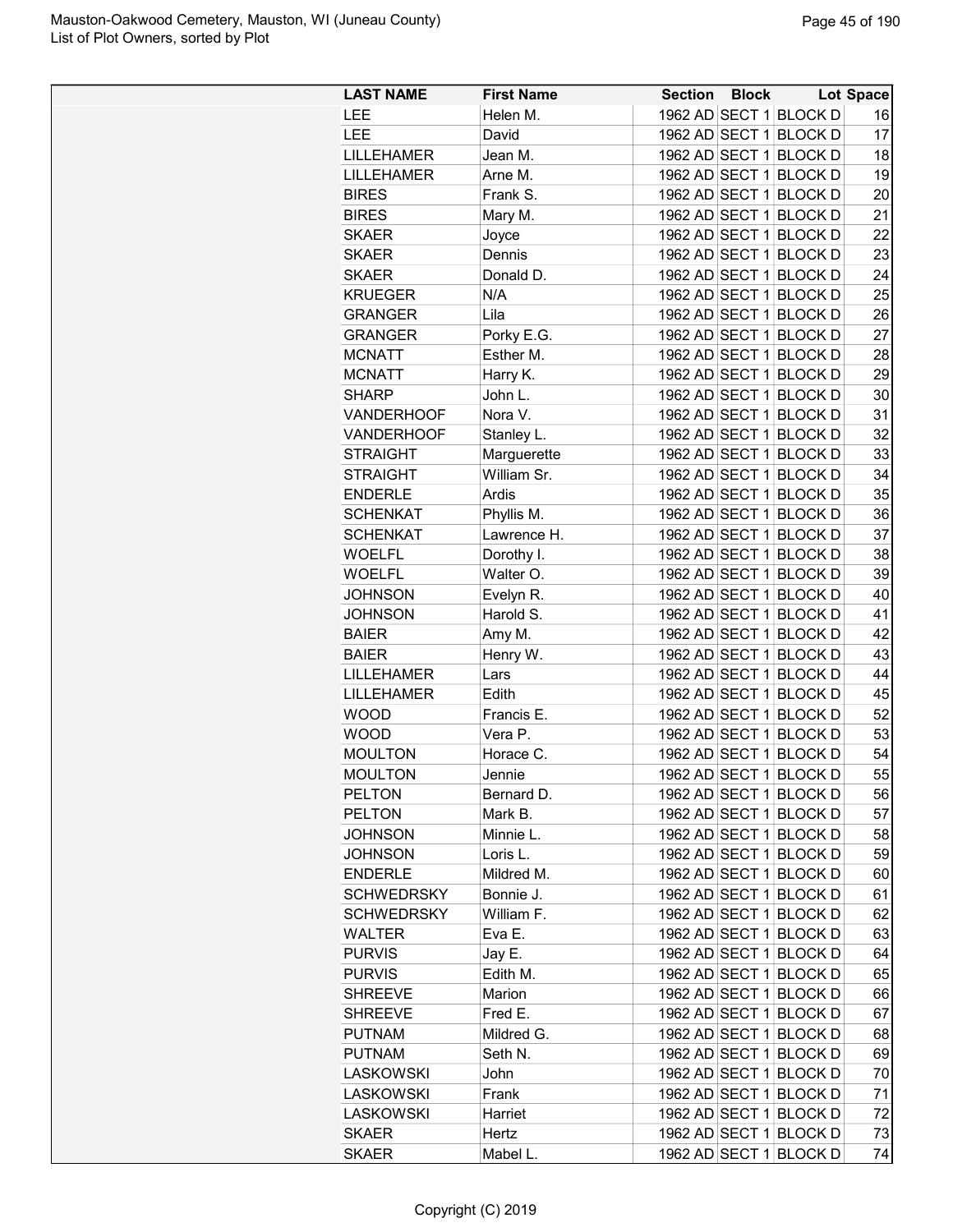| <b>LAST NAME</b>    | <b>First Name</b> | <b>Section Block</b> |                        | Lot Space      |
|---------------------|-------------------|----------------------|------------------------|----------------|
| <b>STANDISH</b>     | George R.         |                      | 1962 AD SECT 1 BLOCK D | 75             |
| <b>STANDISH</b>     | Malcolm J.        |                      | 1962 AD SECT 1 BLOCK D | 76             |
| <b>BLAIR</b>        | Melvin C.         |                      | 1962 AD SECT 1 BLOCK D | 77             |
| <b>BLAIR</b>        | Melvin C.         |                      | 1962 AD SECT 1 BLOCK D | 78             |
| <b>OTTO</b>         | John W.           |                      | 1962 AD SECT 1 BLOCK D | 79             |
| <b>OTTO</b>         | Minnie M.         |                      | 1962 AD SECT 1 BLOCK D | 80             |
| <b>BURNS</b>        | Genevieve B.      |                      | 1962 AD SECT 1 BLOCK D | 81             |
| <b>EKERN</b>        | Hollis D.         |                      | 1962 AD SECT 1 BLOCK D | 82             |
| <b>FITZGERALD</b>   | Dorothy J.        |                      | 1962 AD SECT 1 BLOCK D | 83             |
| <b>FITZGERALD</b>   | Daniel J.         |                      | 1962 AD SECT 1 BLOCK D | 84             |
| <b>TUCKER</b>       | Rolland S.        |                      | 1962 AD SECT 1 BLOCK D | 85             |
| <b>TUCKER</b>       | Rolland S.        |                      | 1962 AD SECT 1 BLOCK D | 86             |
| <b>TUCKER</b>       | Mary M.           |                      | 1962 AD SECT 1 BLOCK D | 87             |
| SILFVERNAGEL        | Carl G.           |                      | 1962 AD SECT 1 BLOCK D | 88             |
| SILFVERNAGEL        | Brita W.          |                      | 1962 AD SECT 1 BLOCK D | 89             |
| <b>SILFVERNAGEL</b> | Carl A.           |                      | 1962 AD SECT 1 BLOCK D | 90             |
| <b>MURRAY</b>       | Mike              |                      | 1962 AD SECT 1 BLOCK D | 91             |
| <b>MURRAY</b>       | Raymond C.        |                      | 1962 AD SECT 1 BLOCK D | 92             |
| <b>MURRAY</b>       | Rusalee           |                      | 1962 AD SECT 1 BLOCK D | 93             |
| <b>WACKER</b>       | George            |                      | 1962 AD SECT 1 BLOCK E | 4              |
| <b>MAYTUM</b>       | Gertrude          |                      | 1962 AD SECT 1 BLOCK E | 5              |
| <b>MAYTUM</b>       | Thomas L.         |                      | 1962 AD SECT 1 BLOCK E | 6              |
| <b>FIENE</b>        | Lawrence O.       |                      | 1962 AD SECT 1 BLOCK E | $\overline{7}$ |
| <b>FIENE</b>        | Lucille R.        |                      | 1962 AD SECT 1 BLOCK E | 8              |
| <b>LAWRENCE</b>     | Ella M.           |                      | 1962 AD SECT 1 BLOCK E | 9              |
| <b>LAWRENCE</b>     | Arthur U.         |                      | 1962 AD SECT 1 BLOCK E | 10             |
| <b>LAWRENCE</b>     | Arthur U.         | 1962 AD SECT 1       | <b>BLOCK E</b>         | 11             |
| <b>CARRIMAN</b>     | Allen C.          |                      | 1962 AD SECT 1 BLOCK E | 12             |
| <b>LAACK</b>        | Dorothy E.        |                      | 1962 AD SECT 1 BLOCK E | 13             |
| <b>LAACK</b>        | Arthur F.         |                      | 1962 AD SECT 1 BLOCK E | 14             |
| <b>SCHAAF</b>       | Alice E.          |                      | 1962 AD SECT 1 BLOCK E | 15             |
| <b>SCHAAF</b>       | Elton A.          |                      | 1962 AD SECT 1 BLOCK E | 16             |
| <b>FARVER</b>       | Wraye L.          |                      | 1962 AD SECT 1 BLOCK E | 17             |
| <b>FARVER</b>       | Viola L           |                      | 1962 AD SECT 1 BLOCK E | 18             |
| <b>ELTAG</b>        | Fred P.           |                      | 1962 AD SECT 1 BLOCK E | 20             |
| <b>ELTAG</b>        | Catherine M.      |                      | 1962 AD SECT 1 BLOCK E | 21             |
| <b>CAIRNS</b>       | Florence M.       |                      | 1962 AD SECT 1 BLOCK E | 22             |
| <b>CAIRNS</b>       | Florence M.       |                      | 1962 AD SECT 1 BLOCK E | 23             |
| <b>CAIRNS</b>       | Lloyd "Jenks"     |                      | 1962 AD SECT 1 BLOCK E | 24             |
| <b>GOHR</b>         | Helen R.          |                      | 1962 AD SECT 1 BLOCK E | 25             |
| <b>MCKINNEY</b>     | Dorothea A.       |                      | 1962 AD SECT 1 BLOCK E | 26             |
| <b>MCKINNEY</b>     | Earl S.           |                      | 1962 AD SECT 1 BLOCK E | 27             |
| <b>HANNAHS</b>      | Gwendolyn         |                      | 1962 AD SECT 1 BLOCK E | 28             |
| <b>SINES</b>        | Pearl L.          |                      | 1962 AD SECT 1 BLOCK E | 29             |
| <b>SINES</b>        | Russell W.        |                      | 1962 AD SECT 1 BLOCK E | 30             |
| <b>EDGERTON</b>     | Erma L.           |                      | 1962 AD SECT 1 BLOCK E | 31             |
| <b>EDGERTON</b>     | Harry R.          |                      | 1962 AD SECT 1 BLOCK E | 32             |
| <b>TRACY</b>        | Ivan M.           |                      | 1962 AD SECT 1 BLOCK E | 33             |
| <b>EDGERTON</b>     | August A.         |                      | 1962 AD SECT 1 BLOCK E | 34             |
| <b>KROGH</b>        | Vernon V.         |                      | 1962 AD SECT 1 BLOCK E | 35             |
| <b>KROGH</b>        | Amy A.            |                      | 1962 AD SECT 1 BLOCK E | 36             |
| <b>CLEVEN</b>       | Albert C.         |                      | 1962 AD SECT 1 BLOCK E | 37             |
| <b>CLEVEN</b>       | Emma M.           |                      | 1962 AD SECT 1 BLOCK E | 38             |
|                     |                   |                      |                        |                |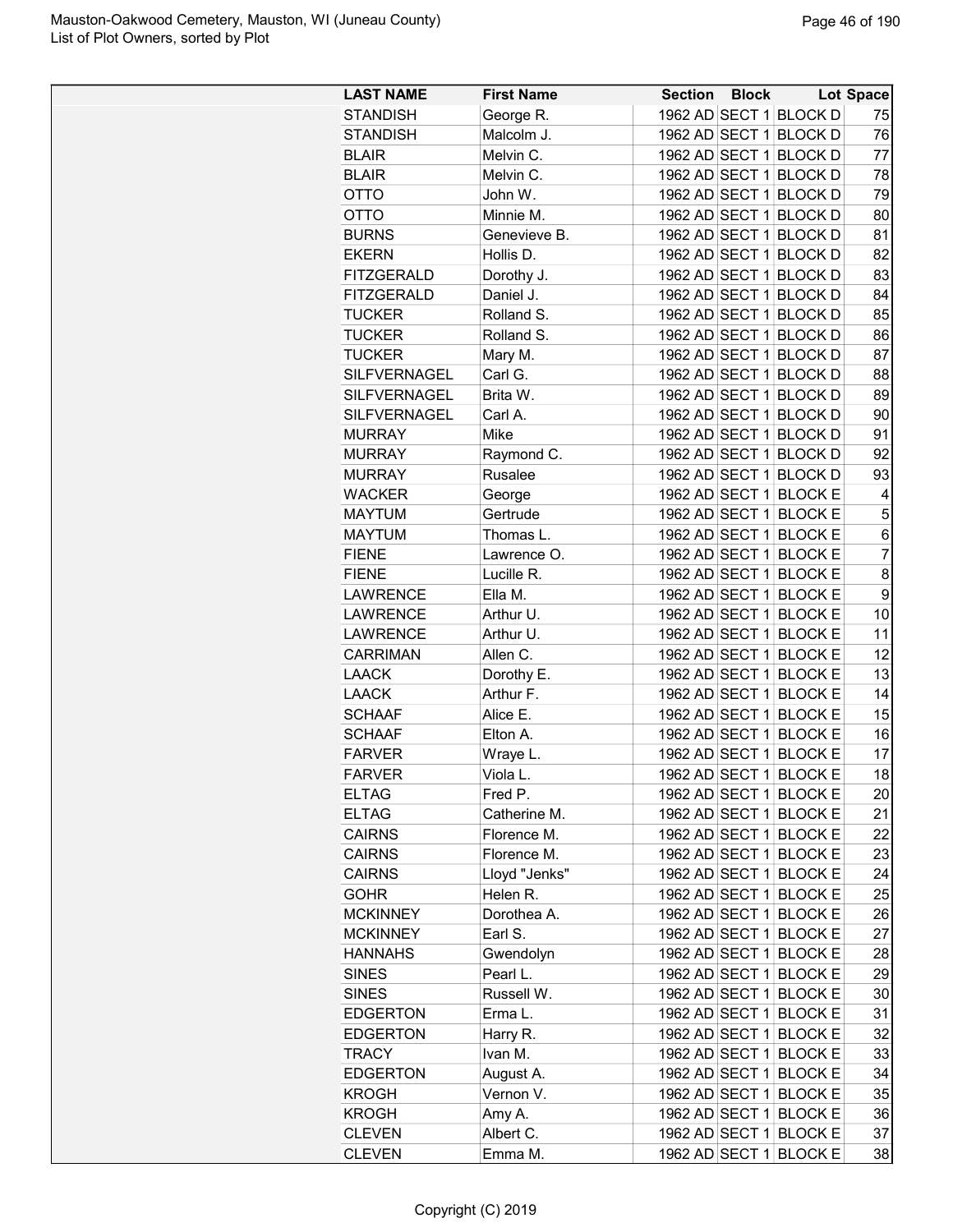| <b>LAST NAME</b> | <b>First Name</b>     | <b>Section</b> | <b>Block</b> |                                                  | <b>Lot Space</b> |
|------------------|-----------------------|----------------|--------------|--------------------------------------------------|------------------|
| <b>PRIMUS</b>    | George C.             |                |              | 1962 AD SECT 1 BLOCK E                           | 39               |
| <b>PRIMUS</b>    | Ruth C.               |                |              | 1962 AD SECT 1 BLOCK E                           | 40               |
| <b>JAX</b>       | Edward H.             |                |              | 1962 AD SECT 1 BLOCK E                           | 41               |
| <b>JAX</b>       | Virginia F.           |                |              | 1962 AD SECT 1 BLOCK E                           | 42               |
| <b>JAX</b>       | Harold E.             | 1962 AD SECT 1 |              | <b>BLOCK E</b>                                   | 43               |
| <b>JAX</b>       | Jerry B.              |                |              | 1962 AD SECT 1 BLOCK E                           | 44               |
| <b>ANDERSON</b>  | Harold F.             |                |              | 1962 AD SECT 1 BLOCK E                           | 45               |
| <b>LUNK</b>      | Helene W.             |                |              | 1962 AD SECT 1 BLOCK E                           | 52               |
| <b>LUNK</b>      | Max J.                | 1962 AD SECT 1 |              | <b>BLOCK E</b>                                   | 53               |
| <b>TATZEL</b>    | Peter                 | 1962 AD SECT 1 |              | <b>BLOCK E</b>                                   | 54               |
| <b>ZIMDAHL</b>   | Rose G.               |                |              | 1962 AD SECT 1 BLOCK E                           | 55               |
| <b>FRITZ</b>     | Daniel                |                |              | 1962 AD SECT 1 BLOCK E                           | 56               |
| <b>WEISS</b>     | Ronald G.             |                |              | 1962 AD SECT 1 BLOCK E                           | 57               |
| <b>FRITZ</b>     | Antonie               |                |              | 1962 AD SECT 1 BLOCK E                           | 58               |
| <b>FRITZ</b>     | Rev. Emanuel          |                |              | 1962 AD SECT 1 BLOCK E                           | 59               |
| <b>PEKALA</b>    | John                  | 1962 AD SECT 1 |              | <b>BLOCK E</b>                                   | 60               |
| <b>PEKALA</b>    | John                  | 1962 AD SECT 1 |              | <b>BLOCK E</b>                                   | 61               |
| <b>PEKALA</b>    | John                  |                |              | 1962 AD SECT 1 BLOCK E                           | 62               |
| <b>BRADLEY</b>   | John W                | 1962 AD SECT 1 |              | <b>BLOCK E</b>                                   | 63               |
| <b>BRADLEY</b>   | Gladys                |                |              | 1962 AD SECT 1 BLOCK E                           | 64               |
| <b>FROHMADER</b> | Lonnie Beth           |                |              | 1962 AD SECT 1 BLOCK E                           | 65               |
| <b>EDGERTON</b>  | Phyllis               |                |              | 1962 AD SECT 1 BLOCK E                           | 66               |
| <b>BIRES</b>     | Kevin James           | 1962 AD SECT 1 |              | <b>BLOCK E</b>                                   | 67               |
| <b>RAYMOND</b>   | Florence M.           | 1962 AD SECT 1 |              | <b>BLOCK E</b>                                   | 68               |
| <b>RAYMOND</b>   | Merton L.             |                |              | 1962 AD SECT 1 BLOCK E                           | 69               |
| <b>GUNTHER</b>   | <b>William Conrad</b> | 1962 AD SECT 1 |              | <b>BLOCK E</b>                                   | 70               |
| <b>KOLAR</b>     | George W. Sr.         |                |              | 1962 AD SECT 1 BLOCK E                           | 71               |
| <b>KOLAR</b>     | Hazel                 |                |              | 1962 AD SECT 1 BLOCK E                           | 72               |
| <b>LAACK</b>     | Jeffery J.R.          |                |              | 1962 AD SECT 1 BLOCK E                           | 73               |
| <b>LAACK</b>     | Jeffery J.R.          | 1962 AD SECT 1 |              | <b>BLOCK E</b>                                   | 74               |
| <b>KRUG</b>      | Mildred               |                |              | 1962 AD SECT 1 BLOCK E                           | 75               |
| <b>KRUG</b>      | Mildred               |                |              | 1962 AD SECT 1 BLOCK E                           | 76               |
| <b>KRUG</b>      | Charles               |                |              | 1962 AD SECT 1 BLOCK E                           | 77               |
| <b>KRUG</b>      | Margaret              |                |              | 1962 AD SECT 1 BLOCK E                           | 78               |
| <b>HERBERT</b>   | Harold                |                |              | 1962 AD SECT 1 BLOCK E                           | 79               |
| <b>COOK</b>      | Melvin L.             |                |              | 1962 AD SECT 1 BLOCK E                           | 80               |
| <b>COOK</b>      | Lorraine              |                |              | 1962 AD SECT 1 BLOCK E                           | 81               |
| <b>WILSON</b>    | Victor W.             |                |              | 1962 AD SECT 1 BLOCK E                           | 82               |
| <b>LUKE</b>      | James O.              |                |              | 1962 AD SECT 1 BLOCK E                           | 83               |
| <b>LUKE</b>      | Eva L.                |                |              | 1962 AD SECT 1 BLOCK E                           | 84               |
| SANDELL          | France A.             |                |              | 1962 AD SECT 1 BLOCK E                           | 85               |
| SANDELL          | Gertrude T.           |                |              | 1962 AD SECT 1 BLOCK E                           | 86               |
| <b>LUND</b>      | Beatrice C.           |                |              | 1962 AD SECT 1 BLOCK E                           | 87               |
| <b>LUND</b>      | Robert H.             |                |              | 1962 AD SECT 1 BLOCK E                           | 88               |
| <b>STOLL</b>     | Marvin F.             |                |              | 1962 AD SECT 1 BLOCK E                           | 89               |
|                  |                       |                |              | 1962 AD SECT 1 BLOCK E                           |                  |
| <b>STOLL</b>     | Josephine A.          |                |              | 1962 AD SECT 1 BLOCK E                           | 90<br>91         |
| <b>TREMAIN</b>   | Stephen Craig         |                |              |                                                  |                  |
| <b>TREMAIN</b>   | Stephen Craig         |                |              | 1962 AD SECT 1 BLOCK E<br>1962 AD SECT 1 BLOCK E | 92               |
| <b>TREMAIN</b>   | Stephen Craig         |                |              |                                                  | 93               |
| <b>ZIEMAK</b>    | Sophia A.             |                |              | 1962 AD SECT 1 BLOCK F                           | 4                |
| <b>ZIEMAK</b>    | Stanley J.            |                |              | 1962 AD SECT 1 BLOCK F                           | 5                |
| <b>WOODSTOCK</b> | Willie                | 1962 AD SECT 1 |              | <b>BLOCKF</b>                                    | 6                |
| <b>WOODSTOCK</b> | Andrew Jr.            |                |              | 1962 AD SECT 1 BLOCK F                           | $\overline{7}$   |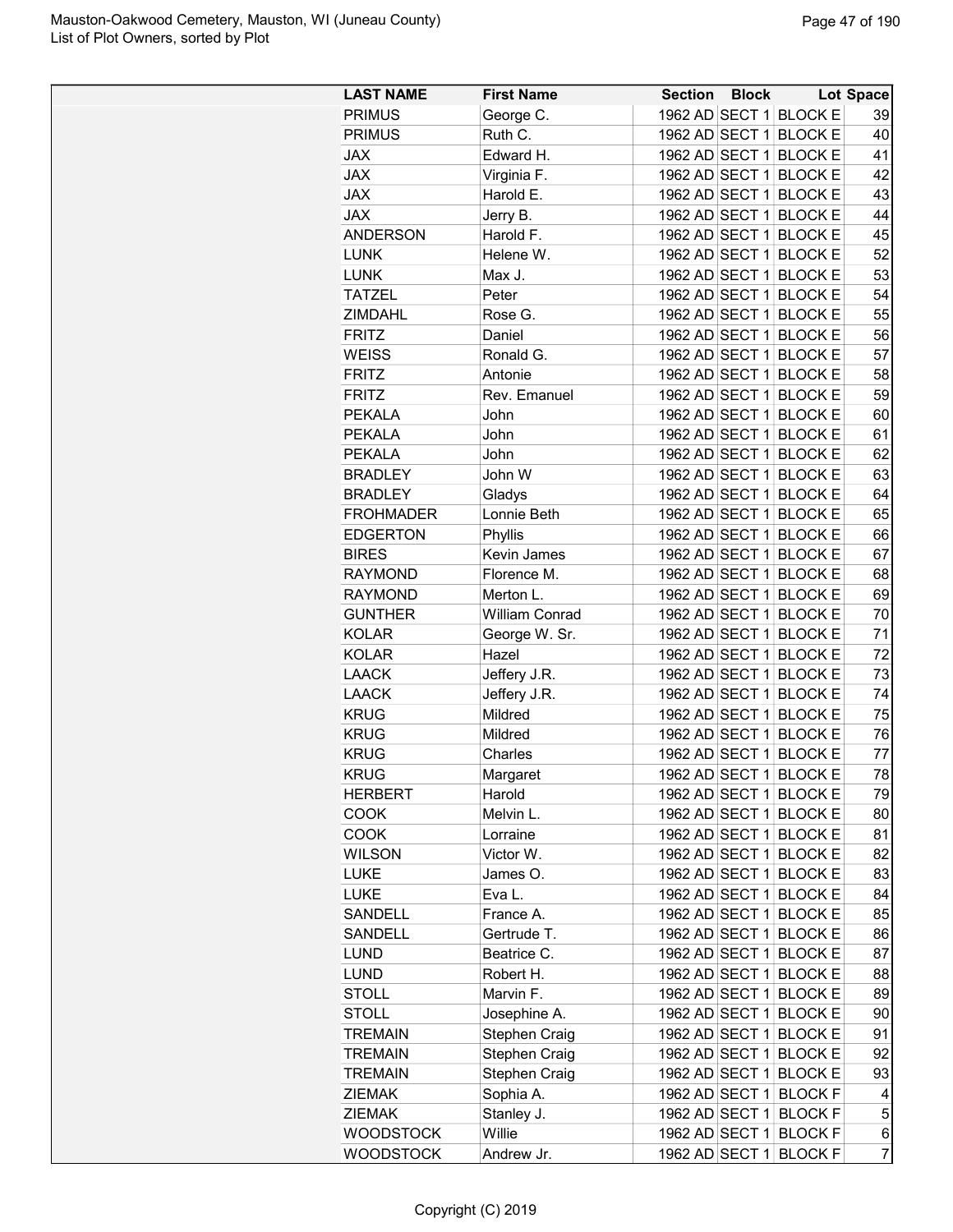| <b>LAST NAME</b>   | <b>First Name</b> | <b>Section Block</b>   | Lot Space      |    |
|--------------------|-------------------|------------------------|----------------|----|
| <b>DEAN</b>        | Miyo              | 1962 AD SECT 1 BLOCK F |                | 8  |
| <b>DEAN</b>        | Lavern R.         | 1962 AD SECT 1         | <b>BLOCK F</b> | 9  |
| WALTERS            | Raymond C.        | 1962 AD SECT 1 BLOCK F |                | 10 |
| <b>WALTERS</b>     | Elnor F.          | 1962 AD SECT 1 BLOCK F |                | 11 |
| <b>DELAP</b>       | Donald            | 1962 AD SECT 1         | <b>BLOCK F</b> | 12 |
| <b>DELAP</b>       | Melba             | 1962 AD SECT 1         | <b>BLOCK F</b> | 13 |
| <b>GILE</b>        | Fred              | 1962 AD SECT 1 BLOCK F |                | 14 |
| <b>GILE</b>        | Mary              | 1962 AD SECT 1 BLOCK F |                | 15 |
| <b>SCHULTZ</b>     | Barbara A.        | 1962 AD SECT 1 BLOCK F |                | 16 |
| <b>SCHULTZ</b>     | Jennie A.         | 1962 AD SECT 1         | <b>BLOCK F</b> | 17 |
| <b>SCHULTZ</b>     | Robert M.         | 1962 AD SECT 1 BLOCK F |                | 18 |
| <b>WHITE EAGLE</b> | Mary              | 1962 AD SECT 1         | <b>BLOCK F</b> | 19 |
| <b>PERSON</b>      | Alfred R.         | 1962 AD SECT 1 BLOCK F |                | 20 |
| <b>PERSON</b>      | Bertha E.         | 1962 AD SECT 1 BLOCK F |                | 21 |
| <b>PERSON</b>      | David Alfred      | 1962 AD SECT 1 BLOCK F |                | 22 |
| <b>KLINE</b>       | Ronald E. Sr.     | 1962 AD SECT 1 BLOCK F |                | 23 |
| <b>EMERY</b>       | Victoria          | 1962 AD SECT 1         | <b>BLOCK F</b> | 24 |
| <b>EMERY</b>       | <b>Alvin Pete</b> | 1962 AD SECT 1         | <b>BLOCK F</b> | 25 |
| <b>FINUCAN</b>     | Evelyn E.         | 1962 AD SECT 1         | <b>BLOCK F</b> | 26 |
| <b>FINUCAN</b>     | Francis B.        | 1962 AD SECT 1         | <b>BLOCK F</b> | 27 |
| <b>FINUCAN</b>     |                   | 1962 AD SECT 1         |                | 28 |
|                    | John F.           | 1962 AD SECT 1 BLOCK F | <b>BLOCK F</b> | 29 |
| <b>FINUCAN</b>     | Carolyn A.        |                        |                |    |
| <b>RICHARD</b>     | Martin            | 1962 AD SECT 1         | <b>BLOCK F</b> | 30 |
| <b>MARTIN</b>      | Frank R.          | 1962 AD SECT 1         | <b>BLOCK F</b> | 31 |
| <b>MARTIN</b>      | Henrietta E.      | 1962 AD SECT 1         | <b>BLOCK F</b> | 32 |
| <b>EATON</b>       | Gerald M.         | 1962 AD SECT 1         | <b>BLOCK F</b> | 33 |
| <b>EATON</b>       | Gerald M.         | 1962 AD SECT 1         | <b>BLOCK F</b> | 34 |
| <b>EATON</b>       | Adeline M.        | 1962 AD SECT 1 BLOCK F |                | 35 |
| <b>EATON</b>       | Harold M.         | 1962 AD SECT 1 BLOCK F |                | 36 |
| <b>EATON</b>       | Betty L.          | 1962 AD SECT 1         | <b>BLOCK F</b> | 37 |
| <b>BENSON</b>      | <b>Bessie</b>     | 1962 AD SECT 1         | <b>BLOCK F</b> | 38 |
| <b>PETERSON</b>    | Bernice J.        | 1962 AD SECT 1         | <b>BLOCK F</b> | 39 |
| <b>PETERSON</b>    | Thomas E.         | 1962 AD SECT 1 BLOCK F |                | 40 |
| <b>HULBERT</b>     | Gladys L.         | 1962 AD SECT 1 BLOCK F |                | 41 |
| <b>MARTIN</b>      | Joyce L.          | 1962 AD SECT 1 BLOCK F |                | 42 |
| <b>MARTIN</b>      | Robert D.         | 1962 AD SECT 1 BLOCK F |                | 43 |
| <b>MARTIN</b>      | Allie M.          | 1962 AD SECT 1 BLOCK F |                | 44 |
| <b>MARTIN</b>      | Emil A.           | 1962 AD SECT 1         | <b>BLOCK F</b> | 45 |
| <b>PICKERING</b>   | Duane L.          | 1962 AD SECT 1         | <b>BLOCK F</b> | 52 |
| <b>NAGLUS</b>      | Sydney M.         | 1962 AD SECT 1 BLOCK F |                | 53 |
| <b>PICKERING</b>   | Duane L.          | 1962 AD SECT 1         | <b>BLOCK F</b> | 54 |
| <b>NAGLUS</b>      | Paul E.           | 1962 AD SECT 1 BLOCK F |                | 55 |
| <b>NICHOLS</b>     | Lady G.           | 1962 AD SECT 1 BLOCK F |                | 56 |
| <b>NICHOLS</b>     | Walter R.         | 1962 AD SECT 1 BLOCK F |                | 57 |
| <b>FISCHER</b>     | Eugene            | 1962 AD SECT 1         | <b>BLOCK F</b> | 58 |
| <b>FISCHER</b>     | Maxine            | 1962 AD SECT 1         | <b>BLOCK F</b> | 59 |
| WELLS              | Paulette          | 1962 AD SECT 1 BLOCK F |                | 60 |
| <b>WELLS</b>       | Bernard           | 1962 AD SECT 1         | <b>BLOCK F</b> | 61 |
| <b>WELLS</b>       | Bernard           | 1962 AD SECT 1 BLOCK F |                | 62 |
| <b>WELLS</b>       | <b>Bernard</b>    | 1962 AD SECT 1 BLOCK F |                | 63 |
| <b>WELLS</b>       | <b>Bernard</b>    | 1962 AD SECT 1 BLOCK F |                | 64 |
| <b>WELLS</b>       | Bernard           | 1962 AD SECT 1         | <b>BLOCK F</b> | 65 |
| <b>SUTTER</b>      | Jean              | 1962 AD SECT 1 BLOCK F |                | 66 |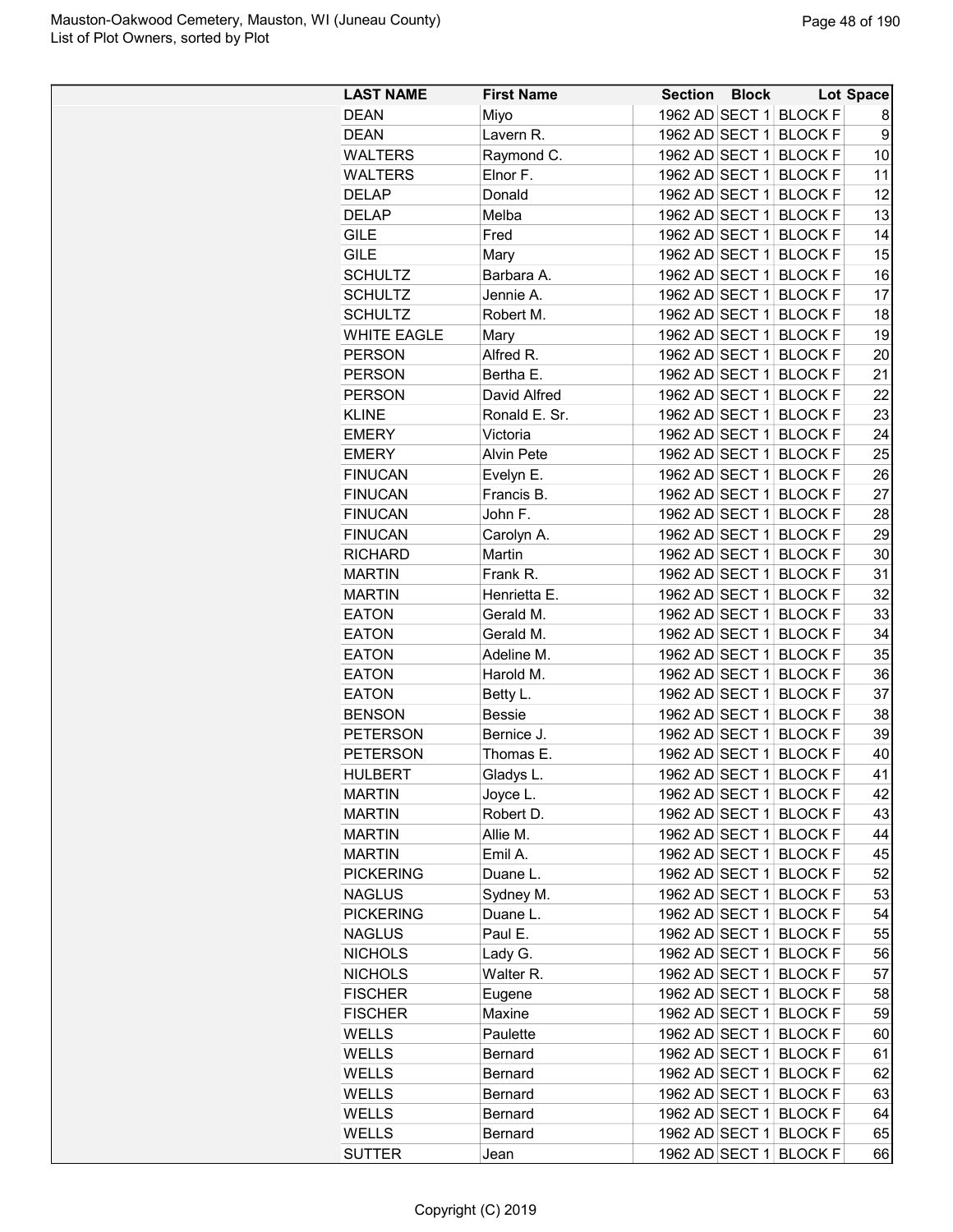| <b>LAST NAME</b>  | <b>First Name</b>     | <b>Section Block</b>   |                                  | <b>Lot Space</b> |
|-------------------|-----------------------|------------------------|----------------------------------|------------------|
| <b>SUTTER</b>     | Donald R.             | 1962 AD SECT 1 BLOCK F |                                  | 67               |
| <b>RADCLIFFE</b>  | Joyce M.              | 1962 AD SECT 1         | <b>BLOCK F</b>                   | 68               |
| <b>DUSELL</b>     | Ivan L.               | 1962 AD SECT 1         | <b>BLOCK F</b>                   | 69               |
| <b>DUSELL</b>     | Alva J.               | 1962 AD SECT 1 BLOCK F |                                  | 70               |
| <b>GATES</b>      | Marvin R.             | 1962 AD SECT 1         | <b>BLOCK F</b>                   | 71               |
| <b>GATES</b>      | Marvin R.             | 1962 AD SECT 1         | <b>BLOCK F</b>                   | 72               |
| <b>MALINOWSKI</b> | Joseph C.             | 1962 AD SECT 1 BLOCK F |                                  | 73               |
| <b>MALINOWSKI</b> | Arline                | 1962 AD SECT 1 BLOCK F |                                  | 74               |
| <b>MARGRAF</b>    | Marcella H.           | 1962 AD SECT 1         | <b>BLOCK F</b>                   | 75               |
| <b>MARGRAF</b>    | Edward P.             | 1962 AD SECT 1         | <b>BLOCK F</b>                   | 76               |
| <b>MARGRAF</b>    | Edward P.             | 1962 AD SECT 1 BLOCK F |                                  | 77               |
| <b>HESS</b>       | Walter G.H.           | 1962 AD SECT 1         | <b>BLOCK F</b>                   | 78               |
| <b>HESS</b>       | Bernice S.J.          | 1962 AD SECT 1 BLOCK F |                                  | 79               |
| <b>SCHWANZ</b>    | Robert J.             | 1962 AD SECT 1 BLOCK F |                                  | 80               |
| <b>SCHWANZ</b>    | Reinhart E.           | 1962 AD SECT 1 BLOCK F |                                  | 81               |
| <b>WHIPPLE</b>    | Leslie L.             | 1962 AD SECT 1         | <b>BLOCK F</b>                   | 82               |
| <b>WHIPPLE</b>    | Hilda M.              | 1962 AD SECT 1         | <b>BLOCK F</b>                   | 83               |
| <b>SCHWANZ</b>    | <b>William Elmer</b>  | 1962 AD SECT 1         | <b>BLOCK F</b>                   | 84               |
| <b>WEBSTER</b>    | Harold W.             | 1962 AD SECT 1         | <b>BLOCK F</b>                   | 85               |
| <b>WEBSTER</b>    | Harold W.             | 1962 AD SECT 1         | <b>BLOCK F</b>                   | 86               |
| <b>GABEL</b>      | Alma                  | 1962 AD SECT 1         | <b>BLOCK F</b>                   | 87               |
| <b>METZKE</b>     | Margaret D.           | 1962 AD SECT 1 BLOCK F |                                  | 88               |
| <b>METZKE</b>     | Martin B.             | 1962 AD SECT 1         | <b>BLOCK F</b>                   | 89               |
|                   |                       | 1962 AD SECT 1         |                                  |                  |
| <b>CONWAY</b>     | Norma E.              | 1962 AD SECT 1         | <b>BLOCK F</b>                   | 90               |
| <b>CONWAY</b>     | Lloyd R.<br>Goldie P. | 1962 AD SECT 1         | <b>BLOCK F</b><br><b>BLOCK F</b> | 91<br>92         |
| <b>REIGARD</b>    |                       |                        |                                  |                  |
| <b>REIGARD</b>    | William F.            | 1962 AD SECT 1         | <b>BLOCK F</b>                   | 93               |
| <b>BUEHRER</b>    | Rocky A.              | 1962 AD SECT 2 BLOCK A |                                  | 4                |
| <b>BUEHRER</b>    | Evelyn E.             | 1962 AD SECT 2 BLOCK A |                                  | 5                |
| <b>BUEHRER</b>    | Robert A.             | 1962 AD SECT 2 BLOCK A |                                  | 6                |
| <b>JURKOWSKI</b>  | Marietta E.           | 1962 AD SECT 2 BLOCK A |                                  | $\overline{7}$   |
| <b>JURKOWSKI</b>  | Leo E.                | 1962 AD SECT 2 BLOCK A |                                  | 8                |
| <b>KLICK</b>      | Natalie E.            | 1962 AD SECT 2 BLOCK A |                                  | 9                |
| <b>KLICK</b>      | Eric E.               | 1962 AD SECT 2 BLOCK A |                                  | 10               |
| HAGEN             | Guy J.                | 1962 AD SECT 2 BLOCK A |                                  | 11               |
| HAGEN             | Marion B.             | 1962 AD SECT 2 BLOCK A |                                  | 12               |
| <b>SCHWANTZ</b>   | Herman L.             | 1962 AD SECT 2 BLOCK A |                                  | 13               |
| <b>KAFKA</b>      | Minnie A.             | 1962 AD SECT 2 BLOCK A |                                  | 14               |
| <b>WEBER</b>      | Adele                 | 1962 AD SECT 2 BLOCK A |                                  | 15               |
| <b>HAGEN</b>      | George Michael        | 1962 AD SECT 2 BLOCK A |                                  | 16               |
| <b>FIENE</b>      | Clayton               | 1962 AD SECT 2 BLOCK A |                                  | 17               |
| <b>FIENE</b>      | Sharon                | 1962 AD SECT 2 BLOCK A |                                  | 18               |
| <b>RUSIN</b>      | Edward S.             | 1962 AD SECT 2 BLOCK A |                                  | 19               |
| <b>ADLEMAN</b>    | Joshua Mark           | 1962 AD SECT 2 BLOCK A |                                  | 20               |
| <b>KASTEN</b>     | Josh                  | 1962 AD SECT 2 BLOCK A |                                  | 21               |
| LUTZ              | Richard J.            | 1962 AD SECT 2 BLOCK A |                                  | 22               |
| LUTZ              | Marilyn J.            | 1962 AD SECT 2 BLOCK A |                                  | 23               |
| <b>KNOTT</b>      | Dorothy L.            | 1962 AD SECT 2 BLOCK A |                                  | 24               |
| <b>KNOTT</b>      | Walter M.             | 1962 AD SECT 2 BLOCK A |                                  | 25               |
| <b>MYERS</b>      | Janet                 | 1962 AD SECT 2 BLOCK A |                                  | 26               |
| <b>MYERS</b>      | Janet                 | 1962 AD SECT 2 BLOCK A |                                  | 27               |
| <b>METZA</b>      | Jean                  | 1962 AD SECT 2 BLOCK A |                                  | 28               |
| <b>METZA</b>      | Robert                | 1962 AD SECT 2 BLOCK A |                                  | 29               |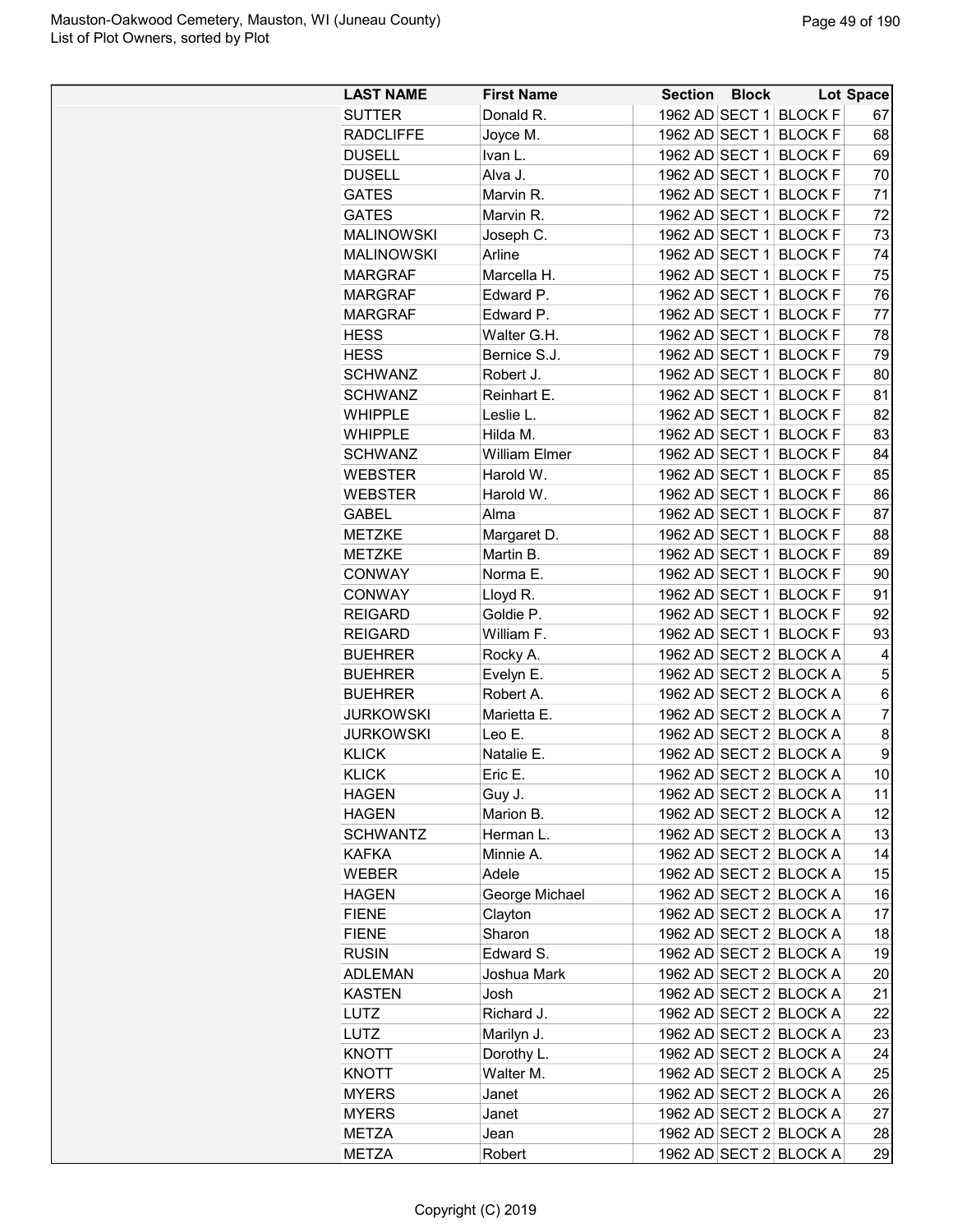| <b>LAST NAME</b> | <b>First Name</b> | <b>Section Block</b> |                        | <b>Lot Space</b> |
|------------------|-------------------|----------------------|------------------------|------------------|
| <b>METZA</b>     | Robert            |                      | 1962 AD SECT 2 BLOCK A | 30               |
| <b>METZA</b>     | Robert            |                      | 1962 AD SECT 2 BLOCK A | 31               |
| <b>SUTTON</b>    | Scott             |                      | 1962 AD SECT 2 BLOCK A | 32               |
| <b>HOFFMAN</b>   | Sophia            |                      | 1962 AD SECT 2 BLOCK A | 33               |
| <b>HOFFMAN</b>   | Joseph            |                      | 1962 AD SECT 2 BLOCK A | 34               |
| <b>BURKE</b>     | John M.           |                      | 1962 AD SECT 2 BLOCK A | 35               |
| <b>BURKE</b>     | Sadie             |                      | 1962 AD SECT 2 BLOCK A | 36               |
| <b>BIRES</b>     | Mary Ella         |                      | 1962 AD SECT 2 BLOCK A | 37               |
| <b>BIRES</b>     | Glen F.           |                      | 1962 AD SECT 2 BLOCK A | 38               |
| <b>BIRES</b>     | Russell G.        |                      | 1962 AD SECT 2 BLOCK A | 39               |
| <b>HRIZAK</b>    | Lillian M.        |                      | 1962 AD SECT 2 BLOCK A | 40               |
| <b>WOLFGRAM</b>  | Albert R.         |                      | 1962 AD SECT 2 BLOCK A | 41               |
| <b>WOLFGRAM</b>  | Viola K.          |                      | 1962 AD SECT 2 BLOCK A | 42               |
| <b>WOLFGRAM</b>  | Donna M.          |                      | 1962 AD SECT 2 BLOCK A | 43               |
| <b>SMITH</b>     | Lucile E.         |                      | 1962 AD SECT 2 BLOCK A | 44               |
| <b>SMITH</b>     | William R.        |                      | 1962 AD SECT 2 BLOCK A | 45               |
|                  |                   |                      | 1962 AD SECT 2 BLOCK A | 52               |
| ZENO             | Phillip J.        |                      |                        | 53               |
| ZENO             | Dorothea T.       |                      | 1962 AD SECT 2 BLOCK A |                  |
| <b>NUTTALL</b>   | Keithe Alan       |                      | 1962 AD SECT 2 BLOCK A | 55               |
| <b>NUTTALL</b>   | Keithe Alan       |                      | 1962 AD SECT 2 BLOCK A | 56               |
| <b>NUTTALL</b>   | Keithe Alan       |                      | 1962 AD SECT 2 BLOCK A | 57               |
| <b>STOUT</b>     | Gerald E.         |                      | 1962 AD SECT 2 BLOCK A | 59               |
| <b>STOUT</b>     | Rosemary          |                      | 1962 AD SECT 2 BLOCK A | 60               |
| <b>STOUT</b>     | Rosemary          |                      | 1962 AD SECT 2 BLOCK A | 61               |
| <b>REYNOLDS</b>  | Lyle H.           |                      | 1962 AD SECT 2 BLOCK A | 62               |
| <b>REYNOLDS</b>  | Joanne H.         |                      | 1962 AD SECT 2 BLOCK A | 63               |
| <b>REYNOLDS</b>  | Joanne H.         |                      | 1962 AD SECT 2 BLOCK A | 64               |
| <b>WESSLER</b>   | Robert D.         |                      | 1962 AD SECT 2 BLOCK A | 65               |
| <b>WESSLER</b>   | Erna H.           |                      | 1962 AD SECT 2 BLOCK A | 66               |
| <b>PUDELKO</b>   | N/A               |                      | 1962 AD SECT 2 BLOCK A | 68               |
| <b>MEYER</b>     | Gilbert           |                      | 1962 AD SECT 2 BLOCK A | 69               |
| <b>MEYER</b>     | Lorayne E.        |                      | 1962 AD SECT 2 BLOCK A | 70               |
| <b>OTT</b>       | <b>Brenda</b>     |                      | 1962 AD SECT 2 BLOCK A | 71               |
| OTT              | Jody              |                      | 1962 AD SECT 2 BLOCK A | 72               |
| <b>ROGGE</b>     | Robert W.         |                      | 1962 AD SECT 2 BLOCK A | 73               |
| OTT              | Linda Rae         |                      | 1962 AD SECT 2 BLOCK A | 74               |
| <b>ROSE</b>      | Marjorie V.       |                      | 1962 AD SECT 2 BLOCK A | 75               |
| <b>ROSE</b>      | Lloyd J.          |                      | 1962 AD SECT 2 BLOCK A | 76               |
| <b>ROSE</b>      | Lorraine          |                      | 1962 AD SECT 2 BLOCK A | 77               |
| <b>ROSE</b>      | Arne              |                      | 1962 AD SECT 2 BLOCK A | 78               |
| <b>ZEMAN</b>     | Rosemarie         |                      | 1962 AD SECT 2 BLOCK A | 79               |
| <b>ZEMAN</b>     | Rosemarie         |                      | 1962 AD SECT 2 BLOCK A | 80               |
| <b>ZEMAN</b>     | Rosemarie         |                      | 1962 AD SECT 2 BLOCK A | 81               |
| <b>ZEMAN</b>     | Rosemarie         |                      | 1962 AD SECT 2 BLOCK A | 82               |
| <b>ZEMAN</b>     | Rosemarie         |                      | 1962 AD SECT 2 BLOCK A | 83               |
| <b>ZEMAN</b>     | Rosemarie         |                      | 1962 AD SECT 2 BLOCK A | 84               |
| <b>ZEMAN</b>     | William P.        |                      | 1962 AD SECT 2 BLOCK A | 85               |
| <b>ZEMAN</b>     | William P.        |                      | 1962 AD SECT 2 BLOCK A | 86               |
| <b>FIGI</b>      | Elmer P.          |                      | 1962 AD SECT 2 BLOCK A | 87               |
| <b>FIGI</b>      | Della E.          |                      | 1962 AD SECT 2 BLOCK A | 88               |
| <b>BOETTCHER</b> | Francis A.        |                      | 1962 AD SECT 2 BLOCK A | 89               |
| <b>BOETTCHER</b> | Francis A.        |                      | 1962 AD SECT 2 BLOCK A | 90               |
| <b>HOVDE</b>     | Sydney B.         |                      | 1962 AD SECT 2 BLOCK A | 91               |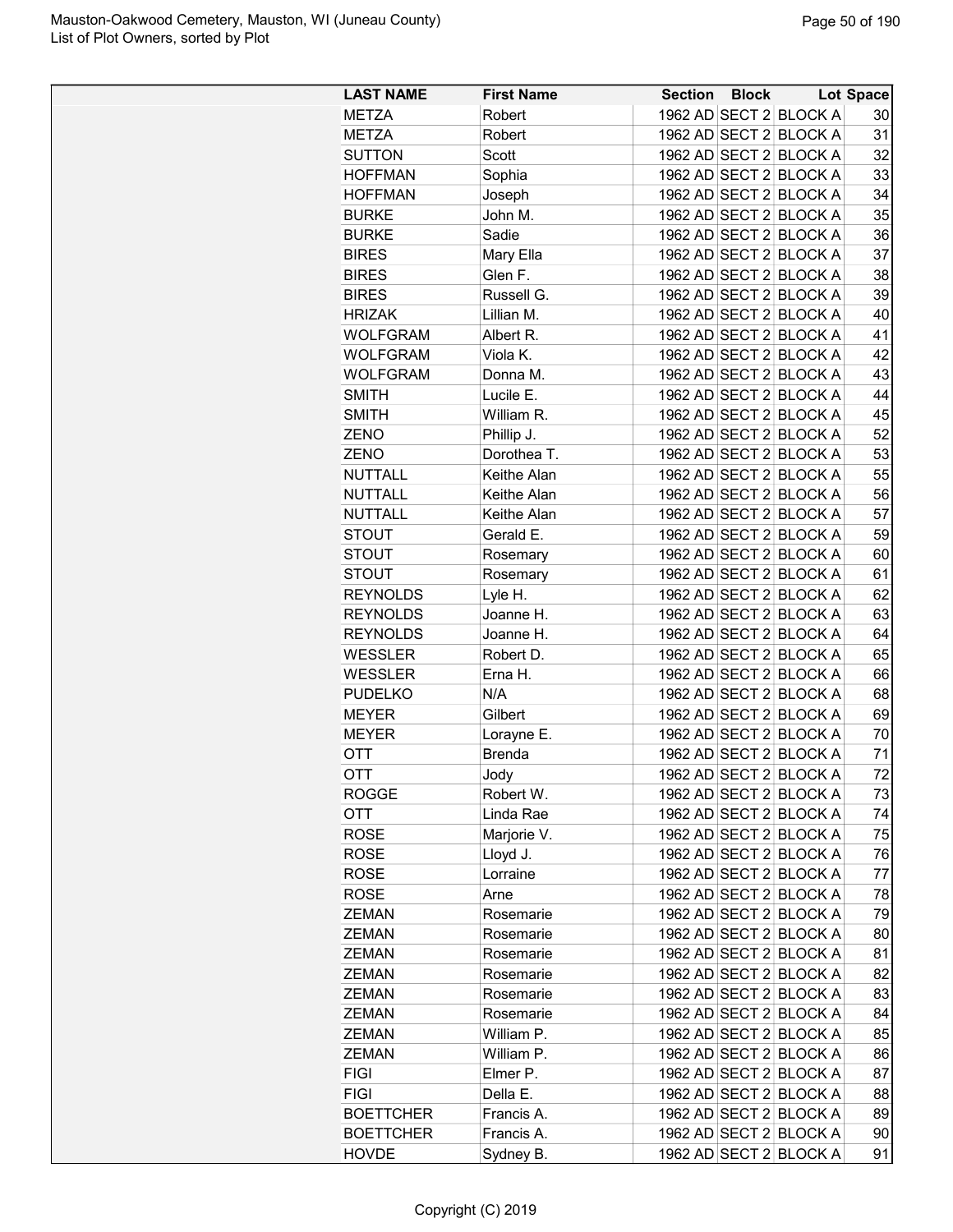| <b>LAST NAME</b>      | <b>First Name</b> | <b>Section Block</b><br><b>Lot Space</b> |
|-----------------------|-------------------|------------------------------------------|
| <b>HOVDE</b>          | Gwen G.           | 1962 AD SECT 2 BLOCK A<br>92             |
| <b>HOVDE</b>          | Sydney B.         | 1962 AD SECT 2 BLOCK A<br>93             |
| <b>FRENCH</b>         | Donald W.         | 1962 AD SECT 2 BLOCK B<br>4              |
| <b>FRENCH</b>         | Donald W.         | 1962 AD SECT 2 BLOCK B<br>5              |
| <b>FRENCH</b>         | Anna M.           | 1962 AD SECT 2 BLOCK B<br>6              |
| <b>FRENCH</b>         | Richard J.        | $\overline{7}$<br>1962 AD SECT 2 BLOCK B |
| <b>ROISIER</b>        | Katherine V.      | 1962 AD SECT 2 BLOCK B<br>8              |
| GOOD                  | Elizabeth K.      | 1962 AD SECT 2 BLOCK B<br>9              |
| <b>BIELFELDT</b>      | William A.        | 1962 AD SECT 2 BLOCK B<br>10             |
| <b>BIELFELDT</b>      | Viola B.          | 1962 AD SECT 2 BLOCK B<br>11             |
| <b>ROISIER</b>        | Karen             | 1962 AD SECT 2 BLOCK B<br>12             |
| <b>GRZADZIELEWSKI</b> | David             | 1962 AD SECT 2 BLOCK B<br>13             |
| <b>BIALAS</b>         | Clara P.          | 1962 AD SECT 2 BLOCK B<br>14             |
| <b>BIALAS</b>         | Stephen J.        | 1962 AD SECT 2 BLOCK B<br>15             |
| <b>WRIGHT</b>         | Marilyn M.        | 1962 AD SECT 2 BLOCK B<br>16             |
| <b>WRIGHT</b>         | Pierce W.         | 17<br>1962 AD SECT 2 BLOCK B             |
| <b>LARIDAEN</b>       | Logan Alan        | 1962 AD SECT 2 BLOCK B<br>19             |
| <b>NYEN</b>           | Darrel            | 1962 AD SECT 2 BLOCK B<br>21             |
| <b>NYEN</b>           | Dora              | 1962 AD SECT 2 BLOCK B<br>22             |
| <b>NYEN</b>           | Isedora           | 1962 AD SECT 2 BLOCK B<br>23             |
| <b>NYEN</b>           | Isedora           | 1962 AD SECT 2 BLOCK B<br>24             |
| WOLLENZIEHN           | <b>Tom Edwin</b>  | 1962 AD SECT 2 BLOCK B<br>28             |
| WOLLENZIEHN           | Jean A.           | 1962 AD SECT 2 BLOCK B<br>29             |
| WOLLENZIEHN           | Lawrence W.       | 1962 AD SECT 2 BLOCK B<br>30             |
| <b>FRITZ</b>          | Arno              | 1962 AD SECT 2 BLOCK B<br>33             |
| <b>JAY</b>            | Florence R.       | 1962 AD SECT 2 BLOCK B<br>34             |
| <b>JAY</b>            | Florence R.       | 1962 AD SECT 2 BLOCK B<br>35             |
| <b>JAY</b>            | Florence R.       | 1962 AD SECT 2 BLOCK B<br>36             |
| JAY                   | Florence R.       | 1962 AD SECT 2 BLOCK B<br>37             |
| <b>JAY</b>            | Florence R.       | 38<br>1962 AD SECT 2 BLOCK B             |
| <b>RITTENHOUSE</b>    | Vivian L.         | 39<br>1962 AD SECT 2 BLOCK B             |
| <b>RITTENHOUSE</b>    | James L.          | 1962 AD SECT 2 BLOCK B<br>40             |
| <b>MOULTON</b>        | Harold            | 1962 AD SECT 2 BLOCK B<br>41             |
| <b>MOULTON</b>        | Dixie             | 42<br>1962 AD SECT 2 BLOCK B             |
| <b>MOULTON</b>        | Dixie             | 43<br>1962 AD SECT 2 BLOCK B             |
| <b>MOULTON</b>        | Dixie             | 1962 AD SECT 2 BLOCK B<br>44             |
| <b>KASTNER</b>        | Teresa            | 1962 AD SECT 2 BLOCK B<br>45             |
| <b>ANDERSON</b>       | Marylu            | 52<br>1962 AD SECT 2 BLOCK B             |
| <b>BOLLIG</b>         | Katina            | 1962 AD SECT 2 BLOCK B<br>53             |
| <b>MANTHE</b>         | N/A               | 1962 AD SECT 2 BLOCK B<br>54             |
| <b>MANTHE</b>         | N/A               | 1962 AD SECT 2 BLOCK B<br>55             |
| <b>BOLLIG</b>         | Joseph L. Jr.     | 1962 AD SECT 2 BLOCK B<br>56             |
| <b>BOLLIG</b>         | Donald J.         | 1962 AD SECT 2 BLOCK B<br>57             |
| <b>BOLLIG</b>         | Donald J.         | 1962 AD SECT 2 BLOCK B<br>58             |
| <b>BOLLIG</b>         | Donald J.         | 59<br>1962 AD SECT 2 BLOCK B             |
| <b>BOLLIG</b>         | Donald J.         | 1962 AD SECT 2 BLOCK B<br>60             |
| <b>BOLLIG</b>         | Donald J.         | 1962 AD SECT 2 BLOCK B<br>61             |
| <b>NORTON</b>         | N/A               | 1962 AD SECT 2 BLOCK B<br>62             |
| <b>CLARK</b>          | Charles D.        | 1962 AD SECT 2 BLOCK B<br>63             |
| <b>CLARK</b>          | Charles D.        | 1962 AD SECT 2 BLOCK B<br>64             |
| <b>ELDRED</b>         | Shirley           | 1962 AD SECT 2 BLOCK B<br>67             |
| <b>THOMAS</b>         | Larry             | 1962 AD SECT 2 BLOCK B<br>71             |
| <b>THOMAS</b>         | Larry             | 72<br>1962 AD SECT 2 BLOCK B             |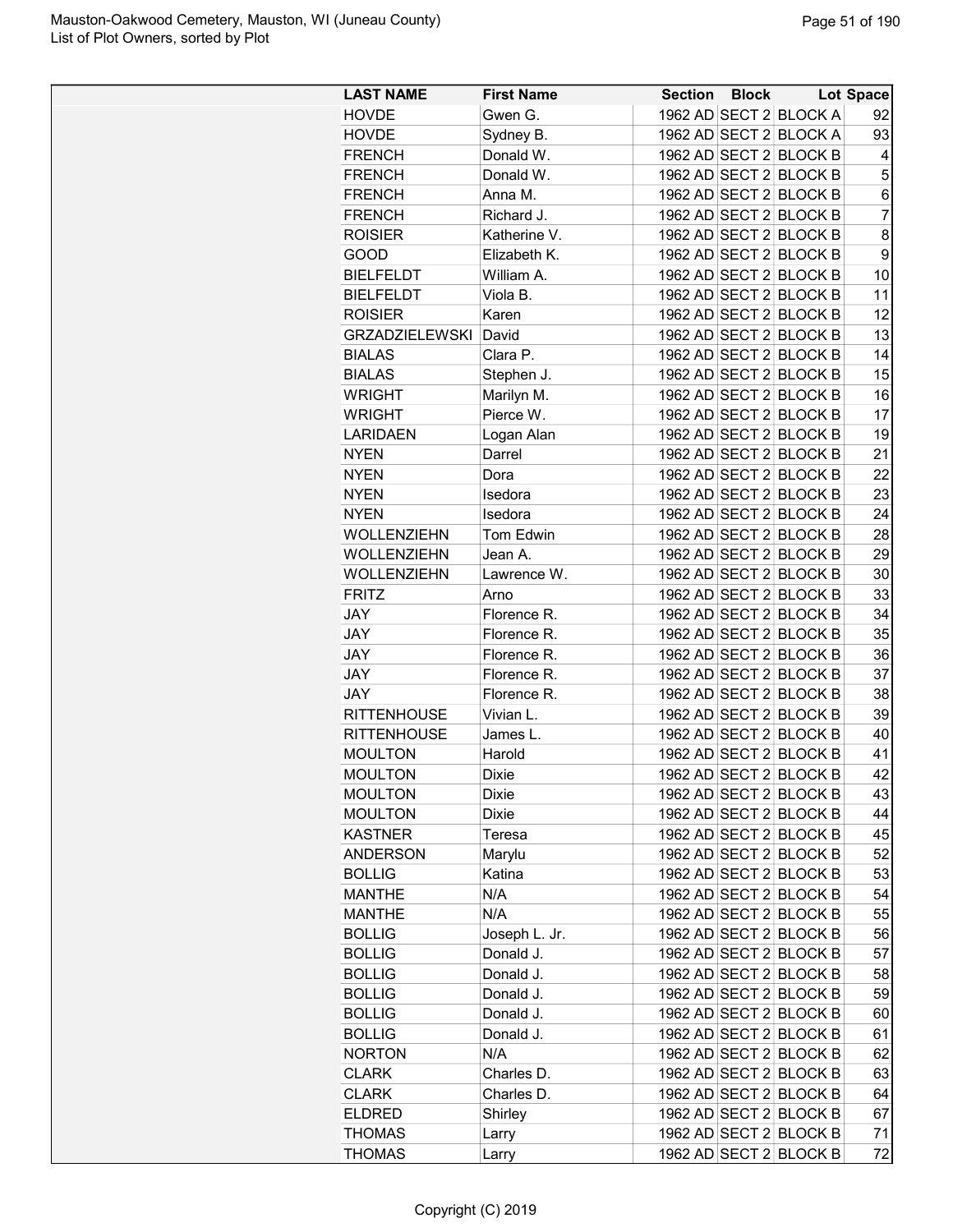| <b>LAST NAME</b> | <b>First Name</b>         | Section Block |                        | Lot Space      |
|------------------|---------------------------|---------------|------------------------|----------------|
| <b>FISKE</b>     | Raymond L. Sr.            |               | 1962 AD SECT 2 BLOCK B | 73             |
| <b>FISKE</b>     | Raymond L. Sr.            |               | 1962 AD SECT 2 BLOCK B | 74             |
| <b>DEKEYSER</b>  | Preston                   |               | 1962 AD SECT 2 BLOCK B | 76             |
| <b>WRIGHT</b>    | Tracy                     |               | 1962 AD SECT 2 BLOCK B | 77             |
| <b>DUNN</b>      | John                      |               | 1962 AD SECT 2 BLOCK B | 78             |
| <b>DUNN</b>      | Ann                       |               | 1962 AD SECT 2 BLOCK B | 79             |
| <b>WRIGHT</b>    | Karen D.                  |               | 1962 AD SECT 2 BLOCK B | 80             |
| <b>VIETH</b>     | Joan F.                   |               | 1962 AD SECT 2 BLOCK B | 81             |
| <b>FIGI</b>      | Carol A                   |               | 1962 AD SECT 2 BLOCK B | 82             |
| <b>FIGI</b>      | Carol A                   |               | 1962 AD SECT 2 BLOCK B | 83             |
| <b>BABCOCK</b>   | Ethel E.                  |               | 1962 AD SECT 2 BLOCK B | 84             |
| <b>BABCOCK</b>   | Ethel E.                  |               | 1962 AD SECT 2 BLOCK B | 85             |
| <b>BABCOCK</b>   | Ethel E.                  |               | 1962 AD SECT 2 BLOCK B | 86             |
| <b>REICHARDT</b> | William M.                |               | 1962 AD SECT 2 BLOCK B | 87             |
| <b>BABCOCK</b>   | Ethel E.                  |               | 1962 AD SECT 2 BLOCK B | 88             |
| <b>BABCOCK</b>   | Ethel E.                  |               | 1962 AD SECT 2 BLOCK B | 89             |
| <b>BABCOCK</b>   | Ethel E.                  |               | 1962 AD SECT 2 BLOCK B | 90             |
| <b>BABCOCK</b>   | Ethel E.                  |               | 1962 AD SECT 2 BLOCK B | 91             |
| <b>FUNK</b>      | Eleanor H.                |               | 1962 AD SECT 2 BLOCK B | 92             |
| <b>FUNK</b>      | Carl E.                   |               | 1962 AD SECT 2 BLOCK B | 93             |
| <b>BADER</b>     | Leroyce S.                |               | 1962 AD SECT 2 BLOCK C | 4              |
| <b>BADER</b>     | Joan M.                   |               | 1962 AD SECT 2 BLOCK C | 5              |
| <b>LARIDAEN</b>  | Mike                      |               | 1962 AD SECT 2 BLOCK C | 6              |
| <b>LARIDAEN</b>  | Mike                      |               | 1962 AD SECT 2 BLOCK C | $\overline{7}$ |
| <b>LEANIG</b>    | Demetris M.               |               | 1962 AD SECT 2 BLOCK C | 8              |
| <b>LEANIO</b>    | Quirino                   |               | 1962 AD SECT 2 BLOCK C | 9              |
| <b>SCHULZ</b>    | Raymond E.                |               | 1962 AD SECT 2 BLOCK C | 10             |
| <b>SCHULZ</b>    | Dorothy M.                |               | 1962 AD SECT 2 BLOCK C | 11             |
| <b>FARVER</b>    | Donald W.                 |               | 1962 AD SECT 2 BLOCK C | 12             |
| <b>FARVER</b>    | Helen M.                  |               | 1962 AD SECT 2 BLOCK C | 13             |
| ABELT            | Joan A.                   |               | 1962 AD SECT 2 BLOCK C | 14             |
| <b>FIENE</b>     | Janet J                   |               | 1962 AD SECT 2 BLOCK C | 17             |
| <b>SMITH</b>     | Margaret                  |               | 1962 AD SECT 2 BLOCK C | 23             |
| <b>SMITH</b>     | Odell                     |               | 1962 AD SECT 2 BLOCK C | 24             |
| <b>BELK</b>      | JoAnn                     |               | 1962 AD SECT 2 BLOCK C | 25             |
| <b>BELK</b>      | Richard                   |               | 1962 AD SECT 2 BLOCK C | 26             |
| LAFRANCE         | James                     |               | 1962 AD SECT 2 BLOCK C | 27             |
| <b>HOILIEN</b>   | <b>Barbara</b>            |               | 1962 AD SECT 2 BLOCK C | 28             |
| <b>HOILIEN</b>   | <b>Barbara</b>            |               | 1962 AD SECT 2 BLOCK C | 29             |
| <b>ALBRECHT</b>  | Monica M.                 |               | 1962 AD SECT 2 BLOCK C | 32             |
| <b>WILLIAMS</b>  | Carol L                   |               | 1962 AD SECT 2 BLOCK C | 33             |
| <b>WILLIAMS</b>  | Carol L                   |               | 1962 AD SECT 2 BLOCK C | 34             |
| <b>WILLIAMS</b>  | Carol L                   |               | 1962 AD SECT 2 BLOCK C | 35             |
| <b>WILLIAMS</b>  | Carol L                   |               | 1962 AD SECT 2 BLOCK C | 36             |
| <b>SMITH</b>     | Joyce L.                  |               | 1962 AD SECT 2 BLOCK C | 37             |
| <b>SMITH</b>     | Welton L.                 |               | 1962 AD SECT 2 BLOCK C | 38             |
| <b>NORTON</b>    | Julie Ann                 |               | 1962 AD SECT 2 BLOCK C | 39             |
| <b>NORTON</b>    | Julie Ann                 |               | 1962 AD SECT 2 BLOCK C | 40             |
| <b>NORTON</b>    | Francis Robert III        |               | 1962 AD SECT 2 BLOCK C | 41             |
|                  | <b>Francis Robert III</b> |               | 1962 AD SECT 2 BLOCK C | 42             |
| <b>NORTON</b>    |                           |               | 1962 AD SECT 2 BLOCK C | 43             |
| <b>ULLEIN</b>    | Lavina P.A.               |               |                        |                |
| ULLEIN           | Gabriel G.                |               | 1962 AD SECT 2 BLOCK C | 44             |
| <b>CORNELIUS</b> | Pamela J.                 |               | 1962 AD SECT 2 BLOCK C | 45             |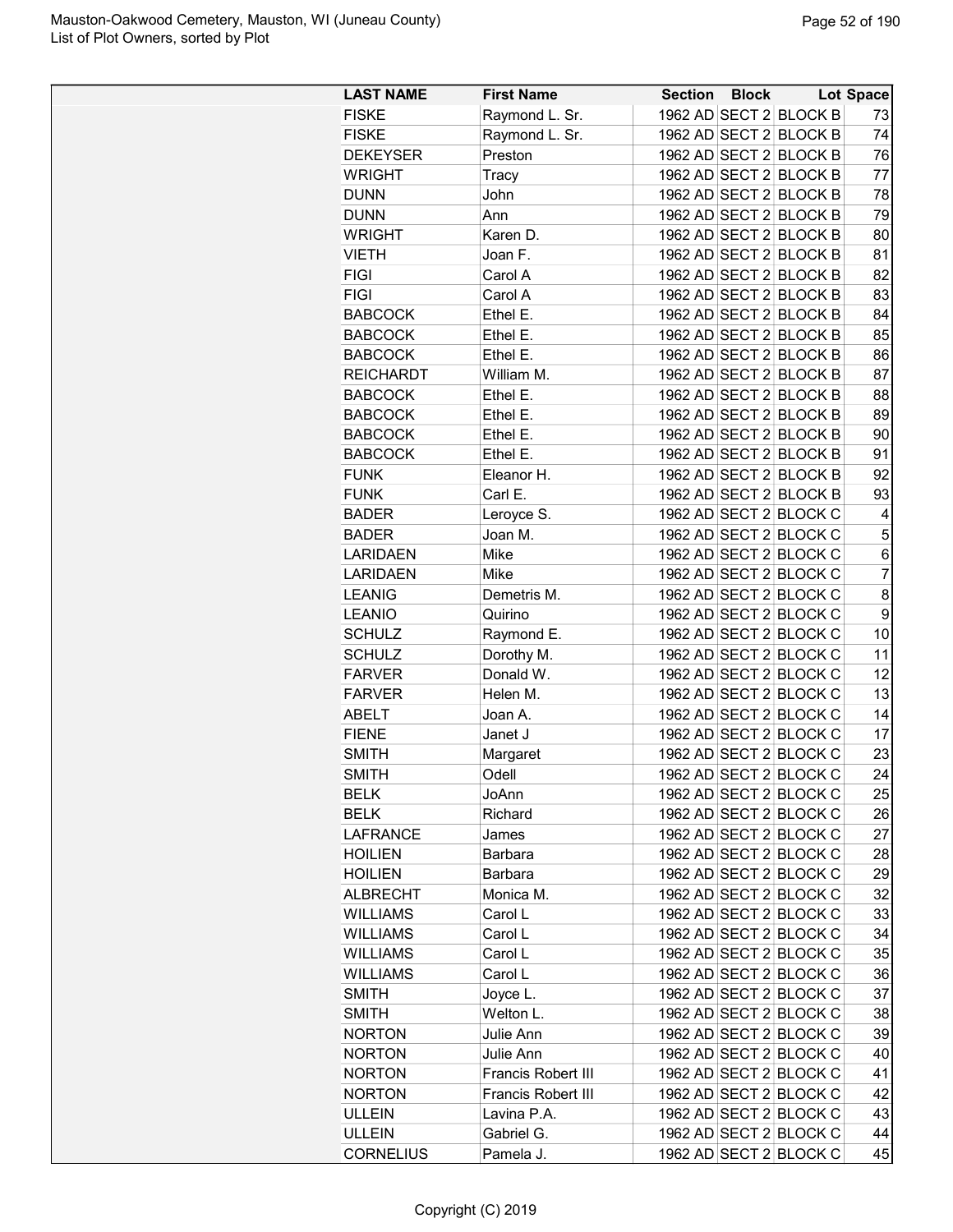| <b>LAST NAME</b>                     | <b>First Name</b>     |  | Section Block Lot Space |                |
|--------------------------------------|-----------------------|--|-------------------------|----------------|
| <b>ERICKSON</b>                      | Colton                |  | 1962 AD SECT 2 BLOCK C  | 52             |
| <b>BOEHNER</b>                       | Charles               |  | 1962 AD SECT 2 BLOCK C  | 53             |
| <b>TESKE</b>                         | Delvera               |  | 1962 AD SECT 2 BLOCK C  | 54             |
| <b>MIDTHUN</b>                       | Terry L.              |  | 1962 AD SECT 2 BLOCK C  | 57             |
| <b>MIDTHUN</b>                       | Susan K.              |  | 1962 AD SECT 2 BLOCK C  | 58             |
| <b>STANTON</b>                       | Robert Jr.            |  | 1962 AD SECT 2 BLOCK C  | 68             |
| <b>STANTON</b>                       | Robert Jr.            |  | 1962 AD SECT 2 BLOCK C  | 69             |
| <b>STANTON</b>                       | Robert Jr.            |  | 1962 AD SECT 2 BLOCK C  | 70             |
| <b>STANTON</b>                       | Robert Jr.            |  | 1962 AD SECT 2 BLOCK C  | 71             |
| <b>STANTON</b>                       | Robert Jr.            |  | 1962 AD SECT 2 BLOCK C  | 72             |
| <b>STANTON</b>                       | Robert Jr.            |  | 1962 AD SECT 2 BLOCK C  | 73             |
| <b>RYNEARSON</b>                     | David                 |  | 1962 AD SECT 2 BLOCK C  | 74             |
| <b>RYNEARSON</b>                     | Dale M.               |  | 1962 AD SECT 2 BLOCK C  | 75             |
| <b>RYNEARSON</b>                     | Bonnie F.             |  | 1962 AD SECT 2 BLOCK C  | 76             |
| <b>RYNEARSON</b>                     | Eillen L.             |  | 1962 AD SECT 2 BLOCK C  | 77             |
| <b>RYNEARSON</b>                     | Donald H.             |  | 1962 AD SECT 2 BLOCK C  | 78             |
| <b>SCHULTZ</b>                       | Nancy L.              |  | 1962 AD SECT 2 BLOCK C  | 79             |
| <b>SCHULTZ</b>                       | Alvin J.              |  | 1962 AD SECT 2 BLOCK C  | 80             |
| <b>ENGLEBRETSON</b>                  | Barbara J.            |  | 1962 AD SECT 2 BLOCK C  | 83             |
| <b>ENGLEBRETSON</b>                  | Kurt A.               |  | 1962 AD SECT 2 BLOCK C  | 84             |
| <b>ROWE</b>                          | Mary Hannah           |  | 1962 AD SECT 2 BLOCK C  | 85             |
| <b>MAROSE</b>                        | <b>Cullen Vincent</b> |  | 1962 AD SECT 2 BLOCK C  | 86             |
| <b>MAROSE</b>                        | Ruth Ann              |  | 1962 AD SECT 2 BLOCK C  | 87             |
| <b>FARRAND</b>                       | Virginia L.           |  | 1962 AD SECT 2 BLOCK C  | 89             |
| FARRAND                              | Ronald R.             |  | 1962 AD SECT 2 BLOCK C  | 90             |
| <b>WILLIAMSON</b>                    | Marian                |  | 1962 AD SECT 2 BLOCK C  | 92             |
| <b>WILLIAMSON</b>                    | Robert                |  | 1962 AD SECT 2 BLOCK C  | 93             |
| <b>WENTZ</b>                         | Edith M.              |  | 1962 AD SECT 2 BLOCK D  | 4              |
| <b>WENTZ</b>                         | Paul H.               |  | 1962 AD SECT 2 BLOCK D  | 5              |
| <b>WENTZ</b>                         | Elizabeth B.          |  | 1962 AD SECT 2 BLOCK D  | 6              |
| <b>BEAK</b>                          | Verle E.              |  | 1962 AD SECT 2 BLOCK D  | $\overline{7}$ |
| <b>BEAK</b>                          | Verle E.              |  | 1962 AD SECT 2 BLOCK D  | 8              |
| <b>MOHRBACKER</b>                    | N/A                   |  | 1962 AD SECT 2 BLOCK D  | 9              |
| <b>MOHRBACKER</b>                    | N/A                   |  | 1962 AD SECT 2 BLOCK D  | 10             |
|                                      | Shari L.              |  | 1962 AD SECT 2 BLOCK D  | 14             |
| CRAWFORD<br><b>CRAWFORD</b>          |                       |  | 1962 AD SECT 2 BLOCK D  |                |
|                                      | Lester R.<br>Michael  |  |                         | 15<br>19       |
| <b>RYNEARSON</b><br><b>RYNEARSON</b> |                       |  | 1962 AD SECT 2 BLOCK D  |                |
|                                      | Amy                   |  | 1962 AD SECT 2 BLOCK D  | 20             |
| KLIKA<br><b>KLIKA</b>                | Miriam Terez Faustina |  | 1962 AD SECT 2 BLOCK D  | 27             |
|                                      | Miriam Terez Faustina |  | 1962 AD SECT 2 BLOCK D  | 28             |
| <b>COBURN</b>                        | Jacqueline M.         |  | 1962 AD SECT 2 BLOCK D  | 29             |
| <b>COBURN</b>                        | John A.               |  | 1962 AD SECT 2 BLOCK D  | 30             |
| <b>MULLIKIN</b>                      | Steven J.             |  | 1962 AD SECT 2 BLOCK D  | 32             |
| <b>MULLIKIN</b>                      | Steven J.             |  | 1962 AD SECT 2 BLOCK D  | 33             |
| <b>MULLIKIN</b>                      | Steven J.             |  | 1962 AD SECT 2 BLOCK D  | 34             |
| <b>MULLIKIN</b>                      | Bonnie L.             |  | 1962 AD SECT 2 BLOCK D  | 35             |
| <b>MULLIKIN</b>                      | Bonnie L.             |  | 1962 AD SECT 2 BLOCK D  | 36             |
| <b>CLARK</b>                         | Rodney W              |  | 1962 AD SECT 2 BLOCK D  | 39             |
| <b>CLARK</b>                         | Rodney W              |  | 1962 AD SECT 2 BLOCK D  | 40             |
| <b>CLARK</b>                         | Rodney W              |  | 1962 AD SECT 2 BLOCK D  | 41             |
| <b>ERICKSON</b>                      | Margaret              |  | 1962 AD SECT 2 BLOCK D  | 42             |
| <b>ERICKSON</b>                      | Margaret              |  | 1962 AD SECT 2 BLOCK D  | 43             |
| STANGE                               | Joanne M.             |  | 1962 AD SECT 2 BLOCK D  | 44             |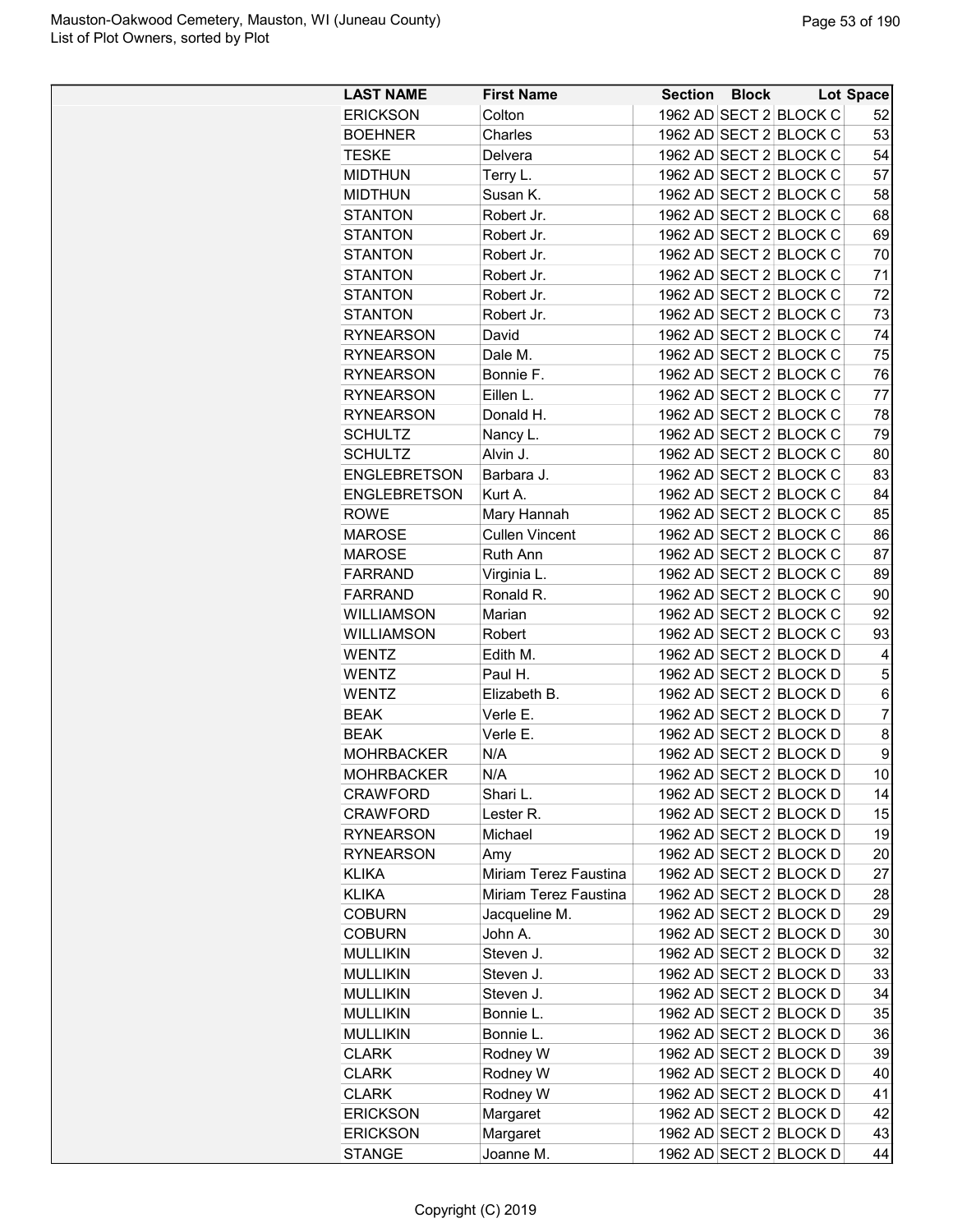| <b>LAST NAME</b> | <b>First Name</b>   |  | Section Block Lot Space                          |                |
|------------------|---------------------|--|--------------------------------------------------|----------------|
| <b>STANGE</b>    | Robert              |  | 1962 AD SECT 2 BLOCK D                           | 45             |
| <b>KRUEGER</b>   | Harold H.           |  | 1962 AD SECT 2 BLOCK D                           | 52             |
| <b>KRUEGER</b>   | Ralph E.            |  | 1962 AD SECT 2 BLOCK D                           | 53             |
| <b>DELONG</b>    | Michael D.          |  | 1962 AD SECT 2 BLOCK D                           | 64             |
| <b>DELONG</b>    | Michael D.          |  | 1962 AD SECT 2 BLOCK D                           | 65             |
| <b>MADSEN</b>    | Stacy               |  | 1962 AD SECT 2 BLOCK D                           | 86             |
| <b>FISCHER</b>   | Steve               |  | 1962 AD SECT 2 BLOCK D                           | 87             |
| <b>FISCHER</b>   | Katie               |  | 1962 AD SECT 2 BLOCK D                           | 88             |
| <b>WILDES</b>    | Carl                |  | 1962 AD SECT 2 BLOCK D                           | 89             |
| <b>WITKOWSKI</b> | Valentine J.        |  | 1962 AD SECT 2 BLOCK D                           | 90             |
| <b>MONTMINY</b>  | Robert A.           |  | 1962 AD SECT 2 BLOCK D                           | 91             |
| <b>HEMENWAY</b>  | Janet               |  | 1962 AD SECT 2 BLOCK D                           | 92             |
| <b>FISCHER</b>   | Robert L.           |  | 1962 AD SECT 2 BLOCK D                           | 93             |
| <b>RAU</b>       | Genevieve G.        |  | 1962 AD SECT 4 BLOCK A                           | $\mathbf 1$    |
| <b>RAU</b>       | Bernard L.          |  | 1962 AD SECT 4 BLOCK A                           | $\overline{2}$ |
| <b>RAU</b>       | Genevieve G.        |  | 1962 AD SECT 4 BLOCK A                           | 3              |
| <b>SMART</b>     | Kenneth C.          |  | 1962 AD SECT 4 BLOCK A                           | 4              |
| <b>SMART</b>     | Carole J.           |  | 1962 AD SECT 4 BLOCK A                           | 5              |
| <b>CURTIS</b>    | Stephen H.          |  | 1962 AD SECT 4 BLOCK A                           | 6              |
| <b>CURTIS</b>    | Margaret A.         |  | 1962 AD SECT 4 BLOCK A                           | $\overline{7}$ |
| <b>HANSON</b>    | John D.             |  | 1962 AD SECT 4 BLOCK A                           | 8              |
| <b>HANSON</b>    | Ruth E.             |  | 1962 AD SECT 4 BLOCK A                           | 9              |
| <b>HANSON</b>    | Ruth E.             |  | 1962 AD SECT 4 BLOCK A                           | 10             |
| <b>SHUSKY</b>    | Frances F.          |  | 1962 AD SECT 4 BLOCK A                           | 11             |
| <b>SHUSKY</b>    | Gilbert L.          |  | 1962 AD SECT 4 BLOCK A                           | 12             |
| <b>LANKFORD</b>  | Anna M.             |  | 1962 AD SECT 4 BLOCK A                           | 13             |
| <b>LANKFORD</b>  | James A.            |  | 1962 AD SECT 4 BLOCK A                           | 14             |
| <b>HEPBURN</b>   | C. Frank            |  | 1962 AD SECT 4 BLOCK A                           | 15             |
| <b>HEPBURN</b>   | Edith M.            |  | 1962 AD SECT 4 BLOCK A                           | 16             |
| <b>HAKOMAKI</b>  | Doris J.            |  | 1962 AD SECT 4 BLOCK A                           | 17             |
| <b>HAKOMAKI</b>  | Floyd A.            |  | 1962 AD SECT 4 BLOCK A                           | 18             |
| <b>HAKOMAKI</b>  | Floyd A.            |  | 1962 AD SECT 4 BLOCK A                           | 19             |
| <b>ANDERSON</b>  | Phillip W.          |  | 1962 AD SECT 4 BLOCK A                           | 20             |
| <b>ANDERSON</b>  | Marion V.           |  | 1962 AD SECT 4 BLOCK A                           | 21             |
| <b>ANDERSON</b>  | Elmer J.            |  | 1962 AD SECT 4 BLOCK A                           | 22             |
| <b>CORWYN</b>    | Langendorf          |  | 1962 AD SECT 4 BLOCK A                           | 23             |
| LANGENDORF       | Bradley S.          |  | 1962 AD SECT 4 BLOCK A                           | 24             |
| <b>SEEBECKER</b> | Betty L.            |  | 1962 AD SECT 4 BLOCK A                           | 25             |
| <b>SEEBECKER</b> | Robert F.           |  | 1962 AD SECT 4 BLOCK A                           | 26             |
| <b>SEEBECKER</b> | Sylvia C.           |  | 1962 AD SECT 4 BLOCK A                           | 27             |
| <b>SEEBECKER</b> | George F.           |  | 1962 AD SECT 4 BLOCK A                           | 28             |
| <b>HORTON</b>    | Freda A.            |  | 1962 AD SECT 4 BLOCK A                           | 29             |
| <b>HORTON</b>    |                     |  | 1962 AD SECT 4 BLOCK A                           | 30             |
|                  | Ralph A.<br>William |  |                                                  |                |
| <b>PFIEFFER</b>  | Eleanor R.          |  | 1962 AD SECT 4 BLOCK A<br>1962 AD SECT 4 BLOCK A | 31             |
| <b>SCOVILLE</b>  |                     |  |                                                  | 32             |
| <b>SCOVILLE</b>  | Keith H.            |  | 1962 AD SECT 4 BLOCK A                           | 33             |
| <b>RIPLEY</b>    | Richard             |  | 1962 AD SECT 4 BLOCK A                           | 34             |
| <b>RIPLEY</b>    | Kelly               |  | 1962 AD SECT 4 BLOCK A                           | 35             |
| <b>RIPLEY</b>    | Craig               |  | 1962 AD SECT 4 BLOCK A                           | 36             |
| <b>RIPLEY</b>    | Arlene              |  | 1962 AD SECT 4 BLOCK A                           | 37             |
| <b>RIPLEY</b>    | M. John Jack        |  | 1962 AD SECT 4 BLOCK A                           | 38             |
| <b>CRANS</b>     | Minnie B.           |  | 1962 AD SECT 4 BLOCK A                           | 39             |
| <b>CRANS</b>     | Eugene L.           |  | 1962 AD SECT 4 BLOCK A                           | 40             |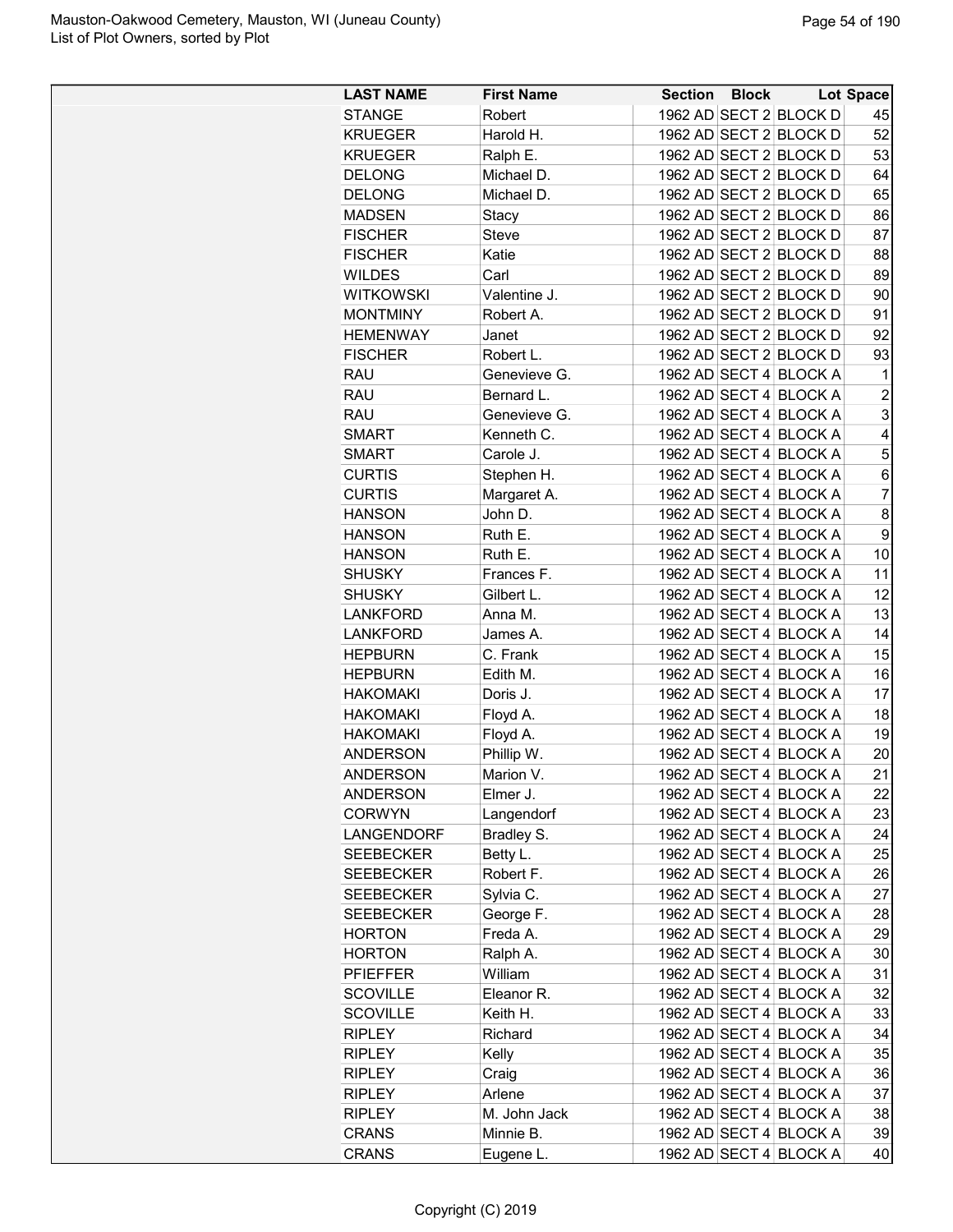| <b>LAST NAME</b> | <b>First Name</b> | <b>Section Block</b> |                        | <b>Lot Space</b> |
|------------------|-------------------|----------------------|------------------------|------------------|
| <b>RIPLEY</b>    | Craig             |                      | 1962 AD SECT 4 BLOCK A | 41               |
| <b>RIPLEY</b>    | Craig             |                      | 1962 AD SECT 4 BLOCK A | 42               |
| <b>SCHWARTZ</b>  | Orrie S.          |                      | 1962 AD SECT 4 BLOCK A | 43               |
| <b>SCHWARTZ</b>  | Wilma E.          |                      | 1962 AD SECT 4 BLOCK A | 44               |
| <b>CLAWSON</b>   | Curtis            |                      | 1962 AD SECT 4 BLOCK A | 45               |
| <b>CLAWSON</b>   | Alice             |                      | 1962 AD SECT 4 BLOCK A | 46               |
| LANGENDORF       | Norm              |                      | 1962 AD SECT 4 BLOCK A | 47               |
| LANGENDORF       | Jan               |                      | 1962 AD SECT 4 BLOCK A | 48               |
| <b>PETRAS</b>    | John J.           |                      | 1962 AD SECT 4 BLOCK A | 49               |
| <b>PETRAS</b>    | Ann M.            |                      | 1962 AD SECT 4 BLOCK A | 50               |
| <b>PETRAS</b>    | Katherine         |                      | 1962 AD SECT 4 BLOCK A | 51               |
| <b>STEINHAUS</b> | Fred W.           |                      | 1962 AD SECT 4 BLOCK A | 52               |
| <b>STEINHAUS</b> | Frances H.        |                      | 1962 AD SECT 4 BLOCK A | 53               |
| <b>HAKOMAKI</b>  | N/A               |                      | 1962 AD SECT 4 BLOCK A | 54               |
| <b>HAKOMAKI</b>  | N/A               |                      | 1962 AD SECT 4 BLOCK A | 55               |
| <b>BROCK</b>     | Susan             |                      | 1962 AD SECT 4 BLOCK A | 56               |
| <b>COOK</b>      | John O.           |                      | 1962 AD SECT 4 BLOCK A | 57               |
| COOK             | Barbara J         |                      | 1962 AD SECT 4 BLOCK A | 58               |
| <b>BROCK</b>     | Susan             |                      | 1962 AD SECT 4 BLOCK A | 59               |
| <b>NAGEL</b>     | Ethel R.          |                      | 1962 AD SECT 4 BLOCK A | 60               |
| <b>NAGEL</b>     | Warner E.         |                      | 1962 AD SECT 4 BLOCK A | 61               |
|                  | Bonnie J.         |                      | 1962 AD SECT 4 BLOCK A | 62               |
| <b>POST</b>      |                   |                      |                        |                  |
| <b>POST</b>      | John N.           |                      | 1962 AD SECT 4 BLOCK A | 63               |
| <b>POST</b>      | John N.           |                      | 1962 AD SECT 4 BLOCK A | 64               |
| <b>PHARO</b>     | Arnold E.         |                      | 1962 AD SECT 4 BLOCK A | 65               |
| <b>PHARO</b>     | Amelia B.         |                      | 1962 AD SECT 4 BLOCK A | 66               |
| <b>PHARO</b>     | Edward D.         |                      | 1962 AD SECT 4 BLOCK A | 67               |
| <b>POST</b>      | Ritmae D.         |                      | 1962 AD SECT 4 BLOCK A | 68               |
| <b>POST</b>      | William N.        |                      | 1962 AD SECT 4 BLOCK A | 69               |
| <b>POST</b>      | William N.        |                      | 1962 AD SECT 4 BLOCK A | 70               |
| <b>BABCOCK</b>   | Joan              |                      | 1962 AD SECT 4 BLOCK A | 71               |
| <b>BABCOCK</b>   | Wallace Jasper    |                      | 1962 AD SECT 4 BLOCK A | 72               |
| <b>BABCOCK</b>   | Michael Arnold    |                      | 1962 AD SECT 4 BLOCK B | $\overline{c}$   |
| <b>NOVOTRY</b>   | Charles J.        |                      | 1962 AD SECT 4 BLOCK B | 3                |
| <b>SCHOFF</b>    | Irene I.          |                      | 1962 AD SECT 4 BLOCK B | 4                |
| <b>SCHOFF</b>    | George L.         |                      | 1962 AD SECT 4 BLOCK B | 5                |
| <b>DARY</b>      | Iva M.            |                      | 1962 AD SECT 4 BLOCK B | 6                |
| <b>DARY</b>      | Howard R.         |                      | 1962 AD SECT 4 BLOCK B | $\overline{7}$   |
| <b>ROBERTS</b>   | <b>Beatrice</b>   |                      | 1962 AD SECT 4 BLOCK B | 8                |
| <b>VOLLING</b>   | Helen             |                      | 1962 AD SECT 4 BLOCK B | 9                |
| <b>VOLLING</b>   | Joyce A.          |                      | 1962 AD SECT 4 BLOCK B | 10               |
| <b>VOLLING</b>   | Glenn F.          |                      | 1962 AD SECT 4 BLOCK B | 11               |
| <b>VOLLING</b>   | Joyce A.          |                      | 1962 AD SECT 4 BLOCK B | 12               |
| <b>WAHNER</b>    | <b>Rita Marie</b> |                      | 1962 AD SECT 4 BLOCK B | 13               |
| <b>WAHNER</b>    | Thomas D.         |                      | 1962 AD SECT 4 BLOCK B | 14               |
| <b>WAHNER</b>    | Frederick D.      |                      | 1962 AD SECT 4 BLOCK B | 15               |
| <b>WAHNER</b>    | Gilbert           |                      | 1962 AD SECT 4 BLOCK B | 16               |
| <b>WAHNER</b>    | June              |                      | 1962 AD SECT 4 BLOCK B | 17               |
| <b>DELAPP</b>    | Donald A.         |                      | 1962 AD SECT 4 BLOCK B | 18               |
| <b>DELAPP</b>    | Donald A.         |                      | 1962 AD SECT 4 BLOCK B | 19               |
| <b>DEAKIN</b>    | George M.         |                      | 1962 AD SECT 4 BLOCK B | 20               |
| <b>DEAKIN</b>    | Viola L.          |                      | 1962 AD SECT 4 BLOCK B | 21               |
| <b>DOMANN</b>    | Clarence          |                      | 1962 AD SECT 4 BLOCK B | 22               |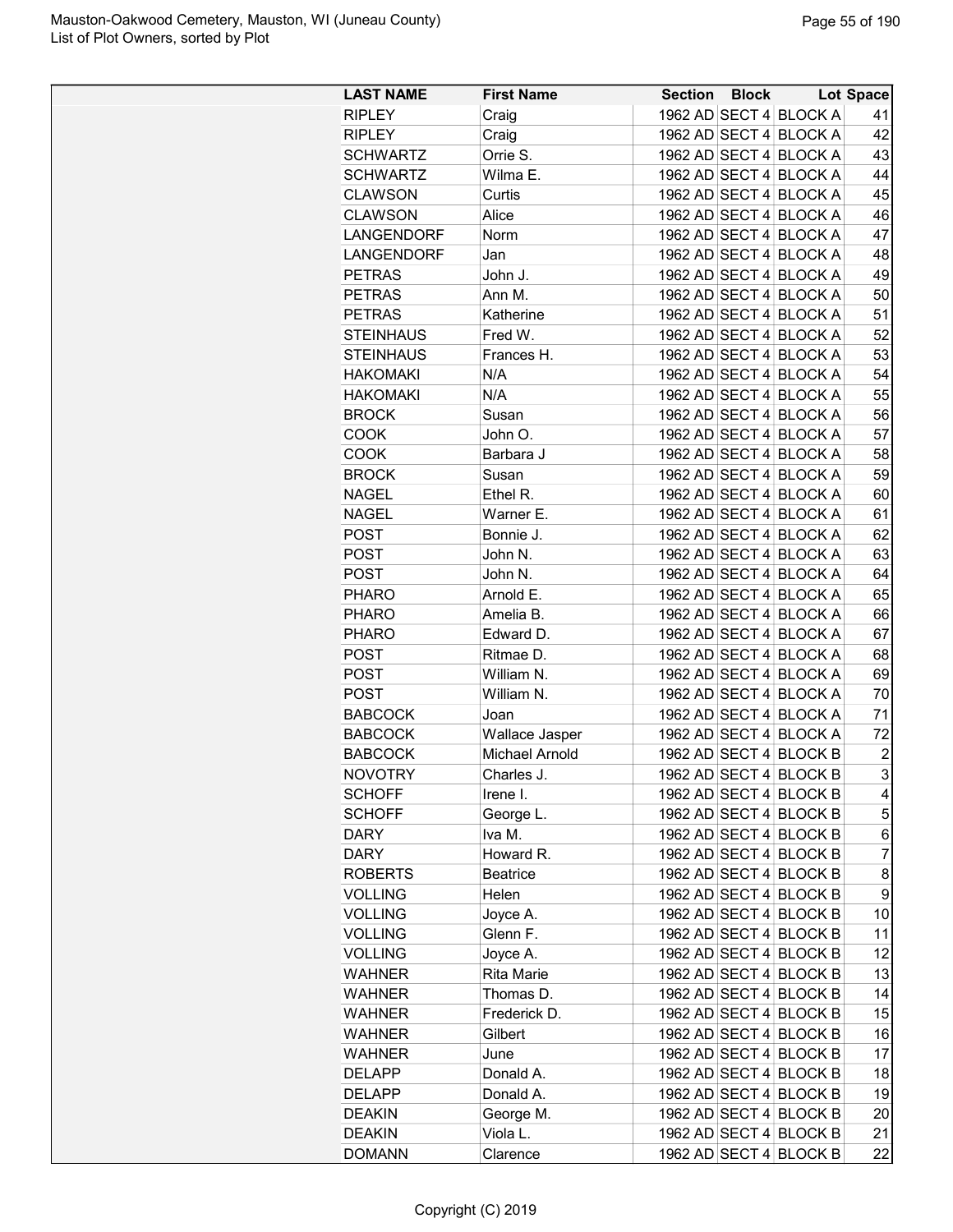| 1962 AD SECT 4 BLOCK B<br><b>DOMANN</b><br>Ann<br>23<br>1962 AD SECT 4 BLOCK B<br><b>MORAVEK</b><br>Margaret E.<br>24<br>1962 AD SECT 4 BLOCK B<br>25<br><b>MORAVEK</b><br>Raymond J.<br><b>WILDE</b><br>Donald M.<br>1962 AD SECT 4 BLOCK B<br>26<br>27<br><b>WILDE</b><br>Donald M.<br>1962 AD SECT 4 BLOCK B<br>1962 AD SECT 4 BLOCK B<br>28<br><b>LYNCH</b><br>Jeanette M.<br>Martin E.<br>1962 AD SECT 4 BLOCK B<br>29<br><b>LYNCH</b><br>30<br><b>MCKAHAN</b><br>Blair K.<br>1962 AD SECT 4 BLOCK B<br>31<br><b>MCKAHAN</b><br>Blair K.<br>1962 AD SECT 4 BLOCK B<br>1962 AD SECT 4 BLOCK B<br>32<br><b>BOHANON</b><br>Frank S.<br>1962 AD SECT 4 BLOCK B<br>33<br><b>BOHANON</b><br>Frank S.<br><b>LUKE</b><br>1962 AD SECT 4 BLOCK B<br>34<br>Leo<br>35<br>Flossie F.<br>1962 AD SECT 4 BLOCK B<br><b>LUKE</b><br>1962 AD SECT 4 BLOCK B<br>36<br><b>LUKE</b><br>George<br>37<br>1962 AD SECT 4 BLOCK B<br><b>ENSLOW</b><br>Walter<br>1962 AD SECT 4 BLOCK B<br>38<br><b>EBERTS</b><br>Shirley M.<br>1962 AD SECT 4 BLOCK B<br>39<br><b>EBERTS</b><br>Howard J.<br><b>FORSYTH</b><br>1962 AD SECT 4 BLOCK B<br>40<br>Truman H.<br>41<br><b>FORSYTH</b><br>1962 AD SECT 4 BLOCK B<br>Marjorie<br>42<br><b>FORSYTH</b><br>1962 AD SECT 4 BLOCK B<br>Marjorie E.<br>1962 AD SECT 4 BLOCK B<br>Sue<br>43<br><b>MCKAHAN</b><br>44<br>1962 AD SECT 4 BLOCK B<br>Zygmunt T.<br><b>TEPER</b><br>Mary J.<br>1962 AD SECT 4 BLOCK B<br>45<br><b>TEPER</b><br>Marion C.<br>1962 AD SECT 4 BLOCK B<br>47<br><b>BARTO</b><br><b>BARTO</b><br>1962 AD SECT 4 BLOCK B<br>48<br>Lois<br>49<br>1962 AD SECT 4 BLOCK B<br><b>BARTO</b><br>Lois<br>1962 AD SECT 4 BLOCK B<br>50<br><b>BARTO</b><br>Lois<br>1962 AD SECT 4 BLOCK B<br>51<br><b>BARTO</b><br>Lois<br>52<br>1962 AD SECT 4 BLOCK B<br><b>WILDE</b><br>Donald M.<br>53<br><b>WILDES</b><br>Florence M.<br>1962 AD SECT 4 BLOCK B<br>1962 AD SECT 4 BLOCK B<br><b>DUMEZ</b><br>Leonard C.<br>54<br><b>DUMEZ</b><br>Delbert C.<br>1962 AD SECT 4 BLOCK B<br>55<br><b>TURNER</b><br>Harold H.<br>1962 AD SECT 4 BLOCK B<br>56<br>57<br>1962 AD SECT 4 BLOCK B<br>LAUER<br>Raymond P.<br>58<br>1962 AD SECT 4 BLOCK B<br><b>LARIDAEN</b><br>John<br>1962 AD SECT 4 BLOCK B<br>59<br><b>LARIDAEN</b><br>Marie<br><b>LARIDAEN</b><br>John<br>1962 AD SECT 4 BLOCK B<br>60<br>John<br>1962 AD SECT 4 BLOCK B<br>61<br>LARIDAEN<br>1962 AD SECT 4 BLOCK B<br>62<br><b>LARIDAEN</b><br>Marie<br><b>JONES</b><br>1962 AD SECT 4 BLOCK B<br>63<br><b>Marion Crady</b><br>Maxine D. Blair<br>1962 AD SECT 4 BLOCK B<br>64<br><b>RUDOLPH</b><br><b>FICKEN</b><br>1962 AD SECT 4 BLOCK B<br>65<br>John W.<br>Pernell R.<br>1962 AD SECT 4 BLOCK B<br>66<br><b>FICKEN</b><br><b>BOWMAN</b><br>Ben D.<br>1962 AD SECT 4 BLOCK B<br>67<br><b>BOWMAN</b><br>Eleanor H.<br>1962 AD SECT 4 BLOCK B<br>68<br>1962 AD SECT 4 BLOCK B<br><b>WOZNIAK</b><br>Joseph F.<br>69<br>1962 AD SECT 4 BLOCK B<br>70<br><b>WEIHER</b><br>James<br>Donnie L.<br>1962 AD SECT 4 BLOCK C<br>$\mathbf 1$<br><b>MYERS</b><br>$\boldsymbol{2}$<br>1962 AD SECT 4 BLOCK C<br><b>HERKA</b><br>Janine M.<br>3<br>1962 AD SECT 4 BLOCK C<br><b>WOHLRAB</b><br>Howard E.<br>Julia D.<br>1962 AD SECT 4 BLOCK C<br>4<br><b>WOHLRAB</b><br><b>STARK</b><br>1962 AD SECT 4 BLOCK C<br>5<br>Josephine R.<br>1962 AD SECT 4 BLOCK C | <b>LAST NAME</b> | <b>First Name</b>     | <b>Section Block</b> | <b>Lot Space</b> |
|-------------------------------------------------------------------------------------------------------------------------------------------------------------------------------------------------------------------------------------------------------------------------------------------------------------------------------------------------------------------------------------------------------------------------------------------------------------------------------------------------------------------------------------------------------------------------------------------------------------------------------------------------------------------------------------------------------------------------------------------------------------------------------------------------------------------------------------------------------------------------------------------------------------------------------------------------------------------------------------------------------------------------------------------------------------------------------------------------------------------------------------------------------------------------------------------------------------------------------------------------------------------------------------------------------------------------------------------------------------------------------------------------------------------------------------------------------------------------------------------------------------------------------------------------------------------------------------------------------------------------------------------------------------------------------------------------------------------------------------------------------------------------------------------------------------------------------------------------------------------------------------------------------------------------------------------------------------------------------------------------------------------------------------------------------------------------------------------------------------------------------------------------------------------------------------------------------------------------------------------------------------------------------------------------------------------------------------------------------------------------------------------------------------------------------------------------------------------------------------------------------------------------------------------------------------------------------------------------------------------------------------------------------------------------------------------------------------------------------------------------------------------------------------------------------------------------------------------------------------------------------------------------------------------------------------------------------------------------------------------------------------------------------------------------------------------------------------------------------------------------------------------------------------------------------------------------------------------------------------------------------------------------------------------------------------------------------------|------------------|-----------------------|----------------------|------------------|
|                                                                                                                                                                                                                                                                                                                                                                                                                                                                                                                                                                                                                                                                                                                                                                                                                                                                                                                                                                                                                                                                                                                                                                                                                                                                                                                                                                                                                                                                                                                                                                                                                                                                                                                                                                                                                                                                                                                                                                                                                                                                                                                                                                                                                                                                                                                                                                                                                                                                                                                                                                                                                                                                                                                                                                                                                                                                                                                                                                                                                                                                                                                                                                                                                                                                                                                                     |                  |                       |                      |                  |
|                                                                                                                                                                                                                                                                                                                                                                                                                                                                                                                                                                                                                                                                                                                                                                                                                                                                                                                                                                                                                                                                                                                                                                                                                                                                                                                                                                                                                                                                                                                                                                                                                                                                                                                                                                                                                                                                                                                                                                                                                                                                                                                                                                                                                                                                                                                                                                                                                                                                                                                                                                                                                                                                                                                                                                                                                                                                                                                                                                                                                                                                                                                                                                                                                                                                                                                                     |                  |                       |                      |                  |
|                                                                                                                                                                                                                                                                                                                                                                                                                                                                                                                                                                                                                                                                                                                                                                                                                                                                                                                                                                                                                                                                                                                                                                                                                                                                                                                                                                                                                                                                                                                                                                                                                                                                                                                                                                                                                                                                                                                                                                                                                                                                                                                                                                                                                                                                                                                                                                                                                                                                                                                                                                                                                                                                                                                                                                                                                                                                                                                                                                                                                                                                                                                                                                                                                                                                                                                                     |                  |                       |                      |                  |
|                                                                                                                                                                                                                                                                                                                                                                                                                                                                                                                                                                                                                                                                                                                                                                                                                                                                                                                                                                                                                                                                                                                                                                                                                                                                                                                                                                                                                                                                                                                                                                                                                                                                                                                                                                                                                                                                                                                                                                                                                                                                                                                                                                                                                                                                                                                                                                                                                                                                                                                                                                                                                                                                                                                                                                                                                                                                                                                                                                                                                                                                                                                                                                                                                                                                                                                                     |                  |                       |                      |                  |
|                                                                                                                                                                                                                                                                                                                                                                                                                                                                                                                                                                                                                                                                                                                                                                                                                                                                                                                                                                                                                                                                                                                                                                                                                                                                                                                                                                                                                                                                                                                                                                                                                                                                                                                                                                                                                                                                                                                                                                                                                                                                                                                                                                                                                                                                                                                                                                                                                                                                                                                                                                                                                                                                                                                                                                                                                                                                                                                                                                                                                                                                                                                                                                                                                                                                                                                                     |                  |                       |                      |                  |
|                                                                                                                                                                                                                                                                                                                                                                                                                                                                                                                                                                                                                                                                                                                                                                                                                                                                                                                                                                                                                                                                                                                                                                                                                                                                                                                                                                                                                                                                                                                                                                                                                                                                                                                                                                                                                                                                                                                                                                                                                                                                                                                                                                                                                                                                                                                                                                                                                                                                                                                                                                                                                                                                                                                                                                                                                                                                                                                                                                                                                                                                                                                                                                                                                                                                                                                                     |                  |                       |                      |                  |
|                                                                                                                                                                                                                                                                                                                                                                                                                                                                                                                                                                                                                                                                                                                                                                                                                                                                                                                                                                                                                                                                                                                                                                                                                                                                                                                                                                                                                                                                                                                                                                                                                                                                                                                                                                                                                                                                                                                                                                                                                                                                                                                                                                                                                                                                                                                                                                                                                                                                                                                                                                                                                                                                                                                                                                                                                                                                                                                                                                                                                                                                                                                                                                                                                                                                                                                                     |                  |                       |                      |                  |
|                                                                                                                                                                                                                                                                                                                                                                                                                                                                                                                                                                                                                                                                                                                                                                                                                                                                                                                                                                                                                                                                                                                                                                                                                                                                                                                                                                                                                                                                                                                                                                                                                                                                                                                                                                                                                                                                                                                                                                                                                                                                                                                                                                                                                                                                                                                                                                                                                                                                                                                                                                                                                                                                                                                                                                                                                                                                                                                                                                                                                                                                                                                                                                                                                                                                                                                                     |                  |                       |                      |                  |
|                                                                                                                                                                                                                                                                                                                                                                                                                                                                                                                                                                                                                                                                                                                                                                                                                                                                                                                                                                                                                                                                                                                                                                                                                                                                                                                                                                                                                                                                                                                                                                                                                                                                                                                                                                                                                                                                                                                                                                                                                                                                                                                                                                                                                                                                                                                                                                                                                                                                                                                                                                                                                                                                                                                                                                                                                                                                                                                                                                                                                                                                                                                                                                                                                                                                                                                                     |                  |                       |                      |                  |
|                                                                                                                                                                                                                                                                                                                                                                                                                                                                                                                                                                                                                                                                                                                                                                                                                                                                                                                                                                                                                                                                                                                                                                                                                                                                                                                                                                                                                                                                                                                                                                                                                                                                                                                                                                                                                                                                                                                                                                                                                                                                                                                                                                                                                                                                                                                                                                                                                                                                                                                                                                                                                                                                                                                                                                                                                                                                                                                                                                                                                                                                                                                                                                                                                                                                                                                                     |                  |                       |                      |                  |
|                                                                                                                                                                                                                                                                                                                                                                                                                                                                                                                                                                                                                                                                                                                                                                                                                                                                                                                                                                                                                                                                                                                                                                                                                                                                                                                                                                                                                                                                                                                                                                                                                                                                                                                                                                                                                                                                                                                                                                                                                                                                                                                                                                                                                                                                                                                                                                                                                                                                                                                                                                                                                                                                                                                                                                                                                                                                                                                                                                                                                                                                                                                                                                                                                                                                                                                                     |                  |                       |                      |                  |
|                                                                                                                                                                                                                                                                                                                                                                                                                                                                                                                                                                                                                                                                                                                                                                                                                                                                                                                                                                                                                                                                                                                                                                                                                                                                                                                                                                                                                                                                                                                                                                                                                                                                                                                                                                                                                                                                                                                                                                                                                                                                                                                                                                                                                                                                                                                                                                                                                                                                                                                                                                                                                                                                                                                                                                                                                                                                                                                                                                                                                                                                                                                                                                                                                                                                                                                                     |                  |                       |                      |                  |
|                                                                                                                                                                                                                                                                                                                                                                                                                                                                                                                                                                                                                                                                                                                                                                                                                                                                                                                                                                                                                                                                                                                                                                                                                                                                                                                                                                                                                                                                                                                                                                                                                                                                                                                                                                                                                                                                                                                                                                                                                                                                                                                                                                                                                                                                                                                                                                                                                                                                                                                                                                                                                                                                                                                                                                                                                                                                                                                                                                                                                                                                                                                                                                                                                                                                                                                                     |                  |                       |                      |                  |
|                                                                                                                                                                                                                                                                                                                                                                                                                                                                                                                                                                                                                                                                                                                                                                                                                                                                                                                                                                                                                                                                                                                                                                                                                                                                                                                                                                                                                                                                                                                                                                                                                                                                                                                                                                                                                                                                                                                                                                                                                                                                                                                                                                                                                                                                                                                                                                                                                                                                                                                                                                                                                                                                                                                                                                                                                                                                                                                                                                                                                                                                                                                                                                                                                                                                                                                                     |                  |                       |                      |                  |
|                                                                                                                                                                                                                                                                                                                                                                                                                                                                                                                                                                                                                                                                                                                                                                                                                                                                                                                                                                                                                                                                                                                                                                                                                                                                                                                                                                                                                                                                                                                                                                                                                                                                                                                                                                                                                                                                                                                                                                                                                                                                                                                                                                                                                                                                                                                                                                                                                                                                                                                                                                                                                                                                                                                                                                                                                                                                                                                                                                                                                                                                                                                                                                                                                                                                                                                                     |                  |                       |                      |                  |
|                                                                                                                                                                                                                                                                                                                                                                                                                                                                                                                                                                                                                                                                                                                                                                                                                                                                                                                                                                                                                                                                                                                                                                                                                                                                                                                                                                                                                                                                                                                                                                                                                                                                                                                                                                                                                                                                                                                                                                                                                                                                                                                                                                                                                                                                                                                                                                                                                                                                                                                                                                                                                                                                                                                                                                                                                                                                                                                                                                                                                                                                                                                                                                                                                                                                                                                                     |                  |                       |                      |                  |
|                                                                                                                                                                                                                                                                                                                                                                                                                                                                                                                                                                                                                                                                                                                                                                                                                                                                                                                                                                                                                                                                                                                                                                                                                                                                                                                                                                                                                                                                                                                                                                                                                                                                                                                                                                                                                                                                                                                                                                                                                                                                                                                                                                                                                                                                                                                                                                                                                                                                                                                                                                                                                                                                                                                                                                                                                                                                                                                                                                                                                                                                                                                                                                                                                                                                                                                                     |                  |                       |                      |                  |
|                                                                                                                                                                                                                                                                                                                                                                                                                                                                                                                                                                                                                                                                                                                                                                                                                                                                                                                                                                                                                                                                                                                                                                                                                                                                                                                                                                                                                                                                                                                                                                                                                                                                                                                                                                                                                                                                                                                                                                                                                                                                                                                                                                                                                                                                                                                                                                                                                                                                                                                                                                                                                                                                                                                                                                                                                                                                                                                                                                                                                                                                                                                                                                                                                                                                                                                                     |                  |                       |                      |                  |
|                                                                                                                                                                                                                                                                                                                                                                                                                                                                                                                                                                                                                                                                                                                                                                                                                                                                                                                                                                                                                                                                                                                                                                                                                                                                                                                                                                                                                                                                                                                                                                                                                                                                                                                                                                                                                                                                                                                                                                                                                                                                                                                                                                                                                                                                                                                                                                                                                                                                                                                                                                                                                                                                                                                                                                                                                                                                                                                                                                                                                                                                                                                                                                                                                                                                                                                                     |                  |                       |                      |                  |
|                                                                                                                                                                                                                                                                                                                                                                                                                                                                                                                                                                                                                                                                                                                                                                                                                                                                                                                                                                                                                                                                                                                                                                                                                                                                                                                                                                                                                                                                                                                                                                                                                                                                                                                                                                                                                                                                                                                                                                                                                                                                                                                                                                                                                                                                                                                                                                                                                                                                                                                                                                                                                                                                                                                                                                                                                                                                                                                                                                                                                                                                                                                                                                                                                                                                                                                                     |                  |                       |                      |                  |
|                                                                                                                                                                                                                                                                                                                                                                                                                                                                                                                                                                                                                                                                                                                                                                                                                                                                                                                                                                                                                                                                                                                                                                                                                                                                                                                                                                                                                                                                                                                                                                                                                                                                                                                                                                                                                                                                                                                                                                                                                                                                                                                                                                                                                                                                                                                                                                                                                                                                                                                                                                                                                                                                                                                                                                                                                                                                                                                                                                                                                                                                                                                                                                                                                                                                                                                                     |                  |                       |                      |                  |
|                                                                                                                                                                                                                                                                                                                                                                                                                                                                                                                                                                                                                                                                                                                                                                                                                                                                                                                                                                                                                                                                                                                                                                                                                                                                                                                                                                                                                                                                                                                                                                                                                                                                                                                                                                                                                                                                                                                                                                                                                                                                                                                                                                                                                                                                                                                                                                                                                                                                                                                                                                                                                                                                                                                                                                                                                                                                                                                                                                                                                                                                                                                                                                                                                                                                                                                                     |                  |                       |                      |                  |
|                                                                                                                                                                                                                                                                                                                                                                                                                                                                                                                                                                                                                                                                                                                                                                                                                                                                                                                                                                                                                                                                                                                                                                                                                                                                                                                                                                                                                                                                                                                                                                                                                                                                                                                                                                                                                                                                                                                                                                                                                                                                                                                                                                                                                                                                                                                                                                                                                                                                                                                                                                                                                                                                                                                                                                                                                                                                                                                                                                                                                                                                                                                                                                                                                                                                                                                                     |                  |                       |                      |                  |
|                                                                                                                                                                                                                                                                                                                                                                                                                                                                                                                                                                                                                                                                                                                                                                                                                                                                                                                                                                                                                                                                                                                                                                                                                                                                                                                                                                                                                                                                                                                                                                                                                                                                                                                                                                                                                                                                                                                                                                                                                                                                                                                                                                                                                                                                                                                                                                                                                                                                                                                                                                                                                                                                                                                                                                                                                                                                                                                                                                                                                                                                                                                                                                                                                                                                                                                                     |                  |                       |                      |                  |
|                                                                                                                                                                                                                                                                                                                                                                                                                                                                                                                                                                                                                                                                                                                                                                                                                                                                                                                                                                                                                                                                                                                                                                                                                                                                                                                                                                                                                                                                                                                                                                                                                                                                                                                                                                                                                                                                                                                                                                                                                                                                                                                                                                                                                                                                                                                                                                                                                                                                                                                                                                                                                                                                                                                                                                                                                                                                                                                                                                                                                                                                                                                                                                                                                                                                                                                                     |                  |                       |                      |                  |
|                                                                                                                                                                                                                                                                                                                                                                                                                                                                                                                                                                                                                                                                                                                                                                                                                                                                                                                                                                                                                                                                                                                                                                                                                                                                                                                                                                                                                                                                                                                                                                                                                                                                                                                                                                                                                                                                                                                                                                                                                                                                                                                                                                                                                                                                                                                                                                                                                                                                                                                                                                                                                                                                                                                                                                                                                                                                                                                                                                                                                                                                                                                                                                                                                                                                                                                                     |                  |                       |                      |                  |
|                                                                                                                                                                                                                                                                                                                                                                                                                                                                                                                                                                                                                                                                                                                                                                                                                                                                                                                                                                                                                                                                                                                                                                                                                                                                                                                                                                                                                                                                                                                                                                                                                                                                                                                                                                                                                                                                                                                                                                                                                                                                                                                                                                                                                                                                                                                                                                                                                                                                                                                                                                                                                                                                                                                                                                                                                                                                                                                                                                                                                                                                                                                                                                                                                                                                                                                                     |                  |                       |                      |                  |
|                                                                                                                                                                                                                                                                                                                                                                                                                                                                                                                                                                                                                                                                                                                                                                                                                                                                                                                                                                                                                                                                                                                                                                                                                                                                                                                                                                                                                                                                                                                                                                                                                                                                                                                                                                                                                                                                                                                                                                                                                                                                                                                                                                                                                                                                                                                                                                                                                                                                                                                                                                                                                                                                                                                                                                                                                                                                                                                                                                                                                                                                                                                                                                                                                                                                                                                                     |                  |                       |                      |                  |
|                                                                                                                                                                                                                                                                                                                                                                                                                                                                                                                                                                                                                                                                                                                                                                                                                                                                                                                                                                                                                                                                                                                                                                                                                                                                                                                                                                                                                                                                                                                                                                                                                                                                                                                                                                                                                                                                                                                                                                                                                                                                                                                                                                                                                                                                                                                                                                                                                                                                                                                                                                                                                                                                                                                                                                                                                                                                                                                                                                                                                                                                                                                                                                                                                                                                                                                                     |                  |                       |                      |                  |
|                                                                                                                                                                                                                                                                                                                                                                                                                                                                                                                                                                                                                                                                                                                                                                                                                                                                                                                                                                                                                                                                                                                                                                                                                                                                                                                                                                                                                                                                                                                                                                                                                                                                                                                                                                                                                                                                                                                                                                                                                                                                                                                                                                                                                                                                                                                                                                                                                                                                                                                                                                                                                                                                                                                                                                                                                                                                                                                                                                                                                                                                                                                                                                                                                                                                                                                                     |                  |                       |                      |                  |
|                                                                                                                                                                                                                                                                                                                                                                                                                                                                                                                                                                                                                                                                                                                                                                                                                                                                                                                                                                                                                                                                                                                                                                                                                                                                                                                                                                                                                                                                                                                                                                                                                                                                                                                                                                                                                                                                                                                                                                                                                                                                                                                                                                                                                                                                                                                                                                                                                                                                                                                                                                                                                                                                                                                                                                                                                                                                                                                                                                                                                                                                                                                                                                                                                                                                                                                                     |                  |                       |                      |                  |
|                                                                                                                                                                                                                                                                                                                                                                                                                                                                                                                                                                                                                                                                                                                                                                                                                                                                                                                                                                                                                                                                                                                                                                                                                                                                                                                                                                                                                                                                                                                                                                                                                                                                                                                                                                                                                                                                                                                                                                                                                                                                                                                                                                                                                                                                                                                                                                                                                                                                                                                                                                                                                                                                                                                                                                                                                                                                                                                                                                                                                                                                                                                                                                                                                                                                                                                                     |                  |                       |                      |                  |
|                                                                                                                                                                                                                                                                                                                                                                                                                                                                                                                                                                                                                                                                                                                                                                                                                                                                                                                                                                                                                                                                                                                                                                                                                                                                                                                                                                                                                                                                                                                                                                                                                                                                                                                                                                                                                                                                                                                                                                                                                                                                                                                                                                                                                                                                                                                                                                                                                                                                                                                                                                                                                                                                                                                                                                                                                                                                                                                                                                                                                                                                                                                                                                                                                                                                                                                                     |                  |                       |                      |                  |
|                                                                                                                                                                                                                                                                                                                                                                                                                                                                                                                                                                                                                                                                                                                                                                                                                                                                                                                                                                                                                                                                                                                                                                                                                                                                                                                                                                                                                                                                                                                                                                                                                                                                                                                                                                                                                                                                                                                                                                                                                                                                                                                                                                                                                                                                                                                                                                                                                                                                                                                                                                                                                                                                                                                                                                                                                                                                                                                                                                                                                                                                                                                                                                                                                                                                                                                                     |                  |                       |                      |                  |
|                                                                                                                                                                                                                                                                                                                                                                                                                                                                                                                                                                                                                                                                                                                                                                                                                                                                                                                                                                                                                                                                                                                                                                                                                                                                                                                                                                                                                                                                                                                                                                                                                                                                                                                                                                                                                                                                                                                                                                                                                                                                                                                                                                                                                                                                                                                                                                                                                                                                                                                                                                                                                                                                                                                                                                                                                                                                                                                                                                                                                                                                                                                                                                                                                                                                                                                                     |                  |                       |                      |                  |
|                                                                                                                                                                                                                                                                                                                                                                                                                                                                                                                                                                                                                                                                                                                                                                                                                                                                                                                                                                                                                                                                                                                                                                                                                                                                                                                                                                                                                                                                                                                                                                                                                                                                                                                                                                                                                                                                                                                                                                                                                                                                                                                                                                                                                                                                                                                                                                                                                                                                                                                                                                                                                                                                                                                                                                                                                                                                                                                                                                                                                                                                                                                                                                                                                                                                                                                                     |                  |                       |                      |                  |
|                                                                                                                                                                                                                                                                                                                                                                                                                                                                                                                                                                                                                                                                                                                                                                                                                                                                                                                                                                                                                                                                                                                                                                                                                                                                                                                                                                                                                                                                                                                                                                                                                                                                                                                                                                                                                                                                                                                                                                                                                                                                                                                                                                                                                                                                                                                                                                                                                                                                                                                                                                                                                                                                                                                                                                                                                                                                                                                                                                                                                                                                                                                                                                                                                                                                                                                                     |                  |                       |                      |                  |
|                                                                                                                                                                                                                                                                                                                                                                                                                                                                                                                                                                                                                                                                                                                                                                                                                                                                                                                                                                                                                                                                                                                                                                                                                                                                                                                                                                                                                                                                                                                                                                                                                                                                                                                                                                                                                                                                                                                                                                                                                                                                                                                                                                                                                                                                                                                                                                                                                                                                                                                                                                                                                                                                                                                                                                                                                                                                                                                                                                                                                                                                                                                                                                                                                                                                                                                                     |                  |                       |                      |                  |
|                                                                                                                                                                                                                                                                                                                                                                                                                                                                                                                                                                                                                                                                                                                                                                                                                                                                                                                                                                                                                                                                                                                                                                                                                                                                                                                                                                                                                                                                                                                                                                                                                                                                                                                                                                                                                                                                                                                                                                                                                                                                                                                                                                                                                                                                                                                                                                                                                                                                                                                                                                                                                                                                                                                                                                                                                                                                                                                                                                                                                                                                                                                                                                                                                                                                                                                                     |                  |                       |                      |                  |
|                                                                                                                                                                                                                                                                                                                                                                                                                                                                                                                                                                                                                                                                                                                                                                                                                                                                                                                                                                                                                                                                                                                                                                                                                                                                                                                                                                                                                                                                                                                                                                                                                                                                                                                                                                                                                                                                                                                                                                                                                                                                                                                                                                                                                                                                                                                                                                                                                                                                                                                                                                                                                                                                                                                                                                                                                                                                                                                                                                                                                                                                                                                                                                                                                                                                                                                                     |                  |                       |                      |                  |
|                                                                                                                                                                                                                                                                                                                                                                                                                                                                                                                                                                                                                                                                                                                                                                                                                                                                                                                                                                                                                                                                                                                                                                                                                                                                                                                                                                                                                                                                                                                                                                                                                                                                                                                                                                                                                                                                                                                                                                                                                                                                                                                                                                                                                                                                                                                                                                                                                                                                                                                                                                                                                                                                                                                                                                                                                                                                                                                                                                                                                                                                                                                                                                                                                                                                                                                                     |                  |                       |                      |                  |
|                                                                                                                                                                                                                                                                                                                                                                                                                                                                                                                                                                                                                                                                                                                                                                                                                                                                                                                                                                                                                                                                                                                                                                                                                                                                                                                                                                                                                                                                                                                                                                                                                                                                                                                                                                                                                                                                                                                                                                                                                                                                                                                                                                                                                                                                                                                                                                                                                                                                                                                                                                                                                                                                                                                                                                                                                                                                                                                                                                                                                                                                                                                                                                                                                                                                                                                                     |                  |                       |                      |                  |
|                                                                                                                                                                                                                                                                                                                                                                                                                                                                                                                                                                                                                                                                                                                                                                                                                                                                                                                                                                                                                                                                                                                                                                                                                                                                                                                                                                                                                                                                                                                                                                                                                                                                                                                                                                                                                                                                                                                                                                                                                                                                                                                                                                                                                                                                                                                                                                                                                                                                                                                                                                                                                                                                                                                                                                                                                                                                                                                                                                                                                                                                                                                                                                                                                                                                                                                                     |                  |                       |                      |                  |
|                                                                                                                                                                                                                                                                                                                                                                                                                                                                                                                                                                                                                                                                                                                                                                                                                                                                                                                                                                                                                                                                                                                                                                                                                                                                                                                                                                                                                                                                                                                                                                                                                                                                                                                                                                                                                                                                                                                                                                                                                                                                                                                                                                                                                                                                                                                                                                                                                                                                                                                                                                                                                                                                                                                                                                                                                                                                                                                                                                                                                                                                                                                                                                                                                                                                                                                                     |                  |                       |                      |                  |
|                                                                                                                                                                                                                                                                                                                                                                                                                                                                                                                                                                                                                                                                                                                                                                                                                                                                                                                                                                                                                                                                                                                                                                                                                                                                                                                                                                                                                                                                                                                                                                                                                                                                                                                                                                                                                                                                                                                                                                                                                                                                                                                                                                                                                                                                                                                                                                                                                                                                                                                                                                                                                                                                                                                                                                                                                                                                                                                                                                                                                                                                                                                                                                                                                                                                                                                                     |                  |                       |                      |                  |
|                                                                                                                                                                                                                                                                                                                                                                                                                                                                                                                                                                                                                                                                                                                                                                                                                                                                                                                                                                                                                                                                                                                                                                                                                                                                                                                                                                                                                                                                                                                                                                                                                                                                                                                                                                                                                                                                                                                                                                                                                                                                                                                                                                                                                                                                                                                                                                                                                                                                                                                                                                                                                                                                                                                                                                                                                                                                                                                                                                                                                                                                                                                                                                                                                                                                                                                                     |                  |                       |                      |                  |
|                                                                                                                                                                                                                                                                                                                                                                                                                                                                                                                                                                                                                                                                                                                                                                                                                                                                                                                                                                                                                                                                                                                                                                                                                                                                                                                                                                                                                                                                                                                                                                                                                                                                                                                                                                                                                                                                                                                                                                                                                                                                                                                                                                                                                                                                                                                                                                                                                                                                                                                                                                                                                                                                                                                                                                                                                                                                                                                                                                                                                                                                                                                                                                                                                                                                                                                                     |                  |                       |                      |                  |
|                                                                                                                                                                                                                                                                                                                                                                                                                                                                                                                                                                                                                                                                                                                                                                                                                                                                                                                                                                                                                                                                                                                                                                                                                                                                                                                                                                                                                                                                                                                                                                                                                                                                                                                                                                                                                                                                                                                                                                                                                                                                                                                                                                                                                                                                                                                                                                                                                                                                                                                                                                                                                                                                                                                                                                                                                                                                                                                                                                                                                                                                                                                                                                                                                                                                                                                                     |                  |                       |                      |                  |
|                                                                                                                                                                                                                                                                                                                                                                                                                                                                                                                                                                                                                                                                                                                                                                                                                                                                                                                                                                                                                                                                                                                                                                                                                                                                                                                                                                                                                                                                                                                                                                                                                                                                                                                                                                                                                                                                                                                                                                                                                                                                                                                                                                                                                                                                                                                                                                                                                                                                                                                                                                                                                                                                                                                                                                                                                                                                                                                                                                                                                                                                                                                                                                                                                                                                                                                                     |                  |                       |                      |                  |
|                                                                                                                                                                                                                                                                                                                                                                                                                                                                                                                                                                                                                                                                                                                                                                                                                                                                                                                                                                                                                                                                                                                                                                                                                                                                                                                                                                                                                                                                                                                                                                                                                                                                                                                                                                                                                                                                                                                                                                                                                                                                                                                                                                                                                                                                                                                                                                                                                                                                                                                                                                                                                                                                                                                                                                                                                                                                                                                                                                                                                                                                                                                                                                                                                                                                                                                                     |                  |                       |                      |                  |
|                                                                                                                                                                                                                                                                                                                                                                                                                                                                                                                                                                                                                                                                                                                                                                                                                                                                                                                                                                                                                                                                                                                                                                                                                                                                                                                                                                                                                                                                                                                                                                                                                                                                                                                                                                                                                                                                                                                                                                                                                                                                                                                                                                                                                                                                                                                                                                                                                                                                                                                                                                                                                                                                                                                                                                                                                                                                                                                                                                                                                                                                                                                                                                                                                                                                                                                                     |                  |                       |                      |                  |
|                                                                                                                                                                                                                                                                                                                                                                                                                                                                                                                                                                                                                                                                                                                                                                                                                                                                                                                                                                                                                                                                                                                                                                                                                                                                                                                                                                                                                                                                                                                                                                                                                                                                                                                                                                                                                                                                                                                                                                                                                                                                                                                                                                                                                                                                                                                                                                                                                                                                                                                                                                                                                                                                                                                                                                                                                                                                                                                                                                                                                                                                                                                                                                                                                                                                                                                                     |                  |                       |                      |                  |
|                                                                                                                                                                                                                                                                                                                                                                                                                                                                                                                                                                                                                                                                                                                                                                                                                                                                                                                                                                                                                                                                                                                                                                                                                                                                                                                                                                                                                                                                                                                                                                                                                                                                                                                                                                                                                                                                                                                                                                                                                                                                                                                                                                                                                                                                                                                                                                                                                                                                                                                                                                                                                                                                                                                                                                                                                                                                                                                                                                                                                                                                                                                                                                                                                                                                                                                                     |                  |                       |                      |                  |
|                                                                                                                                                                                                                                                                                                                                                                                                                                                                                                                                                                                                                                                                                                                                                                                                                                                                                                                                                                                                                                                                                                                                                                                                                                                                                                                                                                                                                                                                                                                                                                                                                                                                                                                                                                                                                                                                                                                                                                                                                                                                                                                                                                                                                                                                                                                                                                                                                                                                                                                                                                                                                                                                                                                                                                                                                                                                                                                                                                                                                                                                                                                                                                                                                                                                                                                                     | <b>STARK</b>     | <b>Edward Everett</b> |                      | 6                |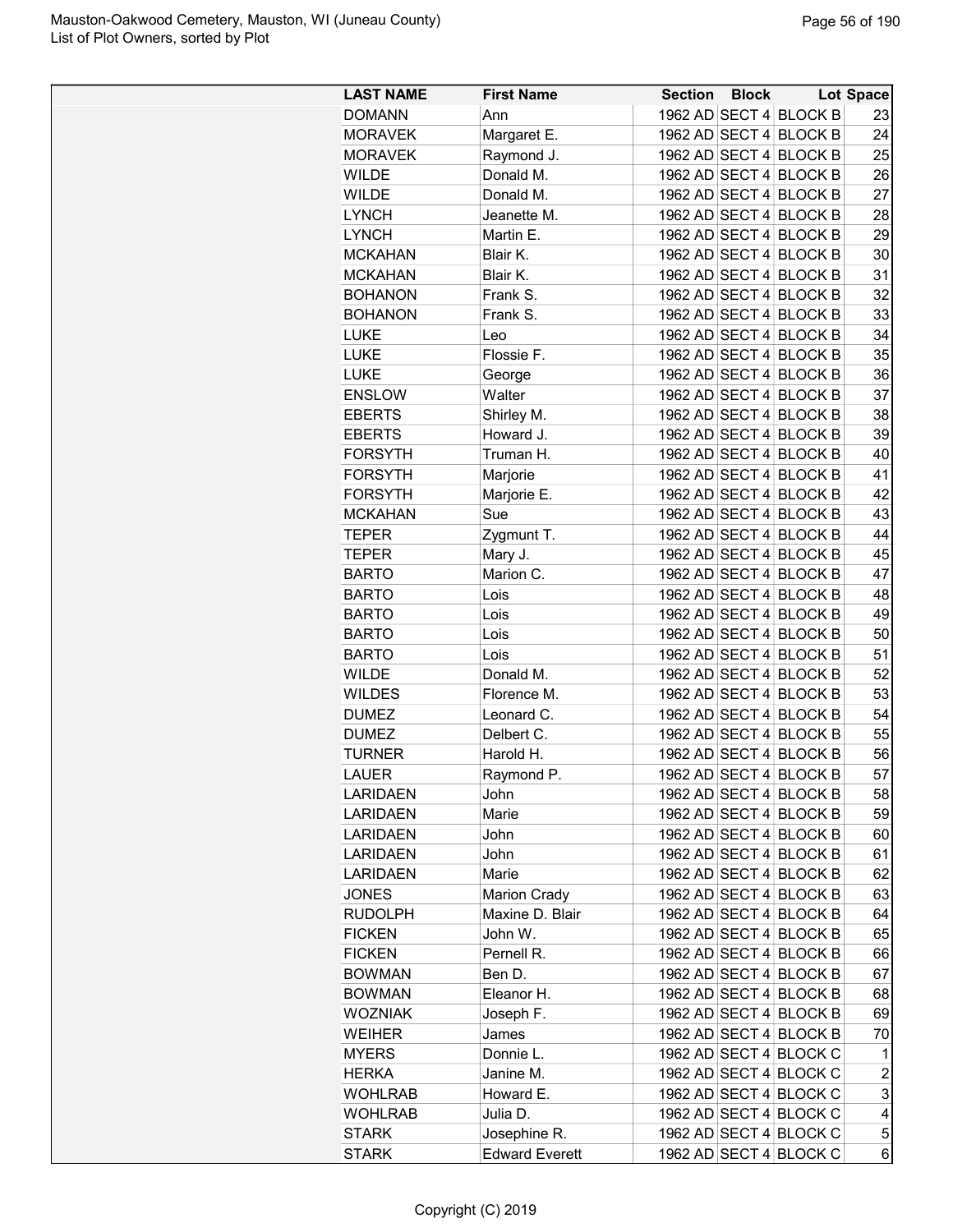| <b>LAST NAME</b>  | <b>First Name</b>     | <b>Section Block</b> |                        | Lot Space |
|-------------------|-----------------------|----------------------|------------------------|-----------|
| <b>STARK</b>      | <b>Edward Everett</b> |                      | 1962 AD SECT 4 BLOCK C | 7         |
| <b>BROWN</b>      | Katherine C.          |                      | 1962 AD SECT 4 BLOCK C | 8         |
| <b>BROWN</b>      | Edward R.             |                      | 1962 AD SECT 4 BLOCK C | 9         |
| <b>LOUNSBURY</b>  | Gordon S.             |                      | 1962 AD SECT 4 BLOCK C | 10        |
| <b>LOUNSBURY</b>  | Florence L.           |                      | 1962 AD SECT 4 BLOCK C | 11        |
| <b>ULRICH</b>     | Ronald D.             |                      | 1962 AD SECT 4 BLOCK C | 12        |
| <b>ULRICH</b>     | Linda J.              |                      | 1962 AD SECT 4 BLOCK C | 13        |
| <b>RICHMOND</b>   | Glenn Sr.             |                      | 1962 AD SECT 4 BLOCK C | 14        |
| <b>HANCOCK</b>    | Kathy S.              |                      | 1962 AD SECT 4 BLOCK C | 15        |
| <b>PRIESSNITZ</b> | Harold                |                      | 1962 AD SECT 4 BLOCK C | 16        |
| <b>PRIESSNITZ</b> | Connie                |                      | 1962 AD SECT 4 BLOCK C | 17        |
| <b>PRIESSNITZ</b> | Kenneth               |                      | 1962 AD SECT 4 BLOCK C | 18        |
| <b>LUKE</b>       | William E.            |                      | 1962 AD SECT 4 BLOCK C | 19        |
| <b>LUKE</b>       | Clara F.              |                      | 1962 AD SECT 4 BLOCK C | 20        |
| <b>MEHNE</b>      | Margaret Drea         |                      | 1962 AD SECT 4 BLOCK C | 22        |
| <b>MEHNE</b>      | <b>Fred Duane</b>     |                      | 1962 AD SECT 4 BLOCK C | 23        |
| <b>SHADE</b>      | Evelyn                |                      | 1962 AD SECT 4 BLOCK C | 24        |
| <b>SHADE</b>      | Richard               |                      | 1962 AD SECT 4 BLOCK C | 25        |
| <b>LARSON</b>     | Lawrence W.           |                      | 1962 AD SECT 4 BLOCK C | 26        |
| <b>LARSON</b>     | Lydia H.              |                      | 1962 AD SECT 4 BLOCK C | 27        |
| <b>MCCORMICK</b>  | P. Michael            |                      | 1962 AD SECT 4 BLOCK C | 28        |
| <b>MCCORMICK</b>  | P. Michael            |                      | 1962 AD SECT 4 BLOCK C | 29        |
| <b>GETTSTEDT</b>  | Joseph J.             |                      | 1962 AD SECT 4 BLOCK C | 31        |
| <b>MITCHELL</b>   | Margaret A.           |                      | 1962 AD SECT 4 BLOCK C | 32        |
| <b>MITCHELL</b>   | Robert C.             |                      | 1962 AD SECT 4 BLOCK C | 33        |
| <b>NOE</b>        | Gloria                |                      | 1962 AD SECT 4 BLOCK C | 35        |
| <b>NOE</b>        | Gloria                |                      | 1962 AD SECT 4 BLOCK C | 36        |
| <b>SLUSSER</b>    | Irvin D.              |                      | 1962 AD SECT 4 BLOCK C | 37        |
| <b>EBERTS</b>     | Ward W.               |                      | 1962 AD SECT 4 BLOCK C | 39        |
| <b>EBERTS</b>     | Ward W.               |                      | 1962 AD SECT 4 BLOCK C | 40        |
| <b>MATHEWS</b>    | Joy M.                |                      | 1962 AD SECT 4 BLOCK C | 41        |
| <b>MATHEWS</b>    | Kenneth C.            |                      | 1962 AD SECT 4 BLOCK C | 42        |
| <b>DARY</b>       | Don                   |                      | 1962 AD SECT 4 BLOCK C | 43        |
| <b>DARY</b>       | Don                   |                      | 1962 AD SECT 4 BLOCK C | 44        |
| <b>REPKA</b>      | Richard J.            |                      | 1962 AD SECT 4 BLOCK C | 45        |
| <b>REPKA</b>      | Mary                  |                      | 1962 AD SECT 4 BLOCK C | 46        |
| <b>MATHEWS</b>    | Richard C.            |                      | 1962 AD SECT 4 BLOCK C | 47        |
| <b>MATHEWS</b>    | Richard C.            |                      | 1962 AD SECT 4 BLOCK C | 48        |
| <b>MATHEWS</b>    | Richard C.            |                      | 1962 AD SECT 4 BLOCK C | 49        |
| <b>MATHEWS</b>    | Evelyn I.             |                      | 1962 AD SECT 4 BLOCK C | 50        |
| <b>MATHEWS</b>    | Linda K.              |                      | 1962 AD SECT 4 BLOCK C | 51        |
| <b>NEWMAN</b>     | Ruth E.               |                      | 1962 AD SECT 4 BLOCK C | 52        |
| <b>NEWMAN</b>     | Leroy R.              |                      | 1962 AD SECT 4 BLOCK C | 53        |
| <b>OSBORNE</b>    | Dick D.               |                      | 1962 AD SECT 4 BLOCK C | 54        |
| <b>OSBORNE</b>    | Rosemary              |                      | 1962 AD SECT 4 BLOCK C | 55        |
| <b>PHILLIPS</b>   | Donald G.             |                      | 1962 AD SECT 4 BLOCK C | 56        |
| <b>PHILLIPS</b>   | Linda L.              |                      | 1962 AD SECT 4 BLOCK C | 57        |
| <b>BLAIR</b>      | Karen M.              |                      | 1962 AD SECT 4 BLOCK C | 58        |
| <b>BLAIR</b>      | Karen M.              |                      | 1962 AD SECT 4 BLOCK C | 59        |
| <b>HAASE</b>      | Robert John           |                      | 1962 AD SECT 4 BLOCK C | 60        |
| <b>HAASE</b>      | Robert John           |                      | 1962 AD SECT 4 BLOCK C | 61        |
| <b>GILBERT</b>    | Mildred J.            |                      | 1962 AD SECT 4 BLOCK C | 62        |
| <b>GILBERT</b>    | Lester W.             |                      | 1962 AD SECT 4 BLOCK C | 63        |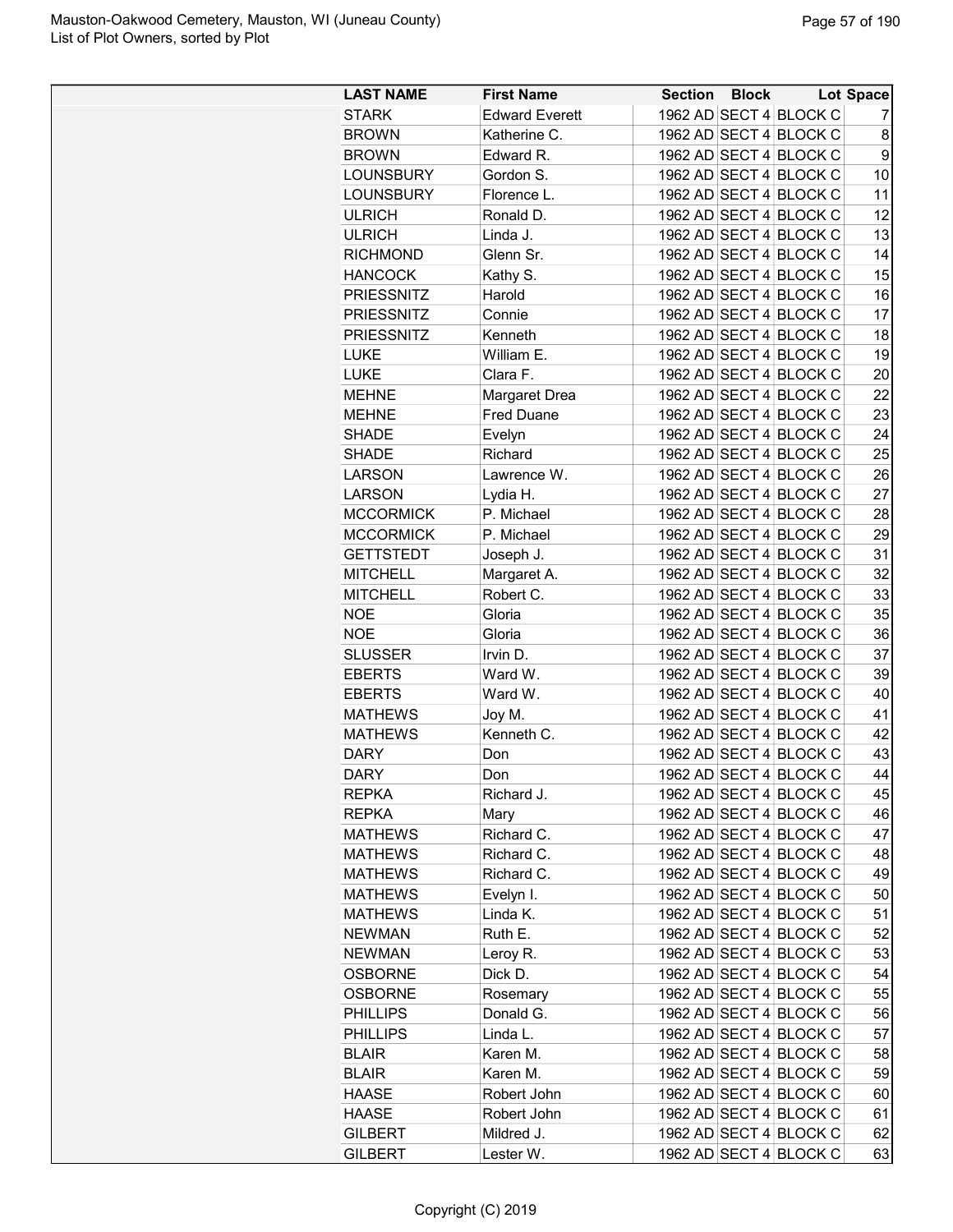| <b>LAST NAME</b>   | <b>First Name</b> | <b>Section Block</b> | <b>Lot Space</b>       |                |
|--------------------|-------------------|----------------------|------------------------|----------------|
| <b>BABCOCK</b>     | James E.          |                      | 1962 AD SECT 4 BLOCK C | 64             |
| <b>SIVEK</b>       | Elsie M.          |                      | 1962 AD SECT 4 BLOCK C | 65             |
| <b>SIVEK</b>       | Frank R.          |                      | 1962 AD SECT 4 BLOCK C | 66             |
| <b>AUSTIN</b>      | Gladys A.         |                      | 1962 AD SECT 4 BLOCK C | 67             |
| <b>AUSTIN</b>      | Harold E.         |                      | 1962 AD SECT 4 BLOCK C | 68             |
| <b>OLSON</b>       | May M.            |                      | 1962 AD SECT 4 BLOCK C | 69             |
| <b>OLSON</b>       | Mildred E.        |                      | 1962 AD SECT 4 BLOCK C | 70             |
| <b>OLSON</b>       | Tillie J.         |                      | 1962 AD SECT 4 BLOCK C | 71             |
| <b>OLSON</b>       | Ralph M.          |                      | 1962 AD SECT 4 BLOCK C | 72             |
| STARK              | Joanne V.         |                      | 1962 AD SECT 4 BLOCK D | 1              |
| <b>STARK</b>       | James W.          |                      | 1962 AD SECT 4 BLOCK D | $\overline{c}$ |
| <b>STARK</b>       | Daniel J.         |                      | 1962 AD SECT 4 BLOCK D | 3              |
| <b>MCDONALD</b>    | Kay               |                      | 1962 AD SECT 4 BLOCK D | $\overline{4}$ |
| <b>PETERS</b>      | Harold W.         |                      | 1962 AD SECT 4 BLOCK D | 5              |
| <b>PETERS</b>      | Mabel E.          |                      | 1962 AD SECT 4 BLOCK D | 6              |
| <b>GILCHRIST</b>   | Leonard           |                      | 1962 AD SECT 4 BLOCK D | $\overline{7}$ |
| <b>GILCHRIST</b>   | Elizabeth         |                      | 1962 AD SECT 4 BLOCK D | 8              |
| <b>GILCHRIST</b>   | Elizabeth         |                      | 1962 AD SECT 4 BLOCK D | 9              |
| <b>GILCHRIST</b>   | Elizabeth         |                      | 1962 AD SECT 4 BLOCK D | 10             |
| <b>GILCHRIST</b>   | Elizabeth         |                      | 1962 AD SECT 4 BLOCK D | 11             |
| <b>STENCEL</b>     | Ronald R.         |                      | 1962 AD SECT 4 BLOCK D | 12             |
| <b>HALVORSEN</b>   | Richard F.        |                      | 1962 AD SECT 4 BLOCK D | 13             |
|                    |                   |                      |                        |                |
| <b>VANDERHOOF</b>  | Betty J.          |                      | 1962 AD SECT 4 BLOCK D | 14             |
| <b>VANDERHOOF</b>  | Betty J.          |                      | 1962 AD SECT 4 BLOCK D | 15             |
| <b>BUSHINGER</b>   | Simon J.          |                      | 1962 AD SECT 4 BLOCK D | 16             |
| <b>SEIFERT</b>     | Theresa           |                      | 1962 AD SECT 4 BLOCK D | 17             |
| <b>SEIFERT</b>     | Hubert L.         |                      | 1962 AD SECT 4 BLOCK D | 18             |
| <b>SEAGER</b>      | Thomas            |                      | 1962 AD SECT 4 BLOCK D | 19             |
| <b>SEAGER</b>      | Thomas            |                      | 1962 AD SECT 4 BLOCK D | 20             |
| <b>DYKMAN</b>      | Betty J.          |                      | 1962 AD SECT 4 BLOCK D | 21             |
| <b>DYKMAN</b>      | Robert D.         |                      | 1962 AD SECT 4 BLOCK D | 22             |
| <b>DYKMAN</b>      | Pamela            |                      | 1962 AD SECT 4 BLOCK D | 23             |
| <b>DYKMAN</b>      | Robert E.         |                      | 1962 AD SECT 4 BLOCK D | 24             |
| <b>HOAGENSON</b>   | Nancy Lynne       |                      | 1962 AD SECT 4 BLOCK D | 25             |
| <b>HOAGENSON</b>   | Robert M.         |                      | 1962 AD SECT 4 BLOCK D | 26             |
| <b>HAMMOND</b>     | Harvey K.         |                      | 1962 AD SECT 4 BLOCK D | 27             |
| SEITZ              | Lori              |                      | 1962 AD SECT 4 BLOCK D | 28             |
| <b>SEITZ</b>       | Lori              |                      | 1962 AD SECT 4 BLOCK D | 29             |
| KLABOUGH           | James H.          |                      | 1962 AD SECT 4 BLOCK D | 30             |
| KLABOUGH           | Thomas S.         |                      | 1962 AD SECT 4 BLOCK D | 31             |
| <b>KLABOUGH</b>    | Marjorie M.       |                      | 1962 AD SECT 4 BLOCK D | 32             |
| <b>SCHOONOVER</b>  | Vera L.           |                      | 1962 AD SECT 4 BLOCK D | 33             |
| <b>SCHOONOVER</b>  | George A.         |                      | 1962 AD SECT 4 BLOCK D | 34             |
| <b>TREMELLING</b>  | Laverne John      |                      | 1962 AD SECT 4 BLOCK D | 35             |
| <b>TREMELLING</b>  | Lorraine A.       |                      | 1962 AD SECT 4 BLOCK D | 36             |
| <b>MAZZONI</b>     | Georgia Mae       |                      | 1962 AD SECT 4 BLOCK D | 37             |
| MAZZONI            | Tim               |                      | 1962 AD SECT 4 BLOCK D | 38             |
| <b>BEASLEY III</b> | Ronald Lee        |                      | 1962 AD SECT 4 BLOCK D | 39             |
| <b>WESCOTT</b>     | Marion            |                      | 1962 AD SECT 4 BLOCK D | 40             |
| <b>FULTON</b>      | Delbert Dale      |                      | 1962 AD SECT 4 BLOCK D | 41             |
| <b>FULTON</b>      | Norma Jean        |                      | 1962 AD SECT 4 BLOCK D | 42             |
| <b>LUKE</b>        | Kathryn A.        |                      | 1962 AD SECT 4 BLOCK D | 43             |
| <b>LUKE</b>        | James O.          |                      | 1962 AD SECT 4 BLOCK D | 44             |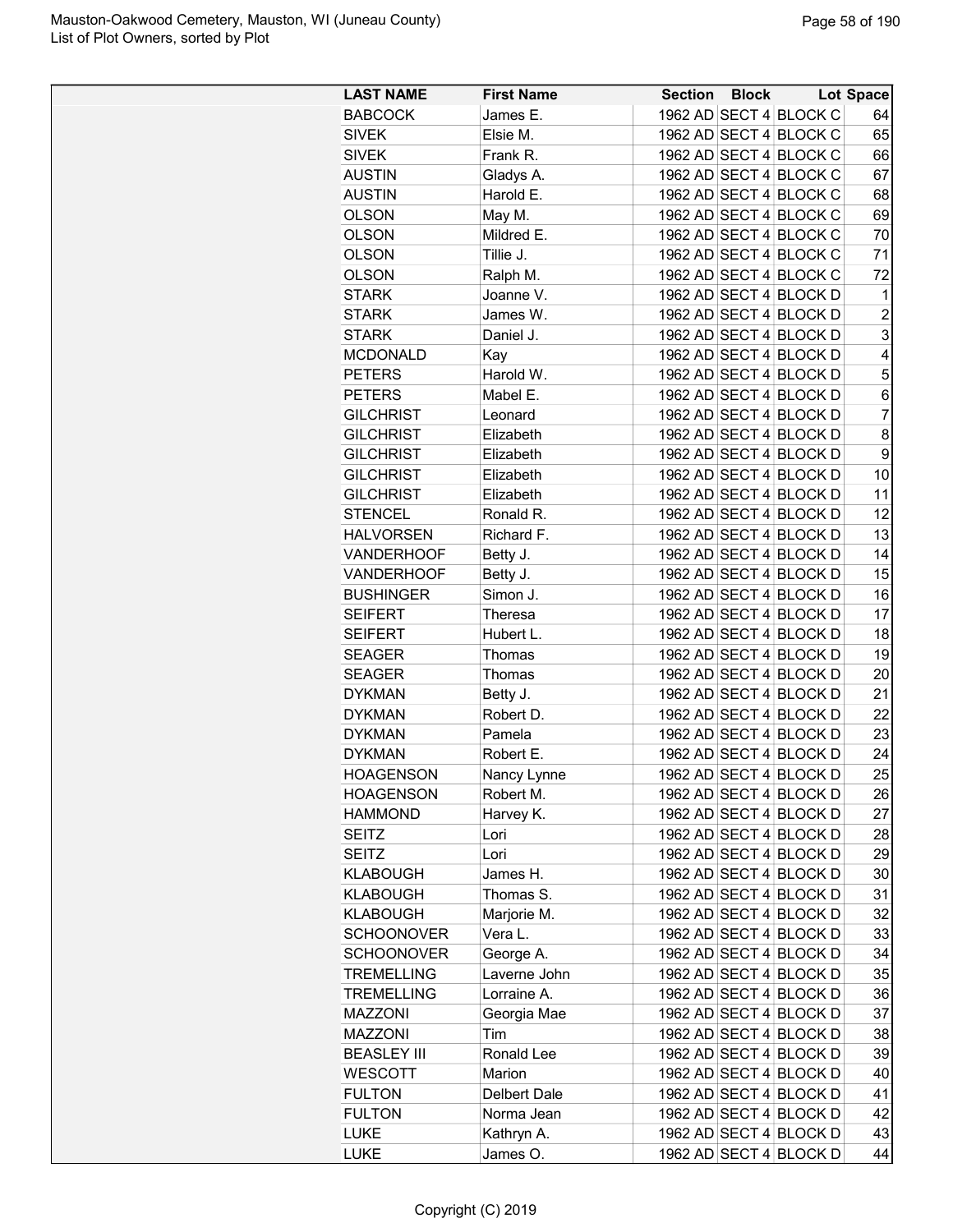| 1962 AD SECT 4 BLOCK D<br><b>DOMANN</b><br>45<br>Duane<br>1962 AD SECT 4 BLOCK D<br>46<br><b>DOMANN</b><br>Eileen<br>1962 AD SECT 4 BLOCK D<br>47<br><b>CZAJKA</b><br>Phillip A<br>1962 AD SECT 4 BLOCK D<br><b>CZAJKA</b><br>Phillip A<br>48<br>1962 AD SECT 4 BLOCK D<br><b>JONES</b><br><b>Glenn Michael</b><br>49<br><b>SCHULTZ</b><br>George H.<br>1962 AD SECT 4 BLOCK D<br>50<br>51<br><b>SCHULTZ</b><br>Helen A.<br>1962 AD SECT 4 BLOCK D<br>52<br><b>SCHULTZ</b><br>1962 AD SECT 4 BLOCK D<br>Barbara A.<br>1962 AD SECT 4 BLOCK D<br>53<br><b>SCHULTZ</b><br>Joseph Albert<br>George Charles<br>1962 AD SECT 4 BLOCK D<br>54<br><b>SCHULTZ</b><br>1962 AD SECT 4 BLOCK D<br>55<br><b>KUDLAS</b><br>Donna<br><b>STRECK</b><br>Herbert E.<br>1962 AD SECT 4 BLOCK D<br>56<br>57<br><b>STRECK</b><br>Ardis E.<br>1962 AD SECT 4 BLOCK D<br>58<br>1962 AD SECT 4 BLOCK D<br><b>VANDERHOOF</b><br>Bernard C.<br>VANDERHOOF<br>1962 AD SECT 4 BLOCK D<br>59<br>Delores M.<br>1962 AD SECT 4 BLOCK D<br>60<br>Daniel S.<br><b>MANTHEY</b><br>61<br><b>GARNER</b><br>Shirley D.<br>1962 AD SECT 4 BLOCK D<br>62<br>PAGEL<br>Irma I.<br>1962 AD SECT 4 BLOCK D<br><b>PAGEL</b><br>1962 AD SECT 4 BLOCK D<br>63<br>Merlyn W.<br><b>VANDERHOOF</b><br>Karin<br>1962 AD SECT 4 BLOCK D<br>64<br>65<br><b>PELTON</b><br>Carol M.<br>1962 AD SECT 4 BLOCK D<br>1962 AD SECT 4 BLOCK D<br><b>PELTON</b><br>66<br>Mark Ryan<br>67<br>Harland M.<br>1962 AD SECT 4 BLOCK D<br><b>TURNER</b><br>Carol L.<br>68<br><b>TURNER</b><br>1962 AD SECT 4 BLOCK D<br><b>STRECK</b><br>Daniel<br>1962 AD SECT 4 BLOCK D<br>69<br>1962 AD SECT 4 BLOCK D<br>70<br><b>STRECK</b><br>Houlda H.<br><b>SAUTTER</b><br>John J.<br>1962 AD SECT 4 BLOCK D<br>71<br>72<br>Dorothy W.<br>1962 AD SECT 4 BLOCK D<br><b>SAUTTER</b><br>1962 AD SECT 4 BLOCK E<br>LANGER<br>Clarence E.<br>1<br>$\overline{c}$<br><b>LANGER</b><br>Angeline M.<br>1962 AD SECT 4 BLOCK E<br>3<br>1962 AD SECT 4 BLOCK E<br><b>MCMILLAN</b><br>Virginia<br><b>MCMILLAN</b><br><b>Dickie</b><br>1962 AD SECT 4 BLOCK E<br>4<br>5<br><b>SIMMONS</b><br>1962 AD SECT 4 BLOCK E<br>Frances E.<br>6<br>1962 AD SECT 4 BLOCK E<br><b>SIMMONS</b><br>Earl Leo<br>$\overline{7}$<br>1962 AD SECT 4 BLOCK E<br><b>KLICKO</b><br>Lori L.<br>1962 AD SECT 4 BLOCK E<br>8<br><b>KLICKO</b><br>Josephine<br>9<br>1962 AD SECT 4 BLOCK E<br><b>KLICKO</b><br>Vern<br>1962 AD SECT 4 BLOCK E<br>10<br><b>BRUX</b><br>Kathryn J.<br>1962 AD SECT 4 BLOCK E<br><b>BRUX</b><br>Louis A.<br>11<br><b>ROBINSON</b><br>Anna Mae E.<br>1962 AD SECT 4 BLOCK E<br>12<br><b>ROBINSON</b><br>Donald H.<br>1962 AD SECT 4 BLOCK E<br>13<br><b>NIEHUS</b><br>Dolores C.<br>1962 AD SECT 4 BLOCK E<br>14<br>1962 AD SECT 4 BLOCK E<br>15<br><b>NIEHUS</b><br>Arthur A.<br>1962 AD SECT 4 BLOCK E<br>16<br><b>RAINFORD</b><br>Marian<br>Gaylord A.<br>1962 AD SECT 4 BLOCK E<br>17<br><b>RAINFORD</b><br>Kathleen<br>1962 AD SECT 4 BLOCK E<br>18<br><b>TURNER</b><br>Steven L.<br>1962 AD SECT 4 BLOCK E<br><b>HARTJE</b><br>19<br><b>HARTJE</b><br>Judith R.<br>1962 AD SECT 4 BLOCK E<br>20<br><b>NEWLUN</b><br>N/A<br>1962 AD SECT 4 BLOCK E<br>21<br><b>NEWLUN</b><br>N/A<br>1962 AD SECT 4 BLOCK E<br>22<br><b>NEWLUN</b><br>Walter J.<br>1962 AD SECT 4 BLOCK E<br>23<br><b>NEWLUN</b><br>N/A<br>1962 AD SECT 4 BLOCK E<br>24<br>1962 AD SECT 4 BLOCK E | <b>LAST NAME</b> | <b>First Name</b> | <b>Section Block</b> |  | <b>Lot Space</b> |
|--------------------------------------------------------------------------------------------------------------------------------------------------------------------------------------------------------------------------------------------------------------------------------------------------------------------------------------------------------------------------------------------------------------------------------------------------------------------------------------------------------------------------------------------------------------------------------------------------------------------------------------------------------------------------------------------------------------------------------------------------------------------------------------------------------------------------------------------------------------------------------------------------------------------------------------------------------------------------------------------------------------------------------------------------------------------------------------------------------------------------------------------------------------------------------------------------------------------------------------------------------------------------------------------------------------------------------------------------------------------------------------------------------------------------------------------------------------------------------------------------------------------------------------------------------------------------------------------------------------------------------------------------------------------------------------------------------------------------------------------------------------------------------------------------------------------------------------------------------------------------------------------------------------------------------------------------------------------------------------------------------------------------------------------------------------------------------------------------------------------------------------------------------------------------------------------------------------------------------------------------------------------------------------------------------------------------------------------------------------------------------------------------------------------------------------------------------------------------------------------------------------------------------------------------------------------------------------------------------------------------------------------------------------------------------------------------------------------------------------------------------------------------------------------------------------------------------------------------------------------------------------------------------------------------------------------------------------------------------------------------------------------------------------------------------------------------------------------------------------------------------------------------------------------------------------------------------------------------------------------------------------------------------------------------------------------------------------------------------------------------------------|------------------|-------------------|----------------------|--|------------------|
|                                                                                                                                                                                                                                                                                                                                                                                                                                                                                                                                                                                                                                                                                                                                                                                                                                                                                                                                                                                                                                                                                                                                                                                                                                                                                                                                                                                                                                                                                                                                                                                                                                                                                                                                                                                                                                                                                                                                                                                                                                                                                                                                                                                                                                                                                                                                                                                                                                                                                                                                                                                                                                                                                                                                                                                                                                                                                                                                                                                                                                                                                                                                                                                                                                                                                                                                                                                      |                  |                   |                      |  |                  |
|                                                                                                                                                                                                                                                                                                                                                                                                                                                                                                                                                                                                                                                                                                                                                                                                                                                                                                                                                                                                                                                                                                                                                                                                                                                                                                                                                                                                                                                                                                                                                                                                                                                                                                                                                                                                                                                                                                                                                                                                                                                                                                                                                                                                                                                                                                                                                                                                                                                                                                                                                                                                                                                                                                                                                                                                                                                                                                                                                                                                                                                                                                                                                                                                                                                                                                                                                                                      |                  |                   |                      |  |                  |
|                                                                                                                                                                                                                                                                                                                                                                                                                                                                                                                                                                                                                                                                                                                                                                                                                                                                                                                                                                                                                                                                                                                                                                                                                                                                                                                                                                                                                                                                                                                                                                                                                                                                                                                                                                                                                                                                                                                                                                                                                                                                                                                                                                                                                                                                                                                                                                                                                                                                                                                                                                                                                                                                                                                                                                                                                                                                                                                                                                                                                                                                                                                                                                                                                                                                                                                                                                                      |                  |                   |                      |  |                  |
|                                                                                                                                                                                                                                                                                                                                                                                                                                                                                                                                                                                                                                                                                                                                                                                                                                                                                                                                                                                                                                                                                                                                                                                                                                                                                                                                                                                                                                                                                                                                                                                                                                                                                                                                                                                                                                                                                                                                                                                                                                                                                                                                                                                                                                                                                                                                                                                                                                                                                                                                                                                                                                                                                                                                                                                                                                                                                                                                                                                                                                                                                                                                                                                                                                                                                                                                                                                      |                  |                   |                      |  |                  |
|                                                                                                                                                                                                                                                                                                                                                                                                                                                                                                                                                                                                                                                                                                                                                                                                                                                                                                                                                                                                                                                                                                                                                                                                                                                                                                                                                                                                                                                                                                                                                                                                                                                                                                                                                                                                                                                                                                                                                                                                                                                                                                                                                                                                                                                                                                                                                                                                                                                                                                                                                                                                                                                                                                                                                                                                                                                                                                                                                                                                                                                                                                                                                                                                                                                                                                                                                                                      |                  |                   |                      |  |                  |
|                                                                                                                                                                                                                                                                                                                                                                                                                                                                                                                                                                                                                                                                                                                                                                                                                                                                                                                                                                                                                                                                                                                                                                                                                                                                                                                                                                                                                                                                                                                                                                                                                                                                                                                                                                                                                                                                                                                                                                                                                                                                                                                                                                                                                                                                                                                                                                                                                                                                                                                                                                                                                                                                                                                                                                                                                                                                                                                                                                                                                                                                                                                                                                                                                                                                                                                                                                                      |                  |                   |                      |  |                  |
|                                                                                                                                                                                                                                                                                                                                                                                                                                                                                                                                                                                                                                                                                                                                                                                                                                                                                                                                                                                                                                                                                                                                                                                                                                                                                                                                                                                                                                                                                                                                                                                                                                                                                                                                                                                                                                                                                                                                                                                                                                                                                                                                                                                                                                                                                                                                                                                                                                                                                                                                                                                                                                                                                                                                                                                                                                                                                                                                                                                                                                                                                                                                                                                                                                                                                                                                                                                      |                  |                   |                      |  |                  |
|                                                                                                                                                                                                                                                                                                                                                                                                                                                                                                                                                                                                                                                                                                                                                                                                                                                                                                                                                                                                                                                                                                                                                                                                                                                                                                                                                                                                                                                                                                                                                                                                                                                                                                                                                                                                                                                                                                                                                                                                                                                                                                                                                                                                                                                                                                                                                                                                                                                                                                                                                                                                                                                                                                                                                                                                                                                                                                                                                                                                                                                                                                                                                                                                                                                                                                                                                                                      |                  |                   |                      |  |                  |
|                                                                                                                                                                                                                                                                                                                                                                                                                                                                                                                                                                                                                                                                                                                                                                                                                                                                                                                                                                                                                                                                                                                                                                                                                                                                                                                                                                                                                                                                                                                                                                                                                                                                                                                                                                                                                                                                                                                                                                                                                                                                                                                                                                                                                                                                                                                                                                                                                                                                                                                                                                                                                                                                                                                                                                                                                                                                                                                                                                                                                                                                                                                                                                                                                                                                                                                                                                                      |                  |                   |                      |  |                  |
|                                                                                                                                                                                                                                                                                                                                                                                                                                                                                                                                                                                                                                                                                                                                                                                                                                                                                                                                                                                                                                                                                                                                                                                                                                                                                                                                                                                                                                                                                                                                                                                                                                                                                                                                                                                                                                                                                                                                                                                                                                                                                                                                                                                                                                                                                                                                                                                                                                                                                                                                                                                                                                                                                                                                                                                                                                                                                                                                                                                                                                                                                                                                                                                                                                                                                                                                                                                      |                  |                   |                      |  |                  |
|                                                                                                                                                                                                                                                                                                                                                                                                                                                                                                                                                                                                                                                                                                                                                                                                                                                                                                                                                                                                                                                                                                                                                                                                                                                                                                                                                                                                                                                                                                                                                                                                                                                                                                                                                                                                                                                                                                                                                                                                                                                                                                                                                                                                                                                                                                                                                                                                                                                                                                                                                                                                                                                                                                                                                                                                                                                                                                                                                                                                                                                                                                                                                                                                                                                                                                                                                                                      |                  |                   |                      |  |                  |
|                                                                                                                                                                                                                                                                                                                                                                                                                                                                                                                                                                                                                                                                                                                                                                                                                                                                                                                                                                                                                                                                                                                                                                                                                                                                                                                                                                                                                                                                                                                                                                                                                                                                                                                                                                                                                                                                                                                                                                                                                                                                                                                                                                                                                                                                                                                                                                                                                                                                                                                                                                                                                                                                                                                                                                                                                                                                                                                                                                                                                                                                                                                                                                                                                                                                                                                                                                                      |                  |                   |                      |  |                  |
|                                                                                                                                                                                                                                                                                                                                                                                                                                                                                                                                                                                                                                                                                                                                                                                                                                                                                                                                                                                                                                                                                                                                                                                                                                                                                                                                                                                                                                                                                                                                                                                                                                                                                                                                                                                                                                                                                                                                                                                                                                                                                                                                                                                                                                                                                                                                                                                                                                                                                                                                                                                                                                                                                                                                                                                                                                                                                                                                                                                                                                                                                                                                                                                                                                                                                                                                                                                      |                  |                   |                      |  |                  |
|                                                                                                                                                                                                                                                                                                                                                                                                                                                                                                                                                                                                                                                                                                                                                                                                                                                                                                                                                                                                                                                                                                                                                                                                                                                                                                                                                                                                                                                                                                                                                                                                                                                                                                                                                                                                                                                                                                                                                                                                                                                                                                                                                                                                                                                                                                                                                                                                                                                                                                                                                                                                                                                                                                                                                                                                                                                                                                                                                                                                                                                                                                                                                                                                                                                                                                                                                                                      |                  |                   |                      |  |                  |
|                                                                                                                                                                                                                                                                                                                                                                                                                                                                                                                                                                                                                                                                                                                                                                                                                                                                                                                                                                                                                                                                                                                                                                                                                                                                                                                                                                                                                                                                                                                                                                                                                                                                                                                                                                                                                                                                                                                                                                                                                                                                                                                                                                                                                                                                                                                                                                                                                                                                                                                                                                                                                                                                                                                                                                                                                                                                                                                                                                                                                                                                                                                                                                                                                                                                                                                                                                                      |                  |                   |                      |  |                  |
|                                                                                                                                                                                                                                                                                                                                                                                                                                                                                                                                                                                                                                                                                                                                                                                                                                                                                                                                                                                                                                                                                                                                                                                                                                                                                                                                                                                                                                                                                                                                                                                                                                                                                                                                                                                                                                                                                                                                                                                                                                                                                                                                                                                                                                                                                                                                                                                                                                                                                                                                                                                                                                                                                                                                                                                                                                                                                                                                                                                                                                                                                                                                                                                                                                                                                                                                                                                      |                  |                   |                      |  |                  |
|                                                                                                                                                                                                                                                                                                                                                                                                                                                                                                                                                                                                                                                                                                                                                                                                                                                                                                                                                                                                                                                                                                                                                                                                                                                                                                                                                                                                                                                                                                                                                                                                                                                                                                                                                                                                                                                                                                                                                                                                                                                                                                                                                                                                                                                                                                                                                                                                                                                                                                                                                                                                                                                                                                                                                                                                                                                                                                                                                                                                                                                                                                                                                                                                                                                                                                                                                                                      |                  |                   |                      |  |                  |
|                                                                                                                                                                                                                                                                                                                                                                                                                                                                                                                                                                                                                                                                                                                                                                                                                                                                                                                                                                                                                                                                                                                                                                                                                                                                                                                                                                                                                                                                                                                                                                                                                                                                                                                                                                                                                                                                                                                                                                                                                                                                                                                                                                                                                                                                                                                                                                                                                                                                                                                                                                                                                                                                                                                                                                                                                                                                                                                                                                                                                                                                                                                                                                                                                                                                                                                                                                                      |                  |                   |                      |  |                  |
|                                                                                                                                                                                                                                                                                                                                                                                                                                                                                                                                                                                                                                                                                                                                                                                                                                                                                                                                                                                                                                                                                                                                                                                                                                                                                                                                                                                                                                                                                                                                                                                                                                                                                                                                                                                                                                                                                                                                                                                                                                                                                                                                                                                                                                                                                                                                                                                                                                                                                                                                                                                                                                                                                                                                                                                                                                                                                                                                                                                                                                                                                                                                                                                                                                                                                                                                                                                      |                  |                   |                      |  |                  |
|                                                                                                                                                                                                                                                                                                                                                                                                                                                                                                                                                                                                                                                                                                                                                                                                                                                                                                                                                                                                                                                                                                                                                                                                                                                                                                                                                                                                                                                                                                                                                                                                                                                                                                                                                                                                                                                                                                                                                                                                                                                                                                                                                                                                                                                                                                                                                                                                                                                                                                                                                                                                                                                                                                                                                                                                                                                                                                                                                                                                                                                                                                                                                                                                                                                                                                                                                                                      |                  |                   |                      |  |                  |
|                                                                                                                                                                                                                                                                                                                                                                                                                                                                                                                                                                                                                                                                                                                                                                                                                                                                                                                                                                                                                                                                                                                                                                                                                                                                                                                                                                                                                                                                                                                                                                                                                                                                                                                                                                                                                                                                                                                                                                                                                                                                                                                                                                                                                                                                                                                                                                                                                                                                                                                                                                                                                                                                                                                                                                                                                                                                                                                                                                                                                                                                                                                                                                                                                                                                                                                                                                                      |                  |                   |                      |  |                  |
|                                                                                                                                                                                                                                                                                                                                                                                                                                                                                                                                                                                                                                                                                                                                                                                                                                                                                                                                                                                                                                                                                                                                                                                                                                                                                                                                                                                                                                                                                                                                                                                                                                                                                                                                                                                                                                                                                                                                                                                                                                                                                                                                                                                                                                                                                                                                                                                                                                                                                                                                                                                                                                                                                                                                                                                                                                                                                                                                                                                                                                                                                                                                                                                                                                                                                                                                                                                      |                  |                   |                      |  |                  |
|                                                                                                                                                                                                                                                                                                                                                                                                                                                                                                                                                                                                                                                                                                                                                                                                                                                                                                                                                                                                                                                                                                                                                                                                                                                                                                                                                                                                                                                                                                                                                                                                                                                                                                                                                                                                                                                                                                                                                                                                                                                                                                                                                                                                                                                                                                                                                                                                                                                                                                                                                                                                                                                                                                                                                                                                                                                                                                                                                                                                                                                                                                                                                                                                                                                                                                                                                                                      |                  |                   |                      |  |                  |
|                                                                                                                                                                                                                                                                                                                                                                                                                                                                                                                                                                                                                                                                                                                                                                                                                                                                                                                                                                                                                                                                                                                                                                                                                                                                                                                                                                                                                                                                                                                                                                                                                                                                                                                                                                                                                                                                                                                                                                                                                                                                                                                                                                                                                                                                                                                                                                                                                                                                                                                                                                                                                                                                                                                                                                                                                                                                                                                                                                                                                                                                                                                                                                                                                                                                                                                                                                                      |                  |                   |                      |  |                  |
|                                                                                                                                                                                                                                                                                                                                                                                                                                                                                                                                                                                                                                                                                                                                                                                                                                                                                                                                                                                                                                                                                                                                                                                                                                                                                                                                                                                                                                                                                                                                                                                                                                                                                                                                                                                                                                                                                                                                                                                                                                                                                                                                                                                                                                                                                                                                                                                                                                                                                                                                                                                                                                                                                                                                                                                                                                                                                                                                                                                                                                                                                                                                                                                                                                                                                                                                                                                      |                  |                   |                      |  |                  |
|                                                                                                                                                                                                                                                                                                                                                                                                                                                                                                                                                                                                                                                                                                                                                                                                                                                                                                                                                                                                                                                                                                                                                                                                                                                                                                                                                                                                                                                                                                                                                                                                                                                                                                                                                                                                                                                                                                                                                                                                                                                                                                                                                                                                                                                                                                                                                                                                                                                                                                                                                                                                                                                                                                                                                                                                                                                                                                                                                                                                                                                                                                                                                                                                                                                                                                                                                                                      |                  |                   |                      |  |                  |
|                                                                                                                                                                                                                                                                                                                                                                                                                                                                                                                                                                                                                                                                                                                                                                                                                                                                                                                                                                                                                                                                                                                                                                                                                                                                                                                                                                                                                                                                                                                                                                                                                                                                                                                                                                                                                                                                                                                                                                                                                                                                                                                                                                                                                                                                                                                                                                                                                                                                                                                                                                                                                                                                                                                                                                                                                                                                                                                                                                                                                                                                                                                                                                                                                                                                                                                                                                                      |                  |                   |                      |  |                  |
|                                                                                                                                                                                                                                                                                                                                                                                                                                                                                                                                                                                                                                                                                                                                                                                                                                                                                                                                                                                                                                                                                                                                                                                                                                                                                                                                                                                                                                                                                                                                                                                                                                                                                                                                                                                                                                                                                                                                                                                                                                                                                                                                                                                                                                                                                                                                                                                                                                                                                                                                                                                                                                                                                                                                                                                                                                                                                                                                                                                                                                                                                                                                                                                                                                                                                                                                                                                      |                  |                   |                      |  |                  |
|                                                                                                                                                                                                                                                                                                                                                                                                                                                                                                                                                                                                                                                                                                                                                                                                                                                                                                                                                                                                                                                                                                                                                                                                                                                                                                                                                                                                                                                                                                                                                                                                                                                                                                                                                                                                                                                                                                                                                                                                                                                                                                                                                                                                                                                                                                                                                                                                                                                                                                                                                                                                                                                                                                                                                                                                                                                                                                                                                                                                                                                                                                                                                                                                                                                                                                                                                                                      |                  |                   |                      |  |                  |
|                                                                                                                                                                                                                                                                                                                                                                                                                                                                                                                                                                                                                                                                                                                                                                                                                                                                                                                                                                                                                                                                                                                                                                                                                                                                                                                                                                                                                                                                                                                                                                                                                                                                                                                                                                                                                                                                                                                                                                                                                                                                                                                                                                                                                                                                                                                                                                                                                                                                                                                                                                                                                                                                                                                                                                                                                                                                                                                                                                                                                                                                                                                                                                                                                                                                                                                                                                                      |                  |                   |                      |  |                  |
|                                                                                                                                                                                                                                                                                                                                                                                                                                                                                                                                                                                                                                                                                                                                                                                                                                                                                                                                                                                                                                                                                                                                                                                                                                                                                                                                                                                                                                                                                                                                                                                                                                                                                                                                                                                                                                                                                                                                                                                                                                                                                                                                                                                                                                                                                                                                                                                                                                                                                                                                                                                                                                                                                                                                                                                                                                                                                                                                                                                                                                                                                                                                                                                                                                                                                                                                                                                      |                  |                   |                      |  |                  |
|                                                                                                                                                                                                                                                                                                                                                                                                                                                                                                                                                                                                                                                                                                                                                                                                                                                                                                                                                                                                                                                                                                                                                                                                                                                                                                                                                                                                                                                                                                                                                                                                                                                                                                                                                                                                                                                                                                                                                                                                                                                                                                                                                                                                                                                                                                                                                                                                                                                                                                                                                                                                                                                                                                                                                                                                                                                                                                                                                                                                                                                                                                                                                                                                                                                                                                                                                                                      |                  |                   |                      |  |                  |
|                                                                                                                                                                                                                                                                                                                                                                                                                                                                                                                                                                                                                                                                                                                                                                                                                                                                                                                                                                                                                                                                                                                                                                                                                                                                                                                                                                                                                                                                                                                                                                                                                                                                                                                                                                                                                                                                                                                                                                                                                                                                                                                                                                                                                                                                                                                                                                                                                                                                                                                                                                                                                                                                                                                                                                                                                                                                                                                                                                                                                                                                                                                                                                                                                                                                                                                                                                                      |                  |                   |                      |  |                  |
|                                                                                                                                                                                                                                                                                                                                                                                                                                                                                                                                                                                                                                                                                                                                                                                                                                                                                                                                                                                                                                                                                                                                                                                                                                                                                                                                                                                                                                                                                                                                                                                                                                                                                                                                                                                                                                                                                                                                                                                                                                                                                                                                                                                                                                                                                                                                                                                                                                                                                                                                                                                                                                                                                                                                                                                                                                                                                                                                                                                                                                                                                                                                                                                                                                                                                                                                                                                      |                  |                   |                      |  |                  |
|                                                                                                                                                                                                                                                                                                                                                                                                                                                                                                                                                                                                                                                                                                                                                                                                                                                                                                                                                                                                                                                                                                                                                                                                                                                                                                                                                                                                                                                                                                                                                                                                                                                                                                                                                                                                                                                                                                                                                                                                                                                                                                                                                                                                                                                                                                                                                                                                                                                                                                                                                                                                                                                                                                                                                                                                                                                                                                                                                                                                                                                                                                                                                                                                                                                                                                                                                                                      |                  |                   |                      |  |                  |
|                                                                                                                                                                                                                                                                                                                                                                                                                                                                                                                                                                                                                                                                                                                                                                                                                                                                                                                                                                                                                                                                                                                                                                                                                                                                                                                                                                                                                                                                                                                                                                                                                                                                                                                                                                                                                                                                                                                                                                                                                                                                                                                                                                                                                                                                                                                                                                                                                                                                                                                                                                                                                                                                                                                                                                                                                                                                                                                                                                                                                                                                                                                                                                                                                                                                                                                                                                                      |                  |                   |                      |  |                  |
|                                                                                                                                                                                                                                                                                                                                                                                                                                                                                                                                                                                                                                                                                                                                                                                                                                                                                                                                                                                                                                                                                                                                                                                                                                                                                                                                                                                                                                                                                                                                                                                                                                                                                                                                                                                                                                                                                                                                                                                                                                                                                                                                                                                                                                                                                                                                                                                                                                                                                                                                                                                                                                                                                                                                                                                                                                                                                                                                                                                                                                                                                                                                                                                                                                                                                                                                                                                      |                  |                   |                      |  |                  |
|                                                                                                                                                                                                                                                                                                                                                                                                                                                                                                                                                                                                                                                                                                                                                                                                                                                                                                                                                                                                                                                                                                                                                                                                                                                                                                                                                                                                                                                                                                                                                                                                                                                                                                                                                                                                                                                                                                                                                                                                                                                                                                                                                                                                                                                                                                                                                                                                                                                                                                                                                                                                                                                                                                                                                                                                                                                                                                                                                                                                                                                                                                                                                                                                                                                                                                                                                                                      |                  |                   |                      |  |                  |
|                                                                                                                                                                                                                                                                                                                                                                                                                                                                                                                                                                                                                                                                                                                                                                                                                                                                                                                                                                                                                                                                                                                                                                                                                                                                                                                                                                                                                                                                                                                                                                                                                                                                                                                                                                                                                                                                                                                                                                                                                                                                                                                                                                                                                                                                                                                                                                                                                                                                                                                                                                                                                                                                                                                                                                                                                                                                                                                                                                                                                                                                                                                                                                                                                                                                                                                                                                                      |                  |                   |                      |  |                  |
|                                                                                                                                                                                                                                                                                                                                                                                                                                                                                                                                                                                                                                                                                                                                                                                                                                                                                                                                                                                                                                                                                                                                                                                                                                                                                                                                                                                                                                                                                                                                                                                                                                                                                                                                                                                                                                                                                                                                                                                                                                                                                                                                                                                                                                                                                                                                                                                                                                                                                                                                                                                                                                                                                                                                                                                                                                                                                                                                                                                                                                                                                                                                                                                                                                                                                                                                                                                      |                  |                   |                      |  |                  |
|                                                                                                                                                                                                                                                                                                                                                                                                                                                                                                                                                                                                                                                                                                                                                                                                                                                                                                                                                                                                                                                                                                                                                                                                                                                                                                                                                                                                                                                                                                                                                                                                                                                                                                                                                                                                                                                                                                                                                                                                                                                                                                                                                                                                                                                                                                                                                                                                                                                                                                                                                                                                                                                                                                                                                                                                                                                                                                                                                                                                                                                                                                                                                                                                                                                                                                                                                                                      |                  |                   |                      |  |                  |
|                                                                                                                                                                                                                                                                                                                                                                                                                                                                                                                                                                                                                                                                                                                                                                                                                                                                                                                                                                                                                                                                                                                                                                                                                                                                                                                                                                                                                                                                                                                                                                                                                                                                                                                                                                                                                                                                                                                                                                                                                                                                                                                                                                                                                                                                                                                                                                                                                                                                                                                                                                                                                                                                                                                                                                                                                                                                                                                                                                                                                                                                                                                                                                                                                                                                                                                                                                                      |                  |                   |                      |  |                  |
|                                                                                                                                                                                                                                                                                                                                                                                                                                                                                                                                                                                                                                                                                                                                                                                                                                                                                                                                                                                                                                                                                                                                                                                                                                                                                                                                                                                                                                                                                                                                                                                                                                                                                                                                                                                                                                                                                                                                                                                                                                                                                                                                                                                                                                                                                                                                                                                                                                                                                                                                                                                                                                                                                                                                                                                                                                                                                                                                                                                                                                                                                                                                                                                                                                                                                                                                                                                      |                  |                   |                      |  |                  |
|                                                                                                                                                                                                                                                                                                                                                                                                                                                                                                                                                                                                                                                                                                                                                                                                                                                                                                                                                                                                                                                                                                                                                                                                                                                                                                                                                                                                                                                                                                                                                                                                                                                                                                                                                                                                                                                                                                                                                                                                                                                                                                                                                                                                                                                                                                                                                                                                                                                                                                                                                                                                                                                                                                                                                                                                                                                                                                                                                                                                                                                                                                                                                                                                                                                                                                                                                                                      |                  |                   |                      |  |                  |
|                                                                                                                                                                                                                                                                                                                                                                                                                                                                                                                                                                                                                                                                                                                                                                                                                                                                                                                                                                                                                                                                                                                                                                                                                                                                                                                                                                                                                                                                                                                                                                                                                                                                                                                                                                                                                                                                                                                                                                                                                                                                                                                                                                                                                                                                                                                                                                                                                                                                                                                                                                                                                                                                                                                                                                                                                                                                                                                                                                                                                                                                                                                                                                                                                                                                                                                                                                                      |                  |                   |                      |  |                  |
|                                                                                                                                                                                                                                                                                                                                                                                                                                                                                                                                                                                                                                                                                                                                                                                                                                                                                                                                                                                                                                                                                                                                                                                                                                                                                                                                                                                                                                                                                                                                                                                                                                                                                                                                                                                                                                                                                                                                                                                                                                                                                                                                                                                                                                                                                                                                                                                                                                                                                                                                                                                                                                                                                                                                                                                                                                                                                                                                                                                                                                                                                                                                                                                                                                                                                                                                                                                      |                  |                   |                      |  |                  |
|                                                                                                                                                                                                                                                                                                                                                                                                                                                                                                                                                                                                                                                                                                                                                                                                                                                                                                                                                                                                                                                                                                                                                                                                                                                                                                                                                                                                                                                                                                                                                                                                                                                                                                                                                                                                                                                                                                                                                                                                                                                                                                                                                                                                                                                                                                                                                                                                                                                                                                                                                                                                                                                                                                                                                                                                                                                                                                                                                                                                                                                                                                                                                                                                                                                                                                                                                                                      |                  |                   |                      |  |                  |
|                                                                                                                                                                                                                                                                                                                                                                                                                                                                                                                                                                                                                                                                                                                                                                                                                                                                                                                                                                                                                                                                                                                                                                                                                                                                                                                                                                                                                                                                                                                                                                                                                                                                                                                                                                                                                                                                                                                                                                                                                                                                                                                                                                                                                                                                                                                                                                                                                                                                                                                                                                                                                                                                                                                                                                                                                                                                                                                                                                                                                                                                                                                                                                                                                                                                                                                                                                                      |                  |                   |                      |  |                  |
|                                                                                                                                                                                                                                                                                                                                                                                                                                                                                                                                                                                                                                                                                                                                                                                                                                                                                                                                                                                                                                                                                                                                                                                                                                                                                                                                                                                                                                                                                                                                                                                                                                                                                                                                                                                                                                                                                                                                                                                                                                                                                                                                                                                                                                                                                                                                                                                                                                                                                                                                                                                                                                                                                                                                                                                                                                                                                                                                                                                                                                                                                                                                                                                                                                                                                                                                                                                      |                  |                   |                      |  |                  |
|                                                                                                                                                                                                                                                                                                                                                                                                                                                                                                                                                                                                                                                                                                                                                                                                                                                                                                                                                                                                                                                                                                                                                                                                                                                                                                                                                                                                                                                                                                                                                                                                                                                                                                                                                                                                                                                                                                                                                                                                                                                                                                                                                                                                                                                                                                                                                                                                                                                                                                                                                                                                                                                                                                                                                                                                                                                                                                                                                                                                                                                                                                                                                                                                                                                                                                                                                                                      |                  |                   |                      |  |                  |
|                                                                                                                                                                                                                                                                                                                                                                                                                                                                                                                                                                                                                                                                                                                                                                                                                                                                                                                                                                                                                                                                                                                                                                                                                                                                                                                                                                                                                                                                                                                                                                                                                                                                                                                                                                                                                                                                                                                                                                                                                                                                                                                                                                                                                                                                                                                                                                                                                                                                                                                                                                                                                                                                                                                                                                                                                                                                                                                                                                                                                                                                                                                                                                                                                                                                                                                                                                                      |                  |                   |                      |  |                  |
|                                                                                                                                                                                                                                                                                                                                                                                                                                                                                                                                                                                                                                                                                                                                                                                                                                                                                                                                                                                                                                                                                                                                                                                                                                                                                                                                                                                                                                                                                                                                                                                                                                                                                                                                                                                                                                                                                                                                                                                                                                                                                                                                                                                                                                                                                                                                                                                                                                                                                                                                                                                                                                                                                                                                                                                                                                                                                                                                                                                                                                                                                                                                                                                                                                                                                                                                                                                      |                  |                   |                      |  |                  |
|                                                                                                                                                                                                                                                                                                                                                                                                                                                                                                                                                                                                                                                                                                                                                                                                                                                                                                                                                                                                                                                                                                                                                                                                                                                                                                                                                                                                                                                                                                                                                                                                                                                                                                                                                                                                                                                                                                                                                                                                                                                                                                                                                                                                                                                                                                                                                                                                                                                                                                                                                                                                                                                                                                                                                                                                                                                                                                                                                                                                                                                                                                                                                                                                                                                                                                                                                                                      |                  |                   |                      |  |                  |
|                                                                                                                                                                                                                                                                                                                                                                                                                                                                                                                                                                                                                                                                                                                                                                                                                                                                                                                                                                                                                                                                                                                                                                                                                                                                                                                                                                                                                                                                                                                                                                                                                                                                                                                                                                                                                                                                                                                                                                                                                                                                                                                                                                                                                                                                                                                                                                                                                                                                                                                                                                                                                                                                                                                                                                                                                                                                                                                                                                                                                                                                                                                                                                                                                                                                                                                                                                                      | <b>NEWLUN</b>    | N/A               |                      |  | 25               |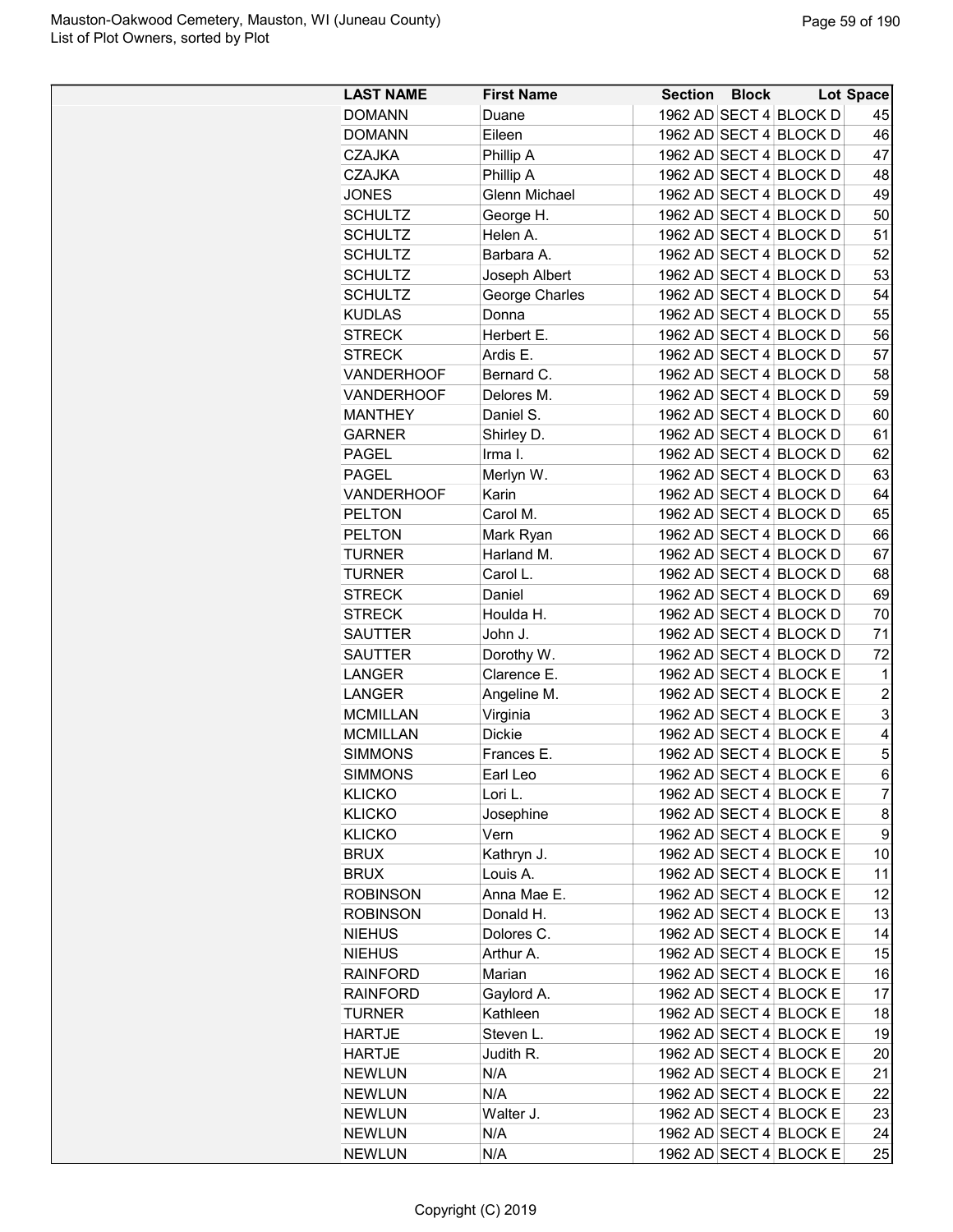| <b>LAST NAME</b> | <b>First Name</b>          | Section | <b>Block</b> |                        | <b>Lot Space</b>        |
|------------------|----------------------------|---------|--------------|------------------------|-------------------------|
| <b>MCMILLAN</b>  | Caroline D.                |         |              | 1962 AD SECT 4 BLOCK E | 26                      |
| <b>MCMILLAN</b>  | Caroline D.                |         |              | 1962 AD SECT 4 BLOCK E | 27                      |
| <b>MCMILLAN</b>  | Henry S.                   |         |              | 1962 AD SECT 4 BLOCK E | 28                      |
| <b>MCMILLAN</b>  | Henry S.                   |         |              | 1962 AD SECT 4 BLOCK E | 29                      |
| <b>SEITZ</b>     | Lori                       |         |              | 1962 AD SECT 4 BLOCK E | 30                      |
| <b>SEITZ</b>     | Lori                       |         |              | 1962 AD SECT 4 BLOCK E | 31                      |
| <b>KRUEGER</b>   | Loretta Marie              |         |              | 1962 AD SECT 4 BLOCK E | 32                      |
| <b>KRUEGER</b>   | Mary Ellen                 |         |              | 1962 AD SECT 4 BLOCK E | 33                      |
| <b>KRUEGER</b>   | William E.                 |         |              | 1962 AD SECT 4 BLOCK E | 34                      |
| <b>MORENO</b>    | Joanne                     |         |              | 1962 AD SECT 4 BLOCK E | 37                      |
| <b>MORENO</b>    | Rafael                     |         |              | 1962 AD SECT 4 BLOCK E | 38                      |
| <b>MORENO</b>    | Tamara L.                  |         |              | 1962 AD SECT 4 BLOCK E | 39                      |
| <b>WELDA</b>     | Elaine J.                  |         |              | 1962 AD SECT 4 BLOCK E | 40                      |
| JOHNSON          | Joanne                     |         |              | 1962 AD SECT 4 BLOCK E | 43                      |
| <b>JOHNSON</b>   | Joanne                     |         |              | 1962 AD SECT 4 BLOCK E | 44                      |
| <b>JOHNSON</b>   | Joanne                     |         |              | 1962 AD SECT 4 BLOCK E | 45                      |
| JOHNSON          | Joanne                     |         |              | 1962 AD SECT 4 BLOCK E | 46                      |
| <b>ALDEN</b>     | Victoria                   |         |              | 1962 AD SECT 4 BLOCK E | 47                      |
| <b>NEWLUN</b>    | N/A                        |         |              | 1962 AD SECT 4 BLOCK E | 48                      |
| <b>NEWLUN</b>    | N/A                        |         |              | 1962 AD SECT 4 BLOCK E | 49                      |
| <b>NEWLUN</b>    | N/A                        |         |              | 1962 AD SECT 4 BLOCK E | 50                      |
| <b>NEWLUN</b>    | N/A                        |         |              | 1962 AD SECT 4 BLOCK E | 51                      |
| <b>NEWLUN</b>    | N/A                        |         |              | 1962 AD SECT 4 BLOCK E | 52                      |
| <b>DZIENGIEL</b> | Eliguisz W.                |         |              | 1962 AD SECT 4 BLOCK E | 53                      |
| <b>DZIENGIEL</b> |                            |         |              | 1962 AD SECT 4 BLOCK E | 54                      |
| <b>DZIENGIEL</b> | Eliguisz W.<br>Eliguisz W. |         |              | 1962 AD SECT 4 BLOCK E | 55                      |
| <b>DZIENGIEL</b> |                            |         |              | 1962 AD SECT 4 BLOCK E | 56                      |
|                  | Eliguisz W.                |         |              | 1962 AD SECT 4 BLOCK E |                         |
| <b>DZIENGIEL</b> | Eliguisz W.                |         |              |                        | 57                      |
| <b>DZIENGIEL</b> | Eliguisz W.                |         |              | 1962 AD SECT 4 BLOCK E | 58                      |
| <b>DAVIS</b>     | Margaret K.                |         |              | 1962 AD SECT 4 BLOCK E | 59                      |
| <b>CLARK</b>     | William D.                 |         |              | 1962 AD SECT 4 BLOCK E | 60                      |
| <b>DOWNING</b>   | Donna                      |         |              | 1962 AD SECT 4 BLOCK E | 61                      |
| <b>KLEATZ</b>    | Harold                     |         |              | 1962 AD SECT 4 BLOCK E | 62                      |
| <b>DOWNING</b>   | Donna                      |         |              | 1962 AD SECT 4 BLOCK E | 63                      |
| <b>KRUGER</b>    | Albert Edward Jr.          |         |              | 1962 AD SECT 4 BLOCK E | 64                      |
| <b>KLEIST</b>    | Barbara J.                 |         |              | 1962 AD SECT 4 BLOCK E | 65                      |
| <b>KLEIST</b>    | Warren                     |         |              | 1962 AD SECT 4 BLOCK E | 66                      |
| <b>NICKELS</b>   | Arnold G.                  |         |              | 1962 AD SECT 4 BLOCK E | 67                      |
| <b>NICKELS</b>   | Esther O.                  |         |              | 1962 AD SECT 4 BLOCK E | 68                      |
| <b>NICKELS</b>   | Arnold C.                  |         |              | 1962 AD SECT 4 BLOCK E | 69                      |
| <b>HESS</b>      | Kathy                      |         |              | 1962 AD SECT 4 BLOCK E | 70                      |
| <b>KLEMANN</b>   | Ethel T.                   |         |              | 1962 AD SECT 4 BLOCK E | 71                      |
| <b>KLEMANN</b>   | John H.                    |         |              | 1962 AD SECT 4 BLOCK E | 72                      |
| <b>FITE</b>      | Dorothy V.                 |         |              | 1962 AD SECT 4 BLOCK F | 1                       |
| <b>FITE</b>      | John W.                    |         |              | 1962 AD SECT 4 BLOCK F | $\overline{\mathbf{c}}$ |
| SMITH            | Erna                       |         |              | 1962 AD SECT 4 BLOCK F | 3                       |
| SMITH            | Lyle                       |         |              | 1962 AD SECT 4 BLOCK F | 4                       |
| SKODAK, SR       | Reverend Leonard J.        |         |              | 1962 AD SECT 4 BLOCK F | 5                       |
| <b>SKODAK</b>    | Mildred M.                 |         |              | 1962 AD SECT 4 BLOCK F | 6                       |
| SKODAK, SR       | Reverend Leonard J.        |         |              | 1962 AD SECT 4 BLOCK F | $\overline{7}$          |
| <b>BROKOPP</b>   | Daniel R.                  |         |              | 1962 AD SECT 4 BLOCK F | 8                       |
| <b>KUEHL</b>     | Joyce A.                   |         |              | 1962 AD SECT 4 BLOCK F | 9                       |
| KUEHL            | Donald F.                  |         |              | 1962 AD SECT 4 BLOCK F | 10                      |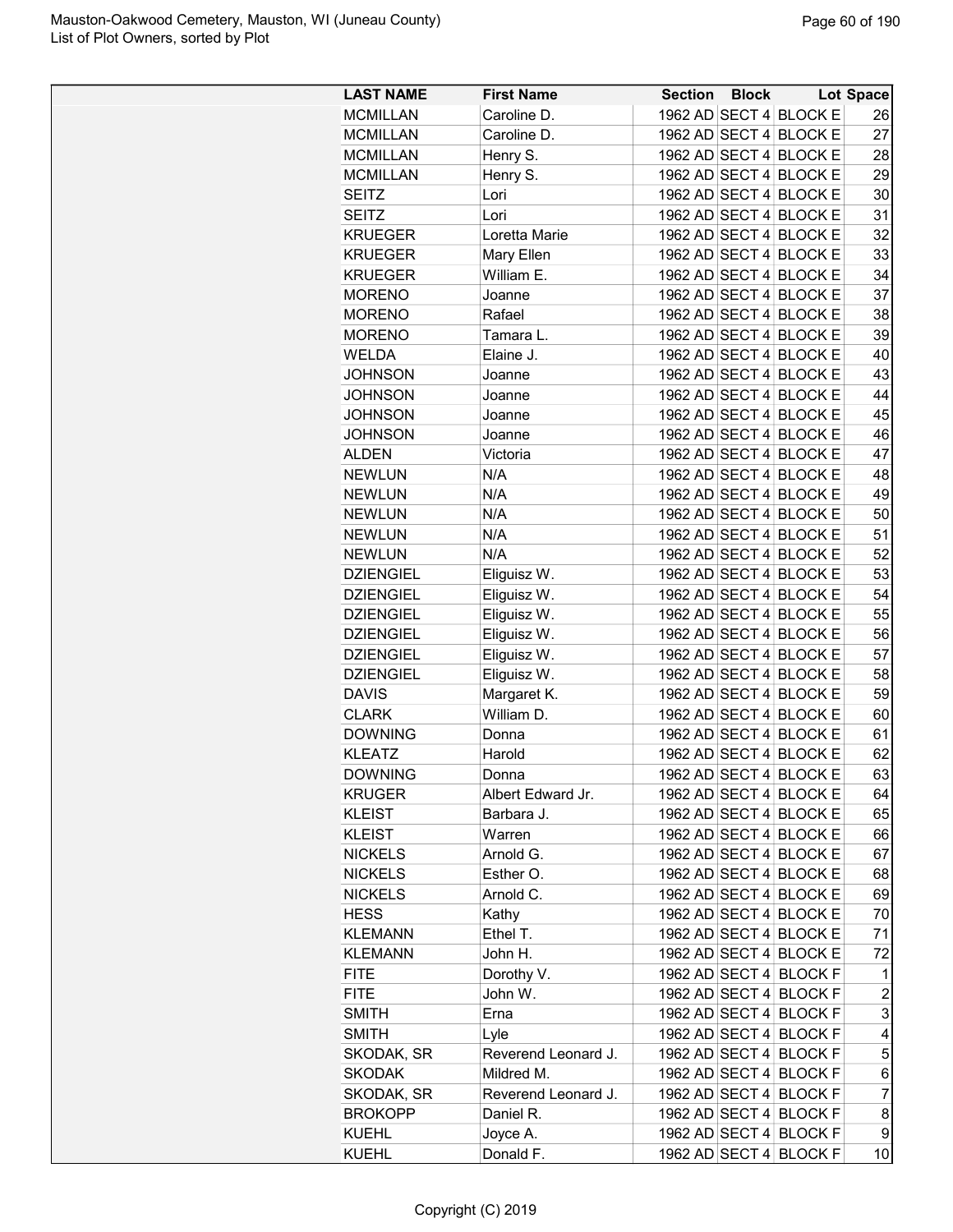| <b>LAST NAME</b> | <b>First Name</b>      | <b>Section</b> | <b>Block</b> |                        | Lot Space |
|------------------|------------------------|----------------|--------------|------------------------|-----------|
| <b>KUEHL</b>     | Joyce A.               |                |              | 1962 AD SECT 4 BLOCK F | 11        |
| <b>WHITING</b>   | Lonnie E.              |                |              | 1962 AD SECT 4 BLOCK F | 12        |
| <b>SKALAK</b>    | Theresa                |                |              | 1962 AD SECT 4 BLOCK F | 13        |
| <b>SKALAK</b>    | Thomas J.              |                |              | 1962 AD SECT 4 BLOCK F | 14        |
| <b>SKALAK</b>    | Thomas J. Jr.          | 1962 AD SECT 4 |              | <b>BLOCK F</b>         | 15        |
| <b>SKALAK</b>    | Thomas J.              |                |              | 1962 AD SECT 4 BLOCK F | 16        |
| <b>FRANTAL</b>   | Mary                   |                |              | 1962 AD SECT 4 BLOCK F | 17        |
| <b>FRANTAL</b>   | <b>Bob</b>             |                |              | 1962 AD SECT 4 BLOCK F | 18        |
| <b>KRUGER</b>    | Laura Elizabeth        |                |              | 1962 AD SECT 4 BLOCK F | 19        |
| <b>KRUGER</b>    | Ann                    |                |              | 1962 AD SECT 4 BLOCK F | 20        |
| <b>KRUGER</b>    | Terry                  |                |              | 1962 AD SECT 4 BLOCK F | 21        |
| LANGE            | Stephan                |                |              | 1962 AD SECT 4 BLOCK F | 22        |
| LANGE            | Stephan                |                |              | 1962 AD SECT 4 BLOCK F | 23        |
| <b>LORES</b>     | Jose R. Jr.            |                |              | 1962 AD SECT 4 BLOCK F | 26        |
| <b>WELDA</b>     | Elaine J.              |                |              | 1962 AD SECT 4 BLOCK F | 28        |
| <b>WELDA</b>     | Elaine J.              |                |              | 1962 AD SECT 4 BLOCK F | 29        |
| <b>WELDA</b>     | Elaine J.              |                |              | 1962 AD SECT 4 BLOCK F | 30        |
| WELDA            |                        |                |              | 1962 AD SECT 4 BLOCK F | 31        |
| <b>WELDA</b>     | Elaine J.              |                |              |                        |           |
|                  | Elaine J.              | 1962 AD SECT 4 |              | <b>BLOCK F</b>         | 32        |
| LOPEZ            | Hyran                  |                |              | 1962 AD SECT 4 BLOCK F | 33        |
| <b>LOPEZ</b>     | Hyran                  |                |              | 1962 AD SECT 4 BLOCK F | 34        |
| <b>LOPEZ</b>     | Hyran                  |                |              | 1962 AD SECT 4 BLOCK F | 35        |
| <b>LOPEZ</b>     | Lori A.                |                |              | 1962 AD SECT 4 BLOCK F | 36        |
| <b>PANGLE</b>    | Cletis R.              |                |              | 1962 AD SECT 4 BLOCK F | 37        |
| <b>PANGLE</b>    | Georgia K.             |                |              | 1962 AD SECT 4 BLOCK F | 38        |
| <b>SUHR</b>      | LeRoy                  |                |              | 1962 AD SECT 4 BLOCK F | 41        |
| ROEMER, JR       | John P                 |                |              | 1962 AD SECT 4 BLOCK F | 42        |
| ROEMER, JR       | John P                 |                |              | 1962 AD SECT 4 BLOCK F | 43        |
| <b>HECK</b>      | Dorothy                |                |              | 1962 AD SECT 4 BLOCK F | 48        |
| <b>HECK</b>      | Paul                   |                |              | 1962 AD SECT 4 BLOCK F | 49        |
| <b>BETCHER</b>   | Rose                   |                |              | 1962 AD SECT 4 BLOCK F | 50        |
| <b>BETCHER</b>   | Rose                   |                |              | 1962 AD SECT 4 BLOCK F | 51        |
| <b>BETCHER</b>   | Rose                   |                |              | 1962 AD SECT 4 BLOCK F | 52        |
| <b>MYERS</b>     | Linda                  |                |              | 1962 AD SECT 4 BLOCK F | 53        |
| <b>JOHNSON</b>   | Marjorie M.            |                |              | 1962 AD SECT 4 BLOCK F | 54        |
| <b>JOHNSON</b>   | Melvin C.              |                |              | 1962 AD SECT 4 BLOCK F | 55        |
| <b>NELSON</b>    | Richard A.             |                |              | 1962 AD SECT 4 BLOCK F | 56        |
| <b>NELSON</b>    | Randy D.               |                |              | 1962 AD SECT 4 BLOCK F | 57        |
| <b>JOHNSON</b>   | <b>Mark Andrew</b>     |                |              | 1962 AD SECT 4 BLOCK F | 58        |
| <b>STENGEL</b>   | Kenneth A.             |                |              | 1962 AD SECT 4 BLOCK F | 59        |
| <b>STENGEL</b>   | Lois M.                |                |              | 1962 AD SECT 4 BLOCK F | 60        |
| <b>GREGOR</b>    | Judith A.              |                |              | 1962 AD SECT 4 BLOCK F | 61        |
| <b>GREGOR</b>    | Catherine J.           |                |              | 1962 AD SECT 4 BLOCK F | 62        |
| <b>DAVIS</b>     | Theresa N.             |                |              | 1962 AD SECT 4 BLOCK F | 63        |
| <b>DAVIS</b>     | Owen D.                |                |              | 1962 AD SECT 4 BLOCK F | 64        |
| <b>GREGOR</b>    | Donald L.              |                |              | 1962 AD SECT 4 BLOCK F | 65        |
| <b>GREGOR</b>    | Shirley G.             |                |              | 1962 AD SECT 4 BLOCK F | 66        |
| <b>EATON</b>     | <b>Richard William</b> |                |              | 1962 AD SECT 4 BLOCK F | 67        |
| <b>BELKSTROM</b> | Pastor Charles H.      |                |              | 1962 AD SECT 4 BLOCK F | 68        |
| <b>BELKSTROM</b> | Pastor Violet          |                |              | 1962 AD SECT 4 BLOCK F | 69        |
| <b>MARHEE</b>    | Donald D.              |                |              | 1962 AD SECT 4 BLOCK F | 70        |
| <b>BOGARDUS</b>  | Viola Mae              |                |              | 1962 AD SECT 4 BLOCK F | 71        |
| <b>BOGARDUS</b>  | Lester Leo             |                |              | 1962 AD SECT 4 BLOCK F | 72        |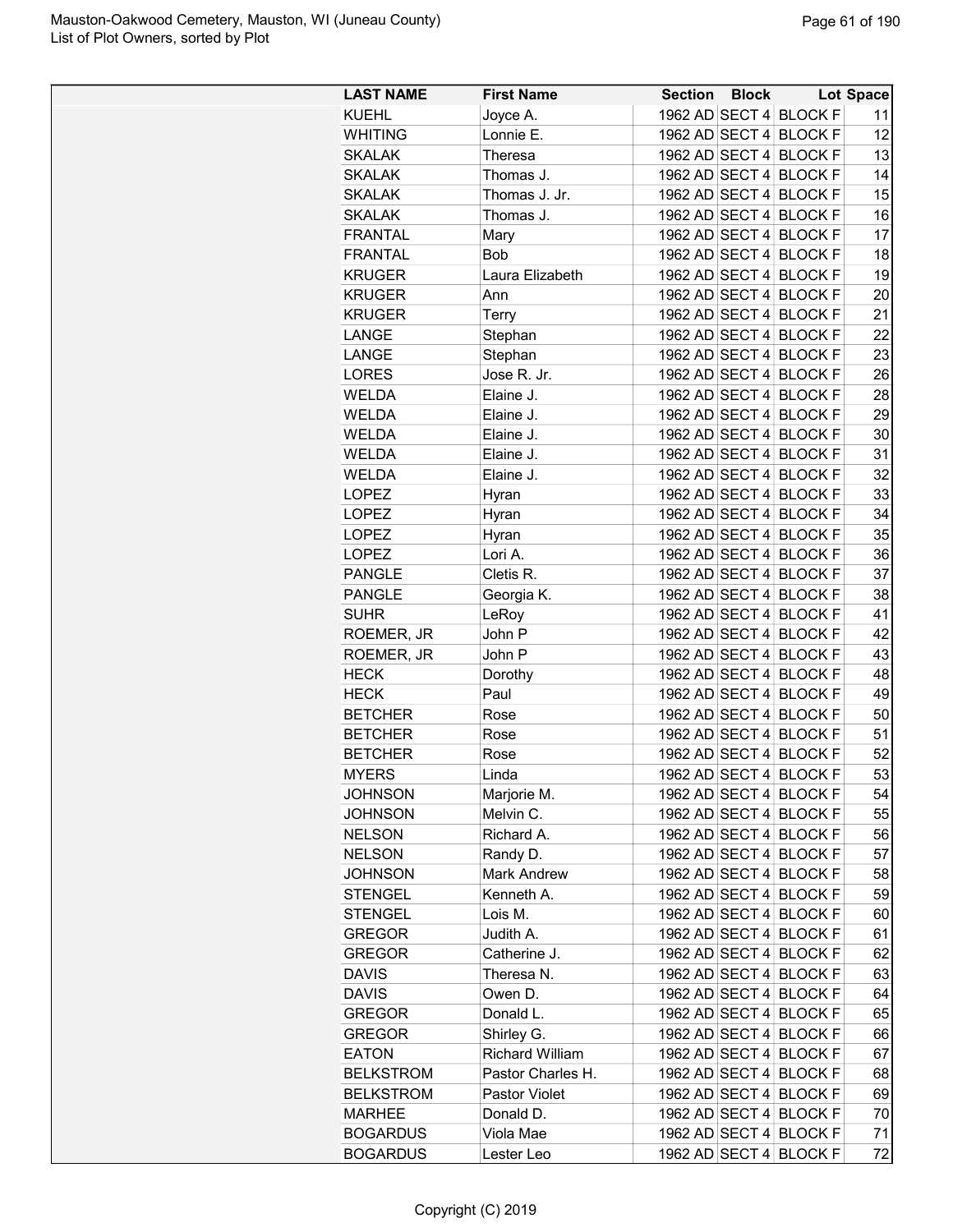| <b>LAST NAME</b>                | <b>First Name</b>   | <b>Section Block</b> |                        | Lot Space      |
|---------------------------------|---------------------|----------------------|------------------------|----------------|
| <b>CLIFFORD</b>                 | Markee              |                      | 1962 AD SECT 4 BLOCK G | 1              |
| <b>MARKEE</b>                   | Douglas             |                      | 1962 AD SECT 4 BLOCK G | 3              |
| <b>MARKEE</b>                   | Douglas             |                      | 1962 AD SECT 4 BLOCK G | 4              |
| <b>JAX</b>                      | Ken                 |                      | 1962 AD SECT 4 BLOCK G | 6              |
| <b>SCHMALZ</b>                  | Harold E            |                      | 1962 AD SECT 4 BLOCK G | 7              |
| <b>AUSTIN</b>                   | Ray                 |                      | 1962 AD SECT 4 BLOCK G | 8              |
| <b>HERFURTH</b>                 | Richard             |                      | 1962 AD SECT 4 BLOCK G | 9              |
| <b>MANTHEY</b>                  | Jeffery             |                      | 1962 AD SECT 4 BLOCK G | 10             |
| <b>RADMER</b>                   | Roland              |                      | 1962 AD SECT 4 BLOCK G | 66             |
| <b>GOODALE</b>                  | Debi                |                      | 1962 AD SECT 4 BLOCK G | 68             |
| <b>SMART</b>                    | Randy               |                      | 1962 AD SECT 4 BLOCK G | 69             |
| <b>SMART</b>                    | Randy               |                      | 1962 AD SECT 4 BLOCK G | 71             |
| <b>SMART</b>                    | Randy               |                      | 1962 AD SECT 4 BLOCK G | 72             |
| <b>POCEVICZ</b>                 | Charles             |                      | 1962 AD SECT 5 BLOCK A | 1              |
| <b>POCEVICZ</b>                 | Charles             |                      | 1962 AD SECT 5 BLOCK A | $\overline{c}$ |
| <b>MICHEL</b>                   | Eugene              |                      | 1962 AD SECT 5 BLOCK A | 3              |
| <b>MICHEL</b>                   | Eugene              |                      | 1962 AD SECT 5 BLOCK A | $\overline{4}$ |
| <b>BAKKER</b>                   | Elizabeth           |                      | 1962 AD SECT 5 BLOCK A | 5              |
| WESTEGARD                       | Newland M           |                      | 1962 AD SECT 5 BLOCK A | 6              |
| <b>FORSYTH</b>                  | Daniel E            |                      | 1962 AD SECT 5 BLOCK A | 7              |
| <b>FORSYTH</b>                  | Daniel E            |                      | 1962 AD SECT 5 BLOCK A | 8              |
| <b>HELFRICH</b>                 | Harry E             |                      | 1962 AD SECT 5 BLOCK A | 9              |
| <b>HELFRICH</b>                 | Harry E             |                      | 1962 AD SECT 5 BLOCK A | 10             |
| <b>HELFRICH</b>                 | Harry E             |                      | 1962 AD SECT 5 BLOCK A | 11             |
| <b>HELFRICH</b>                 | Harry E             |                      | 1962 AD SECT 5 BLOCK A | 12             |
| <b>HELFRICH</b>                 | Harry E             |                      | 1962 AD SECT 5 BLOCK A | 13             |
| <b>HAGEN</b>                    | John A              |                      | 1962 AD SECT 5 BLOCK A | 14             |
| <b>HAGEN</b>                    | Arnold A            |                      | 1962 AD SECT 5 BLOCK A | 15             |
| <b>EMERY</b>                    | Gerald A            |                      | 1962 AD SECT 5 BLOCK A | 16             |
| <b>EMERY</b>                    | Arnold D            |                      | 1962 AD SECT 5 BLOCK A | 17             |
| <b>BUGLASS</b>                  | David               |                      | 1962 AD SECT 5 BLOCK A | 18             |
| <b>HANSON</b>                   | Edna M              |                      | 1962 AD SECT 5 BLOCK A | 19             |
| <b>HANSON</b>                   | Herbert D           |                      | 1962 AD SECT 5 BLOCK A | 20             |
| <b>NEUSTRADTER</b>              | Sandra L            |                      | 1962 AD SECT 5 BLOCK A | 21             |
| <b>NEUSTRADTER</b>              | William M           |                      | 1962 AD SECT 5 BLOCK A | 22             |
| <b>BUGLASS</b>                  | Antoinette          |                      | 1962 AD SECT 5 BLOCK A | 23             |
| <b>BUGLASS</b>                  | Antoinette          |                      | 1962 AD SECT 5 BLOCK A | 24             |
| KOHN                            | Elaine              |                      | 1962 AD SECT 5 BLOCK A | 25             |
| KOHN                            |                     |                      | 1962 AD SECT 5 BLOCK A | 26             |
| <b>MENNEKE</b>                  | Raymond<br>Michelle |                      | 1962 AD SECT 5 BLOCK A | 27             |
|                                 | Mark                |                      | 1962 AD SECT 5 BLOCK A |                |
| <b>MENNEKE</b><br><b>BREWER</b> |                     |                      | 1962 AD SECT 5 BLOCK A | 28<br>29       |
|                                 | Drew                |                      | 1962 AD SECT 5 BLOCK A | 30             |
| <b>MEDEN</b><br><b>DEMASKE</b>  | Lillian M           |                      | 1962 AD SECT 5 BLOCK A |                |
|                                 | Roger               |                      |                        | 31             |
| <b>DEMASKE</b>                  | Roger               |                      | 1962 AD SECT 5 BLOCK A | 32             |
| <b>DEMASKE</b>                  | Roger               |                      | 1962 AD SECT 5 BLOCK A | 33             |
| DEMASKE                         | Roger               |                      | 1962 AD SECT 5 BLOCK A | 34             |
| <b>KLAPPS</b>                   | Robert              |                      | 1962 AD SECT 5 BLOCK A | 43             |
| <b>GARDNER</b>                  | Burton W.           |                      | 1962 AD SECT 5 BLOCK A | 45             |
| <b>GARDNER</b>                  | Esther M.           |                      | 1962 AD SECT 5 BLOCK A | 46             |
| <b>JACKSON</b>                  | E. LeRoy            |                      | 1962 AD SECT 5 BLOCK A | 47             |
| LANGENDORF                      | James               |                      | 1962 AD SECT 5 BLOCK A | 52             |
| LANGENDORF                      | James               |                      | 1962 AD SECT 5 BLOCK A | 53             |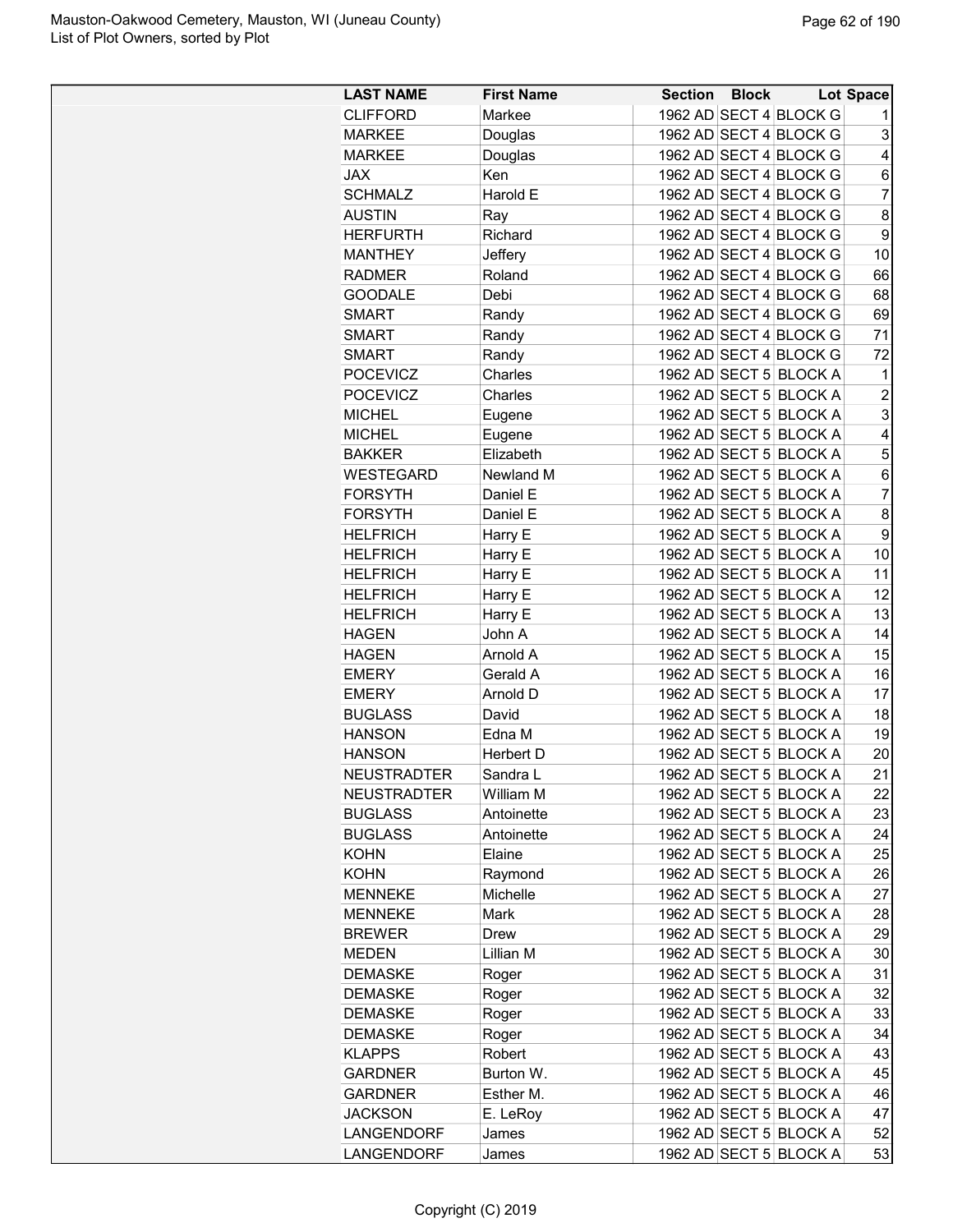| <b>LAST NAME</b>                     | <b>First Name</b>    | <b>Section Block</b> |                        | Lot Space      |
|--------------------------------------|----------------------|----------------------|------------------------|----------------|
| <b>RUSSELL</b>                       | Emery                |                      | 1962 AD SECT 5 BLOCK A | 54             |
| <b>EMERY</b>                         | Joanne               |                      | 1962 AD SECT 5 BLOCK A | 55             |
| <b>EMERY</b>                         | Russell (Butch)      |                      | 1962 AD SECT 5 BLOCK A | 56             |
| <b>EMERY</b>                         | Doris                |                      | 1962 AD SECT 5 BLOCK A | 57             |
| <b>EMERY</b>                         | Doris                |                      | 1962 AD SECT 5 BLOCK A | 58             |
| <b>EMERY</b>                         | Doris                |                      | 1962 AD SECT 5 BLOCK A | 59             |
| <b>WALLACE</b>                       | Robert E.            |                      | 1962 AD SECT 5 BLOCK A | 60             |
| <b>WISCH</b>                         | <b>Walter F</b>      |                      | 1962 AD SECT 5 BLOCK A | 61             |
| <b>WISCH</b>                         | Wally                |                      | 1962 AD SECT 5 BLOCK A | 62             |
| <b>SCULLY</b>                        | <b>Daniel Arthur</b> |                      | 1962 AD SECT 5 BLOCK A | 63             |
| <b>MCDONALD</b>                      | Arthur W.            |                      | 1962 AD SECT 5 BLOCK A | 64             |
| <b>MCDONALD</b>                      | Ardis I.             |                      | 1962 AD SECT 5 BLOCK A | 65             |
| <b>MCDONALD</b>                      | N/A                  |                      | 1962 AD SECT 5 BLOCK A | 66             |
| <b>GREFE</b>                         | Gaylord H.           |                      | 1962 AD SECT 5 BLOCK A | 67             |
| <b>GREFE</b>                         | Maxine               |                      | 1962 AD SECT 5 BLOCK A | 68             |
| <b>KOWALKE</b>                       | Victor A.            |                      | 1962 AD SECT 5 BLOCK A | 69             |
| <b>KOWALKE</b>                       | Donna Lea            |                      | 1962 AD SECT 5 BLOCK A | 70             |
| <b>GIBNEY</b>                        | Margaret             |                      | 1962 AD SECT 5 BLOCK A | 71             |
| <b>GIBNEY</b>                        | Leonard C.           |                      | 1962 AD SECT 5 BLOCK A | 72             |
| <b>GAOIRAN</b>                       | Kim Kristi           |                      | 1962 AD SECT 5 BLOCK B | 1              |
| <b>GAOIRAN</b>                       | Robert               |                      | 1962 AD SECT 5 BLOCK B | $\overline{2}$ |
| <b>KOWALKE</b>                       | Vicki                |                      | 1962 AD SECT 5 BLOCK B | 3              |
| <b>KOWALKE</b>                       | Vicki                |                      | 1962 AD SECT 5 BLOCK B | 4              |
| <b>JANECHEK</b>                      | Arlene               |                      | 1962 AD SECT 5 BLOCK B | 5              |
| <b>JANECHEK</b>                      | Donald               |                      | 1962 AD SECT 5 BLOCK B | 6              |
| <b>JANECHEK</b>                      | Donald               |                      | 1962 AD SECT 5 BLOCK B | $\overline{7}$ |
| <b>JANECHEK</b>                      | Donald               |                      | 1962 AD SECT 5 BLOCK B | 8              |
| <b>JENSEN</b>                        | Audrey               |                      | 1962 AD SECT 5 BLOCK B | 9              |
| <b>JENSEN</b>                        | Nathan D.            |                      | 1962 AD SECT 5 BLOCK B | 10             |
| <b>JENSEN</b>                        | Norman               |                      | 1962 AD SECT 5 BLOCK B | 11             |
| <b>PETERSON</b>                      | Marie                |                      | 1962 AD SECT 5 BLOCK B | 12             |
| <b>PETERSON</b>                      | Robert L.            |                      | 1962 AD SECT 5 BLOCK B | 13             |
| <b>KRUEGER</b>                       | N/A                  |                      | 1962 AD SECT 5 BLOCK B | 14             |
| <b>KRUEGER</b>                       | N/A                  |                      | 1962 AD SECT 5 BLOCK B | 15             |
|                                      | N/A                  |                      | 1962 AD SECT 5 BLOCK B | 16             |
| <b>EMERY</b><br><b>EMERY</b>         | N/A                  |                      | 1962 AD SECT 5 BLOCK B | 17             |
| <b>EMERY</b>                         | N/A                  |                      | 1962 AD SECT 5 BLOCK B | 18             |
| <b>EMERY</b>                         | N/A                  |                      | 1962 AD SECT 5 BLOCK B | 19             |
| <b>MILLER</b>                        | Vera                 |                      | 1962 AD SECT 5 BLOCK B | 20             |
| <b>MILLER</b>                        | William              |                      | 1962 AD SECT 5 BLOCK B | 21             |
|                                      |                      |                      | 1962 AD SECT 5 BLOCK B | 22             |
| <b>JORGENSON</b><br><b>JORGENSON</b> | Florence             |                      | 1962 AD SECT 5 BLOCK B | 23             |
|                                      | Curlis               |                      | 1962 AD SECT 5 BLOCK B | 24             |
| <b>HAWKINS</b>                       | Chester              |                      |                        |                |
| <b>HAWKINS</b>                       | Chester              |                      | 1962 AD SECT 5 BLOCK B | 25             |
| <b>HAWKINS</b>                       | Chester              |                      | 1962 AD SECT 5 BLOCK B | 26             |
| <b>HAWKINS</b>                       | Chester              |                      | 1962 AD SECT 5 BLOCK B | 27             |
| <b>HAWKINS</b>                       | Chester              |                      | 1962 AD SECT 5 BLOCK B | 28             |
| <b>HAWKINS</b>                       | Chester              |                      | 1962 AD SECT 5 BLOCK B | 29             |
| <b>HAWKINS</b>                       | Chester              |                      | 1962 AD SECT 5 BLOCK B | 30             |
| <b>HAWKINS</b>                       | Chester              |                      | 1962 AD SECT 5 BLOCK B | 31             |
| <b>MAHER</b>                         | Dwight W.            |                      | 1962 AD SECT 5 BLOCK B | 32             |
| <b>MAHER</b>                         | Janet L.             |                      | 1962 AD SECT 5 BLOCK B | 33             |
| <b>MELTON</b>                        | Steven W.            |                      | 1962 AD SECT 5 BLOCK B | 34             |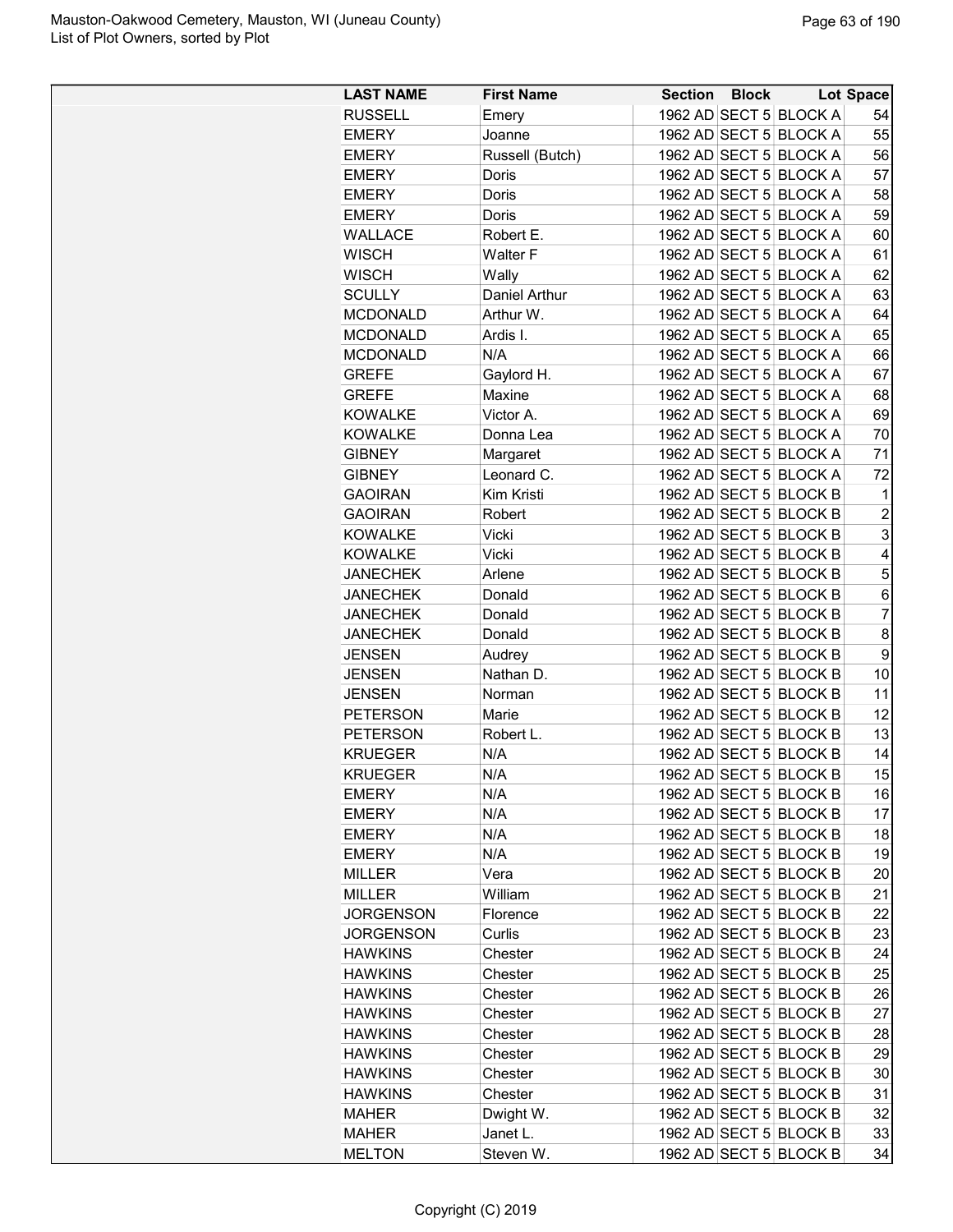| <b>LAST NAME</b>              | <b>First Name</b> | <b>Section Block</b> |                                                  | <b>Lot Space</b>    |
|-------------------------------|-------------------|----------------------|--------------------------------------------------|---------------------|
| <b>MELTON</b>                 | Steven W.         |                      | 1962 AD SECT 5 BLOCK B                           | 35                  |
| <b>MELTON</b>                 | Steven W.         |                      | 1962 AD SECT 5 BLOCK B                           | 36                  |
| <b>RETZLAFF</b>               | Lorraine          |                      | 1962 AD SECT 5 BLOCK B                           | 37                  |
| <b>RETZLAFF</b>               | Tina              |                      | 1962 AD SECT 5 BLOCK B                           | 38                  |
| <b>RETZLAFF</b>               | Larry/Sandy       |                      | 1962 AD SECT 5 BLOCK B                           | 39                  |
| <b>BROKOPP</b>                | William A.        |                      | 1962 AD SECT 5 BLOCK B                           | 41                  |
| <b>HAWKINS</b>                | Chester           |                      | 1962 AD SECT 5 BLOCK B                           | 42                  |
| <b>HAWKINS</b>                | Chester           |                      | 1962 AD SECT 5 BLOCK B                           | 43                  |
| <b>PETERSON</b>               | Michael F         |                      | 1962 AD SECT 5 BLOCK B                           | 50                  |
| <b>PETERSON</b>               | Michael F         |                      | 1962 AD SECT 5 BLOCK B                           | 51                  |
| <b>SEAGER</b>                 | Larry             |                      | 1962 AD SECT 5 BLOCK B                           | 52                  |
| <b>SEAGER</b>                 | Larry             |                      | 1962 AD SECT 5 BLOCK B                           | 53                  |
| <b>KUTINA</b>                 | Martha E.         |                      | 1962 AD SECT 5 BLOCK B                           | 54                  |
| <b>BAKER</b>                  | Joe               |                      | 1962 AD SECT 5 BLOCK B                           | 55                  |
| <b>SCHULTZ</b>                | Everett D.        |                      | 1962 AD SECT 5 BLOCK B                           | 56                  |
| <b>SCHULTZ</b>                | Pauline A.        |                      | 1962 AD SECT 5 BLOCK B                           | 57                  |
| <b>DLASK</b>                  | Daniel Jude       |                      | 1962 AD SECT 5 BLOCK B                           | 58                  |
| SYVERSON                      | Elwood            |                      | 1962 AD SECT 5 BLOCK B                           | 59                  |
| <b>SYVERSON</b>               | Elwood            |                      | 1962 AD SECT 5 BLOCK B                           | 60                  |
| <b>KELLEY</b>                 | Michael           |                      | 1962 AD SECT 5 BLOCK B                           | 61                  |
| <b>SPENCER</b>                | Phillip A         |                      | 1962 AD SECT 5 BLOCK B                           | 62                  |
| LANGDON                       | Gary              |                      | 1962 AD SECT 5 BLOCK B                           | 63                  |
| <b>POWELL</b>                 | Barbara           |                      | 1962 AD SECT 5 BLOCK B                           | 64                  |
| QUIST                         | Delores (Dorie)   |                      | 1962 AD SECT 5 BLOCK B                           | 65                  |
| <b>QUIST</b>                  | Delores (Dorie)   |                      | 1962 AD SECT 5 BLOCK B                           | 66                  |
| <b>DUCKWORTH</b>              | Lorraine A.       |                      | 1962 AD SECT 5 BLOCK B                           | 67                  |
| <b>DUCKWORTH</b>              | Lorraine A.       |                      | 1962 AD SECT 5 BLOCK B                           | 68                  |
| <b>GIBNEY</b>                 |                   |                      | 1962 AD SECT 5 BLOCK B                           | 69                  |
|                               | Margaret          |                      | 1962 AD SECT 5 BLOCK B                           | 70                  |
| <b>GIBNEY</b><br><b>VOIGT</b> | Margaret          |                      |                                                  | 72                  |
|                               | Raymond F.        |                      | 1962 AD SECT 5 BLOCK B<br>1962 AD SECT 5 BLOCK C |                     |
| <b>BOLLIG</b>                 | Jamie             |                      |                                                  | 1<br>$\overline{c}$ |
| <b>NOTH</b>                   | Kylee             |                      | 1962 AD SECT 5 BLOCK C                           |                     |
| <b>NOTH</b>                   | John              |                      | 1962 AD SECT 5 BLOCK C                           | 3                   |
| <b>ASBERRY</b>                | <b>Tessie A</b>   |                      | 1962 AD SECT 5 BLOCK C                           | 4                   |
| <b>GOULD</b>                  | Lois              |                      | 1962 AD SECT 5 BLOCK C                           | 5                   |
| <b>GOULD</b>                  | Lois              |                      | 1962 AD SECT 5 BLOCK C                           | 6                   |
| <b>PETTIS</b>                 | Dee A.            |                      | 1962 AD SECT 5 BLOCK C                           | $\overline{7}$      |
| <b>PETTIS</b>                 | Raymond           |                      | 1962 AD SECT 5 BLOCK C                           | 8                   |
| QUITNO                        | Geneva            |                      | 1962 AD SECT 5 BLOCK C                           | 9                   |
| QUITNO                        | William           |                      | 1962 AD SECT 5 BLOCK C                           | 10                  |
| QUITNO                        | Ron               |                      | 1962 AD SECT 5 BLOCK C                           | 11                  |
| QUITNO                        | Bev               |                      | 1962 AD SECT 5 BLOCK C                           | 12                  |
| <b>FALZONE</b>                | Pam               |                      | 1962 AD SECT 5 BLOCK C                           | 13                  |
| <b>HESS</b>                   | Ernest A.         |                      | 1962 AD SECT 5 BLOCK C                           | 15                  |
| <b>HESS</b>                   | Ernest A.         |                      | 1962 AD SECT 5 BLOCK C                           | 16                  |
| <b>HESS</b>                   | Ernest A.         |                      | 1962 AD SECT 5 BLOCK C                           | 17                  |
| <b>HESS</b>                   | Ernest A.         |                      | 1962 AD SECT 5 BLOCK C                           | 18                  |
| <b>HESS</b>                   | Ernest A.         |                      | 1962 AD SECT 5 BLOCK C                           | 19                  |
| <b>MAKOWAN</b>                | Richard           |                      | 1962 AD SECT 5 BLOCK C                           | 20                  |
| <b>MAKOWAN</b>                | Richard           |                      | 1962 AD SECT 5 BLOCK C                           | 21                  |
| <b>MAKOWAN</b>                | Richard           |                      | 1962 AD SECT 5 BLOCK C                           | 22                  |
| <b>MAKOWAN</b>                | Cynthia           |                      | 1962 AD SECT 5 BLOCK C                           | 23                  |
| <b>MAKOWAN</b>                | Richard           |                      | 1962 AD SECT 5 BLOCK C                           | 24                  |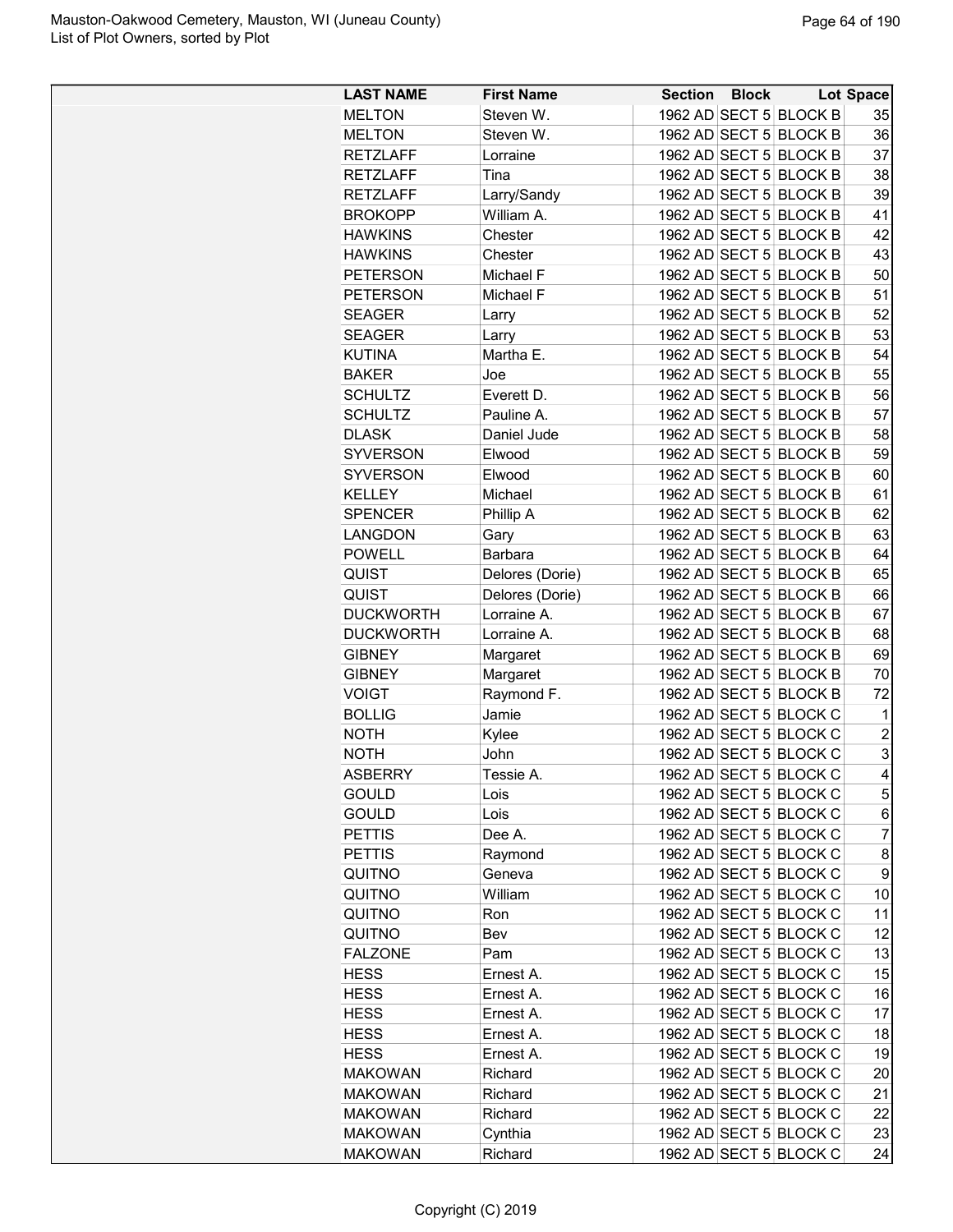| <b>LAST NAME</b>  | <b>First Name</b>        | <b>Section</b> | <b>Block</b> |                                                  | <b>Lot Space</b> |
|-------------------|--------------------------|----------------|--------------|--------------------------------------------------|------------------|
| <b>MAKOWAN</b>    | Richard                  |                |              | 1962 AD SECT 5 BLOCK C                           | 25               |
| LALLEY            | James                    |                |              | 1962 AD SECT 5 BLOCK C                           | 27               |
| <b>WEBBER</b>     | Patricia                 |                |              | 1962 AD SECT 5 BLOCK C                           | 32               |
| <b>WEBBER</b>     | Roger                    |                |              | 1962 AD SECT 5 BLOCK C                           | 33               |
| <b>CONLEY</b>     | Jean                     |                |              | 1962 AD SECT 5 BLOCK C                           | 34               |
| <b>CONLEY</b>     | Albert W.                |                |              | 1962 AD SECT 5 BLOCK C                           | 35               |
| <b>CONLEY</b>     | Thomas                   |                |              | 1962 AD SECT 5 BLOCK C                           | 36               |
| <b>CONLEY</b>     | Pat                      |                |              | 1962 AD SECT 5 BLOCK C                           | 37               |
| <b>CONLEY</b>     | Mike                     |                |              | 1962 AD SECT 5 BLOCK C                           | 38               |
| <b>CONLEY</b>     | Mike                     |                |              | 1962 AD SECT 5 BLOCK C                           | 39               |
| <b>BRANDT</b>     | John                     |                |              | 1962 AD SECT 5 BLOCK C                           | 40               |
| <b>PERKINS</b>    | Kenneth                  |                |              | 1962 AD SECT 5 BLOCK C                           | 41               |
| ROEMER, JR        | John P                   |                |              | 1962 AD SECT 5 BLOCK C                           | 42               |
| ROEMER, JR        | John P                   |                |              | 1962 AD SECT 5 BLOCK C                           | 43               |
| <b>GOLDEN</b>     | Michael                  |                |              | 1962 AD SECT 5 BLOCK C                           | 47               |
| <b>GOLDEN</b>     | Shelli                   |                |              | 1962 AD SECT 5 BLOCK C                           | 48               |
| GOLDEN            | Terri Jean               |                |              | 1962 AD SECT 5 BLOCK C                           | 49               |
| <b>SLATER</b>     | Louis C.                 |                |              | 1962 AD SECT 5 BLOCK C                           | 50               |
| <b>SLATER</b>     | Rita A.                  |                |              | 1962 AD SECT 5 BLOCK C                           | 51               |
| <b>SLATER</b>     | Rita A.                  |                |              | 1962 AD SECT 5 BLOCK C                           | 52               |
| <b>SLATER</b>     | Rita A.                  |                |              | 1962 AD SECT 5 BLOCK C                           | 53               |
| <b>HRDLICKA</b>   | Roger                    |                |              | 1962 AD SECT 5 BLOCK C                           | 67               |
| <b>HRDLICKA</b>   | Roger                    |                |              | 1962 AD SECT 5 BLOCK C                           | 68               |
| <b>BOLLIG</b>     | Peter                    |                |              | 1962 AD SECT 5 BLOCK C                           | 71               |
| <b>BOLLIG</b>     | Peter                    |                |              | 1962 AD SECT 5 BLOCK C                           | 72               |
| <b>GITTERSON</b>  | Edna                     |                |              | 1962 AD SECT 5 BLOCK D                           | 1                |
| <b>STOVER</b>     | Robert/Doreen            |                |              | 1962 AD SECT 5 BLOCK D                           | $\overline{c}$   |
| <b>STEWART</b>    | Leya                     |                |              | 1962 AD SECT 5 BLOCK D                           | 3                |
| <b>ST. CLAIRE</b> | Robert                   |                |              | 1962 AD SECT 5 BLOCK D                           | 4                |
| <b>ST. CLAIRE</b> | Emil                     |                |              | 1962 AD SECT 5 BLOCK D                           | 5                |
| <b>SCHRECK</b>    | Dennis                   |                |              | 1962 AD SECT 5 BLOCK D                           | $\overline{7}$   |
| <b>SCHRECK</b>    | <b>Drew</b>              |                |              | 1962 AD SECT 5 BLOCK D                           | 8                |
| <b>MCCANN</b>     | Heidi                    |                |              | 1962 AD SECT 5 BLOCK D                           | 9                |
| <b>MCCANN</b>     | Patty                    |                |              | 1962 AD SECT 5 BLOCK D                           | 10               |
| <b>MCCANN</b>     | Jim                      |                |              | 1962 AD SECT 5 BLOCK D                           | 11               |
| <b>REIGARD</b>    | Tom                      |                |              | 1962 AD SECT 5 BLOCK D                           | 12               |
| <b>REIGARD</b>    | Tom                      |                |              | 1962 AD SECT 5 BLOCK D                           | 13               |
| <b>REIGARD</b>    | Kimberly A.              |                |              | 1962 AD SECT 5 BLOCK D                           | 14               |
| <b>REIGARD</b>    | Kimberly A.              |                |              | 1962 AD SECT 5 BLOCK D                           | 15               |
| <b>KNUTSON</b>    | Patricia                 |                |              | 1962 AD SECT 5 BLOCK D                           | 29               |
| <b>KNUTSON</b>    | Patricia                 |                |              | 1962 AD SECT 5 BLOCK D                           | 30               |
| <b>MEIERS</b>     | Helen C.                 |                |              | 1962 AD SECT 5 BLOCK D                           | 31               |
| <b>MEIERS</b>     | Norman                   |                |              | 1962 AD SECT 5 BLOCK D                           | 32               |
| HUSTAD            | Virginia                 |                |              | 1962 AD SECT 5 BLOCK D                           | 33               |
| HUSTAD            |                          |                |              | 1962 AD SECT 5 BLOCK D                           | 34               |
| HUSTAD            | Virginia<br>Virginia     |                |              | 1962 AD SECT 5 BLOCK D                           | 35               |
|                   |                          |                |              | 1962 AD SECT 5 BLOCK D                           | 36               |
| HUSTAD            | Virginia<br>Thomas A.    |                |              | 1962 AD SECT 5 BLOCK D                           | 37               |
| <b>SCHWARTZ</b>   |                          |                |              | 1962 AD SECT 5 BLOCK D                           | 38               |
| <b>SCHWARTZ</b>   | Clara C.                 |                |              |                                                  |                  |
| MADSEN            | Adrian/Jane              |                |              | 1962 AD SECT 5 BLOCK D<br>1962 AD SECT 5 BLOCK D | 39<br>40         |
| <b>MADSEN</b>     | Stephanie<br>Adrian/Jane |                |              |                                                  | 41               |
| <b>MADSEN</b>     |                          |                |              | 1962 AD SECT 5 BLOCK D                           |                  |
| <b>CLARK</b>      | Paulette Kay             |                |              | 1962 AD SECT 5 BLOCK D                           | 42               |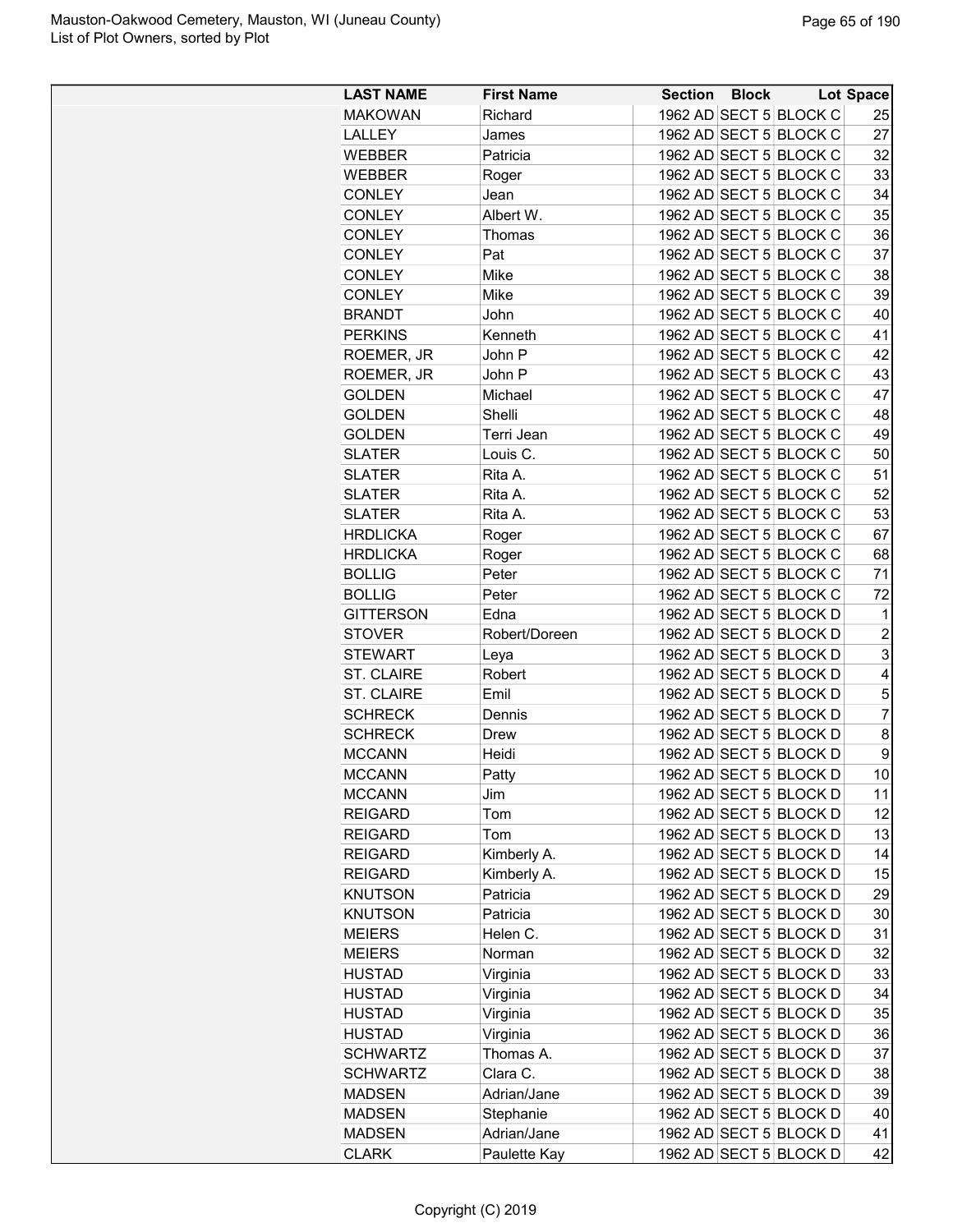| <b>LAST NAME</b>                 | <b>First Name</b> | <b>Section Block</b> |     |                                  | <b>Lot Space</b> |
|----------------------------------|-------------------|----------------------|-----|----------------------------------|------------------|
| <b>RONK</b>                      | Clarence W.       |                      |     | 1962 AD SECT 5 BLOCK D           | 43               |
| <b>RONK</b>                      | Vivian M.         |                      |     | 1962 AD SECT 5 BLOCK D           | 44               |
| <b>RONK</b>                      | Yvonne M.         |                      |     | 1962 AD SECT 5 BLOCK D           | 45               |
| <b>BUELOW</b>                    | Dana              |                      |     | 1962 AD SECT 5 BLOCK D           | 46               |
| <b>BUELOW</b>                    | Dana              |                      |     | 1962 AD SECT 5 BLOCK D           | 47               |
| <b>OSORID</b>                    | Stacy             |                      |     | 1962 AD SECT 5 BLOCK D           | 64               |
| <b>WEILAND</b>                   | Darlene           |                      |     | 1962 AD SECT 5 BLOCK D           | 67               |
| <b>WEILAND</b>                   | Darlene           |                      |     | 1962 AD SECT 5 BLOCK D           | 68               |
| <b>WEILAND</b>                   | Darlene           |                      |     | 1962 AD SECT 5 BLOCK D           | 69               |
| ARELLANO                         | Vanessa           |                      |     | 1962 AD SECT 5 BLOCK D           | 70               |
| ARELLANO                         | Armand            |                      |     | 1962 AD SECT 5 BLOCK D           | 71               |
| ARELLANO                         | Armand            |                      |     | 1962 AD SECT 5 BLOCK D           | 72               |
| <b>ARELLANO</b>                  | Vanessa           |                      |     | 1962 AD SECT 5 BLOCK E           | 1                |
| ARELLANO                         | Vanessa           |                      |     | 1962 AD SECT 5 BLOCK E           | $\overline{2}$   |
| <b>SCHROEDER</b>                 | Henry/Frances     | 1970 AD              | 148 | 1                                | 1                |
| <b>SCHROEDER</b>                 | Henry/Frances     | 1970 AD              | 148 | $\mathbf{1}$                     | $\overline{2}$   |
| <b>SCHROEDER</b>                 | Henry/Frances     | 1970 AD              | 148 | $\mathbf{1}$                     | 3                |
| <b>SCHULTZ</b>                   | Charles M.        | 1970 AD              | 148 | $\overline{c}$                   | 1                |
| <b>SCHULTZ</b>                   | Charles M.        | 1970 AD              | 148 | $\overline{2}$                   | $\overline{c}$   |
| <b>SCHULTZ</b>                   | Charles M.        | 1970 AD              | 148 | $\overline{c}$                   | 3                |
| <b>SCHULTZ</b>                   | Charles M.        | 1970 AD              | 148 | 3                                | 1                |
| <b>SCHULTZ</b>                   | Charles M.        | 1970 AD              | 148 | 3                                | $\overline{c}$   |
| <b>SCHULTZ</b>                   | Charles M.        | 1970 AD              | 148 | 3                                | 3                |
| <b>GRANGER</b>                   | LeRoy             | 1970 AD              | 149 | $\overline{c}$                   | 1                |
| <b>GRANGER</b>                   | LeRoy             | 1970 AD              | 149 | $\overline{2}$                   | $\overline{c}$   |
| <b>GRANGER</b>                   | LeRoy             | 1970 AD              | 149 | $\overline{2}$                   | 3                |
| <b>CURTIS</b>                    | Harry             | 1970 AD              | 149 | 3                                | 1                |
| <b>CURTIS</b>                    | Harry             | 1970 AD              | 149 | 3                                | $\overline{2}$   |
| <b>CURTIS</b>                    | Harry             | 1970 AD              | 149 | 3                                | 3                |
| <b>HAIRE</b>                     | Fred E.           | 1970 AD              | 149 | 4                                | 1                |
| <b>HAIRE</b>                     | Fred E.           | 1970 AD              | 149 | 4                                | $\overline{c}$   |
| <b>HAIRE</b>                     | Fred E.           | 1970 AD              | 149 | 4                                | 3                |
| <b>PECKMAN</b>                   | Earl              | 1970 AD              | 149 | 5                                | 1                |
| <b>PECKMAN</b>                   | Earl              | 1970 AD              | 149 | 5                                | $\overline{2}$   |
|                                  |                   |                      | 149 | 5                                | 3                |
| <b>PECKMAN</b><br><b>PECKHAM</b> | Earl<br>Earl      | 1970 AD<br>1970 AD   | 149 | 6                                | 1                |
| <b>PECKHAM</b>                   | Earl              | 1970 AD              | 149 | 6                                | $\overline{c}$   |
| <b>PECKHAM</b>                   | Earl              | 1970 AD              | 149 | 6                                | 3                |
| CRANDALL                         |                   |                      |     |                                  | 1                |
| CRANDALL                         | C.A<br>C.A        | 1970 AD<br>1970 AD   | 150 | 1<br>1                           | $\overline{c}$   |
| CRANDALL                         | C.A               |                      | 150 | 1                                |                  |
|                                  |                   | 1970 AD              | 150 |                                  | 3                |
| <b>ZUKAUSKIS</b>                 | Jonetta M.        | 1970 AD              | 150 | $\overline{2}$<br>$\overline{c}$ | 1                |
| ZUKAUSKIS                        | Jonetta M.        | 1970 AD              | 150 |                                  | 2                |
| <b>ZUKAUSKIS</b>                 | Jonetta M.        | 1970 AD              | 150 | $\overline{c}$                   | 3                |
| ALLEN                            | Raymond L.        | 1970 AD              | 150 | 3                                | 1                |
| ALLEN                            | Raymond L.        | 1970 AD              | 150 | 3                                | $\overline{c}$   |
| <b>ALLEN</b>                     | Raymond L.        | 1970 AD              | 150 | 3                                | 3                |
| <b>PORTER</b>                    | Herb              | 1970 AD              | 150 | 4                                | 1                |
| <b>PORTER</b>                    | Herb              | 1970 AD              | 150 | 4                                | $\overline{2}$   |
| <b>PORTER</b>                    | Herb              | 1970 AD              | 150 | 4                                | 3                |
| <b>ZUKAUSKIS</b>                 | Jonetta M.        | 1970 AD              | 150 | 5                                | 1                |
| <b>ZUKAUSKIS</b>                 | Jonetta M.        | 1970 AD              | 150 | 5                                | 2                |
| <b>ZUKAUSKIS</b>                 | Jonetta M.        | 1970 AD              | 150 | 5                                | 3                |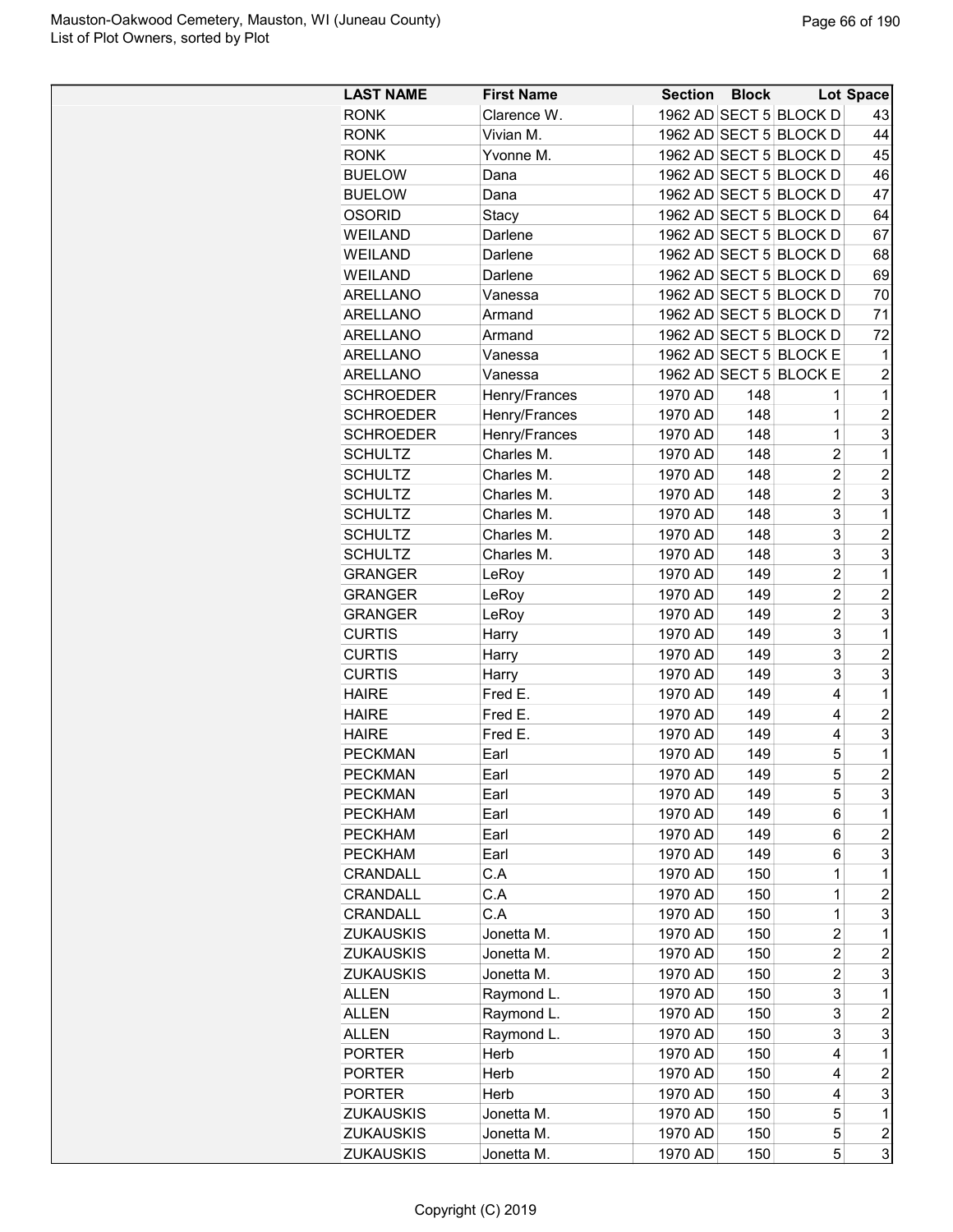| <b>LAST NAME</b>           | <b>First Name</b> | <b>Section</b> | <b>Block</b> |                | Lot Space               |
|----------------------------|-------------------|----------------|--------------|----------------|-------------------------|
| <b>CRANDALL</b>            | C.A               | 1970 AD        | 150          | 6              |                         |
| <b>CRANDALL</b>            | C.A               | 1970 AD        | 150          | 6              | $\overline{c}$          |
| CRANDALL                   | C.A               | 1970 AD        | 150          | 6              | 3                       |
| <b>JOHNSON</b>             | Don               | 1970 AD        | 151          | 1              | 1                       |
| <b>JOHNSON</b>             | Don               | 1970 AD        | 151          | $\mathbf 1$    | $\overline{2}$          |
| <b>JOHNSON</b>             | Don               | 1970 AD        | 151          | 1              | 3                       |
| CRANDALL                   | Jim/Bonnie        | 1970 AD        | 151          | $\overline{2}$ | 1                       |
| <b>CRANDALL</b>            | Jim/Bonnie        | 1970 AD        | 151          | $\overline{2}$ | $\overline{c}$          |
| CRANDALL                   | Jim/Bonnie        | 1970 AD        | 151          | $\overline{2}$ | 3                       |
| <b>CRANDALL</b>            | Jim/Bonnie        | 1970 AD        | 151          | 3              | 1                       |
| <b>CRANDALL</b>            | Jim/Bonnie        | 1970 AD        | 151          | 3              | $\overline{c}$          |
| <b>CRANDALL</b>            | Jim/Bonnie        | 1970 AD        | 151          | 3              | 3                       |
| STANGE JOHNSON Emma        |                   | 1970 AD        | 151          | 4              | 1                       |
| <b>STANGE JOHNSON Emma</b> |                   | 1970 AD        | 151          | 4              | $\overline{c}$          |
| <b>STANGE JOHNSON Emma</b> |                   | 1970 AD        | 151          | 4              | 3                       |
| <b>STANGE JOHNSON Emma</b> |                   | 1970 AD        | 151          | 5              | 1                       |
| <b>STANGE JOHNSON Emma</b> |                   | 1970 AD        | 151          | 5              | $\overline{c}$          |
| <b>STANGE JOHNSON Emma</b> |                   | 1970 AD        | 151          | 5              | 3                       |
|                            |                   |                |              |                |                         |
| <b>STANGE JOHNSON Emma</b> |                   | 1970 AD        | 151          | 6              | 1                       |
| <b>STANGE JOHNSON Emma</b> |                   | 1970 AD        | 151          | 6              | $\overline{c}$          |
| <b>STANGE JOHNSON Emma</b> |                   | 1970 AD        | 151          | 6              | 3                       |
| <b>HESS</b>                | unknown           | 1970 AD        | 152          | 1              | 1                       |
| <b>HESS</b>                | unknown           | 1970 AD        | 152          | $\mathbf 1$    | $\overline{c}$          |
| <b>HESS</b>                | unknown           | 1970 AD        | 152          | 1              | 3                       |
| <b>KLETCHA</b>             | Unknown           | 1970 AD        | 152          | $\overline{c}$ | 1                       |
| <b>KLETCHA</b>             | Unknown           | 1970 AD        | 152          | $\overline{c}$ | $\overline{2}$          |
| <b>KLETCHA</b>             | Unknown           | 1970 AD        | 152          | $\overline{2}$ | 3                       |
| <b>LANGER</b>              | Roland            | 1970 AD        | 152          | 3              | 1                       |
| <b>LANGER</b>              | Roland            | 1970 AD        | 152          | 3              | $\overline{c}$          |
| <b>LANGER</b>              | Roland            | 1970 AD        | 152          | 3              | 3                       |
| <b>GRANGER</b>             | Herbert           | 1970 AD        | 153          | 1              | 1                       |
| <b>GRANGER</b>             | Herbert           | 1970 AD        | 153          | $\mathbf 1$    | $\overline{c}$          |
| <b>GRANGER</b>             | Herbert           | 1970 AD        | 153          | $\mathbf 1$    | 3                       |
| <b>KLETECKA</b>            | Unknown           | 1970 AD        | 153          | $\overline{c}$ | $\mathbf 1$             |
| <b>KLETECKA</b>            | Unknown           | 1970 AD        | 153          | 2              | $\overline{c}$          |
| <b>KLETECKA</b>            | Unknown           | 1970 AD        | 153          | 2              | 3                       |
| LANGER                     | Roland            | 1970 AD        | 153          | 3              | 1                       |
| LANGER                     | Roland            | 1970 AD        | 153          | 3              | $\overline{c}$          |
| LANGER                     | Roland            | 1970 AD        | 153          | 3              | 3                       |
| <b>BONNER</b>              | Earl              | 1970 AD        | 153          | 4              | 1                       |
| <b>BONNER</b>              | Earl              | 1970 AD        | 153          | 4              | $\overline{c}$          |
| <b>BONNER</b>              | Earl              | 1970 AD        | 153          | 4              | 3                       |
| <b>GRANGER</b>             | Herbert           | 1970 AD        | 153          | 5              | 1                       |
| <b>GRANGER</b>             | Herbert           | 1970 AD        | 153          | 5              | $\overline{c}$          |
| <b>GRANGER</b>             | Hubert            | 1970 AD        | 153          | 5              | 3                       |
| <b>DENICKE</b>             | Willis jr         | 1970 AD        | 153          | 6              | 1                       |
| <b>DENICKE</b>             | Willis jr         | 1970 AD        | 153          | 6              | $\overline{c}$          |
| <b>DENICKE</b>             | Willis jr         | 1970 AD        | 153          | 6              | 3                       |
| <b>ORMSON</b>              | Conrad J.         | 1970 AD        | 154          | 1              | 1                       |
| <b>ORMSON</b>              | Conrad J.         | 1970 AD        | 154          | 1              | $\overline{\mathbf{c}}$ |
| <b>ORMSON</b>              | Conrad J.         | 1970 AD        | 154          | 1              | 3                       |
| <b>DENICKE</b>             | Willis jr         | 1970 AD        | 154          | $\overline{c}$ | 1                       |
| <b>DENICKE</b>             | Willis jr         | 1970 AD        | 154          | $\overline{c}$ | $\overline{2}$          |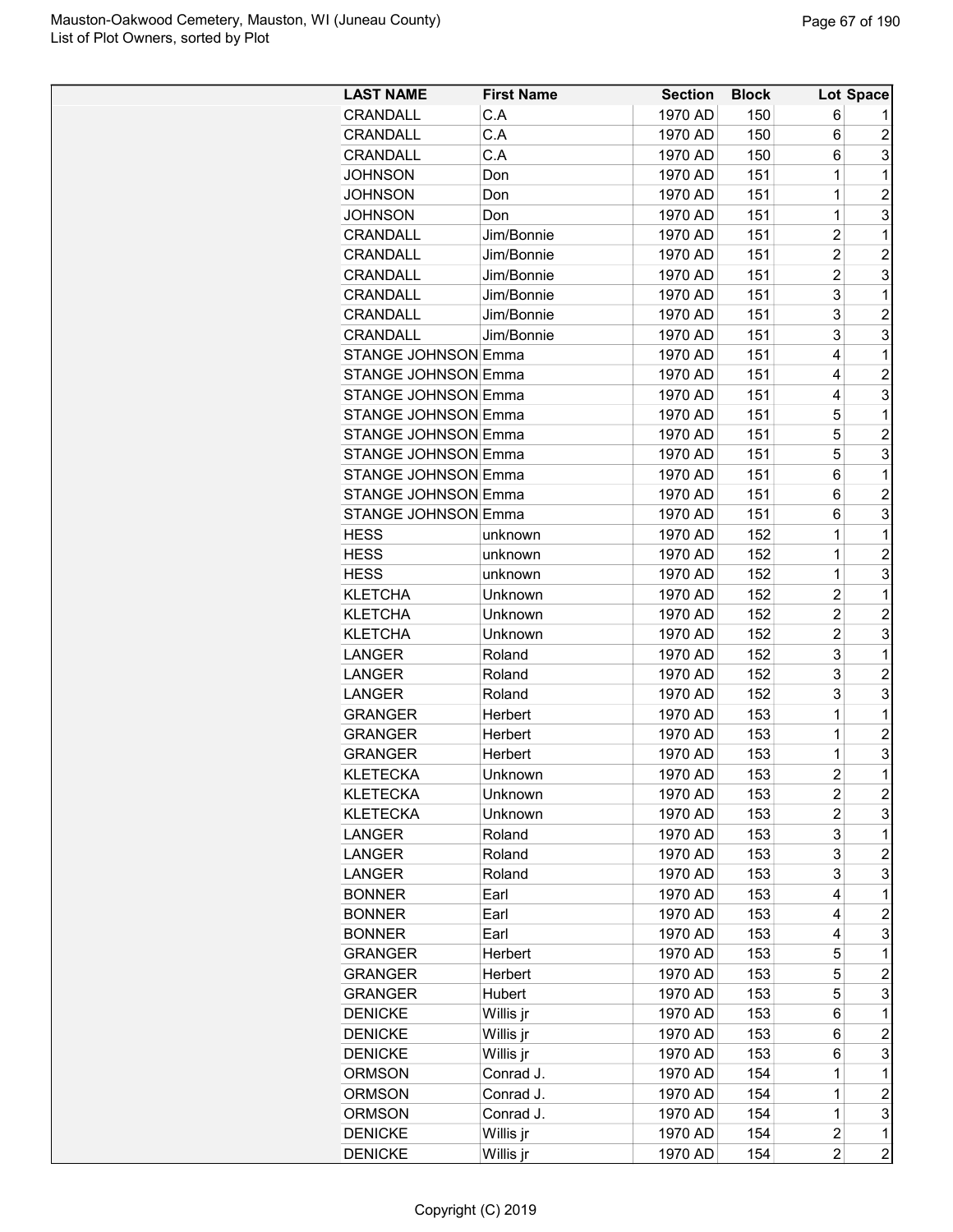| <b>LAST NAME</b> | <b>First Name</b> | <b>Section</b> | <b>Block</b> |                | Lot Space        |
|------------------|-------------------|----------------|--------------|----------------|------------------|
| <b>DENICKE</b>   | Willis jr         | 1970 AD        | 154          | 2              | 3                |
| <b>DENICKE</b>   | Willis/Mary       | 1970 AD        | 154          | 3              | 1                |
| <b>DENICKE</b>   | Willis/Mary       | 1970 AD        | 154          | 3              | $\overline{2}$   |
| <b>DENICKE</b>   | Willis/Mary       | 1970 AD        | 154          | 3              | 3                |
| <b>HENSLEY</b>   | Unknown           | 1970 AD        | 154          | 4              | 1                |
| <b>HENSLEY</b>   | Unknown           | 1970 AD        | 154          | 4              | $\overline{c}$   |
| <b>HENSLEY</b>   | Unknown           | 1970 AD        | 154          | 4              | 3                |
| <b>NELSON</b>    | Normon            | 1970 AD        | 154          | 5              | 1                |
| <b>NELSON</b>    | Normon            | 1970 AD        | 154          | 5              | $\overline{c}$   |
| <b>NELSON</b>    | Normon            | 1970 AD        | 154          | 5              | 3                |
| <b>ORMSON</b>    | Conrad J.         | 1970 AD        | 154          | 6              | 1                |
| <b>ORMSON</b>    | Conrad J.         | 1970 AD        | 154          | 6              | $\overline{c}$   |
| <b>ORMSON</b>    | Conrad J.         | 1970 AD        | 154          | 6              | 3                |
| <b>ROTH</b>      | Sam               | 1970 AD        | 155          | $\overline{c}$ | 1                |
| <b>ROTH</b>      | Sam               | 1970 AD        | 155          | $\overline{c}$ | $\overline{2}$   |
| <b>ROTH</b>      | Sam               | 1970 AD        | 155          | $\overline{c}$ | 3                |
| <b>ROTH</b>      | Sam               | 1970 AD        | 155          | 3              | 1                |
| <b>ROTH</b>      | Sam               | 1970 AD        | 155          | 3              | $\overline{2}$   |
| <b>ROTH</b>      | Sam               | 1970 AD        | 155          | 3              | 3                |
| <b>ROTH</b>      | Charles           | 1970 AD        | 155          | 4              | 1                |
| <b>ROTH</b>      | Charles           | 1970 AD        | 155          | 4              | $\overline{c}$   |
| <b>ROTH</b>      | Charles           | 1970 AD        | 155          | 4              | 3                |
|                  |                   | 1970 AD        | 155          | 5              | 1                |
| <b>ROTH</b>      | Charles           | 1970 AD        |              | 5              | $\overline{c}$   |
| <b>ROTH</b>      | Charles           |                | 155          | 5              | 3                |
| <b>ROTH</b>      | Charles           | 1970 AD        | 155          |                |                  |
| <b>SCOTT</b>     | Walter            | 1970 AD        | 155          | 6              | 1                |
| <b>SCOTT</b>     | Walter            | 1970 AD        | 155          | 6              | $\overline{c}$   |
| <b>SCOTT</b>     | Walter            | 1970 AD        | 155          | 6              | 3                |
| <b>NILES</b>     | <b>Bernard</b>    | 1970 AD        | 156          | 1              | 1                |
| <b>NILES</b>     | <b>Bernard</b>    | 1970 AD        | 156          | 1              | $\overline{2}$   |
| <b>NILES</b>     | <b>Bernard</b>    | 1970 AD        | 156          | $\overline{1}$ | 3                |
| <b>ROTH</b>      | Martin J          | 1970 AD        | 156          | $\overline{c}$ | 1                |
| <b>ROTH</b>      | Martin J          | 1970 AD        | 156          | $\overline{c}$ | $\overline{c}$   |
| <b>ROTH</b>      | Martin J          | 1970 AD        | 156          | $\overline{2}$ | 3                |
| ROTH             | Martin J          | 1970 AD        | 156          | 3              | 1                |
| <b>ROTH</b>      | Martin J          | 1970 AD        | 156          | 3              | $\overline{c}$   |
| <b>ROTH</b>      | Martin J          | 1970 AD        | 156          | 3              | 3                |
| <b>BUBLITZ</b>   | Fred              | <b>MAUSTON</b> | 1            | 1              | 1                |
| <b>BUBLITZ</b>   | Fred              | <b>MAUSTON</b> | 1            | 1              | 2                |
| <b>BUBLITZ</b>   | Fred              | <b>MAUSTON</b> | 1            | 1              | 3                |
| <b>MCCALLUM</b>  | Mrs. Frank        | <b>MAUSTON</b> | 1            | $\overline{c}$ | 1                |
| <b>MCCALLUM</b>  | Mrs. Frank        | <b>MAUSTON</b> | 1            | $\overline{c}$ | $\overline{c}$   |
| <b>MCCALLUM</b>  | Mrs. Frank        | <b>MAUSTON</b> | 1            | $\overline{c}$ | 3                |
| <b>BROWN</b>     | Steele H.         | <b>MAUSTON</b> | 1            | 3              | 1                |
| <b>BROWN</b>     | Steele H.         | <b>MAUSTON</b> | 1            | 3              | $\overline{c}$   |
| <b>BROWN</b>     | Steele H.         | <b>MAUSTON</b> | 1            | 3              | 3                |
| <b>PARKER</b>    | I.G.              | <b>MAUSTON</b> | 1            | 4              | 1                |
| <b>PARKER</b>    | I.G.              | <b>MAUSTON</b> | 1            | 4              | $\overline{c}$   |
| <b>PARKER</b>    | I.G.              | <b>MAUSTON</b> | 1            | 4              | 3                |
| <b>PARKER</b>    | I.G.              | <b>MAUSTON</b> | 1            | 5              | 1                |
| <b>PARKER</b>    | I.G.              | <b>MAUSTON</b> | 1            | 5              | $\boldsymbol{2}$ |
| <b>PARKER</b>    | I.G.              | <b>MAUSTON</b> | 1            | 5              | 3                |
| <b>BROWN</b>     | Steele H.         | <b>MAUSTON</b> | $\mathbf 1$  | 6              | $\mathbf 1$      |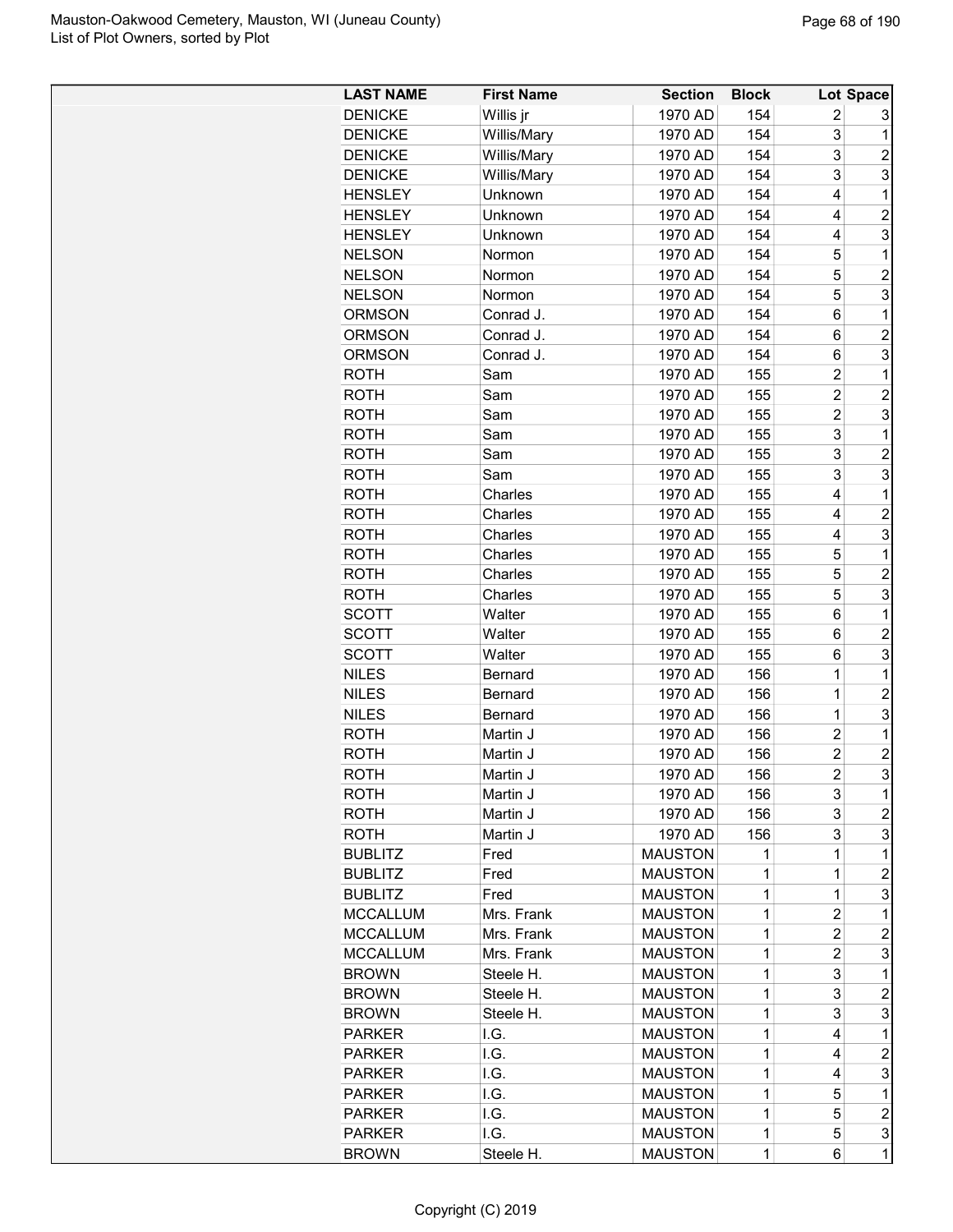| <b>LAST NAME</b> | <b>First Name</b> | <b>Section</b> | <b>Block</b>   |                | Lot Space      |
|------------------|-------------------|----------------|----------------|----------------|----------------|
| <b>BROWN</b>     | Steele H.         | <b>MAUSTON</b> | 1              | 6              | 2              |
| <b>BROWN</b>     | Steele H.         | <b>MAUSTON</b> | 1              | 6              | 3              |
| <b>MCCALLUM</b>  | Mrs. Frank        | <b>MAUSTON</b> | 1              | 7              | 1              |
| <b>MCCALLUM</b>  | Mrs. Frank        | <b>MAUSTON</b> | 1              | 7              | $\overline{2}$ |
| <b>MCCALLUM</b>  | Mrs. Frank        | <b>MAUSTON</b> | 1              | 7              | 3              |
| <b>BUBLITZ</b>   | Fred              | <b>MAUSTON</b> | 1              | 8              | 1              |
| <b>BUBLITZ</b>   | Fred              | <b>MAUSTON</b> | 1              | 8              | $\overline{2}$ |
| <b>BUBLITZ</b>   | Fred              | <b>MAUSTON</b> | 1              | 8              | 3              |
| <b>WRIGHT</b>    | Hiram S.          | <b>MAUSTON</b> | 1              | 9              | 1              |
| <b>WRIGHT</b>    | Hiram S.          | <b>MAUSTON</b> | 1              | 9              | $\overline{2}$ |
| <b>WRIGHT</b>    | Hiram S.          | <b>MAUSTON</b> | 1              | 9              | 3              |
| <b>BURY</b>      | N/A               | <b>MAUSTON</b> | 1              | 10             | 1              |
| <b>BURY</b>      | N/A               | <b>MAUSTON</b> | 1              | 10             | $\overline{2}$ |
| <b>BURY</b>      | N/A               | <b>MAUSTON</b> | 1              | 10             | 3              |
| <b>MCCAUL</b>    | <b>CPL Archie</b> | <b>MAUSTON</b> | 1              | 12             | 1              |
| <b>MCCAUL</b>    | <b>CPL Archie</b> | <b>MAUSTON</b> | 1              | 12             | $\overline{2}$ |
| <b>MCCAUL</b>    | CPL Archie        | <b>MAUSTON</b> | 1              | 12             | 3              |
| <b>MCCAUL</b>    | <b>CPL Archie</b> | <b>MAUSTON</b> | 1              | 13             | 1              |
| <b>MCCAUL</b>    | <b>CPL Archie</b> | <b>MAUSTON</b> | 1              | 13             | $\overline{c}$ |
| <b>MCCAUL</b>    | <b>CPL Archie</b> | <b>MAUSTON</b> | 1              | 13             | 3              |
| <b>KOSLOWSKY</b> | Carl              | <b>MAUSTON</b> | 1              | 14             | 1              |
| <b>KOSLOWSKY</b> | Mathilde          | <b>MAUSTON</b> | 1              | 14             | 3              |
|                  |                   |                |                |                |                |
| <b>BURY</b>      | N/A               | <b>MAUSTON</b> | 1              | 15             | 1              |
| <b>BURY</b>      | N/A               | <b>MAUSTON</b> | 1              | 15             | $\overline{c}$ |
| <b>BURY</b>      | N/A               | <b>MAUSTON</b> | 1              | 15             | 3              |
| <b>DELANEY</b>   | N/A               | <b>MAUSTON</b> | 1              | 16             | 1              |
| <b>DELANEY</b>   | N/A               | <b>MAUSTON</b> | 1              | 16             | $\overline{c}$ |
| <b>DELANEY</b>   | N/A               | <b>MAUSTON</b> | 1              | 16             | 3              |
| SKODAK           | Joseph            | <b>MAUSTON</b> | $\overline{c}$ | 2              | 1              |
| SKODAK           | Joseph            | <b>MAUSTON</b> | $\overline{2}$ | $\overline{2}$ | $\overline{2}$ |
| <b>SKODAK</b>    | Joseph            | <b>MAUSTON</b> | $\overline{2}$ | $\overline{c}$ | 3              |
| <b>LUBNOW</b>    | Gustave           | <b>MAUSTON</b> | $\overline{2}$ | 3              | 1              |
| <b>LUBNOW</b>    | Gustave           | <b>MAUSTON</b> | $\overline{2}$ | 3              | $\overline{2}$ |
| <b>LUBNOW</b>    | Gustave           | <b>MAUSTON</b> | $\overline{2}$ | 3              | 3              |
| <b>BOCKHOUSE</b> | Hubert C.         | <b>MAUSTON</b> | $\overline{c}$ | 4              | 1              |
| <b>BOCKHOUSE</b> | Hubert C.         | <b>MAUSTON</b> | $\overline{c}$ | 4              | $\overline{c}$ |
| <b>BOCKHOUSE</b> | Hubert C.         | <b>MAUSTON</b> | $\overline{c}$ | 4              | 3              |
| <b>BOCKHOUSE</b> | Hubert C.         | <b>MAUSTON</b> | $\overline{c}$ | 5              | 1              |
| <b>BOCKHOUSE</b> | Hubert C.         | <b>MAUSTON</b> | $\overline{2}$ | 5              | 2              |
| <b>BOCKHOUSE</b> | Hubert C.         | <b>MAUSTON</b> | $\overline{c}$ | 5              | 3              |
| LUBNOW           | Gustave           | <b>MAUSTON</b> | $\overline{2}$ | 6              | 1              |
| <b>LUBNOW</b>    | Gustave           | <b>MAUSTON</b> | $\overline{c}$ | 6              | $\overline{c}$ |
| <b>LUBNOW</b>    | Gustave           | <b>MAUSTON</b> | $\overline{2}$ | 6              | 3              |
| <b>SKODAK</b>    | Joseph            | <b>MAUSTON</b> | $\overline{c}$ | 7              | 1              |
| SKODAK           | Joseph            | <b>MAUSTON</b> | $\overline{c}$ | 7              | $\overline{c}$ |
| SKODAK           | Joseph            | <b>MAUSTON</b> | $\overline{c}$ | 7              | 3              |
| <b>HALE</b>      | Claude W.         | <b>MAUSTON</b> | $\overline{c}$ | 11             | 1              |
| <b>HALE</b>      | Claude W.         | <b>MAUSTON</b> | $\overline{2}$ | 11             | $\overline{c}$ |
| <b>HALE</b>      | Claude W.         | <b>MAUSTON</b> | $\overline{c}$ | 11             | 3              |
| <b>HALE</b>      | Claude W.         | <b>MAUSTON</b> | $\overline{c}$ | 12             | 1              |
| <b>HALE</b>      | Claude W.         | <b>MAUSTON</b> | $\overline{c}$ | 12             | $\overline{c}$ |
| <b>HALE</b>      | Claude W.         | <b>MAUSTON</b> | $\overline{c}$ | 12             | 3              |
| <b>HALE</b>      | Claude W.         | <b>MAUSTON</b> | $\overline{c}$ | 13             | 1              |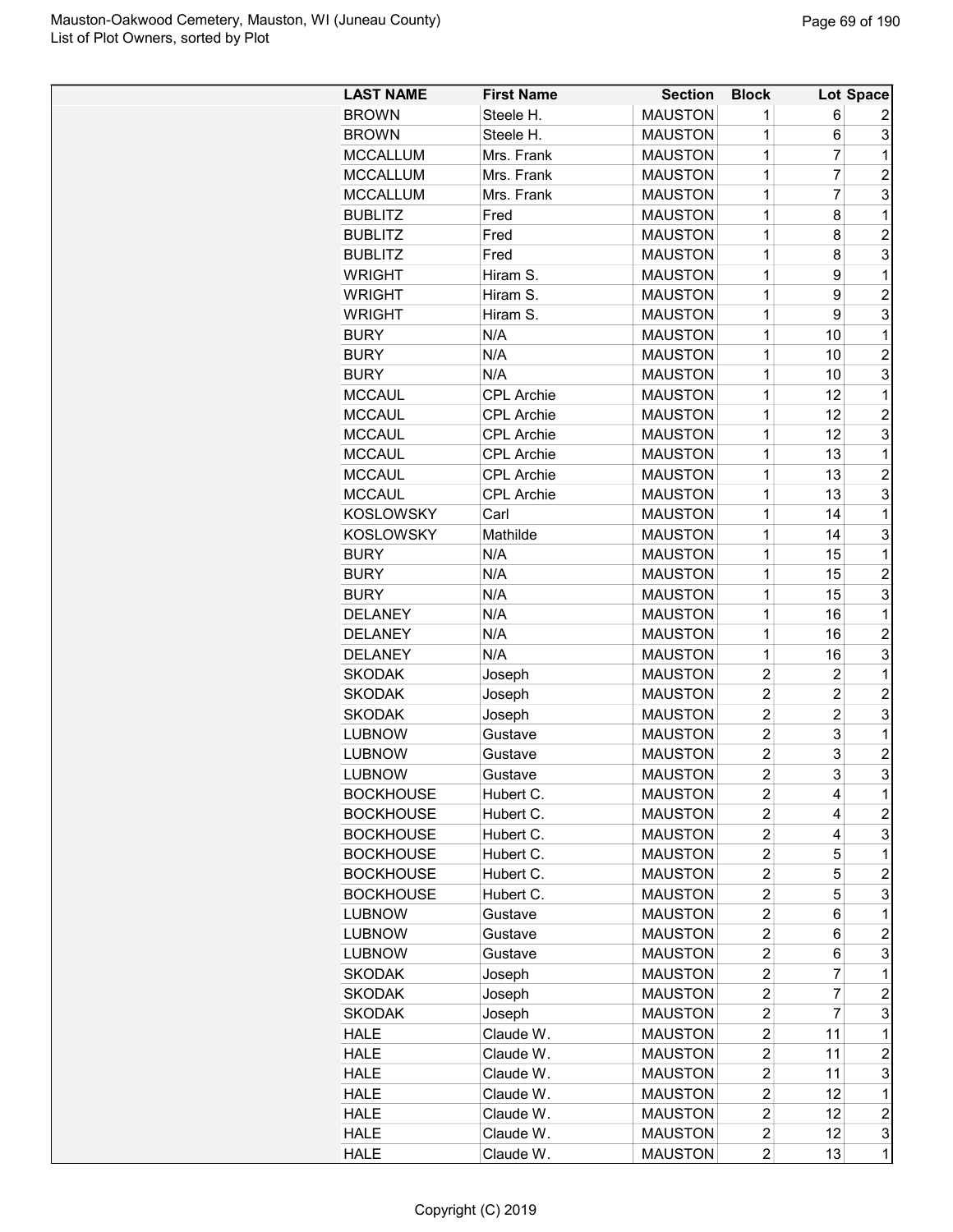| <b>LAST NAME</b> | <b>First Name</b> | <b>Section</b> | <b>Block</b>   |                | Lot Space      |
|------------------|-------------------|----------------|----------------|----------------|----------------|
| <b>HALE</b>      | Claude W.         | <b>MAUSTON</b> | 2              | 13             |                |
| <b>HALE</b>      | Claude W.         | <b>MAUSTON</b> | $\overline{2}$ | 13             | 3              |
| <b>HALE</b>      | Claude W.         | <b>MAUSTON</b> | $\overline{2}$ | 14             | $\mathbf 1$    |
| <b>HALE</b>      | Claude W.         | <b>MAUSTON</b> | $\overline{2}$ | 14             | $\overline{2}$ |
| <b>HALE</b>      | Claude W.         | <b>MAUSTON</b> | $\overline{2}$ | 14             | 3              |
| <b>BRANDT</b>    | Albertina         | <b>MAUSTON</b> | 3              | 1              | 1              |
| <b>BRANDT</b>    | Albertina         | <b>MAUSTON</b> | 3              | 1              | $\overline{2}$ |
| <b>BRANDT</b>    | Albertina         | <b>MAUSTON</b> | 3              | $\mathbf{1}$   | 3              |
| <b>BRANDT</b>    | Albertina         | <b>MAUSTON</b> | 3              | $\overline{c}$ | 1              |
| <b>BRANDT</b>    | Albertina         | <b>MAUSTON</b> | 3              | $\overline{c}$ | $\overline{2}$ |
| <b>BRANDT</b>    | Albertina         | <b>MAUSTON</b> | 3              | $\overline{c}$ | 3              |
| <b>SEVERSON</b>  | Clarence          | <b>MAUSTON</b> | 3              | 3              | $\mathbf{1}$   |
|                  |                   | <b>MAUSTON</b> | 3              | 3              | $\overline{2}$ |
| <b>SEVERSON</b>  | Clarence          |                | 3              |                |                |
| <b>SEVERSON</b>  | Clarence          | <b>MAUSTON</b> |                | 3              | 3              |
| <b>SEVERSON</b>  | Clarence B.       | <b>MAUSTON</b> | 3              | 4              | 1              |
| <b>SEVERSON</b>  | Clarence B.       | <b>MAUSTON</b> | 3              | 4              | $\overline{c}$ |
| <b>SEVERSON</b>  | Clarence B.       | <b>MAUSTON</b> | 3              | 4              | 3              |
| <b>SEVERSON</b>  | Clarence B.       | <b>MAUSTON</b> | 3              | 5              | $\mathbf{1}$   |
| <b>SEVERSON</b>  | Clarence B.       | <b>MAUSTON</b> | 3              | 5              | $\overline{c}$ |
| <b>SEVERSON</b>  | Clarence B.       | <b>MAUSTON</b> | 3              | 5              | 3              |
| <b>SEVERSON</b>  | Clarence          | <b>MAUSTON</b> | 3              | 6              | $\mathbf{1}$   |
| <b>SEVERSON</b>  | Clarence          | <b>MAUSTON</b> | 3              | 6              | $\overline{c}$ |
| <b>SEVERSON</b>  | Clarence          | <b>MAUSTON</b> | 3              | 6              | 3              |
| <b>BRANDT</b>    | Albertina         | <b>MAUSTON</b> | 3              | $\overline{7}$ | $\mathbf{1}$   |
| <b>BRANDT</b>    | Albertina         | <b>MAUSTON</b> | 3              | $\overline{7}$ | $\overline{c}$ |
| <b>BRANDT</b>    | Albertina         | <b>MAUSTON</b> | 3              | $\overline{7}$ | 3              |
| <b>BRANDT</b>    | Albertina         | <b>MAUSTON</b> | 3              | 8              | 1              |
| <b>BRANDT</b>    | Albertina         | <b>MAUSTON</b> | 3              | 8              | $\overline{c}$ |
| <b>BRANDT</b>    | Albertina         | <b>MAUSTON</b> | 3              | 8              | 3              |
| <b>SMITH</b>     | Charles P.        | <b>MAUSTON</b> | 3              | 9              | 1              |
| <b>SMITH</b>     | Charles P.        | <b>MAUSTON</b> | 3              | 9              | $\overline{c}$ |
| <b>SMITH</b>     | Charles P.        | <b>MAUSTON</b> | 3              | 9              | 3              |
| <b>SMITH</b>     | Charles P.        | <b>MAUSTON</b> | 3              | 10             | $\mathbf 1$    |
| <b>SMITH</b>     | Charles P.        | <b>MAUSTON</b> | 3              | 10             | $\mathfrak{p}$ |
| <b>SMITH</b>     | Charles P.        | <b>MAUSTON</b> | 3              | 10             | 3              |
| <b>HEINEL</b>    | J.                | <b>MAUSTON</b> | 3              | 11             | 1              |
| <b>HEINEL</b>    | J.                | <b>MAUSTON</b> | 3              | 11             | $\overline{c}$ |
| <b>HEINEL</b>    | J.                | <b>MAUSTON</b> | 3              | 11             | 3              |
| <b>HOSIG</b>     | Roger W.          | <b>MAUSTON</b> | 3              | 13             | 1              |
| <b>HOSIG</b>     | Roger W.          | <b>MAUSTON</b> | 3              | 13             | $\overline{c}$ |
| <b>HOSIG</b>     | Roger W.          | <b>MAUSTON</b> | 3              | 13             | 3              |
| <b>COTTRILL</b>  | N/A               | <b>MAUSTON</b> | 3              | 14             | $\mathbf 1$    |
| <b>COTTRILL</b>  | N/A               | <b>MAUSTON</b> | 3              | 14             | $\overline{c}$ |
| <b>COTTRILL</b>  | N/A               | <b>MAUSTON</b> | 3              | 14             | 3              |
| <b>SCHULTZ</b>   | F.D.              | <b>MAUSTON</b> | 3              | 15             | 1              |
| <b>SCHULTZ</b>   | F.D.              | <b>MAUSTON</b> | 3              | 15             | 2              |
| <b>SCHULTZ</b>   | F.D.              | <b>MAUSTON</b> | 3              | 15             | 3              |
| <b>SMITH</b>     | Charles P.        | <b>MAUSTON</b> | 3              | 16             | 1              |
| <b>SMITH</b>     | Charles P.        | <b>MAUSTON</b> | 3              | 16             | $\overline{c}$ |
| <b>SMITH</b>     | Charles P.        | <b>MAUSTON</b> | 3              | 16             | 3              |
|                  |                   | <b>MAUSTON</b> | 4              | 1              | $\mathbf 1$    |
| <b>CRIPPIN</b>   | Willis L.         |                |                |                |                |
| <b>CRIPPIN</b>   | Willis L.         | <b>MAUSTON</b> | 4              | $\mathbf 1$    | $\overline{c}$ |
| <b>CRIPPIN</b>   | Willis L.         | <b>MAUSTON</b> | 4              | $\mathbf{1}$   | 3              |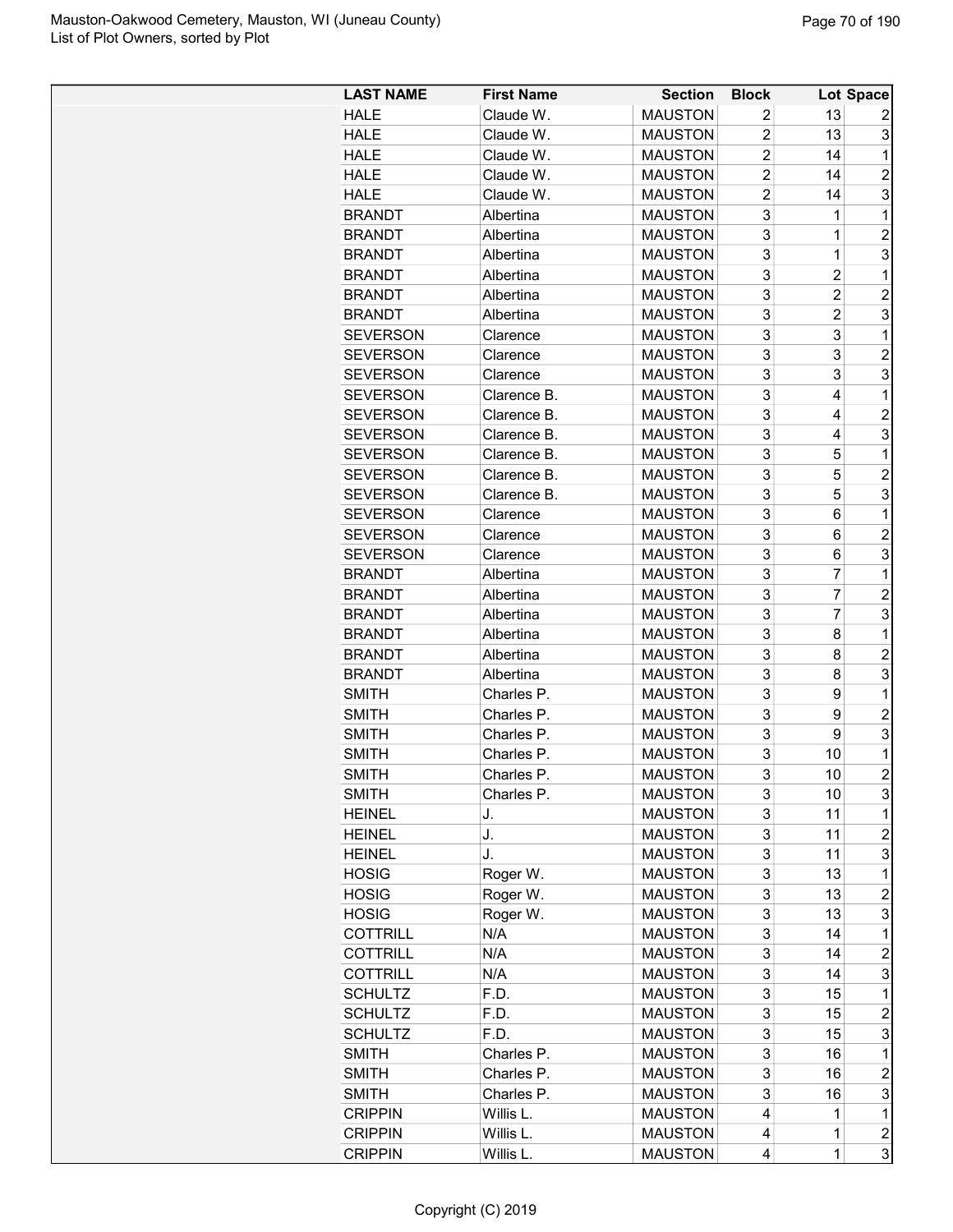| <b>LAST NAME</b> | <b>First Name</b> | <b>Section</b> | <b>Block</b>   |                | Lot Space        |
|------------------|-------------------|----------------|----------------|----------------|------------------|
| <b>CRIPPIN</b>   | Willis L.         | <b>MAUSTON</b> | 4              | 2              |                  |
| <b>CRIPPIN</b>   | Willis L.         | <b>MAUSTON</b> | 4              | $\overline{c}$ | $\overline{c}$   |
| <b>CRIPPIN</b>   | Willis L.         | <b>MAUSTON</b> | 4              | 2              | 3                |
| <b>WARD</b>      | Mrs. Leon         | <b>MAUSTON</b> | 4              | 3              | 1                |
| <b>WARD</b>      | Mrs. Leon         | <b>MAUSTON</b> | 4              | 3              | $\overline{2}$   |
| <b>WARD</b>      | Mrs. Leon         | <b>MAUSTON</b> | 4              | 3              | 3                |
| <b>WARD</b>      | Mrs. Leon         | <b>MAUSTON</b> | $\overline{4}$ | 4              | 1                |
| <b>WARD</b>      | Mrs. Leon         | <b>MAUSTON</b> | 4              | 4              | $\overline{c}$   |
| <b>WARD</b>      | Mrs. Leon         | <b>MAUSTON</b> | 4              | 4              | 3                |
| <b>WARD</b>      | Mrs. Leon         | <b>MAUSTON</b> | 4              | 5              | 1                |
| <b>WARD</b>      | Mrs. Leon         | <b>MAUSTON</b> | 4              | 5              | $\overline{c}$   |
| <b>WARD</b>      | Mrs. Leon         | <b>MAUSTON</b> | 4              | 5              | 3                |
| <b>WARD</b>      | Mrs. Leon         | <b>MAUSTON</b> | 4              | 6              | 1                |
| <b>WARD</b>      | Mrs. Leon         | <b>MAUSTON</b> | $\overline{4}$ | 6              | $\overline{2}$   |
| <b>WARD</b>      | Mrs. Leon         | <b>MAUSTON</b> | 4              | 6              | 3                |
| <b>CRIPPIN</b>   | Willis L.         | <b>MAUSTON</b> | 4              | 7              | 1                |
| <b>CRIPPIN</b>   | Willis L.         | <b>MAUSTON</b> | 4              | $\overline{7}$ | $\overline{c}$   |
| <b>CRIPPIN</b>   | Willis L.         | <b>MAUSTON</b> | $\overline{4}$ | 7              | 3                |
| <b>CRIPPIN</b>   | Willis L.         | <b>MAUSTON</b> | 4              | 8              | 1                |
| <b>CRIPPIN</b>   | Willis L.         | <b>MAUSTON</b> | 4              | 8              | $\overline{c}$   |
| <b>CRIPPIN</b>   | Willis L.         | <b>MAUSTON</b> | 4              | 8              | 3                |
| <b>HOSIG</b>     | William G.        | <b>MAUSTON</b> | 4              | 9              | 1                |
| <b>HOSIG</b>     | William G.        | <b>MAUSTON</b> | 4              | 9              | $\overline{2}$   |
| HOSIG            | William G.        | <b>MAUSTON</b> | $\overline{4}$ | 9              | 3                |
| HOSIG            | William G.        | <b>MAUSTON</b> | 4              | 10             | 1                |
| HOSIG            | William G.        | <b>MAUSTON</b> | 4              | 10             | $\overline{2}$   |
| HOSIG            | William G.        | <b>MAUSTON</b> | 4              | 10             | 3                |
| SWETLAND         | Rev. Ira B.       | <b>MAUSTON</b> | $\overline{4}$ | 11             | 1                |
| SWETLAND         | Rev. Ira B.       | <b>MAUSTON</b> | 4              | 11             | $\overline{c}$   |
| SWETLAND         | Rev. Ira B.       | <b>MAUSTON</b> | 4              | 11             | 3                |
| <b>SWETLAND</b>  | Rev. Ira B.       | <b>MAUSTON</b> | 4              | 12             | 1                |
| <b>SWETLAND</b>  | Rev. Ira B.       | <b>MAUSTON</b> | 4              | 12             | $\overline{2}$   |
| <b>SWETLAND</b>  | Rev. Ira B.       | <b>MAUSTON</b> | 4              | 12             | 3                |
| <b>SWETLAND</b>  | Rev. Ira B        | <b>MAUSTON</b> | 4              | 13             | $\overline{1}$   |
| <b>SWETLAND</b>  | Rev. Ira B.       | <b>MAUSTON</b> | 4              | 13             | $\overline{c}$   |
| <b>SWETLAND</b>  | Rev. Ira B.       | <b>MAUSTON</b> | 4              | 13             | 3                |
| <b>SWETLAND</b>  | Rev. Ira B.       | <b>MAUSTON</b> | 4              | 14             | 1                |
| SWETLAND         | Rev. Ira B.       | <b>MAUSTON</b> | 4              | 14             | $\overline{c}$   |
| SWETLAND         | Rev. Ira B.       | <b>MAUSTON</b> | 4              | 14             | 3                |
| <b>HOSIG</b>     | William G.        | <b>MAUSTON</b> | 4              | 15             | 1                |
| <b>HOSIG</b>     | William G.        | <b>MAUSTON</b> | 4              | 15             | $\overline{c}$   |
| HOSIG            | William G.        | <b>MAUSTON</b> | 4              | 15             | 3                |
| <b>HOSIG</b>     | William G.        | <b>MAUSTON</b> | 4              | 16             | 1                |
| <b>HOSIG</b>     | William G.        | <b>MAUSTON</b> | 4              | 16             | $\overline{c}$   |
| <b>HOSIG</b>     | William G.        | <b>MAUSTON</b> | 4              | 16             | 3                |
| JOHNSON          | W.R.              | <b>MAUSTON</b> | 5              | 1              | 1                |
| <b>JOHNSON</b>   | W.R.              | <b>MAUSTON</b> | 5              | 1              | $\boldsymbol{2}$ |
| <b>JOHNSON</b>   | W.R.              | <b>MAUSTON</b> | 5              | 1              | 3                |
| <b>MICHEL</b>    | Anna Asmus        | <b>MAUSTON</b> | 5              | 2              | 1                |
| <b>MICHEL</b>    | Anna Asmus        | <b>MAUSTON</b> | 5              | 2              | $\overline{2}$   |
| <b>MICHEL</b>    | Anna Asmus        | <b>MAUSTON</b> | 5              | $\overline{c}$ | 3                |
| STETTLER         | Bert & Glenn      | <b>MAUSTON</b> | 5              | 3              | 1                |
| <b>STETTLER</b>  | Bert & Glenn      | <b>MAUSTON</b> | 5              | 3              | $\overline{c}$   |
|                  |                   |                |                |                |                  |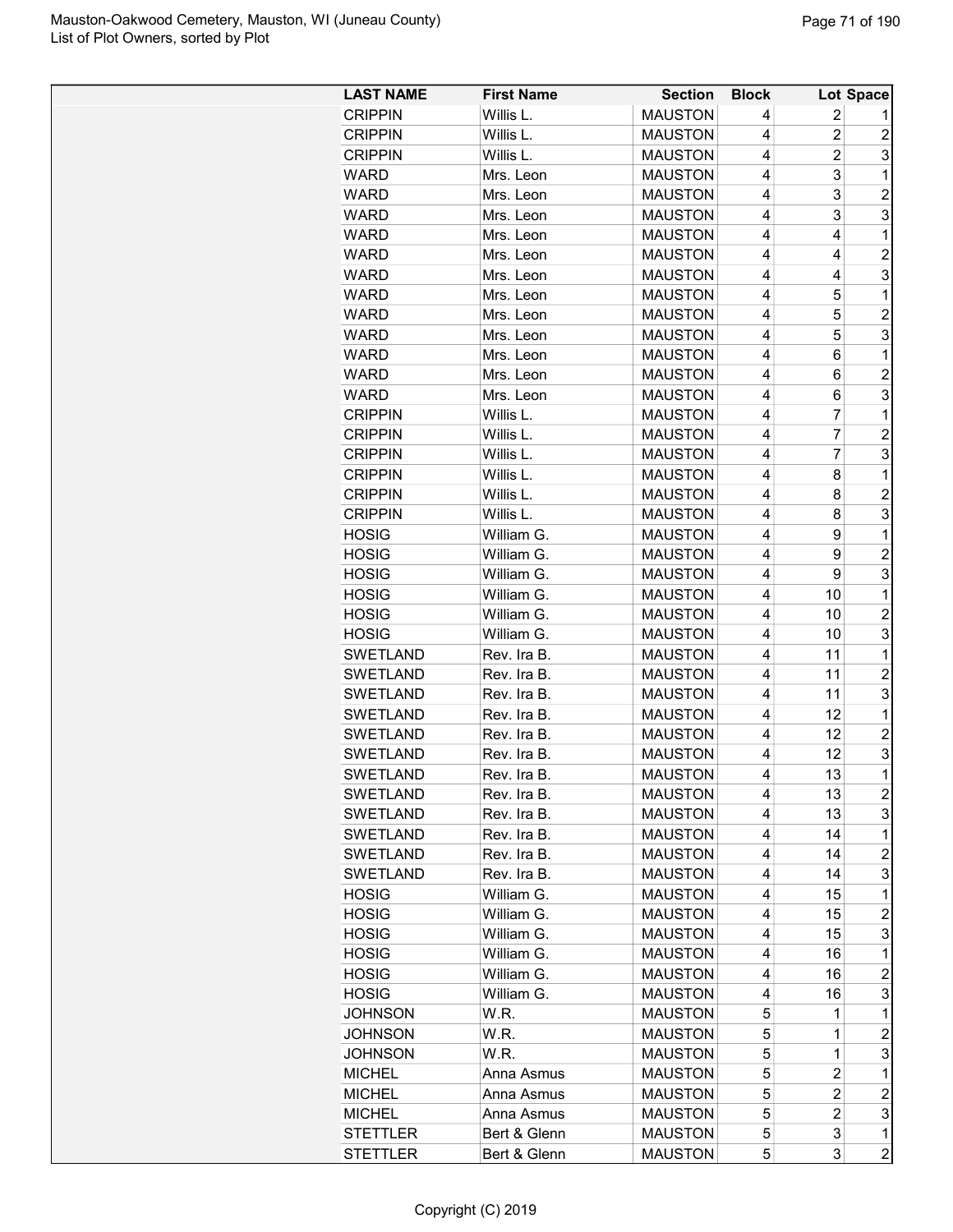| <b>LAST NAME</b> | <b>First Name</b> | <b>Section</b> | <b>Block</b> |                | Lot Space               |
|------------------|-------------------|----------------|--------------|----------------|-------------------------|
| <b>STETTLER</b>  | Bert & Glenn      | <b>MAUSTON</b> | 5            | 3              | 3                       |
| <b>STETTLER</b>  | Bert & Glenn      | <b>MAUSTON</b> | 5            | 4              | 1                       |
| <b>STETTLER</b>  | Bert & Glenn      | <b>MAUSTON</b> | 5            | 4              | $\overline{c}$          |
| <b>STETTLER</b>  | Bert & Glenn      | <b>MAUSTON</b> | 5            | 4              | 3                       |
| <b>STETTLER</b>  | Bert & Glenn      | <b>MAUSTON</b> | 5            | 5              | 1                       |
| <b>STETTLER</b>  | Bert & Glenn      | <b>MAUSTON</b> | 5            | 5              | $\overline{c}$          |
| <b>STETTLER</b>  | Bert & Glenn      | <b>MAUSTON</b> | 5            | 5              | 3                       |
| <b>STETTLER</b>  | Bert & Glenn      | <b>MAUSTON</b> | 5            | 6              | $\mathbf 1$             |
| <b>STETTLER</b>  | Bert & Glenn      | <b>MAUSTON</b> | 5            | 6              | $\overline{2}$          |
| <b>STETTLER</b>  | Bert & Glenn      | <b>MAUSTON</b> | 5            | 6              | 3                       |
| <b>MICHEL</b>    | Anna Asmus        | <b>MAUSTON</b> | 5            | $\overline{7}$ | 1                       |
| <b>MICHEL</b>    | Anna Asmus        | <b>MAUSTON</b> | 5            | $\overline{7}$ | $\overline{c}$          |
| <b>MICHEL</b>    | Anna Asmus        | <b>MAUSTON</b> | 5            | $\overline{7}$ | 3                       |
| <b>JOHNSON</b>   | W.R.              | <b>MAUSTON</b> | 5            | 8              | 1                       |
| <b>JOHNSON</b>   | W.R.              | <b>MAUSTON</b> | 5            | 8              | $\overline{c}$          |
| <b>JOHNSON</b>   | W.R.              | <b>MAUSTON</b> | 5            | 8              | 3                       |
| <b>BARNEY</b>    | James L.          | <b>MAUSTON</b> | 5            | 9              | 1                       |
| <b>BARNEY</b>    | James L.          | <b>MAUSTON</b> | 5            | 9              | $\overline{c}$          |
| <b>BARNEY</b>    | James L.          | <b>MAUSTON</b> | 5            | 9              | 3                       |
| <b>BARNEY</b>    | James L.          | <b>MAUSTON</b> | 5            | 10             | $\mathbf{1}$            |
| <b>BARNEY</b>    | James L.          | <b>MAUSTON</b> | 5            | 10             | $\overline{c}$          |
| <b>BARNEY</b>    | James L.          | <b>MAUSTON</b> | 5            | 10             | 3                       |
| <b>TRAINER</b>   | Daniel            | <b>MAUSTON</b> | 5            | 11             | 1                       |
| <b>TRAINER</b>   | Daniel            | <b>MAUSTON</b> | 5            | 11             | $\overline{c}$          |
| <b>TRAINER</b>   | Daniel            | <b>MAUSTON</b> | 5            | 11             | 3                       |
| <b>WELKE</b>     | Christian         | <b>MAUSTON</b> | 5            | 12             | $\mathbf 1$             |
| <b>WELKE</b>     | Christian         | <b>MAUSTON</b> | 5            | 12             | $\overline{c}$          |
| <b>WELKE</b>     | Christian         | <b>MAUSTON</b> | 5            | 12             | 3                       |
| <b>WELKE</b>     | Christian         | <b>MAUSTON</b> | 5            | 13             | 1                       |
| <b>WELKE</b>     | Christian         | <b>MAUSTON</b> | 5            | 13             | $\overline{c}$          |
| <b>WELKE</b>     | Christian         | <b>MAUSTON</b> | 5            | 13             | 3                       |
| <b>TRAINER</b>   | Daniel            | <b>MAUSTON</b> | 5            | 14             | 1                       |
| <b>TRAINER</b>   | Daniel            | <b>MAUSTON</b> | 5            | 14             | 2                       |
| <b>TRAINER</b>   | Daniel            | <b>MAUSTON</b> | 5            | 14             | 3                       |
| <b>BARNEY</b>    | James L.          | <b>MAUSTON</b> | 5            | 15             | 1                       |
| <b>BARNEY</b>    | James L.          | <b>MAUSTON</b> | 5            | 15             | $\overline{\mathbf{c}}$ |
| <b>BARNEY</b>    | James L.          | <b>MAUSTON</b> | 5            | 15             | 3                       |
| <b>BARNEY</b>    | James L.          | <b>MAUSTON</b> | 5            | 16             | 1                       |
| <b>BARNEY</b>    | James L.          | <b>MAUSTON</b> | 5            | 16             | 2                       |
| <b>BARNEY</b>    | James L.          | <b>MAUSTON</b> | 5            | 16             | 3                       |
| <b>CLEMENT</b>   | Frank & Ella      | <b>MAUSTON</b> | 6            | 1              | 1                       |
| <b>CLEMENT</b>   | Frank & Ella      | <b>MAUSTON</b> | 6            | 1              | $\overline{c}$          |
| <b>CLEMENT</b>   | Frank & Ella      | <b>MAUSTON</b> | 6            | 1              | 3                       |
| <b>BECK</b>      | Dr. James E.      | <b>MAUSTON</b> | 6            | 3              | 1                       |
| <b>BECK</b>      | Dr. James E.      | <b>MAUSTON</b> | 6            | 3              | $\overline{c}$          |
| <b>BECK</b>      | Dr. James E.      | <b>MAUSTON</b> | 6            | 3              | 3                       |
| <b>BECK</b>      | Dr. James E.      | MAUSTON        | 6            | 4              | 1                       |
| <b>BECK</b>      | Dr. James E.      | <b>MAUSTON</b> | 6            | 4              | 2                       |
| <b>BECK</b>      | Dr. James E.      | <b>MAUSTON</b> | 6            | 4              | 3                       |
| <b>BECK</b>      | Dr. James E.      | <b>MAUSTON</b> | 6            | 5              | 1                       |
| <b>BECK</b>      | Dr. James E.      | <b>MAUSTON</b> | 6            | 5              | $\overline{2}$          |
| <b>BECK</b>      | Dr. James E.      | <b>MAUSTON</b> | 6            | 5              | 3                       |
| <b>BECK</b>      | Dr. James E.      | <b>MAUSTON</b> | 6            | 6              | 1                       |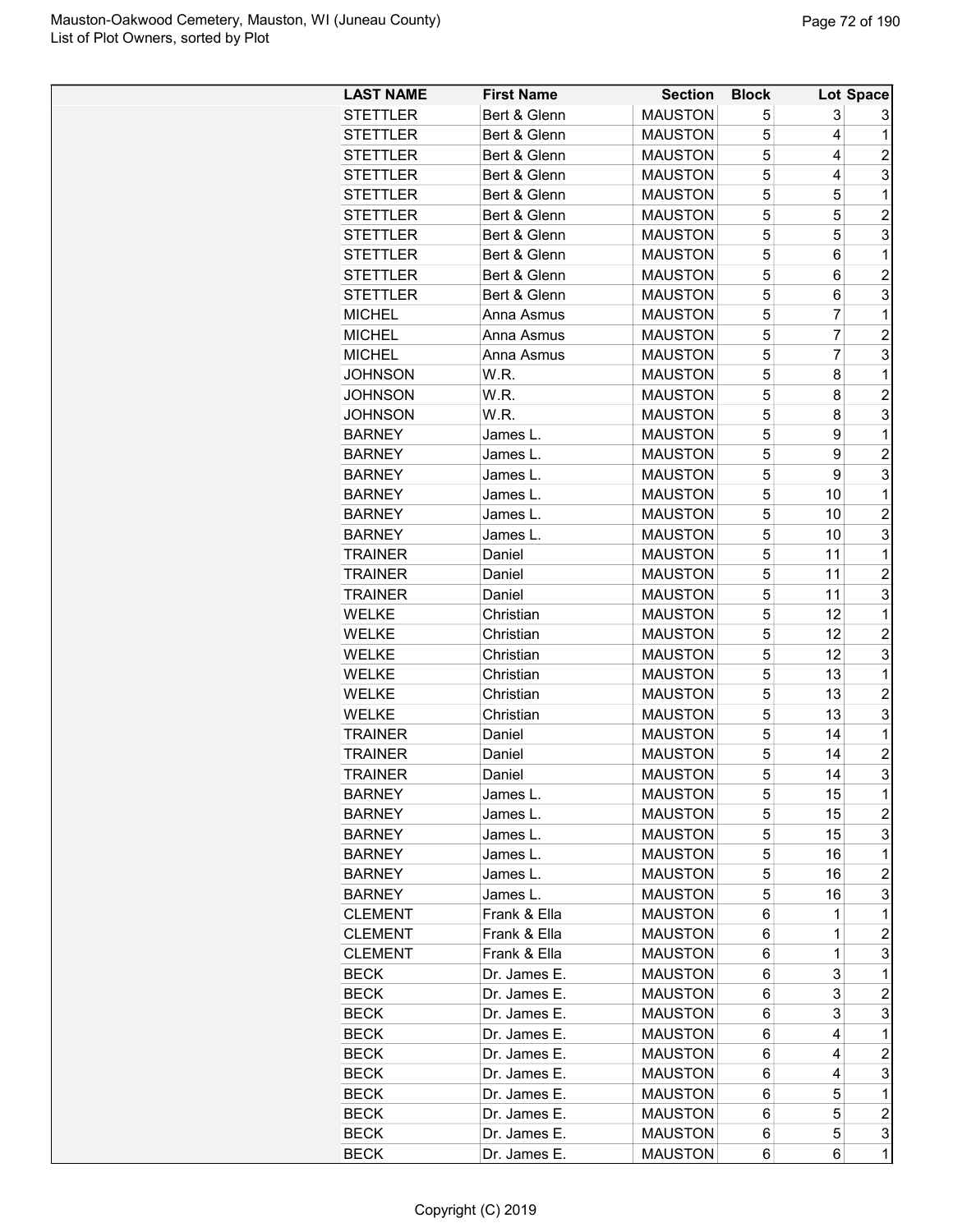| <b>LAST NAME</b> | <b>First Name</b> | <b>Section</b> | <b>Block</b>   |                | Lot Space               |
|------------------|-------------------|----------------|----------------|----------------|-------------------------|
| <b>BECK</b>      | Dr. James E.      | <b>MAUSTON</b> | 6              | 6              | 2                       |
| <b>BECK</b>      | Dr. James E.      | <b>MAUSTON</b> | 6              | 6              | 3                       |
| <b>CLEMENT</b>   | Frank & Ella      | <b>MAUSTON</b> | 6              | 8              | $\mathbf{1}$            |
| <b>CLEMENT</b>   | Frank & Ella      | <b>MAUSTON</b> | 6              | 8              | $\overline{c}$          |
| <b>CLEMENT</b>   | Frank & Ella      | <b>MAUSTON</b> | 6              | 8              | 3                       |
| <b>COLES</b>     | Mary              | <b>MAUSTON</b> | 6              | 9              | $\mathbf{1}$            |
| <b>COLES</b>     | Mary              | <b>MAUSTON</b> | 6              | 9              | $\overline{c}$          |
| COLES            | Mary              | <b>MAUSTON</b> | 6              | 9              | 3                       |
| <b>COLES</b>     | Mary              | <b>MAUSTON</b> | 6              | 10             | 1                       |
| COLES            | Mary              | <b>MAUSTON</b> | 6              | 10             | $\overline{c}$          |
| COLES            | Mary              | <b>MAUSTON</b> | 6              | 10             | 3                       |
| <b>SCHMIDT</b>   | Vernon W.         | <b>MAUSTON</b> | 6              | 11             | $\mathbf{1}$            |
| <b>SCHMIDT</b>   | Vernon W.         | <b>MAUSTON</b> | 6              | 11             | $\overline{c}$          |
| <b>SCHMIDT</b>   | Vernon W.         | <b>MAUSTON</b> | 6              | 11             | 3                       |
| <b>SCHMIDT</b>   | Vernon W.         | <b>MAUSTON</b> | 6              | 12             | $\mathbf{1}$            |
| <b>SCHMIDT</b>   | Vernon W.         | <b>MAUSTON</b> | 6              | 12             | $\overline{2}$          |
| <b>SCHMIDT</b>   | Vernon W.         | <b>MAUSTON</b> | 6              | 12             | 3                       |
| <b>TUCKER</b>    | G.                | <b>MAUSTON</b> | 6              | 13             | $\mathbf{1}$            |
| <b>TUCKER</b>    | G.                | <b>MAUSTON</b> | 6              | 13             | 2                       |
| <b>TUCKER</b>    | G.                | <b>MAUSTON</b> | 6              | 13             | 3                       |
| <b>TUCKER</b>    | G.                | <b>MAUSTON</b> | 6              | 14             | $\mathbf{1}$            |
| <b>TUCKER</b>    | G.                | <b>MAUSTON</b> | 6              | 14             | $\overline{\mathbf{c}}$ |
| <b>TUCKER</b>    | G.                | <b>MAUSTON</b> | 6              | 14             | 3                       |
| COLES            | Mary              | <b>MAUSTON</b> | 6              | 15             | $\mathbf{1}$            |
| COLES            | Mary              | <b>MAUSTON</b> | 6              | 15             | $\overline{2}$          |
| <b>COLES</b>     |                   | <b>MAUSTON</b> | 6              | 15             | 3                       |
| <b>COLES</b>     | Mary              | <b>MAUSTON</b> | 6              | 16             | $\mathbf{1}$            |
|                  | Mary              |                |                |                |                         |
| <b>COLES</b>     | Mary              | <b>MAUSTON</b> | 6              | 16             | $\overline{c}$<br>3     |
| COLES            | Mary              | <b>MAUSTON</b> | 6              | 16             |                         |
| <b>ELLIS</b>     | Peck              | <b>MAUSTON</b> | $\overline{7}$ | 1              | $\mathbf{1}$            |
| <b>ELLIS</b>     | Peck              | <b>MAUSTON</b> | 7              | 1              | $\overline{c}$          |
| <b>ELLIS</b>     | Peck              | <b>MAUSTON</b> | $\overline{7}$ | 1              | 3                       |
| <b>ELLIS</b>     | Peck              | <b>MAUSTON</b> | $\overline{7}$ | $\overline{c}$ | $\mathbf{1}$            |
| <b>ELLIS</b>     | Peck              | <b>MAUSTON</b> | $\overline{7}$ | $\overline{2}$ | $\overline{2}$          |
| <b>ELLIS</b>     | Peck              | <b>MAUSTON</b> | 7              | 2              | 3                       |
| <b>BUDGE</b>     | John B.           | <b>MAUSTON</b> | 7              | 3              | 1                       |
| <b>BUDGE</b>     | John B.           | <b>MAUSTON</b> | 7              | 3              | 2                       |
| <b>BUDGE</b>     | John B.           | <b>MAUSTON</b> | 7              | 3              | 3                       |
| <b>BUDGE</b>     | John B.           | <b>MAUSTON</b> | 7              | 4              | $\mathbf 1$             |
| <b>BUDGE</b>     | John B.           | <b>MAUSTON</b> | 7              | 4              | 2                       |
| <b>BUDGE</b>     | John B.           | <b>MAUSTON</b> | 7              | 4              | 3                       |
| <b>BUDGE</b>     | John B.           | <b>MAUSTON</b> | 7              | 5              | 1                       |
| <b>BUDGE</b>     | John B.           | <b>MAUSTON</b> | 7              | 5              | 2                       |
| <b>BUDGE</b>     | John B.           | <b>MAUSTON</b> | 7              | 5              | 3                       |
| <b>BUDGE</b>     | John B.           | <b>MAUSTON</b> | 7              | 6              | 1                       |
| <b>BUDGE</b>     | John B.           | <b>MAUSTON</b> | 7              | 6              | 2                       |
| <b>BUDGE</b>     | John B.           | <b>MAUSTON</b> | 7              | 6              | 3                       |
| <b>ELLIS</b>     | Peck              | <b>MAUSTON</b> | 7              | 7              | $\mathbf 1$             |
| <b>ELLIS</b>     | Peck              | <b>MAUSTON</b> | 7              | 7              | 2                       |
| <b>ELLIS</b>     | Peck              | <b>MAUSTON</b> | 7              | 7              | 3                       |
| <b>FRUSHER</b>   | William           | <b>MAUSTON</b> | 7              | 8              | 1                       |
| <b>FRUSHER</b>   | William           | <b>MAUSTON</b> | 7              | 8              | $\overline{\mathbf{c}}$ |
| <b>FRUSHER</b>   | William           | <b>MAUSTON</b> | 7              | 8              | $\overline{3}$          |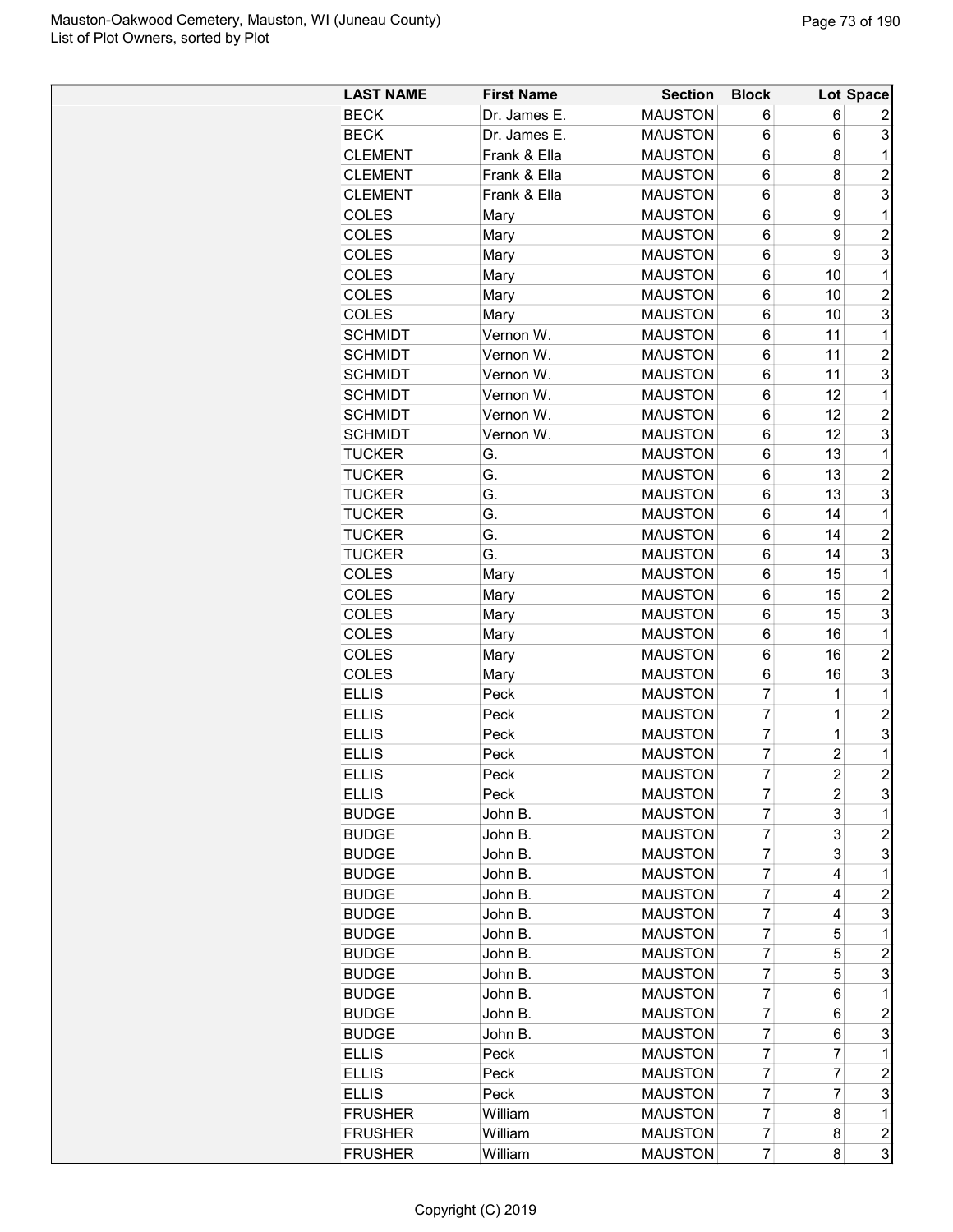| <b>LAST NAME</b>          | <b>First Name</b> | <b>Section</b> | <b>Block</b>   |                | Lot Space               |
|---------------------------|-------------------|----------------|----------------|----------------|-------------------------|
| <b>STRUTHERS</b>          | Enos              | <b>MAUSTON</b> | 7              | 9              |                         |
| <b>STRUTHERS</b>          | Enos              | <b>MAUSTON</b> | 7              | 9              | $\overline{c}$          |
| <b>STRUTHERS</b>          | Enos              | <b>MAUSTON</b> | $\overline{7}$ | 9              | 3                       |
| <b>COLE</b>               | Alfred            | <b>MAUSTON</b> | $\overline{7}$ | 10             | 1                       |
| COLE                      | Alfred            | <b>MAUSTON</b> | $\overline{7}$ | 10             | $\overline{2}$          |
| COLE                      | Alfred            | <b>MAUSTON</b> | 7              | 10             | 3                       |
| <b>CAMPBELL</b>           | N/A               | <b>MAUSTON</b> | $\overline{7}$ | 11             | 1                       |
| <b>CAMPBELL</b>           | N/A               | <b>MAUSTON</b> | $\overline{7}$ | 11             | $\overline{2}$          |
| <b>CAMPBELL</b>           | N/A               | <b>MAUSTON</b> | $\overline{7}$ | 11             | 3                       |
| <b>CAMPBELL</b>           | N/A               | <b>MAUSTON</b> | $\overline{7}$ | 12             | 1                       |
| <b>CAMPBELL</b>           | N/A               | <b>MAUSTON</b> | $\overline{7}$ | 12             | $\overline{c}$          |
| <b>CAMPBELL</b>           | N/A               | <b>MAUSTON</b> | $\overline{7}$ | 12             | 3                       |
| <b>CAMPBELL</b>           | N/A               | <b>MAUSTON</b> | 7              | 13             | 1                       |
| <b>CAMPBELL</b>           | N/A               | <b>MAUSTON</b> | $\overline{7}$ | 13             | $\overline{c}$          |
| <b>CAMPBELL</b>           | N/A               | <b>MAUSTON</b> | $\overline{7}$ | 13             | 3                       |
| <b>CAMPBELL</b>           | N/A               | <b>MAUSTON</b> | 7              | 14             | 1                       |
| <b>CAMPBELL</b>           | N/A               | <b>MAUSTON</b> | 7              | 14             | $\overline{c}$          |
| <b>CAMPBELL</b>           | N/A               | <b>MAUSTON</b> | 7              | 14             | 3                       |
| COLE                      | Alfred            | <b>MAUSTON</b> | $\overline{7}$ | 15             | 1                       |
| COLE                      | Alfred            | <b>MAUSTON</b> | 7              | 15             | $\overline{c}$          |
| COLE                      | Alfred            | <b>MAUSTON</b> | $\overline{7}$ | 15             | 3                       |
| <b>CARTER &amp; SMITH</b> | A.C.              | <b>MAUSTON</b> | 8              | 1              | 1                       |
| <b>CARTER &amp; SMITH</b> | A.C.              | <b>MAUSTON</b> | 8              | $\mathbf 1$    | $\overline{c}$          |
| <b>CARTER &amp; SMITH</b> | A.C.              | <b>MAUSTON</b> | 8              | $\mathbf 1$    | 3                       |
| <b>CARTER &amp; SMITH</b> | A.C.              | <b>MAUSTON</b> | 8              | $\overline{c}$ | 1                       |
| <b>CARTER &amp; SMITH</b> | A.C.              | <b>MAUSTON</b> | 8              | $\overline{c}$ | $\overline{2}$          |
| <b>CARTER &amp; SMITH</b> | A.C.              | <b>MAUSTON</b> | 8              | 2              | 3                       |
| <b>DOCKSTADER</b>         | <b>Barnett</b>    | <b>MAUSTON</b> | 8              | 3              | 1                       |
| <b>DOCKSTADER</b>         | <b>Barnett</b>    | <b>MAUSTON</b> | 8              | 3              | $\overline{c}$          |
| <b>DOCKSTADER</b>         | <b>Barnett</b>    | <b>MAUSTON</b> | 8              | 3              | 3                       |
| <b>DOCKSTADER</b>         | <b>Barnett</b>    | <b>MAUSTON</b> | 8              | 4              | 1                       |
| <b>DOCKSTADER</b>         | <b>Barnett</b>    | <b>MAUSTON</b> | 8              | 4              | $\overline{c}$          |
| <b>DOCKSTADER</b>         | <b>Barnett</b>    | <b>MAUSTON</b> | 8              | 4              | 3                       |
| <b>DOCKSTADER</b>         | <b>Barnett</b>    | <b>MAUSTON</b> | 8              | 5              | $\mathbf 1$             |
| <b>DOCKSTADER</b>         | <b>Barnett</b>    | <b>MAUSTON</b> | 8              | 5              | $\boldsymbol{2}$        |
| <b>DOCKSTADER</b>         | <b>Barnett</b>    | <b>MAUSTON</b> | 8              | 5              | 3                       |
| <b>DOCKSTADER</b>         | Barnett           | <b>MAUSTON</b> | 8              | 6              | 1                       |
| <b>DOCKSTADER</b>         | <b>Barnett</b>    | <b>MAUSTON</b> | 8              | 6              | $\overline{\mathbf{c}}$ |
| <b>DOCKSTADER</b>         | <b>Barnett</b>    | <b>MAUSTON</b> | 8              | 6              | 3                       |
| <b>CARTER &amp; SMITH</b> | A.C.              | <b>MAUSTON</b> | 8              | 7              | 1                       |
| <b>CARTER &amp; SMITH</b> | A.C.              | <b>MAUSTON</b> | 8              | 7              | $\overline{c}$          |
| <b>CARTER &amp; SMITH</b> | A.C.              | <b>MAUSTON</b> | 8              | 7              | 3                       |
| <b>CARTER &amp; SMITH</b> | A.C.              | <b>MAUSTON</b> | 8              | 8              | 1                       |
| <b>CARTER &amp; SMITH</b> | A.C.              | <b>MAUSTON</b> | 8              | 8              | $\boldsymbol{2}$        |
| <b>CARTER &amp; SMITH</b> | A.C.              | <b>MAUSTON</b> | 8              | 8              | 3                       |
| <b>GODFREY</b>            | Myron J.          | <b>MAUSTON</b> | 8              | 9              | $\overline{c}$          |
| <b>BOND</b>               | W.R.              | <b>MAUSTON</b> | 8              | 10             | 2                       |
| <b>BOND</b>               | W.R.              | <b>MAUSTON</b> | 8              | 10             | 3                       |
| <b>BOND</b>               | W.R.              | <b>MAUSTON</b> | 8              | 11             | 1                       |
| <b>BOND</b>               | W.R.              | <b>MAUSTON</b> | 8              | 11             | $\overline{c}$          |
| <b>BOND</b>               | W.R.              | <b>MAUSTON</b> | 8              | 11             | 3                       |
|                           |                   |                |                | 12             | 1                       |
| <b>BOND</b>               | W.R.              | <b>MAUSTON</b> | 8              | 12             | $\overline{c}$          |
| <b>BOND</b>               | W.R.              | <b>MAUSTON</b> | 8              |                |                         |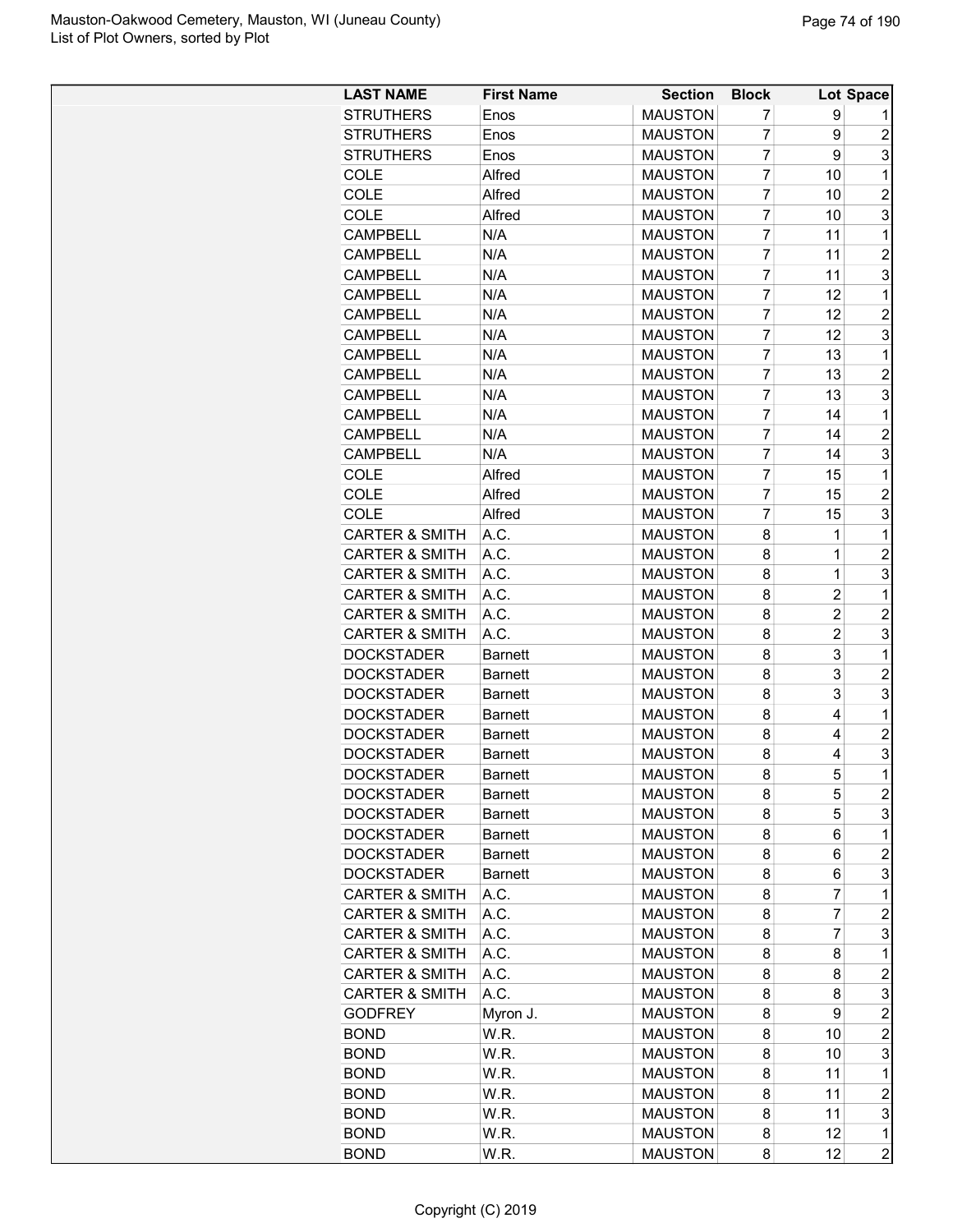| <b>LAST NAME</b> | <b>First Name</b> | <b>Section</b>                   | <b>Block</b> |                | Lot Space      |
|------------------|-------------------|----------------------------------|--------------|----------------|----------------|
| <b>BOND</b>      | W.R.              | <b>MAUSTON</b>                   | 8            | 12             | 3              |
| <b>BOND</b>      | W.R.              | <b>MAUSTON</b>                   | 8            | 13             | 1              |
| <b>BOND</b>      | W.R.              | <b>MAUSTON</b>                   | 8            | 13             | $\overline{2}$ |
| <b>BOND</b>      | W.R.              | <b>MAUSTON</b>                   | 8            | 13             | 3              |
| <b>BOND</b>      | W.R.              | <b>MAUSTON</b>                   | 8            | 14             | 1              |
| <b>BOND</b>      | W.R.              | <b>MAUSTON</b>                   | 8            | 14             | $\overline{c}$ |
| <b>BOND</b>      | W.R.              | <b>MAUSTON</b>                   | 8            | 14             | 3              |
| <b>BOND</b>      | W.R.              | <b>MAUSTON</b>                   | 8            | 15             | 1              |
| <b>BOND</b>      | W.R.              | <b>MAUSTON</b>                   | 8            | 15             | $\overline{2}$ |
| <b>BOND</b>      | W.R.              | <b>MAUSTON</b>                   | 8            | 15             | 3              |
| <b>GODFREY</b>   | Myron J.          | <b>MAUSTON</b>                   | 8            | 16             | 1              |
| <b>GODFREY</b>   | Myron J.          | <b>MAUSTON</b>                   | 8            | 16             | $\overline{c}$ |
| <b>GODFREY</b>   | Myron J.          | <b>MAUSTON</b>                   | 8            | 16             | 3              |
| <b>ROWE</b>      | Henry             | <b>MAUSTON</b>                   | 9            | 1              | 1              |
| <b>ROWE</b>      | Henry             | <b>MAUSTON</b>                   | 9            | 1              | $\overline{2}$ |
| <b>ROWE</b>      | Henry             | <b>MAUSTON</b>                   | 9            | 1              | 3              |
| <b>ROWE</b>      | Henry             | <b>MAUSTON</b>                   | 9            | $\overline{c}$ | 1              |
| <b>ROWE</b>      | Henry             | <b>MAUSTON</b>                   | 9            | $\overline{2}$ | $\overline{2}$ |
| <b>ROWE</b>      | Henry             | <b>MAUSTON</b>                   | 9            | $\overline{c}$ | 3              |
| <b>HOLDEN</b>    | Charles N.        | <b>MAUSTON</b>                   | 9            | 3              | 1              |
| <b>HOLDEN</b>    | Charles N.        | <b>MAUSTON</b>                   | 9            | 3              | $\overline{c}$ |
| <b>HOLDEN</b>    | Charles N.        | <b>MAUSTON</b>                   | 9            | 3              | 3              |
| <b>HOLDEN</b>    | Charles N.        | <b>MAUSTON</b>                   | 9            | 4              | 1              |
| <b>HOLDEN</b>    | Charles N.        | <b>MAUSTON</b>                   | 9            | 4              | $\overline{2}$ |
| <b>HOLDEN</b>    | Charles N.        | <b>MAUSTON</b>                   | 9            | 4              | 3              |
| <b>HOLDEN</b>    | Charles N.        | <b>MAUSTON</b>                   | 9            | 5              | 1              |
| <b>HOLDEN</b>    | Charles N.        | <b>MAUSTON</b>                   | 9            | 5              | $\overline{c}$ |
| <b>HOLDEN</b>    | Charles N.        | <b>MAUSTON</b>                   | 9            | 5              | 3              |
| <b>HOLDEN</b>    | Charles N.        | <b>MAUSTON</b>                   | 9            | 6              | 1              |
| <b>HOLDEN</b>    | Charles N.        | <b>MAUSTON</b>                   | 9            | 6              | $\overline{2}$ |
| <b>HOLDEN</b>    | Charles N.        | <b>MAUSTON</b>                   | 9            | 6              | 3              |
| <b>ROWE</b>      | Henry             | <b>MAUSTON</b>                   | 9            | 7              | 1              |
| <b>ROWE</b>      | Henry             | <b>MAUSTON</b>                   | 9            | $\overline{7}$ | $\overline{c}$ |
| <b>ROWE</b>      | Henry             | <b>MAUSTON</b>                   | q            | $\overline{7}$ | 3              |
| <b>ROWE</b>      | Henry             | <b>MAUSTON</b>                   | 9            | 8              | 1              |
| <b>ROWE</b>      | Henry             | <b>MAUSTON</b>                   | 9            | 8              | $\overline{c}$ |
| <b>ROWE</b>      | Henry             | <b>MAUSTON</b>                   | 9            | 8              | 3              |
| <b>THOMPSON</b>  | Emma              | <b>MAUSTON</b>                   | 9            | 9              | 1              |
| <b>THOMPSON</b>  | Emma              | <b>MAUSTON</b>                   | 9            | 9              | $\overline{c}$ |
| <b>THOMPSON</b>  | Emma              | <b>MAUSTON</b>                   | 9            | 9              | 3              |
| <b>THOMPSON</b>  | Emma              | <b>MAUSTON</b>                   | 9            | 10             | 1              |
| <b>THOMPSON</b>  | Emma              | <b>MAUSTON</b>                   | 9            | 10             | $\overline{c}$ |
| <b>THOMPSON</b>  | Emma              | <b>MAUSTON</b>                   | 9            | 10             | 3              |
| <b>QUINT</b>     | Orin              | <b>MAUSTON</b>                   | 9            | 11             | 1              |
| QUINT            | Orin              | <b>MAUSTON</b>                   | 9            | 11             | $\overline{c}$ |
| QUINT            | Orin              | <b>MAUSTON</b>                   | 9            | 11             | 3              |
| QUINT            | Orin              | <b>MAUSTON</b>                   | 9            | 12             | 1              |
| QUINT            | Orin              | <b>MAUSTON</b>                   | 9            | 12             | $\overline{c}$ |
| QUINT            | Orin              | <b>MAUSTON</b>                   | 9            | 12             | 3              |
| QUINT            | Orin              | <b>MAUSTON</b>                   | 9            | 13             | 1              |
| QUINT            | Orin              | <b>MAUSTON</b>                   | 9            | 13             | $\overline{c}$ |
|                  |                   |                                  | 9            | 13             |                |
| QUINT<br>QUINT   | Orin              | <b>MAUSTON</b><br><b>MAUSTON</b> | 9            | 14             | 3<br>1         |
|                  | Orin              |                                  |              |                |                |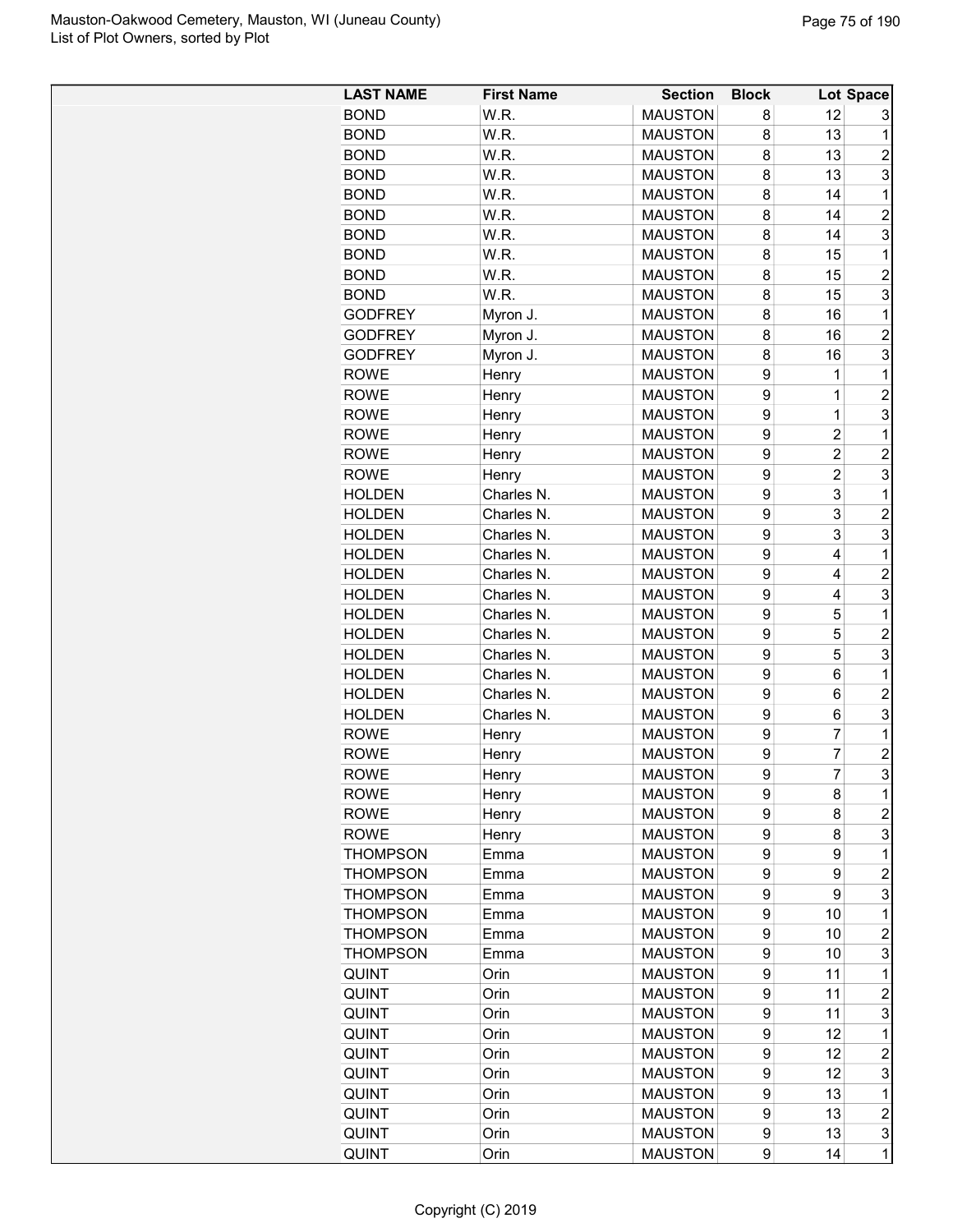| <b>LAST NAME</b>                         | <b>First Name</b>    | <b>Section</b>                   | <b>Block</b> |                | Lot Space               |
|------------------------------------------|----------------------|----------------------------------|--------------|----------------|-------------------------|
| <b>QUINT</b>                             | Orin                 | <b>MAUSTON</b>                   | 9            | 14             | 2                       |
| QUINT                                    | Orin                 | <b>MAUSTON</b>                   | 9            | 14             | 3                       |
| <b>THOMPSON</b>                          | Emma                 | <b>MAUSTON</b>                   | 9            | 15             | 1                       |
| <b>THOMPSON</b>                          | Emma                 | <b>MAUSTON</b>                   | 9            | 15             | $\overline{c}$          |
| <b>THOMPSON</b>                          | Emma                 | <b>MAUSTON</b>                   | 9            | 15             | 3                       |
| <b>THOMPSON</b>                          | Emma                 | <b>MAUSTON</b>                   | 9            | 16             | 1                       |
| <b>THOMPSON</b>                          | Emma                 | <b>MAUSTON</b>                   | 9            | 16             | $\overline{c}$          |
| <b>THOMPSON</b>                          | Emma                 | <b>MAUSTON</b>                   | 9            | 16             | 3                       |
| <b>HAMM</b>                              | Charles E.           | <b>MAUSTON</b>                   | 10           | 1              | $\mathbf 1$             |
| <b>HAMM</b>                              | Charles E.           | <b>MAUSTON</b>                   | 10           | 1              | $\overline{2}$          |
| <b>HAMM</b>                              | Charles E.           | <b>MAUSTON</b>                   | 10           | 1              | 3                       |
| <b>HAMM</b>                              | Charles E.           | <b>MAUSTON</b>                   | 10           | $\overline{c}$ | 1                       |
| <b>HAMM</b>                              | Charles E.           | <b>MAUSTON</b>                   | 10           | $\overline{c}$ | $\overline{c}$          |
| <b>HAMM</b>                              | Charles E.           | <b>MAUSTON</b>                   | 10           | $\overline{2}$ | 3                       |
| <b>WRIGHT</b>                            | John B.              | <b>MAUSTON</b>                   | 10           | 3              | 1                       |
| <b>WRIGHT</b>                            | John B.              | <b>MAUSTON</b>                   | 10           | 3              | $\overline{2}$          |
| <b>WRIGHT</b>                            | John B.              | <b>MAUSTON</b>                   | 10           | 3              | 3                       |
| <b>WRIGHT</b>                            | John B.              | <b>MAUSTON</b>                   | 10           | 4              | 1                       |
| <b>WRIGHT</b>                            | John B.              | <b>MAUSTON</b>                   | 10           | 4              | $\overline{c}$          |
| <b>WRIGHT</b>                            | John B.              | <b>MAUSTON</b>                   | 10           | 4              | 3                       |
| <b>WRIGHT</b>                            | John B.              | <b>MAUSTON</b>                   | 10           | 5              | 1                       |
| <b>WRIGHT</b>                            | John B.              | <b>MAUSTON</b>                   | 10           | 5              | $\overline{2}$          |
| <b>WRIGHT</b>                            | John B.              | <b>MAUSTON</b>                   | 10           | 5              | 3                       |
| <b>WRIGHT</b>                            | John B.              | <b>MAUSTON</b>                   | 10           | 6              | 1                       |
| <b>WRIGHT</b>                            | John B.              | <b>MAUSTON</b>                   | 10           | 6              | $\overline{2}$          |
| <b>WRIGHT</b>                            | John B.              | <b>MAUSTON</b>                   | 10           | 6              | 3                       |
| <b>HAMM</b>                              | Charles E.           | <b>MAUSTON</b>                   | 10           | $\overline{7}$ | 1                       |
| <b>HAMM</b>                              | Charles E.           | <b>MAUSTON</b>                   | 10           | 7              | $\overline{c}$          |
| <b>HAMM</b>                              | Charles E.           | <b>MAUSTON</b>                   | 10           | 7              | 3                       |
| <b>HAMM</b>                              | Charles E.           | <b>MAUSTON</b>                   | 10           | 8              | 1                       |
| <b>HAMM</b>                              | Charles E.           | <b>MAUSTON</b>                   | 10           | 8              | $\overline{2}$          |
| <b>HAMM</b>                              | Charles E.           | <b>MAUSTON</b>                   | 10           | 8              | 3                       |
| <b>BUTTERFIELD</b>                       | James B.             | <b>MAUSTON</b>                   | 10           | 9              | 1                       |
| <b>BUTTERFIELD</b>                       | James B.             | <b>MAUSTON</b>                   | 10           | 9              | $\overline{2}$          |
|                                          |                      |                                  |              | 9              | 3                       |
| <b>BUTTERFIELD</b>                       | James B.             | <b>MAUSTON</b>                   | 10           |                | 1                       |
| <b>BUTTERFIELD</b>                       | James B.             | <b>MAUSTON</b>                   | 10           | 10<br>10       |                         |
| <b>BUTTERFIELD</b><br><b>BUTTERFIELD</b> | James B.<br>James B. | <b>MAUSTON</b><br><b>MAUSTON</b> | 10           |                | $\boldsymbol{2}$<br>3   |
|                                          |                      |                                  | 10           | 10             | 1                       |
| <b>BREWER</b><br><b>BREWER</b>           | John                 | <b>MAUSTON</b><br><b>MAUSTON</b> | 10           | 11<br>11       | $\overline{c}$          |
|                                          | John                 |                                  | 10           |                |                         |
| <b>BREWER</b>                            | John                 | <b>MAUSTON</b>                   | 10           | 11             | 3                       |
| <b>BREWER</b>                            | John                 | <b>MAUSTON</b>                   | 10           | 12             | 1                       |
| <b>BREWER</b>                            | John                 | <b>MAUSTON</b>                   | 10           | 12             | $\overline{c}$          |
| <b>BREWER</b>                            | John                 | <b>MAUSTON</b>                   | 10           | 12             | 3                       |
| <b>BREWER</b>                            | John                 | <b>MAUSTON</b>                   | 10           | 13             | 1                       |
| <b>BREWER</b>                            | John                 | <b>MAUSTON</b>                   | 10           | 13             | $\overline{c}$          |
| <b>BREWER</b>                            | John                 | <b>MAUSTON</b>                   | 10           | 13             | 3                       |
| <b>BREWER</b>                            | John                 | <b>MAUSTON</b>                   | 10           | 14             | 1                       |
| <b>BREWER</b>                            | John                 | <b>MAUSTON</b>                   | 10           | 14             | $\overline{c}$          |
| <b>BREWER</b>                            | John                 | <b>MAUSTON</b>                   | 10           | 14             | 3                       |
| <b>BUTTERFIELD</b>                       | James B.             | <b>MAUSTON</b>                   | 10           | 15             | 1                       |
| <b>BUTTERFIELD</b>                       | James B.             | <b>MAUSTON</b>                   | 10           | 15             | $\overline{\mathbf{c}}$ |
| <b>BUTTERFIELD</b>                       | James B.             | <b>MAUSTON</b>                   | 10           | 15             | 3                       |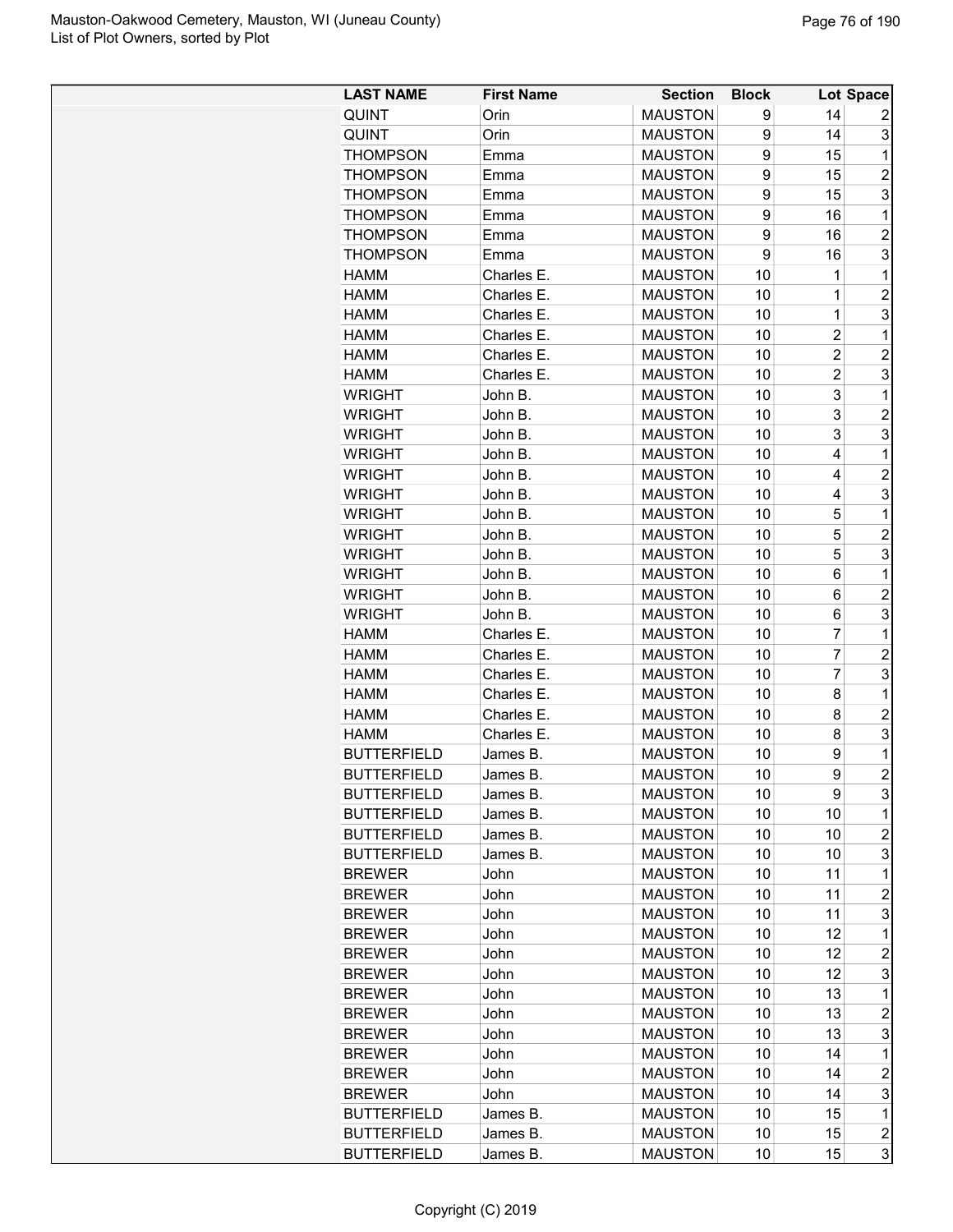| <b>LAST NAME</b>   | <b>First Name</b> | <b>Section</b> | <b>Block</b> |                | Lot Space               |
|--------------------|-------------------|----------------|--------------|----------------|-------------------------|
| <b>BUTTERFIELD</b> | James B.          | <b>MAUSTON</b> | 10           | 16             |                         |
| <b>BUTTERFIELD</b> | James B.          | <b>MAUSTON</b> | 10           | 16             | $\overline{c}$          |
| <b>BUTTERFIELD</b> | James B.          | <b>MAUSTON</b> | 10           | 16             | 3                       |
| <b>MCCAWLEY</b>    | Thomas            | <b>MAUSTON</b> | 11           | 1              | 1                       |
| <b>MCCAWLEY</b>    | Thomas            | <b>MAUSTON</b> | 11           | 1              | $\overline{c}$          |
| <b>MCCAWLEY</b>    | Thomas            | <b>MAUSTON</b> | 11           | $\mathbf 1$    | 3                       |
| <b>REINSHAGER</b>  | William           | <b>MAUSTON</b> | 11           | $\overline{2}$ | $\mathbf{1}$            |
| <b>REINSHAGER</b>  | William           | <b>MAUSTON</b> | 11           | $\overline{c}$ | $\overline{2}$          |
| <b>REINSHAGER</b>  | William           | <b>MAUSTON</b> | 11           | $\overline{2}$ | 3                       |
| <b>REMINGTON</b>   | W.A.              | <b>MAUSTON</b> | 11           | 3              | 1                       |
| <b>REMINGTON</b>   | W.A.              | <b>MAUSTON</b> | 11           | 3              | $\overline{c}$          |
| <b>REMINGTON</b>   | W.A.              | <b>MAUSTON</b> | 11           | 3              | 3                       |
| <b>REMINGTON</b>   | W.A.              | <b>MAUSTON</b> | 11           | 4              | 1                       |
| <b>REMINGTON</b>   | W.A.              | <b>MAUSTON</b> | 11           | 4              | $\overline{2}$          |
| <b>REMINGTON</b>   | W.A.              | <b>MAUSTON</b> | 11           | 4              | 3                       |
| <b>REMINGTON</b>   | W.A.              | <b>MAUSTON</b> | 11           | 5              | $\mathbf 1$             |
| <b>REMINGTON</b>   | W.A.              | <b>MAUSTON</b> | 11           | 5              | $\overline{c}$          |
| <b>REMINGTON</b>   | W.A.              | <b>MAUSTON</b> | 11           | 5              | 3                       |
| <b>REMINGTON</b>   | W.A.              | <b>MAUSTON</b> | 11           | 6              | 1                       |
| <b>REMINGTON</b>   | W.A.              | <b>MAUSTON</b> | 11           | 6              | $\overline{c}$          |
| <b>REMINGTON</b>   | W.A.              | <b>MAUSTON</b> | 11           | 6              | 3                       |
| <b>ADAMS</b>       | Gurdon H.         | <b>MAUSTON</b> | 11           | 7              | 1                       |
| <b>ADAMS</b>       | Gurdon H.         | <b>MAUSTON</b> | 11           | $\overline{7}$ | $\overline{2}$          |
| <b>ADAMS</b>       | Gurdon H.         | <b>MAUSTON</b> | 11           | $\overline{7}$ | 3                       |
| <b>MCCAWLEY</b>    | Thomas            | <b>MAUSTON</b> | 11           | 8              | $\mathbf{1}$            |
| <b>MCCAWLEY</b>    | Thomas            | <b>MAUSTON</b> | 11           | 8              | $\overline{2}$          |
| <b>MCCAWLEY</b>    | Thomas            | <b>MAUSTON</b> | 11           | 8              | 3                       |
| <b>BRIGGS</b>      | David B.          | <b>MAUSTON</b> | 11           | 9              | 1                       |
| <b>BRIGGS</b>      | David B.          | <b>MAUSTON</b> | 11           | 9              | $\overline{c}$          |
| <b>BRIGGS</b>      | David B.          | <b>MAUSTON</b> | 11           | 9              | 3                       |
| <b>BRIGGS</b>      | David B.          | <b>MAUSTON</b> | 11           | 10             | 1                       |
| <b>BRIGGS</b>      | David B.          | <b>MAUSTON</b> | 11           | 10             | $\overline{2}$          |
| <b>BRIGGS</b>      | David B.          | <b>MAUSTON</b> | 11           | 10             | 3                       |
| <b>NELSON</b>      |                   | <b>MAUSTON</b> | 11           | 11             | $\overline{1}$          |
|                    | John              |                |              |                | $\overline{c}$          |
| <b>NELSON</b>      | John              | <b>MAUSTON</b> | 11           | 11             |                         |
| <b>NELSON</b>      | John              | <b>MAUSTON</b> | 11           | 11<br>12       | 3<br>1                  |
| <b>NELSON</b>      | John              | <b>MAUSTON</b> | 11           |                | $\overline{c}$          |
| <b>NELSON</b>      | John              | <b>MAUSTON</b> | 11           | 12             |                         |
| <b>NELSON</b>      | John              | <b>MAUSTON</b> | 11           | 12             | 3                       |
| <b>NELSON</b>      | John              | <b>MAUSTON</b> | 11           | 13             | 1                       |
| <b>NELSON</b>      | John              | <b>MAUSTON</b> | 11           | 13             | $\overline{c}$          |
| <b>NELSON</b>      | John              | <b>MAUSTON</b> | 11           | 13             | 3                       |
| <b>NELSON</b>      | John              | <b>MAUSTON</b> | 11           | 14             | 1                       |
| <b>NELSON</b>      | John              | <b>MAUSTON</b> | 11           | 14             | $\overline{\mathbf{c}}$ |
| <b>NELSON</b>      | John              | <b>MAUSTON</b> | 11           | 14             | 3                       |
| <b>BRIGGS</b>      | David B.          | <b>MAUSTON</b> | 11           | 15             | 1                       |
| <b>BRIGGS</b>      | David B.          | <b>MAUSTON</b> | 11           | 15             | $\boldsymbol{2}$        |
| <b>BRIGGS</b>      | David B.          | <b>MAUSTON</b> | 11           | 15             | 3                       |
| <b>BRIGGS</b>      | David B.          | <b>MAUSTON</b> | 11           | 16             | 1                       |
| <b>BRIGGS</b>      | David B.          | <b>MAUSTON</b> | 11           | 16             | $\overline{c}$          |
| <b>BRIGGS</b>      | David B.          | <b>MAUSTON</b> | 11           | 16             | 3                       |
| <b>DANA</b>        | H.N.              | <b>MAUSTON</b> | 12           | $\mathbf 1$    | 1                       |
| <b>DANA</b>        | H.N.              | <b>MAUSTON</b> | 12           | $\mathbf 1$    | $\overline{c}$          |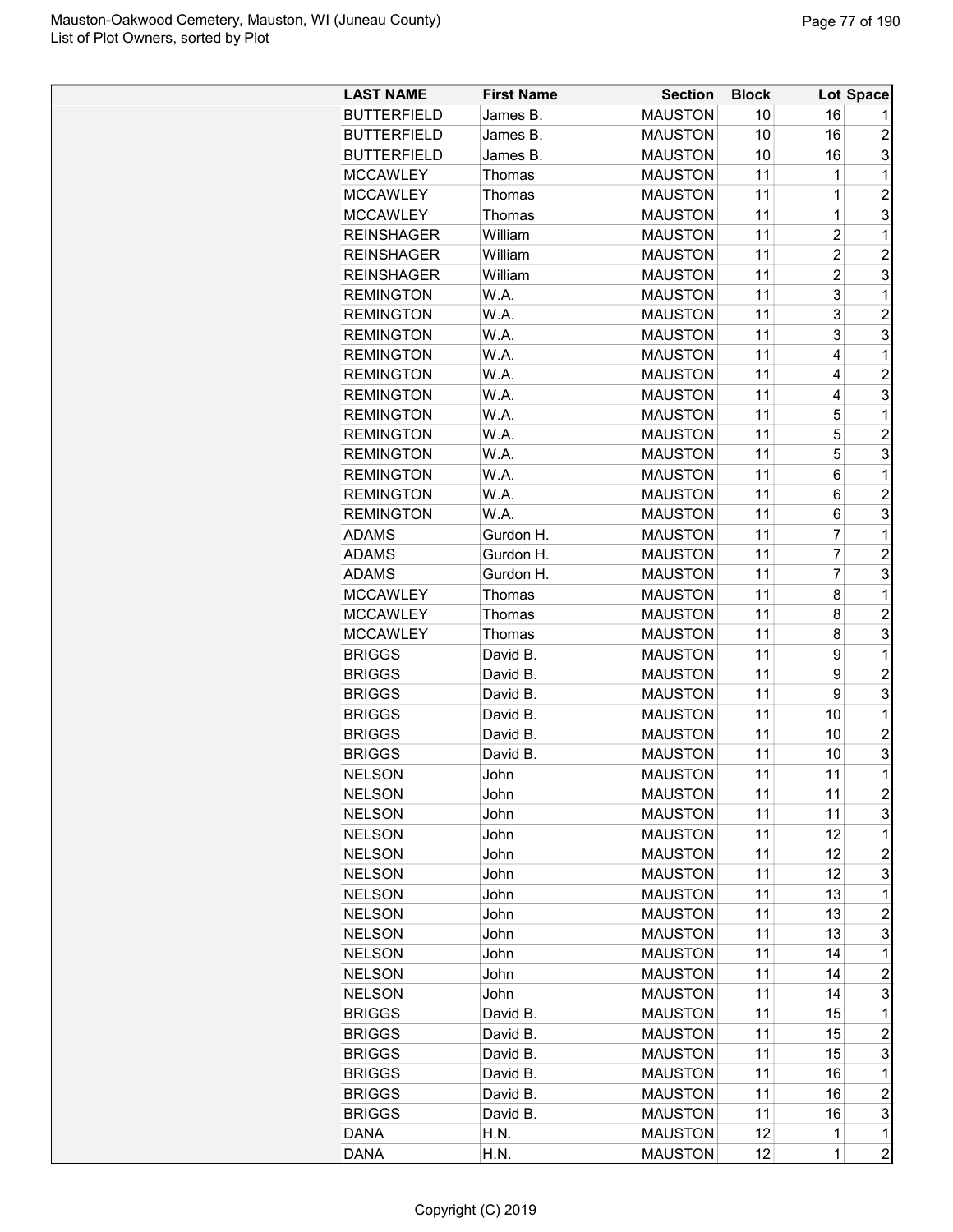| <b>LAST NAME</b> | <b>First Name</b> | <b>Section</b> | <b>Block</b> |                         | Lot Space               |
|------------------|-------------------|----------------|--------------|-------------------------|-------------------------|
| <b>DANA</b>      | H.N.              | <b>MAUSTON</b> | 12           | 1                       | 3                       |
| <b>DANA</b>      | H.N.              | <b>MAUSTON</b> | 12           | $\overline{c}$          | $\mathbf 1$             |
| <b>DANA</b>      | H.N.              | <b>MAUSTON</b> | 12           | $\overline{2}$          | $\overline{2}$          |
| <b>DANA</b>      | H.N.              | <b>MAUSTON</b> | 12           | $\overline{c}$          | 3                       |
| COLE             | Eddy              | <b>MAUSTON</b> | 12           | 3                       | $\mathbf{1}$            |
| COLE             | Eddy              | <b>MAUSTON</b> | 12           | 3                       | $\overline{c}$          |
| COLE             | Eddy              | <b>MAUSTON</b> | 12           | 3                       | 3                       |
| COLE             | Eddy              | <b>MAUSTON</b> | 12           | 4                       | $\mathbf 1$             |
| COLE             | Eddy              | <b>MAUSTON</b> | 12           | 4                       | $\overline{c}$          |
| COLE             | Eddy              | <b>MAUSTON</b> | 12           | 4                       | 3                       |
| COLE             | Eddy              | <b>MAUSTON</b> | 12           | 5                       | $\mathbf 1$             |
| <b>COLE</b>      | Eddy              | <b>MAUSTON</b> | 12           | 5                       | $\overline{c}$          |
| COLE             | Eddy              | <b>MAUSTON</b> | 12           | 5                       | 3                       |
| COLE             | Eddy              | <b>MAUSTON</b> | 12           | 6                       | 1                       |
| COLE             | Eddy              | <b>MAUSTON</b> | 12           | 6                       | $\overline{c}$          |
| COLE             | Eddy              | <b>MAUSTON</b> | 12           | 6                       | 3                       |
| <b>RYER</b>      | W.                | <b>MAUSTON</b> | 12           | $\overline{7}$          | $\mathbf 1$             |
| <b>RYER</b>      | W.                | <b>MAUSTON</b> | 12           | $\overline{7}$          | $\overline{c}$          |
| <b>RYER</b>      | W.                | <b>MAUSTON</b> | 12           | $\overline{7}$          | 3                       |
| <b>DANA</b>      | H.N.              | <b>MAUSTON</b> | 12           | 8                       | $\mathbf 1$             |
| <b>DANA</b>      | H.N.              | <b>MAUSTON</b> | 12           | 8                       | $\overline{2}$          |
| <b>DANA</b>      | H.N.              | <b>MAUSTON</b> | 12           | 8                       | 3                       |
| <b>SCHLUSHER</b> | Fredrick          | <b>MAUSTON</b> | 12           | 9                       | $\mathbf{1}$            |
| <b>SCHLUSHER</b> | Fredrick          | <b>MAUSTON</b> | 12           | 9                       | $\overline{\mathbf{c}}$ |
| <b>SCHLUSHER</b> | Fredrick          | <b>MAUSTON</b> | 12           | 9                       | 3                       |
| <b>SCHLUSHER</b> | Fredrick          | <b>MAUSTON</b> | 12           | 10                      | $\mathbf 1$             |
| <b>SCHLUSHER</b> | Fredrick          | <b>MAUSTON</b> | 12           | 10                      | $\overline{2}$          |
| <b>SCHLUSHER</b> | Fredrick          | <b>MAUSTON</b> | 12           | 10                      | 3                       |
| <b>AIKEN</b>     | Edwin E.          | <b>MAUSTON</b> | 12           | 11                      | 1                       |
| <b>AIKEN</b>     | Edwin E.          | <b>MAUSTON</b> | 12           | 11                      | $\overline{2}$          |
| <b>AIKEN</b>     | Edwin E.          | <b>MAUSTON</b> | 12           | 11                      | 3                       |
| <b>AIKEN</b>     | Edwin E.          | <b>MAUSTON</b> | 12           | 12                      | $\mathbf 1$             |
| <b>AIKEN</b>     | Edwin E.          | <b>MAUSTON</b> | 12           | 12                      | $\overline{c}$          |
| AIKEN            | Edwin E.          | <b>MAUSTON</b> | 12           | 12                      | 3                       |
| <b>AIKEN</b>     | Edwin E.          | <b>MAUSTON</b> | 12           | 13                      | $\mathbf 1$             |
| <b>AIKEN</b>     | Edwin E.          | <b>MAUSTON</b> | 12           | 13                      | $\overline{c}$          |
| <b>AIKEN</b>     | Edwin E.          | <b>MAUSTON</b> | 12           | 13                      | 3                       |
| <b>AIKEN</b>     | Edwin E.          | <b>MAUSTON</b> | 12           | 14                      | 1                       |
| <b>AIKEN</b>     | Edwin E.          | <b>MAUSTON</b> | 12           | 14                      | $\overline{c}$          |
| <b>AIKEN</b>     | Edwin E.          | <b>MAUSTON</b> | 12           | 14                      | 3                       |
| <b>SCHLUSHER</b> | Fredrick          | <b>MAUSTON</b> | 12           | 15                      | $\mathbf 1$             |
| <b>SCHLUSHER</b> | Fredrick          | <b>MAUSTON</b> | 12           | 15                      | $\overline{c}$          |
| <b>SCHLUSHER</b> | Fredrick          | <b>MAUSTON</b> | 12           | 15                      | 3                       |
| <b>SCHLUSHER</b> | Fredrick          | <b>MAUSTON</b> | 12           | 16                      | $\mathbf{1}$            |
| <b>SCHLUSHER</b> | Fredrick          | <b>MAUSTON</b> | 12           | 16                      | $\overline{c}$          |
| <b>SCHLUSHER</b> | Fredrick          | <b>MAUSTON</b> | 12           | 16                      | 3                       |
| <b>COX</b>       | James G.          | <b>MAUSTON</b> | 13           | 1                       | 1                       |
| <b>COX</b>       | James G.          | <b>MAUSTON</b> | 13           | 1                       | $\boldsymbol{2}$        |
| <b>COX</b>       | James G.          | <b>MAUSTON</b> | 13           | 1                       | 3                       |
| <b>BOCKHAUSE</b> | William           | <b>MAUSTON</b> | 13           | 2                       | 1                       |
| <b>BOCKHAUSE</b> | William           | <b>MAUSTON</b> | 13           | $\overline{\mathbf{c}}$ | $\overline{\mathbf{c}}$ |
| <b>BOCKHAUSE</b> | William           | <b>MAUSTON</b> | 13           | $\overline{c}$          | 3                       |
| <b>OSWELL</b>    | Mrs.              | <b>MAUSTON</b> | 13           | 3                       | $\mathbf{1}$            |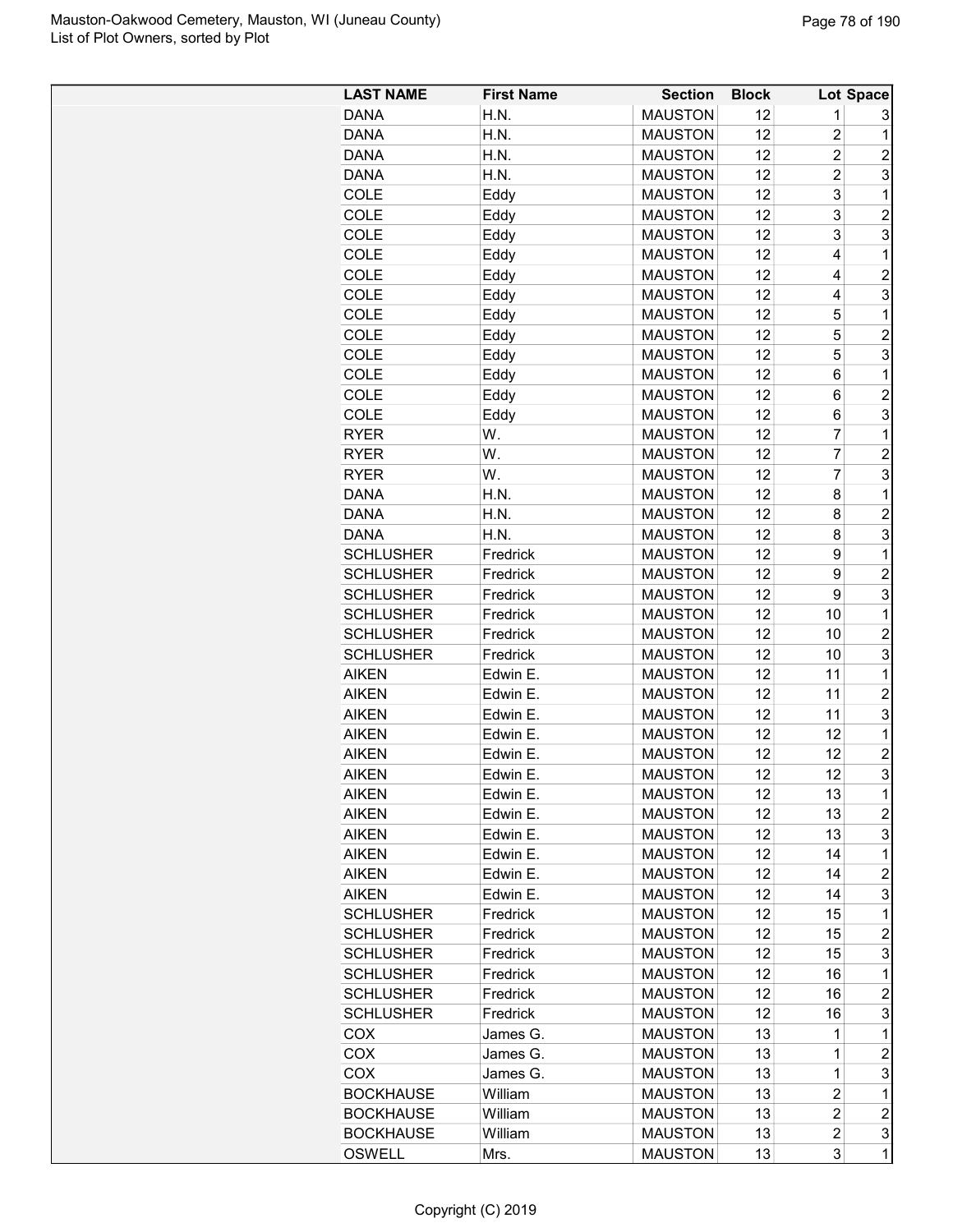| <b>LAST NAME</b>  | <b>First Name</b> | <b>Section</b> | <b>Block</b> |                         | Lot Space               |
|-------------------|-------------------|----------------|--------------|-------------------------|-------------------------|
| <b>BROWN</b>      | Lafayette         | <b>MAUSTON</b> | 13           | 3                       | 2                       |
| <b>BROWN</b>      | Lafayette         | <b>MAUSTON</b> | 13           | 3                       | 3                       |
| <b>OTIS</b>       | George            | <b>MAUSTON</b> | 13           | 4                       | 1                       |
| <b>OTIS</b>       | George            | <b>MAUSTON</b> | 13           | 4                       | $\overline{2}$          |
| <b>OTIS</b>       | George            | <b>MAUSTON</b> | 13           | 4                       | 3                       |
| <b>COSTLEY</b>    | Eldred            | <b>MAUSTON</b> | 13           | 5                       | 1                       |
| <b>COSTLEY</b>    | Eldred            | <b>MAUSTON</b> | 13           | 5                       | $\overline{c}$          |
| <b>COSTLEY</b>    | Eldred            | <b>MAUSTON</b> | 13           | 5                       | 3                       |
| <b>BROWN</b>      | Lafayette         | <b>MAUSTON</b> | 13           | 6                       | $\mathbf 1$             |
| <b>BROWN</b>      | Lafayette         | <b>MAUSTON</b> | 13           | 6                       | $\overline{c}$          |
| <b>BROWN</b>      | Lafayette         | <b>MAUSTON</b> | 13           | 6                       | 3                       |
| <b>BOCKHAUSE</b>  | William           | <b>MAUSTON</b> | 13           | $\overline{7}$          | 1                       |
| <b>BOCKHAUSE</b>  | William           | <b>MAUSTON</b> | 13           | $\overline{7}$          | $\overline{c}$          |
| <b>BOCKHAUSE</b>  | William           | <b>MAUSTON</b> | 13           | $\overline{7}$          | 3                       |
| <b>BALLENTINE</b> | James             | <b>MAUSTON</b> | 13           | 9                       | 1                       |
| <b>BALLENTINE</b> | James             | <b>MAUSTON</b> | 13           | 9                       | $\overline{c}$          |
| <b>BALLENTINE</b> | James             | <b>MAUSTON</b> | 13           | 9                       | 3                       |
| <b>BALLENTINE</b> | James             | <b>MAUSTON</b> | 13           | 10                      | 1                       |
| <b>BALLENTINE</b> | James             | <b>MAUSTON</b> | 13           | 10                      | $\overline{2}$          |
| <b>BALLENTINE</b> | James             | <b>MAUSTON</b> | 13           | 10                      | 3                       |
| <b>COSTLEY</b>    | Ρ.                | <b>MAUSTON</b> | 13           | 11                      | 1                       |
| <b>COSTLEY</b>    | Ρ.                | <b>MAUSTON</b> | 13           | 11                      | $\overline{2}$          |
| <b>COSTLEY</b>    | Ρ.                | <b>MAUSTON</b> | 13           | 11                      | 3                       |
| <b>RISDON</b>     | Charles           | <b>MAUSTON</b> | 13           | 12                      | 1                       |
| <b>RISDON</b>     | Charles           | <b>MAUSTON</b> | 13           | 12                      | $\overline{c}$          |
| <b>RISDON</b>     | Charles           | <b>MAUSTON</b> | 13           | 12                      | 3                       |
| <b>RISDON</b>     | Charles           | <b>MAUSTON</b> | 13           | 13                      | 1                       |
|                   |                   |                | 13           | 13                      |                         |
| <b>RISDON</b>     | Charles           | <b>MAUSTON</b> | 13           |                         | $\overline{c}$<br>3     |
| <b>RISDON</b>     | Charles           | <b>MAUSTON</b> |              | 13                      |                         |
| <b>COSTLEY</b>    | Ρ.                | <b>MAUSTON</b> | 13           | 14                      | 1                       |
| <b>COSTLEY</b>    | Р.                | <b>MAUSTON</b> | 13           | 14                      | $\overline{c}$          |
| <b>COSTLEY</b>    | Р.                | <b>MAUSTON</b> | 13           | 14                      | 3                       |
| <b>BALLENTINE</b> | James             | <b>MAUSTON</b> | 13           | 15                      | 1<br>$\overline{2}$     |
| <b>BALLENTINE</b> | James             | <b>MAUSTON</b> | 13           | 15                      |                         |
| <b>BALLENTINE</b> | James             | <b>MAUSTON</b> | 13           | 15                      | 3                       |
| <b>BALLENTINE</b> | James             | <b>MAUSTON</b> | 13           | 16                      | 1                       |
| <b>BALLENTINE</b> | James             | <b>MAUSTON</b> | 13           | 16                      | $\overline{c}$          |
| <b>BALLENTINE</b> | James             | <b>MAUSTON</b> | 13           | 16                      | 3                       |
| OHMAN             | Mary              | <b>MAUSTON</b> | 14           | 1                       | 1                       |
| <b>OHMAN</b>      | Mary              | <b>MAUSTON</b> | 14           | 1                       | $\boldsymbol{2}$        |
| <b>OHMAN</b>      | Mary              | <b>MAUSTON</b> | 14           | 1                       | 3                       |
| <b>OHMAN</b>      | Mary              | <b>MAUSTON</b> | 14           | $\overline{c}$          | 1                       |
| <b>OHMAN</b>      | Mary              | <b>MAUSTON</b> | 14           | $\overline{\mathbf{c}}$ | $\overline{c}$          |
| <b>OHMAN</b>      | Mary              | <b>MAUSTON</b> | 14           | $\overline{c}$          | 3                       |
| <b>KENIBER</b>    | Miss              | <b>MAUSTON</b> | 14           | 3                       | $\mathbf 1$             |
| <b>KENIBER</b>    | Miss              | <b>MAUSTON</b> | 14           | 3                       | $\overline{c}$          |
| <b>KENIBER</b>    | Miss              | <b>MAUSTON</b> | 14           | 3                       | 3                       |
| <b>BLASS</b>      | Deabolt           | <b>MAUSTON</b> | 14           | 4                       | 1                       |
| <b>BLASS</b>      | Deabolt           | <b>MAUSTON</b> | 14           | 4                       | $\overline{\mathbf{c}}$ |
| <b>BLASS</b>      | Deabolt           | <b>MAUSTON</b> | 14           | 4                       | 3                       |
| <b>BLASS</b>      | Deabolt           | <b>MAUSTON</b> | 14           | 5                       | 1                       |
| <b>BLASS</b>      | Deabolt           | <b>MAUSTON</b> | 14           | 5                       | $\overline{\mathbf{c}}$ |
| <b>BLASS</b>      | Deabolt           | <b>MAUSTON</b> | 14           | 5                       | 3                       |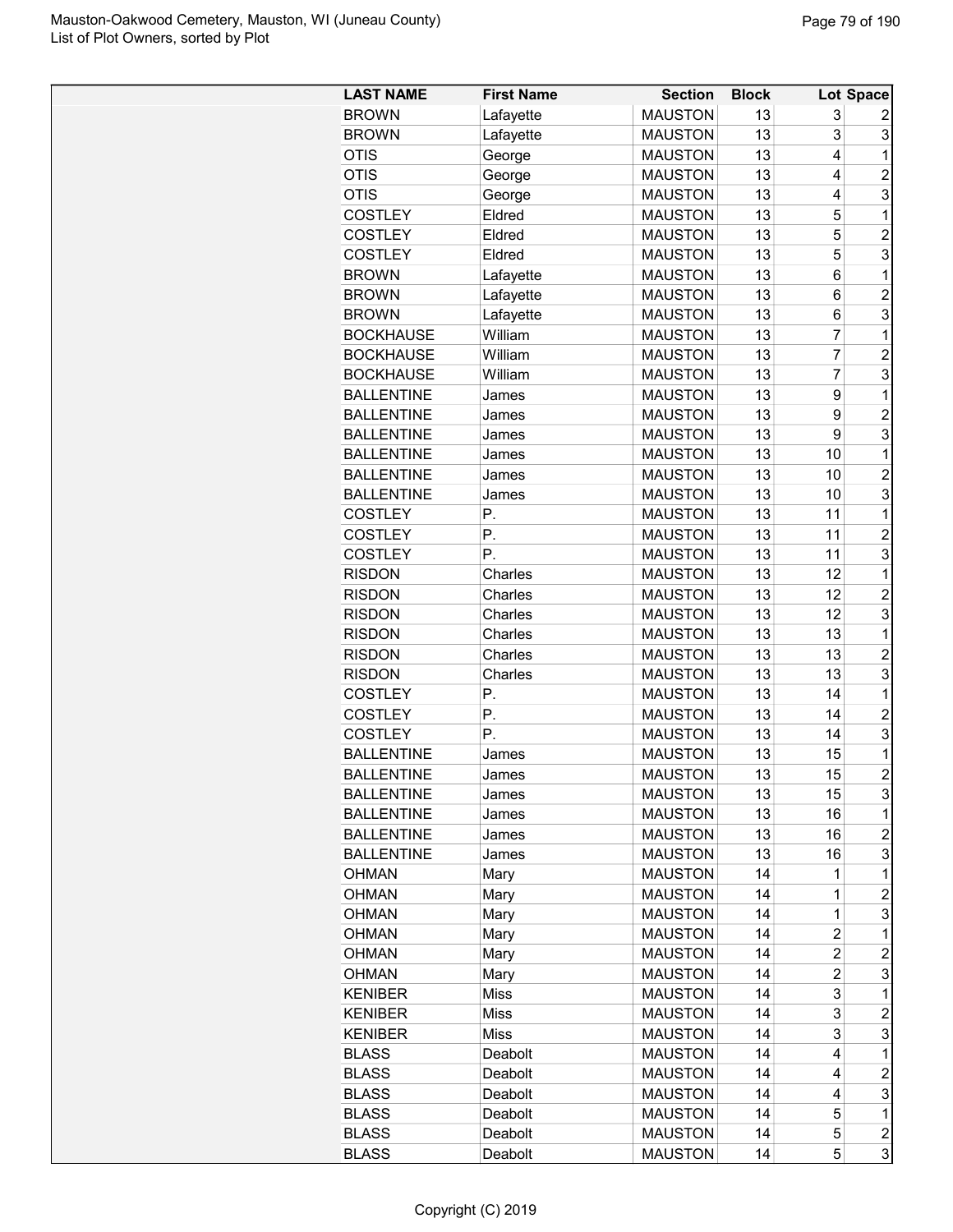| <b>LAST NAME</b> | <b>First Name</b> | <b>Section</b> | <b>Block</b> |                | Lot Space      |
|------------------|-------------------|----------------|--------------|----------------|----------------|
| <b>KENIBER</b>   | <b>Miss</b>       | <b>MAUSTON</b> | 14           | 6              |                |
| <b>KENIBER</b>   | <b>Miss</b>       | <b>MAUSTON</b> | 14           | 6              | $\overline{c}$ |
| <b>KENIBER</b>   | <b>Miss</b>       | <b>MAUSTON</b> | 14           | 6              | 3              |
| <b>OHMAN</b>     | Mary              | <b>MAUSTON</b> | 14           | $\overline{7}$ | 1              |
| OHMAN            | Mary              | <b>MAUSTON</b> | 14           | $\overline{7}$ | $\overline{2}$ |
| <b>OHMAN</b>     | Mary              | <b>MAUSTON</b> | 14           | $\overline{7}$ | 3              |
| <b>OHMAN</b>     | Mary              | <b>MAUSTON</b> | 14           | 8              | 1              |
| <b>OHMAN</b>     | Mary              | <b>MAUSTON</b> | 14           | 8              | $\overline{c}$ |
| <b>OHMAN</b>     | Mary              | <b>MAUSTON</b> | 14           | 8              | 3              |
| <b>VATKE</b>     | George            | <b>MAUSTON</b> | 14           | 9              | 1              |
| VATKE            | George            | <b>MAUSTON</b> | 14           | 9              | $\overline{2}$ |
| <b>VATKE</b>     | George            | <b>MAUSTON</b> | 14           | 9              | 3              |
| <b>VATKE</b>     | George            | <b>MAUSTON</b> | 14           | 10             | 1              |
| <b>VATKE</b>     | George            | <b>MAUSTON</b> | 14           | 10             | $\overline{c}$ |
| <b>VATKE</b>     | George            | <b>MAUSTON</b> | 14           | 10             | 3              |
| <b>MALLERY</b>   | Samuel            | <b>MAUSTON</b> | 14           | 11             | 1              |
| <b>MALLERY</b>   | Samuel            | <b>MAUSTON</b> | 14           | 11             | $\overline{c}$ |
| <b>MALLERY</b>   | Samuel            | <b>MAUSTON</b> | 14           | 11             | 3              |
| <b>MALLERY</b>   | Samuel            | <b>MAUSTON</b> | 14           | 12             | 1              |
| <b>MALLERY</b>   | Samuel            | <b>MAUSTON</b> | 14           | 12             | $\overline{c}$ |
| <b>MALLERY</b>   | Samuel            | <b>MAUSTON</b> | 14           | 12             | 3              |
| <b>MALLERY</b>   | Samuel            | <b>MAUSTON</b> | 14           | 13             | 1              |
| <b>MALLERY</b>   | Samuel            | <b>MAUSTON</b> | 14           | 13             | $\overline{c}$ |
| <b>MALLERY</b>   | Samuel            | <b>MAUSTON</b> | 14           | 13             | 3              |
| <b>MALLERY</b>   | Samuel            | <b>MAUSTON</b> | 14           | 14             | 1              |
| MALLERY          | Samuel            | <b>MAUSTON</b> | 14           | 14             | $\overline{c}$ |
| <b>MALLERY</b>   | Samuel            | <b>MAUSTON</b> | 14           | 14             | 3              |
| <b>HINES</b>     | N/A               | <b>MAUSTON</b> | 14           | 15             | 1              |
| <b>BADGER</b>    | J.                | <b>MAUSTON</b> | 14           | 15             | $\overline{2}$ |
| <b>BADGER</b>    | J.                | <b>MAUSTON</b> | 14           | 15             | 3              |
| <b>PROTHERO</b>  | Lewis             | <b>MAUSTON</b> | 14           | 16             | 1              |
| <b>PROTHERO</b>  | Lewis             | <b>MAUSTON</b> | 14           | 16             | $\overline{c}$ |
| <b>PROTHERO</b>  | Lewis             | <b>MAUSTON</b> | 14           | 16             | 3              |
| <b>SHERWOOD</b>  | J.                | <b>MAUSTON</b> | 15           | $\mathbf{1}$   | $\overline{1}$ |
| <b>SHERWOOD</b>  | J.                | <b>MAUSTON</b> | 15           | 1              | $\overline{c}$ |
| <b>SHERWOOD</b>  | J.                | <b>MAUSTON</b> | 15           | $\mathbf 1$    | 3              |
| <b>SHERWOOD</b>  | J.                | <b>MAUSTON</b> | 15           | $\overline{c}$ | 1              |
| <b>SHERWOOD</b>  | J.                | <b>MAUSTON</b> | 15           | $\overline{2}$ | $\overline{c}$ |
| SHERWOOD         | J.                | <b>MAUSTON</b> | 15           | $\overline{c}$ | 3              |
| <b>SHERWOOD</b>  | J & R             | <b>MAUSTON</b> | 15           | 3              | 1              |
| <b>SHERWOOD</b>  |                   | <b>MAUSTON</b> |              | 3              | $\overline{c}$ |
| <b>SHERWOOD</b>  | J & R             | <b>MAUSTON</b> | 15           | 3              | 3              |
| <b>SHERWOOD</b>  | J & R             |                | 15<br>15     | 4              | 1              |
|                  | J & R             | <b>MAUSTON</b> |              |                |                |
| <b>SHERWOOD</b>  | <b>J&amp;R</b>    | <b>MAUSTON</b> | 15           | 4              | $\overline{2}$ |
| <b>SHERWOOD</b>  | J & R             | <b>MAUSTON</b> | 15           | 4              | 3              |
| SHERWOOD         | J & R             | <b>MAUSTON</b> | 15           | 5              | 1              |
| SHERWOOD         | J & R             | <b>MAUSTON</b> | 15           | 5              | 2              |
| <b>SHERWOOD</b>  | J & R             | <b>MAUSTON</b> | 15           | 5              | 3              |
| SHERWOOD         | J & R             | <b>MAUSTON</b> | 15           | 6              | 1              |
| SHERWOOD         | J & R             | <b>MAUSTON</b> | 15           | 6              | $\overline{c}$ |
| SHERWOOD         | J & R             | <b>MAUSTON</b> | 15           | 6              | 3              |
| <b>SHERWOOD</b>  | J.                | <b>MAUSTON</b> | 15           | $\overline{7}$ | $\mathbf 1$    |
| <b>SHERWOOD</b>  | J.                | <b>MAUSTON</b> | 15           | $\overline{7}$ | $\overline{c}$ |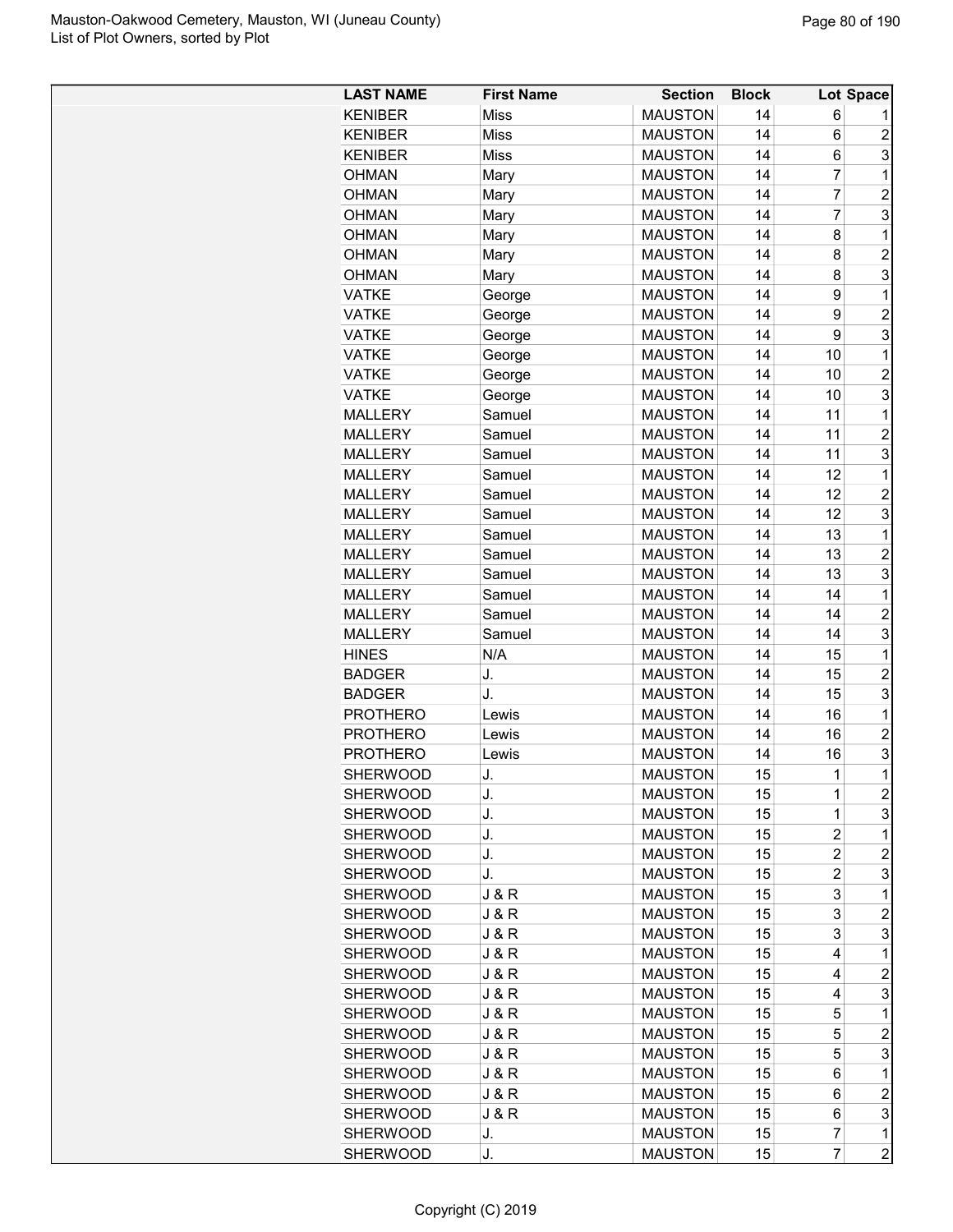| <b>LAST NAME</b> | <b>First Name</b> | <b>Section</b> | <b>Block</b> |                | Lot Space                 |
|------------------|-------------------|----------------|--------------|----------------|---------------------------|
| <b>SHERWOOD</b>  | J.                | <b>MAUSTON</b> | 15           | 7              | 3                         |
| <b>SHERWOOD</b>  | J.                | <b>MAUSTON</b> | 15           | 8              | 1                         |
| SHERWOOD         | J.                | <b>MAUSTON</b> | 15           | 8              | $\overline{2}$            |
| <b>SHERWOOD</b>  | J.                | <b>MAUSTON</b> | 15           | 8              | 3                         |
| <b>WARD</b>      | William           | <b>MAUSTON</b> | 15           | 9              | $\mathbf{1}$              |
| <b>WARD</b>      | William           | <b>MAUSTON</b> | 15           | 9              | $\overline{c}$            |
| <b>WARD</b>      | William           | <b>MAUSTON</b> | 15           | 9              | 3                         |
| <b>WARD</b>      | William           | <b>MAUSTON</b> | 15           | 10             | 1                         |
| <b>WARD</b>      | William           | <b>MAUSTON</b> | 15           | 10             | $\overline{c}$            |
| <b>WARD</b>      | William           | <b>MAUSTON</b> | 15           | 10             | 3                         |
| <b>SYKES</b>     | S.K.              | <b>MAUSTON</b> | 15           | 11             | 1                         |
| <b>SYKES</b>     | S.K.              | <b>MAUSTON</b> | 15           | 11             | $\overline{2}$            |
| <b>SYKES</b>     | S.K.              | <b>MAUSTON</b> | 15           | 11             | 3                         |
| <b>SYKES</b>     | S.K.              | <b>MAUSTON</b> | 15           | 12             | 1                         |
| <b>SYKES</b>     | S.K.              | <b>MAUSTON</b> | 15           | 12             | $\overline{2}$            |
|                  | S.K.              | <b>MAUSTON</b> | 15           | 12             | 3                         |
| <b>SYKES</b>     | S.K.              | <b>MAUSTON</b> | 15           | 13             | 1                         |
| <b>SYKES</b>     |                   |                |              |                |                           |
| <b>SYKES</b>     | S.K.              | <b>MAUSTON</b> | 15           | 13             | $\overline{2}$            |
| <b>SYKES</b>     | S.K.              | <b>MAUSTON</b> | 15           | 13             | 3                         |
| <b>SYKES</b>     | S.K.              | <b>MAUSTON</b> | 15           | 14             | 1                         |
| <b>SYKES</b>     | S.K.              | <b>MAUSTON</b> | 15           | 14             | $\overline{2}$            |
| <b>SYKES</b>     | S.K.              | <b>MAUSTON</b> | 15           | 14             | 3                         |
| <b>WARD</b>      | William           | <b>MAUSTON</b> | 15           | 15             | 1                         |
| <b>WARD</b>      | William           | <b>MAUSTON</b> | 15           | 15             | $\overline{c}$            |
| WARD             | William           | <b>MAUSTON</b> | 15           | 15             | 3                         |
| <b>WARD</b>      | William           | <b>MAUSTON</b> | 15           | 16             | 1                         |
| <b>WARD</b>      | William           | <b>MAUSTON</b> | 15           | 16             | $\overline{c}$            |
| <b>WARD</b>      | William           | <b>MAUSTON</b> | 15           | 16             | 3                         |
| <b>ROGERS</b>    | Reuben            | <b>MAUSTON</b> | 16           | 1              | 1                         |
| <b>ROGERS</b>    | Reuben            | <b>MAUSTON</b> | 16           | $\mathbf 1$    | $\overline{2}$            |
| <b>ROGERS</b>    | Reuben            | <b>MAUSTON</b> | 16           | $\mathbf 1$    | 3                         |
| <b>ROGERS</b>    | Reuben            | <b>MAUSTON</b> | 16           | $\overline{c}$ | 1                         |
| <b>ROGERS</b>    | Reuben            | <b>MAUSTON</b> | 16           | $\overline{c}$ | $\overline{\mathbf{c}}$   |
| <b>ROGERS</b>    | Reuben            | <b>MAUSTON</b> | 16           | $\overline{c}$ | 3                         |
| <b>BASFORD</b>   | John              | <b>MAUSTON</b> | 16           | 3              | 1                         |
| <b>BASFORD</b>   | John              | <b>MAUSTON</b> | 16           | 3              | $\overline{c}$            |
| <b>BASFORD</b>   | John              | <b>MAUSTON</b> | 16           | 3              | 3                         |
| <b>BASFORD</b>   | John              | <b>MAUSTON</b> | 16           | 4              | 1                         |
| <b>BASFORD</b>   | John              | <b>MAUSTON</b> | 16           | 4              | $\overline{c}$            |
| <b>BASFORD</b>   | John              | <b>MAUSTON</b> | 16           | 4              | $\ensuremath{\mathsf{3}}$ |
| <b>BASFORD</b>   | John              | <b>MAUSTON</b> | 16           | 5              | 1                         |
| <b>BASFORD</b>   | John              | <b>MAUSTON</b> | 16           | 5              | $\overline{c}$            |
| <b>BASFORD</b>   | John              | <b>MAUSTON</b> | 16           | 5              | 3                         |
| <b>BASFORD</b>   | John              | <b>MAUSTON</b> | 16           | 6              | 1                         |
| <b>BASFORD</b>   | John              | <b>MAUSTON</b> | 16           | 6              | $\overline{c}$            |
| <b>BASFORD</b>   | John              | <b>MAUSTON</b> | 16           | 6              | 3                         |
| <b>ROGERS</b>    | Reuben            | <b>MAUSTON</b> | 16           | 7              | 1                         |
| <b>ROGERS</b>    | Reuben            | <b>MAUSTON</b> | 16           | 7              | $\overline{c}$            |
| <b>ROGERS</b>    | Reuben            | <b>MAUSTON</b> | 16           | 7              | 3                         |
| <b>ROGERS</b>    | Reuben            | <b>MAUSTON</b> | 16           | 8              | 1                         |
| <b>ROGERS</b>    | Reuben            | <b>MAUSTON</b> | 16           | 8              | $\overline{c}$            |
| <b>ROGERS</b>    | Reuben            | <b>MAUSTON</b> | 16           | 8              | 3                         |
| <b>EDWARDS</b>   | C.W.              | <b>MAUSTON</b> | 16           | 9              | 1                         |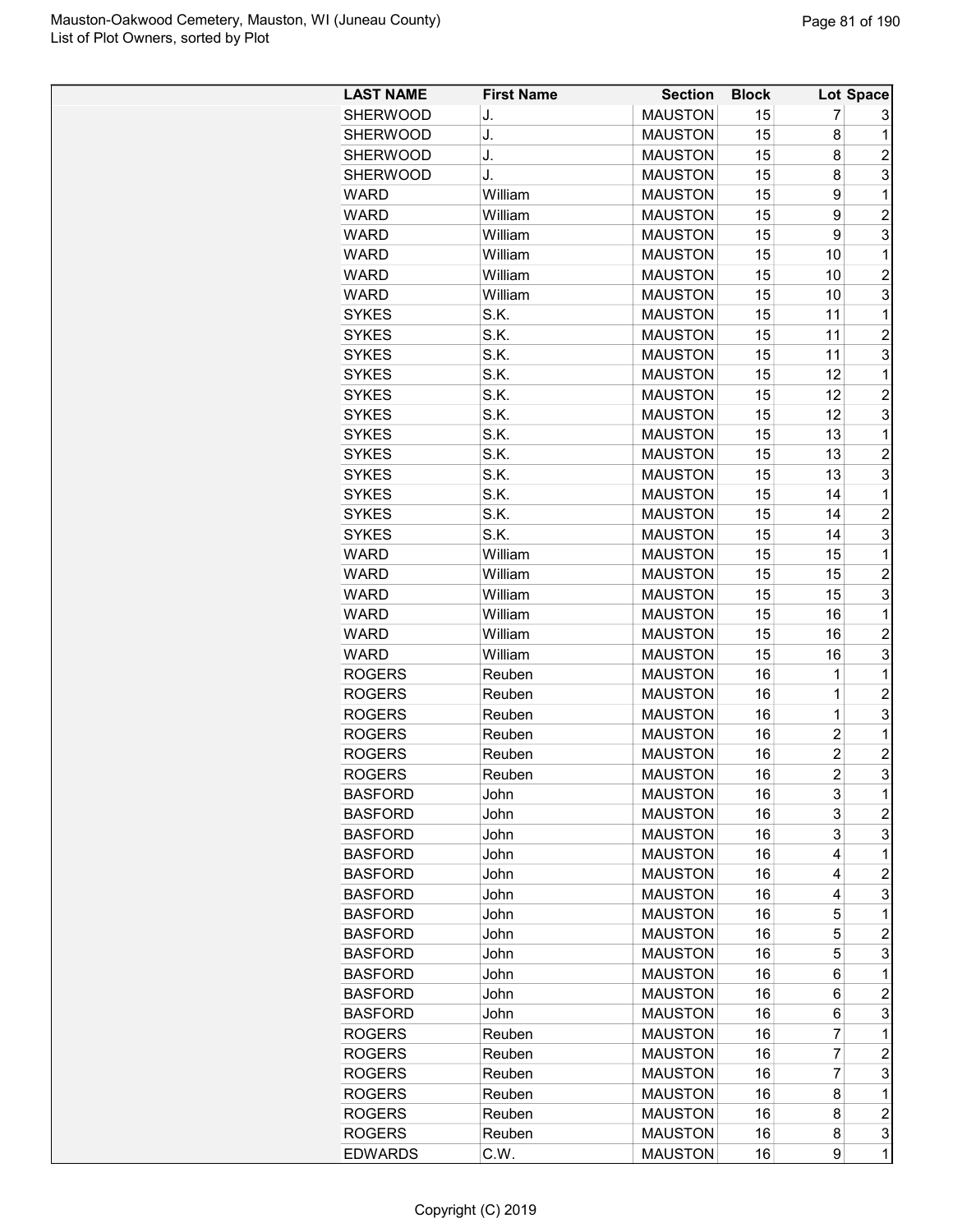| <b>LAST NAME</b> | <b>First Name</b> | <b>Section</b> | <b>Block</b> |                         | Lot Space           |
|------------------|-------------------|----------------|--------------|-------------------------|---------------------|
| <b>EDWARDS</b>   | C.W.              | <b>MAUSTON</b> | 16           | 9                       | 2                   |
| <b>EDWARDS</b>   | C.W.              | <b>MAUSTON</b> | 16           | 9                       | 3                   |
| <b>EDWARDS</b>   | C.W.              | <b>MAUSTON</b> | 16           | 10                      | 1                   |
| <b>EDWARDS</b>   | C.W.              | <b>MAUSTON</b> | 16           | 10                      | $\overline{c}$      |
| <b>EDWARDS</b>   | C.W.              | <b>MAUSTON</b> | 16           | 10                      | 3                   |
| <b>WETHERBY</b>  | C.                | <b>MAUSTON</b> | 16           | 11                      | 1                   |
| <b>WETHERBY</b>  | C.                | <b>MAUSTON</b> | 16           | 11                      | $\overline{c}$      |
| <b>WETHERBY</b>  | C.                | <b>MAUSTON</b> | 16           | 11                      | 3                   |
| <b>WETHERBY</b>  | C.                | <b>MAUSTON</b> | 16           | 12                      | $\mathbf 1$         |
| <b>WETHERBY</b>  | C.                | <b>MAUSTON</b> | 16           | 12                      | $\overline{2}$      |
| <b>WETHERBY</b>  | C.                | <b>MAUSTON</b> | 16           | 12                      | 3                   |
| <b>WETHERBY</b>  | C.                | <b>MAUSTON</b> | 16           | 13                      | 1                   |
| <b>WETHERBY</b>  | C.                | <b>MAUSTON</b> | 16           | 13                      | $\overline{c}$      |
| <b>WETHERBY</b>  | C.                | <b>MAUSTON</b> | 16           | 13                      | 3                   |
| <b>WETHERBY</b>  | C.                | <b>MAUSTON</b> | 16           | 14                      | 1                   |
| <b>WETHERBY</b>  | C.                | <b>MAUSTON</b> | 16           | 14                      | $\overline{2}$      |
| <b>WETHERBY</b>  | C.                | <b>MAUSTON</b> | 16           | 14                      | 3                   |
| <b>EDWARDS</b>   | C.W.              | <b>MAUSTON</b> | 16           | 15                      | 1                   |
| <b>EDWARDS</b>   | C.W.              | <b>MAUSTON</b> | 16           | 15                      | $\overline{c}$      |
| <b>EDWARDS</b>   | C.W.              | <b>MAUSTON</b> | 16           | 15                      | 3                   |
| <b>EDWARDS</b>   | C.W.              | <b>MAUSTON</b> | 16           | 16                      | 1                   |
| <b>EDWARDS</b>   | C.W.              | <b>MAUSTON</b> | 16           | 16                      | $\overline{2}$      |
|                  |                   |                |              |                         |                     |
| <b>EDWARDS</b>   | C.W.              | <b>MAUSTON</b> | 16           | 16                      | 3                   |
| <b>CARRIPELL</b> | David             | <b>MAUSTON</b> | 17           | 1<br>$\overline{1}$     | 1                   |
| <b>CARRIPELL</b> | David             | <b>MAUSTON</b> | 17           |                         | $\overline{2}$      |
| <b>CARRIPELL</b> | David             | <b>MAUSTON</b> | 17           | 1                       | 3                   |
| <b>CARRIPELL</b> | David             | <b>MAUSTON</b> | 17           | $\overline{2}$          | 1                   |
| <b>CARRIPELL</b> | David             | <b>MAUSTON</b> | 17           | $\overline{c}$          | $\overline{c}$      |
| <b>CARRIPELL</b> | David             | <b>MAUSTON</b> | 17           | $\overline{\mathbf{c}}$ | 3                   |
| <b>SUSZYCKI</b>  | Anton A.          | <b>MAUSTON</b> | 17           | 3                       | 1                   |
| <b>SUSZYCKI</b>  | Anton A.          | <b>MAUSTON</b> | 17           | 3                       | $\overline{2}$      |
| <b>SUSZYCKI</b>  | Anton A.          | <b>MAUSTON</b> | 17           | 3                       | 3                   |
| <b>BOWMAN</b>    | <b>Barney</b>     | <b>MAUSTON</b> | 17           | 4                       | 1<br>$\overline{2}$ |
| <b>BOWMAN</b>    | Barney            | <b>MAUSTON</b> | 17           | 4                       |                     |
| <b>BOWMAN</b>    | Barney            | <b>MAUSTON</b> | 17           | 4                       | 3                   |
| <b>BOWMAN</b>    | Barney            | <b>MAUSTON</b> | 17           | 5                       | 1                   |
| <b>BOWMAN</b>    | Barney            | <b>MAUSTON</b> | 17           | 5                       | $\overline{c}$      |
| <b>BOWMAN</b>    | Barney            | <b>MAUSTON</b> | 17           | 5                       | 3                   |
| <b>SUSZYCKI</b>  | Anton A.          | <b>MAUSTON</b> | 17           | 6                       | 1                   |
| <b>SUSZYCKI</b>  | Anton A.          | <b>MAUSTON</b> | 17           | 6                       | $\overline{c}$      |
| <b>SUSZYCKI</b>  | Anton A.          | <b>MAUSTON</b> | 17           | 6                       | 3                   |
| <b>SUSZYCKI</b>  | Anton A.          | <b>MAUSTON</b> | 17           | 7                       | 1                   |
| <b>SUSZYCKI</b>  | Anton A.          | <b>MAUSTON</b> | 17           | 7                       | $\overline{2}$      |
| <b>SUSZYCKI</b>  | Anton A.          | <b>MAUSTON</b> | 17           | 7                       | 3                   |
| <b>CARRIPELL</b> | David             | <b>MAUSTON</b> | 17           | 8                       | 1                   |
| <b>CARRIPELL</b> | David             | <b>MAUSTON</b> | 17           | 8                       | $\overline{c}$      |
| <b>CARRIPELL</b> | David             | <b>MAUSTON</b> | 17           | 8                       | 3                   |
| <b>PLUMMER</b>   | S.C.              | <b>MAUSTON</b> | 17           | 9                       | 1                   |
| <b>PLUMMER</b>   | S.C.              | <b>MAUSTON</b> | 17           | 9                       | $\overline{c}$      |
| <b>PLUMMER</b>   | S.C.              | <b>MAUSTON</b> | 17           | 9                       | 3                   |
| <b>PLUMMER</b>   | S.C.              | <b>MAUSTON</b> | 17           | 10                      | 1                   |
| <b>PLUMMER</b>   | S.C.              | <b>MAUSTON</b> | 17           | 10                      | $\overline{c}$      |
| <b>PLUMMER</b>   | S.C.              | <b>MAUSTON</b> | 17           | 10                      | 3                   |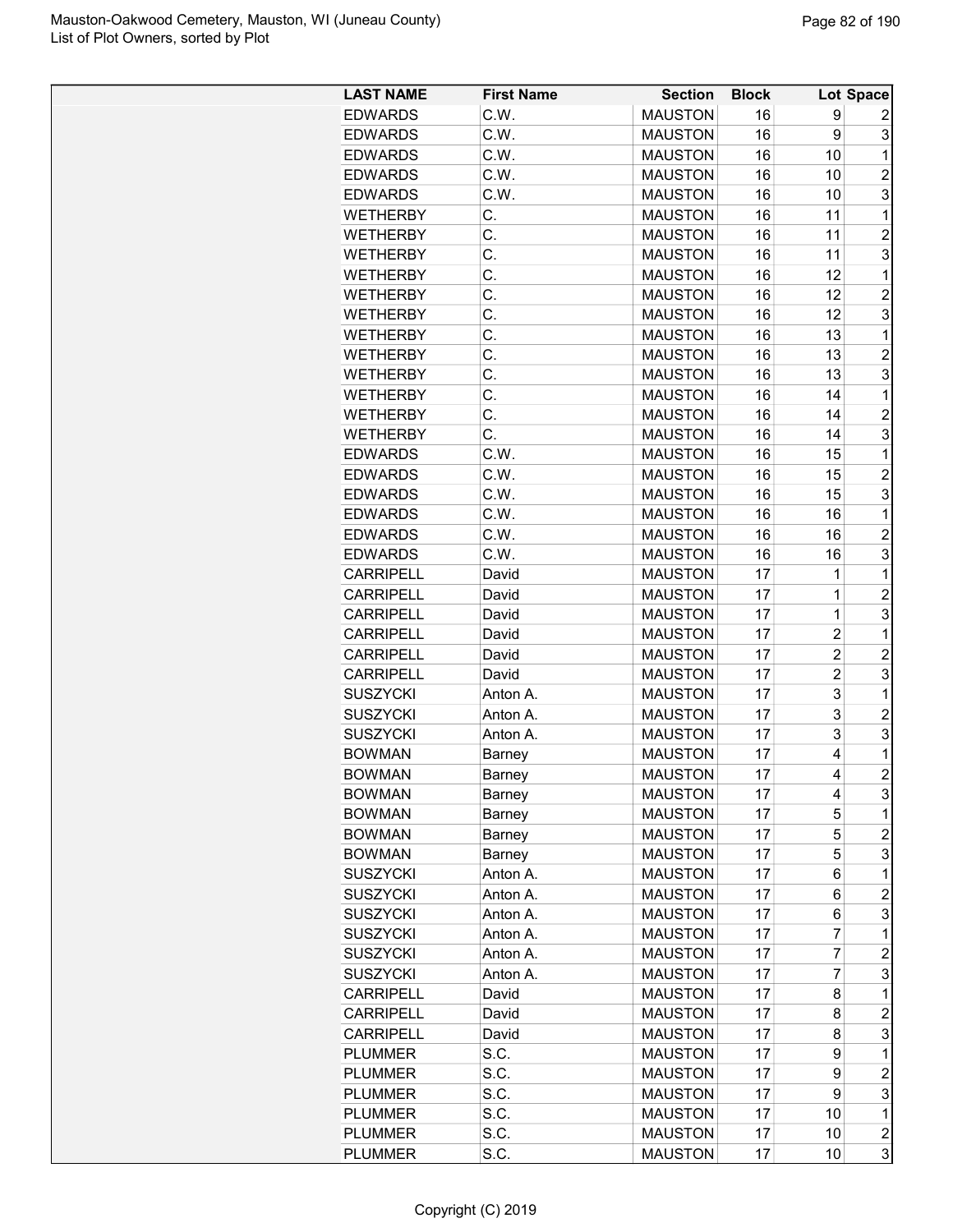| <b>LAST NAME</b> | <b>First Name</b> | <b>Section</b> | <b>Block</b> |                | Lot Space           |
|------------------|-------------------|----------------|--------------|----------------|---------------------|
| <b>SUSZYCKI</b>  | Anton A.          | <b>MAUSTON</b> | 17           | 11             |                     |
| <b>SUSZYCKI</b>  | Anton A.          | <b>MAUSTON</b> | 17           | 11             | $\overline{2}$      |
| <b>SUSZYCKI</b>  | Anton A.          | <b>MAUSTON</b> | 17           | 11             | 3                   |
| <b>BURROUGHS</b> | Dr.               | <b>MAUSTON</b> | 17           | 12             | 1                   |
| <b>BURROUGHS</b> | Dr.               | <b>MAUSTON</b> | 17           | 12             | $\overline{2}$      |
| <b>BURROUGHS</b> | Dr.               | <b>MAUSTON</b> | 17           | 12             | 3                   |
| <b>BURROUGHS</b> | Dr.               | <b>MAUSTON</b> | 17           | 13             | 1                   |
| <b>BURROUGHS</b> | Dr.               | <b>MAUSTON</b> | 17           | 13             | $\overline{2}$      |
| <b>BURROUGHS</b> | Dr.               | <b>MAUSTON</b> | 17           | 13             | 3                   |
| <b>SUSZYCKI</b>  | Anton A.          | <b>MAUSTON</b> | 17           | 14             | $\mathbf 1$         |
| <b>SUSZYCKI</b>  | Anton A.          | <b>MAUSTON</b> | 17           | 14             | $\overline{2}$      |
| <b>SUSZYCKI</b>  | Anton A.          | <b>MAUSTON</b> | 17           | 14             | 3                   |
| <b>PLUMMER</b>   | S.C.              | <b>MAUSTON</b> | 17           | 15             | 1                   |
| <b>PLUMMER</b>   | S.C.              | <b>MAUSTON</b> | 17           | 15             | $\overline{c}$      |
| <b>PLUMMER</b>   | S.C.              | <b>MAUSTON</b> | 17           | 15             | 3                   |
| <b>PLUMMER</b>   | S.C.              | <b>MAUSTON</b> | 17           | 16             | 1                   |
| <b>PLUMMER</b>   | S.C.              | <b>MAUSTON</b> | 17           | 16             | $\overline{c}$      |
| <b>PLUMMER</b>   | S.C.              | <b>MAUSTON</b> | 17           | 16             | 3                   |
| <b>BURICE</b>    | J.A.              | <b>MAUSTON</b> | 18           | 1              | 1                   |
| <b>BURICE</b>    | J.A.              | <b>MAUSTON</b> | 18           | 1              | $\overline{2}$      |
| <b>BURICE</b>    | J.A.              | <b>MAUSTON</b> | 18           | $\mathbf{1}$   | 3                   |
| <b>BURICE</b>    | J.A.              | <b>MAUSTON</b> | 18           | $\overline{2}$ | $\mathbf 1$         |
| <b>BURICE</b>    | J.A.              | <b>MAUSTON</b> | 18           | $\overline{2}$ | $\overline{2}$      |
| <b>BURICE</b>    | J.A.              | <b>MAUSTON</b> | 18           | $\overline{c}$ | 3                   |
| <b>MORRIS</b>    | E.C.              | <b>MAUSTON</b> | 18           | 3              | 1                   |
| <b>MORRIS</b>    | E.C.              | <b>MAUSTON</b> | 18           | 3              | $\overline{2}$      |
| <b>MORRIS</b>    | E.C.              | <b>MAUSTON</b> | 18           | 3              | 3                   |
|                  | E.C.              | <b>MAUSTON</b> | 18           | 4              | 1                   |
| <b>MORRIS</b>    | E.C.              |                |              |                | $\overline{c}$      |
| <b>MORRIS</b>    |                   | <b>MAUSTON</b> | 18           | 4              |                     |
| <b>MORRIS</b>    | E.C.              | <b>MAUSTON</b> | 18           | 4              | 3                   |
| <b>MORRIS</b>    | E.C.              | <b>MAUSTON</b> | 18           | 5              | 1                   |
| <b>MORRIS</b>    | E.C.              | <b>MAUSTON</b> | 18           | 5              | $\overline{2}$      |
| <b>MORRIS</b>    | E.C.              | <b>MAUSTON</b> | 18           | 5              | 3<br>$\overline{1}$ |
| <b>MORRIS</b>    | E.C.              | <b>MAUSTON</b> | 18           | 6              |                     |
| <b>MORRIS</b>    | E.C.              | <b>MAUSTON</b> | 18           | 6              | $\overline{c}$      |
| <b>MORRIS</b>    | E.C.              | <b>MAUSTON</b> | 18           | 6              | 3                   |
| <b>BURICE</b>    | J.A.              | <b>MAUSTON</b> | 18           | 7              | 1                   |
| <b>BURICE</b>    | J.A.              | <b>MAUSTON</b> | 18           | $\overline{7}$ | $\overline{c}$      |
| <b>BURICE</b>    | J.A.              | <b>MAUSTON</b> | 18           | 7              | 3                   |
| <b>BURICE</b>    | J.A.              | <b>MAUSTON</b> | 18           | 8              | 1                   |
| <b>BURICE</b>    | J.A.              | <b>MAUSTON</b> | 18           | 8              | $\overline{c}$      |
| <b>BURICE</b>    | J.A.              | <b>MAUSTON</b> | 18           | 8              | 3                   |
| <b>TURNER</b>    | John              | <b>MAUSTON</b> | 18           | 9              | 1                   |
| <b>TURNER</b>    | John              | <b>MAUSTON</b> | 18           | 9              | $\overline{c}$      |
| <b>TURNER</b>    | John              | <b>MAUSTON</b> | 18           | 9              | 3                   |
| <b>TURNER</b>    | John              | <b>MAUSTON</b> | 18           | 10             | 1                   |
| <b>TURNER</b>    | John              | <b>MAUSTON</b> | 18           | 10             | 2                   |
| <b>TURNER</b>    | John              | <b>MAUSTON</b> | 18           | 10             | 3                   |
| <b>EVART</b>     | H.A.              | <b>MAUSTON</b> | 18           | 11             | 1                   |
| <b>EVART</b>     | H.A.              | <b>MAUSTON</b> | 18           | 11             | $\overline{c}$      |
| <b>EVART</b>     | H.A.              | <b>MAUSTON</b> | 18           | 11             | 3                   |
| <b>EVART</b>     | H.A.              | <b>MAUSTON</b> | 18           | 12             | 1                   |
| <b>EVART</b>     | H.A.              | <b>MAUSTON</b> | 18           | 12             | $\overline{c}$      |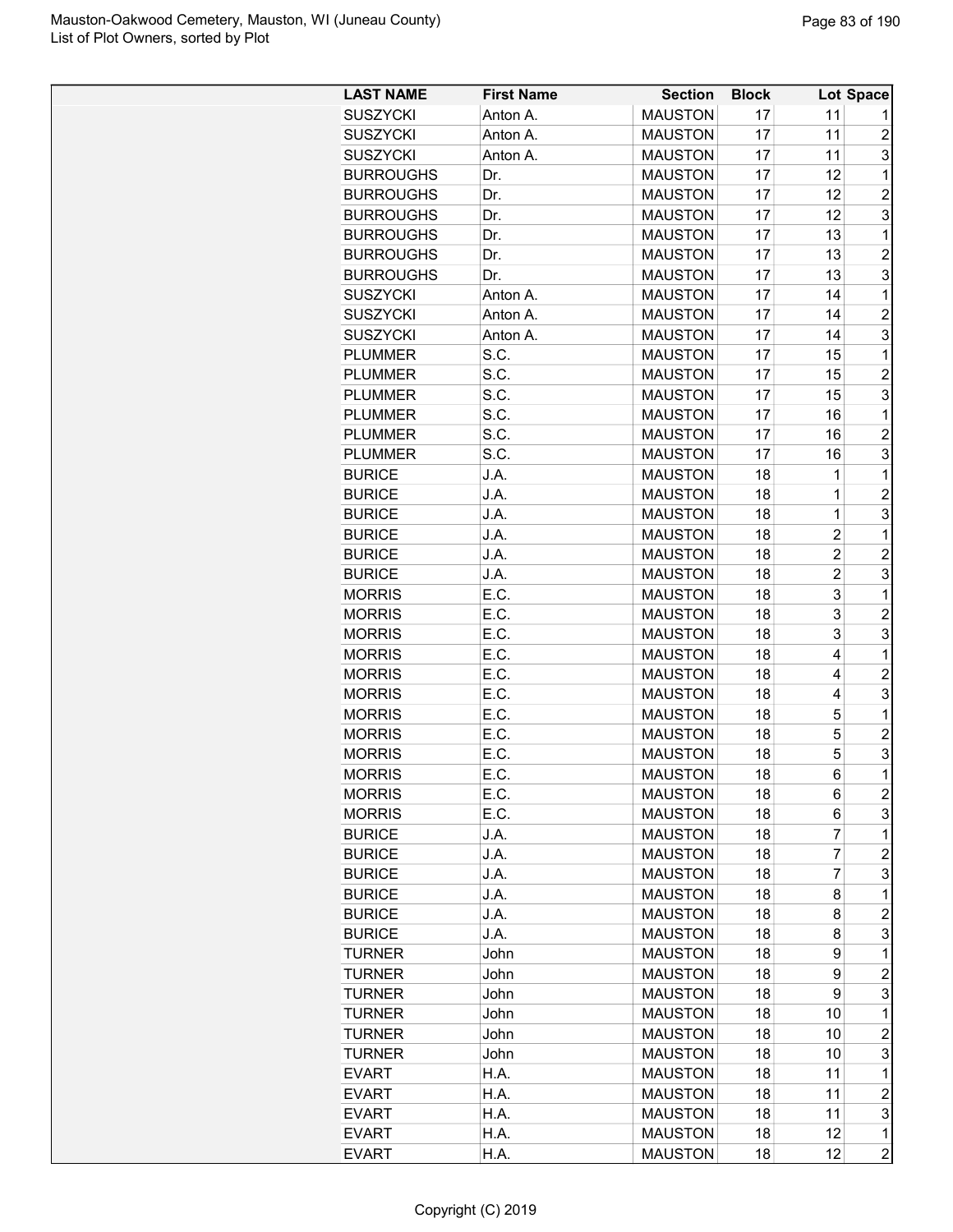| <b>LAST NAME</b>                   | <b>First Name</b>                     | <b>Section</b> | <b>Block</b> |                | Lot Space           |
|------------------------------------|---------------------------------------|----------------|--------------|----------------|---------------------|
| <b>EVART</b>                       | H.A.                                  | <b>MAUSTON</b> | 18           | 12             | 3                   |
| <b>TEMPLE</b>                      | Marcina                               | <b>MAUSTON</b> | 18           | 13             | 1                   |
| <b>TEMPLE</b>                      | Marcina                               | <b>MAUSTON</b> | 18           | 13             | $\overline{c}$      |
| <b>TEMPLE</b>                      | Marcina                               | <b>MAUSTON</b> | 18           | 13             | 3                   |
| <b>TEMPLE</b>                      | Marcina                               | <b>MAUSTON</b> | 18           | 14             | 1                   |
| <b>TEMPLE</b>                      | Marcina                               | <b>MAUSTON</b> | 18           | 14             | $\overline{2}$      |
| <b>TEMPLE</b>                      | Marcina                               | <b>MAUSTON</b> | 18           | 14             | 3                   |
| <b>TURNER</b>                      | John                                  | <b>MAUSTON</b> | 18           | 15             | 1                   |
| <b>TURNER</b>                      | John                                  | <b>MAUSTON</b> | 18           | 15             | $\overline{2}$      |
| <b>TURNER</b>                      | John                                  | <b>MAUSTON</b> | 18           | 15             | 3                   |
| <b>TURNER</b>                      | John                                  | <b>MAUSTON</b> | 18           | 16             | 1                   |
| <b>TURNER</b>                      | John                                  | <b>MAUSTON</b> | 18           | 16             | $\overline{2}$      |
| <b>TURNER</b>                      | John                                  | <b>MAUSTON</b> | 18           | 16             | 3                   |
| <b>PENNIMAN</b>                    | <b>Hiram Gardner</b>                  | <b>MAUSTON</b> | 19           | 1              | 1                   |
| <b>PENNIMAN</b>                    | <b>Hiram Gardner</b>                  | <b>MAUSTON</b> | 19           | $\mathbf 1$    | $\overline{2}$      |
| <b>PENNIMAN</b>                    | Hiram Gardner                         | <b>MAUSTON</b> | 19           | $\mathbf 1$    | 3                   |
| <b>PENNIMAN</b>                    | Hiram Gardner                         | <b>MAUSTON</b> | 19           | $\overline{2}$ | 1                   |
| <b>PENNIMAN</b>                    | Hiram Gardner                         | <b>MAUSTON</b> | 19           | $\overline{2}$ | $\overline{c}$      |
| <b>PENNIMAN</b>                    | Hiram Gardner                         | <b>MAUSTON</b> | 19           | $\overline{c}$ | 3                   |
| <b>DANA</b>                        | Η.                                    | <b>MAUSTON</b> | 19           | 3              | 1                   |
| <b>DANA</b>                        | Η.                                    | <b>MAUSTON</b> | 19           | 3              | $\overline{c}$      |
| <b>DANA</b>                        | Η.                                    | <b>MAUSTON</b> | 19           | 3              | 3                   |
| <b>DANA</b>                        | Η.                                    | <b>MAUSTON</b> | 19           | 4              | 1                   |
| <b>DANA</b>                        | Η.                                    | <b>MAUSTON</b> | 19           | 4              | $\overline{2}$      |
| <b>DANA</b>                        | Η.                                    | <b>MAUSTON</b> | 19           | 4              | 3                   |
| <b>DANA</b>                        | Η.                                    | <b>MAUSTON</b> | 19           | 5              | 1                   |
| <b>DANA</b>                        | Н.                                    | <b>MAUSTON</b> | 19           | 5              | $\overline{2}$      |
| <b>DANA</b>                        | Η.                                    | <b>MAUSTON</b> | 19           | 5              | 3                   |
| <b>DANA</b>                        | Η.                                    | <b>MAUSTON</b> | 19           | 6              | 1                   |
| <b>DANA</b>                        | Η.                                    | <b>MAUSTON</b> | 19           | 6              | $\overline{c}$      |
| <b>DANA</b>                        | Η.                                    | <b>MAUSTON</b> | 19           | 6              | 3                   |
| <b>PENNIMAN</b>                    | Hiram Gardner                         | <b>MAUSTON</b> | 19           | $\overline{7}$ | 1                   |
| <b>PENNIMAN</b>                    | Hiram Gardner                         | <b>MAUSTON</b> | 19           | $\overline{7}$ | $\overline{c}$      |
| <b>PENNIMAN</b>                    | Hiram Gardner                         | <b>MAUSTON</b> | 19           | $\overline{7}$ | 3                   |
| <b>PENNIMAN</b>                    |                                       | <b>MAUSTON</b> |              |                |                     |
| <b>PENNIMAN</b>                    | Hiram Gardner<br><b>Hiram Gardner</b> | <b>MAUSTON</b> | 19<br>19     | 8              | 1<br>$\overline{c}$ |
| <b>PENNIMAN</b>                    | Hiram Gardner                         | <b>MAUSTON</b> | 19           | 8<br>8         | 3                   |
| <b>HARRISON</b>                    | Edward                                | <b>MAUSTON</b> | 19           | 9              | 1                   |
| <b>HARRISON</b>                    |                                       | <b>MAUSTON</b> | 19           |                | $\overline{c}$      |
|                                    | Edward                                | <b>MAUSTON</b> |              | 9              | 3                   |
| <b>HARRISON</b><br><b>HARRISON</b> | Edward                                | <b>MAUSTON</b> | 19           | 9              | 1                   |
| <b>HARRISON</b>                    | Edward                                | <b>MAUSTON</b> | 19           | 10<br>10       | $\overline{2}$      |
|                                    | Edward                                | <b>MAUSTON</b> | 19<br>19     | 10             | 3                   |
| <b>HARRISON</b>                    | Edward                                |                |              |                |                     |
| <b>BECKWITH</b>                    | Luther                                | <b>MAUSTON</b> | 19           | 11             | 1                   |
| <b>BECKWITH</b>                    | Luther                                | <b>MAUSTON</b> | 19           | 11             | $\overline{c}$      |
| <b>BECKWITH</b>                    | Luther                                | <b>MAUSTON</b> | 19           | 11             | 3                   |
| <b>BECKWITH</b>                    | Luther                                | <b>MAUSTON</b> | 19           | 12             | 1                   |
| <b>BECKWITH</b>                    | Luther                                | <b>MAUSTON</b> | 19           | 12             | $\overline{c}$      |
| <b>BECKWITH</b>                    | Luther                                | <b>MAUSTON</b> | 19           | 12             | 3                   |
| <b>BECKWITH</b>                    | Luther                                | <b>MAUSTON</b> | 19           | 13             | 1                   |
| <b>BECKWITH</b>                    | Luther                                | <b>MAUSTON</b> | 19           | 13             | $\overline{2}$      |
| <b>BECKWITH</b>                    | Luther                                | <b>MAUSTON</b> | 19           | 13             | 3                   |
| <b>BECKWITH</b>                    | Luther                                | <b>MAUSTON</b> | 19           | 14             | $\mathbf{1}$        |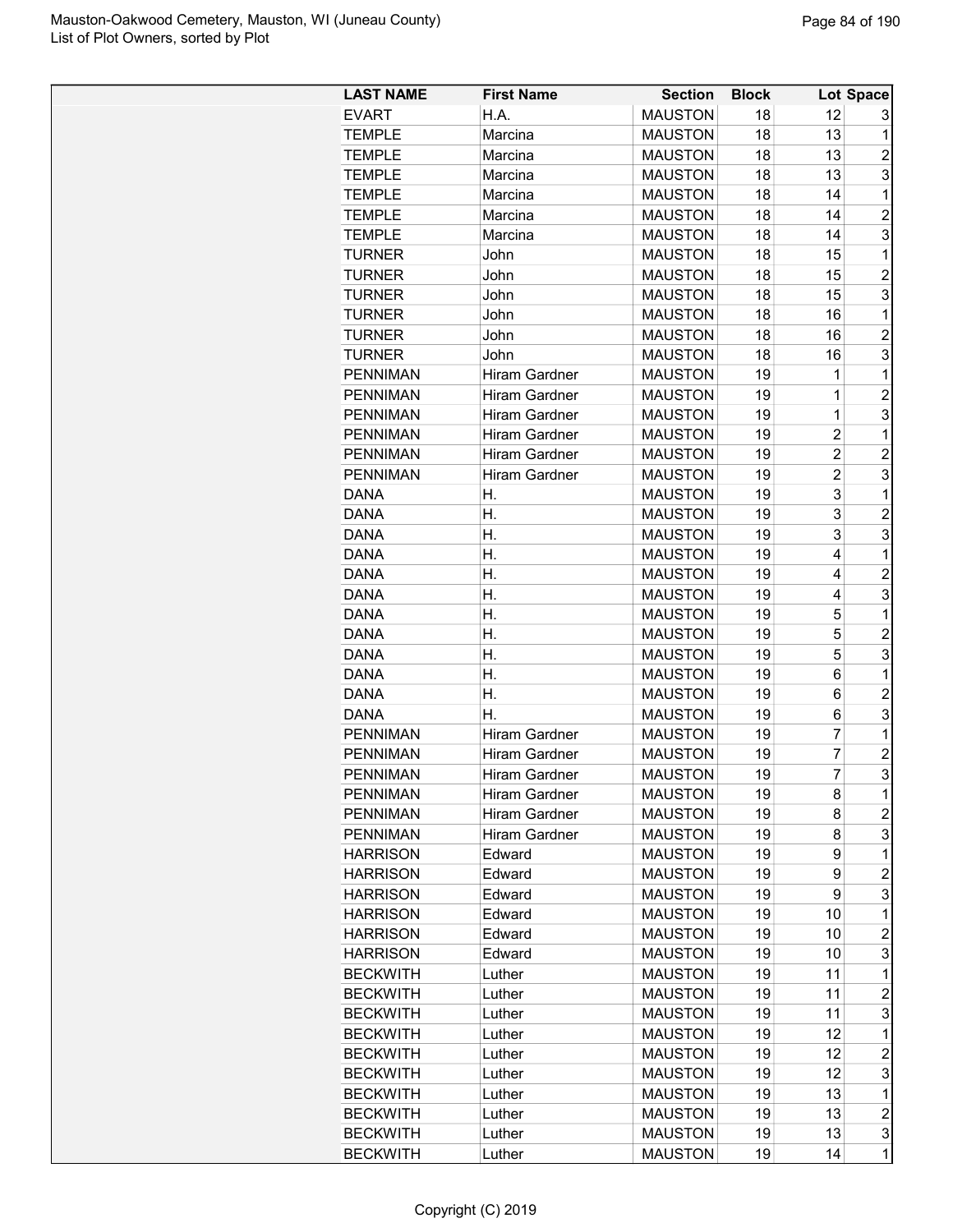| <b>LAST NAME</b> | <b>First Name</b> | <b>Section</b> | <b>Block</b> |                | Lot Space      |
|------------------|-------------------|----------------|--------------|----------------|----------------|
| <b>BECKWITH</b>  | Luther            | <b>MAUSTON</b> | 19           | 14             | 2              |
| <b>BECKWITH</b>  | Luther            | <b>MAUSTON</b> | 19           | 14             | 3              |
| <b>HARRISON</b>  | Edward            | <b>MAUSTON</b> | 19           | 15             | 1              |
| <b>HARRISON</b>  | Edward            | <b>MAUSTON</b> | 19           | 15             | $\overline{2}$ |
| <b>HARRISON</b>  | Edward            | <b>MAUSTON</b> | 19           | 15             | 3              |
| <b>HARRISON</b>  | Edward            | <b>MAUSTON</b> | 19           | 16             | 1              |
| <b>HARRISON</b>  | Edward            | <b>MAUSTON</b> | 19           | 16             | $\overline{2}$ |
| <b>HARRISON</b>  | Edward            | <b>MAUSTON</b> | 19           | 16             | 3              |
| <b>ELLSWORTH</b> | S.C.              | <b>MAUSTON</b> | 20           | 1              | 1              |
| <b>ELLSWORTH</b> | S.C.              | <b>MAUSTON</b> | 20           | $\mathbf 1$    | $\overline{2}$ |
| <b>ELLSWORTH</b> | S.C.              | <b>MAUSTON</b> | 20           | $\mathbf 1$    | 3              |
| <b>ELLSWORTH</b> | S.C.              | <b>MAUSTON</b> | 20           | $\overline{c}$ | 1              |
| <b>ELLSWORTH</b> | S.C.              | <b>MAUSTON</b> | 20           | $\overline{c}$ | $\overline{2}$ |
| <b>ELLSWORTH</b> | S.C.              | <b>MAUSTON</b> | 20           | $\overline{2}$ | 3              |
| <b>WOODRING</b>  | Nepnon L.         | <b>MAUSTON</b> | 20           | 3              | 3              |
| <b>REMINGTON</b> | William           | <b>MAUSTON</b> | 20           | 4              | 1              |
| <b>REMINGTON</b> | William           | <b>MAUSTON</b> | 20           | 4              | $\overline{2}$ |
| <b>REMINGTON</b> | William           | <b>MAUSTON</b> | 20           | 4              | 3              |
| <b>REMINGTON</b> | Daniel C.         | <b>MAUSTON</b> | 20           | 5              | 1              |
| <b>REMINGTON</b> | Daniel C.         | <b>MAUSTON</b> | 20           | 5              | $\overline{c}$ |
| <b>REMINGTON</b> | Daniel C.         | <b>MAUSTON</b> | 20           | 5              | 3              |
| <b>WOODRING</b>  | Inez E.           | <b>MAUSTON</b> | 20           | 6              | 1              |
| <b>WOODRING</b>  | Inez E.           | <b>MAUSTON</b> | 20           | 6              | $\overline{c}$ |
| <b>WOODRING</b>  | Inez E.           | <b>MAUSTON</b> | 20           | 6              | 3              |
| <b>ELLSWORTH</b> | S.C.              | <b>MAUSTON</b> | 20           | 7              | 1              |
| <b>ELLSWORTH</b> | S.C.              | <b>MAUSTON</b> | 20           | $\overline{7}$ | $\overline{2}$ |
| <b>ELLSWORTH</b> | S.C.              | <b>MAUSTON</b> | 20           | $\overline{7}$ | 3              |
| <b>ELLSWORTH</b> | S.C.              | <b>MAUSTON</b> | 20           | 8              | 1              |
| <b>ELLSWORTH</b> | S.C.              | <b>MAUSTON</b> | 20           | 8              | $\overline{c}$ |
| <b>ELLSWORTH</b> | S.C.              | <b>MAUSTON</b> | 20           | 8              | 3              |
| <b>CHAPIN</b>    | Mrs.              | <b>MAUSTON</b> | 20           | 9              | 1              |
| <b>CHAPIN</b>    | Mrs.              | <b>MAUSTON</b> | 20           | 9              | $\overline{2}$ |
| <b>CHAPIN</b>    | Mrs.              | <b>MAUSTON</b> | 20           | 9              | 3              |
| <b>SIAS</b>      | Mrs               | <b>MAUSTON</b> | 20           | 10             | $\overline{1}$ |
| <b>SIAS</b>      | Mrs.              | <b>MAUSTON</b> | 20           | 10             | $\overline{c}$ |
| <b>SIAS</b>      | Mrs.              | <b>MAUSTON</b> | 20           | 10             | 3              |
| SPROGUE          | E.M.              | <b>MAUSTON</b> | 20           | 11             | $\mathbf 1$    |
| <b>SPROGUE</b>   | E.M.              | <b>MAUSTON</b> | 20           | 11             | $\overline{c}$ |
| <b>SPROGUE</b>   | E.M.              | <b>MAUSTON</b> | 20           | 11             | 3              |
| <b>SPROGUE</b>   | E.M.              | <b>MAUSTON</b> | 20           | 12             | 1              |
| SPROGUE          | E.M.              | <b>MAUSTON</b> | 20           | 12             | $\overline{c}$ |
| <b>SPROGUE</b>   | E.M.              | <b>MAUSTON</b> | 20           | 12             | 3              |
| <b>SPROGUE</b>   | E.M.              | <b>MAUSTON</b> | 20           | 13             | $\mathbf 1$    |
| <b>SPROGUE</b>   | E.M.              | <b>MAUSTON</b> | 20           | 13             | $\overline{c}$ |
| <b>SPROGUE</b>   | E.M.              | <b>MAUSTON</b> | 20           | 13             | 3              |
| <b>SPROGUE</b>   | E.M.              | <b>MAUSTON</b> | 20           | 14             | 1              |
|                  |                   |                |              |                |                |
| <b>SPROGUE</b>   | E.M.              | <b>MAUSTON</b> | 20           | 14             | $\overline{c}$ |
| <b>SPROGUE</b>   | E.M.              | <b>MAUSTON</b> | 20           | 14             | 3              |
| <b>SIAS</b>      | Mrs.              | <b>MAUSTON</b> | 20           | 15             | 1              |
| <b>SIAS</b>      | Mrs.              | <b>MAUSTON</b> | 20           | 15             | $\overline{c}$ |
| <b>SIAS</b>      | Mrs.              | <b>MAUSTON</b> | 20           | 15             | 3              |
| <b>CHAPIN</b>    | Mrs.              | <b>MAUSTON</b> | 20           | 16             | 1              |
| <b>CHAPIN</b>    | Mrs.              | <b>MAUSTON</b> | 20           | 16             | $\overline{c}$ |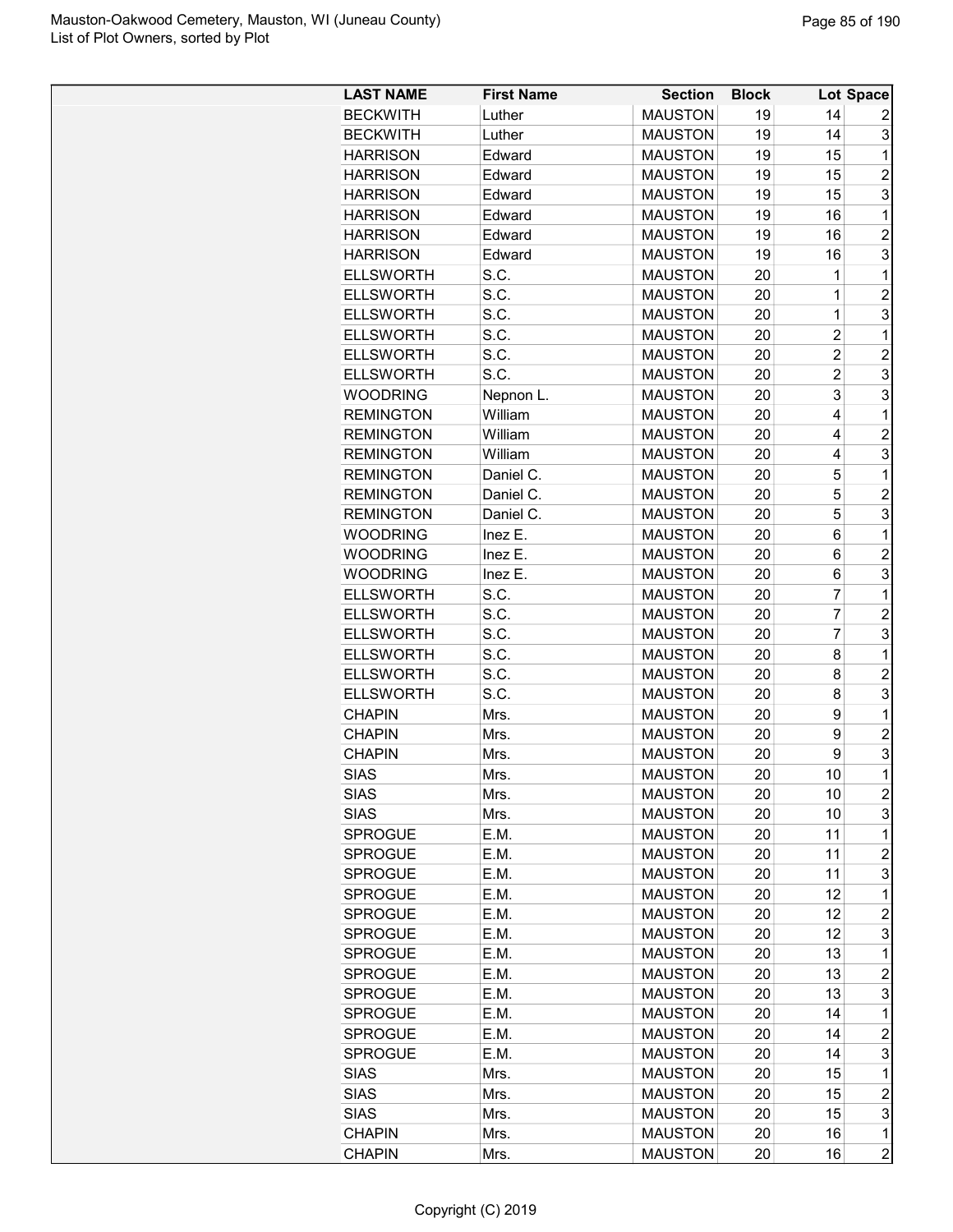| <b>LAST NAME</b> | <b>First Name</b> | <b>Section</b> | <b>Block</b> |                         | Lot Space               |
|------------------|-------------------|----------------|--------------|-------------------------|-------------------------|
| <b>CHAPIN</b>    | Mrs.              | <b>MAUSTON</b> | 20           | 16                      | 3                       |
| <b>FOSTER</b>    | G.J.              | <b>MAUSTON</b> | 21           | 1                       | $\mathbf 1$             |
| <b>FOSTER</b>    | G.J.              | <b>MAUSTON</b> | 21           | $\overline{1}$          | 2                       |
| <b>FOSTER</b>    | G.J.              | <b>MAUSTON</b> | 21           | $\mathbf 1$             | 3                       |
| <b>FOSTER</b>    | G.J.              | <b>MAUSTON</b> | 21           | $\overline{c}$          | $\mathbf{1}$            |
| <b>FOSTER</b>    | G.J.              | <b>MAUSTON</b> | 21           | $\overline{c}$          | $\overline{c}$          |
| <b>FOSTER</b>    | G.J.              | <b>MAUSTON</b> | 21           | $\overline{\mathbf{c}}$ | 3                       |
| <b>FOSGATE</b>   | N/A               | <b>MAUSTON</b> | 21           | 3                       | $\mathbf{1}$            |
| <b>FOSGATE</b>   | N/A               | <b>MAUSTON</b> | 21           | 3                       | $\overline{c}$          |
| <b>FOSGATE</b>   | N/A               | <b>MAUSTON</b> | 21           | 3                       | 3                       |
| <b>BREWER</b>    | C.A.              | <b>MAUSTON</b> | 21           | 4                       | $\mathbf{1}$            |
| <b>BREWER</b>    | C.A.              | <b>MAUSTON</b> | 21           | 4                       | $\overline{2}$          |
| <b>BREWER</b>    | C.A.              | <b>MAUSTON</b> | 21           | 4                       | 3                       |
| <b>BREWER</b>    | C.A.              | <b>MAUSTON</b> | 21           | 5                       | $\mathbf 1$             |
| <b>BREWER</b>    | C.A.              | <b>MAUSTON</b> | 21           | 5                       | $\overline{2}$          |
| <b>BREWER</b>    | C.A.              | <b>MAUSTON</b> | 21           | 5                       | 3                       |
| <b>INGALLS</b>   | Hiram             | <b>MAUSTON</b> | 21           | 6                       | 1                       |
| <b>INGALLS</b>   | Hiram             | <b>MAUSTON</b> | 21           | 6                       | $\overline{2}$          |
| <b>INGALLS</b>   | Hiram             | <b>MAUSTON</b> | 21           | 6                       | 3                       |
| <b>FOSTER</b>    | G.J.              | <b>MAUSTON</b> | 21           | $\overline{7}$          | $\mathbf 1$             |
| <b>FOSTER</b>    | G.J.              | <b>MAUSTON</b> | 21           | $\overline{7}$          | $\overline{2}$          |
| <b>FOSTER</b>    | G.J.              | <b>MAUSTON</b> | 21           | $\overline{7}$          | 3                       |
| <b>FOSTER</b>    | G.J.              | <b>MAUSTON</b> | 21           | 8                       | $\mathbf 1$             |
| <b>FOSTER</b>    | G.J.              | <b>MAUSTON</b> | 21           | 8                       | $\overline{c}$          |
| <b>FOSTER</b>    | G.J.              | <b>MAUSTON</b> | 21           | 8                       | 3                       |
|                  |                   |                |              |                         | $\mathbf 1$             |
| <b>CHILSON</b>   | Joseph O.         | <b>MAUSTON</b> | 21           | 9                       |                         |
| <b>CHILSON</b>   | Joseph O.         | <b>MAUSTON</b> | 21           | 9                       | $\overline{2}$          |
| <b>CHILSON</b>   | Joseph O.         | <b>MAUSTON</b> | 21           | 9                       | 3                       |
| <b>NEWTON</b>    | John              | <b>MAUSTON</b> | 21           | 10                      | $\mathbf 1$             |
| <b>NEWTON</b>    | John              | <b>MAUSTON</b> | 21           | 10                      | $\overline{c}$          |
| <b>NEWTON</b>    | John              | <b>MAUSTON</b> | 21           | 10                      | 3                       |
| <b>BABCOCK</b>   | Ira B.            | <b>MAUSTON</b> | 21           | 11                      | $\mathbf 1$             |
| <b>BABCOCK</b>   | Ira B.            | <b>MAUSTON</b> | 21           | 11                      | $\overline{c}$          |
| <b>BABCOCK</b>   | Ira B.            | <b>MAUSTON</b> | 21           | 11                      | $\overline{3}$          |
| <b>BABCOCK</b>   | Ira B.            | <b>MAUSTON</b> | 21           | 12                      | 1                       |
| <b>BABCOCK</b>   | Ira B.            | <b>MAUSTON</b> | 21           | 12                      | 2                       |
| <b>BABCOCK</b>   | Ira B.            | <b>MAUSTON</b> | 21           | 12                      | 3                       |
| <b>BABCOCK</b>   | Ira B.            | <b>MAUSTON</b> | 21           | 13                      | $\mathbf 1$             |
| <b>BABCOCK</b>   | Ira B.            | <b>MAUSTON</b> | 21           | 13                      | 2                       |
| <b>BABCOCK</b>   | Ira B.            | <b>MAUSTON</b> | 21           | 13                      | 3                       |
| <b>BABCOCK</b>   | Ira B.            | <b>MAUSTON</b> | 21           | 14                      | $\mathbf 1$             |
| <b>BABCOCK</b>   | Ira B.            | <b>MAUSTON</b> | 21           | 14                      | $\overline{\mathbf{c}}$ |
| <b>BABCOCK</b>   | Ira B.            | <b>MAUSTON</b> | 21           | 14                      | 3                       |
| <b>BROWN</b>     | Thomas J.         | <b>MAUSTON</b> | 21           | 15                      | $\mathbf 1$             |
| <b>BROWN</b>     | Thomas J.         | <b>MAUSTON</b> | 21           | 15                      | $\overline{c}$          |
| <b>BROWN</b>     | Thomas J.         | <b>MAUSTON</b> | 21           | 15                      | 3                       |
| <b>CHILSON</b>   | Joseph O.         | <b>MAUSTON</b> | 21           | 16                      | 1                       |
| <b>CHILSON</b>   | Joseph O.         | <b>MAUSTON</b> | 21           | 16                      | $\overline{\mathbf{c}}$ |
| <b>CHILSON</b>   | Joseph O.         | <b>MAUSTON</b> | 21           | 16                      | 3                       |
| <b>NAUERTZ</b>   | Nicholas          | <b>MAUSTON</b> | 22           | 1                       | 1                       |
| <b>NAUERTZ</b>   | Nicholas          | <b>MAUSTON</b> | 22           | 1                       | $\overline{\mathbf{c}}$ |
| <b>NAUERTZ</b>   | Nicholas          | <b>MAUSTON</b> | 22           | $\mathbf 1$             | 3                       |
| <b>NAUERTZ</b>   | Nicholas          | <b>MAUSTON</b> | 22           | $\overline{\mathbf{c}}$ | $\mathbf 1$             |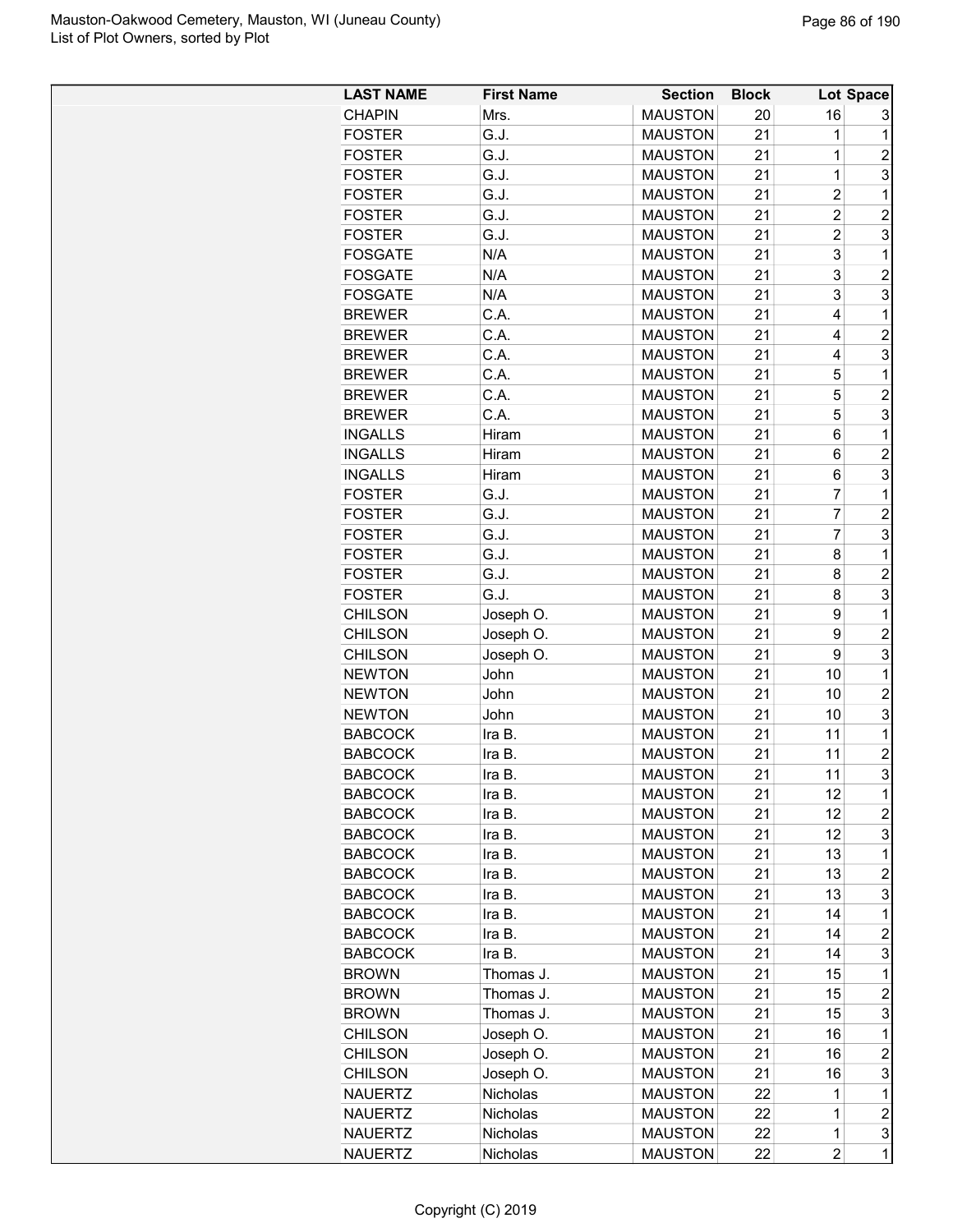| <b>LAST NAME</b>  | <b>First Name</b> | <b>Section</b> | <b>Block</b> |                | Lot Space               |
|-------------------|-------------------|----------------|--------------|----------------|-------------------------|
| <b>NAUERTZ</b>    | Nicholas          | <b>MAUSTON</b> | 22           | 2              | 2                       |
| <b>NAUERTZ</b>    | Nicholas          | <b>MAUSTON</b> | 22           | $\overline{2}$ | 3                       |
| <b>SHARP</b>      | Kendrick L.       | <b>MAUSTON</b> | 22           | 3              | 1                       |
| <b>SHARP</b>      | Kendrick L.       | <b>MAUSTON</b> | 22           | 3              | $\overline{c}$          |
| <b>SHARP</b>      | Kendrick L.       | <b>MAUSTON</b> | 22           | 3              | 3                       |
| <b>SHARP</b>      | Kendrick L.       | <b>MAUSTON</b> | 22           | 4              | 1                       |
| <b>SHARP</b>      | Kendrick L.       | <b>MAUSTON</b> | 22           | 4              | $\overline{c}$          |
| <b>SHARP</b>      | Kendrick L.       | <b>MAUSTON</b> | 22           | 4              | 3                       |
| <b>SHARP</b>      | Kendrick L.       | <b>MAUSTON</b> | 22           | 5              | 1                       |
| <b>SHARP</b>      | Kendrick L.       | <b>MAUSTON</b> | 22           | 5              | $\overline{c}$          |
| <b>SHARP</b>      | Kendrick L.       | <b>MAUSTON</b> | 22           | 5              | 3                       |
| <b>SHARP</b>      | Kendrick L.       | <b>MAUSTON</b> | 22           | 6              | 1                       |
| <b>SHARP</b>      | Kendrick L.       | <b>MAUSTON</b> | 22           | 6              | $\overline{2}$          |
| <b>SHARP</b>      | Kendrick L.       | <b>MAUSTON</b> | 22           | 6              | 3                       |
| <b>NAUERTZ</b>    | <b>Nicholas</b>   | <b>MAUSTON</b> | 22           | 7              | 1                       |
| <b>NAUERTZ</b>    | Nicholas          | <b>MAUSTON</b> | 22           | 7              | $\overline{c}$          |
| <b>NAUERTZ</b>    | Nicholas          | <b>MAUSTON</b> | 22           | $\overline{7}$ | 3                       |
| <b>NAUERTZ</b>    | Nicholas          | <b>MAUSTON</b> | 22           | 8              | 1                       |
| <b>NAUERTZ</b>    | Nicholas          | <b>MAUSTON</b> | 22           | 8              | $\overline{c}$          |
| <b>NAUERTZ</b>    | Nicholas          | <b>MAUSTON</b> | 22           | 8              | 3                       |
| <b>MCCAFFERTY</b> | George            | <b>MAUSTON</b> | 22           | 9              | 1                       |
| <b>MCCAFFERTY</b> | George            | <b>MAUSTON</b> | 22           | 9              | $\overline{c}$          |
| <b>MCCAFFERTY</b> | George            | <b>MAUSTON</b> | 22           | 9              | 3                       |
| <b>MCCAFFERTY</b> | George            | <b>MAUSTON</b> | 22           | 10             | 1                       |
| <b>MCCAFFERTY</b> | George            | <b>MAUSTON</b> | 22           | 10             | $\overline{2}$          |
| <b>MCCAFFERTY</b> | George            | <b>MAUSTON</b> | 22           | 10             | 3                       |
| <b>TRAIN</b>      | Horace V.         | <b>MAUSTON</b> | 22           | 11             | 1                       |
| <b>TRAIN</b>      | Horace V.         | <b>MAUSTON</b> | 22           | 11             | $\overline{c}$          |
| <b>TRAIN</b>      | Horace V.         | <b>MAUSTON</b> | 22           | 11             | 3                       |
| <b>TRAIN</b>      | Horace V.         | <b>MAUSTON</b> | 22           | 12             | 1                       |
| <b>TRAIN</b>      | Horace V.         | <b>MAUSTON</b> | 22           | 12             | $\overline{c}$          |
| <b>TRAIN</b>      | Horace V.         | <b>MAUSTON</b> | 22           | 12             | 3                       |
| <b>TRAIN</b>      | Horace V.         | <b>MAUSTON</b> | 22           | 13             | 1                       |
| <b>TRAIN</b>      | Horace V.         | <b>MAUSTON</b> | 22           | 13             | $\overline{2}$          |
| <b>TRAIN</b>      | Horace V.         | <b>MAUSTON</b> | 22           | 13             | 3                       |
| <b>TRAIN</b>      | Horace V.         | <b>MAUSTON</b> | 22           | 14             | 1                       |
| <b>TRAIN</b>      | Horace V.         | <b>MAUSTON</b> | 22           | 14             | $\overline{\mathbf{c}}$ |
| <b>TRAIN</b>      | Horace V.         | <b>MAUSTON</b> | 22           | 14             | 3                       |
| <b>MCCAFFERTY</b> | George            | <b>MAUSTON</b> | 22           | 15             | 1                       |
| <b>MCCAFFERTY</b> | George            | <b>MAUSTON</b> | 22           | 15             | 2                       |
| <b>MCCAFFERTY</b> | George            | <b>MAUSTON</b> | 22           | 15             | 3                       |
| <b>MCCAFFERTY</b> | George            | <b>MAUSTON</b> | 22           | 16             | 1                       |
| <b>MCCAFFERTY</b> | George            | <b>MAUSTON</b> | 22           | 16             | $\overline{c}$          |
| <b>MCCAFFERTY</b> | George            | <b>MAUSTON</b> | 22           | 16             | 3                       |
| <b>DAVIS</b>      | Robert H.         | <b>MAUSTON</b> | 23           | 1              | $\mathbf 1$             |
| <b>DAVIS</b>      | Robert H.         | <b>MAUSTON</b> | 23           | 1              | $\overline{c}$          |
| <b>DAVIS</b>      | Robert H.         | <b>MAUSTON</b> | 23           | $\mathbf{1}$   | 3                       |
| <b>DAVIS</b>      | Robert H.         | <b>MAUSTON</b> | 23           | $\overline{c}$ | 1                       |
| <b>DAVIS</b>      | Robert H.         | <b>MAUSTON</b> | 23           | $\overline{c}$ | $\overline{c}$          |
| <b>DAVIS</b>      | Robert H.         | <b>MAUSTON</b> | 23           | $\overline{c}$ | 3                       |
| COWEE             | G.                | <b>MAUSTON</b> | 23           | 3              | $\mathbf 1$             |
| COWEE             | G.                | <b>MAUSTON</b> | 23           | 3              | $\boldsymbol{2}$        |
| COWEE             | G.                | <b>MAUSTON</b> | 23           | 3              | 3                       |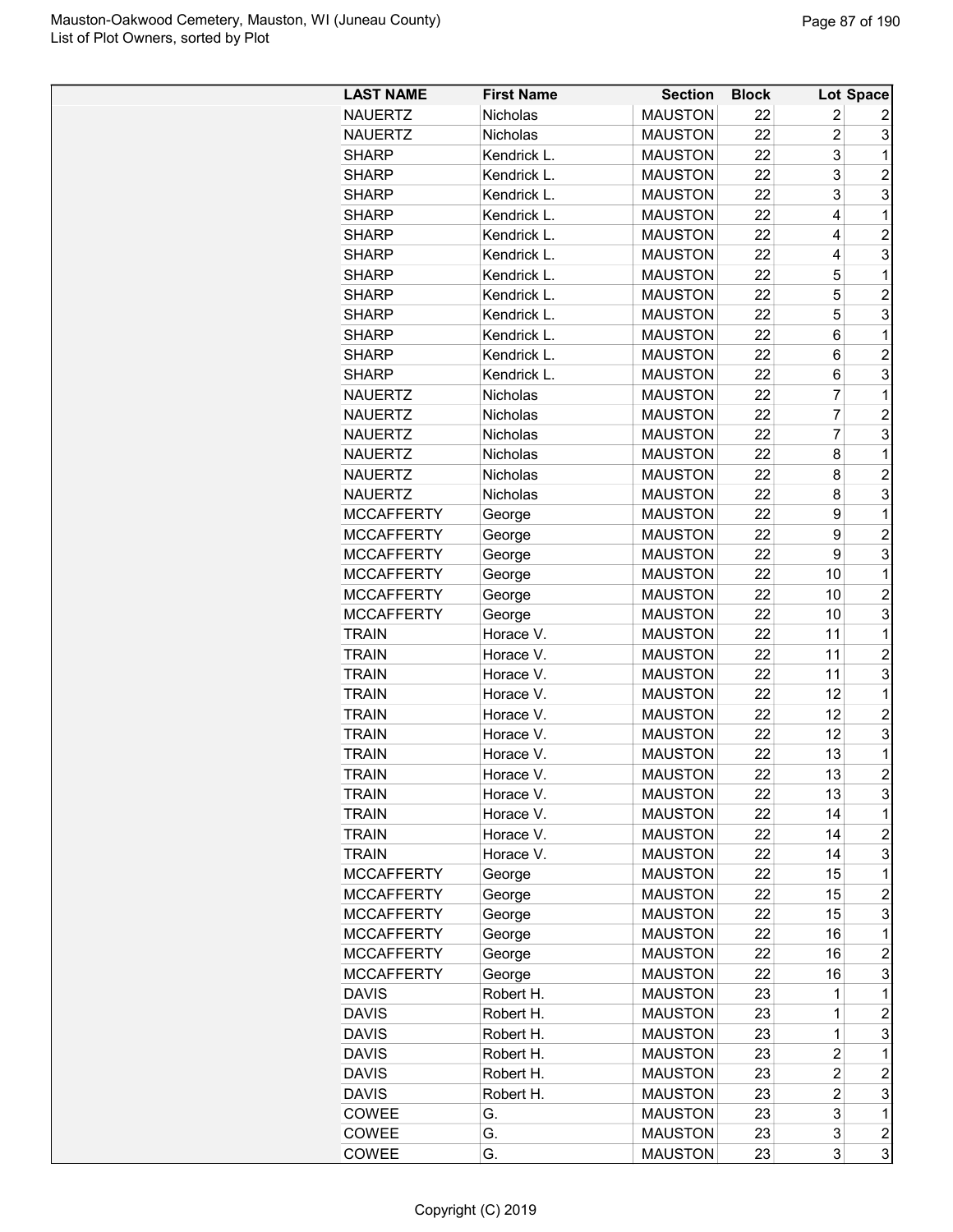| <b>LAST NAME</b> | <b>First Name</b>      | <b>Section</b> | <b>Block</b> |                | Lot Space               |
|------------------|------------------------|----------------|--------------|----------------|-------------------------|
| COWEE            | G.                     | <b>MAUSTON</b> | 23           | 4              |                         |
| COWEE            | G.                     | <b>MAUSTON</b> | 23           | 4              | $\overline{c}$          |
| COWEE            | G.                     | <b>MAUSTON</b> | 23           | 4              | 3                       |
| COWEE            | G.                     | <b>MAUSTON</b> | 23           | 5              | 1                       |
| COWEE            | G.                     | <b>MAUSTON</b> | 23           | 5              | $\overline{2}$          |
| COWEE            | G.                     | <b>MAUSTON</b> | 23           | 5              | 3                       |
| COWEE            | G.                     | <b>MAUSTON</b> | 23           | 6              | 1                       |
| COWEE            | G.                     | <b>MAUSTON</b> | 23           | 6              | $\overline{\mathbf{c}}$ |
| <b>COWEE</b>     | G.                     | <b>MAUSTON</b> | 23           | 6              | 3                       |
| <b>DAVIS</b>     | Robert H.              | <b>MAUSTON</b> | 23           | $\overline{7}$ | $\mathbf 1$             |
| <b>DAVIS</b>     | Robert H.              | <b>MAUSTON</b> | 23           | $\overline{7}$ | $\overline{c}$          |
| <b>DAVIS</b>     | Robert H.              | <b>MAUSTON</b> | 23           | 7              | 3                       |
| <b>DAVIS</b>     | Robert H.              | <b>MAUSTON</b> | 23           | 8              | 1                       |
| <b>DAVIS</b>     | Robert H.              | <b>MAUSTON</b> | 23           | 8              | $\overline{c}$          |
| <b>DAVIS</b>     | Robert H.              | <b>MAUSTON</b> | 23           | 8              | 3                       |
| <b>GROTE</b>     | C.H.                   | <b>MAUSTON</b> | 23           | 9              | 1                       |
| <b>GROTE</b>     | C.H.                   | <b>MAUSTON</b> | 23           | 9              | $\boldsymbol{2}$        |
| <b>GROTE</b>     | C.H.                   | <b>MAUSTON</b> | 23           | 9              | 3                       |
| <b>GROTE</b>     | C.H.                   | <b>MAUSTON</b> | 23           | 10             | 1                       |
| <b>GROTE</b>     | C.H.                   | <b>MAUSTON</b> | 23           | 10             | $\overline{2}$          |
| <b>GROTE</b>     | C.H.                   | <b>MAUSTON</b> | 23           | 10             | 3                       |
| <b>WINSER</b>    | Mrs.                   | <b>MAUSTON</b> | 23           | 11             | 1                       |
| <b>WINSER</b>    | Mrs.                   | <b>MAUSTON</b> | 23           | 11             | $\overline{c}$          |
| <b>WINSER</b>    | Mrs.                   | <b>MAUSTON</b> | 23           | 11             | 3                       |
| <b>WINSER</b>    | Mrs.                   | <b>MAUSTON</b> | 23           | 12             | 1                       |
| <b>WINSER</b>    | Mrs.                   | <b>MAUSTON</b> | 23           | 12             | $\overline{c}$          |
| <b>WINSER</b>    | Mrs.                   | <b>MAUSTON</b> | 23           | 12             | 3                       |
| <b>BAILEY</b>    | N/A                    | <b>MAUSTON</b> | 23           | 13             | 1                       |
| <b>BAILEY</b>    | N/A                    | <b>MAUSTON</b> | 23           | 13             | $\overline{2}$          |
| <b>BAILEY</b>    | N/A                    | <b>MAUSTON</b> | 23           | 13             | 3                       |
| <b>BAILEY</b>    | N/A                    | <b>MAUSTON</b> | 23           | 14             | 1                       |
| <b>BAILEY</b>    | N/A                    | <b>MAUSTON</b> | 23           | 14             | $\overline{c}$          |
| <b>BAILEY</b>    | N/A                    | <b>MAUSTON</b> | 23           | 14             | 3                       |
| <b>GROTE</b>     | C.H.                   | <b>MAUSTON</b> | 23           | 15             | $\overline{1}$          |
| <b>GROTE</b>     | C.H.                   | <b>MAUSTON</b> | 23           | 15             | $\overline{c}$          |
| <b>GROTE</b>     | C.H.                   | <b>MAUSTON</b> | 23           | 15             | 3                       |
| <b>GROTE</b>     | C.H.                   | <b>MAUSTON</b> | 23           | 16             | 1                       |
| <b>GROTE</b>     | C.H.                   | <b>MAUSTON</b> | 23           | 16             | $\overline{c}$          |
| <b>GROTE</b>     | C.H.                   | <b>MAUSTON</b> | 23           | 16             | 3                       |
| <b>ELLSWORTH</b> |                        | <b>MAUSTON</b> |              | 1              | 1                       |
| <b>ELLSWORTH</b> | Thomas J.              | <b>MAUSTON</b> | 24           | 1              | $\overline{c}$          |
| <b>ELLSWORTH</b> | Thomas J.              | <b>MAUSTON</b> | 24<br>24     | $\mathbf 1$    | 3                       |
| <b>ELLSWORTH</b> | Thomas J.<br>Thomas J. |                | 24           | 2              | 1                       |
|                  |                        | <b>MAUSTON</b> |              |                |                         |
| <b>ELLSWORTH</b> | Thomas J.              | <b>MAUSTON</b> | 24           | 2              | $\overline{c}$          |
| <b>ELLSWORTH</b> | Thomas J.              | <b>MAUSTON</b> | 24           | $\overline{c}$ | 3                       |
| <b>HALL</b>      | George                 | <b>MAUSTON</b> | 24           | 3              | $\mathbf 1$             |
| <b>HALL</b>      | George                 | <b>MAUSTON</b> | 24           | 3              | 2                       |
| <b>HALL</b>      | George                 | <b>MAUSTON</b> | 24           | 3              | 3                       |
| <b>HALL</b>      | George                 | <b>MAUSTON</b> | 24           | 4              | 1                       |
| <b>HALL</b>      | George                 | <b>MAUSTON</b> | 24           | 4              | $\overline{\mathbf{c}}$ |
| <b>HALL</b>      | George                 | <b>MAUSTON</b> | 24           | 4              | 3                       |
| <b>HALL</b>      | George                 | <b>MAUSTON</b> | 24           | 5              | 1                       |
| <b>HALL</b>      | George                 | <b>MAUSTON</b> | 24           | 5              | $\overline{c}$          |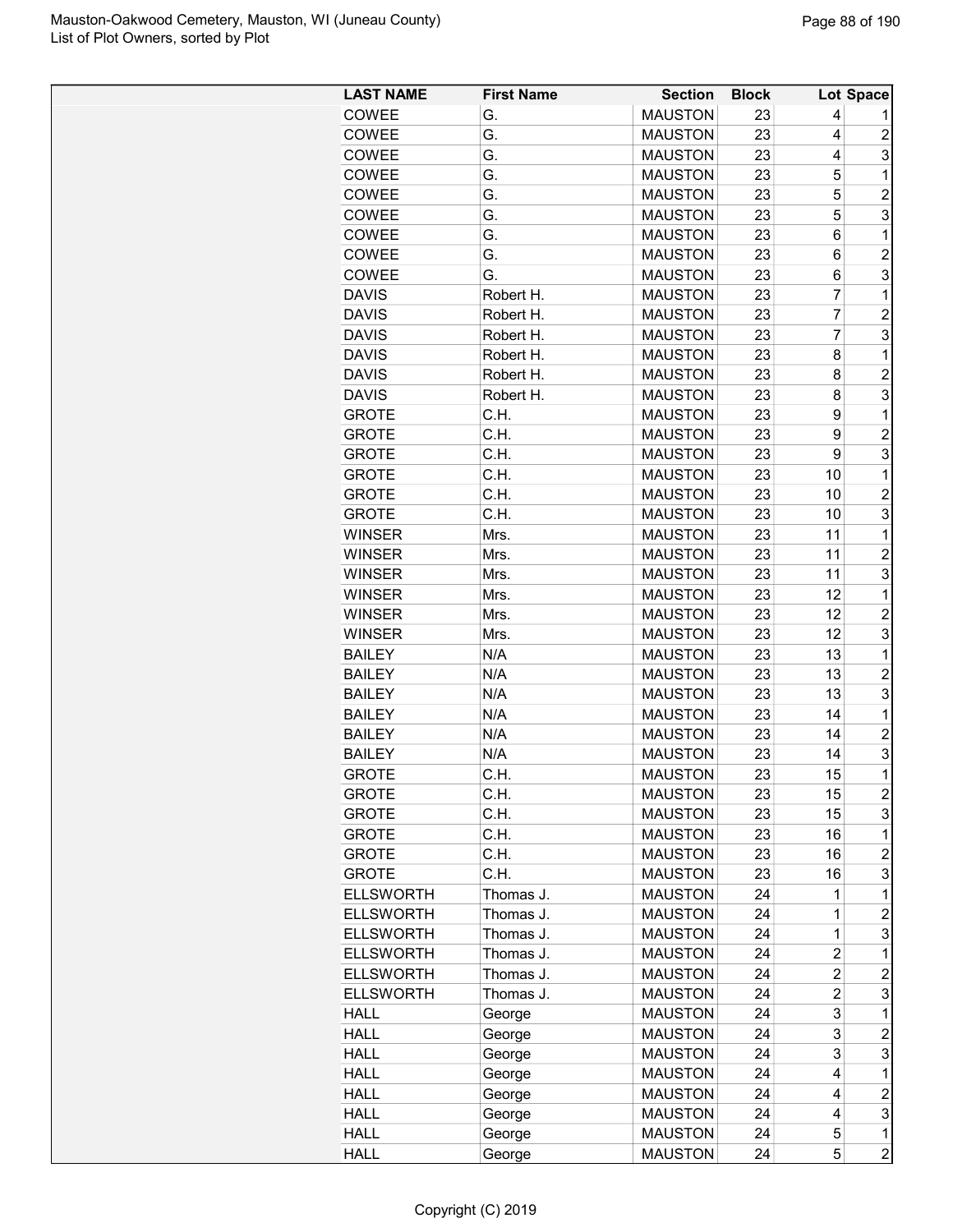| <b>LAST NAME</b> | <b>First Name</b> | <b>Section</b> | <b>Block</b> |                | Lot Space               |
|------------------|-------------------|----------------|--------------|----------------|-------------------------|
| <b>HALL</b>      | George            | <b>MAUSTON</b> | 24           | 5              | 3                       |
| <b>HALL</b>      | George            | <b>MAUSTON</b> | 24           | 6              | 1                       |
| <b>HALL</b>      | George            | <b>MAUSTON</b> | 24           | 6              | $\overline{c}$          |
| <b>HALL</b>      | George            | <b>MAUSTON</b> | 24           | 6              | 3                       |
| <b>ELLSWORTH</b> | Thomas J.         | <b>MAUSTON</b> | 24           | 7              | 1                       |
| <b>ELLSWORTH</b> | Thomas J.         | <b>MAUSTON</b> | 24           | 7              | $\overline{c}$          |
| <b>ELLSWORTH</b> | Thomas J.         | <b>MAUSTON</b> | 24           | $\overline{7}$ | 3                       |
| <b>ELLSWORTH</b> | Thomas J.         | <b>MAUSTON</b> | 24           | 8              | $\mathbf 1$             |
| <b>ELLSWORTH</b> | Thomas J.         | <b>MAUSTON</b> | 24           | 8              | $\overline{2}$          |
| <b>ELLSWORTH</b> | Thomas J.         | <b>MAUSTON</b> | 24           | 8              | 3                       |
| METHODIST        | <b>ESP Church</b> | <b>MAUSTON</b> | 24           | 9              | 1                       |
| METHODIST        | <b>ESP Church</b> | <b>MAUSTON</b> | 24           | 9              | $\overline{2}$          |
| <b>METHODIST</b> | <b>ESP Church</b> | <b>MAUSTON</b> | 24           | 9              | 3                       |
| <b>METHODIST</b> | <b>ESP Church</b> | <b>MAUSTON</b> | 24           | 10             | 1                       |
| <b>METHODIST</b> | <b>ESP Church</b> | <b>MAUSTON</b> | 24           | 10             | $\overline{2}$          |
| <b>METHODIST</b> | <b>ESP Church</b> | <b>MAUSTON</b> | 24           | 10             | 3                       |
| <b>JACKSON</b>   | William           | <b>MAUSTON</b> | 24           | 11             | 1                       |
| <b>JACKSON</b>   | William           | <b>MAUSTON</b> | 24           | 11             | $\overline{2}$          |
| <b>JACKSON</b>   | William           | <b>MAUSTON</b> | 24           | 11             | 3                       |
| <b>JACKSON</b>   | William           | <b>MAUSTON</b> | 24           | 12             | 1                       |
| <b>JACKSON</b>   | William           | <b>MAUSTON</b> | 24           | 12             | $\overline{c}$          |
| <b>JACKSON</b>   | William           | <b>MAUSTON</b> | 24           | 12             | 3                       |
| <b>JACKSON</b>   | William           | <b>MAUSTON</b> | 24           | 13             | 1                       |
| <b>JACKSON</b>   | William           | <b>MAUSTON</b> | 24           | 13             | $\overline{2}$          |
| JACKSON          | William           | <b>MAUSTON</b> | 24           | 13             | 3                       |
| <b>JACKSON</b>   | William           | <b>MAUSTON</b> | 24           | 14             | $\mathbf 1$             |
| <b>JACKSON</b>   | William           | <b>MAUSTON</b> | 24           | 14             | $\overline{c}$          |
| <b>JACKSON</b>   | William           | <b>MAUSTON</b> | 24           | 14             | 3                       |
| <b>METHODIST</b> | <b>ESP Church</b> | <b>MAUSTON</b> | 24           | 15             | 1                       |
| <b>METHODIST</b> | <b>ESP Church</b> | <b>MAUSTON</b> | 24           | 15             | $\overline{c}$          |
| <b>METHODIST</b> | <b>ESP Church</b> | <b>MAUSTON</b> | 24           | 15             | 3                       |
| <b>FULLER</b>    | H.C.              | <b>MAUSTON</b> | 24           | 16             | 1                       |
| <b>FULLER</b>    | H.C.              | <b>MAUSTON</b> | 24           | 16             | $\overline{2}$          |
| <b>FULLER</b>    | H.C.              | <b>MAUSTON</b> | 24           | 16             | 3                       |
| HALL             | Sheldon           | <b>MAUSTON</b> | 25           | 3              | 1                       |
| <b>HALL</b>      | Sheldon           | <b>MAUSTON</b> | 25           | 3              | $\overline{c}$          |
| <b>HALL</b>      | Sheldon           | <b>MAUSTON</b> | 25           | 3              | 3                       |
| <b>FLETCHER</b>  | W.D.              | <b>MAUSTON</b> | 25           | 4              | $\mathbf 1$             |
| <b>FLETCHER</b>  | W.D.              | <b>MAUSTON</b> | 25           | 4              | $\overline{2}$          |
| <b>FLETCHER</b>  | W.D.              | <b>MAUSTON</b> | 25           | 4              | 3                       |
| <b>FLETCHER</b>  | W.D.              | <b>MAUSTON</b> | 25           | 5              | 1                       |
| <b>FLETCHER</b>  | W.D.              | <b>MAUSTON</b> | 25           | 5              | $\overline{c}$          |
| <b>FLETCHER</b>  | W.D.              | <b>MAUSTON</b> | 25           | 5              | 3                       |
| <b>ACKERMAN</b>  | C.A.              | <b>MAUSTON</b> | 25           | 6              | 1                       |
| <b>ACKERMAN</b>  | C.A.              | <b>MAUSTON</b> | 25           | 6              | $\overline{\mathbf{c}}$ |
| <b>ACKERMAN</b>  | C.A.              | <b>MAUSTON</b> | 25           | 6              | 3                       |
| <b>DUNN</b>      | Christopher James | <b>MAUSTON</b> | 25           | 9              | 1                       |
| <b>DUNN</b>      | Christopher James | <b>MAUSTON</b> | 25           | 9              | $\overline{c}$          |
| <b>DUNN</b>      | Christopher James | <b>MAUSTON</b> | 25           | 9              | 3                       |
| UTTER            | David             | <b>MAUSTON</b> | 25           | 10             | 1                       |
| UTTER            | David             | <b>MAUSTON</b> | 25           | 10             | $\overline{c}$          |
| UTTER            | David             | <b>MAUSTON</b> | 25           | 10             | 3                       |
| <b>HOLLAND</b>   | Mrs.              | <b>MAUSTON</b> | 25           | 11             | $\mathbf 1$             |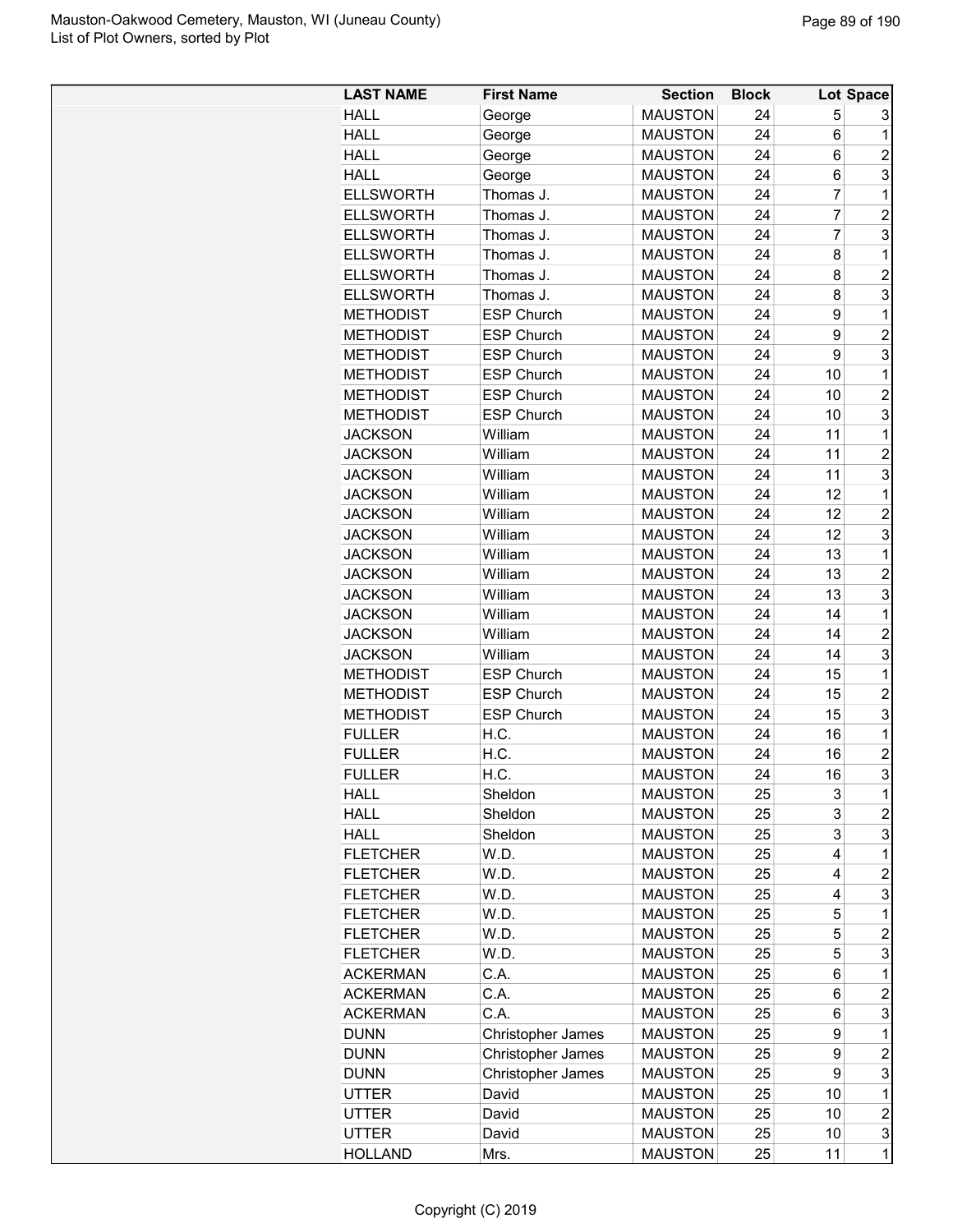| <b>LAST NAME</b> | <b>First Name</b> | <b>Section</b> | <b>Block</b> |                         | Lot Space               |
|------------------|-------------------|----------------|--------------|-------------------------|-------------------------|
| <b>HOLLAND</b>   | Mrs.              | <b>MAUSTON</b> | 25           | 11                      | 2                       |
| <b>HOLLAND</b>   | Mrs.              | <b>MAUSTON</b> | 25           | 11                      | 3                       |
| <b>PHILLIPS</b>  | Sanford           | <b>MAUSTON</b> | 25           | 13                      | 1                       |
| <b>PHILLIPS</b>  | Sanford           | <b>MAUSTON</b> | 25           | 13                      | $\overline{2}$          |
| <b>PHILLIPS</b>  | Sanford           | <b>MAUSTON</b> | 25           | 13                      | 3                       |
| <b>HOLLAND</b>   | Mrs.              | <b>MAUSTON</b> | 25           | 14                      | 1                       |
| <b>HOLLAND</b>   | Mrs.              | <b>MAUSTON</b> | 25           | 14                      | $\overline{c}$          |
| <b>HOLLAND</b>   | Mrs.              | <b>MAUSTON</b> | 25           | 14                      | 3                       |
| <b>UTTER</b>     | David             | <b>MAUSTON</b> | 25           | 15                      | 1                       |
| <b>UTTER</b>     | David             | <b>MAUSTON</b> | 25           | 15                      | $\overline{2}$          |
| UTTER            | David             | <b>MAUSTON</b> | 25           | 15                      | 3                       |
| <b>DUNN</b>      | Christopher James | <b>MAUSTON</b> | 25           | 16                      | 1                       |
| <b>DUNN</b>      | Christopher James | <b>MAUSTON</b> | 25           | 16                      | $\overline{c}$          |
| <b>DUNN</b>      | Christopher James | <b>MAUSTON</b> | 25           | 16                      | 3                       |
| <b>GRAY</b>      | Lewis             | <b>MAUSTON</b> | 26           | 1                       | 1                       |
| <b>GRAY</b>      |                   | <b>MAUSTON</b> | 26           | $\mathbf 1$             | $\overline{c}$          |
| <b>GRAY</b>      | Lewis             | <b>MAUSTON</b> | 26           | $\overline{1}$          | 3                       |
|                  | Lewis             |                |              | $\overline{2}$          | 1                       |
| <b>GRAY</b>      | Lewis             | <b>MAUSTON</b> | 26           |                         |                         |
| <b>GRAY</b>      | Lewis             | <b>MAUSTON</b> | 26           | $\overline{c}$          | $\overline{c}$          |
| <b>GRAY</b>      | Lewis             | <b>MAUSTON</b> | 26           | $\overline{c}$          | 3                       |
| <b>GRAY</b>      | Martin            | <b>MAUSTON</b> | 26           | 3                       | 1                       |
| <b>GRAY</b>      | Martin            | <b>MAUSTON</b> | 26           | 3                       | $\overline{2}$          |
| <b>GRAY</b>      | Martin            | <b>MAUSTON</b> | 26           | 3                       | 3                       |
| <b>GRAY</b>      | Martin            | <b>MAUSTON</b> | 26           | $\overline{\mathbf{4}}$ | 1                       |
| <b>GRAY</b>      | Martin            | <b>MAUSTON</b> | 26           | 4                       | $\overline{2}$          |
| <b>GRAY</b>      | Martin            | <b>MAUSTON</b> | 26           | 4                       | 3                       |
| <b>GRAY</b>      | Martin            | <b>MAUSTON</b> | 26           | 5                       | 1                       |
| <b>GRAY</b>      | Martin            | <b>MAUSTON</b> | 26           | 5                       | $\overline{c}$          |
| <b>GRAY</b>      | Martin            | <b>MAUSTON</b> | 26           | 5                       | 3                       |
| <b>GRAY</b>      | Martin            | <b>MAUSTON</b> | 26           | 6                       | 1                       |
| <b>GRAY</b>      | Martin            | <b>MAUSTON</b> | 26           | $6\phantom{1}6$         | $\overline{2}$          |
| <b>GRAY</b>      | Martin            | <b>MAUSTON</b> | 26           | 6                       | 3                       |
| <b>GRAY</b>      | Lewis             | <b>MAUSTON</b> | 26           | 7                       | 1                       |
| <b>GRAY</b>      | Lewis             | <b>MAUSTON</b> | 26           | 7                       | $\overline{2}$          |
| <b>GRAY</b>      | Lewis             | <b>MAUSTON</b> | 26           | 7                       | 3                       |
| <b>GRAY</b>      | Lewis             | <b>MAUSTON</b> | 26           | 8                       | 1                       |
| <b>GRAY</b>      | Lewis             | <b>MAUSTON</b> | 26           | 8                       | $\overline{c}$          |
| <b>GRAY</b>      | Lewis             | <b>MAUSTON</b> | 26           | 8                       | 3                       |
| <b>GRAY</b>      | Clark             | <b>MAUSTON</b> | 26           | 9                       | 1                       |
| <b>GRAY</b>      | Clark             | <b>MAUSTON</b> | 26           | 9                       | $\overline{c}$          |
| <b>GRAY</b>      | Clark             | <b>MAUSTON</b> | 26           | 9                       | 3                       |
| <b>GRAY</b>      | Clark             | <b>MAUSTON</b> | 26           | 10                      | 1                       |
| <b>GRAY</b>      | Clark             | <b>MAUSTON</b> | 26           | 10                      | $\overline{c}$          |
| <b>GRAY</b>      | Clark             | <b>MAUSTON</b> | 26           | 10                      | 3                       |
| <b>GRAY</b>      | Huram             | <b>MAUSTON</b> | 26           | 11                      | 1                       |
| <b>GRAY</b>      | Huram             | <b>MAUSTON</b> | 26           | 11                      | $\overline{c}$          |
| <b>GRAY</b>      | Huram             | <b>MAUSTON</b> | 26           | 11                      | 3                       |
| <b>GRAY</b>      | Huram             | <b>MAUSTON</b> | 26           | 12                      | 1                       |
| <b>GRAY</b>      | Huram             | <b>MAUSTON</b> | 26           | 12                      | $\overline{c}$          |
| GRAY             | Huram             | <b>MAUSTON</b> | 26           | 12                      | 3                       |
| <b>GRAY</b>      | Huram             | <b>MAUSTON</b> | 26           | 13                      | 1                       |
| <b>GRAY</b>      | Huram             | <b>MAUSTON</b> | 26           | 13                      | $\overline{\mathbf{c}}$ |
| <b>GRAY</b>      | Huram             | <b>MAUSTON</b> | 26           | 13                      | 3                       |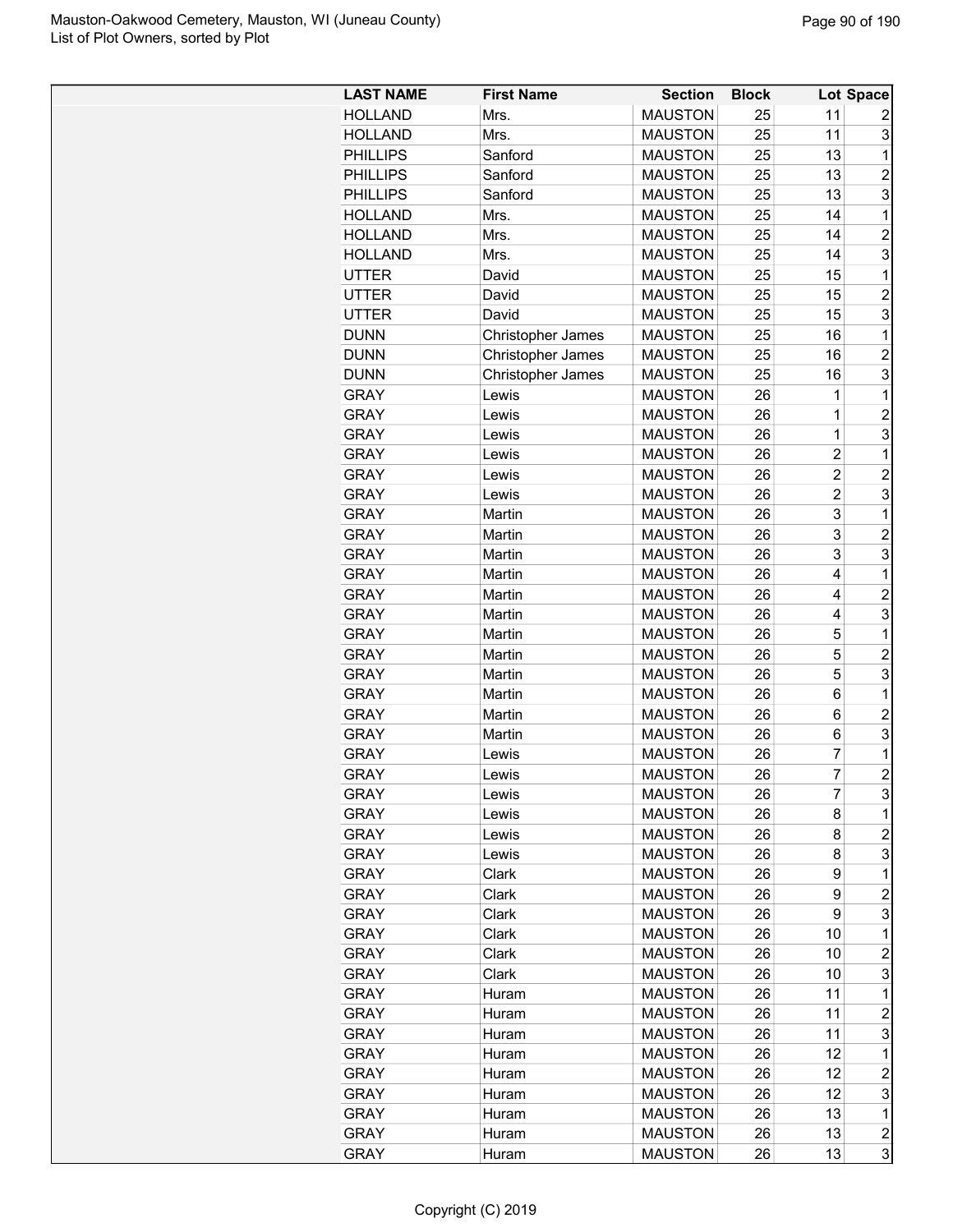| <b>LAST NAME</b> | <b>First Name</b> | <b>Section</b> | <b>Block</b> |                | Lot Space               |
|------------------|-------------------|----------------|--------------|----------------|-------------------------|
| <b>GRAY</b>      | Huram             | <b>MAUSTON</b> | 26           | 14             |                         |
| <b>GRAY</b>      | Huram             | <b>MAUSTON</b> | 26           | 14             | $\overline{c}$          |
| <b>GRAY</b>      | Huram             | <b>MAUSTON</b> | 26           | 14             | 3                       |
| <b>GRAY</b>      | Clark             | <b>MAUSTON</b> | 26           | 15             | $\mathbf 1$             |
| <b>GRAY</b>      | Clark             | <b>MAUSTON</b> | 26           | 15             | $\overline{2}$          |
| <b>GRAY</b>      | Clark             | <b>MAUSTON</b> | 26           | 15             | 3                       |
| <b>GRAY</b>      | Clark             | <b>MAUSTON</b> | 26           | 16             | $\mathbf 1$             |
| <b>GRAY</b>      | Clark             | <b>MAUSTON</b> | 26           | 16             | $\overline{2}$          |
| <b>GRAY</b>      | Clark             | <b>MAUSTON</b> | 26           | 16             | 3                       |
| <b>CARTER</b>    | Jay               | <b>MAUSTON</b> | 27           | 1              | 1                       |
| <b>CARTER</b>    | Jay               | <b>MAUSTON</b> | 27           | 1              | $\overline{2}$          |
| <b>CARTER</b>    | Jay               | <b>MAUSTON</b> | 27           | 1              | 3                       |
| <b>CARTER</b>    | Jay               | <b>MAUSTON</b> | 27           | $\overline{c}$ | 1                       |
| <b>CARTER</b>    | Jay               | <b>MAUSTON</b> | 27           | $\overline{2}$ | $\overline{2}$          |
| <b>CARTER</b>    | Jay               | <b>MAUSTON</b> | 27           | $\overline{c}$ | 3                       |
| <b>HERRIOT</b>   | Lucinda           | <b>MAUSTON</b> | 27           | 3              | $\mathbf 1$             |
| <b>HERRIOT</b>   | Lucinda           | <b>MAUSTON</b> | 27           | 3              | $\overline{c}$          |
| <b>HERRIOT</b>   | Lucinda           | <b>MAUSTON</b> | 27           | 3              | 3                       |
| <b>HERRIOT</b>   | Lucinda           | <b>MAUSTON</b> | 27           | 4              | 1                       |
| <b>HERRIOT</b>   | Lucinda           | <b>MAUSTON</b> | 27           | 4              | $\overline{c}$          |
| <b>HERRIOT</b>   | Lucinda           | <b>MAUSTON</b> | 27           | 4              | 3                       |
| <b>HERRIOT</b>   | Lucinda           | <b>MAUSTON</b> | 27           | 5              | $\mathbf{1}$            |
| <b>HERRIOT</b>   | Lucinda           | <b>MAUSTON</b> | 27           | 5              | $\overline{2}$          |
| <b>HERRIOT</b>   | Lucinda           | <b>MAUSTON</b> | 27           | 5              | 3                       |
| <b>HERRIOT</b>   | Lucinda           | <b>MAUSTON</b> | 27           | 6              | $\mathbf{1}$            |
| <b>HERRIOT</b>   | Lucinda           | <b>MAUSTON</b> | 27           | 6              | $\overline{c}$          |
| <b>HERRIOT</b>   | Lucinda           | <b>MAUSTON</b> | 27           | 6              | 3                       |
| <b>CARTER</b>    | Jay               | <b>MAUSTON</b> | 27           | $\overline{7}$ | 1                       |
| <b>CARTER</b>    | Jay               | <b>MAUSTON</b> | 27           | $\overline{7}$ | $\overline{c}$          |
| <b>CARTER</b>    | Jay               | <b>MAUSTON</b> | 27           | $\overline{7}$ | 3                       |
| <b>CARTER</b>    | Jay               | <b>MAUSTON</b> | 27           | 8              | 1                       |
| <b>CARTER</b>    | Jay               | <b>MAUSTON</b> | 27           | 8              | $\overline{2}$          |
| <b>CARTER</b>    | Jay               | <b>MAUSTON</b> | 27           | 8              | 3                       |
| <b>CARTER</b>    | Bev               | <b>MAUSTON</b> | 27           | 9              | $\mathbf{1}$            |
| <b>CARTER</b>    | Bev               | <b>MAUSTON</b> | 27           | 9              | $\overline{\mathbf{c}}$ |
|                  |                   | <b>MAUSTON</b> |              | 9              | 3                       |
| <b>CARTER</b>    | Bev               |                | 27           |                | $\mathbf 1$             |
| CARTER           | Bev               | <b>MAUSTON</b> | 27           | 10             | $\overline{c}$          |
| <b>CARTER</b>    | Bev               | <b>MAUSTON</b> | 27           | 10             |                         |
| <b>CARTER</b>    | Bev               | <b>MAUSTON</b> | 27           | 10             | 3                       |
| <b>BOORMAN</b>   | Benjamin          | <b>MAUSTON</b> | 27           | 11             | 1                       |
| <b>BOORMAN</b>   | Benjamin          | <b>MAUSTON</b> | 27           | 11             | $\overline{c}$          |
| <b>BOORMAN</b>   | Benjamin          | <b>MAUSTON</b> | 27           | 11             | 3                       |
| <b>BOORMAN</b>   | Benjamin          | <b>MAUSTON</b> | 27           | 12             | $\mathbf{1}$            |
| <b>BOORMAN</b>   | Benjamin          | <b>MAUSTON</b> | 27           | 12             | $\overline{c}$          |
| <b>BOORMAN</b>   | Benjamin          | <b>MAUSTON</b> | 27           | 12             | 3                       |
| <b>BOORMAN</b>   | Benjamin          | <b>MAUSTON</b> | 27           | 13             | 1                       |
| <b>BOORMAN</b>   | Benjamin          | <b>MAUSTON</b> | 27           | 13             | $\overline{c}$          |
| <b>BOORMAN</b>   | Benjamin          | <b>MAUSTON</b> | 27           | 13             | 3                       |
| <b>BOORMAN</b>   | Benjamin          | <b>MAUSTON</b> | 27           | 14             | 1                       |
| <b>BOORMAN</b>   | Benjamin          | <b>MAUSTON</b> | 27           | 14             | $\overline{c}$          |
| <b>BOORMAN</b>   | Benjamin          | <b>MAUSTON</b> | 27           | 14             | 3                       |
| <b>CARTER</b>    | Bev               | <b>MAUSTON</b> | 27           | 15             | 1                       |
| CARTER           | Bev               | <b>MAUSTON</b> | 27           | 15             | $\overline{c}$          |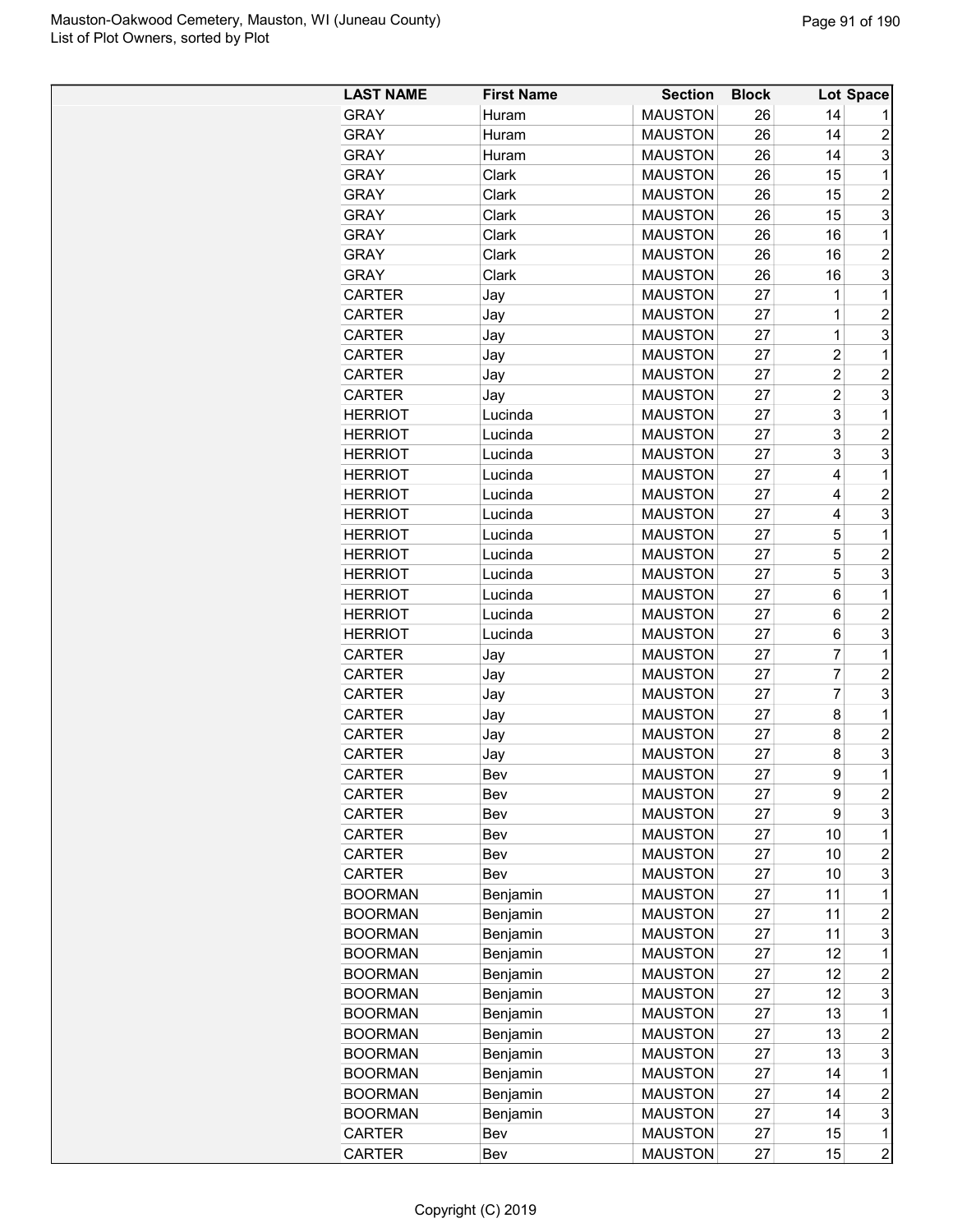| <b>LAST NAME</b>              | <b>First Name</b>       | <b>Section</b>                   | <b>Block</b> |                | <b>Lot Space</b>    |
|-------------------------------|-------------------------|----------------------------------|--------------|----------------|---------------------|
| <b>CARTER</b>                 | Bev                     | <b>MAUSTON</b>                   | 27           | 15             | 3                   |
| <b>CARTER</b>                 | Bev                     | <b>MAUSTON</b>                   | 27           | 16             | 1                   |
| CARTER                        | Bev                     | <b>MAUSTON</b>                   | 27           | 16             | $\overline{c}$      |
| CARTER                        | Bev                     | <b>MAUSTON</b>                   | 27           | 16             | 3                   |
| <b>LILLIE</b>                 | L.K.                    | <b>MAUSTON</b>                   | 28           | 1              | 1                   |
| <b>LILLIE</b>                 | L.K.                    | <b>MAUSTON</b>                   | 28           | 1              | $\overline{c}$      |
| <b>LILLIE</b>                 | L.K.                    | <b>MAUSTON</b>                   | 28           | 1              | 3                   |
| <b>TEMPLE</b>                 | Marian F.               | <b>MAUSTON</b>                   | 28           | $\overline{c}$ | 1                   |
| <b>TEMPLE</b>                 | Marian F.               | <b>MAUSTON</b>                   | 28           | $\overline{2}$ | $\overline{c}$      |
| <b>TEMPLE</b>                 | Marian F.               | <b>MAUSTON</b>                   | 28           | $\overline{c}$ | 3                   |
| <b>HOLDEN</b>                 | Percy M.                | <b>MAUSTON</b>                   | 28           | 3              | 1                   |
| <b>HOLDEN</b>                 | Percy M.                | <b>MAUSTON</b>                   | 28           | 3              | $\overline{c}$      |
| <b>HOLDEN</b>                 | Percy M.                | <b>MAUSTON</b>                   | 28           | 3              | 3                   |
| <b>HOLDEN</b>                 | Percy M.                | <b>MAUSTON</b>                   | 28           | 4              | $\mathbf 1$         |
| <b>HOLDEN</b>                 | Percy M.                | <b>MAUSTON</b>                   | 28           | 4              | $\overline{2}$      |
| <b>HOLDEN</b>                 | Percy M.                | <b>MAUSTON</b>                   | 28           | 4              | 3                   |
| <b>HOLDEN</b>                 | Percy M.                | <b>MAUSTON</b>                   | 28           | 5              | 1                   |
| <b>HOLDEN</b>                 | Percy M.                | <b>MAUSTON</b>                   | 28           | 5              | $\overline{2}$      |
| <b>HOLDEN</b>                 | Percy M.                | <b>MAUSTON</b>                   | 28           | 5              | 3                   |
| <b>HOLDEN</b>                 | Percy M.                | <b>MAUSTON</b>                   | 28           | 6              | 1                   |
| <b>HOLDEN</b>                 | Percy M.                | <b>MAUSTON</b>                   | 28           | 6              | $\overline{c}$      |
| <b>HOLDEN</b>                 | Percy M.                | <b>MAUSTON</b>                   | 28           | 6              | 3                   |
| <b>TEMPLE</b>                 | Marian F.               | <b>MAUSTON</b>                   | 28           | 7              | $\mathbf 1$         |
| <b>TEMPLE</b>                 | Marian F.               | <b>MAUSTON</b>                   | 28           | $\overline{7}$ | $\overline{c}$      |
| <b>TEMPLE</b>                 | Marian F.               | <b>MAUSTON</b>                   | 28           | 7              | 3                   |
| <b>LILLIE</b>                 | L.K.                    | <b>MAUSTON</b>                   | 28           | 8              | 1                   |
| LILLIE                        | L.K.                    | <b>MAUSTON</b>                   | 28           | 8              | $\overline{c}$      |
| LILLIE                        | L.K.                    | <b>MAUSTON</b>                   | 28           | 8              | 3                   |
|                               |                         |                                  |              | 9              | 1                   |
| <b>LILLIE</b>                 | Mary                    | <b>MAUSTON</b>                   | 28<br>28     | 11             | $\overline{2}$      |
| <b>HOLDEN</b><br><b>BROWN</b> | Millie<br>Clara         | <b>MAUSTON</b>                   |              |                |                     |
|                               |                         | <b>MAUSTON</b><br><b>MAUSTON</b> | 28           | 13<br>13       | 1<br>$\overline{2}$ |
| <b>BROWN</b><br><b>LEROY</b>  | Clara<br>Dr. Francis L. | <b>MAUSTON</b>                   | 28<br>28     | 14             | 1                   |
|                               |                         | <b>MAUSTON</b>                   | 28           |                | $\overline{2}$      |
| <b>LEROY</b>                  | Dr. Francis L           |                                  |              | 14             |                     |
| <b>LEROY</b>                  | Dr. Francis L.          | <b>MAUSTON</b>                   | 28           | 14             | 3                   |
| <b>PHILLIPS</b>               | <b>Ross</b>             | <b>MAUSTON</b>                   | 28           | 15             | $\overline{c}$      |
| <b>PHILLIPS</b>               | Ross                    | <b>MAUSTON</b>                   | 28           | 15             | 3                   |
| <b>PHILLIPS</b>               | Sanford                 | <b>MAUSTON</b>                   | 28           | 16             | 1                   |
| <b>PHILLIPS</b>               | Sanford                 | <b>MAUSTON</b>                   | 28           | 16             | $\overline{2}$      |
| <b>PHILLIPS</b>               | Sanford                 | <b>MAUSTON</b>                   | 28           | 16             | 3                   |
| <b>BASCOM</b>                 | Mrs.                    | <b>MAUSTON</b>                   | 29           | 1              | $\overline{c}$      |
| <b>BASCOM</b>                 | Mrs.                    | <b>MAUSTON</b>                   | 29           | 1              | 3                   |
| <b>BASCOM</b>                 | Mrs.                    | <b>MAUSTON</b>                   | 29           | $\overline{2}$ | 1                   |
| <b>BASCOM</b>                 | Mrs.                    | <b>MAUSTON</b>                   | 29           | $\overline{2}$ | $\overline{c}$      |
| <b>BASCOM</b>                 | Mrs.                    | <b>MAUSTON</b>                   | 29           | $\overline{c}$ | 3                   |
| <b>BARNETT</b>                | А.                      | <b>MAUSTON</b>                   | 29           | 3              | 1                   |
| <b>BARNETT</b>                | А.                      | <b>MAUSTON</b>                   | 29           | 3              | $\overline{c}$      |
| <b>BARNETT</b>                | А.                      | <b>MAUSTON</b>                   | 29           | 3              | 3                   |
| <b>BARNETT</b>                | А.                      | <b>MAUSTON</b>                   | 29           | 4              | 1                   |
| <b>BARNETT</b>                | Α.                      | <b>MAUSTON</b>                   | 29           | 4              | $\overline{c}$      |
| <b>BARNETT</b>                | А.                      | <b>MAUSTON</b>                   | 29           | 4              | 3                   |
| <b>BARNETT</b>                | А.                      | <b>MAUSTON</b>                   | 29           | 5              | $\mathbf 1$         |
| <b>BARNETT</b>                | А.                      | <b>MAUSTON</b>                   | 29           | 5              | $\overline{c}$      |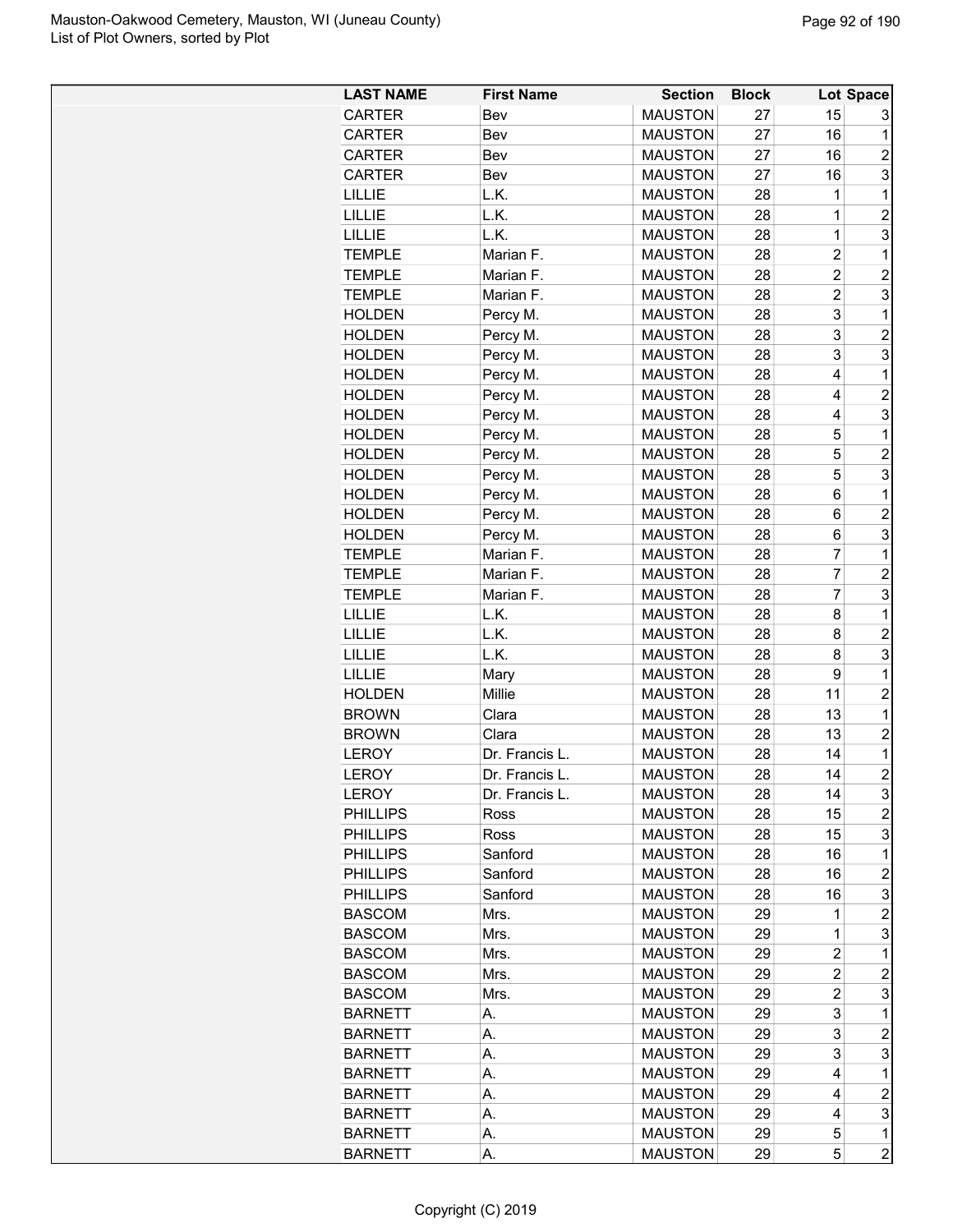| <b>LAST NAME</b>  | <b>First Name</b> | <b>Section</b> | <b>Block</b> |             | Lot Space               |
|-------------------|-------------------|----------------|--------------|-------------|-------------------------|
| <b>BARNETT</b>    | А.                | <b>MAUSTON</b> | 29           | 5           | 3                       |
| <b>BARNETT</b>    | А.                | <b>MAUSTON</b> | 29           | 6           | 1                       |
| <b>BARNETT</b>    | А.                | <b>MAUSTON</b> | 29           | 6           | $\overline{2}$          |
| <b>BARNETT</b>    | А.                | <b>MAUSTON</b> | 29           | 6           | 3                       |
| <b>BASCOM</b>     | Mrs.              | <b>MAUSTON</b> | 29           | 7           | 1                       |
| <b>BASCOM</b>     | Mrs.              | <b>MAUSTON</b> | 29           | 7           | $\overline{c}$          |
| <b>BASCOM</b>     | Mrs.              | <b>MAUSTON</b> | 29           | 7           | 3                       |
| <b>BASCOM</b>     | Mrs.              | <b>MAUSTON</b> | 29           | 8           | 1                       |
| <b>BASCOM</b>     | Mrs.              | <b>MAUSTON</b> | 29           | 8           | $\overline{2}$          |
| <b>BASCOM</b>     | Mrs.              | <b>MAUSTON</b> | 29           | 8           | 3                       |
| <b>WILLIAMSON</b> | D & J             | <b>MAUSTON</b> | 29           | 9           | 1                       |
| <b>WILLIAMSON</b> | D & J             | <b>MAUSTON</b> | 29           | 9           | $\overline{2}$          |
| <b>WILLIAMSON</b> | D & J             | <b>MAUSTON</b> | 29           | 9           | 3                       |
| <b>WILLIAMSON</b> | D & J             | <b>MAUSTON</b> | 29           | 10          | $\mathbf 1$             |
| <b>WILLIAMSON</b> | D & J             | <b>MAUSTON</b> | 29           | 10          | $\overline{2}$          |
| <b>WILLIAMSON</b> | D & J             | <b>MAUSTON</b> | 29           | 10          | 3                       |
| <b>BRADLEY</b>    | Jack              | <b>MAUSTON</b> | 29           | 11          | 1                       |
| <b>BRADLEY</b>    | Jack              | <b>MAUSTON</b> | 29           | 11          | $\overline{2}$          |
| <b>BRADLEY</b>    | Jack              | <b>MAUSTON</b> | 29           | 11          | 3                       |
| <b>BRADLEY</b>    | Jack              | <b>MAUSTON</b> | 29           | 12          | 1                       |
| <b>BRADLEY</b>    | Jack              | <b>MAUSTON</b> | 29           | 12          | $\overline{c}$          |
| <b>BRADLEY</b>    | Jack              | <b>MAUSTON</b> | 29           | 12          | 3                       |
| <b>BRADLEY</b>    | Jack              | <b>MAUSTON</b> | 29           | 13          | $\mathbf 1$             |
| <b>BRADLEY</b>    | Jack              | <b>MAUSTON</b> | 29           | 13          | $\overline{c}$          |
| <b>BRADLEY</b>    | Jack              | <b>MAUSTON</b> | 29           | 13          | 3                       |
| <b>BRADLEY</b>    | Jack              | <b>MAUSTON</b> | 29           | 14          | 1                       |
| <b>BRADLEY</b>    | Jack              | <b>MAUSTON</b> | 29           | 14          | $\overline{c}$          |
| <b>BRADLEY</b>    | Jack              | <b>MAUSTON</b> | 29           | 14          | 3                       |
| <b>WILLIAMSON</b> | D & J             | <b>MAUSTON</b> | 29           | 15          | 1                       |
| <b>WILLIAMSON</b> | D & J             | <b>MAUSTON</b> | 29           | 15          | $\overline{c}$          |
| <b>WILLIAMSON</b> | D & J             | <b>MAUSTON</b> | 29           | 15          | 3                       |
| WILLIAMSON        | D & J             | <b>MAUSTON</b> | 29           | 16          | 1                       |
| <b>WILLIAMSON</b> | D & J             | <b>MAUSTON</b> | 29           | 16          | $\overline{c}$          |
| <b>WILLIAMSON</b> | D & J             | <b>MAUSTON</b> | 29           | 16          | $\overline{\mathbf{3}}$ |
| <b>BOORMAN</b>    | Clarence          | <b>MAUSTON</b> | 30           | 1           | 1                       |
| <b>BOORMAN</b>    | Clarence          | <b>MAUSTON</b> | 30           | 1           | $\overline{c}$          |
| <b>BOORMAN</b>    | Clarence          | <b>MAUSTON</b> | 30           | $\mathbf 1$ | 3                       |
| <b>BOORMAN</b>    | Clarence          | <b>MAUSTON</b> | 30           | 2           | 1                       |
| <b>BOORMAN</b>    | Clarence          | <b>MAUSTON</b> | 30           | 2           | 2                       |
| <b>BOORMAN</b>    | Clarence          | <b>MAUSTON</b> | 30           | 2           | 3                       |
| <b>LYON</b>       | Chester           | <b>MAUSTON</b> | 30           | 3           | 1                       |
| <b>LYON</b>       | Chester           | <b>MAUSTON</b> | 30           | 3           | $\overline{2}$          |
| <b>LYON</b>       | Chester           | <b>MAUSTON</b> | 30           | 3           | 3                       |
| <b>LYON</b>       | Chester           | <b>MAUSTON</b> | 30           | 4           | 1                       |
| <b>LYON</b>       | Chester           | <b>MAUSTON</b> | 30           | 4           | $\overline{c}$          |
| <b>LYON</b>       | Chester           | <b>MAUSTON</b> | 30           | 4           | 3                       |
| <b>LYON</b>       | Chester           | <b>MAUSTON</b> | 30           | 5           | 1                       |
| <b>LYON</b>       | Chester           | <b>MAUSTON</b> | 30           | 5           | $\overline{c}$          |
| <b>LYON</b>       | Chester           | <b>MAUSTON</b> | 30           | 5           | 3                       |
| <b>LYON</b>       | Chester           | <b>MAUSTON</b> | 30           | 6           | 1                       |
| <b>LYON</b>       | Chester           | <b>MAUSTON</b> | 30           | 6           | $\overline{2}$          |
| <b>LYON</b>       | Chester           | <b>MAUSTON</b> | 30           | 6           | 3                       |
| <b>BOORMAN</b>    | Clarence          | <b>MAUSTON</b> | 30           | 7           | $\mathbf 1$             |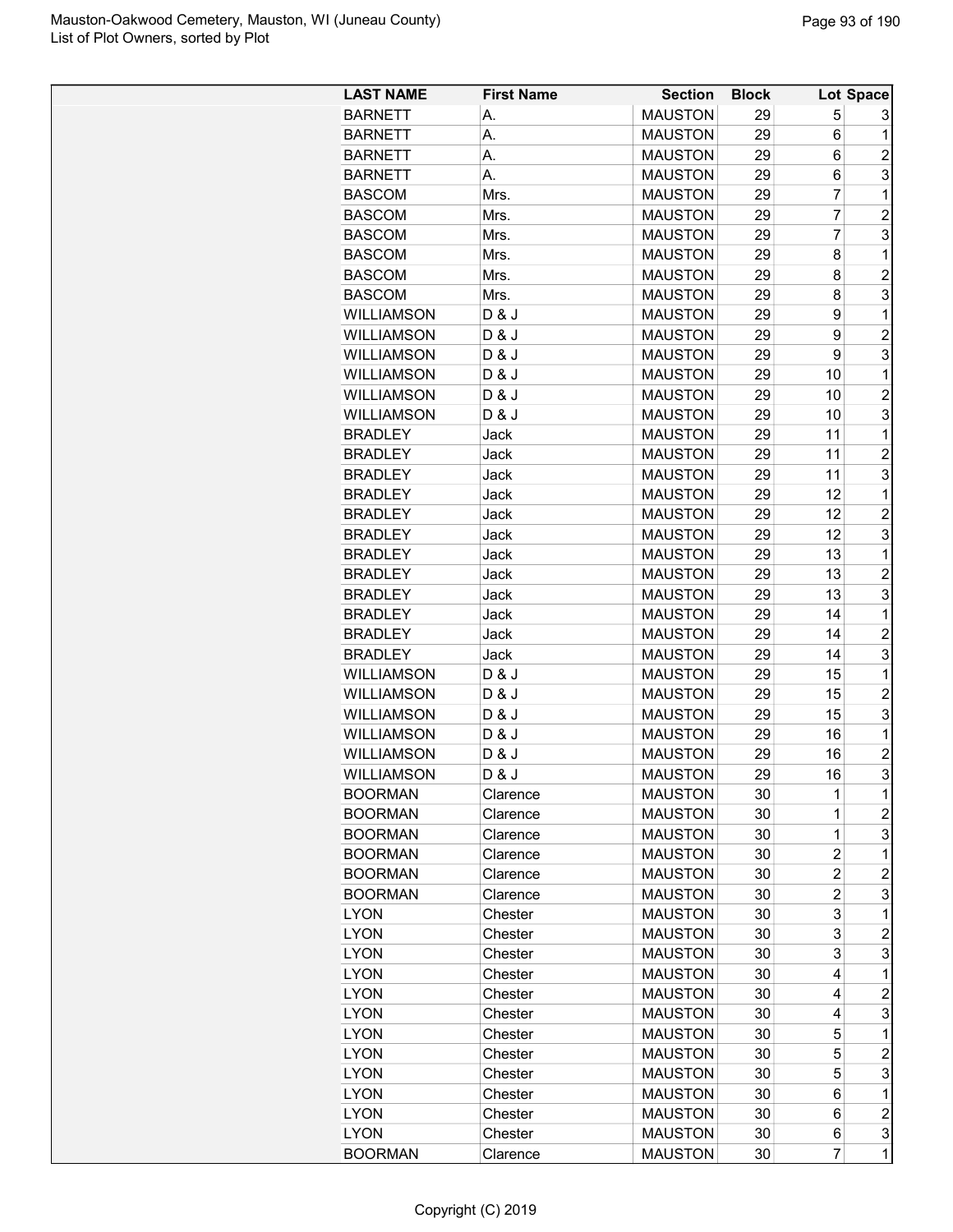| <b>LAST NAME</b> | <b>First Name</b> | <b>Section</b> | <b>Block</b> |                | Lot Space        |
|------------------|-------------------|----------------|--------------|----------------|------------------|
| <b>BOORMAN</b>   | Clarence          | <b>MAUSTON</b> | 30           | 7              | 2                |
| <b>BOORMAN</b>   | Clarence          | <b>MAUSTON</b> | 30           | $\overline{7}$ | 3                |
| <b>BOORMAN</b>   | Clarence          | <b>MAUSTON</b> | 30           | 8              | 1                |
| <b>BOORMAN</b>   | Clarence          | <b>MAUSTON</b> | 30           | 8              | $\overline{2}$   |
| <b>BOORMAN</b>   | Clarence          | <b>MAUSTON</b> | 30           | 8              | 3                |
| <b>ALTENBERG</b> | C.F.              | <b>MAUSTON</b> | 30           | 9              | 1                |
| <b>ALTENBERG</b> | C.F.              | <b>MAUSTON</b> | 30           | 9              | $\overline{c}$   |
| <b>ALTENBERG</b> | C.F.              | <b>MAUSTON</b> | 30           | 9              | 3                |
| <b>ALTENBERG</b> | C.F.              | <b>MAUSTON</b> | 30           | 10             | $\mathbf 1$      |
| <b>ALTENBERG</b> | C.F.              | <b>MAUSTON</b> | 30           | 10             | $\overline{2}$   |
| <b>ALTENBERG</b> | C.F.              | <b>MAUSTON</b> | 30           | 10             | 3                |
| <b>FULLER</b>    | Albert            | <b>MAUSTON</b> | 30           | 11             | 1                |
| <b>FULLER</b>    | Albert            | <b>MAUSTON</b> | 30           | 11             | $\overline{2}$   |
| <b>FULLER</b>    |                   | <b>MAUSTON</b> | 30           | 11             | 3                |
|                  | Albert            |                |              |                | 1                |
| <b>FULLER</b>    | Albert            | <b>MAUSTON</b> | 30           | 12             |                  |
| <b>FULLER</b>    | Albert            | <b>MAUSTON</b> | 30           | 12             | $\overline{2}$   |
| <b>FULLER</b>    | Albert            | <b>MAUSTON</b> | 30           | 12             | 3                |
| <b>FULLER</b>    | Albert            | <b>MAUSTON</b> | 30           | 13             | 1                |
| <b>FULLER</b>    | Albert            | <b>MAUSTON</b> | 30           | 13             | $\overline{2}$   |
| <b>FULLER</b>    | Albert            | <b>MAUSTON</b> | 30           | 13             | 3                |
| <b>FULLER</b>    | Albert            | <b>MAUSTON</b> | 30           | 14             | 1                |
| <b>FULLER</b>    | Albert            | <b>MAUSTON</b> | 30           | 14             | $\overline{2}$   |
| <b>FULLER</b>    | Albert            | <b>MAUSTON</b> | 30           | 14             | 3                |
| <b>ALTENBERG</b> | C.F.              | <b>MAUSTON</b> | 30           | 15             | 1                |
| <b>ALTENBERG</b> | C.F.              | <b>MAUSTON</b> | 30           | 15             | $\overline{2}$   |
| <b>ALTENBERG</b> | C.F.              | <b>MAUSTON</b> | 30           | 15             | 3                |
| <b>ALTENBERG</b> | C.F.              | <b>MAUSTON</b> | 30           | 16             | 1                |
| <b>ALTENBERG</b> | C.F.              | <b>MAUSTON</b> | 30           | 16             | $\overline{c}$   |
| <b>ALTENBERG</b> | C.F.              | <b>MAUSTON</b> | 30           | 16             | 3                |
| <b>SEELEY</b>    | William           | <b>MAUSTON</b> | 31           | 1              | 1                |
| <b>SEELEY</b>    | William           | <b>MAUSTON</b> | 31           | 1              | $\overline{c}$   |
| <b>SEELEY</b>    | William           | <b>MAUSTON</b> | 31           | 1              | 3                |
| <b>MCCIELLAN</b> | N/A               | <b>MAUSTON</b> | 31           | $\overline{c}$ | 1                |
| <b>MCCIELLAN</b> | N/A               | <b>MAUSTON</b> | 31           | $\overline{2}$ | $\overline{2}$   |
| <b>MCCIELLAN</b> | N/A               | <b>MAUSTON</b> | 31           | 2              | 3                |
| <b>PIERCE</b>    | William           | <b>MAUSTON</b> | 31           | 3              | 1                |
| <b>PIERCE</b>    | William           | <b>MAUSTON</b> | 31           | 3              | $\overline{c}$   |
| <b>PIERCE</b>    | William           | <b>MAUSTON</b> | 31           | 3              | 3                |
| <b>PIERCE</b>    | William           | <b>MAUSTON</b> | 31           | 4              | 1                |
| <b>PIERCE</b>    | William           | <b>MAUSTON</b> | 31           | 4              | $\overline{c}$   |
| <b>PIERCE</b>    | William           | <b>MAUSTON</b> | 31           | 4              | 3                |
| <b>PIERCE</b>    | William           | <b>MAUSTON</b> | 31           | 5              | 1                |
| <b>PIERCE</b>    | William           | <b>MAUSTON</b> | 31           | 5              | $\overline{c}$   |
| <b>PIERCE</b>    | William           | <b>MAUSTON</b> | 31           | 5              | 3                |
| <b>PIERCE</b>    | William           | <b>MAUSTON</b> | 31           | 6              | 1                |
| <b>PIERCE</b>    | William           | <b>MAUSTON</b> | 31           | 6              | $\overline{c}$   |
| <b>PIERCE</b>    | William           | <b>MAUSTON</b> | 31           | 6              | 3                |
| RANDALL          | John              | <b>MAUSTON</b> | 31           | 7              | 1                |
| <b>RANDALL</b>   | John              | <b>MAUSTON</b> | 31           | 7              | $\overline{c}$   |
| <b>RANDALL</b>   | John              | <b>MAUSTON</b> | 31           | 7              | 3                |
| <b>SEELEY</b>    | William           | <b>MAUSTON</b> | 31           | 8              | 1                |
| <b>SEELEY</b>    | William           | <b>MAUSTON</b> | 31           | 8              | $\boldsymbol{2}$ |
| <b>SEELEY</b>    | William           | <b>MAUSTON</b> | 31           | 8              | 3                |
|                  |                   |                |              |                |                  |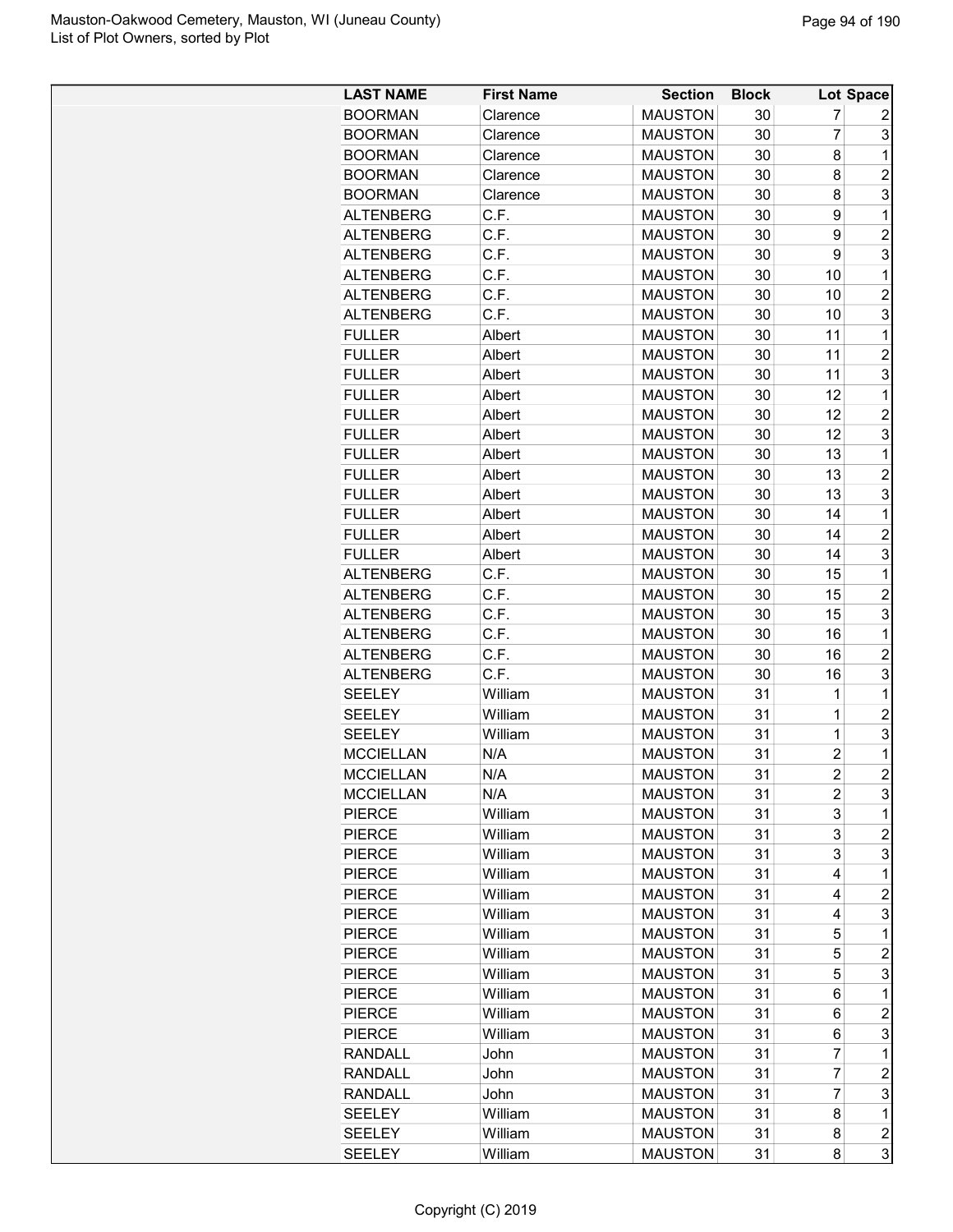| <b>MAUSTON</b><br>31<br>9<br><b>CRAIG</b><br>Martin<br><b>MAUSTON</b><br>$\overline{c}$<br><b>CRAIG</b><br>31<br>9<br>Martin<br>3<br>9<br><b>CRAIG</b><br>Martin<br><b>MAUSTON</b><br>31<br><b>BUSS</b><br><b>MAUSTON</b><br>31<br>10<br>$\mathbf{1}$<br>Sampson<br><b>MAUSTON</b><br>31<br>$\overline{c}$<br><b>BUSS</b><br>10<br>Sampson<br>3<br><b>MAUSTON</b><br>31<br><b>BUSS</b><br>10<br>Sampson<br>31<br>$\mathbf 1$<br>VALLEAU<br>Theodore<br><b>MAUSTON</b><br>11<br>$\overline{2}$<br>11<br>VALLEAU<br>Theodore<br><b>MAUSTON</b><br>31<br>3<br>11<br><b>MAUSTON</b><br>31<br>VALLEAU<br>Theodore<br>31<br>Theodore<br><b>MAUSTON</b><br>12<br>1<br>VALLEAU<br>$\overline{c}$<br>VALLEAU<br>Theodore<br><b>MAUSTON</b><br>31<br>12<br>3<br>VALLEAU<br>Theodore<br><b>MAUSTON</b><br>31<br>12<br>31<br>VALLEAU<br>Theodore<br><b>MAUSTON</b><br>13<br>1<br>$\overline{2}$<br>31<br>VALLEAU<br>Theodore<br><b>MAUSTON</b><br>13<br>3<br>13<br>VALLEAU<br>Theodore<br><b>MAUSTON</b><br>31<br>31<br>14<br>$\mathbf 1$<br>VALLEAU<br><b>MAUSTON</b><br>Theodore<br>14<br>$\overline{c}$<br>VALLEAU<br>Theodore<br><b>MAUSTON</b><br>31<br>3<br>Theodore<br><b>MAUSTON</b><br>31<br>14<br>VALLEAU<br><b>MAUSTON</b><br><b>BUSS</b><br>31<br>15<br>$\mathbf 1$<br>Sampson<br><b>MAUSTON</b><br>31<br>$\overline{c}$<br><b>BUSS</b><br>15<br>Sampson<br>3<br>31<br>15<br><b>BUSS</b><br><b>MAUSTON</b><br>Sampson<br>31<br>$\mathbf{1}$<br><b>CRAIG</b><br>Martin<br><b>MAUSTON</b><br>16<br>31<br>$\overline{c}$<br><b>CRAIG</b><br>Martin<br><b>MAUSTON</b><br>16<br>3<br><b>CRAIG</b><br>Martin<br><b>MAUSTON</b><br>31<br>16<br>$\mathbf{1}$<br>David L. (Gallop)<br><b>MAUSTON</b><br>32<br>1<br><b>GRAY</b><br>$\overline{c}$<br><b>GRAY</b><br>David L. (Gallop)<br><b>MAUSTON</b><br>32<br>$\mathbf 1$<br>3<br>David L. (Gallop)<br><b>MAUSTON</b><br>32<br><b>GRAY</b><br>1<br>David L. (Gallop)<br>32<br>$\overline{\mathbf{c}}$<br>$\mathbf 1$<br><b>GRAY</b><br><b>MAUSTON</b><br>$\overline{c}$<br>David L. (Gallop)<br>$\overline{\mathbf{c}}$<br>32<br><b>GRAY</b><br><b>MAUSTON</b><br>$\overline{2}$<br>3<br>32<br><b>GRAY</b><br>David L. (Gallop)<br><b>MAUSTON</b><br>3<br>Fredric A.<br>$\mathbf 1$<br><b>ADLER</b><br><b>MAUSTON</b><br>32<br>3<br>$\overline{c}$<br><b>MAUSTON</b><br>32<br><b>ADLER</b><br>Fredric A.<br>3<br>3<br><b>MAUSTON</b><br><b>ADLER</b><br>Fredric A.<br>32<br>$\mathbf{1}$<br>32<br>4<br><b>ADLER</b><br><b>MAUSTON</b><br>Fredric A<br>$\boldsymbol{2}$<br><b>MAUSTON</b><br>32<br><b>ADLER</b><br>Fredric A.<br>4<br>3<br><b>ADLER</b><br>Fredric A.<br><b>MAUSTON</b><br>32<br>4<br>32<br>5<br>Fredric A.<br><b>MAUSTON</b><br>1<br><b>ADLER</b><br>$\overline{c}$<br>Fredric A.<br>5<br><b>ADLER</b><br><b>MAUSTON</b><br>32<br>3<br>5<br><b>ADLER</b><br>Fredric A.<br><b>MAUSTON</b><br>32<br>Fredric A.<br><b>MAUSTON</b><br><b>ADLER</b><br>32<br>6<br>1<br><b>ADLER</b><br>Fredric A.<br><b>MAUSTON</b><br>32<br>$\overline{c}$<br>6<br>3<br>Fredric A.<br>32<br>6<br><b>ADLER</b><br><b>MAUSTON</b><br>$\overline{7}$<br>David L. (Gallop)<br>32<br>1<br><b>GRAY</b><br><b>MAUSTON</b><br>7<br>David L. (Gallop)<br>32<br>$\overline{c}$<br><b>GRAY</b><br><b>MAUSTON</b><br>$\overline{7}$<br>3<br>David L. (Gallop)<br><b>GRAY</b><br><b>MAUSTON</b><br>32<br>David L. (Gallop)<br><b>GRAY</b><br><b>MAUSTON</b><br>32<br>8<br>1<br>David L. (Gallop)<br>$\overline{c}$<br><b>GRAY</b><br><b>MAUSTON</b><br>32<br>8<br>3<br><b>GRAY</b><br>David L. (Gallop)<br><b>MAUSTON</b><br>32<br>8<br><b>MAUSTON</b><br>32<br>9<br>1<br><b>CLARKE</b><br>Frank<br>$\overline{2}$<br><b>CLARKE</b><br><b>MAUSTON</b><br>32<br>9<br>Frank<br>9<br>3<br><b>CLARKE</b><br>Frank<br><b>MAUSTON</b><br>32<br><b>MAUSTON</b><br>$\mathbf 1$<br><b>NOTT</b><br>Mrs.<br>32<br>10<br>$\overline{2}$<br><b>NOTT</b><br><b>MAUSTON</b><br>32<br>10<br>Mrs. | <b>LAST NAME</b> | <b>First Name</b> | <b>Section</b> | <b>Block</b> | Lot Space |
|----------------------------------------------------------------------------------------------------------------------------------------------------------------------------------------------------------------------------------------------------------------------------------------------------------------------------------------------------------------------------------------------------------------------------------------------------------------------------------------------------------------------------------------------------------------------------------------------------------------------------------------------------------------------------------------------------------------------------------------------------------------------------------------------------------------------------------------------------------------------------------------------------------------------------------------------------------------------------------------------------------------------------------------------------------------------------------------------------------------------------------------------------------------------------------------------------------------------------------------------------------------------------------------------------------------------------------------------------------------------------------------------------------------------------------------------------------------------------------------------------------------------------------------------------------------------------------------------------------------------------------------------------------------------------------------------------------------------------------------------------------------------------------------------------------------------------------------------------------------------------------------------------------------------------------------------------------------------------------------------------------------------------------------------------------------------------------------------------------------------------------------------------------------------------------------------------------------------------------------------------------------------------------------------------------------------------------------------------------------------------------------------------------------------------------------------------------------------------------------------------------------------------------------------------------------------------------------------------------------------------------------------------------------------------------------------------------------------------------------------------------------------------------------------------------------------------------------------------------------------------------------------------------------------------------------------------------------------------------------------------------------------------------------------------------------------------------------------------------------------------------------------------------------------------------------------------------------------------------------------------------------------------------------------------------------------------------------------------------------------------------------------------------------------------------------------------------------------------------------------------------------------------------------------------------------------------------------------------------------------------------------------------------------------------------------------------------------------------------------------------------------------------------------------------------------------------------------------------------------------------------------------------------|------------------|-------------------|----------------|--------------|-----------|
|                                                                                                                                                                                                                                                                                                                                                                                                                                                                                                                                                                                                                                                                                                                                                                                                                                                                                                                                                                                                                                                                                                                                                                                                                                                                                                                                                                                                                                                                                                                                                                                                                                                                                                                                                                                                                                                                                                                                                                                                                                                                                                                                                                                                                                                                                                                                                                                                                                                                                                                                                                                                                                                                                                                                                                                                                                                                                                                                                                                                                                                                                                                                                                                                                                                                                                                                                                                                                                                                                                                                                                                                                                                                                                                                                                                                                                                                                                          |                  |                   |                |              |           |
|                                                                                                                                                                                                                                                                                                                                                                                                                                                                                                                                                                                                                                                                                                                                                                                                                                                                                                                                                                                                                                                                                                                                                                                                                                                                                                                                                                                                                                                                                                                                                                                                                                                                                                                                                                                                                                                                                                                                                                                                                                                                                                                                                                                                                                                                                                                                                                                                                                                                                                                                                                                                                                                                                                                                                                                                                                                                                                                                                                                                                                                                                                                                                                                                                                                                                                                                                                                                                                                                                                                                                                                                                                                                                                                                                                                                                                                                                                          |                  |                   |                |              |           |
|                                                                                                                                                                                                                                                                                                                                                                                                                                                                                                                                                                                                                                                                                                                                                                                                                                                                                                                                                                                                                                                                                                                                                                                                                                                                                                                                                                                                                                                                                                                                                                                                                                                                                                                                                                                                                                                                                                                                                                                                                                                                                                                                                                                                                                                                                                                                                                                                                                                                                                                                                                                                                                                                                                                                                                                                                                                                                                                                                                                                                                                                                                                                                                                                                                                                                                                                                                                                                                                                                                                                                                                                                                                                                                                                                                                                                                                                                                          |                  |                   |                |              |           |
|                                                                                                                                                                                                                                                                                                                                                                                                                                                                                                                                                                                                                                                                                                                                                                                                                                                                                                                                                                                                                                                                                                                                                                                                                                                                                                                                                                                                                                                                                                                                                                                                                                                                                                                                                                                                                                                                                                                                                                                                                                                                                                                                                                                                                                                                                                                                                                                                                                                                                                                                                                                                                                                                                                                                                                                                                                                                                                                                                                                                                                                                                                                                                                                                                                                                                                                                                                                                                                                                                                                                                                                                                                                                                                                                                                                                                                                                                                          |                  |                   |                |              |           |
|                                                                                                                                                                                                                                                                                                                                                                                                                                                                                                                                                                                                                                                                                                                                                                                                                                                                                                                                                                                                                                                                                                                                                                                                                                                                                                                                                                                                                                                                                                                                                                                                                                                                                                                                                                                                                                                                                                                                                                                                                                                                                                                                                                                                                                                                                                                                                                                                                                                                                                                                                                                                                                                                                                                                                                                                                                                                                                                                                                                                                                                                                                                                                                                                                                                                                                                                                                                                                                                                                                                                                                                                                                                                                                                                                                                                                                                                                                          |                  |                   |                |              |           |
|                                                                                                                                                                                                                                                                                                                                                                                                                                                                                                                                                                                                                                                                                                                                                                                                                                                                                                                                                                                                                                                                                                                                                                                                                                                                                                                                                                                                                                                                                                                                                                                                                                                                                                                                                                                                                                                                                                                                                                                                                                                                                                                                                                                                                                                                                                                                                                                                                                                                                                                                                                                                                                                                                                                                                                                                                                                                                                                                                                                                                                                                                                                                                                                                                                                                                                                                                                                                                                                                                                                                                                                                                                                                                                                                                                                                                                                                                                          |                  |                   |                |              |           |
|                                                                                                                                                                                                                                                                                                                                                                                                                                                                                                                                                                                                                                                                                                                                                                                                                                                                                                                                                                                                                                                                                                                                                                                                                                                                                                                                                                                                                                                                                                                                                                                                                                                                                                                                                                                                                                                                                                                                                                                                                                                                                                                                                                                                                                                                                                                                                                                                                                                                                                                                                                                                                                                                                                                                                                                                                                                                                                                                                                                                                                                                                                                                                                                                                                                                                                                                                                                                                                                                                                                                                                                                                                                                                                                                                                                                                                                                                                          |                  |                   |                |              |           |
|                                                                                                                                                                                                                                                                                                                                                                                                                                                                                                                                                                                                                                                                                                                                                                                                                                                                                                                                                                                                                                                                                                                                                                                                                                                                                                                                                                                                                                                                                                                                                                                                                                                                                                                                                                                                                                                                                                                                                                                                                                                                                                                                                                                                                                                                                                                                                                                                                                                                                                                                                                                                                                                                                                                                                                                                                                                                                                                                                                                                                                                                                                                                                                                                                                                                                                                                                                                                                                                                                                                                                                                                                                                                                                                                                                                                                                                                                                          |                  |                   |                |              |           |
|                                                                                                                                                                                                                                                                                                                                                                                                                                                                                                                                                                                                                                                                                                                                                                                                                                                                                                                                                                                                                                                                                                                                                                                                                                                                                                                                                                                                                                                                                                                                                                                                                                                                                                                                                                                                                                                                                                                                                                                                                                                                                                                                                                                                                                                                                                                                                                                                                                                                                                                                                                                                                                                                                                                                                                                                                                                                                                                                                                                                                                                                                                                                                                                                                                                                                                                                                                                                                                                                                                                                                                                                                                                                                                                                                                                                                                                                                                          |                  |                   |                |              |           |
|                                                                                                                                                                                                                                                                                                                                                                                                                                                                                                                                                                                                                                                                                                                                                                                                                                                                                                                                                                                                                                                                                                                                                                                                                                                                                                                                                                                                                                                                                                                                                                                                                                                                                                                                                                                                                                                                                                                                                                                                                                                                                                                                                                                                                                                                                                                                                                                                                                                                                                                                                                                                                                                                                                                                                                                                                                                                                                                                                                                                                                                                                                                                                                                                                                                                                                                                                                                                                                                                                                                                                                                                                                                                                                                                                                                                                                                                                                          |                  |                   |                |              |           |
|                                                                                                                                                                                                                                                                                                                                                                                                                                                                                                                                                                                                                                                                                                                                                                                                                                                                                                                                                                                                                                                                                                                                                                                                                                                                                                                                                                                                                                                                                                                                                                                                                                                                                                                                                                                                                                                                                                                                                                                                                                                                                                                                                                                                                                                                                                                                                                                                                                                                                                                                                                                                                                                                                                                                                                                                                                                                                                                                                                                                                                                                                                                                                                                                                                                                                                                                                                                                                                                                                                                                                                                                                                                                                                                                                                                                                                                                                                          |                  |                   |                |              |           |
|                                                                                                                                                                                                                                                                                                                                                                                                                                                                                                                                                                                                                                                                                                                                                                                                                                                                                                                                                                                                                                                                                                                                                                                                                                                                                                                                                                                                                                                                                                                                                                                                                                                                                                                                                                                                                                                                                                                                                                                                                                                                                                                                                                                                                                                                                                                                                                                                                                                                                                                                                                                                                                                                                                                                                                                                                                                                                                                                                                                                                                                                                                                                                                                                                                                                                                                                                                                                                                                                                                                                                                                                                                                                                                                                                                                                                                                                                                          |                  |                   |                |              |           |
|                                                                                                                                                                                                                                                                                                                                                                                                                                                                                                                                                                                                                                                                                                                                                                                                                                                                                                                                                                                                                                                                                                                                                                                                                                                                                                                                                                                                                                                                                                                                                                                                                                                                                                                                                                                                                                                                                                                                                                                                                                                                                                                                                                                                                                                                                                                                                                                                                                                                                                                                                                                                                                                                                                                                                                                                                                                                                                                                                                                                                                                                                                                                                                                                                                                                                                                                                                                                                                                                                                                                                                                                                                                                                                                                                                                                                                                                                                          |                  |                   |                |              |           |
|                                                                                                                                                                                                                                                                                                                                                                                                                                                                                                                                                                                                                                                                                                                                                                                                                                                                                                                                                                                                                                                                                                                                                                                                                                                                                                                                                                                                                                                                                                                                                                                                                                                                                                                                                                                                                                                                                                                                                                                                                                                                                                                                                                                                                                                                                                                                                                                                                                                                                                                                                                                                                                                                                                                                                                                                                                                                                                                                                                                                                                                                                                                                                                                                                                                                                                                                                                                                                                                                                                                                                                                                                                                                                                                                                                                                                                                                                                          |                  |                   |                |              |           |
|                                                                                                                                                                                                                                                                                                                                                                                                                                                                                                                                                                                                                                                                                                                                                                                                                                                                                                                                                                                                                                                                                                                                                                                                                                                                                                                                                                                                                                                                                                                                                                                                                                                                                                                                                                                                                                                                                                                                                                                                                                                                                                                                                                                                                                                                                                                                                                                                                                                                                                                                                                                                                                                                                                                                                                                                                                                                                                                                                                                                                                                                                                                                                                                                                                                                                                                                                                                                                                                                                                                                                                                                                                                                                                                                                                                                                                                                                                          |                  |                   |                |              |           |
|                                                                                                                                                                                                                                                                                                                                                                                                                                                                                                                                                                                                                                                                                                                                                                                                                                                                                                                                                                                                                                                                                                                                                                                                                                                                                                                                                                                                                                                                                                                                                                                                                                                                                                                                                                                                                                                                                                                                                                                                                                                                                                                                                                                                                                                                                                                                                                                                                                                                                                                                                                                                                                                                                                                                                                                                                                                                                                                                                                                                                                                                                                                                                                                                                                                                                                                                                                                                                                                                                                                                                                                                                                                                                                                                                                                                                                                                                                          |                  |                   |                |              |           |
|                                                                                                                                                                                                                                                                                                                                                                                                                                                                                                                                                                                                                                                                                                                                                                                                                                                                                                                                                                                                                                                                                                                                                                                                                                                                                                                                                                                                                                                                                                                                                                                                                                                                                                                                                                                                                                                                                                                                                                                                                                                                                                                                                                                                                                                                                                                                                                                                                                                                                                                                                                                                                                                                                                                                                                                                                                                                                                                                                                                                                                                                                                                                                                                                                                                                                                                                                                                                                                                                                                                                                                                                                                                                                                                                                                                                                                                                                                          |                  |                   |                |              |           |
|                                                                                                                                                                                                                                                                                                                                                                                                                                                                                                                                                                                                                                                                                                                                                                                                                                                                                                                                                                                                                                                                                                                                                                                                                                                                                                                                                                                                                                                                                                                                                                                                                                                                                                                                                                                                                                                                                                                                                                                                                                                                                                                                                                                                                                                                                                                                                                                                                                                                                                                                                                                                                                                                                                                                                                                                                                                                                                                                                                                                                                                                                                                                                                                                                                                                                                                                                                                                                                                                                                                                                                                                                                                                                                                                                                                                                                                                                                          |                  |                   |                |              |           |
|                                                                                                                                                                                                                                                                                                                                                                                                                                                                                                                                                                                                                                                                                                                                                                                                                                                                                                                                                                                                                                                                                                                                                                                                                                                                                                                                                                                                                                                                                                                                                                                                                                                                                                                                                                                                                                                                                                                                                                                                                                                                                                                                                                                                                                                                                                                                                                                                                                                                                                                                                                                                                                                                                                                                                                                                                                                                                                                                                                                                                                                                                                                                                                                                                                                                                                                                                                                                                                                                                                                                                                                                                                                                                                                                                                                                                                                                                                          |                  |                   |                |              |           |
|                                                                                                                                                                                                                                                                                                                                                                                                                                                                                                                                                                                                                                                                                                                                                                                                                                                                                                                                                                                                                                                                                                                                                                                                                                                                                                                                                                                                                                                                                                                                                                                                                                                                                                                                                                                                                                                                                                                                                                                                                                                                                                                                                                                                                                                                                                                                                                                                                                                                                                                                                                                                                                                                                                                                                                                                                                                                                                                                                                                                                                                                                                                                                                                                                                                                                                                                                                                                                                                                                                                                                                                                                                                                                                                                                                                                                                                                                                          |                  |                   |                |              |           |
|                                                                                                                                                                                                                                                                                                                                                                                                                                                                                                                                                                                                                                                                                                                                                                                                                                                                                                                                                                                                                                                                                                                                                                                                                                                                                                                                                                                                                                                                                                                                                                                                                                                                                                                                                                                                                                                                                                                                                                                                                                                                                                                                                                                                                                                                                                                                                                                                                                                                                                                                                                                                                                                                                                                                                                                                                                                                                                                                                                                                                                                                                                                                                                                                                                                                                                                                                                                                                                                                                                                                                                                                                                                                                                                                                                                                                                                                                                          |                  |                   |                |              |           |
|                                                                                                                                                                                                                                                                                                                                                                                                                                                                                                                                                                                                                                                                                                                                                                                                                                                                                                                                                                                                                                                                                                                                                                                                                                                                                                                                                                                                                                                                                                                                                                                                                                                                                                                                                                                                                                                                                                                                                                                                                                                                                                                                                                                                                                                                                                                                                                                                                                                                                                                                                                                                                                                                                                                                                                                                                                                                                                                                                                                                                                                                                                                                                                                                                                                                                                                                                                                                                                                                                                                                                                                                                                                                                                                                                                                                                                                                                                          |                  |                   |                |              |           |
|                                                                                                                                                                                                                                                                                                                                                                                                                                                                                                                                                                                                                                                                                                                                                                                                                                                                                                                                                                                                                                                                                                                                                                                                                                                                                                                                                                                                                                                                                                                                                                                                                                                                                                                                                                                                                                                                                                                                                                                                                                                                                                                                                                                                                                                                                                                                                                                                                                                                                                                                                                                                                                                                                                                                                                                                                                                                                                                                                                                                                                                                                                                                                                                                                                                                                                                                                                                                                                                                                                                                                                                                                                                                                                                                                                                                                                                                                                          |                  |                   |                |              |           |
|                                                                                                                                                                                                                                                                                                                                                                                                                                                                                                                                                                                                                                                                                                                                                                                                                                                                                                                                                                                                                                                                                                                                                                                                                                                                                                                                                                                                                                                                                                                                                                                                                                                                                                                                                                                                                                                                                                                                                                                                                                                                                                                                                                                                                                                                                                                                                                                                                                                                                                                                                                                                                                                                                                                                                                                                                                                                                                                                                                                                                                                                                                                                                                                                                                                                                                                                                                                                                                                                                                                                                                                                                                                                                                                                                                                                                                                                                                          |                  |                   |                |              |           |
|                                                                                                                                                                                                                                                                                                                                                                                                                                                                                                                                                                                                                                                                                                                                                                                                                                                                                                                                                                                                                                                                                                                                                                                                                                                                                                                                                                                                                                                                                                                                                                                                                                                                                                                                                                                                                                                                                                                                                                                                                                                                                                                                                                                                                                                                                                                                                                                                                                                                                                                                                                                                                                                                                                                                                                                                                                                                                                                                                                                                                                                                                                                                                                                                                                                                                                                                                                                                                                                                                                                                                                                                                                                                                                                                                                                                                                                                                                          |                  |                   |                |              |           |
|                                                                                                                                                                                                                                                                                                                                                                                                                                                                                                                                                                                                                                                                                                                                                                                                                                                                                                                                                                                                                                                                                                                                                                                                                                                                                                                                                                                                                                                                                                                                                                                                                                                                                                                                                                                                                                                                                                                                                                                                                                                                                                                                                                                                                                                                                                                                                                                                                                                                                                                                                                                                                                                                                                                                                                                                                                                                                                                                                                                                                                                                                                                                                                                                                                                                                                                                                                                                                                                                                                                                                                                                                                                                                                                                                                                                                                                                                                          |                  |                   |                |              |           |
|                                                                                                                                                                                                                                                                                                                                                                                                                                                                                                                                                                                                                                                                                                                                                                                                                                                                                                                                                                                                                                                                                                                                                                                                                                                                                                                                                                                                                                                                                                                                                                                                                                                                                                                                                                                                                                                                                                                                                                                                                                                                                                                                                                                                                                                                                                                                                                                                                                                                                                                                                                                                                                                                                                                                                                                                                                                                                                                                                                                                                                                                                                                                                                                                                                                                                                                                                                                                                                                                                                                                                                                                                                                                                                                                                                                                                                                                                                          |                  |                   |                |              |           |
|                                                                                                                                                                                                                                                                                                                                                                                                                                                                                                                                                                                                                                                                                                                                                                                                                                                                                                                                                                                                                                                                                                                                                                                                                                                                                                                                                                                                                                                                                                                                                                                                                                                                                                                                                                                                                                                                                                                                                                                                                                                                                                                                                                                                                                                                                                                                                                                                                                                                                                                                                                                                                                                                                                                                                                                                                                                                                                                                                                                                                                                                                                                                                                                                                                                                                                                                                                                                                                                                                                                                                                                                                                                                                                                                                                                                                                                                                                          |                  |                   |                |              |           |
|                                                                                                                                                                                                                                                                                                                                                                                                                                                                                                                                                                                                                                                                                                                                                                                                                                                                                                                                                                                                                                                                                                                                                                                                                                                                                                                                                                                                                                                                                                                                                                                                                                                                                                                                                                                                                                                                                                                                                                                                                                                                                                                                                                                                                                                                                                                                                                                                                                                                                                                                                                                                                                                                                                                                                                                                                                                                                                                                                                                                                                                                                                                                                                                                                                                                                                                                                                                                                                                                                                                                                                                                                                                                                                                                                                                                                                                                                                          |                  |                   |                |              |           |
|                                                                                                                                                                                                                                                                                                                                                                                                                                                                                                                                                                                                                                                                                                                                                                                                                                                                                                                                                                                                                                                                                                                                                                                                                                                                                                                                                                                                                                                                                                                                                                                                                                                                                                                                                                                                                                                                                                                                                                                                                                                                                                                                                                                                                                                                                                                                                                                                                                                                                                                                                                                                                                                                                                                                                                                                                                                                                                                                                                                                                                                                                                                                                                                                                                                                                                                                                                                                                                                                                                                                                                                                                                                                                                                                                                                                                                                                                                          |                  |                   |                |              |           |
|                                                                                                                                                                                                                                                                                                                                                                                                                                                                                                                                                                                                                                                                                                                                                                                                                                                                                                                                                                                                                                                                                                                                                                                                                                                                                                                                                                                                                                                                                                                                                                                                                                                                                                                                                                                                                                                                                                                                                                                                                                                                                                                                                                                                                                                                                                                                                                                                                                                                                                                                                                                                                                                                                                                                                                                                                                                                                                                                                                                                                                                                                                                                                                                                                                                                                                                                                                                                                                                                                                                                                                                                                                                                                                                                                                                                                                                                                                          |                  |                   |                |              |           |
|                                                                                                                                                                                                                                                                                                                                                                                                                                                                                                                                                                                                                                                                                                                                                                                                                                                                                                                                                                                                                                                                                                                                                                                                                                                                                                                                                                                                                                                                                                                                                                                                                                                                                                                                                                                                                                                                                                                                                                                                                                                                                                                                                                                                                                                                                                                                                                                                                                                                                                                                                                                                                                                                                                                                                                                                                                                                                                                                                                                                                                                                                                                                                                                                                                                                                                                                                                                                                                                                                                                                                                                                                                                                                                                                                                                                                                                                                                          |                  |                   |                |              |           |
|                                                                                                                                                                                                                                                                                                                                                                                                                                                                                                                                                                                                                                                                                                                                                                                                                                                                                                                                                                                                                                                                                                                                                                                                                                                                                                                                                                                                                                                                                                                                                                                                                                                                                                                                                                                                                                                                                                                                                                                                                                                                                                                                                                                                                                                                                                                                                                                                                                                                                                                                                                                                                                                                                                                                                                                                                                                                                                                                                                                                                                                                                                                                                                                                                                                                                                                                                                                                                                                                                                                                                                                                                                                                                                                                                                                                                                                                                                          |                  |                   |                |              |           |
|                                                                                                                                                                                                                                                                                                                                                                                                                                                                                                                                                                                                                                                                                                                                                                                                                                                                                                                                                                                                                                                                                                                                                                                                                                                                                                                                                                                                                                                                                                                                                                                                                                                                                                                                                                                                                                                                                                                                                                                                                                                                                                                                                                                                                                                                                                                                                                                                                                                                                                                                                                                                                                                                                                                                                                                                                                                                                                                                                                                                                                                                                                                                                                                                                                                                                                                                                                                                                                                                                                                                                                                                                                                                                                                                                                                                                                                                                                          |                  |                   |                |              |           |
|                                                                                                                                                                                                                                                                                                                                                                                                                                                                                                                                                                                                                                                                                                                                                                                                                                                                                                                                                                                                                                                                                                                                                                                                                                                                                                                                                                                                                                                                                                                                                                                                                                                                                                                                                                                                                                                                                                                                                                                                                                                                                                                                                                                                                                                                                                                                                                                                                                                                                                                                                                                                                                                                                                                                                                                                                                                                                                                                                                                                                                                                                                                                                                                                                                                                                                                                                                                                                                                                                                                                                                                                                                                                                                                                                                                                                                                                                                          |                  |                   |                |              |           |
|                                                                                                                                                                                                                                                                                                                                                                                                                                                                                                                                                                                                                                                                                                                                                                                                                                                                                                                                                                                                                                                                                                                                                                                                                                                                                                                                                                                                                                                                                                                                                                                                                                                                                                                                                                                                                                                                                                                                                                                                                                                                                                                                                                                                                                                                                                                                                                                                                                                                                                                                                                                                                                                                                                                                                                                                                                                                                                                                                                                                                                                                                                                                                                                                                                                                                                                                                                                                                                                                                                                                                                                                                                                                                                                                                                                                                                                                                                          |                  |                   |                |              |           |
|                                                                                                                                                                                                                                                                                                                                                                                                                                                                                                                                                                                                                                                                                                                                                                                                                                                                                                                                                                                                                                                                                                                                                                                                                                                                                                                                                                                                                                                                                                                                                                                                                                                                                                                                                                                                                                                                                                                                                                                                                                                                                                                                                                                                                                                                                                                                                                                                                                                                                                                                                                                                                                                                                                                                                                                                                                                                                                                                                                                                                                                                                                                                                                                                                                                                                                                                                                                                                                                                                                                                                                                                                                                                                                                                                                                                                                                                                                          |                  |                   |                |              |           |
|                                                                                                                                                                                                                                                                                                                                                                                                                                                                                                                                                                                                                                                                                                                                                                                                                                                                                                                                                                                                                                                                                                                                                                                                                                                                                                                                                                                                                                                                                                                                                                                                                                                                                                                                                                                                                                                                                                                                                                                                                                                                                                                                                                                                                                                                                                                                                                                                                                                                                                                                                                                                                                                                                                                                                                                                                                                                                                                                                                                                                                                                                                                                                                                                                                                                                                                                                                                                                                                                                                                                                                                                                                                                                                                                                                                                                                                                                                          |                  |                   |                |              |           |
|                                                                                                                                                                                                                                                                                                                                                                                                                                                                                                                                                                                                                                                                                                                                                                                                                                                                                                                                                                                                                                                                                                                                                                                                                                                                                                                                                                                                                                                                                                                                                                                                                                                                                                                                                                                                                                                                                                                                                                                                                                                                                                                                                                                                                                                                                                                                                                                                                                                                                                                                                                                                                                                                                                                                                                                                                                                                                                                                                                                                                                                                                                                                                                                                                                                                                                                                                                                                                                                                                                                                                                                                                                                                                                                                                                                                                                                                                                          |                  |                   |                |              |           |
|                                                                                                                                                                                                                                                                                                                                                                                                                                                                                                                                                                                                                                                                                                                                                                                                                                                                                                                                                                                                                                                                                                                                                                                                                                                                                                                                                                                                                                                                                                                                                                                                                                                                                                                                                                                                                                                                                                                                                                                                                                                                                                                                                                                                                                                                                                                                                                                                                                                                                                                                                                                                                                                                                                                                                                                                                                                                                                                                                                                                                                                                                                                                                                                                                                                                                                                                                                                                                                                                                                                                                                                                                                                                                                                                                                                                                                                                                                          |                  |                   |                |              |           |
|                                                                                                                                                                                                                                                                                                                                                                                                                                                                                                                                                                                                                                                                                                                                                                                                                                                                                                                                                                                                                                                                                                                                                                                                                                                                                                                                                                                                                                                                                                                                                                                                                                                                                                                                                                                                                                                                                                                                                                                                                                                                                                                                                                                                                                                                                                                                                                                                                                                                                                                                                                                                                                                                                                                                                                                                                                                                                                                                                                                                                                                                                                                                                                                                                                                                                                                                                                                                                                                                                                                                                                                                                                                                                                                                                                                                                                                                                                          |                  |                   |                |              |           |
|                                                                                                                                                                                                                                                                                                                                                                                                                                                                                                                                                                                                                                                                                                                                                                                                                                                                                                                                                                                                                                                                                                                                                                                                                                                                                                                                                                                                                                                                                                                                                                                                                                                                                                                                                                                                                                                                                                                                                                                                                                                                                                                                                                                                                                                                                                                                                                                                                                                                                                                                                                                                                                                                                                                                                                                                                                                                                                                                                                                                                                                                                                                                                                                                                                                                                                                                                                                                                                                                                                                                                                                                                                                                                                                                                                                                                                                                                                          |                  |                   |                |              |           |
|                                                                                                                                                                                                                                                                                                                                                                                                                                                                                                                                                                                                                                                                                                                                                                                                                                                                                                                                                                                                                                                                                                                                                                                                                                                                                                                                                                                                                                                                                                                                                                                                                                                                                                                                                                                                                                                                                                                                                                                                                                                                                                                                                                                                                                                                                                                                                                                                                                                                                                                                                                                                                                                                                                                                                                                                                                                                                                                                                                                                                                                                                                                                                                                                                                                                                                                                                                                                                                                                                                                                                                                                                                                                                                                                                                                                                                                                                                          |                  |                   |                |              |           |
|                                                                                                                                                                                                                                                                                                                                                                                                                                                                                                                                                                                                                                                                                                                                                                                                                                                                                                                                                                                                                                                                                                                                                                                                                                                                                                                                                                                                                                                                                                                                                                                                                                                                                                                                                                                                                                                                                                                                                                                                                                                                                                                                                                                                                                                                                                                                                                                                                                                                                                                                                                                                                                                                                                                                                                                                                                                                                                                                                                                                                                                                                                                                                                                                                                                                                                                                                                                                                                                                                                                                                                                                                                                                                                                                                                                                                                                                                                          |                  |                   |                |              |           |
|                                                                                                                                                                                                                                                                                                                                                                                                                                                                                                                                                                                                                                                                                                                                                                                                                                                                                                                                                                                                                                                                                                                                                                                                                                                                                                                                                                                                                                                                                                                                                                                                                                                                                                                                                                                                                                                                                                                                                                                                                                                                                                                                                                                                                                                                                                                                                                                                                                                                                                                                                                                                                                                                                                                                                                                                                                                                                                                                                                                                                                                                                                                                                                                                                                                                                                                                                                                                                                                                                                                                                                                                                                                                                                                                                                                                                                                                                                          |                  |                   |                |              |           |
|                                                                                                                                                                                                                                                                                                                                                                                                                                                                                                                                                                                                                                                                                                                                                                                                                                                                                                                                                                                                                                                                                                                                                                                                                                                                                                                                                                                                                                                                                                                                                                                                                                                                                                                                                                                                                                                                                                                                                                                                                                                                                                                                                                                                                                                                                                                                                                                                                                                                                                                                                                                                                                                                                                                                                                                                                                                                                                                                                                                                                                                                                                                                                                                                                                                                                                                                                                                                                                                                                                                                                                                                                                                                                                                                                                                                                                                                                                          |                  |                   |                |              |           |
|                                                                                                                                                                                                                                                                                                                                                                                                                                                                                                                                                                                                                                                                                                                                                                                                                                                                                                                                                                                                                                                                                                                                                                                                                                                                                                                                                                                                                                                                                                                                                                                                                                                                                                                                                                                                                                                                                                                                                                                                                                                                                                                                                                                                                                                                                                                                                                                                                                                                                                                                                                                                                                                                                                                                                                                                                                                                                                                                                                                                                                                                                                                                                                                                                                                                                                                                                                                                                                                                                                                                                                                                                                                                                                                                                                                                                                                                                                          |                  |                   |                |              |           |
|                                                                                                                                                                                                                                                                                                                                                                                                                                                                                                                                                                                                                                                                                                                                                                                                                                                                                                                                                                                                                                                                                                                                                                                                                                                                                                                                                                                                                                                                                                                                                                                                                                                                                                                                                                                                                                                                                                                                                                                                                                                                                                                                                                                                                                                                                                                                                                                                                                                                                                                                                                                                                                                                                                                                                                                                                                                                                                                                                                                                                                                                                                                                                                                                                                                                                                                                                                                                                                                                                                                                                                                                                                                                                                                                                                                                                                                                                                          |                  |                   |                |              |           |
|                                                                                                                                                                                                                                                                                                                                                                                                                                                                                                                                                                                                                                                                                                                                                                                                                                                                                                                                                                                                                                                                                                                                                                                                                                                                                                                                                                                                                                                                                                                                                                                                                                                                                                                                                                                                                                                                                                                                                                                                                                                                                                                                                                                                                                                                                                                                                                                                                                                                                                                                                                                                                                                                                                                                                                                                                                                                                                                                                                                                                                                                                                                                                                                                                                                                                                                                                                                                                                                                                                                                                                                                                                                                                                                                                                                                                                                                                                          |                  |                   |                |              |           |
|                                                                                                                                                                                                                                                                                                                                                                                                                                                                                                                                                                                                                                                                                                                                                                                                                                                                                                                                                                                                                                                                                                                                                                                                                                                                                                                                                                                                                                                                                                                                                                                                                                                                                                                                                                                                                                                                                                                                                                                                                                                                                                                                                                                                                                                                                                                                                                                                                                                                                                                                                                                                                                                                                                                                                                                                                                                                                                                                                                                                                                                                                                                                                                                                                                                                                                                                                                                                                                                                                                                                                                                                                                                                                                                                                                                                                                                                                                          |                  |                   |                |              |           |
|                                                                                                                                                                                                                                                                                                                                                                                                                                                                                                                                                                                                                                                                                                                                                                                                                                                                                                                                                                                                                                                                                                                                                                                                                                                                                                                                                                                                                                                                                                                                                                                                                                                                                                                                                                                                                                                                                                                                                                                                                                                                                                                                                                                                                                                                                                                                                                                                                                                                                                                                                                                                                                                                                                                                                                                                                                                                                                                                                                                                                                                                                                                                                                                                                                                                                                                                                                                                                                                                                                                                                                                                                                                                                                                                                                                                                                                                                                          |                  |                   |                |              |           |
|                                                                                                                                                                                                                                                                                                                                                                                                                                                                                                                                                                                                                                                                                                                                                                                                                                                                                                                                                                                                                                                                                                                                                                                                                                                                                                                                                                                                                                                                                                                                                                                                                                                                                                                                                                                                                                                                                                                                                                                                                                                                                                                                                                                                                                                                                                                                                                                                                                                                                                                                                                                                                                                                                                                                                                                                                                                                                                                                                                                                                                                                                                                                                                                                                                                                                                                                                                                                                                                                                                                                                                                                                                                                                                                                                                                                                                                                                                          |                  |                   |                |              |           |
|                                                                                                                                                                                                                                                                                                                                                                                                                                                                                                                                                                                                                                                                                                                                                                                                                                                                                                                                                                                                                                                                                                                                                                                                                                                                                                                                                                                                                                                                                                                                                                                                                                                                                                                                                                                                                                                                                                                                                                                                                                                                                                                                                                                                                                                                                                                                                                                                                                                                                                                                                                                                                                                                                                                                                                                                                                                                                                                                                                                                                                                                                                                                                                                                                                                                                                                                                                                                                                                                                                                                                                                                                                                                                                                                                                                                                                                                                                          |                  |                   |                |              |           |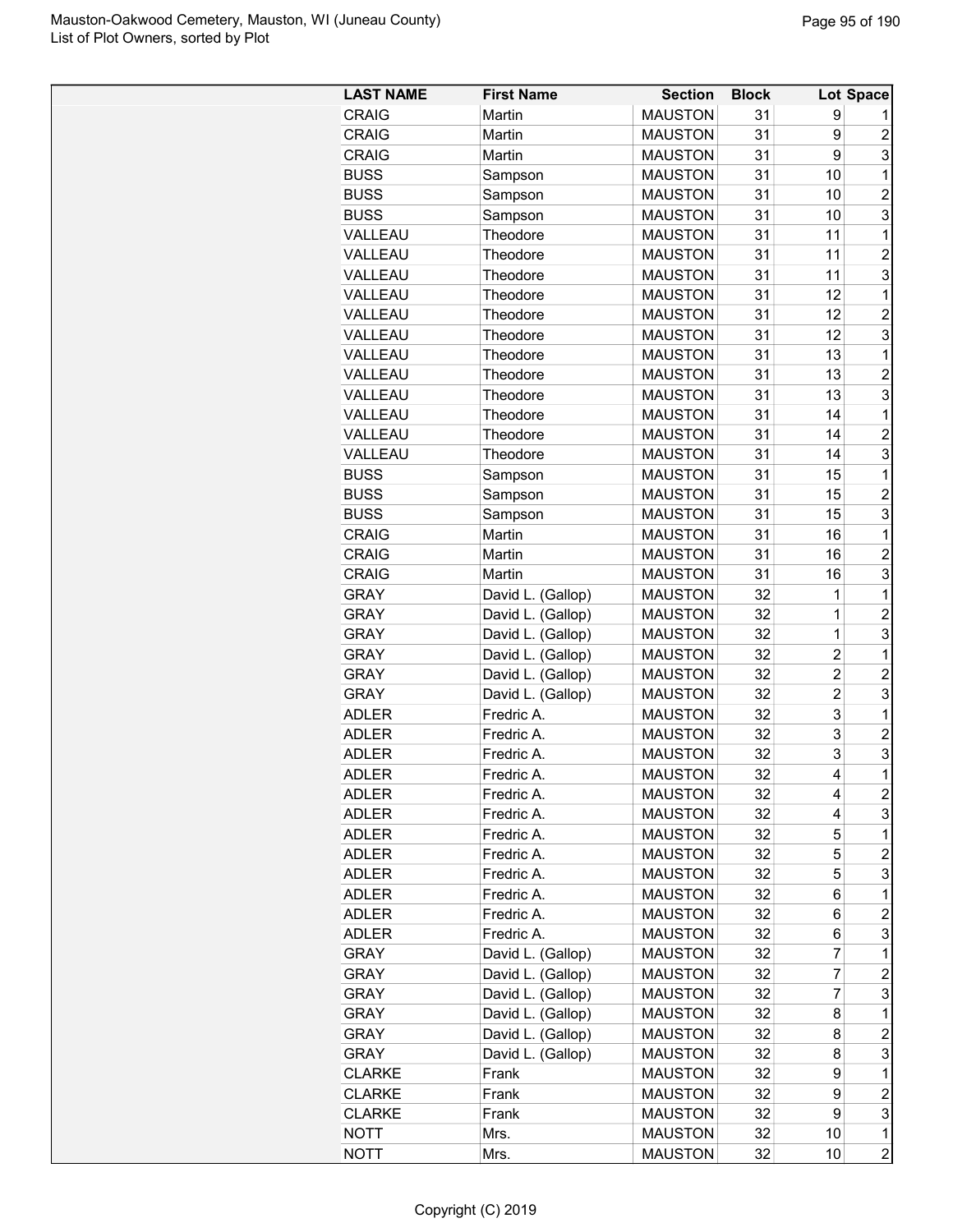| <b>LAST NAME</b> | <b>First Name</b> | <b>Section</b> | <b>Block</b> |                       | Lot Space      |
|------------------|-------------------|----------------|--------------|-----------------------|----------------|
| <b>NOTT</b>      | Mrs.              | <b>MAUSTON</b> | 32           | 10                    | 3              |
| <b>VEEDER</b>    | N/A               | <b>MAUSTON</b> | 32           | 11                    | 1              |
| <b>VEEDER</b>    | N/A               | <b>MAUSTON</b> | 32           | 11                    | 2              |
| <b>VEEDER</b>    | N/A               | <b>MAUSTON</b> | 32           | 11                    | 3              |
| <b>VEEDER</b>    | N/A               | <b>MAUSTON</b> | 32           | 12                    | $\mathbf 1$    |
| <b>VEEDER</b>    | N/A               | <b>MAUSTON</b> | 32           | 12                    | $\overline{c}$ |
| <b>VEEDER</b>    | N/A               | <b>MAUSTON</b> | 32           | 12                    | 3              |
| <b>VEEDER</b>    | N/A               | <b>MAUSTON</b> | 32           | 13                    | $\mathbf 1$    |
| <b>VEEDER</b>    | N/A               | <b>MAUSTON</b> | 32           | 13                    | $\overline{c}$ |
| <b>VEEDER</b>    | N/A               | <b>MAUSTON</b> | 32           | 13                    | 3              |
| <b>VEEDER</b>    | N/A               | <b>MAUSTON</b> | 32           | 14                    | $\mathbf 1$    |
| <b>VEEDER</b>    | N/A               | <b>MAUSTON</b> | 32           | 14                    | 2              |
| <b>VEEDER</b>    | N/A               | <b>MAUSTON</b> | 32           | 14                    | 3              |
| <b>NOTT</b>      | Mrs.              | <b>MAUSTON</b> | 32           | 15                    | 1              |
| <b>NOTT</b>      | Mrs.              | <b>MAUSTON</b> | 32           | 15                    | $\overline{2}$ |
| <b>NOTT</b>      | Mrs.              | <b>MAUSTON</b> | 32           | 15                    | 3              |
| <b>CLARKE</b>    | Frank             | <b>MAUSTON</b> | 32           | 16                    | 1              |
| <b>CLARKE</b>    | Frank             | <b>MAUSTON</b> | 32           | 16                    | $\overline{c}$ |
| <b>CLARKE</b>    | Frank             | <b>MAUSTON</b> | 32           | 16                    | 3              |
| <b>PHILLIPS</b>  | Gaines            | <b>MAUSTON</b> | 33           | 1                     | 1              |
| <b>PHILLIPS</b>  | Gaines            | <b>MAUSTON</b> | 33           | 1                     | $\overline{c}$ |
| <b>PHILLIPS</b>  | Gaines            | <b>MAUSTON</b> | 33           | $\mathbf 1$           | 3              |
| <b>PHILLIPS</b>  |                   | <b>MAUSTON</b> | 33           | $\overline{c}$        | $\mathbf 1$    |
|                  | Gaines<br>Gaines  | <b>MAUSTON</b> | 33           | $\overline{c}$        | $\overline{c}$ |
| <b>PHILLIPS</b>  |                   | <b>MAUSTON</b> | 33           |                       | 3              |
| <b>PHILLIPS</b>  | Gaines            |                |              | $\boldsymbol{2}$<br>3 | $\mathbf 1$    |
| <b>WINSOR</b>    | F.                | <b>MAUSTON</b> | 33           |                       |                |
| <b>WINSOR</b>    | F.                | <b>MAUSTON</b> | 33           | 3                     | $\overline{c}$ |
| <b>WINSOR</b>    | F.                | <b>MAUSTON</b> | 33           | 3                     | 3              |
| <b>WINSOR</b>    | F.                | <b>MAUSTON</b> | 33           | 4                     | $\mathbf 1$    |
| <b>WINSOR</b>    | F.                | <b>MAUSTON</b> | 33           | 4                     | $\overline{c}$ |
| <b>WINSOR</b>    | F.                | <b>MAUSTON</b> | 33           | 4                     | 3              |
| <b>WINSOR</b>    | F.                | <b>MAUSTON</b> | 33           | 5                     | $\mathbf 1$    |
| <b>WINSOR</b>    | F.                | <b>MAUSTON</b> | 33           | 5                     | $\overline{c}$ |
| <b>WINSOR</b>    | F.                | <b>MAUSTON</b> | 33           | 5                     | 3              |
| <b>WINSOR</b>    | F.                | <b>MAUSTON</b> | 33           | 6                     | 1              |
| <b>WINSOR</b>    | F.                | <b>MAUSTON</b> | 33           | 6                     | 2              |
| <b>WINSOR</b>    | F.                | <b>MAUSTON</b> | 33           | 6                     | 3              |
| <b>PHILLIPS</b>  | Gaines            | <b>MAUSTON</b> | 33           | $\overline{7}$        | 1              |
| <b>PHILLIPS</b>  | Gaines            | <b>MAUSTON</b> | 33           | $\overline{7}$        | 2              |
| <b>PHILLIPS</b>  | Gaines            | <b>MAUSTON</b> | 33           | 7                     | 3              |
| <b>PHILLIPS</b>  | Gaines            | <b>MAUSTON</b> | 33           | 8                     | 1              |
| <b>PHILLIPS</b>  | Gaines            | <b>MAUSTON</b> | 33           | 8                     | $\overline{c}$ |
| <b>PHILLIPS</b>  | Gaines            | <b>MAUSTON</b> | 33           | 8                     | 3              |
| <b>CARTER</b>    | Orlando M.        | <b>MAUSTON</b> | 33           | 9                     | $\mathbf 1$    |
| <b>CARTER</b>    | Orlando M.        | <b>MAUSTON</b> | 33           | 9                     | 2              |
| CARTER           | Orlando M.        | <b>MAUSTON</b> | 33           | 9                     | 3              |
| <b>CLARK</b>     | Frank             | <b>MAUSTON</b> | 33           | 10                    | 1              |
| <b>CLARK</b>     | Frank             | <b>MAUSTON</b> | 33           | 10                    | $\overline{c}$ |
| <b>CLARK</b>     | Frank             | <b>MAUSTON</b> | 33           | 10                    | 3              |
| <b>GIDDINGS</b>  | N/A               | <b>MAUSTON</b> | 33           | 11                    | 1              |
| <b>GIDDINGS</b>  | N/A               | <b>MAUSTON</b> | 33           | 11                    | $\overline{c}$ |
| <b>GIDDINGS</b>  | N/A               | <b>MAUSTON</b> | 33           | 11                    | 3              |
| SPAULDING        | I.G.              | <b>MAUSTON</b> | 33           | 12                    | $\mathbf{1}$   |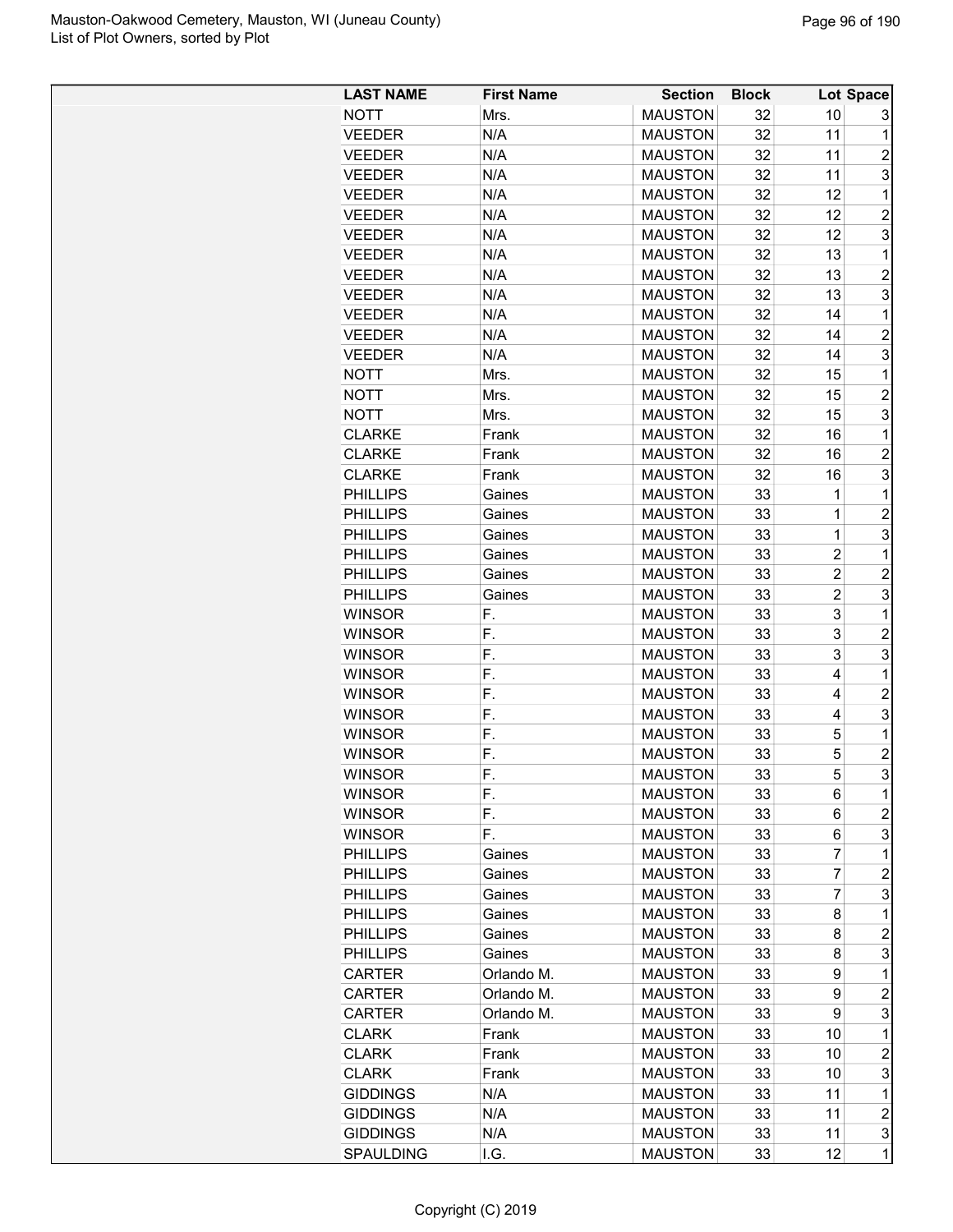| <b>LAST NAME</b>               | <b>First Name</b> | <b>Section</b>                   | <b>Block</b> |                | Lot Space                    |
|--------------------------------|-------------------|----------------------------------|--------------|----------------|------------------------------|
| <b>SPAULDING</b>               | I.G.              | <b>MAUSTON</b>                   | 33           | 12             | 2                            |
| SPAULDING                      | I.G.              | <b>MAUSTON</b>                   | 33           | 12             | 3                            |
| <b>MILLER</b>                  | James H.          | <b>MAUSTON</b>                   | 33           | 13             | 1                            |
| <b>MILLER</b>                  | James H.          | <b>MAUSTON</b>                   | 33           | 13             | $\overline{2}$               |
| <b>MILLER</b>                  | James H.          | <b>MAUSTON</b>                   | 33           | 13             | 3                            |
| <b>GIDDINGS</b>                | N/A               | <b>MAUSTON</b>                   | 33           | 14             | 1                            |
| <b>GIDDINGS</b>                | N/A               | <b>MAUSTON</b>                   | 33           | 14             | $\overline{2}$               |
| <b>GIDDINGS</b>                | N/A               | <b>MAUSTON</b>                   | 33           | 14             | 3                            |
| <b>PRATT</b>                   | Lynsandar         | <b>MAUSTON</b>                   | 33           | 15             | 1                            |
| <b>PRATT</b>                   | Lynsandar         | <b>MAUSTON</b>                   | 33           | 15             | $\overline{2}$               |
| <b>PRATT</b>                   | Lynsandar         | <b>MAUSTON</b>                   | 33           | 15             | 3                            |
| <b>CARTER</b>                  | Orlando M.        | <b>MAUSTON</b>                   | 33           | 16             | 1                            |
| <b>CARTER</b>                  | Orlando M.        | <b>MAUSTON</b>                   | 33           | 16             | $\overline{2}$               |
| <b>CARTER</b>                  | Orlando M.        | <b>MAUSTON</b>                   | 33           | 16             | 3                            |
| <b>WINSOR</b>                  | Jesse             | <b>MAUSTON</b>                   | 34           | 1              | 1                            |
| <b>WINSOR</b>                  | Jesse             | <b>MAUSTON</b>                   | 34           | 1              | $\overline{c}$               |
| <b>WINSOR</b>                  | Jesse             | <b>MAUSTON</b>                   | 34           | 1              | 3                            |
| <b>WINSOR</b>                  | Jesse             | <b>MAUSTON</b>                   | 34           | $\overline{2}$ | 1                            |
| <b>WINSOR</b>                  | Jesse             | <b>MAUSTON</b>                   | 34           | $\overline{2}$ | $\overline{c}$               |
| <b>WINSOR</b>                  | Jesse             | <b>MAUSTON</b>                   | 34           | $\overline{c}$ | 3                            |
| <b>LANGWORTHY</b>              | Joe               | <b>MAUSTON</b>                   | 34           | 3              | 1                            |
| <b>LANGWORTHY</b>              | Joe               | <b>MAUSTON</b>                   | 34           | 3              | $\overline{2}$               |
| <b>LANGWORTHY</b>              | Joe               | <b>MAUSTON</b>                   | 34           | 3              | 3                            |
| <b>LANGWORTHY</b>              | Joe               | <b>MAUSTON</b>                   | 34           | 4              | 1                            |
| <b>LANGWORTHY</b>              | Joe               | <b>MAUSTON</b>                   | 34           | 4              | $\overline{2}$               |
| <b>LANGWORTHY</b>              | Joe               | <b>MAUSTON</b>                   | 34           | 4              | 3                            |
| <b>LANGWORTHY</b>              | Joe               | <b>MAUSTON</b>                   | 34           | 5              | 1                            |
| <b>LANGWORTHY</b>              | Joe               | <b>MAUSTON</b>                   | 34           | 5              | $\overline{c}$               |
| <b>LANGWORTHY</b>              | Joe               | <b>MAUSTON</b>                   | 34           | 5              | 3                            |
| <b>LANGWORTHY</b>              | Joe               | <b>MAUSTON</b>                   | 34           | 6              | 1                            |
| <b>LANGWORTHY</b>              | Joe               | <b>MAUSTON</b>                   | 34           | 6              | $\overline{2}$               |
| <b>LANGWORTHY</b>              | Joe               | <b>MAUSTON</b>                   | 34           | 6              | 3                            |
| <b>WINSOR</b>                  | Jesse             | <b>MAUSTON</b>                   | 34           | 7              | 1                            |
| <b>WINSOR</b>                  | Jesse             | <b>MAUSTON</b>                   | 34           | $\overline{7}$ | $\overline{2}$               |
| <b>WINSOR</b>                  |                   | <b>MAUSTON</b>                   | 34           | 7              | 3                            |
| <b>WINSOR</b>                  | Jesse<br>Jesse    | <b>MAUSTON</b>                   | 34           | 8              | 1                            |
| <b>WINSOR</b>                  | Jesse             | <b>MAUSTON</b>                   | 34           | 8              | $\overline{c}$               |
| <b>WINSOR</b>                  | Jesse             | <b>MAUSTON</b>                   | 34           | 8              | 3                            |
| <b>CLARK</b>                   | John              | <b>MAUSTON</b>                   | 34           | 9              | 1                            |
| <b>CLARK</b>                   | John              | <b>MAUSTON</b>                   | 34           | 9              | $\overline{c}$               |
| <b>CLARK</b>                   | John              | <b>MAUSTON</b>                   | 34           | 9              | 3                            |
| <b>CLARK</b>                   | John              | <b>MAUSTON</b>                   | 34           | 10             | 1                            |
| <b>CLARK</b>                   | John              | <b>MAUSTON</b>                   | 34           | 10             | $\overline{c}$               |
| <b>CLARK</b>                   | John              | <b>MAUSTON</b>                   | 34           | 10             | 3                            |
| <b>MONROE</b>                  | John              | <b>MAUSTON</b>                   | 34           | 11             | 1                            |
|                                | John              |                                  | 34           | 11             |                              |
| <b>MONROE</b><br><b>MONROE</b> | John              | <b>MAUSTON</b><br><b>MAUSTON</b> | 34           | 11             | $\overline{c}$<br>3          |
| <b>MONROE</b>                  |                   | <b>MAUSTON</b>                   |              | 12             | 1                            |
|                                | John              |                                  | 34           |                |                              |
| <b>MONROE</b>                  | John              | <b>MAUSTON</b>                   | 34           | 12             | $\overline{c}$               |
| <b>MONROE</b>                  | John              | <b>MAUSTON</b>                   | 34           | 12             | 3                            |
| <b>MONROE</b>                  | John              | <b>MAUSTON</b>                   | 34           | 13             | $\mathbf 1$                  |
| <b>MONROE</b>                  | John              | <b>MAUSTON</b>                   | 34           | 13             | $\overline{\mathbf{c}}$<br>3 |
| <b>MONROE</b>                  | John              | <b>MAUSTON</b>                   | 34           | 13             |                              |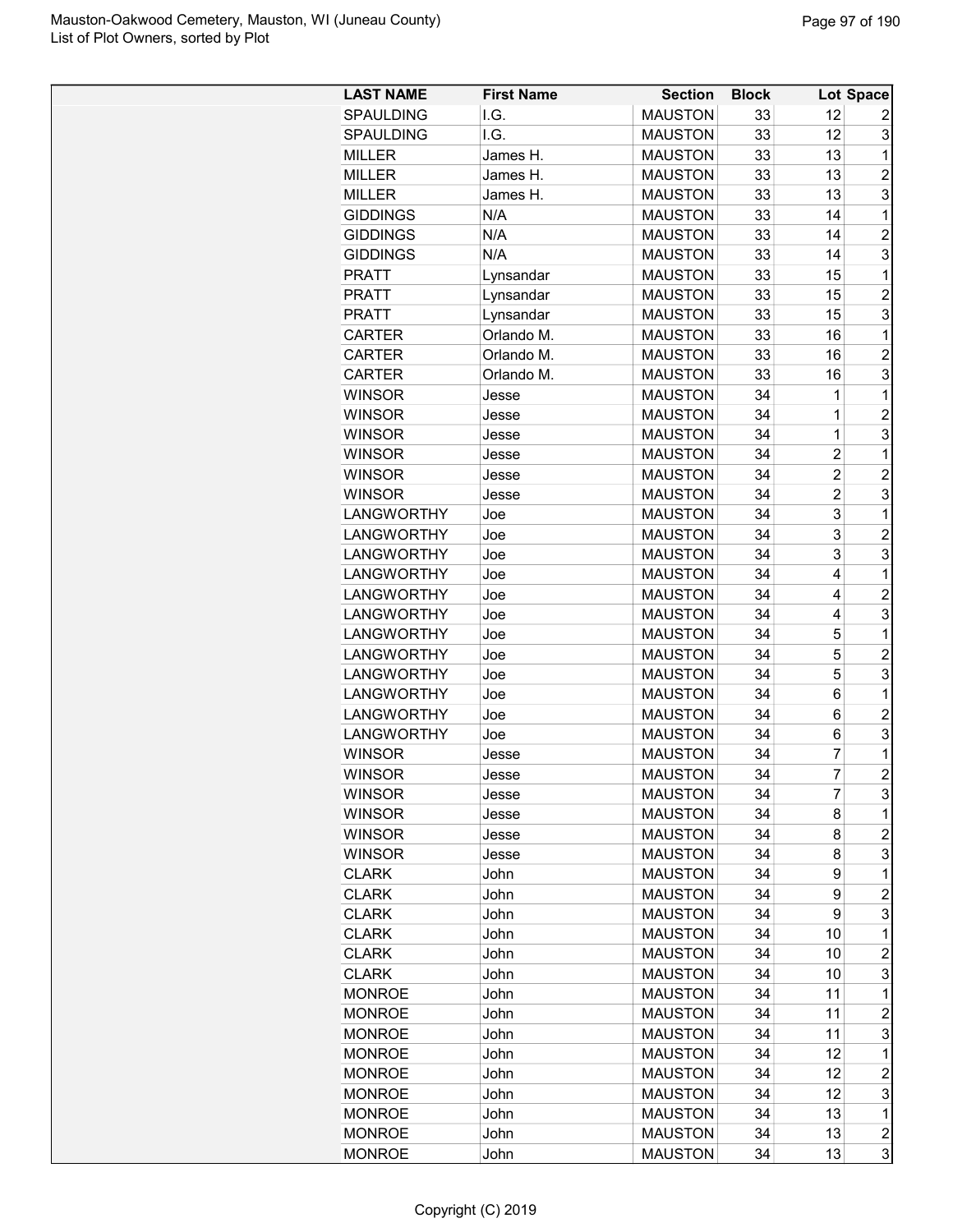| <b>LAST NAME</b> | <b>First Name</b> | <b>Section</b> | <b>Block</b> |                | Lot Space      |
|------------------|-------------------|----------------|--------------|----------------|----------------|
| <b>MONROE</b>    | John              | <b>MAUSTON</b> | 34           | 14             |                |
| <b>MONROE</b>    | John              | <b>MAUSTON</b> | 34           | 14             | $\overline{2}$ |
| <b>MONROE</b>    | John              | <b>MAUSTON</b> | 34           | 14             | 3              |
| <b>CLARK</b>     | John              | <b>MAUSTON</b> | 34           | 15             | 1              |
| <b>CLARK</b>     | John              | <b>MAUSTON</b> | 34           | 15             | $\overline{c}$ |
| <b>CLARK</b>     | John              | <b>MAUSTON</b> | 34           | 15             | 3              |
| <b>CLARK</b>     | John              | <b>MAUSTON</b> | 34           | 16             | 1              |
| <b>CLARK</b>     | John              | <b>MAUSTON</b> | 34           | 16             | $\overline{2}$ |
| <b>CLARK</b>     | John              | <b>MAUSTON</b> | 34           | 16             | 3              |
| <b>BALFOUR</b>   | Mathew G.         | <b>MAUSTON</b> | 35           | 1              | 1              |
| <b>BALFOUR</b>   | Mathew G.         | <b>MAUSTON</b> | 35           | 1              | $\overline{2}$ |
| <b>BALFOUR</b>   | Mathew G.         | <b>MAUSTON</b> | 35           | 1              | 3              |
| <b>BALFOUR</b>   | Mathew G.         | <b>MAUSTON</b> | 35           | $\overline{2}$ | 1              |
| <b>BALFOUR</b>   | Mathew G.         | <b>MAUSTON</b> | 35           | $\overline{2}$ | $\overline{2}$ |
| <b>BALFOUR</b>   | Mathew G.         | <b>MAUSTON</b> | 35           | $\overline{2}$ | 3              |
| <b>FISH</b>      | Morgan            | <b>MAUSTON</b> | 35           | 3              | 1              |
| <b>FISH</b>      | Morgan            | <b>MAUSTON</b> | 35           | 3              | $\overline{c}$ |
| <b>FISH</b>      | Morgan            | <b>MAUSTON</b> | 35           | 3              | 3              |
| <b>FISH</b>      | Morgan            | <b>MAUSTON</b> | 35           | 4              | 1              |
| <b>FISH</b>      | Morgan            | <b>MAUSTON</b> | 35           | 4              | $\overline{c}$ |
| <b>FISH</b>      | Morgan            | <b>MAUSTON</b> | 35           | 4              | 3              |
| <b>FISH</b>      | Morgan            | <b>MAUSTON</b> | 35           | 5              | 1              |
| <b>FISH</b>      | Morgan            | <b>MAUSTON</b> | 35           | 5              | $\overline{c}$ |
| <b>FISH</b>      | Morgan            | <b>MAUSTON</b> | 35           | 5              | 3              |
| <b>FISH</b>      | Morgan            | <b>MAUSTON</b> | 35           | 6              | 1              |
| <b>FISH</b>      | Morgan            | <b>MAUSTON</b> | 35           | 6              | $\overline{c}$ |
| <b>FISH</b>      | Morgan            | <b>MAUSTON</b> | 35           | 6              | 3              |
| <b>BALFOUR</b>   | Mathew G.         | <b>MAUSTON</b> | 35           | 7              | 1              |
| <b>BALFOUR</b>   | Mathew G.         | <b>MAUSTON</b> | 35           | 7              | $\overline{c}$ |
| <b>BALFOUR</b>   | Mathew G.         | <b>MAUSTON</b> | 35           | $\overline{7}$ | 3              |
| <b>BALFOUR</b>   | Mathew G.         | <b>MAUSTON</b> | 35           | 8              | 1              |
| <b>BALFOUR</b>   | Mathew G.         | <b>MAUSTON</b> | 35           | 8              | $\overline{2}$ |
| <b>BALFOUR</b>   | Mathew G.         | <b>MAUSTON</b> | 35           | 8              | 3              |
| <b>TEMPLE</b>    | O.F.              | <b>MAUSTON</b> | 35           | 9              | 1              |
| <b>TEMPLE</b>    | O.F.              | <b>MAUSTON</b> | 35           | 9              | $\overline{c}$ |
| <b>TEMPLE</b>    | O.F.              | <b>MAUSTON</b> | 35           | 9              | 3              |
| <b>TEMPLE</b>    | O.F.              | <b>MAUSTON</b> | 35           | 10             | $\mathbf 1$    |
| <b>TEMPLE</b>    | O.F.              | <b>MAUSTON</b> | 35           | 10             | $\overline{c}$ |
| <b>TEMPLE</b>    | O.F.              | <b>MAUSTON</b> | 35           | 10             | 3              |
| <b>JOHNSON</b>   | Dr. L.            | <b>MAUSTON</b> | 35           | 11             | 1              |
| <b>JOHNSON</b>   | Dr. L.            | <b>MAUSTON</b> | 35           | 11             | $\overline{c}$ |
| <b>JOHNSON</b>   | Dr. L.            | <b>MAUSTON</b> | 35           | 11             | 3              |
| JOHNSON          | Dr. L.            | <b>MAUSTON</b> | 35           | 12             | $\mathbf 1$    |
| <b>JOHNSON</b>   | Dr. L.            | <b>MAUSTON</b> | 35           | 12             | $\overline{c}$ |
| <b>JOHNSON</b>   | Dr. L.            | <b>MAUSTON</b> | 35           | 12             | 3              |
| <b>JOHNSON</b>   | Dr. L.            | <b>MAUSTON</b> | 35           | 13             | 1              |
| <b>JOHNSON</b>   | Dr. L.            | <b>MAUSTON</b> | 35           | 13             | $\overline{c}$ |
| JOHNSON          | Dr. L.            | <b>MAUSTON</b> | 35           | 13             | 3              |
| <b>HAWKINS</b>   | Mrs. John         | <b>MAUSTON</b> | 35           | 14             | 1              |
| JOHNSON          | Dr. L.            | <b>MAUSTON</b> | 35           | 14             | $\overline{c}$ |
| JOHNSON          | Dr. L.            | <b>MAUSTON</b> | 35           | 14             | 3              |
| <b>TEMPLE</b>    | O.F.              | <b>MAUSTON</b> | 35           | 15             | 1              |
| <b>TEMPLE</b>    | O.F.              | <b>MAUSTON</b> | 35           | 15             | $\overline{c}$ |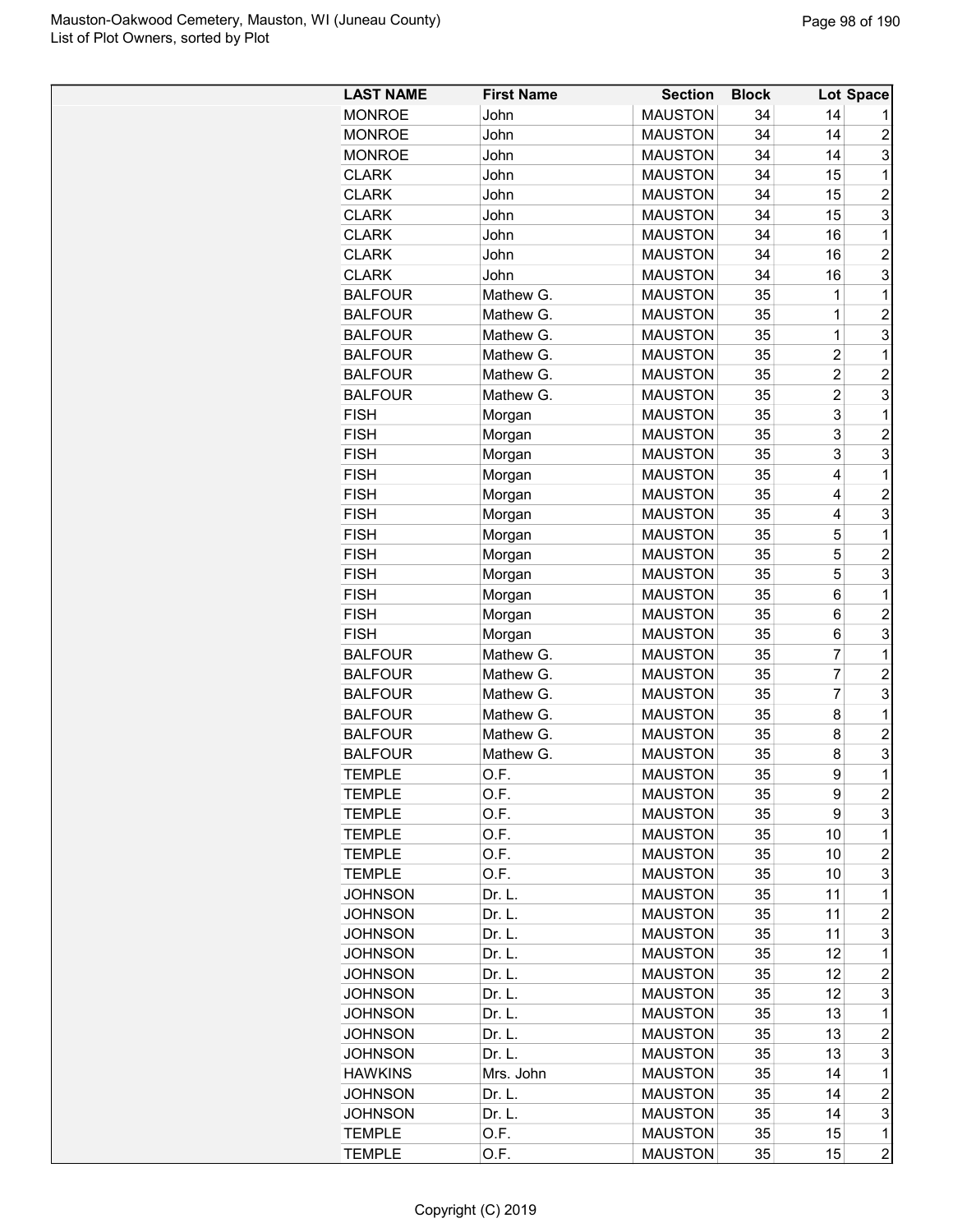| <b>LAST NAME</b> | <b>First Name</b> | <b>Section</b> | <b>Block</b> |                | Lot Space                 |
|------------------|-------------------|----------------|--------------|----------------|---------------------------|
| <b>TEMPLE</b>    | O.F.              | <b>MAUSTON</b> | 35           | 15             | 3                         |
| <b>TEMPLE</b>    | O.F.              | <b>MAUSTON</b> | 35           | 16             | 1                         |
| <b>TEMPLE</b>    | O.F.              | <b>MAUSTON</b> | 35           | 16             | $\overline{c}$            |
| <b>TEMPLE</b>    | O.F.              | <b>MAUSTON</b> | 35           | 16             | 3                         |
| <b>ELY</b>       | Andrew            | <b>MAUSTON</b> | 36           | 1              | 1                         |
| <b>ELY</b>       | Andrew            | <b>MAUSTON</b> | 36           | 1              | $\overline{c}$            |
| <b>ELY</b>       | Andrew            | <b>MAUSTON</b> | 36           | 1              | 3                         |
| <b>ELY</b>       | Andrew            | <b>MAUSTON</b> | 36           | $\overline{2}$ | 1                         |
| <b>ELY</b>       | Andrew            | <b>MAUSTON</b> | 36           | $\overline{c}$ | $\overline{c}$            |
| <b>ELY</b>       | Andrew            | <b>MAUSTON</b> | 36           | $\overline{2}$ | 3                         |
| <b>HANSON</b>    | Charles           | <b>MAUSTON</b> | 36           | 3              | $\mathbf{1}$              |
| <b>HANSON</b>    | Charles           | <b>MAUSTON</b> | 36           | 3              | 2                         |
| <b>HANSON</b>    | Charles           | <b>MAUSTON</b> | 36           | 3              | 3                         |
| <b>OLESON</b>    | O.L.              | <b>MAUSTON</b> | 36           | 4              | $\mathbf{1}$              |
| <b>OLESON</b>    | O.L.              | <b>MAUSTON</b> | 36           | 4              | $\overline{c}$            |
| <b>OLESON</b>    | O.L.              | <b>MAUSTON</b> | 36           | 4              | 3                         |
| <b>OLESON</b>    | O.L.              | <b>MAUSTON</b> | 36           | 5              | 1                         |
| <b>OLESON</b>    | O.L.              | <b>MAUSTON</b> | 36           | 5              | $\overline{c}$            |
| <b>OLESON</b>    | O.L.              | <b>MAUSTON</b> | 36           | 5              | 3                         |
| <b>HANSON</b>    | Charles           | <b>MAUSTON</b> | 36           | 6              | $\mathbf{1}$              |
| <b>HANSON</b>    | Charles           | <b>MAUSTON</b> | 36           | 6              | $\overline{c}$            |
| <b>HANSON</b>    | Charles           | <b>MAUSTON</b> | 36           | 6              | 3                         |
| <b>ELY</b>       | Andrew            | <b>MAUSTON</b> | 36           | $\overline{7}$ | 1                         |
| <b>ELY</b>       | Andrew            | <b>MAUSTON</b> | 36           | 7              | $\overline{\mathbf{c}}$   |
| <b>ELY</b>       | Andrew            | <b>MAUSTON</b> | 36           | 7              | 3                         |
| <b>ELY</b>       | Andrew            | <b>MAUSTON</b> | 36           | 8              | $\mathbf{1}$              |
| <b>ELY</b>       | Andrew            | <b>MAUSTON</b> | 36           | 8              | $\overline{c}$            |
| <b>ELY</b>       | Andrew            | <b>MAUSTON</b> | 36           | 8              | 3                         |
| <b>HERRICK</b>   | John I.           | <b>MAUSTON</b> | 36           | 9              | $\mathbf{1}$              |
| <b>HERRICK</b>   | John I.           | <b>MAUSTON</b> | 36           | 9              | $\overline{c}$            |
| <b>HERRICK</b>   | John I.           | <b>MAUSTON</b> | 36           | 9              | 3                         |
| <b>CURTIS</b>    | M.N.              | <b>MAUSTON</b> | 36           | 10             | 1                         |
| <b>CURTIS</b>    | M.N.              | <b>MAUSTON</b> | 36           | 10             | $\overline{c}$            |
| <b>CURTIS</b>    | M.N.              | <b>MAUSTON</b> | 36           | 10             | 3                         |
| <b>CURTIS</b>    | Amelia            | <b>MAUSTON</b> | 36           | 11             | $\mathbf 1$               |
| <b>CURTIS</b>    | Amelia            | <b>MAUSTON</b> | 36           | 11             | $\overline{c}$            |
| <b>CURTIS</b>    | Amelia            | <b>MAUSTON</b> | 36           | 11             | 3                         |
| <b>CURTIS</b>    | Amelia            | <b>MAUSTON</b> | 36           | 12             | 1                         |
| <b>CURTIS</b>    | Amelia            | <b>MAUSTON</b> | 36           | 12             | $\overline{\mathbf{c}}$   |
| <b>CURTIS</b>    | Amelia            | <b>MAUSTON</b> | 36           | 12             | 3                         |
| <b>CURTIS</b>    | Amelia            | <b>MAUSTON</b> | 36           | 13             | 1                         |
| <b>CURTIS</b>    | Amelia            | <b>MAUSTON</b> | 36           | 13             | $\overline{\mathbf{c}}$   |
| <b>CURTIS</b>    | Amelia            | <b>MAUSTON</b> | 36           | 13             | 3                         |
| <b>CURTIS</b>    | Amelia            | <b>MAUSTON</b> | 36           | 14             | $\mathbf{1}$              |
| <b>CURTIS</b>    | Amelia            | <b>MAUSTON</b> | 36           | 14             | $\overline{a}$            |
| <b>CURTIS</b>    | Amelia            | <b>MAUSTON</b> | 36           | 14             | 3                         |
| <b>CURTIS</b>    | M.N.              | <b>MAUSTON</b> | 36           | 15             | 1                         |
| <b>CURTIS</b>    | M.N.              | <b>MAUSTON</b> | 36           | 15             | 2                         |
| <b>CURTIS</b>    | M.N.              | <b>MAUSTON</b> | 36           | 15             | 3                         |
| <b>HERRICK</b>   | John I.           | <b>MAUSTON</b> | 36           | 16             | 1                         |
| <b>HERRICK</b>   | John I.           | <b>MAUSTON</b> | 36           | 16             | $\overline{\mathbf{c}}$   |
| <b>HERRICK</b>   | John I.           | <b>MAUSTON</b> | 36           | 16             | $\ensuremath{\mathsf{3}}$ |
| <b>BALDWIN</b>   | M.P.              | <b>MAUSTON</b> | 37           | 1              | $\mathbf 1$               |
|                  |                   |                |              |                |                           |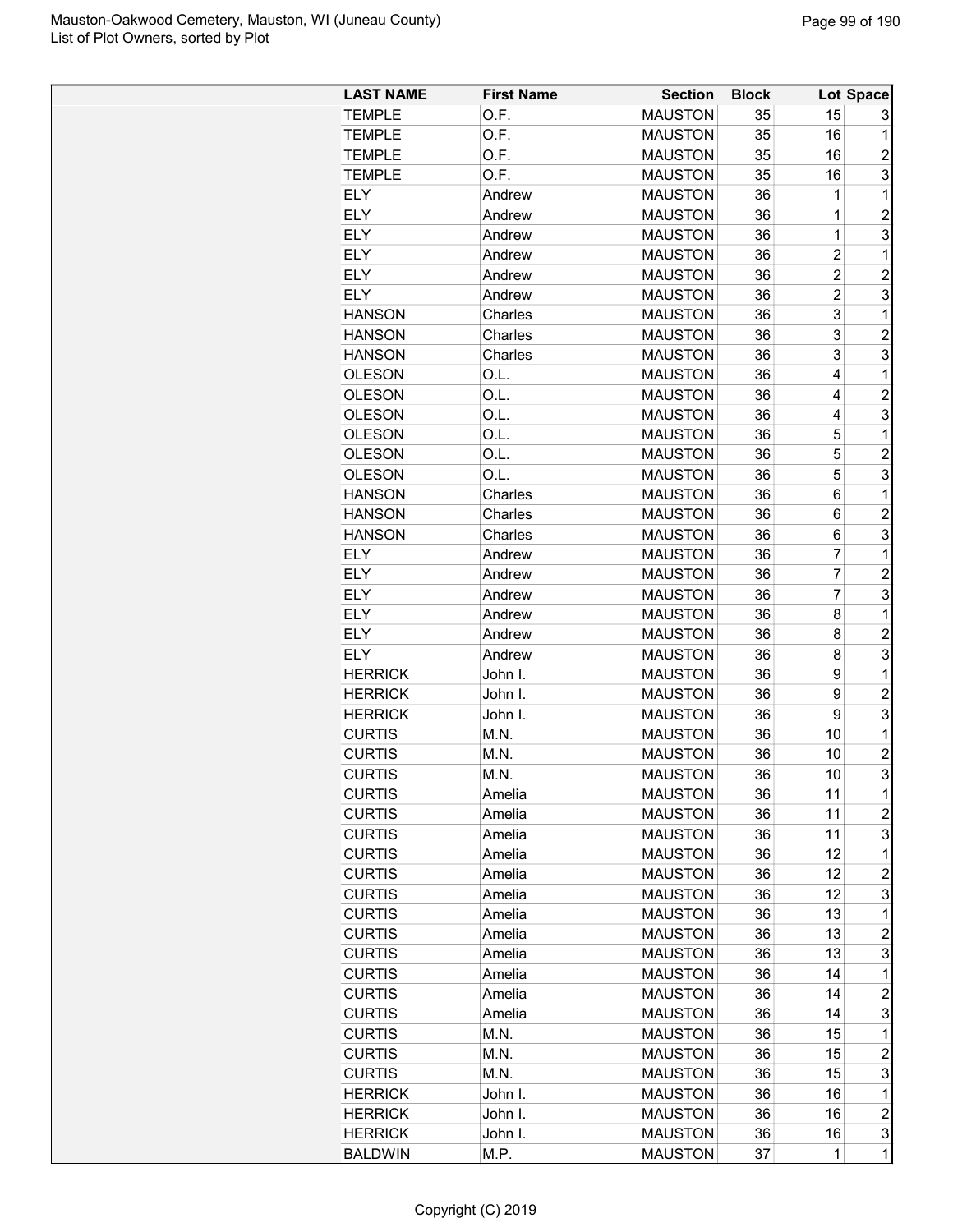| <b>LAST NAME</b> | <b>First Name</b> | <b>Section</b> | <b>Block</b> |                         | Lot Space               |
|------------------|-------------------|----------------|--------------|-------------------------|-------------------------|
| <b>BALDWIN</b>   | M.P.              | <b>MAUSTON</b> | 37           | 1                       | 2                       |
| <b>BALDWIN</b>   | M.P.              | <b>MAUSTON</b> | 37           | 1                       | 3                       |
| <b>KELLER</b>    | <b>Bros</b>       | <b>MAUSTON</b> | 37           | 3                       | 1                       |
| <b>KELLER</b>    | <b>Bros</b>       | <b>MAUSTON</b> | 37           | 3                       | $\overline{c}$          |
| <b>KELLER</b>    | <b>Bros</b>       | <b>MAUSTON</b> | 37           | 3                       | 3                       |
| <b>KELLER</b>    | <b>Bros</b>       | <b>MAUSTON</b> | 37           | 4                       | $\mathbf{1}$            |
| <b>KELLER</b>    | <b>Bros</b>       | <b>MAUSTON</b> | 37           | 4                       | $\overline{c}$          |
| <b>KELLER</b>    | <b>Bros</b>       | <b>MAUSTON</b> | 37           | 4                       | 3                       |
| <b>KELLER</b>    | Bros              | <b>MAUSTON</b> | 37           | 5                       | $\mathbf{1}$            |
| <b>KELLER</b>    | <b>Bros</b>       | <b>MAUSTON</b> | 37           | 5                       | $\overline{c}$          |
| <b>KELLER</b>    | <b>Bros</b>       | <b>MAUSTON</b> | 37           | 5                       | 3                       |
| <b>KELLER</b>    | <b>Bros</b>       | <b>MAUSTON</b> | 37           | 6                       | $\mathbf{1}$            |
| <b>KELLER</b>    | <b>Bros</b>       | <b>MAUSTON</b> | 37           | 6                       | $\overline{2}$          |
| <b>KELLER</b>    | <b>Bros</b>       | <b>MAUSTON</b> | 37           | 6                       | 3                       |
| <b>POTTER</b>    | Carroll W.        | <b>MAUSTON</b> | 37           | 7                       | $\mathbf{1}$            |
| <b>BALDWIN</b>   | Mother            | <b>MAUSTON</b> | 37           | 7                       | $\overline{c}$          |
| <b>BALDWIN</b>   | Mother            | <b>MAUSTON</b> | 37           | $\overline{7}$          | 3                       |
| <b>BALDWIN</b>   | Minnie            | <b>MAUSTON</b> | 37           | 8                       | 1                       |
| <b>BALDWIN</b>   | Minnie            | <b>MAUSTON</b> | 37           | 8                       | $\overline{c}$          |
| <b>PRICE</b>     | Grace M.          | <b>MAUSTON</b> | 37           | 9                       | $\mathbf{1}$            |
| <b>PRICE</b>     | Grace M.          | <b>MAUSTON</b> | 37           | 9                       | $\overline{c}$          |
| <b>BALDWIN</b>   | Katherine         | <b>MAUSTON</b> | 37           | 10                      | $\mathbf{1}$            |
| <b>BALDWIN</b>   | Katherine         | <b>MAUSTON</b> | 37           | 10                      | $\overline{\mathbf{c}}$ |
| <b>BALDWIN</b>   | Katherine         | <b>MAUSTON</b> | 37           | 10                      | 3                       |
| <b>MILLER</b>    | Allison R.        | <b>MAUSTON</b> | 37           | 11                      | $\mathbf 1$             |
| <b>MILLER</b>    | Allison R.        | <b>MAUSTON</b> | 37           | 11                      | $\overline{c}$          |
| <b>MILLER</b>    | Allison R.        | <b>MAUSTON</b> | 37           | 11                      | 3                       |
| <b>MILLER</b>    | Allison R.        | <b>MAUSTON</b> | 37           | 12                      | 1                       |
| <b>MILLER</b>    | Allison R.        | <b>MAUSTON</b> | 37           | 12                      | $\overline{c}$          |
| <b>MILLER</b>    | Allison R.        | <b>MAUSTON</b> | 37           | 12                      | 3                       |
| <b>MILLER</b>    | Allison R.        | <b>MAUSTON</b> | 37           | 13                      | $\mathbf{1}$            |
| MILLER           | Allison R.        | <b>MAUSTON</b> | 37           | 13                      | $\overline{\mathbf{c}}$ |
| <b>MILLER</b>    | Allison R.        | <b>MAUSTON</b> | 37           | 13                      | 3                       |
| <b>MILLER</b>    | Allison R.        | <b>MAUSTON</b> | 37           | 14                      | $\mathbf{1}$            |
| MILLER           | Allison R.        | <b>MAUSTON</b> | 37           | 14                      | 2                       |
| <b>MILLER</b>    | Allison R.        | <b>MAUSTON</b> | 37           | 14                      | 3                       |
| <b>BALDWIN</b>   | Lennie M.         | <b>MAUSTON</b> | 37           | 15                      | 1                       |
| N/A              | Girtie            | <b>MAUSTON</b> | 37           | 16                      | 1                       |
| <b>MAUGHS</b>    | Gen. Milton M.    | <b>MAUSTON</b> | 38           | 1                       | 1                       |
| <b>MAUGHS</b>    | Gen. Milton M.    | <b>MAUSTON</b> | 38           | 1                       | $\overline{\mathbf{c}}$ |
| <b>MAUGHS</b>    | Gen. Milton M.    | <b>MAUSTON</b> | 38           | 1                       | 3                       |
| <b>MAUGHS</b>    | Gen. Milton M.    | <b>MAUSTON</b> | 38           | 2                       | 1                       |
| <b>MAUGHS</b>    | Gen. Milton M.    | <b>MAUSTON</b> | 38           | 2                       | $\overline{c}$          |
| <b>MAUGHS</b>    | Gen. Milton M.    | <b>MAUSTON</b> | 38           | $\overline{\mathbf{c}}$ | 3                       |
| <b>MAUGHS</b>    | Gen. Milton M.    | <b>MAUSTON</b> | 38           | 3                       | 1                       |
| <b>MAUGHS</b>    | Gen. Milton M.    | <b>MAUSTON</b> | 38           | 3                       | 2                       |
| <b>MAUGHS</b>    | Gen. Milton M.    | <b>MAUSTON</b> | 38           | 3                       | 3                       |
| <b>MAUGHS</b>    | Gen. Milton M.    | <b>MAUSTON</b> | 38           | 4                       | 1                       |
| <b>MAUGHS</b>    | Gen. Milton M.    | <b>MAUSTON</b> | 38           | 4                       | 2                       |
| <b>MAUGHS</b>    | Gen. Milton M.    | <b>MAUSTON</b> | 38           | 4                       | 3                       |
| <b>MAUGHS</b>    | Gen. Milton M.    | <b>MAUSTON</b> | 38           | 5                       | 1                       |
| <b>MAUGHS</b>    | Gen. Milton M.    | <b>MAUSTON</b> | 38           | 5                       | 2                       |
| <b>MAUGHS</b>    | Gen. Milton M.    | <b>MAUSTON</b> | 38           | 5                       | 3                       |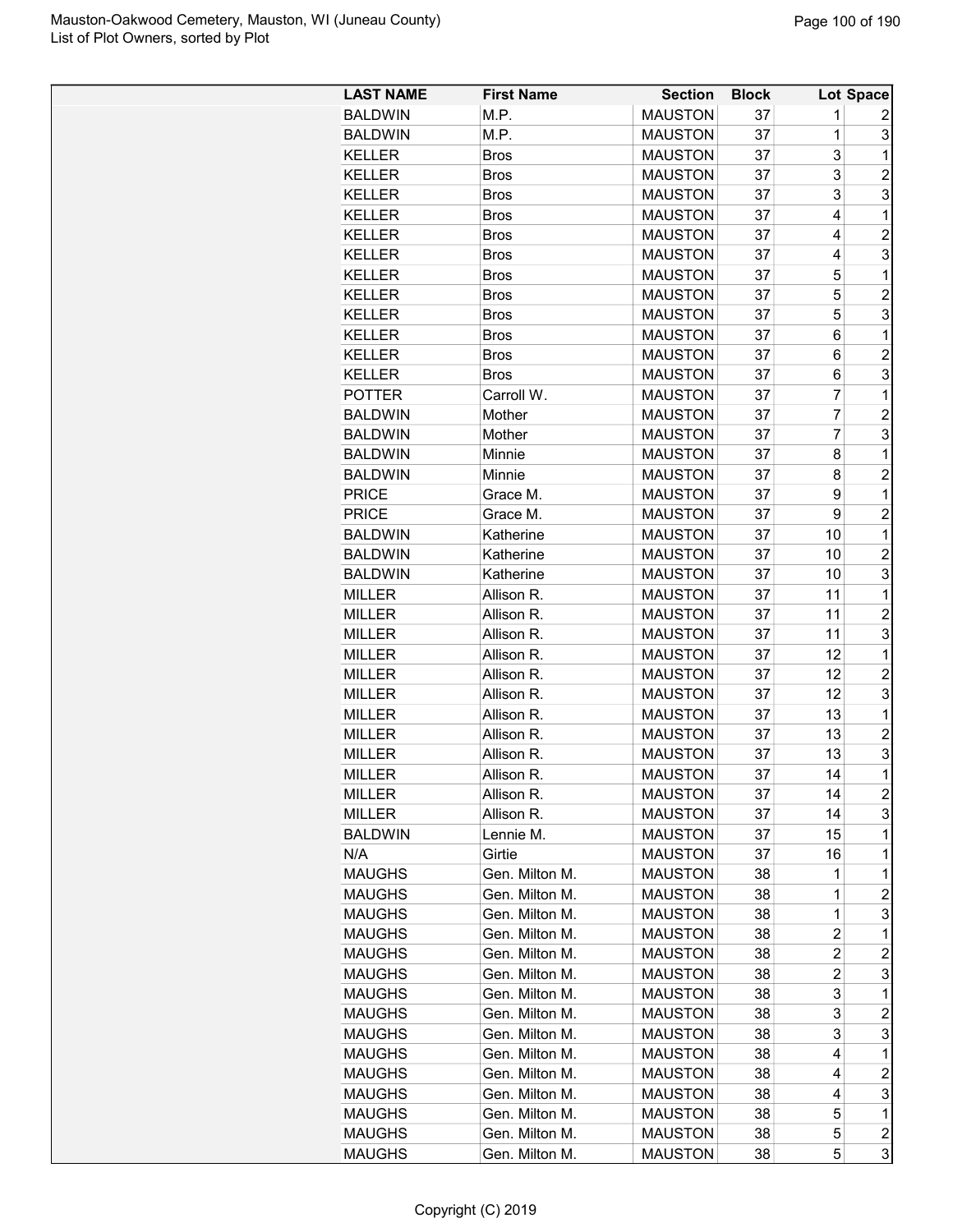| <b>LAST NAME</b> | <b>First Name</b> | <b>Section</b> | <b>Block</b> |                | Lot Space               |
|------------------|-------------------|----------------|--------------|----------------|-------------------------|
| <b>MAUGHS</b>    | Gen. Milton M.    | <b>MAUSTON</b> | 38           | 6              |                         |
| <b>MAUGHS</b>    | Gen. Milton M.    | <b>MAUSTON</b> | 38           | 6              | $\overline{c}$          |
| <b>MAUGHS</b>    | Gen. Milton M.    | <b>MAUSTON</b> | 38           | 6              | 3                       |
| <b>MAUGHS</b>    | Gen. Milton M.    | <b>MAUSTON</b> | 38           | $\overline{7}$ | 1                       |
| <b>MAUGHS</b>    | Gen. Milton M.    | <b>MAUSTON</b> | 38           | $\overline{7}$ | $\overline{c}$          |
| <b>MAUGHS</b>    | Gen. Milton M.    | <b>MAUSTON</b> | 38           | 7              | 3                       |
| <b>MAUGHS</b>    | Gen. Milton M.    | <b>MAUSTON</b> | 38           | 8              | 1                       |
| <b>MAUGHS</b>    | Gen. Milton M.    | <b>MAUSTON</b> | 38           | 8              | $\overline{2}$          |
| <b>MAUGHS</b>    | Gen. Milton M.    | <b>MAUSTON</b> | 38           | 8              | 3                       |
| <b>MAUGHS</b>    | Gen. Milton M.    | <b>MAUSTON</b> | 38           | 9              | 1                       |
| <b>MAUGHS</b>    | Gen. Milton M.    | <b>MAUSTON</b> | 38           | 9              | $\overline{c}$          |
| <b>MAUGHS</b>    | Gen. Milton M.    | <b>MAUSTON</b> | 38           | 9              | 3                       |
| <b>MAUGHS</b>    | Gen. Milton M.    | <b>MAUSTON</b> | 38           | 10             | 1                       |
| <b>MAUGHS</b>    | Gen. Milton M.    | <b>MAUSTON</b> | 38           | 10             | $\overline{2}$          |
| <b>MAUGHS</b>    | Gen. Milton M.    | <b>MAUSTON</b> | 38           | 10             | 3                       |
| <b>MAUGHS</b>    | Gen. Milton M.    | <b>MAUSTON</b> | 38           | 11             | 1                       |
| <b>MAUGHS</b>    | Gen. Milton M.    | <b>MAUSTON</b> | 38           | 11             | $\overline{2}$          |
| <b>MAUGHS</b>    | Gen. Milton M.    | <b>MAUSTON</b> | 38           | 11             | 3                       |
| <b>MAUGHS</b>    | Gen. Milton M.    | <b>MAUSTON</b> | 38           | 12             | $\mathbf{1}$            |
| <b>MAUGHS</b>    | Gen. Milton M.    | <b>MAUSTON</b> | 38           | 12             | $\overline{c}$          |
| <b>MAUGHS</b>    | Gen. Milton M.    | <b>MAUSTON</b> | 38           | 12             | 3                       |
| <b>MAUGHS</b>    | Gen. Milton M.    | <b>MAUSTON</b> | 38           | 13             | 1                       |
| <b>MAUGHS</b>    | Gen. Milton M.    | <b>MAUSTON</b> | 38           | 13             | $\overline{c}$          |
| <b>MAUGHS</b>    | Gen. Milton M.    | <b>MAUSTON</b> | 38           | 13             | 3                       |
| <b>MAUGHS</b>    | Gen. Milton M.    | <b>MAUSTON</b> | 38           | 14             | 1                       |
| <b>MAUGHS</b>    | Gen. Milton M.    | <b>MAUSTON</b> | 38           | 14             | $\overline{2}$          |
| <b>MAUGHS</b>    | Gen. Milton M.    | <b>MAUSTON</b> | 38           | 14             | 3                       |
| <b>MAUGHS</b>    | Gen. Milton M.    | <b>MAUSTON</b> | 38           | 15             | 1                       |
| <b>MAUGHS</b>    | Gen. Milton M.    | <b>MAUSTON</b> | 38           | 15             | $\overline{c}$          |
| <b>MAUGHS</b>    | Gen. Milton M.    | <b>MAUSTON</b> | 38           | 15             | 3                       |
| <b>MAUGHS</b>    | Gen. Milton M.    | <b>MAUSTON</b> | 38           | 16             | 1                       |
| <b>MAUGHS</b>    | Gen. Milton M.    | <b>MAUSTON</b> | 38           | 16             | $\overline{2}$          |
| <b>MAUGHS</b>    | Gen. Milton M.    | <b>MAUSTON</b> | 38           | 16             | 3                       |
| <b>GARDINER</b>  | Dr. G.C.          | <b>MAUSTON</b> | 39           | $\mathbf 1$    | $\mathbf{1}$            |
| <b>GARDINER</b>  | Dr. G.C.          | <b>MAUSTON</b> | 39           | 1              | $\overline{\mathbf{c}}$ |
| <b>GARDINER</b>  | Dr. G.C.          | <b>MAUSTON</b> | 39           | 1              | 3                       |
| <b>ALBRECHT</b>  | N/A               | <b>MAUSTON</b> | 39           | $\overline{c}$ | 1                       |
| ALBRECHT         | N/A               | <b>MAUSTON</b> | 39           | $\overline{c}$ | $\overline{c}$          |
| <b>ALBRECHT</b>  | N/A               | <b>MAUSTON</b> | 39           | $\overline{c}$ | 3                       |
| <b>PURVES</b>    | Thomas M.         | <b>MAUSTON</b> | 39           | 3              | 1                       |
| <b>PURVES</b>    | Thomas M.         | <b>MAUSTON</b> | 39           | 3              | $\overline{c}$          |
| <b>PURVES</b>    | Thomas M.         | <b>MAUSTON</b> | 39           | 3              | 3                       |
| <b>PURVES</b>    | Thomas M.         | <b>MAUSTON</b> | 39           | 4              | 1                       |
| <b>PURVES</b>    | Thomas M.         | <b>MAUSTON</b> |              | 4              | $\overline{c}$          |
| <b>PURVES</b>    | Thomas M.         | <b>MAUSTON</b> | 39           | 4              | 3                       |
| <b>PURVES</b>    | Thomas M.         | <b>MAUSTON</b> | 39<br>39     | 5              | 1                       |
|                  |                   |                |              |                |                         |
| <b>PURVES</b>    | Thomas M.         | <b>MAUSTON</b> | 39           | 5              | 2                       |
| <b>PURVES</b>    | Thomas M.         | <b>MAUSTON</b> | 39           | 5              | 3<br>1                  |
| <b>PURVES</b>    | Thomas M.         | <b>MAUSTON</b> | 39           | 6              |                         |
| <b>PURVES</b>    | Thomas M.         | <b>MAUSTON</b> | 39           | 6              | $\overline{\mathbf{c}}$ |
| <b>PURVES</b>    | Thomas M.         | <b>MAUSTON</b> | 39           | 6              | 3                       |
| <b>GARDINER</b>  | Dr. G.C.          | <b>MAUSTON</b> | 39           | 8              | 1                       |
| <b>GARDINER</b>  | Dr. G.C.          | <b>MAUSTON</b> | 39           | 8              | $\overline{c}$          |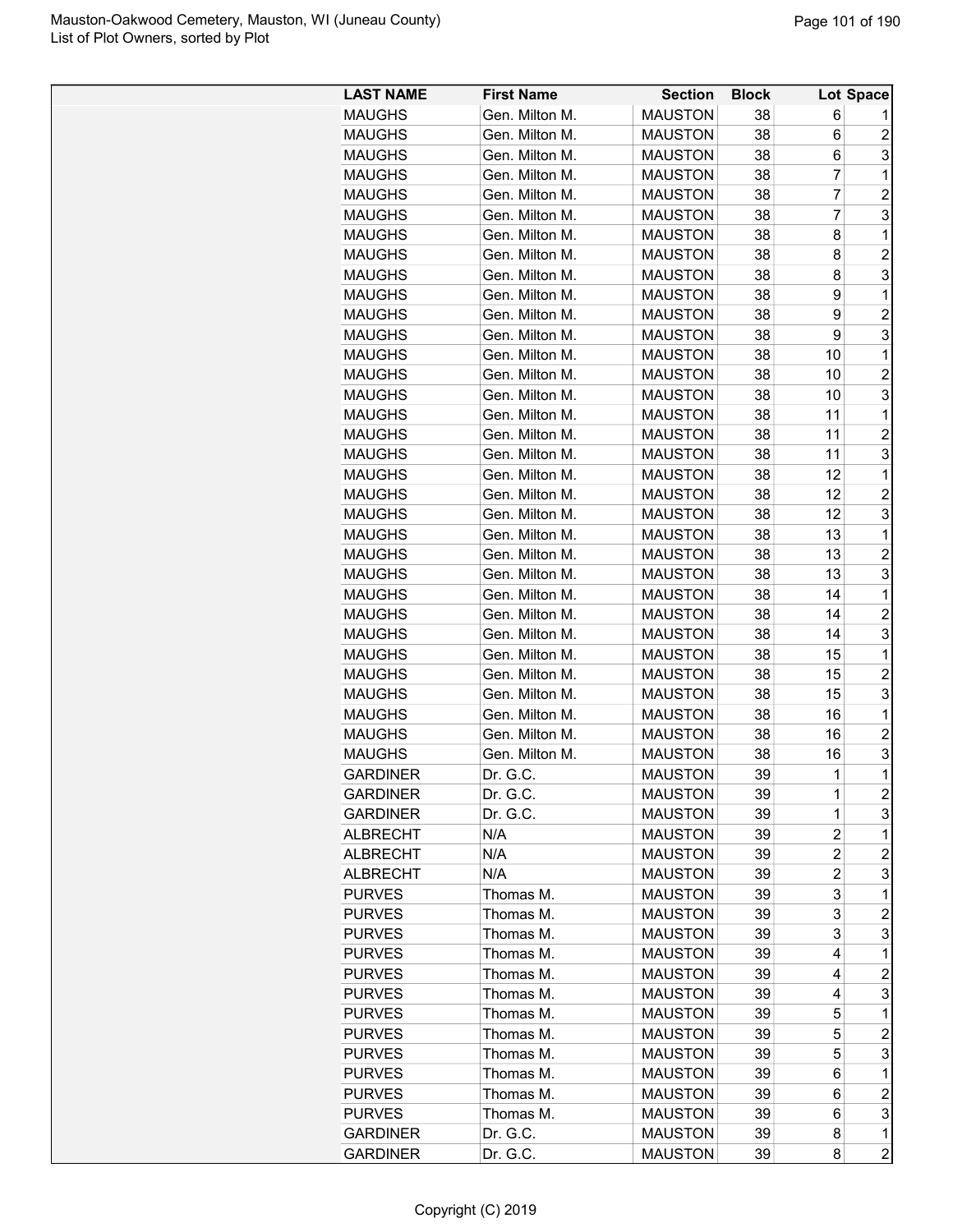| <b>LAST NAME</b> | <b>First Name</b> | <b>Section</b> | <b>Block</b> |                | Lot Space                 |
|------------------|-------------------|----------------|--------------|----------------|---------------------------|
| <b>GARDINER</b>  | Dr. G.C.          | <b>MAUSTON</b> | 39           | 8              | 3                         |
| <b>REMINGTON</b> | Will              | <b>MAUSTON</b> | 39           | 9              | 1                         |
| <b>REMINGTON</b> | Will              | <b>MAUSTON</b> | 39           | 9              | $\overline{2}$            |
| <b>REMINGTON</b> | Will              | <b>MAUSTON</b> | 39           | 9              | 3                         |
| <b>REMINGTON</b> | Will              | <b>MAUSTON</b> | 39           | 10             | 1                         |
| <b>REMINGTON</b> | Will              | <b>MAUSTON</b> | 39           | 10             | $\overline{2}$            |
| <b>REMINGTON</b> | Will              | <b>MAUSTON</b> | 39           | 10             | 3                         |
| <b>RUNKEL</b>    | Henry             | <b>MAUSTON</b> | 39           | 11             | 1                         |
| <b>RUNKEL</b>    | Henry             | <b>MAUSTON</b> | 39           | 11             | $\overline{c}$            |
| <b>RUNKEL</b>    | Henry             | <b>MAUSTON</b> | 39           | 11             | 3                         |
| <b>RUNKEL</b>    | Henry             | <b>MAUSTON</b> | 39           | 12             | 1                         |
| <b>RUNKEL</b>    | Henry             | <b>MAUSTON</b> | 39           | 12             | $\overline{2}$            |
| <b>RUNKEL</b>    | Henry             | <b>MAUSTON</b> | 39           | 12             | 3                         |
| <b>RUNKEL</b>    | Henry             | <b>MAUSTON</b> | 39           | 13             | 1                         |
| <b>RUNKEL</b>    | Henry             | <b>MAUSTON</b> | 39           | 13             | $\overline{c}$            |
| <b>RUNKEL</b>    | Henry             | <b>MAUSTON</b> | 39           | 13             | 3                         |
| <b>RUNKEL</b>    | Henry             | <b>MAUSTON</b> | 39           | 14             | 1                         |
| <b>RUNKEL</b>    | Henry             | <b>MAUSTON</b> | 39           | 14             | $\overline{c}$            |
| <b>RUNKEL</b>    | Henry             | <b>MAUSTON</b> | 39           | 14             | 3                         |
| <b>REMINGTON</b> | Will              | <b>MAUSTON</b> | 39           | 15             | 1                         |
| <b>REMINGTON</b> | Will              | <b>MAUSTON</b> | 39           | 15             | $\overline{2}$            |
| <b>REMINGTON</b> | Will              | <b>MAUSTON</b> | 39           | 15             | 3                         |
| <b>REMINGTON</b> | Will              | <b>MAUSTON</b> | 39           | 16             | 1                         |
| <b>REMINGTON</b> | Will              | <b>MAUSTON</b> | 39           | 16             | $\overline{c}$            |
| <b>REMINGTON</b> | Will              | <b>MAUSTON</b> | 39           | 16             | 3                         |
| <b>CARTER</b>    | B.M. (ETL)        | <b>MAUSTON</b> | 40           | 1              | 1                         |
| <b>CARTER</b>    | B.M. (ETL)        | <b>MAUSTON</b> | 40           | 1              | $\overline{c}$            |
| <b>CARTER</b>    | B.M. (ETL)        | <b>MAUSTON</b> | 40           | 1              | 3                         |
| CARTER           | B.M. (ETL)        | <b>MAUSTON</b> | 40           | $\overline{2}$ | 1                         |
| CARTER           | B.M. (ETL)        | <b>MAUSTON</b> | 40           | $\overline{2}$ | $\overline{2}$            |
| <b>CARTER</b>    | B.M. (ETL)        | <b>MAUSTON</b> | 40           | $\overline{2}$ | 3                         |
| <b>RUSSELL</b>   | J. Wesley         | <b>MAUSTON</b> | 40           | 3              | 1                         |
| <b>RUSSELL</b>   | J. Wesley         | <b>MAUSTON</b> | 40           | 3              | $\overline{c}$            |
| <b>RUSSELL</b>   | J. Wesley         | <b>MAUSTON</b> | 40           | 3              | 3                         |
| <b>RUSSELL</b>   | J. Wesley         | <b>MAUSTON</b> | 40           | 4              | 1                         |
| <b>RUSSELL</b>   | J. Wesley         | <b>MAUSTON</b> | 40           | 4              | $\overline{c}$            |
| <b>RUSSELL</b>   | J. Wesley         | <b>MAUSTON</b> | 40           | 4              | 3                         |
| <b>RUSSELL</b>   | J. Wesley         | <b>MAUSTON</b> | 40           | 5              | 1                         |
| <b>RUSSELL</b>   | J. Wesley         | <b>MAUSTON</b> | 40           | 5              | $\overline{\mathbf{c}}$   |
| <b>RUSSELL</b>   | J. Wesley         | <b>MAUSTON</b> | 40           | 5              | 3                         |
| <b>RUSSELL</b>   | J. Wesley         | <b>MAUSTON</b> | 40           | 6              | 1                         |
| <b>RUSSELL</b>   | J. Wesley         | <b>MAUSTON</b> | 40           | 6              | $\overline{c}$            |
| <b>RUSSELL</b>   | J. Wesley         | <b>MAUSTON</b> | 40           | 6              | $\ensuremath{\mathsf{3}}$ |
| <b>CARTER</b>    | B.M. (ETL)        | <b>MAUSTON</b> | 40           | 7              | $\mathbf 1$               |
| CARTER           | B.M. (ETL)        | <b>MAUSTON</b> | 40           | 7              | $\overline{c}$            |
| CARTER           | B.M. (ETL)        | <b>MAUSTON</b> | 40           | $\overline{7}$ | 3                         |
| CARTER           | B.M. (ETL)        | <b>MAUSTON</b> | 40           | 8              | 1                         |
| <b>CARTER</b>    | B.M. (ETL)        | <b>MAUSTON</b> | 40           | 8              | $\overline{c}$            |
| <b>CARTER</b>    | B.M. (ETL)        | <b>MAUSTON</b> | 40           | 8              | 3                         |
| CASE             | S.S.              | <b>MAUSTON</b> | 40           | 9              | 1                         |
| CASE             | S.S.              | <b>MAUSTON</b> | 40           | 9              | $\overline{c}$            |
| CASE             | S.S.              | <b>MAUSTON</b> | 40           | 9              | 3                         |
| CASE             | S.S.              | <b>MAUSTON</b> | 40           | 10             | $\mathbf 1$               |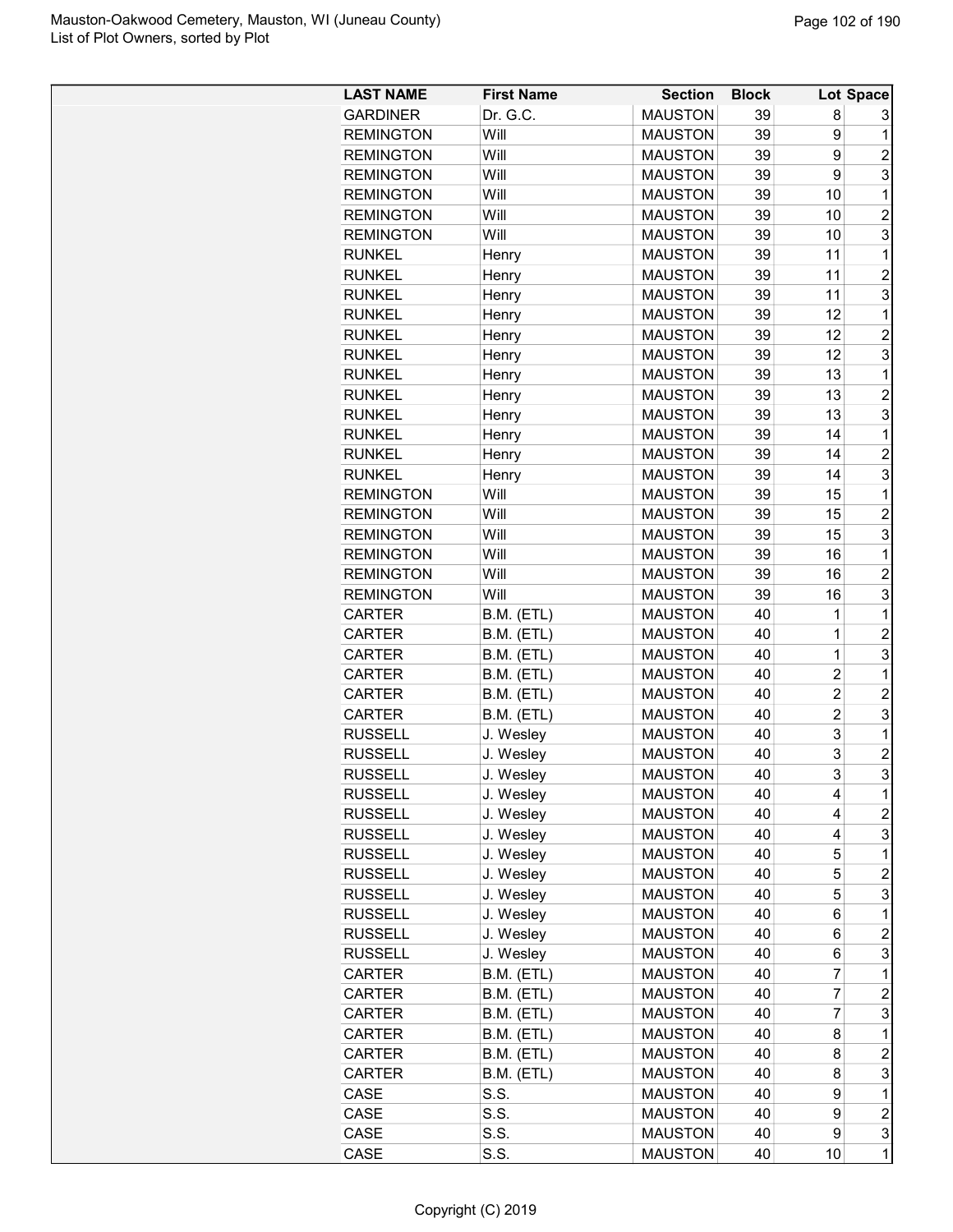| <b>LAST NAME</b> | <b>First Name</b>  | <b>Section</b> | <b>Block</b> |                | <b>Lot Space</b> |
|------------------|--------------------|----------------|--------------|----------------|------------------|
| <b>CASE</b>      | S.S.               | <b>MAUSTON</b> | 40           | 10             | 2                |
| CASE             | S.S.               | <b>MAUSTON</b> | 40           | 10             | 3                |
| <b>SMITH</b>     | John A. & Ferdinan | <b>MAUSTON</b> | 40           | 11             | $\mathbf 1$      |
| <b>SMITH</b>     | John A. & Ferdinan | <b>MAUSTON</b> | 40           | 11             | $\overline{2}$   |
| <b>SMITH</b>     | John A. & Ferdinan | <b>MAUSTON</b> | 40           | 11             | 3                |
| <b>SMITH</b>     | John A. & Ferdinan | <b>MAUSTON</b> | 40           | 12             | $\mathbf{1}$     |
| <b>SMITH</b>     | John A. & Ferdinan | <b>MAUSTON</b> | 40           | 12             | $\overline{c}$   |
| <b>SMITH</b>     | John A. & Ferdinan | <b>MAUSTON</b> | 40           | 12             | 3                |
| <b>SMITH</b>     | John A. & Ferdinan | <b>MAUSTON</b> | 40           | 13             | $\mathbf{1}$     |
| <b>SMITH</b>     | John A. & Ferdinan | <b>MAUSTON</b> | 40           | 13             | 2                |
| <b>SMITH</b>     | John A. & Ferdinan | <b>MAUSTON</b> | 40           | 13             | 3                |
| <b>SMITH</b>     | John A. & Ferdinan | <b>MAUSTON</b> | 40           | 14             | $\mathbf{1}$     |
| <b>SMITH</b>     | John A. & Ferdinan | <b>MAUSTON</b> | 40           | 14             | $\overline{2}$   |
| <b>SMITH</b>     | John A. & Ferdinan | <b>MAUSTON</b> | 40           | 14             | 3                |
| CASE             | S.S.               | <b>MAUSTON</b> | 40           | 15             | $\mathbf 1$      |
| CASE             | S.S.               | <b>MAUSTON</b> | 40           | 15             | $\overline{c}$   |
| CASE             | S.S.               | <b>MAUSTON</b> | 40           | 15             | 3                |
| CASE             | S.S.               | <b>MAUSTON</b> | 40           | 16             | $\mathbf{1}$     |
| CASE             | S.S.               | <b>MAUSTON</b> | 40           | 16             | $\overline{2}$   |
| CASE             | S.S.               | <b>MAUSTON</b> | 40           | 16             | 3                |
|                  | H.C.               | <b>MAUSTON</b> | 41           | 1              | $\mathbf{1}$     |
| <b>STRONG</b>    |                    |                | 41           | $\mathbf 1$    |                  |
| <b>STRONG</b>    | H.C.               | <b>MAUSTON</b> |              |                | $\overline{c}$   |
| <b>STRONG</b>    | H.C.               | <b>MAUSTON</b> | 41           | 1              | 3                |
| <b>STRONG</b>    | H.C.               | <b>MAUSTON</b> | 41           | 2              | 1                |
| <b>STRONG</b>    | H.C.               | <b>MAUSTON</b> | 41           | 2              | $\overline{c}$   |
| <b>STRONG</b>    | H.C.               | <b>MAUSTON</b> | 41           | $\overline{c}$ | 3                |
| <b>DEVAN</b>     | E.A.               | <b>MAUSTON</b> | 41           | 3              | $\mathbf{1}$     |
| <b>DEVAN</b>     | E.A.               | <b>MAUSTON</b> | 41           | 3              | $\overline{c}$   |
| <b>DEVAN</b>     | E.A.               | <b>MAUSTON</b> | 41           | 3              | 3                |
| <b>DEVAN</b>     | E.A.               | <b>MAUSTON</b> | 41           | 4              | $\mathbf 1$      |
| <b>DEVAN</b>     | E.A.               | <b>MAUSTON</b> | 41           | 4              | 2                |
| <b>DEVAN</b>     | E.A.               | <b>MAUSTON</b> | 41           | 4              | 3                |
| <b>DEVAN</b>     | E.A.               | <b>MAUSTON</b> | 41           | 5              | $\mathbf 1$      |
| <b>DEVAN</b>     | E.A.               | <b>MAUSTON</b> | 41           | 5              | $\overline{c}$   |
| <b>DEVAN</b>     | E.A.               | <b>MAUSTON</b> | 41           | 5              | $\overline{3}$   |
| <b>DEVAN</b>     | E.A.               | <b>MAUSTON</b> | 41           | 6              | $\mathbf 1$      |
| <b>DEVAN</b>     | E.A.               | <b>MAUSTON</b> | 41           | 6              | 2                |
| <b>DEVAN</b>     | E.A.               | <b>MAUSTON</b> | 41           | 6              | 3                |
| <b>STRONG</b>    | H.C.               | <b>MAUSTON</b> | 41           | 7              | 1                |
| <b>STRONG</b>    | H.C.               | <b>MAUSTON</b> | 41           | $\overline{7}$ | $\overline{c}$   |
| <b>STRONG</b>    | H.C.               | <b>MAUSTON</b> | 41           | 7              | 3                |
| <b>STRONG</b>    | H.C.               | <b>MAUSTON</b> | 41           | 8              | $\mathbf{1}$     |
| <b>STRONG</b>    | H.C.               | <b>MAUSTON</b> | 41           | 8              | 2                |
| <b>STRONG</b>    | H.C.               | <b>MAUSTON</b> | 41           | 8              | 3                |
| <b>TIFFANAY</b>  | N/A                | <b>MAUSTON</b> | 41           | 9              | 1                |
| <b>TIFFANAY</b>  | N/A                | <b>MAUSTON</b> | 41           | 9              | $\overline{c}$   |
| <b>TIFFANAY</b>  | N/A                | <b>MAUSTON</b> | 41           | 9              | 3                |
| <b>TIFFANAY</b>  | N/A                | <b>MAUSTON</b> | 41           | 10             | $\mathbf 1$      |
| <b>TIFFANAY</b>  | N/A                | <b>MAUSTON</b> | 41           | 10             | $\overline{c}$   |
| <b>TIFFANAY</b>  | N/A                | <b>MAUSTON</b> | 41           | 10             | 3                |
| <b>WAKE</b>      | N/A                | <b>MAUSTON</b> | 41           | 11             | $\mathbf 1$      |
| <b>WAKE</b>      | N/A                | <b>MAUSTON</b> | 41           | 11             | 2                |
| <b>WAKE</b>      | N/A                | <b>MAUSTON</b> | 41           | 11             | 3                |
|                  |                    |                |              |                |                  |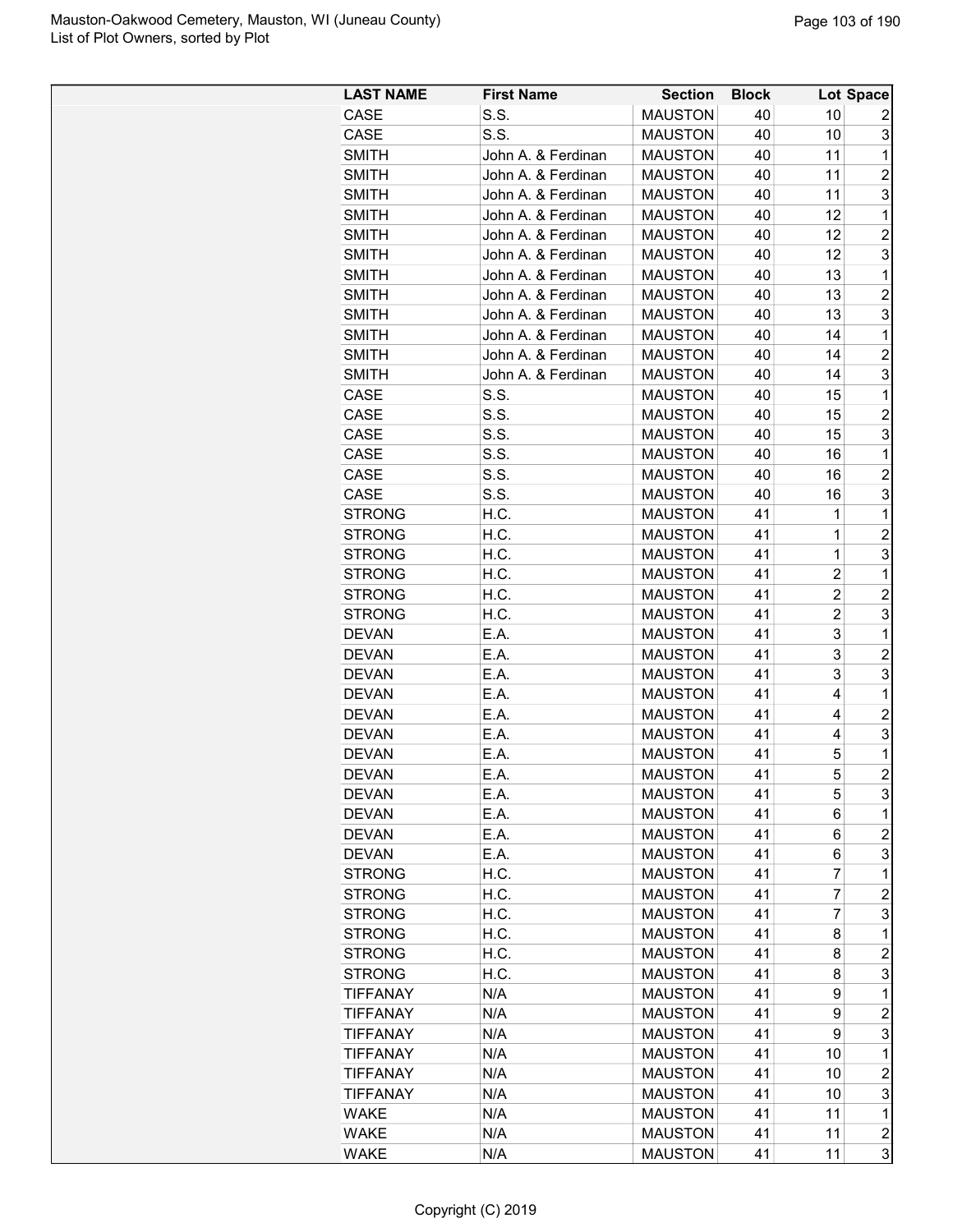| <b>LAST NAME</b>  | <b>First Name</b> | <b>Section</b> | <b>Block</b> |                | Lot Space        |
|-------------------|-------------------|----------------|--------------|----------------|------------------|
| <b>WARD</b>       | Ε.                | <b>MAUSTON</b> | 41           | 12             | 1                |
| <b>WARD</b>       | E.                | <b>MAUSTON</b> | 41           | 12             | 2                |
| <b>WARD</b>       | Ε.                | <b>MAUSTON</b> | 41           | 12             | 3                |
| <b>DEVAN</b>      | R.P.              | <b>MAUSTON</b> | 41           | 13             | 1                |
| <b>DEVAN</b>      | R.P.              | <b>MAUSTON</b> | 41           | 13             | $\overline{c}$   |
| <b>DEVAN</b>      | R.P.              | <b>MAUSTON</b> | 41           | 13             | 3                |
| <b>GOODRICH</b>   | N.D.              | <b>MAUSTON</b> | 41           | 14             | 1                |
| <b>GOODRICH</b>   | N.D.              | <b>MAUSTON</b> | 41           | 14             | $\overline{2}$   |
| <b>GOODRICH</b>   | N.D.              | <b>MAUSTON</b> | 41           | 14             | 3                |
| <b>HILL</b>       | Е.                | <b>MAUSTON</b> | 41           | 15             | 1                |
| <b>HILL</b>       | Ε.                | <b>MAUSTON</b> | 41           | 15             | $\overline{c}$   |
| <b>HILL</b>       | Ε.                | <b>MAUSTON</b> | 41           | 15             | 3                |
| <b>HERRINGTON</b> | Clarisson         | <b>MAUSTON</b> | 41           | 16             | 1                |
| <b>HERRINGTON</b> | Clarisson         | <b>MAUSTON</b> | 41           | 16             | $\overline{2}$   |
| <b>HERRINGTON</b> | Clarisson         | <b>MAUSTON</b> | 41           | 16             | 3                |
| <b>WARD</b>       | Harvey            | <b>MAUSTON</b> | 42           | 1              | 1                |
| WARD              | Harvey            | <b>MAUSTON</b> | 42           | $\mathbf{1}$   | $\overline{2}$   |
| <b>WARD</b>       | Harvey            | <b>MAUSTON</b> | 42           | 1              | 3                |
| <b>GOODHOUSE</b>  | V.W.              | <b>MAUSTON</b> | 42           | $\overline{c}$ | 1                |
| <b>GOODHOUSE</b>  | V.W.              | <b>MAUSTON</b> | 42           | $\overline{c}$ | $\overline{c}$   |
| <b>GOODHOUSE</b>  | V.W.              | <b>MAUSTON</b> | 42           | $\overline{c}$ | 3                |
| <b>HAUER</b>      | Mr. John          | <b>MAUSTON</b> | 42           | 3              | $\mathbf 1$      |
| <b>HAUER</b>      | Mr. John          | <b>MAUSTON</b> | 42           | 3              | $\overline{2}$   |
| <b>HAUER</b>      | Mr. John          | <b>MAUSTON</b> | 42           | 3              | 3                |
| <b>HAUER</b>      | Mr. John          | <b>MAUSTON</b> | 42           | 4              | 1                |
| <b>HAUER</b>      | Mr. John          | <b>MAUSTON</b> | 42           | 4              | $\overline{c}$   |
| <b>HAUER</b>      |                   | <b>MAUSTON</b> | 42           | 4              | 3                |
|                   | Mr. John          |                | 42           | 5              | 1                |
| <b>HAUER</b>      | Mr. John          | <b>MAUSTON</b> | 42           | 5              | $\overline{c}$   |
| <b>HAUER</b>      | Mr. John          | <b>MAUSTON</b> |              | 5              | 3                |
| <b>HAUER</b>      | Mr. John          | <b>MAUSTON</b> | 42           |                |                  |
| <b>HAUER</b>      | Mr. John          | <b>MAUSTON</b> | 42           | 6              | $\mathbf{1}$     |
| <b>HAUER</b>      | Mr. John          | <b>MAUSTON</b> | 42           | 6              | $\overline{2}$   |
| <b>HAUER</b>      | Mr. John          | <b>MAUSTON</b> | 42           | 6              | 3                |
| <b>DICKERSON</b>  | S.E.              | <b>MAUSTON</b> | 42           | $\overline{7}$ | $\mathbf 1$      |
| <b>DICKERSON</b>  | S.E.              | <b>MAUSTON</b> | 42           | 7              | $\overline{c}$   |
| <b>DICKERSON</b>  | S.E.              | <b>MAUSTON</b> | 42           | 7              | 3                |
| <b>SCHWEIRN</b>   | Mrs.              | <b>MAUSTON</b> | 42           | 8              | 1                |
| <b>SCHWEIRN</b>   | Mrs.              | <b>MAUSTON</b> | 42           | 8              | 2                |
| <b>SCHWEIRN</b>   | Mrs.              | <b>MAUSTON</b> | 42           | 8              | 3                |
| <b>HEINEMAN</b>   | Peter             | <b>MAUSTON</b> | 42           | 9              | 1                |
| <b>HEINEMAN</b>   | Peter             | <b>MAUSTON</b> | 42           | 9              | $\overline{c}$   |
| <b>HEINEMAN</b>   | Peter             | <b>MAUSTON</b> | 42           | 9              | 3                |
| <b>HEINEMAN</b>   | Peter             | <b>MAUSTON</b> | 42           | 10             | $\mathbf 1$      |
| <b>HEINEMAN</b>   | Peter             | <b>MAUSTON</b> | 42           | 10             | $\overline{c}$   |
| <b>HEINEMAN</b>   | Peter             | <b>MAUSTON</b> | 42           | 10             | 3                |
| <b>HAUER</b>      | Louis             | <b>MAUSTON</b> | 42           | 11             | 1                |
| <b>HAUER</b>      | Louis             | <b>MAUSTON</b> | 42           | 11             | $\overline{c}$   |
| <b>HAUER</b>      | Louis             | <b>MAUSTON</b> | 42           | 11             | 3                |
| <b>HAUER</b>      | Charles Sr.       | <b>MAUSTON</b> | 42           | 12             | 1                |
| <b>HAUER</b>      | Charles Sr.       | <b>MAUSTON</b> | 42           | 12             | $\boldsymbol{2}$ |
| <b>HAUER</b>      | Charles Sr.       | <b>MAUSTON</b> | 42           | 12             | 3                |
| <b>BEGALKE</b>    | Robert & Wife     | <b>MAUSTON</b> | 42           | 13             | 1                |
| <b>BEGALKE</b>    | Robert & Wife     | <b>MAUSTON</b> | 42           | 13             | $\overline{c}$   |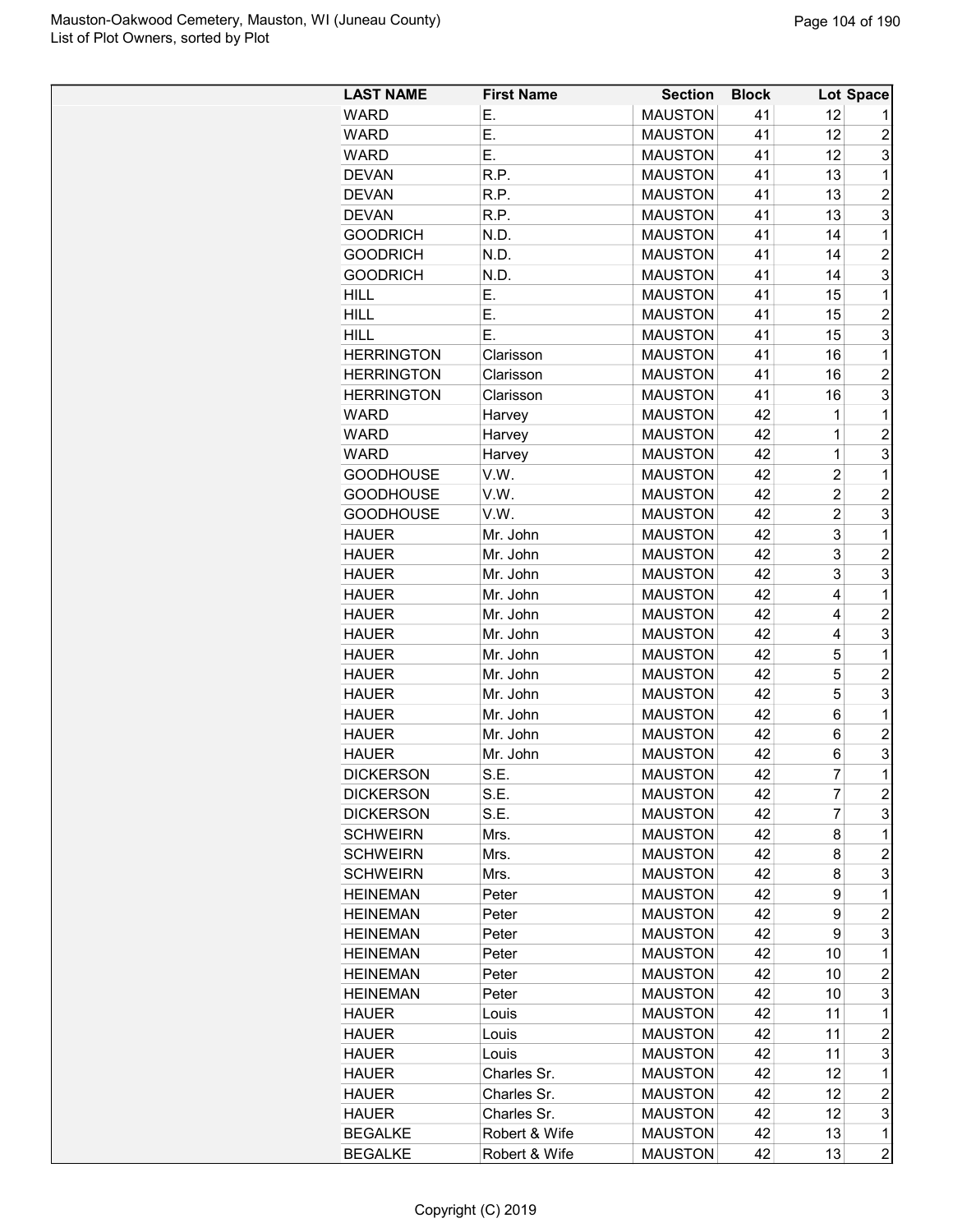| <b>LAST NAME</b> | <b>First Name</b> | <b>Section</b> | <b>Block</b> |                | Lot Space      |
|------------------|-------------------|----------------|--------------|----------------|----------------|
| <b>BEGALKE</b>   | Robert & Wife     | <b>MAUSTON</b> | 42           | 13             | 3              |
| <b>BEGALKE</b>   | Robert & Wife     | <b>MAUSTON</b> | 42           | 14             | 1              |
| <b>BEGALKE</b>   | Robert & Wife     | <b>MAUSTON</b> | 42           | 14             | $\overline{c}$ |
| <b>BEGALKE</b>   | Robert & Wife     | <b>MAUSTON</b> | 42           | 14             | 3              |
| <b>HEINEMAN</b>  | Peter             | <b>MAUSTON</b> | 42           | 15             | 1              |
| <b>HEINEMAN</b>  | Peter             | <b>MAUSTON</b> | 42           | 15             | $\overline{2}$ |
| <b>HEINEMAN</b>  | Peter             | <b>MAUSTON</b> | 42           | 15             | 3              |
| <b>HEINEMAN</b>  |                   | <b>MAUSTON</b> | 42           | 16             | 1              |
|                  | Peter             |                |              |                |                |
| <b>HEINEMAN</b>  | Peter             | <b>MAUSTON</b> | 42           | 16             | $\overline{2}$ |
| <b>HEINEMAN</b>  | Peter             | <b>MAUSTON</b> | 42           | 16             | 3              |
| <b>SCHALL</b>    | Henry             | <b>MAUSTON</b> | 43           | $\mathbf 1$    | 1              |
| <b>SCHALL</b>    | Henry             | <b>MAUSTON</b> | 43           | 1              | $\overline{c}$ |
| <b>SCHALL</b>    | Henry             | <b>MAUSTON</b> | 43           | $\mathbf 1$    | 3              |
| <b>SCHALL</b>    | Henry             | <b>MAUSTON</b> | 43           | $\overline{2}$ | 1              |
| <b>SCHALL</b>    | Henry             | <b>MAUSTON</b> | 43           | $\overline{c}$ | $\overline{c}$ |
| <b>SCHALL</b>    | Henry             | <b>MAUSTON</b> | 43           | $\overline{c}$ | 3              |
| <b>PETRIE</b>    | Daniel            | <b>MAUSTON</b> | 43           | 3              | 1              |
| <b>PETRIE</b>    | Daniel            | <b>MAUSTON</b> | 43           | 3              | $\overline{c}$ |
| <b>PETRIE</b>    | Daniel            | <b>MAUSTON</b> | 43           | 3              | 3              |
| <b>PETRIE</b>    | Daniel            | <b>MAUSTON</b> | 43           | 4              | 1              |
| <b>PETRIE</b>    | Daniel            | <b>MAUSTON</b> | 43           | 4              | $\overline{2}$ |
| <b>PETRIE</b>    | Daniel            | <b>MAUSTON</b> | 43           | 4              | 3              |
| <b>PETRIE</b>    | Daniel            | <b>MAUSTON</b> | 43           | 5              | 1              |
| <b>PETRIE</b>    | Daniel            | <b>MAUSTON</b> | 43           | 5              | $\overline{2}$ |
| <b>PETRIE</b>    | Daniel            | <b>MAUSTON</b> | 43           | 5              | 3              |
| <b>PETRIE</b>    | Daniel            | <b>MAUSTON</b> | 43           | 6              | 1              |
| <b>PETRIE</b>    | Daniel            | <b>MAUSTON</b> | 43           | 6              | $\overline{2}$ |
| <b>PETRIE</b>    | Daniel            | <b>MAUSTON</b> | 43           | 6              | 3              |
| <b>SCHALL</b>    | Henry             | <b>MAUSTON</b> | 43           | $\overline{7}$ | 1              |
| <b>SCHALL</b>    | Henry             | <b>MAUSTON</b> | 43           | $\overline{7}$ | $\overline{2}$ |
| <b>SCHALL</b>    | Henry             | <b>MAUSTON</b> | 43           | $\overline{7}$ | 3              |
| <b>SCHALL</b>    | Henry             | <b>MAUSTON</b> | 43           | 8              | 1              |
| <b>SCHALL</b>    | Henry             | <b>MAUSTON</b> | 43           | 8              | $\overline{c}$ |
| <b>SCHALL</b>    |                   | <b>MAUSTON</b> | 43           | 8              | 3              |
|                  | Henry             |                |              |                |                |
| <b>KLIPPEL</b>   | Conrad            | <b>MAUSTON</b> | 43           | 9              | 1              |
| <b>KLIPPEL</b>   | Conrad            | <b>MAUSTON</b> | 43           | 9              | $\overline{c}$ |
| <b>KLIPPEL</b>   | Conrad            | <b>MAUSTON</b> | 43           | 9              | 3              |
| <b>KLIPPEL</b>   | Conrad            | <b>MAUSTON</b> | 43           | 10             | 1              |
| <b>KLIPPEL</b>   | Conrad            | <b>MAUSTON</b> | 43           | 10             | $\overline{c}$ |
| <b>KLIPPEL</b>   | Conrad            | <b>MAUSTON</b> | 43           | 10             | 3              |
| <b>BURRITT</b>   | Grandison         | <b>MAUSTON</b> | 43           | 11             | 1              |
| <b>BURRITT</b>   | Grandison         | <b>MAUSTON</b> | 43           | 11             | $\overline{c}$ |
| <b>BURRITT</b>   | Grandison         | <b>MAUSTON</b> | 43           | 11             | 3              |
| <b>BURRITT</b>   | Grandison         | <b>MAUSTON</b> | 43           | 12             | 1              |
| <b>BURRITT</b>   | Grandison         | <b>MAUSTON</b> | 43           | 12             | 2              |
| <b>BURRITT</b>   | Grandison         | <b>MAUSTON</b> | 43           | 12             | 3              |
| <b>BURRITT</b>   | Grandison         | <b>MAUSTON</b> | 43           | 13             | 1              |
| <b>BURRITT</b>   | Grandison         | <b>MAUSTON</b> | 43           | 13             | $\overline{c}$ |
| <b>BURRITT</b>   | Grandison         | <b>MAUSTON</b> | 43           | 13             | 3              |
| <b>BURRITT</b>   | Grandison         | <b>MAUSTON</b> | 43           | 14             | $\mathbf 1$    |
| <b>BURRITT</b>   | Grandison         | <b>MAUSTON</b> | 43           | 14             | $\overline{c}$ |
| <b>BURRITT</b>   | Grandison         | <b>MAUSTON</b> | 43           | 14             | 3              |
| <b>KLIPPEL</b>   | Conrad            | <b>MAUSTON</b> | 43           | 15             | 1              |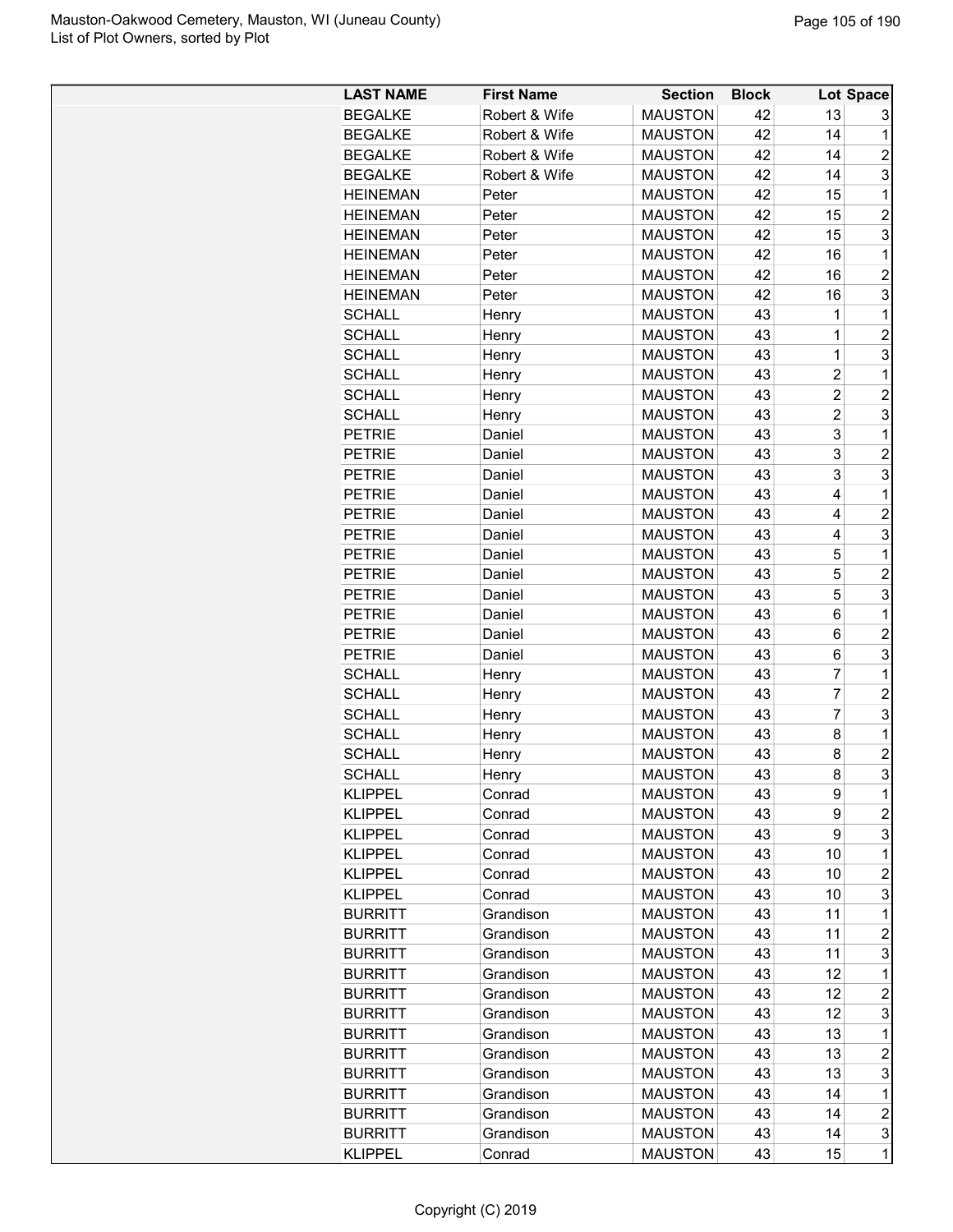| <b>LAST NAME</b> | <b>First Name</b>  | <b>Section</b>                   | <b>Block</b> |                         | <b>Lot Space</b>        |
|------------------|--------------------|----------------------------------|--------------|-------------------------|-------------------------|
| <b>KLIPPEL</b>   | Conrad             | <b>MAUSTON</b>                   | 43           | 15                      | 2                       |
| <b>KLIPPEL</b>   | Conrad             | <b>MAUSTON</b>                   | 43           | 15                      | 3                       |
| <b>KLIPPEL</b>   | Conrad             | <b>MAUSTON</b>                   | 43           | 16                      | 1                       |
| <b>KLIPPEL</b>   | Conrad             | <b>MAUSTON</b>                   | 43           | 16                      | $\overline{c}$          |
| <b>KLIPPEL</b>   | Conrad             | <b>MAUSTON</b>                   | 43           | 16                      | 3                       |
| <b>BARTELS</b>   | John G.            | <b>MAUSTON</b>                   | 44           | 1                       | 1                       |
| <b>BARTELS</b>   | John G.            | <b>MAUSTON</b>                   | 44           | 1                       | $\overline{2}$          |
| <b>BARTELS</b>   | John G.            | <b>MAUSTON</b>                   | 44           | $\mathbf 1$             | 3                       |
| <b>BARTELS</b>   | John G.            | <b>MAUSTON</b>                   | 44           | $\overline{2}$          | $\mathbf{1}$            |
| <b>BARTELS</b>   | John G.            | <b>MAUSTON</b>                   | 44           | $\overline{\mathbf{c}}$ | $\overline{c}$          |
| <b>BARTELS</b>   | John G.            | <b>MAUSTON</b>                   | 44           | $\overline{c}$          | 3                       |
| <b>GOODRICH</b>  | Smith              | <b>MAUSTON</b>                   | 44           | 3                       | 1                       |
| <b>GOODRICH</b>  | Smith              | <b>MAUSTON</b>                   | 44           | 3                       | $\overline{c}$          |
| <b>GOODRICH</b>  | Smith              | <b>MAUSTON</b>                   | 44           | 3                       | 3                       |
| <b>GILLISPIE</b> | John C.            | <b>MAUSTON</b>                   | 44           | 4                       | 1                       |
| <b>GILLISPIE</b> | John C.            | <b>MAUSTON</b>                   | 44           | 4                       | $\overline{2}$          |
| <b>GILLISPIE</b> | John C.            | <b>MAUSTON</b>                   | 44           | 4                       | 3                       |
| <b>LAUGLEY</b>   | Robert             | <b>MAUSTON</b>                   | 44           | 5                       | $\mathbf{1}$            |
| <b>LAUGLEY</b>   | Robert             | <b>MAUSTON</b>                   | 44           | 5                       | $\overline{c}$          |
| <b>LAUGLEY</b>   | Robert             | <b>MAUSTON</b>                   | 44           | 5                       | 3                       |
| <b>LAUGLEY</b>   | Robert             | <b>MAUSTON</b>                   | 44           | 6                       | $\mathbf 1$             |
| <b>LAUGLEY</b>   | Robert             | <b>MAUSTON</b>                   | 44           | 6                       | $\overline{c}$          |
|                  |                    |                                  | 44           | 6                       | 3                       |
| <b>LAUGLEY</b>   | Robert             | <b>MAUSTON</b><br><b>MAUSTON</b> | 44           | $\overline{7}$          | $\mathbf{1}$            |
| <b>BARTELS</b>   | John G.<br>John G. |                                  | 44           | $\overline{7}$          | $\overline{2}$          |
| <b>BARTELS</b>   |                    | <b>MAUSTON</b><br><b>MAUSTON</b> | 44           | $\overline{7}$          | 3                       |
| <b>BARTELS</b>   | John G.            |                                  |              |                         | $\mathbf{1}$            |
| <b>BARTELS</b>   | John G.            | <b>MAUSTON</b>                   | 44           | 8                       |                         |
| <b>BARTELS</b>   | John G.            | <b>MAUSTON</b>                   | 44           | 8                       | $\overline{c}$          |
| <b>BARTELS</b>   | John G.            | <b>MAUSTON</b>                   | 44           | 8                       | 3                       |
| <b>SOUTHER</b>   | John P.            | <b>MAUSTON</b>                   | 44           | 9                       | 1                       |
| <b>SOUTHER</b>   | John P.            | <b>MAUSTON</b>                   | 44           | 9                       | $\overline{2}$          |
| <b>SOUTHER</b>   | John P.            | <b>MAUSTON</b>                   | 44           | 9                       | 3                       |
| <b>SOUTHER</b>   | John P.            | <b>MAUSTON</b>                   | 44           | 10                      | $\mathbf 1$             |
| SOUTHER          | John P             | <b>MAUSTON</b>                   | 44           | 10                      | $\overline{2}$          |
| SOUTHER          | John P.            | <b>MAUSTON</b>                   | 44           | 10                      | 3                       |
| <b>LONGNATE</b>  | George             | <b>MAUSTON</b>                   | 44           | 11                      | 1                       |
| <b>LONGNATE</b>  | George             | <b>MAUSTON</b>                   | 44           | 11                      | $\overline{c}$          |
| <b>LONGNATE</b>  | George             | <b>MAUSTON</b>                   | 44           | 11                      | 3                       |
| <b>LONGNATE</b>  | George             | <b>MAUSTON</b>                   | 44           | 12                      | 1                       |
| <b>LONGNATE</b>  | George             | <b>MAUSTON</b>                   | 44           | 12                      | $\overline{c}$          |
| <b>LONGNATE</b>  | George             | <b>MAUSTON</b>                   | 44           | 12                      | 3                       |
| LONGNATE         | George             | <b>MAUSTON</b>                   | 44           | 13                      | 1                       |
| <b>LONGNATE</b>  | George             | <b>MAUSTON</b>                   | 44           | 13                      | $\overline{2}$          |
| <b>LONGNATE</b>  | George             | <b>MAUSTON</b>                   | 44           | 13                      | 3                       |
| <b>LONGNATE</b>  | George             | <b>MAUSTON</b>                   | 44           | 14                      | 1                       |
| <b>LONGNATE</b>  | George             | <b>MAUSTON</b>                   | 44           | 14                      | $\overline{c}$          |
| <b>LONGNATE</b>  | George             | <b>MAUSTON</b>                   | 44           | 14                      | 3                       |
| <b>SOUTHER</b>   | John P.            | <b>MAUSTON</b>                   | 44           | 15                      | 1                       |
| <b>SOUTHER</b>   | John P.            | <b>MAUSTON</b>                   | 44           | 15                      | $\overline{c}$          |
| SOUTHER          | John P.            | <b>MAUSTON</b>                   | 44           | 15                      | 3                       |
| <b>SOUTHER</b>   | John P.            | <b>MAUSTON</b>                   | 44           | 16                      | $\mathbf 1$             |
| <b>SOUTHER</b>   | John P.            | <b>MAUSTON</b>                   | 44           | 16                      | $\overline{\mathbf{c}}$ |
| <b>SOUTHER</b>   | John P.            | <b>MAUSTON</b>                   | 44           | 16                      | 3                       |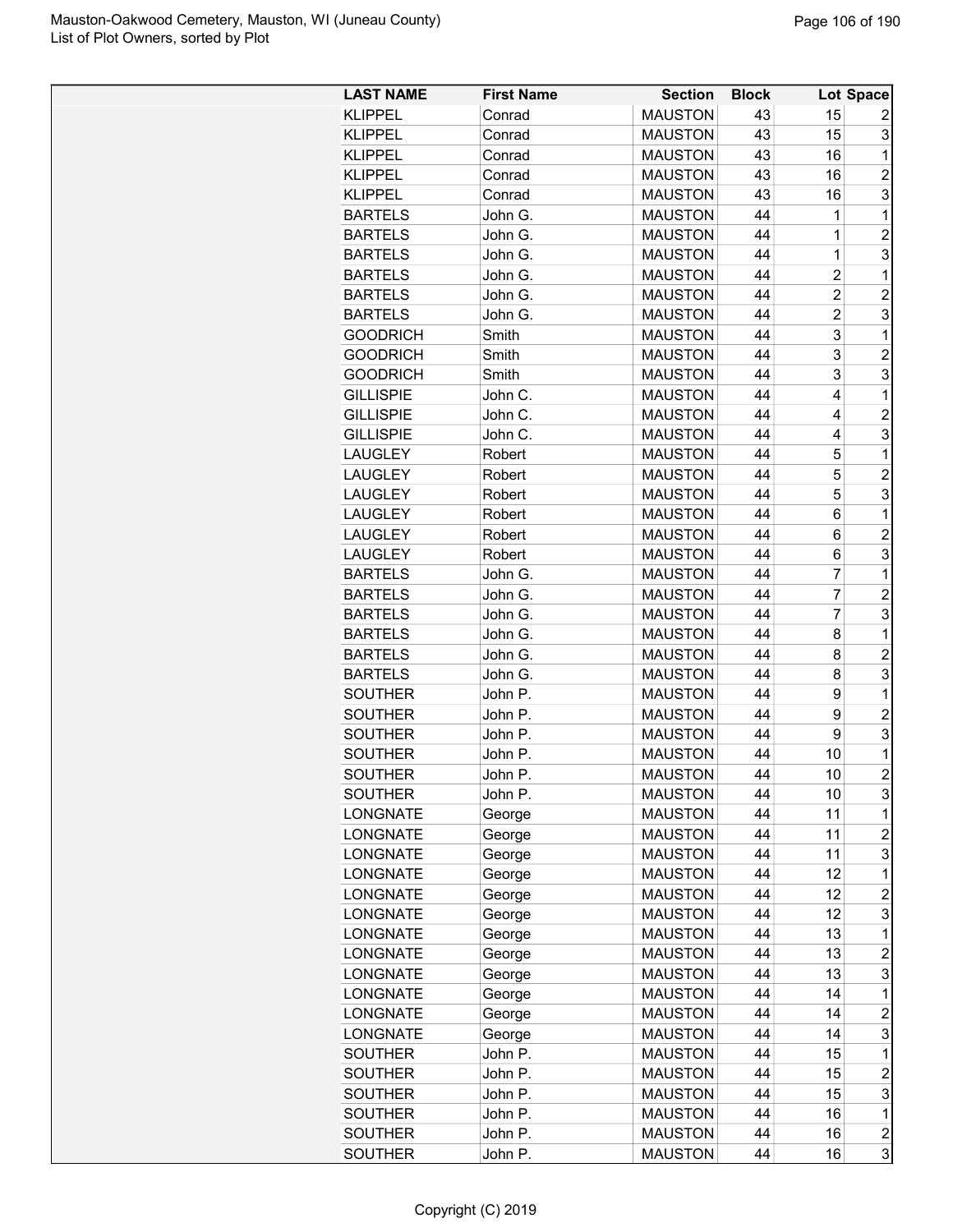| <b>LAST NAME</b> | <b>First Name</b>    | <b>Section</b> | <b>Block</b> |                | Lot Space               |
|------------------|----------------------|----------------|--------------|----------------|-------------------------|
| <b>BROWNELL</b>  | Abel                 | <b>MAUSTON</b> | 45           | 1              |                         |
| <b>BROWNELL</b>  | Abel                 | <b>MAUSTON</b> | 45           | 1              | $\overline{c}$          |
| <b>BROWNELL</b>  | Abel                 | <b>MAUSTON</b> | 45           | $\overline{1}$ | 3                       |
| <b>BROWNELL</b>  | Abel                 | <b>MAUSTON</b> | 45           | $\overline{c}$ | 1                       |
| <b>BROWNELL</b>  | Abel                 | <b>MAUSTON</b> | 45           | $\overline{c}$ | $\overline{2}$          |
| <b>BROWNELL</b>  | Abel                 | <b>MAUSTON</b> | 45           | $\overline{2}$ | 3                       |
| <b>SWETLAND</b>  | Rev. Ira B.          | <b>MAUSTON</b> | 45           | 3              | 1                       |
| <b>SWETLAND</b>  | Rev. Ira B.          | <b>MAUSTON</b> | 45           | 3              | $\overline{2}$          |
| <b>SWETLAND</b>  | Rev. Ira B.          | <b>MAUSTON</b> | 45           | 3              | 3                       |
| <b>SWETLAND</b>  | Rev. Ira B.          | <b>MAUSTON</b> | 45           | 4              | 1                       |
| SWETLAND         | Rev. Ira B.          | <b>MAUSTON</b> | 45           | 4              | $\overline{c}$          |
| <b>SWETLAND</b>  | Rev. Ira B.          | <b>MAUSTON</b> | 45           | 4              | 3                       |
| <b>SWETLAND</b>  | Rev. Ira B.          | <b>MAUSTON</b> | 45           | 5              | 1                       |
| <b>SWETLAND</b>  | Rev. Ira B.          | <b>MAUSTON</b> | 45           | 5              | $\overline{2}$          |
| <b>SWETLAND</b>  | Rev. Ira B.          | <b>MAUSTON</b> | 45           | 5              | 3                       |
| <b>SWETLAND</b>  | Rev. Ira B.          | <b>MAUSTON</b> | 45           | 6              | 1                       |
| SWETLAND         | Rev. Ira B.          | <b>MAUSTON</b> | 45           | 6              | $\overline{2}$          |
| SWETLAND         | Rev. Ira B.          | <b>MAUSTON</b> | 45           | 6              | 3                       |
| <b>BROWNELL</b>  | Abel                 | <b>MAUSTON</b> | 45           | 7              | 1                       |
| <b>BROWNELL</b>  | Abel                 | <b>MAUSTON</b> | 45           | 7              | $\overline{c}$          |
| <b>BROWNELL</b>  | Abel                 | <b>MAUSTON</b> | 45           | $\overline{7}$ | 3                       |
| <b>BROWNELL</b>  | Abel                 | <b>MAUSTON</b> | 45           | 8              | 1                       |
| <b>BROWNELL</b>  | Abel                 | <b>MAUSTON</b> | 45           | 8              | $\overline{c}$          |
| <b>BROWNELL</b>  | Abel                 | <b>MAUSTON</b> | 45           | 8              | 3                       |
| <b>SEIDLE</b>    | <b>William Frank</b> | <b>MAUSTON</b> | 45           | 9              | 1                       |
| <b>SEIDLE</b>    | <b>William Frank</b> | <b>MAUSTON</b> | 45           | 9              | $\overline{2}$          |
| <b>SEIDLE</b>    | <b>William Frank</b> | <b>MAUSTON</b> | 45           | 9              | 3                       |
| <b>SEIDLE</b>    | <b>William Frank</b> | <b>MAUSTON</b> | 45           | 10             | 1                       |
| <b>SEIDLE</b>    | <b>William Frank</b> | <b>MAUSTON</b> | 45           | 10             | $\overline{c}$          |
| <b>SEIDLE</b>    | <b>William Frank</b> | <b>MAUSTON</b> | 45           | 10             | 3                       |
| <b>HERRIOT</b>   | John H.              | <b>MAUSTON</b> | 45           | 11             | 1                       |
| <b>HERRIOT</b>   | John H.              | <b>MAUSTON</b> | 45           | 11             | $\overline{2}$          |
| <b>HERRIOT</b>   | John H.              | <b>MAUSTON</b> | 45           | 11             | 3                       |
| <b>HERRIOT</b>   | John H.              | <b>MAUSTON</b> | 45           | 12             | $\overline{1}$          |
| <b>HERRIOT</b>   | John H.              | <b>MAUSTON</b> | 45           | 12             | $\overline{\mathbf{c}}$ |
| <b>HERRIOT</b>   | John H.              | <b>MAUSTON</b> | 45           | 12             | 3                       |
| <b>HERRIOT</b>   | John H.              | <b>MAUSTON</b> | 45           | 13             | 1                       |
| <b>HERRIOT</b>   | John H.              | <b>MAUSTON</b> | 45           | 13             | $\overline{c}$          |
| <b>HERRIOT</b>   | John H.              | <b>MAUSTON</b> | 45           | 13             | 3                       |
| HERRIOT          | John H.              | <b>MAUSTON</b> | 45           | 14             | 1                       |
| <b>HERRIOT</b>   | John H.              | <b>MAUSTON</b> | 45           | 14             | $\overline{c}$          |
| <b>HERRIOT</b>   | John H.              | <b>MAUSTON</b> | 45           | 14             | 3                       |
| <b>SEIDLE</b>    | <b>William Frank</b> | <b>MAUSTON</b> | 45           | 15             | 1                       |
| <b>SEIDLE</b>    | <b>William Frank</b> | <b>MAUSTON</b> | 45           | 15             | $\boldsymbol{2}$        |
| <b>SEIDLE</b>    | <b>William Frank</b> | <b>MAUSTON</b> | 45           | 15             | 3                       |
| SEIDLE           | <b>William Frank</b> | <b>MAUSTON</b> | 45           | 16             | 1                       |
| <b>SEIDLE</b>    | <b>William Frank</b> | <b>MAUSTON</b> | 45           | 16             | $\overline{c}$          |
| <b>SEIDLE</b>    | <b>William Frank</b> | <b>MAUSTON</b> | 45           | 16             | 3                       |
| <b>WINSER</b>    | W.J.                 | <b>MAUSTON</b> | 46           | 1              | 1                       |
| <b>WINSER</b>    | W.J.                 | <b>MAUSTON</b> | 46           | 1              | $\overline{c}$          |
| WINSER           | W.J.                 | <b>MAUSTON</b> | 46           | 1              | 3                       |
| <b>WINSER</b>    | W.J.                 | <b>MAUSTON</b> | 46           | $\overline{c}$ | 1                       |
| <b>WINSER</b>    | W.J.                 | <b>MAUSTON</b> | 46           | $\overline{c}$ | $\overline{c}$          |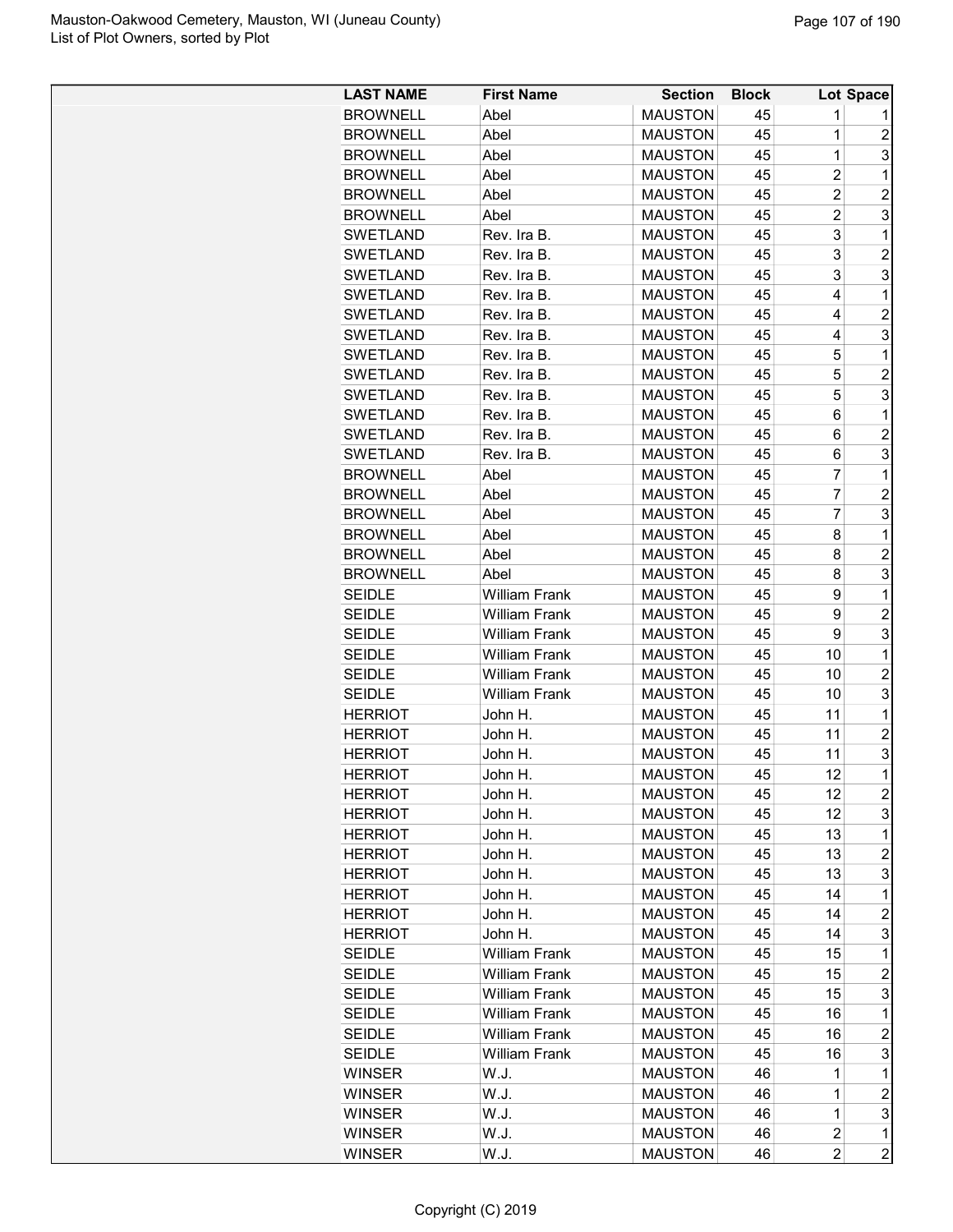| <b>LAST NAME</b> | <b>First Name</b> | <b>Section</b> | <b>Block</b> |                | Lot Space               |
|------------------|-------------------|----------------|--------------|----------------|-------------------------|
| <b>WINSER</b>    | W.J.              | <b>MAUSTON</b> | 46           | $\overline{2}$ | 3                       |
| <b>ANDERSON</b>  | L.G.              | <b>MAUSTON</b> | 46           | 3              | 1                       |
| <b>ANDERSON</b>  | L.G.              | <b>MAUSTON</b> | 46           | 3              | $\overline{2}$          |
| <b>ANDERSON</b>  | L.G.              | <b>MAUSTON</b> | 46           | 3              | 3                       |
| <b>ANDERSON</b>  | L.G.              | <b>MAUSTON</b> | 46           | 4              | 1                       |
| <b>ANDERSON</b>  | L.G.              | <b>MAUSTON</b> | 46           | 4              | $\overline{2}$          |
| <b>ANDERSON</b>  | L.G.              | <b>MAUSTON</b> | 46           | 4              | 3                       |
| <b>ANDERSON</b>  | L.G.              | <b>MAUSTON</b> | 46           | 5              | 1                       |
| <b>ANDERSON</b>  | L.G.              | <b>MAUSTON</b> | 46           | 5              | $\overline{c}$          |
| <b>ANDERSON</b>  | L.G.              | <b>MAUSTON</b> | 46           | 5              | 3                       |
| <b>ANDERSON</b>  | L.G.              | <b>MAUSTON</b> | 46           | 6              | 1                       |
| <b>ANDERSON</b>  | L.G.              | <b>MAUSTON</b> | 46           | 6              | $\overline{2}$          |
| <b>ANDERSON</b>  | L.G.              | <b>MAUSTON</b> | 46           | 6              | 3                       |
| <b>WINSER</b>    | W.J.              | <b>MAUSTON</b> | 46           | $\overline{7}$ | 1                       |
| <b>WINSER</b>    | W.J.              | <b>MAUSTON</b> | 46           | 7              | $\overline{c}$          |
| <b>WINSER</b>    | W.J.              | <b>MAUSTON</b> | 46           | 7              | 3                       |
| <b>WINSER</b>    | W.J.              | <b>MAUSTON</b> | 46           | 8              | 1                       |
| <b>WINSER</b>    | W.J.              | <b>MAUSTON</b> | 46           | 8              | $\overline{c}$          |
| <b>WINSER</b>    | W.J.              | <b>MAUSTON</b> | 46           | 8              | 3                       |
| <b>PARKER</b>    | Benjamin F.       | <b>MAUSTON</b> | 46           | 9              | 1                       |
| <b>PARKER</b>    | Benjamin F.       | <b>MAUSTON</b> | 46           | 9              | $\overline{2}$          |
| <b>PARKER</b>    | Benjamin F.       | <b>MAUSTON</b> | 46           | 9              | 3                       |
| <b>PARKER</b>    | Benjamin F.       | <b>MAUSTON</b> | 46           | 10             | $\mathbf 1$             |
| <b>PARKER</b>    | Benjamin F.       | <b>MAUSTON</b> | 46           | 10             | $\overline{c}$          |
| <b>PARKER</b>    | Benjamin F.       | <b>MAUSTON</b> | 46           | 10             | 3                       |
| WELLS            | Simeon L.         | <b>MAUSTON</b> | 46           | 11             | 1                       |
| WELLS            | Simeon L.         | <b>MAUSTON</b> | 46           | 11             | $\overline{2}$          |
| <b>WELLS</b>     | Simeon L.         | <b>MAUSTON</b> | 46           | 11             | 3                       |
| <b>WELLS</b>     | Simeon L.         | <b>MAUSTON</b> | 46           | 12             | 1                       |
| <b>WELLS</b>     | Simeon L.         | <b>MAUSTON</b> | 46           | 12             | $\overline{2}$          |
| WELLS            | Simeon L.         | <b>MAUSTON</b> | 46           | 12             | 3                       |
| WELLS            | Simeon L.         | <b>MAUSTON</b> | 46           | 13             | 1                       |
| <b>WELLS</b>     | Simeon L.         | <b>MAUSTON</b> | 46           | 13             | $\overline{c}$          |
| WELLS            | Simeon L          | <b>MAUSTON</b> | 46           | 13             | 3                       |
| <b>WELLS</b>     | Simeon L.         | <b>MAUSTON</b> | 46           | 14             | 1                       |
| WELLS            | Simeon L.         | <b>MAUSTON</b> | 46           | 14             | $\overline{c}$          |
| WELLS            | Simeon L.         | <b>MAUSTON</b> | 46           | 14             | 3                       |
| <b>PARKER</b>    | Benjamin F.       | <b>MAUSTON</b> | 46           | 15             | 1                       |
| <b>PARKER</b>    | Benjamin F.       | <b>MAUSTON</b> | 46           | 15             | $\overline{c}$          |
| <b>PARKER</b>    | Benjamin F.       | <b>MAUSTON</b> | 46           | 15             | 3                       |
| <b>PARKER</b>    | Benjamin F.       | <b>MAUSTON</b> | 46           | 16             | 1                       |
| <b>PARKER</b>    | Benjamin F.       | <b>MAUSTON</b> | 46           | 16             | $\overline{c}$          |
| <b>PARKER</b>    | Benjamin F.       | <b>MAUSTON</b> | 46           | 16             | 3                       |
| <b>HODGE</b>     | Abram             | <b>MAUSTON</b> | 47           | 1              | $\mathbf 1$             |
| <b>HODGE</b>     | Abram             | <b>MAUSTON</b> | 47           | $\mathbf 1$    | $\overline{\mathbf{c}}$ |
| <b>HODGE</b>     | Abram             | <b>MAUSTON</b> | 47           | $\mathbf 1$    | 3                       |
| <b>HODGE</b>     | Abram             | <b>MAUSTON</b> | 47           | $\overline{c}$ | 1                       |
| <b>HODGE</b>     | Abram             | <b>MAUSTON</b> | 47           | 2              | $\overline{c}$          |
| <b>HODGE</b>     | Abram             | <b>MAUSTON</b> | 47           | $\overline{c}$ | 3                       |
| <b>TRUMBLE</b>   | N.G.              | <b>MAUSTON</b> | 47           | 3              | 1                       |
| <b>TRUMBLE</b>   | N.G.              | <b>MAUSTON</b> | 47           | 3              | $\boldsymbol{2}$        |
| <b>TRUMBLE</b>   | N.G.              | <b>MAUSTON</b> | 47           | 3              | 3                       |
| <b>TRUMBLE</b>   | N.G.              | <b>MAUSTON</b> | 47           | 4              | 1                       |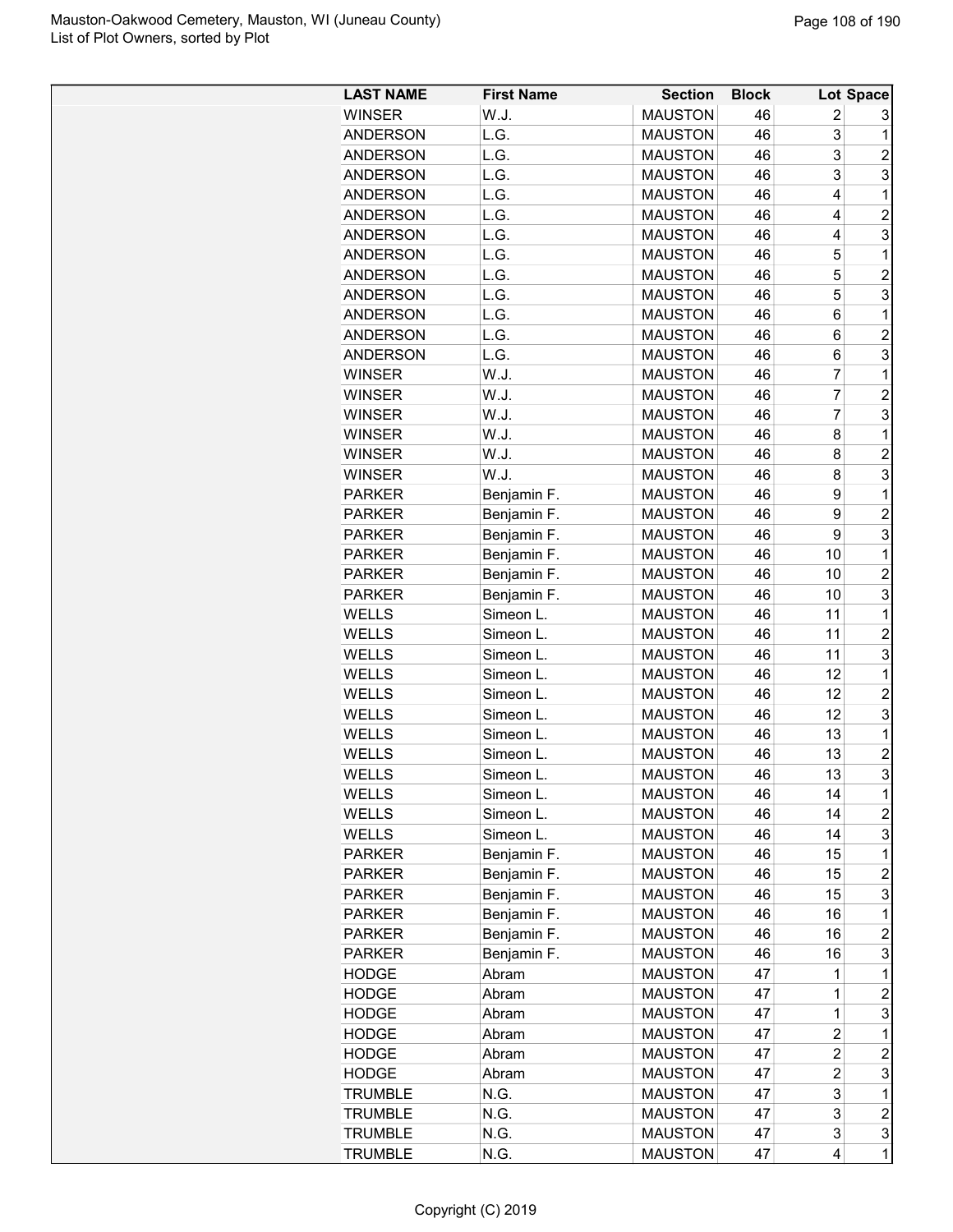| <b>LAST NAME</b> | <b>First Name</b> | <b>Section</b> | <b>Block</b> |                | Lot Space      |
|------------------|-------------------|----------------|--------------|----------------|----------------|
| <b>TRUMBLE</b>   | N.G.              | <b>MAUSTON</b> | 47           | 4              | 2              |
| <b>TRUMBLE</b>   | N.G.              | <b>MAUSTON</b> | 47           | 4              | 3              |
| <b>TRUMBLE</b>   | N.G.              | <b>MAUSTON</b> | 47           | 5              | 1              |
| <b>TRUMBLE</b>   | N.G.              | <b>MAUSTON</b> | 47           | 5              | $\overline{2}$ |
| <b>TRUMBLE</b>   | N.G.              | <b>MAUSTON</b> | 47           | 5              | 3              |
| <b>TRUMBLE</b>   | N.G.              | <b>MAUSTON</b> | 47           | 6              | 1              |
| <b>TRUMBLE</b>   | N.G.              | <b>MAUSTON</b> | 47           | 6              | $\overline{c}$ |
| <b>TRUMBLE</b>   | N.G.              | <b>MAUSTON</b> | 47           | 6              | 3              |
| <b>TRUMBLE</b>   | <b>Burnice</b>    | <b>MAUSTON</b> | 47           | 7              | $\overline{2}$ |
| <b>THOMPSON</b>  | B.B.              | <b>MAUSTON</b> | 47           | 8              | 1              |
| <b>THOMPSON</b>  | B.B.              | <b>MAUSTON</b> | 47           | 8              | $\overline{2}$ |
| <b>THOMPSON</b>  | B.B.              | <b>MAUSTON</b> | 47           | 8              | 3              |
| <b>DELAP</b>     | J.W.              | <b>MAUSTON</b> | 47           | 9              | 1              |
| <b>DELAP</b>     | J.W.              | <b>MAUSTON</b> | 47           | 9              | $\overline{c}$ |
| <b>DELAP</b>     | J.W.              | <b>MAUSTON</b> | 47           | 9              | 3              |
| <b>EATON</b>     | Charles           | <b>MAUSTON</b> | 47           | 10             | 1              |
| <b>EATON</b>     | Charles           | <b>MAUSTON</b> | 47           | 10             | $\overline{c}$ |
| <b>EATON</b>     | Charles           | <b>MAUSTON</b> | 47           | 10             | 3              |
| THEU             | Mrs. Robert       | <b>MAUSTON</b> | 47           | 11             | 1              |
| <b>THEU</b>      | Mrs. Robert       | <b>MAUSTON</b> | 47           | 11             | $\overline{c}$ |
| THEU             | Mrs. Robert       | <b>MAUSTON</b> | 47           | 11             | 3              |
| <b>WICK</b>      | Friedrich         | <b>MAUSTON</b> | 47           | 12             | $\mathbf 1$    |
| <b>WICK</b>      | Friedrich         | <b>MAUSTON</b> | 47           | 12             | $\overline{2}$ |
| <b>WICK</b>      | Friedrich         | <b>MAUSTON</b> | 47           | 12             | 3              |
| <b>WICK</b>      | Friedrich         | <b>MAUSTON</b> | 47           | 13             | 1              |
| <b>WICK</b>      | Friedrich         | <b>MAUSTON</b> | 47           | 13             | $\overline{2}$ |
| <b>WICK</b>      | Friedrich         | <b>MAUSTON</b> | 47           | 13             | 3              |
| <b>THEU</b>      | Mrs. Robert       | <b>MAUSTON</b> | 47           | 14             | 1              |
| <b>THEU</b>      | Mrs. Robert       | <b>MAUSTON</b> | 47           | 14             | $\overline{c}$ |
| THEU             | Mrs. Robert       | <b>MAUSTON</b> | 47           | 14             | 3              |
| <b>EATON</b>     | Charles           | <b>MAUSTON</b> | 47           | 15             | 1              |
| <b>EATON</b>     | Charles           | <b>MAUSTON</b> | 47           | 15             | $\overline{c}$ |
| <b>EATON</b>     | Charles           | <b>MAUSTON</b> | 47           | 15             | 3              |
| <b>DELAP</b>     | J.W.              | <b>MAUSTON</b> | 47           | 16             | $\overline{1}$ |
| <b>DELAP</b>     | J.W.              | <b>MAUSTON</b> | 47           | 16             | $\overline{c}$ |
| <b>DELAP</b>     | J.W.              | <b>MAUSTON</b> | 47           | 16             | 3              |
| <b>MOWRY</b>     | Duane             | <b>MAUSTON</b> | 48           | 1              | 1              |
| <b>MOWRY</b>     | Duane             | <b>MAUSTON</b> | 48           | 1              | $\overline{2}$ |
| <b>MOWRY</b>     | Duane             | <b>MAUSTON</b> | 48           | $\mathbf 1$    | 3              |
| <b>NEWKIRK</b>   | Levi              | <b>MAUSTON</b> | 48           | 2              | 1              |
| <b>NEWKIRK</b>   | Levi              | <b>MAUSTON</b> | 48           | $\overline{c}$ | $\overline{c}$ |
| <b>NEWKIRK</b>   | Levi              | <b>MAUSTON</b> | 48           | $\overline{c}$ | 3              |
| <b>MCNEIL</b>    | J.E.              | <b>MAUSTON</b> | 48           | 3              | 1              |
| <b>MCNEIL</b>    | J.E.              | <b>MAUSTON</b> | 48           | 3              | $\overline{2}$ |
| <b>MCNEIL</b>    | J.E.              | <b>MAUSTON</b> | 48           | 3              | 3              |
| <b>MCNEIL</b>    | J.E.              | <b>MAUSTON</b> | 48           | 4              | $\mathbf 1$    |
| <b>MCNEIL</b>    | J.E.              | <b>MAUSTON</b> | 48           | 4              | $\overline{2}$ |
| <b>MCNEIL</b>    | J.E.              | <b>MAUSTON</b> | 48           | 4              | 3              |
| <b>MCNEIL</b>    | J.E.              | <b>MAUSTON</b> | 48           | 5              | 1              |
| <b>MCNEIL</b>    | J.E.              | <b>MAUSTON</b> | 48           | 5              | $\overline{c}$ |
| <b>MCNEIL</b>    | J.E.              | <b>MAUSTON</b> | 48           | 5              | 3              |
| <b>MCNEIL</b>    | J.E.              | <b>MAUSTON</b> | 48           | 6              | 1              |
| <b>MCNEIL</b>    | J.E.              | <b>MAUSTON</b> | 48           | 6              | $\overline{c}$ |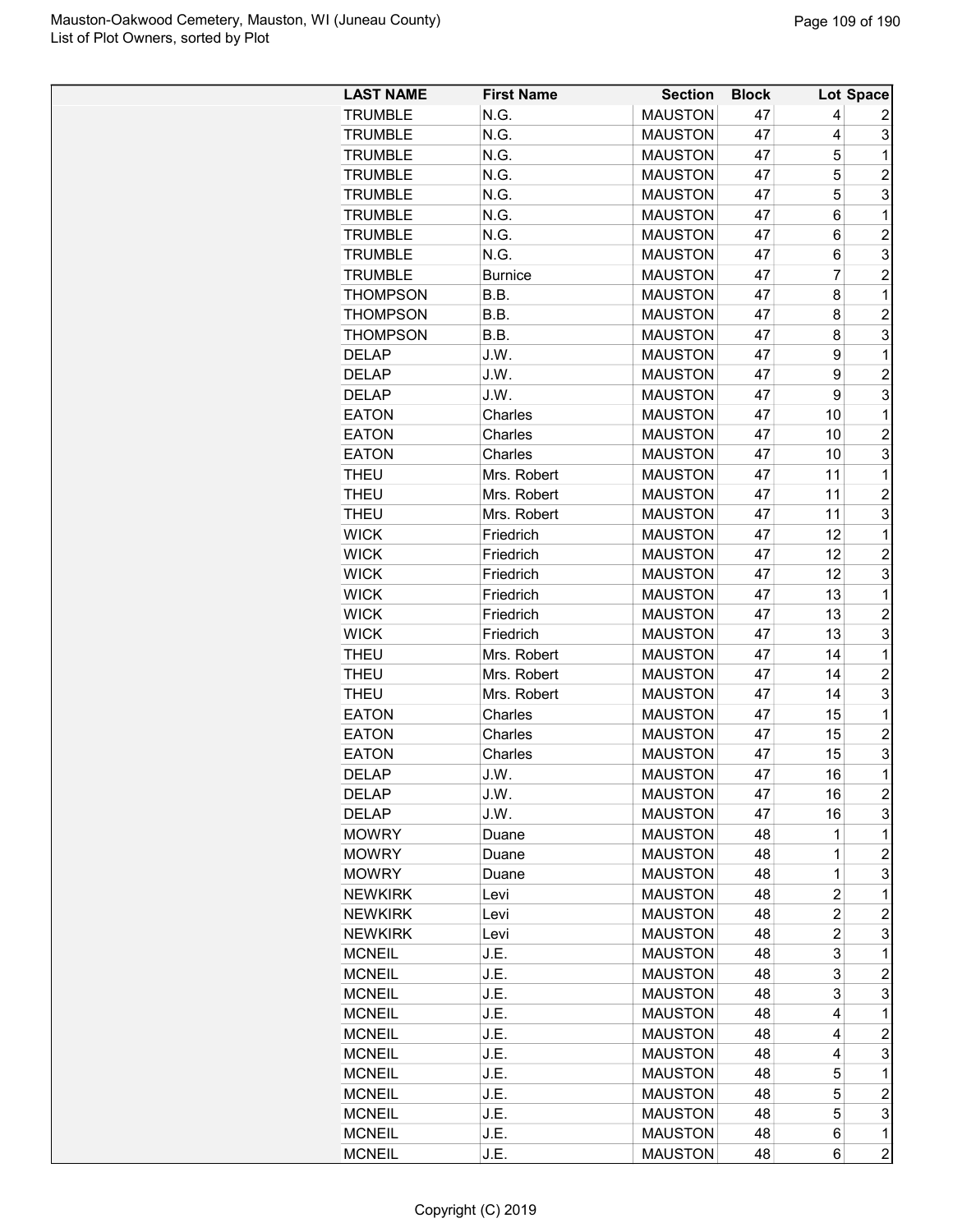| <b>LAST NAME</b> | <b>First Name</b> | <b>Section</b>                   | <b>Block</b> |                     | Lot Space           |
|------------------|-------------------|----------------------------------|--------------|---------------------|---------------------|
| <b>MCNEIL</b>    | J.E.              | <b>MAUSTON</b>                   | 48           | 6                   | 3                   |
| <b>DAVIS</b>     | S.                | <b>MAUSTON</b>                   | 48           | 7                   | 1                   |
| <b>DAVIS</b>     | S.                | <b>MAUSTON</b>                   | 48           | 7                   | $\overline{c}$      |
| <b>DAVIS</b>     | S.                | <b>MAUSTON</b>                   | 48           | 7                   | 3                   |
| <b>MOWRY</b>     | Duane             | <b>MAUSTON</b>                   | 48           | 8                   | 1                   |
| <b>MOWRY</b>     | Duane             | <b>MAUSTON</b>                   | 48           | 8                   | $\overline{2}$      |
| <b>MOWRY</b>     | Duane             | <b>MAUSTON</b>                   | 48           | 8                   | 3                   |
| <b>OSBORN</b>    | Mrs.              | <b>MAUSTON</b>                   | 48           | 9                   | 1                   |
| <b>OSBORN</b>    | Mrs.              | <b>MAUSTON</b>                   | 48           | 9                   | $\overline{c}$      |
| <b>OSBORN</b>    | Mrs.              | <b>MAUSTON</b>                   | 48           | 9                   | 3                   |
| <b>BURKE</b>     | Е.                | <b>MAUSTON</b>                   | 48           | 10                  | 1                   |
| <b>BURKE</b>     | Е.                | <b>MAUSTON</b>                   | 48           | 10                  | $\overline{c}$      |
| <b>BURKE</b>     | Е.                | <b>MAUSTON</b>                   | 48           | 10                  | 3                   |
| <b>HERBST</b>    | Christ SR.        | <b>MAUSTON</b>                   | 48           | 11                  | 1                   |
| <b>HERBST</b>    | Christ SR.        | <b>MAUSTON</b>                   | 48           | 11                  | $\overline{c}$      |
| <b>HERBST</b>    | Christ SR.        | <b>MAUSTON</b>                   | 48           | 11                  | 3                   |
| <b>HERBST</b>    | Christ SR.        | <b>MAUSTON</b>                   | 48           | 12                  | 1                   |
| <b>HERBST</b>    | Christ SR.        | <b>MAUSTON</b>                   | 48           | 12                  | $\overline{2}$      |
| <b>HERBST</b>    | Christ SR.        | <b>MAUSTON</b>                   | 48           | 12                  | 3                   |
| <b>HERBST</b>    | Christ SR.        | <b>MAUSTON</b>                   | 48           | 13                  | $\mathbf 1$         |
| <b>HERBST</b>    | Christ SR.        | <b>MAUSTON</b>                   | 48           | 13                  | $\overline{c}$      |
| <b>HERBST</b>    | Christ SR.        | <b>MAUSTON</b>                   | 48           | 13                  | 3                   |
| <b>HERBST</b>    | Christ SR.        | <b>MAUSTON</b>                   | 48           | 14                  | 1                   |
| <b>HERBST</b>    | Christ SR.        | <b>MAUSTON</b>                   | 48           | 14                  | $\overline{c}$      |
| <b>HERBST</b>    | Christ SR.        | <b>MAUSTON</b>                   | 48           | 14                  | 3                   |
| <b>OSBORN</b>    | Mrs.              | <b>MAUSTON</b>                   | 48           | 16                  | 1                   |
|                  |                   |                                  | 48           | 16                  | $\overline{2}$      |
| <b>OSBORN</b>    | Mrs.              | <b>MAUSTON</b>                   |              | 16                  | 3                   |
| <b>OSBORN</b>    | Mrs.              | <b>MAUSTON</b>                   | 48<br>49     | 1                   | $\mathbf 1$         |
| <b>MARVIN</b>    | J.L.              | <b>MAUSTON</b><br><b>MAUSTON</b> | 49           | $\mathbf 1$         | $\overline{c}$      |
| <b>MARVIN</b>    | J.L.              |                                  |              |                     | 3                   |
| <b>MARVIN</b>    | J.L.              | <b>MAUSTON</b>                   | 49           | 1<br>$\overline{c}$ |                     |
| <b>MARVIN</b>    | J.L.              | <b>MAUSTON</b>                   | 49           | $\overline{c}$      | 1                   |
| <b>MARVIN</b>    | J.L.              | <b>MAUSTON</b>                   | 49           | $\overline{c}$      | $\overline{c}$<br>3 |
| <b>MARVIN</b>    | J.L.              | <b>MAUSTON</b>                   | 49           |                     |                     |
| <b>FOSTER</b>    | J.                | <b>MAUSTON</b>                   | 49           | 3                   | 1                   |
| <b>FOSTER</b>    | J.                | <b>MAUSTON</b>                   | 49           | 3                   | 2                   |
| <b>FOSTER</b>    | J.                | <b>MAUSTON</b>                   | 49           | 3                   | 3                   |
| <b>FOSTER</b>    | J.                | <b>MAUSTON</b>                   | 49           | 4                   | 1                   |
| <b>FOSTER</b>    | J.                | <b>MAUSTON</b>                   | 49           | 4                   | $\overline{c}$      |
| <b>FOSTER</b>    | J.                | <b>MAUSTON</b>                   | 49           | 4                   | 3                   |
| <b>FOSTER</b>    | J.                | <b>MAUSTON</b>                   | 49           | 5                   | 1                   |
| <b>FOSTER</b>    | J.                | <b>MAUSTON</b>                   | 49           | 5                   | $\overline{c}$      |
| <b>FOSTER</b>    | J.                | <b>MAUSTON</b>                   | 49           | 5                   | 3                   |
| <b>FOSTER</b>    | J.                | <b>MAUSTON</b>                   | 49           | 6                   | 1                   |
| <b>FOSTER</b>    | J.                | <b>MAUSTON</b>                   | 49           | 6                   | 2                   |
| <b>FOSTER</b>    | J.                | <b>MAUSTON</b>                   | 49           | 6                   | 3                   |
| <b>MARVIN</b>    | J.L.              | <b>MAUSTON</b>                   | 49           | 7                   | 1                   |
| <b>MARVIN</b>    | J.L.              | <b>MAUSTON</b>                   | 49           | 7                   | $\overline{c}$      |
| <b>MARVIN</b>    | J.L.              | <b>MAUSTON</b>                   | 49           | 7                   | 3                   |
| <b>MARVIN</b>    | J.L.              | <b>MAUSTON</b>                   | 49           | 8                   | $\mathbf 1$         |
| <b>MARVIN</b>    | J.L.              | <b>MAUSTON</b>                   | 49           | 8                   | $\overline{c}$      |
| <b>MARVIN</b>    | J.L.              | <b>MAUSTON</b>                   | 49           | 8                   | 3                   |
| <b>MARTIN</b>    | William           | <b>MAUSTON</b>                   | 49           | 9                   | $\overline{1}$      |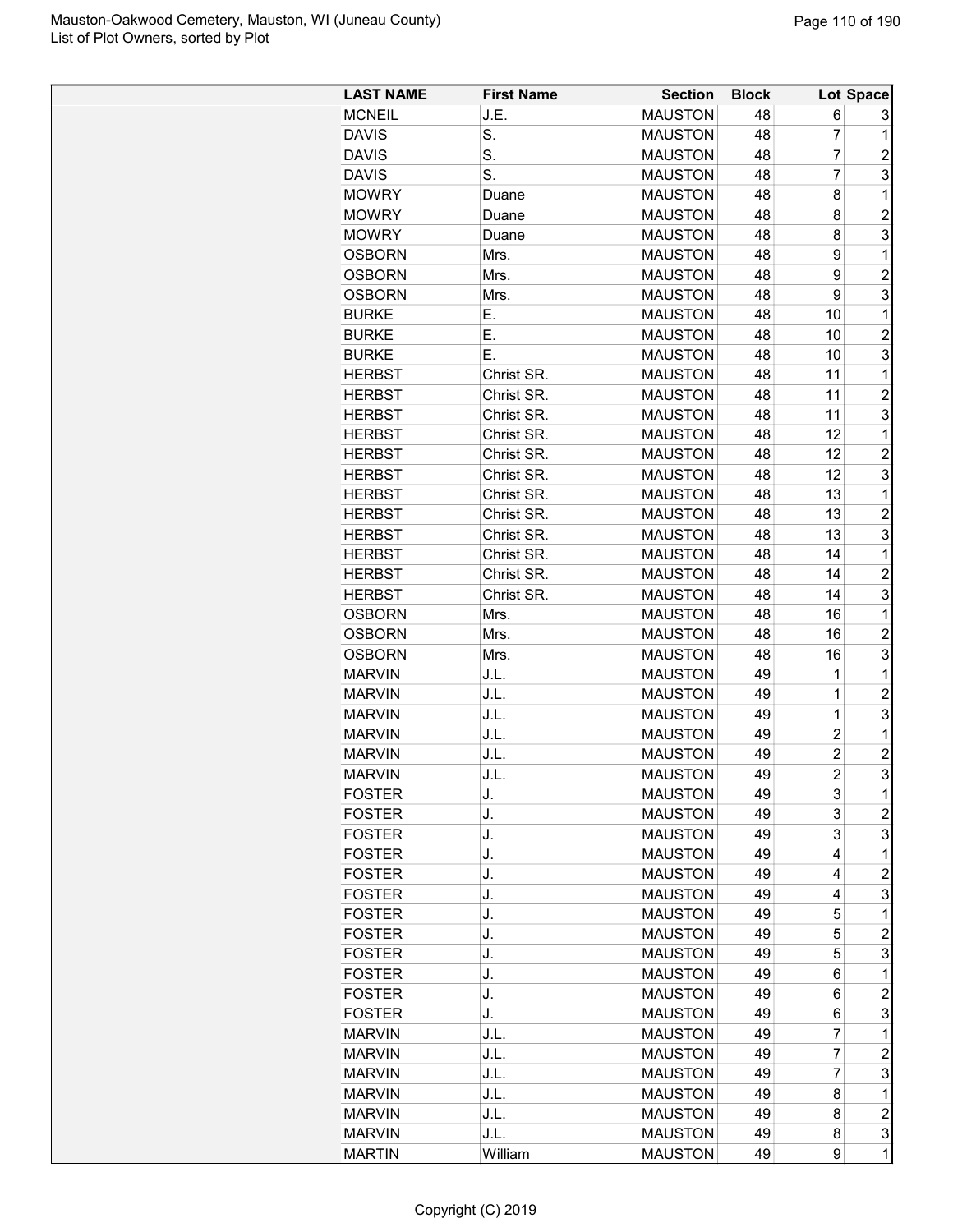| <b>LAST NAME</b>               | <b>First Name</b> | <b>Section</b>                   | <b>Block</b> |                | Lot Space           |
|--------------------------------|-------------------|----------------------------------|--------------|----------------|---------------------|
| <b>MARTIN</b>                  | William           | <b>MAUSTON</b>                   | 49           | 9              | 2                   |
| <b>MARTIN</b>                  | William           | <b>MAUSTON</b>                   | 49           | 9              | 3                   |
| <b>MARTIN</b>                  | William           | <b>MAUSTON</b>                   | 49           | 10             | 1                   |
| <b>MARTIN</b>                  | William           | <b>MAUSTON</b>                   | 49           | 10             | $\overline{2}$      |
| <b>MARTIN</b>                  | William           | <b>MAUSTON</b>                   | 49           | 10             | 3                   |
| <b>THOMPSON</b>                | Elizabeth         | <b>MAUSTON</b>                   | 49           | 11             | 1                   |
| <b>THOMPSON</b>                | Elizabeth         | <b>MAUSTON</b>                   | 49           | 11             | $\overline{2}$      |
| <b>THOMPSON</b>                | Elizabeth         | <b>MAUSTON</b>                   | 49           | 11             | 3                   |
| <b>THOMPSON</b>                | Elizabeth         | <b>MAUSTON</b>                   | 49           | 12             | 1                   |
| <b>THOMPSON</b>                | Elizabeth         | <b>MAUSTON</b>                   | 49           | 12             | $\overline{2}$      |
| <b>THOMPSON</b>                | Elizabeth         | <b>MAUSTON</b>                   | 49           | 12             | 3                   |
| <b>THOMPSON</b>                | Elizabeth         | <b>MAUSTON</b>                   | 49           | 13             | 1                   |
| <b>THOMPSON</b>                | Elizabeth         | <b>MAUSTON</b>                   | 49           | 13             | $\overline{c}$      |
| <b>THOMPSON</b>                | Elizabeth         | <b>MAUSTON</b>                   | 49           | 13             | 3                   |
| <b>THOMPSON</b>                | Elizabeth         | <b>MAUSTON</b>                   | 49           | 14             | 1                   |
| <b>THOMPSON</b>                | Elizabeth         | <b>MAUSTON</b>                   | 49           | 14             | $\overline{2}$      |
| THOMPSON                       | Elizabeth         | <b>MAUSTON</b>                   | 49           | 14             | 3                   |
| <b>MARTIN</b>                  | William           | <b>MAUSTON</b>                   | 49           | 15             | 1                   |
| <b>MARTIN</b>                  | William           | <b>MAUSTON</b>                   | 49           | 15             | $\overline{c}$      |
| <b>MARTIN</b>                  | William           | <b>MAUSTON</b>                   | 49           | 15             | 3                   |
| <b>MARTIN</b>                  | William           | <b>MAUSTON</b>                   | 49           | 16             | 1                   |
| <b>MARTIN</b>                  | William           | <b>MAUSTON</b>                   | 49           | 16             | $\overline{2}$      |
| <b>MARTIN</b>                  | William           | <b>MAUSTON</b>                   | 49           | 16             | 3                   |
| <b>ONSAGER</b>                 | Carl              | <b>MAUSTON</b>                   | 50           | 1              | 1                   |
| <b>ONSAGER</b>                 | Carl              | <b>MAUSTON</b>                   | 50           | 1              | $\overline{2}$      |
| <b>ONSAGER</b>                 | Carl              | <b>MAUSTON</b>                   | 50           | 1              | 3                   |
| <b>SCHULTZ</b>                 | Mrs. Fred         | <b>MAUSTON</b>                   | 50           | $\overline{c}$ | 1                   |
| <b>PHARO</b>                   | Frank             | <b>MAUSTON</b>                   | 50           | $\overline{c}$ | $\overline{2}$      |
| <b>PHARO</b>                   | Frank             | <b>MAUSTON</b>                   | 50           | $\overline{2}$ | 3                   |
| <b>SUMMER</b>                  | A.W.              | <b>MAUSTON</b>                   | 50           | 3              | 1                   |
| <b>SUMMER</b>                  | A.W.              | <b>MAUSTON</b>                   | 50           | 3              | $\overline{2}$      |
|                                | A.W.              |                                  |              | 3              | 3                   |
| <b>SUMMER</b><br><b>SUMMER</b> | A.W.              | <b>MAUSTON</b><br><b>MAUSTON</b> | 50<br>50     | 4              | 1                   |
| <b>SUMMER</b>                  | A.W.              | <b>MAUSTON</b>                   | 50           | 4              | $\overline{2}$      |
| <b>SUMMER</b>                  |                   | <b>MAUSTON</b>                   |              |                | 3                   |
|                                | A.W.<br>A.W.      |                                  | 50           | 4<br>5         | 1                   |
| <b>SUMMER</b>                  |                   | <b>MAUSTON</b>                   | 50           |                | $\overline{c}$      |
| <b>SUMMER</b><br><b>SUMMER</b> | A.W.              | <b>MAUSTON</b>                   | 50           | 5<br>5         | 3                   |
| <b>SUMMER</b>                  | A.W.              | <b>MAUSTON</b>                   | 50           |                |                     |
|                                | A.W.              | <b>MAUSTON</b><br><b>MAUSTON</b> | 50           | 6              | 1<br>$\overline{c}$ |
| <b>SUMMER</b>                  | A.W.<br>A.W.      | <b>MAUSTON</b>                   | 50<br>50     | 6<br>6         | 3                   |
| <b>SUMMER</b>                  |                   |                                  |              |                |                     |
| <b>ONSAGER</b>                 | Carl              | <b>MAUSTON</b>                   | 50           | 8              | 1<br>$\overline{c}$ |
| <b>ONSAGER</b>                 | Carl              | <b>MAUSTON</b>                   | 50           | 8              |                     |
| <b>ONSAGER</b>                 | Carl              | <b>MAUSTON</b>                   | 50           | 8              | 3                   |
| <b>WINKER</b>                  | R.J.              | <b>MAUSTON</b>                   | 50           | 9              | 1                   |
| <b>PFEIFER</b>                 | William A.        | <b>MAUSTON</b>                   | 50           | 9              | $\overline{c}$      |
| <b>WOODRUF</b>                 | J.A.              | <b>MAUSTON</b>                   | 50           | 10             | 1                   |
| <b>ROOT</b>                    | Albert E.         | <b>MAUSTON</b>                   | 50           | 10             | $\overline{c}$      |
| <b>ROOT</b>                    | Albert E.         | <b>MAUSTON</b>                   | 50           | 10             | 3                   |
| <b>RICHARDS</b>                | Arthur K.         | <b>MAUSTON</b>                   | 50           | 11             | $\mathbf 1$         |
| <b>RICHARDS</b>                | Arthur K.         | <b>MAUSTON</b>                   | 50           | 11             | $\overline{2}$      |
| <b>RICHARDS</b>                | Arthur K.         | <b>MAUSTON</b>                   | 50           | 11             | 3                   |
| <b>RICHARDS</b>                | Arthur K.         | <b>MAUSTON</b>                   | 50           | 12             | 1                   |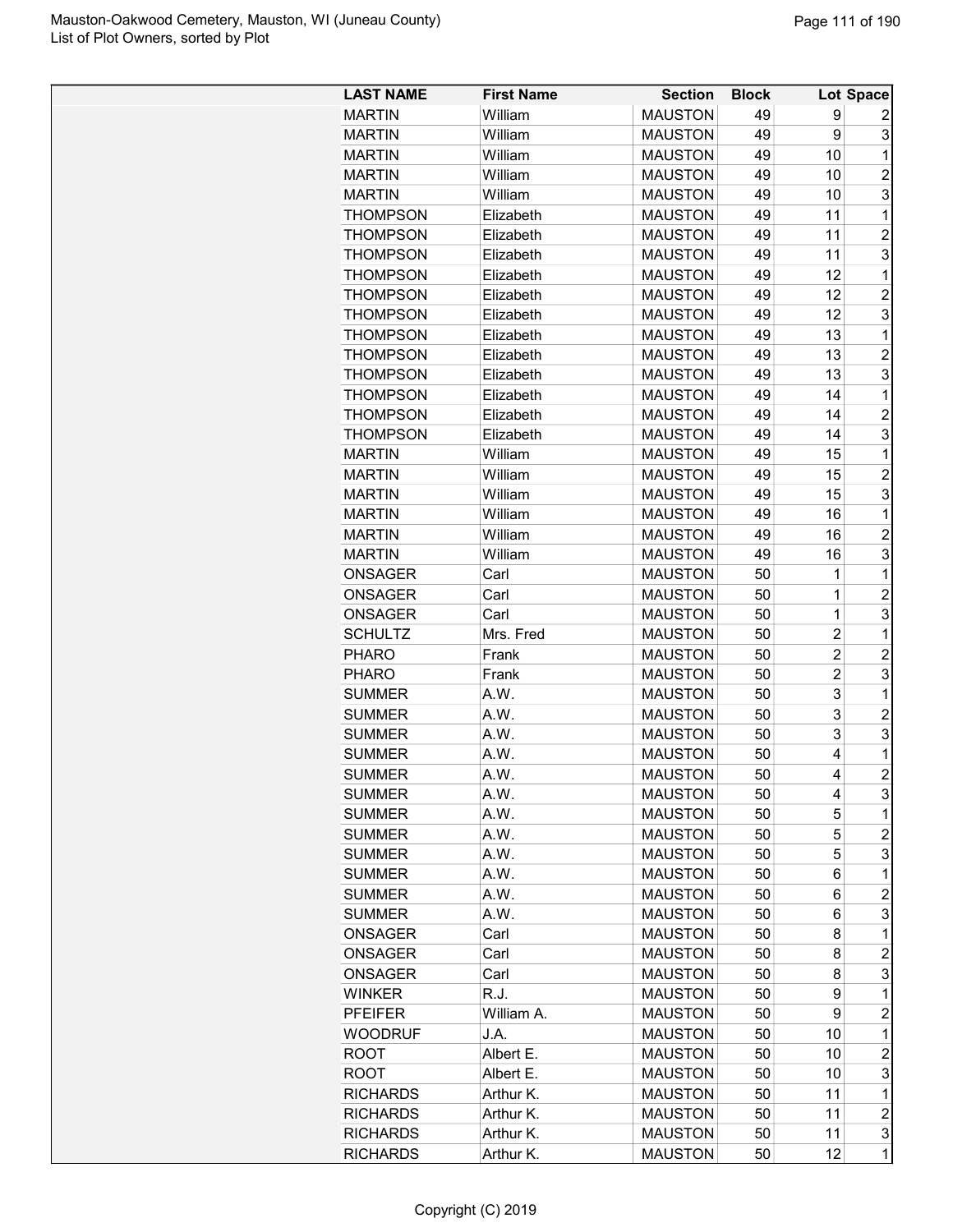| <b>LAST NAME</b>   | <b>First Name</b> | <b>Section</b> | <b>Block</b> |                | Lot Space               |
|--------------------|-------------------|----------------|--------------|----------------|-------------------------|
| <b>RICHARDS</b>    | Arthur K.         | <b>MAUSTON</b> | 50           | 12             | 2                       |
| <b>RICHARDS</b>    | Arthur K.         | <b>MAUSTON</b> | 50           | 12             | 3                       |
| <b>RICHARDS</b>    | Arthur K.         | <b>MAUSTON</b> | 50           | 13             | 1                       |
| <b>RICHARDS</b>    | Arthur K.         | <b>MAUSTON</b> | 50           | 13             | $\overline{2}$          |
| <b>RICHARDS</b>    | Arthur K.         | <b>MAUSTON</b> | 50           | 13             | 3                       |
| <b>RICHARDS</b>    | Arthur K.         | <b>MAUSTON</b> | 50           | 14             | 1                       |
| <b>RICHARDS</b>    | Arthur K.         | <b>MAUSTON</b> | 50           | 14             | $\overline{c}$          |
| <b>RICHARDS</b>    | Arthur K.         | <b>MAUSTON</b> | 50           | 14             | 3                       |
| <b>WILLIAMS</b>    | Louis             | <b>MAUSTON</b> | 50           | 15             | $\overline{2}$          |
| <b>BARTEL</b>      | Mrs. John         | <b>MAUSTON</b> | 50           | 16             | $\mathbf 1$             |
| <b>BARTEL</b>      | Mrs. John         | <b>MAUSTON</b> | 50           | 16             | $\overline{2}$          |
| <b>BARTEL</b>      | Mrs. John         | <b>MAUSTON</b> | 50           | 16             | 3                       |
| <b>OLSON</b>       | Lewis             | <b>MAUSTON</b> | 51           | 1              | 1                       |
| <b>OLSON</b>       | Lewis             | <b>MAUSTON</b> | 51           | 1              | $\overline{c}$          |
| <b>OLSON</b>       | Lewis             | <b>MAUSTON</b> | 51           | $\overline{1}$ | 3                       |
| <b>REYNOLDS</b>    | Georgia M.        | <b>MAUSTON</b> | 51           | $\overline{2}$ | 1                       |
| <b>REYNOLDS</b>    | Georgia M.        | <b>MAUSTON</b> | 51           | $\overline{2}$ | $\overline{c}$          |
| <b>REYNOLDS</b>    | Georgia M.        | <b>MAUSTON</b> | 51           | $\overline{2}$ | 3                       |
| <b>HERRIOT</b>     | John H.           | <b>MAUSTON</b> | 51           | 3              | 1                       |
| <b>HERRIOT</b>     | John H.           | <b>MAUSTON</b> | 51           | 3              | $\overline{2}$          |
| <b>HERRIOT</b>     | John H.           | <b>MAUSTON</b> | 51           | 3              | 3                       |
| <b>MINOR</b>       | Dewey             | <b>MAUSTON</b> | 51           | 4              | 1                       |
| <b>MINOR</b>       | Dewey             | <b>MAUSTON</b> | 51           | 4              | $\overline{2}$          |
| <b>MINOR</b>       | Dewey             | <b>MAUSTON</b> | 51           | 4              | 3                       |
| <b>MINOR</b>       | Dewey             | <b>MAUSTON</b> | 51           | 5              | 1                       |
| <b>MINOR</b>       | Dewey             | <b>MAUSTON</b> | 51           | 5              | $\overline{c}$          |
| <b>MINOR</b>       | Dewey             | <b>MAUSTON</b> | 51           | 5              | 3                       |
| <b>HERRIOT</b>     | John H.           | <b>MAUSTON</b> | 51           | 6              | 1                       |
| <b>HERRIOT</b>     | John H.           | <b>MAUSTON</b> | 51           | 6              | $\overline{c}$          |
| <b>HERRIOT</b>     | John H.           | <b>MAUSTON</b> | 51           | 6              | 3                       |
| <b>REYNOLDS</b>    | Georgia M.        | <b>MAUSTON</b> | 51           | 7              | 1                       |
| <b>REYNOLDS</b>    | Georgia M.        | <b>MAUSTON</b> | 51           | $\overline{7}$ | $\overline{c}$          |
| <b>REYNOLDS</b>    | Georgia M.        | <b>MAUSTON</b> | 51           | $\overline{7}$ | 3                       |
| <b>OLSON</b>       | Lewis             | <b>MAUSTON</b> | 51           | 8              | $\mathbf 1$             |
| <b>OLSON</b>       | Lewis             | <b>MAUSTON</b> | 51           | 8              | $\overline{c}$          |
| <b>OLSON</b>       | Lewis             | <b>MAUSTON</b> | 51           | 8              | 3                       |
| <b>RINGNESS</b>    | Ines              | <b>MAUSTON</b> | 51           | 10             | 1                       |
| <b>BROCKMILLER</b> | Memo              | <b>MAUSTON</b> | 51           | 11             | $\mathbf 1$             |
| <b>BROCKMILLER</b> | Memo              | <b>MAUSTON</b> | 51           | 11             | $\overline{c}$          |
| <b>BROCKMILLER</b> | Memo              | <b>MAUSTON</b> | 51           | 11             | 3                       |
| <b>SARNOW</b>      | Rudalph           | <b>MAUSTON</b> | 51           | 12             | 1                       |
| <b>SARNOW</b>      | Rudalph           | <b>MAUSTON</b> | 51           | 12             | $\overline{c}$          |
| SARNOW             | Rudalph           | <b>MAUSTON</b> | 51           | 12             | 3                       |
| <b>CORNELL</b>     | Herman            | <b>MAUSTON</b> | 51           | 13             | $\mathbf 1$             |
| <b>SARNOW</b>      | Rudalph           | <b>MAUSTON</b> | 51           | 13             | $\overline{c}$          |
| <b>SARNOW</b>      | Rudalph           | <b>MAUSTON</b> | 51           | 13             | 3                       |
| <b>BROCKMILLER</b> | Memo              | <b>MAUSTON</b> | 51           | 14             | 1                       |
| <b>BROCKMILLER</b> | Memo              | <b>MAUSTON</b> | 51           | 14             | $\overline{c}$          |
| <b>BROCKMILLER</b> | Memo              | <b>MAUSTON</b> | 51           | 14             | 3                       |
| <b>PFEIFER</b>     | Katherine M.      | <b>MAUSTON</b> | 51           | 16             | 1                       |
| <b>PFEIFER</b>     | Katherine M.      | <b>MAUSTON</b> | 51           | 16             | $\overline{\mathbf{c}}$ |
| <b>PFEIFER</b>     | Katherine M.      | <b>MAUSTON</b> | 51           | 16             | 3                       |
| <b>CARTER</b>      | Mollie            | <b>MAUSTON</b> | 52           | 1              | $\mathbf 1$             |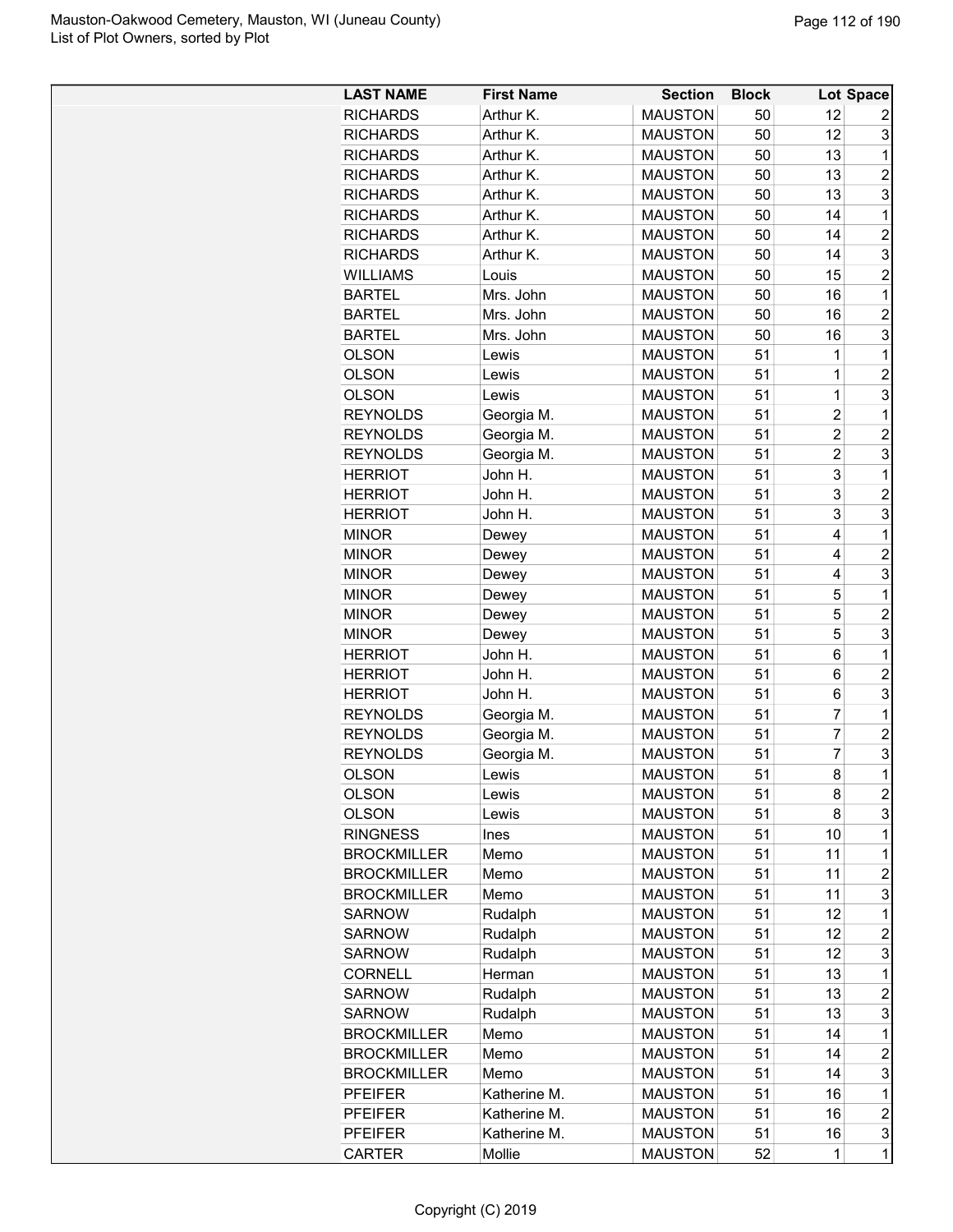| <b>LAST NAME</b> | <b>First Name</b> | <b>Section</b> | <b>Block</b> |                | Lot Space      |
|------------------|-------------------|----------------|--------------|----------------|----------------|
| <b>CARTER</b>    | Mollie            | <b>MAUSTON</b> | 52           | 1              | 2              |
| <b>CARTER</b>    | Mollie            | <b>MAUSTON</b> | 52           | 1              | 3              |
| <b>CARTER</b>    | Mollie            | <b>MAUSTON</b> | 52           | $\overline{c}$ | 1              |
| <b>CARTER</b>    | Mollie            | <b>MAUSTON</b> | 52           | $\overline{2}$ | $\overline{2}$ |
| <b>CARTER</b>    | Mollie            | <b>MAUSTON</b> | 52           | $\overline{c}$ | 3              |
| <b>HEMENWAY</b>  | Alice             | <b>MAUSTON</b> | 52           | 3              | 1              |
| <b>HEMENWAY</b>  | Alice             | <b>MAUSTON</b> | 52           | 3              | $\overline{2}$ |
| <b>HEMENWAY</b>  | Alice             | <b>MAUSTON</b> | 52           | 3              | 3              |
| <b>HEMENWAY</b>  | Alice             | <b>MAUSTON</b> | 52           | 4              | $\mathbf{1}$   |
| <b>HEMENWAY</b>  | Alice             | <b>MAUSTON</b> | 52           | 4              | $\overline{2}$ |
| <b>HEMENWAY</b>  | Alice             | <b>MAUSTON</b> | 52           | 4              | 3              |
| <b>HEMENWAY</b>  | Alice             | <b>MAUSTON</b> | 52           | 5              | 1              |
| <b>HEMENWAY</b>  | Alice             | <b>MAUSTON</b> | 52           | 5              | $\overline{c}$ |
| <b>HEMENWAY</b>  | Alice             | <b>MAUSTON</b> | 52           | 5              | 3              |
| <b>HEMENWAY</b>  | Alice             | <b>MAUSTON</b> | 52           | 6              | 1              |
| <b>HEMENWAY</b>  | Alice             | <b>MAUSTON</b> | 52           | 6              | $\overline{c}$ |
| <b>HEMENWAY</b>  | Alice             | <b>MAUSTON</b> | 52           | 6              | 3              |
| <b>CARTER</b>    | Mollie            | <b>MAUSTON</b> | 52           | 7              | 1              |
| <b>CARTER</b>    | Mollie            | <b>MAUSTON</b> | 52           | 7              | $\overline{2}$ |
| <b>CARTER</b>    | Mollie            | <b>MAUSTON</b> | 52           | 7              | 3              |
| <b>CARTER</b>    | Mollie            | <b>MAUSTON</b> | 52           | 8              | 1              |
| <b>CARTER</b>    | Mollie            | <b>MAUSTON</b> | 52           | 8              | $\overline{c}$ |
| <b>CARTER</b>    | Mollie            | <b>MAUSTON</b> | 52           | 8              | 3              |
| <b>WOODARD</b>   | Mrs. Oscar A.     | <b>MAUSTON</b> | 52           | 9              | 1              |
|                  |                   |                |              |                | $\overline{2}$ |
| WOODARD          | Mrs. Oscar A.     | <b>MAUSTON</b> | 52           | 9<br>9         | 3              |
| WOODARD          | Mrs. Oscar A.     | <b>MAUSTON</b> | 52           |                |                |
| <b>KIRCHHOFF</b> | Mrs. Hern         | <b>MAUSTON</b> | 52           | 10             | 1              |
| <b>KIRCHHOFF</b> | Mrs. Hern         | <b>MAUSTON</b> | 52           | 10             | $\overline{c}$ |
| <b>KIRCHHOFF</b> | Mrs. Hern         | <b>MAUSTON</b> | 52           | 10             | 3              |
| <b>ATTEWELL</b>  | Mauree            | <b>MAUSTON</b> | 52           | 11             | 1              |
| <b>ATTEWELL</b>  | Mauree            | <b>MAUSTON</b> | 52           | 11             | $\overline{c}$ |
| <b>ATTEWELL</b>  | Mauree            | <b>MAUSTON</b> | 52           | 11             | 3              |
| <b>BRYANT</b>    | А.                | <b>MAUSTON</b> | 52           | 12             | 1              |
| <b>BRYANT</b>    | А.                | <b>MAUSTON</b> | 52           | 12             | $\overline{c}$ |
| <b>BRYANT</b>    | А.                | <b>MAUSTON</b> | 52           | 12             | 3              |
| <b>BRYANT</b>    | А.                | <b>MAUSTON</b> | 52           | 13             | 1              |
| <b>BRYANT</b>    | А.                | <b>MAUSTON</b> | 52           | 13             | $\overline{c}$ |
| <b>BRYANT</b>    | А.                | <b>MAUSTON</b> | 52           | 13             | 3              |
| <b>ATTEWELL</b>  | Mauree            | <b>MAUSTON</b> | 52           | 14             | 1              |
| <b>ATTEWELL</b>  | Mauree            | <b>MAUSTON</b> | 52           | 14             | $\overline{2}$ |
| <b>ATTEWELL</b>  | Mauree            | <b>MAUSTON</b> | 52           | 14             | 3              |
| <b>KIRCHHOFF</b> | Mrs. Hern         | <b>MAUSTON</b> | 52           | 15             | 1              |
| <b>KIRCHHOFF</b> | Mrs. Hern         | <b>MAUSTON</b> | 52           | 15             | $\overline{c}$ |
| <b>KIRCHHOFF</b> | Mrs. Hern         | <b>MAUSTON</b> | 52           | 15             | 3              |
| WOODARD          | Mrs. Oscar A.     | <b>MAUSTON</b> | 52           | 16             | 1              |
| <b>WOODARD</b>   | Mrs. Oscar A.     | <b>MAUSTON</b> | 52           | 16             | $\overline{c}$ |
| WOODARD          | Mrs. Oscar A.     | <b>MAUSTON</b> | 52           | 16             | 3              |
| WATTS            | E.A.              | <b>MAUSTON</b> | 53           | 1              | 1              |
| <b>WATTS</b>     | E.A.              | <b>MAUSTON</b> | 53           | $\mathbf 1$    | $\overline{c}$ |
| <b>WATTS</b>     | E.A.              | <b>MAUSTON</b> | 53           | 1              | 3              |
| KOCI             | Mary              | <b>MAUSTON</b> | 53           | $\overline{c}$ | 1              |
| <b>KOCI</b>      | Mary              | <b>MAUSTON</b> | 53           | $\overline{c}$ | $\overline{c}$ |
| KOCI             | Mary              | <b>MAUSTON</b> | 53           | $\overline{2}$ | 3              |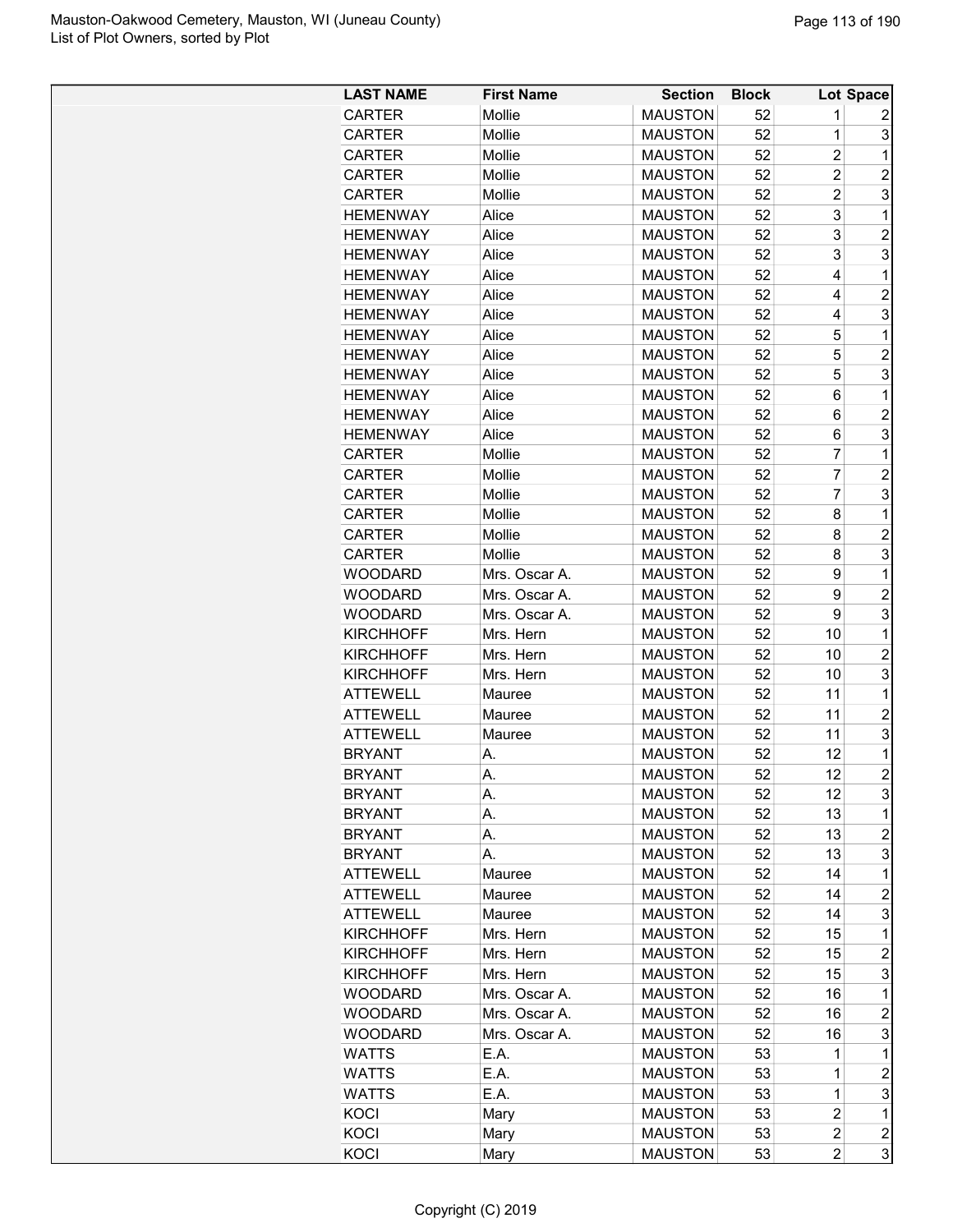| <b>MAUSTON</b><br><b>FLENTYE</b><br>Henry W.<br>53<br>4<br>Henry W.<br><b>MAUSTON</b><br><b>FLENTYE</b><br>53<br>4<br>$\overline{c}$<br>Henry W.<br>3<br><b>FLENTYE</b><br><b>MAUSTON</b><br>53<br>4<br><b>FLENTYE</b><br>Henry W.<br><b>MAUSTON</b><br>53<br>5<br>$\mathbf{1}$<br><b>MAUSTON</b><br>53<br>5<br>$\overline{2}$<br><b>FLENTYE</b><br>Henry W.<br>3<br>Henry W.<br><b>MAUSTON</b><br>53<br>5<br><b>FLENTYE</b><br>53<br>$\overline{7}$<br>$\mathbf{1}$<br><b>MAUSTON</b><br>KOCI<br>Mary<br>$\overline{7}$<br>$\overline{2}$<br>53<br>KOCI<br><b>MAUSTON</b><br>Mary<br>$\overline{7}$<br>3<br>KOCI<br><b>MAUSTON</b><br>53<br>Mary<br>E.A.<br><b>WATTS</b><br><b>MAUSTON</b><br>53<br>8<br>1<br>E.A.<br>$\overline{2}$<br><b>MAUSTON</b><br>53<br><b>WATTS</b><br>8<br>3<br><b>WATTS</b><br>E.A.<br><b>MAUSTON</b><br>53<br>8<br>53<br><b>KRUEGER</b><br>Henry J.<br><b>MAUSTON</b><br>9<br>$\mathbf{1}$<br>$\overline{2}$<br>53<br><b>KRUEGER</b><br>Henry J.<br><b>MAUSTON</b><br>9<br>3<br>9<br><b>KRUEGER</b><br>Henry J.<br><b>MAUSTON</b><br>53<br>10<br>$\mathbf 1$<br><b>CAMPBELL</b><br>Charles K.<br><b>MAUSTON</b><br>53<br>10<br>$\overline{c}$<br><b>CAMPBELL</b><br>Charles K.<br><b>MAUSTON</b><br>53<br>3<br><b>CAMPBELL</b><br>Charles K.<br><b>MAUSTON</b><br>53<br>10<br><b>JACOBS</b><br>Mrs. C.L.<br><b>MAUSTON</b><br>53<br>11<br>1<br>Mrs. C.L.<br><b>MAUSTON</b><br>53<br>$\overline{c}$<br><b>JACOBS</b><br>11<br>3<br>Mrs. C.L.<br>53<br>11<br><b>JACOBS</b><br><b>MAUSTON</b><br>Mrs. C.L.<br>53<br>12<br><b>JACOBS</b><br><b>MAUSTON</b><br>$\mathbf{1}$<br>Mrs. C.L.<br>12<br>$\overline{c}$<br><b>JACOBS</b><br><b>MAUSTON</b><br>53<br>3<br>Mrs. C.L.<br>53<br>12<br><b>JACOBS</b><br><b>MAUSTON</b><br>$\mathbf{1}$<br>Mrs. C.L.<br><b>MAUSTON</b><br>53<br>13<br><b>JACOBS</b><br><b>JACOBS</b><br>Mrs. C.L.<br><b>MAUSTON</b><br>53<br>13<br>$\overline{c}$<br><b>JACOBS</b><br>Mrs. C.L.<br><b>MAUSTON</b><br>53<br>13<br>3<br>Mrs. C.L.<br>53<br><b>JACOBS</b><br><b>MAUSTON</b><br>14<br>1<br>$\overline{c}$<br><b>JACOBS</b><br>Mrs. C.L.<br>53<br>14<br><b>MAUSTON</b><br>3<br>Mrs. C.L.<br>53<br>14<br><b>JACOBS</b><br><b>MAUSTON</b><br><b>MAUSTON</b><br>53<br>15<br>$\mathbf 1$<br><b>CLICKNER</b><br>Robert L.<br>$\overline{2}$<br><b>CLICKNER</b><br><b>MAUSTON</b><br>53<br>15<br>Robert L.<br>3<br><b>CLICKNER</b><br><b>MAUSTON</b><br>53<br>15<br>Robert L.<br>53<br>$\mathbf{1}$<br>16<br><b>KRUEGER</b><br><b>MAUSTON</b><br>Henry J.<br>$\overline{c}$<br><b>KRUEGER</b><br>Henry J.<br><b>MAUSTON</b><br>53<br>16<br>3<br>53<br>16<br><b>KRUEGER</b><br>Henry J.<br><b>MAUSTON</b><br>$\mathbf 1$<br><b>SMITH</b><br>Ella D.<br><b>MAUSTON</b><br>54<br>1<br>$\overline{c}$<br>54<br>1<br><b>SMITH</b><br>Ella D.<br><b>MAUSTON</b><br><b>MAUSTON</b><br>54<br>$\mathbf 1$<br>3<br><b>SMITH</b><br>Ella D.<br><b>SMITH</b><br><b>MAUSTON</b><br>54<br>$\overline{c}$<br>Ella D.<br>1<br><b>SMITH</b><br>Ella D.<br><b>MAUSTON</b><br>54<br>$\overline{c}$<br>2<br>3<br><b>SMITH</b><br>Ella D.<br><b>MAUSTON</b><br>54<br>$\overline{c}$<br>3<br>54<br>1<br>LONG<br>Bert<br><b>MAUSTON</b><br>3<br>LONG<br><b>MAUSTON</b><br>54<br>$\overline{c}$<br>Bert<br>3<br>3<br>LONG<br><b>MAUSTON</b><br><b>Bert</b><br>54<br><b>GARDNER</b><br>George A.<br><b>MAUSTON</b><br>54<br>4<br>1<br><b>MAUSTON</b><br>54<br>$\boldsymbol{2}$<br><b>GARDNER</b><br>George A.<br>4<br><b>GARDNER</b><br>George A.<br><b>MAUSTON</b><br>54<br>3<br>4<br><b>GARDNER</b><br>George A.<br><b>MAUSTON</b><br>54<br>1<br>5<br>$\overline{c}$<br>George A.<br>54<br>5<br><b>GARDNER</b><br><b>MAUSTON</b><br>5<br>3<br>54<br><b>GARDNER</b><br>George A.<br><b>MAUSTON</b><br>LONG<br><b>MAUSTON</b><br>54<br>$\mathbf 1$<br>Bert<br>6 | <b>LAST NAME</b> | <b>First Name</b> | <b>Section</b> | <b>Block</b> |   | Lot Space      |
|----------------------------------------------------------------------------------------------------------------------------------------------------------------------------------------------------------------------------------------------------------------------------------------------------------------------------------------------------------------------------------------------------------------------------------------------------------------------------------------------------------------------------------------------------------------------------------------------------------------------------------------------------------------------------------------------------------------------------------------------------------------------------------------------------------------------------------------------------------------------------------------------------------------------------------------------------------------------------------------------------------------------------------------------------------------------------------------------------------------------------------------------------------------------------------------------------------------------------------------------------------------------------------------------------------------------------------------------------------------------------------------------------------------------------------------------------------------------------------------------------------------------------------------------------------------------------------------------------------------------------------------------------------------------------------------------------------------------------------------------------------------------------------------------------------------------------------------------------------------------------------------------------------------------------------------------------------------------------------------------------------------------------------------------------------------------------------------------------------------------------------------------------------------------------------------------------------------------------------------------------------------------------------------------------------------------------------------------------------------------------------------------------------------------------------------------------------------------------------------------------------------------------------------------------------------------------------------------------------------------------------------------------------------------------------------------------------------------------------------------------------------------------------------------------------------------------------------------------------------------------------------------------------------------------------------------------------------------------------------------------------------------------------------------------------------------------------------------------------------------------------------------------------------------------------------------------------------------------------------------------------------------------------------------------------------------------------------------------------------------------------------------------------------------------------------------------------------------------------------------------------------------------------------------------------------------------------------------------------------------------------------------------------------------------------------------------------------------------------------------------------------------------------------|------------------|-------------------|----------------|--------------|---|----------------|
|                                                                                                                                                                                                                                                                                                                                                                                                                                                                                                                                                                                                                                                                                                                                                                                                                                                                                                                                                                                                                                                                                                                                                                                                                                                                                                                                                                                                                                                                                                                                                                                                                                                                                                                                                                                                                                                                                                                                                                                                                                                                                                                                                                                                                                                                                                                                                                                                                                                                                                                                                                                                                                                                                                                                                                                                                                                                                                                                                                                                                                                                                                                                                                                                                                                                                                                                                                                                                                                                                                                                                                                                                                                                                                                                                                                        |                  |                   |                |              |   |                |
|                                                                                                                                                                                                                                                                                                                                                                                                                                                                                                                                                                                                                                                                                                                                                                                                                                                                                                                                                                                                                                                                                                                                                                                                                                                                                                                                                                                                                                                                                                                                                                                                                                                                                                                                                                                                                                                                                                                                                                                                                                                                                                                                                                                                                                                                                                                                                                                                                                                                                                                                                                                                                                                                                                                                                                                                                                                                                                                                                                                                                                                                                                                                                                                                                                                                                                                                                                                                                                                                                                                                                                                                                                                                                                                                                                                        |                  |                   |                |              |   |                |
|                                                                                                                                                                                                                                                                                                                                                                                                                                                                                                                                                                                                                                                                                                                                                                                                                                                                                                                                                                                                                                                                                                                                                                                                                                                                                                                                                                                                                                                                                                                                                                                                                                                                                                                                                                                                                                                                                                                                                                                                                                                                                                                                                                                                                                                                                                                                                                                                                                                                                                                                                                                                                                                                                                                                                                                                                                                                                                                                                                                                                                                                                                                                                                                                                                                                                                                                                                                                                                                                                                                                                                                                                                                                                                                                                                                        |                  |                   |                |              |   |                |
|                                                                                                                                                                                                                                                                                                                                                                                                                                                                                                                                                                                                                                                                                                                                                                                                                                                                                                                                                                                                                                                                                                                                                                                                                                                                                                                                                                                                                                                                                                                                                                                                                                                                                                                                                                                                                                                                                                                                                                                                                                                                                                                                                                                                                                                                                                                                                                                                                                                                                                                                                                                                                                                                                                                                                                                                                                                                                                                                                                                                                                                                                                                                                                                                                                                                                                                                                                                                                                                                                                                                                                                                                                                                                                                                                                                        |                  |                   |                |              |   |                |
|                                                                                                                                                                                                                                                                                                                                                                                                                                                                                                                                                                                                                                                                                                                                                                                                                                                                                                                                                                                                                                                                                                                                                                                                                                                                                                                                                                                                                                                                                                                                                                                                                                                                                                                                                                                                                                                                                                                                                                                                                                                                                                                                                                                                                                                                                                                                                                                                                                                                                                                                                                                                                                                                                                                                                                                                                                                                                                                                                                                                                                                                                                                                                                                                                                                                                                                                                                                                                                                                                                                                                                                                                                                                                                                                                                                        |                  |                   |                |              |   |                |
|                                                                                                                                                                                                                                                                                                                                                                                                                                                                                                                                                                                                                                                                                                                                                                                                                                                                                                                                                                                                                                                                                                                                                                                                                                                                                                                                                                                                                                                                                                                                                                                                                                                                                                                                                                                                                                                                                                                                                                                                                                                                                                                                                                                                                                                                                                                                                                                                                                                                                                                                                                                                                                                                                                                                                                                                                                                                                                                                                                                                                                                                                                                                                                                                                                                                                                                                                                                                                                                                                                                                                                                                                                                                                                                                                                                        |                  |                   |                |              |   |                |
|                                                                                                                                                                                                                                                                                                                                                                                                                                                                                                                                                                                                                                                                                                                                                                                                                                                                                                                                                                                                                                                                                                                                                                                                                                                                                                                                                                                                                                                                                                                                                                                                                                                                                                                                                                                                                                                                                                                                                                                                                                                                                                                                                                                                                                                                                                                                                                                                                                                                                                                                                                                                                                                                                                                                                                                                                                                                                                                                                                                                                                                                                                                                                                                                                                                                                                                                                                                                                                                                                                                                                                                                                                                                                                                                                                                        |                  |                   |                |              |   |                |
|                                                                                                                                                                                                                                                                                                                                                                                                                                                                                                                                                                                                                                                                                                                                                                                                                                                                                                                                                                                                                                                                                                                                                                                                                                                                                                                                                                                                                                                                                                                                                                                                                                                                                                                                                                                                                                                                                                                                                                                                                                                                                                                                                                                                                                                                                                                                                                                                                                                                                                                                                                                                                                                                                                                                                                                                                                                                                                                                                                                                                                                                                                                                                                                                                                                                                                                                                                                                                                                                                                                                                                                                                                                                                                                                                                                        |                  |                   |                |              |   |                |
|                                                                                                                                                                                                                                                                                                                                                                                                                                                                                                                                                                                                                                                                                                                                                                                                                                                                                                                                                                                                                                                                                                                                                                                                                                                                                                                                                                                                                                                                                                                                                                                                                                                                                                                                                                                                                                                                                                                                                                                                                                                                                                                                                                                                                                                                                                                                                                                                                                                                                                                                                                                                                                                                                                                                                                                                                                                                                                                                                                                                                                                                                                                                                                                                                                                                                                                                                                                                                                                                                                                                                                                                                                                                                                                                                                                        |                  |                   |                |              |   |                |
|                                                                                                                                                                                                                                                                                                                                                                                                                                                                                                                                                                                                                                                                                                                                                                                                                                                                                                                                                                                                                                                                                                                                                                                                                                                                                                                                                                                                                                                                                                                                                                                                                                                                                                                                                                                                                                                                                                                                                                                                                                                                                                                                                                                                                                                                                                                                                                                                                                                                                                                                                                                                                                                                                                                                                                                                                                                                                                                                                                                                                                                                                                                                                                                                                                                                                                                                                                                                                                                                                                                                                                                                                                                                                                                                                                                        |                  |                   |                |              |   |                |
|                                                                                                                                                                                                                                                                                                                                                                                                                                                                                                                                                                                                                                                                                                                                                                                                                                                                                                                                                                                                                                                                                                                                                                                                                                                                                                                                                                                                                                                                                                                                                                                                                                                                                                                                                                                                                                                                                                                                                                                                                                                                                                                                                                                                                                                                                                                                                                                                                                                                                                                                                                                                                                                                                                                                                                                                                                                                                                                                                                                                                                                                                                                                                                                                                                                                                                                                                                                                                                                                                                                                                                                                                                                                                                                                                                                        |                  |                   |                |              |   |                |
|                                                                                                                                                                                                                                                                                                                                                                                                                                                                                                                                                                                                                                                                                                                                                                                                                                                                                                                                                                                                                                                                                                                                                                                                                                                                                                                                                                                                                                                                                                                                                                                                                                                                                                                                                                                                                                                                                                                                                                                                                                                                                                                                                                                                                                                                                                                                                                                                                                                                                                                                                                                                                                                                                                                                                                                                                                                                                                                                                                                                                                                                                                                                                                                                                                                                                                                                                                                                                                                                                                                                                                                                                                                                                                                                                                                        |                  |                   |                |              |   |                |
|                                                                                                                                                                                                                                                                                                                                                                                                                                                                                                                                                                                                                                                                                                                                                                                                                                                                                                                                                                                                                                                                                                                                                                                                                                                                                                                                                                                                                                                                                                                                                                                                                                                                                                                                                                                                                                                                                                                                                                                                                                                                                                                                                                                                                                                                                                                                                                                                                                                                                                                                                                                                                                                                                                                                                                                                                                                                                                                                                                                                                                                                                                                                                                                                                                                                                                                                                                                                                                                                                                                                                                                                                                                                                                                                                                                        |                  |                   |                |              |   |                |
|                                                                                                                                                                                                                                                                                                                                                                                                                                                                                                                                                                                                                                                                                                                                                                                                                                                                                                                                                                                                                                                                                                                                                                                                                                                                                                                                                                                                                                                                                                                                                                                                                                                                                                                                                                                                                                                                                                                                                                                                                                                                                                                                                                                                                                                                                                                                                                                                                                                                                                                                                                                                                                                                                                                                                                                                                                                                                                                                                                                                                                                                                                                                                                                                                                                                                                                                                                                                                                                                                                                                                                                                                                                                                                                                                                                        |                  |                   |                |              |   |                |
|                                                                                                                                                                                                                                                                                                                                                                                                                                                                                                                                                                                                                                                                                                                                                                                                                                                                                                                                                                                                                                                                                                                                                                                                                                                                                                                                                                                                                                                                                                                                                                                                                                                                                                                                                                                                                                                                                                                                                                                                                                                                                                                                                                                                                                                                                                                                                                                                                                                                                                                                                                                                                                                                                                                                                                                                                                                                                                                                                                                                                                                                                                                                                                                                                                                                                                                                                                                                                                                                                                                                                                                                                                                                                                                                                                                        |                  |                   |                |              |   |                |
|                                                                                                                                                                                                                                                                                                                                                                                                                                                                                                                                                                                                                                                                                                                                                                                                                                                                                                                                                                                                                                                                                                                                                                                                                                                                                                                                                                                                                                                                                                                                                                                                                                                                                                                                                                                                                                                                                                                                                                                                                                                                                                                                                                                                                                                                                                                                                                                                                                                                                                                                                                                                                                                                                                                                                                                                                                                                                                                                                                                                                                                                                                                                                                                                                                                                                                                                                                                                                                                                                                                                                                                                                                                                                                                                                                                        |                  |                   |                |              |   |                |
|                                                                                                                                                                                                                                                                                                                                                                                                                                                                                                                                                                                                                                                                                                                                                                                                                                                                                                                                                                                                                                                                                                                                                                                                                                                                                                                                                                                                                                                                                                                                                                                                                                                                                                                                                                                                                                                                                                                                                                                                                                                                                                                                                                                                                                                                                                                                                                                                                                                                                                                                                                                                                                                                                                                                                                                                                                                                                                                                                                                                                                                                                                                                                                                                                                                                                                                                                                                                                                                                                                                                                                                                                                                                                                                                                                                        |                  |                   |                |              |   |                |
|                                                                                                                                                                                                                                                                                                                                                                                                                                                                                                                                                                                                                                                                                                                                                                                                                                                                                                                                                                                                                                                                                                                                                                                                                                                                                                                                                                                                                                                                                                                                                                                                                                                                                                                                                                                                                                                                                                                                                                                                                                                                                                                                                                                                                                                                                                                                                                                                                                                                                                                                                                                                                                                                                                                                                                                                                                                                                                                                                                                                                                                                                                                                                                                                                                                                                                                                                                                                                                                                                                                                                                                                                                                                                                                                                                                        |                  |                   |                |              |   |                |
|                                                                                                                                                                                                                                                                                                                                                                                                                                                                                                                                                                                                                                                                                                                                                                                                                                                                                                                                                                                                                                                                                                                                                                                                                                                                                                                                                                                                                                                                                                                                                                                                                                                                                                                                                                                                                                                                                                                                                                                                                                                                                                                                                                                                                                                                                                                                                                                                                                                                                                                                                                                                                                                                                                                                                                                                                                                                                                                                                                                                                                                                                                                                                                                                                                                                                                                                                                                                                                                                                                                                                                                                                                                                                                                                                                                        |                  |                   |                |              |   |                |
|                                                                                                                                                                                                                                                                                                                                                                                                                                                                                                                                                                                                                                                                                                                                                                                                                                                                                                                                                                                                                                                                                                                                                                                                                                                                                                                                                                                                                                                                                                                                                                                                                                                                                                                                                                                                                                                                                                                                                                                                                                                                                                                                                                                                                                                                                                                                                                                                                                                                                                                                                                                                                                                                                                                                                                                                                                                                                                                                                                                                                                                                                                                                                                                                                                                                                                                                                                                                                                                                                                                                                                                                                                                                                                                                                                                        |                  |                   |                |              |   |                |
|                                                                                                                                                                                                                                                                                                                                                                                                                                                                                                                                                                                                                                                                                                                                                                                                                                                                                                                                                                                                                                                                                                                                                                                                                                                                                                                                                                                                                                                                                                                                                                                                                                                                                                                                                                                                                                                                                                                                                                                                                                                                                                                                                                                                                                                                                                                                                                                                                                                                                                                                                                                                                                                                                                                                                                                                                                                                                                                                                                                                                                                                                                                                                                                                                                                                                                                                                                                                                                                                                                                                                                                                                                                                                                                                                                                        |                  |                   |                |              |   |                |
|                                                                                                                                                                                                                                                                                                                                                                                                                                                                                                                                                                                                                                                                                                                                                                                                                                                                                                                                                                                                                                                                                                                                                                                                                                                                                                                                                                                                                                                                                                                                                                                                                                                                                                                                                                                                                                                                                                                                                                                                                                                                                                                                                                                                                                                                                                                                                                                                                                                                                                                                                                                                                                                                                                                                                                                                                                                                                                                                                                                                                                                                                                                                                                                                                                                                                                                                                                                                                                                                                                                                                                                                                                                                                                                                                                                        |                  |                   |                |              |   |                |
|                                                                                                                                                                                                                                                                                                                                                                                                                                                                                                                                                                                                                                                                                                                                                                                                                                                                                                                                                                                                                                                                                                                                                                                                                                                                                                                                                                                                                                                                                                                                                                                                                                                                                                                                                                                                                                                                                                                                                                                                                                                                                                                                                                                                                                                                                                                                                                                                                                                                                                                                                                                                                                                                                                                                                                                                                                                                                                                                                                                                                                                                                                                                                                                                                                                                                                                                                                                                                                                                                                                                                                                                                                                                                                                                                                                        |                  |                   |                |              |   |                |
|                                                                                                                                                                                                                                                                                                                                                                                                                                                                                                                                                                                                                                                                                                                                                                                                                                                                                                                                                                                                                                                                                                                                                                                                                                                                                                                                                                                                                                                                                                                                                                                                                                                                                                                                                                                                                                                                                                                                                                                                                                                                                                                                                                                                                                                                                                                                                                                                                                                                                                                                                                                                                                                                                                                                                                                                                                                                                                                                                                                                                                                                                                                                                                                                                                                                                                                                                                                                                                                                                                                                                                                                                                                                                                                                                                                        |                  |                   |                |              |   |                |
|                                                                                                                                                                                                                                                                                                                                                                                                                                                                                                                                                                                                                                                                                                                                                                                                                                                                                                                                                                                                                                                                                                                                                                                                                                                                                                                                                                                                                                                                                                                                                                                                                                                                                                                                                                                                                                                                                                                                                                                                                                                                                                                                                                                                                                                                                                                                                                                                                                                                                                                                                                                                                                                                                                                                                                                                                                                                                                                                                                                                                                                                                                                                                                                                                                                                                                                                                                                                                                                                                                                                                                                                                                                                                                                                                                                        |                  |                   |                |              |   |                |
|                                                                                                                                                                                                                                                                                                                                                                                                                                                                                                                                                                                                                                                                                                                                                                                                                                                                                                                                                                                                                                                                                                                                                                                                                                                                                                                                                                                                                                                                                                                                                                                                                                                                                                                                                                                                                                                                                                                                                                                                                                                                                                                                                                                                                                                                                                                                                                                                                                                                                                                                                                                                                                                                                                                                                                                                                                                                                                                                                                                                                                                                                                                                                                                                                                                                                                                                                                                                                                                                                                                                                                                                                                                                                                                                                                                        |                  |                   |                |              |   |                |
|                                                                                                                                                                                                                                                                                                                                                                                                                                                                                                                                                                                                                                                                                                                                                                                                                                                                                                                                                                                                                                                                                                                                                                                                                                                                                                                                                                                                                                                                                                                                                                                                                                                                                                                                                                                                                                                                                                                                                                                                                                                                                                                                                                                                                                                                                                                                                                                                                                                                                                                                                                                                                                                                                                                                                                                                                                                                                                                                                                                                                                                                                                                                                                                                                                                                                                                                                                                                                                                                                                                                                                                                                                                                                                                                                                                        |                  |                   |                |              |   |                |
|                                                                                                                                                                                                                                                                                                                                                                                                                                                                                                                                                                                                                                                                                                                                                                                                                                                                                                                                                                                                                                                                                                                                                                                                                                                                                                                                                                                                                                                                                                                                                                                                                                                                                                                                                                                                                                                                                                                                                                                                                                                                                                                                                                                                                                                                                                                                                                                                                                                                                                                                                                                                                                                                                                                                                                                                                                                                                                                                                                                                                                                                                                                                                                                                                                                                                                                                                                                                                                                                                                                                                                                                                                                                                                                                                                                        |                  |                   |                |              |   |                |
|                                                                                                                                                                                                                                                                                                                                                                                                                                                                                                                                                                                                                                                                                                                                                                                                                                                                                                                                                                                                                                                                                                                                                                                                                                                                                                                                                                                                                                                                                                                                                                                                                                                                                                                                                                                                                                                                                                                                                                                                                                                                                                                                                                                                                                                                                                                                                                                                                                                                                                                                                                                                                                                                                                                                                                                                                                                                                                                                                                                                                                                                                                                                                                                                                                                                                                                                                                                                                                                                                                                                                                                                                                                                                                                                                                                        |                  |                   |                |              |   |                |
|                                                                                                                                                                                                                                                                                                                                                                                                                                                                                                                                                                                                                                                                                                                                                                                                                                                                                                                                                                                                                                                                                                                                                                                                                                                                                                                                                                                                                                                                                                                                                                                                                                                                                                                                                                                                                                                                                                                                                                                                                                                                                                                                                                                                                                                                                                                                                                                                                                                                                                                                                                                                                                                                                                                                                                                                                                                                                                                                                                                                                                                                                                                                                                                                                                                                                                                                                                                                                                                                                                                                                                                                                                                                                                                                                                                        |                  |                   |                |              |   |                |
|                                                                                                                                                                                                                                                                                                                                                                                                                                                                                                                                                                                                                                                                                                                                                                                                                                                                                                                                                                                                                                                                                                                                                                                                                                                                                                                                                                                                                                                                                                                                                                                                                                                                                                                                                                                                                                                                                                                                                                                                                                                                                                                                                                                                                                                                                                                                                                                                                                                                                                                                                                                                                                                                                                                                                                                                                                                                                                                                                                                                                                                                                                                                                                                                                                                                                                                                                                                                                                                                                                                                                                                                                                                                                                                                                                                        |                  |                   |                |              |   |                |
|                                                                                                                                                                                                                                                                                                                                                                                                                                                                                                                                                                                                                                                                                                                                                                                                                                                                                                                                                                                                                                                                                                                                                                                                                                                                                                                                                                                                                                                                                                                                                                                                                                                                                                                                                                                                                                                                                                                                                                                                                                                                                                                                                                                                                                                                                                                                                                                                                                                                                                                                                                                                                                                                                                                                                                                                                                                                                                                                                                                                                                                                                                                                                                                                                                                                                                                                                                                                                                                                                                                                                                                                                                                                                                                                                                                        |                  |                   |                |              |   |                |
|                                                                                                                                                                                                                                                                                                                                                                                                                                                                                                                                                                                                                                                                                                                                                                                                                                                                                                                                                                                                                                                                                                                                                                                                                                                                                                                                                                                                                                                                                                                                                                                                                                                                                                                                                                                                                                                                                                                                                                                                                                                                                                                                                                                                                                                                                                                                                                                                                                                                                                                                                                                                                                                                                                                                                                                                                                                                                                                                                                                                                                                                                                                                                                                                                                                                                                                                                                                                                                                                                                                                                                                                                                                                                                                                                                                        |                  |                   |                |              |   |                |
|                                                                                                                                                                                                                                                                                                                                                                                                                                                                                                                                                                                                                                                                                                                                                                                                                                                                                                                                                                                                                                                                                                                                                                                                                                                                                                                                                                                                                                                                                                                                                                                                                                                                                                                                                                                                                                                                                                                                                                                                                                                                                                                                                                                                                                                                                                                                                                                                                                                                                                                                                                                                                                                                                                                                                                                                                                                                                                                                                                                                                                                                                                                                                                                                                                                                                                                                                                                                                                                                                                                                                                                                                                                                                                                                                                                        |                  |                   |                |              |   |                |
|                                                                                                                                                                                                                                                                                                                                                                                                                                                                                                                                                                                                                                                                                                                                                                                                                                                                                                                                                                                                                                                                                                                                                                                                                                                                                                                                                                                                                                                                                                                                                                                                                                                                                                                                                                                                                                                                                                                                                                                                                                                                                                                                                                                                                                                                                                                                                                                                                                                                                                                                                                                                                                                                                                                                                                                                                                                                                                                                                                                                                                                                                                                                                                                                                                                                                                                                                                                                                                                                                                                                                                                                                                                                                                                                                                                        |                  |                   |                |              |   |                |
|                                                                                                                                                                                                                                                                                                                                                                                                                                                                                                                                                                                                                                                                                                                                                                                                                                                                                                                                                                                                                                                                                                                                                                                                                                                                                                                                                                                                                                                                                                                                                                                                                                                                                                                                                                                                                                                                                                                                                                                                                                                                                                                                                                                                                                                                                                                                                                                                                                                                                                                                                                                                                                                                                                                                                                                                                                                                                                                                                                                                                                                                                                                                                                                                                                                                                                                                                                                                                                                                                                                                                                                                                                                                                                                                                                                        |                  |                   |                |              |   |                |
|                                                                                                                                                                                                                                                                                                                                                                                                                                                                                                                                                                                                                                                                                                                                                                                                                                                                                                                                                                                                                                                                                                                                                                                                                                                                                                                                                                                                                                                                                                                                                                                                                                                                                                                                                                                                                                                                                                                                                                                                                                                                                                                                                                                                                                                                                                                                                                                                                                                                                                                                                                                                                                                                                                                                                                                                                                                                                                                                                                                                                                                                                                                                                                                                                                                                                                                                                                                                                                                                                                                                                                                                                                                                                                                                                                                        |                  |                   |                |              |   |                |
|                                                                                                                                                                                                                                                                                                                                                                                                                                                                                                                                                                                                                                                                                                                                                                                                                                                                                                                                                                                                                                                                                                                                                                                                                                                                                                                                                                                                                                                                                                                                                                                                                                                                                                                                                                                                                                                                                                                                                                                                                                                                                                                                                                                                                                                                                                                                                                                                                                                                                                                                                                                                                                                                                                                                                                                                                                                                                                                                                                                                                                                                                                                                                                                                                                                                                                                                                                                                                                                                                                                                                                                                                                                                                                                                                                                        |                  |                   |                |              |   |                |
|                                                                                                                                                                                                                                                                                                                                                                                                                                                                                                                                                                                                                                                                                                                                                                                                                                                                                                                                                                                                                                                                                                                                                                                                                                                                                                                                                                                                                                                                                                                                                                                                                                                                                                                                                                                                                                                                                                                                                                                                                                                                                                                                                                                                                                                                                                                                                                                                                                                                                                                                                                                                                                                                                                                                                                                                                                                                                                                                                                                                                                                                                                                                                                                                                                                                                                                                                                                                                                                                                                                                                                                                                                                                                                                                                                                        |                  |                   |                |              |   |                |
|                                                                                                                                                                                                                                                                                                                                                                                                                                                                                                                                                                                                                                                                                                                                                                                                                                                                                                                                                                                                                                                                                                                                                                                                                                                                                                                                                                                                                                                                                                                                                                                                                                                                                                                                                                                                                                                                                                                                                                                                                                                                                                                                                                                                                                                                                                                                                                                                                                                                                                                                                                                                                                                                                                                                                                                                                                                                                                                                                                                                                                                                                                                                                                                                                                                                                                                                                                                                                                                                                                                                                                                                                                                                                                                                                                                        |                  |                   |                |              |   |                |
|                                                                                                                                                                                                                                                                                                                                                                                                                                                                                                                                                                                                                                                                                                                                                                                                                                                                                                                                                                                                                                                                                                                                                                                                                                                                                                                                                                                                                                                                                                                                                                                                                                                                                                                                                                                                                                                                                                                                                                                                                                                                                                                                                                                                                                                                                                                                                                                                                                                                                                                                                                                                                                                                                                                                                                                                                                                                                                                                                                                                                                                                                                                                                                                                                                                                                                                                                                                                                                                                                                                                                                                                                                                                                                                                                                                        |                  |                   |                |              |   |                |
|                                                                                                                                                                                                                                                                                                                                                                                                                                                                                                                                                                                                                                                                                                                                                                                                                                                                                                                                                                                                                                                                                                                                                                                                                                                                                                                                                                                                                                                                                                                                                                                                                                                                                                                                                                                                                                                                                                                                                                                                                                                                                                                                                                                                                                                                                                                                                                                                                                                                                                                                                                                                                                                                                                                                                                                                                                                                                                                                                                                                                                                                                                                                                                                                                                                                                                                                                                                                                                                                                                                                                                                                                                                                                                                                                                                        |                  |                   |                |              |   |                |
|                                                                                                                                                                                                                                                                                                                                                                                                                                                                                                                                                                                                                                                                                                                                                                                                                                                                                                                                                                                                                                                                                                                                                                                                                                                                                                                                                                                                                                                                                                                                                                                                                                                                                                                                                                                                                                                                                                                                                                                                                                                                                                                                                                                                                                                                                                                                                                                                                                                                                                                                                                                                                                                                                                                                                                                                                                                                                                                                                                                                                                                                                                                                                                                                                                                                                                                                                                                                                                                                                                                                                                                                                                                                                                                                                                                        |                  |                   |                |              |   |                |
|                                                                                                                                                                                                                                                                                                                                                                                                                                                                                                                                                                                                                                                                                                                                                                                                                                                                                                                                                                                                                                                                                                                                                                                                                                                                                                                                                                                                                                                                                                                                                                                                                                                                                                                                                                                                                                                                                                                                                                                                                                                                                                                                                                                                                                                                                                                                                                                                                                                                                                                                                                                                                                                                                                                                                                                                                                                                                                                                                                                                                                                                                                                                                                                                                                                                                                                                                                                                                                                                                                                                                                                                                                                                                                                                                                                        |                  |                   |                |              |   |                |
|                                                                                                                                                                                                                                                                                                                                                                                                                                                                                                                                                                                                                                                                                                                                                                                                                                                                                                                                                                                                                                                                                                                                                                                                                                                                                                                                                                                                                                                                                                                                                                                                                                                                                                                                                                                                                                                                                                                                                                                                                                                                                                                                                                                                                                                                                                                                                                                                                                                                                                                                                                                                                                                                                                                                                                                                                                                                                                                                                                                                                                                                                                                                                                                                                                                                                                                                                                                                                                                                                                                                                                                                                                                                                                                                                                                        |                  |                   |                |              |   |                |
|                                                                                                                                                                                                                                                                                                                                                                                                                                                                                                                                                                                                                                                                                                                                                                                                                                                                                                                                                                                                                                                                                                                                                                                                                                                                                                                                                                                                                                                                                                                                                                                                                                                                                                                                                                                                                                                                                                                                                                                                                                                                                                                                                                                                                                                                                                                                                                                                                                                                                                                                                                                                                                                                                                                                                                                                                                                                                                                                                                                                                                                                                                                                                                                                                                                                                                                                                                                                                                                                                                                                                                                                                                                                                                                                                                                        |                  |                   |                |              |   |                |
|                                                                                                                                                                                                                                                                                                                                                                                                                                                                                                                                                                                                                                                                                                                                                                                                                                                                                                                                                                                                                                                                                                                                                                                                                                                                                                                                                                                                                                                                                                                                                                                                                                                                                                                                                                                                                                                                                                                                                                                                                                                                                                                                                                                                                                                                                                                                                                                                                                                                                                                                                                                                                                                                                                                                                                                                                                                                                                                                                                                                                                                                                                                                                                                                                                                                                                                                                                                                                                                                                                                                                                                                                                                                                                                                                                                        |                  |                   |                |              |   |                |
|                                                                                                                                                                                                                                                                                                                                                                                                                                                                                                                                                                                                                                                                                                                                                                                                                                                                                                                                                                                                                                                                                                                                                                                                                                                                                                                                                                                                                                                                                                                                                                                                                                                                                                                                                                                                                                                                                                                                                                                                                                                                                                                                                                                                                                                                                                                                                                                                                                                                                                                                                                                                                                                                                                                                                                                                                                                                                                                                                                                                                                                                                                                                                                                                                                                                                                                                                                                                                                                                                                                                                                                                                                                                                                                                                                                        |                  |                   |                |              |   |                |
|                                                                                                                                                                                                                                                                                                                                                                                                                                                                                                                                                                                                                                                                                                                                                                                                                                                                                                                                                                                                                                                                                                                                                                                                                                                                                                                                                                                                                                                                                                                                                                                                                                                                                                                                                                                                                                                                                                                                                                                                                                                                                                                                                                                                                                                                                                                                                                                                                                                                                                                                                                                                                                                                                                                                                                                                                                                                                                                                                                                                                                                                                                                                                                                                                                                                                                                                                                                                                                                                                                                                                                                                                                                                                                                                                                                        |                  |                   |                |              |   |                |
|                                                                                                                                                                                                                                                                                                                                                                                                                                                                                                                                                                                                                                                                                                                                                                                                                                                                                                                                                                                                                                                                                                                                                                                                                                                                                                                                                                                                                                                                                                                                                                                                                                                                                                                                                                                                                                                                                                                                                                                                                                                                                                                                                                                                                                                                                                                                                                                                                                                                                                                                                                                                                                                                                                                                                                                                                                                                                                                                                                                                                                                                                                                                                                                                                                                                                                                                                                                                                                                                                                                                                                                                                                                                                                                                                                                        |                  |                   |                |              |   |                |
|                                                                                                                                                                                                                                                                                                                                                                                                                                                                                                                                                                                                                                                                                                                                                                                                                                                                                                                                                                                                                                                                                                                                                                                                                                                                                                                                                                                                                                                                                                                                                                                                                                                                                                                                                                                                                                                                                                                                                                                                                                                                                                                                                                                                                                                                                                                                                                                                                                                                                                                                                                                                                                                                                                                                                                                                                                                                                                                                                                                                                                                                                                                                                                                                                                                                                                                                                                                                                                                                                                                                                                                                                                                                                                                                                                                        |                  |                   |                |              |   |                |
|                                                                                                                                                                                                                                                                                                                                                                                                                                                                                                                                                                                                                                                                                                                                                                                                                                                                                                                                                                                                                                                                                                                                                                                                                                                                                                                                                                                                                                                                                                                                                                                                                                                                                                                                                                                                                                                                                                                                                                                                                                                                                                                                                                                                                                                                                                                                                                                                                                                                                                                                                                                                                                                                                                                                                                                                                                                                                                                                                                                                                                                                                                                                                                                                                                                                                                                                                                                                                                                                                                                                                                                                                                                                                                                                                                                        |                  |                   |                |              |   |                |
|                                                                                                                                                                                                                                                                                                                                                                                                                                                                                                                                                                                                                                                                                                                                                                                                                                                                                                                                                                                                                                                                                                                                                                                                                                                                                                                                                                                                                                                                                                                                                                                                                                                                                                                                                                                                                                                                                                                                                                                                                                                                                                                                                                                                                                                                                                                                                                                                                                                                                                                                                                                                                                                                                                                                                                                                                                                                                                                                                                                                                                                                                                                                                                                                                                                                                                                                                                                                                                                                                                                                                                                                                                                                                                                                                                                        | LONG             | Bert              | <b>MAUSTON</b> | 54           | 6 | $\overline{c}$ |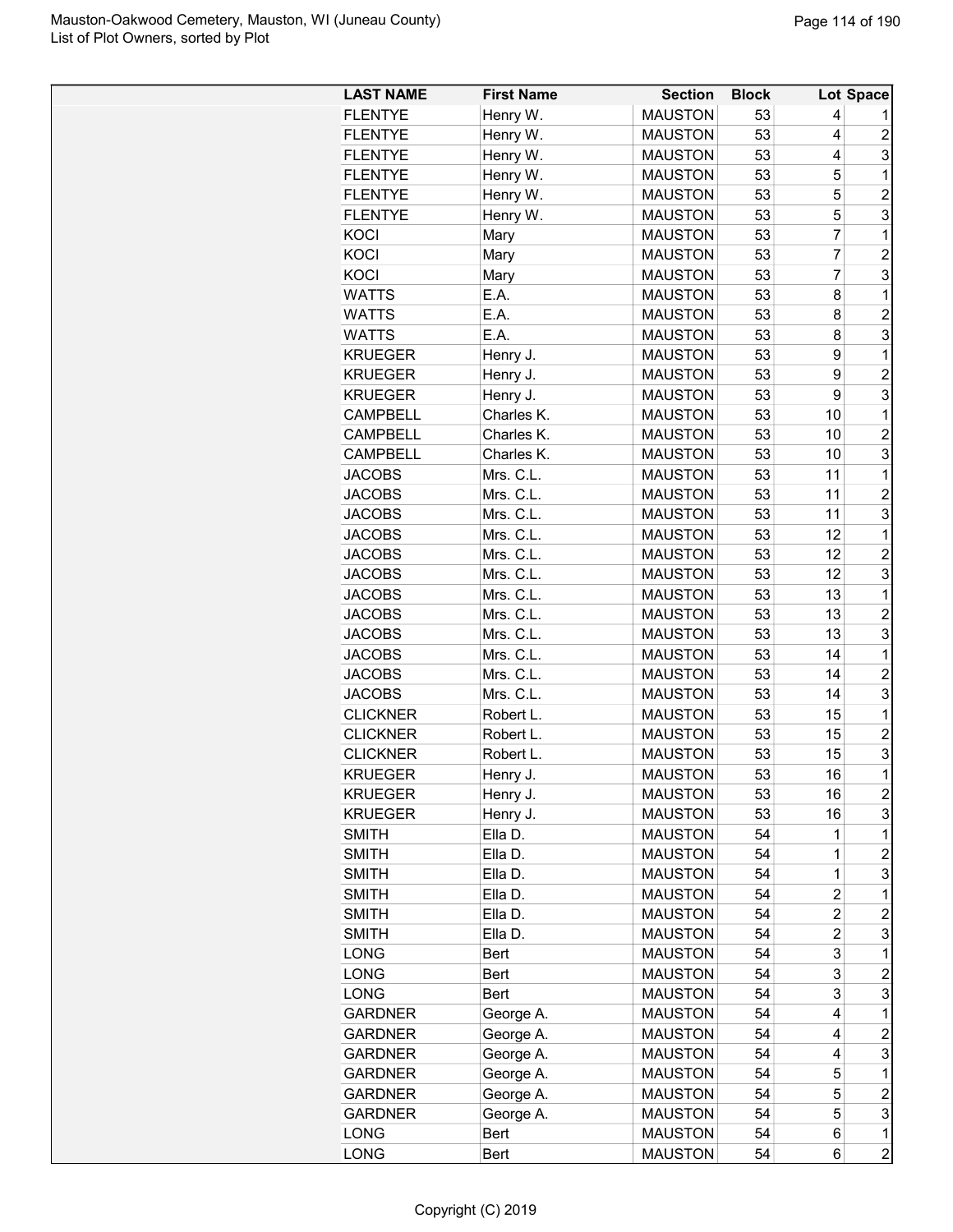| <b>LAST NAME</b>  | <b>First Name</b> | <b>Section</b> | <b>Block</b> |                | Lot Space        |
|-------------------|-------------------|----------------|--------------|----------------|------------------|
| <b>LONG</b>       | <b>Bert</b>       | <b>MAUSTON</b> | 54           | 6              | 3                |
| <b>SMITH</b>      | Ella D.           | <b>MAUSTON</b> | 54           | 7              | 1                |
| <b>SMITH</b>      | Ella D.           | <b>MAUSTON</b> | 54           | 7              | 2                |
| <b>SMITH</b>      | Ella D.           | <b>MAUSTON</b> | 54           | 7              | 3                |
| <b>SMITH</b>      | Ella D.           | <b>MAUSTON</b> | 54           | 8              | 1                |
|                   |                   |                |              |                |                  |
| <b>SMITH</b>      | Ella D.           | <b>MAUSTON</b> | 54           | 8              | $\overline{c}$   |
| <b>SMITH</b>      | Ella D.           | <b>MAUSTON</b> | 54           | 8              | 3                |
| <b>LINDQUIST</b>  | Carl              | <b>MAUSTON</b> | 54           | 9              | 1                |
| <b>LINDQUIST</b>  | Carl              | <b>MAUSTON</b> | 54           | 9              | $\overline{c}$   |
| <b>LINDQUIST</b>  | Carl              | <b>MAUSTON</b> | 54           | 9              | 3                |
| <b>LINDQUIST</b>  | Carl              | <b>MAUSTON</b> | 54           | 10             | 1                |
| <b>LINDQUIST</b>  | Carl              | <b>MAUSTON</b> | 54           | 10             | $\overline{2}$   |
| <b>LINDQUIST</b>  | Carl              | <b>MAUSTON</b> | 54           | 10             | 3                |
| <b>POTTER</b>     | Mrs. Fred         | <b>MAUSTON</b> | 54           | 11             | 1                |
| <b>POTTER</b>     | Mrs. Fred         | <b>MAUSTON</b> | 54           | 11             | $\overline{c}$   |
| <b>POTTER</b>     | Mrs. Fred         | <b>MAUSTON</b> | 54           | 11             | 3                |
| <b>VOLLING</b>    | William H.        | <b>MAUSTON</b> | 54           | 12             | 1                |
| <b>VOLLING</b>    | William H.        | <b>MAUSTON</b> | 54           | 12             | $\overline{2}$   |
| <b>VOLLING</b>    | William H.        | <b>MAUSTON</b> | 54           | 12             | 3                |
| <b>VOLLING</b>    | William H.        | <b>MAUSTON</b> | 54           | 13             | 1                |
| <b>VOLLING</b>    | William H.        | <b>MAUSTON</b> | 54           | 13             | $\overline{2}$   |
| <b>VOLLING</b>    | William H.        | <b>MAUSTON</b> | 54           | 13             | 3                |
| <b>POTTER</b>     | Mrs. Fred         | <b>MAUSTON</b> | 54           | 14             | 1                |
| <b>POTTER</b>     | Mrs. Fred         | <b>MAUSTON</b> | 54           | 14             | $\overline{2}$   |
| <b>POTTER</b>     | Mrs. Fred         | <b>MAUSTON</b> | 54           | 14             | 3                |
| <b>MORROW</b>     | Hazel M.          | <b>MAUSTON</b> | 54           | 15             | 1                |
| <b>MORROW</b>     | Hazel M.          | <b>MAUSTON</b> | 54           | 15             | $\overline{c}$   |
|                   |                   |                | 54           | 15             | 3                |
| <b>MORROW</b>     | Hazel M.          | <b>MAUSTON</b> |              |                |                  |
| <b>JACOBSON</b>   | James             | <b>MAUSTON</b> | 54           | 16             | 1                |
| <b>JACOBSON</b>   | James             | <b>MAUSTON</b> | 54           | 16             | $\overline{2}$   |
| <b>JACOBSON</b>   | James             | <b>MAUSTON</b> | 54           | 16             | 3                |
| <b>LOESCHER</b>   | Carl W.           | <b>MAUSTON</b> | 55           | 1              | 1                |
| <b>ENGEL</b>      | James             | <b>MAUSTON</b> | 55           | $\overline{2}$ | $\overline{c}$   |
| <b>DECORAH</b>    | Mattie            | <b>MAUSTON</b> | 55           | 3              | 3                |
| <b>BERTSCH</b>    | Clara             | <b>MAUSTON</b> | 55           | 4              | 1                |
| <b>BERTSCH</b>    | Clara             | <b>MAUSTON</b> | 55           | 4              | $\overline{c}$   |
| <b>BERTSCH</b>    | Clara             | <b>MAUSTON</b> | 55           | 4              | 3                |
| <b>JACKSON</b>    | Henry             | <b>MAUSTON</b> | 55           | 5              | 3                |
| <b>ENGEL</b>      | James             | <b>MAUSTON</b> | 55           | 6              | 1                |
| <b>ENGEL</b>      | Tressa            | <b>MAUSTON</b> | 55           | 6              | 3                |
| <b>DECORAH</b>    | Andrew G.         | <b>MAUSTON</b> | 55           | 7              | $\overline{c}$   |
| <b>DECORAH</b>    | Andrew G.         | <b>MAUSTON</b> | 55           | 7              | 3                |
| <b>DECORAH</b>    | William           | <b>MAUSTON</b> | 55           | 8              | 1                |
| <b>DECORAH</b>    | Herman            | <b>MAUSTON</b> | 55           | 9              | $\overline{c}$   |
| <b>GREENGRASS</b> | Vera              | <b>MAUSTON</b> | 55           | 9              | 3                |
| DE CORA           | Elliot L.         | <b>MAUSTON</b> | 55           | 10             | 1                |
| DE CORA           | Elliot L.         | <b>MAUSTON</b> | 55           | 10             | $\overline{c}$   |
| DE CORA           | Elliot L.         | <b>MAUSTON</b> | 55           | 10             | 3                |
| <b>DECORAH</b>    |                   | <b>MAUSTON</b> | 55           | 11             | 1                |
|                   | Emma              |                |              |                |                  |
| <b>DECORAH</b>    | Emma              | <b>MAUSTON</b> | 55           | 11             | $\boldsymbol{2}$ |
| <b>DECORAH</b>    | Emma              | <b>MAUSTON</b> | 55           | 11             | 3                |
| <b>NOWICKI</b>    | Alex              | <b>MAUSTON</b> | 55           | 12             | 3                |
| <b>BURL</b>       | Stone             | <b>MAUSTON</b> | 55           | 13             | 3                |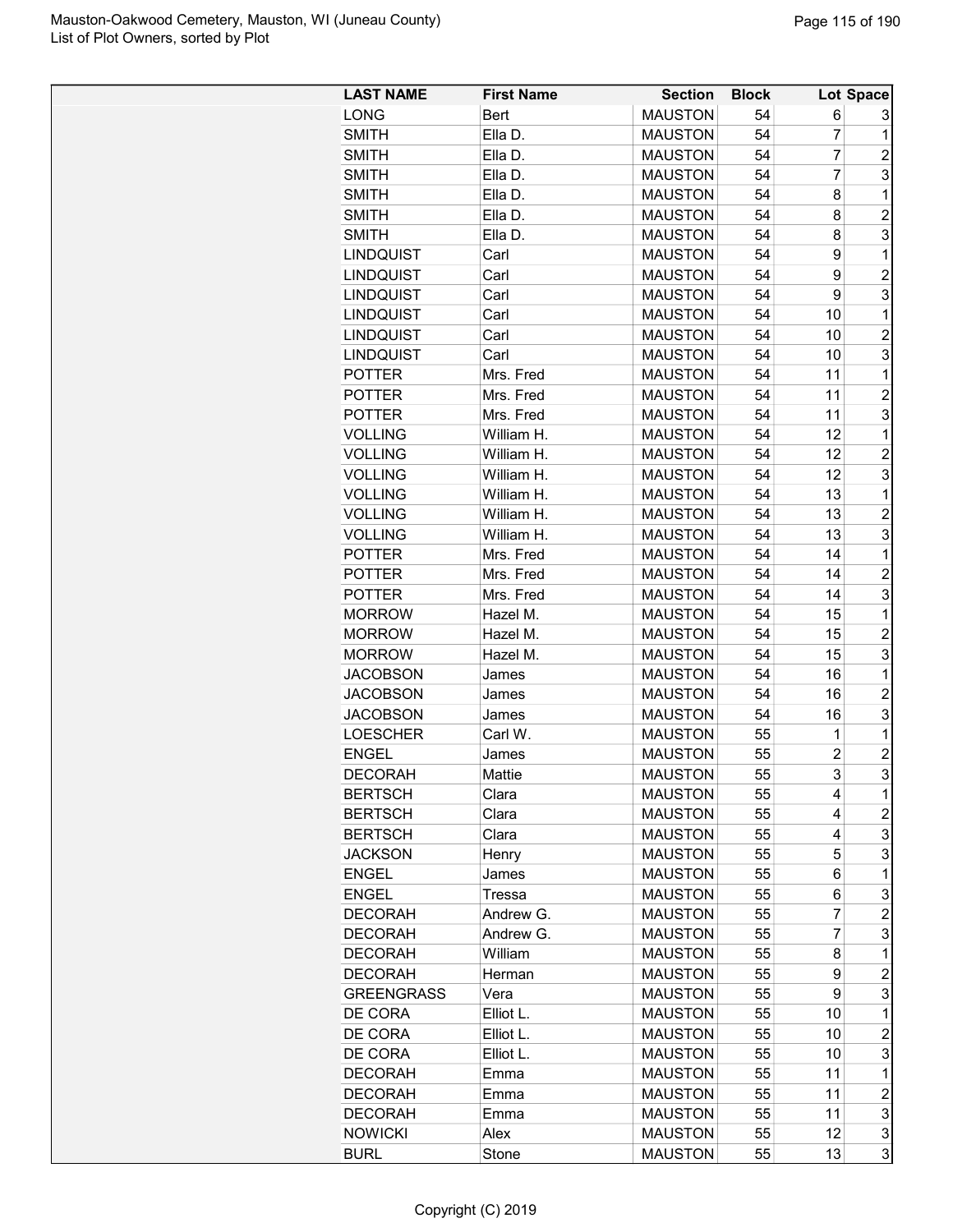| <b>WHITETHUNDER</b><br><b>MAUSTON</b><br>55<br>14<br>Joseph<br>14<br><b>WHITETHUNDER</b><br><b>MAUSTON</b><br>55<br>$\overline{2}$<br>Joseph<br>3<br><b>MAUSTON</b><br>55<br>14<br><b>WHITETHUNDER</b><br>Joseph<br><b>MAUSTON</b><br>55<br>15<br>1<br><b>GOODBEAR</b><br>Lucy<br>$\overline{2}$<br><b>GOODBEAR</b><br><b>MAUSTON</b><br>55<br>15<br>Lucy<br>3<br><b>MAUSTON</b><br>15<br><b>GOODBEAR</b><br>55<br>Lucy<br>Cecil L.<br><b>MAUSTON</b><br>55<br>16<br>1<br><b>GREENGRASS</b><br><b>MAUSTON</b><br>56<br>1<br>1<br>YOUNGQUIST<br>Doris M.<br>$\overline{1}$<br>$\overline{2}$<br>Doris M.<br><b>MAUSTON</b><br>56<br>YOUNGQUIST<br>3<br>$\overline{1}$<br>56<br>YOUNGQUIST<br>Doris M.<br><b>MAUSTON</b><br>$\overline{c}$<br>YOUNGQUIST<br>Doris M.<br><b>MAUSTON</b><br>56<br>1<br>$\overline{2}$<br>$\overline{2}$<br>YOUNGQUIST<br>Doris M.<br><b>MAUSTON</b><br>56<br>$\overline{c}$<br>3<br>Doris M.<br><b>MAUSTON</b><br>56<br>YOUNGQUIST<br>$\overline{2}$<br><b>MAUSTON</b><br>56<br>4<br><b>REINHOLD</b><br>Peter<br>7<br><b>MAUSTON</b><br>56<br>1<br>YOUNGQUIST<br>Doris M.<br>$\overline{7}$<br>$\overline{c}$<br>YOUNGQUIST<br><b>MAUSTON</b><br>56<br>Doris M.<br>3<br>7<br>YOUNGQUIST<br>Doris M.<br><b>MAUSTON</b><br>56<br>YOUNGQUIST<br><b>MAUSTON</b><br>56<br>8<br>1<br>Doris M.<br>YOUNGQUIST<br>$\overline{2}$<br>Doris M.<br><b>MAUSTON</b><br>56<br>8<br>8<br>3<br>YOUNGQUIST<br>Doris M.<br><b>MAUSTON</b><br>56<br>1<br><b>HEINKEL</b><br>Will<br><b>MAUSTON</b><br>56<br>10<br>$\overline{c}$<br><b>HEINKEL</b><br>Will<br><b>MAUSTON</b><br>56<br>10<br>3<br><b>SKLYPOVITCH</b><br><b>MAUSTON</b><br>56<br>10<br>Rose<br><b>BROWN</b><br><b>MAUSTON</b><br>56<br>11<br>1<br>L.<br>$\overline{c}$<br><b>MAUSTON</b><br>11<br><b>BROWN</b><br>L.<br>56<br>3<br><b>BROWN</b><br><b>MAUSTON</b><br>56<br>11<br>L.<br>12<br><b>BROWN</b><br>L.<br><b>MAUSTON</b><br>56<br>1<br>$\overline{2}$<br>L.<br><b>MAUSTON</b><br>56<br>12<br><b>BROWN</b><br>3<br><b>MAUSTON</b><br>12<br><b>BROWN</b><br>L.<br>56<br>1<br>L.<br><b>MAUSTON</b><br>56<br>13<br><b>BROWN</b><br><b>BROWN</b><br>L.<br><b>MAUSTON</b><br>56<br>13<br>$\overline{2}$<br>3<br><b>MAUSTON</b><br>13<br><b>BROWN</b><br>L.<br>56<br><b>BROWN</b><br><b>MAUSTON</b><br>56<br>14<br>1<br>L.<br>$\overline{2}$<br>56<br>14<br>L.<br><b>MAUSTON</b><br><b>BROWN</b><br>3<br><b>MAUSTON</b><br>56<br>14<br><b>BROWN</b><br>L.<br>Will<br><b>MAUSTON</b><br>15<br><b>HEINKEL</b><br>56<br>1<br>Will<br>56<br>15<br>2<br><b>HEINKEL</b><br><b>MAUSTON</b><br>Will<br>15<br>3<br><b>HEINKEL</b><br><b>MAUSTON</b><br>56<br><b>HOOVER</b><br>Sigel R.<br><b>OAKWOOD</b><br>1<br>1<br>1<br><b>HOOVER</b><br><b>OAKWOOD</b><br>1<br>$\mathbf{1}$<br>$\overline{c}$<br>Sigel R.<br>3<br><b>HOOVER</b><br>Sigel R.<br><b>OAKWOOD</b><br>1<br>1<br><b>HOOVER</b><br>Sigel R.<br><b>OAKWOOD</b><br>1<br>1<br>4<br>$\overline{1}$<br>5<br>Sigel R.<br><b>OAKWOOD</b><br>1<br><b>HOOVER</b><br>$\overline{1}$<br>Sigel R.<br><b>OAKWOOD</b><br>6<br><b>HOOVER</b><br>1<br>Sigel R.<br>7<br><b>HOOVER</b><br><b>OAKWOOD</b><br>$\mathbf{1}$<br>1<br>Sigel R.<br>$\mathbf{1}$<br><b>HOOVER</b><br><b>OAKWOOD</b><br>1<br>8<br>Jacob A.<br>$\overline{c}$<br><b>MICHAEL</b><br><b>OAKWOOD</b><br>1<br>1<br><b>MICHAEL</b><br>Jacob A.<br><b>OAKWOOD</b><br>$\overline{2}$<br>$\overline{c}$<br>1<br>3<br><b>MICHAEL</b><br><b>OAKWOOD</b><br>1<br>$\overline{c}$<br>Jacob A.<br>$\overline{c}$<br>1<br><b>MICHAEL</b><br>Jacob A.<br><b>OAKWOOD</b><br>4<br>$\overline{2}$<br>5<br><b>OAKWOOD</b><br>1<br><b>MICHAEL</b><br>Jacob A.<br>$\overline{c}$<br><b>MICHAEL</b><br>Jacob A.<br><b>OAKWOOD</b><br>1<br>6 | <b>LAST NAME</b> | <b>First Name</b> | <b>Section</b> | <b>Block</b> |                | Lot Space      |
|------------------------------------------------------------------------------------------------------------------------------------------------------------------------------------------------------------------------------------------------------------------------------------------------------------------------------------------------------------------------------------------------------------------------------------------------------------------------------------------------------------------------------------------------------------------------------------------------------------------------------------------------------------------------------------------------------------------------------------------------------------------------------------------------------------------------------------------------------------------------------------------------------------------------------------------------------------------------------------------------------------------------------------------------------------------------------------------------------------------------------------------------------------------------------------------------------------------------------------------------------------------------------------------------------------------------------------------------------------------------------------------------------------------------------------------------------------------------------------------------------------------------------------------------------------------------------------------------------------------------------------------------------------------------------------------------------------------------------------------------------------------------------------------------------------------------------------------------------------------------------------------------------------------------------------------------------------------------------------------------------------------------------------------------------------------------------------------------------------------------------------------------------------------------------------------------------------------------------------------------------------------------------------------------------------------------------------------------------------------------------------------------------------------------------------------------------------------------------------------------------------------------------------------------------------------------------------------------------------------------------------------------------------------------------------------------------------------------------------------------------------------------------------------------------------------------------------------------------------------------------------------------------------------------------------------------------------------------------------------------------------------------------------------------------------------------------------------------------------------------------------------------------------------------------------------------------------------------------------------------------------------------------------------------------------------------------------------------------------------------------------------------------------------------------------------------------------------------------------------------------------------------------------------------------------------------------------------------------------------------------------------------------------------------------------------------------|------------------|-------------------|----------------|--------------|----------------|----------------|
|                                                                                                                                                                                                                                                                                                                                                                                                                                                                                                                                                                                                                                                                                                                                                                                                                                                                                                                                                                                                                                                                                                                                                                                                                                                                                                                                                                                                                                                                                                                                                                                                                                                                                                                                                                                                                                                                                                                                                                                                                                                                                                                                                                                                                                                                                                                                                                                                                                                                                                                                                                                                                                                                                                                                                                                                                                                                                                                                                                                                                                                                                                                                                                                                                                                                                                                                                                                                                                                                                                                                                                                                                                                                                                      |                  |                   |                |              |                |                |
|                                                                                                                                                                                                                                                                                                                                                                                                                                                                                                                                                                                                                                                                                                                                                                                                                                                                                                                                                                                                                                                                                                                                                                                                                                                                                                                                                                                                                                                                                                                                                                                                                                                                                                                                                                                                                                                                                                                                                                                                                                                                                                                                                                                                                                                                                                                                                                                                                                                                                                                                                                                                                                                                                                                                                                                                                                                                                                                                                                                                                                                                                                                                                                                                                                                                                                                                                                                                                                                                                                                                                                                                                                                                                                      |                  |                   |                |              |                |                |
|                                                                                                                                                                                                                                                                                                                                                                                                                                                                                                                                                                                                                                                                                                                                                                                                                                                                                                                                                                                                                                                                                                                                                                                                                                                                                                                                                                                                                                                                                                                                                                                                                                                                                                                                                                                                                                                                                                                                                                                                                                                                                                                                                                                                                                                                                                                                                                                                                                                                                                                                                                                                                                                                                                                                                                                                                                                                                                                                                                                                                                                                                                                                                                                                                                                                                                                                                                                                                                                                                                                                                                                                                                                                                                      |                  |                   |                |              |                |                |
|                                                                                                                                                                                                                                                                                                                                                                                                                                                                                                                                                                                                                                                                                                                                                                                                                                                                                                                                                                                                                                                                                                                                                                                                                                                                                                                                                                                                                                                                                                                                                                                                                                                                                                                                                                                                                                                                                                                                                                                                                                                                                                                                                                                                                                                                                                                                                                                                                                                                                                                                                                                                                                                                                                                                                                                                                                                                                                                                                                                                                                                                                                                                                                                                                                                                                                                                                                                                                                                                                                                                                                                                                                                                                                      |                  |                   |                |              |                |                |
|                                                                                                                                                                                                                                                                                                                                                                                                                                                                                                                                                                                                                                                                                                                                                                                                                                                                                                                                                                                                                                                                                                                                                                                                                                                                                                                                                                                                                                                                                                                                                                                                                                                                                                                                                                                                                                                                                                                                                                                                                                                                                                                                                                                                                                                                                                                                                                                                                                                                                                                                                                                                                                                                                                                                                                                                                                                                                                                                                                                                                                                                                                                                                                                                                                                                                                                                                                                                                                                                                                                                                                                                                                                                                                      |                  |                   |                |              |                |                |
|                                                                                                                                                                                                                                                                                                                                                                                                                                                                                                                                                                                                                                                                                                                                                                                                                                                                                                                                                                                                                                                                                                                                                                                                                                                                                                                                                                                                                                                                                                                                                                                                                                                                                                                                                                                                                                                                                                                                                                                                                                                                                                                                                                                                                                                                                                                                                                                                                                                                                                                                                                                                                                                                                                                                                                                                                                                                                                                                                                                                                                                                                                                                                                                                                                                                                                                                                                                                                                                                                                                                                                                                                                                                                                      |                  |                   |                |              |                |                |
|                                                                                                                                                                                                                                                                                                                                                                                                                                                                                                                                                                                                                                                                                                                                                                                                                                                                                                                                                                                                                                                                                                                                                                                                                                                                                                                                                                                                                                                                                                                                                                                                                                                                                                                                                                                                                                                                                                                                                                                                                                                                                                                                                                                                                                                                                                                                                                                                                                                                                                                                                                                                                                                                                                                                                                                                                                                                                                                                                                                                                                                                                                                                                                                                                                                                                                                                                                                                                                                                                                                                                                                                                                                                                                      |                  |                   |                |              |                |                |
|                                                                                                                                                                                                                                                                                                                                                                                                                                                                                                                                                                                                                                                                                                                                                                                                                                                                                                                                                                                                                                                                                                                                                                                                                                                                                                                                                                                                                                                                                                                                                                                                                                                                                                                                                                                                                                                                                                                                                                                                                                                                                                                                                                                                                                                                                                                                                                                                                                                                                                                                                                                                                                                                                                                                                                                                                                                                                                                                                                                                                                                                                                                                                                                                                                                                                                                                                                                                                                                                                                                                                                                                                                                                                                      |                  |                   |                |              |                |                |
|                                                                                                                                                                                                                                                                                                                                                                                                                                                                                                                                                                                                                                                                                                                                                                                                                                                                                                                                                                                                                                                                                                                                                                                                                                                                                                                                                                                                                                                                                                                                                                                                                                                                                                                                                                                                                                                                                                                                                                                                                                                                                                                                                                                                                                                                                                                                                                                                                                                                                                                                                                                                                                                                                                                                                                                                                                                                                                                                                                                                                                                                                                                                                                                                                                                                                                                                                                                                                                                                                                                                                                                                                                                                                                      |                  |                   |                |              |                |                |
|                                                                                                                                                                                                                                                                                                                                                                                                                                                                                                                                                                                                                                                                                                                                                                                                                                                                                                                                                                                                                                                                                                                                                                                                                                                                                                                                                                                                                                                                                                                                                                                                                                                                                                                                                                                                                                                                                                                                                                                                                                                                                                                                                                                                                                                                                                                                                                                                                                                                                                                                                                                                                                                                                                                                                                                                                                                                                                                                                                                                                                                                                                                                                                                                                                                                                                                                                                                                                                                                                                                                                                                                                                                                                                      |                  |                   |                |              |                |                |
|                                                                                                                                                                                                                                                                                                                                                                                                                                                                                                                                                                                                                                                                                                                                                                                                                                                                                                                                                                                                                                                                                                                                                                                                                                                                                                                                                                                                                                                                                                                                                                                                                                                                                                                                                                                                                                                                                                                                                                                                                                                                                                                                                                                                                                                                                                                                                                                                                                                                                                                                                                                                                                                                                                                                                                                                                                                                                                                                                                                                                                                                                                                                                                                                                                                                                                                                                                                                                                                                                                                                                                                                                                                                                                      |                  |                   |                |              |                |                |
|                                                                                                                                                                                                                                                                                                                                                                                                                                                                                                                                                                                                                                                                                                                                                                                                                                                                                                                                                                                                                                                                                                                                                                                                                                                                                                                                                                                                                                                                                                                                                                                                                                                                                                                                                                                                                                                                                                                                                                                                                                                                                                                                                                                                                                                                                                                                                                                                                                                                                                                                                                                                                                                                                                                                                                                                                                                                                                                                                                                                                                                                                                                                                                                                                                                                                                                                                                                                                                                                                                                                                                                                                                                                                                      |                  |                   |                |              |                |                |
|                                                                                                                                                                                                                                                                                                                                                                                                                                                                                                                                                                                                                                                                                                                                                                                                                                                                                                                                                                                                                                                                                                                                                                                                                                                                                                                                                                                                                                                                                                                                                                                                                                                                                                                                                                                                                                                                                                                                                                                                                                                                                                                                                                                                                                                                                                                                                                                                                                                                                                                                                                                                                                                                                                                                                                                                                                                                                                                                                                                                                                                                                                                                                                                                                                                                                                                                                                                                                                                                                                                                                                                                                                                                                                      |                  |                   |                |              |                |                |
|                                                                                                                                                                                                                                                                                                                                                                                                                                                                                                                                                                                                                                                                                                                                                                                                                                                                                                                                                                                                                                                                                                                                                                                                                                                                                                                                                                                                                                                                                                                                                                                                                                                                                                                                                                                                                                                                                                                                                                                                                                                                                                                                                                                                                                                                                                                                                                                                                                                                                                                                                                                                                                                                                                                                                                                                                                                                                                                                                                                                                                                                                                                                                                                                                                                                                                                                                                                                                                                                                                                                                                                                                                                                                                      |                  |                   |                |              |                |                |
|                                                                                                                                                                                                                                                                                                                                                                                                                                                                                                                                                                                                                                                                                                                                                                                                                                                                                                                                                                                                                                                                                                                                                                                                                                                                                                                                                                                                                                                                                                                                                                                                                                                                                                                                                                                                                                                                                                                                                                                                                                                                                                                                                                                                                                                                                                                                                                                                                                                                                                                                                                                                                                                                                                                                                                                                                                                                                                                                                                                                                                                                                                                                                                                                                                                                                                                                                                                                                                                                                                                                                                                                                                                                                                      |                  |                   |                |              |                |                |
|                                                                                                                                                                                                                                                                                                                                                                                                                                                                                                                                                                                                                                                                                                                                                                                                                                                                                                                                                                                                                                                                                                                                                                                                                                                                                                                                                                                                                                                                                                                                                                                                                                                                                                                                                                                                                                                                                                                                                                                                                                                                                                                                                                                                                                                                                                                                                                                                                                                                                                                                                                                                                                                                                                                                                                                                                                                                                                                                                                                                                                                                                                                                                                                                                                                                                                                                                                                                                                                                                                                                                                                                                                                                                                      |                  |                   |                |              |                |                |
|                                                                                                                                                                                                                                                                                                                                                                                                                                                                                                                                                                                                                                                                                                                                                                                                                                                                                                                                                                                                                                                                                                                                                                                                                                                                                                                                                                                                                                                                                                                                                                                                                                                                                                                                                                                                                                                                                                                                                                                                                                                                                                                                                                                                                                                                                                                                                                                                                                                                                                                                                                                                                                                                                                                                                                                                                                                                                                                                                                                                                                                                                                                                                                                                                                                                                                                                                                                                                                                                                                                                                                                                                                                                                                      |                  |                   |                |              |                |                |
|                                                                                                                                                                                                                                                                                                                                                                                                                                                                                                                                                                                                                                                                                                                                                                                                                                                                                                                                                                                                                                                                                                                                                                                                                                                                                                                                                                                                                                                                                                                                                                                                                                                                                                                                                                                                                                                                                                                                                                                                                                                                                                                                                                                                                                                                                                                                                                                                                                                                                                                                                                                                                                                                                                                                                                                                                                                                                                                                                                                                                                                                                                                                                                                                                                                                                                                                                                                                                                                                                                                                                                                                                                                                                                      |                  |                   |                |              |                |                |
|                                                                                                                                                                                                                                                                                                                                                                                                                                                                                                                                                                                                                                                                                                                                                                                                                                                                                                                                                                                                                                                                                                                                                                                                                                                                                                                                                                                                                                                                                                                                                                                                                                                                                                                                                                                                                                                                                                                                                                                                                                                                                                                                                                                                                                                                                                                                                                                                                                                                                                                                                                                                                                                                                                                                                                                                                                                                                                                                                                                                                                                                                                                                                                                                                                                                                                                                                                                                                                                                                                                                                                                                                                                                                                      |                  |                   |                |              |                |                |
|                                                                                                                                                                                                                                                                                                                                                                                                                                                                                                                                                                                                                                                                                                                                                                                                                                                                                                                                                                                                                                                                                                                                                                                                                                                                                                                                                                                                                                                                                                                                                                                                                                                                                                                                                                                                                                                                                                                                                                                                                                                                                                                                                                                                                                                                                                                                                                                                                                                                                                                                                                                                                                                                                                                                                                                                                                                                                                                                                                                                                                                                                                                                                                                                                                                                                                                                                                                                                                                                                                                                                                                                                                                                                                      |                  |                   |                |              |                |                |
|                                                                                                                                                                                                                                                                                                                                                                                                                                                                                                                                                                                                                                                                                                                                                                                                                                                                                                                                                                                                                                                                                                                                                                                                                                                                                                                                                                                                                                                                                                                                                                                                                                                                                                                                                                                                                                                                                                                                                                                                                                                                                                                                                                                                                                                                                                                                                                                                                                                                                                                                                                                                                                                                                                                                                                                                                                                                                                                                                                                                                                                                                                                                                                                                                                                                                                                                                                                                                                                                                                                                                                                                                                                                                                      |                  |                   |                |              |                |                |
|                                                                                                                                                                                                                                                                                                                                                                                                                                                                                                                                                                                                                                                                                                                                                                                                                                                                                                                                                                                                                                                                                                                                                                                                                                                                                                                                                                                                                                                                                                                                                                                                                                                                                                                                                                                                                                                                                                                                                                                                                                                                                                                                                                                                                                                                                                                                                                                                                                                                                                                                                                                                                                                                                                                                                                                                                                                                                                                                                                                                                                                                                                                                                                                                                                                                                                                                                                                                                                                                                                                                                                                                                                                                                                      |                  |                   |                |              |                |                |
|                                                                                                                                                                                                                                                                                                                                                                                                                                                                                                                                                                                                                                                                                                                                                                                                                                                                                                                                                                                                                                                                                                                                                                                                                                                                                                                                                                                                                                                                                                                                                                                                                                                                                                                                                                                                                                                                                                                                                                                                                                                                                                                                                                                                                                                                                                                                                                                                                                                                                                                                                                                                                                                                                                                                                                                                                                                                                                                                                                                                                                                                                                                                                                                                                                                                                                                                                                                                                                                                                                                                                                                                                                                                                                      |                  |                   |                |              |                |                |
|                                                                                                                                                                                                                                                                                                                                                                                                                                                                                                                                                                                                                                                                                                                                                                                                                                                                                                                                                                                                                                                                                                                                                                                                                                                                                                                                                                                                                                                                                                                                                                                                                                                                                                                                                                                                                                                                                                                                                                                                                                                                                                                                                                                                                                                                                                                                                                                                                                                                                                                                                                                                                                                                                                                                                                                                                                                                                                                                                                                                                                                                                                                                                                                                                                                                                                                                                                                                                                                                                                                                                                                                                                                                                                      |                  |                   |                |              |                |                |
|                                                                                                                                                                                                                                                                                                                                                                                                                                                                                                                                                                                                                                                                                                                                                                                                                                                                                                                                                                                                                                                                                                                                                                                                                                                                                                                                                                                                                                                                                                                                                                                                                                                                                                                                                                                                                                                                                                                                                                                                                                                                                                                                                                                                                                                                                                                                                                                                                                                                                                                                                                                                                                                                                                                                                                                                                                                                                                                                                                                                                                                                                                                                                                                                                                                                                                                                                                                                                                                                                                                                                                                                                                                                                                      |                  |                   |                |              |                |                |
|                                                                                                                                                                                                                                                                                                                                                                                                                                                                                                                                                                                                                                                                                                                                                                                                                                                                                                                                                                                                                                                                                                                                                                                                                                                                                                                                                                                                                                                                                                                                                                                                                                                                                                                                                                                                                                                                                                                                                                                                                                                                                                                                                                                                                                                                                                                                                                                                                                                                                                                                                                                                                                                                                                                                                                                                                                                                                                                                                                                                                                                                                                                                                                                                                                                                                                                                                                                                                                                                                                                                                                                                                                                                                                      |                  |                   |                |              |                |                |
|                                                                                                                                                                                                                                                                                                                                                                                                                                                                                                                                                                                                                                                                                                                                                                                                                                                                                                                                                                                                                                                                                                                                                                                                                                                                                                                                                                                                                                                                                                                                                                                                                                                                                                                                                                                                                                                                                                                                                                                                                                                                                                                                                                                                                                                                                                                                                                                                                                                                                                                                                                                                                                                                                                                                                                                                                                                                                                                                                                                                                                                                                                                                                                                                                                                                                                                                                                                                                                                                                                                                                                                                                                                                                                      |                  |                   |                |              |                |                |
|                                                                                                                                                                                                                                                                                                                                                                                                                                                                                                                                                                                                                                                                                                                                                                                                                                                                                                                                                                                                                                                                                                                                                                                                                                                                                                                                                                                                                                                                                                                                                                                                                                                                                                                                                                                                                                                                                                                                                                                                                                                                                                                                                                                                                                                                                                                                                                                                                                                                                                                                                                                                                                                                                                                                                                                                                                                                                                                                                                                                                                                                                                                                                                                                                                                                                                                                                                                                                                                                                                                                                                                                                                                                                                      |                  |                   |                |              |                |                |
|                                                                                                                                                                                                                                                                                                                                                                                                                                                                                                                                                                                                                                                                                                                                                                                                                                                                                                                                                                                                                                                                                                                                                                                                                                                                                                                                                                                                                                                                                                                                                                                                                                                                                                                                                                                                                                                                                                                                                                                                                                                                                                                                                                                                                                                                                                                                                                                                                                                                                                                                                                                                                                                                                                                                                                                                                                                                                                                                                                                                                                                                                                                                                                                                                                                                                                                                                                                                                                                                                                                                                                                                                                                                                                      |                  |                   |                |              |                |                |
|                                                                                                                                                                                                                                                                                                                                                                                                                                                                                                                                                                                                                                                                                                                                                                                                                                                                                                                                                                                                                                                                                                                                                                                                                                                                                                                                                                                                                                                                                                                                                                                                                                                                                                                                                                                                                                                                                                                                                                                                                                                                                                                                                                                                                                                                                                                                                                                                                                                                                                                                                                                                                                                                                                                                                                                                                                                                                                                                                                                                                                                                                                                                                                                                                                                                                                                                                                                                                                                                                                                                                                                                                                                                                                      |                  |                   |                |              |                |                |
|                                                                                                                                                                                                                                                                                                                                                                                                                                                                                                                                                                                                                                                                                                                                                                                                                                                                                                                                                                                                                                                                                                                                                                                                                                                                                                                                                                                                                                                                                                                                                                                                                                                                                                                                                                                                                                                                                                                                                                                                                                                                                                                                                                                                                                                                                                                                                                                                                                                                                                                                                                                                                                                                                                                                                                                                                                                                                                                                                                                                                                                                                                                                                                                                                                                                                                                                                                                                                                                                                                                                                                                                                                                                                                      |                  |                   |                |              |                |                |
|                                                                                                                                                                                                                                                                                                                                                                                                                                                                                                                                                                                                                                                                                                                                                                                                                                                                                                                                                                                                                                                                                                                                                                                                                                                                                                                                                                                                                                                                                                                                                                                                                                                                                                                                                                                                                                                                                                                                                                                                                                                                                                                                                                                                                                                                                                                                                                                                                                                                                                                                                                                                                                                                                                                                                                                                                                                                                                                                                                                                                                                                                                                                                                                                                                                                                                                                                                                                                                                                                                                                                                                                                                                                                                      |                  |                   |                |              |                |                |
|                                                                                                                                                                                                                                                                                                                                                                                                                                                                                                                                                                                                                                                                                                                                                                                                                                                                                                                                                                                                                                                                                                                                                                                                                                                                                                                                                                                                                                                                                                                                                                                                                                                                                                                                                                                                                                                                                                                                                                                                                                                                                                                                                                                                                                                                                                                                                                                                                                                                                                                                                                                                                                                                                                                                                                                                                                                                                                                                                                                                                                                                                                                                                                                                                                                                                                                                                                                                                                                                                                                                                                                                                                                                                                      |                  |                   |                |              |                |                |
|                                                                                                                                                                                                                                                                                                                                                                                                                                                                                                                                                                                                                                                                                                                                                                                                                                                                                                                                                                                                                                                                                                                                                                                                                                                                                                                                                                                                                                                                                                                                                                                                                                                                                                                                                                                                                                                                                                                                                                                                                                                                                                                                                                                                                                                                                                                                                                                                                                                                                                                                                                                                                                                                                                                                                                                                                                                                                                                                                                                                                                                                                                                                                                                                                                                                                                                                                                                                                                                                                                                                                                                                                                                                                                      |                  |                   |                |              |                |                |
|                                                                                                                                                                                                                                                                                                                                                                                                                                                                                                                                                                                                                                                                                                                                                                                                                                                                                                                                                                                                                                                                                                                                                                                                                                                                                                                                                                                                                                                                                                                                                                                                                                                                                                                                                                                                                                                                                                                                                                                                                                                                                                                                                                                                                                                                                                                                                                                                                                                                                                                                                                                                                                                                                                                                                                                                                                                                                                                                                                                                                                                                                                                                                                                                                                                                                                                                                                                                                                                                                                                                                                                                                                                                                                      |                  |                   |                |              |                |                |
|                                                                                                                                                                                                                                                                                                                                                                                                                                                                                                                                                                                                                                                                                                                                                                                                                                                                                                                                                                                                                                                                                                                                                                                                                                                                                                                                                                                                                                                                                                                                                                                                                                                                                                                                                                                                                                                                                                                                                                                                                                                                                                                                                                                                                                                                                                                                                                                                                                                                                                                                                                                                                                                                                                                                                                                                                                                                                                                                                                                                                                                                                                                                                                                                                                                                                                                                                                                                                                                                                                                                                                                                                                                                                                      |                  |                   |                |              |                |                |
|                                                                                                                                                                                                                                                                                                                                                                                                                                                                                                                                                                                                                                                                                                                                                                                                                                                                                                                                                                                                                                                                                                                                                                                                                                                                                                                                                                                                                                                                                                                                                                                                                                                                                                                                                                                                                                                                                                                                                                                                                                                                                                                                                                                                                                                                                                                                                                                                                                                                                                                                                                                                                                                                                                                                                                                                                                                                                                                                                                                                                                                                                                                                                                                                                                                                                                                                                                                                                                                                                                                                                                                                                                                                                                      |                  |                   |                |              |                |                |
|                                                                                                                                                                                                                                                                                                                                                                                                                                                                                                                                                                                                                                                                                                                                                                                                                                                                                                                                                                                                                                                                                                                                                                                                                                                                                                                                                                                                                                                                                                                                                                                                                                                                                                                                                                                                                                                                                                                                                                                                                                                                                                                                                                                                                                                                                                                                                                                                                                                                                                                                                                                                                                                                                                                                                                                                                                                                                                                                                                                                                                                                                                                                                                                                                                                                                                                                                                                                                                                                                                                                                                                                                                                                                                      |                  |                   |                |              |                |                |
|                                                                                                                                                                                                                                                                                                                                                                                                                                                                                                                                                                                                                                                                                                                                                                                                                                                                                                                                                                                                                                                                                                                                                                                                                                                                                                                                                                                                                                                                                                                                                                                                                                                                                                                                                                                                                                                                                                                                                                                                                                                                                                                                                                                                                                                                                                                                                                                                                                                                                                                                                                                                                                                                                                                                                                                                                                                                                                                                                                                                                                                                                                                                                                                                                                                                                                                                                                                                                                                                                                                                                                                                                                                                                                      |                  |                   |                |              |                |                |
|                                                                                                                                                                                                                                                                                                                                                                                                                                                                                                                                                                                                                                                                                                                                                                                                                                                                                                                                                                                                                                                                                                                                                                                                                                                                                                                                                                                                                                                                                                                                                                                                                                                                                                                                                                                                                                                                                                                                                                                                                                                                                                                                                                                                                                                                                                                                                                                                                                                                                                                                                                                                                                                                                                                                                                                                                                                                                                                                                                                                                                                                                                                                                                                                                                                                                                                                                                                                                                                                                                                                                                                                                                                                                                      |                  |                   |                |              |                |                |
|                                                                                                                                                                                                                                                                                                                                                                                                                                                                                                                                                                                                                                                                                                                                                                                                                                                                                                                                                                                                                                                                                                                                                                                                                                                                                                                                                                                                                                                                                                                                                                                                                                                                                                                                                                                                                                                                                                                                                                                                                                                                                                                                                                                                                                                                                                                                                                                                                                                                                                                                                                                                                                                                                                                                                                                                                                                                                                                                                                                                                                                                                                                                                                                                                                                                                                                                                                                                                                                                                                                                                                                                                                                                                                      |                  |                   |                |              |                |                |
|                                                                                                                                                                                                                                                                                                                                                                                                                                                                                                                                                                                                                                                                                                                                                                                                                                                                                                                                                                                                                                                                                                                                                                                                                                                                                                                                                                                                                                                                                                                                                                                                                                                                                                                                                                                                                                                                                                                                                                                                                                                                                                                                                                                                                                                                                                                                                                                                                                                                                                                                                                                                                                                                                                                                                                                                                                                                                                                                                                                                                                                                                                                                                                                                                                                                                                                                                                                                                                                                                                                                                                                                                                                                                                      |                  |                   |                |              |                |                |
|                                                                                                                                                                                                                                                                                                                                                                                                                                                                                                                                                                                                                                                                                                                                                                                                                                                                                                                                                                                                                                                                                                                                                                                                                                                                                                                                                                                                                                                                                                                                                                                                                                                                                                                                                                                                                                                                                                                                                                                                                                                                                                                                                                                                                                                                                                                                                                                                                                                                                                                                                                                                                                                                                                                                                                                                                                                                                                                                                                                                                                                                                                                                                                                                                                                                                                                                                                                                                                                                                                                                                                                                                                                                                                      |                  |                   |                |              |                |                |
|                                                                                                                                                                                                                                                                                                                                                                                                                                                                                                                                                                                                                                                                                                                                                                                                                                                                                                                                                                                                                                                                                                                                                                                                                                                                                                                                                                                                                                                                                                                                                                                                                                                                                                                                                                                                                                                                                                                                                                                                                                                                                                                                                                                                                                                                                                                                                                                                                                                                                                                                                                                                                                                                                                                                                                                                                                                                                                                                                                                                                                                                                                                                                                                                                                                                                                                                                                                                                                                                                                                                                                                                                                                                                                      |                  |                   |                |              |                |                |
|                                                                                                                                                                                                                                                                                                                                                                                                                                                                                                                                                                                                                                                                                                                                                                                                                                                                                                                                                                                                                                                                                                                                                                                                                                                                                                                                                                                                                                                                                                                                                                                                                                                                                                                                                                                                                                                                                                                                                                                                                                                                                                                                                                                                                                                                                                                                                                                                                                                                                                                                                                                                                                                                                                                                                                                                                                                                                                                                                                                                                                                                                                                                                                                                                                                                                                                                                                                                                                                                                                                                                                                                                                                                                                      |                  |                   |                |              |                |                |
|                                                                                                                                                                                                                                                                                                                                                                                                                                                                                                                                                                                                                                                                                                                                                                                                                                                                                                                                                                                                                                                                                                                                                                                                                                                                                                                                                                                                                                                                                                                                                                                                                                                                                                                                                                                                                                                                                                                                                                                                                                                                                                                                                                                                                                                                                                                                                                                                                                                                                                                                                                                                                                                                                                                                                                                                                                                                                                                                                                                                                                                                                                                                                                                                                                                                                                                                                                                                                                                                                                                                                                                                                                                                                                      |                  |                   |                |              |                |                |
|                                                                                                                                                                                                                                                                                                                                                                                                                                                                                                                                                                                                                                                                                                                                                                                                                                                                                                                                                                                                                                                                                                                                                                                                                                                                                                                                                                                                                                                                                                                                                                                                                                                                                                                                                                                                                                                                                                                                                                                                                                                                                                                                                                                                                                                                                                                                                                                                                                                                                                                                                                                                                                                                                                                                                                                                                                                                                                                                                                                                                                                                                                                                                                                                                                                                                                                                                                                                                                                                                                                                                                                                                                                                                                      |                  |                   |                |              |                |                |
|                                                                                                                                                                                                                                                                                                                                                                                                                                                                                                                                                                                                                                                                                                                                                                                                                                                                                                                                                                                                                                                                                                                                                                                                                                                                                                                                                                                                                                                                                                                                                                                                                                                                                                                                                                                                                                                                                                                                                                                                                                                                                                                                                                                                                                                                                                                                                                                                                                                                                                                                                                                                                                                                                                                                                                                                                                                                                                                                                                                                                                                                                                                                                                                                                                                                                                                                                                                                                                                                                                                                                                                                                                                                                                      |                  |                   |                |              |                |                |
|                                                                                                                                                                                                                                                                                                                                                                                                                                                                                                                                                                                                                                                                                                                                                                                                                                                                                                                                                                                                                                                                                                                                                                                                                                                                                                                                                                                                                                                                                                                                                                                                                                                                                                                                                                                                                                                                                                                                                                                                                                                                                                                                                                                                                                                                                                                                                                                                                                                                                                                                                                                                                                                                                                                                                                                                                                                                                                                                                                                                                                                                                                                                                                                                                                                                                                                                                                                                                                                                                                                                                                                                                                                                                                      |                  |                   |                |              |                |                |
|                                                                                                                                                                                                                                                                                                                                                                                                                                                                                                                                                                                                                                                                                                                                                                                                                                                                                                                                                                                                                                                                                                                                                                                                                                                                                                                                                                                                                                                                                                                                                                                                                                                                                                                                                                                                                                                                                                                                                                                                                                                                                                                                                                                                                                                                                                                                                                                                                                                                                                                                                                                                                                                                                                                                                                                                                                                                                                                                                                                                                                                                                                                                                                                                                                                                                                                                                                                                                                                                                                                                                                                                                                                                                                      |                  |                   |                |              |                |                |
|                                                                                                                                                                                                                                                                                                                                                                                                                                                                                                                                                                                                                                                                                                                                                                                                                                                                                                                                                                                                                                                                                                                                                                                                                                                                                                                                                                                                                                                                                                                                                                                                                                                                                                                                                                                                                                                                                                                                                                                                                                                                                                                                                                                                                                                                                                                                                                                                                                                                                                                                                                                                                                                                                                                                                                                                                                                                                                                                                                                                                                                                                                                                                                                                                                                                                                                                                                                                                                                                                                                                                                                                                                                                                                      |                  |                   |                |              |                |                |
|                                                                                                                                                                                                                                                                                                                                                                                                                                                                                                                                                                                                                                                                                                                                                                                                                                                                                                                                                                                                                                                                                                                                                                                                                                                                                                                                                                                                                                                                                                                                                                                                                                                                                                                                                                                                                                                                                                                                                                                                                                                                                                                                                                                                                                                                                                                                                                                                                                                                                                                                                                                                                                                                                                                                                                                                                                                                                                                                                                                                                                                                                                                                                                                                                                                                                                                                                                                                                                                                                                                                                                                                                                                                                                      |                  |                   |                |              |                |                |
|                                                                                                                                                                                                                                                                                                                                                                                                                                                                                                                                                                                                                                                                                                                                                                                                                                                                                                                                                                                                                                                                                                                                                                                                                                                                                                                                                                                                                                                                                                                                                                                                                                                                                                                                                                                                                                                                                                                                                                                                                                                                                                                                                                                                                                                                                                                                                                                                                                                                                                                                                                                                                                                                                                                                                                                                                                                                                                                                                                                                                                                                                                                                                                                                                                                                                                                                                                                                                                                                                                                                                                                                                                                                                                      |                  |                   |                |              |                |                |
|                                                                                                                                                                                                                                                                                                                                                                                                                                                                                                                                                                                                                                                                                                                                                                                                                                                                                                                                                                                                                                                                                                                                                                                                                                                                                                                                                                                                                                                                                                                                                                                                                                                                                                                                                                                                                                                                                                                                                                                                                                                                                                                                                                                                                                                                                                                                                                                                                                                                                                                                                                                                                                                                                                                                                                                                                                                                                                                                                                                                                                                                                                                                                                                                                                                                                                                                                                                                                                                                                                                                                                                                                                                                                                      | <b>MICHAEL</b>   | Jacob A.          | <b>OAKWOOD</b> | 1            | $\overline{2}$ | $\overline{7}$ |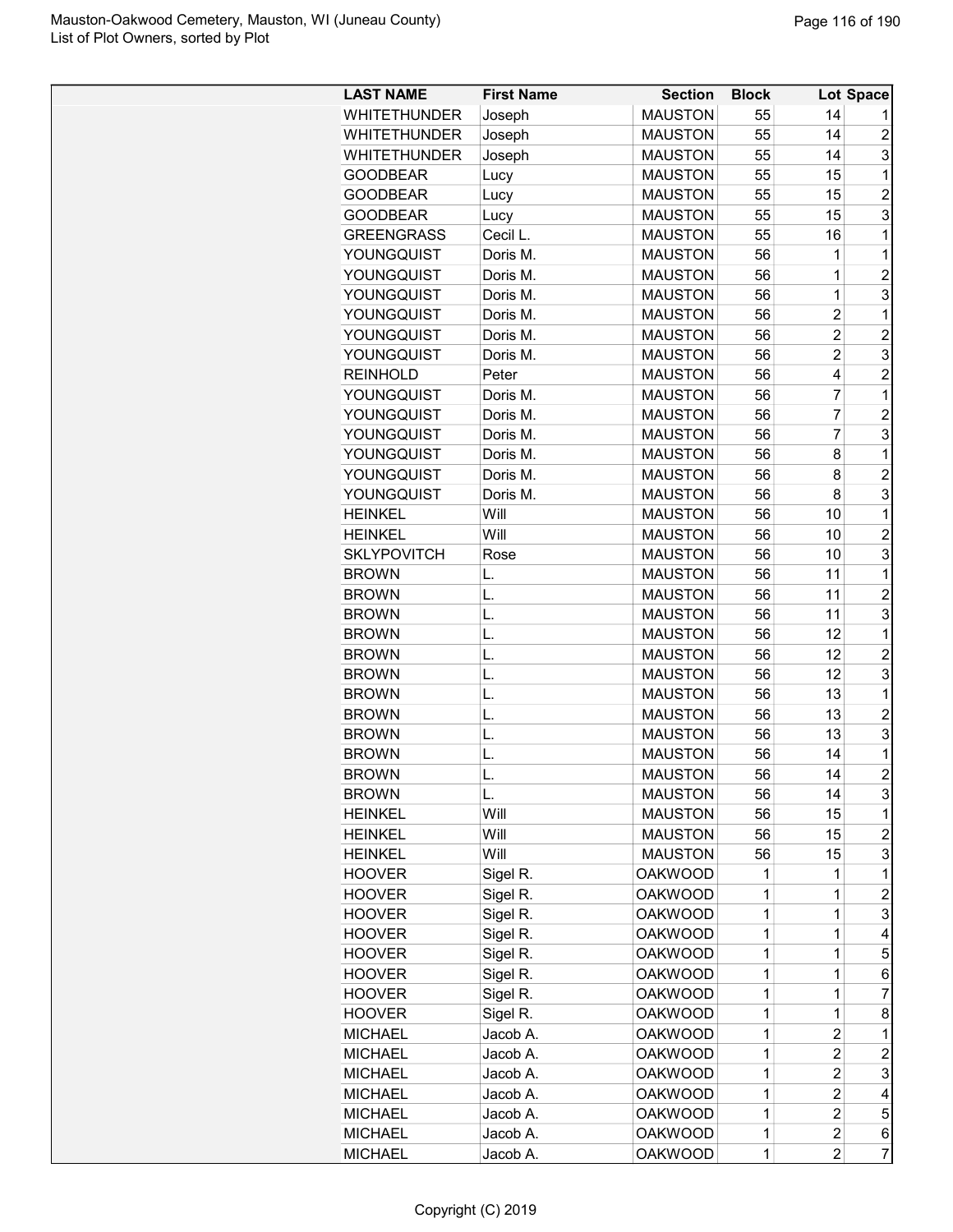| <b>LAST NAME</b> | <b>First Name</b> | <b>Section</b> | <b>Block</b>   |                         | <b>Lot Space</b> |
|------------------|-------------------|----------------|----------------|-------------------------|------------------|
| <b>MICHAEL</b>   | Jacob A.          | <b>OAKWOOD</b> | 1              | 2                       | 8                |
| SOUDAN           | Joseph            | <b>OAKWOOD</b> | 1              | 3                       | 1                |
| SOUDAN           | Joseph            | <b>OAKWOOD</b> | 1              | 3                       | $\overline{c}$   |
| SOUDAN           | Joseph            | <b>OAKWOOD</b> | $\mathbf 1$    | 3                       | 3                |
| SOUDAN           | Joseph            | <b>OAKWOOD</b> | 1              | 3                       | 4                |
| SOUDAN           | Joseph            | <b>OAKWOOD</b> | 1              | 3                       | 5                |
| SOUDAN           | Joseph            | <b>OAKWOOD</b> | 1              | 3                       | 6                |
| SOUDAN           | Joseph            | <b>OAKWOOD</b> | 1              | 3                       | 7                |
| SOUDAN           | Joseph            | <b>OAKWOOD</b> | 1              | 3                       | 8                |
| <b>MALCOM</b>    | Mrs. Job          | <b>OAKWOOD</b> | 1              | 4                       | 1                |
| <b>MALCOM</b>    | Mrs. Job          | <b>OAKWOOD</b> | 1              | 4                       | $\overline{c}$   |
| <b>MALCOM</b>    | Mrs. Job          | <b>OAKWOOD</b> | 1              | 4                       | 3                |
| <b>MALCOM</b>    | Mrs. Job          | <b>OAKWOOD</b> | 1              | 4                       | 4                |
| <b>MALCOM</b>    | Mrs. Job          | <b>OAKWOOD</b> | 1              | 4                       | 5                |
| <b>MALCOM</b>    | Mrs. Job          | <b>OAKWOOD</b> | 1              | 4                       | 6                |
| <b>MALCOM</b>    | Mrs. Job          | <b>OAKWOOD</b> | 1              | 4                       | $\overline{7}$   |
| <b>MALCOM</b>    | Mrs. Job          | <b>OAKWOOD</b> | 1              | 4                       | 8                |
| <b>BOWLES</b>    | Mr.               | <b>OAKWOOD</b> | $\overline{2}$ | 1                       | 1                |
| <b>BOWLES</b>    | Mr.               | <b>OAKWOOD</b> | $\overline{2}$ | $\mathbf 1$             | $\overline{2}$   |
| <b>BOWLES</b>    | Mr.               | <b>OAKWOOD</b> | $\overline{2}$ | $\mathbf 1$             | 3                |
| <b>BOWLES</b>    | Mr.               | <b>OAKWOOD</b> | $\overline{2}$ | 1                       | 4                |
| <b>BOWLES</b>    | Mr.               | <b>OAKWOOD</b> | $\overline{2}$ | 1                       | 5                |
| <b>BOWLES</b>    | Mr.               | <b>OAKWOOD</b> | $\overline{2}$ | $\mathbf 1$             | 6                |
| <b>BOWLES</b>    | Mr.               | <b>OAKWOOD</b> | $\overline{2}$ | $\mathbf 1$             | 7                |
| <b>BOWLES</b>    | Mr.               | <b>OAKWOOD</b> | $\overline{2}$ | $\mathbf 1$             | 8                |
| LANDGRAF         | Catherine         | <b>OAKWOOD</b> | $\overline{2}$ | $\overline{\mathbf{c}}$ | 1                |
| <b>LANDGRAF</b>  | Catherine         | <b>OAKWOOD</b> | $\overline{2}$ | $\overline{c}$          | $\overline{c}$   |
| <b>LANDGRAF</b>  | Catherine         | <b>OAKWOOD</b> | $\overline{2}$ | $\overline{c}$          | 3                |
| <b>LANDGRAF</b>  | Catherine         | <b>OAKWOOD</b> | $\overline{2}$ | $\overline{c}$          | 4                |
| <b>LANDGRAF</b>  | Catherine         | <b>OAKWOOD</b> | $\overline{2}$ | $\overline{c}$          | 5                |
| <b>LANDGRAF</b>  | Catherine         | <b>OAKWOOD</b> | $\overline{2}$ | $\overline{2}$          | 6                |
| LANDGRAF         | Catherine         | <b>OAKWOOD</b> | $\overline{2}$ | $\overline{2}$          | 7                |
| <b>LANDGRAF</b>  | Catherine         | <b>OAKWOOD</b> | $\overline{2}$ | $\overline{c}$          | 8                |
| <b>CLAWSON</b>   | Robert            | <b>OAKWOOD</b> | $\overline{2}$ | 3                       | 1                |
| <b>CLAWSON</b>   | Robert            | <b>OAKWOOD</b> | 2              | 3                       | $\overline{c}$   |
| <b>CLAWSON</b>   | Robert            | <b>OAKWOOD</b> | $\overline{2}$ | 3                       | 3                |
| <b>CLAWSON</b>   | Robert            | <b>OAKWOOD</b> | $\overline{2}$ | 3                       | 4                |
| <b>CLAWSON</b>   | Robert            | <b>OAKWOOD</b> | $\overline{2}$ | 3                       | 5                |
| <b>CLAWSON</b>   | Robert            | <b>OAKWOOD</b> | $\overline{c}$ | 3                       | 6                |
| <b>CLAWSON</b>   | Robert            | <b>OAKWOOD</b> | $\overline{2}$ | 3                       | 7                |
| <b>CLAWSON</b>   | Robert            | <b>OAKWOOD</b> | $\overline{2}$ | 3                       | 8                |
| <b>GUNDERSON</b> | August            | <b>OAKWOOD</b> | $\overline{2}$ | 4                       | 1                |
| <b>GUNDERSON</b> | August            | <b>OAKWOOD</b> | $\overline{2}$ | 4                       | $\overline{c}$   |
| <b>GUNDERSON</b> | August            | <b>OAKWOOD</b> | $\overline{2}$ | 4                       | 3                |
| <b>GUNDERSON</b> | August            | <b>OAKWOOD</b> | $\overline{2}$ | 4                       | 4                |
| <b>GUNDERSON</b> | August            | <b>OAKWOOD</b> | $\overline{2}$ | 4                       | 5                |
| <b>GUNDERSON</b> | August            | <b>OAKWOOD</b> | $\overline{c}$ | 4                       | 6                |
| <b>GUNDERSON</b> | August            | <b>OAKWOOD</b> | $\overline{c}$ | 4                       | 7                |
| <b>GUNDERSON</b> | August            | <b>OAKWOOD</b> | $\overline{2}$ | 4                       | 8                |
| STALKER          | Albert            | <b>OAKWOOD</b> | 3              | 1                       | 1                |
| STALKER          | Albert            | <b>OAKWOOD</b> | 3              | 1                       | $\overline{c}$   |
| <b>STALKER</b>   | Albert            | <b>OAKWOOD</b> | 3              | 1                       | 3                |
| <b>STALKER</b>   | Albert            | <b>OAKWOOD</b> | 3              | 1                       | 4                |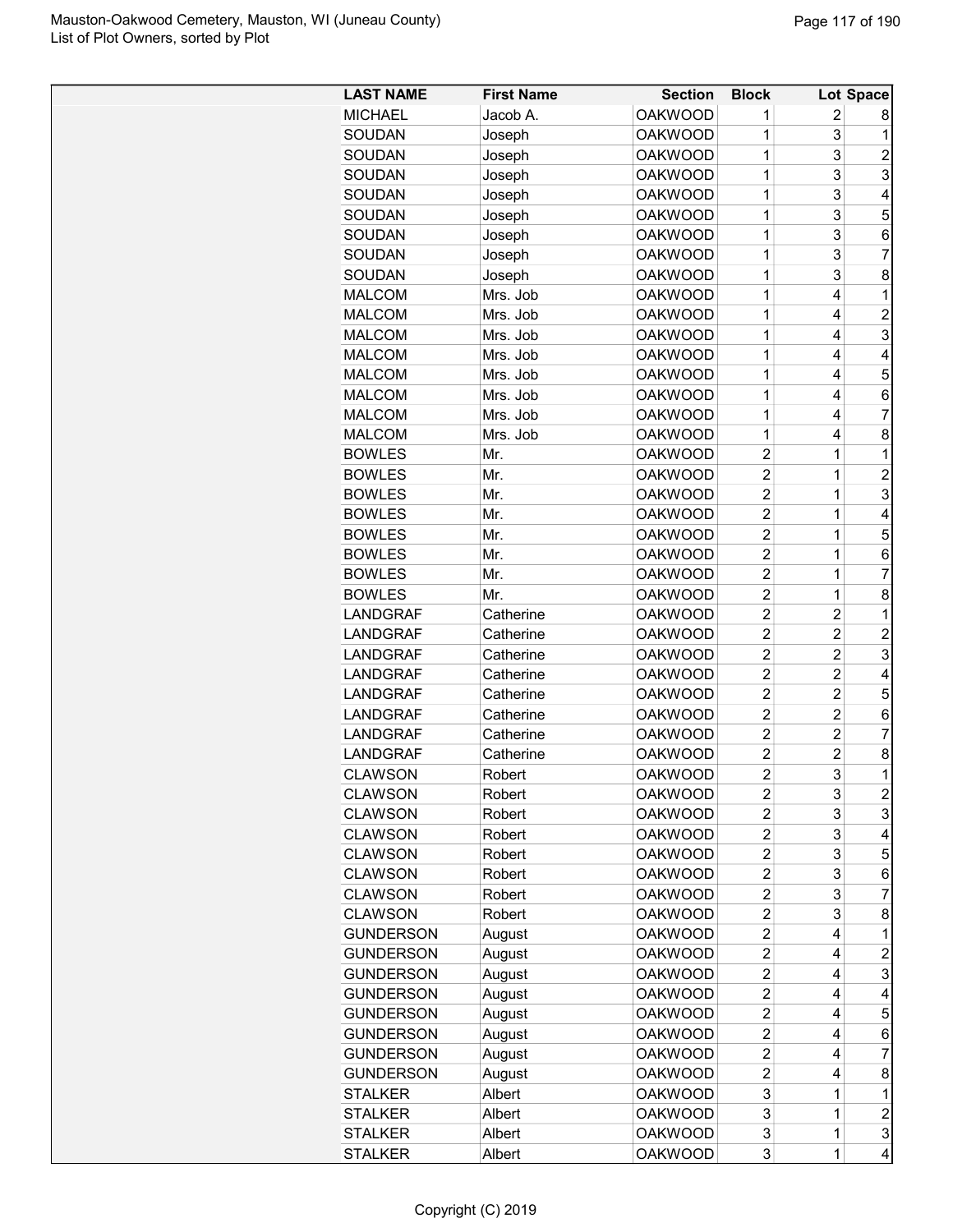| <b>LAST NAME</b> | <b>First Name</b> | <b>Section</b> | <b>Block</b> |                | Lot Space      |
|------------------|-------------------|----------------|--------------|----------------|----------------|
| <b>STALKER</b>   | Albert            | <b>OAKWOOD</b> | 3            | 1              | 5              |
| <b>STALKER</b>   | Albert            | <b>OAKWOOD</b> | 3            | 1              | 6              |
| <b>STALKER</b>   | Albert            | <b>OAKWOOD</b> | 3            | $\mathbf 1$    | 7              |
| STALKER          | Albert            | <b>OAKWOOD</b> | 3            | $\overline{1}$ | 8              |
| <b>GESSSER</b>   | Joseph            | <b>OAKWOOD</b> | 3            | $\overline{c}$ | 1              |
| <b>GESSSER</b>   | Joseph            | <b>OAKWOOD</b> | 3            | $\overline{2}$ | $\overline{c}$ |
| <b>GESSSER</b>   | Joseph            | <b>OAKWOOD</b> | 3            | $\overline{2}$ | 3              |
| <b>GESSSER</b>   | Joseph            | <b>OAKWOOD</b> | 3            | $\overline{c}$ | 4              |
| <b>GESSSER</b>   | Joseph            | <b>OAKWOOD</b> | 3            | $\overline{2}$ | 5              |
| <b>GESSSER</b>   | Joseph            | <b>OAKWOOD</b> | 3            | $\overline{c}$ | 6              |
| <b>GESSSER</b>   | Joseph            | <b>OAKWOOD</b> | 3            | $\overline{c}$ | 7              |
| <b>GESSSER</b>   | Joseph            | <b>OAKWOOD</b> | 3            | $\overline{2}$ | 8              |
| <b>HAWKINS</b>   | William           | <b>OAKWOOD</b> | 4            | 1              | 5              |
| <b>HAWKINS</b>   | William           | <b>OAKWOOD</b> | 4            | 1              | 6              |
| <b>HAWKINS</b>   | William           | <b>OAKWOOD</b> | 4            | 1              | 7              |
| <b>HAWKINS</b>   | William           | <b>OAKWOOD</b> | 4            | 1              | 8              |
| <b>PERSIG</b>    | August            | <b>OAKWOOD</b> | 5            | 1              | 1              |
| <b>PERSIG</b>    | August            | <b>OAKWOOD</b> | 5            | 1              | $\overline{2}$ |
| <b>PERSIG</b>    | August            | <b>OAKWOOD</b> | 5            | $\overline{1}$ | 3              |
| <b>PERSIG</b>    | August            | <b>OAKWOOD</b> | 5            | 1              | 4              |
| <b>PERSIG</b>    | August            | <b>OAKWOOD</b> | 5            | 1              | 5              |
| <b>PERSIG</b>    | August            | <b>OAKWOOD</b> | 5            | 1              | 6              |
| <b>PERSIG</b>    | August            | <b>OAKWOOD</b> | 5            | $\overline{1}$ | 7              |
| <b>PERSIG</b>    | August            | <b>OAKWOOD</b> | 5            | $\mathbf 1$    | 8              |
| CAVE             | Mrs. Thos         | <b>OAKWOOD</b> | 5            | $\overline{2}$ | 1              |
| CAVE             | Mrs. Thos         | <b>OAKWOOD</b> | 5            | $\overline{c}$ | $\overline{c}$ |
| <b>CAVE</b>      | Mrs. Thos         | <b>OAKWOOD</b> | 5            | $\overline{c}$ | 3              |
| CAVE             | Mrs. Thos         | <b>OAKWOOD</b> | 5            | $\overline{c}$ | 4              |
| CAVE             | Mrs. Thos         | <b>OAKWOOD</b> | 5            | $\overline{2}$ | 5              |
| CAVE             | Mrs. Thos         | <b>OAKWOOD</b> | 5            | 2              | 6              |
| CAVE             | Mrs. Thos         | <b>OAKWOOD</b> | 5            | $\overline{2}$ | 7              |
| CAVE             | Mrs. Thos         | <b>OAKWOOD</b> | 5            | $\overline{2}$ | 8              |
| <b>BRAUND</b>    | Mary Ann          | <b>OAKWOOD</b> | 5            | 3              | 1              |
| <b>BRAUND</b>    | Mary Ann          | <b>OAKWOOD</b> | 5            | 3              | $\overline{c}$ |
| <b>BRAUND</b>    | Mary Ann          | <b>OAKWOOD</b> | 5            | 3              | 3              |
| <b>BRAUND</b>    | Mary Ann          | <b>OAKWOOD</b> | 5            | 3              | 4              |
| <b>BRAUND</b>    | Mary Ann          | <b>OAKWOOD</b> | 5            | 3              | 5              |
| <b>BRAUND</b>    | Mary Ann          | <b>OAKWOOD</b> | 5            | 3              | 6              |
| <b>BRAUND</b>    | Mary Ann          | <b>OAKWOOD</b> | 5            | 3              | 7              |
| <b>BRAUND</b>    | Mary Ann          | <b>OAKWOOD</b> | 5            | 3              | 8              |
| O'DELL           | Edward            | <b>OAKWOOD</b> | 5            | 4              | 1              |
| O'DELL           | Edward            | <b>OAKWOOD</b> | 5            | 4              | $\overline{c}$ |
| O'DELL           | Edward            | <b>OAKWOOD</b> | 5            | 4              | 3              |
| O'DELL           | Edward            | <b>OAKWOOD</b> | 5            | 4              | 4              |
| <b>O'DELL</b>    | Edward            | <b>OAKWOOD</b> | 5            | 4              | 5              |
| O'DELL           | Edward            | <b>OAKWOOD</b> | 5            | 4              | 6              |
| O'DELL           | Edward            | <b>OAKWOOD</b> | 5            | 4              | 7              |
| <b>O'DELL</b>    | Edward            | <b>OAKWOOD</b> | 5            | 4              | 8              |
| <b>ONSAGER</b>   | Mrs. Otto         | <b>OAKWOOD</b> | 6            | 1              | 1              |
| <b>ONSAGER</b>   | Mrs. Otto         | <b>OAKWOOD</b> | 6            | 1              | 2              |
| <b>ONSAGER</b>   | Mrs. Otto         | <b>OAKWOOD</b> | 6            | 1              | 3              |
| ONSAGER          | Mrs. Otto         | <b>OAKWOOD</b> | 6            | 1              | 4              |
| <b>GAULKE</b>    | Mrs. William      | <b>OAKWOOD</b> | 6            | 2              | 1              |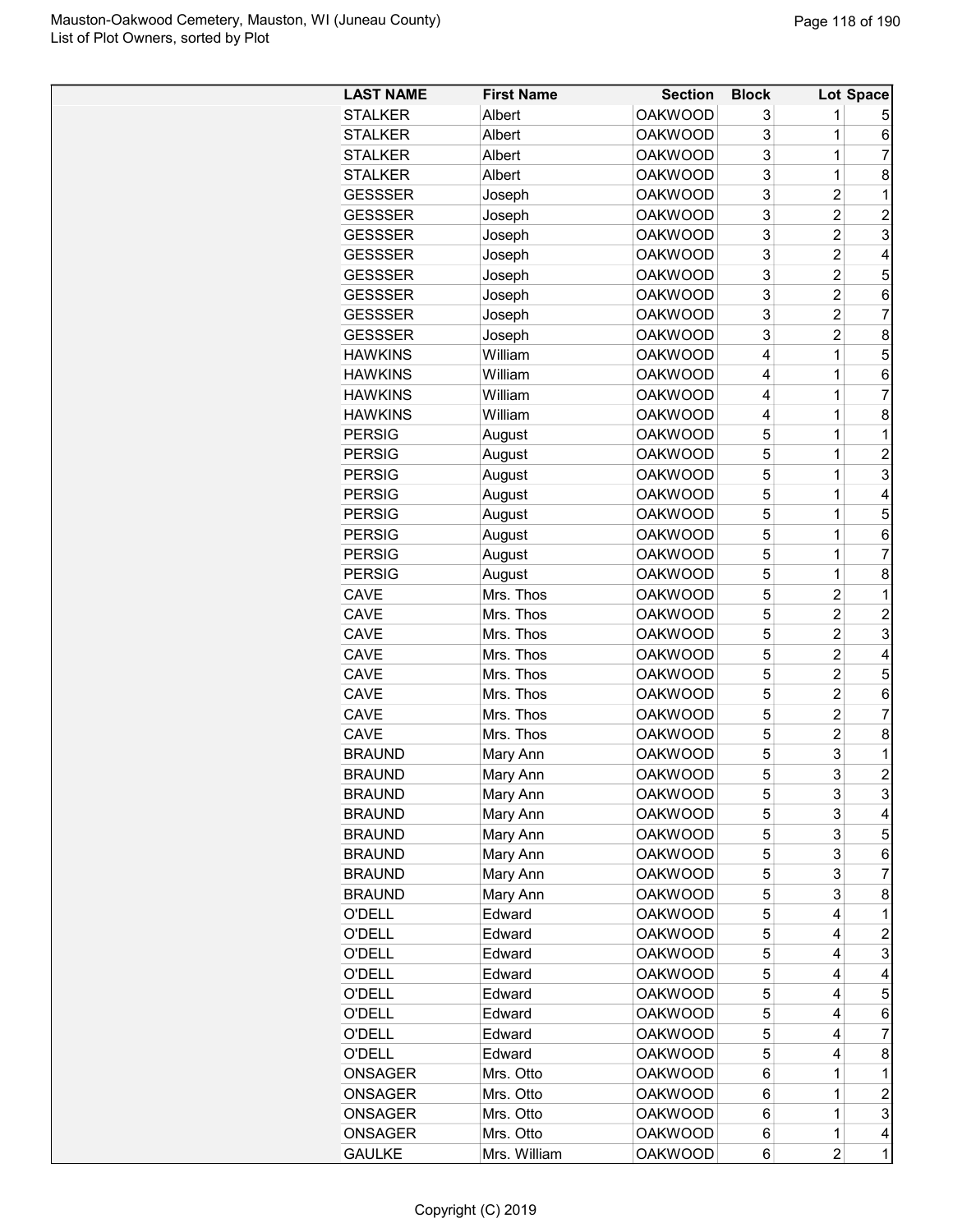| <b>LAST NAME</b> | <b>First Name</b> | <b>Section</b> | <b>Block</b>   |                | Lot Space               |
|------------------|-------------------|----------------|----------------|----------------|-------------------------|
| <b>GAULKE</b>    | Mrs. William      | <b>OAKWOOD</b> | 6              | 2              | 2                       |
| <b>GAULKE</b>    | Mrs. William      | <b>OAKWOOD</b> | 6              | $\overline{2}$ | 3                       |
| <b>GAULKE</b>    | Mrs. William      | <b>OAKWOOD</b> | 6              | $\overline{c}$ | 4                       |
| <b>GAULKE</b>    | Mrs. William      | <b>OAKWOOD</b> | 6              | $\overline{c}$ | 5                       |
| <b>GAULKE</b>    | Mrs. William      | <b>OAKWOOD</b> | 6              | $\overline{c}$ | 6                       |
| <b>GAULKE</b>    | Mrs. William      | <b>OAKWOOD</b> | 6              | $\overline{2}$ | 7                       |
| <b>GAULKE</b>    | Mrs. William      | <b>OAKWOOD</b> | 6              | $\overline{2}$ | 8                       |
| <b>HAGEMAN</b>   | Mr. & Mrs. Albert | <b>OAKWOOD</b> | 7              | $\mathbf 1$    | 1                       |
| <b>HAGEMAN</b>   | Mr. & Mrs. Albert | <b>OAKWOOD</b> | 7              | 1              | $\overline{2}$          |
| <b>HAGEMAN</b>   | Mr. & Mrs. Albert | <b>OAKWOOD</b> | 7              | 1              | 3                       |
| <b>HAGEMAN</b>   | Mr. & Mrs. Albert | <b>OAKWOOD</b> | 7              | 1              | 4                       |
| <b>HAGEMAN</b>   | Mr. & Mrs. Albert | <b>OAKWOOD</b> | 7              | 1              | 5                       |
| <b>HAGEMAN</b>   | Mr. & Mrs. Albert | <b>OAKWOOD</b> | 7              | 1              | 6                       |
| <b>HAGEMAN</b>   | Mr. & Mrs. Albert | <b>OAKWOOD</b> | $\overline{7}$ | 1              | 7                       |
| <b>HAGEMAN</b>   | Mr. & Mrs. Albert | <b>OAKWOOD</b> | $\overline{7}$ | 1              | 8                       |
| <b>MINOR</b>     | Chas E.           | <b>OAKWOOD</b> | 7              | $\overline{2}$ | 1                       |
| <b>MINOR</b>     | Chas E.           | <b>OAKWOOD</b> | 7              | $\overline{2}$ | $\overline{2}$          |
| <b>MINOR</b>     | Chas E.           | <b>OAKWOOD</b> | 7              | $\overline{c}$ | 3                       |
| <b>MINOR</b>     | Chas E.           | <b>OAKWOOD</b> | 7              | $\overline{c}$ | 4                       |
| <b>MINOR</b>     | Chas E.           | <b>OAKWOOD</b> | 7              | $\overline{c}$ | 5                       |
| <b>MINOR</b>     | Chas E.           | <b>OAKWOOD</b> | $\overline{7}$ | $\overline{2}$ | 6                       |
| <b>MINOR</b>     | Chas E.           | <b>OAKWOOD</b> | $\overline{7}$ | $\overline{c}$ | $\overline{7}$          |
| <b>MINOR</b>     | Chas E.           | <b>OAKWOOD</b> | 7              | $\overline{2}$ | 8                       |
| <b>POLLOCK</b>   | E.F.              | <b>OAKWOOD</b> | 8              | $\mathbf 1$    | 1                       |
| <b>POLLOCK</b>   | E.F.              | <b>OAKWOOD</b> | 8              | $\mathbf 1$    | $\overline{c}$          |
| <b>POLLOCK</b>   | E.F.              | <b>OAKWOOD</b> | 8              | 1              | 3                       |
| <b>POLLOCK</b>   | E.F.              | <b>OAKWOOD</b> | 8              | 1              | 4                       |
| <b>DODGE</b>     | Merl F.           | <b>OAKWOOD</b> | 9              | 1              | 1                       |
| <b>DODGE</b>     | Merl F.           | <b>OAKWOOD</b> | 9              | 1              | $\overline{c}$          |
| <b>DODGE</b>     | Merl F.           | <b>OAKWOOD</b> | 9              | 1              | 3                       |
| <b>DODGE</b>     | Merl F.           | <b>OAKWOOD</b> | 9              | $\mathbf 1$    | 4                       |
| <b>DODGE</b>     | Merl F.           | <b>OAKWOOD</b> | 9              | $\mathbf 1$    | 5                       |
| <b>DODGE</b>     | Merl F.           | <b>OAKWOOD</b> | 9              | 1              | 6                       |
| <b>BRAUND</b>    | Mr. & Mrs. Moses  | <b>OAKWOOD</b> | 10             | $\overline{1}$ | 1                       |
| <b>BRAUND</b>    | Mr. & Mrs. Moses  | <b>OAKWOOD</b> | 10             | 1              | $\overline{\mathbf{c}}$ |
| <b>BRAUND</b>    | Mr. & Mrs. Moses  | <b>OAKWOOD</b> | 10             | 1              | 3                       |
| <b>BRAUND</b>    | Mr. & Mrs. Warren | OAKWOOD        | 10             | 1              | $\overline{7}$          |
| <b>BRAUND</b>    | Mr. & Mrs. Warren | OAKWOOD        | 10             | 1              | 8                       |
| <b>BRAUND</b>    | Mr. & Mrs. Warren | <b>OAKWOOD</b> | 10             | 1              | 9                       |
| <b>BRAUND</b>    | Mr. & Mrs. Warren | <b>OAKWOOD</b> | 10             | 1              | 10                      |
| <b>BRAUND</b>    | Mr. & Mrs. Warren | <b>OAKWOOD</b> | 10             | 1              | 11                      |
| <b>BRAUND</b>    | Mr. & Mrs. Warren | <b>OAKWOOD</b> | 10             | 1              | 12                      |
| <b>DANIELSON</b> | Mrs. Louisa       | <b>OAKWOOD</b> | 10             | 2              | 1                       |
| <b>DANIELSON</b> | Mrs. Louisa       | <b>OAKWOOD</b> | 10             | 2              | $\overline{c}$          |
| <b>DANIELSON</b> | Mrs. Louisa       | <b>OAKWOOD</b> | 10             | 2              | 3                       |
| DANIELSON        | Mrs. Louisa       | <b>OAKWOOD</b> | 10             | $\overline{c}$ | 4                       |
| DANIELSON        | Mrs. Louisa       | <b>OAKWOOD</b> | 10             | 2              | 5                       |
| <b>DANIELSON</b> | Mrs. Louisa       | <b>OAKWOOD</b> | 10             | $\overline{c}$ | 6                       |
| <b>DANIELSON</b> | Mrs. Louisa       | <b>OAKWOOD</b> | 10             | 2              | $\overline{7}$          |
| <b>DANIELSON</b> | Mrs. Louisa       | <b>OAKWOOD</b> | 10             | 2              | 8                       |
| DANIELSON        | Mrs. Louisa       | <b>OAKWOOD</b> | 10             | 2              | 9                       |
| <b>DANIELSON</b> | Mrs. Louisa       | <b>OAKWOOD</b> | 10             | 2              | 10                      |
| <b>DANIELSON</b> | Mrs. Louisa       | <b>OAKWOOD</b> | 10             | $\overline{2}$ | 11                      |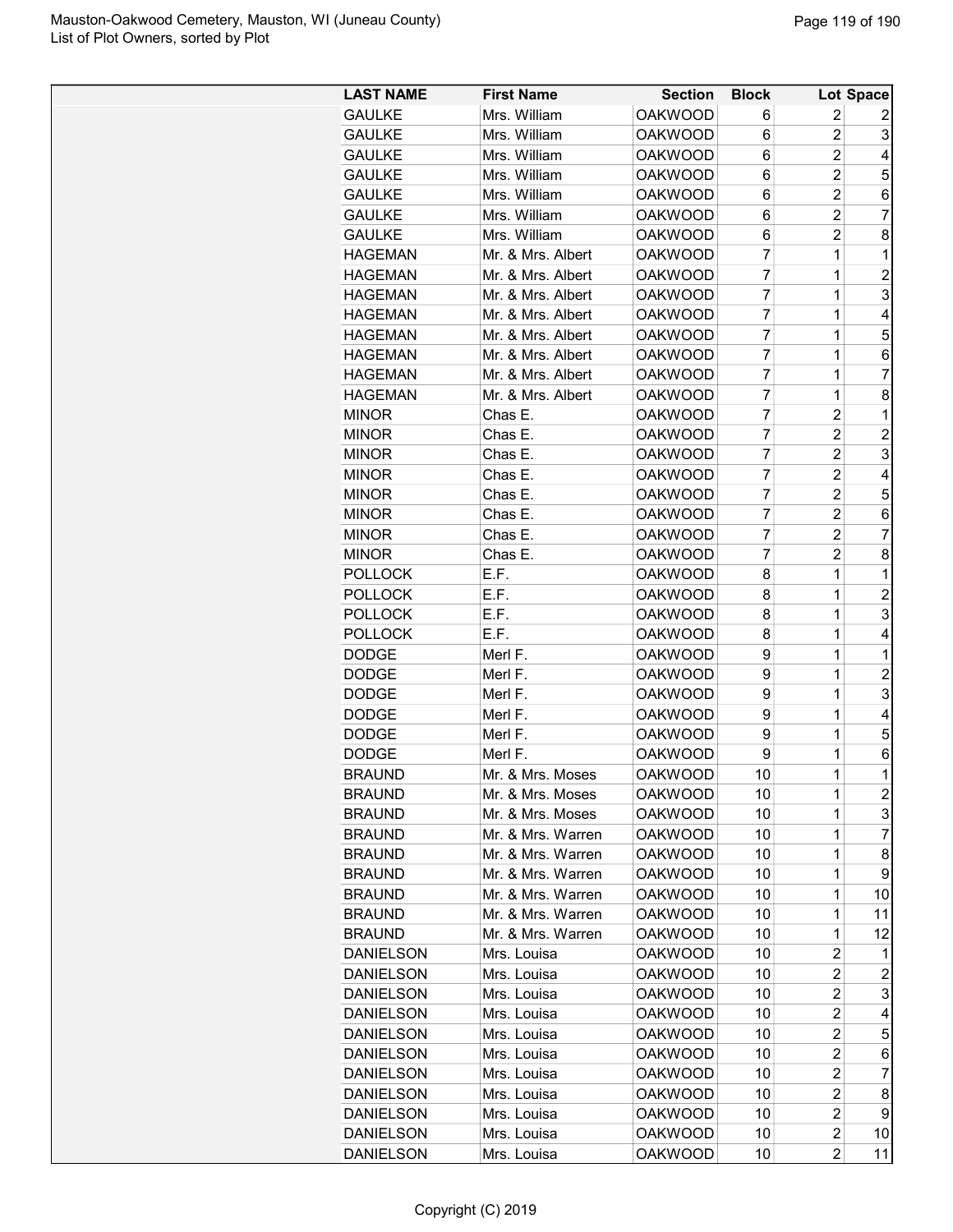| <b>LAST NAME</b>  | <b>First Name</b> | <b>Section</b> | <b>Block</b> |                | Lot Space      |
|-------------------|-------------------|----------------|--------------|----------------|----------------|
| <b>DANIELSON</b>  | Mrs. Louisa       | <b>OAKWOOD</b> | 10           | 2              | 12             |
| <b>SCHMIDT</b>    | Fred J.           | <b>OAKWOOD</b> | 10           | 3              | 1              |
| <b>SCHMIDT</b>    | Fred J.           | <b>OAKWOOD</b> | 10           | 3              | $\overline{c}$ |
| <b>SCHMIDT</b>    | Fred J.           | <b>OAKWOOD</b> | 10           | 3              | 3              |
| <b>SCHMIDT</b>    | Fred J.           | <b>OAKWOOD</b> | 10           | 3              | 4              |
| <b>SCHMIDT</b>    | Fred J.           | <b>OAKWOOD</b> | 10           | 3              | 5              |
| <b>SCHMIDT</b>    | Fred J.           | <b>OAKWOOD</b> | 10           | 3              | 6              |
| <b>NEVE</b>       | Mrs. Cora B.      | <b>OAKWOOD</b> | 10           | 3              | $\overline{7}$ |
| <b>NEVE</b>       | Mrs. Cora B.      | <b>OAKWOOD</b> | 10           | 3              | 8              |
| <b>NEVE</b>       | Mrs. Cora B.      | <b>OAKWOOD</b> | 10           | 3              | 9              |
| <b>NEVE</b>       | Mrs. Cora B.      | <b>OAKWOOD</b> | 10           | 3              | 10             |
| <b>NEVE</b>       | Mrs. Cora B.      | <b>OAKWOOD</b> | 10           | 3              | 11             |
| <b>NEVE</b>       | Mrs. Cora B.      | <b>OAKWOOD</b> | 10           | 3              | 12             |
| <b>LONG</b>       | Mrs. John         | <b>OAKWOOD</b> | 10           | 4              | 1              |
| LONG              | Mrs. John         | <b>OAKWOOD</b> | 10           | 4              | $\overline{c}$ |
| LONG              | Mrs. John         | <b>OAKWOOD</b> | 10           | 4              | 3              |
| <b>LONG</b>       | Mrs. John         | <b>OAKWOOD</b> | 10           | 4              | 4              |
| LONG              | Mrs. John         | <b>OAKWOOD</b> | 10           | 4              | 5              |
| <b>LONG</b>       | Mrs. John         | <b>OAKWOOD</b> | 10           | 4              | 6              |
| <b>GALVIN</b>     | William E.        | <b>OAKWOOD</b> | 10           | 4              | $\overline{7}$ |
| <b>GALVIN</b>     | William E.        | <b>OAKWOOD</b> | 10           | 4              | 8              |
| <b>GALVIN</b>     | William E.        | <b>OAKWOOD</b> | 10           | 4              | 9              |
| <b>GALVIN</b>     | William E.        | <b>OAKWOOD</b> | 10           | 4              | 10             |
| <b>GALVIN</b>     | William E.        | <b>OAKWOOD</b> | 10           | 4              | 11             |
| <b>GALVIN</b>     | William E.        | <b>OAKWOOD</b> | 10           | 4              | 12             |
| MILLARD           | Mrs. Helen        | <b>OAKWOOD</b> | 11           | 1              | 1              |
| <b>MILLARD</b>    | Mrs. Helen        | <b>OAKWOOD</b> | 11           | 1              | $\overline{c}$ |
| <b>MILLARD</b>    | Mrs. Helen        | <b>OAKWOOD</b> | 11           | 1              | 3              |
| <b>MILLER</b>     | William           | <b>OAKWOOD</b> | 11           | 1              | $\overline{7}$ |
| <b>MILLER</b>     | William           | <b>OAKWOOD</b> | 11           | 1              | 8              |
| <b>MILLER</b>     | William           | <b>OAKWOOD</b> | 11           | $\mathbf 1$    | 9              |
| <b>MILLER</b>     | William           | <b>OAKWOOD</b> | 11           | $\mathbf 1$    | 10             |
| <b>MILLER</b>     | William           | <b>OAKWOOD</b> | 11           | $\mathbf 1$    | 11             |
| <b>MILLER</b>     | William           | <b>OAKWOOD</b> | 11           | $\mathbf 1$    | 12             |
| RHODE             | Ferdinand O.      | <b>OAKWOOD</b> | 11           | 2              | 1              |
| <b>RHODE</b>      | Ferdinand O.      | <b>OAKWOOD</b> | 11           | 2              | $\overline{c}$ |
| RHODE             | Ferdinand O.      | <b>OAKWOOD</b> | 11           | 2              | 3              |
| RHODE             | Ferdinand O.      | <b>OAKWOOD</b> | 11           | $\overline{c}$ | 4              |
| <b>RHODE</b>      | Ferdinand O.      | <b>OAKWOOD</b> | 11           | 2              | 5              |
| <b>RHODE</b>      | Ferdinand O.      | <b>OAKWOOD</b> | 11           | 2              | 6              |
| <b>RHODE</b>      | Ferdinand O.      | <b>OAKWOOD</b> | 11           | 2              | 7              |
| <b>RHODE</b>      | Ferdinand O.      | <b>OAKWOOD</b> | 11           | 2              | 8              |
| <b>RHODE</b>      | Ferdinand O.      | <b>OAKWOOD</b> | 11           | 2              | 9              |
| <b>RHODE</b>      | Ferdinand O.      | <b>OAKWOOD</b> | 11           | 2              | 10             |
| <b>RHODE</b>      | Ferdinand O.      | <b>OAKWOOD</b> | 11           | $\overline{c}$ | 11             |
| <b>RHODE</b>      | Ferdinand O.      | <b>OAKWOOD</b> | 11           | 2              | 12             |
| <b>MCCAFFERTY</b> | George H.         | <b>OAKWOOD</b> | 11           | 3              | 1              |
| <b>MCCAFFERTY</b> | George H.         | <b>OAKWOOD</b> | 11           | 3              | 2              |
| <b>MCCAFFERTY</b> | George H.         | <b>OAKWOOD</b> | 11           | 3              | 3              |
| <b>MCCAFFERTY</b> | George H.         | <b>OAKWOOD</b> | 11           | 3              | 4              |
| MCCAFFERTY        | George H.         | <b>OAKWOOD</b> | 11           | 3              | 5              |
| <b>MCCAFFERTY</b> | George H.         | <b>OAKWOOD</b> | 11           | 3              | 6              |
| <b>MCCAFFERTY</b> | George H.         | <b>OAKWOOD</b> | 11           | 3              | $\overline{7}$ |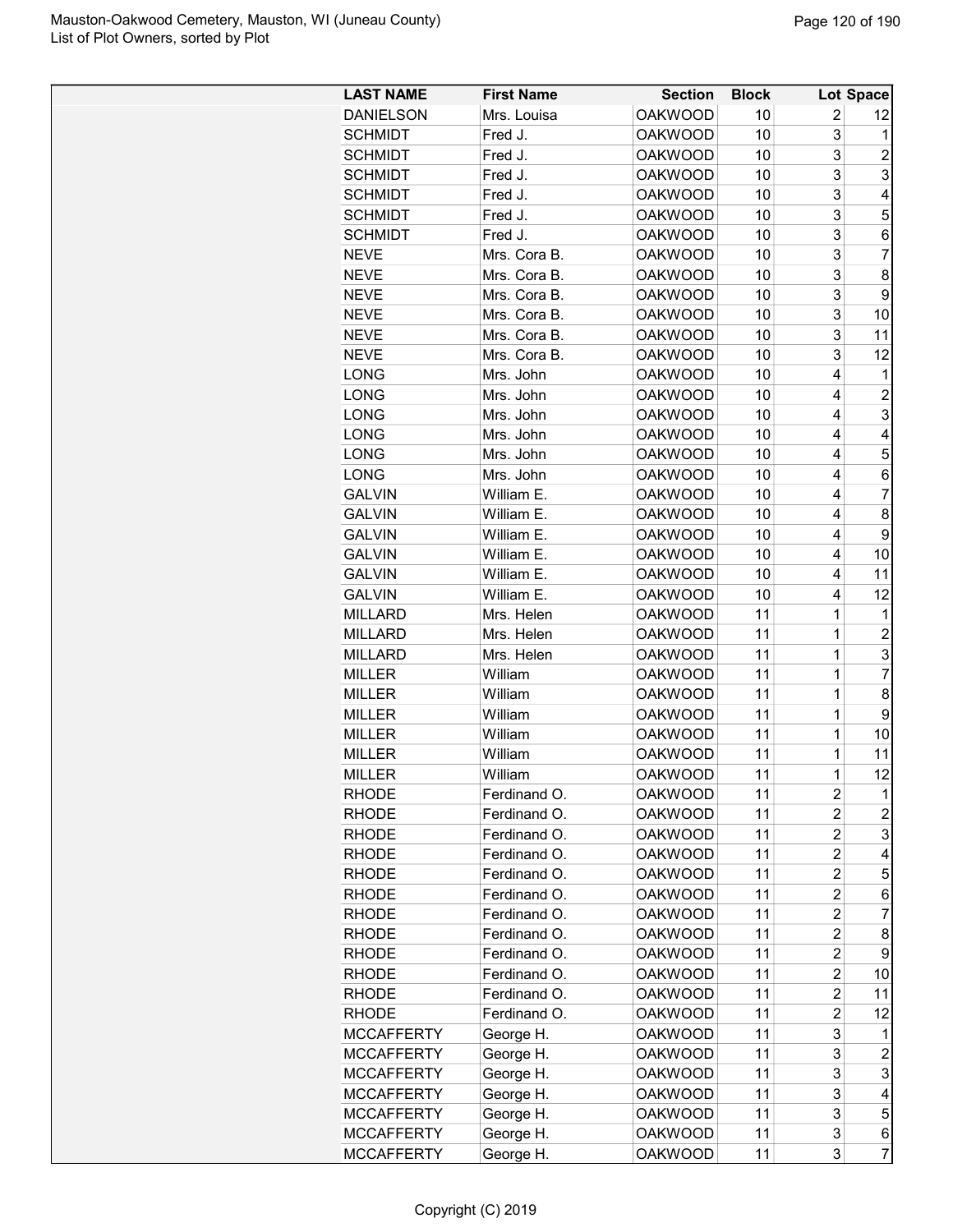| <b>LAST NAME</b>  | <b>First Name</b> | <b>Section</b> | <b>Block</b> |                | Lot Space      |
|-------------------|-------------------|----------------|--------------|----------------|----------------|
| <b>MCCAFFERTY</b> | George H.         | <b>OAKWOOD</b> | 11           | 3              | 8              |
| <b>MCCAFFERTY</b> | George H.         | <b>OAKWOOD</b> | 11           | 3              | 9              |
| <b>MCCAFFERTY</b> | George H.         | <b>OAKWOOD</b> | 11           | 3              | 10             |
| <b>MCCAFFERTY</b> | George H.         | <b>OAKWOOD</b> | 11           | 3              | 11             |
| <b>MCCAFFERTY</b> | George H.         | <b>OAKWOOD</b> | 11           | 3              | 12             |
| <b>MCCAFFERTY</b> | Anna C.           | <b>OAKWOOD</b> | 11           | 4              | 1              |
| <b>MCCAFFERTY</b> | Anna C.           | <b>OAKWOOD</b> | 11           | 4              | $\overline{2}$ |
| <b>MCCAFFERTY</b> | Anna C.           | <b>OAKWOOD</b> | 11           | 4              | 3              |
| <b>MCCAFFERTY</b> | George H.         | <b>OAKWOOD</b> | 11           | 4              | 4              |
| <b>MCCAFFERTY</b> | George H.         | <b>OAKWOOD</b> | 11           | 4              | 5              |
| <b>MCCAFFERTY</b> | George H.         | <b>OAKWOOD</b> | 11           | 4              | 6              |
| <b>MCCAFFERTY</b> | Anna C.           | <b>OAKWOOD</b> | 11           | 4              | $\overline{7}$ |
| <b>MCCAFFERTY</b> | Anna C.           | <b>OAKWOOD</b> | 11           | 4              | 8              |
| <b>MCCAFFERTY</b> | Anna C.           | <b>OAKWOOD</b> | 11           | 4              | 9              |
| <b>MCCAFFERTY</b> | George H.         | <b>OAKWOOD</b> | 11           | 4              | 10             |
| <b>MCCAFFERTY</b> | George H.         | <b>OAKWOOD</b> | 11           | 4              | 11             |
| <b>MCCAFFERTY</b> | George H.         | <b>OAKWOOD</b> | 11           | 4              | 12             |
| <b>BOLLOW</b>     | Henry             | <b>OAKWOOD</b> | 12           | $\mathbf 1$    | 1              |
| <b>BOLLOW</b>     | Henry             | <b>OAKWOOD</b> | 12           | 1              | $\overline{2}$ |
| <b>BOLLOW</b>     | Henry             | <b>OAKWOOD</b> | 12           | 1              | 3              |
| <b>BOLLOW</b>     | Henry             | <b>OAKWOOD</b> | 12           | $\mathbf 1$    | $\overline{4}$ |
| <b>BOLLOW</b>     | Henry             | <b>OAKWOOD</b> | 12           | $\mathbf 1$    | 5              |
| <b>BOLLOW</b>     | Henry             | <b>OAKWOOD</b> | 12           | $\mathbf 1$    | 6              |
| <b>HAGEMAN</b>    | William           | <b>OAKWOOD</b> | 12           | $\mathbf 1$    | $\overline{7}$ |
| <b>HAGEMAN</b>    | William           | <b>OAKWOOD</b> | 12           | $\mathbf 1$    | 8              |
| <b>HAGEMAN</b>    | William           | <b>OAKWOOD</b> | 12           | 1              | 9              |
| <b>HAGEMAN</b>    | William           | <b>OAKWOOD</b> | 12           | 1              | 10             |
| <b>HAGEMAN</b>    | William           | <b>OAKWOOD</b> | 12           | $\mathbf 1$    | 11             |
| <b>HAGEMAN</b>    | William           | <b>OAKWOOD</b> | 12           | $\mathbf 1$    | 12             |
| <b>HAUER</b>      | Chas Jr.          | <b>OAKWOOD</b> | 12           | $\overline{2}$ | 1              |
| <b>HAUER</b>      | Chas Jr.          | <b>OAKWOOD</b> | 12           | $\overline{2}$ | $\overline{2}$ |
| <b>HAUER</b>      | Chas Jr.          | <b>OAKWOOD</b> | 12           | $\overline{2}$ | 3              |
| <b>HAUER</b>      | Chas Jr.          | <b>OAKWOOD</b> | 12           | $\overline{c}$ | 4              |
| <b>HAUER</b>      | Chas Jr.          | <b>OAKWOOD</b> | 12           | $\overline{2}$ | 5              |
| <b>HAUER</b>      | Chas Jr.          | <b>OAKWOOD</b> | 12           | 2              | 6              |
| <b>HAUER</b>      | Chas Jr.          | <b>OAKWOOD</b> | 12           | 2              | 7              |
| <b>HAUER</b>      | Chas Jr.          | <b>OAKWOOD</b> | 12           | 2              | 8              |
| <b>HAUER</b>      | Chas Jr.          | <b>OAKWOOD</b> | 12           | 2              | 9              |
| <b>HAUER</b>      | Chas Jr.          | <b>OAKWOOD</b> | 12           | 2              | 10             |
| <b>HAUER</b>      | Chas Jr.          | <b>OAKWOOD</b> | 12           | 2              | 11             |
| <b>HAUER</b>      | Chas Jr.          | <b>OAKWOOD</b> | 12           | 2              | 12             |
| <b>RICHARDT</b>   | Gustave           | <b>OAKWOOD</b> | 12           | 3              | 1              |
| <b>RICHARDT</b>   | Gustave           | <b>OAKWOOD</b> | 12           | 3              | $\overline{2}$ |
| <b>RICHARDT</b>   | Gustave           | <b>OAKWOOD</b> | 12           | 3              | 3              |
| <b>RICHARDT</b>   | Gustave           | <b>OAKWOOD</b> | 12           | 3              | 4              |
| <b>RICHARDT</b>   | Gustave           | <b>OAKWOOD</b> | 12           | 3              | 5              |
| <b>RICHARDT</b>   | Gustave           | <b>OAKWOOD</b> | 12           | 3              | 6              |
| <b>ALTON</b>      | John R. Mrs.      | <b>OAKWOOD</b> | 12           | 3              | 7              |
| <b>ALTON</b>      | John R. Mrs.      | <b>OAKWOOD</b> | 12           | 3              | 8              |
| <b>ALTON</b>      | John R. Mrs.      | OAKWOOD        | 12           | 3              | 9              |
| <b>ALTON</b>      | John R. Mrs.      | <b>OAKWOOD</b> | 12           | 3              | 10             |
| <b>ALTON</b>      | John R. Mrs.      | <b>OAKWOOD</b> | 12           | 3              | 11             |
| <b>ALTON</b>      | John R. Mrs.      | <b>OAKWOOD</b> | 12           | 3              | 12             |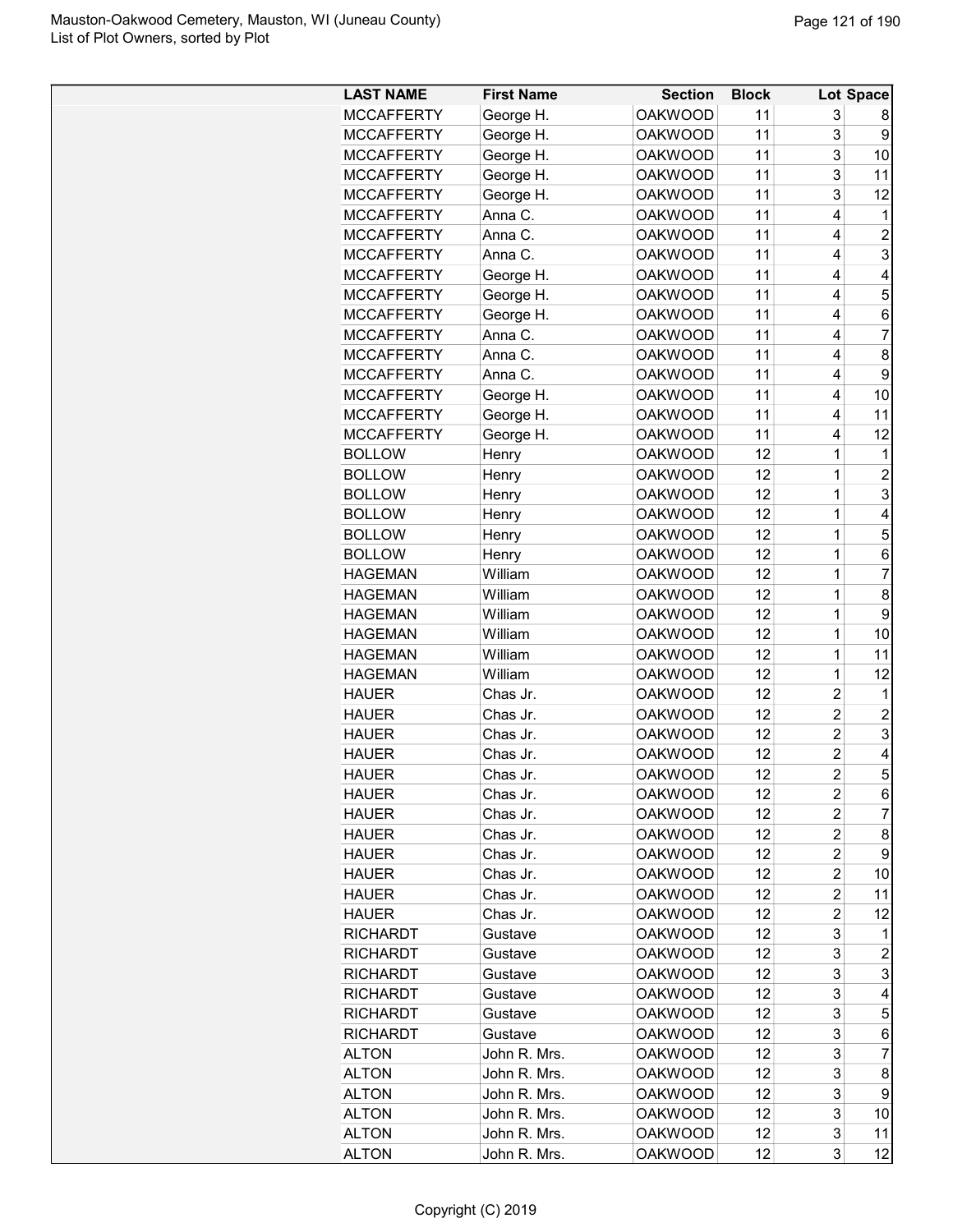| <b>LAST NAME</b>  | <b>First Name</b> | <b>Section</b> | <b>Block</b> |          | Lot Space      |
|-------------------|-------------------|----------------|--------------|----------|----------------|
| <b>O'DELL</b>     | Mrs. David        | <b>OAKWOOD</b> | 12           | 4        |                |
| <b>O'DELL</b>     | Mrs. David        | <b>OAKWOOD</b> | 12           | 4        | 2              |
| <b>O'DELL</b>     | Mrs. David        | <b>OAKWOOD</b> | 12           | 4        | 3              |
| O'DELL            | Mrs. David        | <b>OAKWOOD</b> | 12           | 4        | 4              |
| O'DELL            | Mrs. David        | <b>OAKWOOD</b> | 12           | 4        | 5              |
| O'DELL            | Mrs. David        | <b>OAKWOOD</b> | 12           | 4        | 6              |
| SONNENBERG        | Frank             | <b>OAKWOOD</b> | 12           | 4        | $\overline{7}$ |
| SONNENBERG        | Frank             | <b>OAKWOOD</b> | 12           | 4        | 8              |
| SONNENBERG        | Frank             | <b>OAKWOOD</b> | 12           | 4        | 9              |
| <b>SONNENBERG</b> | Frank             | <b>OAKWOOD</b> | 12           | 4        | 10             |
| SONNENBERG        | Frank             | <b>OAKWOOD</b> | 12           | 4        | 11             |
| SONNENBERG        | Frank             | <b>OAKWOOD</b> | 12           | 4        | 12             |
| <b>MARDEN</b>     | J.E. & Sarah      | <b>OAKWOOD</b> | 12           | 5        | 1              |
| <b>MARDEN</b>     | J.E. & Sarah      | <b>OAKWOOD</b> | 12           | 5        | $\overline{c}$ |
| <b>MARDEN</b>     | J.E. & Sarah      | <b>OAKWOOD</b> | 12           | 5        | 3              |
| <b>PHARO</b>      | Mrs. Marie E.     | <b>OAKWOOD</b> | 12           | 5        | 4              |
| <b>PHARO</b>      | Mrs. Marie E.     | <b>OAKWOOD</b> | 12           | 5        | 5              |
| <b>PHARO</b>      | Mrs. Marie E.     | <b>OAKWOOD</b> | 12           | 5        | 6              |
|                   | W.A.              | <b>OAKWOOD</b> | 12           | 5        | $\overline{7}$ |
| <b>HOENER</b>     |                   |                |              | 5        | 8              |
| <b>HOENER</b>     | W.A.              | <b>OAKWOOD</b> | 12           |          |                |
| <b>HOENER</b>     | W.A.              | <b>OAKWOOD</b> | 12           | 5        | 9              |
| <b>CLAWSON</b>    | Mrs. Ludie        | <b>OAKWOOD</b> | 12           | 5        | 10             |
| <b>CLAWSON</b>    | Mrs. Ludie        | <b>OAKWOOD</b> | 12           | 5        | 11             |
| <b>CLAWSON</b>    | Mrs. Ludie        | <b>OAKWOOD</b> | 12           | 5        | 12             |
| <b>CARTER</b>     | Mrs.              | <b>OAKWOOD</b> | 12           | 6        | 1              |
| <b>CARTER</b>     | Mrs.              | <b>OAKWOOD</b> | 12           | 6        | $\overline{2}$ |
| <b>CARTER</b>     | Mrs.              | <b>OAKWOOD</b> | 12           | 6        | 3              |
| <b>CARTER</b>     | Mrs.              | <b>OAKWOOD</b> | 12           | 6        | 4              |
| <b>CARTER</b>     | Mrs.              | <b>OAKWOOD</b> | 12           | 6        | 5              |
| <b>CARTER</b>     | Mrs.              | <b>OAKWOOD</b> | 12           | 6        | 6              |
| <b>CARTER</b>     | Mrs.              | <b>OAKWOOD</b> | 12           | 6        | 7              |
| <b>CARTER</b>     | Mrs.              | <b>OAKWOOD</b> | 12           | 6        | 8              |
| <b>CARTER</b>     | Mrs.              | <b>OAKWOOD</b> | 12           | 6        | 9              |
| CARTER            | Mrs.              | <b>OAKWOOD</b> | 12           | $6\vert$ | 10             |
| CARTER            | Mrs.              | <b>OAKWOOD</b> | 12           | 6        | 11             |
| <b>CARTER</b>     | Mrs.              | <b>OAKWOOD</b> | 12           | 6        | 12             |
| <b>WILCOX</b>     | Warren W.         | <b>OAKWOOD</b> | 12           | 7        | 1              |
| <b>WILCOX</b>     | Warren W.         | <b>OAKWOOD</b> | 12           | 7        | 2              |
| <b>WILCOX</b>     | Warren W.         | <b>OAKWOOD</b> | 12           | 7        | 3              |
| <b>WILCOX</b>     | Warren W.         | <b>OAKWOOD</b> | 12           | 7        | 4              |
| <b>WILCOX</b>     | Warren W.         | <b>OAKWOOD</b> | 12           | 7        | 5              |
| <b>WILCOX</b>     | Warren W.         | <b>OAKWOOD</b> | 12           | 7        | 6              |
| <b>WILCOX</b>     | Warren W.         | <b>OAKWOOD</b> | 12           | 7        | 7              |
| <b>WILCOX</b>     | Warren W.         | <b>OAKWOOD</b> | 12           | 7        | 8              |
| <b>WILCOX</b>     | Warren W.         | <b>OAKWOOD</b> | 12           | 7        | 9              |
| <b>WILCOX</b>     | Warren W.         | <b>OAKWOOD</b> | 12           | 7        | 10             |
| <b>WILCOX</b>     | Warren W.         | <b>OAKWOOD</b> | 12           | 7        | 11             |
| <b>WILCOX</b>     | Warren W.         | <b>OAKWOOD</b> | 12           | 7        | 12             |
| <b>PECK</b>       | Fred              | <b>OAKWOOD</b> | 12           | 8        | 1              |
| <b>PECK</b>       | Fred              | <b>OAKWOOD</b> | 12           | 8        | $\overline{c}$ |
| <b>PECK</b>       | Fred              | <b>OAKWOOD</b> | 12           | 8        | 3              |
| <b>PURVIS</b>     | Jay               | <b>OAKWOOD</b> | 12           | 8        | 4              |
| <b>PURVIS</b>     | Jay               | <b>OAKWOOD</b> | 12           | 8        | 5              |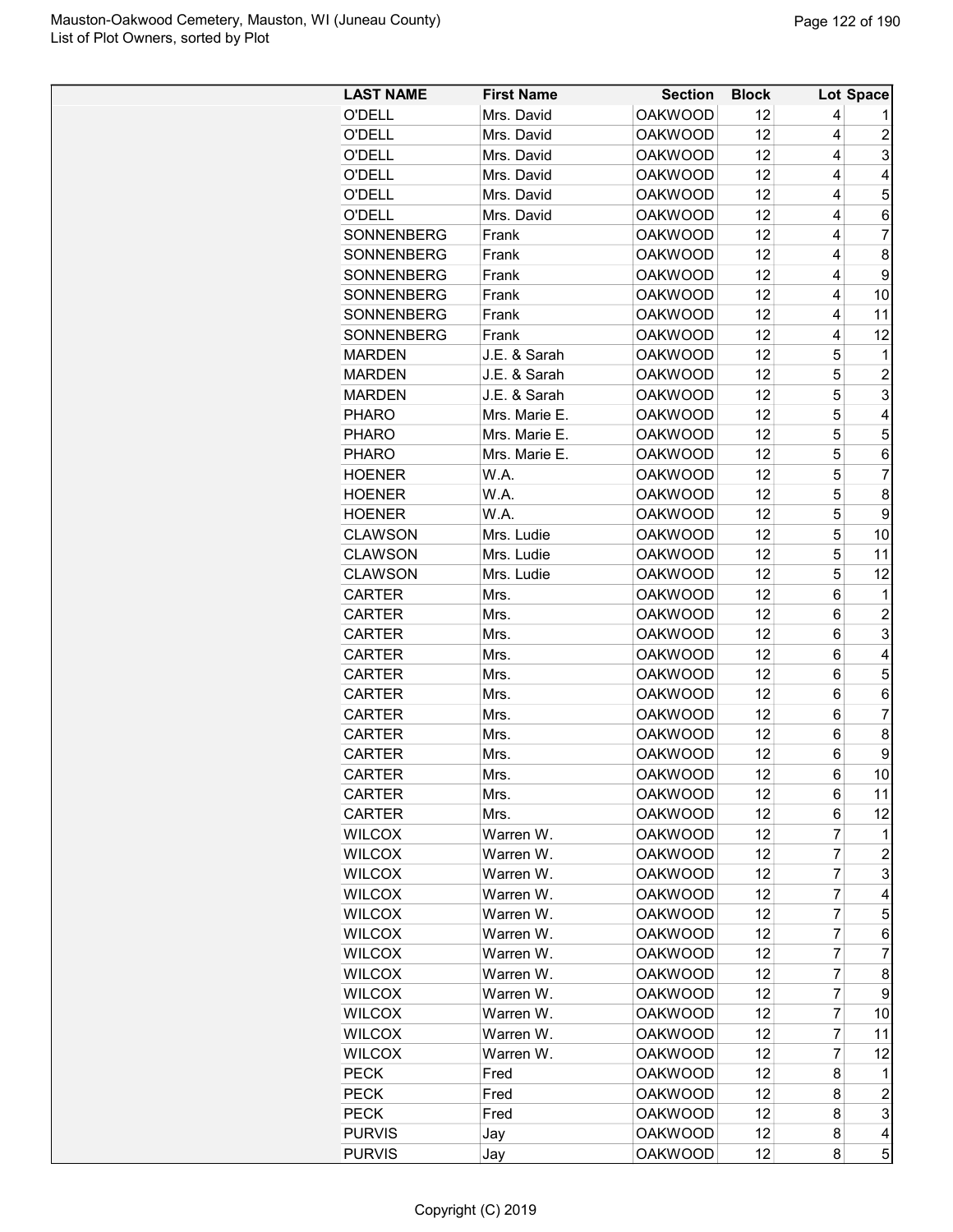| <b>LAST NAME</b>  | <b>First Name</b> | <b>Section</b> | <b>Block</b> |                | Lot Space      |
|-------------------|-------------------|----------------|--------------|----------------|----------------|
| <b>PURVIS</b>     | Jay               | <b>OAKWOOD</b> | 12           | 8              | 6              |
| OTTO              | William A.        | <b>OAKWOOD</b> | 12           | 8              | 7              |
| OTTO              | William A.        | <b>OAKWOOD</b> | 12           | 8              | 8              |
| <b>OTTO</b>       | William A.        | <b>OAKWOOD</b> | 12           | 8              | 9              |
| <b>OTTO</b>       | William A.        | <b>OAKWOOD</b> | 12           | 8              | 10             |
| <b>OTTO</b>       | William A.        | <b>OAKWOOD</b> | 12           | 8              | 11             |
| <b>OTTO</b>       | William A.        | <b>OAKWOOD</b> | 12           | 8              | 12             |
| <b>BETTENDORF</b> | Mike              | <b>OAKWOOD</b> | 13           | 1              | 1              |
| <b>BETTENDORF</b> | Mike              | <b>OAKWOOD</b> | 13           | 1              | $\overline{2}$ |
| <b>BETTENDORF</b> | Mike              | <b>OAKWOOD</b> | 13           | 1              | 3              |
| <b>BETTENDORF</b> |                   | <b>OAKWOOD</b> | 13           | 1              | 4              |
| <b>BETTENDORF</b> | Mike<br>Mike      | <b>OAKWOOD</b> | 13           | 1              | 5              |
|                   |                   |                |              |                |                |
| <b>BETTENDORF</b> | Mike              | <b>OAKWOOD</b> | 13           | 1              | 6              |
| <b>BETTENDORF</b> | Mike              | <b>OAKWOOD</b> | 13           | $\mathbf 1$    | $\overline{7}$ |
| <b>BETTENDORF</b> | Mike              | <b>OAKWOOD</b> | 13           | 1              | 8              |
| <b>BETTENDORF</b> | Mike              | <b>OAKWOOD</b> | 13           | 1              | 9              |
| <b>BETTENDORF</b> | Mike              | <b>OAKWOOD</b> | 13           | 1              | 10             |
| <b>BETTENDORF</b> | Mike              | <b>OAKWOOD</b> | 13           | 1              | 11             |
| <b>BETTENDORF</b> | Mike              | <b>OAKWOOD</b> | 13           | 1              | 12             |
| <b>BORNING</b>    | Barney            | <b>OAKWOOD</b> | 13           | 2              | 1              |
| <b>BORNING</b>    | Barney            | <b>OAKWOOD</b> | 13           | $\overline{c}$ | $\overline{2}$ |
| <b>BORNING</b>    | Barney            | <b>OAKWOOD</b> | 13           | $\overline{2}$ | 3              |
| <b>BORNING</b>    | Barney            | <b>OAKWOOD</b> | 13           | $\overline{c}$ | 4              |
| <b>BORNING</b>    | Barney            | <b>OAKWOOD</b> | 13           | $\overline{c}$ | 5              |
| <b>BORNING</b>    | Barney            | <b>OAKWOOD</b> | 13           | $\overline{c}$ | 6              |
| <b>BORNING</b>    | Barney            | <b>OAKWOOD</b> | 13           | $\overline{c}$ | 7              |
| <b>BORNING</b>    | Barney            | <b>OAKWOOD</b> | 13           | $\overline{c}$ | 8              |
| <b>BORNING</b>    | Barney            | <b>OAKWOOD</b> | 13           | 2              | 9              |
| <b>BORNING</b>    | Barney            | <b>OAKWOOD</b> | 13           | $\overline{2}$ | 10             |
| <b>BORNING</b>    | Barney            | <b>OAKWOOD</b> | 13           | $\overline{2}$ | 11             |
| <b>BORNING</b>    | Barney            | <b>OAKWOOD</b> | 13           | 2              | 12             |
| <b>KING</b>       | George D. Estate  | <b>OAKWOOD</b> | 13           | 3              | 1              |
| <b>KING</b>       | George D. Estate  | <b>OAKWOOD</b> | 13           | 3              | $\overline{c}$ |
| <b>KING</b>       | George D. Estate  | <b>OAKWOOD</b> | 13           | 3              | R              |
| <b>KING</b>       | George D. Estate  | <b>OAKWOOD</b> | 13           | 3              | 4              |
| <b>KING</b>       | George D. Estate  | <b>OAKWOOD</b> | 13           | 3              | 5              |
| <b>KING</b>       | George D. Estate  | <b>OAKWOOD</b> | 13           | 3              | 6              |
| <b>KING</b>       | George D. Estate  | <b>OAKWOOD</b> | 13           | 3              | 7              |
| <b>KING</b>       | George D. Estate  | <b>OAKWOOD</b> | 13           | 3              | 8              |
| <b>KING</b>       | George D. Estate  | <b>OAKWOOD</b> | 13           | 3              | 9              |
| <b>KING</b>       | George D. Estate  | <b>OAKWOOD</b> | 13           | 3              | 10             |
| <b>KING</b>       | George D. Estate  | <b>OAKWOOD</b> | 13           | 3              | 11             |
| <b>KING</b>       | George D. Estate  | <b>OAKWOOD</b> | 13           | 3              | 12             |
| <b>WEBKING</b>    | M.L.              | <b>OAKWOOD</b> | 13           | 4              | 1              |
| <b>WEBKING</b>    | M.L.              | <b>OAKWOOD</b> | 13           | 4              | 2              |
| <b>WEBKING</b>    | M.L.              | <b>OAKWOOD</b> | 13           | 4              | 3              |
| <b>WEBKING</b>    | M.L.              | <b>OAKWOOD</b> | 13           | 4              | 4              |
| <b>WEBKING</b>    | M.L.              | <b>OAKWOOD</b> | 13           | 4              | 5              |
| <b>WEBKING</b>    | M.L.              | <b>OAKWOOD</b> | 13           | 4              | 6              |
|                   |                   |                | 13           | 4              |                |
| <b>WEBKING</b>    | M.L.              | <b>OAKWOOD</b> | 13           | 4              | 8<br>9         |
| <b>WEBKING</b>    | M.L.              | <b>OAKWOOD</b> |              |                |                |
| <b>WEBKING</b>    | M.L.              | <b>OAKWOOD</b> | 13           | 4              | 10             |
| <b>WEBKING</b>    | M.L.              | <b>OAKWOOD</b> | 13           | 4              | 11             |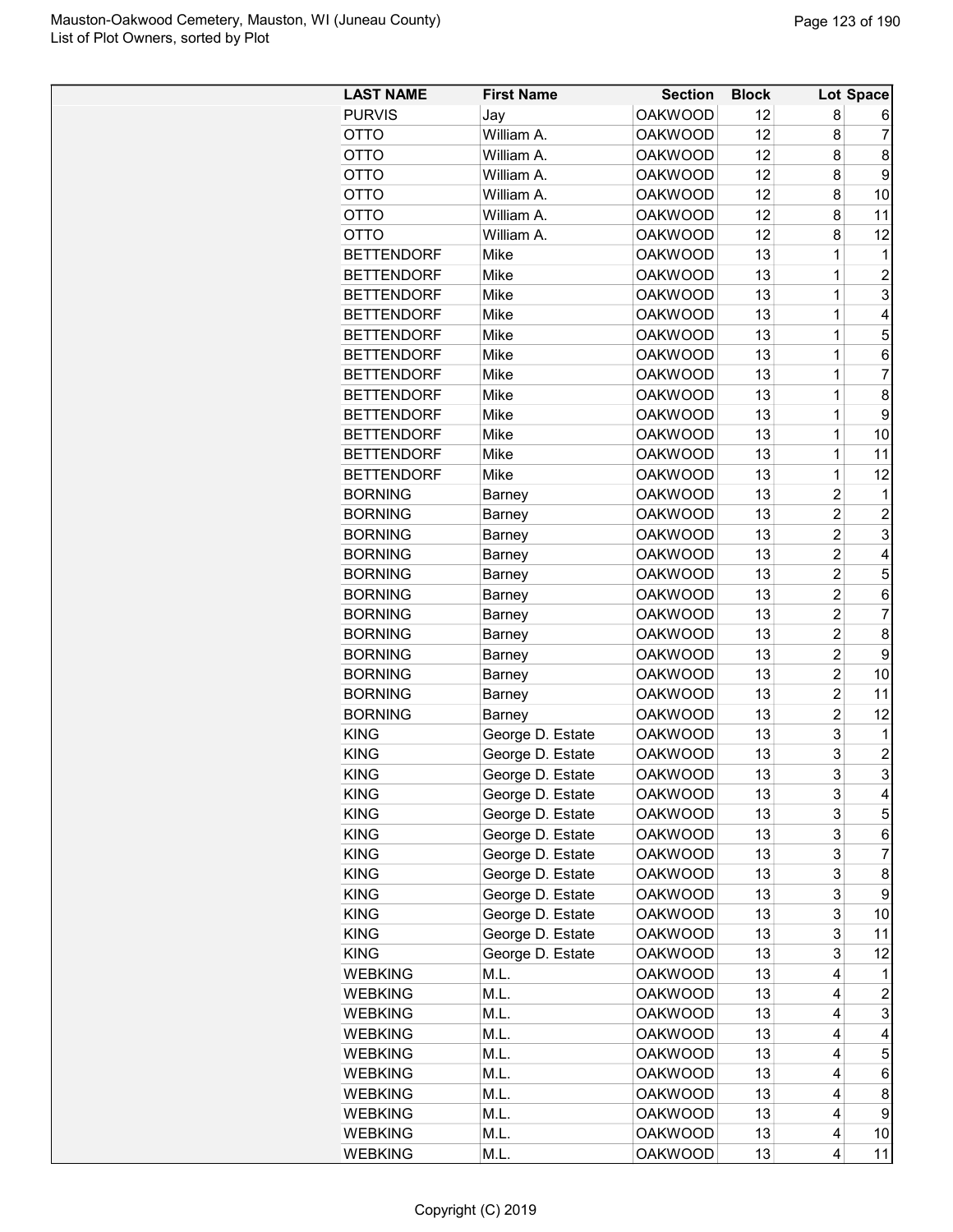| <b>LAST NAME</b> | <b>First Name</b> | <b>Section</b> | <b>Block</b> |                | <b>Lot Space</b>        |
|------------------|-------------------|----------------|--------------|----------------|-------------------------|
| <b>WEBKING</b>   | M.L.              | <b>OAKWOOD</b> | 13           | 4              | 12                      |
| <b>RUF</b>       | William           | <b>OAKWOOD</b> | 14           | 1              | 1                       |
| <b>RUF</b>       | William           | <b>OAKWOOD</b> | 14           | 1              | 2                       |
| <b>RUF</b>       | William           | <b>OAKWOOD</b> | 14           | $\mathbf 1$    | 3                       |
| <b>RUF</b>       | William           | <b>OAKWOOD</b> | 14           | 1              | 4                       |
| <b>RUF</b>       | William           | <b>OAKWOOD</b> | 14           | 1              | 5                       |
| <b>RUF</b>       | William           | <b>OAKWOOD</b> | 14           | 1              | 6                       |
| <b>RUF</b>       | William           | <b>OAKWOOD</b> | 14           | 1              | 7                       |
| <b>RUF</b>       | William           | <b>OAKWOOD</b> | 14           | 1              | 8                       |
| <b>RUF</b>       | William           | <b>OAKWOOD</b> | 14           | 1              | 9                       |
| <b>RUF</b>       | William           | <b>OAKWOOD</b> | 14           | 1              | 10                      |
| <b>RUF</b>       | William           | <b>OAKWOOD</b> | 14           | 1              | 11                      |
| <b>RUF</b>       | William           | <b>OAKWOOD</b> | 14           | 1              | 12                      |
| <b>DAYTON</b>    | J.M               | <b>OAKWOOD</b> | 14           | 2              | $\mathbf 1$             |
| <b>DAYTON</b>    | J.M               | <b>OAKWOOD</b> | 14           | $\overline{c}$ | $\overline{c}$          |
| <b>DAYTON</b>    | J.M               | <b>OAKWOOD</b> | 14           | $\overline{2}$ | 3                       |
| <b>DAYTON</b>    | J.M               | <b>OAKWOOD</b> | 14           | $\overline{c}$ | 4                       |
| <b>DAYTON</b>    | J.M               | <b>OAKWOOD</b> | 14           | $\overline{2}$ | 5                       |
| <b>DAYTON</b>    | J.M               | <b>OAKWOOD</b> | 14           | $\overline{2}$ | 6                       |
| <b>DAYTON</b>    | J.M               | <b>OAKWOOD</b> | 14           | $\overline{c}$ | 7                       |
|                  |                   |                |              |                |                         |
| <b>DAYTON</b>    | J.M               | <b>OAKWOOD</b> | 14           | 2              | 8                       |
| <b>DAYTON</b>    | J.M               | <b>OAKWOOD</b> | 14           | $\overline{2}$ | 9                       |
| <b>DAYTON</b>    | J.M               | <b>OAKWOOD</b> | 14           | $\overline{c}$ | 10                      |
| <b>DAYTON</b>    | J.M               | <b>OAKWOOD</b> | 14           | $\overline{2}$ | 11                      |
| <b>DAYTON</b>    | J.M               | <b>OAKWOOD</b> | 14           | $\overline{2}$ | 12                      |
| <b>WARD</b>      | Charles M.        | <b>OAKWOOD</b> | 14           | 3              | 2                       |
| <b>WARD</b>      | Charles M.        | <b>OAKWOOD</b> | 14           | 3              | 3                       |
| <b>WARD</b>      | Charles M.        | <b>OAKWOOD</b> | 14           | 3              | 4                       |
| <b>WARD</b>      | Charles M.        | <b>OAKWOOD</b> | 14           | 3              | 5                       |
| <b>WARD</b>      | Charles M.        | <b>OAKWOOD</b> | 14           | 3              | 6                       |
| <b>WARD</b>      | Charles M.        | <b>OAKWOOD</b> | 14           | 3              | $\overline{7}$          |
| <b>WARD</b>      | Charles M.        | <b>OAKWOOD</b> | 14           | 3              | 8                       |
| <b>WARD</b>      | Charles M.        | <b>OAKWOOD</b> | 14           | 3              | 9                       |
| WARD             | Charles M.        | <b>OAKWOOD</b> | 14           | 3              | 101                     |
| <b>WARD</b>      | Charles M.        | <b>OAKWOOD</b> | 14           | 3              | 11                      |
| WARD             | Charles M.        | <b>OAKWOOD</b> | 14           | 3              | 12                      |
| <b>PRICE</b>     | Mrs. Georgia      | <b>OAKWOOD</b> | 14           | 4              | 1                       |
| <b>PRICE</b>     | Mrs. Georgia      | <b>OAKWOOD</b> | 14           | 4              | $\overline{c}$          |
| <b>PRICE</b>     | Mrs. Georgia      | <b>OAKWOOD</b> | 14           | 4              | 3                       |
| <b>PRICE</b>     | Mrs. Georgia      | <b>OAKWOOD</b> | 14           | 4              | 4                       |
| <b>PRICE</b>     | Mrs. Georgia      | <b>OAKWOOD</b> | 14           | 4              | 5                       |
| <b>PRICE</b>     | Mrs. Georgia      | <b>OAKWOOD</b> | 14           | 4              | 6                       |
| <b>PRICE</b>     | Mrs. Georgia      | <b>OAKWOOD</b> | 14           | 4              | 7                       |
| <b>PRICE</b>     | Mrs. Georgia      | <b>OAKWOOD</b> | 14           | 4              | 8                       |
| <b>PRICE</b>     | Mrs. Georgia      | <b>OAKWOOD</b> | 14           | 4              | 9                       |
| <b>PRICE</b>     | Mrs. Georgia      | <b>OAKWOOD</b> | 14           | 4              | 10                      |
| <b>PRICE</b>     | Mrs. Georgia      | <b>OAKWOOD</b> | 14           | 4              | 11                      |
| <b>PRICE</b>     | Mrs. Georgia      | <b>OAKWOOD</b> | 14           | 4              | 12                      |
| <b>NELSON</b>    | Christiana        | <b>OAKWOOD</b> | 15           | 1              | 1                       |
| <b>NELSON</b>    | Christiana        | <b>OAKWOOD</b> | 15           | 1              | $\overline{\mathbf{c}}$ |
| <b>NELSON</b>    | Christiana        | <b>OAKWOOD</b> | 15           | 1              | 3                       |
| <b>NELSON</b>    | Christiana        | <b>OAKWOOD</b> | 15           | 1              | 4                       |
| <b>NELSON</b>    | Christiana        | <b>OAKWOOD</b> | 15           | 1              | 5                       |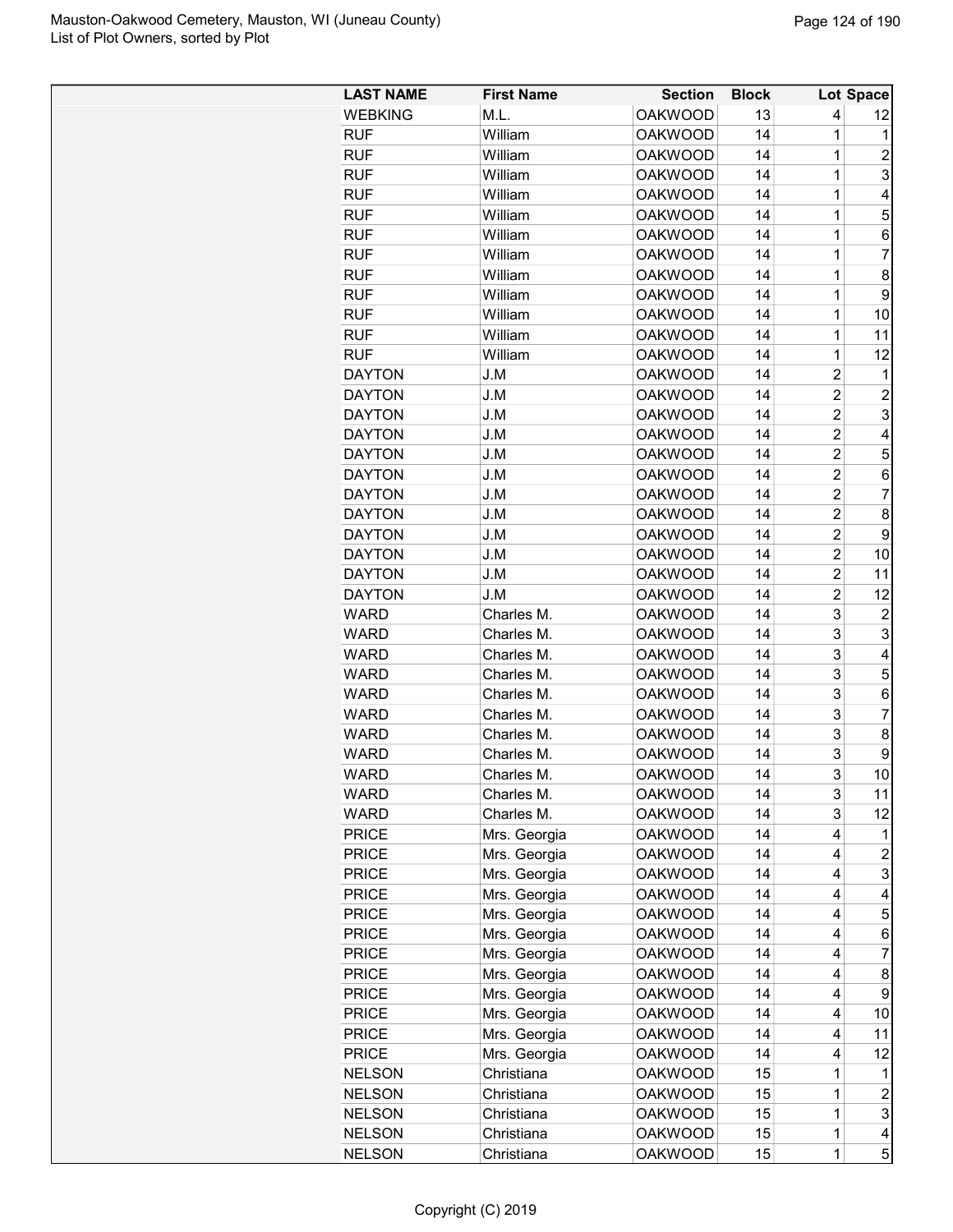| <b>LAST NAME</b> | <b>First Name</b> | <b>Section</b> | <b>Block</b> |                         | Lot Space      |
|------------------|-------------------|----------------|--------------|-------------------------|----------------|
| <b>NELSON</b>    | Christiana        | <b>OAKWOOD</b> | 15           | 1                       | 6              |
| <b>NELSON</b>    | Christiana        | <b>OAKWOOD</b> | 15           | 1                       | $\overline{7}$ |
| <b>NELSON</b>    | Christiana        | <b>OAKWOOD</b> | 15           | 1                       | 8              |
| <b>NELSON</b>    | Christiana        | <b>OAKWOOD</b> | 15           | 1                       | 9              |
| <b>NELSON</b>    | Christiana        | <b>OAKWOOD</b> | 15           | 1                       | 10             |
| <b>NELSON</b>    | Christiana        | <b>OAKWOOD</b> | 15           | 1                       | 11             |
| <b>NELSON</b>    | Christiana        | <b>OAKWOOD</b> | 15           | 1                       | 12             |
| <b>WOOD</b>      | Polly M.          | <b>OAKWOOD</b> | 15           | $\overline{c}$          | 1              |
| <b>WOOD</b>      | Polly M.          | <b>OAKWOOD</b> | 15           | $\overline{2}$          | $\overline{c}$ |
| <b>WOOD</b>      | Polly M.          | <b>OAKWOOD</b> | 15           | $\overline{\mathbf{c}}$ | 3              |
| <b>WOOD</b>      | Polly M.          | <b>OAKWOOD</b> | 15           | $\overline{c}$          | 4              |
| <b>WOOD</b>      | Polly M.          | <b>OAKWOOD</b> | 15           | $\overline{c}$          | 5              |
| <b>WOOD</b>      | Polly M.          | <b>OAKWOOD</b> | 15           | $\overline{c}$          | 6              |
| <b>WOOD</b>      | Polly M.          | <b>OAKWOOD</b> | 15           | $\overline{c}$          | $\overline{7}$ |
| <b>WOOD</b>      | Polly M.          | <b>OAKWOOD</b> | 15           | $\overline{c}$          | 8              |
| <b>WOOD</b>      | Polly M.          | <b>OAKWOOD</b> | 15           | $\overline{2}$          | 9              |
| WOOD             | Polly M.          | <b>OAKWOOD</b> | 15           | $\overline{2}$          | 10             |
| WOOD             | Polly M.          | <b>OAKWOOD</b> | 15           | $\overline{c}$          | 11             |
| <b>WOOD</b>      | Polly M.          | <b>OAKWOOD</b> | 15           | $\overline{c}$          | 12             |
| <b>DILLON</b>    |                   | <b>OAKWOOD</b> | 15           | 3                       | 1              |
| <b>DILLON</b>    | George            | <b>OAKWOOD</b> | 15           | 3                       | $\overline{c}$ |
|                  | George            |                |              |                         |                |
| <b>DILLON</b>    | George            | <b>OAKWOOD</b> | 15           | 3                       | 3              |
| <b>DILLON</b>    | George            | <b>OAKWOOD</b> | 15           | 3                       | 4              |
| <b>DILLON</b>    | George            | <b>OAKWOOD</b> | 15           | 3                       | 5              |
| <b>DILLON</b>    | George            | <b>OAKWOOD</b> | 15           | 3                       | 6              |
| <b>DILLON</b>    | George            | <b>OAKWOOD</b> | 15           | 3                       | 7              |
| <b>DILLON</b>    | George            | <b>OAKWOOD</b> | 15           | 3                       | 8              |
| <b>DILLON</b>    | George            | <b>OAKWOOD</b> | 15           | 3                       | 9              |
| <b>DILLON</b>    | George            | <b>OAKWOOD</b> | 15           | 3                       | 10             |
| <b>DILLON</b>    | George            | <b>OAKWOOD</b> | 15           | 3                       | 11             |
| <b>DILLON</b>    | George            | <b>OAKWOOD</b> | 15           | 3                       | 12             |
| <b>DYER</b>      | А                 | <b>OAKWOOD</b> | 15           | 4                       | 1              |
| <b>DYER</b>      | A                 | <b>OAKWOOD</b> | 15           | 4                       | $\overline{2}$ |
| <b>DYER</b>      | A                 | <b>OAKWOOD</b> | 15           | 4                       | 3              |
| <b>DYER</b>      | Α                 | <b>OAKWOOD</b> | 15           | 4                       | 4              |
| <b>DYER</b>      | A                 | <b>OAKWOOD</b> | 15           | 4                       | 5              |
| <b>DYER</b>      | Α                 | <b>OAKWOOD</b> | 15           | 4                       | 6              |
| <b>DYER</b>      | А                 | <b>OAKWOOD</b> | 15           | 4                       | 7              |
| <b>DYER</b>      | Α                 | <b>OAKWOOD</b> | 15           | 4                       | 8              |
| <b>DYER</b>      | Α                 | <b>OAKWOOD</b> | 15           | 4                       | 9              |
| <b>DYER</b>      | Α                 | <b>OAKWOOD</b> | 15           | 4                       | 10             |
| <b>DYER</b>      | Α                 | <b>OAKWOOD</b> | 15           | 4                       | 11             |
| <b>DYER</b>      | A                 | <b>OAKWOOD</b> | 15           | 4                       | 12             |
| <b>ALLABY</b>    | James             | <b>OAKWOOD</b> | 15           | 5                       | 1              |
| <b>ALLABY</b>    | James             | <b>OAKWOOD</b> | 15           | 5                       | 2              |
| ALLABY           | James             | <b>OAKWOOD</b> | 15           | 5                       | 3              |
| <b>ALLABY</b>    | James             | <b>OAKWOOD</b> | 15           | 5                       | 4              |
| <b>ALLABY</b>    | James             | <b>OAKWOOD</b> | 15           | 5                       | 5              |
| <b>ALLABY</b>    | James             | <b>OAKWOOD</b> | 15           | 5                       | 6              |
| <b>ALLABY</b>    | James             | <b>OAKWOOD</b> | 15           | 5                       | 7              |
| <b>ALLABY</b>    | James             | <b>OAKWOOD</b> | 15           | 5                       | 8              |
| <b>ALLABY</b>    | James             | <b>OAKWOOD</b> | 15           | 5                       | 9              |
| <b>ALLABY</b>    | James             | <b>OAKWOOD</b> | 15           | 5                       | 10             |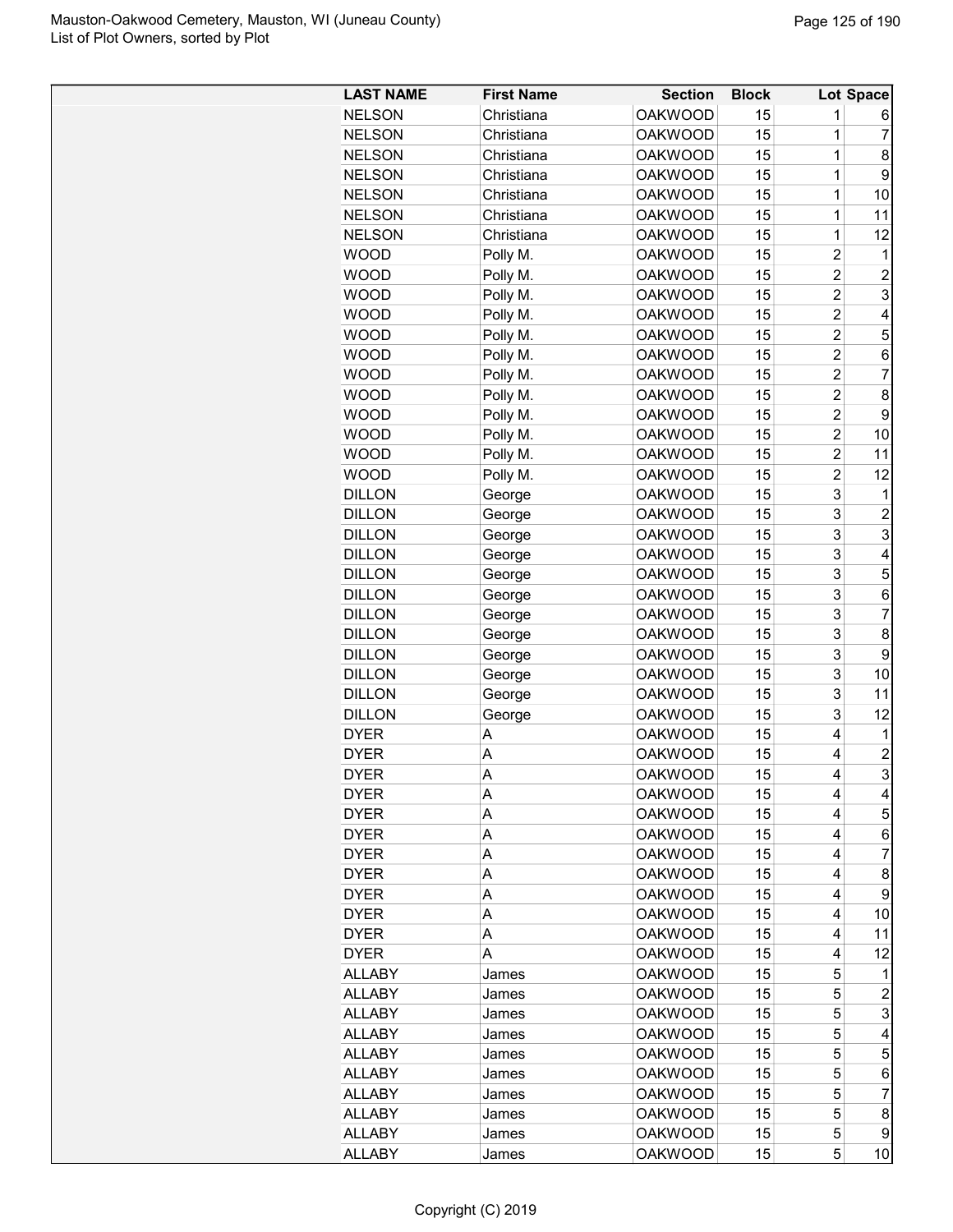| <b>LAST NAME</b>   | <b>First Name</b> | <b>Section</b> | <b>Block</b> |                         | Lot Space               |
|--------------------|-------------------|----------------|--------------|-------------------------|-------------------------|
| <b>ALLABY</b>      | James             | <b>OAKWOOD</b> | 15           | 5                       | 11                      |
| <b>ALLABY</b>      | James             | <b>OAKWOOD</b> | 15           | 5                       | 12                      |
| <b>TREMAIN</b>     | Hanora L.         | <b>OAKWOOD</b> | 15           | 6                       | 1                       |
| <b>TREMAIN</b>     | Hanora L.         | <b>OAKWOOD</b> | 15           | 6                       | $\overline{c}$          |
| <b>TREMAIN</b>     | Hanora L.         | <b>OAKWOOD</b> | 15           | 6                       | 3                       |
| <b>TREMAIN</b>     | Hanora L.         | <b>OAKWOOD</b> | 15           | 6                       | 4                       |
| <b>TREMAIN</b>     | Hanora L.         | <b>OAKWOOD</b> | 15           | 6                       | 5                       |
| <b>TREMAIN</b>     | Hanora L.         | <b>OAKWOOD</b> | 15           | 6                       | 6                       |
| <b>TREMAIN</b>     | Hanora L.         | <b>OAKWOOD</b> | 15           | 6                       | 7                       |
| <b>TREMAIN</b>     | Hanora L.         | <b>OAKWOOD</b> | 15           | 6                       | 8                       |
| <b>TREMAIN</b>     | Hanora L.         | <b>OAKWOOD</b> | 15           | 6                       | 9                       |
| <b>TREMAIN</b>     | Hanora L.         | <b>OAKWOOD</b> | 15           | 6                       | 10                      |
| <b>TREMAIN</b>     | Hanora L.         | <b>OAKWOOD</b> | 15           | 6                       | 11                      |
| <b>TREMAIN</b>     | Hanora L.         | <b>OAKWOOD</b> | 15           | 6                       | 12                      |
| <b>BROZEL</b>      | Viola             | <b>OAKWOOD</b> | 15           | 7                       | 1                       |
| <b>BROZEL</b>      | Viola             | <b>OAKWOOD</b> | 15           | $\overline{7}$          | $\overline{2}$          |
| <b>BROZEL</b>      | Viola             | <b>OAKWOOD</b> | 15           | $\overline{7}$          | 3                       |
| <b>BROZEL</b>      | Viola             | <b>OAKWOOD</b> | 15           | $\overline{7}$          | 4                       |
| <b>BROZEL</b>      | Viola             | <b>OAKWOOD</b> | 15           | $\overline{7}$          | 5                       |
|                    |                   |                |              | $\overline{7}$          |                         |
| <b>BROZEL</b>      | Viola             | <b>OAKWOOD</b> | 15           | $\overline{7}$          | 6                       |
| <b>STEHLICK</b>    | Frank             | <b>OAKWOOD</b> | 15           |                         | $\overline{7}$          |
| <b>STEHLICK</b>    | Frank             | <b>OAKWOOD</b> | 15           | $\overline{7}$          | 8                       |
| <b>STEHLICK</b>    | Frank             | <b>OAKWOOD</b> | 15           | $\overline{7}$          | 9                       |
| <b>STEHLICK</b>    | Frank             | <b>OAKWOOD</b> | 15           | $\overline{7}$          | 10                      |
| <b>STEHLICK</b>    | Frank             | <b>OAKWOOD</b> | 15           | 7                       | 11                      |
| <b>STEHLICK</b>    | Frank             | <b>OAKWOOD</b> | 15           | 7                       | 12                      |
| <b>PIERCE</b>      | Charles           | <b>OAKWOOD</b> | 15           | 8                       | 1                       |
| <b>PIERCE</b>      | Charles           | <b>OAKWOOD</b> | 15           | 8                       | $\overline{c}$          |
| <b>PIERCE</b>      | Charles           | <b>OAKWOOD</b> | 15           | 8                       | 3                       |
| <b>PIERCE</b>      | Charles           | <b>OAKWOOD</b> | 15           | 8                       | 4                       |
| <b>PIERCE</b>      | Charles           | <b>OAKWOOD</b> | 15           | 8                       | 5                       |
| <b>PIERCE</b>      | Charles           | <b>OAKWOOD</b> | 15           | 8                       | 6                       |
| <b>PIERCE</b>      | Charles           | <b>OAKWOOD</b> | 15           | 8                       | 7                       |
| <b>PIERCE</b>      | Charles           | <b>OAKWOOD</b> | 15           | 8                       | 8                       |
| <b>PIERCE</b>      | Charles           | <b>OAKWOOD</b> | 15           | 8                       | 9                       |
| <b>PIERCE</b>      | Charles           | <b>OAKWOOD</b> | 15           | 8                       | 10                      |
| <b>PIERCE</b>      | Charles           | <b>OAKWOOD</b> | 15           | 8                       | 11                      |
| <b>PIERCE</b>      | Charles           | <b>OAKWOOD</b> | 15           | 8                       | 12                      |
| <b>ROBINSON</b>    | M.A.              | <b>OAKWOOD</b> | 16           | 1                       | 1                       |
| <b>ROBINSON</b>    | M.A.              | <b>OAKWOOD</b> | 16           | 1                       | $\overline{c}$          |
| <b>ROBINSON</b>    | M.A.              | <b>OAKWOOD</b> | 16           | 1                       | 3                       |
| <b>ROBINSON</b>    | M.A.              | <b>OAKWOOD</b> | 16           | $\overline{1}$          | 4                       |
| <b>ROBINSON</b>    | M.A.              | <b>OAKWOOD</b> | 16           | 1                       | 5                       |
| <b>ROBINSON</b>    | M.A.              | <b>OAKWOOD</b> | 16           | 1                       | 6                       |
| <b>ROBINSON</b>    | M.A.              | <b>OAKWOOD</b> | 16           | 1                       | 7                       |
| <b>ROBINSON</b>    | M.A.              | <b>OAKWOOD</b> | 16           | 1                       | 8                       |
| <b>ROBINSON</b>    | M.A.              | <b>OAKWOOD</b> | 16           | 1                       | 9                       |
| <b>ROBINSON</b>    | M.A.              | <b>OAKWOOD</b> | 16           | 1                       | 10                      |
| <b>ROBINSON</b>    | M.A.              | <b>OAKWOOD</b> | 16           | 1                       | 11                      |
| <b>ROBINSON</b>    | M.A.              | <b>OAKWOOD</b> | 16           | $\mathbf 1$             | 12                      |
| <b>MCCAUSTLAND</b> | Samuel            | <b>OAKWOOD</b> | 16           | $\overline{2}$          | 1                       |
| <b>MCCAUSTLAND</b> | Samuel            | <b>OAKWOOD</b> | 16           | $\overline{\mathbf{c}}$ | $\overline{\mathbf{c}}$ |
| <b>MCCAUSTLAND</b> | Samuel            | <b>OAKWOOD</b> | 16           | $\overline{c}$          | 3                       |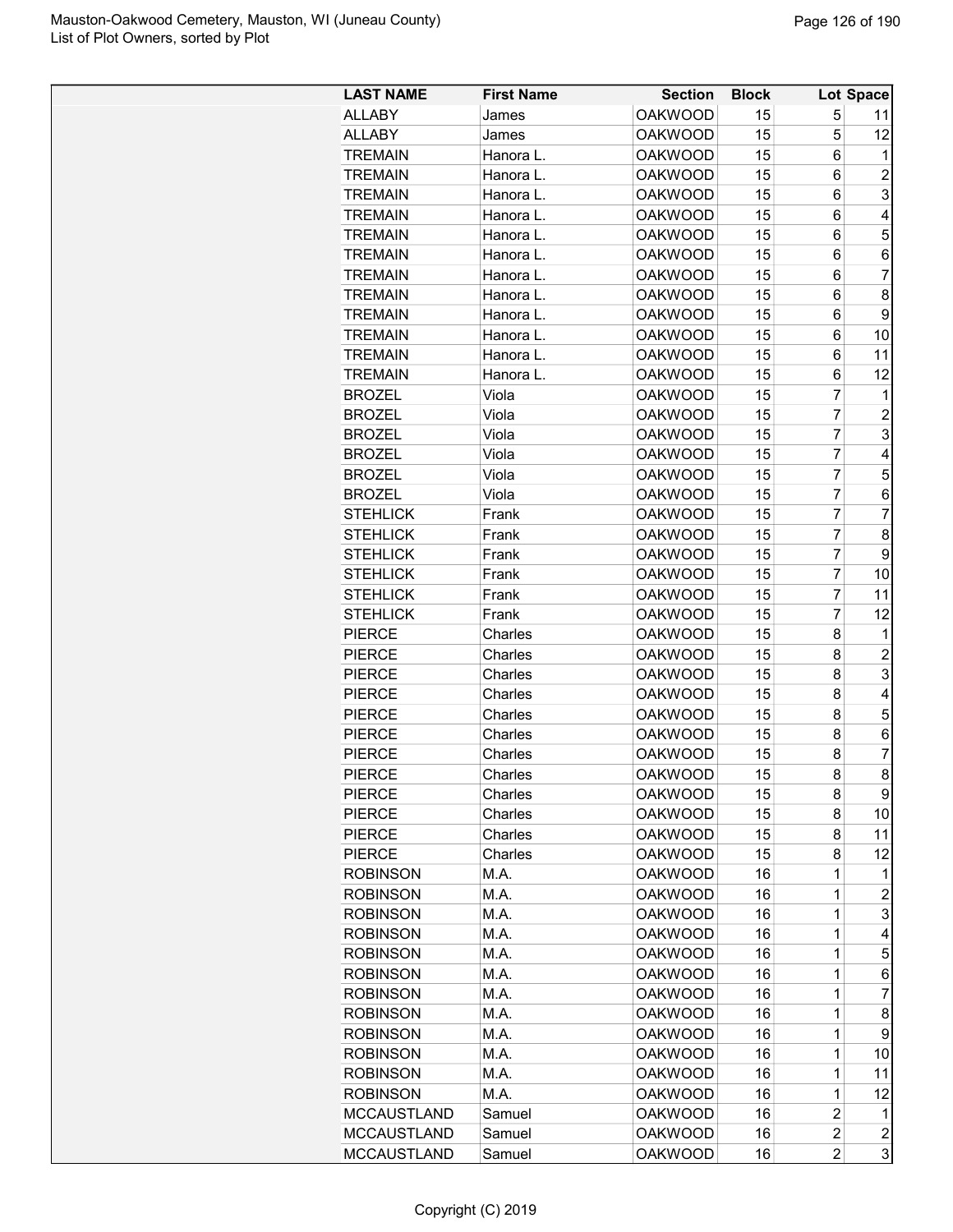| <b>LAST NAME</b>             | <b>First Name</b> | <b>Section</b>                   | <b>Block</b> |                | Lot Space           |
|------------------------------|-------------------|----------------------------------|--------------|----------------|---------------------|
| <b>MCCAUSTLAND</b>           | Samuel            | <b>OAKWOOD</b>                   | 16           | 2              |                     |
| <b>MCCAUSTLAND</b>           | Samuel            | <b>OAKWOOD</b>                   | 16           | $\overline{2}$ | 5                   |
| <b>MCCAUSTLAND</b>           | Samuel            | <b>OAKWOOD</b>                   | 16           | $\overline{c}$ | 6                   |
| <b>MCCAUSTLAND</b>           | Samuel            | <b>OAKWOOD</b>                   | 16           | $\overline{c}$ | 7                   |
| <b>MCCAUSTLAND</b>           | Samuel            | <b>OAKWOOD</b>                   | 16           | $\overline{2}$ | 8                   |
| <b>MCCAUSTLAND</b>           | Samuel            | <b>OAKWOOD</b>                   | 16           | $\overline{c}$ | 9                   |
| <b>MCCAUSTLAND</b>           | Samuel            | <b>OAKWOOD</b>                   | 16           | $\overline{c}$ | 10                  |
| <b>MCCAUSTLAND</b>           | Samuel            | <b>OAKWOOD</b>                   | 16           | $\overline{2}$ | 11                  |
| <b>MCCAUSTLAND</b>           | Samuel            | <b>OAKWOOD</b>                   | 16           | $\overline{c}$ | 12                  |
| <b>DAVIS</b>                 | H.A               | <b>OAKWOOD</b>                   | 16           | 3              | 1                   |
| <b>DAVIS</b>                 | H.A               | <b>OAKWOOD</b>                   | 16           | 3              | $\overline{c}$      |
| <b>DAVIS</b>                 | H.A               | <b>OAKWOOD</b>                   | 16           | 3              | 3                   |
| <b>DAVIS</b>                 | H.A               | <b>OAKWOOD</b>                   | 16           | 3              | 4                   |
|                              |                   |                                  |              | 3              |                     |
| <b>DAVIS</b><br><b>DAVIS</b> | H.A               | <b>OAKWOOD</b>                   | 16           | 3              | 5                   |
|                              | H.A               | <b>OAKWOOD</b><br><b>OAKWOOD</b> | 16           | 3              | 6<br>$\overline{7}$ |
| <b>DAVIS</b>                 | H.A               |                                  | 16           |                |                     |
| <b>DAVIS</b>                 | H.A               | <b>OAKWOOD</b>                   | 16           | 3              | 8                   |
| <b>DAVIS</b>                 | H.A               | <b>OAKWOOD</b>                   | 16           | 3              | 9                   |
| <b>DAVIS</b>                 | H.A               | <b>OAKWOOD</b>                   | 16           | 3              | 10                  |
| <b>DAVIS</b>                 | H.A               | <b>OAKWOOD</b>                   | 16           | 3              | 11                  |
| <b>DAVIS</b>                 | H.A               | <b>OAKWOOD</b>                   | 16           | 3              | 12                  |
| <b>DAVIS</b>                 | Sidney            | <b>OAKWOOD</b>                   | 16           | 4              | 1                   |
| <b>DAVIS</b>                 | Sidney            | <b>OAKWOOD</b>                   | 16           | 4              | $\overline{c}$      |
| <b>DAVIS</b>                 | Sidney            | <b>OAKWOOD</b>                   | 16           | 4              | 3                   |
| <b>DAVIS</b>                 | Sidney            | <b>OAKWOOD</b>                   | 16           | 4              | 4                   |
| <b>DAVIS</b>                 | Sidney            | <b>OAKWOOD</b>                   | 16           | 4              | 5                   |
| <b>DAVIS</b>                 | Sidney            | <b>OAKWOOD</b>                   | 16           | 4              | 6                   |
| <b>DAVIS</b>                 | Sidney            | <b>OAKWOOD</b>                   | 16           | 4              | $\overline{7}$      |
| <b>DAVIS</b>                 | Sidney            | <b>OAKWOOD</b>                   | 16           | 4              | 8                   |
| <b>DAVIS</b>                 | Sidney            | <b>OAKWOOD</b>                   | 16           | 4              | 9                   |
| <b>DAVIS</b>                 | Sidney            | <b>OAKWOOD</b>                   | 16           | 4              | 10                  |
| <b>DAVIS</b>                 | Sidney            | <b>OAKWOOD</b>                   | 16           | 4              | 11                  |
| <b>DAVIS</b>                 | Sidney            | <b>OAKWOOD</b>                   | 16           | 4              | 12                  |
| <b>CLAFLIN</b>               | Eugene            | <b>OAKWOOD</b>                   | 16           | 5              | 1                   |
| <b>CLAFLIN</b>               | Eugene            | <b>OAKWOOD</b>                   | 16           | 5              | $\overline{c}$      |
| <b>CLAFLIN</b>               | Eugene            | <b>OAKWOOD</b>                   | 16           | 5              | 3                   |
| <b>CLAFLIN</b>               | Eugene            | <b>OAKWOOD</b>                   | 16           | 5              | 4                   |
| <b>CLAFLIN</b>               | Eugene            | <b>OAKWOOD</b>                   | 16           | 5              | 5                   |
| <b>CLAFLIN</b>               | Eugene            | <b>OAKWOOD</b>                   | 16           | 5              | 6                   |
| <b>VELLIQUETTE</b>           | Mrs. Eliza        | <b>OAKWOOD</b>                   | 16           | 5              | $\overline{7}$      |
| <b>VELLIQUETTE</b>           | Mrs. Eliza        | <b>OAKWOOD</b>                   | 16           | 5              | 8                   |
| <b>VELLIQUETTE</b>           | Mrs. Eliza        | <b>OAKWOOD</b>                   | 16           | 5              | 9                   |
| <b>NEWKIRK</b>               | John              | <b>OAKWOOD</b>                   | 16           | 5              | 10                  |
| <b>NEWKIRK</b>               | John              | <b>OAKWOOD</b>                   | 16           | 5              | 11                  |
| <b>NEWKIRK</b>               | John              | <b>OAKWOOD</b>                   | 16           | 5              | 12                  |
| <b>COYER</b>                 | Victor            | <b>OAKWOOD</b>                   | 16           | 6              | 1                   |
| <b>COYER</b>                 | Victor            | <b>OAKWOOD</b>                   | 16           | 6              | $\overline{c}$      |
| <b>COYER</b>                 | Victor            | <b>OAKWOOD</b>                   | 16           | 6              | 3                   |
| COYER                        | Victor            | <b>OAKWOOD</b>                   | 16           | 6              | 4                   |
| <b>COYER</b>                 | Victor            | <b>OAKWOOD</b>                   | 16           | 6              | 5                   |
| <b>COYER</b>                 | Victor            | <b>OAKWOOD</b>                   | 16           | 6              | 6                   |
| <b>COYER</b>                 | Victor            | <b>OAKWOOD</b>                   | 16           | 6              | $\overline{7}$      |
| <b>COYER</b>                 | Victor            | <b>OAKWOOD</b>                   | 16           | 6              | 8                   |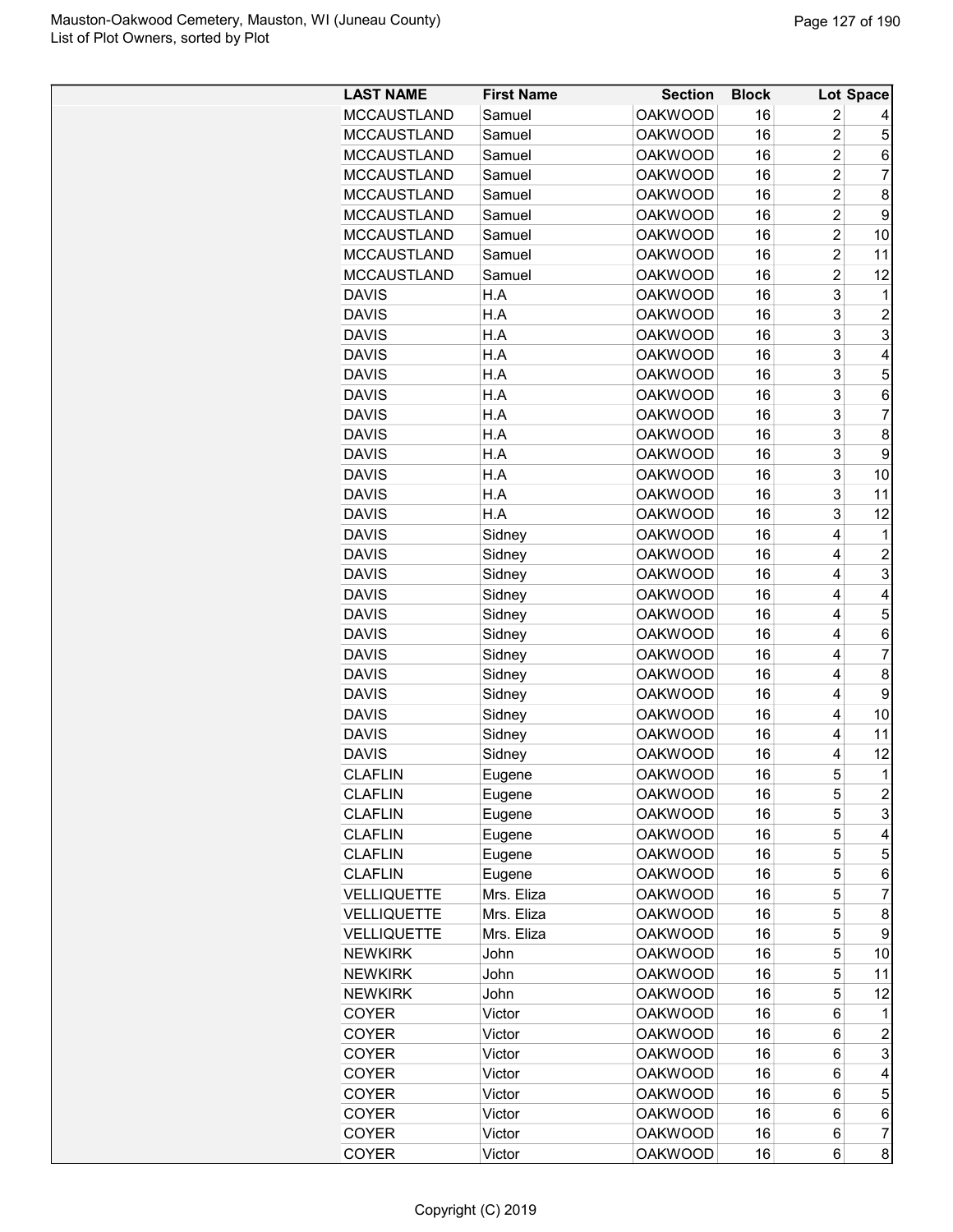| <b>OAKWOOD</b><br>16<br><b>COYER</b><br>Victor<br>16<br><b>OAKWOOD</b><br><b>COYER</b><br>Victor<br>16<br><b>COYER</b><br><b>OAKWOOD</b><br>Victor<br><b>OAKWOOD</b><br>16<br><b>COYER</b><br>Victor<br><b>OAKWOOD</b><br>16<br><b>MOORE</b><br>George<br>16<br><b>MOORE</b><br><b>OAKWOOD</b><br>George<br>16<br><b>MOORE</b><br><b>OAKWOOD</b><br>George<br>16<br><b>MOORE</b><br><b>OAKWOOD</b><br>George<br><b>OAKWOOD</b><br>16<br><b>MOORE</b><br>George<br>16<br><b>MOORE</b><br><b>OAKWOOD</b><br>George<br><b>OAKWOOD</b><br>16<br><b>MOORE</b><br>George<br><b>MOORE</b><br><b>OAKWOOD</b><br>16<br>George<br><b>MOORE</b><br><b>OAKWOOD</b><br>16<br>George<br>16<br><b>MOORE</b><br><b>OAKWOOD</b><br>George<br>16<br><b>MOORE</b><br><b>OAKWOOD</b><br>George<br><b>MOORE</b><br><b>OAKWOOD</b><br>16<br>George<br><b>FULLER</b><br>Albert G.<br><b>OAKWOOD</b><br>16<br>Albert G.<br><b>OAKWOOD</b><br>16<br><b>FULLER</b><br><b>FULLER</b><br>Albert G.<br><b>OAKWOOD</b><br>16<br><b>FULLER</b><br><b>OAKWOOD</b><br>16<br>Albert G.<br>16<br><b>FULLER</b><br>Albert G.<br><b>OAKWOOD</b><br>16<br><b>FULLER</b><br>Albert G.<br><b>OAKWOOD</b><br><b>FULLER</b><br><b>OAKWOOD</b><br>16<br>Albert G.<br><b>FULLER</b><br><b>OAKWOOD</b><br>16<br>Albert G.<br><b>FULLER</b><br>Albert G.<br><b>OAKWOOD</b><br>16<br><b>FULLER</b><br>Albert G.<br><b>OAKWOOD</b><br>16<br>16<br><b>FULLER</b><br><b>OAKWOOD</b><br>Albert G.<br>16<br><b>FULLER</b><br>Albert G.<br><b>OAKWOOD</b><br><b>GRAY</b><br><b>OAKWOOD</b><br>17<br>Charles<br>17<br><b>GRAY</b><br>Charles<br><b>OAKWOOD</b><br><b>GRAY</b><br>Charles<br><b>OAKWOOD</b><br>17<br><b>GRAY</b><br>Charles<br><b>OAKWOOD</b><br>17<br><b>GRAY</b><br>Charles<br><b>OAKWOOD</b><br>17<br><b>GRAY</b><br>Charles<br><b>OAKWOOD</b><br>17<br><b>OAKWOOD</b><br>17<br><b>GRAY</b><br>Charles<br>17<br><b>GRAY</b><br>Charles<br><b>OAKWOOD</b><br>17<br><b>GRAY</b><br>Charles<br><b>OAKWOOD</b><br><b>GRAY</b><br>Charles<br><b>OAKWOOD</b><br>17<br><b>GRAY</b><br>Charles<br><b>OAKWOOD</b><br>17<br><b>GRAY</b><br>Charles<br><b>OAKWOOD</b><br>17 | 6<br>6<br>6<br>6<br>7<br>7<br>$\overline{7}$<br>$\overline{7}$<br>7<br>$\overline{7}$<br>$\overline{7}$<br>7<br>7<br>$\overline{7}$<br>$\overline{7}$<br>$\overline{7}$<br>8<br>8<br>8 | 9<br>10<br>11<br>12<br>1<br>$\overline{2}$<br>3<br>4<br>5<br>6<br>$\overline{7}$<br>8<br>9<br>10<br>11 |
|------------------------------------------------------------------------------------------------------------------------------------------------------------------------------------------------------------------------------------------------------------------------------------------------------------------------------------------------------------------------------------------------------------------------------------------------------------------------------------------------------------------------------------------------------------------------------------------------------------------------------------------------------------------------------------------------------------------------------------------------------------------------------------------------------------------------------------------------------------------------------------------------------------------------------------------------------------------------------------------------------------------------------------------------------------------------------------------------------------------------------------------------------------------------------------------------------------------------------------------------------------------------------------------------------------------------------------------------------------------------------------------------------------------------------------------------------------------------------------------------------------------------------------------------------------------------------------------------------------------------------------------------------------------------------------------------------------------------------------------------------------------------------------------------------------------------------------------------------------------------------------------------------------------------------------------------------------------------------------------------------------------------------------------------------------------------------------------------------------------------------|----------------------------------------------------------------------------------------------------------------------------------------------------------------------------------------|--------------------------------------------------------------------------------------------------------|
|                                                                                                                                                                                                                                                                                                                                                                                                                                                                                                                                                                                                                                                                                                                                                                                                                                                                                                                                                                                                                                                                                                                                                                                                                                                                                                                                                                                                                                                                                                                                                                                                                                                                                                                                                                                                                                                                                                                                                                                                                                                                                                                              |                                                                                                                                                                                        |                                                                                                        |
|                                                                                                                                                                                                                                                                                                                                                                                                                                                                                                                                                                                                                                                                                                                                                                                                                                                                                                                                                                                                                                                                                                                                                                                                                                                                                                                                                                                                                                                                                                                                                                                                                                                                                                                                                                                                                                                                                                                                                                                                                                                                                                                              |                                                                                                                                                                                        |                                                                                                        |
|                                                                                                                                                                                                                                                                                                                                                                                                                                                                                                                                                                                                                                                                                                                                                                                                                                                                                                                                                                                                                                                                                                                                                                                                                                                                                                                                                                                                                                                                                                                                                                                                                                                                                                                                                                                                                                                                                                                                                                                                                                                                                                                              |                                                                                                                                                                                        |                                                                                                        |
|                                                                                                                                                                                                                                                                                                                                                                                                                                                                                                                                                                                                                                                                                                                                                                                                                                                                                                                                                                                                                                                                                                                                                                                                                                                                                                                                                                                                                                                                                                                                                                                                                                                                                                                                                                                                                                                                                                                                                                                                                                                                                                                              |                                                                                                                                                                                        |                                                                                                        |
|                                                                                                                                                                                                                                                                                                                                                                                                                                                                                                                                                                                                                                                                                                                                                                                                                                                                                                                                                                                                                                                                                                                                                                                                                                                                                                                                                                                                                                                                                                                                                                                                                                                                                                                                                                                                                                                                                                                                                                                                                                                                                                                              |                                                                                                                                                                                        |                                                                                                        |
|                                                                                                                                                                                                                                                                                                                                                                                                                                                                                                                                                                                                                                                                                                                                                                                                                                                                                                                                                                                                                                                                                                                                                                                                                                                                                                                                                                                                                                                                                                                                                                                                                                                                                                                                                                                                                                                                                                                                                                                                                                                                                                                              |                                                                                                                                                                                        |                                                                                                        |
|                                                                                                                                                                                                                                                                                                                                                                                                                                                                                                                                                                                                                                                                                                                                                                                                                                                                                                                                                                                                                                                                                                                                                                                                                                                                                                                                                                                                                                                                                                                                                                                                                                                                                                                                                                                                                                                                                                                                                                                                                                                                                                                              |                                                                                                                                                                                        |                                                                                                        |
|                                                                                                                                                                                                                                                                                                                                                                                                                                                                                                                                                                                                                                                                                                                                                                                                                                                                                                                                                                                                                                                                                                                                                                                                                                                                                                                                                                                                                                                                                                                                                                                                                                                                                                                                                                                                                                                                                                                                                                                                                                                                                                                              |                                                                                                                                                                                        |                                                                                                        |
|                                                                                                                                                                                                                                                                                                                                                                                                                                                                                                                                                                                                                                                                                                                                                                                                                                                                                                                                                                                                                                                                                                                                                                                                                                                                                                                                                                                                                                                                                                                                                                                                                                                                                                                                                                                                                                                                                                                                                                                                                                                                                                                              |                                                                                                                                                                                        |                                                                                                        |
|                                                                                                                                                                                                                                                                                                                                                                                                                                                                                                                                                                                                                                                                                                                                                                                                                                                                                                                                                                                                                                                                                                                                                                                                                                                                                                                                                                                                                                                                                                                                                                                                                                                                                                                                                                                                                                                                                                                                                                                                                                                                                                                              |                                                                                                                                                                                        |                                                                                                        |
|                                                                                                                                                                                                                                                                                                                                                                                                                                                                                                                                                                                                                                                                                                                                                                                                                                                                                                                                                                                                                                                                                                                                                                                                                                                                                                                                                                                                                                                                                                                                                                                                                                                                                                                                                                                                                                                                                                                                                                                                                                                                                                                              |                                                                                                                                                                                        |                                                                                                        |
|                                                                                                                                                                                                                                                                                                                                                                                                                                                                                                                                                                                                                                                                                                                                                                                                                                                                                                                                                                                                                                                                                                                                                                                                                                                                                                                                                                                                                                                                                                                                                                                                                                                                                                                                                                                                                                                                                                                                                                                                                                                                                                                              |                                                                                                                                                                                        |                                                                                                        |
|                                                                                                                                                                                                                                                                                                                                                                                                                                                                                                                                                                                                                                                                                                                                                                                                                                                                                                                                                                                                                                                                                                                                                                                                                                                                                                                                                                                                                                                                                                                                                                                                                                                                                                                                                                                                                                                                                                                                                                                                                                                                                                                              |                                                                                                                                                                                        |                                                                                                        |
|                                                                                                                                                                                                                                                                                                                                                                                                                                                                                                                                                                                                                                                                                                                                                                                                                                                                                                                                                                                                                                                                                                                                                                                                                                                                                                                                                                                                                                                                                                                                                                                                                                                                                                                                                                                                                                                                                                                                                                                                                                                                                                                              |                                                                                                                                                                                        |                                                                                                        |
|                                                                                                                                                                                                                                                                                                                                                                                                                                                                                                                                                                                                                                                                                                                                                                                                                                                                                                                                                                                                                                                                                                                                                                                                                                                                                                                                                                                                                                                                                                                                                                                                                                                                                                                                                                                                                                                                                                                                                                                                                                                                                                                              |                                                                                                                                                                                        |                                                                                                        |
|                                                                                                                                                                                                                                                                                                                                                                                                                                                                                                                                                                                                                                                                                                                                                                                                                                                                                                                                                                                                                                                                                                                                                                                                                                                                                                                                                                                                                                                                                                                                                                                                                                                                                                                                                                                                                                                                                                                                                                                                                                                                                                                              |                                                                                                                                                                                        | 12                                                                                                     |
|                                                                                                                                                                                                                                                                                                                                                                                                                                                                                                                                                                                                                                                                                                                                                                                                                                                                                                                                                                                                                                                                                                                                                                                                                                                                                                                                                                                                                                                                                                                                                                                                                                                                                                                                                                                                                                                                                                                                                                                                                                                                                                                              |                                                                                                                                                                                        | 1                                                                                                      |
|                                                                                                                                                                                                                                                                                                                                                                                                                                                                                                                                                                                                                                                                                                                                                                                                                                                                                                                                                                                                                                                                                                                                                                                                                                                                                                                                                                                                                                                                                                                                                                                                                                                                                                                                                                                                                                                                                                                                                                                                                                                                                                                              |                                                                                                                                                                                        | $\overline{2}$                                                                                         |
|                                                                                                                                                                                                                                                                                                                                                                                                                                                                                                                                                                                                                                                                                                                                                                                                                                                                                                                                                                                                                                                                                                                                                                                                                                                                                                                                                                                                                                                                                                                                                                                                                                                                                                                                                                                                                                                                                                                                                                                                                                                                                                                              |                                                                                                                                                                                        | 3                                                                                                      |
|                                                                                                                                                                                                                                                                                                                                                                                                                                                                                                                                                                                                                                                                                                                                                                                                                                                                                                                                                                                                                                                                                                                                                                                                                                                                                                                                                                                                                                                                                                                                                                                                                                                                                                                                                                                                                                                                                                                                                                                                                                                                                                                              | 8                                                                                                                                                                                      | 4                                                                                                      |
|                                                                                                                                                                                                                                                                                                                                                                                                                                                                                                                                                                                                                                                                                                                                                                                                                                                                                                                                                                                                                                                                                                                                                                                                                                                                                                                                                                                                                                                                                                                                                                                                                                                                                                                                                                                                                                                                                                                                                                                                                                                                                                                              | 8                                                                                                                                                                                      | 5                                                                                                      |
|                                                                                                                                                                                                                                                                                                                                                                                                                                                                                                                                                                                                                                                                                                                                                                                                                                                                                                                                                                                                                                                                                                                                                                                                                                                                                                                                                                                                                                                                                                                                                                                                                                                                                                                                                                                                                                                                                                                                                                                                                                                                                                                              | 8                                                                                                                                                                                      | 6                                                                                                      |
|                                                                                                                                                                                                                                                                                                                                                                                                                                                                                                                                                                                                                                                                                                                                                                                                                                                                                                                                                                                                                                                                                                                                                                                                                                                                                                                                                                                                                                                                                                                                                                                                                                                                                                                                                                                                                                                                                                                                                                                                                                                                                                                              | 8                                                                                                                                                                                      | $\overline{7}$                                                                                         |
|                                                                                                                                                                                                                                                                                                                                                                                                                                                                                                                                                                                                                                                                                                                                                                                                                                                                                                                                                                                                                                                                                                                                                                                                                                                                                                                                                                                                                                                                                                                                                                                                                                                                                                                                                                                                                                                                                                                                                                                                                                                                                                                              | 8                                                                                                                                                                                      | 8                                                                                                      |
|                                                                                                                                                                                                                                                                                                                                                                                                                                                                                                                                                                                                                                                                                                                                                                                                                                                                                                                                                                                                                                                                                                                                                                                                                                                                                                                                                                                                                                                                                                                                                                                                                                                                                                                                                                                                                                                                                                                                                                                                                                                                                                                              | 8                                                                                                                                                                                      | 9                                                                                                      |
|                                                                                                                                                                                                                                                                                                                                                                                                                                                                                                                                                                                                                                                                                                                                                                                                                                                                                                                                                                                                                                                                                                                                                                                                                                                                                                                                                                                                                                                                                                                                                                                                                                                                                                                                                                                                                                                                                                                                                                                                                                                                                                                              | 8                                                                                                                                                                                      | 10                                                                                                     |
|                                                                                                                                                                                                                                                                                                                                                                                                                                                                                                                                                                                                                                                                                                                                                                                                                                                                                                                                                                                                                                                                                                                                                                                                                                                                                                                                                                                                                                                                                                                                                                                                                                                                                                                                                                                                                                                                                                                                                                                                                                                                                                                              |                                                                                                                                                                                        | 11                                                                                                     |
|                                                                                                                                                                                                                                                                                                                                                                                                                                                                                                                                                                                                                                                                                                                                                                                                                                                                                                                                                                                                                                                                                                                                                                                                                                                                                                                                                                                                                                                                                                                                                                                                                                                                                                                                                                                                                                                                                                                                                                                                                                                                                                                              | 8                                                                                                                                                                                      |                                                                                                        |
|                                                                                                                                                                                                                                                                                                                                                                                                                                                                                                                                                                                                                                                                                                                                                                                                                                                                                                                                                                                                                                                                                                                                                                                                                                                                                                                                                                                                                                                                                                                                                                                                                                                                                                                                                                                                                                                                                                                                                                                                                                                                                                                              | 8                                                                                                                                                                                      | 12                                                                                                     |
|                                                                                                                                                                                                                                                                                                                                                                                                                                                                                                                                                                                                                                                                                                                                                                                                                                                                                                                                                                                                                                                                                                                                                                                                                                                                                                                                                                                                                                                                                                                                                                                                                                                                                                                                                                                                                                                                                                                                                                                                                                                                                                                              | 1                                                                                                                                                                                      | 1                                                                                                      |
|                                                                                                                                                                                                                                                                                                                                                                                                                                                                                                                                                                                                                                                                                                                                                                                                                                                                                                                                                                                                                                                                                                                                                                                                                                                                                                                                                                                                                                                                                                                                                                                                                                                                                                                                                                                                                                                                                                                                                                                                                                                                                                                              | 1                                                                                                                                                                                      | $\overline{c}$                                                                                         |
|                                                                                                                                                                                                                                                                                                                                                                                                                                                                                                                                                                                                                                                                                                                                                                                                                                                                                                                                                                                                                                                                                                                                                                                                                                                                                                                                                                                                                                                                                                                                                                                                                                                                                                                                                                                                                                                                                                                                                                                                                                                                                                                              | 1                                                                                                                                                                                      | 3                                                                                                      |
|                                                                                                                                                                                                                                                                                                                                                                                                                                                                                                                                                                                                                                                                                                                                                                                                                                                                                                                                                                                                                                                                                                                                                                                                                                                                                                                                                                                                                                                                                                                                                                                                                                                                                                                                                                                                                                                                                                                                                                                                                                                                                                                              | 1                                                                                                                                                                                      | 4                                                                                                      |
|                                                                                                                                                                                                                                                                                                                                                                                                                                                                                                                                                                                                                                                                                                                                                                                                                                                                                                                                                                                                                                                                                                                                                                                                                                                                                                                                                                                                                                                                                                                                                                                                                                                                                                                                                                                                                                                                                                                                                                                                                                                                                                                              | 1                                                                                                                                                                                      | 5                                                                                                      |
|                                                                                                                                                                                                                                                                                                                                                                                                                                                                                                                                                                                                                                                                                                                                                                                                                                                                                                                                                                                                                                                                                                                                                                                                                                                                                                                                                                                                                                                                                                                                                                                                                                                                                                                                                                                                                                                                                                                                                                                                                                                                                                                              | 1                                                                                                                                                                                      | $6 \mid$                                                                                               |
|                                                                                                                                                                                                                                                                                                                                                                                                                                                                                                                                                                                                                                                                                                                                                                                                                                                                                                                                                                                                                                                                                                                                                                                                                                                                                                                                                                                                                                                                                                                                                                                                                                                                                                                                                                                                                                                                                                                                                                                                                                                                                                                              | 1                                                                                                                                                                                      | $\overline{7}$                                                                                         |
|                                                                                                                                                                                                                                                                                                                                                                                                                                                                                                                                                                                                                                                                                                                                                                                                                                                                                                                                                                                                                                                                                                                                                                                                                                                                                                                                                                                                                                                                                                                                                                                                                                                                                                                                                                                                                                                                                                                                                                                                                                                                                                                              | 1                                                                                                                                                                                      | 8                                                                                                      |
|                                                                                                                                                                                                                                                                                                                                                                                                                                                                                                                                                                                                                                                                                                                                                                                                                                                                                                                                                                                                                                                                                                                                                                                                                                                                                                                                                                                                                                                                                                                                                                                                                                                                                                                                                                                                                                                                                                                                                                                                                                                                                                                              | 1                                                                                                                                                                                      | 9                                                                                                      |
|                                                                                                                                                                                                                                                                                                                                                                                                                                                                                                                                                                                                                                                                                                                                                                                                                                                                                                                                                                                                                                                                                                                                                                                                                                                                                                                                                                                                                                                                                                                                                                                                                                                                                                                                                                                                                                                                                                                                                                                                                                                                                                                              | 1                                                                                                                                                                                      | 10                                                                                                     |
|                                                                                                                                                                                                                                                                                                                                                                                                                                                                                                                                                                                                                                                                                                                                                                                                                                                                                                                                                                                                                                                                                                                                                                                                                                                                                                                                                                                                                                                                                                                                                                                                                                                                                                                                                                                                                                                                                                                                                                                                                                                                                                                              | 1                                                                                                                                                                                      | 11                                                                                                     |
|                                                                                                                                                                                                                                                                                                                                                                                                                                                                                                                                                                                                                                                                                                                                                                                                                                                                                                                                                                                                                                                                                                                                                                                                                                                                                                                                                                                                                                                                                                                                                                                                                                                                                                                                                                                                                                                                                                                                                                                                                                                                                                                              | 1                                                                                                                                                                                      | 12                                                                                                     |
| <b>MILLER</b><br>Conrad A.<br><b>OAKWOOD</b><br>17                                                                                                                                                                                                                                                                                                                                                                                                                                                                                                                                                                                                                                                                                                                                                                                                                                                                                                                                                                                                                                                                                                                                                                                                                                                                                                                                                                                                                                                                                                                                                                                                                                                                                                                                                                                                                                                                                                                                                                                                                                                                           | 2                                                                                                                                                                                      | 1                                                                                                      |
| <b>OAKWOOD</b><br><b>MILLER</b><br>Conrad A.<br>17                                                                                                                                                                                                                                                                                                                                                                                                                                                                                                                                                                                                                                                                                                                                                                                                                                                                                                                                                                                                                                                                                                                                                                                                                                                                                                                                                                                                                                                                                                                                                                                                                                                                                                                                                                                                                                                                                                                                                                                                                                                                           | 2                                                                                                                                                                                      | 2                                                                                                      |
| 17<br><b>MILLER</b><br>Conrad A.<br><b>OAKWOOD</b>                                                                                                                                                                                                                                                                                                                                                                                                                                                                                                                                                                                                                                                                                                                                                                                                                                                                                                                                                                                                                                                                                                                                                                                                                                                                                                                                                                                                                                                                                                                                                                                                                                                                                                                                                                                                                                                                                                                                                                                                                                                                           | 2                                                                                                                                                                                      | 3                                                                                                      |
| <b>MILLER</b><br>Conrad A.<br><b>OAKWOOD</b><br>17                                                                                                                                                                                                                                                                                                                                                                                                                                                                                                                                                                                                                                                                                                                                                                                                                                                                                                                                                                                                                                                                                                                                                                                                                                                                                                                                                                                                                                                                                                                                                                                                                                                                                                                                                                                                                                                                                                                                                                                                                                                                           | $\overline{2}$                                                                                                                                                                         | 4                                                                                                      |
| <b>MILLER</b><br>Conrad A.<br><b>OAKWOOD</b><br>17                                                                                                                                                                                                                                                                                                                                                                                                                                                                                                                                                                                                                                                                                                                                                                                                                                                                                                                                                                                                                                                                                                                                                                                                                                                                                                                                                                                                                                                                                                                                                                                                                                                                                                                                                                                                                                                                                                                                                                                                                                                                           | $\overline{2}$                                                                                                                                                                         | 5                                                                                                      |
| 17<br><b>MILLER</b><br>Conrad A.<br><b>OAKWOOD</b>                                                                                                                                                                                                                                                                                                                                                                                                                                                                                                                                                                                                                                                                                                                                                                                                                                                                                                                                                                                                                                                                                                                                                                                                                                                                                                                                                                                                                                                                                                                                                                                                                                                                                                                                                                                                                                                                                                                                                                                                                                                                           | $\overline{c}$                                                                                                                                                                         | 6                                                                                                      |
| <b>MILLER</b><br>Conrad A.<br><b>OAKWOOD</b><br>17                                                                                                                                                                                                                                                                                                                                                                                                                                                                                                                                                                                                                                                                                                                                                                                                                                                                                                                                                                                                                                                                                                                                                                                                                                                                                                                                                                                                                                                                                                                                                                                                                                                                                                                                                                                                                                                                                                                                                                                                                                                                           | 2                                                                                                                                                                                      | 7                                                                                                      |
| <b>OAKWOOD</b><br><b>MILLER</b><br>Conrad A.<br>17                                                                                                                                                                                                                                                                                                                                                                                                                                                                                                                                                                                                                                                                                                                                                                                                                                                                                                                                                                                                                                                                                                                                                                                                                                                                                                                                                                                                                                                                                                                                                                                                                                                                                                                                                                                                                                                                                                                                                                                                                                                                           | $\overline{2}$                                                                                                                                                                         | 8                                                                                                      |
| <b>OAKWOOD</b><br>17<br><b>MILLER</b><br>Conrad A.                                                                                                                                                                                                                                                                                                                                                                                                                                                                                                                                                                                                                                                                                                                                                                                                                                                                                                                                                                                                                                                                                                                                                                                                                                                                                                                                                                                                                                                                                                                                                                                                                                                                                                                                                                                                                                                                                                                                                                                                                                                                           | $\overline{2}$                                                                                                                                                                         | 9                                                                                                      |
| <b>OAKWOOD</b><br>17<br><b>MILLER</b><br>Conrad A.                                                                                                                                                                                                                                                                                                                                                                                                                                                                                                                                                                                                                                                                                                                                                                                                                                                                                                                                                                                                                                                                                                                                                                                                                                                                                                                                                                                                                                                                                                                                                                                                                                                                                                                                                                                                                                                                                                                                                                                                                                                                           | $\overline{c}$                                                                                                                                                                         | 10                                                                                                     |
| 17<br><b>MILLER</b><br>Conrad A.<br><b>OAKWOOD</b>                                                                                                                                                                                                                                                                                                                                                                                                                                                                                                                                                                                                                                                                                                                                                                                                                                                                                                                                                                                                                                                                                                                                                                                                                                                                                                                                                                                                                                                                                                                                                                                                                                                                                                                                                                                                                                                                                                                                                                                                                                                                           |                                                                                                                                                                                        | 11                                                                                                     |
| <b>OAKWOOD</b><br><b>MILLER</b><br>Conrad A.<br>17                                                                                                                                                                                                                                                                                                                                                                                                                                                                                                                                                                                                                                                                                                                                                                                                                                                                                                                                                                                                                                                                                                                                                                                                                                                                                                                                                                                                                                                                                                                                                                                                                                                                                                                                                                                                                                                                                                                                                                                                                                                                           | $\overline{c}$                                                                                                                                                                         | 12                                                                                                     |
| <b>LAWRENCE</b><br><b>OAKWOOD</b><br>17<br>Luman P.                                                                                                                                                                                                                                                                                                                                                                                                                                                                                                                                                                                                                                                                                                                                                                                                                                                                                                                                                                                                                                                                                                                                                                                                                                                                                                                                                                                                                                                                                                                                                                                                                                                                                                                                                                                                                                                                                                                                                                                                                                                                          | $\overline{2}$                                                                                                                                                                         | 3<br>1                                                                                                 |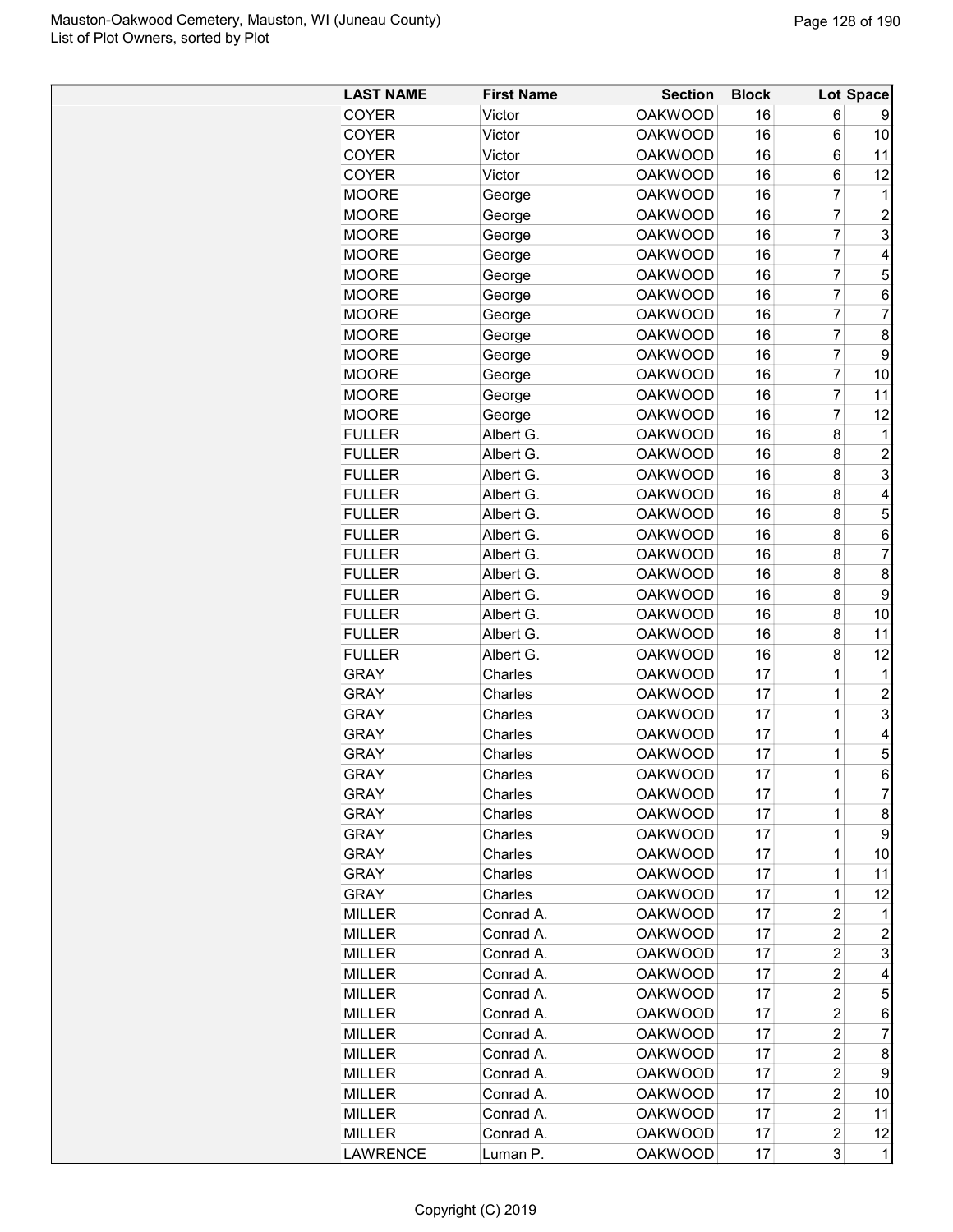| <b>LAST NAME</b> | <b>First Name</b> | <b>Section</b> | <b>Block</b> |             | Lot Space      |
|------------------|-------------------|----------------|--------------|-------------|----------------|
| <b>LAWRENCE</b>  | Luman P.          | <b>OAKWOOD</b> | 17           | 3           | 2              |
| <b>LAWRENCE</b>  | Luman P.          | <b>OAKWOOD</b> | 17           | 3           | 3              |
| <b>LAWRENCE</b>  | Luman P.          | <b>OAKWOOD</b> | 17           | 3           | 4              |
| <b>LAWRENCE</b>  | Luman P.          | <b>OAKWOOD</b> | 17           | 3           | 5              |
| <b>LAWRENCE</b>  | Luman P.          | <b>OAKWOOD</b> | 17           | 3           | 6              |
| <b>LAWRENCE</b>  | Luman P.          | <b>OAKWOOD</b> | 17           | 3           | $\overline{7}$ |
| <b>LAWRENCE</b>  | Luman P.          | <b>OAKWOOD</b> | 17           | 3           | 8              |
| <b>LAWRENCE</b>  | Luman P.          | <b>OAKWOOD</b> | 17           | 3           | 9              |
| <b>LAWRENCE</b>  | Luman P.          | <b>OAKWOOD</b> | 17           | 3           | 10             |
| <b>LAWRENCE</b>  | Luman P.          | <b>OAKWOOD</b> | 17           | 3           | 11             |
| <b>LAWRENCE</b>  | Luman P.          | <b>OAKWOOD</b> | 17           | 3           | 12             |
| <b>MCINTYRE</b>  | Helen             | <b>OAKWOOD</b> | 17           | 4           | 2              |
| <b>MCINTYRE</b>  | Helen             | <b>OAKWOOD</b> | 17           | 4           | 3              |
| <b>MCINTYRE</b>  | Helen             | <b>OAKWOOD</b> | 17           | 4           | 4              |
| <b>MCINTYRE</b>  | Helen             | <b>OAKWOOD</b> | 17           | 4           | 5              |
| <b>MCINTYRE</b>  | Helen             | <b>OAKWOOD</b> | 17           | 4           | 6              |
| <b>MCINTYRE</b>  | Helen             | <b>OAKWOOD</b> | 17           | 4           | $\overline{7}$ |
| <b>MCINTYRE</b>  | Helen             | <b>OAKWOOD</b> | 17           | 4           | 8              |
| <b>MCINTYRE</b>  | Helen             | <b>OAKWOOD</b> | 17           | 4           | 9              |
| <b>MCINTYRE</b>  | Helen             | <b>OAKWOOD</b> | 17           | 4           | 10             |
| <b>MCINTYRE</b>  | Helen             | <b>OAKWOOD</b> | 17           | 4           | 11             |
| <b>MCINTYRE</b>  | Helen             | <b>OAKWOOD</b> | 17           | 4           | 12             |
| <b>MCCALLUM</b>  | Mrs. Etta         | <b>OAKWOOD</b> | 17           | 5           | $\overline{c}$ |
| <b>MCCALLUM</b>  | Mrs. Etta         | <b>OAKWOOD</b> | 17           | 5           | 3              |
| <b>MCCALLUM</b>  | Mrs. Etta         | <b>OAKWOOD</b> | 17           | 5           | 4              |
| <b>MCCALLUM</b>  | Mrs. Etta         | <b>OAKWOOD</b> | 17           | 5           | 5              |
| <b>MCCALLUM</b>  | Mrs. Etta         | <b>OAKWOOD</b> | 17           | 5           | 6              |
| <b>MCCALLUM</b>  | Mrs. Etta         | <b>OAKWOOD</b> | 17           | 5           | $\overline{7}$ |
| <b>MCCALLUM</b>  | Mrs. Etta         | <b>OAKWOOD</b> | 17           | 5           | 8              |
| <b>MCCALLUM</b>  | Mrs. Etta         | <b>OAKWOOD</b> | 17           | 5           | 9              |
| <b>MCCALLUM</b>  | Mrs. Etta         | <b>OAKWOOD</b> | 17           | 5           | 10             |
| <b>THOMPSON</b>  | D.                | <b>OAKWOOD</b> | 17           | 6           | 1              |
| <b>THOMPSON</b>  | D.                | <b>OAKWOOD</b> | 17           | 6           | $\overline{c}$ |
| <b>THOMPSON</b>  | D.                | <b>OAKWOOD</b> | 17           | 6           | 3              |
| <b>THOMPSON</b>  | D.                | <b>OAKWOOD</b> | 17           | 6           | 4              |
| <b>THOMPSON</b>  | D.                | <b>OAKWOOD</b> | 17           | 6           | 5              |
| <b>THOMPSON</b>  | D.                | <b>OAKWOOD</b> | 17           | 6           | 6              |
| <b>THOMPSON</b>  | D.                | <b>OAKWOOD</b> | 17           | 6           | 7              |
| <b>THOMPSON</b>  | D.                | <b>OAKWOOD</b> | 17           | 6           | 8              |
| <b>THOMPSON</b>  | D.                | <b>OAKWOOD</b> | 17           | 6           | 9              |
| <b>THOMPSON</b>  | D.                | <b>OAKWOOD</b> | 17           | 6           | 10             |
| <b>SMITH</b>     | Frank & Roy       | <b>OAKWOOD</b> | 17           | 7           | 1              |
| <b>SMITH</b>     | Frank & Roy       | <b>OAKWOOD</b> | 17           | 7           | $\overline{c}$ |
| <b>SMITH</b>     | Frank & Roy       | <b>OAKWOOD</b> | 17           | 7           | 3              |
| <b>SMITH</b>     | Frank & Roy       | <b>OAKWOOD</b> | 17           | 7           | 4              |
| <b>SMITH</b>     | Frank & Roy       | <b>OAKWOOD</b> | 17           | 7           | 5              |
| <b>SMITH</b>     | Frank & Roy       | <b>OAKWOOD</b> | 17           | 7           | 6              |
| <b>SMITH</b>     | Frank & Roy       | <b>OAKWOOD</b> | 17           | 7           | 7              |
| <b>SMITH</b>     | Frank & Roy       | <b>OAKWOOD</b> | 17           | 7           | 8              |
| <b>SMITH</b>     | Frank & Roy       | <b>OAKWOOD</b> | 17           | 7           | 9              |
| <b>SMITH</b>     | Frank & Roy       | <b>OAKWOOD</b> | 17           | 7           | 10             |
| <b>CURTIS</b>    | Madenia           | <b>OAKWOOD</b> | 18           | 1           | 1              |
| <b>CURTIS</b>    | Madenia           | <b>OAKWOOD</b> | 18           | $\mathbf 1$ | $\overline{2}$ |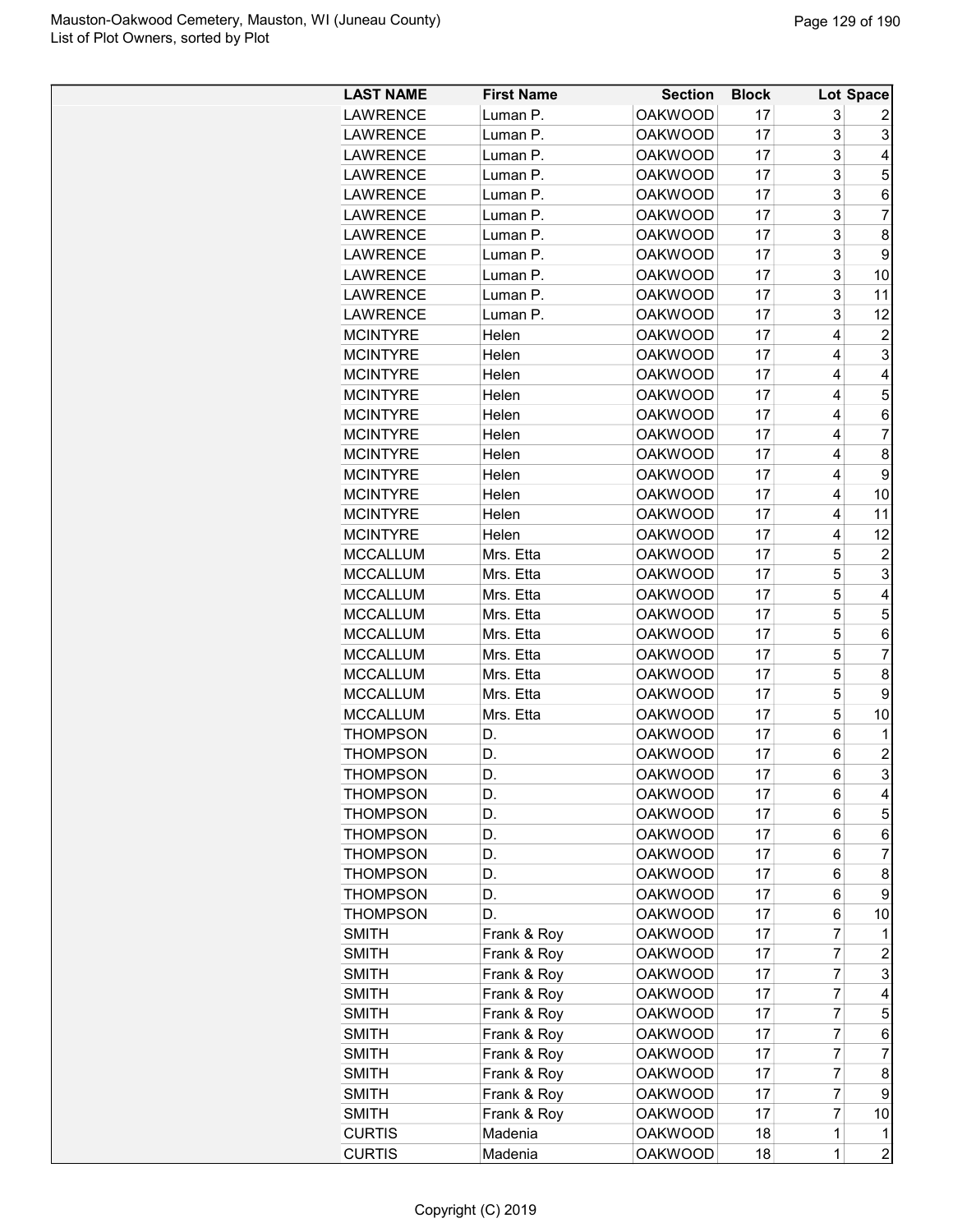| <b>LAST NAME</b>               | <b>First Name</b> | <b>Section</b> | <b>Block</b> |                | Lot Space               |
|--------------------------------|-------------------|----------------|--------------|----------------|-------------------------|
| <b>CURTIS</b>                  | Madenia           | <b>OAKWOOD</b> | 18           | 1              | 3                       |
| <b>CURTIS</b>                  | Madenia           | <b>OAKWOOD</b> | 18           | 1              | 4                       |
| <b>CURTIS</b>                  | Madenia           | <b>OAKWOOD</b> | 18           | 1              | 5                       |
| <b>CURTIS</b>                  | Madenia           | <b>OAKWOOD</b> | 18           | 1              | 6                       |
| <b>CURTIS</b>                  | Madenia           | <b>OAKWOOD</b> | 18           | 1              | 7                       |
| <b>CURTIS</b>                  | Madenia           | <b>OAKWOOD</b> | 18           | 1              | 8                       |
| <b>CURTIS</b>                  | Madenia           | <b>OAKWOOD</b> | 18           | 1              | 9                       |
| <b>CURTIS</b>                  | Madenia           | <b>OAKWOOD</b> | 18           | 1              | 10                      |
| <b>CURTIS</b>                  | Madenia           | <b>OAKWOOD</b> | 18           | 1              | 11                      |
| <b>CURTIS</b>                  | Madenia           | <b>OAKWOOD</b> | 18           | $\overline{2}$ | 1                       |
| <b>CURTIS</b>                  | Madenia           | <b>OAKWOOD</b> | 18           | $\overline{c}$ | 2                       |
| <b>CURTIS</b>                  | Madenia           | <b>OAKWOOD</b> | 18           | $\overline{c}$ | 3                       |
| <b>CURTIS</b>                  | Madenia           | <b>OAKWOOD</b> | 18           | 2              | 4                       |
| <b>CURTIS</b>                  | Madenia           | <b>OAKWOOD</b> | 18           | $\overline{c}$ | 5                       |
| <b>CURTIS</b>                  | Madenia           | <b>OAKWOOD</b> | 18           | $\overline{c}$ | 6                       |
| <b>CURTIS</b>                  | Madenia           | <b>OAKWOOD</b> | 18           | $\overline{c}$ | 7                       |
| <b>CURTIS</b>                  | Madenia           | <b>OAKWOOD</b> | 18           | $\overline{c}$ | 8                       |
| <b>CURTIS</b>                  | Madenia           | <b>OAKWOOD</b> | 18           | $\overline{2}$ | 9                       |
| <b>CURTIS</b>                  | Madenia           | <b>OAKWOOD</b> | 18           | $\overline{c}$ | 10                      |
| <b>CURTIS</b>                  | Madenia           | <b>OAKWOOD</b> | 18           | 2              | 11                      |
| <b>CURTIS</b>                  | Madenia           | <b>OAKWOOD</b> | 18           | $\overline{2}$ | 12                      |
| <b>ALLABY</b>                  | James             | <b>OAKWOOD</b> | 18           | 3              | $\mathbf{1}$            |
| <b>ALLABY</b>                  | James             | <b>OAKWOOD</b> | 18           | 3              | $\overline{\mathbf{c}}$ |
| <b>ALLABY</b>                  | James             | <b>OAKWOOD</b> | 18           | 3              | 3                       |
| <b>ALLABY</b>                  | James             | <b>OAKWOOD</b> | 18           | 3              | 4                       |
| <b>ALLABY</b>                  | James             | <b>OAKWOOD</b> | 18           | 3              | 5                       |
| <b>ALLABY</b>                  | James             | <b>OAKWOOD</b> | 18           | 3              | 6                       |
| <b>ALLABY</b>                  | James             | <b>OAKWOOD</b> | 18           | 3              | $\overline{7}$          |
| <b>ALLABY</b>                  |                   | <b>OAKWOOD</b> | 18           | 3              | 8                       |
| <b>ALLABY</b>                  | James             | <b>OAKWOOD</b> | 18           | 3              | 9                       |
|                                | James             | <b>OAKWOOD</b> | 18           | 3              |                         |
| <b>ALLABY</b>                  | James             | <b>OAKWOOD</b> |              | 3              | 10<br>11                |
| <b>ALLABY</b><br><b>ALLABY</b> | James             | <b>OAKWOOD</b> | 18<br>18     | 3              | 12                      |
|                                | James             |                | 18           | 4              | $\mathbf{1}$            |
| <b>ALLABY</b>                  | D.W               | <b>OAKWOOD</b> |              |                |                         |
| <b>ALLABY</b>                  | D.W               | <b>OAKWOOD</b> | 18           | 4              | $\overline{c}$          |
| <b>ALLABY</b>                  | D.W               | <b>OAKWOOD</b> | 18           | 4              | 3                       |
| <b>ALLABY</b>                  | D.W               | <b>OAKWOOD</b> | 18           | 4              | 4                       |
| <b>ALLABY</b>                  | D.W               | <b>OAKWOOD</b> | 18           | 4              | 5                       |
| <b>ALLABY</b>                  | D.W               | <b>OAKWOOD</b> | 18           | 4              | 6                       |
| <b>ALLABY</b>                  | D.W               | <b>OAKWOOD</b> | 18           | 4              | 7                       |
| <b>ALLABY</b>                  | D.W               | <b>OAKWOOD</b> | 18           | 4              | 8                       |
| <b>ALLABY</b>                  | D.W               | <b>OAKWOOD</b> | 18           | 4              | 9                       |
| <b>ALLABY</b>                  | D.W               | <b>OAKWOOD</b> | 18           | 4              | 10                      |
| <b>ALLABY</b>                  | D.W               | <b>OAKWOOD</b> | 18           | 4              | 11                      |
| <b>ALLABY</b>                  | D.W               | <b>OAKWOOD</b> | 18           | 4              | 12                      |
| <b>HANSON</b>                  | J.D.              | <b>OAKWOOD</b> | 18           | 5              | 1                       |
| <b>HANSON</b>                  | J.D.              | <b>OAKWOOD</b> | 18           | 5              | $\overline{c}$          |
| <b>HANSON</b>                  | J.D.              | <b>OAKWOOD</b> | 18           | 5              | 3                       |
| <b>HANSON</b>                  | J.D.              | <b>OAKWOOD</b> | 18           | 5              | 4                       |
| <b>HANSON</b>                  | J.D.              | <b>OAKWOOD</b> | 18           | 5              | 5                       |
| <b>HANSON</b>                  | J.D.              | <b>OAKWOOD</b> | 18           | 5              | 6                       |
| <b>HANSON</b>                  | J.D.              | <b>OAKWOOD</b> | 18           | 5              | 7                       |
| <b>HANSON</b>                  | J.D.              | <b>OAKWOOD</b> | 18           | 5              | 8                       |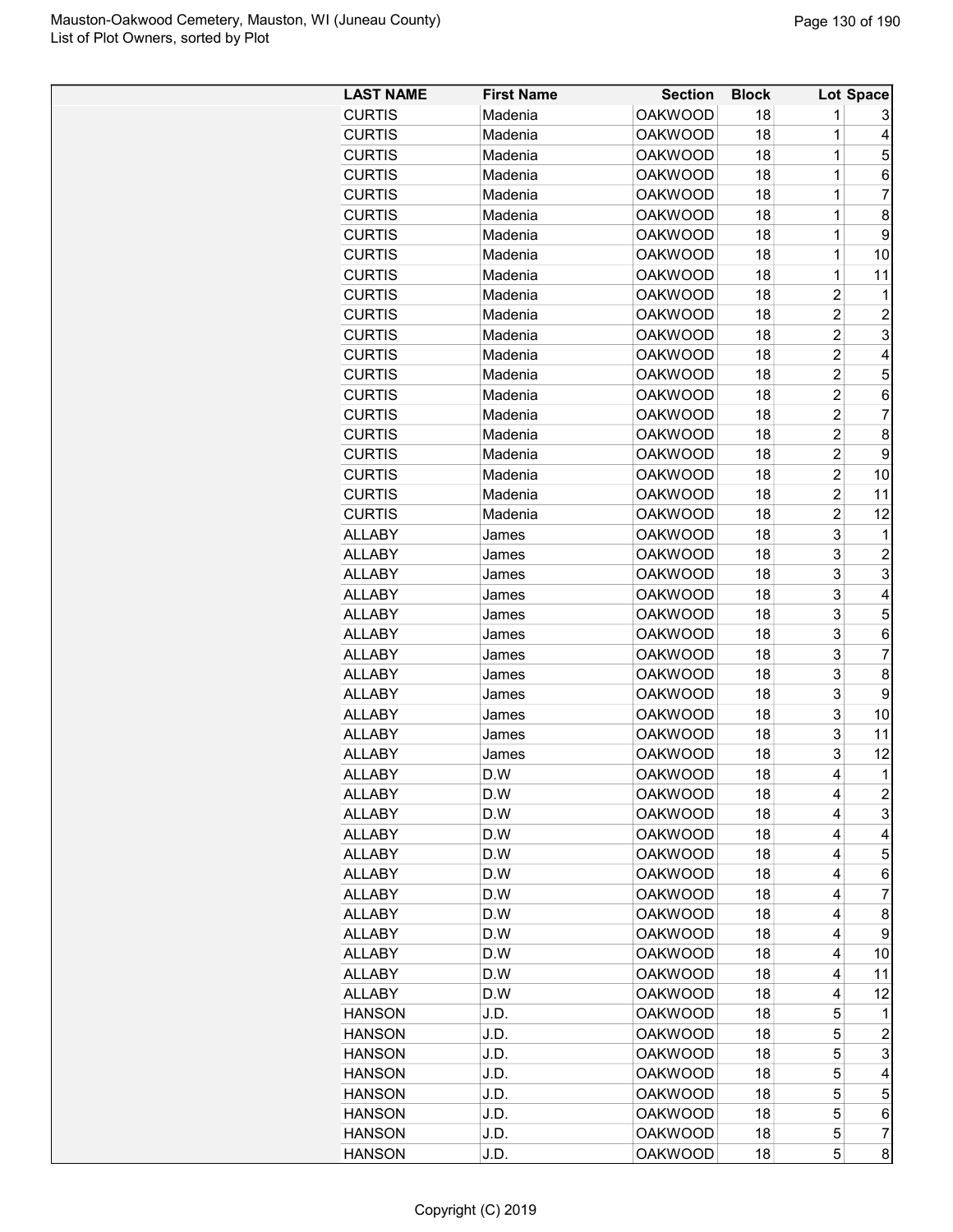| <b>LAST NAME</b> | <b>First Name</b> | <b>Section</b> | <b>Block</b> |                | Lot Space      |
|------------------|-------------------|----------------|--------------|----------------|----------------|
| <b>HANSON</b>    | J.D.              | <b>OAKWOOD</b> | 18           | 5              | 9              |
| <b>HANSON</b>    | J.D.              | <b>OAKWOOD</b> | 18           | 5              | 10             |
| <b>HANSON</b>    | J.D.              | <b>OAKWOOD</b> | 18           | 5              | 11             |
| <b>HANSON</b>    | J.D.              | <b>OAKWOOD</b> | 18           | 5              | 12             |
| <b>SMITH</b>     | Erastus           | <b>OAKWOOD</b> | 18           | 6              | 1              |
| <b>SMITH</b>     | Erastus           | <b>OAKWOOD</b> | 18           | 6              | $\overline{c}$ |
| <b>SMITH</b>     | Erastus           | <b>OAKWOOD</b> | 18           | 6              | 3              |
| <b>SMITH</b>     | Erastus           | <b>OAKWOOD</b> | 18           | 6              | 4              |
| <b>SMITH</b>     | Erastus           | <b>OAKWOOD</b> | 18           | 6              | 5              |
| <b>SMITH</b>     | Erastus           | <b>OAKWOOD</b> | 18           | 6              | 6              |
| <b>SMITH</b>     | Erastus           | <b>OAKWOOD</b> | 18           | 6              | $\overline{7}$ |
| <b>SMITH</b>     | Erastus           | <b>OAKWOOD</b> | 18           | 6              | 8              |
| <b>SMITH</b>     | Erastus           | <b>OAKWOOD</b> | 18           | 6              | 9              |
| <b>SMITH</b>     | Erastus           | <b>OAKWOOD</b> | 18           | 6              | 10             |
| <b>SMITH</b>     | Erastus           | <b>OAKWOOD</b> | 18           | 6              | 11             |
| <b>SMITH</b>     | Erastus           | <b>OAKWOOD</b> | 18           | 6              | 12             |
| <b>CURTIS</b>    | Madenia           | <b>OAKWOOD</b> | 18           | 7              | 1              |
| <b>CURTIS</b>    | Madenia           | <b>OAKWOOD</b> | 18           | $\overline{7}$ | $\overline{c}$ |
| <b>CURTIS</b>    | Madenia           | <b>OAKWOOD</b> | 18           | $\overline{7}$ | 3              |
| <b>CURTIS</b>    | Madenia           | <b>OAKWOOD</b> | 18           | $\overline{7}$ | 4              |
| <b>CURTIS</b>    | Madenia           | <b>OAKWOOD</b> | 18           | 7              | 5              |
| <b>CURTIS</b>    | Madenia           | <b>OAKWOOD</b> | 18           | $\overline{7}$ | 6              |
| <b>CURTIS</b>    | Madenia           | <b>OAKWOOD</b> | 18           | $\overline{7}$ | $\overline{7}$ |
| <b>CURTIS</b>    | Madenia           | <b>OAKWOOD</b> | 18           | $\overline{7}$ | 8              |
| <b>CURTIS</b>    | Madenia           | <b>OAKWOOD</b> | 18           | $\overline{7}$ | 9              |
| <b>CURTIS</b>    | Madenia           | <b>OAKWOOD</b> | 18           | $\overline{7}$ | 10             |
| <b>CURTIS</b>    | Madenia           | <b>OAKWOOD</b> | 18           | 7              | 11             |
| <b>CURTIS</b>    | Madenia           | <b>OAKWOOD</b> | 18           | 7              | 12             |
| <b>CURTIS</b>    | Madenia           | <b>OAKWOOD</b> | 18           | 8              | 1              |
| <b>CURTIS</b>    | Madenia           | <b>OAKWOOD</b> | 18           | 8              | $\overline{c}$ |
| <b>CURTIS</b>    | Madenia           | <b>OAKWOOD</b> | 18           | 8              | 3              |
| <b>CURTIS</b>    | Madenia           | <b>OAKWOOD</b> | 18           | 8              | 4              |
| <b>CURTIS</b>    | Madenia           | <b>OAKWOOD</b> | 18           | 8              | 5              |
| <b>CURTIS</b>    | Madenia           | <b>OAKWOOD</b> | 18           | 8              | 6              |
| <b>CURTIS</b>    | Madenia           | <b>OAKWOOD</b> | 18           | 8              | 7              |
| <b>CURTIS</b>    | Madenia           | <b>OAKWOOD</b> | 18           | 8              | 8              |
| <b>CURTIS</b>    | Madenia           | <b>OAKWOOD</b> | 18           | 8              | 9              |
| <b>CURTIS</b>    | Madenia           | <b>OAKWOOD</b> | 18           | 8              | 10             |
| <b>CURTIS</b>    | Madenia           | <b>OAKWOOD</b> | 18           | 8              | 11             |
| <b>CURTIS</b>    | Madenia           | <b>OAKWOOD</b> | 18           | 8              | 12             |
| <b>LYONS</b>     | Elmer & Wife      | <b>OAKWOOD</b> | 19           | $\mathbf 1$    | 1              |
| <b>LYONS</b>     | Elmer & Wife      | <b>OAKWOOD</b> | 19           | $\mathbf 1$    | $\overline{c}$ |
| <b>LYONS</b>     | Elmer & Wife      | <b>OAKWOOD</b> | 19           | 1              | 3              |
| <b>LYONS</b>     | Elmer & Wife      | <b>OAKWOOD</b> | 19           | 1              | 4              |
| <b>LYONS</b>     | Elmer & Wife      | <b>OAKWOOD</b> | 19           | 1              | 5              |
| <b>LYONS</b>     | Elmer & Wife      | <b>OAKWOOD</b> | 19           | $\mathbf 1$    | 6              |
| <b>LYONS</b>     | Elmer & Wife      | <b>OAKWOOD</b> | 19           | 1              | $\overline{7}$ |
| <b>LYONS</b>     | Elmer & Wife      | <b>OAKWOOD</b> | 19           | $\mathbf 1$    | 8              |
| <b>LYONS</b>     | Elmer & Wife      | <b>OAKWOOD</b> | 19           | 1              | 9              |
| <b>LYONS</b>     | Elmer & Wife      | <b>OAKWOOD</b> | 19           | 1              | 10             |
| <b>LYONS</b>     | Elmer & Wife      | <b>OAKWOOD</b> | 19           | 1              | 11             |
| <b>LYONS</b>     | Elmer & Wife      | <b>OAKWOOD</b> | 19           | $\mathbf 1$    | 12             |
| PHETLEPLACE      | Chas              | <b>OAKWOOD</b> | 19           | $\overline{c}$ | $\mathbf 1$    |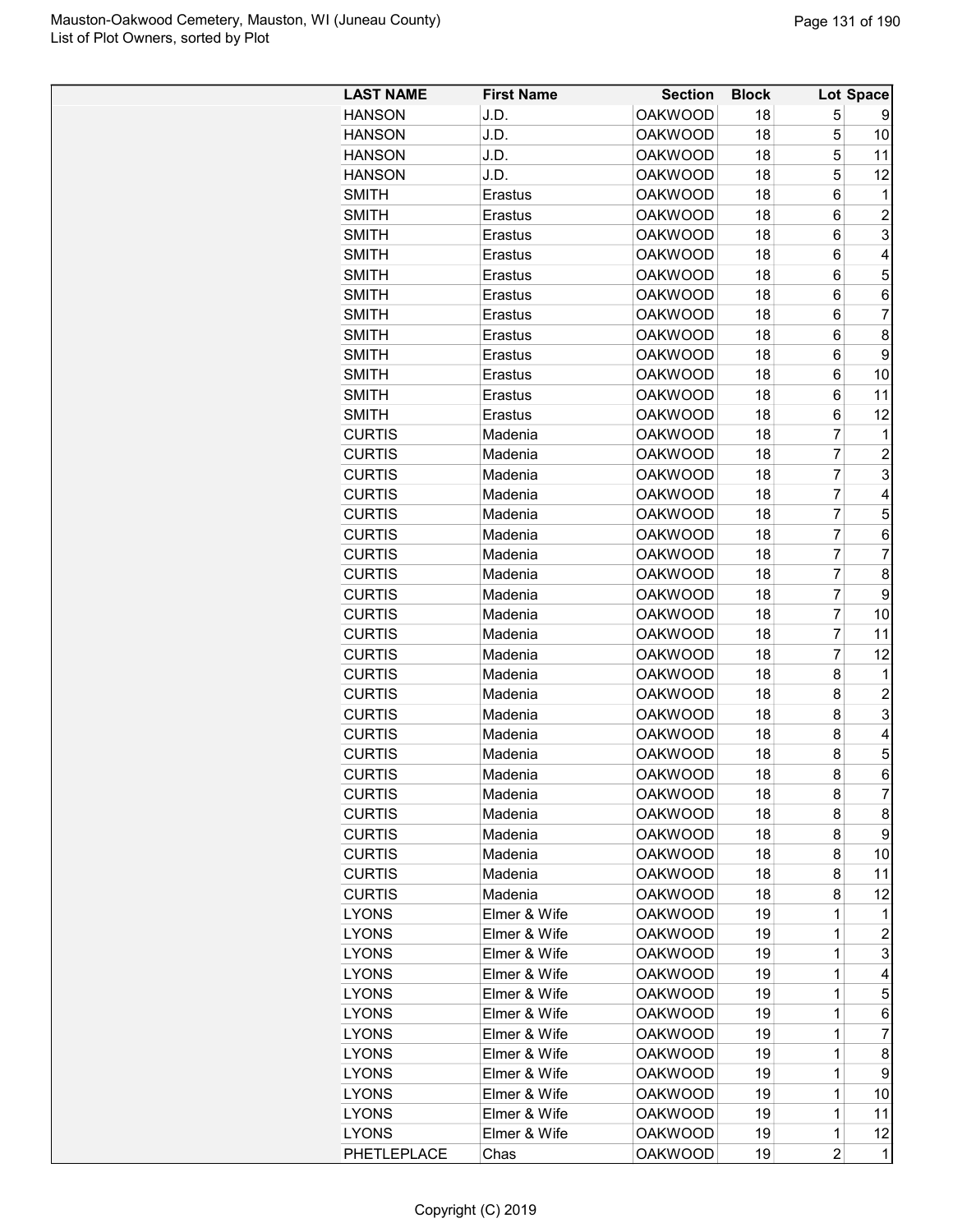| <b>LAST NAME</b>           | <b>First Name</b> | <b>Section</b>                   | <b>Block</b> |                         | Lot Space                |
|----------------------------|-------------------|----------------------------------|--------------|-------------------------|--------------------------|
| PHETLEPLACE                | Chas              | <b>OAKWOOD</b>                   | 19           | $\overline{c}$          | 2                        |
| PHETLEPLACE                | Chas              | <b>OAKWOOD</b>                   | 19           | $\overline{c}$          | 3                        |
| PHETLEPLACE                | Chas              | <b>OAKWOOD</b>                   | 19           | $\overline{2}$          | 4                        |
| PHETLEPLACE                | Chas              | <b>OAKWOOD</b>                   | 19           | $\overline{c}$          | 5                        |
| PHETLEPLACE                | Chas              | <b>OAKWOOD</b>                   | 19           | $\overline{2}$          | 7                        |
| PHETLEPLACE                | Chas              | <b>OAKWOOD</b>                   | 19           | $\overline{c}$          | 8                        |
| PHETLEPLACE                | Chas              | <b>OAKWOOD</b>                   | 19           | $\overline{c}$          | 9                        |
| PHETLEPLACE                | Chas              | <b>OAKWOOD</b>                   | 19           | $\overline{c}$          | 10                       |
| PHETLEPLACE                | Chas              | <b>OAKWOOD</b>                   | 19           | $\overline{c}$          | 11                       |
| PHETLEPLACE                | Chas              | <b>OAKWOOD</b>                   | 19           | $\overline{2}$          | 12                       |
| <b>DENICKE</b>             | Fredirk E.        | <b>OAKWOOD</b>                   | 19           | 3                       | 1                        |
| <b>DENICKE</b>             | Fredirk E.        | <b>OAKWOOD</b>                   | 19           | 3                       | 2                        |
| <b>DENICKE</b>             | Fredirk E.        | <b>OAKWOOD</b>                   | 19           | 3                       | 3                        |
| <b>DENICKE</b>             | Fredirk E.        | <b>OAKWOOD</b>                   | 19           | 3                       | 4                        |
| <b>DENICKE</b>             | Fredirk E.        | <b>OAKWOOD</b>                   | 19           | 3                       | 5                        |
| <b>DENICKE</b>             | Fredirk E.        | <b>OAKWOOD</b>                   | 19           | 3                       | 6                        |
| <b>DENICKE</b>             | Fredirk E.        | <b>OAKWOOD</b>                   | 19           | 3                       | $\overline{7}$           |
| <b>DENICKE</b>             | Fredirk E.        | <b>OAKWOOD</b>                   | 19           | 3                       | 8                        |
| <b>DENICKE</b>             | Fredirk E.        | <b>OAKWOOD</b>                   | 19           | 3                       | 9                        |
| <b>DENICKE</b>             | Fredirk E.        | <b>OAKWOOD</b>                   | 19           | 3                       | 10                       |
| <b>DENICKE</b>             | Fredirk E.        | <b>OAKWOOD</b>                   | 19           | 3                       | 11                       |
| <b>DENICKE</b>             | Fredirk E.        | <b>OAKWOOD</b>                   | 19           | 3                       | 12                       |
|                            |                   |                                  | 19           | 4                       | 1                        |
| <b>DUNN</b><br><b>DUNN</b> | James             | <b>OAKWOOD</b><br><b>OAKWOOD</b> | 19           | 4                       |                          |
|                            | James             |                                  |              |                         | $\overline{c}$           |
| <b>DUNN</b>                | James             | <b>OAKWOOD</b>                   | 19           | 4                       | 3                        |
| <b>DUNN</b>                | James             | <b>OAKWOOD</b>                   | 19           | 4                       | 4                        |
| <b>DUNN</b>                | James             | <b>OAKWOOD</b>                   | 19           | 4                       | 5                        |
| <b>DUNN</b>                | James             | <b>OAKWOOD</b>                   | 19           | 4                       | 6                        |
| <b>DUNN</b>                | Walter            | <b>OAKWOOD</b>                   | 19           | 4                       | $\overline{7}$           |
| <b>DUNN</b>                | Walter            | <b>OAKWOOD</b>                   | 19           | 4                       | 8                        |
| <b>DUNN</b>                | Walter            | <b>OAKWOOD</b>                   | 19           | 4                       | 9                        |
| <b>DUNN</b>                | Walter            | <b>OAKWOOD</b>                   | 19           | 4                       | 10                       |
| <b>DUNN</b>                | Walter            | <b>OAKWOOD</b>                   | 19           | 4                       | 11                       |
| <b>DUNN</b>                | Walter            | <b>OAKWOOD</b>                   | 19           | 4                       | 12                       |
| <b>FLETCHER</b>            | A.H.              | <b>OAKWOOD</b>                   | 20           | 1                       | $\mathbf 1$              |
| <b>FLETCHER</b>            | A.H.              | <b>OAKWOOD</b>                   | 20           | 1                       | $\overline{c}$           |
| <b>FLETCHER</b>            | A.H.              | <b>OAKWOOD</b>                   | 20           | 1                       | 3                        |
| <b>FLETCHER</b>            | A.H.              | <b>OAKWOOD</b>                   | 20           | 1                       | 4                        |
| <b>FLETCHER</b>            | A.H.              | <b>OAKWOOD</b>                   | 20           | 1                       | 5                        |
| <b>FLETCHER</b>            | A.H.              | <b>OAKWOOD</b>                   | 20           | 1                       | 6                        |
| <b>FLETCHER</b>            | A.H.              | <b>OAKWOOD</b>                   | 20           | 1                       | 7                        |
| <b>FLETCHER</b>            | A.H.              | <b>OAKWOOD</b>                   | 20           | 1                       | 8                        |
| <b>FLETCHER</b>            | A.H.              | <b>OAKWOOD</b>                   | 20           | 1                       | 9                        |
| <b>FLETCHER</b>            | A.H.              | <b>OAKWOOD</b>                   | 20           | 1                       | 10                       |
| <b>FLETCHER</b>            | A.H.              | <b>OAKWOOD</b>                   | 20           | $\mathbf 1$             | 11                       |
| <b>HAGEMAN</b>             | August            | <b>OAKWOOD</b>                   | 20           | $\overline{2}$          | 1                        |
| <b>HAGEMAN</b>             | August            | <b>OAKWOOD</b>                   | 20           | $\overline{c}$          | 2                        |
| <b>HAGEMAN</b>             | August            | <b>OAKWOOD</b>                   | 20           | 2                       | 3                        |
| <b>HAGEMAN</b>             | August            | <b>OAKWOOD</b>                   | 20           | $\overline{\mathbf{c}}$ | 4                        |
| <b>HAGEMAN</b>             | August            | <b>OAKWOOD</b>                   | 20           | $\overline{c}$          | 5                        |
| <b>HAGEMAN</b>             | August            | <b>OAKWOOD</b>                   | 20           | $\overline{\mathbf{c}}$ | 6                        |
| <b>HAGEMAN</b>             | August            | <b>OAKWOOD</b>                   | 20           | $\overline{2}$          | $\overline{\mathcal{I}}$ |
| <b>HAGEMAN</b>             | August            | <b>OAKWOOD</b>                   | 20           | $\overline{2}$          | 8                        |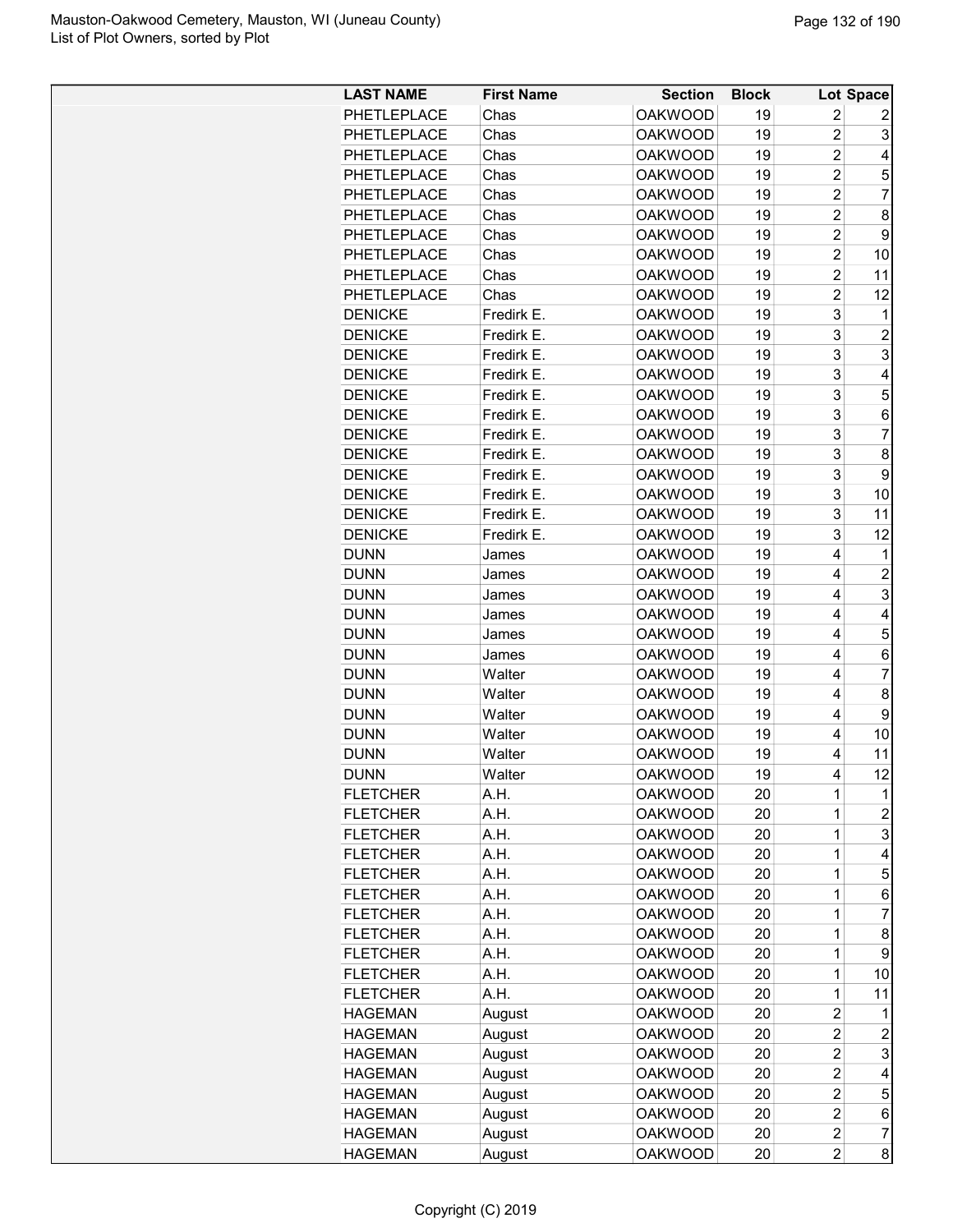| <b>HAGEMAN</b><br><b>OAKWOOD</b><br>20<br>2<br>August<br>9<br>$\overline{2}$<br><b>HAGEMAN</b><br><b>OAKWOOD</b><br>20<br>10<br>August<br>$\overline{c}$<br><b>HAGEMAN</b><br>August<br><b>OAKWOOD</b><br>11<br>20<br><b>HAGEMAN</b><br><b>OAKWOOD</b><br>$\overline{c}$<br>12<br>August<br>20<br>3<br>SOMMERFELD<br>William C.<br><b>OAKWOOD</b><br>20<br>1<br>SOMMERFELD<br>William C.<br>3<br>$\overline{2}$<br><b>OAKWOOD</b><br>20<br>3<br>3<br>SOMMERFELD<br>William C.<br><b>OAKWOOD</b><br>20<br>3<br>SOMMERFELD<br>William C.<br><b>OAKWOOD</b><br>4<br>20<br>3<br>5<br>SOMMERFELD<br>William C.<br><b>OAKWOOD</b><br>20<br>3<br>SOMMERFELD<br>William C.<br><b>OAKWOOD</b><br>20<br>6<br>3<br>$\overline{7}$<br><b>SOMMERFELD</b><br>William C.<br><b>OAKWOOD</b><br>20<br>3<br>William C.<br><b>OAKWOOD</b><br>8<br>SOMMERFELD<br>20<br>3<br>SOMMERFELD<br>William C.<br><b>OAKWOOD</b><br>20<br>9<br>3<br>SOMMERFELD<br>William C.<br><b>OAKWOOD</b><br>20<br>10<br>3<br>SOMMERFELD<br>William C.<br><b>OAKWOOD</b><br>20<br>11<br>3<br><b>OAKWOOD</b><br>12<br><b>SOMMERFELD</b><br>William C.<br>20<br>4<br><b>OAKWOOD</b><br><b>RIDER</b><br>Adelbert<br>20<br>1<br>Adelbert<br><b>OAKWOOD</b><br>4<br>$\overline{c}$<br><b>RIDER</b><br>20<br>3<br>Adelbert<br><b>OAKWOOD</b><br>4<br><b>RIDER</b><br>20<br><b>RIDER</b><br>Adelbert<br><b>OAKWOOD</b><br>20<br>4<br>$\overline{4}$<br>5<br><b>RIDER</b><br>Adelbert<br><b>OAKWOOD</b><br>20<br>4<br><b>RIDER</b><br>Adelbert<br><b>OAKWOOD</b><br>20<br>4<br>6<br>$\overline{7}$<br>Adelbert<br><b>OAKWOOD</b><br>20<br>4<br><b>RIDER</b><br>8<br>Adelbert<br><b>OAKWOOD</b><br>20<br>4<br><b>RIDER</b><br>9<br>Adelbert<br><b>OAKWOOD</b><br>20<br>4<br><b>RIDER</b><br><b>OAKWOOD</b><br>4<br>10<br><b>RIDER</b><br>Adelbert<br>20<br><b>RIDER</b><br>Adelbert<br><b>OAKWOOD</b><br>20<br>11<br>4<br><b>RIDER</b><br>Adelbert<br><b>OAKWOOD</b><br>20<br>12<br>4<br><b>ROHDE</b><br>Mrs. Fred<br><b>OAKWOOD</b><br>21<br>1<br>1<br>$\overline{2}$<br>21<br>1<br><b>ROHDE</b><br>Mrs. Fred<br><b>OAKWOOD</b><br>$\mathbf 1$<br>3<br>Mrs. Fred<br><b>OAKWOOD</b><br>21<br><b>ROHDE</b><br>$\overline{1}$<br><b>ROHDE</b><br>Mrs. Fred<br><b>OAKWOOD</b><br>21<br>4<br>1<br>Mrs. Fred<br><b>OAKWOOD</b><br>5<br><b>ROHDE</b><br>21<br>$\overline{1}$<br>6<br><b>OAKWOOD</b><br>21<br><b>ROHDE</b><br>Mrs. Fred<br>$\overline{7}$<br>21<br>ROHDE<br>Mrs. Fred<br><b>OAKWOOD</b><br>1<br>21<br>8<br><b>ROHDE</b><br>Mrs. Fred<br><b>OAKWOOD</b><br>1<br>1<br>9<br>Mrs. Fred<br><b>OAKWOOD</b><br>21<br><b>ROHDE</b><br>1<br>10<br><b>ROHDE</b><br>Mrs. Fred<br><b>OAKWOOD</b><br>21<br><b>OAKWOOD</b><br>21<br>$\mathbf 1$<br>11<br><b>ROHDE</b><br>Mrs. Fred<br>$\mathbf 1$<br><b>ROHDE</b><br>Mrs. Fred<br><b>OAKWOOD</b><br>21<br>12<br><b>VOIGT</b><br><b>OAKWOOD</b><br>2<br>21<br>Herman<br>1<br><b>VOIGT</b><br><b>OAKWOOD</b><br>2<br>$\overline{2}$<br>21<br>Herman<br>3<br><b>OAKWOOD</b><br>21<br>2<br><b>VOIGT</b><br>Herman<br>$\overline{c}$<br><b>VOIGT</b><br><b>OAKWOOD</b><br>21<br>4<br>Herman<br>$\overline{c}$<br>5<br><b>VOIGT</b><br><b>OAKWOOD</b><br>21<br>Herman<br>$\overline{c}$<br><b>VOIGT</b><br><b>OAKWOOD</b><br>21<br>6<br>Herman<br>21<br>2<br><b>VOIGT</b><br><b>OAKWOOD</b><br>7<br>Herman<br>$\overline{c}$<br><b>OAKWOOD</b><br><b>VOIGT</b><br>21<br>8<br>Herman<br><b>VOIGT</b><br><b>OAKWOOD</b><br>$\overline{c}$<br>21<br>9<br>Herman<br>21<br>2<br><b>VOIGT</b><br><b>OAKWOOD</b><br>10<br>Herman<br>$\overline{2}$<br><b>OAKWOOD</b><br>21<br><b>VOIGT</b><br>Herman<br>11<br>21<br>2<br><b>VOIGT</b><br><b>OAKWOOD</b><br>12<br>Herman<br><b>OAKWOOD</b><br>3<br><b>HERRIOT</b><br>Will<br>21<br>1 | <b>LAST NAME</b> | <b>First Name</b> | <b>Section</b> | <b>Block</b> | Lot Space |
|-----------------------------------------------------------------------------------------------------------------------------------------------------------------------------------------------------------------------------------------------------------------------------------------------------------------------------------------------------------------------------------------------------------------------------------------------------------------------------------------------------------------------------------------------------------------------------------------------------------------------------------------------------------------------------------------------------------------------------------------------------------------------------------------------------------------------------------------------------------------------------------------------------------------------------------------------------------------------------------------------------------------------------------------------------------------------------------------------------------------------------------------------------------------------------------------------------------------------------------------------------------------------------------------------------------------------------------------------------------------------------------------------------------------------------------------------------------------------------------------------------------------------------------------------------------------------------------------------------------------------------------------------------------------------------------------------------------------------------------------------------------------------------------------------------------------------------------------------------------------------------------------------------------------------------------------------------------------------------------------------------------------------------------------------------------------------------------------------------------------------------------------------------------------------------------------------------------------------------------------------------------------------------------------------------------------------------------------------------------------------------------------------------------------------------------------------------------------------------------------------------------------------------------------------------------------------------------------------------------------------------------------------------------------------------------------------------------------------------------------------------------------------------------------------------------------------------------------------------------------------------------------------------------------------------------------------------------------------------------------------------------------------------------------------------------------------------------------------------------------------------------------------------------------------------------------------------------------------------------------------------------------------------------------------------------------------------------------------------------------------------------------------------------------------------------------------------------------------------------------------------------------------------------------------------------------------------------------------------------------------------------------------------------------------------------------------------------------|------------------|-------------------|----------------|--------------|-----------|
|                                                                                                                                                                                                                                                                                                                                                                                                                                                                                                                                                                                                                                                                                                                                                                                                                                                                                                                                                                                                                                                                                                                                                                                                                                                                                                                                                                                                                                                                                                                                                                                                                                                                                                                                                                                                                                                                                                                                                                                                                                                                                                                                                                                                                                                                                                                                                                                                                                                                                                                                                                                                                                                                                                                                                                                                                                                                                                                                                                                                                                                                                                                                                                                                                                                                                                                                                                                                                                                                                                                                                                                                                                                                                                                 |                  |                   |                |              |           |
|                                                                                                                                                                                                                                                                                                                                                                                                                                                                                                                                                                                                                                                                                                                                                                                                                                                                                                                                                                                                                                                                                                                                                                                                                                                                                                                                                                                                                                                                                                                                                                                                                                                                                                                                                                                                                                                                                                                                                                                                                                                                                                                                                                                                                                                                                                                                                                                                                                                                                                                                                                                                                                                                                                                                                                                                                                                                                                                                                                                                                                                                                                                                                                                                                                                                                                                                                                                                                                                                                                                                                                                                                                                                                                                 |                  |                   |                |              |           |
|                                                                                                                                                                                                                                                                                                                                                                                                                                                                                                                                                                                                                                                                                                                                                                                                                                                                                                                                                                                                                                                                                                                                                                                                                                                                                                                                                                                                                                                                                                                                                                                                                                                                                                                                                                                                                                                                                                                                                                                                                                                                                                                                                                                                                                                                                                                                                                                                                                                                                                                                                                                                                                                                                                                                                                                                                                                                                                                                                                                                                                                                                                                                                                                                                                                                                                                                                                                                                                                                                                                                                                                                                                                                                                                 |                  |                   |                |              |           |
|                                                                                                                                                                                                                                                                                                                                                                                                                                                                                                                                                                                                                                                                                                                                                                                                                                                                                                                                                                                                                                                                                                                                                                                                                                                                                                                                                                                                                                                                                                                                                                                                                                                                                                                                                                                                                                                                                                                                                                                                                                                                                                                                                                                                                                                                                                                                                                                                                                                                                                                                                                                                                                                                                                                                                                                                                                                                                                                                                                                                                                                                                                                                                                                                                                                                                                                                                                                                                                                                                                                                                                                                                                                                                                                 |                  |                   |                |              |           |
|                                                                                                                                                                                                                                                                                                                                                                                                                                                                                                                                                                                                                                                                                                                                                                                                                                                                                                                                                                                                                                                                                                                                                                                                                                                                                                                                                                                                                                                                                                                                                                                                                                                                                                                                                                                                                                                                                                                                                                                                                                                                                                                                                                                                                                                                                                                                                                                                                                                                                                                                                                                                                                                                                                                                                                                                                                                                                                                                                                                                                                                                                                                                                                                                                                                                                                                                                                                                                                                                                                                                                                                                                                                                                                                 |                  |                   |                |              |           |
|                                                                                                                                                                                                                                                                                                                                                                                                                                                                                                                                                                                                                                                                                                                                                                                                                                                                                                                                                                                                                                                                                                                                                                                                                                                                                                                                                                                                                                                                                                                                                                                                                                                                                                                                                                                                                                                                                                                                                                                                                                                                                                                                                                                                                                                                                                                                                                                                                                                                                                                                                                                                                                                                                                                                                                                                                                                                                                                                                                                                                                                                                                                                                                                                                                                                                                                                                                                                                                                                                                                                                                                                                                                                                                                 |                  |                   |                |              |           |
|                                                                                                                                                                                                                                                                                                                                                                                                                                                                                                                                                                                                                                                                                                                                                                                                                                                                                                                                                                                                                                                                                                                                                                                                                                                                                                                                                                                                                                                                                                                                                                                                                                                                                                                                                                                                                                                                                                                                                                                                                                                                                                                                                                                                                                                                                                                                                                                                                                                                                                                                                                                                                                                                                                                                                                                                                                                                                                                                                                                                                                                                                                                                                                                                                                                                                                                                                                                                                                                                                                                                                                                                                                                                                                                 |                  |                   |                |              |           |
|                                                                                                                                                                                                                                                                                                                                                                                                                                                                                                                                                                                                                                                                                                                                                                                                                                                                                                                                                                                                                                                                                                                                                                                                                                                                                                                                                                                                                                                                                                                                                                                                                                                                                                                                                                                                                                                                                                                                                                                                                                                                                                                                                                                                                                                                                                                                                                                                                                                                                                                                                                                                                                                                                                                                                                                                                                                                                                                                                                                                                                                                                                                                                                                                                                                                                                                                                                                                                                                                                                                                                                                                                                                                                                                 |                  |                   |                |              |           |
|                                                                                                                                                                                                                                                                                                                                                                                                                                                                                                                                                                                                                                                                                                                                                                                                                                                                                                                                                                                                                                                                                                                                                                                                                                                                                                                                                                                                                                                                                                                                                                                                                                                                                                                                                                                                                                                                                                                                                                                                                                                                                                                                                                                                                                                                                                                                                                                                                                                                                                                                                                                                                                                                                                                                                                                                                                                                                                                                                                                                                                                                                                                                                                                                                                                                                                                                                                                                                                                                                                                                                                                                                                                                                                                 |                  |                   |                |              |           |
|                                                                                                                                                                                                                                                                                                                                                                                                                                                                                                                                                                                                                                                                                                                                                                                                                                                                                                                                                                                                                                                                                                                                                                                                                                                                                                                                                                                                                                                                                                                                                                                                                                                                                                                                                                                                                                                                                                                                                                                                                                                                                                                                                                                                                                                                                                                                                                                                                                                                                                                                                                                                                                                                                                                                                                                                                                                                                                                                                                                                                                                                                                                                                                                                                                                                                                                                                                                                                                                                                                                                                                                                                                                                                                                 |                  |                   |                |              |           |
|                                                                                                                                                                                                                                                                                                                                                                                                                                                                                                                                                                                                                                                                                                                                                                                                                                                                                                                                                                                                                                                                                                                                                                                                                                                                                                                                                                                                                                                                                                                                                                                                                                                                                                                                                                                                                                                                                                                                                                                                                                                                                                                                                                                                                                                                                                                                                                                                                                                                                                                                                                                                                                                                                                                                                                                                                                                                                                                                                                                                                                                                                                                                                                                                                                                                                                                                                                                                                                                                                                                                                                                                                                                                                                                 |                  |                   |                |              |           |
|                                                                                                                                                                                                                                                                                                                                                                                                                                                                                                                                                                                                                                                                                                                                                                                                                                                                                                                                                                                                                                                                                                                                                                                                                                                                                                                                                                                                                                                                                                                                                                                                                                                                                                                                                                                                                                                                                                                                                                                                                                                                                                                                                                                                                                                                                                                                                                                                                                                                                                                                                                                                                                                                                                                                                                                                                                                                                                                                                                                                                                                                                                                                                                                                                                                                                                                                                                                                                                                                                                                                                                                                                                                                                                                 |                  |                   |                |              |           |
|                                                                                                                                                                                                                                                                                                                                                                                                                                                                                                                                                                                                                                                                                                                                                                                                                                                                                                                                                                                                                                                                                                                                                                                                                                                                                                                                                                                                                                                                                                                                                                                                                                                                                                                                                                                                                                                                                                                                                                                                                                                                                                                                                                                                                                                                                                                                                                                                                                                                                                                                                                                                                                                                                                                                                                                                                                                                                                                                                                                                                                                                                                                                                                                                                                                                                                                                                                                                                                                                                                                                                                                                                                                                                                                 |                  |                   |                |              |           |
|                                                                                                                                                                                                                                                                                                                                                                                                                                                                                                                                                                                                                                                                                                                                                                                                                                                                                                                                                                                                                                                                                                                                                                                                                                                                                                                                                                                                                                                                                                                                                                                                                                                                                                                                                                                                                                                                                                                                                                                                                                                                                                                                                                                                                                                                                                                                                                                                                                                                                                                                                                                                                                                                                                                                                                                                                                                                                                                                                                                                                                                                                                                                                                                                                                                                                                                                                                                                                                                                                                                                                                                                                                                                                                                 |                  |                   |                |              |           |
|                                                                                                                                                                                                                                                                                                                                                                                                                                                                                                                                                                                                                                                                                                                                                                                                                                                                                                                                                                                                                                                                                                                                                                                                                                                                                                                                                                                                                                                                                                                                                                                                                                                                                                                                                                                                                                                                                                                                                                                                                                                                                                                                                                                                                                                                                                                                                                                                                                                                                                                                                                                                                                                                                                                                                                                                                                                                                                                                                                                                                                                                                                                                                                                                                                                                                                                                                                                                                                                                                                                                                                                                                                                                                                                 |                  |                   |                |              |           |
|                                                                                                                                                                                                                                                                                                                                                                                                                                                                                                                                                                                                                                                                                                                                                                                                                                                                                                                                                                                                                                                                                                                                                                                                                                                                                                                                                                                                                                                                                                                                                                                                                                                                                                                                                                                                                                                                                                                                                                                                                                                                                                                                                                                                                                                                                                                                                                                                                                                                                                                                                                                                                                                                                                                                                                                                                                                                                                                                                                                                                                                                                                                                                                                                                                                                                                                                                                                                                                                                                                                                                                                                                                                                                                                 |                  |                   |                |              |           |
|                                                                                                                                                                                                                                                                                                                                                                                                                                                                                                                                                                                                                                                                                                                                                                                                                                                                                                                                                                                                                                                                                                                                                                                                                                                                                                                                                                                                                                                                                                                                                                                                                                                                                                                                                                                                                                                                                                                                                                                                                                                                                                                                                                                                                                                                                                                                                                                                                                                                                                                                                                                                                                                                                                                                                                                                                                                                                                                                                                                                                                                                                                                                                                                                                                                                                                                                                                                                                                                                                                                                                                                                                                                                                                                 |                  |                   |                |              |           |
|                                                                                                                                                                                                                                                                                                                                                                                                                                                                                                                                                                                                                                                                                                                                                                                                                                                                                                                                                                                                                                                                                                                                                                                                                                                                                                                                                                                                                                                                                                                                                                                                                                                                                                                                                                                                                                                                                                                                                                                                                                                                                                                                                                                                                                                                                                                                                                                                                                                                                                                                                                                                                                                                                                                                                                                                                                                                                                                                                                                                                                                                                                                                                                                                                                                                                                                                                                                                                                                                                                                                                                                                                                                                                                                 |                  |                   |                |              |           |
|                                                                                                                                                                                                                                                                                                                                                                                                                                                                                                                                                                                                                                                                                                                                                                                                                                                                                                                                                                                                                                                                                                                                                                                                                                                                                                                                                                                                                                                                                                                                                                                                                                                                                                                                                                                                                                                                                                                                                                                                                                                                                                                                                                                                                                                                                                                                                                                                                                                                                                                                                                                                                                                                                                                                                                                                                                                                                                                                                                                                                                                                                                                                                                                                                                                                                                                                                                                                                                                                                                                                                                                                                                                                                                                 |                  |                   |                |              |           |
|                                                                                                                                                                                                                                                                                                                                                                                                                                                                                                                                                                                                                                                                                                                                                                                                                                                                                                                                                                                                                                                                                                                                                                                                                                                                                                                                                                                                                                                                                                                                                                                                                                                                                                                                                                                                                                                                                                                                                                                                                                                                                                                                                                                                                                                                                                                                                                                                                                                                                                                                                                                                                                                                                                                                                                                                                                                                                                                                                                                                                                                                                                                                                                                                                                                                                                                                                                                                                                                                                                                                                                                                                                                                                                                 |                  |                   |                |              |           |
|                                                                                                                                                                                                                                                                                                                                                                                                                                                                                                                                                                                                                                                                                                                                                                                                                                                                                                                                                                                                                                                                                                                                                                                                                                                                                                                                                                                                                                                                                                                                                                                                                                                                                                                                                                                                                                                                                                                                                                                                                                                                                                                                                                                                                                                                                                                                                                                                                                                                                                                                                                                                                                                                                                                                                                                                                                                                                                                                                                                                                                                                                                                                                                                                                                                                                                                                                                                                                                                                                                                                                                                                                                                                                                                 |                  |                   |                |              |           |
|                                                                                                                                                                                                                                                                                                                                                                                                                                                                                                                                                                                                                                                                                                                                                                                                                                                                                                                                                                                                                                                                                                                                                                                                                                                                                                                                                                                                                                                                                                                                                                                                                                                                                                                                                                                                                                                                                                                                                                                                                                                                                                                                                                                                                                                                                                                                                                                                                                                                                                                                                                                                                                                                                                                                                                                                                                                                                                                                                                                                                                                                                                                                                                                                                                                                                                                                                                                                                                                                                                                                                                                                                                                                                                                 |                  |                   |                |              |           |
|                                                                                                                                                                                                                                                                                                                                                                                                                                                                                                                                                                                                                                                                                                                                                                                                                                                                                                                                                                                                                                                                                                                                                                                                                                                                                                                                                                                                                                                                                                                                                                                                                                                                                                                                                                                                                                                                                                                                                                                                                                                                                                                                                                                                                                                                                                                                                                                                                                                                                                                                                                                                                                                                                                                                                                                                                                                                                                                                                                                                                                                                                                                                                                                                                                                                                                                                                                                                                                                                                                                                                                                                                                                                                                                 |                  |                   |                |              |           |
|                                                                                                                                                                                                                                                                                                                                                                                                                                                                                                                                                                                                                                                                                                                                                                                                                                                                                                                                                                                                                                                                                                                                                                                                                                                                                                                                                                                                                                                                                                                                                                                                                                                                                                                                                                                                                                                                                                                                                                                                                                                                                                                                                                                                                                                                                                                                                                                                                                                                                                                                                                                                                                                                                                                                                                                                                                                                                                                                                                                                                                                                                                                                                                                                                                                                                                                                                                                                                                                                                                                                                                                                                                                                                                                 |                  |                   |                |              |           |
|                                                                                                                                                                                                                                                                                                                                                                                                                                                                                                                                                                                                                                                                                                                                                                                                                                                                                                                                                                                                                                                                                                                                                                                                                                                                                                                                                                                                                                                                                                                                                                                                                                                                                                                                                                                                                                                                                                                                                                                                                                                                                                                                                                                                                                                                                                                                                                                                                                                                                                                                                                                                                                                                                                                                                                                                                                                                                                                                                                                                                                                                                                                                                                                                                                                                                                                                                                                                                                                                                                                                                                                                                                                                                                                 |                  |                   |                |              |           |
|                                                                                                                                                                                                                                                                                                                                                                                                                                                                                                                                                                                                                                                                                                                                                                                                                                                                                                                                                                                                                                                                                                                                                                                                                                                                                                                                                                                                                                                                                                                                                                                                                                                                                                                                                                                                                                                                                                                                                                                                                                                                                                                                                                                                                                                                                                                                                                                                                                                                                                                                                                                                                                                                                                                                                                                                                                                                                                                                                                                                                                                                                                                                                                                                                                                                                                                                                                                                                                                                                                                                                                                                                                                                                                                 |                  |                   |                |              |           |
|                                                                                                                                                                                                                                                                                                                                                                                                                                                                                                                                                                                                                                                                                                                                                                                                                                                                                                                                                                                                                                                                                                                                                                                                                                                                                                                                                                                                                                                                                                                                                                                                                                                                                                                                                                                                                                                                                                                                                                                                                                                                                                                                                                                                                                                                                                                                                                                                                                                                                                                                                                                                                                                                                                                                                                                                                                                                                                                                                                                                                                                                                                                                                                                                                                                                                                                                                                                                                                                                                                                                                                                                                                                                                                                 |                  |                   |                |              |           |
|                                                                                                                                                                                                                                                                                                                                                                                                                                                                                                                                                                                                                                                                                                                                                                                                                                                                                                                                                                                                                                                                                                                                                                                                                                                                                                                                                                                                                                                                                                                                                                                                                                                                                                                                                                                                                                                                                                                                                                                                                                                                                                                                                                                                                                                                                                                                                                                                                                                                                                                                                                                                                                                                                                                                                                                                                                                                                                                                                                                                                                                                                                                                                                                                                                                                                                                                                                                                                                                                                                                                                                                                                                                                                                                 |                  |                   |                |              |           |
|                                                                                                                                                                                                                                                                                                                                                                                                                                                                                                                                                                                                                                                                                                                                                                                                                                                                                                                                                                                                                                                                                                                                                                                                                                                                                                                                                                                                                                                                                                                                                                                                                                                                                                                                                                                                                                                                                                                                                                                                                                                                                                                                                                                                                                                                                                                                                                                                                                                                                                                                                                                                                                                                                                                                                                                                                                                                                                                                                                                                                                                                                                                                                                                                                                                                                                                                                                                                                                                                                                                                                                                                                                                                                                                 |                  |                   |                |              |           |
|                                                                                                                                                                                                                                                                                                                                                                                                                                                                                                                                                                                                                                                                                                                                                                                                                                                                                                                                                                                                                                                                                                                                                                                                                                                                                                                                                                                                                                                                                                                                                                                                                                                                                                                                                                                                                                                                                                                                                                                                                                                                                                                                                                                                                                                                                                                                                                                                                                                                                                                                                                                                                                                                                                                                                                                                                                                                                                                                                                                                                                                                                                                                                                                                                                                                                                                                                                                                                                                                                                                                                                                                                                                                                                                 |                  |                   |                |              |           |
|                                                                                                                                                                                                                                                                                                                                                                                                                                                                                                                                                                                                                                                                                                                                                                                                                                                                                                                                                                                                                                                                                                                                                                                                                                                                                                                                                                                                                                                                                                                                                                                                                                                                                                                                                                                                                                                                                                                                                                                                                                                                                                                                                                                                                                                                                                                                                                                                                                                                                                                                                                                                                                                                                                                                                                                                                                                                                                                                                                                                                                                                                                                                                                                                                                                                                                                                                                                                                                                                                                                                                                                                                                                                                                                 |                  |                   |                |              |           |
|                                                                                                                                                                                                                                                                                                                                                                                                                                                                                                                                                                                                                                                                                                                                                                                                                                                                                                                                                                                                                                                                                                                                                                                                                                                                                                                                                                                                                                                                                                                                                                                                                                                                                                                                                                                                                                                                                                                                                                                                                                                                                                                                                                                                                                                                                                                                                                                                                                                                                                                                                                                                                                                                                                                                                                                                                                                                                                                                                                                                                                                                                                                                                                                                                                                                                                                                                                                                                                                                                                                                                                                                                                                                                                                 |                  |                   |                |              |           |
|                                                                                                                                                                                                                                                                                                                                                                                                                                                                                                                                                                                                                                                                                                                                                                                                                                                                                                                                                                                                                                                                                                                                                                                                                                                                                                                                                                                                                                                                                                                                                                                                                                                                                                                                                                                                                                                                                                                                                                                                                                                                                                                                                                                                                                                                                                                                                                                                                                                                                                                                                                                                                                                                                                                                                                                                                                                                                                                                                                                                                                                                                                                                                                                                                                                                                                                                                                                                                                                                                                                                                                                                                                                                                                                 |                  |                   |                |              |           |
|                                                                                                                                                                                                                                                                                                                                                                                                                                                                                                                                                                                                                                                                                                                                                                                                                                                                                                                                                                                                                                                                                                                                                                                                                                                                                                                                                                                                                                                                                                                                                                                                                                                                                                                                                                                                                                                                                                                                                                                                                                                                                                                                                                                                                                                                                                                                                                                                                                                                                                                                                                                                                                                                                                                                                                                                                                                                                                                                                                                                                                                                                                                                                                                                                                                                                                                                                                                                                                                                                                                                                                                                                                                                                                                 |                  |                   |                |              |           |
|                                                                                                                                                                                                                                                                                                                                                                                                                                                                                                                                                                                                                                                                                                                                                                                                                                                                                                                                                                                                                                                                                                                                                                                                                                                                                                                                                                                                                                                                                                                                                                                                                                                                                                                                                                                                                                                                                                                                                                                                                                                                                                                                                                                                                                                                                                                                                                                                                                                                                                                                                                                                                                                                                                                                                                                                                                                                                                                                                                                                                                                                                                                                                                                                                                                                                                                                                                                                                                                                                                                                                                                                                                                                                                                 |                  |                   |                |              |           |
|                                                                                                                                                                                                                                                                                                                                                                                                                                                                                                                                                                                                                                                                                                                                                                                                                                                                                                                                                                                                                                                                                                                                                                                                                                                                                                                                                                                                                                                                                                                                                                                                                                                                                                                                                                                                                                                                                                                                                                                                                                                                                                                                                                                                                                                                                                                                                                                                                                                                                                                                                                                                                                                                                                                                                                                                                                                                                                                                                                                                                                                                                                                                                                                                                                                                                                                                                                                                                                                                                                                                                                                                                                                                                                                 |                  |                   |                |              |           |
|                                                                                                                                                                                                                                                                                                                                                                                                                                                                                                                                                                                                                                                                                                                                                                                                                                                                                                                                                                                                                                                                                                                                                                                                                                                                                                                                                                                                                                                                                                                                                                                                                                                                                                                                                                                                                                                                                                                                                                                                                                                                                                                                                                                                                                                                                                                                                                                                                                                                                                                                                                                                                                                                                                                                                                                                                                                                                                                                                                                                                                                                                                                                                                                                                                                                                                                                                                                                                                                                                                                                                                                                                                                                                                                 |                  |                   |                |              |           |
|                                                                                                                                                                                                                                                                                                                                                                                                                                                                                                                                                                                                                                                                                                                                                                                                                                                                                                                                                                                                                                                                                                                                                                                                                                                                                                                                                                                                                                                                                                                                                                                                                                                                                                                                                                                                                                                                                                                                                                                                                                                                                                                                                                                                                                                                                                                                                                                                                                                                                                                                                                                                                                                                                                                                                                                                                                                                                                                                                                                                                                                                                                                                                                                                                                                                                                                                                                                                                                                                                                                                                                                                                                                                                                                 |                  |                   |                |              |           |
|                                                                                                                                                                                                                                                                                                                                                                                                                                                                                                                                                                                                                                                                                                                                                                                                                                                                                                                                                                                                                                                                                                                                                                                                                                                                                                                                                                                                                                                                                                                                                                                                                                                                                                                                                                                                                                                                                                                                                                                                                                                                                                                                                                                                                                                                                                                                                                                                                                                                                                                                                                                                                                                                                                                                                                                                                                                                                                                                                                                                                                                                                                                                                                                                                                                                                                                                                                                                                                                                                                                                                                                                                                                                                                                 |                  |                   |                |              |           |
|                                                                                                                                                                                                                                                                                                                                                                                                                                                                                                                                                                                                                                                                                                                                                                                                                                                                                                                                                                                                                                                                                                                                                                                                                                                                                                                                                                                                                                                                                                                                                                                                                                                                                                                                                                                                                                                                                                                                                                                                                                                                                                                                                                                                                                                                                                                                                                                                                                                                                                                                                                                                                                                                                                                                                                                                                                                                                                                                                                                                                                                                                                                                                                                                                                                                                                                                                                                                                                                                                                                                                                                                                                                                                                                 |                  |                   |                |              |           |
|                                                                                                                                                                                                                                                                                                                                                                                                                                                                                                                                                                                                                                                                                                                                                                                                                                                                                                                                                                                                                                                                                                                                                                                                                                                                                                                                                                                                                                                                                                                                                                                                                                                                                                                                                                                                                                                                                                                                                                                                                                                                                                                                                                                                                                                                                                                                                                                                                                                                                                                                                                                                                                                                                                                                                                                                                                                                                                                                                                                                                                                                                                                                                                                                                                                                                                                                                                                                                                                                                                                                                                                                                                                                                                                 |                  |                   |                |              |           |
|                                                                                                                                                                                                                                                                                                                                                                                                                                                                                                                                                                                                                                                                                                                                                                                                                                                                                                                                                                                                                                                                                                                                                                                                                                                                                                                                                                                                                                                                                                                                                                                                                                                                                                                                                                                                                                                                                                                                                                                                                                                                                                                                                                                                                                                                                                                                                                                                                                                                                                                                                                                                                                                                                                                                                                                                                                                                                                                                                                                                                                                                                                                                                                                                                                                                                                                                                                                                                                                                                                                                                                                                                                                                                                                 |                  |                   |                |              |           |
|                                                                                                                                                                                                                                                                                                                                                                                                                                                                                                                                                                                                                                                                                                                                                                                                                                                                                                                                                                                                                                                                                                                                                                                                                                                                                                                                                                                                                                                                                                                                                                                                                                                                                                                                                                                                                                                                                                                                                                                                                                                                                                                                                                                                                                                                                                                                                                                                                                                                                                                                                                                                                                                                                                                                                                                                                                                                                                                                                                                                                                                                                                                                                                                                                                                                                                                                                                                                                                                                                                                                                                                                                                                                                                                 |                  |                   |                |              |           |
|                                                                                                                                                                                                                                                                                                                                                                                                                                                                                                                                                                                                                                                                                                                                                                                                                                                                                                                                                                                                                                                                                                                                                                                                                                                                                                                                                                                                                                                                                                                                                                                                                                                                                                                                                                                                                                                                                                                                                                                                                                                                                                                                                                                                                                                                                                                                                                                                                                                                                                                                                                                                                                                                                                                                                                                                                                                                                                                                                                                                                                                                                                                                                                                                                                                                                                                                                                                                                                                                                                                                                                                                                                                                                                                 |                  |                   |                |              |           |
|                                                                                                                                                                                                                                                                                                                                                                                                                                                                                                                                                                                                                                                                                                                                                                                                                                                                                                                                                                                                                                                                                                                                                                                                                                                                                                                                                                                                                                                                                                                                                                                                                                                                                                                                                                                                                                                                                                                                                                                                                                                                                                                                                                                                                                                                                                                                                                                                                                                                                                                                                                                                                                                                                                                                                                                                                                                                                                                                                                                                                                                                                                                                                                                                                                                                                                                                                                                                                                                                                                                                                                                                                                                                                                                 |                  |                   |                |              |           |
|                                                                                                                                                                                                                                                                                                                                                                                                                                                                                                                                                                                                                                                                                                                                                                                                                                                                                                                                                                                                                                                                                                                                                                                                                                                                                                                                                                                                                                                                                                                                                                                                                                                                                                                                                                                                                                                                                                                                                                                                                                                                                                                                                                                                                                                                                                                                                                                                                                                                                                                                                                                                                                                                                                                                                                                                                                                                                                                                                                                                                                                                                                                                                                                                                                                                                                                                                                                                                                                                                                                                                                                                                                                                                                                 |                  |                   |                |              |           |
|                                                                                                                                                                                                                                                                                                                                                                                                                                                                                                                                                                                                                                                                                                                                                                                                                                                                                                                                                                                                                                                                                                                                                                                                                                                                                                                                                                                                                                                                                                                                                                                                                                                                                                                                                                                                                                                                                                                                                                                                                                                                                                                                                                                                                                                                                                                                                                                                                                                                                                                                                                                                                                                                                                                                                                                                                                                                                                                                                                                                                                                                                                                                                                                                                                                                                                                                                                                                                                                                                                                                                                                                                                                                                                                 |                  |                   |                |              |           |
|                                                                                                                                                                                                                                                                                                                                                                                                                                                                                                                                                                                                                                                                                                                                                                                                                                                                                                                                                                                                                                                                                                                                                                                                                                                                                                                                                                                                                                                                                                                                                                                                                                                                                                                                                                                                                                                                                                                                                                                                                                                                                                                                                                                                                                                                                                                                                                                                                                                                                                                                                                                                                                                                                                                                                                                                                                                                                                                                                                                                                                                                                                                                                                                                                                                                                                                                                                                                                                                                                                                                                                                                                                                                                                                 |                  |                   |                |              |           |
|                                                                                                                                                                                                                                                                                                                                                                                                                                                                                                                                                                                                                                                                                                                                                                                                                                                                                                                                                                                                                                                                                                                                                                                                                                                                                                                                                                                                                                                                                                                                                                                                                                                                                                                                                                                                                                                                                                                                                                                                                                                                                                                                                                                                                                                                                                                                                                                                                                                                                                                                                                                                                                                                                                                                                                                                                                                                                                                                                                                                                                                                                                                                                                                                                                                                                                                                                                                                                                                                                                                                                                                                                                                                                                                 |                  |                   |                |              |           |
|                                                                                                                                                                                                                                                                                                                                                                                                                                                                                                                                                                                                                                                                                                                                                                                                                                                                                                                                                                                                                                                                                                                                                                                                                                                                                                                                                                                                                                                                                                                                                                                                                                                                                                                                                                                                                                                                                                                                                                                                                                                                                                                                                                                                                                                                                                                                                                                                                                                                                                                                                                                                                                                                                                                                                                                                                                                                                                                                                                                                                                                                                                                                                                                                                                                                                                                                                                                                                                                                                                                                                                                                                                                                                                                 |                  |                   |                |              |           |
|                                                                                                                                                                                                                                                                                                                                                                                                                                                                                                                                                                                                                                                                                                                                                                                                                                                                                                                                                                                                                                                                                                                                                                                                                                                                                                                                                                                                                                                                                                                                                                                                                                                                                                                                                                                                                                                                                                                                                                                                                                                                                                                                                                                                                                                                                                                                                                                                                                                                                                                                                                                                                                                                                                                                                                                                                                                                                                                                                                                                                                                                                                                                                                                                                                                                                                                                                                                                                                                                                                                                                                                                                                                                                                                 |                  |                   |                |              |           |
|                                                                                                                                                                                                                                                                                                                                                                                                                                                                                                                                                                                                                                                                                                                                                                                                                                                                                                                                                                                                                                                                                                                                                                                                                                                                                                                                                                                                                                                                                                                                                                                                                                                                                                                                                                                                                                                                                                                                                                                                                                                                                                                                                                                                                                                                                                                                                                                                                                                                                                                                                                                                                                                                                                                                                                                                                                                                                                                                                                                                                                                                                                                                                                                                                                                                                                                                                                                                                                                                                                                                                                                                                                                                                                                 |                  |                   |                |              |           |
|                                                                                                                                                                                                                                                                                                                                                                                                                                                                                                                                                                                                                                                                                                                                                                                                                                                                                                                                                                                                                                                                                                                                                                                                                                                                                                                                                                                                                                                                                                                                                                                                                                                                                                                                                                                                                                                                                                                                                                                                                                                                                                                                                                                                                                                                                                                                                                                                                                                                                                                                                                                                                                                                                                                                                                                                                                                                                                                                                                                                                                                                                                                                                                                                                                                                                                                                                                                                                                                                                                                                                                                                                                                                                                                 |                  |                   |                |              |           |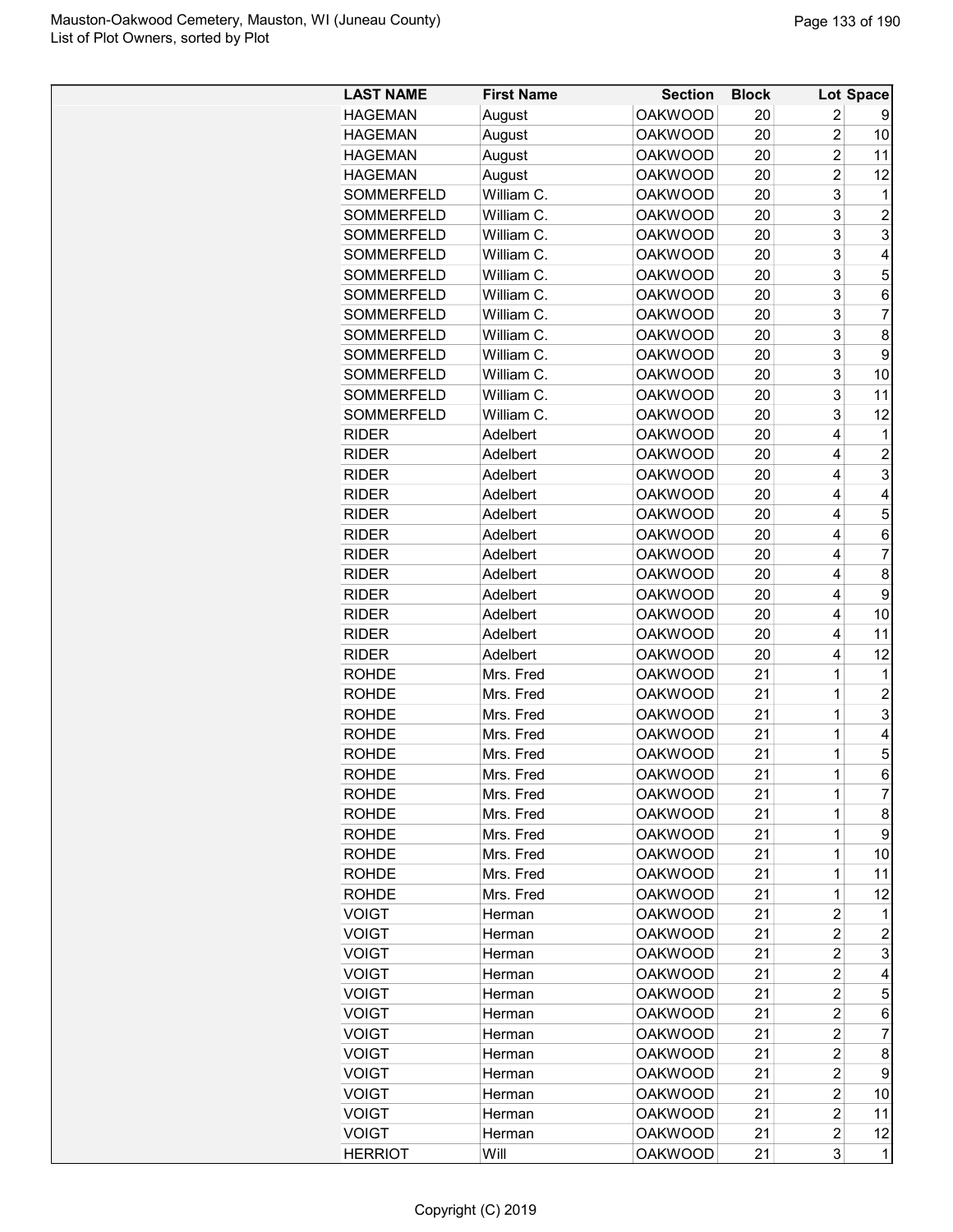| <b>LAST NAME</b> | <b>First Name</b>   | <b>Section</b>                   | <b>Block</b> |                | <b>Lot Space</b> |
|------------------|---------------------|----------------------------------|--------------|----------------|------------------|
| <b>HERRIOT</b>   | Will                | <b>OAKWOOD</b>                   | 21           | 3              | 2                |
| <b>HERRIOT</b>   | Will                | <b>OAKWOOD</b>                   | 21           | 3              | 3                |
| <b>HERRIOT</b>   | Will                | <b>OAKWOOD</b>                   | 21           | 3              | 4                |
| <b>HERRIOT</b>   | Will                | <b>OAKWOOD</b>                   | 21           | 3              | 5                |
| <b>HERRIOT</b>   | Will                | <b>OAKWOOD</b>                   | 21           | 3              | 6                |
| <b>HERRIOT</b>   | Will                | <b>OAKWOOD</b>                   | 21           | 3              | $\overline{7}$   |
| <b>HERRIOT</b>   | Will                | <b>OAKWOOD</b>                   | 21           | 3              | 8                |
| <b>HERRIOT</b>   | Will                | <b>OAKWOOD</b>                   | 21           | 3              | 9                |
| <b>HERRIOT</b>   | Will                | <b>OAKWOOD</b>                   | 21           | 3              | 10               |
| <b>HERRIOT</b>   | Will                | <b>OAKWOOD</b>                   | 21           | 3              | 11               |
| <b>HERRIOT</b>   | Will                | <b>OAKWOOD</b>                   | 21           | 3              | 12               |
| <b>KREPS</b>     | George A.           | <b>OAKWOOD</b>                   | 21           | 4              | 1                |
| <b>KREPPS</b>    | George              | <b>OAKWOOD</b>                   | 21           | 4              | $\overline{c}$   |
|                  |                     |                                  |              |                | 3                |
| <b>KREPPS</b>    | George              | <b>OAKWOOD</b><br><b>OAKWOOD</b> | 21           | 4<br>4         |                  |
| <b>KREPPS</b>    | George              |                                  | 21           |                | 4                |
| <b>KREPPS</b>    | George              | <b>OAKWOOD</b>                   | 21           | 4              | 5                |
| <b>KREPPS</b>    | George              | <b>OAKWOOD</b>                   | 21           | 4              | 6                |
| <b>DYER</b>      | Erman E.            | <b>OAKWOOD</b>                   | 21           | 4              | 7                |
| <b>DYER</b>      | Erman E.            | <b>OAKWOOD</b>                   | 21           | 4              | 8                |
| <b>DYER</b>      | Erman E.            | <b>OAKWOOD</b>                   | 21           | 4              | 9                |
| <b>DYER</b>      | Erman E.            | <b>OAKWOOD</b>                   | 21           | 4              | 10               |
| <b>DYER</b>      | Erman E.            | <b>OAKWOOD</b>                   | 21           | 4              | 11               |
| <b>DYER</b>      | Erman E.            | <b>OAKWOOD</b>                   | 21           | 4              | 12               |
| <b>GALVIN</b>    | Henry T.            | <b>OAKWOOD</b>                   | 21           | 5              | 1                |
| <b>GALVIN</b>    | Henry T.            | <b>OAKWOOD</b>                   | 21           | 5              | $\overline{c}$   |
| <b>GALVIN</b>    | Henry T.            | <b>OAKWOOD</b>                   | 21           | 5              | 3                |
| <b>GALVIN</b>    | Henry T.            | <b>OAKWOOD</b>                   | 21           | 5              | 4                |
| <b>GALVIN</b>    | Henry T.            | <b>OAKWOOD</b>                   | 21           | 5              | 5                |
| <b>GALVIN</b>    | Henry T.            | <b>OAKWOOD</b>                   | 21           | 5              | 6                |
| HOH              | Henry               | <b>OAKWOOD</b>                   | 21           | 5              | $\overline{7}$   |
| HOH              | Henry               | <b>OAKWOOD</b>                   | 21           | 5              | 8                |
| HOH              | Henry               | <b>OAKWOOD</b>                   | 21           | 5              | 9                |
| HOH              | Henry               | <b>OAKWOOD</b>                   | 21           | 5              | 10               |
| HOH              | Henry               | <b>OAKWOOD</b>                   | 21           | 5              | 11               |
| HOH              | Henry               | <b>OAKWOOD</b>                   | 21           | 5              | 12               |
| <b>FIRLUS</b>    | <b>Robert Harry</b> | <b>OAKWOOD</b>                   | 21           | 6              | 1                |
| <b>FIRLUS</b>    | <b>Robert Harry</b> | <b>OAKWOOD</b>                   | 21           | 6              | $\overline{c}$   |
| <b>FIRLUS</b>    | <b>Robert Harry</b> | <b>OAKWOOD</b>                   | 21           | 6              | 3                |
| <b>FIRLUS</b>    | <b>Robert Harry</b> | <b>OAKWOOD</b>                   | 21           | 6              | 4                |
| <b>FIRLUS</b>    | <b>Robert Harry</b> | <b>OAKWOOD</b>                   | 21           | 6              | 5                |
| <b>FIRLUS</b>    | <b>Robert Harry</b> | <b>OAKWOOD</b>                   | 21           | 6              | 6                |
| <b>FIRLUS</b>    | <b>Robert Harry</b> | <b>OAKWOOD</b>                   | 21           | 6              | $\overline{7}$   |
| <b>FIRLUS</b>    | <b>Robert Harry</b> | <b>OAKWOOD</b>                   | 21           | 6              | 8                |
| <b>FIRLUS</b>    | <b>Robert Harry</b> | <b>OAKWOOD</b>                   | 21           | 6              | 9                |
| <b>FIRLUS</b>    | <b>Robert Harry</b> | <b>OAKWOOD</b>                   | 21           | 6              | 10               |
| <b>FIRLUS</b>    | <b>Robert Harry</b> | <b>OAKWOOD</b>                   | 21           | 6              | 11               |
| <b>FIRLUS</b>    |                     | <b>OAKWOOD</b>                   | 21           | 6              | 12               |
| <b>BENNETT</b>   | <b>Robert Harry</b> | <b>OAKWOOD</b>                   | 21           | 7              | 1                |
|                  | Dan                 |                                  |              |                |                  |
| <b>BENNETT</b>   | Dan                 | <b>OAKWOOD</b>                   | 21           | 7              | $\overline{c}$   |
| <b>BENNETT</b>   | Dan                 | <b>OAKWOOD</b>                   | 21           | 7              | 3                |
| <b>BENNETT</b>   | Dan                 | <b>OAKWOOD</b>                   | 21           | $\overline{7}$ | 4                |
| <b>BENNETT</b>   | Dan                 | <b>OAKWOOD</b>                   | 21           | $\overline{7}$ | 5                |
| <b>BENNETT</b>   | Dan                 | <b>OAKWOOD</b>                   | 21           | $\overline{7}$ | 6                |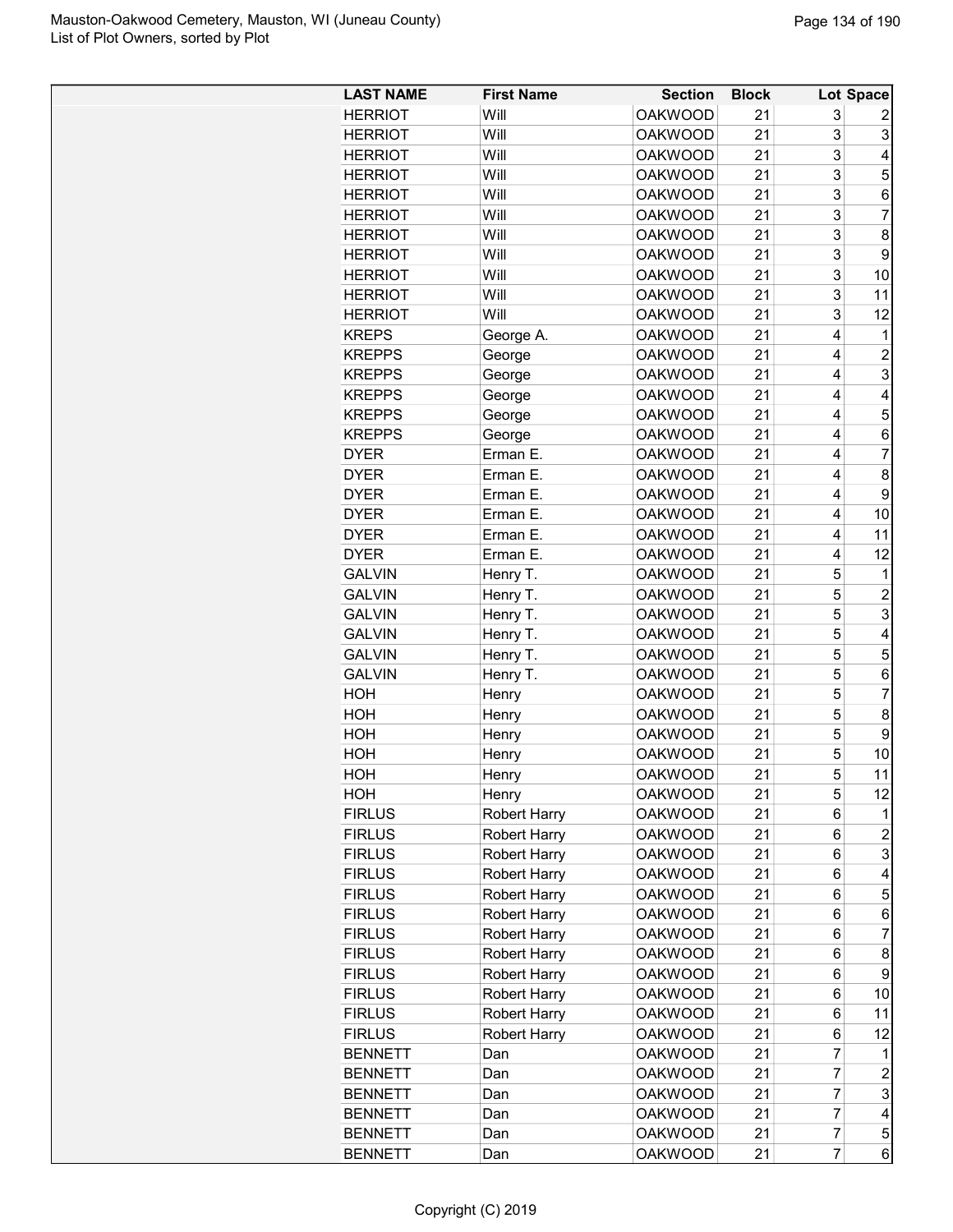| <b>LAST NAME</b> | <b>First Name</b> | <b>Section</b>                   | <b>Block</b> |                | Lot Space      |
|------------------|-------------------|----------------------------------|--------------|----------------|----------------|
| <b>BENNETT</b>   | Dan               | <b>OAKWOOD</b>                   | 21           | 7              | 7              |
| <b>BENNETT</b>   | Dan               | <b>OAKWOOD</b>                   | 21           | 7              | 8              |
| <b>BENNETT</b>   | Dan               | <b>OAKWOOD</b>                   | 21           | 7              | 9              |
| <b>BENNETT</b>   | Dan               | <b>OAKWOOD</b>                   | 21           | $\overline{7}$ | 10             |
| <b>BENNETT</b>   | Dan               | <b>OAKWOOD</b>                   | 21           | $\overline{7}$ | 11             |
| <b>BENNETT</b>   | Dan               | <b>OAKWOOD</b>                   | 21           | $\overline{7}$ | 12             |
| <b>PURCELL</b>   | Mrs. Minnie       | <b>OAKWOOD</b>                   | 21           | 8              | 1              |
| <b>PURCELL</b>   | Mrs. Minnie       | <b>OAKWOOD</b>                   | 21           | 8              | $\overline{c}$ |
| <b>PURCELL</b>   | Mrs. Minnie       | <b>OAKWOOD</b>                   | 21           | 8              | 3              |
| <b>PURCELL</b>   | Mrs. Minnie       | <b>OAKWOOD</b>                   | 21           | 8              | 4              |
| <b>PURCELL</b>   | Mrs. Minnie       | <b>OAKWOOD</b>                   | 21           | 8              | 5              |
| <b>PURCELL</b>   | Mrs. Minnie       | <b>OAKWOOD</b>                   | 21           | 8              | 6              |
| <b>PURCELL</b>   | Mrs. Minnie       | <b>OAKWOOD</b>                   | 21           | 8              | $\overline{7}$ |
| <b>PURCELL</b>   | Mrs. Minnie       | <b>OAKWOOD</b>                   | 21           | 8              | 8              |
| <b>PURCELL</b>   | Mrs. Minnie       | <b>OAKWOOD</b>                   | 21           | 8              | 9              |
| <b>PURCELL</b>   | Mrs. Minnie       | <b>OAKWOOD</b>                   | 21           | 8              | 10             |
| <b>PURCELL</b>   | Mrs. Minnie       | <b>OAKWOOD</b>                   | 21           | 8              | 11             |
| <b>PURCELL</b>   | Mrs. Minnie       | <b>OAKWOOD</b>                   | 21           | 8              | 12             |
| <b>NEWKIRK</b>   | Kenneth           | <b>OAKWOOD</b>                   | 22           | 1              | 1              |
| <b>NEWKIRK</b>   | Kenneth           | <b>OAKWOOD</b>                   | 22           | 1              | $\overline{c}$ |
| <b>NEWKIRK</b>   | Kenneth           | <b>OAKWOOD</b>                   | 22           | 1              | 3              |
| <b>NEWKIRK</b>   | Kenneth           | <b>OAKWOOD</b>                   | 22           | 1              | 4              |
| <b>NEWKIRK</b>   | Kenneth           | <b>OAKWOOD</b>                   | 22           | 1              | 5              |
| <b>NEWKIRK</b>   | Kenneth           | <b>OAKWOOD</b>                   | 22           | 1              | 7              |
| <b>NEWKIRK</b>   | Kenneth           | <b>OAKWOOD</b>                   | 22           | 1              | 8              |
| <b>NEWKIRK</b>   | Kenneth           | <b>OAKWOOD</b>                   | 22           | 1              | 9              |
|                  |                   |                                  | 22           |                |                |
| <b>NEWKIRK</b>   | Kenneth           | <b>OAKWOOD</b>                   |              | 1              | 10             |
| <b>NEWKIRK</b>   | Kenneth           | <b>OAKWOOD</b><br><b>OAKWOOD</b> | 22           | 1<br>1         | 11             |
| <b>NEWKIRK</b>   | Kenneth           |                                  | 22           |                | 12             |
| <b>CLAUS</b>     | William A.        | <b>OAKWOOD</b>                   | 22           | $\overline{2}$ | 1              |
| <b>CLAUS</b>     | William A.        | <b>OAKWOOD</b>                   | 22           | $\overline{c}$ | $\overline{c}$ |
| <b>CLAUS</b>     | William A.        | <b>OAKWOOD</b>                   | 22           | $\overline{2}$ | 3              |
| <b>CLAUS</b>     | William A.        | <b>OAKWOOD</b>                   | 22           | $\overline{2}$ | 4              |
| <b>CLAUS</b>     | William A.        | <b>OAKWOOD</b>                   | 22           | 2              | 5 <sub>l</sub> |
| <b>CLAUS</b>     | William A.        | <b>OAKWOOD</b>                   | 22           | $\overline{2}$ | $6 \mid$       |
| <b>CLAUS</b>     | William A.        | <b>OAKWOOD</b>                   | 22           | $\overline{2}$ | $\overline{7}$ |
| <b>CLAUS</b>     | William A.        | <b>OAKWOOD</b>                   | 22           | $\overline{c}$ | 8              |
| <b>CLAUS</b>     | William A.        | <b>OAKWOOD</b>                   | 22           | $\overline{2}$ | 9              |
| <b>CLAUS</b>     | William A.        | <b>OAKWOOD</b>                   | 22           | $\overline{c}$ | 10             |
| <b>CLAUS</b>     | William A.        | <b>OAKWOOD</b>                   | 22           | $\overline{c}$ | 11             |
| <b>CLAUS</b>     | William A.        | <b>OAKWOOD</b>                   | 22           | $\overline{c}$ | 12             |
| <b>SCHOFF</b>    | George H.         | <b>OAKWOOD</b>                   | 22           | 3              | 1              |
| <b>SCHOFF</b>    | George H.         | <b>OAKWOOD</b>                   | 22           | 3              | $\overline{c}$ |
| <b>SCHOFF</b>    | George H.         | <b>OAKWOOD</b>                   | 22           | 3              | 3              |
| <b>SCHOFF</b>    | George H.         | <b>OAKWOOD</b>                   | 22           | 3              | 4              |
| <b>SCHOFF</b>    | George H.         | <b>OAKWOOD</b>                   | 22           | 3              | 5              |
| <b>SCHOFF</b>    | George H.         | <b>OAKWOOD</b>                   | 22           | 3              | 6              |
| <b>CLAFFLIN</b>  | J.A.              | <b>OAKWOOD</b>                   | 22           | 3              | $\overline{7}$ |
| <b>CLAFFLIN</b>  | J.A.              | <b>OAKWOOD</b>                   | 22           | 3              | 8 <sup>1</sup> |
| <b>CLAFFLIN</b>  | J.A.              | <b>OAKWOOD</b>                   | 22           | 3              | 9              |
| <b>CLAFFLIN</b>  | J.A.              | <b>OAKWOOD</b>                   | 22           | 3              | 10             |
| <b>CLAFFLIN</b>  | J.A.              | <b>OAKWOOD</b>                   | 22           | 3              | 11             |
| <b>CLAFFLIN</b>  | J.A.              | <b>OAKWOOD</b>                   | 22           | $\overline{3}$ | 12             |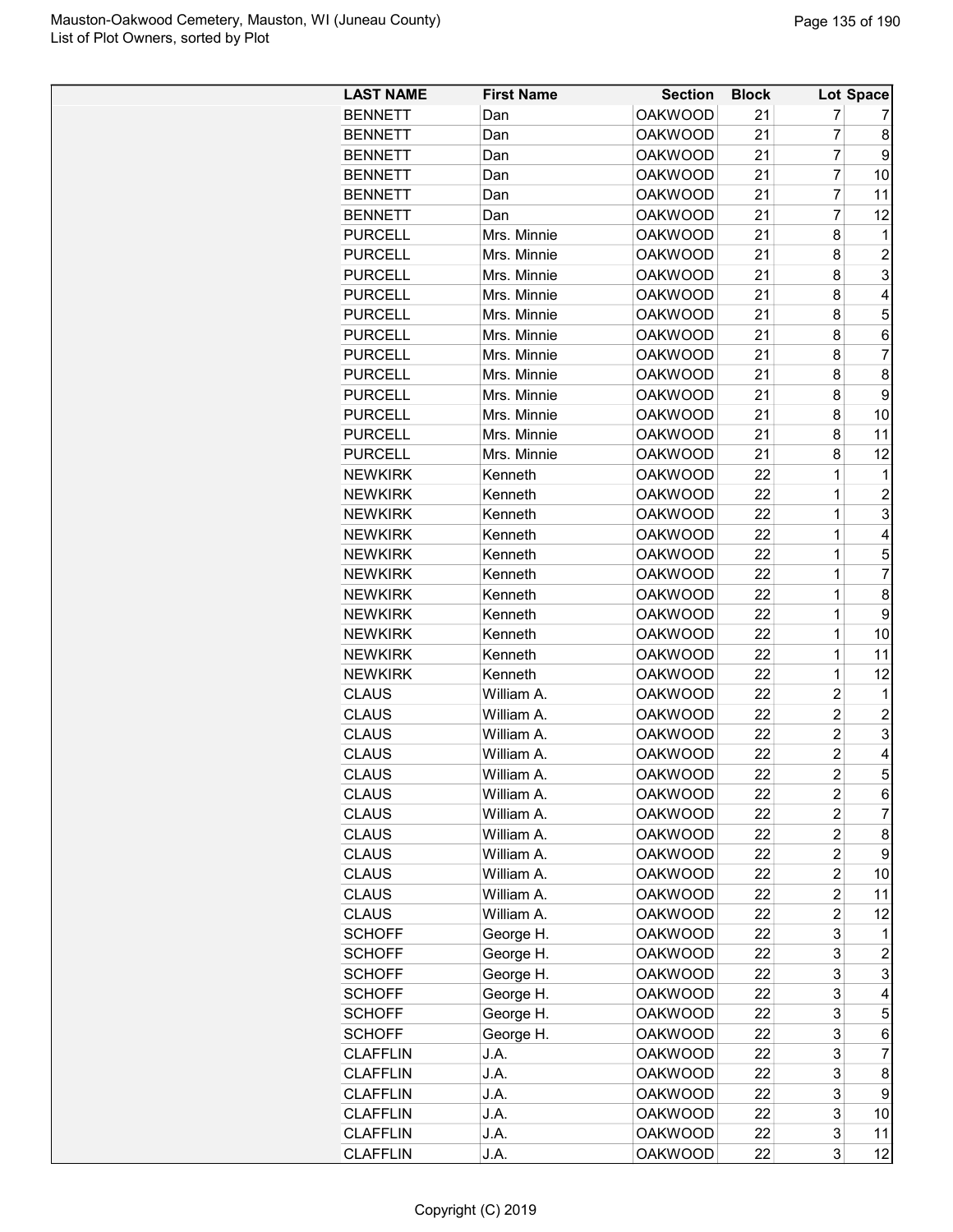| <b>LAST NAME</b>  | <b>First Name</b> | <b>Section</b> | <b>Block</b> |                | Lot Space      |
|-------------------|-------------------|----------------|--------------|----------------|----------------|
| <b>NEWKIRK</b>    | Kenneth           | <b>OAKWOOD</b> | 23           | 1              | 1              |
| <b>NEWKIRK</b>    | Kenneth           | <b>OAKWOOD</b> | 23           | 1              | $\overline{2}$ |
| <b>NEWKIRK</b>    | Kenneth           | <b>OAKWOOD</b> | 23           | $\mathbf 1$    | 3              |
| <b>FIELD</b>      | C.D.              | <b>OAKWOOD</b> | 23           | $\overline{2}$ | $\mathbf 1$    |
| <b>FIELD</b>      | C.D.              | <b>OAKWOOD</b> | 23           | $\overline{2}$ | 2              |
| <b>FIELD</b>      | C.D.              | <b>OAKWOOD</b> | 23           | $\overline{2}$ | 3              |
| <b>FIELD</b>      | C.D.              | <b>OAKWOOD</b> | 23           | $\overline{2}$ | 4              |
| <b>FIELD</b>      | C.D.              | <b>OAKWOOD</b> | 23           | $\overline{c}$ | 5              |
| <b>FIELD</b>      | C.D.              | <b>OAKWOOD</b> | 23           | $\overline{c}$ | 6              |
| <b>FIELD</b>      | C.D.              | <b>OAKWOOD</b> | 23           | $\overline{2}$ | 7              |
| <b>FIELD</b>      | C.D.              | <b>OAKWOOD</b> | 23           | $\overline{2}$ | 8              |
| <b>FIELD</b>      | C.D.              | <b>OAKWOOD</b> | 23           | $\overline{2}$ | 9              |
| <b>FIELD</b>      | C.D.              | <b>OAKWOOD</b> | 23           | $\overline{2}$ | 10             |
| <b>FIELD</b>      | C.D.              | <b>OAKWOOD</b> | 23           | $\overline{2}$ | 11             |
| <b>FIELD</b>      | C.D.              | <b>OAKWOOD</b> | 23           | $\overline{2}$ | 12             |
| <b>RAUM</b>       | W.F.              | <b>OAKWOOD</b> | 23           | 3              | 1              |
| <b>RAUM</b>       | W.F.              | <b>OAKWOOD</b> | 23           | 3              | $\overline{c}$ |
| <b>RAUM</b>       | W.F.              | <b>OAKWOOD</b> | 23           | 3              | 3              |
| <b>RAUM</b>       | W.F.              | <b>OAKWOOD</b> | 23           | 3              | 4              |
| <b>RAUM</b>       | W.F.              | <b>OAKWOOD</b> | 23           | 3              | 5              |
| <b>RAUM</b>       | W.F.              | <b>OAKWOOD</b> | 23           | 3              | 6              |
| <b>RAUM</b>       | W.F.              | <b>OAKWOOD</b> | 23           | 3              | $\overline{7}$ |
|                   |                   |                |              |                |                |
| <b>RAUM</b>       | W.F.              | <b>OAKWOOD</b> | 23           | 3              | 8              |
| <b>RAUM</b>       | W.F.              | <b>OAKWOOD</b> | 23           | 3              | 9              |
| <b>RAUM</b>       | W.F.              | <b>OAKWOOD</b> | 23           | 3              | 10             |
| <b>RAUM</b>       | W.F.              | <b>OAKWOOD</b> | 23           | 3              | 11             |
| <b>RAUM</b>       | W.F.              | <b>OAKWOOD</b> | 23           | 3              | 12             |
| <b>DYER</b>       | Mrs. Mary         | <b>OAKWOOD</b> | 23           | 4              | 1              |
| <b>DYER</b>       | Mrs. Mary         | <b>OAKWOOD</b> | 23           | 4              | $\overline{c}$ |
| <b>DYER</b>       | Mrs. Mary         | <b>OAKWOOD</b> | 23           | 4              | 3              |
| <b>DYER</b>       | Mrs. Mary         | <b>OAKWOOD</b> | 23           | 4              | 4              |
| <b>DYER</b>       | Mrs. Mary         | <b>OAKWOOD</b> | 23           | 4              | 5              |
| <b>DYER</b>       | Mrs. Mary         | <b>OAKWOOD</b> | 23           | 4              | 6              |
| PRIESSNITZ        | Vincent P.        | <b>OAKWOOD</b> | 23           | 4              | ſ.             |
| <b>PRIESSNITZ</b> | Vincent P.        | <b>OAKWOOD</b> | 23           | 4              | 8              |
| <b>PRIESSNITZ</b> | Vincent P.        | <b>OAKWOOD</b> | 23           | 4              | 9              |
| <b>PRIESSNITZ</b> | Vincent P.        | <b>OAKWOOD</b> | 23           | 4              | 10             |
| <b>PRIESSNITZ</b> | Vincent P.        | <b>OAKWOOD</b> | 23           | 4              | 11             |
| <b>PRIESSNITZ</b> | Vincent P.        | <b>OAKWOOD</b> | 23           | 4              | 12             |
| <b>GONTHER</b>    | Е                 | <b>OAKWOOD</b> | 24           | 1              | 1              |
| <b>FISCHER</b>    | Gustave           | <b>OAKWOOD</b> | 24           | 1              | 2              |
| <b>GONTHER</b>    | Е                 | <b>OAKWOOD</b> | 24           | 1              | 3              |
| <b>GONTHER</b>    | E                 | <b>OAKWOOD</b> | 24           | 1              | 4              |
| <b>HONEYSETH</b>  | Henry             | <b>OAKWOOD</b> | 24           | 1              | 5              |
| <b>GONTHER</b>    | Е                 | <b>OAKWOOD</b> | 24           | $\mathbf{1}$   | 6              |
| <b>PRICE</b>      | Mrs. Justin       | <b>OAKWOOD</b> | 24           | $\overline{c}$ | 1              |
| <b>PRICE</b>      | Mrs. Justin       | <b>OAKWOOD</b> | 24           | $\overline{2}$ | $\overline{c}$ |
| <b>PRICE</b>      | Mrs. Justin       | <b>OAKWOOD</b> | 24           | $\overline{c}$ | 3              |
| <b>PRICE</b>      | Mrs. Justin       | <b>OAKWOOD</b> | 24           | $\overline{c}$ | 4              |
| <b>PRICE</b>      | Mrs. Justin       | <b>OAKWOOD</b> | 24           | 2              | 5              |
| <b>PRICE</b>      | Mrs. Justin       | <b>OAKWOOD</b> | 24           | $\overline{2}$ | 6              |
| <b>JAECKS</b>     | Paul              | <b>OAKWOOD</b> | 25           | $\mathbf{1}$   | 1              |
| <b>JAECKS</b>     | Paul              | <b>OAKWOOD</b> | 25           | $\mathbf{1}$   | $\overline{2}$ |
|                   |                   |                |              |                |                |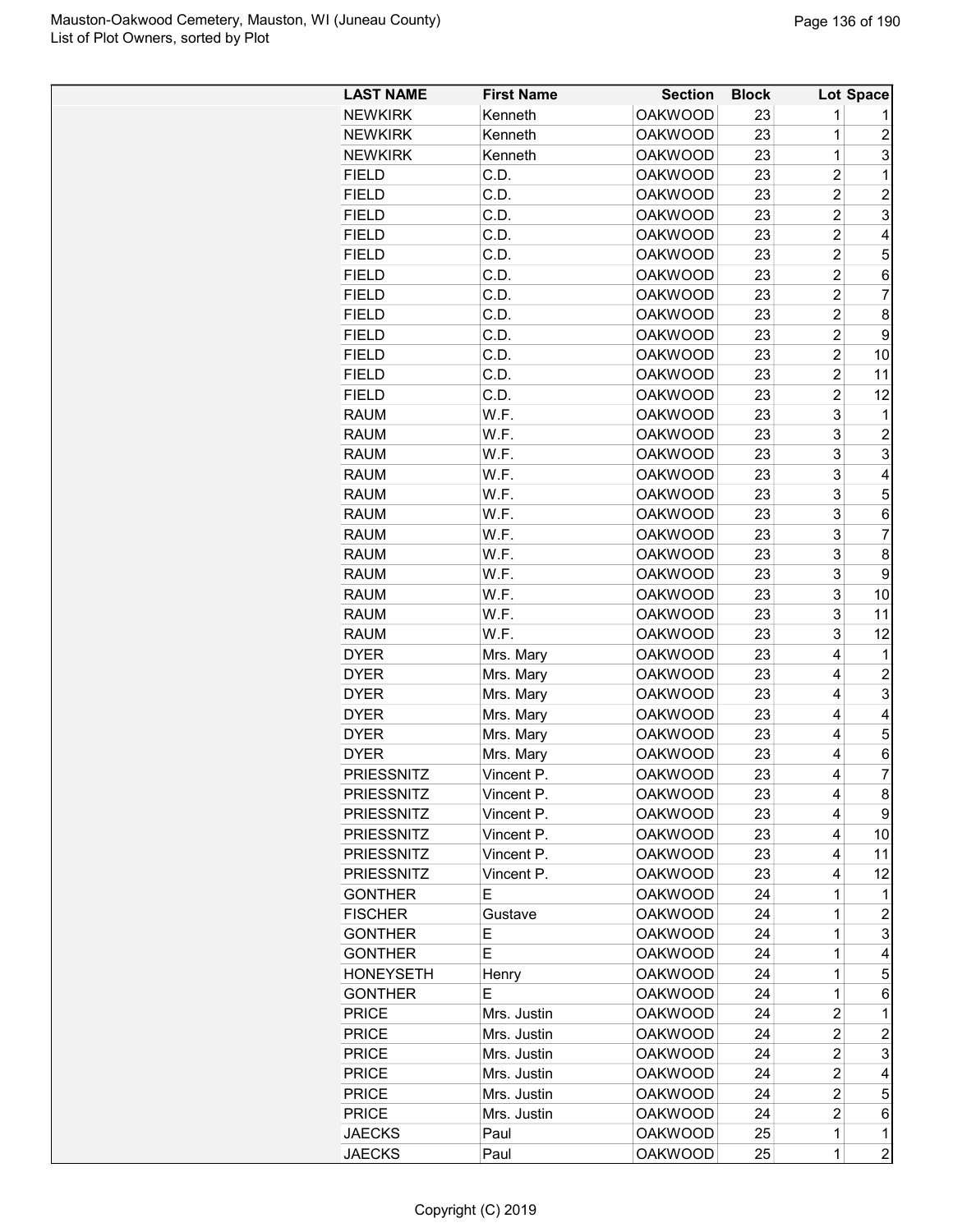| <b>LAST NAME</b> | <b>First Name</b> | <b>Section</b> | <b>Block</b> |                     | Lot Space           |
|------------------|-------------------|----------------|--------------|---------------------|---------------------|
| <b>JAECKS</b>    | Paul              | <b>OAKWOOD</b> | 25           | 1                   | 3                   |
| <b>BABCOCK</b>   | Archie            | <b>OAKWOOD</b> | 25           | 1                   | 4                   |
| <b>BABCOCK</b>   | Archie            | <b>OAKWOOD</b> | 25           | $\mathbf 1$         | 5                   |
| <b>BABCOCK</b>   | Archie            | <b>OAKWOOD</b> | 25           | $\mathbf 1$         | 6                   |
| <b>RYMAN</b>     | Aleesta J.        | <b>OAKWOOD</b> | 25           | $\overline{c}$      | 1                   |
| <b>RYMAN</b>     | Aleesta J.        | <b>OAKWOOD</b> | 25           | $\overline{2}$      | $\overline{2}$      |
| <b>RYMAN</b>     | Aleesta J.        | <b>OAKWOOD</b> | 25           | $\overline{2}$      | 3                   |
| <b>EAKINS</b>    | Irwin             | <b>OAKWOOD</b> | 26           | $\mathbf 1$         | 1                   |
| <b>EAKINS</b>    | Irwin             | <b>OAKWOOD</b> | 26           | $\mathbf 1$         | $\overline{2}$      |
| <b>EAKINS</b>    | Irwin             | <b>OAKWOOD</b> | 26           | $\mathbf 1$         | 3                   |
| <b>EAKINS</b>    | Irwin             | <b>OAKWOOD</b> | 26           | $\mathbf 1$         | 4                   |
| <b>EAKINS</b>    | Irwin             | <b>OAKWOOD</b> | 26           | 1                   | 5                   |
| <b>EAKINS</b>    | Irwin             | <b>OAKWOOD</b> | 26           | 1                   | 6                   |
| <b>EAKINS</b>    | Irwin             | <b>OAKWOOD</b> | 26           | 1                   | $\overline{7}$      |
| <b>EAKINS</b>    | Irwin             | <b>OAKWOOD</b> | 26           | $\mathbf 1$         | 8                   |
| <b>EAKINS</b>    | Irwin             | <b>OAKWOOD</b> | 26           | $\mathbf 1$         | 9                   |
| <b>EAKINS</b>    | Irwin             | <b>OAKWOOD</b> | 26           | $\mathbf 1$         | 10                  |
| <b>EAKINS</b>    | Irwin             | <b>OAKWOOD</b> | 26           | $\mathbf 1$         | 11                  |
| <b>EAKINS</b>    | Irwin             | <b>OAKWOOD</b> | 26           | 1                   | 12                  |
| <b>STEWART</b>   | J.M.              | <b>OAKWOOD</b> | 26           | $\overline{c}$      | 1                   |
| <b>STEWART</b>   | J.M.              | <b>OAKWOOD</b> | 26           | $\overline{c}$      | $\overline{c}$      |
| <b>STEWART</b>   | J.M.              | <b>OAKWOOD</b> | 26           | $\overline{c}$      | 3                   |
| <b>STEWART</b>   | J.M.              | <b>OAKWOOD</b> | 26           | $\overline{2}$      | 4                   |
| <b>STEWART</b>   | J.M.              | <b>OAKWOOD</b> | 26           | $\overline{2}$      | 5                   |
| <b>STEWART</b>   | J.M.              | <b>OAKWOOD</b> | 26           | $\overline{c}$      | 6                   |
| <b>STEWART</b>   | J.M.              | <b>OAKWOOD</b> | 26           | $\overline{2}$      | 7                   |
| <b>STEWART</b>   |                   | <b>OAKWOOD</b> |              | $\overline{c}$      | 8                   |
| <b>STEWART</b>   | J.M.              | <b>OAKWOOD</b> | 26           | $\overline{c}$      | 9                   |
| <b>STEWART</b>   | J.M.              |                | 26<br>26     | 2                   |                     |
|                  | J.M.              | <b>OAKWOOD</b> |              | $\overline{c}$      | 10                  |
| <b>STEWART</b>   | J.M.              | <b>OAKWOOD</b> | 26           |                     | 11                  |
| <b>STEWART</b>   | J.M.              | <b>OAKWOOD</b> | 26           | $\overline{2}$<br>3 | 12                  |
| <b>REMINGTON</b> | Dan L.            | <b>OAKWOOD</b> | 26           | 3                   | 1                   |
| <b>REMINGTON</b> | Dan L.            | <b>OAKWOOD</b> | 26           | 3                   | $\overline{c}$<br>3 |
| <b>REMINGTON</b> | Dan L             | <b>OAKWOOD</b> | 26           |                     |                     |
| <b>REMINGTON</b> | Dan L.            | <b>OAKWOOD</b> | 26           | 3                   | 4                   |
| <b>REMINGTON</b> | Dan L.            | <b>OAKWOOD</b> | 26           | 3                   | 5                   |
| <b>REMINGTON</b> | Dan L.            | <b>OAKWOOD</b> | 26           | 3                   | 6                   |
| <b>REMINGTON</b> | Dan L.            | <b>OAKWOOD</b> | 26           | 3                   | $\overline{7}$      |
| <b>REMINGTON</b> | Dan L.            | <b>OAKWOOD</b> | 26           | 3                   | 8                   |
| <b>REMINGTON</b> | Dan L.            | <b>OAKWOOD</b> | 26           | 3                   | 9                   |
| <b>REMINGTON</b> | Dan L.            | <b>OAKWOOD</b> | 26           | 3                   | 10                  |
| <b>REMINGTON</b> | Dan L.            | <b>OAKWOOD</b> | 26           | 3                   | 11                  |
| <b>REMINGTON</b> | Dan L.            | <b>OAKWOOD</b> | 26           | 3                   | 12                  |
| <b>REMINGTON</b> | Charles C.        | <b>OAKWOOD</b> | 26           | 4                   | 1                   |
| <b>REMINGTON</b> | Charles C.        | <b>OAKWOOD</b> | 26           | 4                   | $\overline{c}$      |
| <b>REMINGTON</b> | Charles C.        | <b>OAKWOOD</b> | 26           | 4                   | 3                   |
| <b>REMINGTON</b> | Charles C.        | <b>OAKWOOD</b> | 26           | 4                   | 4                   |
| <b>REMINGTON</b> | Charles C.        | <b>OAKWOOD</b> | 26           | 4                   | 5                   |
| <b>REMINGTON</b> | Charles C.        | <b>OAKWOOD</b> | 26           | 4                   | 6                   |
| <b>REMINGTON</b> | Charles C.        | <b>OAKWOOD</b> | 26           | 4                   | $\overline{7}$      |
| <b>REMINGTON</b> | Charles C.        | <b>OAKWOOD</b> | 26           | 4                   | 8                   |
| <b>REMINGTON</b> | Charles C.        | <b>OAKWOOD</b> | 26           | 4                   | 9                   |
| <b>REMINGTON</b> | Charles C.        | <b>OAKWOOD</b> | 26           | 4                   | 10                  |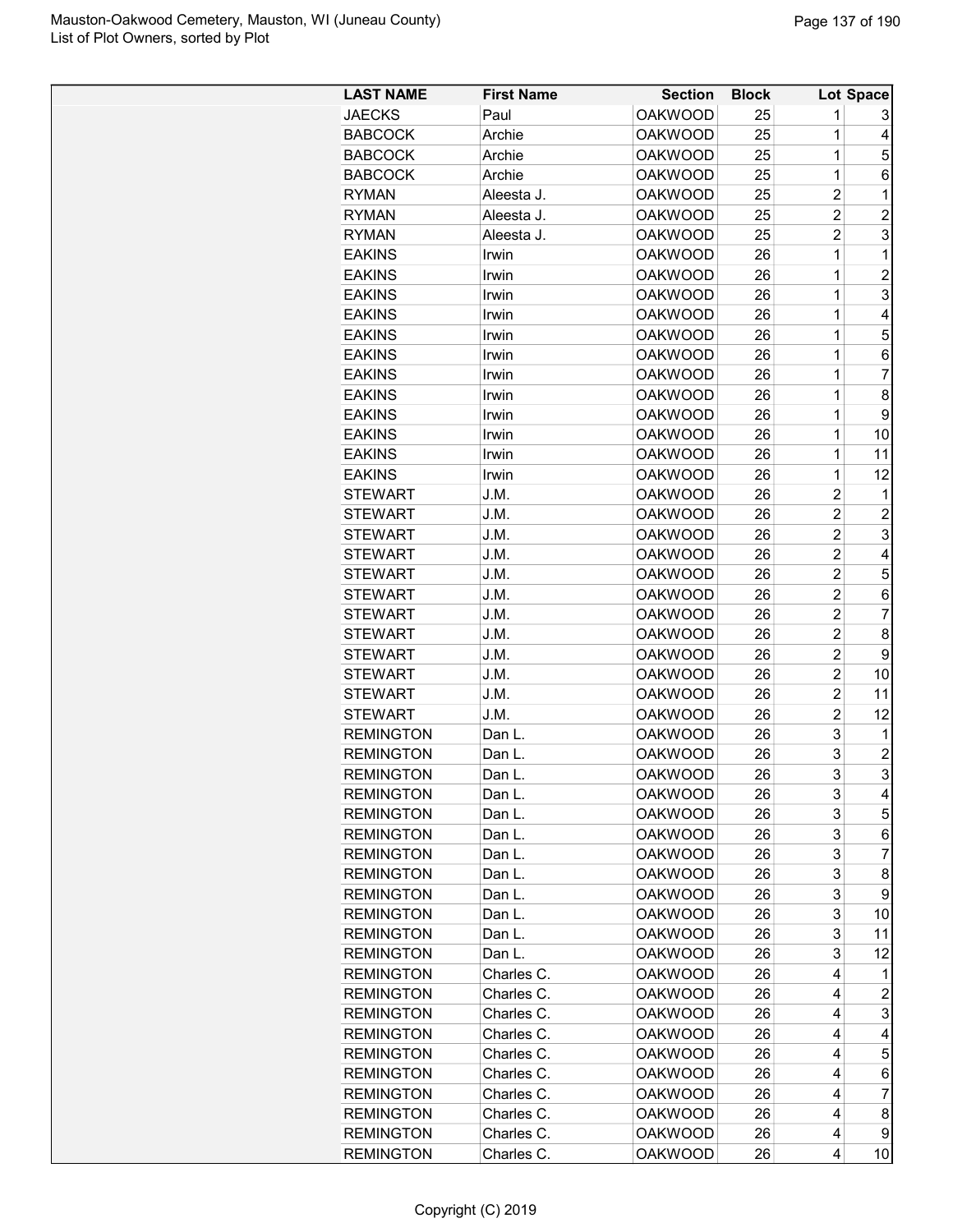| <b>LAST NAME</b>           | <b>First Name</b>          | <b>Section</b>                   | <b>Block</b> |                | Lot Space               |
|----------------------------|----------------------------|----------------------------------|--------------|----------------|-------------------------|
| <b>REMINGTON</b>           | Charles C.                 | <b>OAKWOOD</b>                   | 26           | 4              | 11                      |
| <b>REMINGTON</b>           | Charles C.                 | <b>OAKWOOD</b>                   | 26           | 4              | 12                      |
| <b>KYLE</b>                | Edgar                      | <b>OAKWOOD</b>                   | 27           | 1              | 1                       |
| <b>KYLE</b>                | Edgar                      | <b>OAKWOOD</b>                   | 27           | 1              | $\overline{c}$          |
| <b>KYLE</b>                | Edgar                      | <b>OAKWOOD</b>                   | 27           | 1              | 3                       |
| <b>KYLE</b>                | Edgar                      | <b>OAKWOOD</b>                   | 27           | 1              | 4                       |
| <b>KYLE</b>                | Edgar                      | <b>OAKWOOD</b>                   | 27           | 1              | 5                       |
| <b>KYLE</b>                | Edgar                      | <b>OAKWOOD</b>                   | 27           | 1              | 6                       |
| <b>KYLE</b>                | Edgar                      | <b>OAKWOOD</b>                   | 27           | 1              | $\overline{7}$          |
| <b>KYLE</b>                | Edgar                      | <b>OAKWOOD</b>                   | 27           | 1              | 8                       |
| <b>KYLE</b>                | Edgar                      | <b>OAKWOOD</b>                   | 27           | 1              | 9                       |
| <b>KYLE</b>                | Edgar                      | <b>OAKWOOD</b>                   | 27           | 1              | 10                      |
| <b>KYLE</b>                | Edgar                      | <b>OAKWOOD</b>                   | 27           | 1              | 11                      |
| <b>KYLE</b>                | Edgar                      | <b>OAKWOOD</b>                   | 27           | 1              | 12                      |
| <b>VEEDER</b>              | C.A.                       | <b>OAKWOOD</b>                   | 27           | $\overline{2}$ | 1                       |
| <b>VEEDER</b>              | C.A.                       | <b>OAKWOOD</b>                   | 27           | $\overline{c}$ | $\overline{c}$          |
| <b>VEEDER</b>              | C.A.                       | <b>OAKWOOD</b>                   | 27           | $\overline{2}$ | 3                       |
| <b>VEEDER</b>              | C.A.                       | <b>OAKWOOD</b>                   | 27           | $\overline{2}$ | 4                       |
| <b>VEEDER</b>              | C.A.                       | <b>OAKWOOD</b>                   | 27           | $\overline{2}$ | 5                       |
| <b>VEEDER</b>              | C.A.                       | <b>OAKWOOD</b>                   | 27           | $\overline{2}$ | 6                       |
| <b>VEEDER</b>              | C.A.                       | <b>OAKWOOD</b>                   | 27           | $\overline{2}$ | $\overline{7}$          |
| <b>VEEDER</b>              | C.A.                       | <b>OAKWOOD</b>                   | 27           | $\overline{2}$ | 8                       |
| <b>VEEDER</b>              | C.A.                       | <b>OAKWOOD</b>                   | 27           | $\overline{2}$ | 9                       |
| <b>VEEDER</b>              | C.A.                       | <b>OAKWOOD</b>                   | 27           | $\overline{2}$ | 10                      |
|                            | C.A.                       |                                  |              | $\overline{2}$ |                         |
| <b>VEEDER</b>              | C.A.                       | <b>OAKWOOD</b>                   | 27           | $\overline{2}$ | 11                      |
| <b>VEEDER</b>              |                            | <b>OAKWOOD</b>                   | 27           |                | 12                      |
| <b>LAMONT</b>              | Melville                   | <b>OAKWOOD</b>                   | 27           | 3              | 1                       |
| <b>LAMONT</b>              | Melville                   | <b>OAKWOOD</b>                   | 27           | 3              | 2                       |
| <b>LAMONT</b>              | Melville                   | <b>OAKWOOD</b>                   | 27           | 3              | 3                       |
| <b>LAMONT</b>              | Melville                   | <b>OAKWOOD</b>                   | 27           | 3              | $\overline{4}$          |
| <b>LAMONT</b>              | Melville                   | <b>OAKWOOD</b>                   | 27           | 3              | $\mathbf 5$             |
| <b>LAMONT</b>              | Melville                   | <b>OAKWOOD</b>                   | 27           | 3              | 6                       |
| <b>LAMONT</b>              | Melville                   | <b>OAKWOOD</b>                   | 27           | 3              | $\overline{7}$          |
| <b>LAMONT</b>              | Melville                   | <b>OAKWOOD</b>                   | 27           | 3              | $\bf8$                  |
| LAMONT                     | Melville                   | OAKWOOD                          | 27           | 3              | 9                       |
| <b>LAMONT</b>              | Melville                   | <b>OAKWOOD</b>                   | 27           | 3              | 10                      |
| <b>LAMONT</b>              | Melville                   | <b>OAKWOOD</b>                   | 27           | 3              | 11                      |
| <b>LAMONT</b>              | <b>Melville</b>            | <b>OAKWOOD</b>                   | 27           | 3              | 12                      |
| <b>STICKLER</b>            | Mrs. Rachel                | <b>OAKWOOD</b>                   | 27           | 4              | 1                       |
| <b>STICKLER</b>            | Mrs. Rachel                | <b>OAKWOOD</b>                   | 27           | 4              | $\overline{\mathbf{c}}$ |
| <b>STICKLER</b>            | Mrs. Rachel                | <b>OAKWOOD</b>                   | 27           | 4              | 3                       |
| <b>STICKLER</b>            | Mrs. Rachel                | <b>OAKWOOD</b>                   | 27           | 4              | 4                       |
| <b>STICKLER</b>            | Mrs. Rachel                | <b>OAKWOOD</b>                   | 27           | 4              | 5                       |
| <b>STICKLER</b>            | Mrs. Rachel                | <b>OAKWOOD</b>                   | 27           | 4              | 6                       |
| <b>STICKLER</b>            | Mrs. Rachel                | <b>OAKWOOD</b>                   | 27           | 4              | $\overline{7}$          |
| <b>STICKLER</b>            | Mrs. Rachel                | OAKWOOD                          | 27           | 4              | 8                       |
| <b>STICKLER</b>            | Mrs. Rachel                | <b>OAKWOOD</b>                   | 27           | 4              | 9                       |
| <b>STICKLER</b>            | Mrs. Rachel                | <b>OAKWOOD</b>                   | 27           | 4              | 10                      |
| <b>STICKLER</b>            | Mrs. Rachel                | <b>OAKWOOD</b>                   | 27           | 4              | 11                      |
|                            |                            |                                  | 27           | 4              | 12                      |
|                            |                            |                                  |              |                |                         |
| <b>STICKLER</b>            | Mrs. Rachel                | <b>OAKWOOD</b>                   |              |                |                         |
| <b>BARR</b><br><b>BARR</b> | Jacob & S.J<br>Jacob & S.J | <b>OAKWOOD</b><br><b>OAKWOOD</b> | 28<br>28     | 1<br>1         | 1<br>$\overline{c}$     |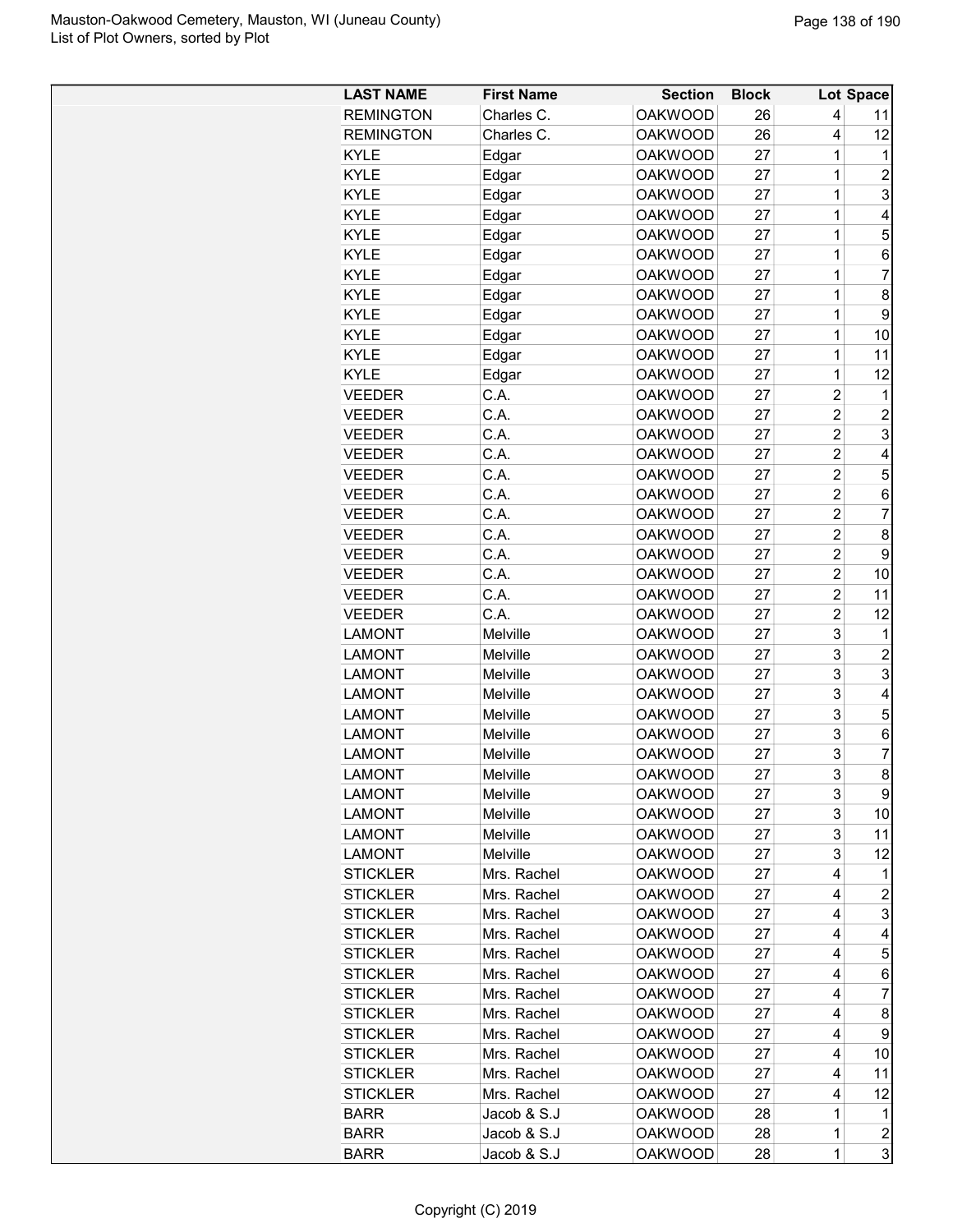| <b>LAST NAME</b> | <b>First Name</b> | <b>Section</b>                   | <b>Block</b> |                | Lot Space      |
|------------------|-------------------|----------------------------------|--------------|----------------|----------------|
| <b>BARR</b>      | Jacob & S.J       | <b>OAKWOOD</b>                   | 28           | 1              | 4              |
| <b>BARR</b>      | Jacob & S.J       | <b>OAKWOOD</b>                   | 28           | 1              | 5              |
| <b>BARR</b>      | Jacob & S.J       | <b>OAKWOOD</b>                   | 28           | 1              | 6              |
| <b>BARR</b>      | Jacob & S.J       | <b>OAKWOOD</b>                   | 28           | 1              | $\overline{7}$ |
| <b>BARR</b>      | Jacob & S.J       | <b>OAKWOOD</b>                   | 28           | 1              | 8              |
|                  | Jacob & S.J       | <b>OAKWOOD</b>                   |              | 1              | 9              |
| <b>BARR</b>      |                   |                                  | 28           |                |                |
| <b>BARR</b>      | Jacob & S.J       | <b>OAKWOOD</b>                   | 28           | 1              | 10             |
| <b>BARR</b>      | Jacob & S.J       | <b>OAKWOOD</b>                   | 28           | 1              | 11             |
| <b>BARR</b>      | Jacob & S.J       | <b>OAKWOOD</b>                   | 28           | 1              | 12             |
| <b>DUNN</b>      | Lester W.         | <b>OAKWOOD</b>                   | 28           | $\overline{c}$ | 1              |
| <b>DUNN</b>      | Lester W.         | <b>OAKWOOD</b>                   | 28           | $\overline{c}$ | $\overline{c}$ |
| <b>DUNN</b>      | Lester W.         | <b>OAKWOOD</b>                   | 28           | $\overline{c}$ | 3              |
| <b>DUNN</b>      | Lester W.         | <b>OAKWOOD</b>                   | 28           | $\overline{c}$ | 4              |
| <b>DUNN</b>      | Lester W.         | <b>OAKWOOD</b>                   | 28           | $\overline{2}$ | 5              |
| <b>DUNN</b>      | Lester W.         | <b>OAKWOOD</b>                   | 28           | $\overline{c}$ | 6              |
| <b>PRIESNITZ</b> | Herman            | <b>OAKWOOD</b>                   | 28           | $\overline{c}$ | 7              |
| <b>PRIESNITZ</b> | Herman            | <b>OAKWOOD</b>                   | 28           | $\overline{2}$ | 8              |
| <b>PRIESNITZ</b> | Herman            | <b>OAKWOOD</b>                   | 28           | 2              | 9              |
| <b>PRIESNITZ</b> | Herman            | <b>OAKWOOD</b>                   | 28           | $\overline{c}$ | 10             |
| <b>PRIESNITZ</b> | Herman            | <b>OAKWOOD</b>                   | 28           | $\overline{c}$ | 11             |
| <b>PRIESNITZ</b> | Herman            | <b>OAKWOOD</b>                   | 28           | $\overline{c}$ | 12             |
| <b>CARTER</b>    | Mrs. Alice        | <b>OAKWOOD</b>                   | 28           | 3              | 1              |
| <b>CARTER</b>    | Mrs. Alice        | <b>OAKWOOD</b>                   | 28           | 3              | 2              |
| <b>CARTER</b>    | Mrs. Alice        | <b>OAKWOOD</b>                   | 28           | 3              | 3              |
| <b>CARTER</b>    | Mrs. Alice        | <b>OAKWOOD</b>                   | 28           | 3              | 4              |
| <b>CARTER</b>    | Mrs. Alice        | <b>OAKWOOD</b>                   | 28           | 3              | 5              |
| <b>CARTER</b>    | Mrs. Alice        | <b>OAKWOOD</b>                   | 28           | 3              | 6              |
| <b>CARTER</b>    | Mrs. Alice        | <b>OAKWOOD</b>                   | 28           | 3              | $\overline{7}$ |
| <b>CARTER</b>    | Mrs. Alice        | <b>OAKWOOD</b>                   | 28           | 3              | 8              |
| <b>CARTER</b>    | Mrs. Alice        | <b>OAKWOOD</b>                   | 28           | 3              | 9              |
| <b>CARTER</b>    | Mrs. Alice        | <b>OAKWOOD</b>                   | 28           | 3              | 10             |
| <b>CARTER</b>    | Mrs. Alice        |                                  |              | 3              | 11             |
|                  |                   | <b>OAKWOOD</b><br><b>OAKWOOD</b> | 28           |                |                |
| <b>CARTER</b>    | Mrs. Alice        |                                  | 28           | 3              | 12             |
| <b>ROGERS</b>    | Burton L.         | <b>OAKWOOD</b>                   | 28           | 4              | $\overline{1}$ |
| <b>ROGERS</b>    | Burton L.         | <b>OAKWOOD</b>                   | 28           | 4              | $\overline{c}$ |
| <b>ROGERS</b>    | Burton L.         | <b>OAKWOOD</b>                   | 28           | 4              | 3              |
| <b>ROGERS</b>    | Burton L.         | <b>OAKWOOD</b>                   | 28           | 4              | 4              |
| <b>ROGERS</b>    | Burton L.         | <b>OAKWOOD</b>                   | 28           | 4              | 5              |
| <b>ROGERS</b>    | Burton L.         | <b>OAKWOOD</b>                   | 28           | 4              | 6              |
| <b>ROGERS</b>    | Burton L.         | <b>OAKWOOD</b>                   | 28           | 4              | 7              |
| <b>ROGERS</b>    | Burton L.         | <b>OAKWOOD</b>                   | 28           | 4              | 8              |
| <b>ROGERS</b>    | Burton L.         | <b>OAKWOOD</b>                   | 28           | 4              | 9              |
| <b>ROGERS</b>    | Burton L.         | <b>OAKWOOD</b>                   | 28           | 4              | 10             |
| <b>ROGERS</b>    | Burton L.         | <b>OAKWOOD</b>                   | 28           | 4              | 11             |
| <b>ROGERS</b>    | Burton L.         | <b>OAKWOOD</b>                   | 28           | 4              | 12             |
| LAAKE            | Herman            | <b>OAKWOOD</b>                   | 28           | 5              | 1              |
| LAAKE            | Herman            | <b>OAKWOOD</b>                   | 28           | 5              | 2              |
| LAAKE            | Herman            | <b>OAKWOOD</b>                   | 28           | 5              | 3              |
| LAAKE            | Herman            | <b>OAKWOOD</b>                   | 28           | 5              | 4              |
| LAAKE            | Herman            | <b>OAKWOOD</b>                   | 28           | 5              | 5              |
| LAAKE            | Herman            | <b>OAKWOOD</b>                   | 28           | 5              | 6              |
| LAAKE            | Herman            | <b>OAKWOOD</b>                   | 28           | 5              | 7              |
| <b>ROGERS</b>    | Burton L.         | <b>OAKWOOD</b>                   | 28           | 5              | 8              |
|                  |                   |                                  |              |                |                |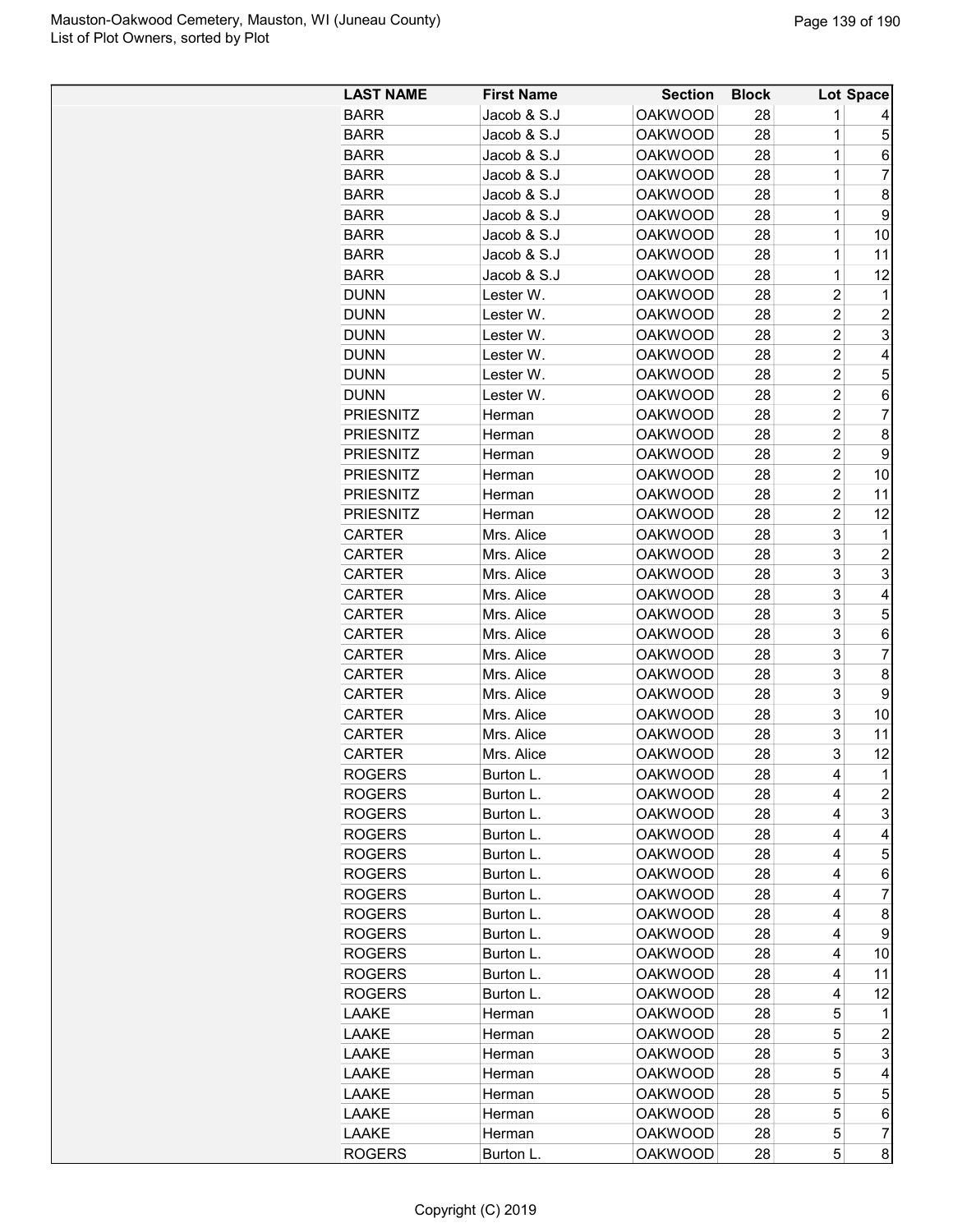| <b>LAST NAME</b>             | <b>First Name</b>            | <b>Section</b>                   | <b>Block</b> |                | Lot Space      |
|------------------------------|------------------------------|----------------------------------|--------------|----------------|----------------|
| <b>LAAKE</b>                 | Herman                       | <b>OAKWOOD</b>                   | 28           | 5              | 9              |
| LAAKE                        | Herman                       | <b>OAKWOOD</b>                   | 28           | 5              | 10             |
| LAAKE                        | Herman                       | <b>OAKWOOD</b>                   | 28           | 5              | 11             |
| LAAKE                        | Herman                       | <b>OAKWOOD</b>                   | 28           | 5              | 12             |
| <b>SCHMIDT</b>               | Frank                        | <b>OAKWOOD</b>                   | 28           | 6              | 1              |
| <b>SCHMIDT</b>               | Frank                        | <b>OAKWOOD</b>                   | 28           | 6              | $\overline{c}$ |
| <b>SCHMIDT</b>               | Frank                        | <b>OAKWOOD</b>                   | 28           | 6              | 3              |
| <b>SCHMIDT</b>               | Frank                        | <b>OAKWOOD</b>                   | 28           | 6              | 4              |
| <b>SCHMIDT</b>               | Frank                        | <b>OAKWOOD</b>                   | 28           | 6              | 5              |
| <b>SCHMIDT</b>               | Frank                        | <b>OAKWOOD</b>                   | 28           | 6              | 6              |
| <b>SCHMIDT</b>               | Frank                        | <b>OAKWOOD</b>                   | 28           | 6              | 7              |
| <b>SCHMIDT</b>               | Frank                        | <b>OAKWOOD</b>                   | 28           | 6              | 8              |
| <b>SCHMIDT</b>               | Frank                        | <b>OAKWOOD</b>                   | 28           | 6              | 9              |
| <b>SCHMIDT</b>               | Frank                        | <b>OAKWOOD</b>                   | 28           | 6              | 10             |
| <b>SCHMIDT</b>               | Frank                        | <b>OAKWOOD</b>                   | 28           | 6              | 11             |
| <b>SCHMIDT</b>               | Frank                        | <b>OAKWOOD</b>                   | 28           | 6              | 12             |
| <b>VOWINKEL</b>              | М.                           | <b>OAKWOOD</b>                   | 28           | $\overline{7}$ | 1              |
| <b>VOWINKEL</b>              | М.                           | <b>OAKWOOD</b>                   | 28           | $\overline{7}$ | $\overline{c}$ |
| <b>VOWINKEL</b>              | М.                           | <b>OAKWOOD</b>                   | 28           | $\overline{7}$ | 3              |
| <b>VOWINKEL</b>              | М.                           | <b>OAKWOOD</b>                   | 28           | $\overline{7}$ | 4              |
| <b>VOWINKEL</b>              | М.                           | <b>OAKWOOD</b>                   | 28           | $\overline{7}$ | 5              |
| <b>VOWINKEL</b>              | М.                           | <b>OAKWOOD</b>                   | 28           | $\overline{7}$ | 6              |
| <b>NEWKIRK</b>               | Levi                         | <b>OAKWOOD</b>                   | 28           | $\overline{7}$ | 7              |
| <b>NEWKIRK</b>               | Levi                         | <b>OAKWOOD</b>                   | 28           | $\overline{7}$ | 8              |
| <b>NEWKIRK</b>               | Levi                         | <b>OAKWOOD</b>                   | 28           | $\overline{7}$ | 9              |
| <b>DECORDAH</b>              | Η.                           | <b>OAKWOOD</b>                   | 28           | 7              | 10             |
| <b>DECORDAH</b>              | Η.                           | <b>OAKWOOD</b>                   | 28           | $\overline{7}$ | 11             |
| <b>DECORDAH</b>              | Η.                           | <b>OAKWOOD</b>                   | 28           | $\overline{7}$ | 12             |
| <b>LIEST</b>                 | Mrs. Francis                 | <b>OAKWOOD</b>                   | 28           | 8              | 1              |
| <b>LIEST</b>                 | Mrs. Francis                 | <b>OAKWOOD</b>                   | 28           | 8              | $\overline{c}$ |
| <b>LIEST</b>                 | Mrs. Francis                 | <b>OAKWOOD</b>                   |              | 8              | 3              |
|                              |                              |                                  | 28           |                | 4              |
| <b>LIEST</b><br><b>LIEST</b> | Mrs. Francis<br>Mrs. Francis | <b>OAKWOOD</b><br><b>OAKWOOD</b> | 28<br>28     | 8<br>8         | 5              |
|                              |                              |                                  |              | 8              | 6              |
| <b>LIEST</b>                 | Mrs. Francis                 | <b>OAKWOOD</b>                   | 28           |                |                |
| LIEST                        | Mrs. Francis                 | <b>OAKWOOD</b>                   | 28           | 8              | $\overline{7}$ |
| LIEST                        | Mrs. Francis                 | <b>OAKWOOD</b>                   | 28           | 8              | 8              |
| LIEST                        | Mrs. Francis                 | OAKWOOD                          | 28           | 8              | 9              |
| LIEST                        | Mrs. Francis                 | <b>OAKWOOD</b>                   | 28           | 8              | 10             |
| <b>LIEST</b>                 | Mrs. Francis                 | <b>OAKWOOD</b>                   | 28           | 8              | 11             |
| <b>LIEST</b>                 | Mrs. Francis                 | <b>OAKWOOD</b>                   | 28           | 8              | 12             |
| <b>DAVIS</b>                 | William S.                   | <b>OAKWOOD</b>                   | 29           | 1              | 1              |
| <b>DAVIS</b>                 | William S.                   | <b>OAKWOOD</b>                   | 29           | 1              | $\overline{c}$ |
| <b>DAVIS</b>                 | William S.                   | <b>OAKWOOD</b>                   | 29           | 1              | 3              |
| <b>DAVIS</b>                 | William S.                   | <b>OAKWOOD</b>                   | 29           | 1              | 4              |
| <b>DAVIS</b>                 | William S.                   | <b>OAKWOOD</b>                   | 29           | 1              | 5              |
| <b>DAVIS</b>                 | William S.                   | OAKWOOD                          | 29           | 1              | 6              |
| <b>DAVIS</b>                 | William S.                   | <b>OAKWOOD</b>                   | 29           | 1              | 7              |
| <b>DAVIS</b>                 | William S.                   | <b>OAKWOOD</b>                   | 29           | 1              | 8              |
| <b>DAVIS</b>                 | William S.                   | <b>OAKWOOD</b>                   | 29           | 1              | 9              |
| <b>DAVIS</b>                 | William S.                   | <b>OAKWOOD</b>                   | 29           | 1              | 10             |
| <b>DAVIS</b>                 | William S.                   | <b>OAKWOOD</b>                   | 29           | 1              | 11             |
| <b>DAVIS</b>                 | William S.                   | <b>OAKWOOD</b>                   | 29           | $\mathbf 1$    | 12             |
| <b>MILLER</b>                | Isaac                        | <b>OAKWOOD</b>                   | 29           | 2              | $\mathbf 1$    |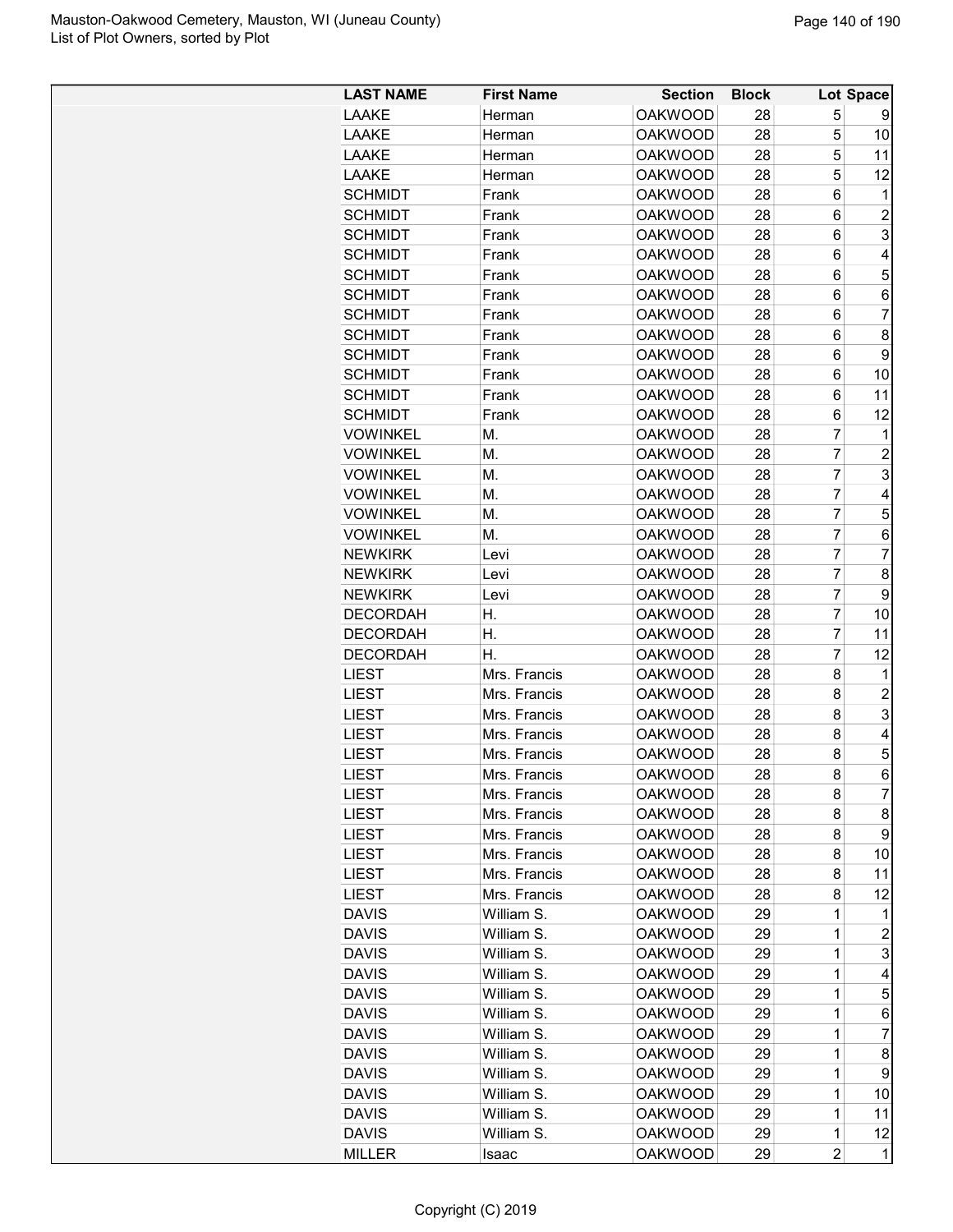| <b>LAST NAME</b> | <b>First Name</b> | <b>Section</b> | <b>Block</b> |                | Lot Space                                 |
|------------------|-------------------|----------------|--------------|----------------|-------------------------------------------|
| <b>MILLER</b>    | Isaac             | <b>OAKWOOD</b> | 29           | 2              | 2                                         |
| <b>MILLER</b>    | Isaac             | <b>OAKWOOD</b> | 29           | $\overline{2}$ | 3                                         |
| <b>MILLER</b>    | Isaac             | <b>OAKWOOD</b> | 29           | $\overline{2}$ | 4                                         |
| <b>MILLER</b>    | Isaac             | <b>OAKWOOD</b> | 29           | $\overline{2}$ | 5                                         |
| <b>MILLER</b>    | Isaac             | <b>OAKWOOD</b> | 29           | $\overline{2}$ | 6                                         |
| <b>MILLER</b>    | Isaac             | <b>OAKWOOD</b> | 29           | $\overline{2}$ | $\overline{7}$                            |
| <b>MILLER</b>    | Isaac             | <b>OAKWOOD</b> | 29           | $\overline{2}$ | 8                                         |
| <b>MILLER</b>    | Isaac             | <b>OAKWOOD</b> | 29           | $\overline{2}$ | 9                                         |
| <b>MILLER</b>    | Isaac             | <b>OAKWOOD</b> | 29           | $\overline{2}$ | 10                                        |
| <b>MILLER</b>    | Isaac             | <b>OAKWOOD</b> | 29           | $\overline{2}$ | 11                                        |
| <b>MILLER</b>    | Isaac             | <b>OAKWOOD</b> | 29           | $\overline{2}$ | 12                                        |
| <b>BEHNKEN</b>   | Mrs. Doris        | <b>OAKWOOD</b> | 29           | 3              | 1                                         |
| <b>BEHNKEN</b>   | Mrs. Doris        | <b>OAKWOOD</b> | 29           | 3              | $\overline{c}$                            |
| <b>BEHNKEN</b>   | Mrs. Doris        | <b>OAKWOOD</b> | 29           | 3              | 3                                         |
| <b>BEHNKEN</b>   | Mrs. Doris        | <b>OAKWOOD</b> | 29           | 3              | 4                                         |
| <b>BEHNKEN</b>   | Mrs. Doris        | <b>OAKWOOD</b> | 29           | 3              | 5                                         |
| <b>BEHNKEN</b>   | Mrs. Doris        | <b>OAKWOOD</b> | 29           | 3              | $\,6$                                     |
| <b>BEHNKEN</b>   | Mrs. Doris        | <b>OAKWOOD</b> | 29           | 3              | 7                                         |
| <b>BEHNKEN</b>   | Mrs. Doris        | <b>OAKWOOD</b> | 29           | 3              | $\bf 8$                                   |
| <b>BEHNKEN</b>   | Mrs. Doris        | <b>OAKWOOD</b> | 29           | 3              | 9                                         |
| <b>BEHNKEN</b>   | Mrs. Doris        | <b>OAKWOOD</b> | 29           | 3              | 10                                        |
| <b>BEHNKEN</b>   | Mrs. Doris        | <b>OAKWOOD</b> | 29           | 3              | 11                                        |
| <b>BEHNKEN</b>   | Mrs. Doris        | <b>OAKWOOD</b> | 29           | 3              | 12                                        |
| <b>STEVENS</b>   |                   | <b>OAKWOOD</b> | 29           | 4              | 1                                         |
| <b>STEVENS</b>   | Henry             | <b>OAKWOOD</b> | 29           | 4              |                                           |
| <b>STEVENS</b>   | Henry             | <b>OAKWOOD</b> | 29           | 4              | $\overline{\mathbf{c}}$<br>$\overline{3}$ |
|                  | Henry             |                |              |                |                                           |
| <b>STEVENS</b>   | Henry             | <b>OAKWOOD</b> | 29           | 4<br>4         | 4<br>5                                    |
| <b>STEVENS</b>   | Henry             | <b>OAKWOOD</b> | 29           | 4              |                                           |
| <b>STEVENS</b>   | Henry             | <b>OAKWOOD</b> | 29           | 4              | $\,6$<br>7                                |
| <b>STEVENS</b>   | Henry             | <b>OAKWOOD</b> | 29           |                |                                           |
| <b>STEVENS</b>   | Henry             | <b>OAKWOOD</b> | 29           | 4              | 8                                         |
| <b>STEVENS</b>   | Henry             | <b>OAKWOOD</b> | 29           | 4              | $\boldsymbol{9}$                          |
| <b>STEVENS</b>   | Henry             | <b>OAKWOOD</b> | 29           | 4              | 10                                        |
| <b>STEVENS</b>   | Henry             | <b>OAKWOOD</b> | 29           | 4              | 11                                        |
| <b>STEVENS</b>   | Henry             | <b>OAKWOOD</b> | 29           | 4              | 12                                        |
| <b>BAKER</b>     | Nieta             | <b>OAKWOOD</b> | 30           | 1              | 1                                         |
| <b>BAKER</b>     | Nieta             | <b>OAKWOOD</b> | 30           | 1              | $\overline{c}$                            |
| <b>BAKER</b>     | Nieta             | <b>OAKWOOD</b> | 30           | 1              | 3                                         |
| <b>BAKER</b>     | Nieta             | <b>OAKWOOD</b> | 30           | 1              | $\overline{4}$                            |
| <b>BAKER</b>     | Nieta             | <b>OAKWOOD</b> | 30           | 1              | 5                                         |
| <b>BAKER</b>     | Nieta             | <b>OAKWOOD</b> | 30           | 1              | 6                                         |
| <b>SIMPSON</b>   | Henry             | <b>OAKWOOD</b> | 30           | 1              | $\overline{7}$                            |
| <b>SIMPSON</b>   | Henry             | <b>OAKWOOD</b> | 30           | 1              | $\bf 8$                                   |
| <b>SIMPSON</b>   | Henry             | <b>OAKWOOD</b> | 30           | 1              | 9                                         |
| <b>SIMPSON</b>   | Henry             | <b>OAKWOOD</b> | 30           | 1              | 10                                        |
| <b>SIMPSON</b>   | Henry             | <b>OAKWOOD</b> | 30           | $\mathbf 1$    | 11                                        |
| <b>SIMPSON</b>   | Henry             | <b>OAKWOOD</b> | 30           | 1              | 12                                        |
| <b>STEVENS</b>   | Charles H.        | <b>OAKWOOD</b> | 30           | $\overline{c}$ | 1                                         |
| <b>STEVENS</b>   | Charles H.        | <b>OAKWOOD</b> | 30           | $\overline{c}$ | $\overline{c}$                            |
| <b>STEVENS</b>   | Charles H.        | <b>OAKWOOD</b> | 30           | $\overline{2}$ | $\mathsf 3$                               |
| <b>STEVENS</b>   | Charles H.        | <b>OAKWOOD</b> | 30           | $\overline{c}$ | 4                                         |
| <b>STEVENS</b>   | Charles H.        | <b>OAKWOOD</b> | 30           | $\overline{c}$ | 5                                         |
| <b>STEVENS</b>   | Charles H.        | <b>OAKWOOD</b> | 30           | $\overline{2}$ | 6                                         |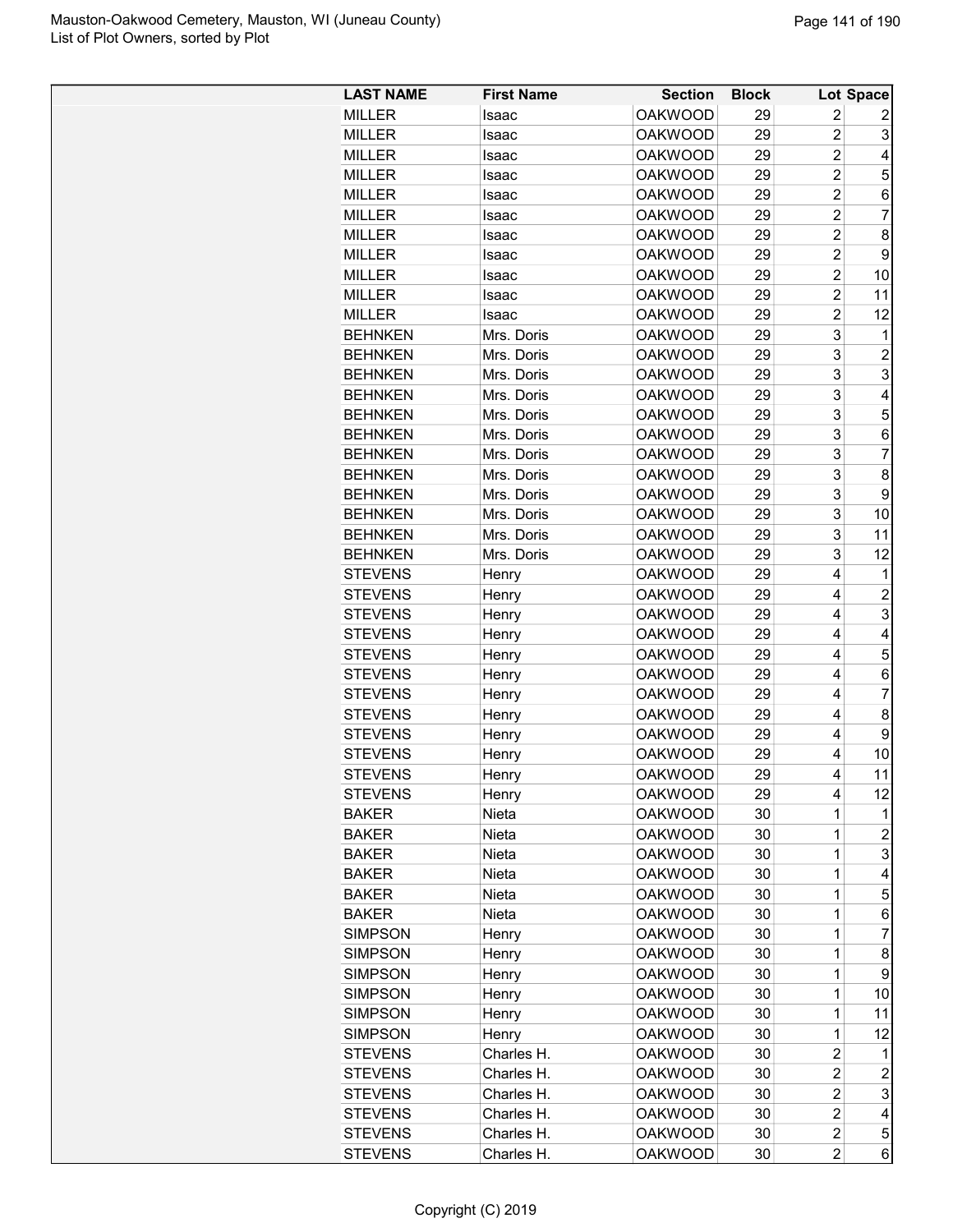| <b>LAST NAME</b> | <b>First Name</b>          | <b>Section</b> | <b>Block</b> |                | Lot Space           |
|------------------|----------------------------|----------------|--------------|----------------|---------------------|
| <b>STEVENS</b>   | Charles H.                 | <b>OAKWOOD</b> | 30           | 2              | 7                   |
| <b>STEVENS</b>   | Charles H.                 | <b>OAKWOOD</b> | 30           | $\overline{2}$ | 8                   |
| <b>STEVENS</b>   | Charles H.                 | <b>OAKWOOD</b> | 30           | $\overline{c}$ | 9                   |
| <b>STEVENS</b>   | Charles H.                 | <b>OAKWOOD</b> | 30           | $\overline{c}$ | 10                  |
| <b>STEVENS</b>   | Charles H.                 | <b>OAKWOOD</b> | 30           | $\overline{2}$ | 11                  |
| <b>STEVENS</b>   | Charles H.                 | <b>OAKWOOD</b> | 30           | $\overline{c}$ | 12                  |
| <b>BROWN</b>     | Walter                     | <b>OAKWOOD</b> | 30           | 3              | 10                  |
| <b>BROWN</b>     | Walter                     | <b>OAKWOOD</b> | 30           | 3              | 11                  |
| <b>BROWN</b>     | Walter                     | <b>OAKWOOD</b> | 30           | 3              | 12                  |
| <b>BROZEL</b>    | <b>B.F. &amp; G.H. Ely</b> | <b>OAKWOOD</b> | 30           | 4              | 1                   |
| <b>BROZEL</b>    | <b>B.F. &amp; G.H. Ely</b> | <b>OAKWOOD</b> | 30           | 4              | $\overline{c}$      |
| <b>BROZEL</b>    | <b>B.F. &amp; G.H. Ely</b> | <b>OAKWOOD</b> | 30           | 4              | 3                   |
| <b>BROZEL</b>    | <b>B.F. &amp; G.H. Ely</b> | <b>OAKWOOD</b> | 30           | 4              | $\overline{4}$      |
| <b>BROZEL</b>    | <b>B.F. &amp; G.H. Ely</b> | <b>OAKWOOD</b> | 30           | 4              | 5                   |
| <b>BROZEL</b>    | <b>B.F. &amp; G.H. Ely</b> | <b>OAKWOOD</b> | 30           | 4              | 6                   |
| <b>BROZEL</b>    | <b>B.F. &amp; G.H. Ely</b> | <b>OAKWOOD</b> | 30           | 4              | $\overline{7}$      |
| <b>BROZEL</b>    | <b>B.F. &amp; G.H. Ely</b> | <b>OAKWOOD</b> | 30           | 4              | 8                   |
| <b>BROZEL</b>    | <b>B.F. &amp; G.H. Ely</b> | <b>OAKWOOD</b> | 30           | 4              | 9                   |
| <b>BROZEL</b>    | <b>B.F. &amp; G.H. Ely</b> | <b>OAKWOOD</b> | 30           | 4              | 10                  |
| <b>BROZEL</b>    | <b>B.F. &amp; G.H. Ely</b> | <b>OAKWOOD</b> | 30           | 4              | 11                  |
| <b>BROZEL</b>    | <b>B.F. &amp; G.H. Ely</b> | <b>OAKWOOD</b> | 30           | 4              | 12                  |
| <b>MCINTYRE</b>  | Etta                       | <b>OAKWOOD</b> | 31           | $\mathbf{1}$   | 1                   |
| <b>MCINTYRE</b>  | Etta                       | <b>OAKWOOD</b> | 31           | $\overline{1}$ | $\overline{c}$      |
| <b>MCINTYRE</b>  | Etta                       | <b>OAKWOOD</b> | 31           | 1              | 3                   |
| <b>MCINTYRE</b>  | Etta                       | <b>OAKWOOD</b> | 31           | 1              | 4                   |
| <b>MCINTYRE</b>  | Etta                       | <b>OAKWOOD</b> | 31           | 1              | 5                   |
| <b>MCINTYRE</b>  | Etta                       | <b>OAKWOOD</b> | 31           | 1              | 6                   |
| <b>MCINTYRE</b>  | Etta                       | <b>OAKWOOD</b> | 31           | 1              | $\overline{7}$      |
| <b>MCINTYRE</b>  | Etta                       | <b>OAKWOOD</b> | 31           | 1              | 8                   |
| <b>MCINTYRE</b>  | Etta                       | <b>OAKWOOD</b> | 31           | $\mathbf 1$    | 9                   |
| <b>MCINTYRE</b>  | Etta                       | <b>OAKWOOD</b> | 31           | 1              | 10                  |
| <b>MCINTYRE</b>  | Etta                       | <b>OAKWOOD</b> | 31           | 1              | 11                  |
| <b>MCINTYRE</b>  | Etta                       | <b>OAKWOOD</b> | 31           | 1              | 12                  |
| <b>ROBINSON</b>  | Hall                       | <b>OAKWOOD</b> | 31           | $\overline{2}$ | $\mathbf{1}$        |
| <b>ROBINSON</b>  | Hall                       | <b>OAKWOOD</b> | 31           | 2              | $\overline{c}$      |
| <b>ROBINSON</b>  | Hall                       | <b>OAKWOOD</b> | 31           | 2              | 3                   |
| <b>ROBINSON</b>  | Hall                       | <b>OAKWOOD</b> | 31           | $\overline{2}$ | 4                   |
| <b>ROBINSON</b>  | Hall                       | <b>OAKWOOD</b> | 31           | $\overline{2}$ | 5                   |
| <b>ROBINSON</b>  | Hall                       | <b>OAKWOOD</b> | 31           | $\overline{c}$ | 6                   |
| <b>NEWLAND</b>   | George                     | <b>OAKWOOD</b> | 31           | $\overline{c}$ | 7                   |
| <b>NEWLAND</b>   | George                     | <b>OAKWOOD</b> | 31           | $\overline{c}$ | 8                   |
| <b>NEWLAND</b>   | George                     | <b>OAKWOOD</b> | 31           | 2              | 9                   |
| <b>NEWLAND</b>   | George                     | <b>OAKWOOD</b> | 31           | $\overline{c}$ | 10                  |
| <b>NEWLAND</b>   | George                     | <b>OAKWOOD</b> | 31           | $\overline{c}$ | 11                  |
| <b>NEWLAND</b>   | George                     | <b>OAKWOOD</b> | 31           | $\overline{2}$ | 12                  |
| <b>STEVENS</b>   | William                    | <b>OAKWOOD</b> | 31           | 3              | 1                   |
| <b>STEVENS</b>   | William                    | <b>OAKWOOD</b> | 31           | 3              | 2                   |
| <b>STEVENS</b>   | William                    | <b>OAKWOOD</b> | 31           | 3              | 3                   |
| <b>STEVENS</b>   | William                    | <b>OAKWOOD</b> | 31           | 3              | 4                   |
| <b>STEVENS</b>   | William                    | <b>OAKWOOD</b> | 31           | 3              | 5                   |
| <b>STEVENS</b>   | William                    | <b>OAKWOOD</b> | 31           | 3              | 6                   |
|                  |                            |                |              |                |                     |
| <b>STEVENS</b>   | William                    | <b>OAKWOOD</b> | 31           | 3<br>3         | $\overline{7}$<br>8 |
| <b>STEVENS</b>   | William                    | <b>OAKWOOD</b> | 31           |                |                     |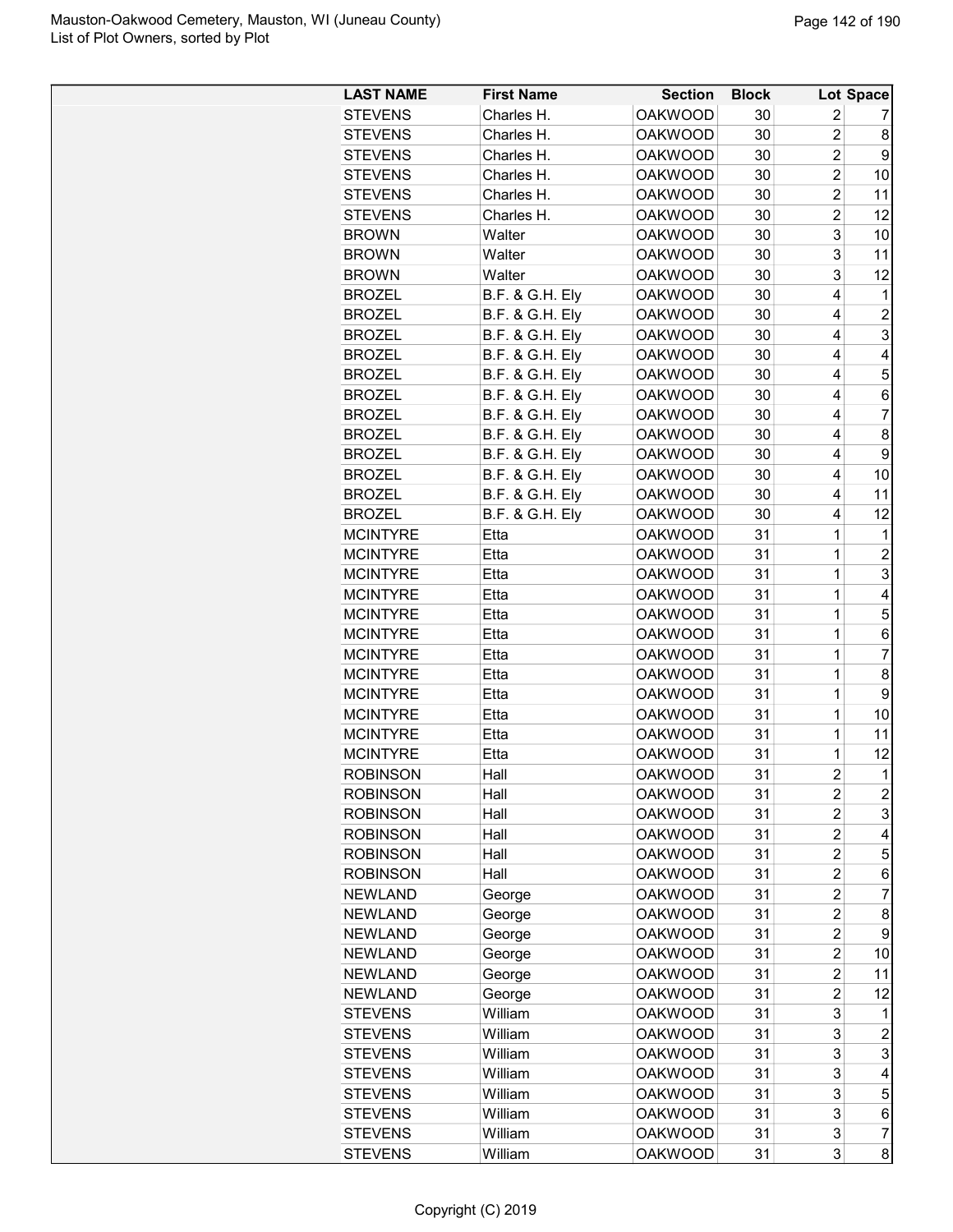| <b>LAST NAME</b> | <b>First Name</b> | <b>Section</b> | <b>Block</b> |                | Lot Space       |
|------------------|-------------------|----------------|--------------|----------------|-----------------|
| <b>STEVENS</b>   | William           | <b>OAKWOOD</b> | 31           | 3              | 9               |
| <b>STEVENS</b>   | William           | <b>OAKWOOD</b> | 31           | 3              | 10              |
| <b>STEVENS</b>   | William           | <b>OAKWOOD</b> | 31           | 3              | 11              |
| <b>STEVENS</b>   | William           | <b>OAKWOOD</b> | 31           | 3              | 12              |
| <b>HOGEBOOM</b>  | Mrs. Mary         | <b>OAKWOOD</b> | 31           | 4              | 1               |
| <b>HOGEBOOM</b>  | Mrs. Mary         | <b>OAKWOOD</b> | 31           | 4              | $\overline{2}$  |
| <b>HOGEBOOM</b>  | Mrs. Mary         | <b>OAKWOOD</b> | 31           | 4              | 3               |
| <b>HOGEBOOM</b>  | Mrs. Mary         | <b>OAKWOOD</b> | 31           | 4              | 4               |
| HOGEBOOM         | Mrs. Mary         | <b>OAKWOOD</b> | 31           | 4              | 5               |
| <b>HOGEBOOM</b>  | Mrs. Mary         | <b>OAKWOOD</b> | 31           | 4              | 6               |
| <b>HOGEBOOM</b>  | Mrs. Mary         | <b>OAKWOOD</b> | 31           | 4              | $\overline{7}$  |
| <b>HOGEBOOM</b>  | Mrs. Mary         | <b>OAKWOOD</b> | 31           | 4              | 8               |
| <b>HOGEBOOM</b>  | Mrs. Mary         | <b>OAKWOOD</b> | 31           | 4              | 9               |
| <b>HOGEBOOM</b>  | Mrs. Mary         | <b>OAKWOOD</b> | 31           | 4              | 10              |
| <b>HOGEBOOM</b>  | Mrs. Mary         | <b>OAKWOOD</b> | 31           | 4              | 11              |
| HOGEBOOM         | Mrs. Mary         | <b>OAKWOOD</b> | 31           | 4              | 12              |
| <b>TOWLE</b>     | Albert            | <b>OAKWOOD</b> | 31           | 5              | 1               |
| <b>TOWLE</b>     | Albert            | <b>OAKWOOD</b> | 31           | 5              | $\overline{2}$  |
| <b>TOWLE</b>     | Albert            | <b>OAKWOOD</b> | 31           | 5              | 3               |
| <b>TOWLE</b>     | Albert            | <b>OAKWOOD</b> | 31           | 5              | 4               |
| <b>TOWLE</b>     | Albert            | <b>OAKWOOD</b> | 31           | 5              | 5               |
| <b>TOWLE</b>     | Albert            | <b>OAKWOOD</b> | 31           | 5              | $6\phantom{1}6$ |
| <b>TOWLE</b>     | Albert            | <b>OAKWOOD</b> | 31           | 5              | $\overline{7}$  |
| <b>TOWLE</b>     | Albert            | <b>OAKWOOD</b> | 31           | 5              | 8               |
| <b>TOWLE</b>     | Albert            | <b>OAKWOOD</b> | 31           | 5              | 9               |
| TOWLE            | Albert            | <b>OAKWOOD</b> | 31           | 5              | 10              |
| <b>TOWLE</b>     | Albert            | <b>OAKWOOD</b> | 31           | 5              | 11              |
| <b>TOWLE</b>     | Albert            | <b>OAKWOOD</b> | 31           | 5              | 12              |
| <b>FOSBINDER</b> | Charles W.        | <b>OAKWOOD</b> | 31           | 6              | 1               |
| <b>FOSBINDER</b> | Charles W.        | <b>OAKWOOD</b> | 31           | 6              | $\overline{2}$  |
| <b>FOSBINDER</b> | Charles W.        | <b>OAKWOOD</b> | 31           | 6              | 3               |
| <b>FOSBINDER</b> | Charles W.        | <b>OAKWOOD</b> | 31           | 6              | 4               |
| <b>FOSBINDER</b> | Charles W.        | <b>OAKWOOD</b> | 31           | 6              | 5               |
| <b>FOSBINDER</b> | Charles W.        | <b>OAKWOOD</b> | 31           | 6              | 6               |
| <b>FOSBINDER</b> | Enoch             | OAKWOOD        | 31           | 6              | $\overline{7}$  |
| <b>FOSBINDER</b> | Enoch             | <b>OAKWOOD</b> | 31           | 6              | 8               |
| <b>FOSBINDER</b> | Enoch             | <b>OAKWOOD</b> | 31           | 6              | 9               |
| <b>FOSBINDER</b> | Enoch             | <b>OAKWOOD</b> | 31           | 6              | 10              |
| <b>FOSBINDER</b> | Enoch             | <b>OAKWOOD</b> | 31           | 6              | 11              |
| <b>FOSBINDER</b> | Enoch             | <b>OAKWOOD</b> | 31           | 6              | 12              |
| <b>RUSSEL</b>    | Charles D.        | <b>OAKWOOD</b> | 31           | 7              | 1               |
| <b>RUSSEL</b>    | Charles D.        | <b>OAKWOOD</b> | 31           | $\overline{7}$ | $\overline{2}$  |
| <b>RUSSEL</b>    | Charles D.        | <b>OAKWOOD</b> | 31           | $\overline{7}$ | 3               |
| <b>RUSSEL</b>    | Charles D.        | <b>OAKWOOD</b> | 31           | 7              | 4               |
| <b>RUSSEL</b>    | Charles D.        | <b>OAKWOOD</b> | 31           | $\overline{7}$ | 5               |
| <b>RUSSEL</b>    | Charles D.        | <b>OAKWOOD</b> | 31           | $\overline{7}$ | 6               |
| <b>RUFF</b>      | Emil              | <b>OAKWOOD</b> | 31           | 8              | 1               |
| <b>RUFF</b>      | Emil              | <b>OAKWOOD</b> | 31           | 8              | $\overline{c}$  |
| <b>RUFF</b>      | Emil              | <b>OAKWOOD</b> | 31           | 8              | 3               |
| <b>RUFF</b>      | Emil              | <b>OAKWOOD</b> | 31           | 8              | 4               |
| <b>RUFF</b>      | Emil              | <b>OAKWOOD</b> | 31           | 8              | 5               |
| <b>RUFF</b>      | Emil              | <b>OAKWOOD</b> | 31           | 8              | 6               |
| <b>MARCY</b>     | Janet H.          | <b>OAKWOOD</b> | 32           | $\mathbf{1}$   | $\overline{1}$  |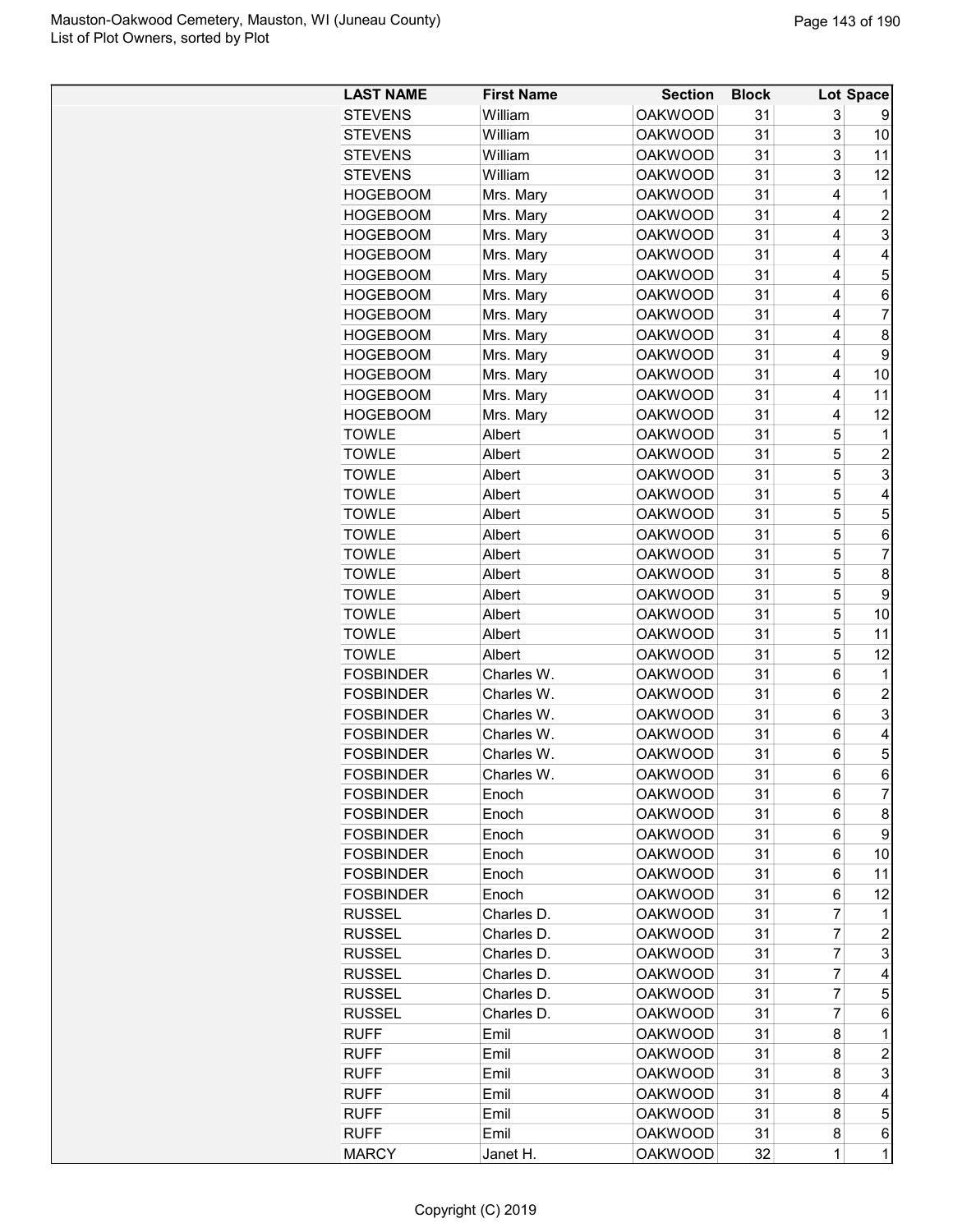| <b>LAST NAME</b> | <b>First Name</b> | <b>Section</b> | <b>Block</b> |                | Lot Space      |
|------------------|-------------------|----------------|--------------|----------------|----------------|
| <b>MARCY</b>     | Janet H.          | <b>OAKWOOD</b> | 32           | 1              | 2              |
| <b>MARCY</b>     | Janet H.          | <b>OAKWOOD</b> | 32           | $\mathbf{1}$   | 3              |
| <b>MARCY</b>     | Janet H.          | <b>OAKWOOD</b> | 32           | $\mathbf 1$    | 4              |
| <b>MARCY</b>     | Janet H.          | <b>OAKWOOD</b> | 32           | $\mathbf 1$    | 5              |
| TURNER           | Richard W.        | <b>OAKWOOD</b> | 32           | 1              | 6              |
| <b>TURNER</b>    | Richard W.        | <b>OAKWOOD</b> | 32           | 1              | $\overline{7}$ |
| <b>TURNER</b>    | Richard W.        | <b>OAKWOOD</b> | 32           | 1              | 8              |
| <b>TURNER</b>    | Richard W.        | <b>OAKWOOD</b> | 32           | 1              | 9              |
| <b>TURNER</b>    | Richard W.        | <b>OAKWOOD</b> | 32           | $\mathbf 1$    | 10             |
| <b>STEVENS</b>   | Charles W.        | <b>OAKWOOD</b> | 32           | 2              | 1              |
| <b>STEVENS</b>   | Charles W.        | <b>OAKWOOD</b> | 32           | $\overline{c}$ | 2              |
| <b>STEVENS</b>   | Charles W.        | <b>OAKWOOD</b> | 32           | $\overline{c}$ | 3              |
| <b>STEVENS</b>   | Charles W.        | <b>OAKWOOD</b> | 32           | $\overline{2}$ | 4              |
| <b>STEVENS</b>   | Charles W.        | <b>OAKWOOD</b> | 32           | $\overline{c}$ | 5              |
| <b>STEVENS</b>   | Charles W.        | <b>OAKWOOD</b> | 32           | $\overline{c}$ | 6              |
| <b>STEVENS</b>   | Charles W.        | <b>OAKWOOD</b> | 32           | $\overline{c}$ | 7              |
| <b>STEVENS</b>   | Charles W.        | <b>OAKWOOD</b> | 32           | $\overline{2}$ | 8              |
| <b>STEVENS</b>   | Charles W.        | <b>OAKWOOD</b> | 32           | $\overline{c}$ | 9              |
| <b>STEVENS</b>   | Charles W.        | <b>OAKWOOD</b> | 32           | $\overline{c}$ | 10             |
| <b>WHITE</b>     | Ezra Marsellus    | <b>OAKWOOD</b> | 32           | 3              | 1              |
| <b>WHITE</b>     | Ezra Marsellus    | <b>OAKWOOD</b> | 32           | 3              | $\overline{2}$ |
| <b>WHITE</b>     | Ezra Marsellus    | <b>OAKWOOD</b> | 32           | 3              | 3              |
| <b>WHITE</b>     | Ezra Marsellus    | <b>OAKWOOD</b> | 32           | 3              | 4              |
| <b>WHITE</b>     | Ezra Marsellus    | <b>OAKWOOD</b> | 32           | 3              | 6              |
| <b>WHITE</b>     | Ezra Marsellus    | <b>OAKWOOD</b> | 32           | 3              | 7              |
| WHITE            | Ezra Marsellus    | <b>OAKWOOD</b> | 32           | 3              | 8              |
| <b>WHITE</b>     | Ezra Marsellus    | <b>OAKWOOD</b> | 32           | 3              | 9              |
| <b>WHITE</b>     | Ezra Marsellus    | <b>OAKWOOD</b> | 32           | 3              | 10             |
| <b>WARN</b>      | Wilbur W.         | <b>OAKWOOD</b> | 32           | 4              | 1              |
| <b>WARN</b>      | Wilbur W.         | <b>OAKWOOD</b> | 32           | 4              | $\overline{c}$ |
| <b>WARN</b>      | Wilbur W.         | <b>OAKWOOD</b> | 32           | 4              | 3              |
| <b>WARN</b>      | Wilbur W.         | <b>OAKWOOD</b> | 32           | 4              | 4              |
| <b>WARN</b>      | Wilbur W.         | <b>OAKWOOD</b> | 32           | 4              | 5              |
| <b>WARN</b>      | Wilbur W.         | <b>OAKWOOD</b> | 32           | 4              | $\overline{7}$ |
| <b>WARN</b>      | Wilbur W.         | <b>OAKWOOD</b> | 32           | 4              | 8              |
| <b>WARN</b>      | Wilbur W.         | <b>OAKWOOD</b> | 32           | 4              | 9              |
| <b>WARN</b>      | Wilbur W.         | <b>OAKWOOD</b> | 32           | 4              | 10             |
| <b>WARN</b>      | Wilbur W.         | <b>OAKWOOD</b> | 32           | 4              | 11             |
| <b>WARN</b>      | Wilbur W.         | <b>OAKWOOD</b> | 32           | 4              | 12             |
| <b>EATON</b>     | John              | <b>OAKWOOD</b> | 32           | 5              | 1              |
| <b>EATON</b>     | John              | <b>OAKWOOD</b> | 32           | 5              | $\overline{c}$ |
| <b>EATON</b>     | John              | <b>OAKWOOD</b> | 32           | 5              | 3              |
| <b>EATON</b>     | John              | <b>OAKWOOD</b> | 32           | 5              | 4              |
| <b>EATON</b>     | John              | <b>OAKWOOD</b> | 32           | 5              | 5              |
| <b>EATON</b>     | John              | <b>OAKWOOD</b> | 32           | 5              | 6              |
| <b>EATON</b>     | John              | <b>OAKWOOD</b> | 32           | 5              | 7              |
| <b>EATON</b>     | John              | <b>OAKWOOD</b> | 32           | 5              | 8              |
| <b>EATON</b>     | John              | <b>OAKWOOD</b> | 32           | 5              | 9              |
| <b>EATON</b>     | John              | <b>OAKWOOD</b> | 32           | 5              | 10             |
| <b>EATON</b>     | John              | <b>OAKWOOD</b> | 32           | 5              | 11             |
| <b>EATON</b>     | John              | <b>OAKWOOD</b> | 32           | 5              | 12             |
| <b>FOSTER</b>    | Leander J.        | <b>OAKWOOD</b> | 32           | 6              | 1              |
| <b>FOSTER</b>    | Leander J.        | <b>OAKWOOD</b> | 32           | 6              | $\overline{c}$ |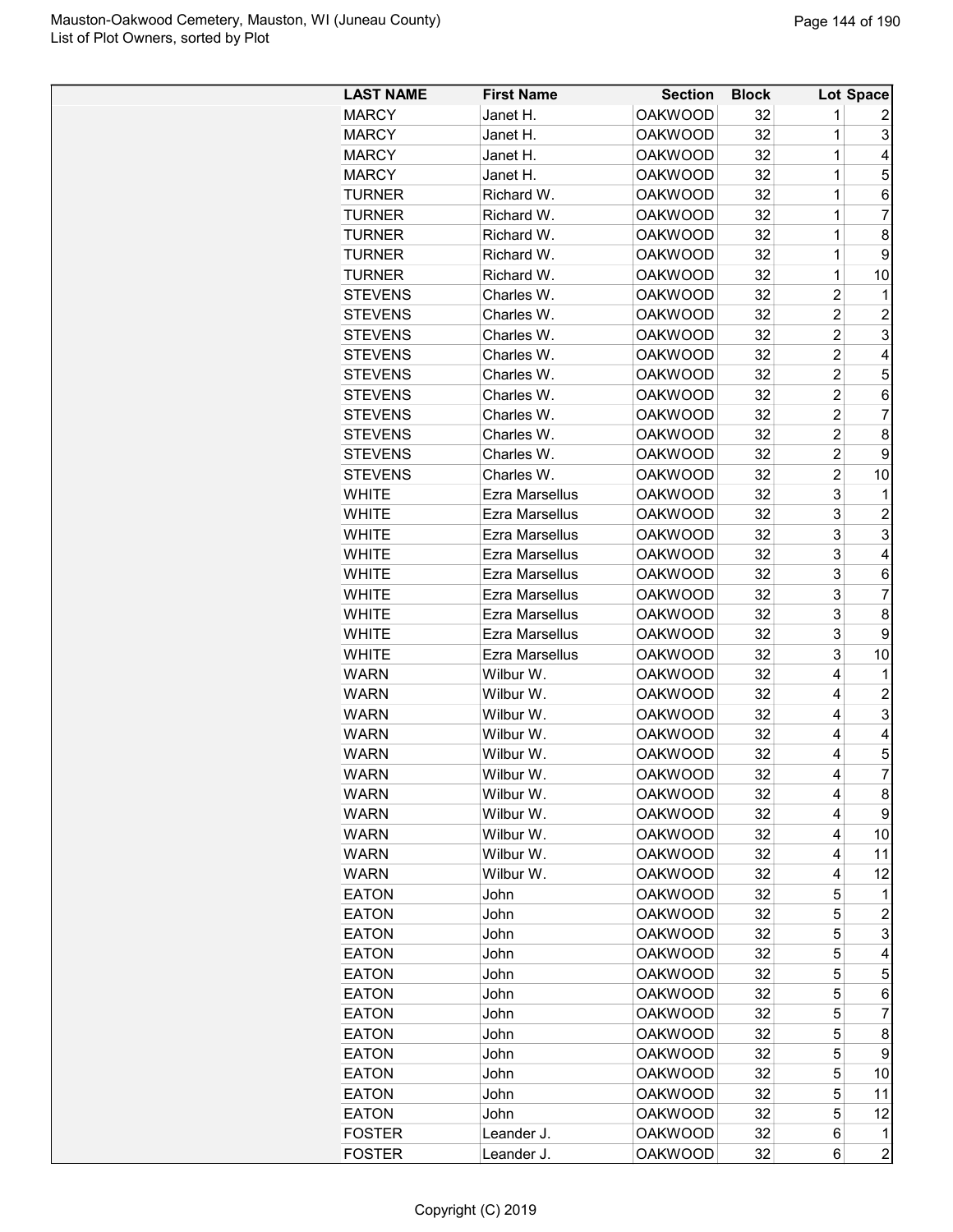| <b>LAST NAME</b> | <b>First Name</b> | <b>Section</b> | <b>Block</b> |                | Lot Space               |
|------------------|-------------------|----------------|--------------|----------------|-------------------------|
| <b>FOSTER</b>    | Leander J.        | <b>OAKWOOD</b> | 32           | 6              | 3                       |
| <b>FOSTER</b>    | Leander J.        | <b>OAKWOOD</b> | 32           | 6              | 4                       |
| <b>FOSTER</b>    | Leander J.        | <b>OAKWOOD</b> | 32           | 6              | 5                       |
| <b>FOSTER</b>    | Leander J.        | <b>OAKWOOD</b> | 32           | 6              | 6                       |
| <b>FOSTER</b>    | Leander J.        | <b>OAKWOOD</b> | 32           | 6              | $\overline{7}$          |
| <b>FOSTER</b>    | Leander J.        | <b>OAKWOOD</b> | 32           | 6              | 8                       |
| <b>FOSTER</b>    | Leander J.        | <b>OAKWOOD</b> | 32           | 6              | 9                       |
| <b>FOSTER</b>    |                   |                |              |                |                         |
|                  | Leander J.        | <b>OAKWOOD</b> | 32           | 6              | 10                      |
| <b>FOSTER</b>    | Leander J.        | <b>OAKWOOD</b> | 32           | 6              | 11                      |
| <b>FOSTER</b>    | Leander J.        | <b>OAKWOOD</b> | 32           | 6              | 12                      |
| <b>MARCY</b>     | Janet H.          | <b>OAKWOOD</b> | 32           | $\overline{7}$ | 1                       |
| <b>MARCY</b>     | Janet H.          | <b>OAKWOOD</b> | 32           | $\overline{7}$ | $\overline{c}$          |
| <b>MARCY</b>     | Janet H.          | <b>OAKWOOD</b> | 32           | 7              | $\overline{3}$          |
| <b>MARCY</b>     | Janet H.          | <b>OAKWOOD</b> | 32           | 7              | $\overline{\mathbf{4}}$ |
| <b>MARCY</b>     | Janet H.          | <b>OAKWOOD</b> | 32           | $\overline{7}$ | 5                       |
| <b>MARCY</b>     | Janet H.          | <b>OAKWOOD</b> | 32           | $\overline{7}$ | 6                       |
| <b>TURNER</b>    | Richard W.        | <b>OAKWOOD</b> | 32           | $\overline{7}$ | $\overline{7}$          |
| <b>TURNER</b>    | Richard W.        | <b>OAKWOOD</b> | 32           | $\overline{7}$ | 8                       |
| <b>TURNER</b>    | Richard W.        | <b>OAKWOOD</b> | 32           | $\overline{7}$ | 9                       |
| <b>TURNER</b>    | Richard W.        | <b>OAKWOOD</b> | 32           | 7              | 10                      |
| <b>TURNER</b>    | Richard W.        | <b>OAKWOOD</b> | 32           | $\overline{7}$ | 11                      |
| <b>TURNER</b>    | Richard W.        | <b>OAKWOOD</b> | 32           | $\overline{7}$ | 12                      |
| <b>THOMPSON</b>  | Wilbur E.         | <b>OAKWOOD</b> | 33           | 1              | 1                       |
| <b>THOMPSON</b>  | Wilbur E.         | <b>OAKWOOD</b> | 33           | 1              | $\overline{c}$          |
| <b>THOMPSON</b>  | Wilbur E.         | <b>OAKWOOD</b> | 33           | 1              | 3                       |
| <b>THOMPSON</b>  | Wilbur E.         | <b>OAKWOOD</b> | 33           | 1              | 4                       |
| <b>THOMPSON</b>  | Wilbur E.         | <b>OAKWOOD</b> | 33           | 1              | 5                       |
| <b>THOMPSON</b>  | Wilbur E.         | <b>OAKWOOD</b> | 33           | 1              | 6                       |
| <b>THOMPSON</b>  | Wilbur E.         | <b>OAKWOOD</b> | 33           | 1              | $\overline{7}$          |
| <b>THOMPSON</b>  | Wilbur E.         | <b>OAKWOOD</b> | 33           | 1              | 8                       |
| <b>THOMPSON</b>  | Wilbur E.         | <b>OAKWOOD</b> | 33           | 1              | 9                       |
| <b>THOMPSON</b>  | Wilbur E.         | <b>OAKWOOD</b> | 33           | 1              | 10                      |
| THOMPSON         | Wilbur E.         | <b>OAKWOOD</b> | 33           | 1              | 11                      |
| THOMPSON         | Wilbur E.         | <b>OAKWOOD</b> | 33           | $\mathbf 1$    | 12                      |
| <b>REYNOLDS</b>  | William A.        | <b>OAKWOOD</b> | 33           | 2              | $\mathbf{1}$            |
| <b>REYNOLDS</b>  | William A.        | <b>OAKWOOD</b> | 33           | $\overline{c}$ | $\overline{\mathbf{c}}$ |
| <b>REYNOLDS</b>  | William A.        | <b>OAKWOOD</b> | 33           | $\overline{c}$ | $\mathbf{3}$            |
| <b>REYNOLDS</b>  | William A.        | <b>OAKWOOD</b> | 33           | $\overline{c}$ | $\overline{\mathbf{4}}$ |
| <b>REYNOLDS</b>  | William A.        | <b>OAKWOOD</b> | 33           | $\overline{c}$ | 5                       |
| <b>REYNOLDS</b>  | William A.        | <b>OAKWOOD</b> | 33           | 2              | 6                       |
| <b>REYNOLDS</b>  | William A.        | <b>OAKWOOD</b> | 33           | 2              | 7                       |
| <b>REYNOLDS</b>  | William A.        | <b>OAKWOOD</b> | 33           | 2              | 8                       |
| <b>REYNOLDS</b>  | William A.        | <b>OAKWOOD</b> | 33           | $\overline{c}$ | 9                       |
| <b>REYNOLDS</b>  | William A.        | <b>OAKWOOD</b> | 33           | $\overline{c}$ | 10                      |
| <b>REYNOLDS</b>  | William A.        | <b>OAKWOOD</b> | 33           | $\overline{c}$ | 11                      |
| <b>REYNOLDS</b>  | William A.        | <b>OAKWOOD</b> | 33           | $\overline{c}$ | 12                      |
| <b>EATON</b>     | John              | <b>OAKWOOD</b> | 33           | 3              | 1                       |
| <b>EATON</b>     | John              | <b>OAKWOOD</b> | 33           | 3              | $\overline{c}$          |
| <b>EATON</b>     | John              | <b>OAKWOOD</b> | 33           | 3              | $\mathbf{3}$            |
| <b>EATON</b>     | John              | <b>OAKWOOD</b> | 33           | 3              | $\overline{\mathbf{r}}$ |
| <b>EATON</b>     | John              | <b>OAKWOOD</b> | 33           | 3              | 5                       |
| <b>EATON</b>     | John              | <b>OAKWOOD</b> | 33           | 3              | $\,6$                   |
| <b>EATON</b>     | John              | <b>OAKWOOD</b> | 33           | 3              | $\overline{7}$          |
|                  |                   |                |              |                |                         |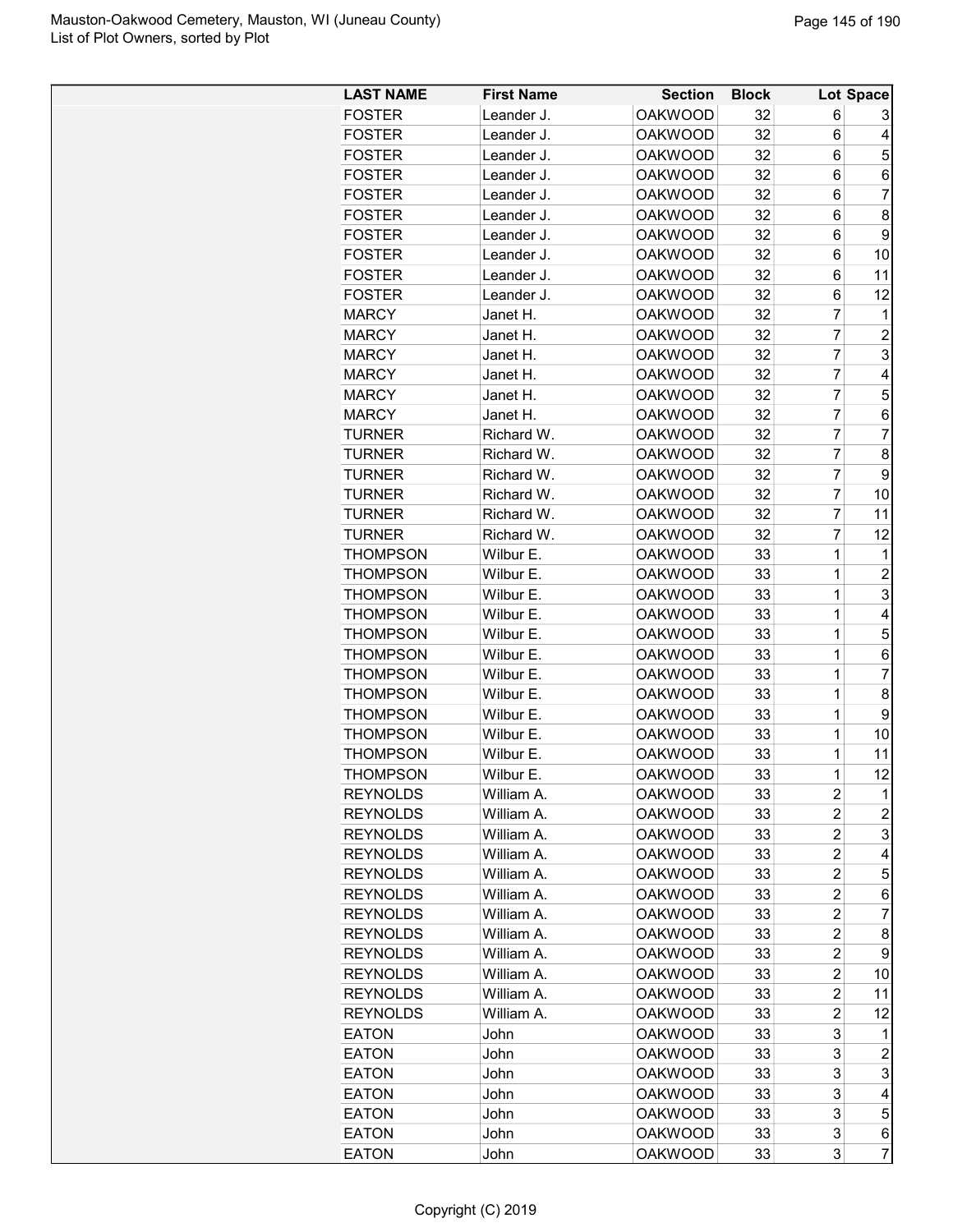| <b>LAST NAME</b> | <b>First Name</b> | <b>Section</b> | <b>Block</b> |                | Lot Space      |
|------------------|-------------------|----------------|--------------|----------------|----------------|
| <b>EATON</b>     | John              | <b>OAKWOOD</b> | 33           | 3              | 8              |
| <b>EATON</b>     | John              | <b>OAKWOOD</b> | 33           | 3              | 9              |
| <b>EATON</b>     | John              | <b>OAKWOOD</b> | 33           | 3              | 10             |
| <b>EATON</b>     | John              | <b>OAKWOOD</b> | 33           | 3              | 11             |
| <b>EATON</b>     | John              | <b>OAKWOOD</b> | 33           | 3              | 12             |
| <b>ESTATE</b>    | <b>Bowes</b>      | <b>OAKWOOD</b> | 33           | 4              | 1              |
| <b>FSTATE</b>    | <b>Bowes</b>      | <b>OAKWOOD</b> | 33           | 4              | 2              |
| <b>ESTATE</b>    | <b>Bowes</b>      | <b>OAKWOOD</b> | 33           | 4              | 3              |
| <b>ESTATE</b>    | <b>Bowes</b>      | <b>OAKWOOD</b> | 33           | 4              | 4              |
| <b>ESTATE</b>    | <b>Bowes</b>      | <b>OAKWOOD</b> | 33           | 4              | 5              |
| <b>ESTATE</b>    | <b>Bowes</b>      | <b>OAKWOOD</b> | 33           | 4              | 6              |
| <b>ESTATE</b>    | <b>Bowes</b>      | <b>OAKWOOD</b> | 33           | 4              | 7              |
| <b>ESTATE</b>    | <b>Bowes</b>      | <b>OAKWOOD</b> | 33           | 4              | 8              |
| <b>ESTATE</b>    | <b>Bowes</b>      | <b>OAKWOOD</b> | 33           | 4              | 9              |
| <b>ESTATE</b>    | <b>Bowes</b>      | <b>OAKWOOD</b> | 33           | 4              | 10             |
| <b>ESTATE</b>    | <b>Bowes</b>      | <b>OAKWOOD</b> | 33           | 4              | 11             |
| <b>ESTATE</b>    | <b>Bowes</b>      | <b>OAKWOOD</b> | 33           | 4              | 12             |
| <b>GRAY</b>      | John              | <b>OAKWOOD</b> | 33           | 5              | 1              |
|                  |                   |                |              |                |                |
| <b>GRAY</b>      | John              | <b>OAKWOOD</b> | 33           | 5              | 2              |
| <b>GRAY</b>      | John              | <b>OAKWOOD</b> | 33           | 5              | 3              |
| <b>GRAY</b>      | John              | <b>OAKWOOD</b> | 33           | 5              | 4              |
| <b>GRAY</b>      | John              | <b>OAKWOOD</b> | 33           | 5              | 5              |
| <b>GRAY</b>      | John              | <b>OAKWOOD</b> | 33           | 5              | 6              |
| <b>GRAY</b>      | John              | <b>OAKWOOD</b> | 33           | 5              | 7              |
| <b>GRAY</b>      | John              | <b>OAKWOOD</b> | 33           | 5              | 8              |
| <b>GRAY</b>      | John              | <b>OAKWOOD</b> | 33           | 5              | 9              |
| <b>GRAY</b>      | John              | <b>OAKWOOD</b> | 33           | 5              | 10             |
| <b>GRAY</b>      | John              | <b>OAKWOOD</b> | 33           | 5              | 11             |
| <b>GRAY</b>      | John              | <b>OAKWOOD</b> | 33           | 5              | 12             |
| <b>ARMSTRONG</b> | George            | <b>OAKWOOD</b> | 33           | 6              | 1              |
| <b>ARMSTRONG</b> | George            | <b>OAKWOOD</b> | 33           | 6              | 2              |
| <b>ARMSTRONG</b> | George            | <b>OAKWOOD</b> | 33           | 6              | 3              |
| <b>ARMSTRONG</b> | George            | <b>OAKWOOD</b> | 33           | 6              | 4              |
| ARMSTRONG        | George            | OAKWOOD        | 33           | 6              | 5              |
| <b>ARMSTRONG</b> | George            | <b>OAKWOOD</b> | 33           | 6              | 6              |
| <b>STEEN</b>     | Charles           | <b>OAKWOOD</b> | 33           | 7              | $\mathbf 1$    |
| <b>STEEN</b>     | Charles           | <b>OAKWOOD</b> | 33           | 7              | 2              |
| <b>STEEN</b>     | Charles           | <b>OAKWOOD</b> | 33           | 7              | 3              |
| <b>STEEN</b>     | Charles           | <b>OAKWOOD</b> | 33           | 7              | 4              |
| <b>STEEN</b>     | Charles           | <b>OAKWOOD</b> | 33           | 7              | 5              |
| <b>STEEN</b>     | Charles           | <b>OAKWOOD</b> | 33           | $\overline{7}$ | 6              |
| <b>STEEN</b>     | Charles           | <b>OAKWOOD</b> | 33           | 7              | 7              |
| <b>STEEN</b>     | Charles           | <b>OAKWOOD</b> | 33           | 7              | 8              |
| <b>STEEN</b>     | Charles           | <b>OAKWOOD</b> | 33           | 7              | 9              |
| <b>STEEN</b>     | Charles           | <b>OAKWOOD</b> | 33           | 7              | 10             |
| <b>STEEN</b>     | Charles           | <b>OAKWOOD</b> | 33           | 7              | 11             |
|                  | Charles           | <b>OAKWOOD</b> | 33           | 7              |                |
| <b>STEEN</b>     |                   |                |              |                | 12             |
| <b>JAX</b>       | George James      | <b>OAKWOOD</b> | 33           | 8              | 1              |
| <b>JAX</b>       | George James      | <b>OAKWOOD</b> | 33           | 8              | $\overline{c}$ |
| <b>JAX</b>       | George James      | <b>OAKWOOD</b> | 33           | 8              | 3              |
| <b>JAX</b>       | George James      | <b>OAKWOOD</b> | 33           | 8              | 4              |
| <b>JAX</b>       | George James      | <b>OAKWOOD</b> | 33           | 8              | 5              |
| <b>JAX</b>       | George James      | <b>OAKWOOD</b> | 33           | 8              | 6              |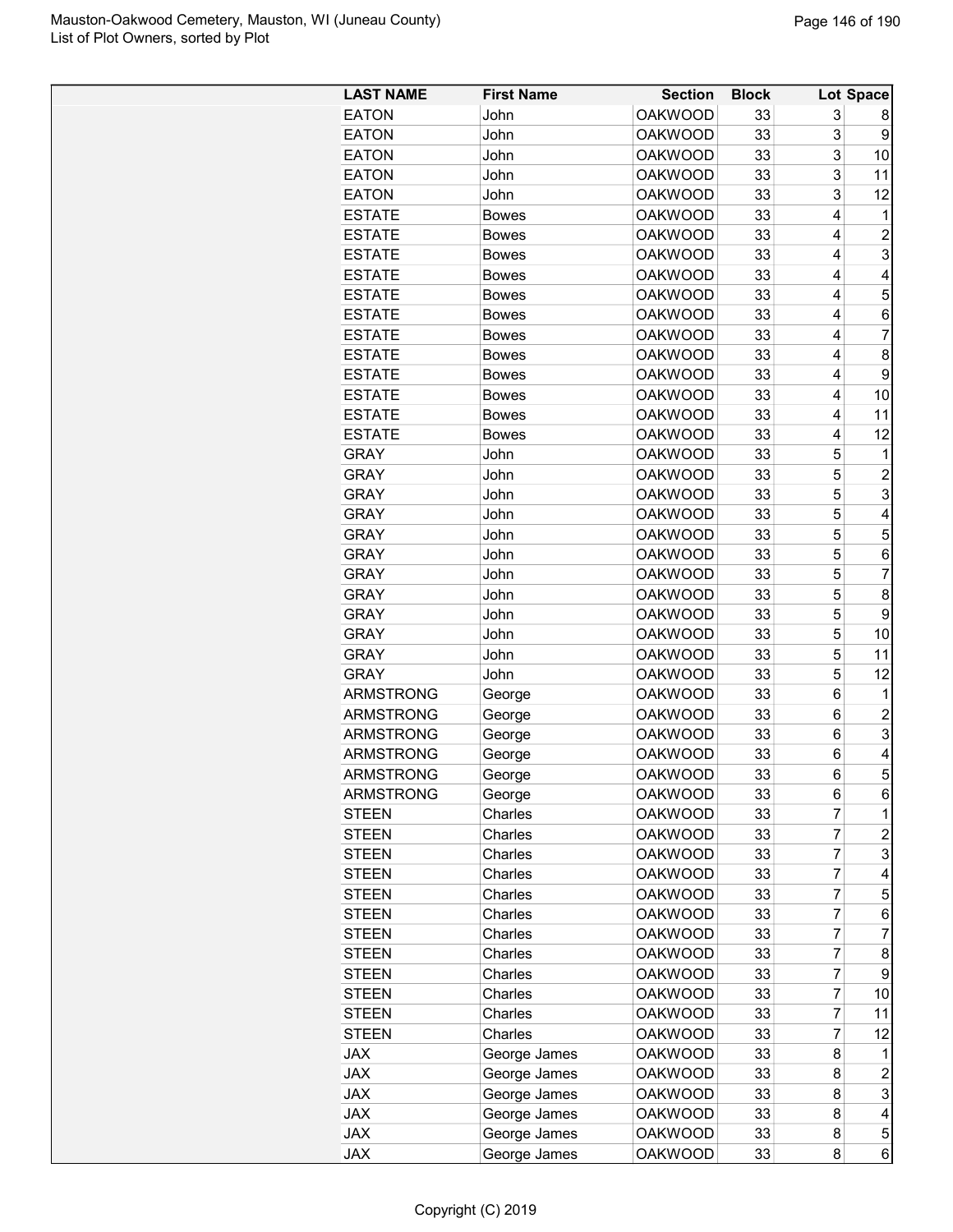| <b>LAST NAME</b> | <b>First Name</b> | <b>Section</b> | <b>Block</b> |                | Lot Space      |
|------------------|-------------------|----------------|--------------|----------------|----------------|
| <b>JAX</b>       | George James      | <b>OAKWOOD</b> | 33           | 8              | 7              |
| <b>JAX</b>       | George James      | <b>OAKWOOD</b> | 33           | 8              | 8              |
| <b>JAX</b>       | George James      | <b>OAKWOOD</b> | 33           | 8              | 9              |
| <b>JAX</b>       | George James      | <b>OAKWOOD</b> | 33           | 8              | 10             |
| <b>JAX</b>       | George James      | <b>OAKWOOD</b> | 33           | 8              | 11             |
| <b>JAX</b>       | George James      | <b>OAKWOOD</b> | 33           | 8              | 12             |
| <b>HEATH</b>     | Jeff              | <b>OAKWOOD</b> | 34           | 1              | 1              |
| <b>HEATH</b>     | Jeff              | <b>OAKWOOD</b> | 34           | 1              | $\overline{2}$ |
| <b>HEATH</b>     | Jeff              | <b>OAKWOOD</b> | 34           | 1              | 3              |
| <b>HEATH</b>     | Jeff              | <b>OAKWOOD</b> | 34           | 1              | 4              |
| <b>HEATH</b>     | Jeff              | <b>OAKWOOD</b> | 34           | 1              | 5              |
| <b>HEATH</b>     | Jeff              | <b>OAKWOOD</b> | 34           | 1              | 6              |
| <b>HEATH</b>     | Jeff              | <b>OAKWOOD</b> | 34           | 1              | 7              |
| <b>HEATH</b>     | Jeff              | <b>OAKWOOD</b> | 34           | 1              | 8              |
| <b>HEATH</b>     | Jeff              | <b>OAKWOOD</b> | 34           | 1              | 9              |
| <b>HEATH</b>     | Jeff              | <b>OAKWOOD</b> | 34           | 1              | 10             |
| <b>HEATH</b>     | Jeff              | <b>OAKWOOD</b> | 34           | 1              | 11             |
| <b>HEATH</b>     | Jeff              | <b>OAKWOOD</b> | 34           | 1              | 12             |
| <b>HEATH</b>     | Jeff              | <b>OAKWOOD</b> | 34           | 1              | 16             |
| <b>HEATH</b>     | Jeff              | <b>OAKWOOD</b> | 34           | 1              | 17             |
| <b>HEATH</b>     | Jeff              | <b>OAKWOOD</b> | 34           | 1              |                |
|                  |                   |                |              |                | 18             |
| <b>HEATH</b>     | Jeff              | <b>OAKWOOD</b> | 34           | $\overline{2}$ | 1              |
| <b>HEATH</b>     | Jeff              | <b>OAKWOOD</b> | 34           | $\overline{2}$ | 2              |
| <b>HEATH</b>     | Jeff              | <b>OAKWOOD</b> | 34           | $\overline{2}$ | 3              |
| <b>HEATH</b>     | Jeff              | <b>OAKWOOD</b> | 34           | $\overline{2}$ | 4              |
| <b>HEATH</b>     | Jeff              | <b>OAKWOOD</b> | 34           | $\overline{2}$ | 5              |
| <b>HEATH</b>     | Jeff              | <b>OAKWOOD</b> | 34           | $\overline{2}$ | 6              |
| <b>HEATH</b>     | Jeff              | <b>OAKWOOD</b> | 34           | $\overline{c}$ | 7              |
| <b>HEATH</b>     | Jeff              | <b>OAKWOOD</b> | 34           | $\overline{c}$ | 8              |
| <b>HEATH</b>     | Jeff              | <b>OAKWOOD</b> | 34           | $\overline{2}$ | 9              |
| <b>HEATH</b>     | Jeff              | <b>OAKWOOD</b> | 34           | $\overline{2}$ | 10             |
| <b>HEATH</b>     | Jeff              | <b>OAKWOOD</b> | 34           | $\overline{2}$ | 11             |
| <b>HEATH</b>     | Jeff              | <b>OAKWOOD</b> | 34           | $\overline{2}$ | 12             |
| <b>HEATH</b>     | Jeff              | <b>OAKWOOD</b> | 34           | 3              | 1              |
| <b>HEATH</b>     | Jeff              | <b>OAKWOOD</b> | 34           | 3              | 2              |
| <b>HEATH</b>     | Jeff              | <b>OAKWOOD</b> | 34           | 3              | 3              |
| <b>HEATH</b>     | Jeff              | <b>OAKWOOD</b> | 34           | 3              | 4              |
| <b>HEATH</b>     | Jeff              | <b>OAKWOOD</b> | 34           | 3              | 5              |
| <b>HEATH</b>     | Jeff              | <b>OAKWOOD</b> | 34           | 3              | 6              |
| <b>HEATH</b>     | Jeff              | <b>OAKWOOD</b> | 34           | 3              | 7              |
| <b>HEATH</b>     | Jeff              | <b>OAKWOOD</b> | 34           | 3              | 8              |
| <b>HEATH</b>     | Jeff              | <b>OAKWOOD</b> | 34           | 3              | 9              |
| <b>HEATH</b>     | Jeff              | <b>OAKWOOD</b> | 34           | 3              | 10             |
| <b>HEATH</b>     | Jeff              | <b>OAKWOOD</b> | 34           | 3              | 11             |
| HEATH            | Jeff              | <b>OAKWOOD</b> | 34           | 3              | 12             |
| <b>HEATH</b>     | Jeff              | <b>OAKWOOD</b> | 34           | 4              | 1              |
|                  |                   | <b>OAKWOOD</b> | 34           |                |                |
| <b>HEATH</b>     | Jeff              |                |              | 4              | 2              |
| <b>HEATH</b>     | Jeff              | <b>OAKWOOD</b> | 34           | 4              | 3              |
| <b>HEATH</b>     | Jeff              | <b>OAKWOOD</b> | 34           | 4              | 4              |
| <b>HEATH</b>     | Jeff              | <b>OAKWOOD</b> | 34           | 4              | 5              |
| <b>HEATH</b>     | Jeff              | <b>OAKWOOD</b> | 34           | 4              | 6              |
| <b>HEATH</b>     | Jeff              | <b>OAKWOOD</b> | 34           | 4              | 7              |
| <b>HEATH</b>     | Jeff              | <b>OAKWOOD</b> | 34           | 4              | 8              |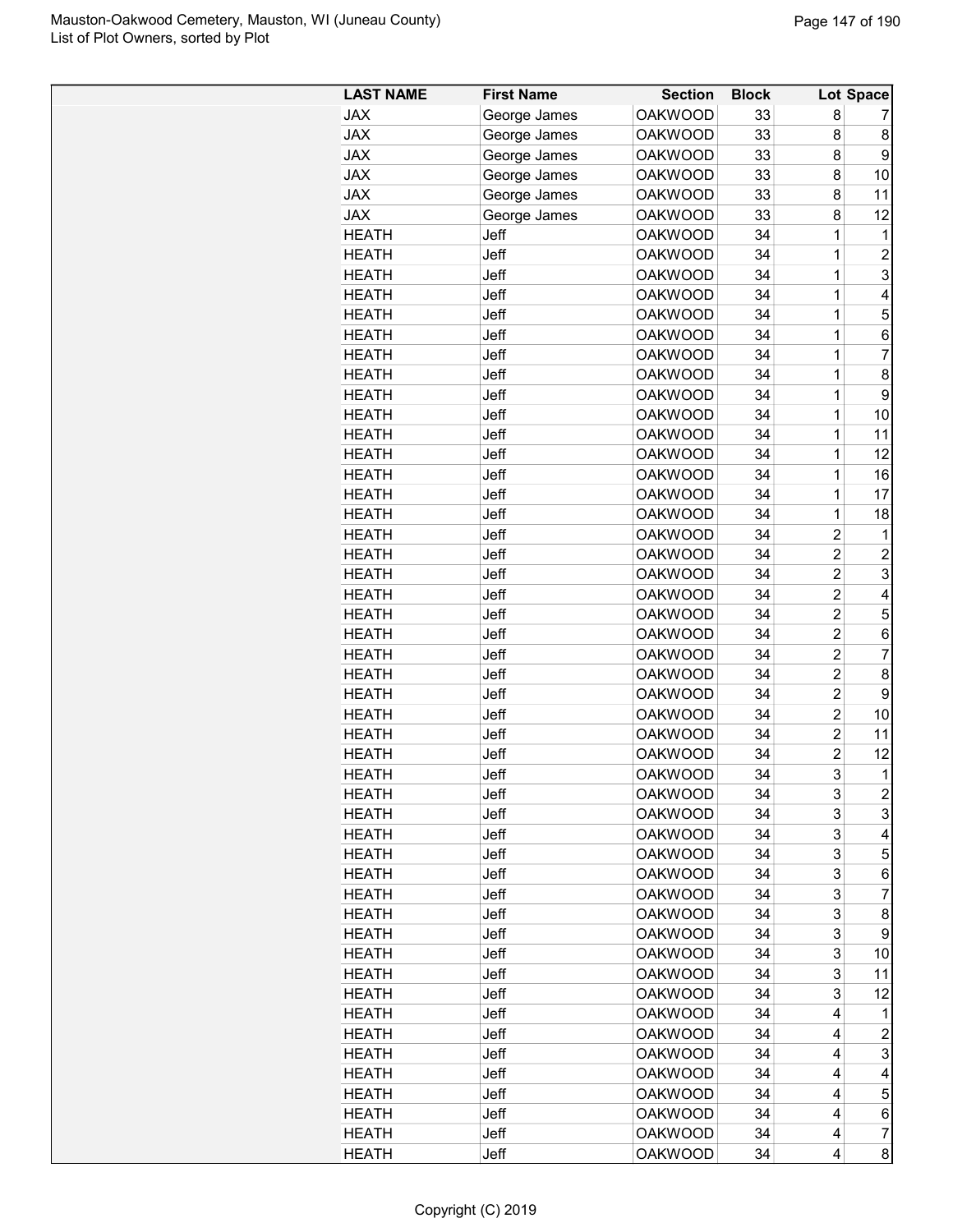| <b>LAST NAME</b> | <b>First Name</b> | <b>Section</b> | <b>Block</b> |                | Lot Space      |
|------------------|-------------------|----------------|--------------|----------------|----------------|
| <b>HFATH</b>     | Jeff              | <b>OAKWOOD</b> | 34           | 4              | 9              |
| HEATH            | Jeff              | <b>OAKWOOD</b> | 34           | 4              | 10             |
| HEATH            | Jeff              | <b>OAKWOOD</b> | 34           | 4              | 11             |
| <b>HEATH</b>     | Jeff              | <b>OAKWOOD</b> | 34           | 4              | 12             |
| <b>HEATH</b>     | Jeff              | <b>OAKWOOD</b> | 34           | 5              | 1              |
| HEATH            | Jeff              | <b>OAKWOOD</b> | 34           | 5              | $\overline{2}$ |
| <b>HEATH</b>     | Jeff              | <b>OAKWOOD</b> | 34           | 5              | 3              |
| <b>HEATH</b>     | Jeff.             | <b>OAKWOOD</b> | 34           | 5              | 4              |
| <b>HEATH</b>     | Jeff              | <b>OAKWOOD</b> | 34           | 5              | 5              |
| HEATH            | Jeff              | <b>OAKWOOD</b> | 34           | 5              | 6              |
| <b>HEATH</b>     | Jeff              | <b>OAKWOOD</b> | 34           | 5              | 8              |
| <b>HEATH</b>     | Jeff              | <b>OAKWOOD</b> | 34           | 5              | 9              |
| <b>HEATH</b>     | Jeff              | <b>OAKWOOD</b> | 34           | 5              | 10             |
| HEATH            | Jeff              | <b>OAKWOOD</b> | 34           | 5              | 11             |
| HEATH            | Jeff              | <b>OAKWOOD</b> | 34           | 5              | 12             |
| <b>HART</b>      | Edmond            | <b>OAKWOOD</b> | 35           | 1              | 1              |
| <b>HART</b>      | Edmond            | <b>OAKWOOD</b> | 35           | 1              | $\overline{2}$ |
| <b>HART</b>      | Edmond            | <b>OAKWOOD</b> | 35           | 1              | 3              |
| HART             | Edmond            | <b>OAKWOOD</b> | 35           | 1              | 4              |
| <b>HART</b>      | Edmond            | <b>OAKWOOD</b> | 35           | 1              | 5              |
| HART             | Edmond            | <b>OAKWOOD</b> | 35           | 1              | 6              |
|                  | Edmond            |                |              | 1              |                |
| HART             |                   | <b>OAKWOOD</b> | 35           |                | 7              |
| HART             | Edmond            | <b>OAKWOOD</b> | 35           | 1              | 8              |
| HART             | Edmond            | <b>OAKWOOD</b> | 35           | 1              | 9              |
| <b>HART</b>      | Edmond            | <b>OAKWOOD</b> | 35           | 1              | 10             |
| HART             | Edmond            | <b>OAKWOOD</b> | 35           | 1              | 11             |
| <b>HART</b>      | Edmond            | <b>OAKWOOD</b> | 35           | 1              | 12             |
| HART             | Edmond            | <b>OAKWOOD</b> | 35           | 2              | 1              |
| <b>HART</b>      | Edmond            | <b>OAKWOOD</b> | 35           | $\overline{c}$ | $\overline{c}$ |
| <b>HART</b>      | Edmond            | <b>OAKWOOD</b> | 35           | $\overline{2}$ | 3              |
| <b>HART</b>      | Edmond            | <b>OAKWOOD</b> | 35           | $\overline{2}$ | 4              |
| <b>HART</b>      | Edmond            | <b>OAKWOOD</b> | 35           | 2              | 5              |
| HART             | Edmond            | <b>OAKWOOD</b> | 35           | $\overline{2}$ | 6              |
| <b>HART</b>      | Edmond            | <b>OAKWOOD</b> | 35           | 2              | 7              |
| <b>HART</b>      | Edmond            | <b>OAKWOOD</b> | 35           | $\overline{c}$ | $\bf 8$        |
| <b>HART</b>      | Edmond            | <b>OAKWOOD</b> | 35           | $\overline{c}$ | 9              |
| <b>HART</b>      | Edmond            | <b>OAKWOOD</b> | 35           | $\overline{c}$ | 10             |
| HART             | Edmond            | <b>OAKWOOD</b> | 35           | $\overline{2}$ | 11             |
| <b>HART</b>      | Edmond            | <b>OAKWOOD</b> | 35           | $\overline{c}$ | 12             |
| <b>HART</b>      | Edmond            | <b>OAKWOOD</b> | 35           | 4              | 1              |
| <b>HART</b>      | Edmond            | <b>OAKWOOD</b> | 35           | 4              | 2              |
| <b>HART</b>      | Edmond            | <b>OAKWOOD</b> | 35           | 4              | 3              |
| <b>HART</b>      | Edmond            | <b>OAKWOOD</b> | 35           | 4              | 4              |
| <b>HART</b>      | Edmond            | <b>OAKWOOD</b> | 35           | 4              | 5              |
| <b>HART</b>      | Edmond            | <b>OAKWOOD</b> | 35           | 4              | 6              |
| <b>HART</b>      | Edmond            | <b>OAKWOOD</b> | 35           | 4              | $\overline{7}$ |
| <b>HART</b>      | Edmond            | <b>OAKWOOD</b> | 35           | 4              | 8              |
| <b>HART</b>      | Edmond            | <b>OAKWOOD</b> | 35           | 4              | 9              |
| <b>HART</b>      | Edmond            | <b>OAKWOOD</b> | 35           | 4              | 10             |
|                  | Edmond            |                | 35           | 4              | 11             |
| <b>HART</b>      |                   | <b>OAKWOOD</b> |              |                |                |
| <b>HART</b>      | Edmond            | <b>OAKWOOD</b> | 35           | 4              | 12             |
| <b>JOHNSON</b>   | May               | <b>OAKWOOD</b> | 36           | 1              | $\mathbf 1$    |
| <b>JOHNSON</b>   | May               | <b>OAKWOOD</b> | 36           | 1              | $\overline{c}$ |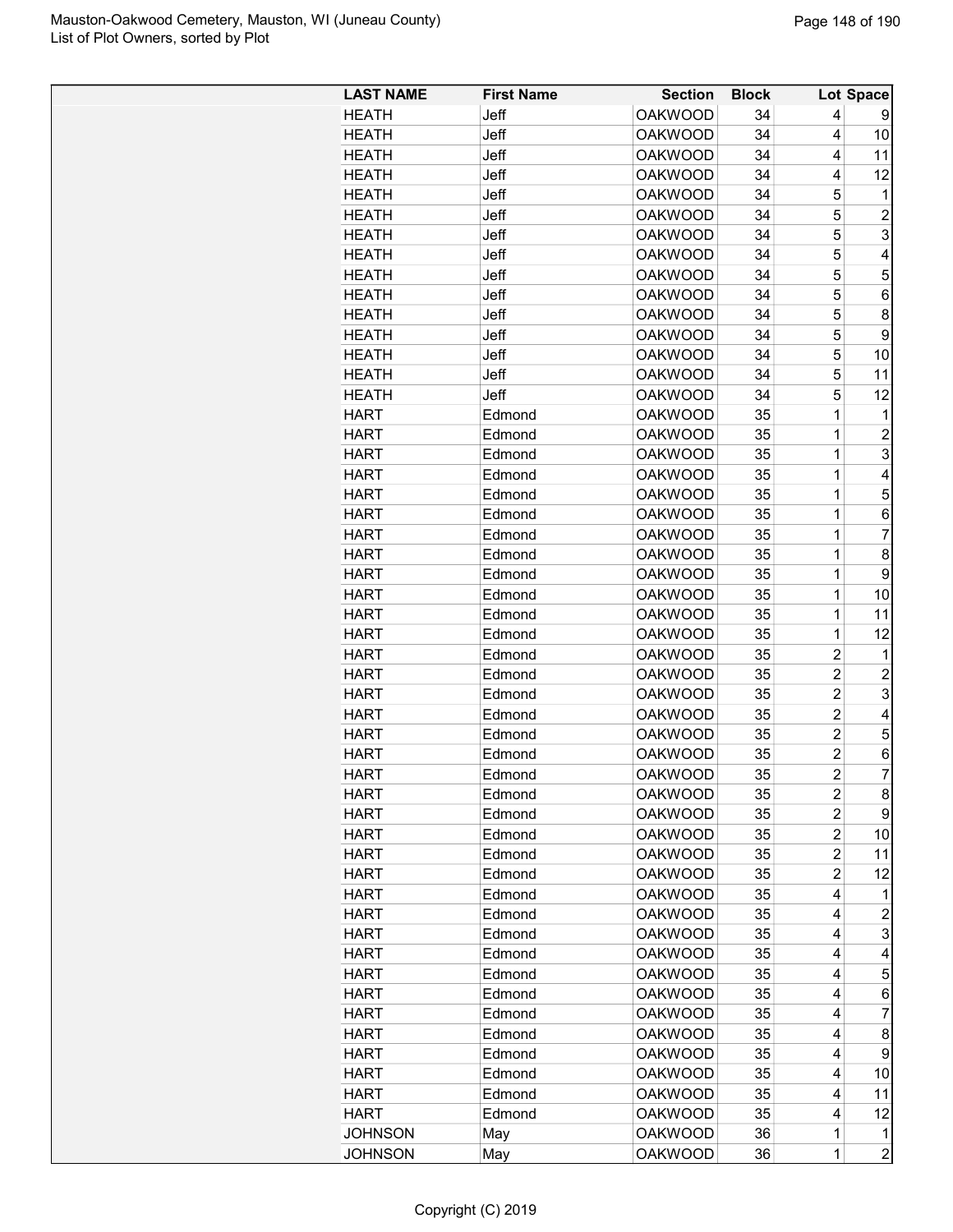| <b>LAST NAME</b> | <b>First Name</b> | <b>Section</b>                   | <b>Block</b> |                                  | Lot Space      |
|------------------|-------------------|----------------------------------|--------------|----------------------------------|----------------|
| JOHNSON          | May               | <b>OAKWOOD</b>                   | 36           | 1                                | 3              |
| <b>JOHNSON</b>   | May               | <b>OAKWOOD</b>                   | 36           | 1                                | 4              |
| <b>JOHNSON</b>   | May               | <b>OAKWOOD</b>                   | 36           | 1                                | 5              |
| <b>JOHNSON</b>   | May               | <b>OAKWOOD</b>                   | 36           | 1                                | 6              |
| <b>JOHNSON</b>   | May               | <b>OAKWOOD</b>                   | 36           | 1                                | 7              |
| <b>JOHNSON</b>   | May               | <b>OAKWOOD</b>                   | 36           | 1                                | 8              |
| <b>JOHNSON</b>   | May               | <b>OAKWOOD</b>                   | 36           | 1                                | 9              |
| <b>JOHNSON</b>   | May               | <b>OAKWOOD</b>                   | 36           | 1                                | 10             |
| <b>JOHNSON</b>   | May               | <b>OAKWOOD</b>                   | 36           | 1                                | 11             |
| <b>JOHNSON</b>   | May               | <b>OAKWOOD</b>                   | 36           | 1                                | 12             |
| JOHNSON          | May               | <b>OAKWOOD</b>                   | 36           | $\overline{2}$                   | 1              |
| JOHNSON          | May               | <b>OAKWOOD</b>                   | 36           | $\overline{2}$                   | $\overline{c}$ |
| <b>JOHNSON</b>   | May               | <b>OAKWOOD</b>                   | 36           | $\overline{c}$                   | 3              |
| <b>JOHNSON</b>   |                   | <b>OAKWOOD</b>                   | 36           | 2                                | 4              |
| <b>JOHNSON</b>   | May               | <b>OAKWOOD</b>                   | 36           | $\overline{2}$                   | 5              |
|                  | May               |                                  |              |                                  |                |
| <b>JOHNSON</b>   | May               | <b>OAKWOOD</b><br><b>OAKWOOD</b> | 36           | $\overline{c}$<br>$\overline{c}$ | 6<br>7         |
| <b>JOHNSON</b>   | May               |                                  | 36<br>36     | $\overline{c}$                   | 8              |
| <b>JOHNSON</b>   | May               | <b>OAKWOOD</b>                   |              |                                  |                |
| <b>JOHNSON</b>   | May               | <b>OAKWOOD</b>                   | 36           | $\overline{c}$                   | 9              |
| <b>JOHNSON</b>   | May               | <b>OAKWOOD</b>                   | 36           | $\overline{2}$                   | 10             |
| <b>JOHNSON</b>   | May               | <b>OAKWOOD</b>                   | 36           | 2                                | 11             |
| <b>JOHNSON</b>   | May               | <b>OAKWOOD</b>                   | 36           | $\overline{2}$                   | 12             |
| <b>JOHNSON</b>   | May               | <b>OAKWOOD</b>                   | 36           | 3                                | 1              |
| <b>JOHNSON</b>   | May               | <b>OAKWOOD</b>                   | 36           | 3                                | $\overline{2}$ |
| <b>JOHNSON</b>   | May               | <b>OAKWOOD</b>                   | 36           | 3                                | 3              |
| JOHNSON          | May               | <b>OAKWOOD</b>                   | 36           | 3                                | 4              |
| <b>JOHNSON</b>   | May               | <b>OAKWOOD</b>                   | 36           | 3                                | 5              |
| <b>JOHNSON</b>   | May               | <b>OAKWOOD</b>                   | 36           | 3                                | 6              |
| <b>JOHNSON</b>   | May               | <b>OAKWOOD</b>                   | 36           | 3                                | 7              |
| <b>JOHNSON</b>   | May               | <b>OAKWOOD</b>                   | 36           | 3                                | 8              |
| <b>JOHNSON</b>   | May               | <b>OAKWOOD</b>                   | 36           | 3                                | 9              |
| <b>JOHNSON</b>   | May               | <b>OAKWOOD</b>                   | 36           | 3                                | 10             |
| <b>JOHNSON</b>   | May               | <b>OAKWOOD</b>                   | 36           | 3                                | 11             |
| JOHNSON          | May               | <b>OAKWOOD</b>                   | 36           | 3                                | 12             |
| <b>TIEDEMAN</b>  | Elmer             | <b>OAKWOOD</b>                   | 37           | 1                                | 1              |
| <b>TIEDEMAN</b>  | Elmer             | <b>OAKWOOD</b>                   | 37           | 1                                | $\overline{c}$ |
| <b>TIEDEMAN</b>  | Elmer             | <b>OAKWOOD</b>                   | 37           | 1                                | 3              |
| <b>TIEDEMAN</b>  | Elmer             | <b>OAKWOOD</b>                   | 37           | 1                                | 4              |
| <b>TIEDEMAN</b>  | Elmer             | <b>OAKWOOD</b>                   | 37           | 1                                | 5              |
| <b>TIEDEMAN</b>  | Elmer             | <b>OAKWOOD</b>                   | 37           | 1                                | 6              |
| <b>TIEDEMAN</b>  | Elmer             | <b>OAKWOOD</b>                   | 37           | 1                                | 7              |
| <b>TIEDEMAN</b>  | Elmer             | <b>OAKWOOD</b>                   | 37           | 1                                | 8              |
| <b>TIEDEMAN</b>  | Elmer             | <b>OAKWOOD</b>                   | 37           | 1                                | 9              |
| <b>TIEDEMAN</b>  | Elmer             | <b>OAKWOOD</b>                   | 37           | 1                                | 10             |
| <b>TIEDEMAN</b>  | Elmer             | <b>OAKWOOD</b>                   | 37           | 1                                | 11             |
| <b>TIEDEMAN</b>  | Elmer             | <b>OAKWOOD</b>                   | 37           | 1                                | 12             |
| <b>CHRISTMAN</b> | Elvardo           | <b>OAKWOOD</b>                   | 37           | $\overline{2}$                   | 1              |
| <b>CHRISTMAN</b> | Elvardo           | <b>OAKWOOD</b>                   | 37           | $\overline{\mathbf{c}}$          | $\overline{c}$ |
| <b>CHRISTMAN</b> | Elvardo           | <b>OAKWOOD</b>                   | 37           | $\overline{\mathbf{c}}$          | 3              |
| <b>CHRISTMAN</b> | Elvardo           | <b>OAKWOOD</b>                   | 37           | $\overline{c}$                   | 4              |
| <b>CHRISTMAN</b> | Elvardo           | <b>OAKWOOD</b>                   | 37           | $\overline{c}$                   | 5              |
| <b>CHRISTMAN</b> | Elvardo           | <b>OAKWOOD</b>                   | 37           | $\overline{c}$                   | 6              |
| <b>CHRISTMAN</b> | Elvardo           | <b>OAKWOOD</b>                   | 37           | 2                                | 7              |
|                  |                   |                                  |              |                                  |                |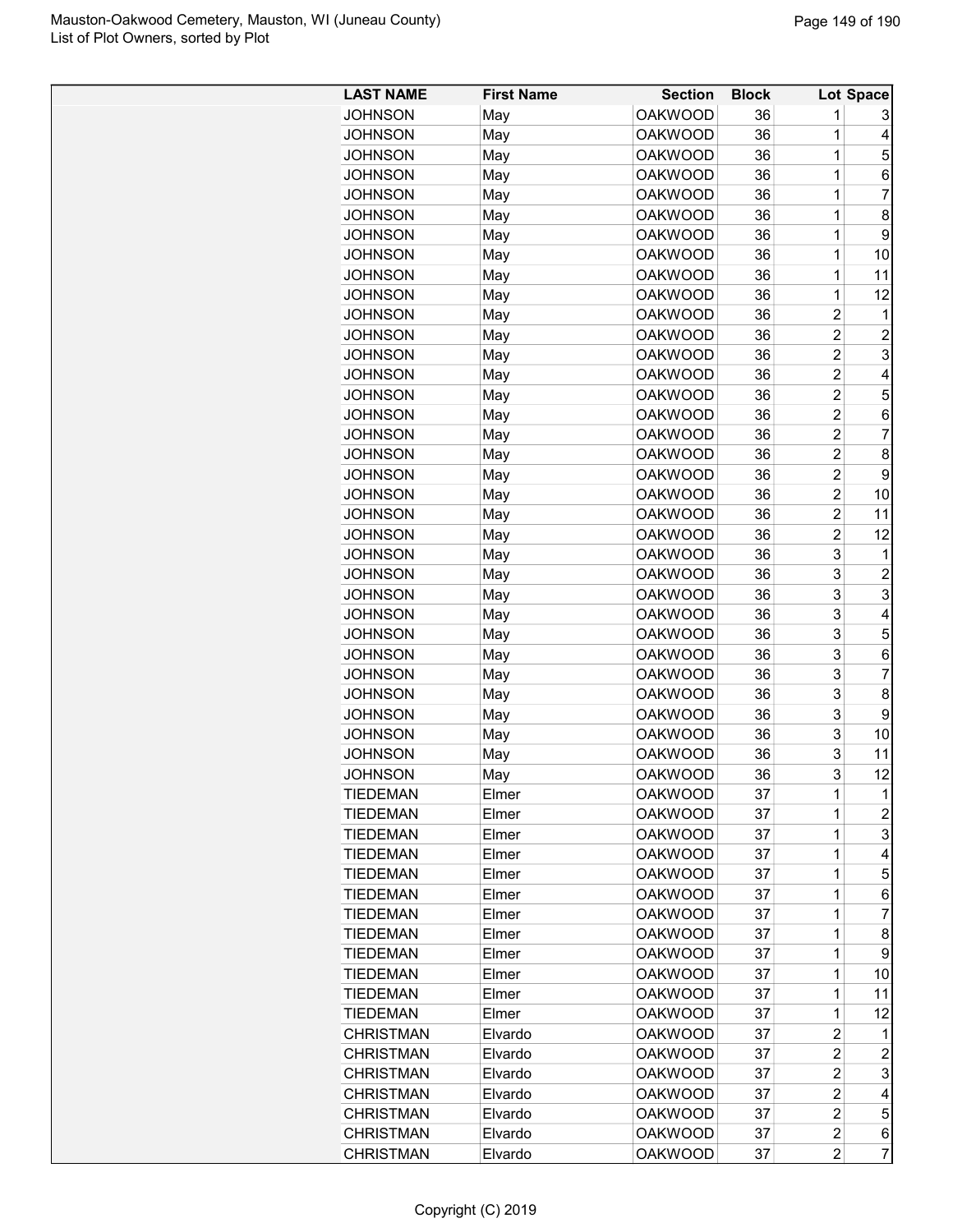| <b>LAST NAME</b>                     | <b>First Name</b>  | <b>Section</b>                   | <b>Block</b> |                | Lot Space      |
|--------------------------------------|--------------------|----------------------------------|--------------|----------------|----------------|
| <b>CHRISTMAN</b>                     | Elvardo            | <b>OAKWOOD</b>                   | 37           | 2              | 8              |
| <b>CHRISTMAN</b>                     | Elvardo            | <b>OAKWOOD</b>                   | 37           | $\overline{2}$ | 9              |
| <b>CHRISTMAN</b>                     | Elvardo            | <b>OAKWOOD</b>                   | 37           | 2              | 10             |
| <b>CHRISTMAN</b>                     | Elvardo            | <b>OAKWOOD</b>                   | 37           | $\overline{c}$ | 11             |
| <b>CHRISTMAN</b>                     | Elvardo            | <b>OAKWOOD</b>                   | 37           | $\overline{c}$ | 12             |
| <b>OTTO</b>                          | Adam               | <b>OAKWOOD</b>                   | 37           | 3              | 1              |
| <b>OTTO</b>                          | Adam               | <b>OAKWOOD</b>                   | 37           | 3              | $\overline{2}$ |
| OTTO                                 | Adam               | <b>OAKWOOD</b>                   | 37           | 3              | 3              |
| <b>OTTO</b>                          | Adam               | <b>OAKWOOD</b>                   | 37           | 3              | 4              |
| OTTO                                 | Adam               | <b>OAKWOOD</b>                   | 37           | 3              | 5              |
| OTTO                                 | Adam               | <b>OAKWOOD</b>                   | 37           | 3              | 6              |
| OTTO                                 | Adam               | <b>OAKWOOD</b>                   | 37           | 3              | 7              |
| <b>OTTO</b>                          | Adam               | <b>OAKWOOD</b>                   | 37           | 3              | 8              |
| <b>OTTO</b>                          | Adam               | <b>OAKWOOD</b>                   | 37           | 3              | 9              |
| OTTO                                 | Adam               | <b>OAKWOOD</b>                   | 37           | 3              | 10             |
| OTTO                                 | Adam               | <b>OAKWOOD</b>                   | 37           | 3              | 11             |
| OTTO                                 | Adam               | <b>OAKWOOD</b>                   | 37           | 3              | 12             |
| <b>SCHROEDER</b>                     | Mrs. C.            | <b>OAKWOOD</b>                   | 37           | 4              | 1              |
| <b>SCHROEDER</b>                     | Mrs. C.            | <b>OAKWOOD</b>                   | 37           | 4              | $\overline{c}$ |
| <b>SCHROEDER</b>                     | Mrs. C.            | <b>OAKWOOD</b>                   | 37           | 4              | 3              |
| <b>SCHROEDER</b>                     | Mrs. C.            | <b>OAKWOOD</b>                   | 37           | 4              | 4              |
| <b>SCHROEDER</b>                     | Mrs. C.            | <b>OAKWOOD</b>                   | 37           | 4              | 5              |
| <b>SCHROEDER</b>                     | Mrs. C.            | <b>OAKWOOD</b>                   | 37           | 4              | 6              |
| <b>SCHROEDER</b>                     | Mrs. C.            | <b>OAKWOOD</b>                   | 37           | 4              | $\overline{7}$ |
|                                      |                    | <b>OAKWOOD</b>                   | 37           | 4              | 8              |
| <b>SCHROEDER</b>                     | Mrs. C.            |                                  |              | 4              |                |
| <b>SCHROEDER</b>                     | Mrs. C.            | <b>OAKWOOD</b>                   | 37           |                | 9              |
| <b>SCHROEDER</b><br><b>SCHROEDER</b> | Mrs. C.<br>Mrs. C. | <b>OAKWOOD</b><br><b>OAKWOOD</b> | 37<br>37     | 4<br>4         | 10             |
|                                      |                    | <b>OAKWOOD</b>                   | 37           | 4              | 11<br>12       |
| <b>SCHROEDER</b>                     | Mrs. C.            |                                  |              |                |                |
| <b>CRAWFORD</b>                      | Marshall C.        | <b>OAKWOOD</b>                   | 37           | 5              | 1              |
| <b>CRAWFORD</b>                      | Marshall C.        | <b>OAKWOOD</b>                   | 37           | 5              | $\overline{c}$ |
| <b>CRAWFORD</b><br><b>CRAWFORD</b>   | Marshall C.        | <b>OAKWOOD</b>                   | 37           | 5              | 3              |
|                                      | Marshall C.        | <b>OAKWOOD</b>                   | 37           | 5              | 4<br>5         |
| <b>CRAWFORD</b>                      | Marshall C.        | <b>OAKWOOD</b>                   | 37           | 5              |                |
| <b>CRAWFORD</b>                      | Marshall C.        | <b>OAKWOOD</b>                   | 37           | 5              | 6              |
| <b>CRAWFORD</b>                      | Marshall C.        | <b>OAKWOOD</b>                   | 37           | 5              | 7              |
| CRAWFORD                             | Marshall C.        | <b>OAKWOOD</b>                   | 37           | 5              | 8              |
| <b>CRAWFORD</b>                      | Marshall C.        | <b>OAKWOOD</b>                   | 37           | 5              | 9              |
| CRAWFORD                             | Marshall C.        | <b>OAKWOOD</b>                   | 37           | 5              | 10             |
| CRAWFORD                             | Marshall C.        | <b>OAKWOOD</b>                   | 37           | 5              | 11             |
| CRAWFORD                             | Marshall C.        | <b>OAKWOOD</b>                   | 37           | 5              | 12             |
| <b>EDWARDS</b>                       | John B.            | <b>OAKWOOD</b>                   | 37           | 6              | 1              |
| <b>EDWARDS</b>                       | John B.            | <b>OAKWOOD</b>                   | 37           | 6              | $\overline{c}$ |
| <b>EDWARDS</b>                       | John B.            | <b>OAKWOOD</b>                   | 37           | 6              | 3              |
| <b>EDWARDS</b>                       | John B.            | <b>OAKWOOD</b>                   | 37           | 6              | 4              |
| EDWARDS                              | John B.            | <b>OAKWOOD</b>                   | 37           | 6              | 5              |
| <b>EDWARDS</b>                       | John B.            | <b>OAKWOOD</b>                   | 37           | 6              | 6              |
| <b>EDWARDS</b>                       | John B.            | <b>OAKWOOD</b>                   | 37           | 6              | 7              |
| <b>EDWARDS</b>                       | John B.            | <b>OAKWOOD</b>                   | 37           | 6              | 8              |
| EDWARDS                              | John B.            | <b>OAKWOOD</b>                   | 37           | 6              | 9              |
| EDWARDS                              | John B.            | <b>OAKWOOD</b>                   | 37           | 6              | 10             |
| <b>EDWARDS</b>                       | John B.            | <b>OAKWOOD</b>                   | 37           | 6              | 11             |
| <b>EDWARDS</b>                       | John B.            | <b>OAKWOOD</b>                   | 37           | 6              | 12             |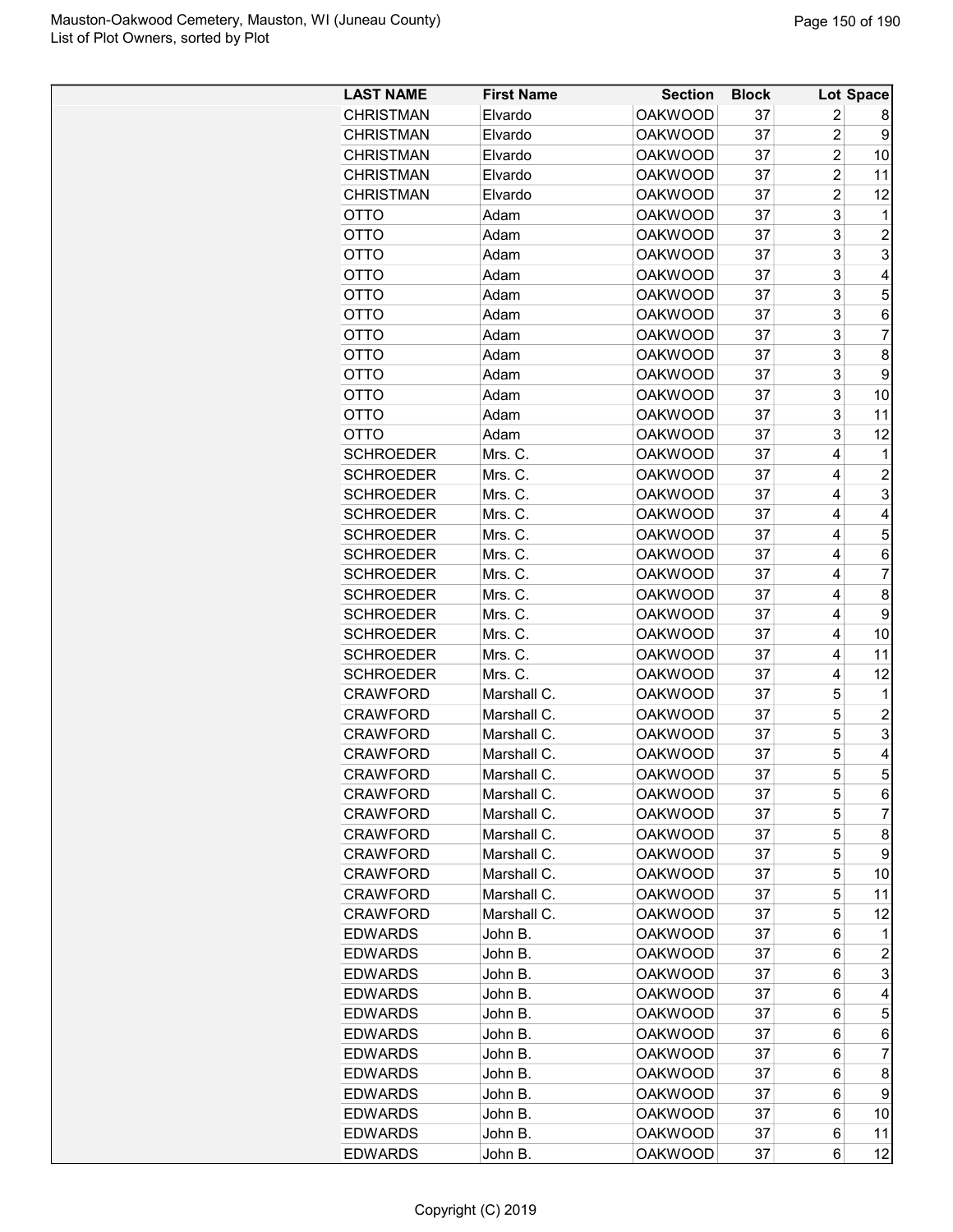| <b>LAST NAME</b> | <b>First Name</b>       | <b>Section</b>                   | <b>Block</b> |                | Lot Space                 |
|------------------|-------------------------|----------------------------------|--------------|----------------|---------------------------|
| <b>POTTER</b>    | Mrs. J.B.               | <b>OAKWOOD</b>                   | 37           | 7              |                           |
| <b>POTTER</b>    | Mrs. J.B.               | <b>OAKWOOD</b>                   | 37           | 7              | $\overline{2}$            |
| <b>POTTER</b>    | Mrs. J.B.               | <b>OAKWOOD</b>                   | 37           | 7              | 3                         |
| <b>POTTER</b>    | Mrs. J.B.               | <b>OAKWOOD</b>                   | 37           | 7              | 4                         |
| <b>POTTER</b>    | Mrs. J.B.               | <b>OAKWOOD</b>                   | 37           | 7              | 5                         |
| <b>POTTER</b>    | Mrs. J.B.               | <b>OAKWOOD</b>                   | 37           | $\overline{7}$ | 6                         |
| <b>POTTER</b>    | Mrs. J.B.               | <b>OAKWOOD</b>                   | 37           | $\overline{7}$ | $\overline{7}$            |
| <b>POTTER</b>    | Mrs. J.B.               | <b>OAKWOOD</b>                   | 37           | $\overline{7}$ | 8                         |
| <b>POTTER</b>    | Mrs. J.B.               | <b>OAKWOOD</b>                   | 37           | 7              | 9                         |
| <b>POTTER</b>    | Mrs. J.B.               | <b>OAKWOOD</b>                   | 37           | 7              | 10                        |
| <b>POTTER</b>    | Mrs. J.B.               | <b>OAKWOOD</b>                   | 37           | 7              | 11                        |
| <b>POTTER</b>    | Mrs. J.B.               | <b>OAKWOOD</b>                   | 37           | 7              | 12                        |
| <b>PALMER</b>    | Mrs. J.E.               | <b>OAKWOOD</b>                   | 37           | 8              | 1                         |
| <b>PALMER</b>    | Mrs. J.E.               | <b>OAKWOOD</b>                   | 37           | 8              | $\overline{c}$            |
| <b>PALMER</b>    | Mrs. J.E.               | <b>OAKWOOD</b>                   | 37           | 8              | $\ensuremath{\mathsf{3}}$ |
| <b>PALMER</b>    | Mrs. J.E.               | <b>OAKWOOD</b>                   | 37           | 8              | 4                         |
| <b>PALMER</b>    | Mrs. J.E.               | <b>OAKWOOD</b>                   | 37           | 8              | 5                         |
| <b>PALMER</b>    | Mrs. J.E.               | <b>OAKWOOD</b>                   | 37           | 8              | 6                         |
| <b>PALMER</b>    | Mrs. J.E.               | <b>OAKWOOD</b>                   | 37           | 8              | 7                         |
| <b>PALMER</b>    | Mrs. J.E.               | <b>OAKWOOD</b>                   | 37           | 8              | 8                         |
| <b>PALMER</b>    | Mrs. J.E.               | <b>OAKWOOD</b>                   | 37           | 8              | 9                         |
| <b>PALMER</b>    | Mrs. J.E.               | <b>OAKWOOD</b>                   | 37           | 8              | 10                        |
|                  |                         |                                  | 37           | 8              | 11                        |
| <b>PALMER</b>    | Mrs. J.E.               | <b>OAKWOOD</b><br><b>OAKWOOD</b> | 37           | 8              |                           |
| <b>PALMER</b>    | Mrs. J.E.<br>Frank G.A. |                                  | 38           | 1              | 12                        |
| <b>SCHROEDER</b> |                         | <b>OAKWOOD</b>                   |              | 1              | 1                         |
| <b>SCHROEDER</b> | Frank G.A.              | <b>OAKWOOD</b>                   | 38           |                | $\overline{c}$            |
| <b>SCHROEDER</b> | Frank G.A.              | <b>OAKWOOD</b>                   | 38           | 1              | 3                         |
| <b>SCHROEDER</b> | Frank G.A.              | <b>OAKWOOD</b>                   | 38           | $\mathbf{1}$   | 4                         |
| <b>SCHROEDER</b> | Frank G.A.              | <b>OAKWOOD</b>                   | 38           | 1              | 5                         |
| <b>SCHROEDER</b> | Frank G.A.              | <b>OAKWOOD</b>                   | 38           | 1              | 6                         |
| <b>SCHROEDER</b> | Frank G.A.              | <b>OAKWOOD</b>                   | 38           | 1              | $\overline{7}$            |
| <b>SCHROEDER</b> | Frank G.A.              | <b>OAKWOOD</b>                   | 38           | 1              | 8                         |
| <b>SCHROEDER</b> | Frank G.A.              | <b>OAKWOOD</b>                   | 38           | 1              | 9                         |
| SCHROEDER        | Frank G.A.              | <b>OAKWOOD</b>                   | 38           | 1              | 10 <sup>1</sup>           |
| <b>SCHROEDER</b> | Frank G.A.              | <b>OAKWOOD</b>                   | 38           | 1              | 11                        |
| <b>SCHROEDER</b> | Frank G.A.              | <b>OAKWOOD</b>                   | 38           | 1              | 12                        |
| <b>SCHROEDER</b> | Frank G.A.              | OAKWOOD                          | 38           | $\overline{c}$ | 1                         |
| <b>SCHROEDER</b> | Frank G.A.              | OAKWOOD                          | 38           | 2              | $\overline{c}$            |
| <b>SCHROEDER</b> | Frank G.A.              | <b>OAKWOOD</b>                   | 38           | 2              | 3                         |
| <b>SCHROEDER</b> | Frank G.A.              | <b>OAKWOOD</b>                   | 38           | 2              | 4                         |
| <b>SCHROEDER</b> | Frank G.A.              | <b>OAKWOOD</b>                   | 38           | 2              | 5                         |
| <b>SCHROEDER</b> | Frank G.A.              | <b>OAKWOOD</b>                   | 38           | $\overline{c}$ | 6                         |
| <b>SCHROEDER</b> | Frank G.A.              | <b>OAKWOOD</b>                   | 38           | $\overline{c}$ | $\overline{7}$            |
| <b>SCHROEDER</b> | Frank G.A.              | <b>OAKWOOD</b>                   | 38           | $\overline{c}$ | 8                         |
| <b>SCHROEDER</b> | Frank G.A.              | <b>OAKWOOD</b>                   | 38           | 2              | 9                         |
| <b>SCHROEDER</b> | Frank G.A.              | OAKWOOD                          | 38           | $\overline{c}$ | 10                        |
| <b>SCHROEDER</b> | Frank G.A.              | <b>OAKWOOD</b>                   | 38           | 2              | 11                        |
| <b>SCHROEDER</b> | Frank G.A.              | <b>OAKWOOD</b>                   | 38           | 2              | 12                        |
| <b>SMITH</b>     | Dr. James Edward        | <b>OAKWOOD</b>                   | 38           | 3              | 2                         |
| <b>SMITH</b>     | Dr. James Edward        | <b>OAKWOOD</b>                   | 38           | 3              | 3                         |
| <b>SMITH</b>     | Dr. James Edward        | <b>OAKWOOD</b>                   | 38           | 3              | 4                         |
| <b>SMITH</b>     | Dr. James Edward        | <b>OAKWOOD</b>                   | 38           | 3              | 5                         |
| <b>SMITH</b>     | Dr. James Edward        | <b>OAKWOOD</b>                   | 38           | 3              | 6                         |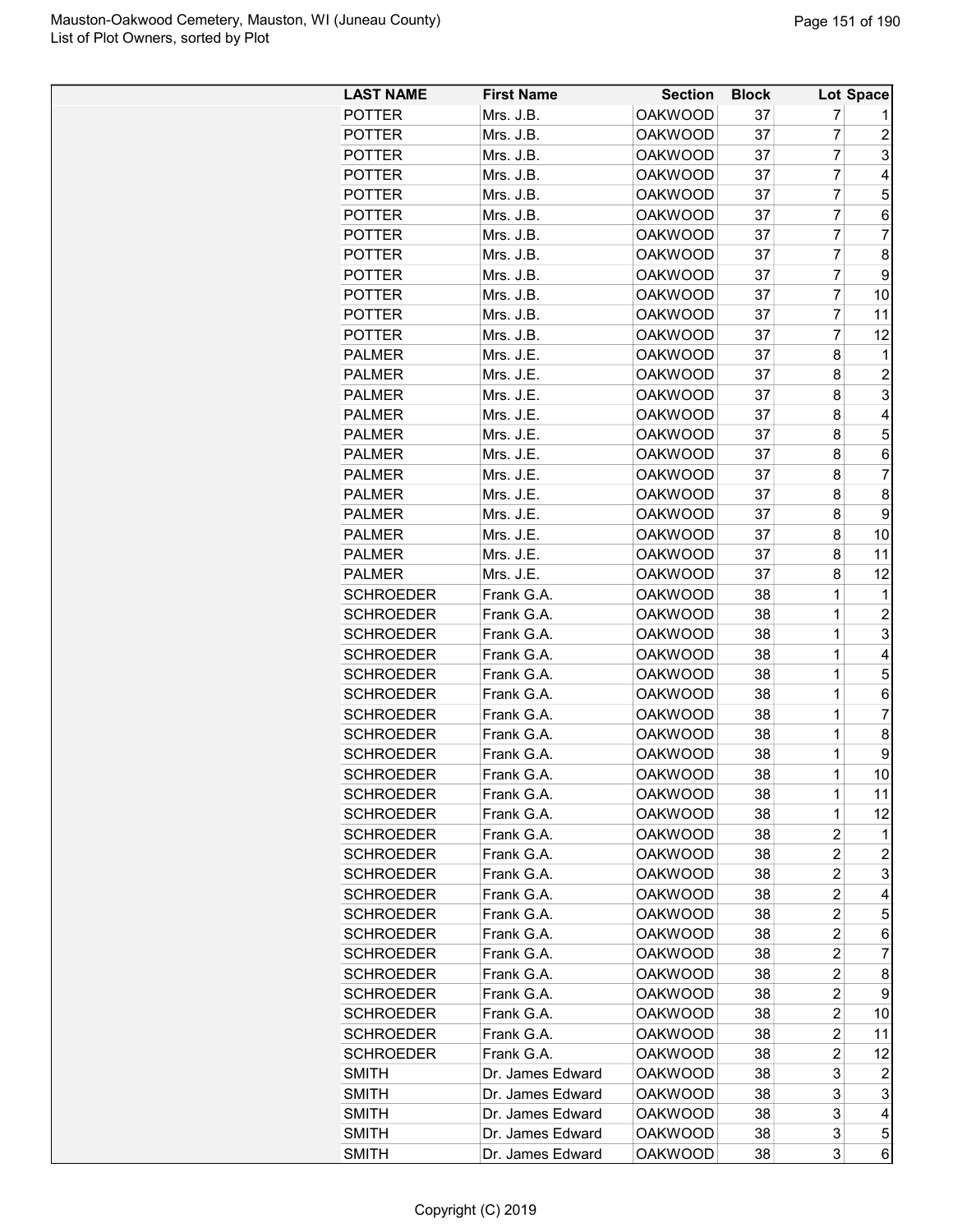| <b>LAST NAME</b> | <b>First Name</b> | <b>Section</b> | <b>Block</b> |                | <b>Lot Space</b> |
|------------------|-------------------|----------------|--------------|----------------|------------------|
| <b>SMITH</b>     | Dr. James Edward  | <b>OAKWOOD</b> | 38           | 3              |                  |
| <b>SMITH</b>     | Dr. James Edward  | <b>OAKWOOD</b> | 38           | 3              | 8                |
| <b>SMITH</b>     | Dr. James Edward  | <b>OAKWOOD</b> | 38           | 3              | 9                |
| <b>SMITH</b>     | Dr. James Edward  | <b>OAKWOOD</b> | 38           | 3              | 10               |
| <b>SMITH</b>     | Dr. James Edward  | <b>OAKWOOD</b> | 38           | 3              | 11               |
| <b>SMITH</b>     | Dr. James Edward  | <b>OAKWOOD</b> | 38           | 3              | 12               |
| <b>BABCOCK</b>   | Arthur            | <b>OAKWOOD</b> | 39           | 1              | 1                |
| <b>BABCOCK</b>   | Arthur            | <b>OAKWOOD</b> | 39           | 1              | $\overline{c}$   |
| <b>BABCOCK</b>   | Arthur            | <b>OAKWOOD</b> | 39           | 1              | 3                |
| <b>BABCOCK</b>   | Arthur            | <b>OAKWOOD</b> | 39           | 1              | 4                |
| <b>BABCOCK</b>   | Arthur            | <b>OAKWOOD</b> | 39           | 1              | 5                |
| <b>BABCOCK</b>   | Arthur            | <b>OAKWOOD</b> | 39           | 1              | 6                |
| <b>BABCOCK</b>   | Arthur            | <b>OAKWOOD</b> | 39           | 1              | 7                |
| <b>BABCOCK</b>   | Arthur            | <b>OAKWOOD</b> | 39           | 1              | 8                |
| <b>BABCOCK</b>   | Arthur            | <b>OAKWOOD</b> | 39           | 1              | 9                |
| <b>BABCOCK</b>   | Arthur            | <b>OAKWOOD</b> | 39           | $\mathbf 1$    | 10               |
| <b>BABCOCK</b>   | Arthur            | <b>OAKWOOD</b> | 39           | $\mathbf 1$    | 11               |
| <b>BABCOCK</b>   | Arthur            | <b>OAKWOOD</b> | 39           | $\mathbf 1$    | 12               |
| <b>GREFE</b>     | Albert            | <b>OAKWOOD</b> | 39           | $\overline{c}$ | 1                |
| <b>GREFE</b>     | Albert            | <b>OAKWOOD</b> | 39           | $\overline{c}$ | $\overline{c}$   |
| <b>GREFE</b>     | Albert            | <b>OAKWOOD</b> | 39           | $\overline{c}$ | 3                |
| <b>GREFE</b>     | Albert            | <b>OAKWOOD</b> | 39           | $\overline{c}$ | 4                |
| <b>GREFE</b>     | Albert            | <b>OAKWOOD</b> | 39           | $\overline{2}$ | 5                |
| <b>GREFE</b>     | Albert            | <b>OAKWOOD</b> | 39           | $\overline{2}$ | 6                |
| <b>GREFE</b>     | Albert            | <b>OAKWOOD</b> | 39           | $\overline{2}$ | 7                |
| <b>GREFE</b>     | Albert            | <b>OAKWOOD</b> | 39           | $\overline{c}$ | 8                |
| <b>GREFE</b>     | Albert            | <b>OAKWOOD</b> | 39           | $\overline{c}$ | 9                |
| <b>GREFE</b>     | Albert            | <b>OAKWOOD</b> | 39           | $\overline{c}$ | 10               |
| <b>GREFE</b>     | Albert            | <b>OAKWOOD</b> | 39           | $\overline{c}$ | 11               |
| <b>GREFE</b>     | Albert            | <b>OAKWOOD</b> | 39           | $\overline{c}$ | 12               |
| <b>MENG</b>      | Peter             | <b>OAKWOOD</b> | 39           | 3              | 1                |
| <b>MENG</b>      | Peter             | <b>OAKWOOD</b> | 39           | 3              | 2                |
| <b>MENG</b>      | Peter             | <b>OAKWOOD</b> | 39           | 3              | 3                |
| <b>MENG</b>      | Peter             | <b>OAKWOOD</b> | 39           | 3              | 4                |
| <b>MENG</b>      | Peter             | <b>OAKWOOD</b> | 39           | 3              | 5                |
| <b>MENG</b>      | Peter             | <b>OAKWOOD</b> | 39           | 3              | 6                |
| <b>MENG</b>      | Peter             | <b>OAKWOOD</b> | 39           | 3              | 7                |
| <b>MENG</b>      | Peter             | <b>OAKWOOD</b> | 39           | 3              | 8                |
| <b>MENG</b>      | Peter             | <b>OAKWOOD</b> | 39           | 3              | 9                |
| <b>MENG</b>      | Peter             | <b>OAKWOOD</b> | 39           | 3              | 10               |
| <b>MENG</b>      | Peter             | <b>OAKWOOD</b> | 39           | 3              | 11               |
| <b>MENG</b>      | Peter             | <b>OAKWOOD</b> | 39           | 3              | 12               |
| <b>HEINEL</b>    | Mrs. Mary         | <b>OAKWOOD</b> | 39           | 4              | 1                |
| <b>HEINEL</b>    | Mrs. Mary         | <b>OAKWOOD</b> | 39           | 4              | $\overline{c}$   |
| <b>HEINEL</b>    | Mrs. Mary         | <b>OAKWOOD</b> | 39           | 4              | 3                |
| <b>HEINEL</b>    | Mrs. Mary         | <b>OAKWOOD</b> | 39           | 4              | 4                |
| <b>HEINEL</b>    | Mrs. Mary         | <b>OAKWOOD</b> | 39           | 4              | 5                |
| <b>HEINEL</b>    | Mrs. Mary         | <b>OAKWOOD</b> | 39           | 4              | 6                |
| <b>PELTON</b>    | George G.         | <b>OAKWOOD</b> | 39           | 4              | 7                |
| <b>PELTON</b>    | George G.         | <b>OAKWOOD</b> | 39           | 4              | 8                |
| <b>PELTON</b>    | George G.         | <b>OAKWOOD</b> | 39           | 4              | 9                |
| <b>PELTON</b>    | George G.         | <b>OAKWOOD</b> | 39           | 4              | 10               |
| <b>PELTON</b>    | George G.         | <b>OAKWOOD</b> | 39           | 4              | 11               |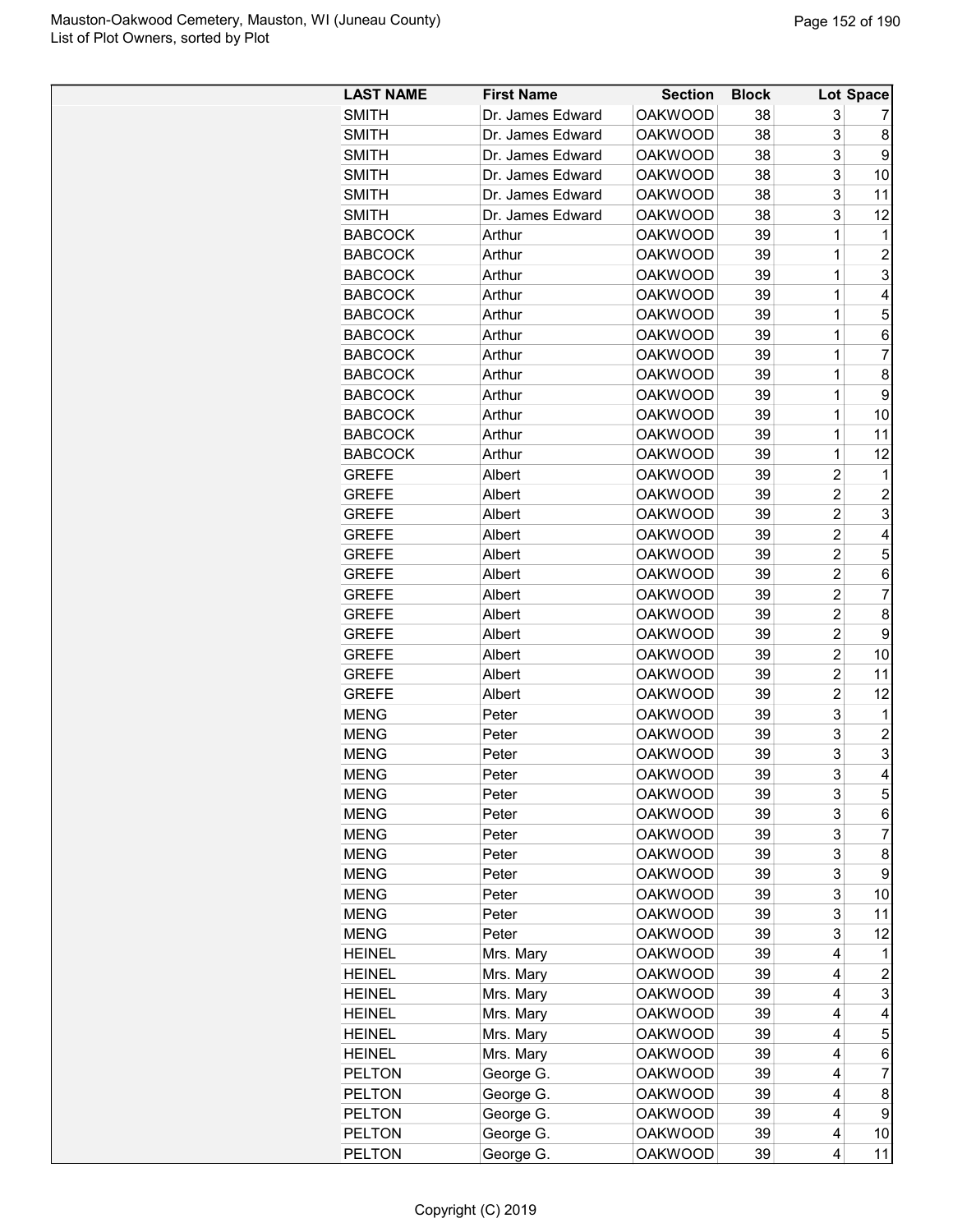| <b>LAST NAME</b> | <b>First Name</b> | <b>Section</b> | <b>Block</b> |                         | Lot Space               |
|------------------|-------------------|----------------|--------------|-------------------------|-------------------------|
| <b>PELTON</b>    | George G.         | <b>OAKWOOD</b> | 39           | 4                       | 12                      |
| <b>KUBITZ</b>    | Albert H.         | <b>OAKWOOD</b> | 40           | 1                       | 1                       |
| <b>KUBITZ</b>    | Albert H.         | <b>OAKWOOD</b> | 40           | 1                       | 2                       |
| <b>KUBITZ</b>    | Albert H.         | <b>OAKWOOD</b> | 40           | 1                       | 3                       |
| <b>KUBITZ</b>    | Albert H.         | <b>OAKWOOD</b> | 40           | 1                       | 4                       |
| <b>KUBITZ</b>    | Albert H.         | <b>OAKWOOD</b> | 40           | 1                       | 5                       |
| <b>KUBITZ</b>    | Albert H.         | <b>OAKWOOD</b> | 40           | 1                       | 6                       |
| <b>GRAY</b>      | John              | <b>OAKWOOD</b> | 40           | $\overline{c}$          | $\mathbf 1$             |
| <b>GRAY</b>      | John              | <b>OAKWOOD</b> | 40           | $\overline{2}$          | $\overline{c}$          |
| <b>GRAY</b>      | John              | <b>OAKWOOD</b> | 40           | $\overline{c}$          | 3                       |
| <b>GRAY</b>      | John              | <b>OAKWOOD</b> | 40           | $\overline{c}$          | 4                       |
| <b>GRAY</b>      | John              | <b>OAKWOOD</b> | 40           | $\overline{c}$          | 5                       |
| <b>GRAY</b>      | John              | <b>OAKWOOD</b> | 40           | 2                       | 6                       |
| <b>KUBITZ</b>    | Albert H.         | <b>OAKWOOD</b> | 41           | 1                       | $\mathbf{1}$            |
| <b>KUBITZ</b>    | Albert H.         | <b>OAKWOOD</b> | 41           | 1                       | $\overline{c}$          |
| <b>KUBITZ</b>    | Albert H.         | <b>OAKWOOD</b> | 41           | 1                       | 3                       |
| <b>KUBITZ</b>    | Albert H.         | <b>OAKWOOD</b> | 41           | 1                       | 4                       |
| <b>KUBITZ</b>    | Albert H.         | <b>OAKWOOD</b> | 41           | 1                       | 5                       |
| <b>KUBITZ</b>    | Albert H.         | <b>OAKWOOD</b> | 41           | 1                       | 6                       |
| <b>LEWIS</b>     | Fred O.           | <b>OAKWOOD</b> | 41           | 2                       | 1                       |
| <b>LEWIS</b>     | Fred O.           | <b>OAKWOOD</b> | 41           | $\overline{c}$          | $\overline{c}$          |
| <b>LEWIS</b>     | Fred O.           | <b>OAKWOOD</b> | 41           | $\overline{c}$          | 3                       |
| LEWIS            | Fred O.           | <b>OAKWOOD</b> | 41           | $\overline{2}$          | 4                       |
| <b>LEWIS</b>     | Fred O.           | <b>OAKWOOD</b> | 41           | $\overline{c}$          | 5                       |
| <b>LEWIS</b>     | Fred O.           | <b>OAKWOOD</b> | 41           | $\overline{2}$          | 6                       |
| <b>ROGERS</b>    | Mr. & Mrs. Austin | <b>OAKWOOD</b> | 42           | 1                       | 1                       |
| <b>ROGERS</b>    | Mr. & Mrs. Austin | <b>OAKWOOD</b> | 42           | 1                       | 2                       |
| <b>ROGERS</b>    | Mr. & Mrs. Austin | <b>OAKWOOD</b> | 42           | 1                       | 3                       |
| <b>ROGERS</b>    | Mr. & Mrs. Austin | <b>OAKWOOD</b> | 42           | 1                       | 4                       |
| <b>ROGERS</b>    | Mr. & Mrs. Austin | <b>OAKWOOD</b> | 42           | 1                       | 5                       |
| <b>ROGERS</b>    | Mr. & Mrs. Austin | <b>OAKWOOD</b> | 42           | 1                       | 6                       |
| <b>ROBINSON</b>  | Reuben & Padel    | <b>OAKWOOD</b> | 42           | 1                       | 7                       |
| <b>ROBINSON</b>  | Reuben & Padel    | <b>OAKWOOD</b> | 42           | 1                       | 8                       |
| <b>ROBINSON</b>  | Reuben & Padel    | <b>OAKWOOD</b> | 42           | 1                       | $\mathsf g$             |
| <b>ROBINSON</b>  | Reuben & Padel    | <b>OAKWOOD</b> | 42           | 1                       | 10                      |
| <b>ROBINSON</b>  | Reuben & Padel    | <b>OAKWOOD</b> | 42           | 1                       | 11                      |
| <b>ROBINSON</b>  | Reuben & Padel    | <b>OAKWOOD</b> | 42           | 1                       | 12                      |
| <b>BECKMAN</b>   | Chester           | <b>OAKWOOD</b> | 42           | $\overline{c}$          | 1                       |
| <b>BECKMAN</b>   | Chester           | <b>OAKWOOD</b> | 42           | $\overline{c}$          | 2                       |
| <b>BECKMAN</b>   | Chester           | <b>OAKWOOD</b> | 42           | $\overline{\mathbf{c}}$ | 3                       |
| <b>BECKMAN</b>   | Chester           | <b>OAKWOOD</b> | 42           | 2                       | 4                       |
| <b>BECKMAN</b>   | Chester           | <b>OAKWOOD</b> | 42           | $\overline{c}$          | 5                       |
| <b>BECKMAN</b>   | Chester           | <b>OAKWOOD</b> | 42           | 2                       | 6                       |
| <b>BECKMAN</b>   | Mrs. Jennie       | <b>OAKWOOD</b> | 42           | $\overline{c}$          | 7                       |
| <b>BECKMAN</b>   | Mrs. Jennie       | <b>OAKWOOD</b> | 42           | $\overline{c}$          | 8                       |
| <b>BECKMAN</b>   | Mrs. Jennie       | <b>OAKWOOD</b> | 42           | $\overline{c}$          | 9                       |
| <b>BECKMAN</b>   | Mrs. Jennie       | <b>OAKWOOD</b> | 42           | $\overline{c}$          | 10                      |
| <b>BECKMAN</b>   | Mrs. Jennie       | <b>OAKWOOD</b> | 42           | 2                       | 11                      |
| <b>BECKMAN</b>   | Mrs. Jennie       | <b>OAKWOOD</b> | 42           | 2                       | 12                      |
| <b>EDGERTON</b>  | J.F               | <b>OAKWOOD</b> | 42           | 3                       | 1                       |
| <b>EDGERTON</b>  | J.F               | <b>OAKWOOD</b> | 42           | 3                       | $\overline{\mathbf{c}}$ |
| <b>EDGERTON</b>  | J.F               | <b>OAKWOOD</b> | 42           | 3                       | 3                       |
| <b>EDGERTON</b>  | J.F               | <b>OAKWOOD</b> | 42           | 3                       | 4                       |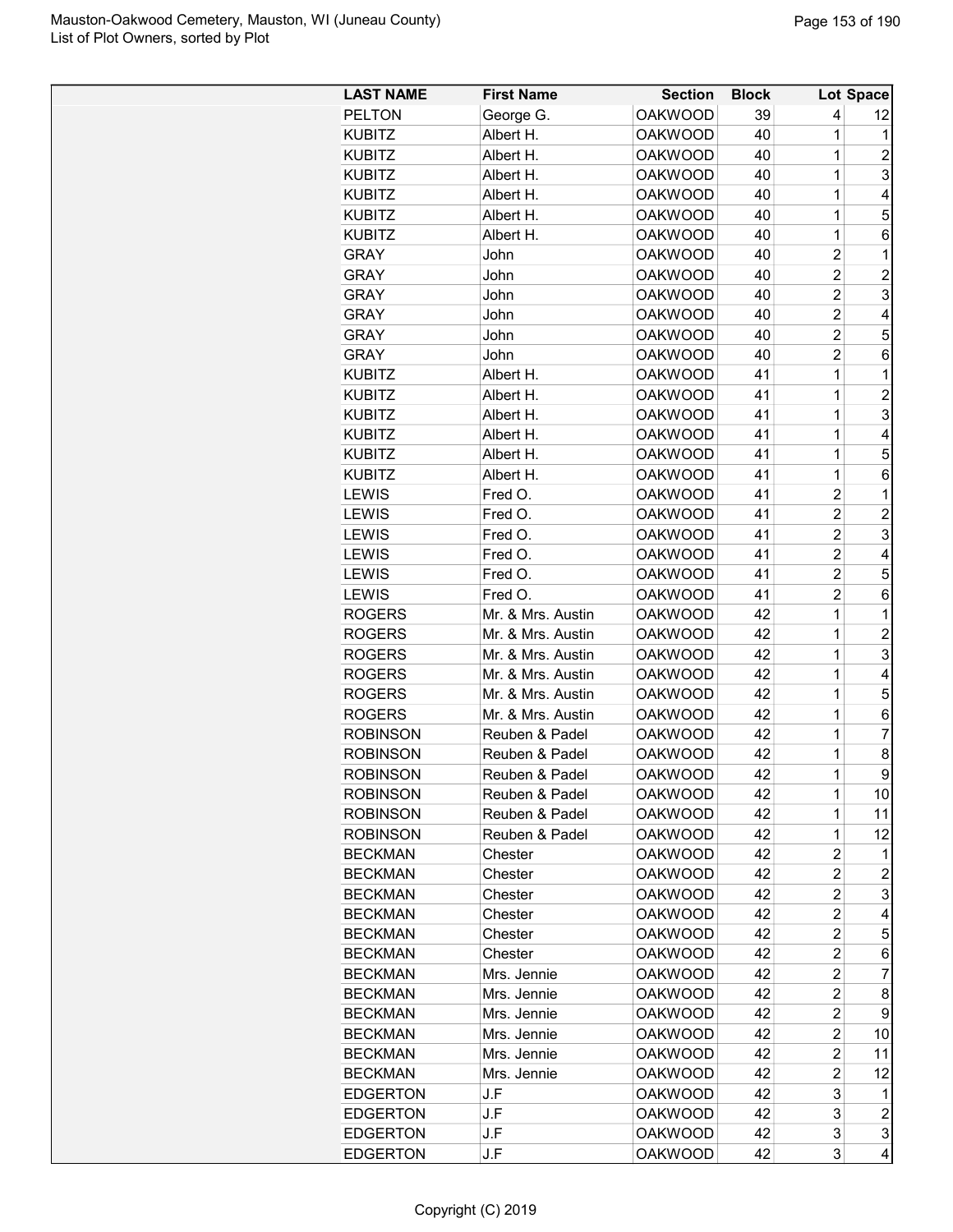| <b>LAST NAME</b> | <b>First Name</b> | <b>Section</b> | <b>Block</b> |                         | Lot Space               |
|------------------|-------------------|----------------|--------------|-------------------------|-------------------------|
| <b>EDGERTON</b>  | J.F               | <b>OAKWOOD</b> | 42           | 3                       | 5                       |
| <b>EDGERTON</b>  | J.F               | <b>OAKWOOD</b> | 42           | 3                       | 6                       |
| <b>MUSCH</b>     | Mrs. Walley       | <b>OAKWOOD</b> | 42           | 3                       | 7                       |
| <b>MUSCH</b>     | Mrs. Walley       | <b>OAKWOOD</b> | 42           | 3                       | 8                       |
| <b>MUSCH</b>     | Mrs. Walley       | <b>OAKWOOD</b> | 42           | 3                       | 9                       |
| <b>MUSCH</b>     | Mrs. Walley       | <b>OAKWOOD</b> | 42           | 3                       | 10                      |
| <b>MUSCH</b>     | Mrs. Walley       | <b>OAKWOOD</b> | 42           | 3                       | 11                      |
| <b>MUSCH</b>     | Mrs. Walley       | <b>OAKWOOD</b> | 42           | 3                       | 12                      |
| <b>NEWKIRK</b>   | Melvin            | <b>OAKWOOD</b> | 42           | 4                       | 1                       |
| <b>NEWKIRK</b>   | Melvin            | <b>OAKWOOD</b> | 42           | 4                       | 2                       |
| <b>NEWKIRK</b>   | Melvin            | <b>OAKWOOD</b> | 42           | 4                       | 3                       |
| <b>NEWKIRK</b>   | Melvin            | <b>OAKWOOD</b> | 42           | 4                       | 4                       |
| <b>NEWKIRK</b>   | Melvin            | <b>OAKWOOD</b> | 42           | 4                       | 5                       |
| <b>NEWKIRK</b>   | Melvin            | <b>OAKWOOD</b> | 42           | 4                       | 6                       |
| <b>STOLTZ</b>    | Lars F.           | <b>OAKWOOD</b> | 42           | 4                       | 7                       |
| <b>STOLTZ</b>    | Lars F.           | <b>OAKWOOD</b> | 42           | 4                       | 8                       |
| <b>STOLTZ</b>    | Lars F.           | <b>OAKWOOD</b> | 42           | 4                       | 9                       |
| <b>STOLTZ</b>    | Lars F.           | <b>OAKWOOD</b> | 42           | 4                       | 10                      |
| <b>STOLTZ</b>    | Lars F.           | <b>OAKWOOD</b> | 42           | 4                       | 11                      |
| <b>STOLTZ</b>    | Lars F.           | <b>OAKWOOD</b> | 42           | 4                       | 12                      |
| <b>JONES</b>     | C.A               | <b>OAKWOOD</b> | 43           | 1                       | 1                       |
|                  | C.A               |                |              |                         |                         |
| <b>JONES</b>     |                   | <b>OAKWOOD</b> | 43           | 1                       | 2                       |
| <b>JONES</b>     | C.A               | <b>OAKWOOD</b> | 43           | 1                       | 3                       |
| <b>JONES</b>     | C.A               | <b>OAKWOOD</b> | 43           | 1                       | 4                       |
| <b>JONES</b>     | C.A               | <b>OAKWOOD</b> | 43           | 1                       | 5                       |
| <b>JONES</b>     | C.A               | <b>OAKWOOD</b> | 43           | 1                       | 7                       |
| <b>JONES</b>     | C.A               | <b>OAKWOOD</b> | 43           | 1                       | 8                       |
| <b>JONES</b>     | C.A               | <b>OAKWOOD</b> | 43           | 1                       | 9                       |
| <b>JONES</b>     | C.A               | <b>OAKWOOD</b> | 43           | $\mathbf 1$             | 10                      |
| <b>JONES</b>     | C.A               | <b>OAKWOOD</b> | 43           | 1                       | 11                      |
| <b>JONES</b>     | C.A               | <b>OAKWOOD</b> | 43           | 1                       | 12                      |
| <b>PAULUS</b>    | Aug. & Rodolph    | <b>OAKWOOD</b> | 43           | 2                       | 1                       |
| <b>PAULUS</b>    | Aug. & Rodolph    | <b>OAKWOOD</b> | 43           | $\overline{2}$          | $\overline{\mathbf{c}}$ |
| <b>PAULUS</b>    | Aug. & Rodolph    | <b>OAKWOOD</b> | 43           | $\overline{\mathbf{c}}$ | 3                       |
| <b>PAULUS</b>    | Aug. & Rodolph    | <b>OAKWOOD</b> | 43           | 2                       | 4                       |
| <b>PAULUS</b>    | Aug. & Rodolph    | <b>OAKWOOD</b> | 43           | $\overline{c}$          | 5                       |
| <b>PAULUS</b>    | Aug. & Rodolph    | <b>OAKWOOD</b> | 43           | $\overline{2}$          | 6                       |
| <b>PAULUS</b>    | Aug. & Rodolph    | <b>OAKWOOD</b> | 43           | 2                       | 7                       |
| <b>PAULUS</b>    | Aug. & Rodolph    | <b>OAKWOOD</b> | 43           | 2                       | 8                       |
| <b>PAULUS</b>    | Aug. & Rodolph    | <b>OAKWOOD</b> | 43           | 2                       | 9                       |
| <b>PAULUS</b>    | Aug. & Rodolph    | <b>OAKWOOD</b> | 43           | $\overline{c}$          | 10                      |
| <b>PAULUS</b>    | Aug. & Rodolph    | <b>OAKWOOD</b> | 43           | $\overline{c}$          | 11                      |
| <b>PAULUS</b>    | Aug. & Rodolph    | <b>OAKWOOD</b> | 43           | $\overline{c}$          | 12                      |
| <b>STRAND</b>    | J.C.              | <b>OAKWOOD</b> | 43           | 3                       | 1                       |
| <b>STRAND</b>    | J.C.              | <b>OAKWOOD</b> | 43           | 3                       | 2                       |
| STRAND           | J.C.              | <b>OAKWOOD</b> | 43           | 3                       | 3                       |
| <b>STRAND</b>    | J.C.              | <b>OAKWOOD</b> | 43           | 3                       | 4                       |
| <b>STRAND</b>    | J.C.              | <b>OAKWOOD</b> | 43           | 3                       | 5                       |
| <b>STRAND</b>    | J.C.              | <b>OAKWOOD</b> | 43           | 3                       | 6                       |
|                  | J.C.              | <b>OAKWOOD</b> | 43           | 3                       | 7                       |
| <b>STRAND</b>    |                   |                |              |                         |                         |
| <b>STRAND</b>    | J.C.              | <b>OAKWOOD</b> | 43           | 3                       | 8                       |
| <b>STRAND</b>    | J.C.              | <b>OAKWOOD</b> | 43           | 3                       | 9                       |
| <b>STRAND</b>    | J.C.              | <b>OAKWOOD</b> | 43           | 3                       | 10                      |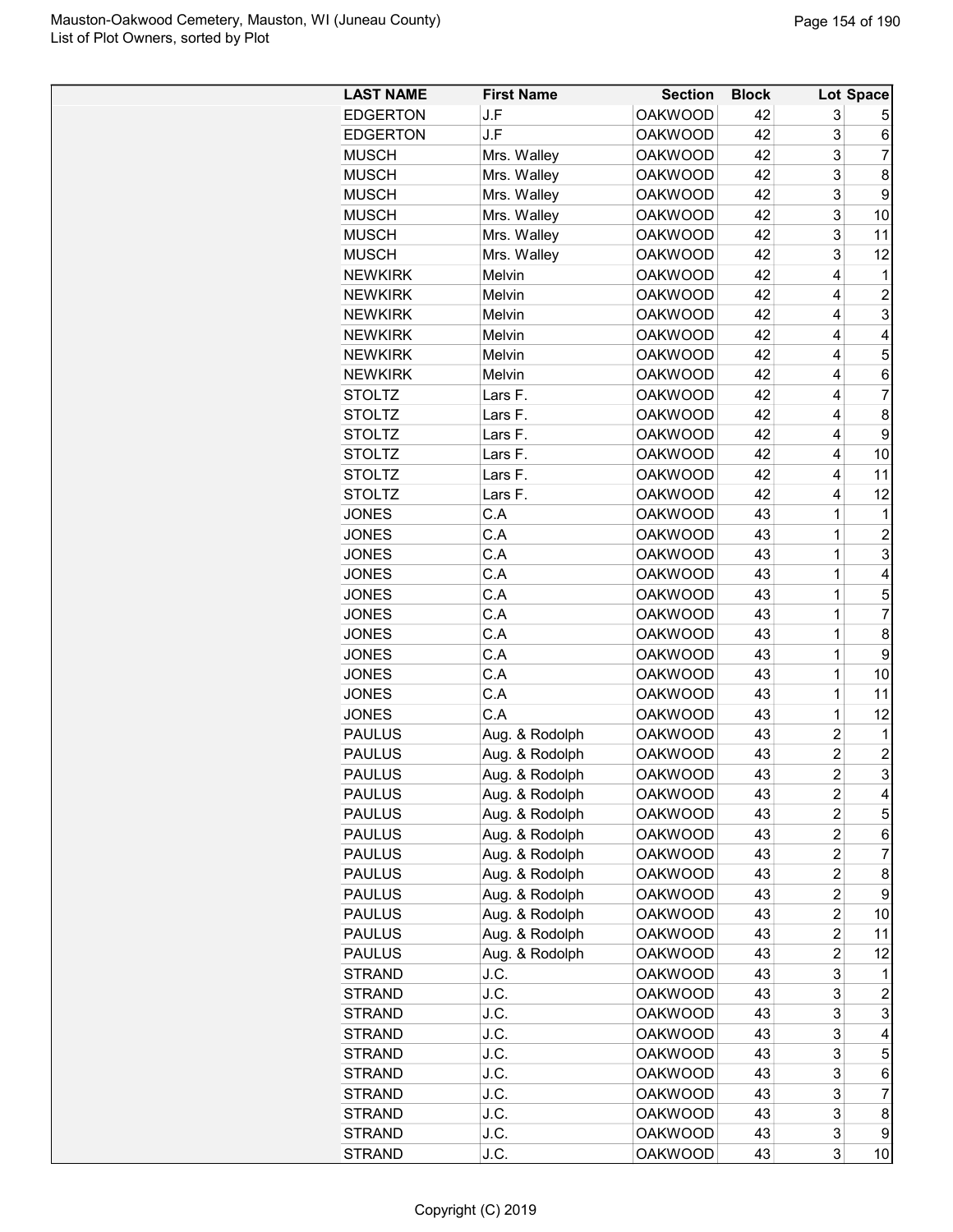| <b>LAST NAME</b> | <b>First Name</b> | <b>Section</b> | <b>Block</b> |                | Lot Space               |
|------------------|-------------------|----------------|--------------|----------------|-------------------------|
| <b>STRAND</b>    | J.C.              | <b>OAKWOOD</b> | 43           | 3              | 11                      |
| <b>STRAND</b>    | J.C.              | <b>OAKWOOD</b> | 43           | 3              | 12                      |
| <b>CATTLE</b>    | George            | <b>OAKWOOD</b> | 44           | 1              | 1                       |
| CATTLE           | George            | <b>OAKWOOD</b> | 44           | 1              | $\overline{2}$          |
| CATTLE           | George            | <b>OAKWOOD</b> | 44           | 1              | $\overline{3}$          |
| CATTLE           | George            | <b>OAKWOOD</b> | 44           | 1              | 4                       |
| CATTLE           | George            | <b>OAKWOOD</b> | 44           | 1              | 5                       |
| CATTLE           | George            | <b>OAKWOOD</b> | 44           | 1              | 6                       |
| CATTLE           | George            | <b>OAKWOOD</b> | 44           | 1              | $\overline{7}$          |
| <b>CATTLE</b>    | George            | <b>OAKWOOD</b> | 44           | 1              | 8                       |
| CATTLE           | George            | <b>OAKWOOD</b> | 44           | 1              | 9                       |
| CATTLE           | George            | <b>OAKWOOD</b> | 44           | 1              | 10                      |
| CATTLE           | George            | <b>OAKWOOD</b> | 44           | 1              | 11                      |
| CATTLE           | George            | <b>OAKWOOD</b> | 44           | 1              | 12                      |
| <b>PATTERSON</b> | J.E.              | <b>OAKWOOD</b> | 44           | $\overline{2}$ | 1                       |
| <b>PATTERSON</b> | J.E.              | <b>OAKWOOD</b> | 44           | $\overline{2}$ | $\overline{c}$          |
| <b>PATTERSON</b> | J.E.              | <b>OAKWOOD</b> | 44           | $\overline{2}$ | 3                       |
| <b>PATTERSON</b> | J.E.              | <b>OAKWOOD</b> | 44           | $\overline{2}$ | 4                       |
| <b>PATTERSON</b> | J.E.              | <b>OAKWOOD</b> | 44           | $\overline{2}$ | 5                       |
| <b>PATTERSON</b> | J.E.              | <b>OAKWOOD</b> | 44           | $\overline{2}$ | 6                       |
| <b>PATTERSON</b> | J.E.              | <b>OAKWOOD</b> | 44           | $\overline{2}$ | $\overline{7}$          |
| <b>PATTERSON</b> | J.E.              | <b>OAKWOOD</b> | 44           | $\overline{2}$ | 8                       |
| <b>PATTERSON</b> | J.E.              | <b>OAKWOOD</b> | 44           | $\overline{2}$ | 9                       |
| <b>PATTERSON</b> | J.E.              | <b>OAKWOOD</b> | 44           | $\overline{2}$ | 10                      |
| <b>PATTERSON</b> | J.E.              | <b>OAKWOOD</b> | 44           | $\overline{2}$ | 11                      |
| <b>PATTERSON</b> | J.E.              | <b>OAKWOOD</b> | 44           | 2              | 12                      |
| <b>BIGALKE</b>   | August            | <b>OAKWOOD</b> | 44           | 3              | $\mathbf{1}$            |
| <b>BIGALKE</b>   | August            | <b>OAKWOOD</b> | 44           | 3              | $\overline{c}$          |
| <b>BIGALKE</b>   | August            | <b>OAKWOOD</b> | 44           | 3              | 3                       |
| <b>BIGALKE</b>   |                   | <b>OAKWOOD</b> | 44           | 3              | $\overline{\mathbf{4}}$ |
| <b>BIGALKE</b>   | August            | <b>OAKWOOD</b> | 44           | 3              | 5                       |
|                  | August            |                | 44           | 3              |                         |
| <b>BIGALKE</b>   | August            | <b>OAKWOOD</b> | 44           | 3              | 6<br>$\overline{7}$     |
| <b>BIGALKE</b>   | August            | <b>OAKWOOD</b> |              |                |                         |
| <b>BIGALKE</b>   | August            | <b>OAKWOOD</b> | 44           | 3              | 8 <sup>1</sup>          |
| <b>BIGALKE</b>   | August            | <b>OAKWOOD</b> | 44           | 3              | $\boldsymbol{9}$        |
| <b>BIGALKE</b>   | August            | <b>OAKWOOD</b> | 44           | 3              | 10                      |
| <b>BIGALKE</b>   | August            | <b>OAKWOOD</b> | 44           | 3              | 11                      |
| <b>BIGALKE</b>   | August            | <b>OAKWOOD</b> | 44           | 3              | $12 \,$                 |
| <b>BARNEY</b>    | Hiram W.          | <b>OAKWOOD</b> | 44           | 4              | 11                      |
| <b>BARNEY</b>    | Hiram W.          | <b>OAKWOOD</b> | 44           | 4              | $\overline{a}$          |
| <b>BARNEY</b>    | Hiram W.          | <b>OAKWOOD</b> | 44           | 4              | $\overline{3}$          |
| <b>BARNEY</b>    | Hiram W.          | <b>OAKWOOD</b> | 44           | 4              | $\overline{\mathbf{r}}$ |
| <b>BARNEY</b>    | Hiram W.          | <b>OAKWOOD</b> | 44           | 4              | 5                       |
| <b>BARNEY</b>    | Hiram W.          | <b>OAKWOOD</b> | 44           | 4              | 6                       |
| <b>BARNEY</b>    | Hiram W.          | <b>OAKWOOD</b> | 44           | 4              | $\overline{7}$          |
| <b>BARNEY</b>    | Hiram W.          | <b>OAKWOOD</b> | 44           | 4              | 8                       |
| <b>BARNEY</b>    | Hiram W.          | <b>OAKWOOD</b> | 44           | 4              | $\boldsymbol{9}$        |
| <b>BARNEY</b>    | Hiram W.          | <b>OAKWOOD</b> | 44           | 4              | 10                      |
| <b>BARNEY</b>    | Hiram W.          | <b>OAKWOOD</b> | 44           | 4              | 11                      |
| <b>BARNEY</b>    | Hiram W.          | <b>OAKWOOD</b> | 44           | 4              | 12                      |
| <b>FREDRICK</b>  | Lewis             | <b>OAKWOOD</b> | 44           | 5              | $\mathbf{1}$            |
| <b>FREDRICK</b>  | Lewis             | <b>OAKWOOD</b> | 44           | 5              | $\overline{c}$          |
| <b>FREDRICK</b>  | Lewis             | <b>OAKWOOD</b> | 44           | 5              | $\overline{3}$          |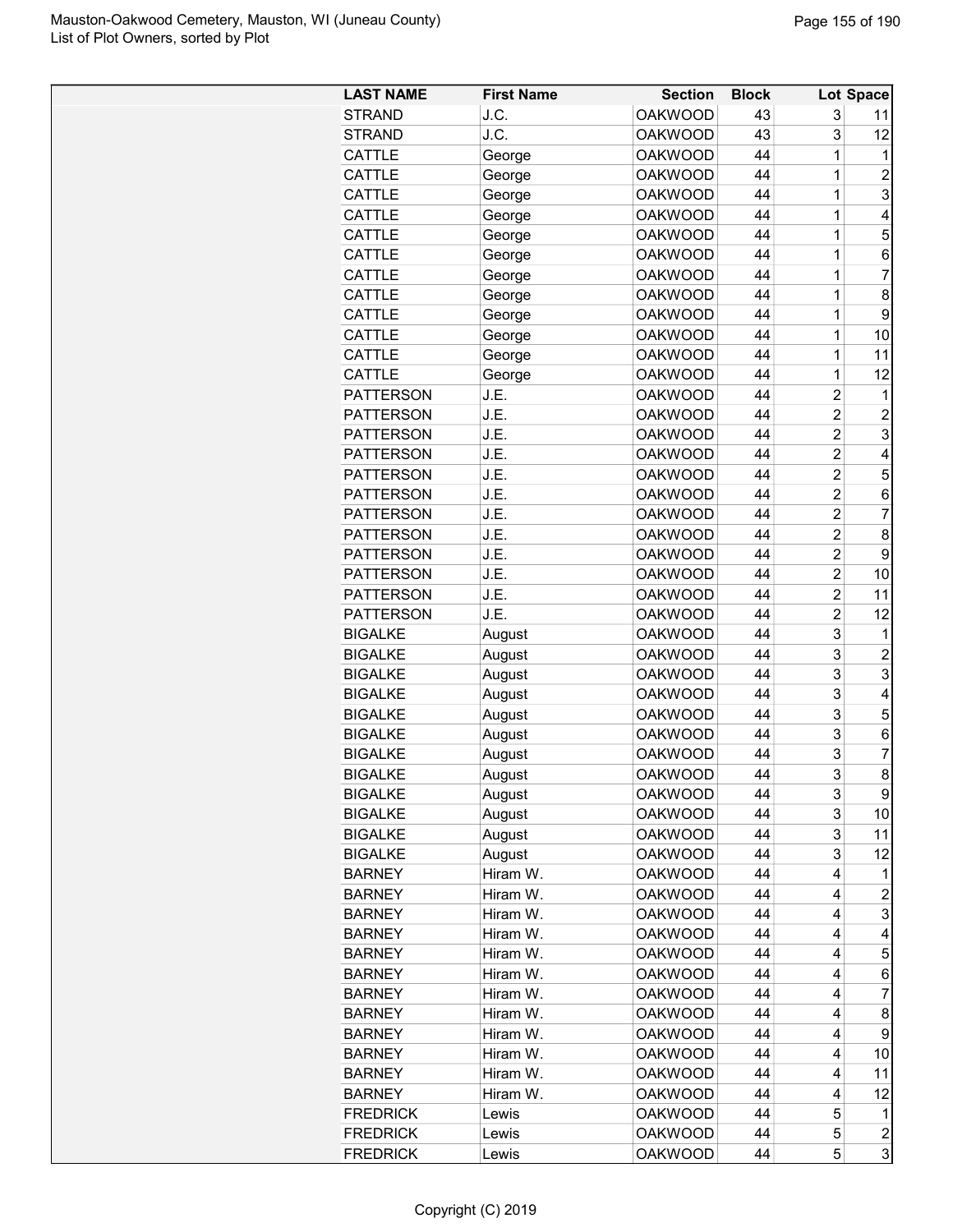| <b>LAST NAME</b> | <b>First Name</b> | <b>Section</b> | <b>Block</b> |                  | Lot Space               |
|------------------|-------------------|----------------|--------------|------------------|-------------------------|
| <b>SALES</b>     | Edgar             | <b>OAKWOOD</b> | 44           | 5                |                         |
| <b>SALES</b>     | Edgar             | <b>OAKWOOD</b> | 44           | 5                | 5                       |
| <b>SALES</b>     | Edgar             | <b>OAKWOOD</b> | 44           | 5                | $\,6$                   |
| <b>EHLERT</b>    | Julius            | <b>OAKWOOD</b> | 44           | 5                | $\overline{7}$          |
| <b>EHLERT</b>    | Julius            | <b>OAKWOOD</b> | 44           | 5                | 8                       |
| <b>EHLERT</b>    | Julius            | <b>OAKWOOD</b> | 44           | 5                | $\boldsymbol{9}$        |
| COLE             | Levi R.           | <b>OAKWOOD</b> | 44           | 5                | 10                      |
| COLE             | Levi R.           | <b>OAKWOOD</b> | 44           | 5                | 11                      |
| COLE             | Levi R.           | <b>OAKWOOD</b> | 44           | 5                | 12                      |
| <b>BORNING</b>   | John              | <b>OAKWOOD</b> | 44           | $6\phantom{1}$   | 1                       |
| <b>BORNING</b>   | John              | <b>OAKWOOD</b> | 44           | 6                | $\boldsymbol{2}$        |
| <b>BORNING</b>   | John              | <b>OAKWOOD</b> | 44           | 6                | $\overline{3}$          |
| <b>BORNING</b>   | John              | <b>OAKWOOD</b> | 44           | 6                | $\overline{\mathbf{4}}$ |
| <b>BORNING</b>   | John              | <b>OAKWOOD</b> | 44           | 6                | 5                       |
| <b>BORNING</b>   | John              | <b>OAKWOOD</b> | 44           | $\,6$            | $\,6$                   |
| <b>BORNING</b>   | John              | <b>OAKWOOD</b> | 44           | 6                | $\overline{7}$          |
| <b>BORNING</b>   | John              | <b>OAKWOOD</b> | 44           | 6                | 8                       |
| <b>BORNING</b>   | John              | <b>OAKWOOD</b> | 44           | 6                | $\boldsymbol{9}$        |
| <b>BORNING</b>   | John              | <b>OAKWOOD</b> | 44           | 6                | 10                      |
| <b>BORNING</b>   | John              | <b>OAKWOOD</b> | 44           | 6                | 11                      |
| <b>BORNING</b>   | John              | <b>OAKWOOD</b> | 44           | 6                | 12                      |
| <b>DAVIS</b>     | Jason             | <b>OAKWOOD</b> | 44           | $\overline{7}$   | $\mathbf{1}$            |
| <b>DAVIS</b>     | Jason             | <b>OAKWOOD</b> | 44           | $\overline{7}$   | $\overline{c}$          |
| <b>DAVIS</b>     | Jason             | <b>OAKWOOD</b> | 44           | $\overline{7}$   | 3                       |
| <b>DAVIS</b>     | Jason             | <b>OAKWOOD</b> | 44           | $\overline{7}$   | $\overline{\mathbf{4}}$ |
| <b>DAVIS</b>     | Jason             | <b>OAKWOOD</b> | 44           | $\overline{7}$   | 5                       |
| <b>DAVIS</b>     | Jason             | <b>OAKWOOD</b> | 44           | 7                | $\,6\,$                 |
| <b>DAVIS</b>     | Jason             | <b>OAKWOOD</b> | 44           | $\overline{7}$   | $\overline{7}$          |
| <b>DAVIS</b>     | Jason             | <b>OAKWOOD</b> | 44           | $\overline{7}$   | 8                       |
| <b>DAVIS</b>     | Jason             | <b>OAKWOOD</b> | 44           | $\overline{7}$   | 9                       |
| <b>DAVIS</b>     | Jason             | <b>OAKWOOD</b> | 44           | $\overline{7}$   | 10                      |
| <b>DAVIS</b>     | Jason             | <b>OAKWOOD</b> | 44           | $\overline{7}$   | 11                      |
| <b>DAVIS</b>     | Jason             | <b>OAKWOOD</b> | 44           | 7                | 12                      |
| <b>KNOWLTON</b>  | W.A.              | <b>OAKWOOD</b> | 44           | 8                | 1                       |
| <b>KNOWLTON</b>  | W.A.              | <b>OAKWOOD</b> | 44           | 8                | $\boldsymbol{2}$        |
| <b>KNOWLTON</b>  | W.A.              | <b>OAKWOOD</b> | 44           | 8                | 3                       |
| <b>KNOWLTON</b>  | W.A.              | <b>OAKWOOD</b> | 44           | 8                | 4                       |
| <b>KNOWLTON</b>  | W.A.              | <b>OAKWOOD</b> | 44           | 8                | 5                       |
| <b>KNOWLTON</b>  | W.A.              | <b>OAKWOOD</b> | 44           | 8                | 6                       |
| <b>KNOWLTON</b>  | W.A.              | <b>OAKWOOD</b> | 44           | 8                | 7                       |
| <b>KNOWLTON</b>  | W.A.              | <b>OAKWOOD</b> | 44           | 8                | 8                       |
| <b>KNOWLTON</b>  | W.A.              | <b>OAKWOOD</b> | 44           | 8                | 9                       |
| <b>KNOWLTON</b>  | W.A.              | <b>OAKWOOD</b> | 44           | 8                | 10                      |
| <b>KNOWLTON</b>  | W.A.              | <b>OAKWOOD</b> | 44           | 8                | 11                      |
| <b>KNOWLTON</b>  | W.A.              | <b>OAKWOOD</b> | 44           | 8                | 12                      |
| <b>RADELL</b>    | August            | <b>OAKWOOD</b> | 45           | $\overline{c}$   |                         |
| <b>RADELL</b>    | August            | <b>OAKWOOD</b> | 45           | $\overline{2}$   | 2                       |
| <b>RADELL</b>    | August            | <b>OAKWOOD</b> | 45           | $\overline{c}$   | 3                       |
| <b>RADELL</b>    | August            | <b>OAKWOOD</b> | 45           | $\boldsymbol{2}$ | 4                       |
| <b>RADELL</b>    | August            | <b>OAKWOOD</b> | 45           | $\overline{2}$   | 5                       |
| <b>RADELL</b>    | August            | <b>OAKWOOD</b> | 45           | $\overline{c}$   | $\,6$                   |
| <b>RADELL</b>    | August            | <b>OAKWOOD</b> | 45           | $\overline{2}$   | $\boldsymbol{7}$        |
| <b>RADELL</b>    | August            | <b>OAKWOOD</b> | 45           | $\overline{c}$   | $\bf{8}$                |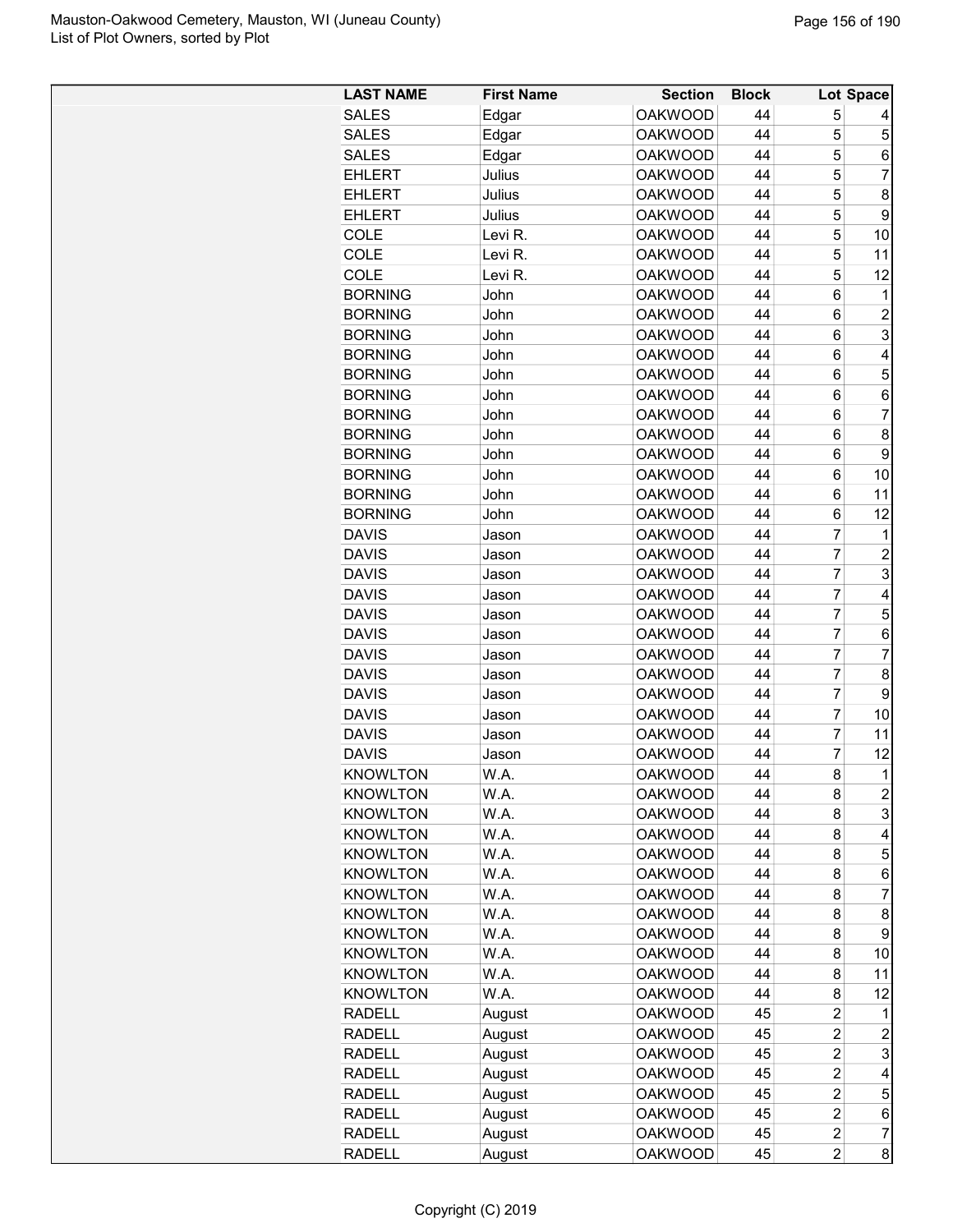| <b>LAST NAME</b> | <b>First Name</b> | <b>Section</b> | <b>Block</b> |                | <b>Lot Space</b> |
|------------------|-------------------|----------------|--------------|----------------|------------------|
| <b>RADELL</b>    | August            | <b>OAKWOOD</b> | 45           | 2              | 9                |
| <b>RADELL</b>    | August            | <b>OAKWOOD</b> | 45           | $\overline{2}$ | 10               |
| <b>RADELL</b>    | August            | <b>OAKWOOD</b> | 45           | $\overline{2}$ | 11               |
| <b>RADELL</b>    | August            | <b>OAKWOOD</b> | 45           | $\overline{c}$ | 12               |
| <b>RADELL</b>    | August            | <b>OAKWOOD</b> | 45           | 3              | 1                |
| <b>RADELL</b>    | August            | <b>OAKWOOD</b> | 45           | 3              | $\overline{c}$   |
| <b>RADELL</b>    | August            | <b>OAKWOOD</b> | 45           | 3              | 3                |
| <b>RADELL</b>    | August            | <b>OAKWOOD</b> | 45           | 3              | 4                |
| <b>RADELL</b>    | August            | <b>OAKWOOD</b> | 45           | 3              | 5                |
| <b>RADELL</b>    | August            | <b>OAKWOOD</b> | 45           | 3              | 6                |
| <b>RADELL</b>    | August            | <b>OAKWOOD</b> | 45           | 3              | 7                |
| <b>RADELL</b>    | August            | <b>OAKWOOD</b> | 45           | 3              | 8                |
| <b>RADELL</b>    | August            | <b>OAKWOOD</b> | 45           | 3              | 9                |
| <b>RADELL</b>    | August            | <b>OAKWOOD</b> | 45           | 3              | 10               |
| <b>RADELL</b>    | August            | <b>OAKWOOD</b> | 45           | 3              | 11               |
| <b>RADELL</b>    | August            | <b>OAKWOOD</b> | 45           | 3              | 12               |
| <b>RADELL</b>    | August            | <b>OAKWOOD</b> | 45           | 4              | 1                |
| <b>RADELL</b>    | August            | <b>OAKWOOD</b> | 45           | 4              | 2                |
| <b>RADELL</b>    | August            | <b>OAKWOOD</b> | 45           | 4              | 3                |
| <b>RADELL</b>    | August            | <b>OAKWOOD</b> | 45           | 4              | 4                |
| <b>RADELL</b>    | August            | <b>OAKWOOD</b> | 45           | 4              | 5                |
| <b>RADELL</b>    | August            | <b>OAKWOOD</b> | 45           | 4              | 6                |
| <b>RADELL</b>    | August            | <b>OAKWOOD</b> | 45           | 4              | 7                |
| <b>RADELL</b>    | August            | <b>OAKWOOD</b> | 45           | 4              | 8                |
| <b>RADELL</b>    | August            | <b>OAKWOOD</b> | 45           | 4              | 9                |
| <b>RADELL</b>    | August            | <b>OAKWOOD</b> | 45           | 4              | 10               |
| <b>RADELL</b>    | August            | <b>OAKWOOD</b> | 45           | 4              | 11               |
| <b>RADELL</b>    | August            | <b>OAKWOOD</b> | 45           | 4              | 12               |
| <b>SCHULTZ</b>   | William           | <b>OAKWOOD</b> | 46           | 1              | 1                |
| <b>SCHULTZ</b>   | William           | <b>OAKWOOD</b> | 46           | 1              | $\overline{c}$   |
| <b>SCHULTZ</b>   | William           | <b>OAKWOOD</b> | 46           | 1              | 3                |
| <b>SCHULTZ</b>   | William           | <b>OAKWOOD</b> | 46           | $\overline{1}$ | 4                |
| <b>SCHULTZ</b>   | William           | <b>OAKWOOD</b> | 46           | 1              | 5                |
| <b>SCHULTZ</b>   | William           | <b>OAKWOOD</b> | 46           | 1              | 6                |
| <b>SCHULTZ</b>   | William           | <b>OAKWOOD</b> | 46           | 1              | 7                |
| <b>SCHULTZ</b>   | William           | <b>OAKWOOD</b> | 46           | $\mathbf 1$    | 8                |
| <b>SCHULTZ</b>   | William           | <b>OAKWOOD</b> | 46           | $\mathbf 1$    | 9                |
| <b>SCHULTZ</b>   | William           | <b>OAKWOOD</b> | 46           | $\mathbf 1$    | 10               |
| <b>SCHULTZ</b>   | William           | <b>OAKWOOD</b> | 46           | $\mathbf 1$    | 11               |
| <b>SCHULTZ</b>   | William           | <b>OAKWOOD</b> | 46           | $\mathbf 1$    | 12               |
| <b>SCHMIDT</b>   | William           | <b>OAKWOOD</b> | 46           | 3              | 1                |
| <b>SCHMIDT</b>   | William           | <b>OAKWOOD</b> | 46           | 3              | $\overline{c}$   |
| <b>SCHMIDT</b>   | William           | <b>OAKWOOD</b> | 46           | 3              | 3                |
| <b>SCHMIDT</b>   | William           | <b>OAKWOOD</b> | 46           | 3              | 4                |
| <b>SCHMIDT</b>   | William           | <b>OAKWOOD</b> | 46           | 3              | 5                |
| <b>SCHMIDT</b>   | William           | <b>OAKWOOD</b> | 46           | 3              | 6                |
| <b>SCHMIDT</b>   | William           | <b>OAKWOOD</b> | 46           | 3              | 7                |
| <b>SCHMIDT</b>   | William           | <b>OAKWOOD</b> | 46           | 3              | 8                |
| <b>SCHMIDT</b>   | William           | <b>OAKWOOD</b> | 46           | 3              | 9                |
| <b>LUBNOW</b>    | Robert G.         | <b>OAKWOOD</b> | 46           | 3              | 10               |
| <b>LUBNOW</b>    | Robert G.         | <b>OAKWOOD</b> | 46           | 3              | 11               |
| <b>LUBNOW</b>    | Robert G.         | <b>OAKWOOD</b> | 46           | 3              | 12               |
| <b>MILLER</b>    | Charley           | <b>OAKWOOD</b> | 46           | 4              | $\mathbf{1}$     |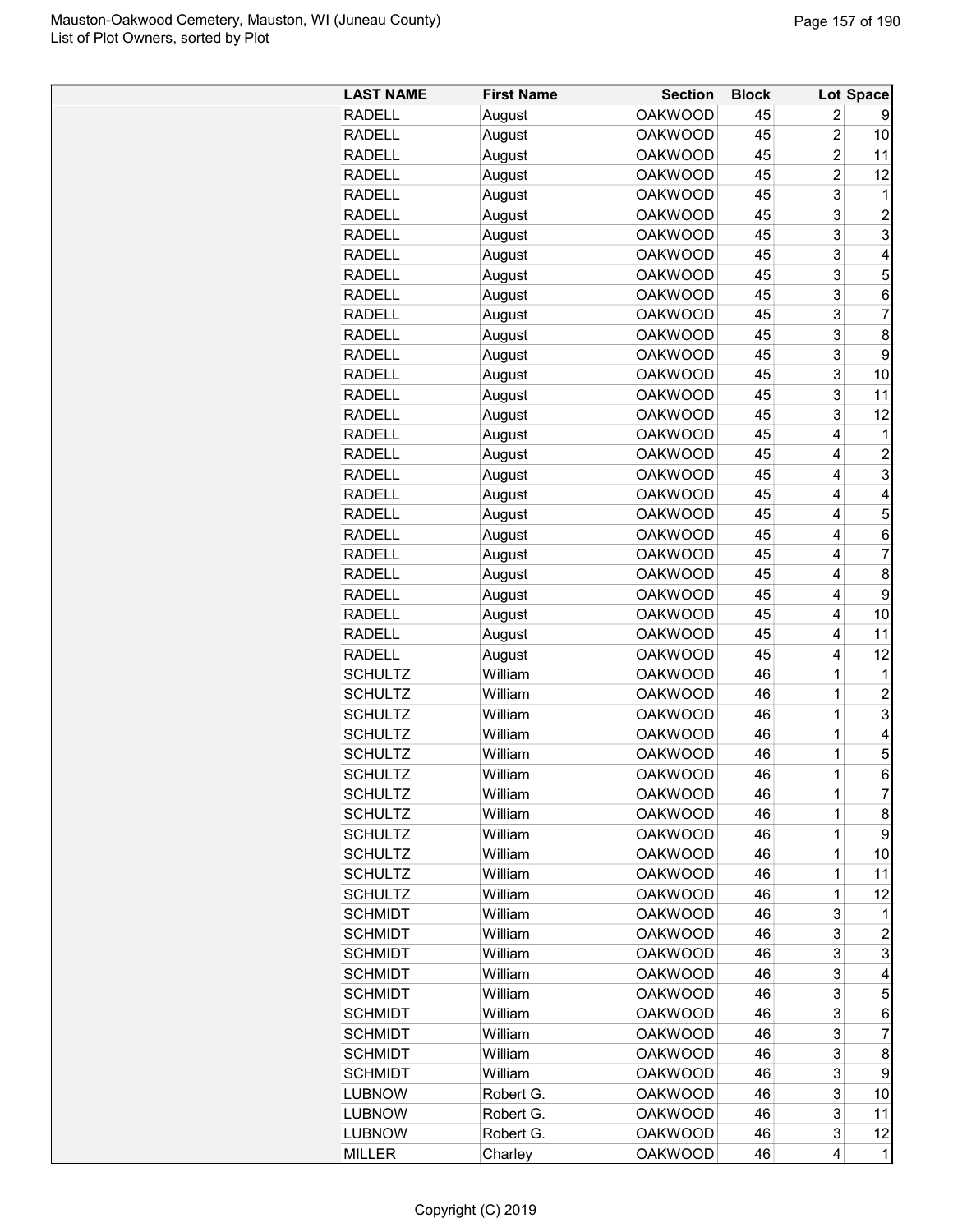| <b>LAST NAME</b> | <b>First Name</b> | <b>Section</b> | <b>Block</b> |                  | Lot Space        |
|------------------|-------------------|----------------|--------------|------------------|------------------|
| <b>MILLER</b>    | Charley           | <b>OAKWOOD</b> | 46           | 4                | 2                |
| <b>MILLER</b>    | Charley           | <b>OAKWOOD</b> | 46           | 4                | 3                |
| <b>MILLER</b>    | Charley           | <b>OAKWOOD</b> | 46           | 4                | 4                |
| <b>MILLER</b>    | Charley           | <b>OAKWOOD</b> | 46           | 4                | 5                |
| <b>MILLER</b>    | Charley           | <b>OAKWOOD</b> | 46           | 4                | 6                |
| <b>MILLER</b>    | Charley           | <b>OAKWOOD</b> | 46           | 4                | 7                |
| <b>MILLER</b>    | Charley           | <b>OAKWOOD</b> | 46           | 4                | 8                |
| <b>MILLER</b>    | Charley           | <b>OAKWOOD</b> | 46           | 4                | 9                |
| <b>MILLER</b>    | Charley           | <b>OAKWOOD</b> | 46           | 4                | 10               |
| <b>MILLER</b>    | Charley           | <b>OAKWOOD</b> | 46           | 4                | 11               |
| <b>MILLER</b>    | Charley           | <b>OAKWOOD</b> | 46           | 4                | 12               |
| <b>GRINOLDS</b>  | Emily             | <b>OAKWOOD</b> | 47           | 1                | 1                |
| <b>GRINOLDS</b>  | Emily             | <b>OAKWOOD</b> | 47           | 1                | $\overline{c}$   |
| <b>GRINOLDS</b>  | Emily             | <b>OAKWOOD</b> | 47           | 1                | 3                |
| <b>GRINOLDS</b>  | Emily             | <b>OAKWOOD</b> | 47           | 1                | 4                |
| <b>GRINOLDS</b>  | Emily             | <b>OAKWOOD</b> | 47           | 1                | 5                |
| <b>GRINOLDS</b>  | Emily             | <b>OAKWOOD</b> | 47           | 1                | 6                |
| <b>GRINOLDS</b>  | Emily             | <b>OAKWOOD</b> | 47           | 1                | 7                |
| <b>GRINOLDS</b>  | Emily             | <b>OAKWOOD</b> | 47           | 1                | 8                |
| <b>GRINOLDS</b>  | Emily             | <b>OAKWOOD</b> | 47           | 1                | 9                |
| <b>GRINOLDS</b>  | Emily             | <b>OAKWOOD</b> | 47           | 1                | 10               |
| <b>GRINOLDS</b>  |                   | <b>OAKWOOD</b> | 47           | 1                | 11               |
|                  | Emily             |                | 47           |                  |                  |
| <b>GRINOLDS</b>  | Emily             | <b>OAKWOOD</b> |              | 2                | 1                |
| <b>GRINOLDS</b>  | Emily             | <b>OAKWOOD</b> | 47           | 2                | $\overline{c}$   |
| <b>GRINOLDS</b>  | Emily             | <b>OAKWOOD</b> | 47           | $\overline{2}$   | 3                |
| <b>GRINOLDS</b>  | Emily             | <b>OAKWOOD</b> | 47           | 2                | 4                |
| <b>GRINOLDS</b>  | Emily             | <b>OAKWOOD</b> | 47           | $\overline{2}$   | 5                |
| <b>GRINOLDS</b>  | Emily             | <b>OAKWOOD</b> | 47           | $\overline{c}$   | 6                |
| <b>GRINOLDS</b>  | Emily             | <b>OAKWOOD</b> | 47           | $\overline{c}$   | 7                |
| <b>GRINOLDS</b>  | Emily             | <b>OAKWOOD</b> | 47           | $\overline{2}$   | 8                |
| <b>GRINOLDS</b>  | Emily             | <b>OAKWOOD</b> | 47           | $\overline{2}$   | 9                |
| <b>GRINOLDS</b>  | Emily             | <b>OAKWOOD</b> | 47           | $\overline{2}$   | 10               |
| <b>GRINOLDS</b>  | Emily             | <b>OAKWOOD</b> | 47           | $\overline{2}$   | 11               |
| <b>GRINOLDS</b>  | Emily             | <b>OAKWOOD</b> | 47           | $\boldsymbol{2}$ | 12               |
| <b>GRINOLDS</b>  | Emily             | <b>OAKWOOD</b> | 47           | 3                | 1                |
| <b>GRINOLDS</b>  | Emily             | <b>OAKWOOD</b> | 47           | 3                | $\overline{a}$   |
| <b>GRINOLDS</b>  | Emily             | <b>OAKWOOD</b> | 47           | 3                | 3                |
| <b>GRINOLDS</b>  | Emily             | <b>OAKWOOD</b> | 47           | 3                | 4                |
| <b>GRINOLDS</b>  | Emily             | <b>OAKWOOD</b> | 47           | 3                | 5                |
| <b>GRINOLDS</b>  | Emily             | <b>OAKWOOD</b> | 47           | 3                | 6                |
| <b>GRINOLDS</b>  | Emily             | <b>OAKWOOD</b> | 47           | 3                | 7                |
| <b>GRINOLDS</b>  | Emily             | <b>OAKWOOD</b> | 47           | 3                | 8                |
| <b>GRINOLDS</b>  | Emily             | <b>OAKWOOD</b> | 47           | 3                | 9                |
| <b>GRINOLDS</b>  | Emily             | <b>OAKWOOD</b> | 47           | 3                | 10               |
| <b>GRINOLDS</b>  | Emily             | <b>OAKWOOD</b> | 47           | 3                | 11               |
| <b>GRINOLDS</b>  | Emily             | <b>OAKWOOD</b> | 47           | 3                | 12               |
| <b>GRINOLDS</b>  | Emily             | <b>OAKWOOD</b> | 47           | 4                | 1                |
| <b>GRINOLDS</b>  | Emily             | <b>OAKWOOD</b> | 47           | 4                | $\boldsymbol{2}$ |
| <b>GRINOLDS</b>  | Emily             | <b>OAKWOOD</b> | 47           | 4                | $\mathbf{3}$     |
| <b>GRINOLDS</b>  | Emily             | <b>OAKWOOD</b> | 47           | 4                | 4                |
| <b>GRINOLDS</b>  | Emily             | <b>OAKWOOD</b> | 47           | 4                | $\sqrt{5}$       |
| <b>GRINOLDS</b>  | Emily             | <b>OAKWOOD</b> | 47           | 4                | 6                |
| <b>GRINOLDS</b>  | Emily             | <b>OAKWOOD</b> | 47           | 4                | $\overline{7}$   |
|                  |                   |                |              |                  |                  |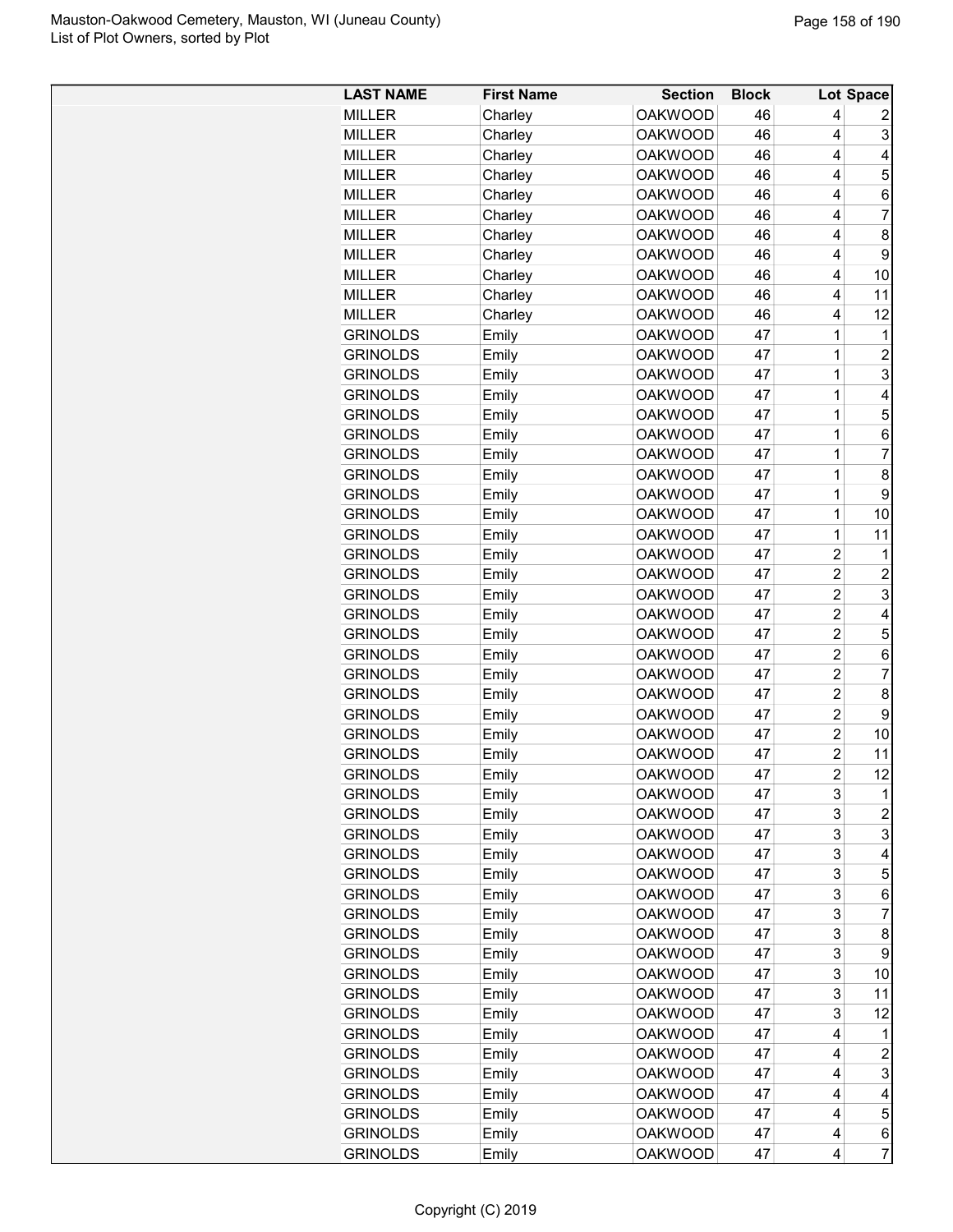| <b>GRINOLDS</b><br><b>OAKWOOD</b><br>47<br>Emily<br>4<br>8<br><b>OAKWOOD</b><br>47<br>4<br>9<br><b>GRINOLDS</b><br>Emily<br><b>GRINOLDS</b><br>Emily<br><b>OAKWOOD</b><br>47<br>4<br>10<br><b>GRINOLDS</b><br><b>OAKWOOD</b><br>47<br>4<br>11<br>Emily<br>47<br>4<br>12<br><b>GRINOLDS</b><br>Emily<br><b>OAKWOOD</b><br><b>GRINOLDS</b><br>Emily<br><b>OAKWOOD</b><br>47<br>5<br>$\mathbf 1$<br>$\overline{c}$<br><b>GRINOLDS</b><br>Emily<br><b>OAKWOOD</b><br>47<br>5<br>3<br>5<br><b>GRINOLDS</b><br>Emily<br><b>OAKWOOD</b><br>47<br>5<br><b>GRINOLDS</b><br>Emily<br><b>OAKWOOD</b><br>47<br>4<br>5<br>5<br><b>GRINOLDS</b><br>Emily<br><b>OAKWOOD</b><br>47<br>5<br><b>GRINOLDS</b><br>Emily<br><b>OAKWOOD</b><br>47<br>6<br>5<br>$\overline{7}$<br>47<br><b>GRINOLDS</b><br>Emily<br><b>OAKWOOD</b><br>5<br><b>GRINOLDS</b><br><b>OAKWOOD</b><br>8<br>Emily<br>47<br><b>GRINOLDS</b><br>Emily<br><b>OAKWOOD</b><br>47<br>5<br>9<br>5<br><b>GRINOLDS</b><br>Emily<br><b>OAKWOOD</b><br>47<br>10<br>5<br>47<br><b>GRINOLDS</b><br>Emily<br><b>OAKWOOD</b><br>11<br>5<br>12<br><b>OAKWOOD</b><br>47<br><b>GRINOLDS</b><br>Emily<br>13<br><b>GRINOLDS</b><br><b>OAKWOOD</b><br>47<br>5<br>Emily<br>5<br><b>GRINOLDS</b><br><b>OAKWOOD</b><br>47<br>14<br>Emily<br><b>GRINOLDS</b><br><b>OAKWOOD</b><br>5<br>15<br>Emily<br>47<br><b>KUBITZ</b><br>Mrs. Karl<br><b>OAKWOOD</b><br>$\mathbf 1$<br>$\mathbf 1$<br>48<br>$\overline{1}$<br>$\overline{c}$<br><b>KUBITZ</b><br>Mrs. Karl<br><b>OAKWOOD</b><br>48<br>3<br>$\overline{1}$<br>Mrs. Karl<br><b>OAKWOOD</b><br>48<br><b>KUBITZ</b><br>$\overline{1}$<br>Mrs. Karl<br><b>OAKWOOD</b><br>48<br><b>KUBITZ</b><br>4<br>$\overline{1}$<br>5<br>Mrs. Karl<br><b>OAKWOOD</b><br>48<br><b>KUBITZ</b><br>$\overline{1}$<br>Mrs. Karl<br><b>OAKWOOD</b><br>48<br><b>KUBITZ</b><br>6<br><b>KUBITZ</b><br>Mrs. Karl<br><b>OAKWOOD</b><br>48<br>1<br>$\overline{7}$<br>8<br><b>KUBITZ</b><br><b>OAKWOOD</b><br>48<br>1<br>Mrs. Karl<br>9<br><b>KUBITZ</b><br>Mrs. Karl<br><b>OAKWOOD</b><br>48<br>1<br>$\overline{1}$<br>Mrs. Karl<br>48<br><b>KUBITZ</b><br><b>OAKWOOD</b><br>10<br>$\mathbf 1$<br>Mrs. Karl<br><b>OAKWOOD</b><br>48<br>11<br><b>KUBITZ</b><br>$\overline{1}$<br>Mrs. Karl<br><b>OAKWOOD</b><br>48<br>12<br><b>KUBITZ</b><br>$\overline{2}$<br><b>BROEZEL</b><br><b>OAKWOOD</b><br>48<br>Henry J.<br>1<br>$\overline{2}$<br>$\overline{2}$<br><b>OAKWOOD</b><br>48<br><b>BROEZEL</b><br>Henry J.<br>3<br>48<br><b>BROEZEL</b><br>Henry J.<br><b>OAKWOOD</b><br>2<br>Henry J.<br><b>OAKWOOD</b><br>48<br>2<br><b>BROEZEL</b><br>4<br>48<br>2<br>5<br>Henry J.<br><b>OAKWOOD</b><br><b>BROEZEL</b><br>$\overline{c}$<br>48<br><b>BROEZEL</b><br>Henry J.<br><b>OAKWOOD</b><br>6<br>48<br>$\overline{c}$<br>7<br><b>BROEZEL</b><br>Henry J.<br><b>OAKWOOD</b><br>48<br>$\overline{c}$<br><b>BROEZEL</b><br>Henry J.<br><b>OAKWOOD</b><br>8<br>$\overline{c}$<br><b>BROEZEL</b><br>Henry J.<br><b>OAKWOOD</b><br>48<br>9<br><b>OAKWOOD</b><br>48<br>$\overline{c}$<br><b>BROEZEL</b><br>Henry J.<br>10<br>Henry J.<br><b>OAKWOOD</b><br>48<br>$\overline{2}$<br><b>BROEZEL</b><br>11<br><b>OAKWOOD</b><br>48<br>$\overline{c}$<br>12<br><b>BROEZEL</b><br>Henry J.<br>3<br>48<br><b>JANNISCH</b><br>John<br><b>OAKWOOD</b><br>1<br>3<br>48<br>$\overline{c}$<br><b>JANNISCH</b><br>John<br><b>OAKWOOD</b><br>3<br>3<br>48<br><b>JANNISCH</b><br>John<br><b>OAKWOOD</b><br>3<br><b>JANNISCH</b><br>John<br><b>OAKWOOD</b><br>48<br>4<br><b>OAKWOOD</b><br>48<br>3<br>5<br><b>JANNISCH</b><br>John<br><b>OAKWOOD</b><br>48<br>3<br>6<br><b>JANNISCH</b><br>John<br>3<br>$\overline{7}$<br>48<br><b>HUNGERFORD</b><br>Charles<br><b>OAKWOOD</b><br>3<br>Charles<br>48<br>8<br><b>HUNGERFORD</b><br><b>OAKWOOD</b> | <b>LAST NAME</b>  | <b>First Name</b> | <b>Section</b> | <b>Block</b> |   | Lot Space |
|--------------------------------------------------------------------------------------------------------------------------------------------------------------------------------------------------------------------------------------------------------------------------------------------------------------------------------------------------------------------------------------------------------------------------------------------------------------------------------------------------------------------------------------------------------------------------------------------------------------------------------------------------------------------------------------------------------------------------------------------------------------------------------------------------------------------------------------------------------------------------------------------------------------------------------------------------------------------------------------------------------------------------------------------------------------------------------------------------------------------------------------------------------------------------------------------------------------------------------------------------------------------------------------------------------------------------------------------------------------------------------------------------------------------------------------------------------------------------------------------------------------------------------------------------------------------------------------------------------------------------------------------------------------------------------------------------------------------------------------------------------------------------------------------------------------------------------------------------------------------------------------------------------------------------------------------------------------------------------------------------------------------------------------------------------------------------------------------------------------------------------------------------------------------------------------------------------------------------------------------------------------------------------------------------------------------------------------------------------------------------------------------------------------------------------------------------------------------------------------------------------------------------------------------------------------------------------------------------------------------------------------------------------------------------------------------------------------------------------------------------------------------------------------------------------------------------------------------------------------------------------------------------------------------------------------------------------------------------------------------------------------------------------------------------------------------------------------------------------------------------------------------------------------------------------------------------------------------------------------------------------------------------------------------------------------------------------------------------------------------------------------------------------------------------------------------------------------------------------------------------------------------------------------------------------------------------------------------------------------------------------------------------------------------------------------------------------------------------------------------------------------------------|-------------------|-------------------|----------------|--------------|---|-----------|
|                                                                                                                                                                                                                                                                                                                                                                                                                                                                                                                                                                                                                                                                                                                                                                                                                                                                                                                                                                                                                                                                                                                                                                                                                                                                                                                                                                                                                                                                                                                                                                                                                                                                                                                                                                                                                                                                                                                                                                                                                                                                                                                                                                                                                                                                                                                                                                                                                                                                                                                                                                                                                                                                                                                                                                                                                                                                                                                                                                                                                                                                                                                                                                                                                                                                                                                                                                                                                                                                                                                                                                                                                                                                                                                                                                          |                   |                   |                |              |   |           |
|                                                                                                                                                                                                                                                                                                                                                                                                                                                                                                                                                                                                                                                                                                                                                                                                                                                                                                                                                                                                                                                                                                                                                                                                                                                                                                                                                                                                                                                                                                                                                                                                                                                                                                                                                                                                                                                                                                                                                                                                                                                                                                                                                                                                                                                                                                                                                                                                                                                                                                                                                                                                                                                                                                                                                                                                                                                                                                                                                                                                                                                                                                                                                                                                                                                                                                                                                                                                                                                                                                                                                                                                                                                                                                                                                                          |                   |                   |                |              |   |           |
|                                                                                                                                                                                                                                                                                                                                                                                                                                                                                                                                                                                                                                                                                                                                                                                                                                                                                                                                                                                                                                                                                                                                                                                                                                                                                                                                                                                                                                                                                                                                                                                                                                                                                                                                                                                                                                                                                                                                                                                                                                                                                                                                                                                                                                                                                                                                                                                                                                                                                                                                                                                                                                                                                                                                                                                                                                                                                                                                                                                                                                                                                                                                                                                                                                                                                                                                                                                                                                                                                                                                                                                                                                                                                                                                                                          |                   |                   |                |              |   |           |
|                                                                                                                                                                                                                                                                                                                                                                                                                                                                                                                                                                                                                                                                                                                                                                                                                                                                                                                                                                                                                                                                                                                                                                                                                                                                                                                                                                                                                                                                                                                                                                                                                                                                                                                                                                                                                                                                                                                                                                                                                                                                                                                                                                                                                                                                                                                                                                                                                                                                                                                                                                                                                                                                                                                                                                                                                                                                                                                                                                                                                                                                                                                                                                                                                                                                                                                                                                                                                                                                                                                                                                                                                                                                                                                                                                          |                   |                   |                |              |   |           |
|                                                                                                                                                                                                                                                                                                                                                                                                                                                                                                                                                                                                                                                                                                                                                                                                                                                                                                                                                                                                                                                                                                                                                                                                                                                                                                                                                                                                                                                                                                                                                                                                                                                                                                                                                                                                                                                                                                                                                                                                                                                                                                                                                                                                                                                                                                                                                                                                                                                                                                                                                                                                                                                                                                                                                                                                                                                                                                                                                                                                                                                                                                                                                                                                                                                                                                                                                                                                                                                                                                                                                                                                                                                                                                                                                                          |                   |                   |                |              |   |           |
|                                                                                                                                                                                                                                                                                                                                                                                                                                                                                                                                                                                                                                                                                                                                                                                                                                                                                                                                                                                                                                                                                                                                                                                                                                                                                                                                                                                                                                                                                                                                                                                                                                                                                                                                                                                                                                                                                                                                                                                                                                                                                                                                                                                                                                                                                                                                                                                                                                                                                                                                                                                                                                                                                                                                                                                                                                                                                                                                                                                                                                                                                                                                                                                                                                                                                                                                                                                                                                                                                                                                                                                                                                                                                                                                                                          |                   |                   |                |              |   |           |
|                                                                                                                                                                                                                                                                                                                                                                                                                                                                                                                                                                                                                                                                                                                                                                                                                                                                                                                                                                                                                                                                                                                                                                                                                                                                                                                                                                                                                                                                                                                                                                                                                                                                                                                                                                                                                                                                                                                                                                                                                                                                                                                                                                                                                                                                                                                                                                                                                                                                                                                                                                                                                                                                                                                                                                                                                                                                                                                                                                                                                                                                                                                                                                                                                                                                                                                                                                                                                                                                                                                                                                                                                                                                                                                                                                          |                   |                   |                |              |   |           |
|                                                                                                                                                                                                                                                                                                                                                                                                                                                                                                                                                                                                                                                                                                                                                                                                                                                                                                                                                                                                                                                                                                                                                                                                                                                                                                                                                                                                                                                                                                                                                                                                                                                                                                                                                                                                                                                                                                                                                                                                                                                                                                                                                                                                                                                                                                                                                                                                                                                                                                                                                                                                                                                                                                                                                                                                                                                                                                                                                                                                                                                                                                                                                                                                                                                                                                                                                                                                                                                                                                                                                                                                                                                                                                                                                                          |                   |                   |                |              |   |           |
|                                                                                                                                                                                                                                                                                                                                                                                                                                                                                                                                                                                                                                                                                                                                                                                                                                                                                                                                                                                                                                                                                                                                                                                                                                                                                                                                                                                                                                                                                                                                                                                                                                                                                                                                                                                                                                                                                                                                                                                                                                                                                                                                                                                                                                                                                                                                                                                                                                                                                                                                                                                                                                                                                                                                                                                                                                                                                                                                                                                                                                                                                                                                                                                                                                                                                                                                                                                                                                                                                                                                                                                                                                                                                                                                                                          |                   |                   |                |              |   |           |
|                                                                                                                                                                                                                                                                                                                                                                                                                                                                                                                                                                                                                                                                                                                                                                                                                                                                                                                                                                                                                                                                                                                                                                                                                                                                                                                                                                                                                                                                                                                                                                                                                                                                                                                                                                                                                                                                                                                                                                                                                                                                                                                                                                                                                                                                                                                                                                                                                                                                                                                                                                                                                                                                                                                                                                                                                                                                                                                                                                                                                                                                                                                                                                                                                                                                                                                                                                                                                                                                                                                                                                                                                                                                                                                                                                          |                   |                   |                |              |   |           |
|                                                                                                                                                                                                                                                                                                                                                                                                                                                                                                                                                                                                                                                                                                                                                                                                                                                                                                                                                                                                                                                                                                                                                                                                                                                                                                                                                                                                                                                                                                                                                                                                                                                                                                                                                                                                                                                                                                                                                                                                                                                                                                                                                                                                                                                                                                                                                                                                                                                                                                                                                                                                                                                                                                                                                                                                                                                                                                                                                                                                                                                                                                                                                                                                                                                                                                                                                                                                                                                                                                                                                                                                                                                                                                                                                                          |                   |                   |                |              |   |           |
|                                                                                                                                                                                                                                                                                                                                                                                                                                                                                                                                                                                                                                                                                                                                                                                                                                                                                                                                                                                                                                                                                                                                                                                                                                                                                                                                                                                                                                                                                                                                                                                                                                                                                                                                                                                                                                                                                                                                                                                                                                                                                                                                                                                                                                                                                                                                                                                                                                                                                                                                                                                                                                                                                                                                                                                                                                                                                                                                                                                                                                                                                                                                                                                                                                                                                                                                                                                                                                                                                                                                                                                                                                                                                                                                                                          |                   |                   |                |              |   |           |
|                                                                                                                                                                                                                                                                                                                                                                                                                                                                                                                                                                                                                                                                                                                                                                                                                                                                                                                                                                                                                                                                                                                                                                                                                                                                                                                                                                                                                                                                                                                                                                                                                                                                                                                                                                                                                                                                                                                                                                                                                                                                                                                                                                                                                                                                                                                                                                                                                                                                                                                                                                                                                                                                                                                                                                                                                                                                                                                                                                                                                                                                                                                                                                                                                                                                                                                                                                                                                                                                                                                                                                                                                                                                                                                                                                          |                   |                   |                |              |   |           |
|                                                                                                                                                                                                                                                                                                                                                                                                                                                                                                                                                                                                                                                                                                                                                                                                                                                                                                                                                                                                                                                                                                                                                                                                                                                                                                                                                                                                                                                                                                                                                                                                                                                                                                                                                                                                                                                                                                                                                                                                                                                                                                                                                                                                                                                                                                                                                                                                                                                                                                                                                                                                                                                                                                                                                                                                                                                                                                                                                                                                                                                                                                                                                                                                                                                                                                                                                                                                                                                                                                                                                                                                                                                                                                                                                                          |                   |                   |                |              |   |           |
|                                                                                                                                                                                                                                                                                                                                                                                                                                                                                                                                                                                                                                                                                                                                                                                                                                                                                                                                                                                                                                                                                                                                                                                                                                                                                                                                                                                                                                                                                                                                                                                                                                                                                                                                                                                                                                                                                                                                                                                                                                                                                                                                                                                                                                                                                                                                                                                                                                                                                                                                                                                                                                                                                                                                                                                                                                                                                                                                                                                                                                                                                                                                                                                                                                                                                                                                                                                                                                                                                                                                                                                                                                                                                                                                                                          |                   |                   |                |              |   |           |
|                                                                                                                                                                                                                                                                                                                                                                                                                                                                                                                                                                                                                                                                                                                                                                                                                                                                                                                                                                                                                                                                                                                                                                                                                                                                                                                                                                                                                                                                                                                                                                                                                                                                                                                                                                                                                                                                                                                                                                                                                                                                                                                                                                                                                                                                                                                                                                                                                                                                                                                                                                                                                                                                                                                                                                                                                                                                                                                                                                                                                                                                                                                                                                                                                                                                                                                                                                                                                                                                                                                                                                                                                                                                                                                                                                          |                   |                   |                |              |   |           |
|                                                                                                                                                                                                                                                                                                                                                                                                                                                                                                                                                                                                                                                                                                                                                                                                                                                                                                                                                                                                                                                                                                                                                                                                                                                                                                                                                                                                                                                                                                                                                                                                                                                                                                                                                                                                                                                                                                                                                                                                                                                                                                                                                                                                                                                                                                                                                                                                                                                                                                                                                                                                                                                                                                                                                                                                                                                                                                                                                                                                                                                                                                                                                                                                                                                                                                                                                                                                                                                                                                                                                                                                                                                                                                                                                                          |                   |                   |                |              |   |           |
|                                                                                                                                                                                                                                                                                                                                                                                                                                                                                                                                                                                                                                                                                                                                                                                                                                                                                                                                                                                                                                                                                                                                                                                                                                                                                                                                                                                                                                                                                                                                                                                                                                                                                                                                                                                                                                                                                                                                                                                                                                                                                                                                                                                                                                                                                                                                                                                                                                                                                                                                                                                                                                                                                                                                                                                                                                                                                                                                                                                                                                                                                                                                                                                                                                                                                                                                                                                                                                                                                                                                                                                                                                                                                                                                                                          |                   |                   |                |              |   |           |
|                                                                                                                                                                                                                                                                                                                                                                                                                                                                                                                                                                                                                                                                                                                                                                                                                                                                                                                                                                                                                                                                                                                                                                                                                                                                                                                                                                                                                                                                                                                                                                                                                                                                                                                                                                                                                                                                                                                                                                                                                                                                                                                                                                                                                                                                                                                                                                                                                                                                                                                                                                                                                                                                                                                                                                                                                                                                                                                                                                                                                                                                                                                                                                                                                                                                                                                                                                                                                                                                                                                                                                                                                                                                                                                                                                          |                   |                   |                |              |   |           |
|                                                                                                                                                                                                                                                                                                                                                                                                                                                                                                                                                                                                                                                                                                                                                                                                                                                                                                                                                                                                                                                                                                                                                                                                                                                                                                                                                                                                                                                                                                                                                                                                                                                                                                                                                                                                                                                                                                                                                                                                                                                                                                                                                                                                                                                                                                                                                                                                                                                                                                                                                                                                                                                                                                                                                                                                                                                                                                                                                                                                                                                                                                                                                                                                                                                                                                                                                                                                                                                                                                                                                                                                                                                                                                                                                                          |                   |                   |                |              |   |           |
|                                                                                                                                                                                                                                                                                                                                                                                                                                                                                                                                                                                                                                                                                                                                                                                                                                                                                                                                                                                                                                                                                                                                                                                                                                                                                                                                                                                                                                                                                                                                                                                                                                                                                                                                                                                                                                                                                                                                                                                                                                                                                                                                                                                                                                                                                                                                                                                                                                                                                                                                                                                                                                                                                                                                                                                                                                                                                                                                                                                                                                                                                                                                                                                                                                                                                                                                                                                                                                                                                                                                                                                                                                                                                                                                                                          |                   |                   |                |              |   |           |
|                                                                                                                                                                                                                                                                                                                                                                                                                                                                                                                                                                                                                                                                                                                                                                                                                                                                                                                                                                                                                                                                                                                                                                                                                                                                                                                                                                                                                                                                                                                                                                                                                                                                                                                                                                                                                                                                                                                                                                                                                                                                                                                                                                                                                                                                                                                                                                                                                                                                                                                                                                                                                                                                                                                                                                                                                                                                                                                                                                                                                                                                                                                                                                                                                                                                                                                                                                                                                                                                                                                                                                                                                                                                                                                                                                          |                   |                   |                |              |   |           |
|                                                                                                                                                                                                                                                                                                                                                                                                                                                                                                                                                                                                                                                                                                                                                                                                                                                                                                                                                                                                                                                                                                                                                                                                                                                                                                                                                                                                                                                                                                                                                                                                                                                                                                                                                                                                                                                                                                                                                                                                                                                                                                                                                                                                                                                                                                                                                                                                                                                                                                                                                                                                                                                                                                                                                                                                                                                                                                                                                                                                                                                                                                                                                                                                                                                                                                                                                                                                                                                                                                                                                                                                                                                                                                                                                                          |                   |                   |                |              |   |           |
|                                                                                                                                                                                                                                                                                                                                                                                                                                                                                                                                                                                                                                                                                                                                                                                                                                                                                                                                                                                                                                                                                                                                                                                                                                                                                                                                                                                                                                                                                                                                                                                                                                                                                                                                                                                                                                                                                                                                                                                                                                                                                                                                                                                                                                                                                                                                                                                                                                                                                                                                                                                                                                                                                                                                                                                                                                                                                                                                                                                                                                                                                                                                                                                                                                                                                                                                                                                                                                                                                                                                                                                                                                                                                                                                                                          |                   |                   |                |              |   |           |
|                                                                                                                                                                                                                                                                                                                                                                                                                                                                                                                                                                                                                                                                                                                                                                                                                                                                                                                                                                                                                                                                                                                                                                                                                                                                                                                                                                                                                                                                                                                                                                                                                                                                                                                                                                                                                                                                                                                                                                                                                                                                                                                                                                                                                                                                                                                                                                                                                                                                                                                                                                                                                                                                                                                                                                                                                                                                                                                                                                                                                                                                                                                                                                                                                                                                                                                                                                                                                                                                                                                                                                                                                                                                                                                                                                          |                   |                   |                |              |   |           |
|                                                                                                                                                                                                                                                                                                                                                                                                                                                                                                                                                                                                                                                                                                                                                                                                                                                                                                                                                                                                                                                                                                                                                                                                                                                                                                                                                                                                                                                                                                                                                                                                                                                                                                                                                                                                                                                                                                                                                                                                                                                                                                                                                                                                                                                                                                                                                                                                                                                                                                                                                                                                                                                                                                                                                                                                                                                                                                                                                                                                                                                                                                                                                                                                                                                                                                                                                                                                                                                                                                                                                                                                                                                                                                                                                                          |                   |                   |                |              |   |           |
|                                                                                                                                                                                                                                                                                                                                                                                                                                                                                                                                                                                                                                                                                                                                                                                                                                                                                                                                                                                                                                                                                                                                                                                                                                                                                                                                                                                                                                                                                                                                                                                                                                                                                                                                                                                                                                                                                                                                                                                                                                                                                                                                                                                                                                                                                                                                                                                                                                                                                                                                                                                                                                                                                                                                                                                                                                                                                                                                                                                                                                                                                                                                                                                                                                                                                                                                                                                                                                                                                                                                                                                                                                                                                                                                                                          |                   |                   |                |              |   |           |
|                                                                                                                                                                                                                                                                                                                                                                                                                                                                                                                                                                                                                                                                                                                                                                                                                                                                                                                                                                                                                                                                                                                                                                                                                                                                                                                                                                                                                                                                                                                                                                                                                                                                                                                                                                                                                                                                                                                                                                                                                                                                                                                                                                                                                                                                                                                                                                                                                                                                                                                                                                                                                                                                                                                                                                                                                                                                                                                                                                                                                                                                                                                                                                                                                                                                                                                                                                                                                                                                                                                                                                                                                                                                                                                                                                          |                   |                   |                |              |   |           |
|                                                                                                                                                                                                                                                                                                                                                                                                                                                                                                                                                                                                                                                                                                                                                                                                                                                                                                                                                                                                                                                                                                                                                                                                                                                                                                                                                                                                                                                                                                                                                                                                                                                                                                                                                                                                                                                                                                                                                                                                                                                                                                                                                                                                                                                                                                                                                                                                                                                                                                                                                                                                                                                                                                                                                                                                                                                                                                                                                                                                                                                                                                                                                                                                                                                                                                                                                                                                                                                                                                                                                                                                                                                                                                                                                                          |                   |                   |                |              |   |           |
|                                                                                                                                                                                                                                                                                                                                                                                                                                                                                                                                                                                                                                                                                                                                                                                                                                                                                                                                                                                                                                                                                                                                                                                                                                                                                                                                                                                                                                                                                                                                                                                                                                                                                                                                                                                                                                                                                                                                                                                                                                                                                                                                                                                                                                                                                                                                                                                                                                                                                                                                                                                                                                                                                                                                                                                                                                                                                                                                                                                                                                                                                                                                                                                                                                                                                                                                                                                                                                                                                                                                                                                                                                                                                                                                                                          |                   |                   |                |              |   |           |
|                                                                                                                                                                                                                                                                                                                                                                                                                                                                                                                                                                                                                                                                                                                                                                                                                                                                                                                                                                                                                                                                                                                                                                                                                                                                                                                                                                                                                                                                                                                                                                                                                                                                                                                                                                                                                                                                                                                                                                                                                                                                                                                                                                                                                                                                                                                                                                                                                                                                                                                                                                                                                                                                                                                                                                                                                                                                                                                                                                                                                                                                                                                                                                                                                                                                                                                                                                                                                                                                                                                                                                                                                                                                                                                                                                          |                   |                   |                |              |   |           |
|                                                                                                                                                                                                                                                                                                                                                                                                                                                                                                                                                                                                                                                                                                                                                                                                                                                                                                                                                                                                                                                                                                                                                                                                                                                                                                                                                                                                                                                                                                                                                                                                                                                                                                                                                                                                                                                                                                                                                                                                                                                                                                                                                                                                                                                                                                                                                                                                                                                                                                                                                                                                                                                                                                                                                                                                                                                                                                                                                                                                                                                                                                                                                                                                                                                                                                                                                                                                                                                                                                                                                                                                                                                                                                                                                                          |                   |                   |                |              |   |           |
|                                                                                                                                                                                                                                                                                                                                                                                                                                                                                                                                                                                                                                                                                                                                                                                                                                                                                                                                                                                                                                                                                                                                                                                                                                                                                                                                                                                                                                                                                                                                                                                                                                                                                                                                                                                                                                                                                                                                                                                                                                                                                                                                                                                                                                                                                                                                                                                                                                                                                                                                                                                                                                                                                                                                                                                                                                                                                                                                                                                                                                                                                                                                                                                                                                                                                                                                                                                                                                                                                                                                                                                                                                                                                                                                                                          |                   |                   |                |              |   |           |
|                                                                                                                                                                                                                                                                                                                                                                                                                                                                                                                                                                                                                                                                                                                                                                                                                                                                                                                                                                                                                                                                                                                                                                                                                                                                                                                                                                                                                                                                                                                                                                                                                                                                                                                                                                                                                                                                                                                                                                                                                                                                                                                                                                                                                                                                                                                                                                                                                                                                                                                                                                                                                                                                                                                                                                                                                                                                                                                                                                                                                                                                                                                                                                                                                                                                                                                                                                                                                                                                                                                                                                                                                                                                                                                                                                          |                   |                   |                |              |   |           |
|                                                                                                                                                                                                                                                                                                                                                                                                                                                                                                                                                                                                                                                                                                                                                                                                                                                                                                                                                                                                                                                                                                                                                                                                                                                                                                                                                                                                                                                                                                                                                                                                                                                                                                                                                                                                                                                                                                                                                                                                                                                                                                                                                                                                                                                                                                                                                                                                                                                                                                                                                                                                                                                                                                                                                                                                                                                                                                                                                                                                                                                                                                                                                                                                                                                                                                                                                                                                                                                                                                                                                                                                                                                                                                                                                                          |                   |                   |                |              |   |           |
|                                                                                                                                                                                                                                                                                                                                                                                                                                                                                                                                                                                                                                                                                                                                                                                                                                                                                                                                                                                                                                                                                                                                                                                                                                                                                                                                                                                                                                                                                                                                                                                                                                                                                                                                                                                                                                                                                                                                                                                                                                                                                                                                                                                                                                                                                                                                                                                                                                                                                                                                                                                                                                                                                                                                                                                                                                                                                                                                                                                                                                                                                                                                                                                                                                                                                                                                                                                                                                                                                                                                                                                                                                                                                                                                                                          |                   |                   |                |              |   |           |
|                                                                                                                                                                                                                                                                                                                                                                                                                                                                                                                                                                                                                                                                                                                                                                                                                                                                                                                                                                                                                                                                                                                                                                                                                                                                                                                                                                                                                                                                                                                                                                                                                                                                                                                                                                                                                                                                                                                                                                                                                                                                                                                                                                                                                                                                                                                                                                                                                                                                                                                                                                                                                                                                                                                                                                                                                                                                                                                                                                                                                                                                                                                                                                                                                                                                                                                                                                                                                                                                                                                                                                                                                                                                                                                                                                          |                   |                   |                |              |   |           |
|                                                                                                                                                                                                                                                                                                                                                                                                                                                                                                                                                                                                                                                                                                                                                                                                                                                                                                                                                                                                                                                                                                                                                                                                                                                                                                                                                                                                                                                                                                                                                                                                                                                                                                                                                                                                                                                                                                                                                                                                                                                                                                                                                                                                                                                                                                                                                                                                                                                                                                                                                                                                                                                                                                                                                                                                                                                                                                                                                                                                                                                                                                                                                                                                                                                                                                                                                                                                                                                                                                                                                                                                                                                                                                                                                                          |                   |                   |                |              |   |           |
|                                                                                                                                                                                                                                                                                                                                                                                                                                                                                                                                                                                                                                                                                                                                                                                                                                                                                                                                                                                                                                                                                                                                                                                                                                                                                                                                                                                                                                                                                                                                                                                                                                                                                                                                                                                                                                                                                                                                                                                                                                                                                                                                                                                                                                                                                                                                                                                                                                                                                                                                                                                                                                                                                                                                                                                                                                                                                                                                                                                                                                                                                                                                                                                                                                                                                                                                                                                                                                                                                                                                                                                                                                                                                                                                                                          |                   |                   |                |              |   |           |
|                                                                                                                                                                                                                                                                                                                                                                                                                                                                                                                                                                                                                                                                                                                                                                                                                                                                                                                                                                                                                                                                                                                                                                                                                                                                                                                                                                                                                                                                                                                                                                                                                                                                                                                                                                                                                                                                                                                                                                                                                                                                                                                                                                                                                                                                                                                                                                                                                                                                                                                                                                                                                                                                                                                                                                                                                                                                                                                                                                                                                                                                                                                                                                                                                                                                                                                                                                                                                                                                                                                                                                                                                                                                                                                                                                          |                   |                   |                |              |   |           |
|                                                                                                                                                                                                                                                                                                                                                                                                                                                                                                                                                                                                                                                                                                                                                                                                                                                                                                                                                                                                                                                                                                                                                                                                                                                                                                                                                                                                                                                                                                                                                                                                                                                                                                                                                                                                                                                                                                                                                                                                                                                                                                                                                                                                                                                                                                                                                                                                                                                                                                                                                                                                                                                                                                                                                                                                                                                                                                                                                                                                                                                                                                                                                                                                                                                                                                                                                                                                                                                                                                                                                                                                                                                                                                                                                                          |                   |                   |                |              |   |           |
|                                                                                                                                                                                                                                                                                                                                                                                                                                                                                                                                                                                                                                                                                                                                                                                                                                                                                                                                                                                                                                                                                                                                                                                                                                                                                                                                                                                                                                                                                                                                                                                                                                                                                                                                                                                                                                                                                                                                                                                                                                                                                                                                                                                                                                                                                                                                                                                                                                                                                                                                                                                                                                                                                                                                                                                                                                                                                                                                                                                                                                                                                                                                                                                                                                                                                                                                                                                                                                                                                                                                                                                                                                                                                                                                                                          |                   |                   |                |              |   |           |
|                                                                                                                                                                                                                                                                                                                                                                                                                                                                                                                                                                                                                                                                                                                                                                                                                                                                                                                                                                                                                                                                                                                                                                                                                                                                                                                                                                                                                                                                                                                                                                                                                                                                                                                                                                                                                                                                                                                                                                                                                                                                                                                                                                                                                                                                                                                                                                                                                                                                                                                                                                                                                                                                                                                                                                                                                                                                                                                                                                                                                                                                                                                                                                                                                                                                                                                                                                                                                                                                                                                                                                                                                                                                                                                                                                          |                   |                   |                |              |   |           |
|                                                                                                                                                                                                                                                                                                                                                                                                                                                                                                                                                                                                                                                                                                                                                                                                                                                                                                                                                                                                                                                                                                                                                                                                                                                                                                                                                                                                                                                                                                                                                                                                                                                                                                                                                                                                                                                                                                                                                                                                                                                                                                                                                                                                                                                                                                                                                                                                                                                                                                                                                                                                                                                                                                                                                                                                                                                                                                                                                                                                                                                                                                                                                                                                                                                                                                                                                                                                                                                                                                                                                                                                                                                                                                                                                                          |                   |                   |                |              |   |           |
|                                                                                                                                                                                                                                                                                                                                                                                                                                                                                                                                                                                                                                                                                                                                                                                                                                                                                                                                                                                                                                                                                                                                                                                                                                                                                                                                                                                                                                                                                                                                                                                                                                                                                                                                                                                                                                                                                                                                                                                                                                                                                                                                                                                                                                                                                                                                                                                                                                                                                                                                                                                                                                                                                                                                                                                                                                                                                                                                                                                                                                                                                                                                                                                                                                                                                                                                                                                                                                                                                                                                                                                                                                                                                                                                                                          |                   |                   |                |              |   |           |
|                                                                                                                                                                                                                                                                                                                                                                                                                                                                                                                                                                                                                                                                                                                                                                                                                                                                                                                                                                                                                                                                                                                                                                                                                                                                                                                                                                                                                                                                                                                                                                                                                                                                                                                                                                                                                                                                                                                                                                                                                                                                                                                                                                                                                                                                                                                                                                                                                                                                                                                                                                                                                                                                                                                                                                                                                                                                                                                                                                                                                                                                                                                                                                                                                                                                                                                                                                                                                                                                                                                                                                                                                                                                                                                                                                          |                   |                   |                |              |   |           |
|                                                                                                                                                                                                                                                                                                                                                                                                                                                                                                                                                                                                                                                                                                                                                                                                                                                                                                                                                                                                                                                                                                                                                                                                                                                                                                                                                                                                                                                                                                                                                                                                                                                                                                                                                                                                                                                                                                                                                                                                                                                                                                                                                                                                                                                                                                                                                                                                                                                                                                                                                                                                                                                                                                                                                                                                                                                                                                                                                                                                                                                                                                                                                                                                                                                                                                                                                                                                                                                                                                                                                                                                                                                                                                                                                                          |                   |                   |                |              |   |           |
|                                                                                                                                                                                                                                                                                                                                                                                                                                                                                                                                                                                                                                                                                                                                                                                                                                                                                                                                                                                                                                                                                                                                                                                                                                                                                                                                                                                                                                                                                                                                                                                                                                                                                                                                                                                                                                                                                                                                                                                                                                                                                                                                                                                                                                                                                                                                                                                                                                                                                                                                                                                                                                                                                                                                                                                                                                                                                                                                                                                                                                                                                                                                                                                                                                                                                                                                                                                                                                                                                                                                                                                                                                                                                                                                                                          |                   |                   |                |              |   |           |
|                                                                                                                                                                                                                                                                                                                                                                                                                                                                                                                                                                                                                                                                                                                                                                                                                                                                                                                                                                                                                                                                                                                                                                                                                                                                                                                                                                                                                                                                                                                                                                                                                                                                                                                                                                                                                                                                                                                                                                                                                                                                                                                                                                                                                                                                                                                                                                                                                                                                                                                                                                                                                                                                                                                                                                                                                                                                                                                                                                                                                                                                                                                                                                                                                                                                                                                                                                                                                                                                                                                                                                                                                                                                                                                                                                          |                   |                   |                |              |   |           |
|                                                                                                                                                                                                                                                                                                                                                                                                                                                                                                                                                                                                                                                                                                                                                                                                                                                                                                                                                                                                                                                                                                                                                                                                                                                                                                                                                                                                                                                                                                                                                                                                                                                                                                                                                                                                                                                                                                                                                                                                                                                                                                                                                                                                                                                                                                                                                                                                                                                                                                                                                                                                                                                                                                                                                                                                                                                                                                                                                                                                                                                                                                                                                                                                                                                                                                                                                                                                                                                                                                                                                                                                                                                                                                                                                                          |                   |                   |                |              |   |           |
|                                                                                                                                                                                                                                                                                                                                                                                                                                                                                                                                                                                                                                                                                                                                                                                                                                                                                                                                                                                                                                                                                                                                                                                                                                                                                                                                                                                                                                                                                                                                                                                                                                                                                                                                                                                                                                                                                                                                                                                                                                                                                                                                                                                                                                                                                                                                                                                                                                                                                                                                                                                                                                                                                                                                                                                                                                                                                                                                                                                                                                                                                                                                                                                                                                                                                                                                                                                                                                                                                                                                                                                                                                                                                                                                                                          |                   |                   |                |              |   |           |
|                                                                                                                                                                                                                                                                                                                                                                                                                                                                                                                                                                                                                                                                                                                                                                                                                                                                                                                                                                                                                                                                                                                                                                                                                                                                                                                                                                                                                                                                                                                                                                                                                                                                                                                                                                                                                                                                                                                                                                                                                                                                                                                                                                                                                                                                                                                                                                                                                                                                                                                                                                                                                                                                                                                                                                                                                                                                                                                                                                                                                                                                                                                                                                                                                                                                                                                                                                                                                                                                                                                                                                                                                                                                                                                                                                          |                   |                   |                |              |   |           |
|                                                                                                                                                                                                                                                                                                                                                                                                                                                                                                                                                                                                                                                                                                                                                                                                                                                                                                                                                                                                                                                                                                                                                                                                                                                                                                                                                                                                                                                                                                                                                                                                                                                                                                                                                                                                                                                                                                                                                                                                                                                                                                                                                                                                                                                                                                                                                                                                                                                                                                                                                                                                                                                                                                                                                                                                                                                                                                                                                                                                                                                                                                                                                                                                                                                                                                                                                                                                                                                                                                                                                                                                                                                                                                                                                                          | <b>HUNGERFORD</b> | Charles           | <b>OAKWOOD</b> | 48           | 3 | 9         |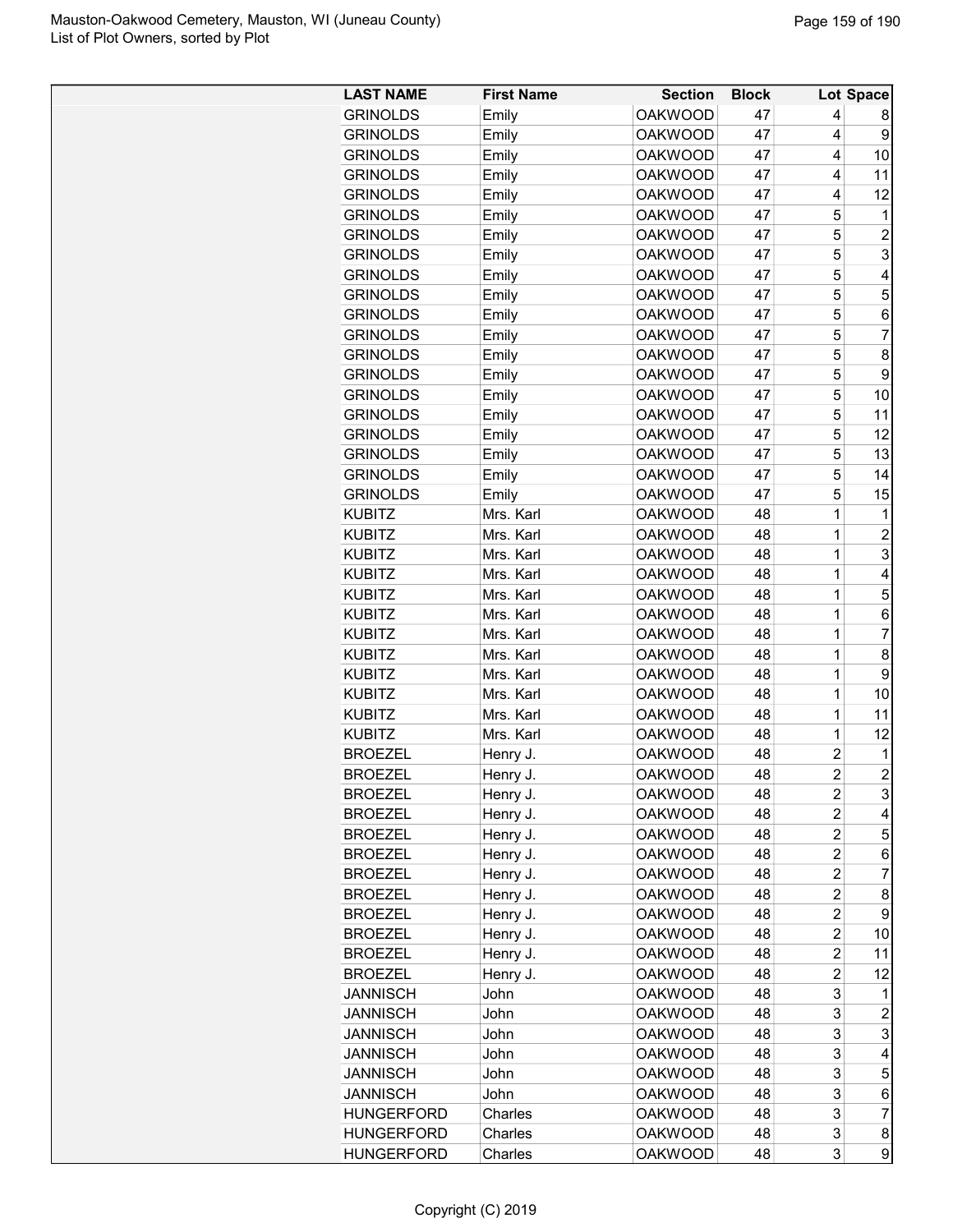| <b>LAST NAME</b>  | <b>First Name</b> | <b>Section</b> | <b>Block</b> |        | Lot Space      |
|-------------------|-------------------|----------------|--------------|--------|----------------|
| <b>HUNGERFORD</b> | Charles           | <b>OAKWOOD</b> | 48           | 3      | 10             |
| HUNGERFORD        | Charles           | <b>OAKWOOD</b> | 48           | 3      | 11             |
| HUNGERFORD        | Charles           | <b>OAKWOOD</b> | 48           | 3      | 12             |
| <b>STRECKER</b>   | Ernest            | <b>OAKWOOD</b> | 48           | 4      | 1              |
| STRECKER          | Ernest            | <b>OAKWOOD</b> | 48           | 4      | $\overline{c}$ |
| STRECKER          | Ernest            | <b>OAKWOOD</b> | 48           | 4      | 3              |
| <b>STRECKER</b>   | Ernest            | <b>OAKWOOD</b> | 48           | 4      | 4              |
| <b>STRECKER</b>   | Ernest            | <b>OAKWOOD</b> | 48           | 4      | 5              |
| <b>STRECKER</b>   | Ernest            | <b>OAKWOOD</b> | 48           | 4      | 6              |
| <b>STRECKER</b>   | Ernest            | <b>OAKWOOD</b> | 48           | 4      | 7              |
| <b>STRECKER</b>   | Ernest            | <b>OAKWOOD</b> | 48           | 4      | 8              |
| <b>STRECKER</b>   | Ernest            | <b>OAKWOOD</b> | 48           | 4      | 9              |
| <b>STRECKER</b>   | Ernest            | <b>OAKWOOD</b> | 48           | 4      | 10             |
| <b>STRECKER</b>   | Ernest            | <b>OAKWOOD</b> | 48           | 4      | 11             |
| <b>STRECKER</b>   | Ernest            | <b>OAKWOOD</b> | 48           | 4      | 12             |
| ARMSTRONG         | E.C & Rob         | <b>OAKWOOD</b> | 48           | 5      | 4              |
| <b>ARMSTRONG</b>  | E.C & Rob         | <b>OAKWOOD</b> | 48           | 5      | 5              |
| ARMSTRONG         | E.C & Rob         | <b>OAKWOOD</b> | 48           | 5      | 6              |
| <b>JANNISCH</b>   | Wellhelm          | <b>OAKWOOD</b> | 48           | 5      | 7              |
| <b>JANNISCH</b>   | Wellhelm          | <b>OAKWOOD</b> | 48           | 5      | 8              |
| <b>JANNISCH</b>   | Wellhelm          | <b>OAKWOOD</b> | 48           | 5      | 9              |
|                   | E.C & Rob         |                | 48           | 5      |                |
| ARMSTRONG         |                   | <b>OAKWOOD</b> |              |        | 10             |
| <b>ARMSTRONG</b>  | E.C & Rob         | <b>OAKWOOD</b> | 48           | 5<br>5 | 11             |
| <b>ARMSTRONG</b>  | E.C & Rob         | <b>OAKWOOD</b> | 48           |        | 12             |
| OHMAN             | Chris             | <b>OAKWOOD</b> | 48           | 6      | 1              |
| <b>OHMAN</b>      | Chris             | <b>OAKWOOD</b> | 48           | 6      | $\overline{2}$ |
| <b>OHMAN</b>      | Chris             | <b>OAKWOOD</b> | 48           | 6      | 3              |
| <b>OHMAN</b>      | Chris             | <b>OAKWOOD</b> | 48           | 6      | 4              |
| OHMAN             | Chris             | <b>OAKWOOD</b> | 48           | 6      | 5              |
| OHMAN             | Chris             | <b>OAKWOOD</b> | 48           | 6      | 6              |
| OHMAN             | Chris             | <b>OAKWOOD</b> | 48           | 6      | $\overline{7}$ |
| OHMAN             | Chris             | <b>OAKWOOD</b> | 48           | 6      | 8              |
| <b>OHMAN</b>      | Chris             | <b>OAKWOOD</b> | 48           | 6      | 9              |
| <b>OHMAN</b>      | Chris             | <b>OAKWOOD</b> | 48           | 6      | 10             |
| <b>OHMAN</b>      | Chris             | OAKWOOD        | 48           | 6      | 11             |
| <b>OHMAN</b>      | Chris             | <b>OAKWOOD</b> | 48           | 6      | 12             |
| HODGE             | Eva E.            | <b>OAKWOOD</b> | 48           | 7      | 1              |
| <b>HODGE</b>      | Eva E.            | <b>OAKWOOD</b> | 48           | 7      | $\overline{2}$ |
| HODGE             | Eva E.            | <b>OAKWOOD</b> | 48           | 7      | 3              |
| <b>HODGE</b>      | Eva E.            | <b>OAKWOOD</b> | 48           | 7      | 4              |
| <b>HODGE</b>      | Eva E.            | <b>OAKWOOD</b> | 48           | 7      | 5              |
| <b>HODGE</b>      | Eva E.            | <b>OAKWOOD</b> | 48           | 7      | 6              |
| HODGE             | Eva E.            | <b>OAKWOOD</b> | 48           | 7      | 7              |
| HODGE             | Eva E.            | <b>OAKWOOD</b> | 48           | 7      | 8              |
| HODGE             | Eva E.            | <b>OAKWOOD</b> | 48           | 7      | 9              |
| HODGE             | Eva E.            | <b>OAKWOOD</b> | 48           | 7      | 10             |
| <b>HODGE</b>      | Eva E.            | <b>OAKWOOD</b> | 48           | 7      | 11             |
| <b>HODGE</b>      | Eva E.            | <b>OAKWOOD</b> | 48           | 7      | 12             |
| HUNGERFORD        | Mrs. Chloe        | <b>OAKWOOD</b> | 48           | 8      | 1              |
| HUNGERFORD        | Mrs. Chloe        | <b>OAKWOOD</b> | 48           | 8      | $\overline{c}$ |
| HUNGERFORD        | Mrs. Chloe        | <b>OAKWOOD</b> | 48           | 8      | 3              |
| HUNGERFORD        | Mrs. Chloe        | <b>OAKWOOD</b> | 48           | 8      | 4              |
| HUNGERFORD        | Mrs. Chloe        | OAKWOOD        | 48           | 8      | 5              |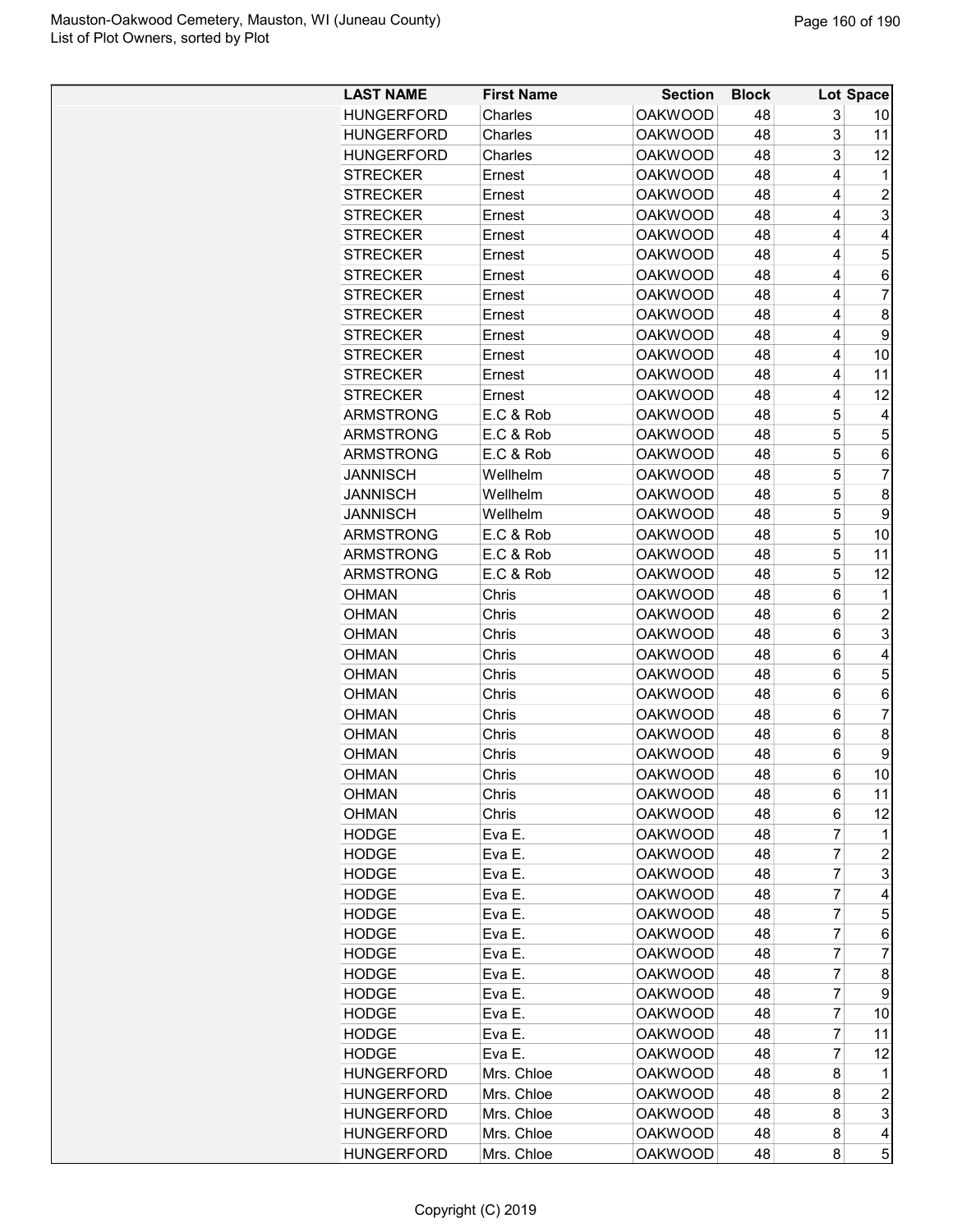| <b>LAST NAME</b>  | <b>First Name</b> | <b>Section</b> | <b>Block</b> |                | Lot Space      |
|-------------------|-------------------|----------------|--------------|----------------|----------------|
| <b>HUNGERFORD</b> | Mrs. Chloe        | <b>OAKWOOD</b> | 48           | 8              | 6              |
| <b>HUNGERFORD</b> | Mrs. Chloe        | <b>OAKWOOD</b> | 48           | 8              | 7              |
| <b>HUNGERFORD</b> | Mrs. Chloe        | <b>OAKWOOD</b> | 48           | 8              | 8              |
| <b>HUNGERFORD</b> | Mrs. Chloe        | <b>OAKWOOD</b> | 48           | 8              | 9              |
| <b>HUNGERFORD</b> | Mrs. Chloe        | <b>OAKWOOD</b> | 48           | 8              | 10             |
| <b>HUNGERFORD</b> | Mrs. Chloe        | <b>OAKWOOD</b> | 48           | 8              | 11             |
| <b>HUNGERFORD</b> | Mrs. Chloe        | <b>OAKWOOD</b> | 48           | 8              | 12             |
| <b>REYNOLDS</b>   | Alfred B.         | <b>OAKWOOD</b> | 49           | 1              | 1              |
| <b>REYNOLDS</b>   | Alfred B.         | <b>OAKWOOD</b> | 49           | $\mathbf 1$    | $\overline{2}$ |
| <b>REYNOLDS</b>   | Alfred B.         | <b>OAKWOOD</b> | 49           | $\mathbf 1$    | 3              |
| <b>REYNOLDS</b>   | Alfred B.         | <b>OAKWOOD</b> | 49           | 1              | 4              |
| <b>REYNOLDS</b>   | Alfred B.         | <b>OAKWOOD</b> | 49           | 1              | 5              |
| <b>REYNOLDS</b>   | Alfred B.         | <b>OAKWOOD</b> | 49           | 1              | 6              |
| <b>EATON</b>      | Clarence J.       | <b>OAKWOOD</b> | 49           | $\mathbf 1$    | $\overline{7}$ |
| <b>EATON</b>      | Clarence J.       | <b>OAKWOOD</b> | 49           | 1              | 8              |
| <b>EATON</b>      | Clarence J.       | <b>OAKWOOD</b> | 49           | $\mathbf 1$    | 9              |
| <b>EATON</b>      | Clarence J.       | <b>OAKWOOD</b> | 49           | $\mathbf 1$    | 10             |
| <b>EATON</b>      | Clarence J.       | <b>OAKWOOD</b> | 49           | $\mathbf 1$    | 11             |
| <b>EATON</b>      | Clarence J.       | <b>OAKWOOD</b> | 49           | 1              | 12             |
| <b>MCCALLUM</b>   | Mrs. Emma         | <b>OAKWOOD</b> | 49           | $\overline{2}$ | 1              |
| <b>MCCALLUM</b>   | Mrs. Emma         | <b>OAKWOOD</b> | 49           | $\overline{2}$ | $\overline{c}$ |
| <b>MCCALLUM</b>   | Mrs. Emma         | <b>OAKWOOD</b> | 49           | $\overline{2}$ | 3              |
| <b>MCCALLUM</b>   | Mrs. Emma         | <b>OAKWOOD</b> | 49           | $\overline{2}$ | 4              |
| <b>MCCALLUM</b>   | Mrs. Emma         | <b>OAKWOOD</b> | 49           | $\overline{2}$ | 5              |
| <b>MCCALLUM</b>   | Mrs. Emma         | <b>OAKWOOD</b> | 49           | $\overline{2}$ | 6              |
| <b>MCCALLUM</b>   | Mrs. Emma         | <b>OAKWOOD</b> | 49           | $\overline{2}$ | 7              |
| <b>MCCALLUM</b>   | Mrs. Emma         | <b>OAKWOOD</b> | 49           | $\overline{2}$ | 8              |
| <b>MCCALLUM</b>   | Mrs. Emma         | <b>OAKWOOD</b> | 49           | $\overline{2}$ | 9              |
| <b>MCCALLUM</b>   | Mrs. Emma         | <b>OAKWOOD</b> | 49           | $\overline{c}$ | 10             |
| <b>MCCALLUM</b>   | Mrs. Emma         | <b>OAKWOOD</b> | 49           | $\overline{2}$ | 11             |
| <b>MCCALLUM</b>   | Mrs. Emma         | <b>OAKWOOD</b> | 49           | $\overline{2}$ | 12             |
| <b>SCHNEIDER</b>  | John W.           | <b>OAKWOOD</b> | 49           | 3              | 1              |
| <b>SCHNEIDER</b>  | John W.           | <b>OAKWOOD</b> | 49           | 3              | $\overline{c}$ |
| <b>SCHNEIDER</b>  | John W.           | <b>OAKWOOD</b> | 49           | 3              | 3              |
| <b>SCHNEIDER</b>  | John W.           | <b>OAKWOOD</b> | 49           | 3              | 4              |
| <b>SCHNEIDER</b>  | John W.           | <b>OAKWOOD</b> | 49           | 3              | 5              |
| <b>SCHNEIDER</b>  | John W.           | <b>OAKWOOD</b> | 49           | 3              | 6              |
| <b>SCHNEIDER</b>  | John W.           | <b>OAKWOOD</b> | 49           | 3              | 7              |
| <b>SCHNEIDER</b>  | John W.           | <b>OAKWOOD</b> | 49           | 3              | 8              |
| <b>SCHNEIDER</b>  | John W.           | <b>OAKWOOD</b> | 49           | 3              | 9              |
| <b>SCHNEIDER</b>  | John W.           | <b>OAKWOOD</b> | 49           | 3              | 10             |
| <b>SCHNEIDER</b>  | John W.           | <b>OAKWOOD</b> | 49           | 3              | 11             |
| <b>SCHNEIDER</b>  | John W.           | <b>OAKWOOD</b> | 49           | 3              | 12             |
| <b>TAYLOR</b>     | Mrs. S.G.         | <b>OAKWOOD</b> | 49           | 4              | 2              |
| <b>TAYLOR</b>     | Mrs. S.G.         | <b>OAKWOOD</b> | 49           | 4              | 3              |
| <b>TAYLOR</b>     | Mrs. S.G.         | <b>OAKWOOD</b> | 49           | 4              | 4              |
| <b>TAYLOR</b>     | Mrs. S.G.         | <b>OAKWOOD</b> | 49           | 4              | 5              |
| <b>TAYLOR</b>     | Mrs. S.G.         | <b>OAKWOOD</b> | 49           | 4              | 6              |
| <b>TAYLOR</b>     | Mrs. S.G.         | <b>OAKWOOD</b> | 49           | 4              | 7              |
| <b>TAYLOR</b>     | Mrs. S.G.         | <b>OAKWOOD</b> | 49           | 4              | 8              |
| <b>TAYLOR</b>     | Mrs. S.G.         | <b>OAKWOOD</b> | 49           | 4              | 9              |
| <b>TAYLOR</b>     | Mrs. S.G.         | <b>OAKWOOD</b> | 49           | 4              | 10             |
| <b>TAYLOR</b>     | Mrs. S.G.         | <b>OAKWOOD</b> | 49           | 4              | 11             |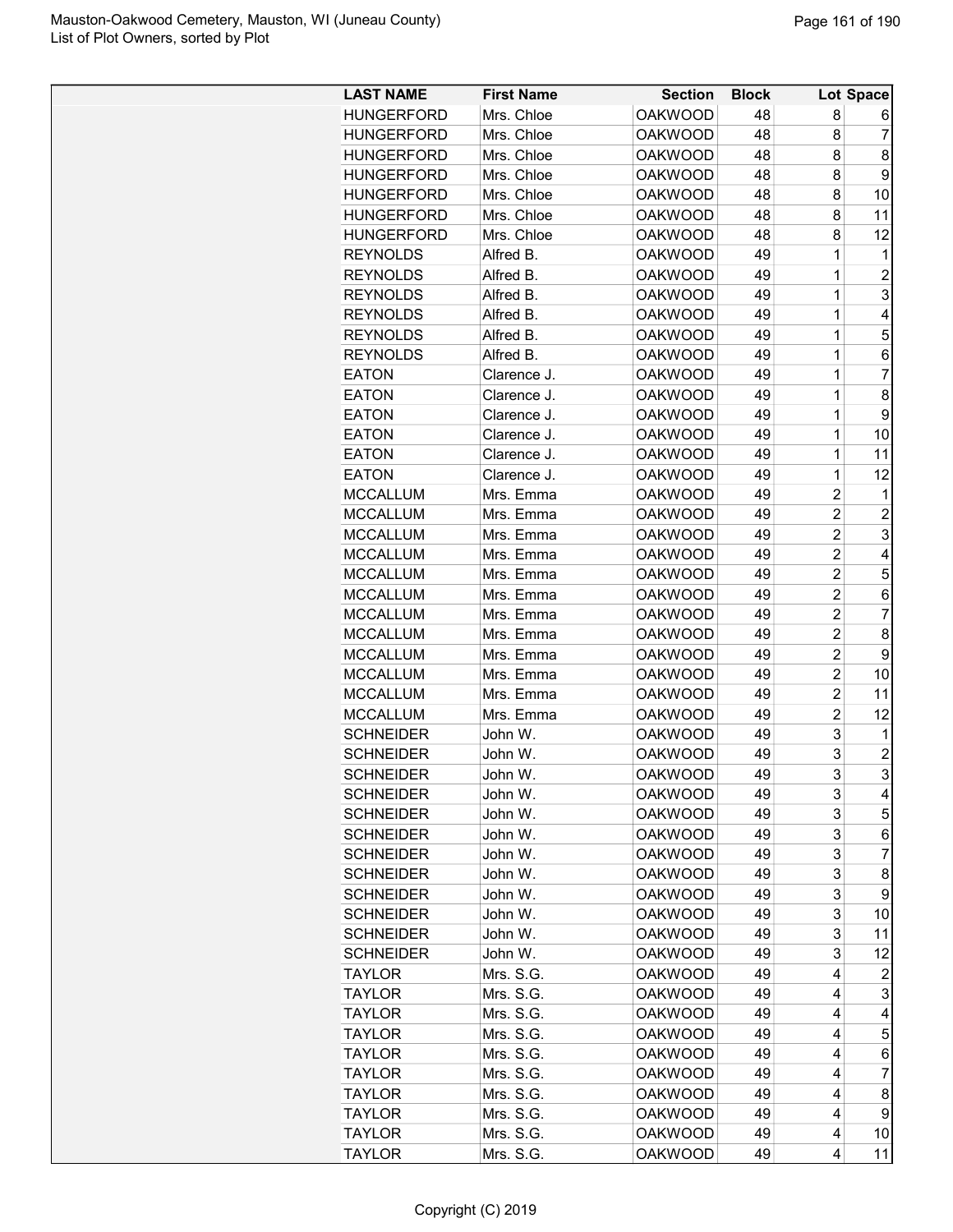| <b>LAST NAME</b> | <b>First Name</b> | <b>Section</b> | <b>Block</b> |                | Lot Space           |
|------------------|-------------------|----------------|--------------|----------------|---------------------|
| <b>TAYLOR</b>    | Mrs. S.G.         | <b>OAKWOOD</b> | 49           | 4              | 12                  |
| <b>HARRISON</b>  | Mrs. Thomas       | <b>OAKWOOD</b> | 49           | 5              | $\overline{c}$      |
| <b>HARRISON</b>  | Mrs. Thomas       | <b>OAKWOOD</b> | 49           | 5              | 3                   |
| <b>HARRISON</b>  | Mrs. Thomas       | <b>OAKWOOD</b> | 49           | 5              | 4                   |
| <b>HARRISON</b>  | Mrs. Thomas       | <b>OAKWOOD</b> | 49           | 5              | 5                   |
| <b>HARRISON</b>  | Mrs. Thomas       | <b>OAKWOOD</b> | 49           | 5              | 6                   |
| <b>HARRISON</b>  | Mrs. Thomas       | <b>OAKWOOD</b> | 49           | 5              | $\overline{7}$      |
| <b>HARRISON</b>  | Mrs. Thomas       | <b>OAKWOOD</b> | 49           | 5              | 8                   |
| <b>SHEPERD</b>   | Mrs. P.A.         | <b>OAKWOOD</b> | 49           | 6              | 1                   |
| <b>SHEPERD</b>   | Mrs. P.A.         | <b>OAKWOOD</b> | 49           | 6              | $\overline{2}$      |
| <b>SHEPERD</b>   | Mrs. P.A.         | <b>OAKWOOD</b> | 49           | 6              | 3                   |
| <b>SHEPERD</b>   | Mrs. P.A.         | <b>OAKWOOD</b> | 49           | 6              | 4                   |
| <b>SHEPERD</b>   | Mrs. P.A.         | <b>OAKWOOD</b> | 49           | 6              | 5                   |
| <b>SHEPERD</b>   | Mrs. P.A.         | <b>OAKWOOD</b> | 49           | 6              | 6                   |
| <b>SHEPERD</b>   | Mrs. P.A.         | <b>OAKWOOD</b> | 49           | 6              | 7                   |
| <b>SHEPERD</b>   | Mrs. P.A.         | <b>OAKWOOD</b> | 49           | 6              | 8                   |
| <b>PHILLIPS</b>  | S.E.              | <b>OAKWOOD</b> | 49           | 7              | 1                   |
| <b>PHILLIPS</b>  | S.E.              | <b>OAKWOOD</b> | 49           | $\overline{7}$ | $\overline{2}$      |
| <b>PHILLIPS</b>  | S.E.              | <b>OAKWOOD</b> | 49           | 7              | 3                   |
| <b>PHILLIPS</b>  | S.E.              | <b>OAKWOOD</b> | 49           | 7              | 4                   |
| <b>PHILLIPS</b>  | S.E.              | <b>OAKWOOD</b> | 49           | 7              | 5                   |
| <b>PHILLIPS</b>  | S.E.              | <b>OAKWOOD</b> | 49           | $\overline{7}$ | 6                   |
| <b>PHILLIPS</b>  | S.E.              | <b>OAKWOOD</b> | 49           | $\overline{7}$ | 7                   |
| <b>PHILLIPS</b>  | S.E.              | <b>OAKWOOD</b> | 49           | $\overline{7}$ | 8                   |
| <b>ORGAN</b>     | John              | <b>OAKWOOD</b> | 50           | $\overline{1}$ | 1                   |
| <b>ORGAN</b>     | John              | <b>OAKWOOD</b> | 50           | 1              | $\overline{2}$      |
| <b>ORGAN</b>     | John              | <b>OAKWOOD</b> | 50           | 1              | 3                   |
| <b>ORGAN</b>     | John              | <b>OAKWOOD</b> | 50           | 1              | 4                   |
| <b>ORGAN</b>     | John              | <b>OAKWOOD</b> | 50           | 1              | 5                   |
| <b>ORGAN</b>     | John              | <b>OAKWOOD</b> | 50           | 1              | 6                   |
| <b>ORGAN</b>     | John              | <b>OAKWOOD</b> | 50           | $\overline{1}$ | $\overline{7}$      |
| <b>ORGAN</b>     | John              | <b>OAKWOOD</b> | 50           | $\overline{1}$ | 8                   |
| <b>ORGAN</b>     | John              | <b>OAKWOOD</b> | 50           | 1              | 9                   |
| <b>ORGAN</b>     | John              | <b>OAKWOOD</b> | 50           | $\mathbf 1$    | 10                  |
| <b>ORGAN</b>     | John              | <b>OAKWOOD</b> | 50           | 1              | 11                  |
| <b>ORGAN</b>     | John              | <b>OAKWOOD</b> | 50           | 1              | 12                  |
| <b>PATTERSON</b> | Wilson B.         | <b>OAKWOOD</b> | 50           | $\overline{2}$ | 1                   |
| <b>PATTERSON</b> | Wilson B.         | <b>OAKWOOD</b> | 50           | 2              | $\overline{c}$      |
| <b>PATTERSON</b> | Wilson B.         | <b>OAKWOOD</b> | 50           | 2              | 3                   |
| <b>PATTERSON</b> | Wilson B.         | <b>OAKWOOD</b> | 50           | $\overline{c}$ | 4                   |
| <b>PATTERSON</b> | Wilson B.         | <b>OAKWOOD</b> | 50           | $\overline{c}$ | 5                   |
| <b>PATTERSON</b> | Wilson B.         | <b>OAKWOOD</b> | 50           | 2              | 6                   |
| <b>PATTERSON</b> | Wilson B.         | <b>OAKWOOD</b> | 50           | $\overline{2}$ | $\overline{7}$      |
| <b>PATTERSON</b> | Wilson B.         | <b>OAKWOOD</b> | 50           | 2              | 8                   |
| <b>PATTERSON</b> | Wilson B.         | <b>OAKWOOD</b> | 50           | $\overline{c}$ | 9                   |
| <b>PATTERSON</b> | Wilson B.         | <b>OAKWOOD</b> | 50           | 2              | 10                  |
| <b>PATTERSON</b> | Wilson B.         | <b>OAKWOOD</b> | 50           | $\overline{c}$ | 11                  |
| <b>PATTERSON</b> | Wilson B.         | <b>OAKWOOD</b> | 50           | 2              | 12                  |
|                  |                   |                |              | 3              |                     |
| <b>GEORGE</b>    | Matilda           | <b>OAKWOOD</b> | 50           |                | 1<br>$\overline{c}$ |
| <b>GEORGE</b>    | Matilda           | <b>OAKWOOD</b> | 50           | 3<br>3         | 3                   |
| <b>GEORGE</b>    | Matilda           | <b>OAKWOOD</b> | 50           |                |                     |
| <b>GEORGE</b>    | Matilda           | <b>OAKWOOD</b> | 50           | 3              | 4                   |
| <b>GEORGE</b>    | Matilda           | <b>OAKWOOD</b> | 50           | 3              | 5                   |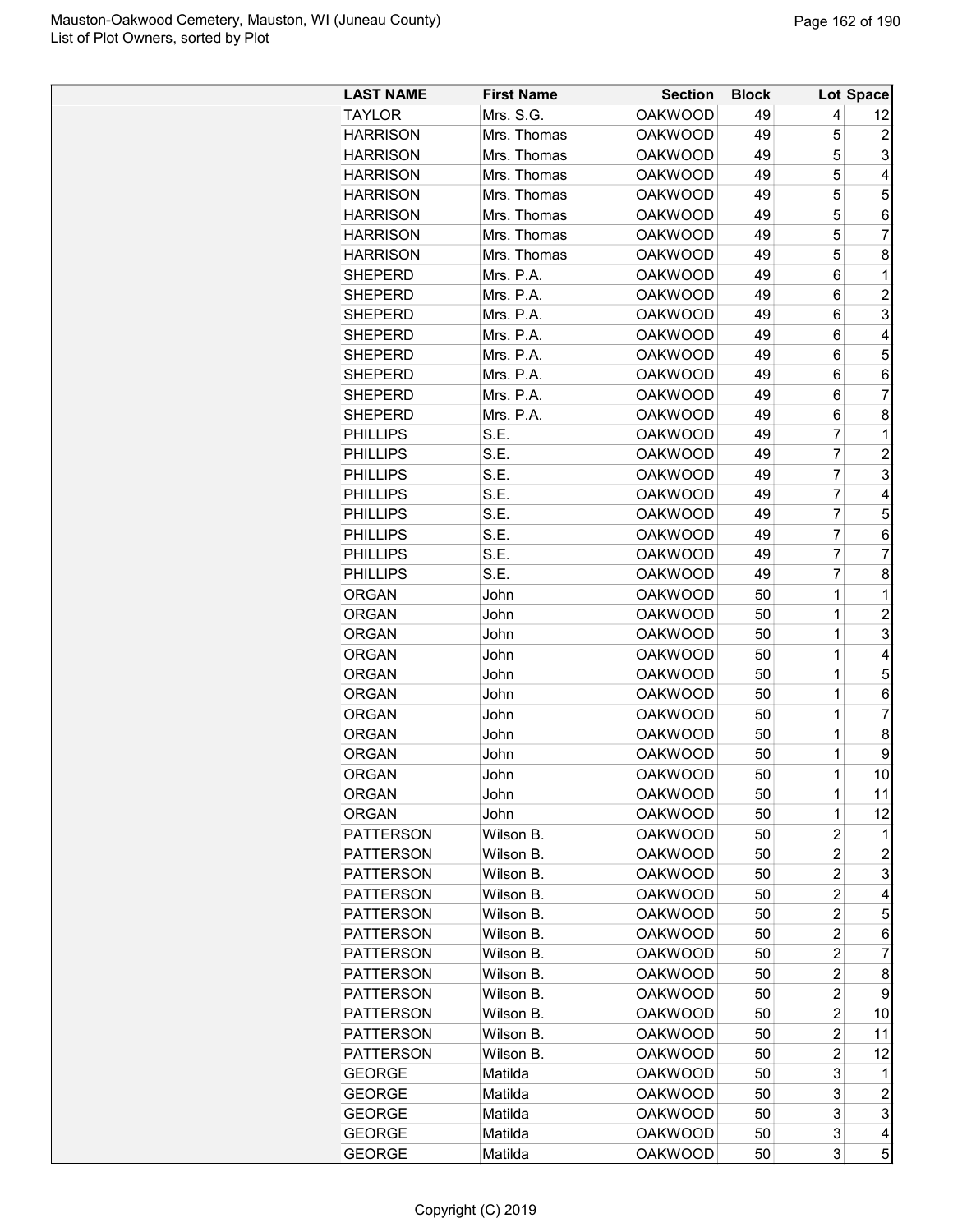| <b>LAST NAME</b>           | <b>First Name</b>    | <b>Section</b>                   | <b>Block</b> |                | Lot Space                 |
|----------------------------|----------------------|----------------------------------|--------------|----------------|---------------------------|
| <b>GEORGE</b>              | Matilda              | <b>OAKWOOD</b>                   | 50           | 3              | 6                         |
| <b>GEORGE</b>              | Matilda              | <b>OAKWOOD</b>                   | 50           | 3              | 7                         |
| <b>GEORGE</b>              | Matilda              | <b>OAKWOOD</b>                   | 50           | 3              | 8                         |
| <b>GEORGE</b>              | Matilda              | <b>OAKWOOD</b>                   | 50           | 3              | 9                         |
| <b>GEORGE</b>              | Matilda              | <b>OAKWOOD</b>                   | 50           | 3              | 10                        |
| <b>GEORGE</b>              | Matilda              | <b>OAKWOOD</b>                   | 50           | 3              | 11                        |
| <b>GEORGE</b>              | Matilda              | <b>OAKWOOD</b>                   | 50           | 3              | 12                        |
| <b>CONNOR</b>              | William H.           | <b>OAKWOOD</b>                   | 50           | 4              | 1                         |
| <b>CONNOR</b>              | William H.           | <b>OAKWOOD</b>                   | 50           | 4              | $\overline{c}$            |
| <b>CONNOR</b>              | William H.           | <b>OAKWOOD</b>                   | 50           | 4              | $\ensuremath{\mathsf{3}}$ |
| <b>CONNOR</b>              | William H.           | <b>OAKWOOD</b>                   | 50           | 4              | 4                         |
| <b>CONNOR</b>              | William H.           | <b>OAKWOOD</b>                   | 50           | 4              | 5                         |
| <b>CONNOR</b>              | William H.           | <b>OAKWOOD</b>                   | 50           | 4              | 6                         |
| <b>CONNOR</b>              | William H.           | <b>OAKWOOD</b>                   | 50           | 4              | 7                         |
| <b>CONNOR</b>              | William H.           | <b>OAKWOOD</b>                   | 50           | 4              | 8                         |
| <b>CONNOR</b>              | William H.           | <b>OAKWOOD</b>                   | 50           | 4              | 9                         |
| <b>CONNOR</b>              | William H.           | <b>OAKWOOD</b>                   | 50           | 4              | 10                        |
| <b>CONNOR</b>              | William H.           | <b>OAKWOOD</b>                   | 50           | 4              | 11                        |
| <b>CONNOR</b>              | William H.           | <b>OAKWOOD</b>                   | 50           | 4              | 12                        |
| <b>WILCOX</b>              | Franklin             | <b>OAKWOOD</b>                   | 50           | 5              | 1                         |
| <b>WILCOX</b>              | Franklin             | <b>OAKWOOD</b>                   | 50           | 5              | $\overline{c}$            |
| <b>WILCOX</b>              | Franklin             | <b>OAKWOOD</b>                   | 50           | 5              | 3                         |
| <b>WILCOX</b>              | Franklin             | <b>OAKWOOD</b>                   | 50           | 5              | 4                         |
| <b>WILCOX</b>              | Franklin             | <b>OAKWOOD</b>                   | 50           | 5              | 5                         |
| <b>WILCOX</b>              | Franklin             | <b>OAKWOOD</b>                   | 50           | 5              | 6                         |
| <b>WILCOX</b>              | Franklin             | <b>OAKWOOD</b>                   | 50           | 5              | 7                         |
| <b>WILCOX</b>              | Franklin             | <b>OAKWOOD</b>                   | 50           | 5              | 8                         |
| <b>WILCOX</b>              | Franklin             | <b>OAKWOOD</b>                   | 50           | 5              | 9                         |
| <b>WILCOX</b>              | Franklin             | <b>OAKWOOD</b>                   | 50           | 5              | 10                        |
| <b>WILCOX</b>              | Franklin             | <b>OAKWOOD</b>                   | 50           | 5              | 11                        |
| <b>WILCOX</b>              | Franklin             | <b>OAKWOOD</b>                   | 50           | 5              | 12                        |
| <b>WOOD</b>                | Clarence             | <b>OAKWOOD</b>                   | 50           | 6              | 1                         |
| <b>WOOD</b>                | Clarence             | <b>OAKWOOD</b>                   | 50           | 6              | $\overline{\mathbf{c}}$   |
| <b>WOOD</b>                | Clarence             | <b>OAKWOOD</b>                   | 50           | 6              | 3                         |
| <b>WOOD</b>                |                      | <b>OAKWOOD</b>                   | 50           | 6              | 4                         |
| <b>WOOD</b>                | Clarence<br>Clarence | <b>OAKWOOD</b>                   | 50           | 6              | 5                         |
| <b>WOOD</b>                | Clarence             | <b>OAKWOOD</b>                   | 50           | 6              | 6                         |
| <b>WOOD</b>                | Clarence             | <b>OAKWOOD</b>                   | 50           | 6              | 7                         |
| <b>WOOD</b>                |                      | <b>OAKWOOD</b>                   | 50           | 6              | 8                         |
| <b>WOOD</b>                | Clarence<br>Clarence | <b>OAKWOOD</b>                   | 50           | 6              | 9                         |
|                            |                      |                                  |              |                |                           |
| <b>WOOD</b>                | Clarence             | <b>OAKWOOD</b>                   | 50           | 6              | 10                        |
| <b>WOOD</b><br><b>WOOD</b> | Clarence             | <b>OAKWOOD</b><br><b>OAKWOOD</b> | 50           | 6              | 11                        |
| <b>GOODHOUSE</b>           | Clarence             | <b>OAKWOOD</b>                   | 50           | 6              | 12                        |
|                            | Julius C.            |                                  | 50           | 7              | 1                         |
| <b>GOODHOUSE</b>           | Julius C.            | <b>OAKWOOD</b>                   | 50           | 7              | $\overline{c}$            |
| <b>GOODHOUSE</b>           | Julius C.            | <b>OAKWOOD</b>                   | 50           | 7              | 3                         |
| <b>GOODHOUSE</b>           | Julius C.            | <b>OAKWOOD</b>                   | 50           | $\overline{7}$ | 4                         |
| <b>GOODHOUSE</b>           | Julius C.            | <b>OAKWOOD</b>                   | 50           | $\overline{7}$ | 5                         |
| <b>GOODHOUSE</b>           | Julius C.            | <b>OAKWOOD</b>                   | 50           | 7              | 6                         |
| <b>GOODHOUSE</b>           | Julius C.            | <b>OAKWOOD</b>                   | 50           | 7              | 7                         |
| <b>GOODHOUSE</b>           | Julius C.            | <b>OAKWOOD</b>                   | 50           | 7              | 8                         |
| <b>GOODHOUSE</b>           | Julius C.            | <b>OAKWOOD</b>                   | 50           | 7              | 9                         |
| <b>GOODHOUSE</b>           | Julius C.            | <b>OAKWOOD</b>                   | 50           | 7              | 10                        |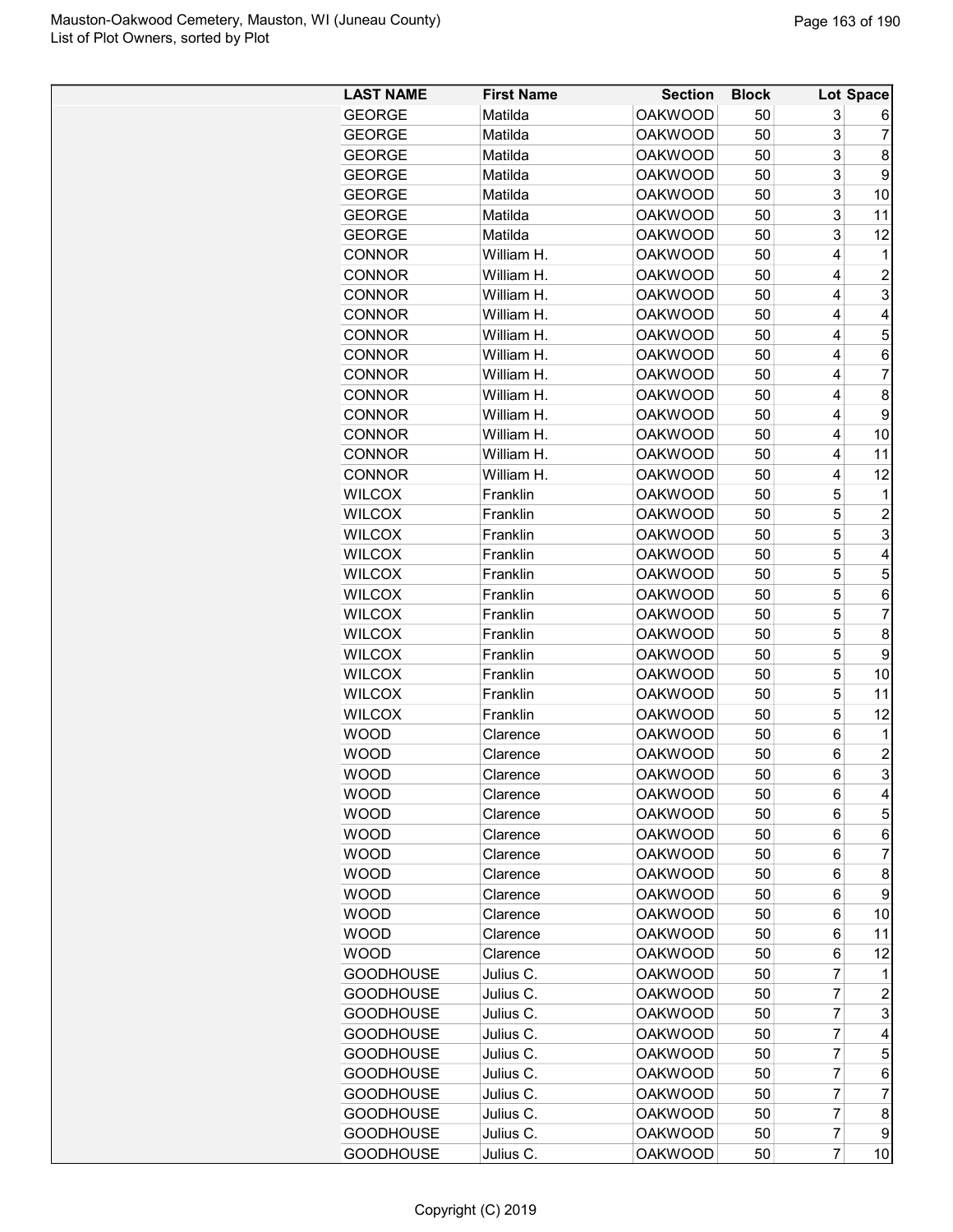| <b>GOODHOUSE</b><br><b>OAKWOOD</b><br>7<br>Julius C.<br>50<br>11<br>$\overline{7}$<br><b>GOODHOUSE</b><br>Julius C.<br><b>OAKWOOD</b><br>50<br>12<br><b>OAKWOOD</b><br><b>CLARK</b><br>R.A.<br>50<br>8<br>1<br><b>OAKWOOD</b><br>8<br>$\overline{2}$<br><b>CLARK</b><br>R.A.<br>50<br>3<br><b>CLARK</b><br>R.A.<br><b>OAKWOOD</b><br>50<br>8<br><b>CLARK</b><br>R.A.<br><b>OAKWOOD</b><br>50<br>8<br>4<br>5<br><b>CLARK</b><br>R.A.<br><b>OAKWOOD</b><br>8<br>50<br><b>CLARK</b><br>R.A.<br><b>OAKWOOD</b><br>8<br>50<br>6<br>7<br>R.A.<br><b>OAKWOOD</b><br>50<br>8<br><b>CLARK</b><br><b>CLARK</b><br>R.A.<br><b>OAKWOOD</b><br>50<br>8<br>8<br><b>CLARK</b><br><b>OAKWOOD</b><br>8<br>9<br>R.A.<br>50<br><b>CLARK</b><br>R.A.<br><b>OAKWOOD</b><br>50<br>8<br>10<br>R.A.<br><b>OAKWOOD</b><br>50<br>8<br>11<br><b>CLARK</b><br>R.A.<br>12<br><b>CLARK</b><br><b>OAKWOOD</b><br>50<br>8<br><b>OAKWOOD</b><br>51<br>1<br>JONES<br>Rufus F.<br>1<br>$\mathbf 1$<br><b>OAKWOOD</b><br>51<br>$\overline{c}$<br>JONES<br>Rufus F.<br>$\mathbf 1$<br>3<br>Rufus F.<br><b>OAKWOOD</b><br>51<br><b>JONES</b><br>$\mathbf 1$<br><b>OAKWOOD</b><br>JONES<br>Rufus F.<br>51<br>4<br><b>JONES</b><br>Rufus F.<br><b>OAKWOOD</b><br>51<br>1<br>5<br><b>JONES</b><br>Rufus F.<br><b>OAKWOOD</b><br>51<br>1<br>6<br>$\mathbf 1$<br>$\overline{7}$<br><b>OAKWOOD</b><br>51<br><b>JONES</b><br>Rufus F.<br>$\mathbf 1$<br>8<br><b>OAKWOOD</b><br>51<br><b>JONES</b><br>Rufus F.<br>9<br>Rufus F.<br><b>OAKWOOD</b><br>51<br>1<br>JONES<br>Rufus F.<br><b>OAKWOOD</b><br>51<br>1<br>JONES<br>10<br>JONES<br>Rufus F.<br><b>OAKWOOD</b><br>51<br>1<br>11<br><b>JONES</b><br>Rufus F.<br><b>OAKWOOD</b><br>51<br>12<br>1<br><b>BAILEY</b><br><b>H &amp; H.N</b><br><b>OAKWOOD</b><br>51<br>2<br>1<br>$\overline{2}$<br><b>H &amp; H.N</b><br><b>OAKWOOD</b><br>51<br>2<br><b>BAILEY</b><br>$\overline{2}$<br>3<br><b>OAKWOOD</b><br>51<br><b>BAILEY</b><br>H & H.N<br>$\overline{2}$<br><b>OAKWOOD</b><br>51<br><b>BAILEY</b><br>H & H.N<br>4<br>$\overline{c}$<br><b>BAILEY</b><br><b>OAKWOOD</b><br>51<br>5<br>H & H.N<br>$\overline{c}$<br><b>BAILEY</b><br>H & H.N<br><b>OAKWOOD</b><br>51<br>6<br>$\overline{c}$<br><b>BARROWS</b><br><b>OAKWOOD</b><br>51<br>7<br>Mrs. G.E<br>$\overline{c}$<br>$\mathsf{R}$<br>51<br><b>BARROWS</b><br><b>OAKWOOD</b><br>Mrs. G.E<br>9<br><b>BARROWS</b><br>Mrs. G.E<br><b>OAKWOOD</b><br>51<br>2<br>$\overline{2}$<br>Mrs. G.E<br>51<br><b>BARROWS</b><br><b>OAKWOOD</b><br>10<br>$\overline{2}$<br>Mrs. G.E<br>51<br>11<br><b>BARROWS</b><br><b>OAKWOOD</b><br>Mrs. G.E<br><b>OAKWOOD</b><br>51<br>2<br><b>BARROWS</b><br>12<br>3<br><b>OAKWOOD</b><br>51<br><b>GRUBB</b><br>George<br>1<br>3<br><b>GRUBB</b><br><b>OAKWOOD</b><br>51<br>$\overline{c}$<br>George<br>3<br>3<br><b>GRUBB</b><br><b>OAKWOOD</b><br>51<br>George<br>3<br><b>GRUBB</b><br><b>OAKWOOD</b><br>51<br>George<br>4<br>3<br>5<br><b>OAKWOOD</b><br>51<br><b>GRUBB</b><br>George<br>3<br><b>OAKWOOD</b><br>51<br>6<br><b>GRUBB</b><br>George<br>3<br>7<br><b>OAKWOOD</b><br>51<br><b>GRUBB</b><br>George<br>3<br>51<br><b>GRUBB</b><br><b>OAKWOOD</b><br>8<br>George<br><b>OAKWOOD</b><br>51<br>3<br><b>GRUBB</b><br>9<br>George<br><b>OAKWOOD</b><br>51<br>3<br><b>GRUBB</b><br>George<br>10<br>3<br><b>OAKWOOD</b><br>51<br>11<br><b>GRUBB</b><br>George<br>3<br>51<br>12<br><b>GRUBB</b><br>George<br><b>OAKWOOD</b><br>51<br>Herbert W.<br><b>OAKWOOD</b><br>4<br><b>CARTER</b><br>1<br>51<br><b>CARTER</b><br>Herbert W.<br><b>OAKWOOD</b><br>$\overline{c}$<br>4 | <b>LAST NAME</b> | <b>First Name</b> | <b>Section</b> | <b>Block</b> |   | Lot Space |
|--------------------------------------------------------------------------------------------------------------------------------------------------------------------------------------------------------------------------------------------------------------------------------------------------------------------------------------------------------------------------------------------------------------------------------------------------------------------------------------------------------------------------------------------------------------------------------------------------------------------------------------------------------------------------------------------------------------------------------------------------------------------------------------------------------------------------------------------------------------------------------------------------------------------------------------------------------------------------------------------------------------------------------------------------------------------------------------------------------------------------------------------------------------------------------------------------------------------------------------------------------------------------------------------------------------------------------------------------------------------------------------------------------------------------------------------------------------------------------------------------------------------------------------------------------------------------------------------------------------------------------------------------------------------------------------------------------------------------------------------------------------------------------------------------------------------------------------------------------------------------------------------------------------------------------------------------------------------------------------------------------------------------------------------------------------------------------------------------------------------------------------------------------------------------------------------------------------------------------------------------------------------------------------------------------------------------------------------------------------------------------------------------------------------------------------------------------------------------------------------------------------------------------------------------------------------------------------------------------------------------------------------------------------------------------------------------------------------------------------------------------------------------------------------------------------------------------------------------------------------------------------------------------------------------------------------------------------------------------------------------------------------------------------------------------------------------------------------------------------------------------------------------------------------------------------------------------------------------------------------------------------------------------------------------------------------------------------------------------------------------------------------------------------------------------------------------------------------------------------------------------------------------------------------------------------------|------------------|-------------------|----------------|--------------|---|-----------|
|                                                                                                                                                                                                                                                                                                                                                                                                                                                                                                                                                                                                                                                                                                                                                                                                                                                                                                                                                                                                                                                                                                                                                                                                                                                                                                                                                                                                                                                                                                                                                                                                                                                                                                                                                                                                                                                                                                                                                                                                                                                                                                                                                                                                                                                                                                                                                                                                                                                                                                                                                                                                                                                                                                                                                                                                                                                                                                                                                                                                                                                                                                                                                                                                                                                                                                                                                                                                                                                                                                                                                                    |                  |                   |                |              |   |           |
|                                                                                                                                                                                                                                                                                                                                                                                                                                                                                                                                                                                                                                                                                                                                                                                                                                                                                                                                                                                                                                                                                                                                                                                                                                                                                                                                                                                                                                                                                                                                                                                                                                                                                                                                                                                                                                                                                                                                                                                                                                                                                                                                                                                                                                                                                                                                                                                                                                                                                                                                                                                                                                                                                                                                                                                                                                                                                                                                                                                                                                                                                                                                                                                                                                                                                                                                                                                                                                                                                                                                                                    |                  |                   |                |              |   |           |
|                                                                                                                                                                                                                                                                                                                                                                                                                                                                                                                                                                                                                                                                                                                                                                                                                                                                                                                                                                                                                                                                                                                                                                                                                                                                                                                                                                                                                                                                                                                                                                                                                                                                                                                                                                                                                                                                                                                                                                                                                                                                                                                                                                                                                                                                                                                                                                                                                                                                                                                                                                                                                                                                                                                                                                                                                                                                                                                                                                                                                                                                                                                                                                                                                                                                                                                                                                                                                                                                                                                                                                    |                  |                   |                |              |   |           |
|                                                                                                                                                                                                                                                                                                                                                                                                                                                                                                                                                                                                                                                                                                                                                                                                                                                                                                                                                                                                                                                                                                                                                                                                                                                                                                                                                                                                                                                                                                                                                                                                                                                                                                                                                                                                                                                                                                                                                                                                                                                                                                                                                                                                                                                                                                                                                                                                                                                                                                                                                                                                                                                                                                                                                                                                                                                                                                                                                                                                                                                                                                                                                                                                                                                                                                                                                                                                                                                                                                                                                                    |                  |                   |                |              |   |           |
|                                                                                                                                                                                                                                                                                                                                                                                                                                                                                                                                                                                                                                                                                                                                                                                                                                                                                                                                                                                                                                                                                                                                                                                                                                                                                                                                                                                                                                                                                                                                                                                                                                                                                                                                                                                                                                                                                                                                                                                                                                                                                                                                                                                                                                                                                                                                                                                                                                                                                                                                                                                                                                                                                                                                                                                                                                                                                                                                                                                                                                                                                                                                                                                                                                                                                                                                                                                                                                                                                                                                                                    |                  |                   |                |              |   |           |
|                                                                                                                                                                                                                                                                                                                                                                                                                                                                                                                                                                                                                                                                                                                                                                                                                                                                                                                                                                                                                                                                                                                                                                                                                                                                                                                                                                                                                                                                                                                                                                                                                                                                                                                                                                                                                                                                                                                                                                                                                                                                                                                                                                                                                                                                                                                                                                                                                                                                                                                                                                                                                                                                                                                                                                                                                                                                                                                                                                                                                                                                                                                                                                                                                                                                                                                                                                                                                                                                                                                                                                    |                  |                   |                |              |   |           |
|                                                                                                                                                                                                                                                                                                                                                                                                                                                                                                                                                                                                                                                                                                                                                                                                                                                                                                                                                                                                                                                                                                                                                                                                                                                                                                                                                                                                                                                                                                                                                                                                                                                                                                                                                                                                                                                                                                                                                                                                                                                                                                                                                                                                                                                                                                                                                                                                                                                                                                                                                                                                                                                                                                                                                                                                                                                                                                                                                                                                                                                                                                                                                                                                                                                                                                                                                                                                                                                                                                                                                                    |                  |                   |                |              |   |           |
|                                                                                                                                                                                                                                                                                                                                                                                                                                                                                                                                                                                                                                                                                                                                                                                                                                                                                                                                                                                                                                                                                                                                                                                                                                                                                                                                                                                                                                                                                                                                                                                                                                                                                                                                                                                                                                                                                                                                                                                                                                                                                                                                                                                                                                                                                                                                                                                                                                                                                                                                                                                                                                                                                                                                                                                                                                                                                                                                                                                                                                                                                                                                                                                                                                                                                                                                                                                                                                                                                                                                                                    |                  |                   |                |              |   |           |
|                                                                                                                                                                                                                                                                                                                                                                                                                                                                                                                                                                                                                                                                                                                                                                                                                                                                                                                                                                                                                                                                                                                                                                                                                                                                                                                                                                                                                                                                                                                                                                                                                                                                                                                                                                                                                                                                                                                                                                                                                                                                                                                                                                                                                                                                                                                                                                                                                                                                                                                                                                                                                                                                                                                                                                                                                                                                                                                                                                                                                                                                                                                                                                                                                                                                                                                                                                                                                                                                                                                                                                    |                  |                   |                |              |   |           |
|                                                                                                                                                                                                                                                                                                                                                                                                                                                                                                                                                                                                                                                                                                                                                                                                                                                                                                                                                                                                                                                                                                                                                                                                                                                                                                                                                                                                                                                                                                                                                                                                                                                                                                                                                                                                                                                                                                                                                                                                                                                                                                                                                                                                                                                                                                                                                                                                                                                                                                                                                                                                                                                                                                                                                                                                                                                                                                                                                                                                                                                                                                                                                                                                                                                                                                                                                                                                                                                                                                                                                                    |                  |                   |                |              |   |           |
|                                                                                                                                                                                                                                                                                                                                                                                                                                                                                                                                                                                                                                                                                                                                                                                                                                                                                                                                                                                                                                                                                                                                                                                                                                                                                                                                                                                                                                                                                                                                                                                                                                                                                                                                                                                                                                                                                                                                                                                                                                                                                                                                                                                                                                                                                                                                                                                                                                                                                                                                                                                                                                                                                                                                                                                                                                                                                                                                                                                                                                                                                                                                                                                                                                                                                                                                                                                                                                                                                                                                                                    |                  |                   |                |              |   |           |
|                                                                                                                                                                                                                                                                                                                                                                                                                                                                                                                                                                                                                                                                                                                                                                                                                                                                                                                                                                                                                                                                                                                                                                                                                                                                                                                                                                                                                                                                                                                                                                                                                                                                                                                                                                                                                                                                                                                                                                                                                                                                                                                                                                                                                                                                                                                                                                                                                                                                                                                                                                                                                                                                                                                                                                                                                                                                                                                                                                                                                                                                                                                                                                                                                                                                                                                                                                                                                                                                                                                                                                    |                  |                   |                |              |   |           |
|                                                                                                                                                                                                                                                                                                                                                                                                                                                                                                                                                                                                                                                                                                                                                                                                                                                                                                                                                                                                                                                                                                                                                                                                                                                                                                                                                                                                                                                                                                                                                                                                                                                                                                                                                                                                                                                                                                                                                                                                                                                                                                                                                                                                                                                                                                                                                                                                                                                                                                                                                                                                                                                                                                                                                                                                                                                                                                                                                                                                                                                                                                                                                                                                                                                                                                                                                                                                                                                                                                                                                                    |                  |                   |                |              |   |           |
|                                                                                                                                                                                                                                                                                                                                                                                                                                                                                                                                                                                                                                                                                                                                                                                                                                                                                                                                                                                                                                                                                                                                                                                                                                                                                                                                                                                                                                                                                                                                                                                                                                                                                                                                                                                                                                                                                                                                                                                                                                                                                                                                                                                                                                                                                                                                                                                                                                                                                                                                                                                                                                                                                                                                                                                                                                                                                                                                                                                                                                                                                                                                                                                                                                                                                                                                                                                                                                                                                                                                                                    |                  |                   |                |              |   |           |
|                                                                                                                                                                                                                                                                                                                                                                                                                                                                                                                                                                                                                                                                                                                                                                                                                                                                                                                                                                                                                                                                                                                                                                                                                                                                                                                                                                                                                                                                                                                                                                                                                                                                                                                                                                                                                                                                                                                                                                                                                                                                                                                                                                                                                                                                                                                                                                                                                                                                                                                                                                                                                                                                                                                                                                                                                                                                                                                                                                                                                                                                                                                                                                                                                                                                                                                                                                                                                                                                                                                                                                    |                  |                   |                |              |   |           |
|                                                                                                                                                                                                                                                                                                                                                                                                                                                                                                                                                                                                                                                                                                                                                                                                                                                                                                                                                                                                                                                                                                                                                                                                                                                                                                                                                                                                                                                                                                                                                                                                                                                                                                                                                                                                                                                                                                                                                                                                                                                                                                                                                                                                                                                                                                                                                                                                                                                                                                                                                                                                                                                                                                                                                                                                                                                                                                                                                                                                                                                                                                                                                                                                                                                                                                                                                                                                                                                                                                                                                                    |                  |                   |                |              |   |           |
|                                                                                                                                                                                                                                                                                                                                                                                                                                                                                                                                                                                                                                                                                                                                                                                                                                                                                                                                                                                                                                                                                                                                                                                                                                                                                                                                                                                                                                                                                                                                                                                                                                                                                                                                                                                                                                                                                                                                                                                                                                                                                                                                                                                                                                                                                                                                                                                                                                                                                                                                                                                                                                                                                                                                                                                                                                                                                                                                                                                                                                                                                                                                                                                                                                                                                                                                                                                                                                                                                                                                                                    |                  |                   |                |              |   |           |
|                                                                                                                                                                                                                                                                                                                                                                                                                                                                                                                                                                                                                                                                                                                                                                                                                                                                                                                                                                                                                                                                                                                                                                                                                                                                                                                                                                                                                                                                                                                                                                                                                                                                                                                                                                                                                                                                                                                                                                                                                                                                                                                                                                                                                                                                                                                                                                                                                                                                                                                                                                                                                                                                                                                                                                                                                                                                                                                                                                                                                                                                                                                                                                                                                                                                                                                                                                                                                                                                                                                                                                    |                  |                   |                |              |   |           |
|                                                                                                                                                                                                                                                                                                                                                                                                                                                                                                                                                                                                                                                                                                                                                                                                                                                                                                                                                                                                                                                                                                                                                                                                                                                                                                                                                                                                                                                                                                                                                                                                                                                                                                                                                                                                                                                                                                                                                                                                                                                                                                                                                                                                                                                                                                                                                                                                                                                                                                                                                                                                                                                                                                                                                                                                                                                                                                                                                                                                                                                                                                                                                                                                                                                                                                                                                                                                                                                                                                                                                                    |                  |                   |                |              |   |           |
|                                                                                                                                                                                                                                                                                                                                                                                                                                                                                                                                                                                                                                                                                                                                                                                                                                                                                                                                                                                                                                                                                                                                                                                                                                                                                                                                                                                                                                                                                                                                                                                                                                                                                                                                                                                                                                                                                                                                                                                                                                                                                                                                                                                                                                                                                                                                                                                                                                                                                                                                                                                                                                                                                                                                                                                                                                                                                                                                                                                                                                                                                                                                                                                                                                                                                                                                                                                                                                                                                                                                                                    |                  |                   |                |              |   |           |
|                                                                                                                                                                                                                                                                                                                                                                                                                                                                                                                                                                                                                                                                                                                                                                                                                                                                                                                                                                                                                                                                                                                                                                                                                                                                                                                                                                                                                                                                                                                                                                                                                                                                                                                                                                                                                                                                                                                                                                                                                                                                                                                                                                                                                                                                                                                                                                                                                                                                                                                                                                                                                                                                                                                                                                                                                                                                                                                                                                                                                                                                                                                                                                                                                                                                                                                                                                                                                                                                                                                                                                    |                  |                   |                |              |   |           |
|                                                                                                                                                                                                                                                                                                                                                                                                                                                                                                                                                                                                                                                                                                                                                                                                                                                                                                                                                                                                                                                                                                                                                                                                                                                                                                                                                                                                                                                                                                                                                                                                                                                                                                                                                                                                                                                                                                                                                                                                                                                                                                                                                                                                                                                                                                                                                                                                                                                                                                                                                                                                                                                                                                                                                                                                                                                                                                                                                                                                                                                                                                                                                                                                                                                                                                                                                                                                                                                                                                                                                                    |                  |                   |                |              |   |           |
|                                                                                                                                                                                                                                                                                                                                                                                                                                                                                                                                                                                                                                                                                                                                                                                                                                                                                                                                                                                                                                                                                                                                                                                                                                                                                                                                                                                                                                                                                                                                                                                                                                                                                                                                                                                                                                                                                                                                                                                                                                                                                                                                                                                                                                                                                                                                                                                                                                                                                                                                                                                                                                                                                                                                                                                                                                                                                                                                                                                                                                                                                                                                                                                                                                                                                                                                                                                                                                                                                                                                                                    |                  |                   |                |              |   |           |
|                                                                                                                                                                                                                                                                                                                                                                                                                                                                                                                                                                                                                                                                                                                                                                                                                                                                                                                                                                                                                                                                                                                                                                                                                                                                                                                                                                                                                                                                                                                                                                                                                                                                                                                                                                                                                                                                                                                                                                                                                                                                                                                                                                                                                                                                                                                                                                                                                                                                                                                                                                                                                                                                                                                                                                                                                                                                                                                                                                                                                                                                                                                                                                                                                                                                                                                                                                                                                                                                                                                                                                    |                  |                   |                |              |   |           |
|                                                                                                                                                                                                                                                                                                                                                                                                                                                                                                                                                                                                                                                                                                                                                                                                                                                                                                                                                                                                                                                                                                                                                                                                                                                                                                                                                                                                                                                                                                                                                                                                                                                                                                                                                                                                                                                                                                                                                                                                                                                                                                                                                                                                                                                                                                                                                                                                                                                                                                                                                                                                                                                                                                                                                                                                                                                                                                                                                                                                                                                                                                                                                                                                                                                                                                                                                                                                                                                                                                                                                                    |                  |                   |                |              |   |           |
|                                                                                                                                                                                                                                                                                                                                                                                                                                                                                                                                                                                                                                                                                                                                                                                                                                                                                                                                                                                                                                                                                                                                                                                                                                                                                                                                                                                                                                                                                                                                                                                                                                                                                                                                                                                                                                                                                                                                                                                                                                                                                                                                                                                                                                                                                                                                                                                                                                                                                                                                                                                                                                                                                                                                                                                                                                                                                                                                                                                                                                                                                                                                                                                                                                                                                                                                                                                                                                                                                                                                                                    |                  |                   |                |              |   |           |
|                                                                                                                                                                                                                                                                                                                                                                                                                                                                                                                                                                                                                                                                                                                                                                                                                                                                                                                                                                                                                                                                                                                                                                                                                                                                                                                                                                                                                                                                                                                                                                                                                                                                                                                                                                                                                                                                                                                                                                                                                                                                                                                                                                                                                                                                                                                                                                                                                                                                                                                                                                                                                                                                                                                                                                                                                                                                                                                                                                                                                                                                                                                                                                                                                                                                                                                                                                                                                                                                                                                                                                    |                  |                   |                |              |   |           |
|                                                                                                                                                                                                                                                                                                                                                                                                                                                                                                                                                                                                                                                                                                                                                                                                                                                                                                                                                                                                                                                                                                                                                                                                                                                                                                                                                                                                                                                                                                                                                                                                                                                                                                                                                                                                                                                                                                                                                                                                                                                                                                                                                                                                                                                                                                                                                                                                                                                                                                                                                                                                                                                                                                                                                                                                                                                                                                                                                                                                                                                                                                                                                                                                                                                                                                                                                                                                                                                                                                                                                                    |                  |                   |                |              |   |           |
|                                                                                                                                                                                                                                                                                                                                                                                                                                                                                                                                                                                                                                                                                                                                                                                                                                                                                                                                                                                                                                                                                                                                                                                                                                                                                                                                                                                                                                                                                                                                                                                                                                                                                                                                                                                                                                                                                                                                                                                                                                                                                                                                                                                                                                                                                                                                                                                                                                                                                                                                                                                                                                                                                                                                                                                                                                                                                                                                                                                                                                                                                                                                                                                                                                                                                                                                                                                                                                                                                                                                                                    |                  |                   |                |              |   |           |
|                                                                                                                                                                                                                                                                                                                                                                                                                                                                                                                                                                                                                                                                                                                                                                                                                                                                                                                                                                                                                                                                                                                                                                                                                                                                                                                                                                                                                                                                                                                                                                                                                                                                                                                                                                                                                                                                                                                                                                                                                                                                                                                                                                                                                                                                                                                                                                                                                                                                                                                                                                                                                                                                                                                                                                                                                                                                                                                                                                                                                                                                                                                                                                                                                                                                                                                                                                                                                                                                                                                                                                    |                  |                   |                |              |   |           |
|                                                                                                                                                                                                                                                                                                                                                                                                                                                                                                                                                                                                                                                                                                                                                                                                                                                                                                                                                                                                                                                                                                                                                                                                                                                                                                                                                                                                                                                                                                                                                                                                                                                                                                                                                                                                                                                                                                                                                                                                                                                                                                                                                                                                                                                                                                                                                                                                                                                                                                                                                                                                                                                                                                                                                                                                                                                                                                                                                                                                                                                                                                                                                                                                                                                                                                                                                                                                                                                                                                                                                                    |                  |                   |                |              |   |           |
|                                                                                                                                                                                                                                                                                                                                                                                                                                                                                                                                                                                                                                                                                                                                                                                                                                                                                                                                                                                                                                                                                                                                                                                                                                                                                                                                                                                                                                                                                                                                                                                                                                                                                                                                                                                                                                                                                                                                                                                                                                                                                                                                                                                                                                                                                                                                                                                                                                                                                                                                                                                                                                                                                                                                                                                                                                                                                                                                                                                                                                                                                                                                                                                                                                                                                                                                                                                                                                                                                                                                                                    |                  |                   |                |              |   |           |
|                                                                                                                                                                                                                                                                                                                                                                                                                                                                                                                                                                                                                                                                                                                                                                                                                                                                                                                                                                                                                                                                                                                                                                                                                                                                                                                                                                                                                                                                                                                                                                                                                                                                                                                                                                                                                                                                                                                                                                                                                                                                                                                                                                                                                                                                                                                                                                                                                                                                                                                                                                                                                                                                                                                                                                                                                                                                                                                                                                                                                                                                                                                                                                                                                                                                                                                                                                                                                                                                                                                                                                    |                  |                   |                |              |   |           |
|                                                                                                                                                                                                                                                                                                                                                                                                                                                                                                                                                                                                                                                                                                                                                                                                                                                                                                                                                                                                                                                                                                                                                                                                                                                                                                                                                                                                                                                                                                                                                                                                                                                                                                                                                                                                                                                                                                                                                                                                                                                                                                                                                                                                                                                                                                                                                                                                                                                                                                                                                                                                                                                                                                                                                                                                                                                                                                                                                                                                                                                                                                                                                                                                                                                                                                                                                                                                                                                                                                                                                                    |                  |                   |                |              |   |           |
|                                                                                                                                                                                                                                                                                                                                                                                                                                                                                                                                                                                                                                                                                                                                                                                                                                                                                                                                                                                                                                                                                                                                                                                                                                                                                                                                                                                                                                                                                                                                                                                                                                                                                                                                                                                                                                                                                                                                                                                                                                                                                                                                                                                                                                                                                                                                                                                                                                                                                                                                                                                                                                                                                                                                                                                                                                                                                                                                                                                                                                                                                                                                                                                                                                                                                                                                                                                                                                                                                                                                                                    |                  |                   |                |              |   |           |
|                                                                                                                                                                                                                                                                                                                                                                                                                                                                                                                                                                                                                                                                                                                                                                                                                                                                                                                                                                                                                                                                                                                                                                                                                                                                                                                                                                                                                                                                                                                                                                                                                                                                                                                                                                                                                                                                                                                                                                                                                                                                                                                                                                                                                                                                                                                                                                                                                                                                                                                                                                                                                                                                                                                                                                                                                                                                                                                                                                                                                                                                                                                                                                                                                                                                                                                                                                                                                                                                                                                                                                    |                  |                   |                |              |   |           |
|                                                                                                                                                                                                                                                                                                                                                                                                                                                                                                                                                                                                                                                                                                                                                                                                                                                                                                                                                                                                                                                                                                                                                                                                                                                                                                                                                                                                                                                                                                                                                                                                                                                                                                                                                                                                                                                                                                                                                                                                                                                                                                                                                                                                                                                                                                                                                                                                                                                                                                                                                                                                                                                                                                                                                                                                                                                                                                                                                                                                                                                                                                                                                                                                                                                                                                                                                                                                                                                                                                                                                                    |                  |                   |                |              |   |           |
|                                                                                                                                                                                                                                                                                                                                                                                                                                                                                                                                                                                                                                                                                                                                                                                                                                                                                                                                                                                                                                                                                                                                                                                                                                                                                                                                                                                                                                                                                                                                                                                                                                                                                                                                                                                                                                                                                                                                                                                                                                                                                                                                                                                                                                                                                                                                                                                                                                                                                                                                                                                                                                                                                                                                                                                                                                                                                                                                                                                                                                                                                                                                                                                                                                                                                                                                                                                                                                                                                                                                                                    |                  |                   |                |              |   |           |
|                                                                                                                                                                                                                                                                                                                                                                                                                                                                                                                                                                                                                                                                                                                                                                                                                                                                                                                                                                                                                                                                                                                                                                                                                                                                                                                                                                                                                                                                                                                                                                                                                                                                                                                                                                                                                                                                                                                                                                                                                                                                                                                                                                                                                                                                                                                                                                                                                                                                                                                                                                                                                                                                                                                                                                                                                                                                                                                                                                                                                                                                                                                                                                                                                                                                                                                                                                                                                                                                                                                                                                    |                  |                   |                |              |   |           |
|                                                                                                                                                                                                                                                                                                                                                                                                                                                                                                                                                                                                                                                                                                                                                                                                                                                                                                                                                                                                                                                                                                                                                                                                                                                                                                                                                                                                                                                                                                                                                                                                                                                                                                                                                                                                                                                                                                                                                                                                                                                                                                                                                                                                                                                                                                                                                                                                                                                                                                                                                                                                                                                                                                                                                                                                                                                                                                                                                                                                                                                                                                                                                                                                                                                                                                                                                                                                                                                                                                                                                                    |                  |                   |                |              |   |           |
|                                                                                                                                                                                                                                                                                                                                                                                                                                                                                                                                                                                                                                                                                                                                                                                                                                                                                                                                                                                                                                                                                                                                                                                                                                                                                                                                                                                                                                                                                                                                                                                                                                                                                                                                                                                                                                                                                                                                                                                                                                                                                                                                                                                                                                                                                                                                                                                                                                                                                                                                                                                                                                                                                                                                                                                                                                                                                                                                                                                                                                                                                                                                                                                                                                                                                                                                                                                                                                                                                                                                                                    |                  |                   |                |              |   |           |
|                                                                                                                                                                                                                                                                                                                                                                                                                                                                                                                                                                                                                                                                                                                                                                                                                                                                                                                                                                                                                                                                                                                                                                                                                                                                                                                                                                                                                                                                                                                                                                                                                                                                                                                                                                                                                                                                                                                                                                                                                                                                                                                                                                                                                                                                                                                                                                                                                                                                                                                                                                                                                                                                                                                                                                                                                                                                                                                                                                                                                                                                                                                                                                                                                                                                                                                                                                                                                                                                                                                                                                    |                  |                   |                |              |   |           |
|                                                                                                                                                                                                                                                                                                                                                                                                                                                                                                                                                                                                                                                                                                                                                                                                                                                                                                                                                                                                                                                                                                                                                                                                                                                                                                                                                                                                                                                                                                                                                                                                                                                                                                                                                                                                                                                                                                                                                                                                                                                                                                                                                                                                                                                                                                                                                                                                                                                                                                                                                                                                                                                                                                                                                                                                                                                                                                                                                                                                                                                                                                                                                                                                                                                                                                                                                                                                                                                                                                                                                                    |                  |                   |                |              |   |           |
|                                                                                                                                                                                                                                                                                                                                                                                                                                                                                                                                                                                                                                                                                                                                                                                                                                                                                                                                                                                                                                                                                                                                                                                                                                                                                                                                                                                                                                                                                                                                                                                                                                                                                                                                                                                                                                                                                                                                                                                                                                                                                                                                                                                                                                                                                                                                                                                                                                                                                                                                                                                                                                                                                                                                                                                                                                                                                                                                                                                                                                                                                                                                                                                                                                                                                                                                                                                                                                                                                                                                                                    |                  |                   |                |              |   |           |
|                                                                                                                                                                                                                                                                                                                                                                                                                                                                                                                                                                                                                                                                                                                                                                                                                                                                                                                                                                                                                                                                                                                                                                                                                                                                                                                                                                                                                                                                                                                                                                                                                                                                                                                                                                                                                                                                                                                                                                                                                                                                                                                                                                                                                                                                                                                                                                                                                                                                                                                                                                                                                                                                                                                                                                                                                                                                                                                                                                                                                                                                                                                                                                                                                                                                                                                                                                                                                                                                                                                                                                    |                  |                   |                |              |   |           |
|                                                                                                                                                                                                                                                                                                                                                                                                                                                                                                                                                                                                                                                                                                                                                                                                                                                                                                                                                                                                                                                                                                                                                                                                                                                                                                                                                                                                                                                                                                                                                                                                                                                                                                                                                                                                                                                                                                                                                                                                                                                                                                                                                                                                                                                                                                                                                                                                                                                                                                                                                                                                                                                                                                                                                                                                                                                                                                                                                                                                                                                                                                                                                                                                                                                                                                                                                                                                                                                                                                                                                                    |                  |                   |                |              |   |           |
|                                                                                                                                                                                                                                                                                                                                                                                                                                                                                                                                                                                                                                                                                                                                                                                                                                                                                                                                                                                                                                                                                                                                                                                                                                                                                                                                                                                                                                                                                                                                                                                                                                                                                                                                                                                                                                                                                                                                                                                                                                                                                                                                                                                                                                                                                                                                                                                                                                                                                                                                                                                                                                                                                                                                                                                                                                                                                                                                                                                                                                                                                                                                                                                                                                                                                                                                                                                                                                                                                                                                                                    |                  |                   |                |              |   |           |
|                                                                                                                                                                                                                                                                                                                                                                                                                                                                                                                                                                                                                                                                                                                                                                                                                                                                                                                                                                                                                                                                                                                                                                                                                                                                                                                                                                                                                                                                                                                                                                                                                                                                                                                                                                                                                                                                                                                                                                                                                                                                                                                                                                                                                                                                                                                                                                                                                                                                                                                                                                                                                                                                                                                                                                                                                                                                                                                                                                                                                                                                                                                                                                                                                                                                                                                                                                                                                                                                                                                                                                    |                  |                   |                |              |   |           |
|                                                                                                                                                                                                                                                                                                                                                                                                                                                                                                                                                                                                                                                                                                                                                                                                                                                                                                                                                                                                                                                                                                                                                                                                                                                                                                                                                                                                                                                                                                                                                                                                                                                                                                                                                                                                                                                                                                                                                                                                                                                                                                                                                                                                                                                                                                                                                                                                                                                                                                                                                                                                                                                                                                                                                                                                                                                                                                                                                                                                                                                                                                                                                                                                                                                                                                                                                                                                                                                                                                                                                                    |                  |                   |                |              |   |           |
|                                                                                                                                                                                                                                                                                                                                                                                                                                                                                                                                                                                                                                                                                                                                                                                                                                                                                                                                                                                                                                                                                                                                                                                                                                                                                                                                                                                                                                                                                                                                                                                                                                                                                                                                                                                                                                                                                                                                                                                                                                                                                                                                                                                                                                                                                                                                                                                                                                                                                                                                                                                                                                                                                                                                                                                                                                                                                                                                                                                                                                                                                                                                                                                                                                                                                                                                                                                                                                                                                                                                                                    |                  |                   |                |              |   |           |
|                                                                                                                                                                                                                                                                                                                                                                                                                                                                                                                                                                                                                                                                                                                                                                                                                                                                                                                                                                                                                                                                                                                                                                                                                                                                                                                                                                                                                                                                                                                                                                                                                                                                                                                                                                                                                                                                                                                                                                                                                                                                                                                                                                                                                                                                                                                                                                                                                                                                                                                                                                                                                                                                                                                                                                                                                                                                                                                                                                                                                                                                                                                                                                                                                                                                                                                                                                                                                                                                                                                                                                    |                  |                   |                |              |   |           |
|                                                                                                                                                                                                                                                                                                                                                                                                                                                                                                                                                                                                                                                                                                                                                                                                                                                                                                                                                                                                                                                                                                                                                                                                                                                                                                                                                                                                                                                                                                                                                                                                                                                                                                                                                                                                                                                                                                                                                                                                                                                                                                                                                                                                                                                                                                                                                                                                                                                                                                                                                                                                                                                                                                                                                                                                                                                                                                                                                                                                                                                                                                                                                                                                                                                                                                                                                                                                                                                                                                                                                                    |                  |                   |                |              |   |           |
|                                                                                                                                                                                                                                                                                                                                                                                                                                                                                                                                                                                                                                                                                                                                                                                                                                                                                                                                                                                                                                                                                                                                                                                                                                                                                                                                                                                                                                                                                                                                                                                                                                                                                                                                                                                                                                                                                                                                                                                                                                                                                                                                                                                                                                                                                                                                                                                                                                                                                                                                                                                                                                                                                                                                                                                                                                                                                                                                                                                                                                                                                                                                                                                                                                                                                                                                                                                                                                                                                                                                                                    | <b>CARTER</b>    | Herbert W.        | <b>OAKWOOD</b> | 51           | 4 | 3         |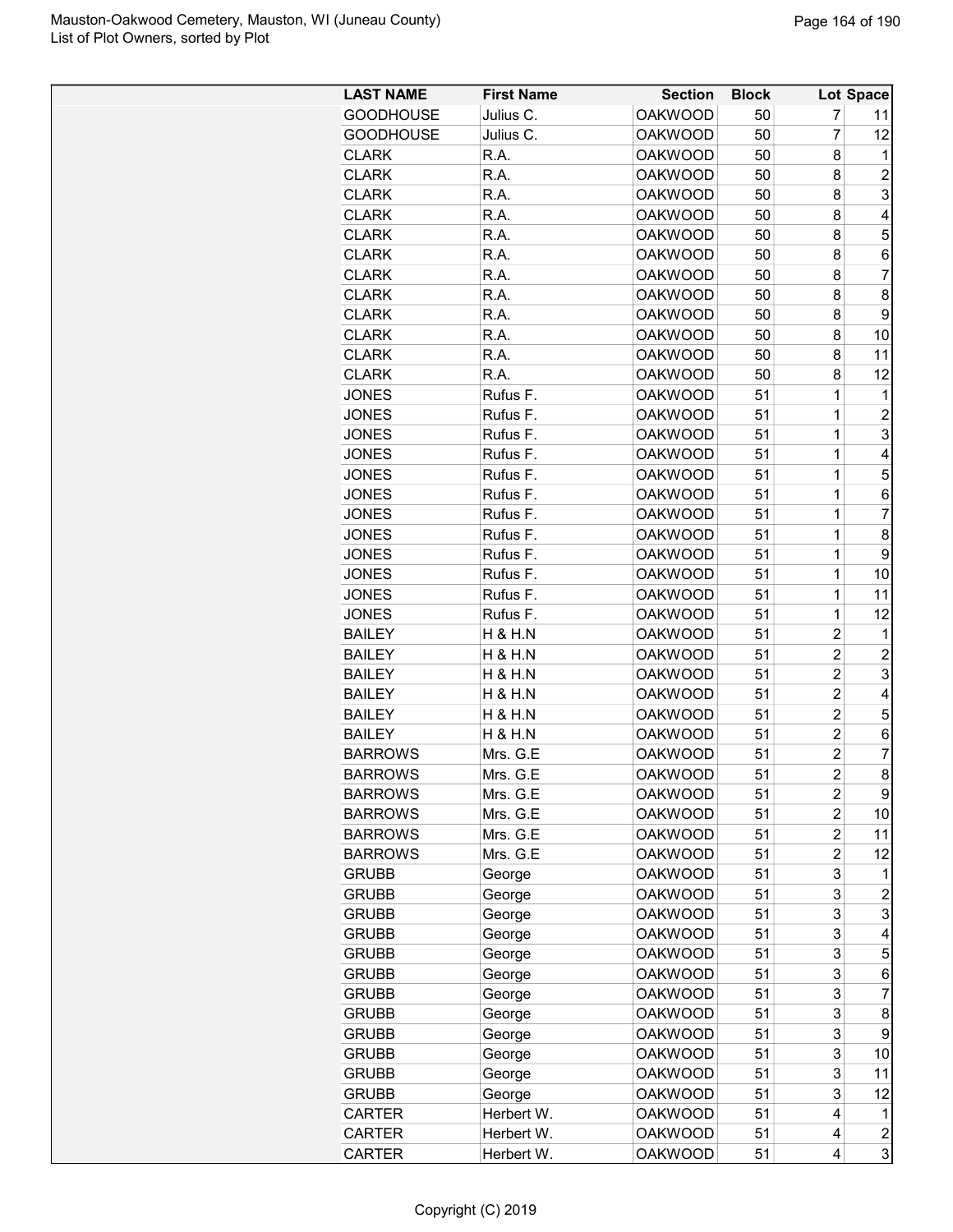| Herbert W.<br><b>OAKWOOD</b><br>51<br><b>CARTER</b><br>4<br>5<br><b>OAKWOOD</b><br>51<br>4<br><b>CARTER</b><br>Herbert W.<br><b>OAKWOOD</b><br>51<br>4<br><b>CARTER</b><br>Herbert W.<br>6<br>$\overline{7}$<br><b>CARTER</b><br><b>OAKWOOD</b><br>51<br>4<br>Herbert W.<br>51<br>8<br><b>CARTER</b><br>Herbert W.<br><b>OAKWOOD</b><br>4<br><b>CARTER</b><br><b>OAKWOOD</b><br>51<br>9<br>Herbert W.<br>4<br>CARTER<br>Herbert W.<br><b>OAKWOOD</b><br>51<br>4<br>10<br>CARTER<br>Herbert W.<br><b>OAKWOOD</b><br>51<br>11<br>4<br>Herbert W.<br>51<br>12<br><b>CARTER</b><br><b>OAKWOOD</b><br>4<br>$\mathbf 1$<br><b>OAKWOOD</b><br>52<br><b>SPAULDING</b><br>Harrison S.<br>1<br>$\mathbf 1$<br>SPAULDING<br>Harrison S.<br><b>OAKWOOD</b><br>52<br>$\overline{c}$<br>3<br>$\mathbf 1$<br>52<br><b>SPAULDING</b><br>Harrison S.<br><b>OAKWOOD</b><br>$\mathbf 1$<br>$\overline{4}$<br><b>SPAULDING</b><br>Harrison S.<br><b>OAKWOOD</b><br>52<br>5<br><b>SPAULDING</b><br>Harrison S.<br><b>OAKWOOD</b><br>52<br>1<br><b>SPAULDING</b><br>Harrison S.<br><b>OAKWOOD</b><br>52<br>1<br>6<br>$\overline{7}$<br>52<br>1<br><b>SPAULDING</b><br>Harrison S.<br><b>OAKWOOD</b><br>52<br>1<br>8<br>SPAULDING<br>Harrison S.<br><b>OAKWOOD</b><br>$\mathbf{1}$<br>9<br>SPAULDING<br>Harrison S.<br><b>OAKWOOD</b><br>52<br>$\mathbf 1$<br>52<br><b>SPAULDING</b><br>Harrison S.<br><b>OAKWOOD</b><br>10<br><b>SPAULDING</b><br>Harrison S.<br><b>OAKWOOD</b><br>$\mathbf{1}$<br>52<br>11<br>SPAULDING<br><b>OAKWOOD</b><br>52<br>1<br>12<br>Harrison S.<br>$\overline{c}$<br><b>PETRIE</b><br><b>OAKWOOD</b><br>52<br>$\mathbf{1}$<br>A.A.<br>$\overline{c}$<br>$\overline{c}$<br>A.A.<br>52<br><b>PETRIE</b><br><b>OAKWOOD</b><br>$\overline{\mathbf{c}}$<br>3<br>A.A.<br><b>OAKWOOD</b><br>52<br><b>PETRIE</b><br>$\overline{c}$<br>A.A.<br><b>OAKWOOD</b><br>4<br><b>PETRIE</b><br>52<br>$\overline{c}$<br>5<br>A.A.<br><b>OAKWOOD</b><br>52<br><b>PETRIE</b><br>$\overline{2}$<br><b>PETRIE</b><br><b>OAKWOOD</b><br>A.A.<br>52<br>6<br>$\overline{c}$<br>$\overline{7}$<br><b>PETRIE</b><br>A.A.<br><b>OAKWOOD</b><br>52<br>$\overline{2}$<br>8<br><b>PETRIE</b><br>A.A.<br>52<br><b>OAKWOOD</b><br>$\overline{c}$<br>9<br>A.A.<br>52<br><b>PETRIE</b><br><b>OAKWOOD</b><br>$\overline{2}$<br><b>OAKWOOD</b><br>52<br>10<br><b>PETRIE</b><br>A.A.<br>$\overline{c}$<br><b>OAKWOOD</b><br>11<br><b>PETRIE</b><br>A.A.<br>52<br>$\overline{c}$<br><b>PETRIE</b><br>A.A.<br><b>OAKWOOD</b><br>52<br>12<br>3<br><b>OAKWOOD</b><br>52<br>$\mathbf{1}$<br><b>SEVERANCE</b><br>Rodney<br>$\overline{\mathbf{c}}$<br><b>SEVERANCE</b><br><b>OAKWOOD</b><br>52<br>Rodney<br>3<br><b>SEVERANCE</b><br>Rodney<br><b>OAKWOOD</b><br>52<br>3<br>3<br>52<br>3<br><b>SEVERANCE</b><br>Rodney<br><b>OAKWOOD</b><br>4<br>3<br>5<br><b>SEVERANCE</b><br>Rodney<br><b>OAKWOOD</b><br>52<br>3<br><b>SEVERANCE</b><br>Rodney<br><b>OAKWOOD</b><br>52<br>6<br>3<br><b>SEVERANCE</b><br>Rodney<br><b>OAKWOOD</b><br>52<br>7<br>3<br><b>SEVERANCE</b><br>Rodney<br><b>OAKWOOD</b><br>52<br>8<br><b>OAKWOOD</b><br>52<br>3<br>9<br><b>SEVERANCE</b><br>Rodney<br><b>OAKWOOD</b><br>52<br>3<br><b>SEVERANCE</b><br>Rodney<br>10<br><b>SEVERANCE</b><br>52<br>3<br>Rodney<br><b>OAKWOOD</b><br>11<br>3<br><b>SEVERANCE</b><br>Rodney<br><b>OAKWOOD</b><br>52<br>12<br>4<br><b>THOMAS</b><br>Ervin A.<br><b>OAKWOOD</b><br>52<br>1<br><b>THOMAS</b><br>Ervin A.<br><b>OAKWOOD</b><br>52<br>4<br>2<br>3<br><b>THOMAS</b><br>Ervin A.<br><b>OAKWOOD</b><br>52<br>4<br><b>THOMAS</b><br>52<br>Ervin A.<br><b>OAKWOOD</b><br>4<br>4<br>5<br><b>THOMAS</b><br>Ervin A.<br><b>OAKWOOD</b><br>52<br>4<br><b>THOMAS</b><br>52<br>6<br>Ervin A.<br><b>OAKWOOD</b><br>4<br><b>RAPP</b><br>Mrs. Eliza<br>$\overline{\mathcal{I}}$<br><b>OAKWOOD</b><br>52<br>4 | <b>LAST NAME</b> | <b>First Name</b> | <b>Section</b> | <b>Block</b> |   | Lot Space |
|---------------------------------------------------------------------------------------------------------------------------------------------------------------------------------------------------------------------------------------------------------------------------------------------------------------------------------------------------------------------------------------------------------------------------------------------------------------------------------------------------------------------------------------------------------------------------------------------------------------------------------------------------------------------------------------------------------------------------------------------------------------------------------------------------------------------------------------------------------------------------------------------------------------------------------------------------------------------------------------------------------------------------------------------------------------------------------------------------------------------------------------------------------------------------------------------------------------------------------------------------------------------------------------------------------------------------------------------------------------------------------------------------------------------------------------------------------------------------------------------------------------------------------------------------------------------------------------------------------------------------------------------------------------------------------------------------------------------------------------------------------------------------------------------------------------------------------------------------------------------------------------------------------------------------------------------------------------------------------------------------------------------------------------------------------------------------------------------------------------------------------------------------------------------------------------------------------------------------------------------------------------------------------------------------------------------------------------------------------------------------------------------------------------------------------------------------------------------------------------------------------------------------------------------------------------------------------------------------------------------------------------------------------------------------------------------------------------------------------------------------------------------------------------------------------------------------------------------------------------------------------------------------------------------------------------------------------------------------------------------------------------------------------------------------------------------------------------------------------------------------------------------------------------------------------------------------------------------------------------------------------------------------------------------------------------------------------------------------------------------------------------------------------------------------------------------------------------------------------------------------------------------------------------------------------------------------------------------------------------------------------------------------------------------------------------------------------------------------------------------------------------------------------------------------------------------------|------------------|-------------------|----------------|--------------|---|-----------|
|                                                                                                                                                                                                                                                                                                                                                                                                                                                                                                                                                                                                                                                                                                                                                                                                                                                                                                                                                                                                                                                                                                                                                                                                                                                                                                                                                                                                                                                                                                                                                                                                                                                                                                                                                                                                                                                                                                                                                                                                                                                                                                                                                                                                                                                                                                                                                                                                                                                                                                                                                                                                                                                                                                                                                                                                                                                                                                                                                                                                                                                                                                                                                                                                                                                                                                                                                                                                                                                                                                                                                                                                                                                                                                                                                                                                                           |                  |                   |                |              |   |           |
|                                                                                                                                                                                                                                                                                                                                                                                                                                                                                                                                                                                                                                                                                                                                                                                                                                                                                                                                                                                                                                                                                                                                                                                                                                                                                                                                                                                                                                                                                                                                                                                                                                                                                                                                                                                                                                                                                                                                                                                                                                                                                                                                                                                                                                                                                                                                                                                                                                                                                                                                                                                                                                                                                                                                                                                                                                                                                                                                                                                                                                                                                                                                                                                                                                                                                                                                                                                                                                                                                                                                                                                                                                                                                                                                                                                                                           |                  |                   |                |              |   |           |
|                                                                                                                                                                                                                                                                                                                                                                                                                                                                                                                                                                                                                                                                                                                                                                                                                                                                                                                                                                                                                                                                                                                                                                                                                                                                                                                                                                                                                                                                                                                                                                                                                                                                                                                                                                                                                                                                                                                                                                                                                                                                                                                                                                                                                                                                                                                                                                                                                                                                                                                                                                                                                                                                                                                                                                                                                                                                                                                                                                                                                                                                                                                                                                                                                                                                                                                                                                                                                                                                                                                                                                                                                                                                                                                                                                                                                           |                  |                   |                |              |   |           |
|                                                                                                                                                                                                                                                                                                                                                                                                                                                                                                                                                                                                                                                                                                                                                                                                                                                                                                                                                                                                                                                                                                                                                                                                                                                                                                                                                                                                                                                                                                                                                                                                                                                                                                                                                                                                                                                                                                                                                                                                                                                                                                                                                                                                                                                                                                                                                                                                                                                                                                                                                                                                                                                                                                                                                                                                                                                                                                                                                                                                                                                                                                                                                                                                                                                                                                                                                                                                                                                                                                                                                                                                                                                                                                                                                                                                                           |                  |                   |                |              |   |           |
|                                                                                                                                                                                                                                                                                                                                                                                                                                                                                                                                                                                                                                                                                                                                                                                                                                                                                                                                                                                                                                                                                                                                                                                                                                                                                                                                                                                                                                                                                                                                                                                                                                                                                                                                                                                                                                                                                                                                                                                                                                                                                                                                                                                                                                                                                                                                                                                                                                                                                                                                                                                                                                                                                                                                                                                                                                                                                                                                                                                                                                                                                                                                                                                                                                                                                                                                                                                                                                                                                                                                                                                                                                                                                                                                                                                                                           |                  |                   |                |              |   |           |
|                                                                                                                                                                                                                                                                                                                                                                                                                                                                                                                                                                                                                                                                                                                                                                                                                                                                                                                                                                                                                                                                                                                                                                                                                                                                                                                                                                                                                                                                                                                                                                                                                                                                                                                                                                                                                                                                                                                                                                                                                                                                                                                                                                                                                                                                                                                                                                                                                                                                                                                                                                                                                                                                                                                                                                                                                                                                                                                                                                                                                                                                                                                                                                                                                                                                                                                                                                                                                                                                                                                                                                                                                                                                                                                                                                                                                           |                  |                   |                |              |   |           |
|                                                                                                                                                                                                                                                                                                                                                                                                                                                                                                                                                                                                                                                                                                                                                                                                                                                                                                                                                                                                                                                                                                                                                                                                                                                                                                                                                                                                                                                                                                                                                                                                                                                                                                                                                                                                                                                                                                                                                                                                                                                                                                                                                                                                                                                                                                                                                                                                                                                                                                                                                                                                                                                                                                                                                                                                                                                                                                                                                                                                                                                                                                                                                                                                                                                                                                                                                                                                                                                                                                                                                                                                                                                                                                                                                                                                                           |                  |                   |                |              |   |           |
|                                                                                                                                                                                                                                                                                                                                                                                                                                                                                                                                                                                                                                                                                                                                                                                                                                                                                                                                                                                                                                                                                                                                                                                                                                                                                                                                                                                                                                                                                                                                                                                                                                                                                                                                                                                                                                                                                                                                                                                                                                                                                                                                                                                                                                                                                                                                                                                                                                                                                                                                                                                                                                                                                                                                                                                                                                                                                                                                                                                                                                                                                                                                                                                                                                                                                                                                                                                                                                                                                                                                                                                                                                                                                                                                                                                                                           |                  |                   |                |              |   |           |
|                                                                                                                                                                                                                                                                                                                                                                                                                                                                                                                                                                                                                                                                                                                                                                                                                                                                                                                                                                                                                                                                                                                                                                                                                                                                                                                                                                                                                                                                                                                                                                                                                                                                                                                                                                                                                                                                                                                                                                                                                                                                                                                                                                                                                                                                                                                                                                                                                                                                                                                                                                                                                                                                                                                                                                                                                                                                                                                                                                                                                                                                                                                                                                                                                                                                                                                                                                                                                                                                                                                                                                                                                                                                                                                                                                                                                           |                  |                   |                |              |   |           |
|                                                                                                                                                                                                                                                                                                                                                                                                                                                                                                                                                                                                                                                                                                                                                                                                                                                                                                                                                                                                                                                                                                                                                                                                                                                                                                                                                                                                                                                                                                                                                                                                                                                                                                                                                                                                                                                                                                                                                                                                                                                                                                                                                                                                                                                                                                                                                                                                                                                                                                                                                                                                                                                                                                                                                                                                                                                                                                                                                                                                                                                                                                                                                                                                                                                                                                                                                                                                                                                                                                                                                                                                                                                                                                                                                                                                                           |                  |                   |                |              |   |           |
|                                                                                                                                                                                                                                                                                                                                                                                                                                                                                                                                                                                                                                                                                                                                                                                                                                                                                                                                                                                                                                                                                                                                                                                                                                                                                                                                                                                                                                                                                                                                                                                                                                                                                                                                                                                                                                                                                                                                                                                                                                                                                                                                                                                                                                                                                                                                                                                                                                                                                                                                                                                                                                                                                                                                                                                                                                                                                                                                                                                                                                                                                                                                                                                                                                                                                                                                                                                                                                                                                                                                                                                                                                                                                                                                                                                                                           |                  |                   |                |              |   |           |
|                                                                                                                                                                                                                                                                                                                                                                                                                                                                                                                                                                                                                                                                                                                                                                                                                                                                                                                                                                                                                                                                                                                                                                                                                                                                                                                                                                                                                                                                                                                                                                                                                                                                                                                                                                                                                                                                                                                                                                                                                                                                                                                                                                                                                                                                                                                                                                                                                                                                                                                                                                                                                                                                                                                                                                                                                                                                                                                                                                                                                                                                                                                                                                                                                                                                                                                                                                                                                                                                                                                                                                                                                                                                                                                                                                                                                           |                  |                   |                |              |   |           |
|                                                                                                                                                                                                                                                                                                                                                                                                                                                                                                                                                                                                                                                                                                                                                                                                                                                                                                                                                                                                                                                                                                                                                                                                                                                                                                                                                                                                                                                                                                                                                                                                                                                                                                                                                                                                                                                                                                                                                                                                                                                                                                                                                                                                                                                                                                                                                                                                                                                                                                                                                                                                                                                                                                                                                                                                                                                                                                                                                                                                                                                                                                                                                                                                                                                                                                                                                                                                                                                                                                                                                                                                                                                                                                                                                                                                                           |                  |                   |                |              |   |           |
|                                                                                                                                                                                                                                                                                                                                                                                                                                                                                                                                                                                                                                                                                                                                                                                                                                                                                                                                                                                                                                                                                                                                                                                                                                                                                                                                                                                                                                                                                                                                                                                                                                                                                                                                                                                                                                                                                                                                                                                                                                                                                                                                                                                                                                                                                                                                                                                                                                                                                                                                                                                                                                                                                                                                                                                                                                                                                                                                                                                                                                                                                                                                                                                                                                                                                                                                                                                                                                                                                                                                                                                                                                                                                                                                                                                                                           |                  |                   |                |              |   |           |
|                                                                                                                                                                                                                                                                                                                                                                                                                                                                                                                                                                                                                                                                                                                                                                                                                                                                                                                                                                                                                                                                                                                                                                                                                                                                                                                                                                                                                                                                                                                                                                                                                                                                                                                                                                                                                                                                                                                                                                                                                                                                                                                                                                                                                                                                                                                                                                                                                                                                                                                                                                                                                                                                                                                                                                                                                                                                                                                                                                                                                                                                                                                                                                                                                                                                                                                                                                                                                                                                                                                                                                                                                                                                                                                                                                                                                           |                  |                   |                |              |   |           |
|                                                                                                                                                                                                                                                                                                                                                                                                                                                                                                                                                                                                                                                                                                                                                                                                                                                                                                                                                                                                                                                                                                                                                                                                                                                                                                                                                                                                                                                                                                                                                                                                                                                                                                                                                                                                                                                                                                                                                                                                                                                                                                                                                                                                                                                                                                                                                                                                                                                                                                                                                                                                                                                                                                                                                                                                                                                                                                                                                                                                                                                                                                                                                                                                                                                                                                                                                                                                                                                                                                                                                                                                                                                                                                                                                                                                                           |                  |                   |                |              |   |           |
|                                                                                                                                                                                                                                                                                                                                                                                                                                                                                                                                                                                                                                                                                                                                                                                                                                                                                                                                                                                                                                                                                                                                                                                                                                                                                                                                                                                                                                                                                                                                                                                                                                                                                                                                                                                                                                                                                                                                                                                                                                                                                                                                                                                                                                                                                                                                                                                                                                                                                                                                                                                                                                                                                                                                                                                                                                                                                                                                                                                                                                                                                                                                                                                                                                                                                                                                                                                                                                                                                                                                                                                                                                                                                                                                                                                                                           |                  |                   |                |              |   |           |
|                                                                                                                                                                                                                                                                                                                                                                                                                                                                                                                                                                                                                                                                                                                                                                                                                                                                                                                                                                                                                                                                                                                                                                                                                                                                                                                                                                                                                                                                                                                                                                                                                                                                                                                                                                                                                                                                                                                                                                                                                                                                                                                                                                                                                                                                                                                                                                                                                                                                                                                                                                                                                                                                                                                                                                                                                                                                                                                                                                                                                                                                                                                                                                                                                                                                                                                                                                                                                                                                                                                                                                                                                                                                                                                                                                                                                           |                  |                   |                |              |   |           |
|                                                                                                                                                                                                                                                                                                                                                                                                                                                                                                                                                                                                                                                                                                                                                                                                                                                                                                                                                                                                                                                                                                                                                                                                                                                                                                                                                                                                                                                                                                                                                                                                                                                                                                                                                                                                                                                                                                                                                                                                                                                                                                                                                                                                                                                                                                                                                                                                                                                                                                                                                                                                                                                                                                                                                                                                                                                                                                                                                                                                                                                                                                                                                                                                                                                                                                                                                                                                                                                                                                                                                                                                                                                                                                                                                                                                                           |                  |                   |                |              |   |           |
|                                                                                                                                                                                                                                                                                                                                                                                                                                                                                                                                                                                                                                                                                                                                                                                                                                                                                                                                                                                                                                                                                                                                                                                                                                                                                                                                                                                                                                                                                                                                                                                                                                                                                                                                                                                                                                                                                                                                                                                                                                                                                                                                                                                                                                                                                                                                                                                                                                                                                                                                                                                                                                                                                                                                                                                                                                                                                                                                                                                                                                                                                                                                                                                                                                                                                                                                                                                                                                                                                                                                                                                                                                                                                                                                                                                                                           |                  |                   |                |              |   |           |
|                                                                                                                                                                                                                                                                                                                                                                                                                                                                                                                                                                                                                                                                                                                                                                                                                                                                                                                                                                                                                                                                                                                                                                                                                                                                                                                                                                                                                                                                                                                                                                                                                                                                                                                                                                                                                                                                                                                                                                                                                                                                                                                                                                                                                                                                                                                                                                                                                                                                                                                                                                                                                                                                                                                                                                                                                                                                                                                                                                                                                                                                                                                                                                                                                                                                                                                                                                                                                                                                                                                                                                                                                                                                                                                                                                                                                           |                  |                   |                |              |   |           |
|                                                                                                                                                                                                                                                                                                                                                                                                                                                                                                                                                                                                                                                                                                                                                                                                                                                                                                                                                                                                                                                                                                                                                                                                                                                                                                                                                                                                                                                                                                                                                                                                                                                                                                                                                                                                                                                                                                                                                                                                                                                                                                                                                                                                                                                                                                                                                                                                                                                                                                                                                                                                                                                                                                                                                                                                                                                                                                                                                                                                                                                                                                                                                                                                                                                                                                                                                                                                                                                                                                                                                                                                                                                                                                                                                                                                                           |                  |                   |                |              |   |           |
|                                                                                                                                                                                                                                                                                                                                                                                                                                                                                                                                                                                                                                                                                                                                                                                                                                                                                                                                                                                                                                                                                                                                                                                                                                                                                                                                                                                                                                                                                                                                                                                                                                                                                                                                                                                                                                                                                                                                                                                                                                                                                                                                                                                                                                                                                                                                                                                                                                                                                                                                                                                                                                                                                                                                                                                                                                                                                                                                                                                                                                                                                                                                                                                                                                                                                                                                                                                                                                                                                                                                                                                                                                                                                                                                                                                                                           |                  |                   |                |              |   |           |
|                                                                                                                                                                                                                                                                                                                                                                                                                                                                                                                                                                                                                                                                                                                                                                                                                                                                                                                                                                                                                                                                                                                                                                                                                                                                                                                                                                                                                                                                                                                                                                                                                                                                                                                                                                                                                                                                                                                                                                                                                                                                                                                                                                                                                                                                                                                                                                                                                                                                                                                                                                                                                                                                                                                                                                                                                                                                                                                                                                                                                                                                                                                                                                                                                                                                                                                                                                                                                                                                                                                                                                                                                                                                                                                                                                                                                           |                  |                   |                |              |   |           |
|                                                                                                                                                                                                                                                                                                                                                                                                                                                                                                                                                                                                                                                                                                                                                                                                                                                                                                                                                                                                                                                                                                                                                                                                                                                                                                                                                                                                                                                                                                                                                                                                                                                                                                                                                                                                                                                                                                                                                                                                                                                                                                                                                                                                                                                                                                                                                                                                                                                                                                                                                                                                                                                                                                                                                                                                                                                                                                                                                                                                                                                                                                                                                                                                                                                                                                                                                                                                                                                                                                                                                                                                                                                                                                                                                                                                                           |                  |                   |                |              |   |           |
|                                                                                                                                                                                                                                                                                                                                                                                                                                                                                                                                                                                                                                                                                                                                                                                                                                                                                                                                                                                                                                                                                                                                                                                                                                                                                                                                                                                                                                                                                                                                                                                                                                                                                                                                                                                                                                                                                                                                                                                                                                                                                                                                                                                                                                                                                                                                                                                                                                                                                                                                                                                                                                                                                                                                                                                                                                                                                                                                                                                                                                                                                                                                                                                                                                                                                                                                                                                                                                                                                                                                                                                                                                                                                                                                                                                                                           |                  |                   |                |              |   |           |
|                                                                                                                                                                                                                                                                                                                                                                                                                                                                                                                                                                                                                                                                                                                                                                                                                                                                                                                                                                                                                                                                                                                                                                                                                                                                                                                                                                                                                                                                                                                                                                                                                                                                                                                                                                                                                                                                                                                                                                                                                                                                                                                                                                                                                                                                                                                                                                                                                                                                                                                                                                                                                                                                                                                                                                                                                                                                                                                                                                                                                                                                                                                                                                                                                                                                                                                                                                                                                                                                                                                                                                                                                                                                                                                                                                                                                           |                  |                   |                |              |   |           |
|                                                                                                                                                                                                                                                                                                                                                                                                                                                                                                                                                                                                                                                                                                                                                                                                                                                                                                                                                                                                                                                                                                                                                                                                                                                                                                                                                                                                                                                                                                                                                                                                                                                                                                                                                                                                                                                                                                                                                                                                                                                                                                                                                                                                                                                                                                                                                                                                                                                                                                                                                                                                                                                                                                                                                                                                                                                                                                                                                                                                                                                                                                                                                                                                                                                                                                                                                                                                                                                                                                                                                                                                                                                                                                                                                                                                                           |                  |                   |                |              |   |           |
|                                                                                                                                                                                                                                                                                                                                                                                                                                                                                                                                                                                                                                                                                                                                                                                                                                                                                                                                                                                                                                                                                                                                                                                                                                                                                                                                                                                                                                                                                                                                                                                                                                                                                                                                                                                                                                                                                                                                                                                                                                                                                                                                                                                                                                                                                                                                                                                                                                                                                                                                                                                                                                                                                                                                                                                                                                                                                                                                                                                                                                                                                                                                                                                                                                                                                                                                                                                                                                                                                                                                                                                                                                                                                                                                                                                                                           |                  |                   |                |              |   |           |
|                                                                                                                                                                                                                                                                                                                                                                                                                                                                                                                                                                                                                                                                                                                                                                                                                                                                                                                                                                                                                                                                                                                                                                                                                                                                                                                                                                                                                                                                                                                                                                                                                                                                                                                                                                                                                                                                                                                                                                                                                                                                                                                                                                                                                                                                                                                                                                                                                                                                                                                                                                                                                                                                                                                                                                                                                                                                                                                                                                                                                                                                                                                                                                                                                                                                                                                                                                                                                                                                                                                                                                                                                                                                                                                                                                                                                           |                  |                   |                |              |   |           |
|                                                                                                                                                                                                                                                                                                                                                                                                                                                                                                                                                                                                                                                                                                                                                                                                                                                                                                                                                                                                                                                                                                                                                                                                                                                                                                                                                                                                                                                                                                                                                                                                                                                                                                                                                                                                                                                                                                                                                                                                                                                                                                                                                                                                                                                                                                                                                                                                                                                                                                                                                                                                                                                                                                                                                                                                                                                                                                                                                                                                                                                                                                                                                                                                                                                                                                                                                                                                                                                                                                                                                                                                                                                                                                                                                                                                                           |                  |                   |                |              |   |           |
|                                                                                                                                                                                                                                                                                                                                                                                                                                                                                                                                                                                                                                                                                                                                                                                                                                                                                                                                                                                                                                                                                                                                                                                                                                                                                                                                                                                                                                                                                                                                                                                                                                                                                                                                                                                                                                                                                                                                                                                                                                                                                                                                                                                                                                                                                                                                                                                                                                                                                                                                                                                                                                                                                                                                                                                                                                                                                                                                                                                                                                                                                                                                                                                                                                                                                                                                                                                                                                                                                                                                                                                                                                                                                                                                                                                                                           |                  |                   |                |              |   |           |
|                                                                                                                                                                                                                                                                                                                                                                                                                                                                                                                                                                                                                                                                                                                                                                                                                                                                                                                                                                                                                                                                                                                                                                                                                                                                                                                                                                                                                                                                                                                                                                                                                                                                                                                                                                                                                                                                                                                                                                                                                                                                                                                                                                                                                                                                                                                                                                                                                                                                                                                                                                                                                                                                                                                                                                                                                                                                                                                                                                                                                                                                                                                                                                                                                                                                                                                                                                                                                                                                                                                                                                                                                                                                                                                                                                                                                           |                  |                   |                |              |   |           |
|                                                                                                                                                                                                                                                                                                                                                                                                                                                                                                                                                                                                                                                                                                                                                                                                                                                                                                                                                                                                                                                                                                                                                                                                                                                                                                                                                                                                                                                                                                                                                                                                                                                                                                                                                                                                                                                                                                                                                                                                                                                                                                                                                                                                                                                                                                                                                                                                                                                                                                                                                                                                                                                                                                                                                                                                                                                                                                                                                                                                                                                                                                                                                                                                                                                                                                                                                                                                                                                                                                                                                                                                                                                                                                                                                                                                                           |                  |                   |                |              |   |           |
|                                                                                                                                                                                                                                                                                                                                                                                                                                                                                                                                                                                                                                                                                                                                                                                                                                                                                                                                                                                                                                                                                                                                                                                                                                                                                                                                                                                                                                                                                                                                                                                                                                                                                                                                                                                                                                                                                                                                                                                                                                                                                                                                                                                                                                                                                                                                                                                                                                                                                                                                                                                                                                                                                                                                                                                                                                                                                                                                                                                                                                                                                                                                                                                                                                                                                                                                                                                                                                                                                                                                                                                                                                                                                                                                                                                                                           |                  |                   |                |              |   |           |
|                                                                                                                                                                                                                                                                                                                                                                                                                                                                                                                                                                                                                                                                                                                                                                                                                                                                                                                                                                                                                                                                                                                                                                                                                                                                                                                                                                                                                                                                                                                                                                                                                                                                                                                                                                                                                                                                                                                                                                                                                                                                                                                                                                                                                                                                                                                                                                                                                                                                                                                                                                                                                                                                                                                                                                                                                                                                                                                                                                                                                                                                                                                                                                                                                                                                                                                                                                                                                                                                                                                                                                                                                                                                                                                                                                                                                           |                  |                   |                |              |   |           |
|                                                                                                                                                                                                                                                                                                                                                                                                                                                                                                                                                                                                                                                                                                                                                                                                                                                                                                                                                                                                                                                                                                                                                                                                                                                                                                                                                                                                                                                                                                                                                                                                                                                                                                                                                                                                                                                                                                                                                                                                                                                                                                                                                                                                                                                                                                                                                                                                                                                                                                                                                                                                                                                                                                                                                                                                                                                                                                                                                                                                                                                                                                                                                                                                                                                                                                                                                                                                                                                                                                                                                                                                                                                                                                                                                                                                                           |                  |                   |                |              |   |           |
|                                                                                                                                                                                                                                                                                                                                                                                                                                                                                                                                                                                                                                                                                                                                                                                                                                                                                                                                                                                                                                                                                                                                                                                                                                                                                                                                                                                                                                                                                                                                                                                                                                                                                                                                                                                                                                                                                                                                                                                                                                                                                                                                                                                                                                                                                                                                                                                                                                                                                                                                                                                                                                                                                                                                                                                                                                                                                                                                                                                                                                                                                                                                                                                                                                                                                                                                                                                                                                                                                                                                                                                                                                                                                                                                                                                                                           |                  |                   |                |              |   |           |
|                                                                                                                                                                                                                                                                                                                                                                                                                                                                                                                                                                                                                                                                                                                                                                                                                                                                                                                                                                                                                                                                                                                                                                                                                                                                                                                                                                                                                                                                                                                                                                                                                                                                                                                                                                                                                                                                                                                                                                                                                                                                                                                                                                                                                                                                                                                                                                                                                                                                                                                                                                                                                                                                                                                                                                                                                                                                                                                                                                                                                                                                                                                                                                                                                                                                                                                                                                                                                                                                                                                                                                                                                                                                                                                                                                                                                           |                  |                   |                |              |   |           |
|                                                                                                                                                                                                                                                                                                                                                                                                                                                                                                                                                                                                                                                                                                                                                                                                                                                                                                                                                                                                                                                                                                                                                                                                                                                                                                                                                                                                                                                                                                                                                                                                                                                                                                                                                                                                                                                                                                                                                                                                                                                                                                                                                                                                                                                                                                                                                                                                                                                                                                                                                                                                                                                                                                                                                                                                                                                                                                                                                                                                                                                                                                                                                                                                                                                                                                                                                                                                                                                                                                                                                                                                                                                                                                                                                                                                                           |                  |                   |                |              |   |           |
|                                                                                                                                                                                                                                                                                                                                                                                                                                                                                                                                                                                                                                                                                                                                                                                                                                                                                                                                                                                                                                                                                                                                                                                                                                                                                                                                                                                                                                                                                                                                                                                                                                                                                                                                                                                                                                                                                                                                                                                                                                                                                                                                                                                                                                                                                                                                                                                                                                                                                                                                                                                                                                                                                                                                                                                                                                                                                                                                                                                                                                                                                                                                                                                                                                                                                                                                                                                                                                                                                                                                                                                                                                                                                                                                                                                                                           |                  |                   |                |              |   |           |
|                                                                                                                                                                                                                                                                                                                                                                                                                                                                                                                                                                                                                                                                                                                                                                                                                                                                                                                                                                                                                                                                                                                                                                                                                                                                                                                                                                                                                                                                                                                                                                                                                                                                                                                                                                                                                                                                                                                                                                                                                                                                                                                                                                                                                                                                                                                                                                                                                                                                                                                                                                                                                                                                                                                                                                                                                                                                                                                                                                                                                                                                                                                                                                                                                                                                                                                                                                                                                                                                                                                                                                                                                                                                                                                                                                                                                           |                  |                   |                |              |   |           |
|                                                                                                                                                                                                                                                                                                                                                                                                                                                                                                                                                                                                                                                                                                                                                                                                                                                                                                                                                                                                                                                                                                                                                                                                                                                                                                                                                                                                                                                                                                                                                                                                                                                                                                                                                                                                                                                                                                                                                                                                                                                                                                                                                                                                                                                                                                                                                                                                                                                                                                                                                                                                                                                                                                                                                                                                                                                                                                                                                                                                                                                                                                                                                                                                                                                                                                                                                                                                                                                                                                                                                                                                                                                                                                                                                                                                                           |                  |                   |                |              |   |           |
|                                                                                                                                                                                                                                                                                                                                                                                                                                                                                                                                                                                                                                                                                                                                                                                                                                                                                                                                                                                                                                                                                                                                                                                                                                                                                                                                                                                                                                                                                                                                                                                                                                                                                                                                                                                                                                                                                                                                                                                                                                                                                                                                                                                                                                                                                                                                                                                                                                                                                                                                                                                                                                                                                                                                                                                                                                                                                                                                                                                                                                                                                                                                                                                                                                                                                                                                                                                                                                                                                                                                                                                                                                                                                                                                                                                                                           |                  |                   |                |              |   |           |
|                                                                                                                                                                                                                                                                                                                                                                                                                                                                                                                                                                                                                                                                                                                                                                                                                                                                                                                                                                                                                                                                                                                                                                                                                                                                                                                                                                                                                                                                                                                                                                                                                                                                                                                                                                                                                                                                                                                                                                                                                                                                                                                                                                                                                                                                                                                                                                                                                                                                                                                                                                                                                                                                                                                                                                                                                                                                                                                                                                                                                                                                                                                                                                                                                                                                                                                                                                                                                                                                                                                                                                                                                                                                                                                                                                                                                           |                  |                   |                |              |   |           |
|                                                                                                                                                                                                                                                                                                                                                                                                                                                                                                                                                                                                                                                                                                                                                                                                                                                                                                                                                                                                                                                                                                                                                                                                                                                                                                                                                                                                                                                                                                                                                                                                                                                                                                                                                                                                                                                                                                                                                                                                                                                                                                                                                                                                                                                                                                                                                                                                                                                                                                                                                                                                                                                                                                                                                                                                                                                                                                                                                                                                                                                                                                                                                                                                                                                                                                                                                                                                                                                                                                                                                                                                                                                                                                                                                                                                                           |                  |                   |                |              |   |           |
|                                                                                                                                                                                                                                                                                                                                                                                                                                                                                                                                                                                                                                                                                                                                                                                                                                                                                                                                                                                                                                                                                                                                                                                                                                                                                                                                                                                                                                                                                                                                                                                                                                                                                                                                                                                                                                                                                                                                                                                                                                                                                                                                                                                                                                                                                                                                                                                                                                                                                                                                                                                                                                                                                                                                                                                                                                                                                                                                                                                                                                                                                                                                                                                                                                                                                                                                                                                                                                                                                                                                                                                                                                                                                                                                                                                                                           |                  |                   |                |              |   |           |
|                                                                                                                                                                                                                                                                                                                                                                                                                                                                                                                                                                                                                                                                                                                                                                                                                                                                                                                                                                                                                                                                                                                                                                                                                                                                                                                                                                                                                                                                                                                                                                                                                                                                                                                                                                                                                                                                                                                                                                                                                                                                                                                                                                                                                                                                                                                                                                                                                                                                                                                                                                                                                                                                                                                                                                                                                                                                                                                                                                                                                                                                                                                                                                                                                                                                                                                                                                                                                                                                                                                                                                                                                                                                                                                                                                                                                           |                  |                   |                |              |   |           |
|                                                                                                                                                                                                                                                                                                                                                                                                                                                                                                                                                                                                                                                                                                                                                                                                                                                                                                                                                                                                                                                                                                                                                                                                                                                                                                                                                                                                                                                                                                                                                                                                                                                                                                                                                                                                                                                                                                                                                                                                                                                                                                                                                                                                                                                                                                                                                                                                                                                                                                                                                                                                                                                                                                                                                                                                                                                                                                                                                                                                                                                                                                                                                                                                                                                                                                                                                                                                                                                                                                                                                                                                                                                                                                                                                                                                                           |                  |                   |                |              |   |           |
|                                                                                                                                                                                                                                                                                                                                                                                                                                                                                                                                                                                                                                                                                                                                                                                                                                                                                                                                                                                                                                                                                                                                                                                                                                                                                                                                                                                                                                                                                                                                                                                                                                                                                                                                                                                                                                                                                                                                                                                                                                                                                                                                                                                                                                                                                                                                                                                                                                                                                                                                                                                                                                                                                                                                                                                                                                                                                                                                                                                                                                                                                                                                                                                                                                                                                                                                                                                                                                                                                                                                                                                                                                                                                                                                                                                                                           |                  |                   |                |              |   |           |
|                                                                                                                                                                                                                                                                                                                                                                                                                                                                                                                                                                                                                                                                                                                                                                                                                                                                                                                                                                                                                                                                                                                                                                                                                                                                                                                                                                                                                                                                                                                                                                                                                                                                                                                                                                                                                                                                                                                                                                                                                                                                                                                                                                                                                                                                                                                                                                                                                                                                                                                                                                                                                                                                                                                                                                                                                                                                                                                                                                                                                                                                                                                                                                                                                                                                                                                                                                                                                                                                                                                                                                                                                                                                                                                                                                                                                           |                  |                   |                |              |   |           |
|                                                                                                                                                                                                                                                                                                                                                                                                                                                                                                                                                                                                                                                                                                                                                                                                                                                                                                                                                                                                                                                                                                                                                                                                                                                                                                                                                                                                                                                                                                                                                                                                                                                                                                                                                                                                                                                                                                                                                                                                                                                                                                                                                                                                                                                                                                                                                                                                                                                                                                                                                                                                                                                                                                                                                                                                                                                                                                                                                                                                                                                                                                                                                                                                                                                                                                                                                                                                                                                                                                                                                                                                                                                                                                                                                                                                                           |                  |                   |                |              |   |           |
|                                                                                                                                                                                                                                                                                                                                                                                                                                                                                                                                                                                                                                                                                                                                                                                                                                                                                                                                                                                                                                                                                                                                                                                                                                                                                                                                                                                                                                                                                                                                                                                                                                                                                                                                                                                                                                                                                                                                                                                                                                                                                                                                                                                                                                                                                                                                                                                                                                                                                                                                                                                                                                                                                                                                                                                                                                                                                                                                                                                                                                                                                                                                                                                                                                                                                                                                                                                                                                                                                                                                                                                                                                                                                                                                                                                                                           | RAPP             | Mrs. Eliza        | <b>OAKWOOD</b> | 52           | 4 | 8         |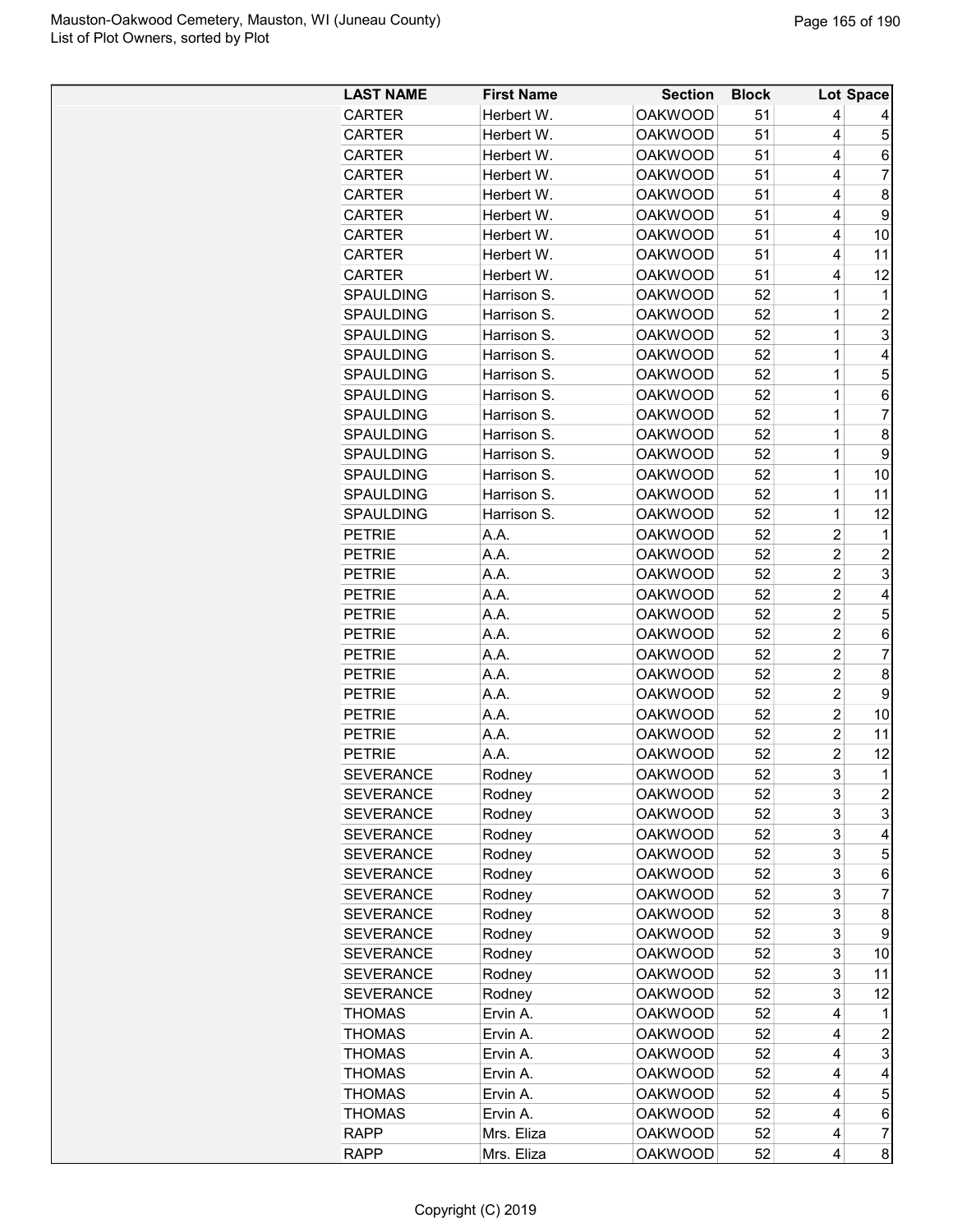| <b>LAST NAME</b> | <b>First Name</b> | <b>Section</b>                   | <b>Block</b> |                | Lot Space      |
|------------------|-------------------|----------------------------------|--------------|----------------|----------------|
| <b>RAPP</b>      | Mrs. Eliza        | <b>OAKWOOD</b>                   | 52           | 4              | 9              |
| <b>RAPP</b>      | Mrs. Eliza        | <b>OAKWOOD</b>                   | 52           | 4              | 10             |
| <b>RAPP</b>      | Mrs. Eliza        | <b>OAKWOOD</b>                   | 52           | 4              | 11             |
| <b>RAPP</b>      | Mrs. Eliza        | <b>OAKWOOD</b>                   | 52           | 4              | 12             |
| <b>MOSSBERG</b>  | Chas C.           | <b>OAKWOOD</b>                   | 53           | 1              | $\mathbf{1}$   |
| <b>MOSSBERG</b>  | Chas C.           | <b>OAKWOOD</b>                   | 53           | 1              | $\overline{c}$ |
| <b>MOSSBERG</b>  | Chas C.           | <b>OAKWOOD</b>                   | 53           | 1              | 3              |
| <b>MOSSBERG</b>  | Chas C.           | <b>OAKWOOD</b>                   | 53           | 1              | 4              |
| <b>MOSSBERG</b>  | Chas C.           | <b>OAKWOOD</b>                   | 53           | 1              | 5              |
| <b>MOSSBERG</b>  | Chas C.           | <b>OAKWOOD</b>                   | 53           | 1              | 6              |
| <b>MOSSBERG</b>  | Chas C.           | <b>OAKWOOD</b>                   | 53           | 1              | 7              |
| <b>MOSSBERG</b>  | Chas C.           | <b>OAKWOOD</b>                   | 53           | 1              | 8              |
| <b>MOSSBERG</b>  | Chas C.           | <b>OAKWOOD</b>                   | 53           | 1              | 9              |
| <b>MOSSBERG</b>  | Chas C.           | <b>OAKWOOD</b>                   | 53           | 1              | 10             |
| <b>MOSSBERG</b>  | Chas C.           | <b>OAKWOOD</b>                   | 53           | 1              | 11             |
| <b>MOSSBERG</b>  | Chas C.           | <b>OAKWOOD</b>                   | 53           | 1              | 12             |
| <b>CARVER</b>    | Levi              | <b>OAKWOOD</b>                   | 53           | $\overline{c}$ | 1              |
| <b>CARVER</b>    | Levi              | <b>OAKWOOD</b>                   | 53           | $\overline{2}$ | 2              |
| <b>CARVER</b>    | Levi              | <b>OAKWOOD</b>                   | 53           | $\overline{c}$ | 3              |
| <b>BIEMEL</b>    | Andrew            | <b>OAKWOOD</b>                   | 53           | $\overline{c}$ | 4              |
| <b>BIEMEL</b>    | Andrew            | <b>OAKWOOD</b>                   | 53           | $\overline{c}$ | 5              |
| <b>BIEMEL</b>    | Andrew            | <b>OAKWOOD</b>                   | 53           | $\overline{2}$ | 6              |
| <b>JANISCH</b>   | Mrs. John         | <b>OAKWOOD</b>                   | 53           | $\overline{2}$ | $\overline{7}$ |
| <b>JANISCH</b>   | Mrs. John         | <b>OAKWOOD</b>                   | 53           | $\overline{2}$ | 8              |
| <b>JANISCH</b>   | Mrs. John         | <b>OAKWOOD</b>                   | 53           | $\overline{c}$ | 9              |
| <b>OLSON</b>     | Andrew            | <b>OAKWOOD</b>                   | 53           | $\overline{2}$ | 10             |
| <b>OLSON</b>     | Andrew            | <b>OAKWOOD</b>                   | 53           | 2              | 11             |
| <b>OLSON</b>     | Andrew            | <b>OAKWOOD</b>                   | 53           | $\overline{c}$ | 12             |
| <b>FIENE</b>     | Eliza             | <b>OAKWOOD</b>                   | 53           | 3              | 1              |
| <b>FIENE</b>     | Eliza             | <b>OAKWOOD</b>                   | 53           | 3              | $\overline{c}$ |
| <b>FIENE</b>     | Eliza             | <b>OAKWOOD</b>                   | 53           | 3              | 3              |
| <b>BROWN</b>     | <b>Bitthazer</b>  | <b>OAKWOOD</b>                   | 53           | 3              | 4              |
| <b>BROWN</b>     | <b>Bitthazer</b>  | <b>OAKWOOD</b>                   | 53           | 3              | 5              |
| <b>BROWN</b>     | <b>Bitthazer</b>  | <b>OAKWOOD</b>                   | 53           | 3              | 6              |
| <b>PETER</b>     |                   |                                  |              |                | $\overline{7}$ |
|                  | Otto              | <b>OAKWOOD</b>                   | 53<br>53     | 3<br>3         |                |
| <b>PETER</b>     | Otto              | <b>OAKWOOD</b><br><b>OAKWOOD</b> | 53           | 3              | 8<br>9         |
| <b>PETER</b>     | Otto              |                                  |              | 3              | 10             |
| <b>HEINMAN</b>   | Louis             | <b>OAKWOOD</b>                   | 53           | 3              |                |
| <b>HEINMAN</b>   | Louis             | <b>OAKWOOD</b><br><b>OAKWOOD</b> | 53           | 3              | 11             |
| <b>HEINMAN</b>   | Louis             |                                  | 53           |                | 12             |
| <b>COTTER</b>    | Mrs. E.B          | <b>OAKWOOD</b>                   | 53           | 4              | 1              |
| <b>COTTER</b>    | Mrs. E.B          | <b>OAKWOOD</b>                   | 53           | 4              | $\overline{c}$ |
| <b>COTTER</b>    | Mrs. E.B          | <b>OAKWOOD</b>                   | 53           | 4              | 3              |
| <b>COTTER</b>    | Mrs. E.B          | <b>OAKWOOD</b>                   | 53           | 4              | 4              |
| <b>COTTER</b>    | Mrs. E.B          | <b>OAKWOOD</b>                   | 53           | 4              | 5              |
| <b>COTTER</b>    | Mrs. E.B          | <b>OAKWOOD</b>                   | 53           | 4              | 6              |
| <b>HARRISON</b>  | Mrs. John         | <b>OAKWOOD</b>                   | 53           | 4              | 7              |
| <b>HARRISON</b>  | Mrs. John         | <b>OAKWOOD</b>                   | 53           | 4              | 8              |
| <b>HARRISON</b>  | Mrs. John         | <b>OAKWOOD</b>                   | 53           | 4              | 9              |
| <b>HARRISON</b>  | Mrs. John         | <b>OAKWOOD</b>                   | 53           | 4              | 10             |
| <b>HARRISON</b>  | Mrs. John         | <b>OAKWOOD</b>                   | 53           | 4              | 11             |
| <b>HARRISON</b>  | Mrs. John         | <b>OAKWOOD</b>                   | 53           | 4              | 12             |
| <b>RIDER</b>     | Adelbert          | <b>OAKWOOD</b>                   | 53           | 5              | 1              |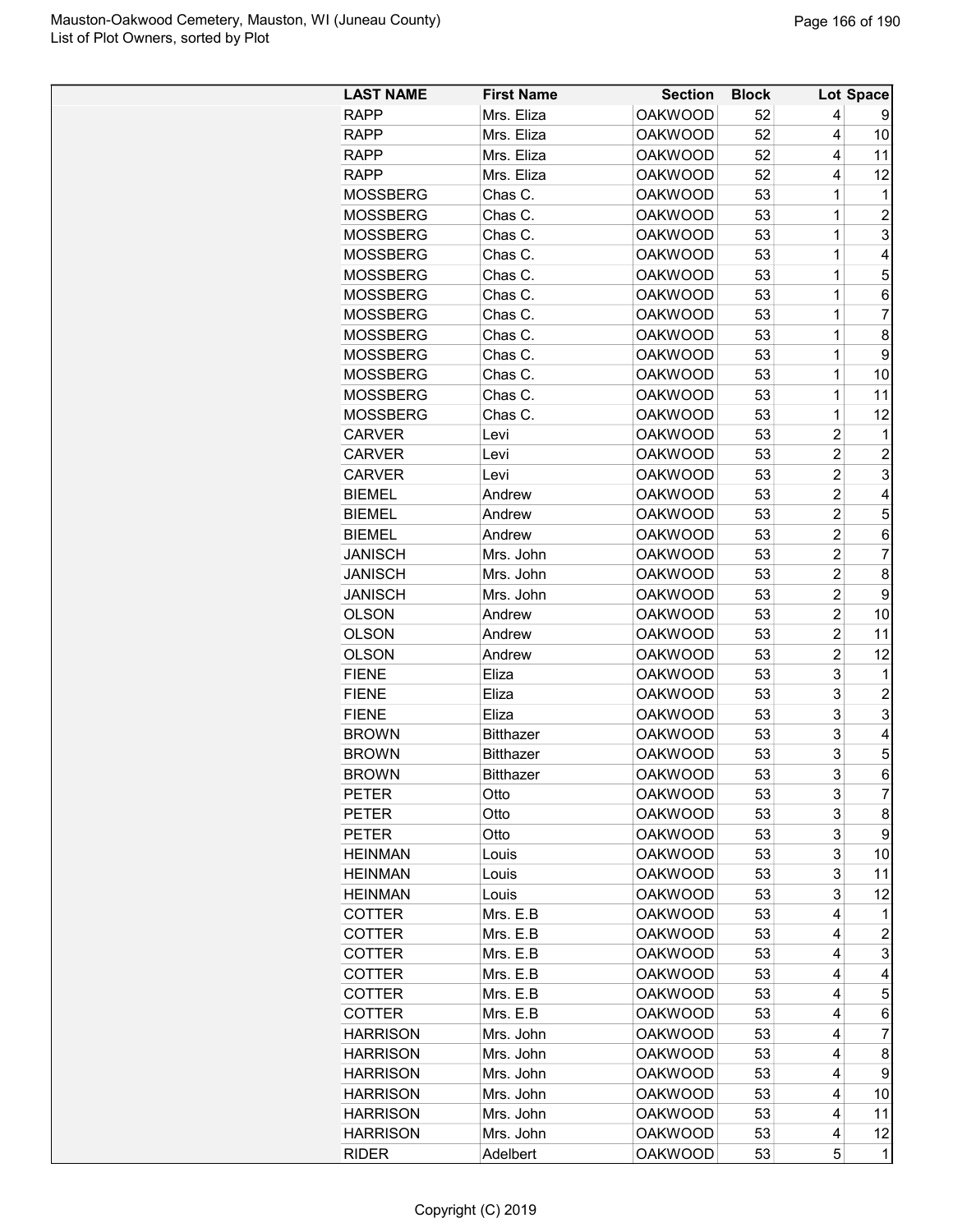| <b>LAST NAME</b>             | <b>First Name</b>        | <b>Section</b>                   | <b>Block</b> |                 | Lot Space               |
|------------------------------|--------------------------|----------------------------------|--------------|-----------------|-------------------------|
| <b>RIDER</b>                 | Adelbert                 | <b>OAKWOOD</b>                   | 53           | 5               | 2                       |
| <b>RIDER</b>                 | Adelbert                 | <b>OAKWOOD</b>                   | 53           | 5               | 3                       |
| <b>RIDER</b>                 | Adelbert                 | <b>OAKWOOD</b>                   | 53           | 5               | $\overline{\mathbf{4}}$ |
| <b>RIDER</b>                 | Adelbert                 | <b>OAKWOOD</b>                   | 53           | 5               | 5                       |
| <b>RIDER</b>                 | Adelbert                 | <b>OAKWOOD</b>                   | 53           | 5               | $\,6$                   |
| <b>RIDER</b>                 | Adelbert                 | <b>OAKWOOD</b>                   | 53           | 5               | 7                       |
| <b>RIDER</b>                 | Adelbert                 | <b>OAKWOOD</b>                   | 53           | 5               | 8                       |
| <b>RIDER</b>                 | Adelbert                 | <b>OAKWOOD</b>                   | 53           | 5               | $\boldsymbol{9}$        |
| <b>RIDER</b>                 | Adelbert                 | <b>OAKWOOD</b>                   | 53           | 5               | 10                      |
| <b>RIDER</b>                 | Adelbert                 | <b>OAKWOOD</b>                   | 53           | 5               | 11                      |
| <b>RIDER</b>                 | Adelbert                 | <b>OAKWOOD</b>                   | 53           | 5               | 12                      |
| <b>ALLEN</b>                 | George E.                | <b>OAKWOOD</b>                   | 53           | 6               | $\mathbf 1$             |
| <b>ALLEN</b>                 | George E.                | <b>OAKWOOD</b>                   | 53           | $6\phantom{1}6$ | $\overline{c}$          |
| <b>ALLEN</b>                 | George E.                | <b>OAKWOOD</b>                   | 53           | $6\phantom{1}6$ | $\overline{3}$          |
| <b>ALLEN</b>                 | George E.                | <b>OAKWOOD</b>                   | 53           | 6               | 4                       |
| <b>ALLEN</b>                 | George E.                | <b>OAKWOOD</b>                   | 53           | 6               | 5                       |
| <b>ALLEN</b>                 | George E.                | <b>OAKWOOD</b>                   | 53           | 6               | 6                       |
| <b>ALLEN</b>                 | George E.                | <b>OAKWOOD</b>                   | 53           | 6               | 7                       |
| <b>ALLEN</b>                 | George E.                | <b>OAKWOOD</b>                   | 53           | 6               | 8                       |
| <b>ALLEN</b>                 | George E.                | <b>OAKWOOD</b>                   | 53           | $6\phantom{1}6$ | 9                       |
| <b>ALLEN</b>                 | George E.                | <b>OAKWOOD</b>                   | 53           | $6\phantom{1}6$ | 10                      |
| <b>ALLEN</b>                 | George E.                | <b>OAKWOOD</b>                   | 53           | 6               | 11                      |
| <b>ALLEN</b>                 | George E.                | <b>OAKWOOD</b>                   | 53           | 6               | 12                      |
| PELZ                         | William                  | <b>OAKWOOD</b>                   | 53           | $\overline{7}$  | 1                       |
| PELZ                         | William                  | <b>OAKWOOD</b>                   | 53           | $\overline{7}$  | $\boldsymbol{2}$        |
| PELZ                         | William                  | <b>OAKWOOD</b>                   | 53           | 7               | $\overline{3}$          |
| <b>PELZ</b>                  | William                  | <b>OAKWOOD</b>                   | 53           | $\overline{7}$  | 4                       |
| <b>PELZ</b>                  | William                  | <b>OAKWOOD</b>                   | 53           | 7               | 5                       |
| PELZ                         | William                  | <b>OAKWOOD</b>                   | 53           | $\overline{7}$  | $\,6$                   |
| <b>RISTER</b>                | Mrs. Matilda             | <b>OAKWOOD</b>                   | 53           | $\overline{7}$  | $\overline{7}$          |
| <b>RISTER</b>                | Mrs. Matilda             | <b>OAKWOOD</b>                   | 53           | $\overline{7}$  | 8                       |
| <b>RISTER</b>                | Mrs. Matilda             | <b>OAKWOOD</b>                   | 53           | 7               | 9                       |
| <b>RISTER</b>                | Mrs. Matilda             | <b>OAKWOOD</b>                   | 53           | $\overline{7}$  | 10                      |
| <b>RISTER</b>                | Mrs. Matilda             | <b>OAKWOOD</b>                   | 53           | 7               | 11                      |
| <b>RISTER</b>                | Mrs. Matilda             | <b>OAKWOOD</b>                   | 53           | $\overline{7}$  | 12                      |
| <b>JANNUSCH</b>              | Adolph H.                | <b>OAKWOOD</b>                   | 53           | 8               | 1                       |
| <b>JANNUSCH</b>              | Adolph H.                | <b>OAKWOOD</b>                   | 53           | 8               | $\overline{c}$          |
| <b>JANNUSCH</b>              | Adolph H.                | <b>OAKWOOD</b>                   | 53           | 8               | 3                       |
| <b>JANNUSCH</b>              | Adolph H.                | <b>OAKWOOD</b>                   | 53           | 8               | 4                       |
| <b>JANNUSCH</b>              | Adolph H.                | <b>OAKWOOD</b>                   | 53           | 8               | 5                       |
| <b>JANNUSCH</b>              | Adolph H.                | <b>OAKWOOD</b>                   | 53           | 8               | $\,6$                   |
| <b>JANNUSCH</b>              | Adolph H.                | <b>OAKWOOD</b>                   | 53           | 8               | 7                       |
| <b>JANNUSCH</b>              | Adolph H.                | <b>OAKWOOD</b>                   | 53           | 8               | 8                       |
| <b>JANNUSCH</b>              | Adolph H.                | <b>OAKWOOD</b>                   | 53           | 8               | 9                       |
| <b>JANNUSCH</b>              | Adolph H.                | <b>OAKWOOD</b>                   | 53           | 8               | 10                      |
| <b>JANNUSCH</b>              | Adolph H.                | <b>OAKWOOD</b>                   | 53           | 8               | 11                      |
| <b>JANNUSCH</b>              | Adolph H.                | <b>OAKWOOD</b>                   | 53           | 8               | 12                      |
| <b>BLASS</b>                 | Mrs. Ellen<br>Mrs. Ellen | <b>OAKWOOD</b>                   | 54<br>54     | 1               | 1                       |
| <b>BLASS</b><br><b>BLASS</b> | Mrs. Ellen               | <b>OAKWOOD</b><br><b>OAKWOOD</b> | 54           | 1<br>1          | $\boldsymbol{2}$<br>3   |
| <b>BLASS</b>                 | Mrs. Ellen               | <b>OAKWOOD</b>                   | 54           | 1               | 4                       |
| <b>BLASS</b>                 | Mrs. Ellen               | <b>OAKWOOD</b>                   | 54           | 1               | $\mathbf 5$             |
| <b>BLASS</b>                 | Mrs. Ellen               | <b>OAKWOOD</b>                   | 54           | $\mathbf 1$     | $\,6$                   |
|                              |                          |                                  |              |                 |                         |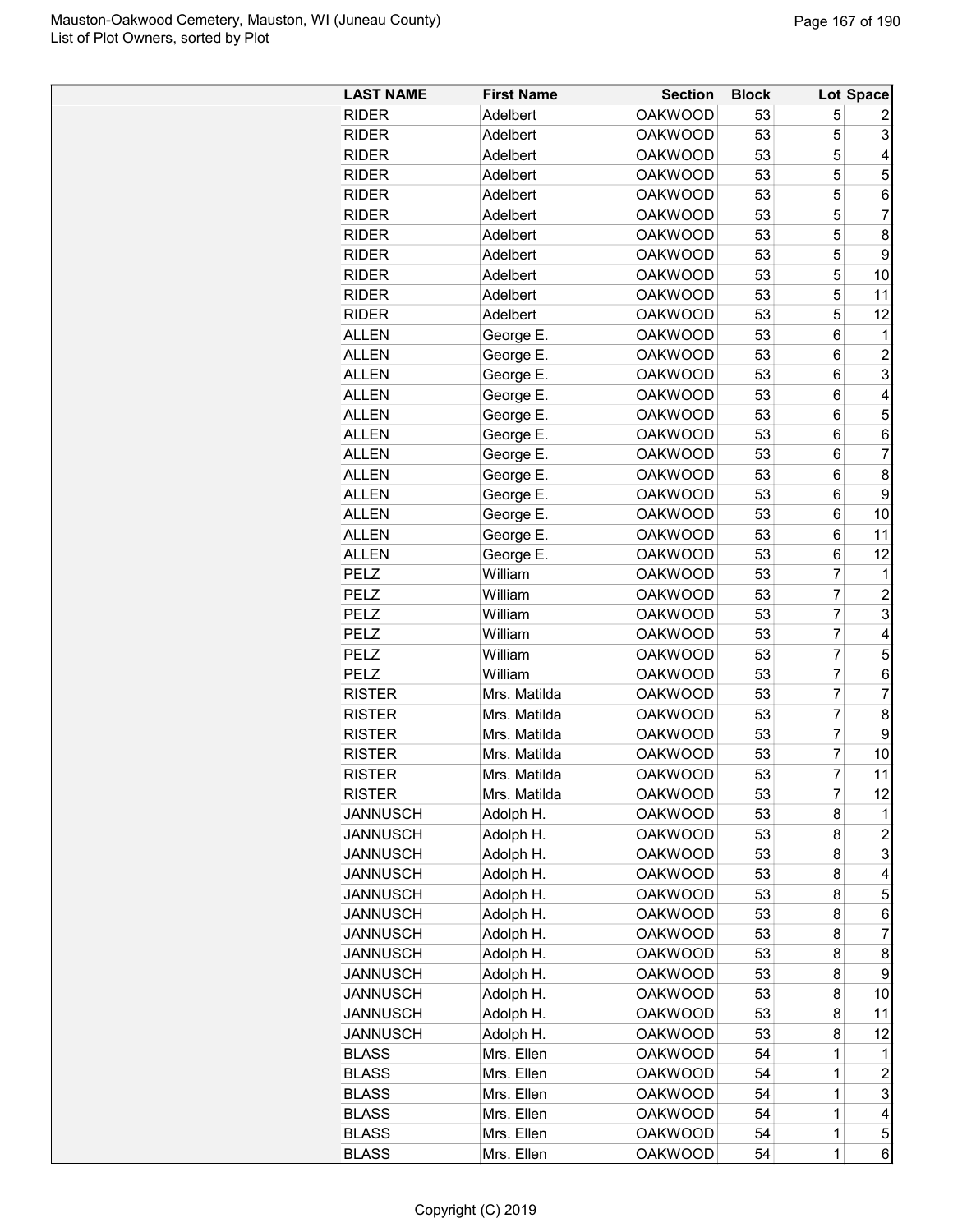| <b>LAST NAME</b> | <b>First Name</b> | <b>Section</b> | <b>Block</b> |                | Lot Space               |
|------------------|-------------------|----------------|--------------|----------------|-------------------------|
| <b>BLASS</b>     | (N/A)             | <b>OAKWOOD</b> | 54           | 1              | 7                       |
| <b>BLASS</b>     | (N/A)             | <b>OAKWOOD</b> | 54           | 1              | 8                       |
| <b>BLASS</b>     | (N/A)             | <b>OAKWOOD</b> | 54           | 1              | 9                       |
| <b>BLASS</b>     | (N/A)             | <b>OAKWOOD</b> | 54           | 1              | 10                      |
| <b>BLASS</b>     | (N/A)             | <b>OAKWOOD</b> | 54           | 1              | 11                      |
| <b>BLASS</b>     | (N/A)             | <b>OAKWOOD</b> | 54           | 1              | 12                      |
| <b>EBERLEIN</b>  | Fred O.           | <b>OAKWOOD</b> | 54           | $\overline{2}$ | $\mathbf{1}$            |
| <b>EBERLEIN</b>  | Fred O.           | <b>OAKWOOD</b> | 54           | $\overline{c}$ | $\overline{c}$          |
| <b>EBERLEIN</b>  | Fred O.           | <b>OAKWOOD</b> | 54           | $\overline{2}$ | 3                       |
| <b>EBERLEIN</b>  | Fred O.           | <b>OAKWOOD</b> | 54           | $\overline{c}$ | 4                       |
| <b>EBERLEIN</b>  | Fred O.           | <b>OAKWOOD</b> | 54           | $\overline{2}$ | 5                       |
| <b>EBERLEIN</b>  | Fred O.           | <b>OAKWOOD</b> | 54           | $\overline{c}$ | 6                       |
| <b>BEAN</b>      | J.S.              | <b>OAKWOOD</b> | 54           | $\overline{2}$ | $\overline{7}$          |
| <b>BEAN</b>      | J.S.              | <b>OAKWOOD</b> | 54           | $\overline{2}$ | $\bf 8$                 |
| <b>BEAN</b>      | J.S.              | <b>OAKWOOD</b> | 54           | $\overline{c}$ | $\boldsymbol{9}$        |
| <b>BEAN</b>      | J.S.              | <b>OAKWOOD</b> | 54           | $\overline{2}$ | 10                      |
| <b>BEAN</b>      | J.S.              | <b>OAKWOOD</b> | 54           | $\overline{2}$ | 11                      |
| <b>BEAN</b>      | J.S.              | <b>OAKWOOD</b> | 54           | $\overline{c}$ | 12                      |
|                  | William           |                |              | 3              |                         |
| <b>MCNOUN</b>    |                   | <b>OAKWOOD</b> | 54           |                | 1                       |
| <b>MCNOUN</b>    | William           | <b>OAKWOOD</b> | 54           | 3              | $\overline{a}$          |
| <b>MCNOUN</b>    | William           | <b>OAKWOOD</b> | 54           | 3              | $\overline{3}$          |
| <b>MCNOUN</b>    | William           | <b>OAKWOOD</b> | 54           | 3              | $\overline{\mathbf{4}}$ |
| <b>MCNOUN</b>    | William           | <b>OAKWOOD</b> | 54           | 3              | 5                       |
| <b>MCNOUN</b>    | William           | <b>OAKWOOD</b> | 54           | 3              | $\,6$                   |
| <b>MCNOUN</b>    | Wallace           | <b>OAKWOOD</b> | 54           | 3              | $\overline{7}$          |
| <b>MCNOUN</b>    | Wallace           | <b>OAKWOOD</b> | 54           | 3              | 8                       |
| <b>MCNOUN</b>    | Wallace           | <b>OAKWOOD</b> | 54           | 3              | 9                       |
| <b>MCNOUN</b>    | Wallace           | <b>OAKWOOD</b> | 54           | 3              | 10                      |
| <b>MCNOUN</b>    | Wallace           | <b>OAKWOOD</b> | 54           | 3              | 11                      |
| <b>MCNOUN</b>    | Wallace           | <b>OAKWOOD</b> | 54           | 3              | 12                      |
| <b>TATZEL</b>    | Anton             | <b>OAKWOOD</b> | 54           | $\overline{4}$ | $\mathbf{1}$            |
| <b>TATZEL</b>    | Anton             | <b>OAKWOOD</b> | 54           | $\overline{4}$ | $\overline{\mathbf{c}}$ |
| <b>TATZEL</b>    | Anton             | <b>OAKWOOD</b> | 54           | 4              | 3                       |
| <b>TATZEL</b>    | Anton             | <b>OAKWOOD</b> | 54           | 4              | $\vert 4 \vert$         |
| <b>TATZEL</b>    | Anton             | <b>OAKWOOD</b> | 54           | 4              | 5 <sup>1</sup>          |
| <b>TATZEL</b>    | Anton             | <b>OAKWOOD</b> | 54           | 4              | $6 \mid$                |
| <b>ALLAN</b>     | Ethan             | <b>OAKWOOD</b> | 54           | 4              | $\overline{7}$          |
| <b>ALLAN</b>     | Ethan             | <b>OAKWOOD</b> | 54           | 4              | 8 <sup>1</sup>          |
| <b>ALLAN</b>     | Ethan             | <b>OAKWOOD</b> | 54           | 4              | 9                       |
| <b>ALLAN</b>     | Ethan             | <b>OAKWOOD</b> | 54           | 4              | 10                      |
| ALLAN            | Ethan             | <b>OAKWOOD</b> | 54           | 4              | 11                      |
| <b>ALLAN</b>     | Ethan             | <b>OAKWOOD</b> | 54           | 4              | 12                      |
| <b>SANBORN</b>   | Orson D.          | <b>OAKWOOD</b> | 55           | 1              | 1.                      |
|                  |                   |                |              |                |                         |
| <b>SANBORN</b>   | Orson D.          | <b>OAKWOOD</b> | 55           | 1              | $\overline{a}$          |
| <b>SANBORN</b>   | Orson D.          | <b>OAKWOOD</b> | 55           | 1              | $\mathbf{3}$            |
| <b>SANBORN</b>   | Orson D.          | <b>OAKWOOD</b> | 55           | 1              | $\overline{a}$          |
| SANBORN          | Orson D.          | <b>OAKWOOD</b> | 55           | 1              | 5                       |
| <b>SANBORN</b>   | Orson D.          | <b>OAKWOOD</b> | 55           | 1              | 6                       |
| <b>SANBORN</b>   | Orson D.          | <b>OAKWOOD</b> | 55           | 1              | $\overline{7}$          |
| <b>SANBORN</b>   | Orson D.          | <b>OAKWOOD</b> | 55           | 1              | 8 <sup>1</sup>          |
| <b>SANBORN</b>   | Orson D.          | <b>OAKWOOD</b> | 55           | 1              | 9                       |
| <b>SANBORN</b>   | Orson D.          | <b>OAKWOOD</b> | 55           | 1              | 10                      |
| <b>SANBORN</b>   | Orson D.          | <b>OAKWOOD</b> | 55           | 1              | 11                      |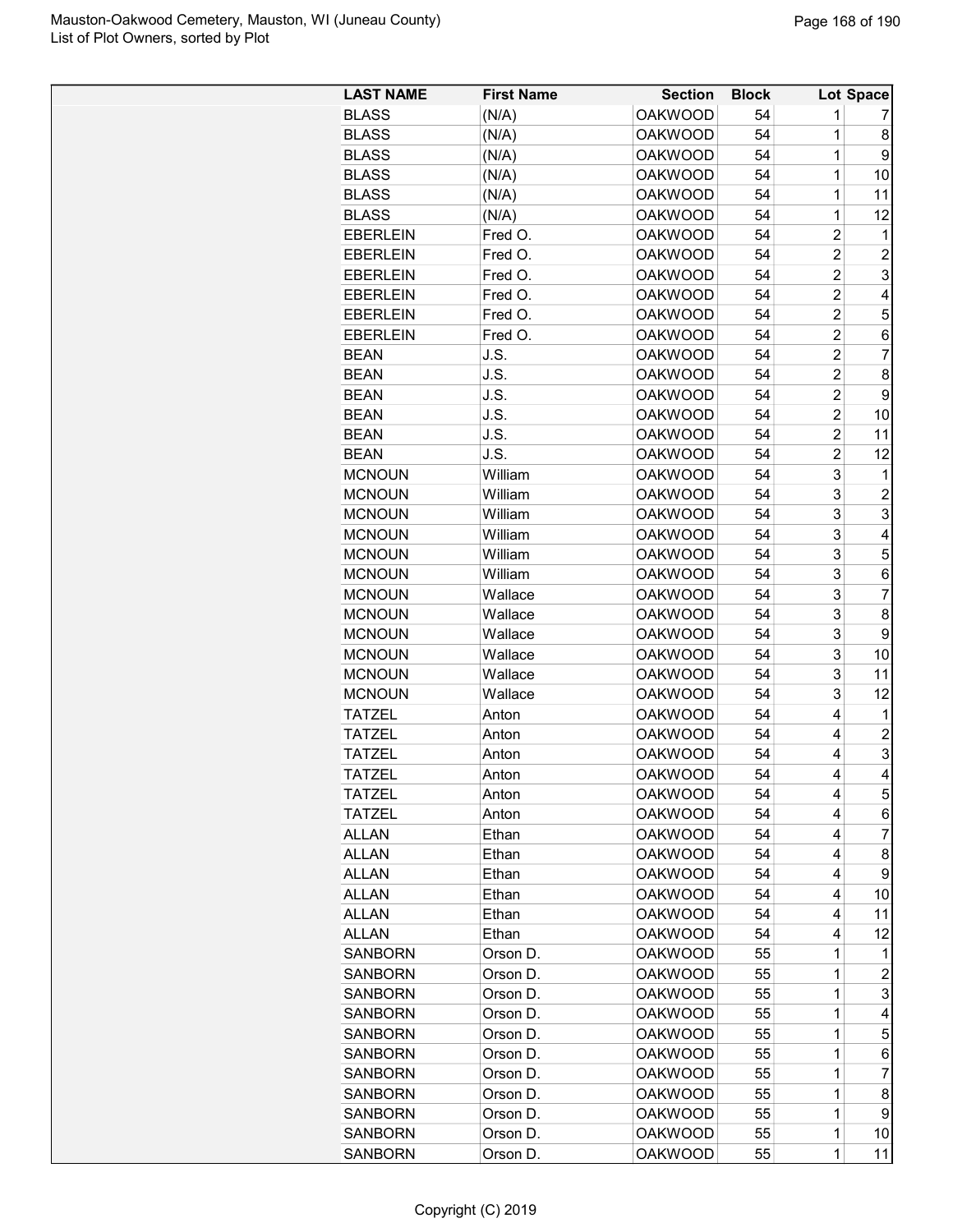| <b>LAST NAME</b> | <b>First Name</b> | <b>Section</b> | <b>Block</b> |                         | Lot Space      |
|------------------|-------------------|----------------|--------------|-------------------------|----------------|
| <b>SANBORN</b>   | Orson D.          | <b>OAKWOOD</b> | 55           | 1                       | 12             |
| <b>MILLARD</b>   | George R.         | <b>OAKWOOD</b> | 55           | $\overline{2}$          | 1              |
| <b>MILLARD</b>   | George R.         | <b>OAKWOOD</b> | 55           | $\overline{c}$          | 2              |
| <b>MILLARD</b>   | George R.         | <b>OAKWOOD</b> | 55           | $\overline{2}$          | 3              |
| <b>MILLARD</b>   | George R.         | <b>OAKWOOD</b> | 55           | $\overline{2}$          | 4              |
| <b>MILLARD</b>   | George R.         | <b>OAKWOOD</b> | 55           | $\overline{c}$          | 5              |
| <b>MILLARD</b>   | George R.         | <b>OAKWOOD</b> | 55           | $\overline{c}$          | 6              |
| <b>MILLARD</b>   | George R.         | <b>OAKWOOD</b> | 55           | $\overline{2}$          | 7              |
| <b>MILLARD</b>   | George R.         | <b>OAKWOOD</b> | 55           | $\overline{c}$          | 8              |
| <b>MILLARD</b>   | George R.         | <b>OAKWOOD</b> | 55           | $\overline{c}$          | 9              |
| <b>MILLARD</b>   | George R.         | <b>OAKWOOD</b> | 55           | $\overline{2}$          | 10             |
| <b>MILLARD</b>   | George R.         | <b>OAKWOOD</b> | 55           | 2                       | 11             |
| <b>MILLARD</b>   | George R.         | <b>OAKWOOD</b> | 55           | $\overline{2}$          | 12             |
| <b>HAMMOND</b>   | William J.        | <b>OAKWOOD</b> | 55           | 3                       | 1              |
| <b>HAMMOND</b>   | William J.        | <b>OAKWOOD</b> | 55           | 3                       | $\overline{c}$ |
| <b>HAMMOND</b>   | William J.        | <b>OAKWOOD</b> | 55           | 3                       | 3              |
| <b>HAMMOND</b>   | William J.        | <b>OAKWOOD</b> | 55           | 3                       | 4              |
| <b>HAMMOND</b>   | William J.        | <b>OAKWOOD</b> | 55           | 3                       | 5              |
| <b>HAMMOND</b>   | William J.        | <b>OAKWOOD</b> | 55           | 3                       | 6              |
| <b>HAMMOND</b>   | William J.        | <b>OAKWOOD</b> | 55           | 3                       | $\overline{7}$ |
| <b>HAMMOND</b>   | William J.        | <b>OAKWOOD</b> | 55           | 3                       | 8              |
| <b>HAMMOND</b>   | William J.        | <b>OAKWOOD</b> | 55           | 3                       | 9              |
| <b>HAMMOND</b>   | William J.        | <b>OAKWOOD</b> | 55           | 3                       | 10             |
| <b>HAMMOND</b>   | William J.        | <b>OAKWOOD</b> | 55           | 3                       | 11             |
| <b>HAMMOND</b>   | William J.        | <b>OAKWOOD</b> | 55           | 3                       | 12             |
| <b>MCNOWN</b>    | George N.         | <b>OAKWOOD</b> | 55           | 4                       | 1              |
| <b>MCNOWN</b>    | George N.         | <b>OAKWOOD</b> | 55           | 4                       | $\overline{c}$ |
| <b>MCNOWN</b>    | George N.         | <b>OAKWOOD</b> | 55           | 4                       | 3              |
| <b>MCNOWN</b>    | George N.         | <b>OAKWOOD</b> | 55           | 4                       | 4              |
| <b>MCNOWN</b>    | George N.         | <b>OAKWOOD</b> | 55           | 4                       | 5              |
| <b>MCNOWN</b>    | George N.         | <b>OAKWOOD</b> | 55           | 4                       | 6              |
| <b>MCNOWN</b>    | George N.         | <b>OAKWOOD</b> | 55           | 4                       | 7              |
| <b>MCNOWN</b>    | George N.         | <b>OAKWOOD</b> | 55           | 4                       | 8              |
| <b>MCNOWN</b>    | George N.         | <b>OAKWOOD</b> | 55           | 4                       | $\mathsf{Q}$   |
| <b>MCNOWN</b>    | George N.         | <b>OAKWOOD</b> | 55           | 4                       | 10             |
| <b>MCNOWN</b>    | George N.         | <b>OAKWOOD</b> | 55           | 4                       | 11             |
| <b>MCNOWN</b>    | George N.         | <b>OAKWOOD</b> | 55           | 4                       | 12             |
| <b>PECKHAM</b>   | Mrs. Alice        | <b>OAKWOOD</b> | 56           | 1                       | 1              |
| <b>PECKHAM</b>   | Mrs. Alice        | <b>OAKWOOD</b> | 56           | 1                       | 2              |
| <b>PECKHAM</b>   | Mrs. Alice        | <b>OAKWOOD</b> | 56           | 1                       | 3              |
| <b>PECKHAM</b>   | Mrs. Alice        | <b>OAKWOOD</b> | 56           | 1                       | 4              |
| <b>PECKHAM</b>   | Mrs. Alice        | <b>OAKWOOD</b> | 56           | 1                       | 5              |
| <b>PECKHAM</b>   | Mrs. Alice        | <b>OAKWOOD</b> | 56           | 1                       | 6              |
| <b>BRENNEMAN</b> | Mrs. John         | <b>OAKWOOD</b> | 56           | $\overline{c}$          | 1              |
| <b>BRENNEMAN</b> | Mrs. John         | <b>OAKWOOD</b> | 56           | $\overline{c}$          | $\overline{c}$ |
| <b>BRENNEMAN</b> | Mrs. John         | <b>OAKWOOD</b> | 56           | 2                       | 3              |
| <b>BRENNEMAN</b> | Mrs. John         | <b>OAKWOOD</b> | 56           | 2                       | 4              |
| <b>BRENNEMAN</b> | Mrs. John         | <b>OAKWOOD</b> | 56           | $\overline{c}$          | 5              |
| <b>BRENNEMAN</b> | Mrs. John         | <b>OAKWOOD</b> | 56           | 2                       | 6              |
| <b>ELRED</b>     | Holden E.         | <b>OAKWOOD</b> | 57           | 2                       | 1              |
| <b>ELRED</b>     | Holden E.         | <b>OAKWOOD</b> | 57           | $\overline{\mathbf{c}}$ | $\overline{c}$ |
| <b>ELRED</b>     | Holden E.         | <b>OAKWOOD</b> | 57           | $\overline{2}$          | 3              |
| <b>ELRED</b>     | Holden E.         | <b>OAKWOOD</b> | 57           | $\overline{2}$          | 4              |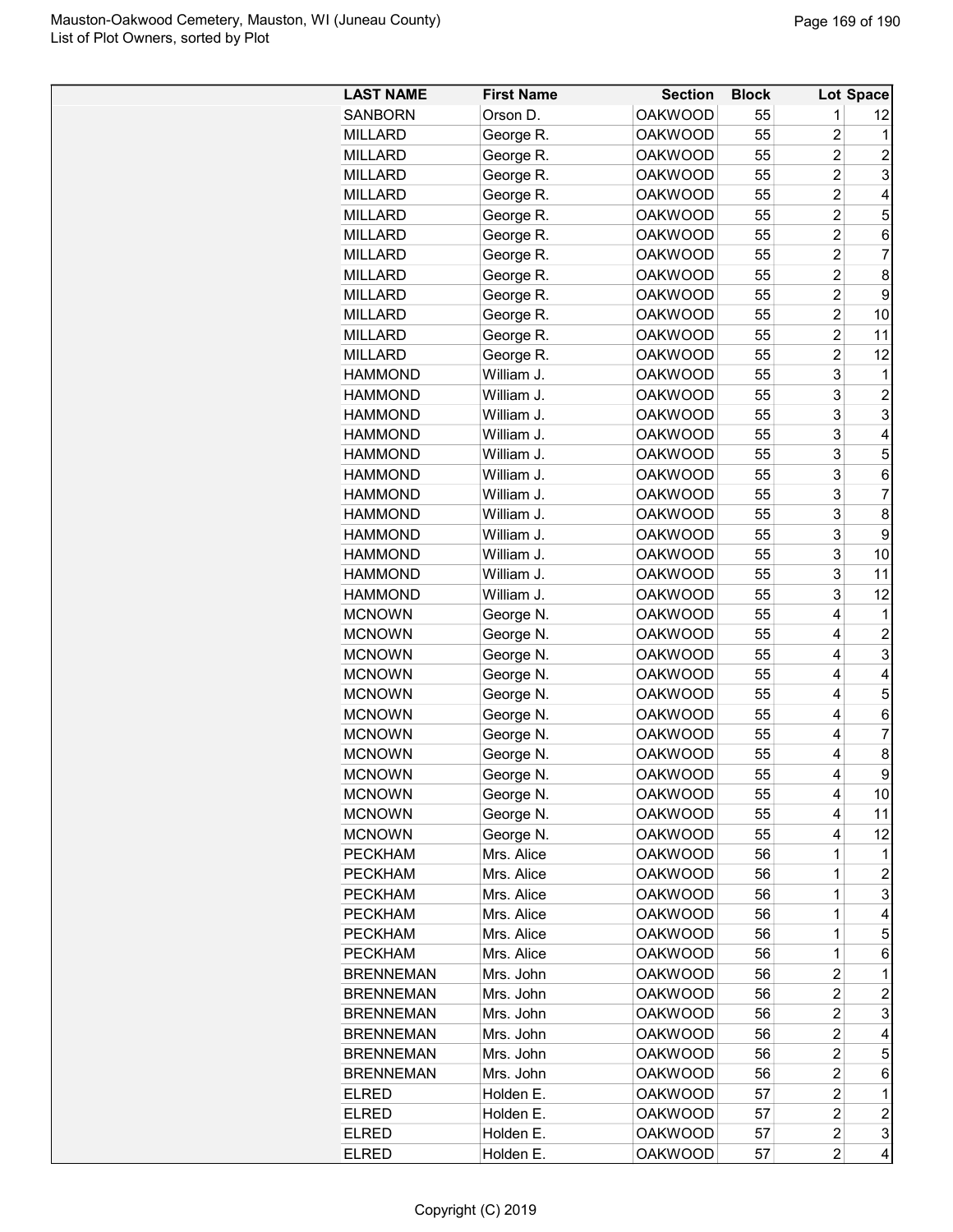| <b>LAST NAME</b> | <b>First Name</b> | <b>Section</b> | <b>Block</b> |                | Lot Space      |
|------------------|-------------------|----------------|--------------|----------------|----------------|
| <b>ELRED</b>     | Holden E.         | <b>OAKWOOD</b> | 57           | 2              | 5              |
| <b>ELRED</b>     | Holden E.         | <b>OAKWOOD</b> | 57           | $\overline{2}$ | 6              |
| <b>LOOMIS</b>    | Morgan O.         | <b>OAKWOOD</b> | 58           | 1              | 1              |
| <b>LOOMIS</b>    | Morgan O.         | <b>OAKWOOD</b> | 58           | 1              | $\overline{c}$ |
| <b>LOOMIS</b>    | Morgan O.         | <b>OAKWOOD</b> | 58           | 1              | 3              |
| <b>LOOMIS</b>    | Morgan O.         | <b>OAKWOOD</b> | 58           | 1              | 4              |
| <b>LOOMIS</b>    | Morgan O.         | <b>OAKWOOD</b> | 58           | 1              | 5              |
| <b>LOOMIS</b>    | Morgan O.         | <b>OAKWOOD</b> | 58           | 1              | 6              |
| <b>LOOMIS</b>    | Morgan O.         | <b>OAKWOOD</b> | 58           | 1              | 7              |
| <b>LOOMIS</b>    | Morgan O.         | <b>OAKWOOD</b> | 58           | 1              | 8              |
| <b>LOOMIS</b>    | Morgan O.         | <b>OAKWOOD</b> | 58           | 1              | 9              |
| <b>LOOMIS</b>    | Morgan O.         | <b>OAKWOOD</b> | 58           | 1              | 10             |
| <b>LOOMIS</b>    | Morgan O.         | <b>OAKWOOD</b> | 58           | 1              | 11             |
| <b>LOOMIS</b>    | Morgan O.         | <b>OAKWOOD</b> | 58           | 1              | 12             |
| <b>BUGLASS</b>   | Peter             | <b>OAKWOOD</b> | 58           | $\overline{c}$ | 1              |
| <b>BUGLASS</b>   | Peter             | <b>OAKWOOD</b> | 58           | $\overline{c}$ | $\overline{2}$ |
| <b>BUGLASS</b>   | Peter             | <b>OAKWOOD</b> | 58           | $\overline{2}$ | 3              |
| <b>BUGLASS</b>   | Peter             | <b>OAKWOOD</b> | 58           | $\overline{2}$ | 4              |
| <b>BUGLASS</b>   | Peter             | <b>OAKWOOD</b> | 58           | $\overline{c}$ | 5              |
| <b>BUGLASS</b>   | Peter             | <b>OAKWOOD</b> | 58           | $\overline{c}$ | 6              |
| <b>BUGLASS</b>   | Peter             | <b>OAKWOOD</b> | 58           | $\overline{2}$ | 7              |
| <b>BUGLASS</b>   | Peter             | <b>OAKWOOD</b> | 58           | $\overline{c}$ | 8              |
| <b>BUGLASS</b>   | Peter             | <b>OAKWOOD</b> | 58           | $\overline{2}$ | 9              |
| <b>BUGLASS</b>   | Peter             | <b>OAKWOOD</b> | 58           | $\overline{c}$ | 10             |
| <b>BUGLASS</b>   | Peter             | <b>OAKWOOD</b> | 58           | $\overline{2}$ | 11             |
| <b>BUGLASS</b>   | Peter             | <b>OAKWOOD</b> | 58           | $\overline{c}$ | 12             |
| <b>MORLEY</b>    | Mrs. Amanda       | <b>OAKWOOD</b> | 58           | 3              | 1              |
| <b>MORLEY</b>    | Mrs. Amanda       | <b>OAKWOOD</b> | 58           | 3              | 2              |
| <b>MORLEY</b>    | Mrs. Amanda       | <b>OAKWOOD</b> | 58           | 3              | 3              |
| <b>MORLEY</b>    | Mrs. Amanda       | <b>OAKWOOD</b> | 58           | 3              | 4              |
| <b>MORLEY</b>    | Mrs. Amanda       | <b>OAKWOOD</b> | 58           | 3              | 5              |
| <b>MORLEY</b>    | Mrs. Amanda       | <b>OAKWOOD</b> | 58           | 3              | 6              |
| <b>MORLEY</b>    | Mrs. Amanda       | <b>OAKWOOD</b> | 58           | 3              | 7              |
| MORLEY           | Mrs. Amanda       | <b>OAKWOOD</b> | 58           | 3              | 8              |
| <b>MORLEY</b>    | Mrs. Amanda       | <b>OAKWOOD</b> | 58           | 3              | 9              |
| <b>MORLEY</b>    | Mrs. Amanda       | <b>OAKWOOD</b> | 58           | 3              | 10             |
| <b>MORLEY</b>    | Mrs. Amanda       | <b>OAKWOOD</b> | 58           | 3              | 11             |
| <b>MORLEY</b>    | Mrs. Amanda       | <b>OAKWOOD</b> | 58           | 3              | 12             |
| <b>REETZ</b>     | Otto              | <b>OAKWOOD</b> | 58           | 4              | 1              |
| <b>REETZ</b>     | Otto              | <b>OAKWOOD</b> | 58           | 4              | $\overline{c}$ |
| <b>REETZ</b>     | Otto              | <b>OAKWOOD</b> | 58           | 4              | 3              |
| <b>REETZ</b>     | Otto              | <b>OAKWOOD</b> | 58           | 4              | 4              |
| <b>REETZ</b>     | Otto              | <b>OAKWOOD</b> | 58           | 4              | 5              |
| <b>REETZ</b>     | Otto              | <b>OAKWOOD</b> | 58           | 4              | 6              |
| <b>REETZ</b>     | Otto              | <b>OAKWOOD</b> | 58           | 4              | 7              |
| <b>REETZ</b>     | Otto              | <b>OAKWOOD</b> | 58           | 4              | 8              |
| <b>REETZ</b>     | Otto              | <b>OAKWOOD</b> | 58           | 4              | 9              |
| <b>REETZ</b>     | Otto              | <b>OAKWOOD</b> | 58           | 4              | 10             |
| <b>REETZ</b>     | Otto              | <b>OAKWOOD</b> | 58           | 4              | 11             |
| <b>REETZ</b>     | Otto              | <b>OAKWOOD</b> | 58           | 4              | 12             |
| <b>BABCOCK</b>   | Charles P.        | <b>OAKWOOD</b> | 59           | 1              | 1              |
| <b>BABCOCK</b>   | Charles P.        | <b>OAKWOOD</b> | 59           | $\mathbf 1$    | $\overline{c}$ |
| <b>BABCOCK</b>   | Charles P.        | <b>OAKWOOD</b> | 59           | 1              | 3              |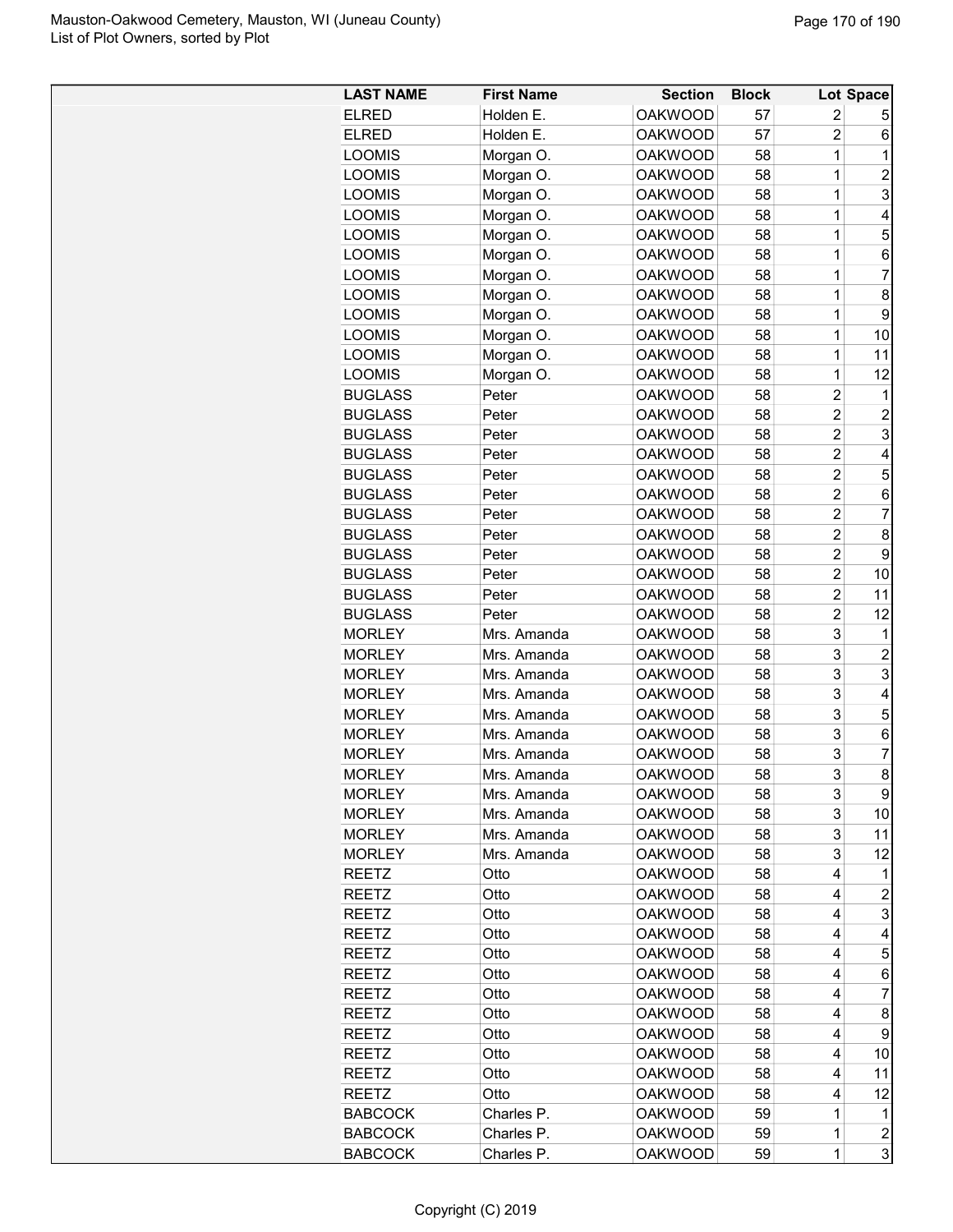| <b>LAST NAME</b> | <b>First Name</b> | <b>Section</b> | <b>Block</b> |                | Lot Space      |
|------------------|-------------------|----------------|--------------|----------------|----------------|
| <b>BABCOCK</b>   | Charles P.        | <b>OAKWOOD</b> | 59           | 1              | 4              |
| <b>BABCOCK</b>   | Charles P.        | <b>OAKWOOD</b> | 59           | 1              | 5              |
| <b>BABCOCK</b>   | Charles P.        | <b>OAKWOOD</b> | 59           | $\mathbf 1$    | 6              |
| <b>BABCOCK</b>   | Charles P.        | <b>OAKWOOD</b> | 59           | $\mathbf 1$    | $\overline{7}$ |
| <b>BABCOCK</b>   | Charles P.        | <b>OAKWOOD</b> | 59           | 1              | 8              |
| <b>BABCOCK</b>   | Charles P.        | <b>OAKWOOD</b> | 59           | 1              | 9              |
| <b>BABCOCK</b>   | Charles P.        | <b>OAKWOOD</b> | 59           | 1              | 10             |
| <b>BABCOCK</b>   | Charles P.        | <b>OAKWOOD</b> | 59           | $\mathbf 1$    | 11             |
| <b>BABCOCK</b>   | Charles P.        | <b>OAKWOOD</b> | 59           | $\mathbf 1$    | 12             |
| <b>BABCOCK</b>   | Charles P.        | <b>OAKWOOD</b> | 59           | $\overline{c}$ | $\overline{c}$ |
| <b>BABCOCK</b>   | Charles P.        | <b>OAKWOOD</b> | 59           | $\overline{c}$ | 3              |
| <b>BABCOCK</b>   | Charles P.        | <b>OAKWOOD</b> | 59           | $\overline{c}$ | 4              |
| <b>BABCOCK</b>   | Charles P.        | <b>OAKWOOD</b> | 59           | $\overline{c}$ | 5              |
| <b>BABCOCK</b>   | Charles P.        | <b>OAKWOOD</b> | 59           | $\overline{c}$ | 6              |
| <b>BABCOCK</b>   | Charles P.        | <b>OAKWOOD</b> | 59           | $\overline{c}$ | 7              |
| <b>BABCOCK</b>   | Charles P.        | <b>OAKWOOD</b> | 59           | $\overline{c}$ | 8              |
| <b>BABCOCK</b>   | Charles P.        | <b>OAKWOOD</b> | 59           | $\overline{2}$ | 9              |
| <b>BABCOCK</b>   | Charles P.        | <b>OAKWOOD</b> | 59           | $\overline{c}$ | 10             |
| <b>BABCOCK</b>   | Charles P.        | <b>OAKWOOD</b> | 59           | $\overline{c}$ | 11             |
| <b>BABCOCK</b>   | Charles P.        | <b>OAKWOOD</b> | 59           | $\overline{c}$ | 12             |
| <b>ALLEN</b>     | Mrs. George       | <b>OAKWOOD</b> | 59           | 3              | $\overline{c}$ |
| <b>ALLEN</b>     | Mrs. George       | <b>OAKWOOD</b> | 59           | 3              | 3              |
| <b>ALLEN</b>     | Mrs. George       | <b>OAKWOOD</b> | 59           | 3              | 4              |
| <b>ALLEN</b>     | Mrs. George       | <b>OAKWOOD</b> | 59           | 3              | 5              |
| ALLEN            | Mrs. George       | <b>OAKWOOD</b> | 59           | 3              | 6              |
| ALLEN            | Mrs. George       | <b>OAKWOOD</b> | 59           | 3              | 7              |
| <b>ALLEN</b>     | Mrs. George       | <b>OAKWOOD</b> | 59           | 3              | 8              |
| <b>ALLEN</b>     | Mrs. George       | <b>OAKWOOD</b> | 59           | 3              | 9              |
| <b>ALLEN</b>     | Mrs. George       | <b>OAKWOOD</b> | 59           | 3              | 10             |
| ALLEN            | Mrs. George       | <b>OAKWOOD</b> | 59           | 3              | 11             |
| <b>ALLEN</b>     | Mrs. George       | <b>OAKWOOD</b> | 59           | 3              | 12             |
| <b>CLEMENT</b>   | Mrs. Sarah        | <b>OAKWOOD</b> | 60           | $\mathbf 1$    | 1              |
| <b>CLEMENT</b>   | Mrs. Sarah        | <b>OAKWOOD</b> | 60           | $\mathbf 1$    | $\overline{2}$ |
| <b>CLEMENT</b>   | Mrs. Sarah        | <b>OAKWOOD</b> | 60           | $\overline{1}$ | 3              |
| <b>CLEMENT</b>   | Mrs. Sarah        | <b>OAKWOOD</b> | 60           | 1              | 4              |
| <b>CLEMENT</b>   | Mrs. Sarah        | <b>OAKWOOD</b> | 60           | 1              | 5              |
| <b>CLEMENT</b>   | Mrs. Sarah        | OAKWOOD        | 60           | 1              | 6              |
| <b>BURKE</b>     | Mrs. Barbara      | <b>OAKWOOD</b> | 60           | $\mathbf{1}$   | 7              |
| <b>BURKE</b>     | Mrs. Barbara      | <b>OAKWOOD</b> | 60           | $\mathbf 1$    | 8              |
| <b>BURKE</b>     | Mrs. Barbara      | <b>OAKWOOD</b> | 60           | 1              | 9              |
| <b>BURKE</b>     | Mrs. Barbara      | <b>OAKWOOD</b> | 60           | 1              | 10             |
| <b>BURKE</b>     | Mrs. Barbara      | <b>OAKWOOD</b> | 60           | 1              | 11             |
| <b>BURKE</b>     | Mrs. Barbara      | <b>OAKWOOD</b> | 60           | 1              | 12             |
| <b>ROWELL</b>    | William           | <b>OAKWOOD</b> | 60           | $\overline{c}$ | 1              |
| <b>ROWELL</b>    | William           | <b>OAKWOOD</b> | 60           | $\overline{c}$ | $\overline{c}$ |
| <b>ROWELL</b>    | William           | <b>OAKWOOD</b> | 60           | 2              | 3              |
| <b>ROWELL</b>    | William           | <b>OAKWOOD</b> | 60           | 2              | 4              |
| <b>ROWELL</b>    | William           | <b>OAKWOOD</b> | 60           | $\overline{c}$ | 5              |
| <b>ROWELL</b>    | William           | <b>OAKWOOD</b> | 60           | 2              | 6              |
| <b>PFARKUEB</b>  | В.                | <b>OAKWOOD</b> | 60           | 2              | 7              |
| <b>PFARKUEB</b>  | В.                | <b>OAKWOOD</b> | 60           | 2              | 8              |
| <b>PFARKUEB</b>  | В.                | <b>OAKWOOD</b> | 60           | 2              | 9              |
| <b>STILLSON</b>  | Sylvester O.      | <b>OAKWOOD</b> | 60           | 2              | 10             |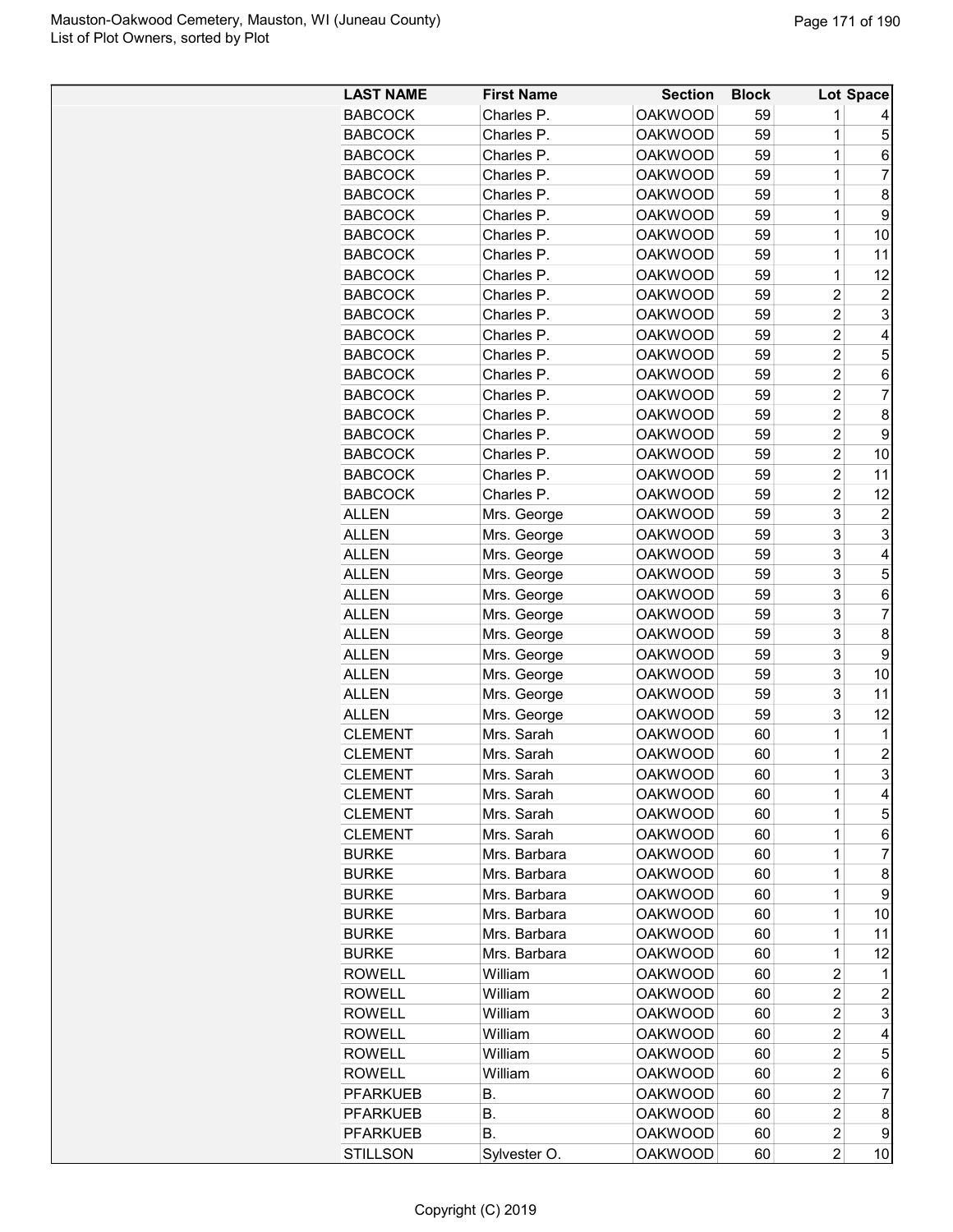| <b>LAST NAME</b> | <b>First Name</b> | <b>Section</b> | <b>Block</b> |                | Lot Space        |
|------------------|-------------------|----------------|--------------|----------------|------------------|
| <b>STILLSON</b>  | Sylvester O.      | <b>OAKWOOD</b> | 60           | 2              | 11               |
| <b>STILLSON</b>  | Sylvester O.      | <b>OAKWOOD</b> | 60           | $\overline{c}$ | 12               |
| <b>FROMMHOLZ</b> | John F.           | <b>OAKWOOD</b> | 60           | 3              | 1                |
| <b>FROMMHOLZ</b> | John F.           | <b>OAKWOOD</b> | 60           | 3              | $\overline{2}$   |
| <b>FROMMHOLZ</b> | John F.           | <b>OAKWOOD</b> | 60           | 3              | 3                |
| <b>FROMMHOLZ</b> | John F.           | <b>OAKWOOD</b> | 60           | 3              | 4                |
| <b>FROMMHOLZ</b> | John F.           | <b>OAKWOOD</b> | 60           | 3              | 5                |
| <b>FROMMHOLZ</b> | John F.           | <b>OAKWOOD</b> | 60           | 3              | 6                |
| <b>FROMMHOLZ</b> | John F.           | <b>OAKWOOD</b> | 60           | 3              | $\overline{7}$   |
| <b>FROMMHOLZ</b> | John F.           | <b>OAKWOOD</b> | 60           | 3              | 8                |
| <b>FROMMHOLZ</b> | John F.           | <b>OAKWOOD</b> | 60           | 3              | 9                |
| <b>FROMMHOLZ</b> | John F.           | <b>OAKWOOD</b> | 60           | 3              | 10               |
| <b>FROMMHOLZ</b> | John F.           | <b>OAKWOOD</b> | 60           | 3              | 11               |
| <b>FROMMHOLZ</b> | John F.           | <b>OAKWOOD</b> | 60           | 3              | 12               |
| <b>GROMM</b>     | Herman            | <b>OAKWOOD</b> | 60           | 4              | 1                |
| <b>GROMM</b>     | Herman            | <b>OAKWOOD</b> | 60           | 4              | $\overline{2}$   |
| <b>GROMM</b>     | Herman            | <b>OAKWOOD</b> | 60           | 4              | 3                |
| <b>FOSTER</b>    | A.W.              | <b>OAKWOOD</b> | 60           | 4              | 4                |
| <b>FOSTER</b>    | A.W.              | <b>OAKWOOD</b> | 60           | 4              | 5                |
| <b>FOSTER</b>    | A.W.              | <b>OAKWOOD</b> | 60           | 4              | 6                |
| <b>GROMM</b>     | Herman            | <b>OAKWOOD</b> | 60           | 4              | $\overline{7}$   |
| <b>GROMM</b>     | Herman            | <b>OAKWOOD</b> | 60           | 4              | 8                |
| <b>GROMM</b>     | Herman            | <b>OAKWOOD</b> | 60           | 4              | 9                |
| <b>FOSTER</b>    | A.W.              | <b>OAKWOOD</b> | 60           | 4              | 10               |
| <b>FOSTER</b>    | A.W.              | <b>OAKWOOD</b> | 60           | 4              | 11               |
| <b>FOSTER</b>    | A.W.              | <b>OAKWOOD</b> | 60           | 4              | 12               |
| <b>BALDWIN</b>   | Asa N.            | <b>OAKWOOD</b> | 60           | 5              | 1                |
| <b>BALDWIN</b>   | Asa N.            | <b>OAKWOOD</b> | 60           | 5              | $\overline{c}$   |
| <b>BALDWIN</b>   | Asa N.            | <b>OAKWOOD</b> | 60           | 5              | 3                |
| <b>BALDWIN</b>   | Asa N.            | <b>OAKWOOD</b> | 60           | 5              | 4                |
| <b>BALDWIN</b>   | Asa N.            | <b>OAKWOOD</b> | 60           | 5              | 5                |
| <b>BALDWIN</b>   | Asa N.            | <b>OAKWOOD</b> | 60           | 5              | 6                |
| <b>BALDWIN</b>   | Asa N.            | <b>OAKWOOD</b> | 60           | 5              | 7                |
| <b>BALDWIN</b>   | Asa N.            | <b>OAKWOOD</b> | 60           | 5              | 8                |
| <b>BALDWIN</b>   | Asa N.            | <b>OAKWOOD</b> | 60           | 5              | 9                |
| <b>BALDWIN</b>   | Asa N.            | <b>OAKWOOD</b> | 60           | 5              | 10               |
| <b>BALDWIN</b>   | Asa N.            | <b>OAKWOOD</b> | 60           | 5              | 11               |
| <b>BALDWIN</b>   | Asa N.            | <b>OAKWOOD</b> | 60           | 5              | 12               |
| <b>FIENE</b>     | Mrs. C.           | <b>OAKWOOD</b> | 60           | 6              | 1                |
| <b>FIENE</b>     | Mrs. C.           | <b>OAKWOOD</b> | 60           | 6              | $\overline{c}$   |
| <b>FIENE</b>     | Mrs. C.           | <b>OAKWOOD</b> | 60           | 6              | 3                |
| <b>FIENE</b>     | Mrs. C.           | <b>OAKWOOD</b> | 60           | 6              | 4                |
| <b>FIENE</b>     | Mrs. C.           | <b>OAKWOOD</b> | 60           | 6              | 5                |
| <b>FIENE</b>     | Mrs. C.           | <b>OAKWOOD</b> | 60           | 6              | 6                |
| <b>MUSCH</b>     | Henry F.          | <b>OAKWOOD</b> | 60           | 6              | $\overline{7}$   |
| <b>MUSCH</b>     | Henry F.          | <b>OAKWOOD</b> | 60           | 6              | 8                |
| <b>MUSCH</b>     | Henry F.          | <b>OAKWOOD</b> | 60           | 6              | 9                |
| <b>MUSCH</b>     | Henry F.          | <b>OAKWOOD</b> | 60           | 6              | 10               |
| <b>MUSCH</b>     | Henry F.          | <b>OAKWOOD</b> | 60           | 6              | 11               |
| <b>MUSCH</b>     | Henry F.          | <b>OAKWOOD</b> | 60           | 6              | 12               |
| <b>BUGLASS</b>   | David             | <b>OAKWOOD</b> | 60           | 7              | 1                |
| <b>BUGLASS</b>   | David             | <b>OAKWOOD</b> | 60           | $\overline{7}$ | $\boldsymbol{2}$ |
| <b>BUGLASS</b>   | David             | <b>OAKWOOD</b> | 60           | 7              | 3                |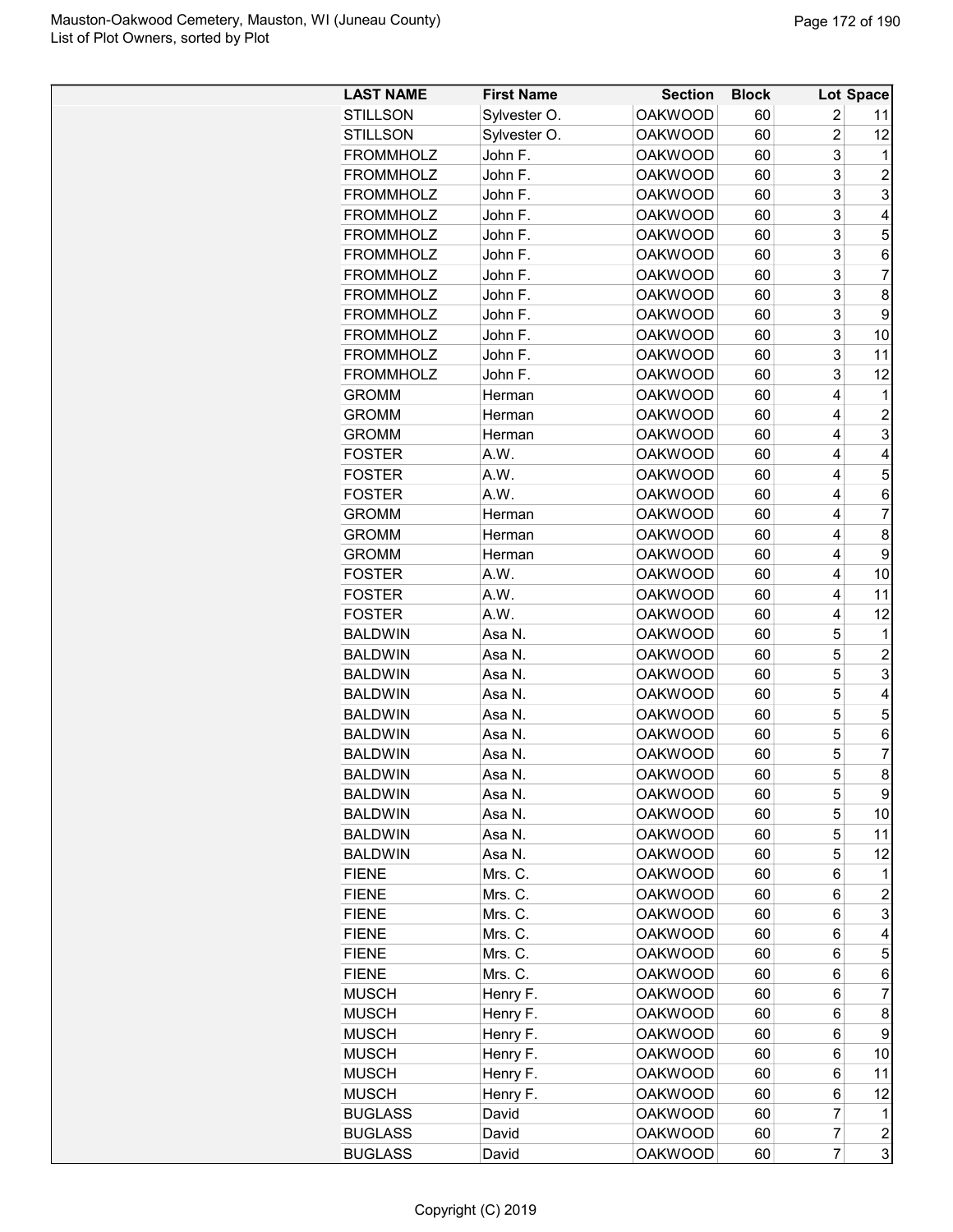| <b>LAST NAME</b>   | <b>First Name</b> | <b>Section</b> | <b>Block</b> |                | Lot Space                 |
|--------------------|-------------------|----------------|--------------|----------------|---------------------------|
| <b>BUGLASS</b>     | David             | <b>OAKWOOD</b> | 60           | 7              |                           |
| <b>BUGLASS</b>     | David             | <b>OAKWOOD</b> | 60           | 7              | 5                         |
| <b>BUGLASS</b>     | David             | <b>OAKWOOD</b> | 60           | 7              | 6                         |
| <b>BUGLASS</b>     | David             | <b>OAKWOOD</b> | 60           | $\overline{7}$ | $\overline{7}$            |
| <b>BUGLASS</b>     | David             | <b>OAKWOOD</b> | 60           | $\overline{7}$ | 8                         |
| <b>BUGLASS</b>     | David             | <b>OAKWOOD</b> | 60           | $\overline{7}$ | 9                         |
| <b>BUGLASS</b>     | David             | <b>OAKWOOD</b> | 60           | 7              | 10                        |
| <b>BUGLASS</b>     | David             | <b>OAKWOOD</b> | 60           | $\overline{7}$ | 11                        |
| <b>BUGLASS</b>     | David             | <b>OAKWOOD</b> | 60           | 7              | 12                        |
| <b>MCMILLAN</b>    | Scott W.          | <b>OAKWOOD</b> | 60           | 8              | 1                         |
| <b>MCMILLAN</b>    | Scott W.          | <b>OAKWOOD</b> | 60           | 8              | $\overline{c}$            |
| <b>MCMILLAN</b>    | Scott W.          | <b>OAKWOOD</b> | 60           | 8              | 3                         |
| <b>MCMILLAN</b>    | Scott W.          | <b>OAKWOOD</b> | 60           | 8              | 4                         |
| <b>MCMILLAN</b>    | Scott W.          | <b>OAKWOOD</b> | 60           | 8              | 5                         |
| <b>MCMILLAN</b>    | Scott W.          | <b>OAKWOOD</b> | 60           | 8              | 6                         |
| <b>MCMILLAN</b>    | Scott W.          | <b>OAKWOOD</b> | 60           | 8              | $\overline{7}$            |
| <b>MCMILLAN</b>    | Scott W.          | <b>OAKWOOD</b> | 60           | 8              | 8                         |
| <b>MCMILLAN</b>    | Scott W.          | <b>OAKWOOD</b> | 60           | 8              | 9                         |
| <b>MCMILLAN</b>    | Scott W.          | <b>OAKWOOD</b> | 60           | 8              | 10                        |
| <b>MCMILLAN</b>    | Scott W.          | <b>OAKWOOD</b> | 60           | 8              | 11                        |
| <b>MCMILLAN</b>    | Scott W.          | <b>OAKWOOD</b> | 60           | 8              | 12                        |
| <b>HAUER</b>       | J.C. Fred         | <b>OAKWOOD</b> | 61           | $\mathbf 1$    | 1                         |
| <b>HAUER</b>       | J.C. Fred         | <b>OAKWOOD</b> | 61           | $\mathbf 1$    | $\overline{c}$            |
| <b>HAUER</b>       | J.C. Fred         | <b>OAKWOOD</b> | 61           | $\mathbf 1$    | $\ensuremath{\mathsf{3}}$ |
| <b>HAUER</b>       | J.C. Fred         | <b>OAKWOOD</b> | 61           | $\mathbf 1$    | 4                         |
| <b>HAUER</b>       | J.C. Fred         | <b>OAKWOOD</b> | 61           | $\mathbf 1$    | 5                         |
| <b>HAUER</b>       | J.C. Fred         | <b>OAKWOOD</b> | 61           | 1              | 6                         |
| <b>HAUER</b>       | J.C. Fred         | <b>OAKWOOD</b> | 61           | 1              | 7                         |
| <b>HAUER</b>       | J.C. Fred         | <b>OAKWOOD</b> | 61           | 1              | 8                         |
| <b>HAUER</b>       | J.C. Fred         | <b>OAKWOOD</b> | 61           | 1              | 9                         |
| <b>HAUER</b>       | J.C. Fred         | <b>OAKWOOD</b> | 61           | $\mathbf 1$    | 10                        |
| <b>HAUER</b>       | J.C. Fred         | <b>OAKWOOD</b> | 61           | $\mathbf 1$    | 11                        |
| <b>HAUER</b>       | J.C. Fred         | <b>OAKWOOD</b> | 61           | $\overline{1}$ | 12                        |
| <b>MELLOR</b>      | Isaac             | <b>OAKWOOD</b> | 61           | $\overline{c}$ | $\mathbf 1$               |
| MELLOR             | Isaac             | <b>OAKWOOD</b> | 61           | 2              | $\overline{c}$            |
| <b>MELLOR</b>      | Isaac             | <b>OAKWOOD</b> | 61           | 2              | 3                         |
| <b>MELLOR</b>      | Isaac             | <b>OAKWOOD</b> | 61           | 2              | 4                         |
| MELLOR             | Isaac             | <b>OAKWOOD</b> | 61           | 2              | 5                         |
| <b>MELLOR</b>      | Isaac             | <b>OAKWOOD</b> | 61           | $\overline{2}$ | 6                         |
| <b>MELLOR</b>      | Isaac             | <b>OAKWOOD</b> | 61           | $\overline{2}$ | 7                         |
| <b>MELLOR</b>      | Isaac             | <b>OAKWOOD</b> | 61           | 2              | 8                         |
| <b>MELLOR</b>      | Isaac             | <b>OAKWOOD</b> | 61           | 2              | 9                         |
| <b>MELLOR</b>      | Isaac             | <b>OAKWOOD</b> | 61           | 2              | 10                        |
| <b>MELLOR</b>      | Isaac             | <b>OAKWOOD</b> | 61           | 2              | 11                        |
| <b>MELLOR</b>      | Isaac             | <b>OAKWOOD</b> | 61           | $\overline{2}$ | 12                        |
| <b>VON MALOTKE</b> | Mrs. Otto         | <b>OAKWOOD</b> | 61           | 3              | 1                         |
| <b>VON MALOTKE</b> | Mrs. Otto         | <b>OAKWOOD</b> | 61           | 3              | $\overline{c}$            |
| <b>VON MALOTKE</b> | Mrs. Otto         | <b>OAKWOOD</b> | 61           | 3              | 3                         |
| <b>VON MALOTKE</b> | Mrs. Otto         | <b>OAKWOOD</b> | 61           | 3              | 4                         |
| <b>VON MALOTKE</b> | Mrs. Otto         | <b>OAKWOOD</b> | 61           | 3              | 5                         |
| <b>VON MALOTKE</b> | Mrs. Otto         | <b>OAKWOOD</b> | 61           | 3              | 6                         |
| <b>VON MALOTKE</b> | Mrs. Otto         | <b>OAKWOOD</b> | 61           | 3              | $\overline{7}$            |
| <b>VON MALOTKE</b> | Mrs. Otto         | <b>OAKWOOD</b> | 61           | 3              | 8                         |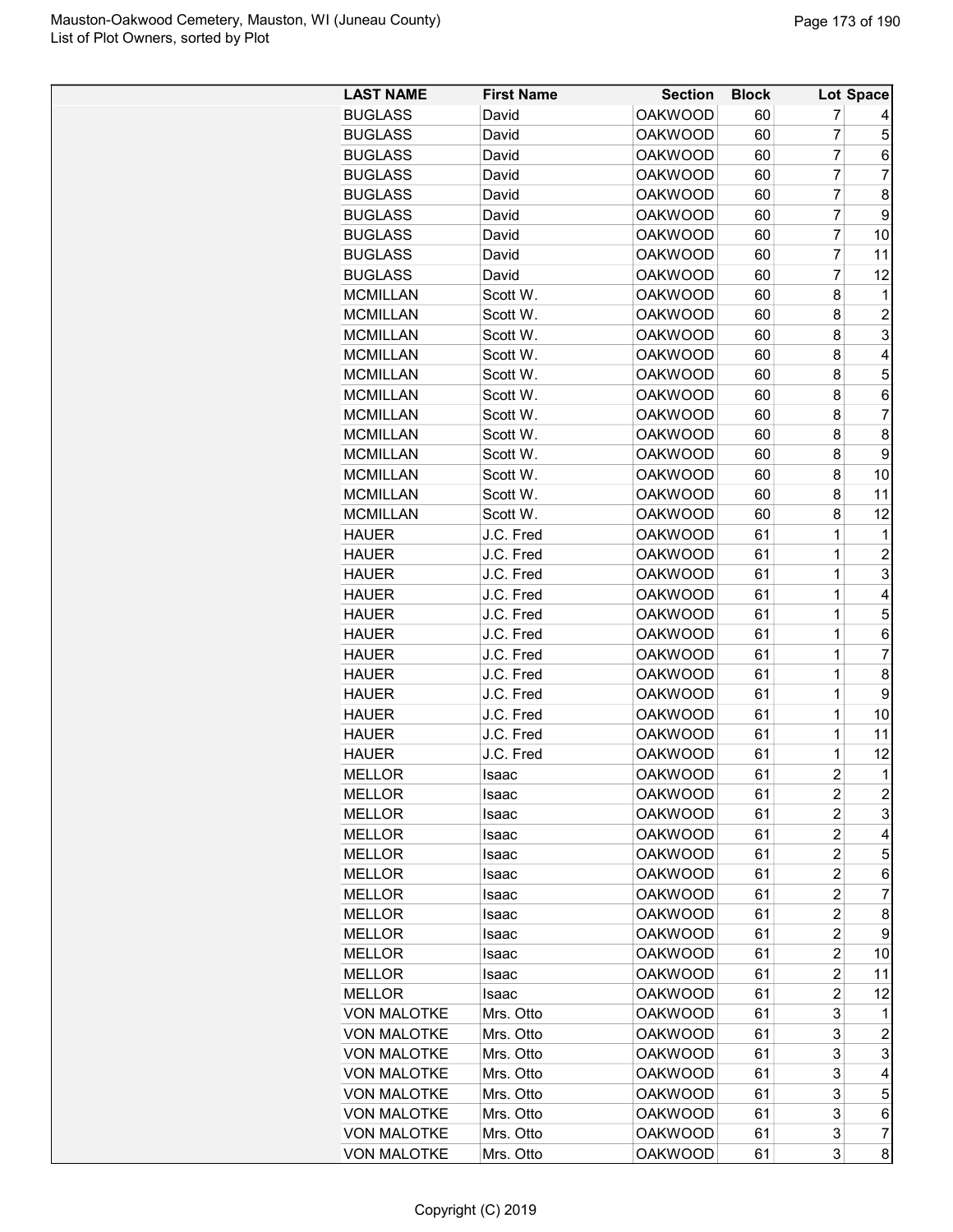| <b>LAST NAME</b>   | <b>First Name</b> | <b>Section</b> | <b>Block</b> |                | Lot Space      |
|--------------------|-------------------|----------------|--------------|----------------|----------------|
| <b>VON MALOTKE</b> | Mrs. Otto         | <b>OAKWOOD</b> | 61           | 3              |                |
| <b>VON MALOTKE</b> | Mrs. Otto         | <b>OAKWOOD</b> | 61           | 3              | 10             |
| <b>VON MALOTKE</b> | Mrs. Otto         | <b>OAKWOOD</b> | 61           | 3              | 11             |
| <b>VON MALOTKE</b> | Mrs. Otto         | <b>OAKWOOD</b> | 61           | 3              | 12             |
| <b>HEADSTREAM</b>  | Charles           | <b>OAKWOOD</b> | 61           | 4              | 1              |
| <b>HEADSTREAM</b>  | Charles           | <b>OAKWOOD</b> | 61           | $\overline{4}$ | $\overline{c}$ |
| <b>HEADSTREAM</b>  | Charles           | <b>OAKWOOD</b> | 61           | 4              | 3              |
| <b>HEADSTREAM</b>  | Charles           | <b>OAKWOOD</b> | 61           | $\overline{4}$ | 4              |
| <b>HEADSTREAM</b>  | Charles           | <b>OAKWOOD</b> | 61           | 4              | 5              |
| <b>HEADSTREAM</b>  | Charles           | <b>OAKWOOD</b> | 61           | 4              | 6              |
| <b>HEADSTREAM</b>  | Charles           | <b>OAKWOOD</b> | 61           | 4              | 8              |
| <b>HEADSTREAM</b>  | Charles           | <b>OAKWOOD</b> | 61           | 4              | 9              |
| <b>HEADSTREAM</b>  | Charles           | <b>OAKWOOD</b> | 61           | 4              | 10             |
| <b>HEADSTREAM</b>  | Charles           | <b>OAKWOOD</b> | 61           | $\overline{4}$ | 11             |
| <b>HEADSTREAM</b>  | Charles           | <b>OAKWOOD</b> | 61           | $\overline{4}$ | 12             |
| <b>CARTER</b>      | Miles             | <b>OAKWOOD</b> | 62           | 1              | 1              |
| <b>CARTER</b>      | Miles             | <b>OAKWOOD</b> | 62           | 1              | $\overline{c}$ |
| <b>CARTER</b>      | Miles             | <b>OAKWOOD</b> | 62           | 1              | 3              |
| <b>CARTER</b>      | Miles             | <b>OAKWOOD</b> | 62           | 1              | 4              |
| <b>CARTER</b>      | Miles             | <b>OAKWOOD</b> | 62           | 1              | 5              |
| <b>CARTER</b>      | <b>Miles</b>      | <b>OAKWOOD</b> | 62           | 1              | 6              |
| <b>CARTER</b>      | Miles             | <b>OAKWOOD</b> | 62           | 1              | $\overline{7}$ |
| <b>CARTER</b>      | Miles             | <b>OAKWOOD</b> | 62           | $\mathbf 1$    | 8              |
| <b>CARTER</b>      | Miles             | <b>OAKWOOD</b> | 62           | 1              | 9              |
| <b>CARTER</b>      | Miles             | <b>OAKWOOD</b> | 62           | 1              | 10             |
| <b>CARTER</b>      | Miles             | <b>OAKWOOD</b> | 62           | 1              | 11             |
| <b>CARTER</b>      | Miles             | <b>OAKWOOD</b> | 62           | 1              | 12             |
| <b>OHMAN</b>       | Barney            | <b>OAKWOOD</b> | 62           | $\overline{c}$ | 1              |
| <b>OHMAN</b>       | Barney            | <b>OAKWOOD</b> | 62           | $\overline{2}$ | $\overline{2}$ |
| <b>OHMAN</b>       | Barney            | <b>OAKWOOD</b> | 62           | $\overline{2}$ | 3              |
| <b>OHMAN</b>       | Barney            | <b>OAKWOOD</b> | 62           | $\overline{2}$ | 4              |
| <b>OHMAN</b>       | Barney            | <b>OAKWOOD</b> | 62           | $\overline{2}$ | 5              |
| <b>OHMAN</b>       | Barney            | <b>OAKWOOD</b> | 62           | $\overline{c}$ | 6              |
| <b>OHMAN</b>       | Barney            | <b>OAKWOOD</b> | 62           | $\overline{2}$ | $\overline{7}$ |
| <b>OHMAN</b>       | Barney            | <b>OAKWOOD</b> | 62           | 2              | 8              |
| <b>OHMAN</b>       | <b>Barney</b>     | <b>OAKWOOD</b> | 62           | 2              | 9              |
| OHMAN              | Barney            | <b>OAKWOOD</b> | 62           | $\overline{c}$ | 10             |
| <b>OHMAN</b>       | Barney            | <b>OAKWOOD</b> | 62           | $\overline{2}$ | 11             |
| OHMAN              | Barney            | <b>OAKWOOD</b> | 62           | $\overline{c}$ | 12             |
| <b>BROWN</b>       | William           | <b>OAKWOOD</b> | 62           | 3              | 2              |
| <b>BROWN</b>       | William           | <b>OAKWOOD</b> | 62           | 3              | 3              |
| <b>BROWN</b>       | William           | <b>OAKWOOD</b> | 62           | 3              | 4              |
| <b>BROWN</b>       | William           | <b>OAKWOOD</b> | 62           | 3              | 5              |
| <b>BROWN</b>       | William           | <b>OAKWOOD</b> | 62           | 3              | 6              |
| <b>BROWN</b>       | William           | <b>OAKWOOD</b> | 62           | 3              | $\overline{7}$ |
| <b>BROWN</b>       | William           | <b>OAKWOOD</b> | 62           | 3              | 8              |
| <b>BROWN</b>       | William           | <b>OAKWOOD</b> | 62           | 3              | 9              |
| <b>BROWN</b>       | William           | <b>OAKWOOD</b> | 62           | 3              | 10             |
| <b>BROWN</b>       | William           | <b>OAKWOOD</b> | 62           | 3              | 11             |
| <b>BROWN</b>       | William           | <b>OAKWOOD</b> | 62           | 3              | 12             |
| <b>RECTOR</b>      | Seymour H.        | <b>OAKWOOD</b> | 62           | 4              | 1              |
| <b>RECTOR</b>      | Seymour H.        | <b>OAKWOOD</b> | 62           | 4              | $\overline{c}$ |
| <b>RECTOR</b>      | Seymour H.        | <b>OAKWOOD</b> | 62           | 4              | 3              |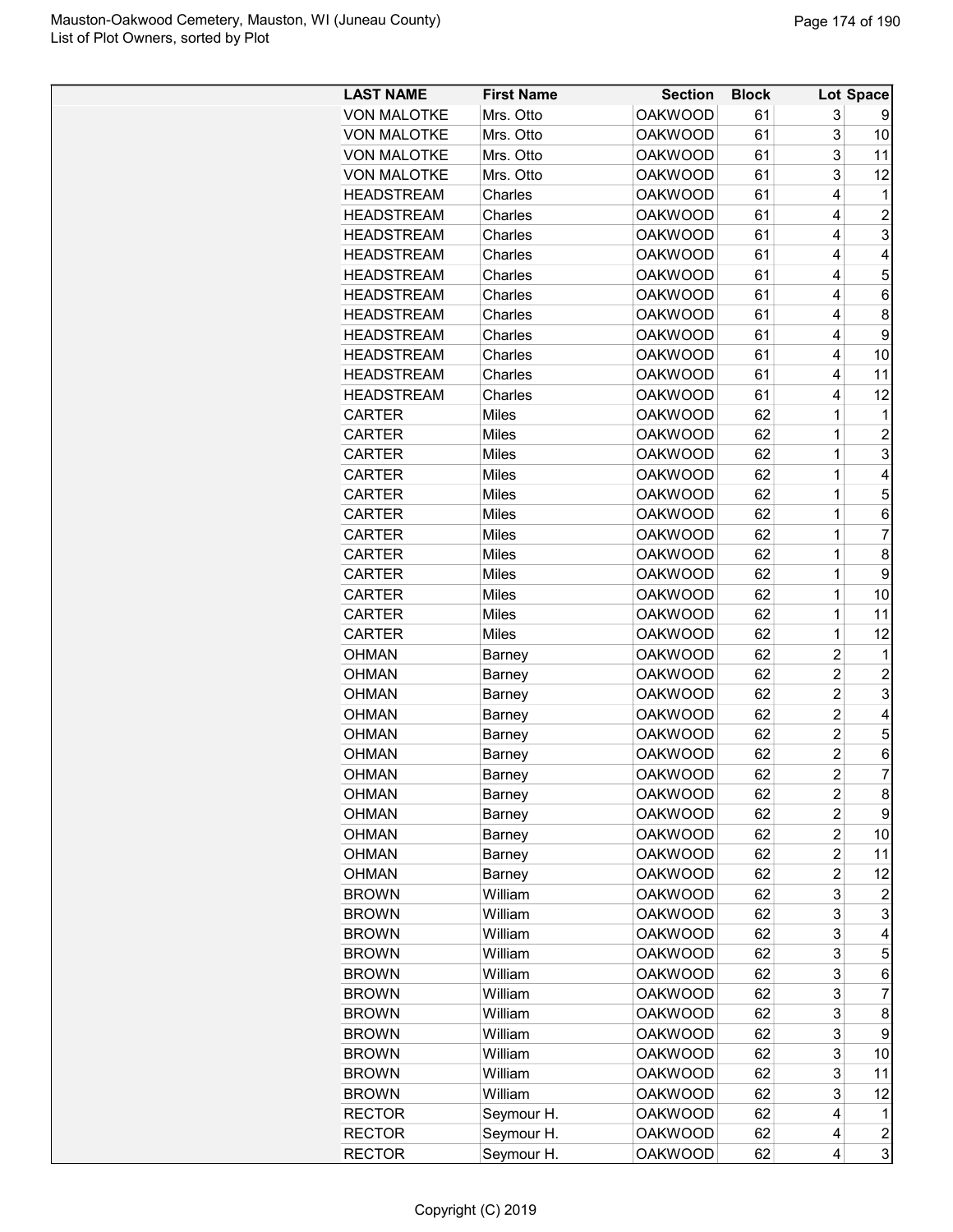| <b>LAST NAME</b> | <b>First Name</b> | <b>Section</b> | <b>Block</b> |                | <b>Lot Space</b>         |
|------------------|-------------------|----------------|--------------|----------------|--------------------------|
| <b>BROWN</b>     | Mrs. Ed           | <b>OAKWOOD</b> | 62           | 4              |                          |
| <b>BROWN</b>     | Mrs. Ed           | <b>OAKWOOD</b> | 62           | 4              | 5                        |
| <b>BROWN</b>     | Mrs. Ed           | <b>OAKWOOD</b> | 62           | 4              | 6                        |
| <b>REYNOLDS</b>  | Sam & Elsie       | <b>OAKWOOD</b> | 62           | 4              | $\overline{7}$           |
| <b>REYNOLDS</b>  | Sam & Elsie       | <b>OAKWOOD</b> | 62           | 4              | 8                        |
| <b>REYNOLDS</b>  | Sam & Elsie       | <b>OAKWOOD</b> | 62           | 4              | 9                        |
| <b>SPRATT</b>    | Alice M.          | <b>OAKWOOD</b> | 62           | 4              | 10                       |
| SPRATT           | Alice M.          | <b>OAKWOOD</b> | 62           | 4              | 11                       |
| <b>SPRATT</b>    | Alice M.          | <b>OAKWOOD</b> | 62           | 4              | 12                       |
| <b>CURTIS</b>    | M.S               | <b>OAKWOOD</b> | 63           | 1              | 1                        |
| <b>CURTIS</b>    | M.S               | <b>OAKWOOD</b> | 63           | $\mathbf 1$    | 2                        |
| <b>CURTIS</b>    | M.S               | <b>OAKWOOD</b> | 63           | 1              | 3                        |
| <b>CURTIS</b>    | M.S               | <b>OAKWOOD</b> | 63           | 1              | 4                        |
| <b>CURTIS</b>    | M.S               | <b>OAKWOOD</b> | 63           | 1              | 5                        |
| <b>CURTIS</b>    | M.S               | <b>OAKWOOD</b> | 63           | $\mathbf 1$    | 6                        |
| <b>CURTIS</b>    | M.S               | <b>OAKWOOD</b> | 63           | 1              | 7                        |
| <b>CURTIS</b>    | M.S               | <b>OAKWOOD</b> | 63           | $\mathbf 1$    | 8                        |
| <b>CURTIS</b>    | M.S               | <b>OAKWOOD</b> | 63           | $\mathbf 1$    | 9                        |
| <b>CURTIS</b>    | M.S               | <b>OAKWOOD</b> | 63           | 1              | 10                       |
| <b>CURTIS</b>    | M.S               | <b>OAKWOOD</b> | 63           | 1              | 11                       |
| <b>CURTIS</b>    | M.S               | <b>OAKWOOD</b> | 63           | 1              | 12                       |
| O'DELL           | O.E.              | <b>OAKWOOD</b> | 63           | $\overline{2}$ | 1                        |
| <b>O'DELL</b>    | O.E.              | <b>OAKWOOD</b> | 63           | $\overline{c}$ | $\overline{c}$           |
| O'DELL           | O.E.              | <b>OAKWOOD</b> | 63           | $\overline{c}$ | 3                        |
| O'DELL           | O.E.              | <b>OAKWOOD</b> | 63           | $\overline{c}$ | 4                        |
| O'DELL           | O.E.              | <b>OAKWOOD</b> | 63           | $\overline{c}$ | 5                        |
| O'DELL           | O.E.              | <b>OAKWOOD</b> | 63           | $\overline{c}$ | 6                        |
| O'DELL           | O.E.              | <b>OAKWOOD</b> | 63           | $\overline{c}$ | 7                        |
| <b>O'DELL</b>    | O.E.              | <b>OAKWOOD</b> | 63           | $\overline{2}$ | 8                        |
| <b>O'DELL</b>    | O.E.              | <b>OAKWOOD</b> | 63           | $\overline{2}$ | 9                        |
| O'DELL           | O.E.              | <b>OAKWOOD</b> | 63           | $\overline{c}$ | 10                       |
| O'DELL           | O.E.              | <b>OAKWOOD</b> | 63           | $\overline{c}$ | 11                       |
| O'DELL           | O.E.              | <b>OAKWOOD</b> | 63           | $\overline{c}$ | 12                       |
| <b>HARRISON</b>  | Mrs. Thomas       | <b>OAKWOOD</b> | 63           | 3              | $\mathbf{1}$             |
| <b>HARRISON</b>  | Mrs. Thomas       | <b>OAKWOOD</b> | 63           | 3              | $\overline{c}$           |
| <b>HARRISON</b>  | Mrs. Thomas       | <b>OAKWOOD</b> | 63           | 3              | 3                        |
| <b>HARRISON</b>  | Mrs. Thomas       | <b>OAKWOOD</b> | 63           | 3              | 4                        |
| <b>HARRISON</b>  | Mrs. Thomas       | <b>OAKWOOD</b> | 63           | 3              | 5                        |
| <b>HARRISON</b>  | Mrs. Thomas       | <b>OAKWOOD</b> | 63           | 3              | 6                        |
| <b>HARRISON</b>  | Mrs. Thomas       | <b>OAKWOOD</b> | 63           | 3              | 7                        |
| <b>HARRISON</b>  | Mrs. Thomas       | <b>OAKWOOD</b> | 63           | 3              | 8                        |
| <b>HARRISON</b>  | Mrs. Thomas       | <b>OAKWOOD</b> | 63           | 3              | 9                        |
| <b>HARRISON</b>  | Mrs. Thomas       | <b>OAKWOOD</b> | 63           | 3              | 10                       |
| <b>HARRISON</b>  | Mrs. Thomas       | <b>OAKWOOD</b> | 63           | 3              | 11                       |
| <b>HARRISON</b>  | Mrs. Thomas       | <b>OAKWOOD</b> | 63           | 3              | 12                       |
| WERMUTH          | Emile             | <b>OAKWOOD</b> | 63           | 4              | 1                        |
| WERMUTH          | Emile             | <b>OAKWOOD</b> | 63           | 4              | 2                        |
| <b>WERMUTH</b>   | Emile             | <b>OAKWOOD</b> | 63           | 4              | 3                        |
| <b>WERMUTH</b>   | Emile             | <b>OAKWOOD</b> | 63           | 4              | 4                        |
| WERMUTH          | Emile             | <b>OAKWOOD</b> | 63           | 4              | 5                        |
| <b>WERMUTH</b>   | Emile             | <b>OAKWOOD</b> | 63           | 4              | 6                        |
| <b>WERMUTH</b>   | Emile             | <b>OAKWOOD</b> | 63           | 4              | $\overline{\mathcal{I}}$ |
| WERMUTH          | Emile             | <b>OAKWOOD</b> | 63           | 4              | 8                        |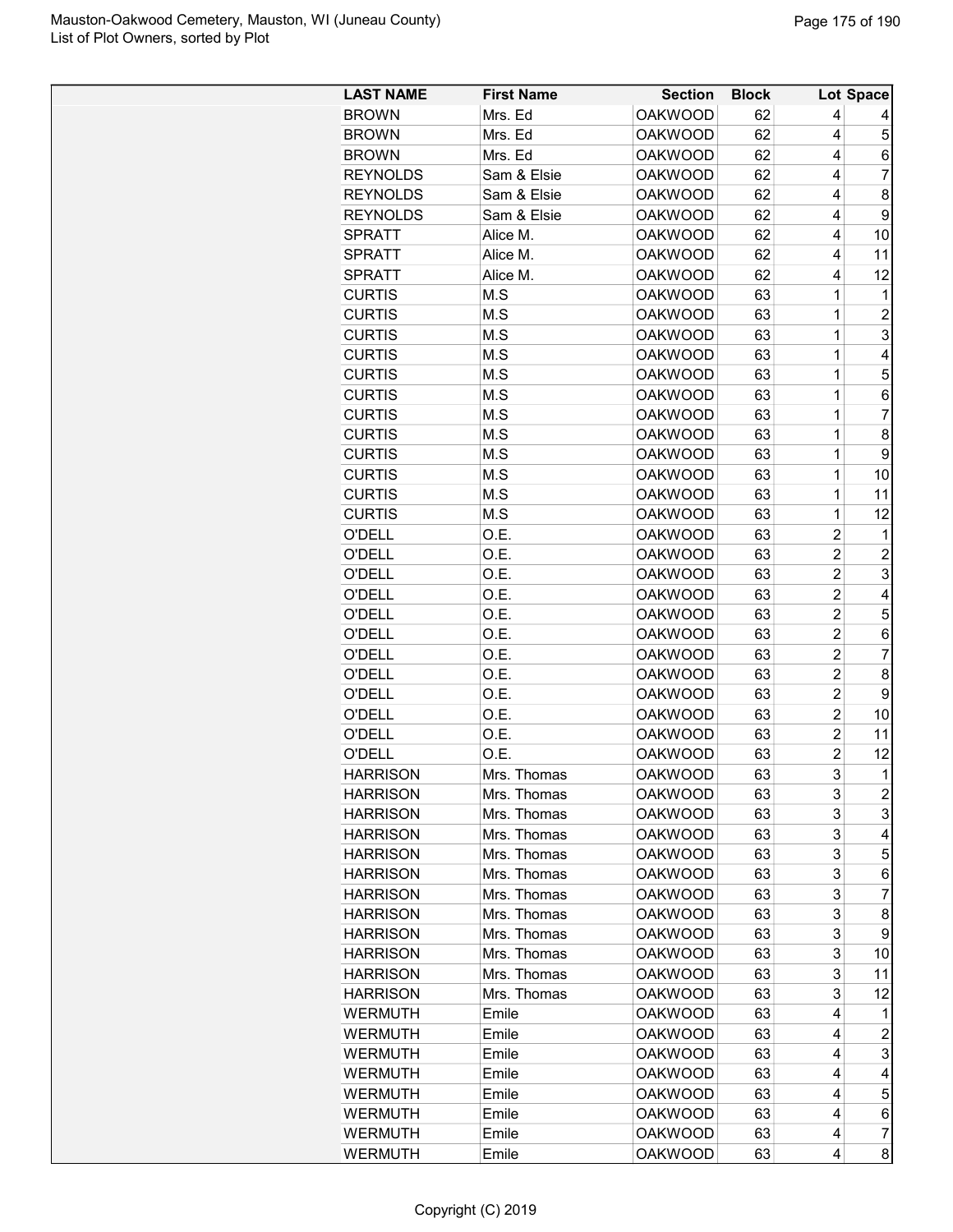| <b>LAST NAME</b>                 | <b>First Name</b> | <b>Section</b> | <b>Block</b> |                | Lot Space      |
|----------------------------------|-------------------|----------------|--------------|----------------|----------------|
| <b>WERMUTH</b>                   | Emile             | <b>OAKWOOD</b> | 63           | 4              | 9              |
| <b>WERMUTH</b>                   | Emile             | <b>OAKWOOD</b> | 63           | 4              | 10             |
| <b>WERMUTH</b>                   | Emile             | <b>OAKWOOD</b> | 63           | 4              | 11             |
| <b>WERMUTH</b>                   | Emile             | <b>OAKWOOD</b> | 63           | 4              | 12             |
| <b>DEMASKE</b>                   | Erwin H.          | <b>OAKWOOD</b> | 63           | 5              | 1              |
| <b>DEMASKE</b>                   | Erwin H.          | <b>OAKWOOD</b> | 63           | 5              | $\overline{2}$ |
| <b>DEMASKE</b>                   | Erwin H.          | <b>OAKWOOD</b> | 63           | 5              | 3              |
| <b>DEMASKE</b>                   | Erwin H.          | <b>OAKWOOD</b> | 63           | 5              | 4              |
| <b>WALTER</b>                    | Alvin             | <b>OAKWOOD</b> | 63           | 5              | 5              |
| <b>WALTER</b>                    | Alvin             | <b>OAKWOOD</b> | 63           | 5              | 6              |
| <b>WALTER</b>                    | Alvin             | <b>OAKWOOD</b> | 63           | 5              | $\overline{7}$ |
| <b>WALTER</b>                    | Alvin             | <b>OAKWOOD</b> | 63           | 5              | 8              |
| <b>WALTER</b>                    | Alvin             | <b>OAKWOOD</b> | 63           | 5              | 9              |
| <b>WALTER</b>                    | Alvin             | <b>OAKWOOD</b> | 63           | 5              | 10             |
| <b>WALTER</b>                    | Alvin             | <b>OAKWOOD</b> | 63           | 5              | 11             |
| <b>WALTER</b>                    | Alvin             | <b>OAKWOOD</b> | 63           | 5              | 12             |
| <b>WALTERS</b>                   | George Estate     | <b>OAKWOOD</b> | 63           | 6              | 1              |
| <b>WALTERS</b>                   | George Estate     | <b>OAKWOOD</b> | 63           | 6              | $\overline{c}$ |
| <b>WALTERS</b>                   | George Estate     | <b>OAKWOOD</b> | 63           | 6              | 3              |
| <b>WALTERS</b>                   | George Estate     | <b>OAKWOOD</b> | 63           | 6              | $\overline{4}$ |
| <b>WALTERS</b>                   | George Estate     | <b>OAKWOOD</b> | 63           | 6              | 5              |
| <b>WALTERS</b>                   | George Estate     | <b>OAKWOOD</b> | 63           | 6              | 6              |
| <b>WALTERS</b>                   | George Estate     | <b>OAKWOOD</b> | 63           | 6              | $\overline{7}$ |
| <b>WALTERS</b>                   | George Estate     | <b>OAKWOOD</b> | 63           | 6              | 8              |
| <b>WALTERS</b>                   | George Estate     | <b>OAKWOOD</b> | 63           | 6              | 9              |
|                                  |                   | <b>OAKWOOD</b> | 63           | 6              | 10             |
| <b>WALTERS</b><br><b>WALTERS</b> | George Estate     | <b>OAKWOOD</b> |              |                | 11             |
| <b>WALTERS</b>                   | George Estate     | <b>OAKWOOD</b> | 63<br>63     | 6              | 12             |
| <b>GEE</b>                       | George Estate     | <b>OAKWOOD</b> | 63           | 6<br>7         | 1              |
| <b>GEE</b>                       | Harvey            | <b>OAKWOOD</b> | 63           | 7              | $\overline{2}$ |
|                                  | Harvey            | <b>OAKWOOD</b> |              | 7              |                |
| <b>GEE</b>                       | Harvey            |                | 63           | $\overline{7}$ | 3              |
| <b>GEE</b>                       | Harvey            | <b>OAKWOOD</b> | 63           |                | 4              |
| <b>GEE</b>                       | Harvey            | <b>OAKWOOD</b> | 63           | 7              | 5              |
| <b>GEE</b>                       | Harvey            | <b>OAKWOOD</b> | 63           | $\overline{7}$ | 6              |
| <b>GEE</b>                       | Harvey            | <b>OAKWOOD</b> | 63           | 7              | $\overline{7}$ |
| <b>GEE</b>                       | Harvey            | <b>OAKWOOD</b> | 63           | 7              | 8              |
| <b>GEE</b>                       | Harvey            | <b>OAKWOOD</b> | 63           | 7              | 9              |
| <b>GEE</b>                       | Harvey            | <b>OAKWOOD</b> | 63           | 7              | 10             |
| <b>GEE</b>                       | Harvey            | <b>OAKWOOD</b> | 63           | 7              | 11             |
| <b>GEE</b>                       | Harvey            | <b>OAKWOOD</b> | 63           | 7              | 12             |
| <b>BEDENHOP</b>                  | Н                 | <b>OAKWOOD</b> | 63           | 8              | 1              |
| <b>BEDENHOP</b>                  | Η                 | <b>OAKWOOD</b> | 63           | 8              | $\overline{c}$ |
| <b>BEDENHOP</b>                  | $\overline{H}$    | <b>OAKWOOD</b> | 63           | 8              | 3              |
| <b>BEDENHOP</b>                  | Η                 | <b>OAKWOOD</b> | 63           | 8              | 4              |
| <b>BEDENHOP</b>                  | $\overline{H}$    | <b>OAKWOOD</b> | 63           | 8              | 5              |
| <b>BEDENHOP</b>                  | $\overline{H}$    | <b>OAKWOOD</b> | 63           | 8              | 6              |
| <b>BEDENHOP</b>                  | Η                 | <b>OAKWOOD</b> | 63           | 8              | $\overline{7}$ |
| <b>BEDENHOP</b>                  | Η                 | <b>OAKWOOD</b> | 63           | 8              | 8              |
| <b>BEDENHOP</b>                  | Η                 | <b>OAKWOOD</b> | 63           | 8              | 9              |
| <b>BEDENHOP</b>                  | Η                 | <b>OAKWOOD</b> | 63           | 8              | 10             |
| <b>BEDENHOP</b>                  | H                 | <b>OAKWOOD</b> | 63           | 8              | 11             |
| <b>BEDENHOP</b>                  | $\overline{H}$    | <b>OAKWOOD</b> | 63           | 8              | 12             |
| <b>JANNISCH</b>                  | John              | <b>OAKWOOD</b> | 64           | $\mathbf 1$    | $\mathbf{1}$   |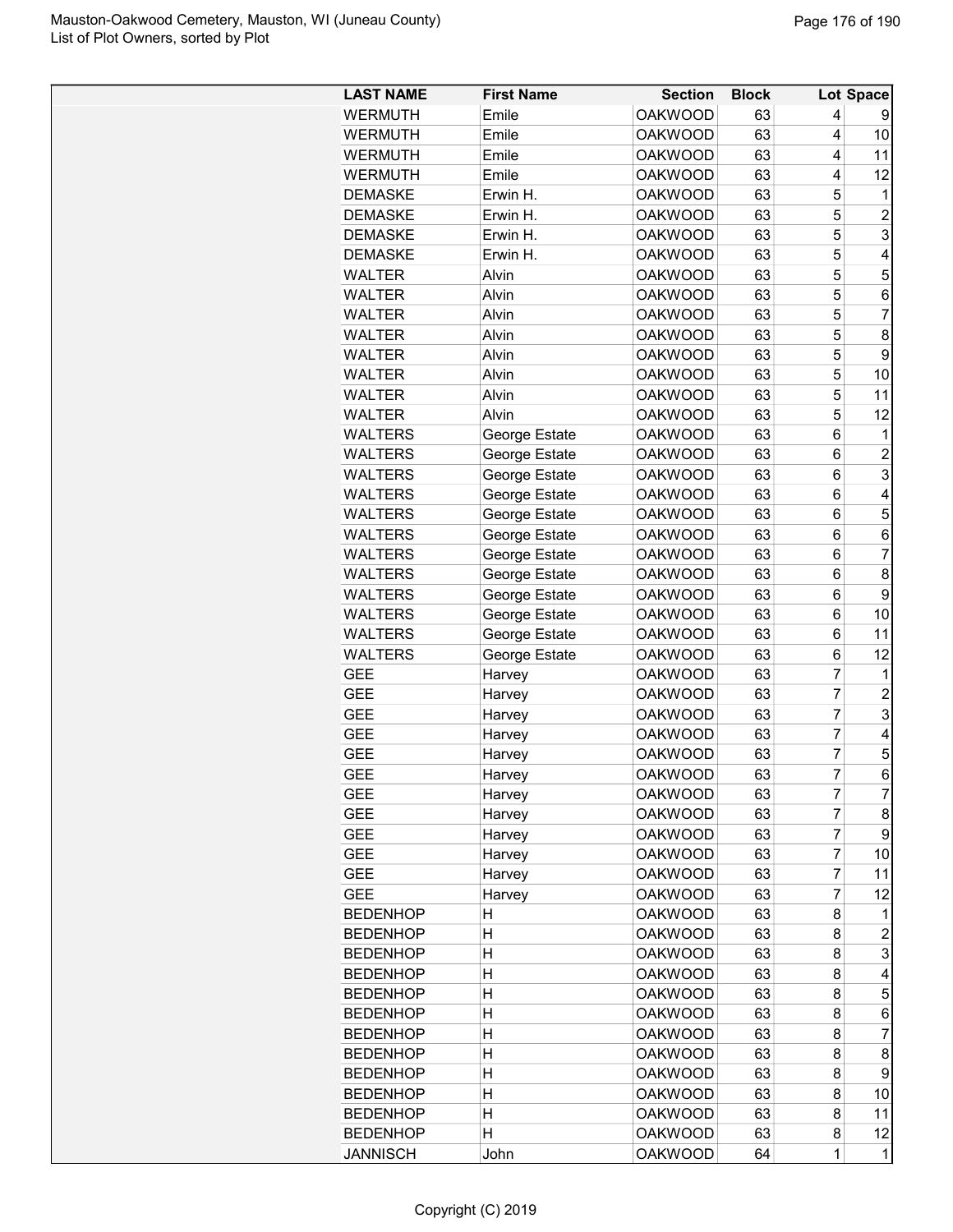| <b>LAST NAME</b> | <b>First Name</b> | Section        | <b>Block</b> |                | Lot Space               |
|------------------|-------------------|----------------|--------------|----------------|-------------------------|
| <b>JANNISCH</b>  | John              | <b>OAKWOOD</b> | 64           | 1              | 2                       |
| TAIT             | Lydia             | <b>OAKWOOD</b> | 64           | 1              | 3                       |
| TAIT             | Lydia             | <b>OAKWOOD</b> | 64           | 1              | 4                       |
| <b>TAIT</b>      | Lydia             | <b>OAKWOOD</b> | 64           | 1              | 5                       |
| <b>JANNISCH</b>  | John              | <b>OAKWOOD</b> | 64           | 1              | 6                       |
| <b>JANNISCH</b>  | John              | <b>OAKWOOD</b> | 64           | 1              | 7                       |
| TAIT             | Lydia             | <b>OAKWOOD</b> | 64           | 1              | 8                       |
| TAIT             | Lydia             | <b>OAKWOOD</b> | 64           | $\mathbf 1$    | 9                       |
| <b>TAIT</b>      | Lydia             | <b>OAKWOOD</b> | 64           | 1              | 10                      |
| <b>SCHNEIDER</b> | Joseph H.         | <b>OAKWOOD</b> | 64           | $\overline{2}$ | 1                       |
| <b>SCHNEIDER</b> | Joseph H.         | <b>OAKWOOD</b> | 64           | $\overline{2}$ | 2                       |
| <b>SCHNEIDER</b> | Joseph H.         | <b>OAKWOOD</b> | 64           | $\overline{2}$ | 3                       |
| <b>SCHNEIDER</b> | Joseph H.         | <b>OAKWOOD</b> | 64           | 2              | 4                       |
| <b>SCHNEIDER</b> | Joseph H.         | <b>OAKWOOD</b> | 64           | $\overline{2}$ | 5                       |
| <b>SCHNEIDER</b> | Joseph H.         | <b>OAKWOOD</b> | 64           | $\overline{2}$ | 6                       |
| <b>SCHNEIDER</b> | Joseph H.         | <b>OAKWOOD</b> | 64           | $\overline{2}$ | 7                       |
| <b>SCHNEIDER</b> | Joseph H.         | <b>OAKWOOD</b> | 64           | $\overline{2}$ | 8                       |
| <b>SCHNEIDER</b> | Joseph H.         | <b>OAKWOOD</b> | 64           | $\overline{c}$ | 9                       |
| <b>SCHNEIDER</b> | Joseph H.         | <b>OAKWOOD</b> | 64           | 2              | 10                      |
| <b>JANNISCH</b>  | John              | <b>OAKWOOD</b> | 64           | 3              | 1                       |
| <b>JANNISCH</b>  | John              | <b>OAKWOOD</b> | 64           | 3              | 2                       |
| <b>JANNISCH</b>  | John              | <b>OAKWOOD</b> | 64           | 3              | 3                       |
|                  | John              |                |              | 3              |                         |
| JANNISCH         |                   | <b>OAKWOOD</b> | 64           |                | 4                       |
| JANNISCH         | John              | <b>OAKWOOD</b> | 64           | 3              | 6                       |
| <b>JANNISCH</b>  | John              | <b>OAKWOOD</b> | 64           | 3              | 7                       |
| <b>JANNISCH</b>  | John              | <b>OAKWOOD</b> | 64           | 3              | 8                       |
| <b>JANNISCH</b>  | John              | <b>OAKWOOD</b> | 64           | 3              | 9                       |
| <b>JANNISCH</b>  | John              | OAKWOOD        | 64           | 3              | 10                      |
| <b>BOORMAN</b>   | <b>Edward</b>     | <b>OAKWOOD</b> | 64           | 4              | 1                       |
| <b>BORRMANN</b>  | August            | <b>OAKWOOD</b> | 64           | 4              | 6                       |
| <b>BORRMANN</b>  | August            | <b>OAKWOOD</b> | 64           | 4              | 7                       |
| <b>BORRMANN</b>  | August            | <b>OAKWOOD</b> | 64           | 4              | 8                       |
| <b>BOORMAN</b>   | Edward            | <b>OAKWOOD</b> | 64           | 4              | 9                       |
| <b>BOORMAN</b>   | Edward            | <b>OAKWOOD</b> | 64           | 4              | 10                      |
| <b>SCHNEIDER</b> | William           | <b>OAKWOOD</b> | 64           | 5              | 1                       |
| <b>SCHNEIDER</b> | William           | <b>OAKWOOD</b> | 64           | 5              | $\overline{\mathbf{c}}$ |
| <b>SCHNEIDER</b> | William           | <b>OAKWOOD</b> | 64           | 5              | 3                       |
| <b>SCHNEIDER</b> | William           | <b>OAKWOOD</b> | 64           | 5              | 4                       |
| <b>SCHNEIDER</b> | William           | <b>OAKWOOD</b> | 64           | 5              | 5                       |
| <b>SCHNEIDER</b> | William           | <b>OAKWOOD</b> | 64           | 5              | 6                       |
| <b>SCHNEIDER</b> | William           | <b>OAKWOOD</b> | 64           | 5              | 7                       |
| <b>SCHNEIDER</b> | William           | <b>OAKWOOD</b> | 64           | 5              | 8                       |
| <b>SCHNEIDER</b> | William           | <b>OAKWOOD</b> | 64           | 5              | 9                       |
| <b>SCHNEIDER</b> | William           | <b>OAKWOOD</b> | 64           | 5              | 10                      |
| <b>GRINNOLDS</b> | Ruby E.           | <b>OAKWOOD</b> | 64           | 6              | 1                       |
| <b>GRINNOLDS</b> | Ruby E.           | <b>OAKWOOD</b> | 64           | 6              | 2                       |
| <b>GRINNOLDS</b> | Ruby E.           | <b>OAKWOOD</b> | 64           | 6              | 3                       |
| <b>GRINNOLDS</b> | Ruby E.           | <b>OAKWOOD</b> | 64           | 6              | 4                       |
| <b>GRINNOLDS</b> | Ruby E.           | <b>OAKWOOD</b> | 64           | 6              | 5                       |
| <b>GRINNOLDS</b> | Ruby E.           | <b>OAKWOOD</b> | 64           | 6              | 6                       |
| <b>GRINNOLDS</b> | Ruby E.           | <b>OAKWOOD</b> | 64           | 6              | $\overline{7}$          |
| <b>GRINNOLDS</b> | Ruby E.           | <b>OAKWOOD</b> | 64           | 6              | 8                       |
| <b>GRINNOLDS</b> | Ruby E.           | <b>OAKWOOD</b> | 64           | 6              | 9                       |
|                  |                   |                |              |                |                         |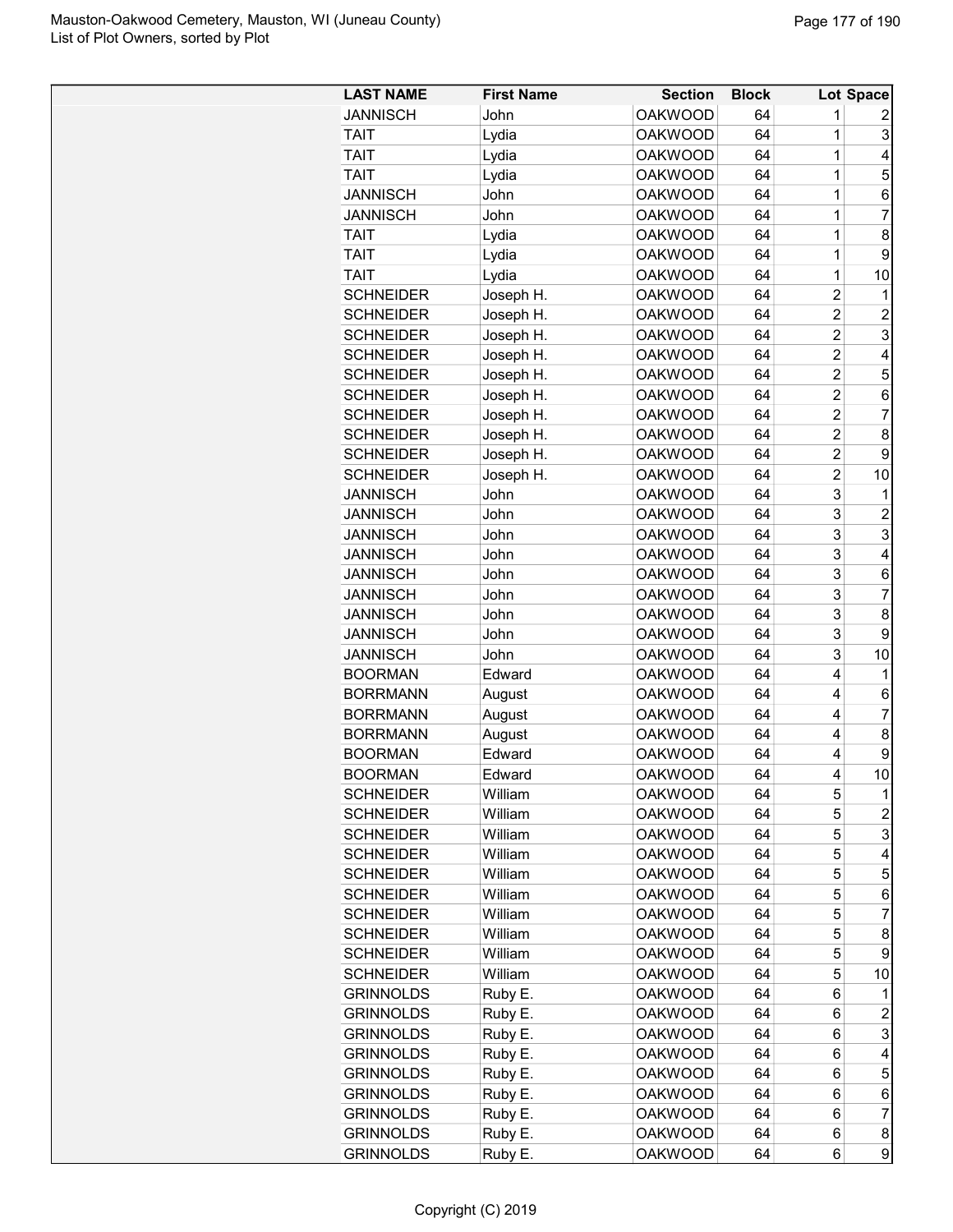| <b>LAST NAME</b>  | <b>First Name</b> | <b>Section</b> | <b>Block</b> |                | Lot Space               |
|-------------------|-------------------|----------------|--------------|----------------|-------------------------|
| <b>GRINNOLDS</b>  | Ruby E.           | <b>OAKWOOD</b> | 64           | 6              | 10                      |
| <b>SCHUETT</b>    | Louis C.          | <b>OAKWOOD</b> | 64           | 7              | 1                       |
| <b>SCHUETT</b>    | Louis C.          | <b>OAKWOOD</b> | 64           | $\overline{7}$ | 2                       |
| <b>SCHUETT</b>    | Louis C.          | <b>OAKWOOD</b> | 64           | $\overline{7}$ | 3                       |
| <b>SCHUETT</b>    | Louis C.          | <b>OAKWOOD</b> | 64           | $\overline{7}$ | 4                       |
| <b>SCHUETT</b>    | Louis C.          | <b>OAKWOOD</b> | 64           | 7              | 5                       |
| <b>SCHUETT</b>    | Louis C.          | <b>OAKWOOD</b> | 64           | 7              | 6                       |
| <b>SCHUETT</b>    | Louis C.          | <b>OAKWOOD</b> | 64           | 7              | $\overline{7}$          |
| <b>SCHUETT</b>    | Louis C.          | <b>OAKWOOD</b> | 64           | $\overline{7}$ | 8                       |
| <b>SCHUETT</b>    | Louis C.          | <b>OAKWOOD</b> | 64           | $\overline{7}$ | 9                       |
| <b>SCHUETT</b>    | Louis C.          | <b>OAKWOOD</b> | 64           | $\overline{7}$ | 10                      |
| LANGE             | Albert            | <b>OAKWOOD</b> | 65           | 1              | 1                       |
| LANGE             | Albert            | <b>OAKWOOD</b> | 65           | 1              | $\overline{c}$          |
| LANGE             | Albert            | <b>OAKWOOD</b> | 65           | 1              | 3                       |
| LANGE             | Albert            | <b>OAKWOOD</b> | 65           | 1              | 4                       |
| LANGE             | Albert            | <b>OAKWOOD</b> | 65           | 1              | 5                       |
| LANGE             | Albert            | <b>OAKWOOD</b> | 65           | 1              | 6                       |
| LANGE             | Albert            | <b>OAKWOOD</b> | 65           | $\mathbf 1$    | $\overline{7}$          |
| LANGE             | Albert            | <b>OAKWOOD</b> | 65           | $\mathbf 1$    | 8                       |
| LANGE             | Albert            | <b>OAKWOOD</b> | 65           | $\mathbf 1$    | 9                       |
| LANGE             | Albert            | <b>OAKWOOD</b> | 65           | 1              | 10                      |
| LANGE             | Albert            | <b>OAKWOOD</b> | 65           | 1              | 11                      |
| LANGE             | Albert            | <b>OAKWOOD</b> | 65           | $\mathbf 1$    | 12                      |
| <b>CHAMBERLIN</b> | Mrs. Lizzie       | <b>OAKWOOD</b> | 65           | $\overline{c}$ | 1                       |
| <b>CHAMBERLIN</b> | Mrs. Lizzie       | <b>OAKWOOD</b> | 65           | $\overline{c}$ | $\overline{c}$          |
| <b>CHAMBERLIN</b> | Mrs. Lizzie       | <b>OAKWOOD</b> | 65           | $\overline{c}$ | 3                       |
| <b>CHAMBERLIN</b> | Mrs. Lizzie       | <b>OAKWOOD</b> | 65           | $\overline{c}$ | 4                       |
| <b>CHAMBERLIN</b> | Mrs. Lizzie       | <b>OAKWOOD</b> | 65           | 2              | 5                       |
| <b>CHAMBERLIN</b> | Mrs. Lizzie       | <b>OAKWOOD</b> | 65           | $\overline{c}$ | 6                       |
| <b>CHAMBERLIN</b> | Mrs. Lizzie       | <b>OAKWOOD</b> | 65           | $\overline{2}$ | $\overline{7}$          |
| <b>CHAMBERLIN</b> | Mrs. Lizzie       | <b>OAKWOOD</b> | 65           | $\overline{c}$ | 8                       |
| <b>CHAMBERLIN</b> | Mrs. Lizzie       | <b>OAKWOOD</b> | 65           | $\overline{c}$ | 9                       |
| <b>CHAMBERLIN</b> | Mrs. Lizzie       | <b>OAKWOOD</b> | 65           | $\overline{c}$ | 10                      |
| <b>CHAMBERLIN</b> | Mrs. Lizzie       | <b>OAKWOOD</b> | 65           | $\overline{c}$ | 11                      |
| <b>CHAMBERLIN</b> | Mrs. Lizzie       | <b>OAKWOOD</b> | 65           | 2              | 12                      |
| <b>EVANS</b>      | Mrs. Roy E.       | <b>OAKWOOD</b> | 65           | 3              | 1                       |
| <b>EVANS</b>      | Mrs. Roy E.       | <b>OAKWOOD</b> | 65           | 3              | $\overline{c}$          |
| <b>EVANS</b>      | Mrs. Roy E.       | <b>OAKWOOD</b> | 65           | 3              | 3                       |
| <b>EVANS</b>      | Mrs. Roy E.       | <b>OAKWOOD</b> | 65           | 3              | 4                       |
| <b>EVANS</b>      | Mrs. Roy E.       | <b>OAKWOOD</b> | 65           | 3              | 5                       |
| <b>EVANS</b>      | Mrs. Roy E.       | <b>OAKWOOD</b> | 65           | 3              | 6                       |
| <b>BROWN</b>      | August            | <b>OAKWOOD</b> | 65           | 3              | 7                       |
| <b>BROWN</b>      | August            | <b>OAKWOOD</b> | 65           | 3              | 8                       |
| <b>BROWN</b>      | August            | <b>OAKWOOD</b> | 65           | 3              | 9                       |
| <b>BROWN</b>      | August            | <b>OAKWOOD</b> | 65           | 3              | 10                      |
| <b>BROWN</b>      | August            | <b>OAKWOOD</b> | 65           | 3              | 11                      |
| <b>BROWN</b>      | August            | <b>OAKWOOD</b> | 65           | 3              | 12                      |
| KELLY             | Mrs. William      | <b>OAKWOOD</b> | 65           | 4              | 1                       |
| KELLY             | Mrs. William      | <b>OAKWOOD</b> | 65           | 4              | $\overline{\mathbf{c}}$ |
| KELLY             | Mrs. William      | <b>OAKWOOD</b> | 65           | 4              | 3                       |
| <b>FOSTER</b>     | J.W.              | <b>OAKWOOD</b> | 65           | 4              | 4                       |
| <b>FOSTER</b>     | J.W.              | <b>OAKWOOD</b> | 65           | 4              | 5                       |
| <b>FOSTER</b>     | J.W.              | <b>OAKWOOD</b> | 65           | 4              | 6                       |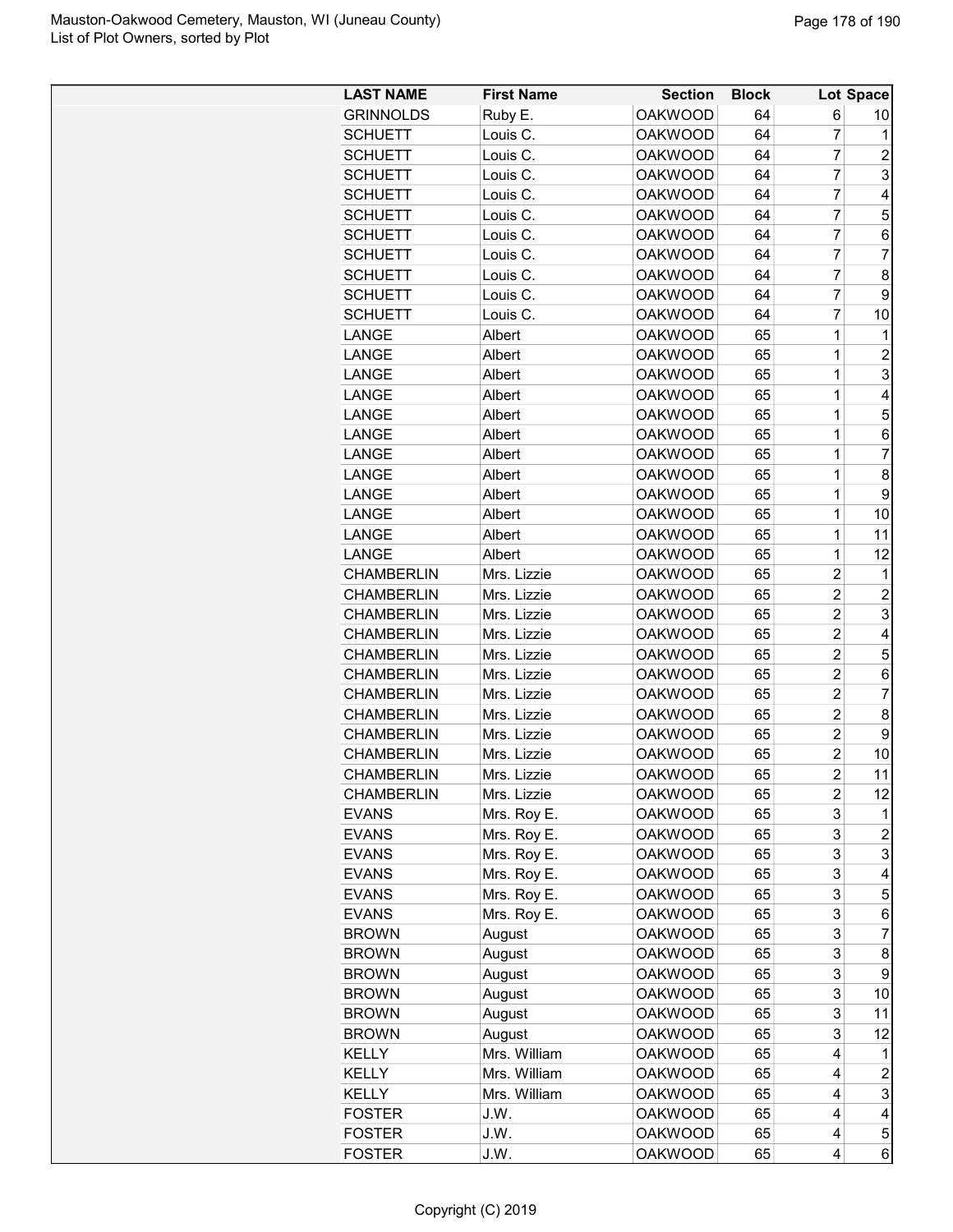| <b>LAST NAME</b> | <b>First Name</b> | <b>Section</b> | <b>Block</b> |                | Lot Space      |
|------------------|-------------------|----------------|--------------|----------------|----------------|
| <b>JAEGER</b>    | Henry             | <b>OAKWOOD</b> | 65           | 4              | 7              |
| <b>JAEGER</b>    | Henry             | <b>OAKWOOD</b> | 65           | 4              | 8              |
| <b>JAEGER</b>    | Henry             | <b>OAKWOOD</b> | 65           | 4              | 9              |
| <b>JUNG</b>      | August            | <b>OAKWOOD</b> | 65           | 4              | 10             |
| <b>JUNG</b>      | August            | <b>OAKWOOD</b> | 65           | 4              | 11             |
| <b>JUNG</b>      | August            | <b>OAKWOOD</b> | 65           | 4              | 12             |
| <b>DELAP</b>     | Rev. John W. Sr   | <b>OAKWOOD</b> | 65           | 5              | 1              |
| <b>DELAP</b>     | Rev. John W. Sr   | <b>OAKWOOD</b> | 65           | 5              | $\overline{c}$ |
| <b>DELAP</b>     | Rev. John W. Sr   | <b>OAKWOOD</b> | 65           | 5              | 3              |
| <b>DELAP</b>     | Rev. John W. Sr   | <b>OAKWOOD</b> | 65           | 5              | 4              |
| <b>DELAP</b>     | Rev. John W. Sr   | <b>OAKWOOD</b> | 65           | 5              | 5              |
| <b>DELAP</b>     | Rev. John W. Sr   | <b>OAKWOOD</b> | 65           | 5              | 6              |
| DELAP            | Rev. John W. Sr   | <b>OAKWOOD</b> | 65           | 5              | 7              |
| <b>DELAP</b>     | Rev. John W. Sr   | <b>OAKWOOD</b> | 65           | 5              | 8              |
| <b>DELAP</b>     | Rev. John W. Sr   | <b>OAKWOOD</b> | 65           | 5              | 9              |
| <b>DELAP</b>     | Rev. John W. Sr   | <b>OAKWOOD</b> | 65           | 5              | 10             |
| <b>DELAP</b>     | Rev. John W. Sr   | <b>OAKWOOD</b> | 65           | 5              | 11             |
| <b>DELAP</b>     | Rev. John W. Sr   | <b>OAKWOOD</b> | 65           | 5              | 12             |
| <b>KASTNER</b>   | R.R. & R.C.       | <b>OAKWOOD</b> | 65           | 6              | 1              |
| <b>KASTNER</b>   | R.R. & R.C.       | <b>OAKWOOD</b> | 65           | 6              | $\overline{c}$ |
| <b>KASTNER</b>   | R.R. & R.C.       | <b>OAKWOOD</b> | 65           | 6              | 3              |
| <b>KASTNER</b>   | R.R. & R.C.       | <b>OAKWOOD</b> | 65           | 6              | 4              |
| <b>KASTNER</b>   | R.R. & R.C.       | <b>OAKWOOD</b> | 65           | 6              | 5              |
| <b>KASTNER</b>   | R.R. & R.C.       | <b>OAKWOOD</b> | 65           | 6              | 6              |
| <b>KASTNER</b>   | R.R. & R.C.       | <b>OAKWOOD</b> | 65           | 6              | $\overline{7}$ |
| <b>KASTNER</b>   | R.R. & R.C.       | <b>OAKWOOD</b> | 65           | 6              | 8              |
| <b>KASTNER</b>   | R.R. & R.C.       | <b>OAKWOOD</b> | 65           | 6              | 9              |
| <b>KASTNER</b>   | R.R. & R.C.       | <b>OAKWOOD</b> | 65           | 6              | 10             |
| <b>KASTNER</b>   | R.R. & R.C.       | <b>OAKWOOD</b> | 65           | 6              | 11             |
| <b>KASTNER</b>   | R.R. & R.C.       | <b>OAKWOOD</b> | 65           | 6              | 12             |
| <b>MYERS</b>     | John T.           | <b>OAKWOOD</b> | 65           | 7              | 1              |
| <b>MYERS</b>     | John T.           | <b>OAKWOOD</b> | 65           | $\overline{7}$ | $\overline{c}$ |
| <b>MYERS</b>     | John T.           | <b>OAKWOOD</b> | 65           | $\overline{7}$ | 3              |
| <b>MYERS</b>     | John T.           | <b>OAKWOOD</b> | 65           | $\overline{7}$ | 4              |
| <b>MYERS</b>     | John T.           | <b>OAKWOOD</b> | 65           | 7              | 5              |
| <b>MYERS</b>     | John T.           | <b>OAKWOOD</b> | 65           | 7              | 6              |
| <b>RHODE</b>     | Mrs. Gusta        | <b>OAKWOOD</b> | 65           | 7              | 7              |
| RHODE            | Mrs. Gusta        | <b>OAKWOOD</b> | 65           | 7              | 8              |
| <b>RHODE</b>     | Mrs. Gusta        | <b>OAKWOOD</b> | 65           | 7              | 9              |
| <b>RHODE</b>     | Mrs. Gusta        | <b>OAKWOOD</b> | 65           | 7              | 10             |
| <b>RHODE</b>     | Mrs. Gusta        | <b>OAKWOOD</b> | 65           | 7              | 11             |
| <b>RHODE</b>     | Mrs. Gusta        | <b>OAKWOOD</b> | 65           | 7              | 12             |
| <b>BORRMANN</b>  | Edward            | <b>OAKWOOD</b> | 65           | 8              | 1              |
| <b>BORRMANN</b>  | Edward            | <b>OAKWOOD</b> | 65           | 8              | $\overline{c}$ |
| <b>BORRMANN</b>  | Edward            | <b>OAKWOOD</b> | 65           | 8              | 3              |
| <b>BORRMANN</b>  | Edward            | <b>OAKWOOD</b> | 65           | 8              | 4              |
| <b>BORRMANN</b>  | Edward            | <b>OAKWOOD</b> | 65           | 8              | 5              |
| <b>BORRMANN</b>  | Edward            | <b>OAKWOOD</b> | 65           | 8              | 6              |
| <b>BORRMANN</b>  | Edward            | <b>OAKWOOD</b> | 65           | 8              | $\overline{7}$ |
| <b>BORRMANN</b>  | Edward            | <b>OAKWOOD</b> | 65           | 8              | 8              |
| <b>BORRMANN</b>  | Edward            | <b>OAKWOOD</b> | 65           | 8              | 9              |
| <b>BORRMANN</b>  | Edward            | <b>OAKWOOD</b> | 65           | 8              | 10             |
| <b>BORRMANN</b>  | Edward            | <b>OAKWOOD</b> | 65           | 8              | 11             |
|                  |                   |                |              |                |                |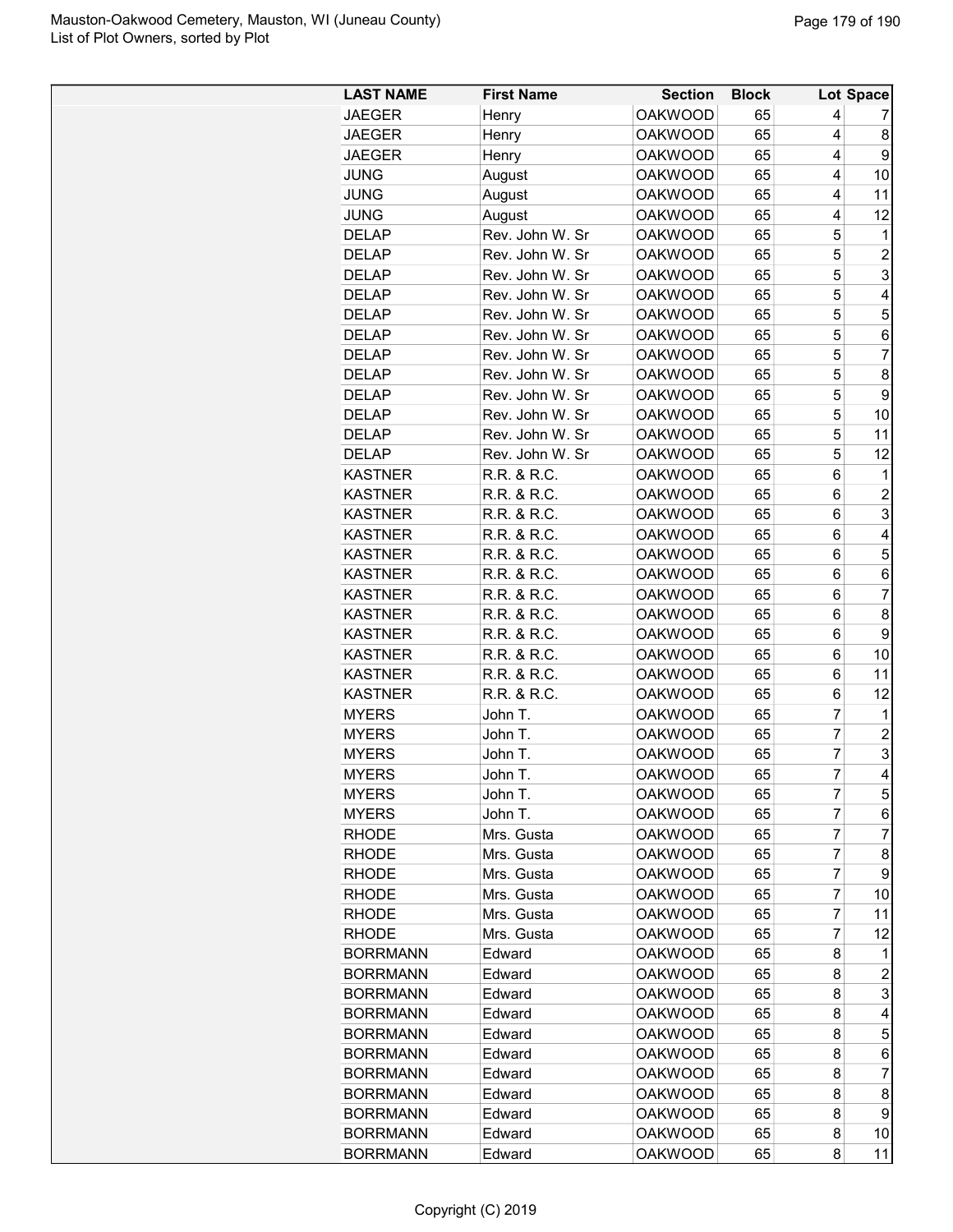| <b>LAST NAME</b> | <b>First Name</b>        | <b>Section</b>                   | <b>Block</b> |                | Lot Space               |
|------------------|--------------------------|----------------------------------|--------------|----------------|-------------------------|
| <b>BORRMANN</b>  | Edward                   | <b>OAKWOOD</b>                   | 65           | 8              | 12                      |
| <b>MAUER</b>     | Henry E.                 | <b>OAKWOOD</b>                   | 66           | 1              | 1                       |
| <b>MAUER</b>     | Henry E.                 | <b>OAKWOOD</b>                   | 66           | $\mathbf 1$    | 2                       |
| <b>MAUER</b>     | Henry E.                 | <b>OAKWOOD</b>                   | 66           | $\mathbf 1$    | 3                       |
| <b>MAUER</b>     | Henry E.                 | <b>OAKWOOD</b>                   | 66           | $\mathbf 1$    | 4                       |
| <b>MAUER</b>     | Henry E.                 | <b>OAKWOOD</b>                   | 66           | 1              | 5                       |
| <b>MAUER</b>     | Henry E.                 | <b>OAKWOOD</b>                   | 66           | 1              | 6                       |
| <b>MAUER</b>     | Henry E.                 | <b>OAKWOOD</b>                   | 66           | $\mathbf 1$    | $\overline{7}$          |
| <b>MAUER</b>     | Henry E.                 | <b>OAKWOOD</b>                   | 66           | $\mathbf 1$    | 8                       |
| <b>MAUER</b>     | Henry E.                 | <b>OAKWOOD</b>                   | 66           | $\mathbf 1$    | 9                       |
| <b>MAUER</b>     | Henry E.                 | <b>OAKWOOD</b>                   | 66           | $\mathbf 1$    | 10                      |
| <b>MAUER</b>     | Henry E.                 | <b>OAKWOOD</b>                   | 66           | 1              | 11                      |
| <b>MAUER</b>     | Henry E.                 | <b>OAKWOOD</b>                   | 66           | 1              | 12                      |
| <b>FISHER</b>    | William N.               | <b>OAKWOOD</b>                   | 66           | $\overline{c}$ | 1                       |
| <b>FISHER</b>    | William N.               | <b>OAKWOOD</b>                   | 66           | $\overline{c}$ | $\overline{c}$          |
| <b>FISHER</b>    | William N.               | <b>OAKWOOD</b>                   | 66           | $\overline{c}$ | 3                       |
| <b>FISHER</b>    | William N.               | <b>OAKWOOD</b>                   | 66           | $\overline{2}$ | 4                       |
| <b>FISHER</b>    | William N.               | <b>OAKWOOD</b>                   | 66           | $\overline{c}$ | 5                       |
| <b>FISHER</b>    | William N.               | <b>OAKWOOD</b>                   | 66           | $\overline{c}$ | 6                       |
| <b>FISHER</b>    | William N.               | <b>OAKWOOD</b>                   | 66           | $\overline{c}$ | 7                       |
| <b>FISHER</b>    | William N.               | <b>OAKWOOD</b>                   | 66           | $\overline{2}$ | 8                       |
| <b>FISHER</b>    | William N.               | <b>OAKWOOD</b>                   | 66           | $\overline{c}$ | 9                       |
|                  |                          |                                  | 66           | $\overline{c}$ | 10                      |
| <b>FISHER</b>    | William N.               | <b>OAKWOOD</b><br><b>OAKWOOD</b> | 66           | $\overline{2}$ | 11                      |
| <b>FISHER</b>    | William N.<br>William N. | <b>OAKWOOD</b>                   |              | $\overline{c}$ | 12                      |
| <b>FISHER</b>    | S.S.                     |                                  | 66<br>66     | 3              |                         |
| <b>SMITH</b>     |                          | <b>OAKWOOD</b>                   |              |                | 1                       |
| SMITH            | S.S.                     | <b>OAKWOOD</b>                   | 66           | 3              | $\overline{c}$          |
| <b>SMITH</b>     | S.S.                     | <b>OAKWOOD</b>                   | 66           | 3              | 3                       |
| <b>SMITH</b>     | S.S.                     | <b>OAKWOOD</b>                   | 66           | 3              | 4                       |
| <b>SMITH</b>     | S.S.                     | <b>OAKWOOD</b>                   | 66           | 3              | 5                       |
| <b>SMITH</b>     | S.S.                     | <b>OAKWOOD</b>                   | 66           | 3              | 6                       |
| <b>FLETCHER</b>  | Ethel R.                 | <b>OAKWOOD</b>                   | 66           | 3              | 7                       |
| <b>FLETCHER</b>  | Ethel R.                 | <b>OAKWOOD</b>                   | 66           | 3              | 8                       |
| <b>FLETCHER</b>  | Ethel R.                 | <b>OAKWOOD</b>                   | 66           | 3              | 9                       |
| <b>FLETCHER</b>  | Ethel R.                 | <b>OAKWOOD</b>                   | 66           | 3              | 10                      |
| <b>FLETCHER</b>  | Ethel R.                 | <b>OAKWOOD</b>                   | 66           | 3              | 11                      |
| <b>FLETCHER</b>  | Ethel R.                 | <b>OAKWOOD</b>                   | 66           | 3              | 12                      |
| <b>DALLMAN</b>   | G.                       | <b>OAKWOOD</b>                   | 66           | 4              | 1                       |
| <b>DALLMAN</b>   | G.                       | <b>OAKWOOD</b>                   | 66           | 4              | $\overline{c}$          |
| <b>DALLMAN</b>   | G.                       | <b>OAKWOOD</b>                   | 66           | 4              | 3                       |
| <b>DALLMAN</b>   | G.                       | <b>OAKWOOD</b>                   | 66           | 4              | 4                       |
| <b>DALLMAN</b>   | G.                       | <b>OAKWOOD</b>                   | 66           | 4              | 5                       |
| <b>DALLMAN</b>   | G.                       | <b>OAKWOOD</b>                   | 66           | 4              | 6                       |
| <b>DALLMAN</b>   | G.                       | <b>OAKWOOD</b>                   | 66           | 4              | 7                       |
| <b>DALLMAN</b>   | G.                       | <b>OAKWOOD</b>                   | 66           | 4              | 8                       |
| <b>DALLMAN</b>   | G.                       | <b>OAKWOOD</b>                   | 66           | 4              | 9                       |
| <b>DALLMAN</b>   | G.                       | <b>OAKWOOD</b>                   | 66           | 4              | 10                      |
| <b>DALLMAN</b>   | G.                       | <b>OAKWOOD</b>                   | 66           | 4              | 11                      |
| <b>DALLMAN</b>   | G.                       | <b>OAKWOOD</b>                   | 66           | 4              | 12                      |
| <b>HAGEMANN</b>  | Charles                  | <b>OAKWOOD</b>                   | 66           | 5              | 1                       |
| <b>HAGEMANN</b>  | Charles                  | <b>OAKWOOD</b>                   | 66           | 5              | $\boldsymbol{2}$        |
| <b>HAGEMANN</b>  | Charles                  | <b>OAKWOOD</b>                   | 66           | 5              | 3                       |
| <b>HAGEMANN</b>  | Charles                  | <b>OAKWOOD</b>                   | 66           | 5              | $\overline{\mathbf{4}}$ |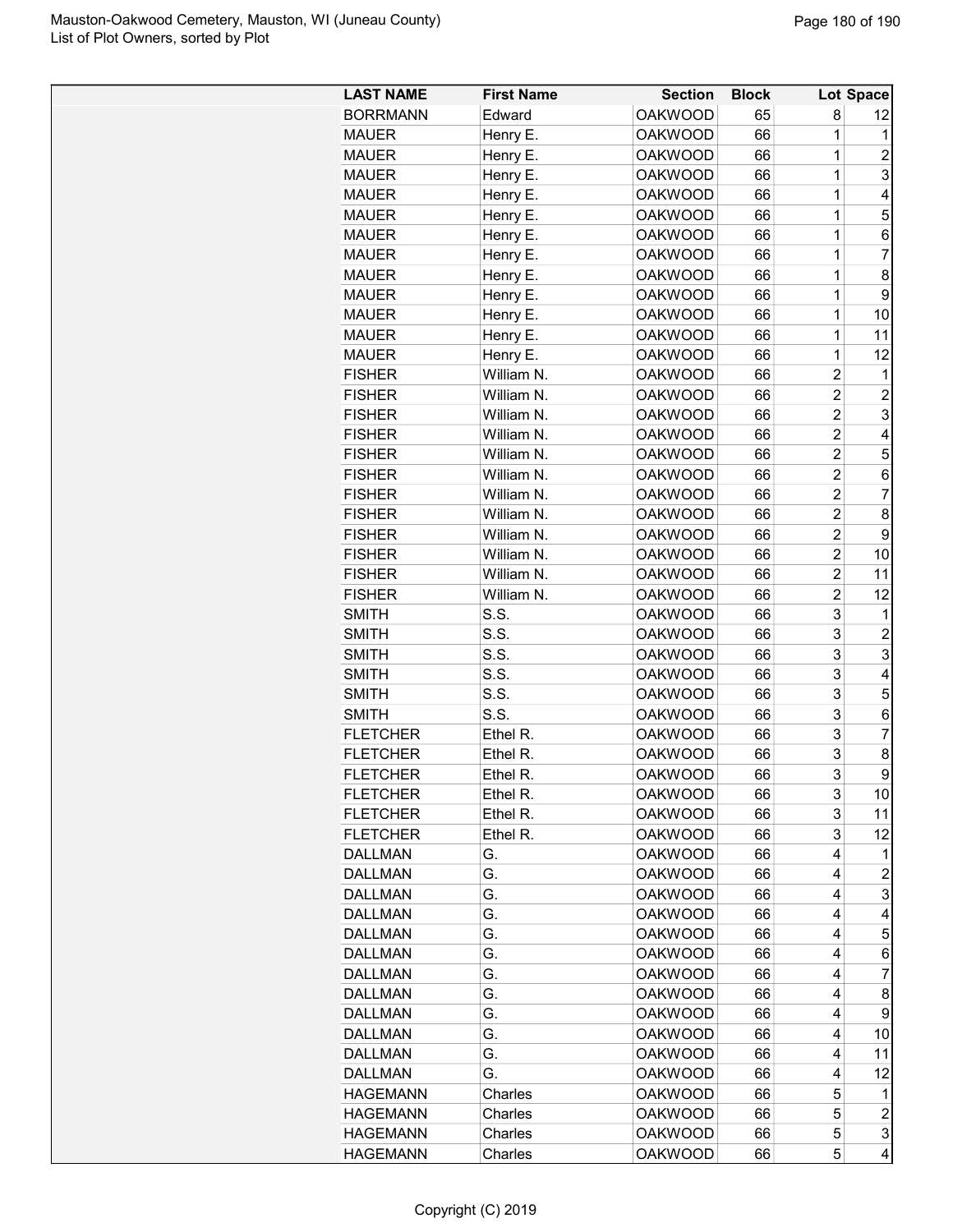| <b>LAST NAME</b> | <b>First Name</b> | <b>Section</b> | <b>Block</b> |                | Lot Space      |
|------------------|-------------------|----------------|--------------|----------------|----------------|
| <b>HAGEMANN</b>  | Charles           | <b>OAKWOOD</b> | 66           | 5              | 5              |
|                  |                   |                |              |                |                |
| <b>DEFLON</b>    | Marta             | <b>OAKWOOD</b> | 66           | 5              | 6              |
| <b>HAGEMANN</b>  | Charles           | <b>OAKWOOD</b> | 66           | 5              | 7              |
| <b>HAGEMANN</b>  | Charles           | <b>OAKWOOD</b> | 66           | 5              | 8              |
| <b>HAGEMANN</b>  | Charles           | <b>OAKWOOD</b> | 66           | 5              | 9              |
| <b>HAGEMANN</b>  | Charles           | <b>OAKWOOD</b> | 66           | 5              | 10             |
| <b>HAGEMANN</b>  | Charles           | <b>OAKWOOD</b> | 66           | 5              | 11             |
| <b>HAGEMANN</b>  | Charles           | <b>OAKWOOD</b> | 66           | 5              | 12             |
| ALLEN            | Frank J.          | <b>OAKWOOD</b> | 66           | 6              | 1              |
| ALLEN            | Frank J.          | <b>OAKWOOD</b> | 66           | 6              | $\overline{2}$ |
| <b>ALLEN</b>     | Frank J.          | <b>OAKWOOD</b> | 66           | 6              | 3              |
| ALLEN            | Frank J.          | <b>OAKWOOD</b> | 66           | 6              | 4              |
| ALLEN            | Frank J.          | <b>OAKWOOD</b> | 66           | 6              | 5              |
| ALLEN            | Frank J.          | <b>OAKWOOD</b> | 66           | 6              | 6              |
| ALLEN            | Frank J.          | <b>OAKWOOD</b> | 66           | 6              | 7              |
| ALLEN            | Frank J.          | <b>OAKWOOD</b> | 66           | 6              | 8              |
| ALLEN            | Frank J.          | <b>OAKWOOD</b> | 66           | 6              | 9              |
| <b>ALLEN</b>     | Frank J.          | <b>OAKWOOD</b> | 66           | 6              | 10             |
| <b>ALLEN</b>     | Frank J.          | <b>OAKWOOD</b> | 66           | 6              | 11             |
| ALLEN            | Frank J.          | <b>OAKWOOD</b> | 66           | 6              | 12             |
| <b>BROEZEL</b>   | Frederick         | <b>OAKWOOD</b> | 66           | 7              | 1              |
| <b>BROEZEL</b>   | Frederick         | <b>OAKWOOD</b> | 66           | $\overline{7}$ | $\overline{2}$ |
| <b>BROZEL</b>    | Mrs. Hazel        | <b>OAKWOOD</b> | 66           | 7              | 3              |
| <b>BROZEL</b>    | Mrs. Hazel        | <b>OAKWOOD</b> | 66           | 7              | 4              |
| <b>BROZEL</b>    | Mrs. Hazel        | <b>OAKWOOD</b> | 66           | 7              | 5              |
| <b>NICHOLS</b>   |                   | <b>OAKWOOD</b> |              | $\overline{7}$ | 6              |
|                  | John              |                | 66           |                |                |
| <b>BROZEL</b>    | Mrs. Hazel        | <b>OAKWOOD</b> | 66           | 7              | $\overline{7}$ |
| <b>BROZEL</b>    | Mrs. Hazel        | <b>OAKWOOD</b> | 66           | 7              | 8              |
| <b>BROZEL</b>    | Mrs. Hazel        | <b>OAKWOOD</b> | 66           | $\overline{7}$ | 9              |
| <b>BROZEL</b>    | Mrs. Hazel        | <b>OAKWOOD</b> | 66           | $\overline{7}$ | 10             |
| <b>BROZEL</b>    | Mrs. Hazel        | <b>OAKWOOD</b> | 66           | 7              | 11             |
| <b>BROZEL</b>    | Mrs. Hazel        | <b>OAKWOOD</b> | 66           | 7              | 12             |
| <b>MINOR</b>     | Jacob             | <b>OAKWOOD</b> | 66           | 8              | 1              |
| <b>MINOR</b>     | Jacob             | <b>OAKWOOD</b> | 66           | 8              | $\overline{2}$ |
| <b>MINOR</b>     | Jacob             | <b>OAKWOOD</b> | 66           | 8              | 3              |
| <b>MINOR</b>     | Jacob             | <b>OAKWOOD</b> | 66           | 8              | 4              |
| <b>MINOR</b>     | Jacob             | <b>OAKWOOD</b> | 66           | 8              | 5              |
| <b>MINOR</b>     | Jacob             | <b>OAKWOOD</b> | 66           | 8              | 6              |
| <b>MINOR</b>     | Jacob             | <b>OAKWOOD</b> | 66           | 8              | 7              |
| <b>MINOR</b>     | Jacob             | <b>OAKWOOD</b> | 66           | 8              | 8              |
| <b>MINOR</b>     | Jacob             | <b>OAKWOOD</b> | 66           | 8              | 9              |
| <b>MINOR</b>     | Jacob             | <b>OAKWOOD</b> | 66           | 8              | 10             |
| <b>MINOR</b>     | Jacob             | <b>OAKWOOD</b> | 66           | 8              | 11             |
| <b>MINOR</b>     | Jacob             | <b>OAKWOOD</b> | 66           | 8              | 12             |
| <b>PROCHER</b>   | Carl              | <b>OAKWOOD</b> | 67           | 1              | 1              |
| <b>PROCHER</b>   | Carl              | <b>OAKWOOD</b> | 67           | 1              | 2              |
| <b>PROCHER</b>   | Carl              | <b>OAKWOOD</b> | 67           | 1              | 3              |
| <b>PROCHER</b>   | Carl              | <b>OAKWOOD</b> | 67           | 1              | 4              |
|                  |                   |                | 67           | 1              | 5              |
| <b>PROCHER</b>   | Carl              | <b>OAKWOOD</b> |              |                |                |
| <b>PROCHER</b>   | Carl              | <b>OAKWOOD</b> | 67           | 1              | 6              |
| <b>PROCHER</b>   | Carl              | <b>OAKWOOD</b> | 67           | 1              | $\overline{7}$ |
| <b>PROCHER</b>   | Carl              | <b>OAKWOOD</b> | 67           | $\mathbf 1$    | 8              |
| <b>PROCHER</b>   | Carl              | <b>OAKWOOD</b> | 67           | $\mathbf 1$    | 9              |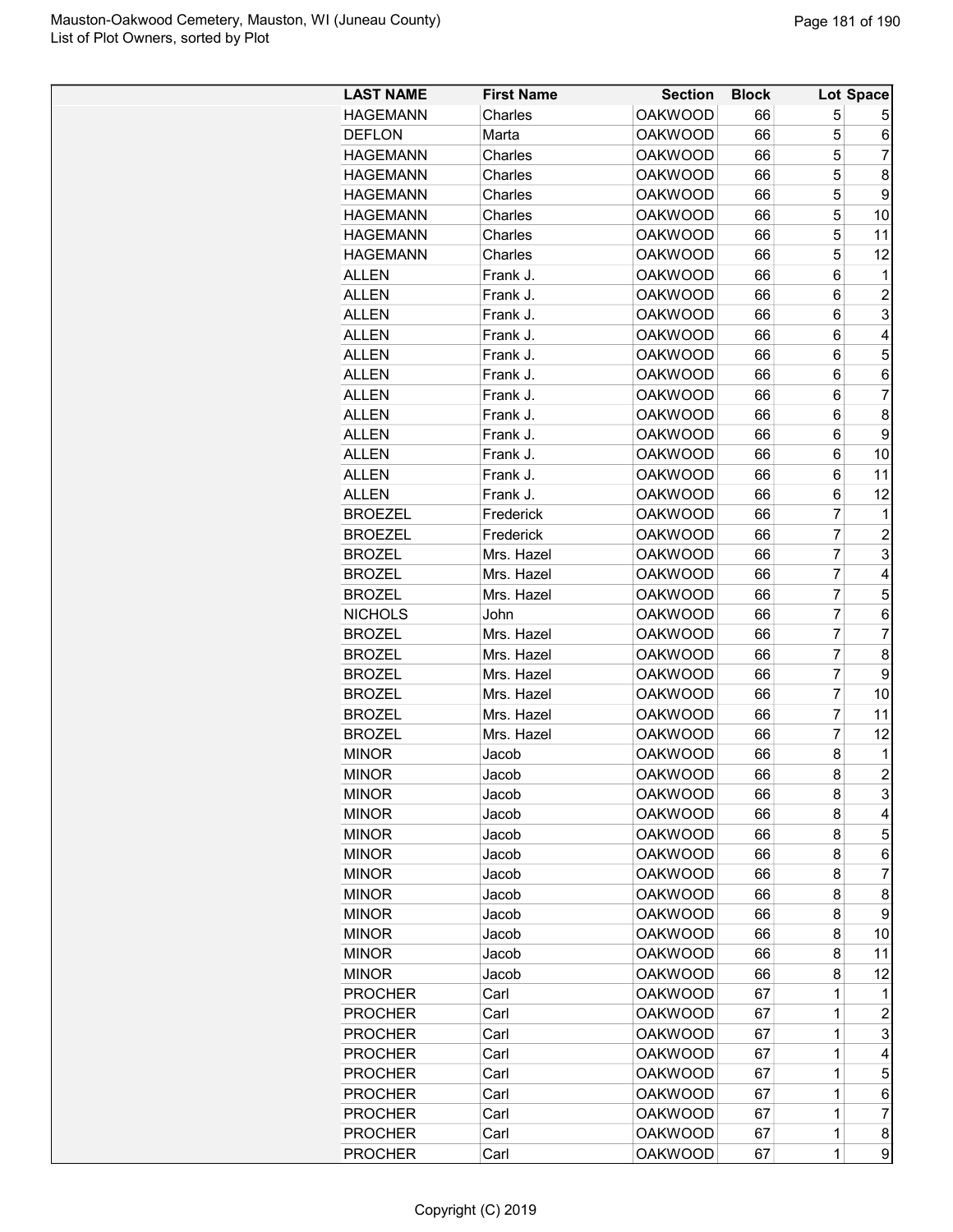| <b>LAST NAME</b> | <b>First Name</b> | <b>Section</b> | <b>Block</b> |                         | Lot Space      |
|------------------|-------------------|----------------|--------------|-------------------------|----------------|
| <b>PROCHER</b>   | Carl              | <b>OAKWOOD</b> | 67           | 1                       | 10             |
| <b>PROCHER</b>   | Carl              | <b>OAKWOOD</b> | 67           | 1                       | 11             |
| <b>PROCHER</b>   | Carl              | <b>OAKWOOD</b> | 67           | $\overline{1}$          | 12             |
| WARD             | Mary              | <b>OAKWOOD</b> | 67           | $\overline{c}$          | 1              |
| <b>WARD</b>      | Mary              | <b>OAKWOOD</b> | 67           | $\overline{2}$          | $\overline{2}$ |
| <b>WARD</b>      | Mary              | <b>OAKWOOD</b> | 67           | $\overline{c}$          | 3              |
| <b>WARD</b>      | Mary              | <b>OAKWOOD</b> | 67           | $\overline{c}$          | 4              |
| <b>WARD</b>      | Mary              | <b>OAKWOOD</b> | 67           | $\overline{c}$          | 5              |
| WARD             | Mary              | <b>OAKWOOD</b> | 67           | $\overline{2}$          | $\overline{7}$ |
| <b>WARD</b>      | Mary              | <b>OAKWOOD</b> | 67           | $\overline{\mathbf{c}}$ | 8              |
| WARD             | Mary              | <b>OAKWOOD</b> | 67           | $\overline{c}$          | 9              |
| <b>WARD</b>      | Mary              | <b>OAKWOOD</b> | 67           | $\overline{2}$          | 10             |
| <b>WARD</b>      | Mary              | <b>OAKWOOD</b> | 67           | $\overline{2}$          | 11             |
| <b>WARD</b>      | Mary              | <b>OAKWOOD</b> | 67           | $\overline{c}$          | 12             |
| <b>MILLARD</b>   | G.W.              | <b>OAKWOOD</b> | 67           | 3                       | 7              |
| <b>MILLARD</b>   | G.W.              | <b>OAKWOOD</b> | 67           | 3                       | 8              |
| <b>MILLARD</b>   | G.W.              | <b>OAKWOOD</b> | 67           | 3                       | 9              |
| <b>MILLARD</b>   | G.W.              | <b>OAKWOOD</b> | 67           | 3                       | 10             |
| <b>MILLARD</b>   | G.W.              | <b>OAKWOOD</b> | 67           | 3                       | 11             |
| <b>MILLARD</b>   | G.W.              | <b>OAKWOOD</b> | 67           | 3                       | 12             |
| <b>SOUTHERN</b>  | Samuel            | <b>OAKWOOD</b> | 67           | 4                       | 1              |
| <b>SOUTHERN</b>  | Samuel            | <b>OAKWOOD</b> | 67           | 4                       | $\overline{c}$ |
| <b>SOUTHERN</b>  | Samuel            | <b>OAKWOOD</b> | 67           | 4                       | 3              |
| <b>SOUTHERN</b>  | Samuel            | <b>OAKWOOD</b> | 67           | 4                       | 4              |
| <b>SOUTHERN</b>  | Samuel            | <b>OAKWOOD</b> | 67           | 4                       | 5              |
| <b>SOUTHERN</b>  | Samuel            | <b>OAKWOOD</b> | 67           | 4                       | 6              |
| <b>SOUTHERN</b>  | Samuel            | <b>OAKWOOD</b> | 67           | 4                       | 7              |
| <b>SOUTHERN</b>  | Samuel            | <b>OAKWOOD</b> | 67           | 4                       | 8              |
| <b>SOUTHERN</b>  | Samuel            | <b>OAKWOOD</b> | 67           | 4                       | 9              |
| <b>SOUTHERN</b>  | Samuel            | <b>OAKWOOD</b> | 67           | 4                       | 10             |
| <b>SOUTHERN</b>  | Samuel            | <b>OAKWOOD</b> | 67           | 4                       | 11             |
| <b>SOUTHERN</b>  | Samuel            | <b>OAKWOOD</b> | 67           | 4                       | 12             |
| <b>BURY</b>      | Thomas            | <b>OAKWOOD</b> | 68           | 1                       | $\mathbf 1$    |
| <b>BURY</b>      | Thomas            | <b>OAKWOOD</b> | 68           | 1                       | $\overline{2}$ |
| <b>BURY</b>      | Thomas            | <b>OAKWOOD</b> | 68           | 1                       | 3              |
| <b>BURY</b>      | Thomas            | <b>OAKWOOD</b> | 68           | 1                       | 4              |
| <b>BURY</b>      | Thomas            | <b>OAKWOOD</b> | 68           | 1                       | 5              |
| <b>BURY</b>      | Thomas            | <b>OAKWOOD</b> | 68           | 1                       | 6              |
| <b>BURY</b>      | Thomas            | <b>OAKWOOD</b> | 68           | $\mathbf{1}$            | 7              |
| <b>BURY</b>      | Thomas            | <b>OAKWOOD</b> | 68           | $\mathbf{1}$            | 8              |
| <b>BURY</b>      | Thomas            | <b>OAKWOOD</b> | 68           | 1                       | 9              |
| <b>BURY</b>      | Thomas            | <b>OAKWOOD</b> | 68           | 1                       | 10             |
| <b>BURY</b>      | Thomas            | <b>OAKWOOD</b> | 68           | 1                       | 11             |
| <b>WICK</b>      | Friedrich A.      | <b>OAKWOOD</b> | 68           | $\overline{c}$          | 1              |
| <b>WICK</b>      | Friedrich A.      | <b>OAKWOOD</b> | 68           | $\overline{c}$          | 2              |
| <b>WICK</b>      | Friedrich A.      | <b>OAKWOOD</b> | 68           | 2                       | 3              |
| <b>WICK</b>      | Friedrich A.      | <b>OAKWOOD</b> | 68           | $\overline{c}$          | 4              |
| <b>WICK</b>      | Friedrich A.      | <b>OAKWOOD</b> | 68           | $\overline{c}$          | 5              |
| <b>WICK</b>      | Friedrich A.      | <b>OAKWOOD</b> | 68           | $\overline{c}$          | 6              |
| <b>WICK</b>      | Friedrich A.      | <b>OAKWOOD</b> | 68           | $\overline{c}$          | 7              |
| <b>WICK</b>      | Friedrich A.      | <b>OAKWOOD</b> | 68           | $\overline{c}$          | 8              |
| <b>WICK</b>      | Friedrich A.      | <b>OAKWOOD</b> | 68           | $\overline{c}$          | 9              |
| <b>WICK</b>      | Friedrich A.      | <b>OAKWOOD</b> | 68           | $\overline{c}$          | 10             |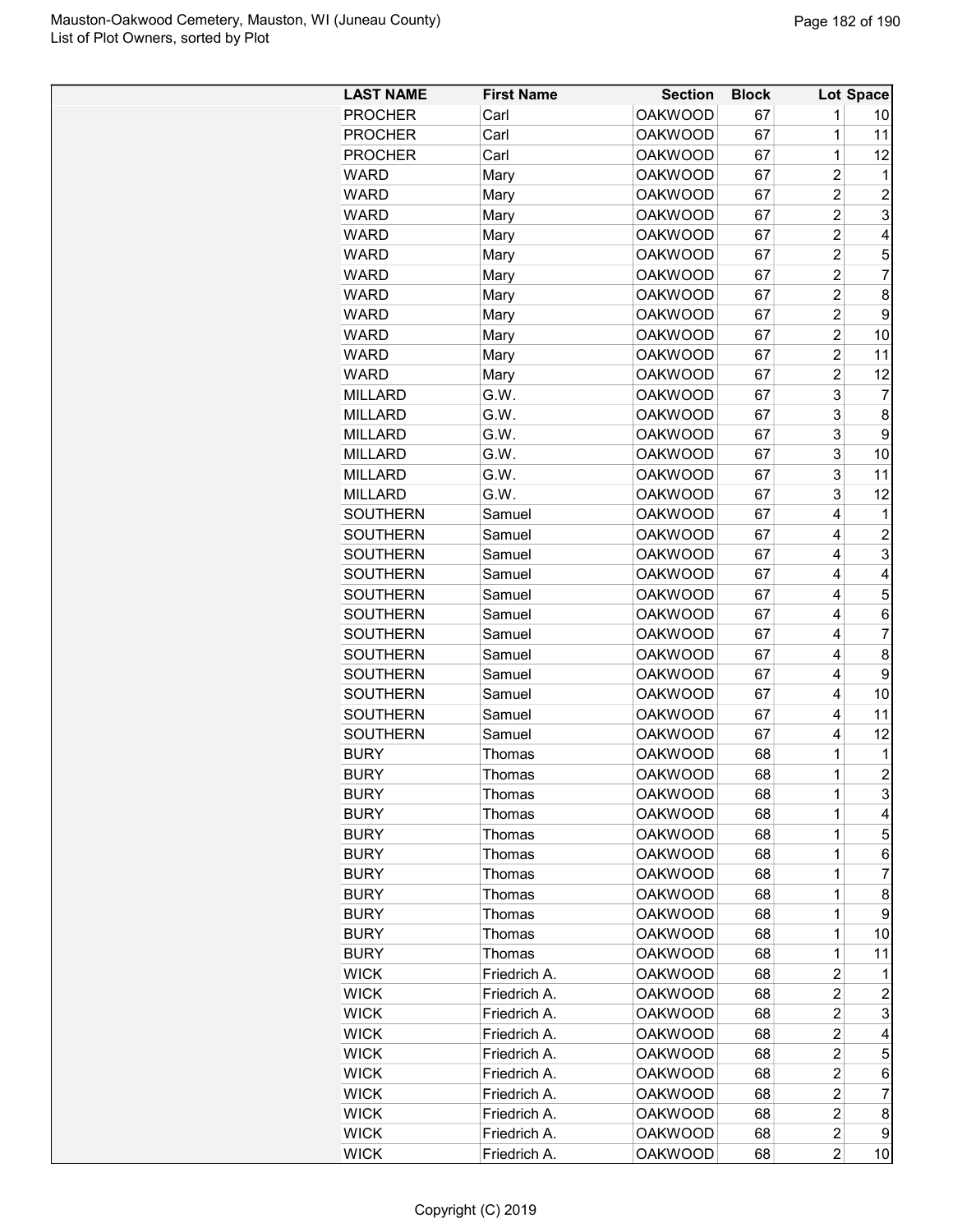| <b>LAST NAME</b> | <b>First Name</b> | <b>Section</b> | <b>Block</b> |                | <b>Lot Space</b>        |
|------------------|-------------------|----------------|--------------|----------------|-------------------------|
| <b>WICK</b>      | Friedrich A.      | <b>OAKWOOD</b> | 68           | 2              | 11                      |
| <b>WICK</b>      | Friedrich A.      | <b>OAKWOOD</b> | 68           | $\overline{2}$ | 12                      |
| <b>BROWNELL</b>  | N/A               | <b>OAKWOOD</b> | 68           | 3              | 1                       |
| <b>BROWNELL</b>  | N/A               | <b>OAKWOOD</b> | 68           | 3              | $\overline{c}$          |
| <b>BROWNELL</b>  | N/A               | <b>OAKWOOD</b> | 68           | 3              | 3                       |
| <b>BROWNELL</b>  | N/A               | <b>OAKWOOD</b> | 68           | 3              | 4                       |
| <b>BROWNELL</b>  | N/A               | <b>OAKWOOD</b> | 68           | 3              | 5                       |
| <b>BROWNELL</b>  | N/A               | <b>OAKWOOD</b> | 68           | 3              | 6                       |
| <b>BROWNELL</b>  | N/A               | <b>OAKWOOD</b> | 68           | 3              | $\overline{7}$          |
| <b>BROWNELL</b>  | N/A               | <b>OAKWOOD</b> | 68           | 3              | 8                       |
| <b>BROWNELL</b>  | N/A               | <b>OAKWOOD</b> | 68           | 3              | 9                       |
| <b>BROWNELL</b>  | N/A               | <b>OAKWOOD</b> | 68           | 3              | 10                      |
| <b>BROWNELL</b>  | N/A               | <b>OAKWOOD</b> | 68           | 3              | 11                      |
| <b>BROWNELL</b>  | N/A               | <b>OAKWOOD</b> | 68           | 3              | 12                      |
| <b>DIETRICH</b>  | Wenzel            | <b>OAKWOOD</b> | 68           | 4              | 1                       |
| <b>DIETRICH</b>  | Wenzel            | <b>OAKWOOD</b> | 68           | 4              | $\overline{2}$          |
| <b>DIETRICH</b>  | Wenzel            | <b>OAKWOOD</b> | 68           | 4              | 3                       |
| <b>DIETRICH</b>  | Wenzel            | <b>OAKWOOD</b> | 68           | 4              | 4                       |
| <b>DIETRICH</b>  | Wenzel            | <b>OAKWOOD</b> | 68           | 4              | 5                       |
| <b>DIETRICH</b>  | Wenzel            | <b>OAKWOOD</b> | 68           | 4              | 6                       |
| <b>MANN</b>      | Mr. & Mrs. Silas  | <b>OAKWOOD</b> | 68           | 4              | $\overline{7}$          |
| <b>MANN</b>      | Mr. & Mrs. Silas  | <b>OAKWOOD</b> | 68           | $\overline{4}$ | 8                       |
| <b>MANN</b>      | Mr. & Mrs. Silas  | <b>OAKWOOD</b> | 68           | 4              | 9                       |
| <b>MANN</b>      | Mr. & Mrs. Silas  | <b>OAKWOOD</b> | 68           | 4              | 10                      |
| <b>MANN</b>      | Mr. & Mrs. Silas  | <b>OAKWOOD</b> | 68           | 4              | 11                      |
| <b>MANN</b>      | Mr. & Mrs. Silas  | <b>OAKWOOD</b> | 68           | 4              | 12                      |
| <b>ELTAG</b>     | Paul              | <b>OAKWOOD</b> | 69           | 1              | 1                       |
| <b>ELTAG</b>     | Paul              | <b>OAKWOOD</b> | 69           | 1              | $\overline{c}$          |
| <b>ELTAG</b>     | Paul              | <b>OAKWOOD</b> | 69           | 1              | 3                       |
| <b>ELTAG</b>     | Paul              | <b>OAKWOOD</b> | 69           | 1              | 4                       |
| <b>ELTAG</b>     | Paul              | <b>OAKWOOD</b> | 69           | 1              | 5                       |
| <b>ELTAG</b>     | Paul              | <b>OAKWOOD</b> | 69           | 1              | 6                       |
| <b>ELTAG</b>     | Paul              | <b>OAKWOOD</b> | 69           | 1              | 7                       |
| <b>ELTAG</b>     | Paul              | <b>OAKWOOD</b> | 69           | 1              | 8                       |
| <b>ELTAG</b>     | Paul              | <b>OAKWOOD</b> | 69           | 1              | 9                       |
| <b>ELTAG</b>     | Paul              | <b>OAKWOOD</b> | 69           | 1              | 10                      |
| <b>ELTAG</b>     | Paul              | <b>OAKWOOD</b> | 69           | 1              | 11                      |
| <b>ELTAG</b>     | Paul              | <b>OAKWOOD</b> | 69           | 1              | 12                      |
| <b>PIERCE</b>    | Byard W.          | <b>OAKWOOD</b> | 69           | 2              | 1                       |
| <b>PIERCE</b>    | Byard W.          | <b>OAKWOOD</b> | 69           | 2              | 2                       |
| <b>PIERCE</b>    | Byard W.          | <b>OAKWOOD</b> | 69           | 2              | 3                       |
| <b>PIERCE</b>    | Byard W.          | <b>OAKWOOD</b> | 69           | 2              | 4                       |
| <b>PIERCE</b>    | Byard W.          | <b>OAKWOOD</b> | 69           | 2              | 5                       |
| <b>PIERCE</b>    | Byard W.          | <b>OAKWOOD</b> | 69           | $\overline{c}$ | 6                       |
| <b>PIERCE</b>    | Byard W.          | <b>OAKWOOD</b> | 69           | 2              | 7                       |
| <b>PIERCE</b>    | Byard W.          | <b>OAKWOOD</b> | 69           | 2              | 8                       |
| <b>PIERCE</b>    | Byard W.          | <b>OAKWOOD</b> | 69           | $\overline{c}$ | 9                       |
| <b>PIERCE</b>    | Byard W.          | <b>OAKWOOD</b> | 69           | $\overline{c}$ | 10                      |
| <b>PIERCE</b>    | Byard W.          | <b>OAKWOOD</b> | 69           | 2              | 11                      |
| <b>PIERCE</b>    | Byard W.          | <b>OAKWOOD</b> | 69           | 2              | 12                      |
| CASEY            | Mary B            | <b>OAKWOOD</b> | 69           | 3              | 1                       |
| CASEY            | Mary B            | <b>OAKWOOD</b> | 69           | 3              | $\overline{\mathbf{c}}$ |
| CASEY            | Mary B            | <b>OAKWOOD</b> | 69           | 3              | 3                       |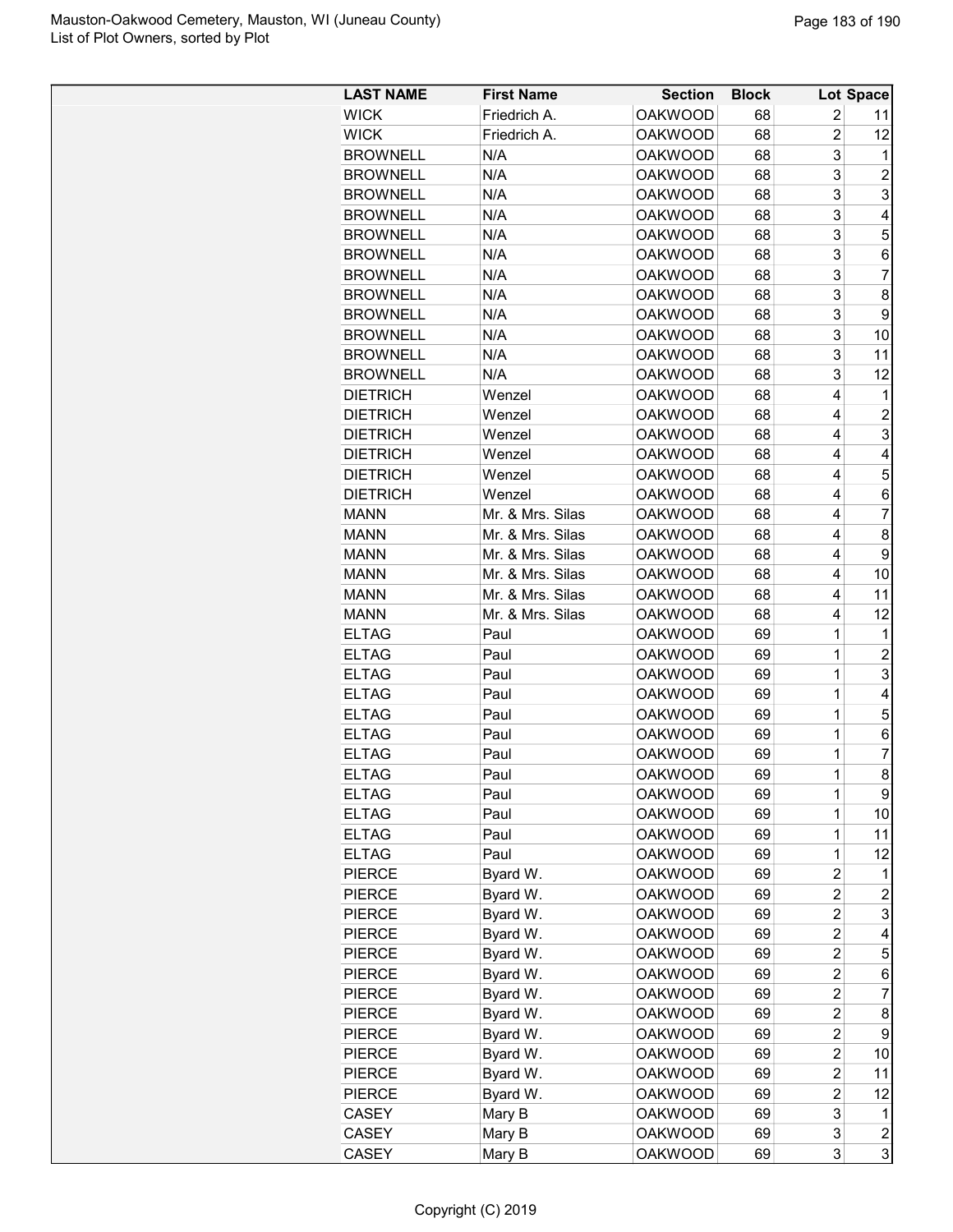| <b>LAST NAME</b> | <b>First Name</b> | <b>Section</b> | <b>Block</b> |                | Lot Space      |
|------------------|-------------------|----------------|--------------|----------------|----------------|
| <b>CASEY</b>     | Mary B            | <b>OAKWOOD</b> | 69           | 3              |                |
| <b>CASEY</b>     | Mary B            | <b>OAKWOOD</b> | 69           | 3              | 5              |
| <b>CASEY</b>     | Mary B            | <b>OAKWOOD</b> | 69           | 3              | 6              |
| <b>PIERCE</b>    | Byard W.          | <b>OAKWOOD</b> | 69           | 3              | $\overline{7}$ |
| <b>PIERCE</b>    | Byard W.          | <b>OAKWOOD</b> | 69           | 3              | 8              |
| <b>PIERCE</b>    | Byard W.          | <b>OAKWOOD</b> | 69           | 3              | 9              |
| <b>PIERCE</b>    | Byard W.          | <b>OAKWOOD</b> | 69           | 3              | 10             |
| <b>PIERCE</b>    | Byard W.          | <b>OAKWOOD</b> | 69           | 3              | 11             |
| <b>PIERCE</b>    | Byard W.          | <b>OAKWOOD</b> | 69           | 3              | 12             |
| <b>VOSS</b>      | Albert H.         | <b>OAKWOOD</b> | 69           | 4              | 1              |
| <b>VOSS</b>      | Albert H.         | <b>OAKWOOD</b> | 69           | 4              | 2              |
| <b>VOSS</b>      | Albert H.         | <b>OAKWOOD</b> | 69           | 4              | 3              |
| <b>VOSS</b>      | Albert H.         | <b>OAKWOOD</b> | 69           | 4              | 4              |
| <b>VOSS</b>      | Albert H.         | <b>OAKWOOD</b> | 69           | 4              | 5              |
| <b>VOSS</b>      | Albert H.         | <b>OAKWOOD</b> | 69           | 4              | 6              |
| <b>VOSS</b>      | Albert H.         | <b>OAKWOOD</b> | 69           | 4              | 7              |
| <b>VOSS</b>      | Albert H.         | <b>OAKWOOD</b> | 69           | 4              | 8              |
| <b>VOSS</b>      | Albert H.         | <b>OAKWOOD</b> | 69           | 4              | 9              |
| <b>VOSS</b>      | Albert H.         | <b>OAKWOOD</b> | 69           | 4              | 10             |
| <b>VOSS</b>      | Albert H.         | <b>OAKWOOD</b> | 69           | 4              | 11             |
| <b>VOSS</b>      | Albert H.         | <b>OAKWOOD</b> | 69           | 4              | 12             |
| <b>HARRIOT</b>   | Robert            | <b>OAKWOOD</b> | 69           | 5              | $\mathbf 1$    |
| <b>HARRIOT</b>   | Robert            | <b>OAKWOOD</b> | 69           | 5              | $\overline{2}$ |
| <b>HARRIOT</b>   | Robert            | <b>OAKWOOD</b> | 69           | 5              | 3              |
| <b>HARRIOT</b>   | Robert            | <b>OAKWOOD</b> | 69           | 5              | 4              |
| <b>HARRIOT</b>   | Robert            | <b>OAKWOOD</b> | 69           | 5              | 5              |
| <b>HARRIOT</b>   | Robert            | <b>OAKWOOD</b> | 69           | 5              | 6              |
| <b>HERRIOT</b>   | Mrs. Robert       | <b>OAKWOOD</b> | 69           | 5              | $\overline{7}$ |
| <b>HERRIOT</b>   | Mrs. Robert       | <b>OAKWOOD</b> | 69           | 5              | 8              |
| <b>HERRIOT</b>   | Mrs. Robert       | <b>OAKWOOD</b> | 69           | 5              | 9              |
| <b>HERRIOT</b>   | Mrs. Robert       | <b>OAKWOOD</b> | 69           | 5              | 10             |
| <b>HERRIOT</b>   | Mrs. Robert       | <b>OAKWOOD</b> | 69           | 5              | 11             |
| <b>HERRIOT</b>   | Mrs. Robert       | <b>OAKWOOD</b> | 69           | 5              | 12             |
| <b>FISKE</b>     | Theodore A.       | <b>OAKWOOD</b> | 69           | 6              | $\mathbf{1}$   |
| <b>FISKE</b>     | Theodore A.       | <b>OAKWOOD</b> | 69           | 6              | $\overline{c}$ |
| <b>FISKE</b>     | Theodore A.       | <b>OAKWOOD</b> | 69           | 6              | 3              |
| <b>FISKE</b>     | Theodore A.       | <b>OAKWOOD</b> | 69           | 6              | 4              |
| <b>FISKE</b>     | Theodore A.       | <b>OAKWOOD</b> | 69           | 6              | 5              |
| <b>FISKE</b>     | Theodore A.       | <b>OAKWOOD</b> | 69           | 6              | 6              |
| <b>MARKINS</b>   | John              | <b>OAKWOOD</b> | 69           | 6              | 7              |
| <b>MARKINS</b>   | John              | <b>OAKWOOD</b> | 69           | 6              | 8              |
| <b>MARKINS</b>   | John              | <b>OAKWOOD</b> | 69           | 6              | 9              |
| <b>MARKINS</b>   | John              | <b>OAKWOOD</b> | 69           | 6              | 10             |
| <b>MARKINS</b>   | John              | <b>OAKWOOD</b> | 69           | 6              | 11             |
| <b>MARKINS</b>   | John              | <b>OAKWOOD</b> | 69           | 6              | 12             |
| <b>SCHUETT</b>   | Paul              | <b>OAKWOOD</b> | 69           | $\overline{7}$ | 1              |
| <b>SCHUETT</b>   | Paul              | <b>OAKWOOD</b> | 69           | $\overline{7}$ | 2              |
| <b>SCHUETT</b>   | Paul              | <b>OAKWOOD</b> | 69           | $\overline{7}$ | 3              |
| <b>KINDLE</b>    | Mrs. Marie        | <b>OAKWOOD</b> | 69           | $\overline{7}$ | 4              |
| <b>KINDLE</b>    | Mrs. Marie        | <b>OAKWOOD</b> | 69           | 7              | 5              |
| <b>KINDLE</b>    | Mrs. Marie        | <b>OAKWOOD</b> | 69           | 7              | 6              |
| <b>PIERCE</b>    | Byard W.          | <b>OAKWOOD</b> | 69           | $\overline{7}$ | 7              |
| <b>PIERCE</b>    | Byard W.          | <b>OAKWOOD</b> | 69           | $\overline{7}$ | 8              |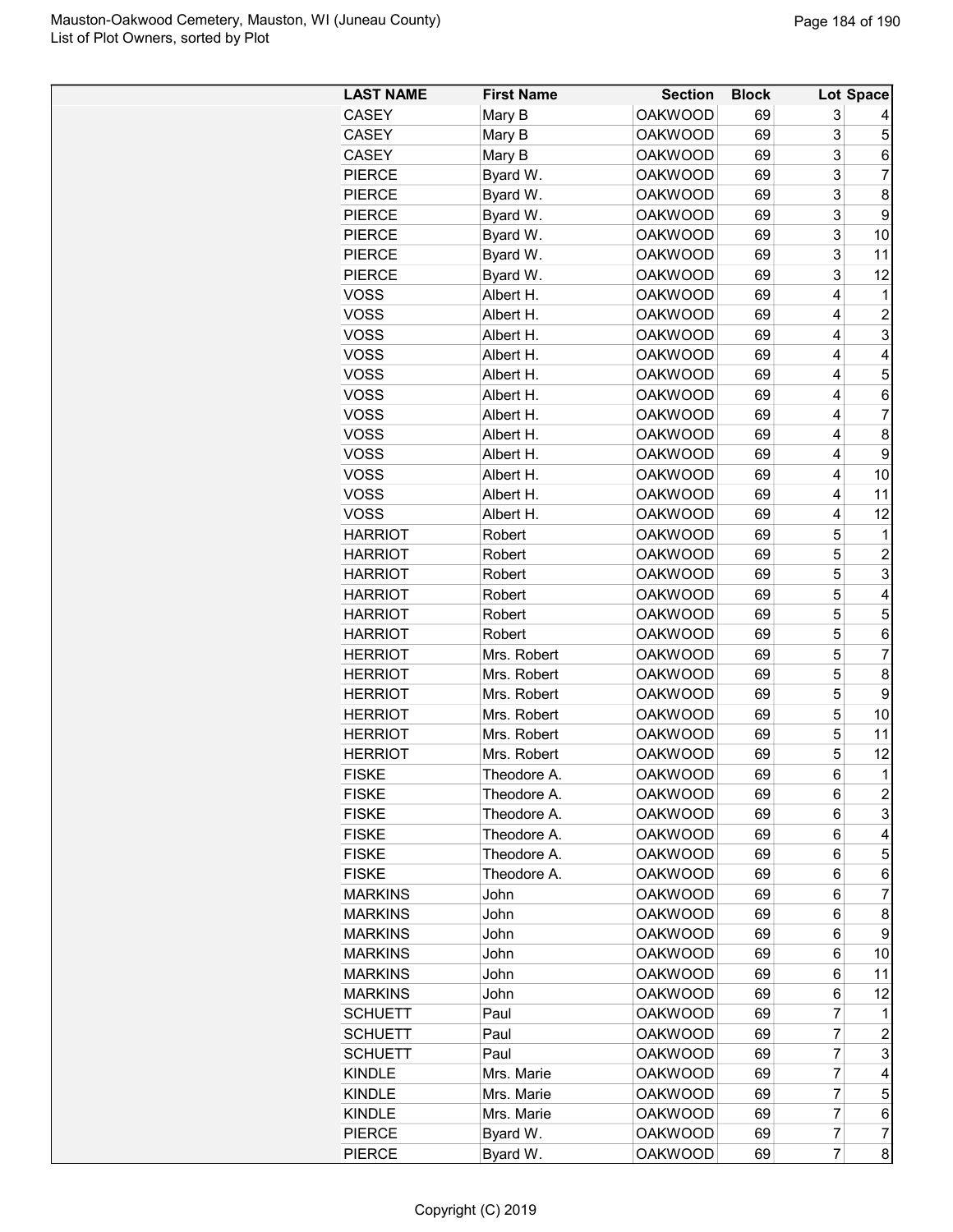| <b>LAST NAME</b>  | <b>First Name</b> | <b>Section</b> | <b>Block</b> |                | <b>Lot Space</b> |
|-------------------|-------------------|----------------|--------------|----------------|------------------|
| <b>PIERCE</b>     | Byard W.          | <b>OAKWOOD</b> | 69           | 7              | 9                |
| <b>PIERCE</b>     | Byard W.          | <b>OAKWOOD</b> | 69           | $\overline{7}$ | 10               |
| <b>PIERCE</b>     | Byard W.          | <b>OAKWOOD</b> | 69           | 7              | 11               |
| <b>PIERCE</b>     | Byard W.          | <b>OAKWOOD</b> | 69           | 7              | 12               |
| ADAMS             | Marie             | <b>OAKWOOD</b> | 69           | 8              | 1                |
| <b>ADAMS</b>      | Marie             | <b>OAKWOOD</b> | 69           | 8              | $\overline{2}$   |
| <b>ADAMS</b>      | Marie             | <b>OAKWOOD</b> | 69           | 8              | 3                |
| <b>ADAMS</b>      | Marie             | <b>OAKWOOD</b> | 69           | 8              | 4                |
| <b>ADAMS</b>      | Marie             | <b>OAKWOOD</b> | 69           | 8              | 5                |
| ADAMS             | Marie             | <b>OAKWOOD</b> | 69           | 8              | 6                |
| <b>BUNTROCK</b>   | Mrs. Wilhelmina   | <b>OAKWOOD</b> | 69           | 8              | $\overline{7}$   |
| <b>BUNTROCK</b>   | Mrs. Wilhelmina   | <b>OAKWOOD</b> | 69           | 8              | 8                |
| <b>BUNTROCK</b>   | Mrs. Wilhelmina   | <b>OAKWOOD</b> | 69           | 8              | 9                |
| <b>BUNTROCK</b>   | Mrs. Wilhelmina   | <b>OAKWOOD</b> | 69           | 8              | 10               |
| <b>BUNTROCK</b>   | Mrs. Wilhelmina   | <b>OAKWOOD</b> | 69           | 8              | 11               |
| <b>BUNTROCK</b>   | Mrs. Wilhelmina   | <b>OAKWOOD</b> | 69           | 8              | 12               |
| <b>BROWN</b>      | Charles           | <b>OAKWOOD</b> | 70           | $\mathbf 1$    | 1                |
| <b>BROWN</b>      | Charles           | <b>OAKWOOD</b> | 70           | $\mathbf 1$    | $\overline{2}$   |
| <b>BROWN</b>      | Charles           | <b>OAKWOOD</b> | 70           | 1              | 3                |
| <b>BROWN</b>      | Charles           | <b>OAKWOOD</b> | 70           | 1              | 4                |
| <b>BROWN</b>      | Charles           | <b>OAKWOOD</b> | 70           | 1              | 5                |
| <b>BROWN</b>      | Charles           | <b>OAKWOOD</b> | 70           | 1              | 6                |
| <b>BROWN</b>      | Charles           | <b>OAKWOOD</b> | 70           | 1              | 7                |
| <b>BROWN</b>      | Charles           | <b>OAKWOOD</b> | 70           | 1              | 8                |
| <b>BROWN</b>      | Charles           | <b>OAKWOOD</b> | 70           | $\mathbf 1$    | 9                |
| <b>BROWN</b>      | Charles           | <b>OAKWOOD</b> | 70           | 1              | 10               |
| <b>BROWN</b>      | Charles           | <b>OAKWOOD</b> | 70           | 1              | 11               |
| <b>BROWN</b>      | Charles           | <b>OAKWOOD</b> | 70           | 1              | 12               |
| <b>RICHARDSON</b> | E.R.              | <b>OAKWOOD</b> | 70           | $\overline{c}$ | 1                |
| <b>RICHARDSON</b> | E.R.              | <b>OAKWOOD</b> | 70           | $\overline{2}$ | $\overline{c}$   |
| <b>RICHARDSON</b> | E.R.              | <b>OAKWOOD</b> | 70           | $\overline{c}$ | 3                |
| <b>RICHARDSON</b> | E.R.              | <b>OAKWOOD</b> | 70           | $\overline{2}$ | 4                |
| <b>RICHARDSON</b> | E.R.              | <b>OAKWOOD</b> | 70           | $\overline{c}$ | 5                |
| <b>RICHARDSON</b> | E.R.              | <b>OAKWOOD</b> | 70           | $\overline{2}$ | 6                |
| <b>BROWN</b>      | Wilson            | <b>OAKWOOD</b> | 70           | 2              | $\overline{7}$   |
| <b>BROWN</b>      | Wilson            | <b>OAKWOOD</b> | 70           | $\overline{c}$ | 8                |
| <b>BROWN</b>      | Wilson            | <b>OAKWOOD</b> | 70           | $\overline{c}$ | 9                |
| <b>BROWN</b>      | Wilson            | <b>OAKWOOD</b> | 70           | 2              | 10               |
| <b>BROWN</b>      | Wilson            | <b>OAKWOOD</b> | 70           | $\overline{c}$ | 11               |
| <b>BROWN</b>      | Wilson            | <b>OAKWOOD</b> | 70           | $\overline{c}$ | 12               |
| O'DELL            | Mrs. M.E.         | <b>OAKWOOD</b> | 70           | 3              | 1                |
| O'DELL            | Mrs. M.E.         | <b>OAKWOOD</b> | 70           | 3              | $\overline{c}$   |
| <b>O'DELL</b>     | Mrs. M.E.         | <b>OAKWOOD</b> | 70           | 3              | 3                |
| <b>O'DELL</b>     | Mrs. M.E.         | <b>OAKWOOD</b> | 70           | 3              | 4                |
| O'DELL            | Mrs. M.E.         | <b>OAKWOOD</b> | 70           | 3              | 5                |
| <b>O'DELL</b>     | Mrs. M.E.         | <b>OAKWOOD</b> | 70           | 3              | 6                |
|                   |                   |                |              | 3              | 7                |
| O'DELL            | Mrs. M.E.         | <b>OAKWOOD</b> | 70           |                |                  |
| O'DELL            | Mrs. M.E.         | <b>OAKWOOD</b> | 70           | 3              | 8                |
| O'DELL            | Mrs. M.E.         | <b>OAKWOOD</b> | 70           | 3              | 9                |
| <b>O'DELL</b>     | Mrs. M.E.         | <b>OAKWOOD</b> | 70           | 3              | 10               |
| O'DELL            | Mrs. M.E.         | <b>OAKWOOD</b> | 70           | 3              | 11               |
| O'DELL            | Mrs. M.E.         | <b>OAKWOOD</b> | 70           | 3              | 12               |
| <b>STEVENS</b>    | Mrs. Elizabeth    | <b>OAKWOOD</b> | 70           | 4              | 1                |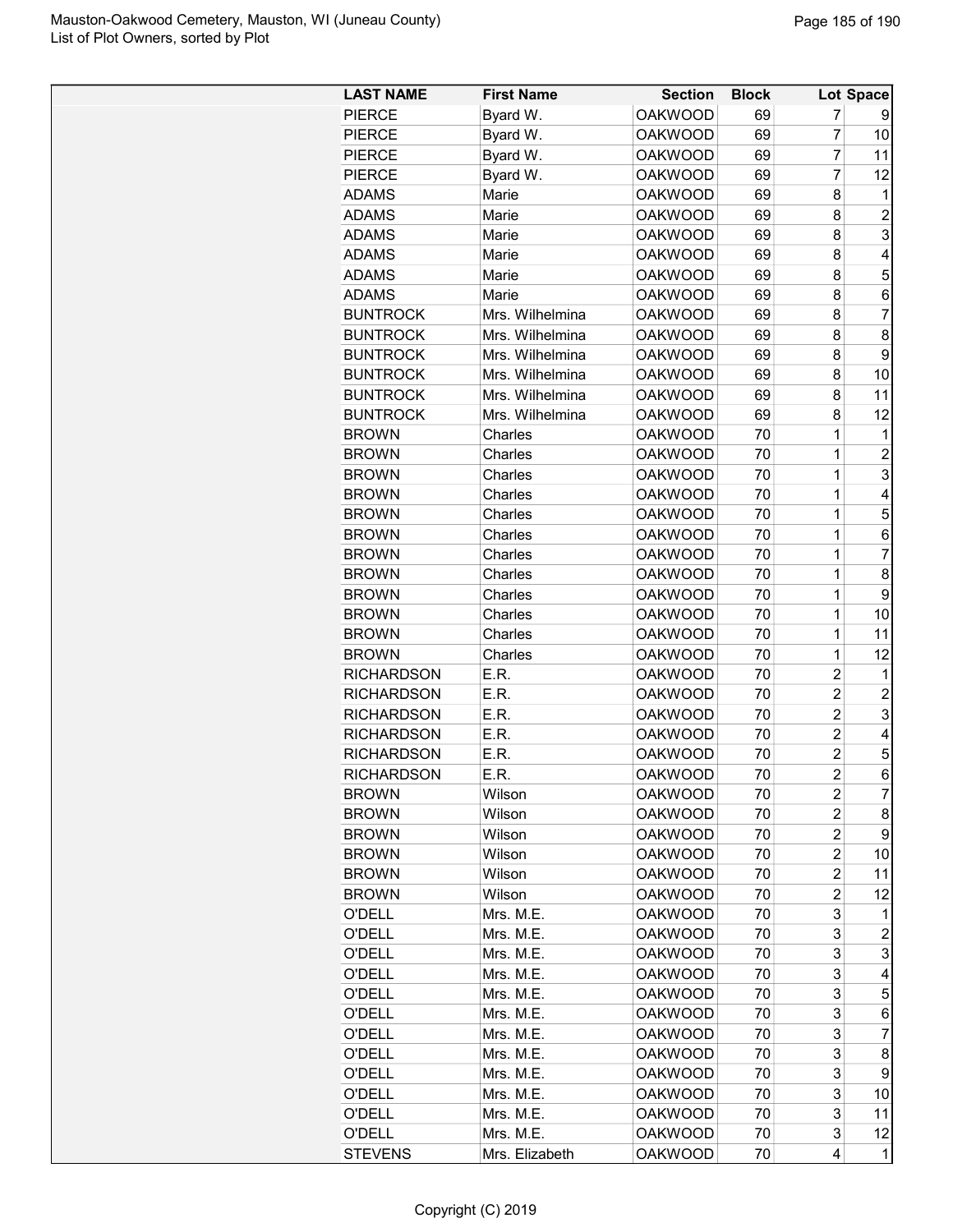| <b>LAST NAME</b> | <b>First Name</b> | <b>Section</b> | <b>Block</b> |                         | Lot Space                     |
|------------------|-------------------|----------------|--------------|-------------------------|-------------------------------|
| <b>STEVENS</b>   | Mrs. Elizabeth    | <b>OAKWOOD</b> | 70           | 4                       | 2                             |
| <b>STEVENS</b>   | Mrs. Elizabeth    | <b>OAKWOOD</b> | 70           | 4                       | 3                             |
| <b>STEVENS</b>   | Mrs. Elizabeth    | <b>OAKWOOD</b> | 70           | 4                       | 4                             |
| <b>STEVENS</b>   | Mrs. Elizabeth    | <b>OAKWOOD</b> | 70           | 4                       | 5                             |
| <b>STEVENS</b>   | Mrs. Elizabeth    | <b>OAKWOOD</b> | 70           | 4                       | 6                             |
| <b>SHIPP</b>     | Chas              | <b>OAKWOOD</b> | 70           | 4                       | 10                            |
| SHIPP            | Chas              | <b>OAKWOOD</b> | 70           | 4                       | 11                            |
| <b>SHIPP</b>     | Chas              | <b>OAKWOOD</b> | 70           | 4                       | 12                            |
| <b>KRUGER</b>    | R.A. Estate       | <b>OAKWOOD</b> | 71           | 1                       | $\mathbf 1$                   |
| <b>KRUGER</b>    | R.A. Estate       | <b>OAKWOOD</b> | 71           | 1                       | $\overline{c}$                |
| <b>KRUGER</b>    | R.A. Estate       | <b>OAKWOOD</b> | 71           | 1                       | 3                             |
| <b>KRUGER</b>    | R.A. Estate       | <b>OAKWOOD</b> | 71           | 1                       | 4                             |
| <b>KRUGER</b>    | R.A. Estate       | <b>OAKWOOD</b> | 71           | 1                       | 5                             |
| <b>KRUGER</b>    | R.A. Estate       | <b>OAKWOOD</b> | 71           | 1                       | 6                             |
| <b>KRUGER</b>    | R.A. Estate       | <b>OAKWOOD</b> | 71           | 1                       | $\overline{7}$                |
| <b>KRUGER</b>    | R.A. Estate       | <b>OAKWOOD</b> | 71           | 1                       | 8                             |
| <b>KRUGER</b>    | R.A. Estate       | <b>OAKWOOD</b> | 71           | 1                       | 9                             |
| <b>KRUGER</b>    | R.A. Estate       | <b>OAKWOOD</b> | 71           | 1                       | 10                            |
| <b>KRUGER</b>    | R.A. Estate       | <b>OAKWOOD</b> | 71           | 1                       | 11                            |
| <b>KRUGER</b>    | R.A. Estate       | <b>OAKWOOD</b> | 71           | 1                       | 12                            |
| <b>STACKMAN</b>  | Harvey F.         | <b>OAKWOOD</b> | 71           | $\overline{c}$          | $\mathbf 1$                   |
| <b>STACKMAN</b>  | Harvey F.         | <b>OAKWOOD</b> | 71           | $\overline{2}$          | $\overline{2}$                |
| <b>STACKMAN</b>  | Harvey F.         | <b>OAKWOOD</b> | 71           | $\overline{c}$          | 3                             |
| <b>STACKMAN</b>  | Harvey F.         | <b>OAKWOOD</b> | 71           | $\overline{c}$          | 4                             |
| <b>STACKMAN</b>  | Harvey F.         | <b>OAKWOOD</b> | 71           | $\overline{c}$          | 5                             |
| <b>STACKMAN</b>  | Harvey F.         | <b>OAKWOOD</b> | 71           | $\overline{\mathbf{c}}$ | 6                             |
| <b>ALLEN</b>     | Charles W.        | <b>OAKWOOD</b> | 71           | $\overline{c}$          | $\overline{7}$                |
| <b>ALLEN</b>     | Charles W.        |                | 71           | $\overline{c}$          | 8                             |
|                  |                   | <b>OAKWOOD</b> | 71           | $\overline{c}$          | 9                             |
| <b>ALLEN</b>     | Charles W.        | <b>OAKWOOD</b> | 71           | $\overline{2}$          |                               |
| <b>ALLEN</b>     | Charles W.        | <b>OAKWOOD</b> |              |                         | 10                            |
| <b>ALLEN</b>     | Charles W.        | <b>OAKWOOD</b> | 71           | $\overline{c}$          | 11                            |
| <b>ALLEN</b>     | Charles W.        | <b>OAKWOOD</b> | 71           | $\overline{c}$          | 12                            |
| <b>GEBHARDT</b>  | Kurt              | <b>OAKWOOD</b> | 71           | 3<br>$\overline{3}$     | $\mathbf 1$<br>$\overline{2}$ |
| GEBHARDT         | Kurt              | <b>OAKWOOD</b> | 71           |                         |                               |
| <b>GEBHARDT</b>  | Kurt              | <b>OAKWOOD</b> | 71           | 3                       | 3                             |
| <b>GEBHARDT</b>  | Kurt              | <b>OAKWOOD</b> | 71           | 3                       | 4                             |
| <b>GEBHARDT</b>  | Kurt              | <b>OAKWOOD</b> | 71           | 3                       | 5                             |
| <b>GEBHARDT</b>  | Kurt              | <b>OAKWOOD</b> | 71           | 3                       | 6                             |
| <b>GEBHARDT</b>  | Kurt              | <b>OAKWOOD</b> | 71           | 3                       | 7                             |
| <b>GEBHARDT</b>  | Kurt              | <b>OAKWOOD</b> | 71           | 3                       | 8                             |
| <b>GEBHARDT</b>  | Kurt              | <b>OAKWOOD</b> | 71           | 3                       | 9                             |
| <b>GEBHARDT</b>  | Kurt              | <b>OAKWOOD</b> | 71           | 3                       | 10                            |
| <b>GEBHARDT</b>  | Kurt              | <b>OAKWOOD</b> | 71           | 3                       | 11                            |
| <b>GEBHARDT</b>  | Kurt              | <b>OAKWOOD</b> | 71           | 3                       | 12                            |
| <b>PORTOR</b>    | Arthur V.         | <b>OAKWOOD</b> | 71           | 4                       | 1                             |
| <b>PORTOR</b>    | Arthur V.         | <b>OAKWOOD</b> | 71           | 4                       | 2                             |
| <b>PORTOR</b>    | Arthur V.         | <b>OAKWOOD</b> | 71           | 4                       | 3                             |
| <b>PORTOR</b>    | Arthur V.         | <b>OAKWOOD</b> | 71           | 4                       | 4                             |
| <b>PORTOR</b>    | Arthur V.         | <b>OAKWOOD</b> | 71           | 4                       | 5                             |
| <b>PORTOR</b>    | Arthur V.         | <b>OAKWOOD</b> | 71           | 4                       | 6                             |
| <b>WILLIAMS</b>  | Ross              | <b>OAKWOOD</b> | 71           | 4                       | 7                             |
| <b>WILLIAMS</b>  | Ross              | <b>OAKWOOD</b> | 71           | 4                       | 8                             |
| <b>WILLIAMS</b>  | Ross              | <b>OAKWOOD</b> | 71           | 4                       | 9                             |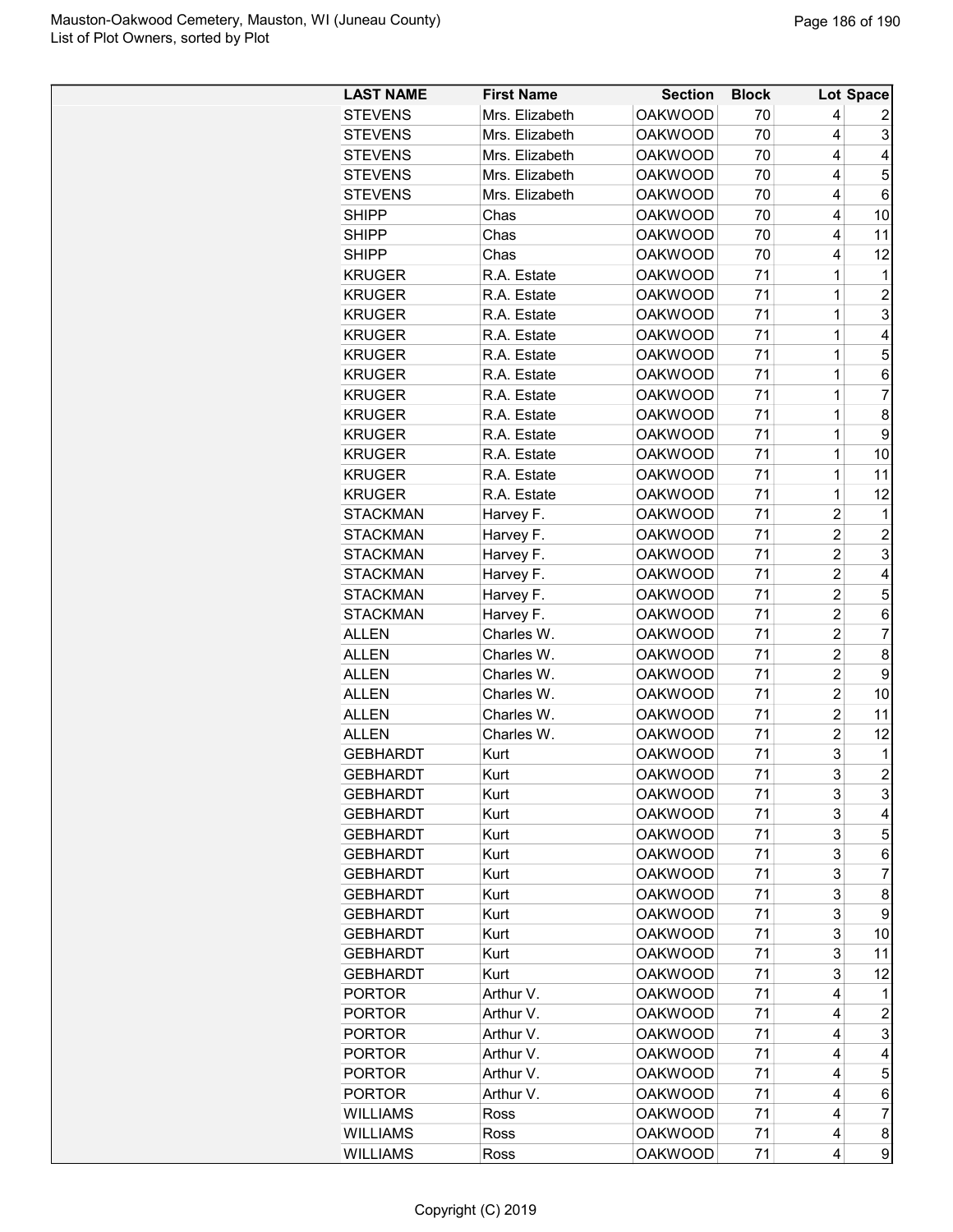| <b>WILLIAMS</b><br><b>OAKWOOD</b><br>71<br>4<br>Ross<br>10<br><b>WILLIAMS</b><br><b>OAKWOOD</b><br>71<br>11<br>Ross<br>4<br><b>OAKWOOD</b><br>71<br>12<br><b>WILLIAMS</b><br>Ross<br>4<br>Orson & Dilno<br><b>OAKWOOD</b><br>72<br><b>WRIGHT</b><br>1<br>1<br>72<br>$\overline{2}$<br><b>WRIGHT</b><br>Orson & Dilno<br><b>OAKWOOD</b><br>1<br>3<br>72<br><b>WRIGHT</b><br>Orson & Dilno<br><b>OAKWOOD</b><br>1<br>72<br>Orson & Dilno<br><b>OAKWOOD</b><br>1<br>4<br><b>WRIGHT</b><br>5<br>Orson & Dilno<br><b>OAKWOOD</b><br>72<br>1<br><b>WRIGHT</b><br>1<br>72<br>6<br><b>WRIGHT</b><br>Orson & Dilno<br><b>OAKWOOD</b><br>$\overline{\mathbf{c}}$<br><b>OAKWOOD</b><br>72<br>$\mathbf{1}$<br><b>TRONSON</b><br>Mrs. Mary<br>$\overline{c}$<br><b>OAKWOOD</b><br>72<br>$\overline{c}$<br><b>TRONSON</b><br>Mrs. Mary<br>$\overline{\mathbf{c}}$<br>3<br><b>TRONSON</b><br>Mrs. Mary<br><b>OAKWOOD</b><br>72<br>Mrs. Mary<br><b>OAKWOOD</b><br>72<br>$\overline{c}$<br>4<br><b>TRONSON</b><br>5<br>$\overline{c}$<br>Mrs. Mary<br>72<br><b>TRONSON</b><br><b>OAKWOOD</b><br>$\overline{2}$<br>Mrs. Mary<br><b>OAKWOOD</b><br>72<br>6<br><b>TRONSON</b><br>1<br>Ole A.<br>73<br>$\mathbf{1}$<br><b>ONSAGER</b><br><b>OAKWOOD</b><br>1<br>Ole A.<br><b>OAKWOOD</b><br>73<br>$\overline{c}$<br><b>ONSAGER</b><br>3<br>1<br>Ole A.<br><b>ONSAGER</b><br><b>OAKWOOD</b><br>73<br>ONSAGER<br>Ole A.<br><b>OAKWOOD</b><br>73<br>1<br>4<br><b>TUCKER</b><br>Chas<br><b>OAKWOOD</b><br>74<br>1<br>$\mathbf 1$<br><b>TUCKER</b><br>Chas<br><b>OAKWOOD</b><br>74<br>1<br>$\overline{c}$<br>3<br>74<br>Chas<br><b>OAKWOOD</b><br>1<br><b>TUCKER</b><br>1<br>Chas<br><b>OAKWOOD</b><br>74<br>4<br><b>TUCKER</b><br>5<br><b>TUCKER</b><br>Chas<br><b>OAKWOOD</b><br>74<br>1<br>74<br>1<br><b>TUCKER</b><br>Chas<br><b>OAKWOOD</b><br>6<br>$\overline{7}$<br><b>TUCKER</b><br>Chas<br><b>OAKWOOD</b><br>74<br>1<br>8<br><b>TUCKER</b><br>Chas<br><b>OAKWOOD</b><br>74<br>1<br><b>MILLARD</b><br>L.H.<br><b>OAKWOOD</b><br>74<br>$\overline{c}$<br>$\mathbf 1$<br>$\overline{c}$<br>$\overline{c}$<br>74<br><b>MILLARD</b><br>L.H.<br><b>OAKWOOD</b><br>$\overline{2}$<br>3<br>L.H.<br><b>OAKWOOD</b><br>74<br><b>MILLARD</b><br>$\overline{c}$<br><b>MILLARD</b><br>L.H.<br><b>OAKWOOD</b><br>74<br>4<br>$\overline{2}$<br>5<br>74<br><b>MILLARD</b><br>L.H.<br><b>OAKWOOD</b><br>$\overline{c}$<br>74<br><b>MILLARD</b><br>L.H.<br><b>OAKWOOD</b><br>6<br>$\overline{7}$<br>$\overline{2}$<br>74<br>L.H.<br><b>OAKWOOD</b><br><b>MILLARD</b><br>8<br><b>MILLARD</b><br>L.H.<br><b>OAKWOOD</b><br>74<br>2<br>75<br><b>PERRY</b><br>Emma J.<br><b>OAKWOOD</b><br>1<br>1<br>1<br>2<br><b>OAKWOOD</b><br>75<br><b>PERRY</b><br>Emma J.<br><b>OAKWOOD</b><br>3<br><b>PERRY</b><br>Emma J.<br>75<br>1<br><b>PERRY</b><br>Emma J.<br><b>OAKWOOD</b><br>75<br>1<br>4<br><b>OAKWOOD</b><br>75<br>5<br><b>NORRIS</b><br>1<br>George<br><b>OAKWOOD</b><br>75<br><b>NORRIS</b><br>1<br>6<br>George<br><b>OAKWOOD</b><br>75<br>1<br>7<br><b>NORRIS</b><br>George<br>75<br>1<br>8<br><b>NORRIS</b><br><b>OAKWOOD</b><br>George<br>$\overline{\mathbf{c}}$<br><b>REVLOS</b><br>Mrs. A.<br><b>OAKWOOD</b><br>75<br>1<br>$\overline{\mathbf{c}}$<br><b>REVLOS</b><br>Mrs. A.<br><b>OAKWOOD</b><br>75<br>$\overline{c}$<br>$\overline{\mathbf{c}}$<br>3<br><b>REVLOS</b><br>Mrs. A.<br><b>OAKWOOD</b><br>75<br>75<br>$\overline{\mathbf{c}}$<br><b>REVLOS</b><br>Mrs. A.<br><b>OAKWOOD</b><br>4<br><b>NORRIS</b><br><b>OAKWOOD</b><br>75<br>$\overline{c}$<br>5<br>George<br><b>NORRIS</b><br><b>OAKWOOD</b><br>75<br>$\overline{c}$<br>6<br>George<br>$\overline{7}$<br>75<br>$\overline{c}$<br><b>NORRIS</b><br>George<br><b>OAKWOOD</b><br>$\overline{2}$<br>75<br>8<br><b>NORRIS</b><br>George<br><b>OAKWOOD</b><br>Alexander<br><b>OAKWOOD</b><br>76<br>1<br>LANE<br>1 | <b>LAST NAME</b> | <b>First Name</b> | <b>Section</b> | <b>Block</b> |   | Lot Space      |
|------------------------------------------------------------------------------------------------------------------------------------------------------------------------------------------------------------------------------------------------------------------------------------------------------------------------------------------------------------------------------------------------------------------------------------------------------------------------------------------------------------------------------------------------------------------------------------------------------------------------------------------------------------------------------------------------------------------------------------------------------------------------------------------------------------------------------------------------------------------------------------------------------------------------------------------------------------------------------------------------------------------------------------------------------------------------------------------------------------------------------------------------------------------------------------------------------------------------------------------------------------------------------------------------------------------------------------------------------------------------------------------------------------------------------------------------------------------------------------------------------------------------------------------------------------------------------------------------------------------------------------------------------------------------------------------------------------------------------------------------------------------------------------------------------------------------------------------------------------------------------------------------------------------------------------------------------------------------------------------------------------------------------------------------------------------------------------------------------------------------------------------------------------------------------------------------------------------------------------------------------------------------------------------------------------------------------------------------------------------------------------------------------------------------------------------------------------------------------------------------------------------------------------------------------------------------------------------------------------------------------------------------------------------------------------------------------------------------------------------------------------------------------------------------------------------------------------------------------------------------------------------------------------------------------------------------------------------------------------------------------------------------------------------------------------------------------------------------------------------------------------------------------------------------------------------------------------------------------------------------------------------------------------------------------------------------------------------------------------------------------------------------------------------------------------------------------------------------------------------------------------------------------------------------------------------------------------------------------------------------------------------------------------------------------------------------------------------------------------------------------------------------------------------------------------------------------------------------|------------------|-------------------|----------------|--------------|---|----------------|
|                                                                                                                                                                                                                                                                                                                                                                                                                                                                                                                                                                                                                                                                                                                                                                                                                                                                                                                                                                                                                                                                                                                                                                                                                                                                                                                                                                                                                                                                                                                                                                                                                                                                                                                                                                                                                                                                                                                                                                                                                                                                                                                                                                                                                                                                                                                                                                                                                                                                                                                                                                                                                                                                                                                                                                                                                                                                                                                                                                                                                                                                                                                                                                                                                                                                                                                                                                                                                                                                                                                                                                                                                                                                                                                                                                                                                                                |                  |                   |                |              |   |                |
|                                                                                                                                                                                                                                                                                                                                                                                                                                                                                                                                                                                                                                                                                                                                                                                                                                                                                                                                                                                                                                                                                                                                                                                                                                                                                                                                                                                                                                                                                                                                                                                                                                                                                                                                                                                                                                                                                                                                                                                                                                                                                                                                                                                                                                                                                                                                                                                                                                                                                                                                                                                                                                                                                                                                                                                                                                                                                                                                                                                                                                                                                                                                                                                                                                                                                                                                                                                                                                                                                                                                                                                                                                                                                                                                                                                                                                                |                  |                   |                |              |   |                |
|                                                                                                                                                                                                                                                                                                                                                                                                                                                                                                                                                                                                                                                                                                                                                                                                                                                                                                                                                                                                                                                                                                                                                                                                                                                                                                                                                                                                                                                                                                                                                                                                                                                                                                                                                                                                                                                                                                                                                                                                                                                                                                                                                                                                                                                                                                                                                                                                                                                                                                                                                                                                                                                                                                                                                                                                                                                                                                                                                                                                                                                                                                                                                                                                                                                                                                                                                                                                                                                                                                                                                                                                                                                                                                                                                                                                                                                |                  |                   |                |              |   |                |
|                                                                                                                                                                                                                                                                                                                                                                                                                                                                                                                                                                                                                                                                                                                                                                                                                                                                                                                                                                                                                                                                                                                                                                                                                                                                                                                                                                                                                                                                                                                                                                                                                                                                                                                                                                                                                                                                                                                                                                                                                                                                                                                                                                                                                                                                                                                                                                                                                                                                                                                                                                                                                                                                                                                                                                                                                                                                                                                                                                                                                                                                                                                                                                                                                                                                                                                                                                                                                                                                                                                                                                                                                                                                                                                                                                                                                                                |                  |                   |                |              |   |                |
|                                                                                                                                                                                                                                                                                                                                                                                                                                                                                                                                                                                                                                                                                                                                                                                                                                                                                                                                                                                                                                                                                                                                                                                                                                                                                                                                                                                                                                                                                                                                                                                                                                                                                                                                                                                                                                                                                                                                                                                                                                                                                                                                                                                                                                                                                                                                                                                                                                                                                                                                                                                                                                                                                                                                                                                                                                                                                                                                                                                                                                                                                                                                                                                                                                                                                                                                                                                                                                                                                                                                                                                                                                                                                                                                                                                                                                                |                  |                   |                |              |   |                |
|                                                                                                                                                                                                                                                                                                                                                                                                                                                                                                                                                                                                                                                                                                                                                                                                                                                                                                                                                                                                                                                                                                                                                                                                                                                                                                                                                                                                                                                                                                                                                                                                                                                                                                                                                                                                                                                                                                                                                                                                                                                                                                                                                                                                                                                                                                                                                                                                                                                                                                                                                                                                                                                                                                                                                                                                                                                                                                                                                                                                                                                                                                                                                                                                                                                                                                                                                                                                                                                                                                                                                                                                                                                                                                                                                                                                                                                |                  |                   |                |              |   |                |
|                                                                                                                                                                                                                                                                                                                                                                                                                                                                                                                                                                                                                                                                                                                                                                                                                                                                                                                                                                                                                                                                                                                                                                                                                                                                                                                                                                                                                                                                                                                                                                                                                                                                                                                                                                                                                                                                                                                                                                                                                                                                                                                                                                                                                                                                                                                                                                                                                                                                                                                                                                                                                                                                                                                                                                                                                                                                                                                                                                                                                                                                                                                                                                                                                                                                                                                                                                                                                                                                                                                                                                                                                                                                                                                                                                                                                                                |                  |                   |                |              |   |                |
|                                                                                                                                                                                                                                                                                                                                                                                                                                                                                                                                                                                                                                                                                                                                                                                                                                                                                                                                                                                                                                                                                                                                                                                                                                                                                                                                                                                                                                                                                                                                                                                                                                                                                                                                                                                                                                                                                                                                                                                                                                                                                                                                                                                                                                                                                                                                                                                                                                                                                                                                                                                                                                                                                                                                                                                                                                                                                                                                                                                                                                                                                                                                                                                                                                                                                                                                                                                                                                                                                                                                                                                                                                                                                                                                                                                                                                                |                  |                   |                |              |   |                |
|                                                                                                                                                                                                                                                                                                                                                                                                                                                                                                                                                                                                                                                                                                                                                                                                                                                                                                                                                                                                                                                                                                                                                                                                                                                                                                                                                                                                                                                                                                                                                                                                                                                                                                                                                                                                                                                                                                                                                                                                                                                                                                                                                                                                                                                                                                                                                                                                                                                                                                                                                                                                                                                                                                                                                                                                                                                                                                                                                                                                                                                                                                                                                                                                                                                                                                                                                                                                                                                                                                                                                                                                                                                                                                                                                                                                                                                |                  |                   |                |              |   |                |
|                                                                                                                                                                                                                                                                                                                                                                                                                                                                                                                                                                                                                                                                                                                                                                                                                                                                                                                                                                                                                                                                                                                                                                                                                                                                                                                                                                                                                                                                                                                                                                                                                                                                                                                                                                                                                                                                                                                                                                                                                                                                                                                                                                                                                                                                                                                                                                                                                                                                                                                                                                                                                                                                                                                                                                                                                                                                                                                                                                                                                                                                                                                                                                                                                                                                                                                                                                                                                                                                                                                                                                                                                                                                                                                                                                                                                                                |                  |                   |                |              |   |                |
|                                                                                                                                                                                                                                                                                                                                                                                                                                                                                                                                                                                                                                                                                                                                                                                                                                                                                                                                                                                                                                                                                                                                                                                                                                                                                                                                                                                                                                                                                                                                                                                                                                                                                                                                                                                                                                                                                                                                                                                                                                                                                                                                                                                                                                                                                                                                                                                                                                                                                                                                                                                                                                                                                                                                                                                                                                                                                                                                                                                                                                                                                                                                                                                                                                                                                                                                                                                                                                                                                                                                                                                                                                                                                                                                                                                                                                                |                  |                   |                |              |   |                |
|                                                                                                                                                                                                                                                                                                                                                                                                                                                                                                                                                                                                                                                                                                                                                                                                                                                                                                                                                                                                                                                                                                                                                                                                                                                                                                                                                                                                                                                                                                                                                                                                                                                                                                                                                                                                                                                                                                                                                                                                                                                                                                                                                                                                                                                                                                                                                                                                                                                                                                                                                                                                                                                                                                                                                                                                                                                                                                                                                                                                                                                                                                                                                                                                                                                                                                                                                                                                                                                                                                                                                                                                                                                                                                                                                                                                                                                |                  |                   |                |              |   |                |
|                                                                                                                                                                                                                                                                                                                                                                                                                                                                                                                                                                                                                                                                                                                                                                                                                                                                                                                                                                                                                                                                                                                                                                                                                                                                                                                                                                                                                                                                                                                                                                                                                                                                                                                                                                                                                                                                                                                                                                                                                                                                                                                                                                                                                                                                                                                                                                                                                                                                                                                                                                                                                                                                                                                                                                                                                                                                                                                                                                                                                                                                                                                                                                                                                                                                                                                                                                                                                                                                                                                                                                                                                                                                                                                                                                                                                                                |                  |                   |                |              |   |                |
|                                                                                                                                                                                                                                                                                                                                                                                                                                                                                                                                                                                                                                                                                                                                                                                                                                                                                                                                                                                                                                                                                                                                                                                                                                                                                                                                                                                                                                                                                                                                                                                                                                                                                                                                                                                                                                                                                                                                                                                                                                                                                                                                                                                                                                                                                                                                                                                                                                                                                                                                                                                                                                                                                                                                                                                                                                                                                                                                                                                                                                                                                                                                                                                                                                                                                                                                                                                                                                                                                                                                                                                                                                                                                                                                                                                                                                                |                  |                   |                |              |   |                |
|                                                                                                                                                                                                                                                                                                                                                                                                                                                                                                                                                                                                                                                                                                                                                                                                                                                                                                                                                                                                                                                                                                                                                                                                                                                                                                                                                                                                                                                                                                                                                                                                                                                                                                                                                                                                                                                                                                                                                                                                                                                                                                                                                                                                                                                                                                                                                                                                                                                                                                                                                                                                                                                                                                                                                                                                                                                                                                                                                                                                                                                                                                                                                                                                                                                                                                                                                                                                                                                                                                                                                                                                                                                                                                                                                                                                                                                |                  |                   |                |              |   |                |
|                                                                                                                                                                                                                                                                                                                                                                                                                                                                                                                                                                                                                                                                                                                                                                                                                                                                                                                                                                                                                                                                                                                                                                                                                                                                                                                                                                                                                                                                                                                                                                                                                                                                                                                                                                                                                                                                                                                                                                                                                                                                                                                                                                                                                                                                                                                                                                                                                                                                                                                                                                                                                                                                                                                                                                                                                                                                                                                                                                                                                                                                                                                                                                                                                                                                                                                                                                                                                                                                                                                                                                                                                                                                                                                                                                                                                                                |                  |                   |                |              |   |                |
|                                                                                                                                                                                                                                                                                                                                                                                                                                                                                                                                                                                                                                                                                                                                                                                                                                                                                                                                                                                                                                                                                                                                                                                                                                                                                                                                                                                                                                                                                                                                                                                                                                                                                                                                                                                                                                                                                                                                                                                                                                                                                                                                                                                                                                                                                                                                                                                                                                                                                                                                                                                                                                                                                                                                                                                                                                                                                                                                                                                                                                                                                                                                                                                                                                                                                                                                                                                                                                                                                                                                                                                                                                                                                                                                                                                                                                                |                  |                   |                |              |   |                |
|                                                                                                                                                                                                                                                                                                                                                                                                                                                                                                                                                                                                                                                                                                                                                                                                                                                                                                                                                                                                                                                                                                                                                                                                                                                                                                                                                                                                                                                                                                                                                                                                                                                                                                                                                                                                                                                                                                                                                                                                                                                                                                                                                                                                                                                                                                                                                                                                                                                                                                                                                                                                                                                                                                                                                                                                                                                                                                                                                                                                                                                                                                                                                                                                                                                                                                                                                                                                                                                                                                                                                                                                                                                                                                                                                                                                                                                |                  |                   |                |              |   |                |
|                                                                                                                                                                                                                                                                                                                                                                                                                                                                                                                                                                                                                                                                                                                                                                                                                                                                                                                                                                                                                                                                                                                                                                                                                                                                                                                                                                                                                                                                                                                                                                                                                                                                                                                                                                                                                                                                                                                                                                                                                                                                                                                                                                                                                                                                                                                                                                                                                                                                                                                                                                                                                                                                                                                                                                                                                                                                                                                                                                                                                                                                                                                                                                                                                                                                                                                                                                                                                                                                                                                                                                                                                                                                                                                                                                                                                                                |                  |                   |                |              |   |                |
|                                                                                                                                                                                                                                                                                                                                                                                                                                                                                                                                                                                                                                                                                                                                                                                                                                                                                                                                                                                                                                                                                                                                                                                                                                                                                                                                                                                                                                                                                                                                                                                                                                                                                                                                                                                                                                                                                                                                                                                                                                                                                                                                                                                                                                                                                                                                                                                                                                                                                                                                                                                                                                                                                                                                                                                                                                                                                                                                                                                                                                                                                                                                                                                                                                                                                                                                                                                                                                                                                                                                                                                                                                                                                                                                                                                                                                                |                  |                   |                |              |   |                |
|                                                                                                                                                                                                                                                                                                                                                                                                                                                                                                                                                                                                                                                                                                                                                                                                                                                                                                                                                                                                                                                                                                                                                                                                                                                                                                                                                                                                                                                                                                                                                                                                                                                                                                                                                                                                                                                                                                                                                                                                                                                                                                                                                                                                                                                                                                                                                                                                                                                                                                                                                                                                                                                                                                                                                                                                                                                                                                                                                                                                                                                                                                                                                                                                                                                                                                                                                                                                                                                                                                                                                                                                                                                                                                                                                                                                                                                |                  |                   |                |              |   |                |
|                                                                                                                                                                                                                                                                                                                                                                                                                                                                                                                                                                                                                                                                                                                                                                                                                                                                                                                                                                                                                                                                                                                                                                                                                                                                                                                                                                                                                                                                                                                                                                                                                                                                                                                                                                                                                                                                                                                                                                                                                                                                                                                                                                                                                                                                                                                                                                                                                                                                                                                                                                                                                                                                                                                                                                                                                                                                                                                                                                                                                                                                                                                                                                                                                                                                                                                                                                                                                                                                                                                                                                                                                                                                                                                                                                                                                                                |                  |                   |                |              |   |                |
|                                                                                                                                                                                                                                                                                                                                                                                                                                                                                                                                                                                                                                                                                                                                                                                                                                                                                                                                                                                                                                                                                                                                                                                                                                                                                                                                                                                                                                                                                                                                                                                                                                                                                                                                                                                                                                                                                                                                                                                                                                                                                                                                                                                                                                                                                                                                                                                                                                                                                                                                                                                                                                                                                                                                                                                                                                                                                                                                                                                                                                                                                                                                                                                                                                                                                                                                                                                                                                                                                                                                                                                                                                                                                                                                                                                                                                                |                  |                   |                |              |   |                |
|                                                                                                                                                                                                                                                                                                                                                                                                                                                                                                                                                                                                                                                                                                                                                                                                                                                                                                                                                                                                                                                                                                                                                                                                                                                                                                                                                                                                                                                                                                                                                                                                                                                                                                                                                                                                                                                                                                                                                                                                                                                                                                                                                                                                                                                                                                                                                                                                                                                                                                                                                                                                                                                                                                                                                                                                                                                                                                                                                                                                                                                                                                                                                                                                                                                                                                                                                                                                                                                                                                                                                                                                                                                                                                                                                                                                                                                |                  |                   |                |              |   |                |
|                                                                                                                                                                                                                                                                                                                                                                                                                                                                                                                                                                                                                                                                                                                                                                                                                                                                                                                                                                                                                                                                                                                                                                                                                                                                                                                                                                                                                                                                                                                                                                                                                                                                                                                                                                                                                                                                                                                                                                                                                                                                                                                                                                                                                                                                                                                                                                                                                                                                                                                                                                                                                                                                                                                                                                                                                                                                                                                                                                                                                                                                                                                                                                                                                                                                                                                                                                                                                                                                                                                                                                                                                                                                                                                                                                                                                                                |                  |                   |                |              |   |                |
|                                                                                                                                                                                                                                                                                                                                                                                                                                                                                                                                                                                                                                                                                                                                                                                                                                                                                                                                                                                                                                                                                                                                                                                                                                                                                                                                                                                                                                                                                                                                                                                                                                                                                                                                                                                                                                                                                                                                                                                                                                                                                                                                                                                                                                                                                                                                                                                                                                                                                                                                                                                                                                                                                                                                                                                                                                                                                                                                                                                                                                                                                                                                                                                                                                                                                                                                                                                                                                                                                                                                                                                                                                                                                                                                                                                                                                                |                  |                   |                |              |   |                |
|                                                                                                                                                                                                                                                                                                                                                                                                                                                                                                                                                                                                                                                                                                                                                                                                                                                                                                                                                                                                                                                                                                                                                                                                                                                                                                                                                                                                                                                                                                                                                                                                                                                                                                                                                                                                                                                                                                                                                                                                                                                                                                                                                                                                                                                                                                                                                                                                                                                                                                                                                                                                                                                                                                                                                                                                                                                                                                                                                                                                                                                                                                                                                                                                                                                                                                                                                                                                                                                                                                                                                                                                                                                                                                                                                                                                                                                |                  |                   |                |              |   |                |
|                                                                                                                                                                                                                                                                                                                                                                                                                                                                                                                                                                                                                                                                                                                                                                                                                                                                                                                                                                                                                                                                                                                                                                                                                                                                                                                                                                                                                                                                                                                                                                                                                                                                                                                                                                                                                                                                                                                                                                                                                                                                                                                                                                                                                                                                                                                                                                                                                                                                                                                                                                                                                                                                                                                                                                                                                                                                                                                                                                                                                                                                                                                                                                                                                                                                                                                                                                                                                                                                                                                                                                                                                                                                                                                                                                                                                                                |                  |                   |                |              |   |                |
|                                                                                                                                                                                                                                                                                                                                                                                                                                                                                                                                                                                                                                                                                                                                                                                                                                                                                                                                                                                                                                                                                                                                                                                                                                                                                                                                                                                                                                                                                                                                                                                                                                                                                                                                                                                                                                                                                                                                                                                                                                                                                                                                                                                                                                                                                                                                                                                                                                                                                                                                                                                                                                                                                                                                                                                                                                                                                                                                                                                                                                                                                                                                                                                                                                                                                                                                                                                                                                                                                                                                                                                                                                                                                                                                                                                                                                                |                  |                   |                |              |   |                |
|                                                                                                                                                                                                                                                                                                                                                                                                                                                                                                                                                                                                                                                                                                                                                                                                                                                                                                                                                                                                                                                                                                                                                                                                                                                                                                                                                                                                                                                                                                                                                                                                                                                                                                                                                                                                                                                                                                                                                                                                                                                                                                                                                                                                                                                                                                                                                                                                                                                                                                                                                                                                                                                                                                                                                                                                                                                                                                                                                                                                                                                                                                                                                                                                                                                                                                                                                                                                                                                                                                                                                                                                                                                                                                                                                                                                                                                |                  |                   |                |              |   |                |
|                                                                                                                                                                                                                                                                                                                                                                                                                                                                                                                                                                                                                                                                                                                                                                                                                                                                                                                                                                                                                                                                                                                                                                                                                                                                                                                                                                                                                                                                                                                                                                                                                                                                                                                                                                                                                                                                                                                                                                                                                                                                                                                                                                                                                                                                                                                                                                                                                                                                                                                                                                                                                                                                                                                                                                                                                                                                                                                                                                                                                                                                                                                                                                                                                                                                                                                                                                                                                                                                                                                                                                                                                                                                                                                                                                                                                                                |                  |                   |                |              |   |                |
|                                                                                                                                                                                                                                                                                                                                                                                                                                                                                                                                                                                                                                                                                                                                                                                                                                                                                                                                                                                                                                                                                                                                                                                                                                                                                                                                                                                                                                                                                                                                                                                                                                                                                                                                                                                                                                                                                                                                                                                                                                                                                                                                                                                                                                                                                                                                                                                                                                                                                                                                                                                                                                                                                                                                                                                                                                                                                                                                                                                                                                                                                                                                                                                                                                                                                                                                                                                                                                                                                                                                                                                                                                                                                                                                                                                                                                                |                  |                   |                |              |   |                |
|                                                                                                                                                                                                                                                                                                                                                                                                                                                                                                                                                                                                                                                                                                                                                                                                                                                                                                                                                                                                                                                                                                                                                                                                                                                                                                                                                                                                                                                                                                                                                                                                                                                                                                                                                                                                                                                                                                                                                                                                                                                                                                                                                                                                                                                                                                                                                                                                                                                                                                                                                                                                                                                                                                                                                                                                                                                                                                                                                                                                                                                                                                                                                                                                                                                                                                                                                                                                                                                                                                                                                                                                                                                                                                                                                                                                                                                |                  |                   |                |              |   |                |
|                                                                                                                                                                                                                                                                                                                                                                                                                                                                                                                                                                                                                                                                                                                                                                                                                                                                                                                                                                                                                                                                                                                                                                                                                                                                                                                                                                                                                                                                                                                                                                                                                                                                                                                                                                                                                                                                                                                                                                                                                                                                                                                                                                                                                                                                                                                                                                                                                                                                                                                                                                                                                                                                                                                                                                                                                                                                                                                                                                                                                                                                                                                                                                                                                                                                                                                                                                                                                                                                                                                                                                                                                                                                                                                                                                                                                                                |                  |                   |                |              |   |                |
|                                                                                                                                                                                                                                                                                                                                                                                                                                                                                                                                                                                                                                                                                                                                                                                                                                                                                                                                                                                                                                                                                                                                                                                                                                                                                                                                                                                                                                                                                                                                                                                                                                                                                                                                                                                                                                                                                                                                                                                                                                                                                                                                                                                                                                                                                                                                                                                                                                                                                                                                                                                                                                                                                                                                                                                                                                                                                                                                                                                                                                                                                                                                                                                                                                                                                                                                                                                                                                                                                                                                                                                                                                                                                                                                                                                                                                                |                  |                   |                |              |   |                |
|                                                                                                                                                                                                                                                                                                                                                                                                                                                                                                                                                                                                                                                                                                                                                                                                                                                                                                                                                                                                                                                                                                                                                                                                                                                                                                                                                                                                                                                                                                                                                                                                                                                                                                                                                                                                                                                                                                                                                                                                                                                                                                                                                                                                                                                                                                                                                                                                                                                                                                                                                                                                                                                                                                                                                                                                                                                                                                                                                                                                                                                                                                                                                                                                                                                                                                                                                                                                                                                                                                                                                                                                                                                                                                                                                                                                                                                |                  |                   |                |              |   |                |
|                                                                                                                                                                                                                                                                                                                                                                                                                                                                                                                                                                                                                                                                                                                                                                                                                                                                                                                                                                                                                                                                                                                                                                                                                                                                                                                                                                                                                                                                                                                                                                                                                                                                                                                                                                                                                                                                                                                                                                                                                                                                                                                                                                                                                                                                                                                                                                                                                                                                                                                                                                                                                                                                                                                                                                                                                                                                                                                                                                                                                                                                                                                                                                                                                                                                                                                                                                                                                                                                                                                                                                                                                                                                                                                                                                                                                                                |                  |                   |                |              |   |                |
|                                                                                                                                                                                                                                                                                                                                                                                                                                                                                                                                                                                                                                                                                                                                                                                                                                                                                                                                                                                                                                                                                                                                                                                                                                                                                                                                                                                                                                                                                                                                                                                                                                                                                                                                                                                                                                                                                                                                                                                                                                                                                                                                                                                                                                                                                                                                                                                                                                                                                                                                                                                                                                                                                                                                                                                                                                                                                                                                                                                                                                                                                                                                                                                                                                                                                                                                                                                                                                                                                                                                                                                                                                                                                                                                                                                                                                                |                  |                   |                |              |   |                |
|                                                                                                                                                                                                                                                                                                                                                                                                                                                                                                                                                                                                                                                                                                                                                                                                                                                                                                                                                                                                                                                                                                                                                                                                                                                                                                                                                                                                                                                                                                                                                                                                                                                                                                                                                                                                                                                                                                                                                                                                                                                                                                                                                                                                                                                                                                                                                                                                                                                                                                                                                                                                                                                                                                                                                                                                                                                                                                                                                                                                                                                                                                                                                                                                                                                                                                                                                                                                                                                                                                                                                                                                                                                                                                                                                                                                                                                |                  |                   |                |              |   |                |
|                                                                                                                                                                                                                                                                                                                                                                                                                                                                                                                                                                                                                                                                                                                                                                                                                                                                                                                                                                                                                                                                                                                                                                                                                                                                                                                                                                                                                                                                                                                                                                                                                                                                                                                                                                                                                                                                                                                                                                                                                                                                                                                                                                                                                                                                                                                                                                                                                                                                                                                                                                                                                                                                                                                                                                                                                                                                                                                                                                                                                                                                                                                                                                                                                                                                                                                                                                                                                                                                                                                                                                                                                                                                                                                                                                                                                                                |                  |                   |                |              |   |                |
|                                                                                                                                                                                                                                                                                                                                                                                                                                                                                                                                                                                                                                                                                                                                                                                                                                                                                                                                                                                                                                                                                                                                                                                                                                                                                                                                                                                                                                                                                                                                                                                                                                                                                                                                                                                                                                                                                                                                                                                                                                                                                                                                                                                                                                                                                                                                                                                                                                                                                                                                                                                                                                                                                                                                                                                                                                                                                                                                                                                                                                                                                                                                                                                                                                                                                                                                                                                                                                                                                                                                                                                                                                                                                                                                                                                                                                                |                  |                   |                |              |   |                |
|                                                                                                                                                                                                                                                                                                                                                                                                                                                                                                                                                                                                                                                                                                                                                                                                                                                                                                                                                                                                                                                                                                                                                                                                                                                                                                                                                                                                                                                                                                                                                                                                                                                                                                                                                                                                                                                                                                                                                                                                                                                                                                                                                                                                                                                                                                                                                                                                                                                                                                                                                                                                                                                                                                                                                                                                                                                                                                                                                                                                                                                                                                                                                                                                                                                                                                                                                                                                                                                                                                                                                                                                                                                                                                                                                                                                                                                |                  |                   |                |              |   |                |
|                                                                                                                                                                                                                                                                                                                                                                                                                                                                                                                                                                                                                                                                                                                                                                                                                                                                                                                                                                                                                                                                                                                                                                                                                                                                                                                                                                                                                                                                                                                                                                                                                                                                                                                                                                                                                                                                                                                                                                                                                                                                                                                                                                                                                                                                                                                                                                                                                                                                                                                                                                                                                                                                                                                                                                                                                                                                                                                                                                                                                                                                                                                                                                                                                                                                                                                                                                                                                                                                                                                                                                                                                                                                                                                                                                                                                                                |                  |                   |                |              |   |                |
|                                                                                                                                                                                                                                                                                                                                                                                                                                                                                                                                                                                                                                                                                                                                                                                                                                                                                                                                                                                                                                                                                                                                                                                                                                                                                                                                                                                                                                                                                                                                                                                                                                                                                                                                                                                                                                                                                                                                                                                                                                                                                                                                                                                                                                                                                                                                                                                                                                                                                                                                                                                                                                                                                                                                                                                                                                                                                                                                                                                                                                                                                                                                                                                                                                                                                                                                                                                                                                                                                                                                                                                                                                                                                                                                                                                                                                                |                  |                   |                |              |   |                |
|                                                                                                                                                                                                                                                                                                                                                                                                                                                                                                                                                                                                                                                                                                                                                                                                                                                                                                                                                                                                                                                                                                                                                                                                                                                                                                                                                                                                                                                                                                                                                                                                                                                                                                                                                                                                                                                                                                                                                                                                                                                                                                                                                                                                                                                                                                                                                                                                                                                                                                                                                                                                                                                                                                                                                                                                                                                                                                                                                                                                                                                                                                                                                                                                                                                                                                                                                                                                                                                                                                                                                                                                                                                                                                                                                                                                                                                |                  |                   |                |              |   |                |
|                                                                                                                                                                                                                                                                                                                                                                                                                                                                                                                                                                                                                                                                                                                                                                                                                                                                                                                                                                                                                                                                                                                                                                                                                                                                                                                                                                                                                                                                                                                                                                                                                                                                                                                                                                                                                                                                                                                                                                                                                                                                                                                                                                                                                                                                                                                                                                                                                                                                                                                                                                                                                                                                                                                                                                                                                                                                                                                                                                                                                                                                                                                                                                                                                                                                                                                                                                                                                                                                                                                                                                                                                                                                                                                                                                                                                                                |                  |                   |                |              |   |                |
|                                                                                                                                                                                                                                                                                                                                                                                                                                                                                                                                                                                                                                                                                                                                                                                                                                                                                                                                                                                                                                                                                                                                                                                                                                                                                                                                                                                                                                                                                                                                                                                                                                                                                                                                                                                                                                                                                                                                                                                                                                                                                                                                                                                                                                                                                                                                                                                                                                                                                                                                                                                                                                                                                                                                                                                                                                                                                                                                                                                                                                                                                                                                                                                                                                                                                                                                                                                                                                                                                                                                                                                                                                                                                                                                                                                                                                                |                  |                   |                |              |   |                |
|                                                                                                                                                                                                                                                                                                                                                                                                                                                                                                                                                                                                                                                                                                                                                                                                                                                                                                                                                                                                                                                                                                                                                                                                                                                                                                                                                                                                                                                                                                                                                                                                                                                                                                                                                                                                                                                                                                                                                                                                                                                                                                                                                                                                                                                                                                                                                                                                                                                                                                                                                                                                                                                                                                                                                                                                                                                                                                                                                                                                                                                                                                                                                                                                                                                                                                                                                                                                                                                                                                                                                                                                                                                                                                                                                                                                                                                |                  |                   |                |              |   |                |
|                                                                                                                                                                                                                                                                                                                                                                                                                                                                                                                                                                                                                                                                                                                                                                                                                                                                                                                                                                                                                                                                                                                                                                                                                                                                                                                                                                                                                                                                                                                                                                                                                                                                                                                                                                                                                                                                                                                                                                                                                                                                                                                                                                                                                                                                                                                                                                                                                                                                                                                                                                                                                                                                                                                                                                                                                                                                                                                                                                                                                                                                                                                                                                                                                                                                                                                                                                                                                                                                                                                                                                                                                                                                                                                                                                                                                                                |                  |                   |                |              |   |                |
|                                                                                                                                                                                                                                                                                                                                                                                                                                                                                                                                                                                                                                                                                                                                                                                                                                                                                                                                                                                                                                                                                                                                                                                                                                                                                                                                                                                                                                                                                                                                                                                                                                                                                                                                                                                                                                                                                                                                                                                                                                                                                                                                                                                                                                                                                                                                                                                                                                                                                                                                                                                                                                                                                                                                                                                                                                                                                                                                                                                                                                                                                                                                                                                                                                                                                                                                                                                                                                                                                                                                                                                                                                                                                                                                                                                                                                                |                  |                   |                |              |   |                |
|                                                                                                                                                                                                                                                                                                                                                                                                                                                                                                                                                                                                                                                                                                                                                                                                                                                                                                                                                                                                                                                                                                                                                                                                                                                                                                                                                                                                                                                                                                                                                                                                                                                                                                                                                                                                                                                                                                                                                                                                                                                                                                                                                                                                                                                                                                                                                                                                                                                                                                                                                                                                                                                                                                                                                                                                                                                                                                                                                                                                                                                                                                                                                                                                                                                                                                                                                                                                                                                                                                                                                                                                                                                                                                                                                                                                                                                |                  |                   |                |              |   |                |
|                                                                                                                                                                                                                                                                                                                                                                                                                                                                                                                                                                                                                                                                                                                                                                                                                                                                                                                                                                                                                                                                                                                                                                                                                                                                                                                                                                                                                                                                                                                                                                                                                                                                                                                                                                                                                                                                                                                                                                                                                                                                                                                                                                                                                                                                                                                                                                                                                                                                                                                                                                                                                                                                                                                                                                                                                                                                                                                                                                                                                                                                                                                                                                                                                                                                                                                                                                                                                                                                                                                                                                                                                                                                                                                                                                                                                                                |                  |                   |                |              |   |                |
|                                                                                                                                                                                                                                                                                                                                                                                                                                                                                                                                                                                                                                                                                                                                                                                                                                                                                                                                                                                                                                                                                                                                                                                                                                                                                                                                                                                                                                                                                                                                                                                                                                                                                                                                                                                                                                                                                                                                                                                                                                                                                                                                                                                                                                                                                                                                                                                                                                                                                                                                                                                                                                                                                                                                                                                                                                                                                                                                                                                                                                                                                                                                                                                                                                                                                                                                                                                                                                                                                                                                                                                                                                                                                                                                                                                                                                                | LANE             | Alexander         | <b>OAKWOOD</b> | 76           | 1 | $\overline{2}$ |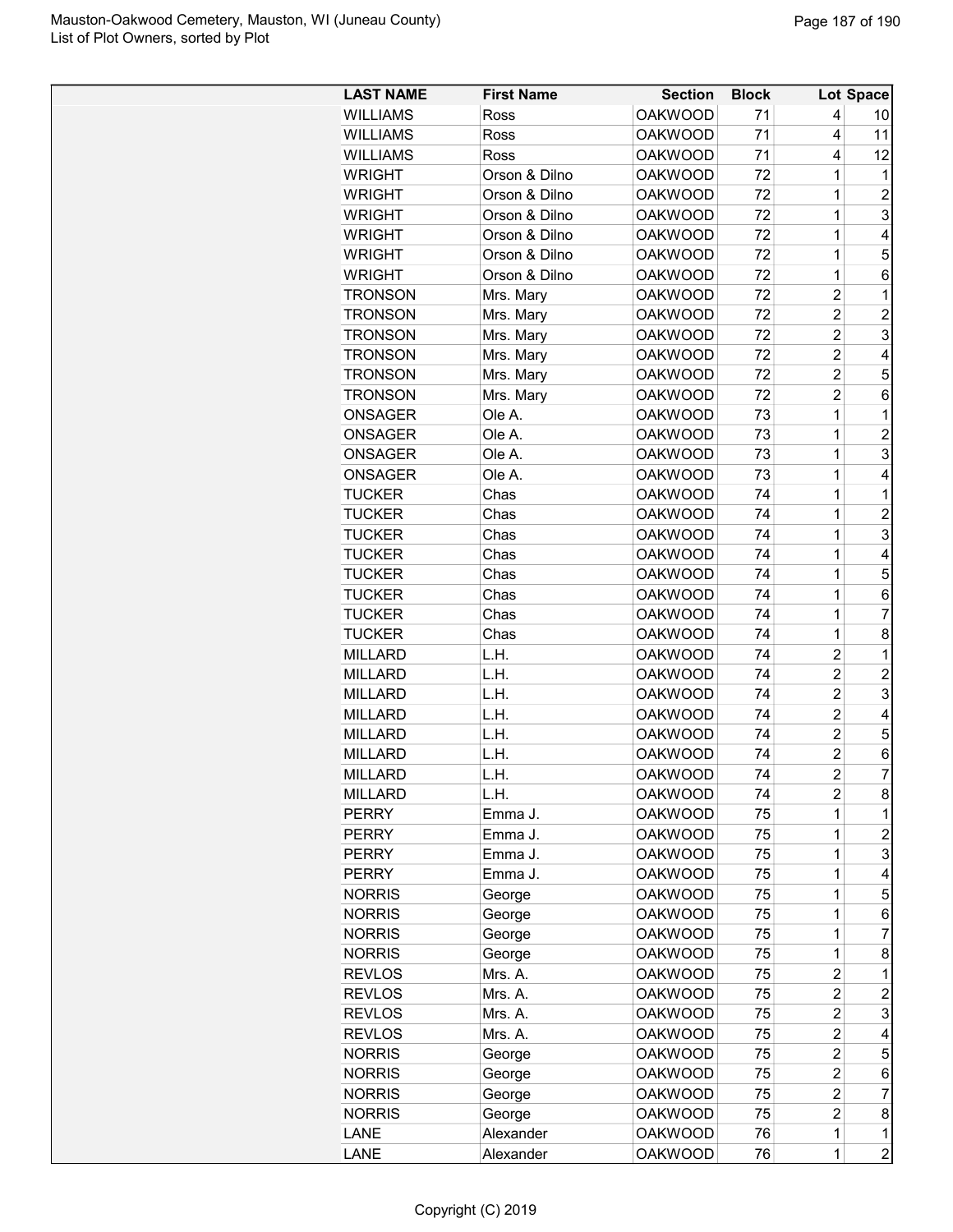| <b>LAST NAME</b>               | <b>First Name</b> | <b>Section</b> | <b>Block</b> |                         | <b>Lot Space</b> |
|--------------------------------|-------------------|----------------|--------------|-------------------------|------------------|
| LANE                           | Alexander         | <b>OAKWOOD</b> | 76           | 1                       | 3                |
| LANE                           | Alexander         | <b>OAKWOOD</b> | 76           | 1                       | 4                |
| LANE                           | Alexander         | <b>OAKWOOD</b> | 76           | 1                       | 5                |
| LANE                           | Alexander         | <b>OAKWOOD</b> | 76           | 1                       | 6                |
| LANE                           | Alexander         | <b>OAKWOOD</b> | 76           | 1                       | 7                |
| LANE                           | Alexander         | <b>OAKWOOD</b> | 76           | 1                       | 8                |
| <b>STEFFEN</b>                 | William           | <b>OAKWOOD</b> | 76           | $\overline{c}$          | $\mathbf 1$      |
| <b>STEFFEN</b>                 | William           | <b>OAKWOOD</b> | 76           | $\overline{\mathbf{c}}$ | $\overline{c}$   |
| <b>STEFFEN</b>                 | William           | <b>OAKWOOD</b> | 76           | $\overline{c}$          | 3                |
| <b>STEFFEN</b>                 | William           | <b>OAKWOOD</b> | 76           | $\overline{2}$          | 4                |
| <b>STEFFEN</b>                 | William           | <b>OAKWOOD</b> | 76           | $\overline{2}$          | 5                |
| <b>STEFFEN</b>                 | William           | <b>OAKWOOD</b> | 76           | $\overline{c}$          | 6                |
| <b>STEFFEN</b>                 | William           | <b>OAKWOOD</b> | 76           | $\overline{c}$          | 7                |
| <b>STEFFEN</b>                 | William           | <b>OAKWOOD</b> | 76           | $\overline{c}$          | 8                |
| <b>LOOMIS</b>                  | Roy               | <b>OAKWOOD</b> | 76           | 3                       | 1                |
| <b>LOOMIS</b>                  | Roy               | <b>OAKWOOD</b> | 76           | 3                       | $\overline{2}$   |
| <b>LOOMIS</b>                  | Roy               | <b>OAKWOOD</b> | 76           | 3                       | 3                |
| <b>LOOMIS</b>                  | Roy               | <b>OAKWOOD</b> | 76           | 3                       | 4                |
|                                |                   | <b>OAKWOOD</b> | 76           | 3                       | 5                |
| <b>LOOMIS</b><br><b>LOOMIS</b> | Roy               | <b>OAKWOOD</b> | 76           | 3                       |                  |
|                                | Roy               | <b>OAKWOOD</b> |              |                         | 6<br>7           |
| <b>LOOMIS</b>                  | Roy               |                | 76           | 3                       |                  |
| <b>LOOMIS</b>                  | Roy               | <b>OAKWOOD</b> | 76           | 3                       | 8                |
| <b>POTTER</b>                  | Maud S.           | <b>OAKWOOD</b> | 76           | 4                       | $\mathbf 1$      |
| <b>POTTER</b>                  | Maud S.           | <b>OAKWOOD</b> | 76           | 4                       | $\overline{c}$   |
| <b>POTTER</b>                  | Maud S.           | <b>OAKWOOD</b> | 76           | 4                       | 3                |
| <b>POTTER</b>                  | Maud S.           | <b>OAKWOOD</b> | 76           | 4                       | 4                |
| <b>POTTER</b>                  | Maud S.           | <b>OAKWOOD</b> | 76           | 4                       | 5                |
| <b>POTTER</b>                  | Maud S.           | <b>OAKWOOD</b> | 76           | 4                       | 6                |
| <b>POTTER</b>                  | Maud S.           | <b>OAKWOOD</b> | 76           | 4                       | 7                |
| <b>POTTER</b>                  | Maud S.           | <b>OAKWOOD</b> | 76           | 4                       | 8                |
| <b>RAPSCHLAEGER</b>            | Paul              | <b>OAKWOOD</b> | 77           | 1                       | 1                |
| <b>RAPSCHLAEGER</b>            | Paul              | <b>OAKWOOD</b> | 77           | 1                       | $\overline{c}$   |
| <b>RAPSCHLAEGER</b>            | Paul              | <b>OAKWOOD</b> | 77           | 1                       | 3                |
| <b>RAPSCHLAEGER</b>            | Paul              | <b>OAKWOOD</b> | 77           | 1                       | 4                |
| <b>RAPSCHLAEGER</b>            | Paul              | <b>OAKWOOD</b> | 77           | 1                       | 5                |
| <b>RAPSCHLAEGER</b>            | Paul              | <b>OAKWOOD</b> | 77           | 1                       | 6                |
| <b>RAPSCHLAEGER</b>            | Paul              | <b>OAKWOOD</b> | 77           | 1                       | 7                |
| <b>RAPSCHLAEGER</b>            | Paul              | <b>OAKWOOD</b> | 77           | 1                       | 8                |
| <b>ELLISON</b>                 | Mary R.           | <b>OAKWOOD</b> | 77           | 2                       | 1                |
| <b>ELLISON</b>                 | Mary R.           | <b>OAKWOOD</b> | 77           | 2                       | $\overline{c}$   |
| <b>ELLISON</b>                 | Mary R.           | <b>OAKWOOD</b> | 77           | 2                       | 3                |
| <b>ELLISON</b>                 | Mary R.           | <b>OAKWOOD</b> | 77           | $\overline{c}$          | 4                |
| <b>NORRIS</b>                  | George            | <b>OAKWOOD</b> | 77           | $\overline{c}$          | 5                |
| <b>NORRIS</b>                  | George            | <b>OAKWOOD</b> | 77           | $\overline{c}$          | 6                |
| <b>NORRIS</b>                  | George            | <b>OAKWOOD</b> | 77           | $\overline{c}$          | 7                |
| <b>NORRIS</b>                  | George            | <b>OAKWOOD</b> | 77           | $\overline{2}$          | 8                |
| <b>ROBINSON</b>                | Chas              | <b>OAKWOOD</b> | 78           | 1                       | 1                |
| <b>ROBINSON</b>                | Chas              | <b>OAKWOOD</b> | 78           | 1                       | $\overline{c}$   |
| <b>ROBINSON</b>                | Chas              | <b>OAKWOOD</b> | 78           | 1                       | 3                |
| <b>ROBINSON</b>                | Chas              | <b>OAKWOOD</b> | 78           | 1                       | 4                |
| <b>ROBINSON</b>                | Chas              | <b>OAKWOOD</b> | 78           | 1                       | 5                |
| <b>ROBINSON</b>                | Chas              | <b>OAKWOOD</b> | 78           | 1                       | 6                |
| <b>ROBINSON</b>                | Chas              | <b>OAKWOOD</b> | 78           | 1                       | $\overline{7}$   |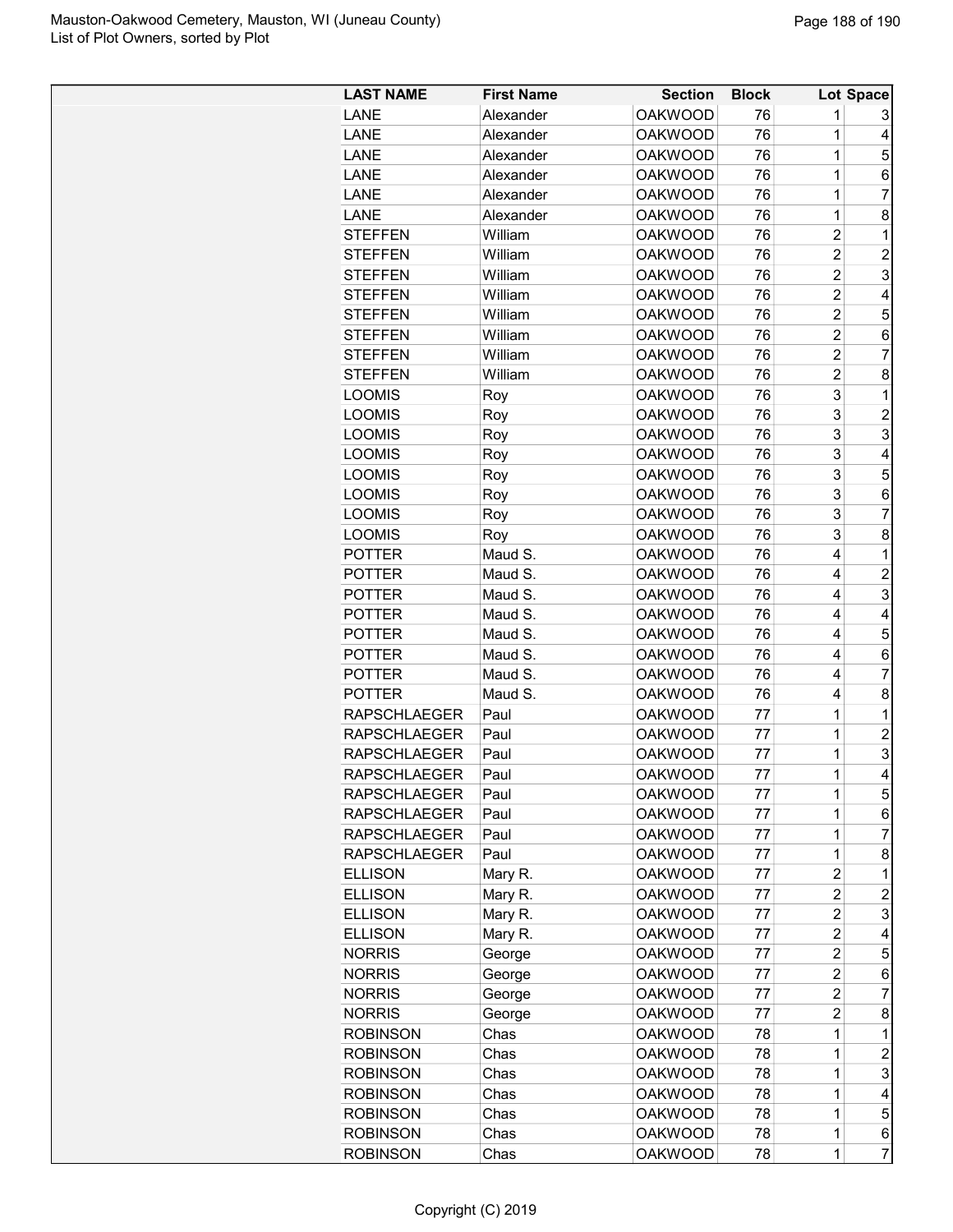| <b>LAST NAME</b> | <b>First Name</b> | <b>Section</b> | <b>Block</b> |                | Lot Space      |
|------------------|-------------------|----------------|--------------|----------------|----------------|
| <b>ROBINSON</b>  | Chas              | <b>OAKWOOD</b> | 78           | 1              | 8              |
| LANE             | Anthony           | <b>OAKWOOD</b> | 78           | $\overline{c}$ | 1              |
| LANE             | Anthony           | <b>OAKWOOD</b> | 78           | $\overline{2}$ | $\overline{c}$ |
| LANE             | Anthony           | <b>OAKWOOD</b> | 78           | $\overline{c}$ | 3              |
| LANE             | Anthony           | <b>OAKWOOD</b> | 78           | $\overline{c}$ | 4              |
| LANE             | Anthony           | <b>OAKWOOD</b> | 78           | $\overline{2}$ | 5              |
| LANE             | Anthony           | <b>OAKWOOD</b> | 78           | 2              | 6              |
| LANE             | Anthony           | <b>OAKWOOD</b> | 78           | 2              | 7              |
| <b>LANE</b>      | Anthony           | <b>OAKWOOD</b> | 78           | $\overline{2}$ | 8              |
| ZELL             | August            | <b>OAKWOOD</b> | 79           | 1              | 1              |
| <b>ZELL</b>      | August            | <b>OAKWOOD</b> | 79           | 1              | $\overline{c}$ |
| ZELL             | August            | <b>OAKWOOD</b> | 79           | 1              | 3              |
| ZELL             | August            | <b>OAKWOOD</b> | 79           | 1              | 4              |
| <b>ZELL</b>      | August            | <b>OAKWOOD</b> | 79           | 1              | 5              |
| ZELL             | August            | <b>OAKWOOD</b> | 79           | 1              | 6              |
| ZELL             | August            | <b>OAKWOOD</b> | 79           | 1              | 7              |
| <b>ZELL</b>      |                   | <b>OAKWOOD</b> | 79           | 1              | 8              |
| <b>HOILE</b>     | August<br>John    | <b>OAKWOOD</b> | 79           | $\overline{2}$ | 1              |
|                  |                   |                |              |                |                |
| <b>HOILE</b>     | John              | <b>OAKWOOD</b> | 79           | 2              | $\overline{c}$ |
| <b>HOILE</b>     | John              | <b>OAKWOOD</b> | 79           | 2              | 3              |
| <b>HOILE</b>     | John              | <b>OAKWOOD</b> | 79           | 2              | 4              |
| <b>HOILE</b>     | John              | <b>OAKWOOD</b> | 79           | 2              | 5              |
| <b>HOILE</b>     | John              | <b>OAKWOOD</b> | 79           | $\overline{2}$ | 6              |
| <b>HOILE</b>     | John              | <b>OAKWOOD</b> | 79           | $\overline{2}$ | 7              |
| <b>HOILE</b>     | John              | <b>OAKWOOD</b> | 79           | $\overline{2}$ | 8              |
| <b>COUNTY</b>    | Juneau            | <b>OAKWOOD</b> | 79           | 3              | 1              |
| <b>COUNTY</b>    | Juneau            | <b>OAKWOOD</b> | 79           | 3              | $\overline{c}$ |
| <b>COUNTY</b>    | Juneau            | <b>OAKWOOD</b> | 79           | 3              | 3              |
| <b>COUNTY</b>    | Juneau            | <b>OAKWOOD</b> | 79           | 3              | 4              |
| <b>DAWLEY</b>    | Dennis F.         | <b>OAKWOOD</b> | 79           | 3              | 5              |
| <b>DAWLEY</b>    | Dennis F.         | <b>OAKWOOD</b> | 79           | 3              | 6              |
| <b>DAWLEY</b>    | Dennis F.         | <b>OAKWOOD</b> | 79           | 3              | 7              |
| <b>DAWLEY</b>    | Dennis F.         | <b>OAKWOOD</b> | 79           | 3              | 8              |
| KOESTER          | Catherine         | <b>OAKWOOD</b> | 79           | 4              | 1              |
| <b>KOESTER</b>   | Catherine         | <b>OAKWOOD</b> | 79           | 4              | 2              |
| <b>KOESTER</b>   | Catherine         | <b>OAKWOOD</b> | 79           | 4              | 3              |
| <b>KOESTER</b>   | Catherine         | <b>OAKWOOD</b> | 79           | 4              | 4              |
| <b>KOESTER</b>   | Catherine         | <b>OAKWOOD</b> | 79           | 4              | 5              |
| <b>KOESTER</b>   | Catherine         | <b>OAKWOOD</b> | 79           | 4              | 6              |
| <b>KOESTER</b>   | Catherine         | <b>OAKWOOD</b> | 79           | 4              | 7              |
| <b>KOESTER</b>   | Catherine         | <b>OAKWOOD</b> | 79           | 4              | 8              |
| <b>ROOT</b>      | S.                | <b>OAKWOOD</b> | 80           | 1              | 1              |
| <b>ROOT</b>      | S.                | <b>OAKWOOD</b> | 80           | 1              | 2              |
|                  | S.                |                |              |                |                |
| <b>ROOT</b>      |                   | <b>OAKWOOD</b> | 80           | $\mathbf 1$    | 3              |
| <b>ROOT</b>      | S.                | <b>OAKWOOD</b> | 80           | $\mathbf 1$    | 4              |
| <b>EVERS</b>     | Henry             | <b>OAKWOOD</b> | 80           | $\mathbf 1$    | 5              |
| <b>EVERS</b>     | Henry             | <b>OAKWOOD</b> | 80           | $\mathbf 1$    | 6              |
| <b>EVERS</b>     | Henry             | <b>OAKWOOD</b> | 80           | $\mathbf 1$    | 7              |
| <b>EVERS</b>     | Henry             | <b>OAKWOOD</b> | 80           | 1              | 8              |
| <b>ADAMETZ</b>   | Joseph            | <b>OAKWOOD</b> | 80           | 2              | $\mathbf{1}$   |
| <b>ADAMETZ</b>   | Joseph            | <b>OAKWOOD</b> | 80           | $\overline{2}$ | 2              |
| <b>ADAMETZ</b>   | Joseph            | <b>OAKWOOD</b> | 80           | $\overline{2}$ | 3              |
| <b>ADAMETZ</b>   | Joseph            | <b>OAKWOOD</b> | 80           | 2              | 4              |